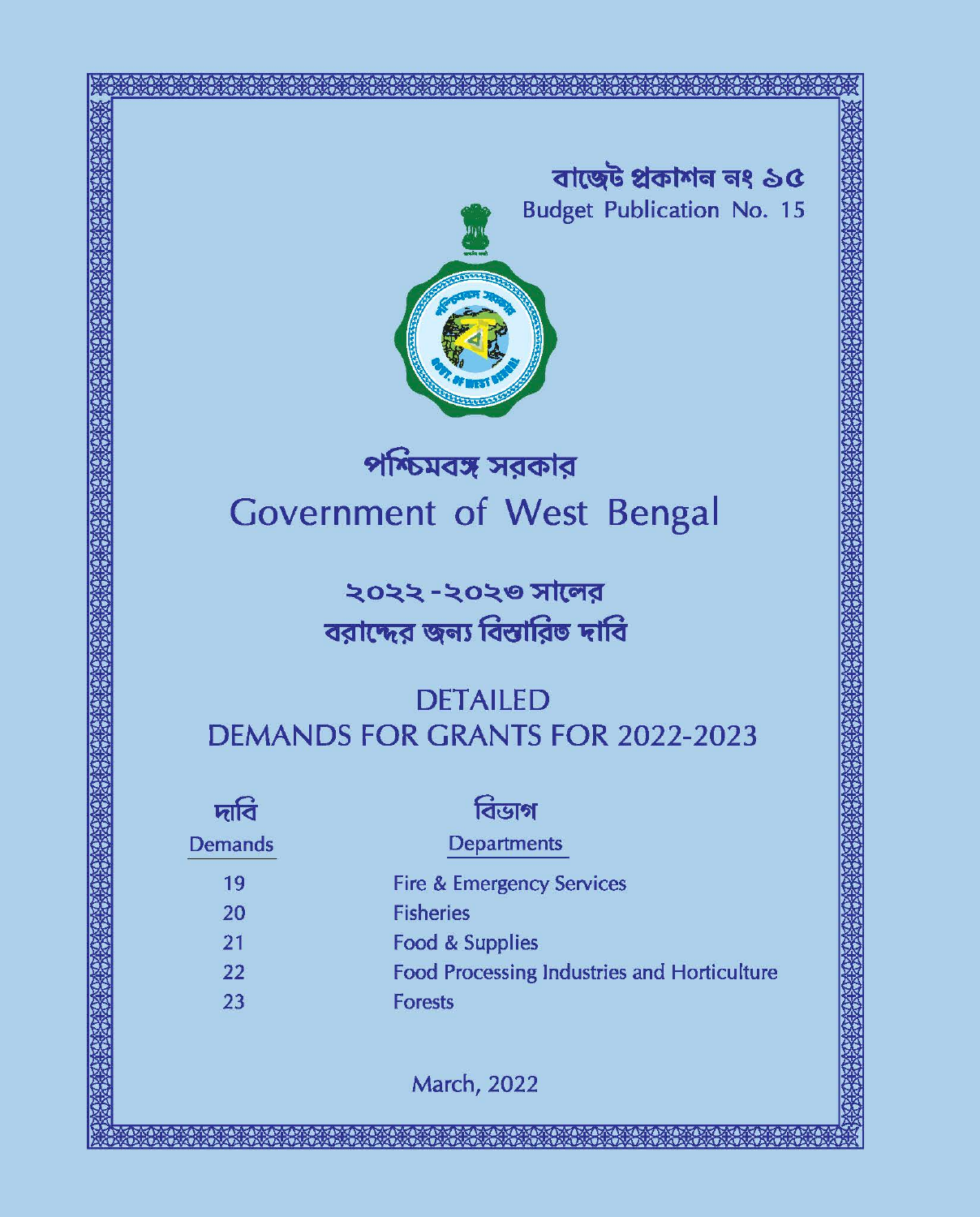## **Detailed Demands for Grants for 2022-2023**

| Demand No.   | <b>Major Heads</b>                                     |   | Pages       |
|--------------|--------------------------------------------------------|---|-------------|
| / Serial No. |                                                        |   |             |
| 19           | 2049 - Interest Payments                               |   | $1 - 2$     |
|              | 2052 - Secretariat--General Services                   |   | $3 - 5$     |
|              | 2059 - Public Works                                    | . | $6 - 7$     |
|              | 2070 - Other Administrative Services                   |   | $8 - 12$    |
|              | 4059 - Capital Outlay on Public Works                  |   | $13 - 14$   |
|              | 4070 - Capital Outlay on Other Administrative Services | . | $15 - 18$   |
|              | 6003 - Internal Debt of the State Government           | . | $19 - 20$   |
| 20           | 2049 - Interest Payments                               | . | $21 - 22$   |
|              | 2235 - Social Security And Welfare                     |   | $23 - 24$   |
|              | 2401 - Crop Husbandry                                  | . | $25 - 29$   |
|              | 2405 - Fisheries                                       |   | $30 - 63$   |
|              | 2415 - Agricultural Research and Education             | . | $64 - 67$   |
|              | 2515 - Other Rural Development Programmes              | . | 68-71       |
|              | 2551 - Hill Areas                                      | . | $72 - 73$   |
|              | 3451 - Secretariat-Economic Services                   |   | $74 - 76$   |
|              | 4401 - Capital Outlay on Crop Husbandry                | . | $77 - 80$   |
|              | 4405 - Capital Outlay on Fisheries                     |   | 81-85       |
|              | 6003 - Internal Debt of the State Government           |   | 86-87       |
|              | 6405 - Loans for Fisheries                             |   | 88-90       |
| 21           | 2052 - Secretariat--General Services                   | . | $91 - 93$   |
|              | 2235 - Social Security And Welfare                     | . | 94-101      |
|              | 2408 - Food, Storage and Warehousing                   |   | $102 - 112$ |
|              | 3456 - Civil Supplies                                  |   | 113-120     |
|              | 4059 - Capital Outlay on Public Works                  | . | 121-122     |
|              | 4408 - Capital Outlay on Food, Storage and Warehousing | . | $123 - 130$ |
|              | 6408 - Loans for Food, Storage and Warehousing         | . | 131-132     |
| 22           | 2049 - Interest Payments                               | . | 133-134     |
|              | 2401 - Crop Husbandry                                  | . | 135-156     |
|              | 2408 - Food, Storage and Warehousing                   | . | 157-159     |
|              | 2551 - Hill Areas                                      |   | $160 - 165$ |
|              | 2851 - Village and Small Industries                    | . | 166-167     |
|              | 2852 - Industries                                      | . | $168 - 170$ |
|              | 3451 - Secretariat-Economic Services                   | . | 171-173     |
|              | 4401 - Capital Outlay on Crop Husbandry                | . | 174-176     |
|              | 4860 - Capital Outlay on Consumer Industries           | . | 177-178     |
|              |                                                        |   |             |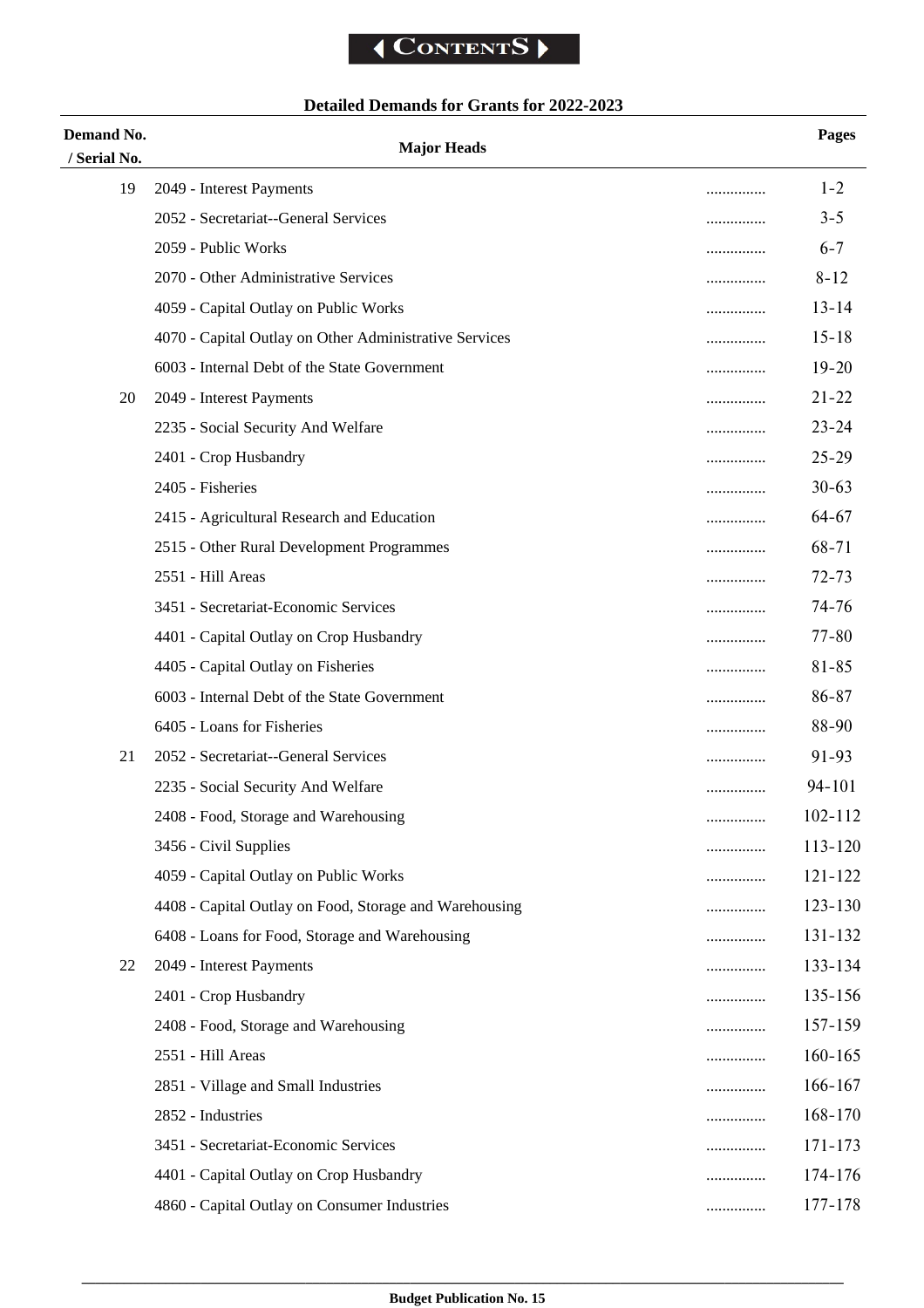| <b>Detailed Demands for Grants for 2022-2023</b> |  |
|--------------------------------------------------|--|
|--------------------------------------------------|--|

| Demand No.<br>/ Serial No. | <b>Major Heads</b>                                           |   | <b>Pages</b> |
|----------------------------|--------------------------------------------------------------|---|--------------|
|                            | 6003 - Internal Debt of the State Government                 |   | 179-180      |
| 23                         | 2049 - Interest Payments                                     | . | 181-182      |
|                            | 2401 - Crop Husbandry                                        |   | 183-186      |
|                            | 2402 - Soil and Water Conservation                           |   | 187-195      |
|                            | 2406 - Forestry and Wild Life                                | . | 196-237      |
|                            | 2415 - Agricultural Research and Education                   |   | 238-239      |
|                            | 2551 - Hill Areas                                            |   | 240-243      |
|                            | 3451 - Secretariat-Economic Services                         |   | 244-246      |
|                            | 4402 - Capital Outlay on Soil and Water Conservation         |   | 247-248      |
|                            | 4406 - Capital Outlay on Forestry and Wild Life              |   | 249-254      |
|                            | 4415 - Capital Outlay on Agricultural Research and Education |   | 255-256      |
|                            | 4702 - Capital Outlay on Minor Irrigation                    | . | 257-258      |
|                            | 6406 - Loans for Forestry and Wild Life                      |   | 259-260      |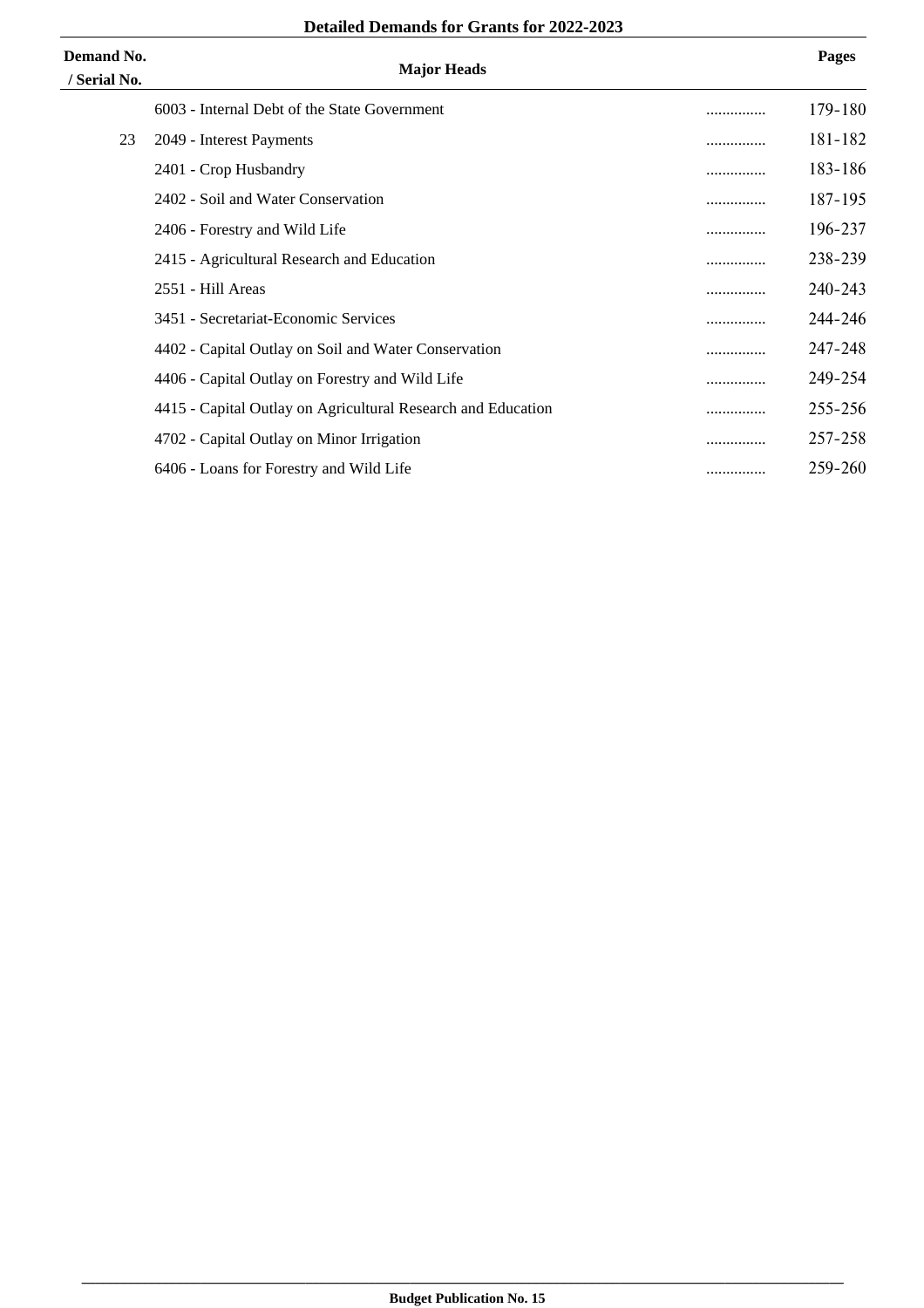#### **DEMAND No. 19**

#### **Fire & Emergency Services Department**

## A. General Services - (c) Interest payment and servicing of Debt

## **Head of Account : 2049 - Interest Payments**

| <b>Voted Rs. Nil</b>       | <b>Charged Rs. Nil</b> |          |                       | <b>Total Rs. Nil</b> |
|----------------------------|------------------------|----------|-----------------------|----------------------|
|                            |                        |          | Voted Rs. Charged Rs. | <b>Total Rs.</b>     |
| <b>Gross Expenditure</b>   |                        | $\cdots$ | $\cdots$              | $\cdots$             |
| <b>Deduct - Recoveries</b> |                        | $\cdots$ | $\cdots$              | $\cdots$             |
| <b>Net Expenditure</b>     |                        | $\cdots$ | $\cdots$              | $\cdots$             |

#### REVENUE EXPENDITURE **ABSTRACT ACCOUNT**

----------------------------

------------------------------

|                                                                                                      |                                   | Actuals,<br>2020-2021<br>Rs. | <b>Budget</b><br>Estimate,<br>2021-2022<br>Rs. | Revised<br>Estimate,<br>2021-2022<br>Rs. | <b>Budget</b><br>Estimate,<br>2022-2023<br>Rs. |
|------------------------------------------------------------------------------------------------------|-----------------------------------|------------------------------|------------------------------------------------|------------------------------------------|------------------------------------------------|
| 01 - INTEREST ON INTERNAL DEBT<br>200- Interest on Other Intenal Debts<br>Administrative Expenditure |                                   |                              | $\cdots$                                       | $\cdots$                                 |                                                |
|                                                                                                      | <b>Total - 200</b>                |                              | $\cdots$                                       | $\cdots$                                 | $\cdots$                                       |
|                                                                                                      | <b>Grand Total - Gross</b>        | $\cdots$                     | $\cdots$                                       | $\cdots$                                 | $\cdots$                                       |
|                                                                                                      | Voted<br>Charged                  | $\cdots$<br>$\cdots$         | $\cdots$<br>$\cdots$                           | $\cdots$<br>$\cdots$                     | $\cdots$<br>                                   |
|                                                                                                      | <b>Administrative Expenditure</b> |                              | $\cdots$                                       |                                          |                                                |
|                                                                                                      | <b>Deduct Recoveries</b>          | $\cdots$                     | $\cdots$                                       |                                          |                                                |
|                                                                                                      | <b>Grand Total - Net</b>          | $\cdots$                     | $\cdots$                                       |                                          | $\cdots$                                       |
|                                                                                                      | Voted<br>Charged                  | $\cdots$<br>$\cdots$         | $\cdots$<br>$\cdots$                           | $\cdots$<br>$\cdots$                     | $\cdots$<br>$\cdots$                           |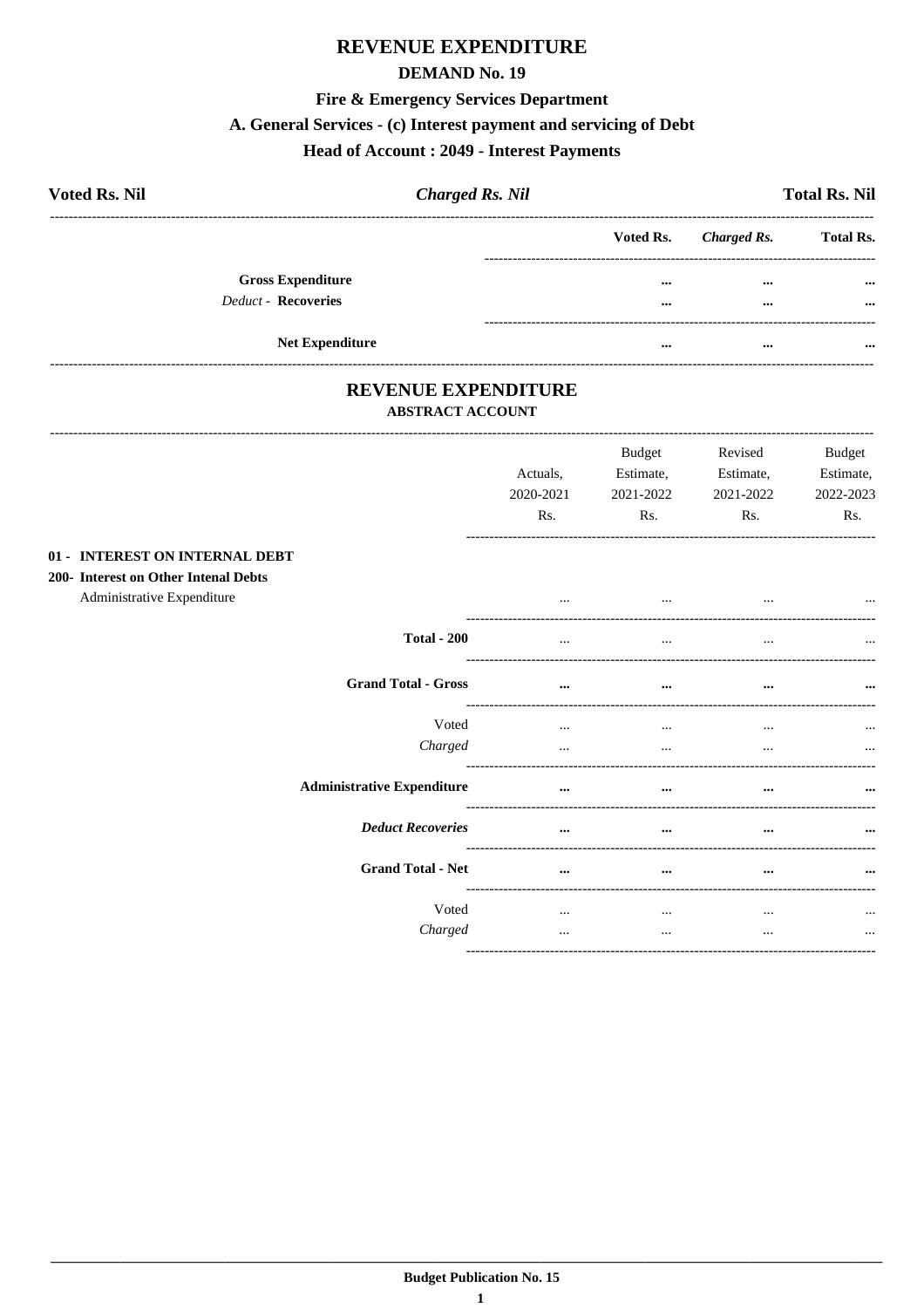|                                                             |                                                                           | Actuals.<br>2020-2021<br>Rs. | <b>Budget</b><br>Estimate,<br>2021-2022<br>Rs. | Revised<br>Estimate,<br>2021-2022<br>Rs. | <b>Budget</b><br>Estimate,<br>2022-2023<br>Rs. |
|-------------------------------------------------------------|---------------------------------------------------------------------------|------------------------------|------------------------------------------------|------------------------------------------|------------------------------------------------|
|                                                             |                                                                           |                              |                                                |                                          |                                                |
|                                                             | <b>DETAILED ACCOUNT NO. 2049-01-200 - INTEREST ON OTHER INTENAL DEBTS</b> |                              |                                                |                                          |                                                |
| 01 - INTEREST ON INTERNAL DEBT                              |                                                                           |                              |                                                |                                          |                                                |
| 200- Interest on Other Intenal Debts                        |                                                                           |                              |                                                |                                          |                                                |
| <b>Administrative Expenditure</b>                           |                                                                           |                              |                                                |                                          |                                                |
| 032- Loans from General Insurance Corporation of India [FE] |                                                                           |                              |                                                |                                          |                                                |
| 45- Interest/Dividend                                       | Charged                                                                   | $\cdots$                     | $\cdots$                                       | $\cdots$                                 | $\cdots$                                       |
|                                                             | Total - 2049-01-200                                                       | $\cdots$                     | $\cdots$                                       | $\cdots$                                 | $\cdots$                                       |
|                                                             | Voted                                                                     | $\cdots$                     | $\cdots$                                       | $\cdots$                                 | $\cdots$                                       |
|                                                             | Charged                                                                   | $\cdots$                     | $\cdots$                                       | $\cdots$                                 | $\cdots$                                       |

-----------------------------------------------------------------------------------------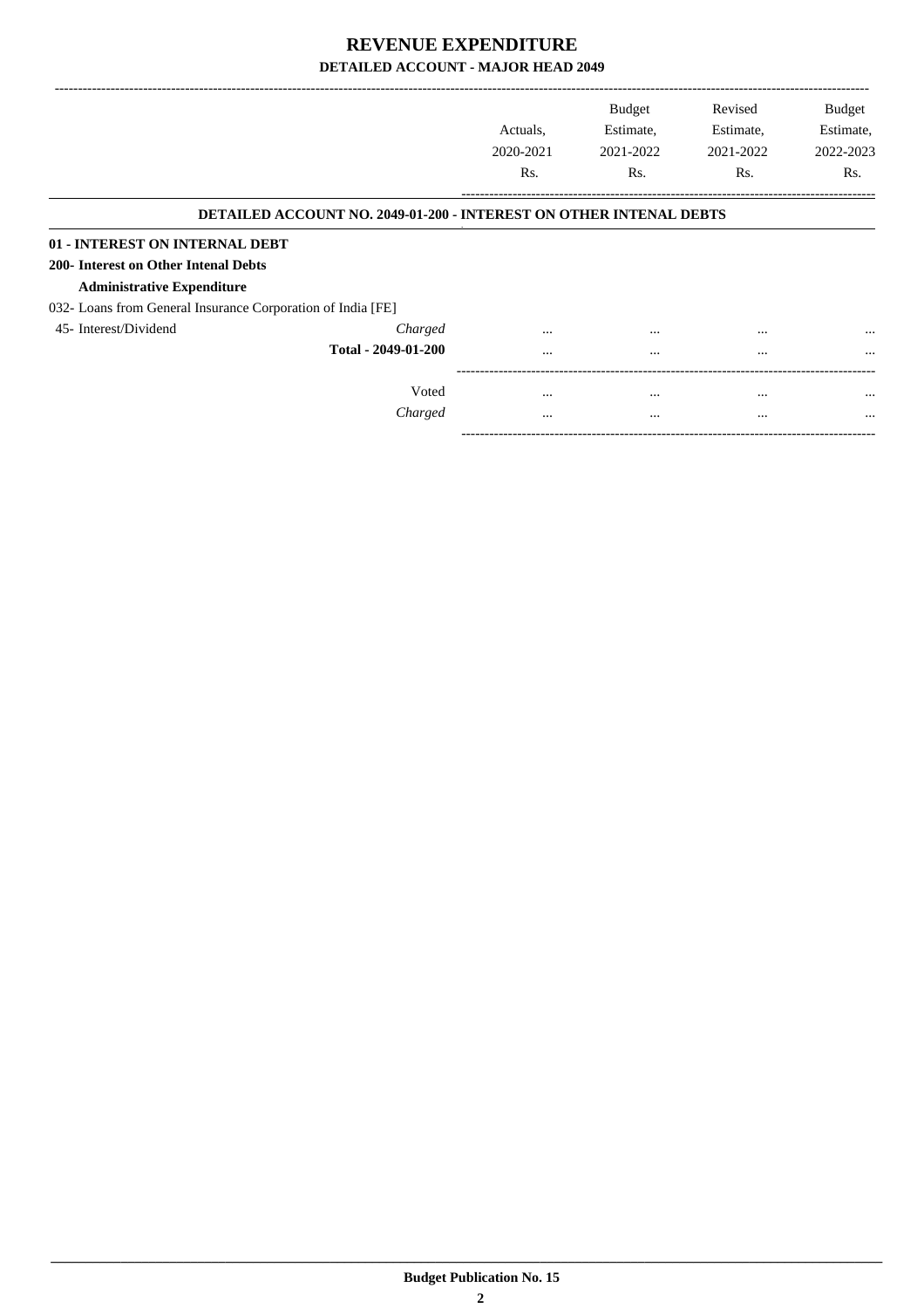#### **DEMAND No. 19**

#### **Fire & Emergency Services Department**

#### **A. General Services - (d) Administrative Services**

#### **Head of Account : 2052 - Secretariat--General Services**

| Voted Rs. 2,91,66,000      | <b>Charged Rs. Nil</b> |             |             | <b>Total Rs. 2,91,66,000</b> |
|----------------------------|------------------------|-------------|-------------|------------------------------|
|                            |                        | Voted Rs.   | Charged Rs. | <b>Total Rs.</b>             |
| <b>Gross Expenditure</b>   |                        | 2,91,66,000 | $\cdots$    | 2,91,66,000                  |
| <b>Deduct - Recoveries</b> |                        | $-2.000$    | $\cdots$    | $-2.000$                     |
| <b>Net Expenditure</b>     |                        | 2,91,64,000 | $\cdots$    | 2,91,64,000                  |

#### **REVENUE EXPENDITURE ABSTRACT ACCOUNT**

---------------------------------------------------------------------------------------------------------------------------------------------------------------------------------

|                            |                          |                                     | <b>Budget</b> | Revised                                                             | <b>Budget</b>                                                                                                                                                                                                                                                                                                                                                                                                                                                                                                                                                                                                                                                 |
|----------------------------|--------------------------|-------------------------------------|---------------|---------------------------------------------------------------------|---------------------------------------------------------------------------------------------------------------------------------------------------------------------------------------------------------------------------------------------------------------------------------------------------------------------------------------------------------------------------------------------------------------------------------------------------------------------------------------------------------------------------------------------------------------------------------------------------------------------------------------------------------------|
|                            |                          |                                     |               |                                                                     | Estimate,                                                                                                                                                                                                                                                                                                                                                                                                                                                                                                                                                                                                                                                     |
|                            |                          | Rs.                                 |               |                                                                     | 2022-2023<br>Rs.                                                                                                                                                                                                                                                                                                                                                                                                                                                                                                                                                                                                                                              |
|                            |                          |                                     |               |                                                                     |                                                                                                                                                                                                                                                                                                                                                                                                                                                                                                                                                                                                                                                               |
| Administrative Expenditure |                          |                                     |               |                                                                     |                                                                                                                                                                                                                                                                                                                                                                                                                                                                                                                                                                                                                                                               |
|                            |                          |                                     |               |                                                                     |                                                                                                                                                                                                                                                                                                                                                                                                                                                                                                                                                                                                                                                               |
|                            |                          |                                     |               |                                                                     |                                                                                                                                                                                                                                                                                                                                                                                                                                                                                                                                                                                                                                                               |
|                            | Voted                    |                                     |               |                                                                     |                                                                                                                                                                                                                                                                                                                                                                                                                                                                                                                                                                                                                                                               |
|                            |                          |                                     |               |                                                                     |                                                                                                                                                                                                                                                                                                                                                                                                                                                                                                                                                                                                                                                               |
|                            |                          |                                     |               |                                                                     |                                                                                                                                                                                                                                                                                                                                                                                                                                                                                                                                                                                                                                                               |
|                            | <b>Deduct Recoveries</b> |                                     |               |                                                                     | $-2,000$ $-2,000$                                                                                                                                                                                                                                                                                                                                                                                                                                                                                                                                                                                                                                             |
|                            |                          |                                     |               |                                                                     |                                                                                                                                                                                                                                                                                                                                                                                                                                                                                                                                                                                                                                                               |
|                            |                          |                                     |               |                                                                     |                                                                                                                                                                                                                                                                                                                                                                                                                                                                                                                                                                                                                                                               |
|                            | Charged                  | and the contract of the contract of |               | $\cdots$                                                            |                                                                                                                                                                                                                                                                                                                                                                                                                                                                                                                                                                                                                                                               |
|                            | 090- Secretariat         | Charged                             | Actuals,      | Estimate,<br>2020-2021<br>2021-2022<br>and the contract of the con- | Estimate,<br>2021-2022<br>$\mathbf{Rs.}$<br>$\mathbf{Rs.}$<br>2,66,33,708 3,13,14,000 2,81,64,000 2,91,66,000<br>Total - 090 $2,66,33,708$ $3,13,14,000$ $2,81,64,000$ $2,91,66,000$<br>Grand Total - Gross 2,66,33,708 3,13,14,000 2,81,64,000 2,91,66,000<br>$2,66,33,708$ $3,13,14,000$ $2,81,64,000$ $2,91,66,000$<br>the contract of the contract of the contract of the contract of the contract of the contract of the<br>Administrative Expenditure 2,66,33,708 3,13,14,000 2,81,64,000 2,91,66,000<br>$\dots$ $-3,000$<br>Grand Total - Net 2,66,33,708 3,13,11,000 2,81,62,000 2,91,64,000<br>Voted 2,66,33,708 3,13,11,000 2,81,62,000 2,91,64,000 |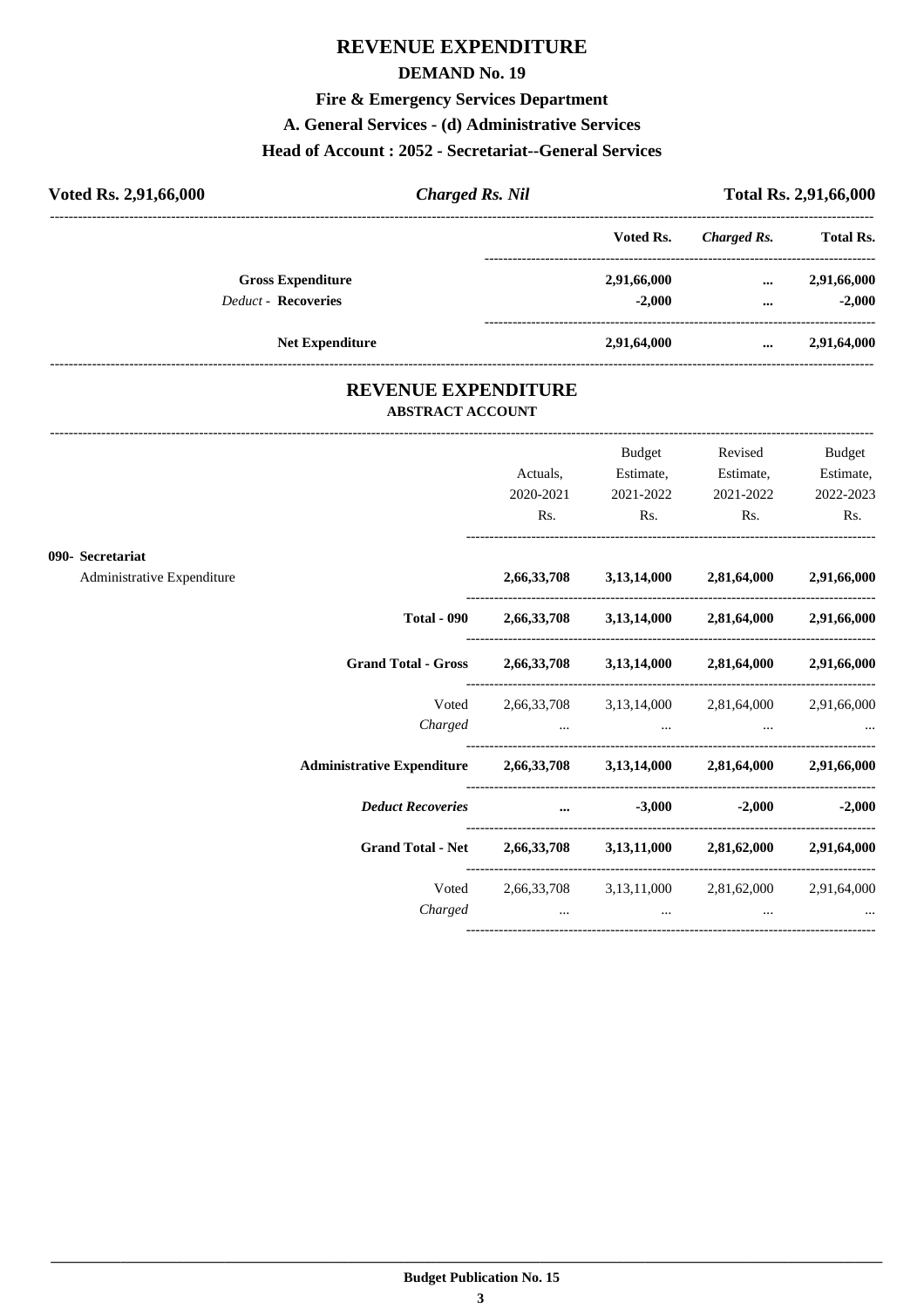|                                                | Actuals,<br>2020-2021<br>Rs. | <b>Budget</b><br>Estimate,<br>2021-2022<br>Rs. | Revised<br>Estimate,<br>2021-2022                     | Budget<br>Estimate,<br>2022-2023<br>Rs. |
|------------------------------------------------|------------------------------|------------------------------------------------|-------------------------------------------------------|-----------------------------------------|
|                                                |                              |                                                |                                                       |                                         |
| DETAILED ACCOUNT NO. 2052-00-090 - SECRETARIAT |                              |                                                |                                                       |                                         |
| 090- Secretariat                               |                              |                                                |                                                       |                                         |
| <b>Administrative Expenditure</b>              |                              |                                                |                                                       |                                         |
| 023- Department of Fire Services [FE]          |                              |                                                |                                                       |                                         |
| 01- Salaries                                   |                              |                                                |                                                       |                                         |
| 01-Pay                                         | 1,89,51,152                  | 2,40,63,000                                    | 1,93,30,000                                           | 1,99,10,000                             |
| 14-Grade Pay                                   |                              | $\ldots$                                       | $\ldots$                                              |                                         |
| 02-Dearness Allowance                          | 12,32,645                    | 7,22,000                                       | 15,10,000                                             | 17,50,000                               |
| 03-House Rent Allowance                        | 15, 13, 587                  | 20,86,000                                      | 10,36,000                                             | 10,91,000                               |
| 04-Ad hoc Bonus                                | 46,200                       | 50,000                                         | 36,000                                                | 44,000                                  |
| 07-Other Allowances                            | 37,200                       | 45,000                                         | 1,97,000                                              | 2,10,000                                |
| 12-Medical Allowance                           | 1,500                        | 8,000                                          | 2,000                                                 | 2,000                                   |
| Total - 2052-00-090-023-01                     | 2,17,82,284                  |                                                | 2,69,74,000 2,21,11,000                               | 2,30,07,000                             |
| 02- Wages                                      | 14,69,494                    | 15,00,000                                      | 9,65,000                                              | 10,15,000                               |
| 07- Medical Reimbursements                     | 5,23,287                     | 5,50,000                                       | 13,10,000                                             | 13,50,000                               |
| 11- Travel Expenses                            | 1,64,641                     | 2,20,000                                       | 1,20,000                                              | 1,40,000                                |
| 12- Medical Reimbursements under WBHS 2008     | 95,584                       | 63,000                                         | 1,50,000                                              | 1,70,000                                |
| 13- Office Expenses                            |                              |                                                |                                                       |                                         |
| 01-Electricity                                 | $\cdots$                     | 1,000                                          | 1,000                                                 | 1,000                                   |
| 02-Telephone                                   | 2,66,111                     | 2,07,000                                       | 3,27,000                                              | 3,31,000                                |
| 03-Maintenance / P.O.L. for Office Vehicles    | 18, 37, 335                  | 10,97,000                                      | 24,00,000                                             | 24,50,000                               |
| 04-Other Office Expenses                       | 4,94,972                     | 5,58,000                                       | 5,58,000                                              | 5,69,000                                |
| Total - 2052-00-090-023-13                     | 25,98,418                    | 18,63,000                                      | 32,86,000                                             | 33,51,000                               |
| 14- Rents, Rates and Taxes                     |                              | 10,000                                         |                                                       | $\ldots$                                |
| 27- Minor Works/ Maintenance                   |                              | 73,000                                         |                                                       | 73,000                                  |
| 50- Other Charges                              |                              | 15,000                                         |                                                       | 15,000                                  |
| 77- Computerisation                            |                              | 46,000                                         | 1,34,000                                              | 45,000                                  |
| <b>Total - Administrative Expenditure</b>      | 2,66,33,708                  | 3,13,14,000                                    | 2,81,64,000                                           | 2,91,66,000                             |
| Total - 2052-00-090                            | 2,66,33,708                  | 3,13,14,000                                    | Rs.<br>73,000<br>15,000<br>2,81,64,000<br>2,81,64,000 | 2,91,66,000                             |
| Voted                                          | 2,66,33,708                  | 3,13,14,000                                    |                                                       | 2,91,66,000                             |
| Charged                                        |                              |                                                |                                                       |                                         |

#### **DETAILED ACCOUNT NO. 2052 - DEDUCT RECOVERIES IN REDUCTION OF EXPENDITURE**

**--------------------------------------------------------------------------------------------------------------------------------------------------------------------------------**

**--------------------------------------------------------------------------------------------------------------------------------------------------------------------------------**

#### **090- Secretariat**

Administrative Expenditure

023-Department of Fire Services [FE]

70-Deduct Recoveries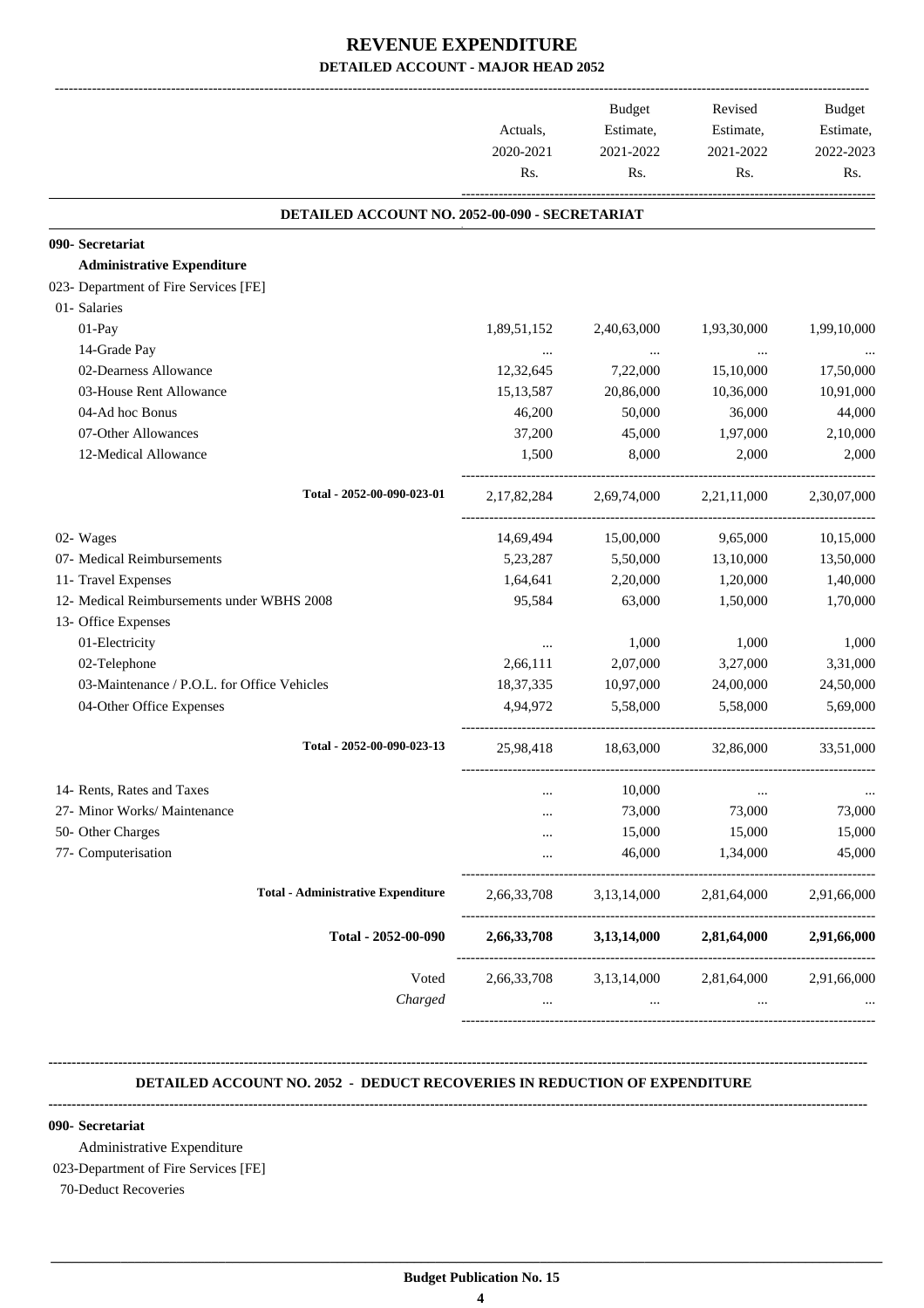|                                        |                                    | Actuals,<br>2020-2021 | <b>Budget</b><br>Estimate,<br>2021-2022 | Revised<br>Estimate,<br>2021-2022 | Budget<br>Estimate,<br>2022-2023 |
|----------------------------------------|------------------------------------|-----------------------|-----------------------------------------|-----------------------------------|----------------------------------|
|                                        |                                    | Rs.                   | Rs.                                     | Rs.                               | Rs.                              |
| 01-Others                              |                                    | $\cdots$              | $-1,000$                                | $-1,000$                          | $-1,000$                         |
| 02-W.B.H.S. 2008                       |                                    | $\cdots$              | $-1,000$                                | $\cdots$                          |                                  |
|                                        | Total - 090 - Deduct - Recoveries  | $\cdots$              | $-2,000$                                | $-1,000$                          | $-1,000$                         |
| 911- Deduct Recoveries of Overpayments |                                    |                       |                                         |                                   |                                  |
| Administrative Expenditure             |                                    |                       |                                         |                                   |                                  |
| 023-Department of Fire Services [FE]   |                                    |                       |                                         |                                   |                                  |
| 70-Deduct Recoveries                   |                                    |                       |                                         |                                   |                                  |
| 01-Others                              |                                    | $\cdots$              | $-1,000$                                | $-1,000$                          | $-1,000$                         |
|                                        | Total - 911 - Deduct - Recoveries  |                       | $-1,000$                                | $-1,000$                          | $-1,000$                         |
|                                        | Total - 2052 - Deduct - Recoveries | $\cdots$              | $-3,000$                                | $-2,000$                          | $-2,000$                         |
|                                        |                                    |                       |                                         |                                   |                                  |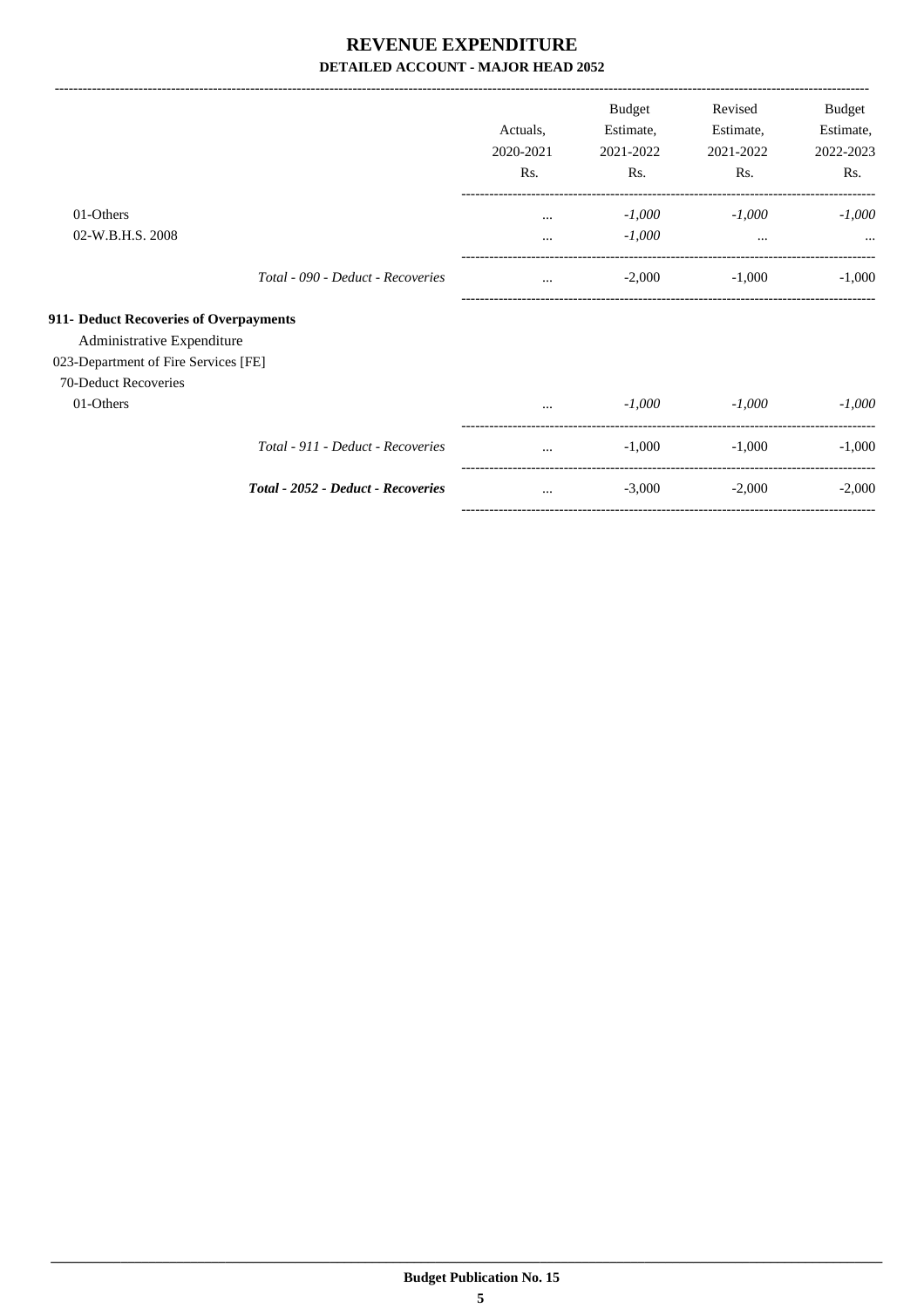#### **DEMAND No. 19**

## Fire & Emergency Services Department

#### A. General Services - (d) Administrative Services

#### Head of Account: 2059 - Public Works

| Voted Rs. 10,25,000 |                            | <b>Charged Rs. Nil</b>                                |           | Charged Rs.<br><br><br> | <b>Total Rs. 10,25,000</b> |
|---------------------|----------------------------|-------------------------------------------------------|-----------|-------------------------|----------------------------|
|                     |                            |                                                       | Voted Rs. |                         | <b>Total Rs.</b>           |
|                     | <b>Gross Expenditure</b>   |                                                       | 10,25,000 |                         | 10,25,000                  |
|                     | <b>Deduct - Recoveries</b> |                                                       | $-2,000$  |                         | $-2,000$                   |
|                     | <b>Net Expenditure</b>     |                                                       | 10,23,000 |                         | 10,23,000                  |
|                     |                            | <b>REVENUE EXPENDITURE</b><br><b>ABSTRACT ACCOUNT</b> |           |                         |                            |
|                     |                            |                                                       |           |                         |                            |

|                                            |                                   |                                                           | <b>Budget</b>                                                                   | Revised                             | <b>Budget</b> |
|--------------------------------------------|-----------------------------------|-----------------------------------------------------------|---------------------------------------------------------------------------------|-------------------------------------|---------------|
|                                            |                                   | Actuals,                                                  | Estimate,                                                                       | Estimate,                           | Estimate,     |
|                                            |                                   | 2020-2021                                                 | 2021-2022                                                                       | 2021-2022                           | 2022-2023     |
|                                            |                                   | Rs.                                                       | Rs.                                                                             | Rs.                                 | Rs.           |
| 01 - OFFICE BUILDINGS<br>051- Construction |                                   |                                                           |                                                                                 |                                     |               |
| Administrative Expenditure                 |                                   |                                                           |                                                                                 | $10,25,000$ $10,25,000$ $10,25,000$ |               |
|                                            | <b>Total - 051</b>                |                                                           | $10,25,000$ $10,25,000$ $10,25,000$                                             |                                     |               |
|                                            | <b>Grand Total - Gross</b>        | $\mathbf{r}$ and $\mathbf{r}$ are the set of $\mathbf{r}$ |                                                                                 | $10,25,000$ $10,25,000$ $10,25,000$ |               |
|                                            | Voted                             |                                                           | $10,25,000$ $10,25,000$ $10,25,000$                                             |                                     |               |
|                                            | Charged                           | $\cdots$                                                  | the contract of the contract of the contract of the contract of the contract of |                                     |               |
|                                            | <b>Administrative Expenditure</b> |                                                           | $\ldots$ 10,25,000 10,25,000 10,25,000                                          |                                     |               |
|                                            | <b>Deduct Recoveries</b>          |                                                           | $\cdots$ . The contract of $\cdots$                                             | $-4,000$ $-2,000$                   | $-2,000$      |
|                                            | <b>Grand Total - Net</b>          | $\cdots$                                                  |                                                                                 | $10,21,000$ $10,23,000$             | 10,23,000     |
|                                            | Voted                             |                                                           | $10,21,000$ $10,23,000$ $10,23,000$                                             |                                     |               |
|                                            | Charged                           | $\cdots$                                                  | $\cdots$                                                                        | $\cdots$                            | $\cdots$      |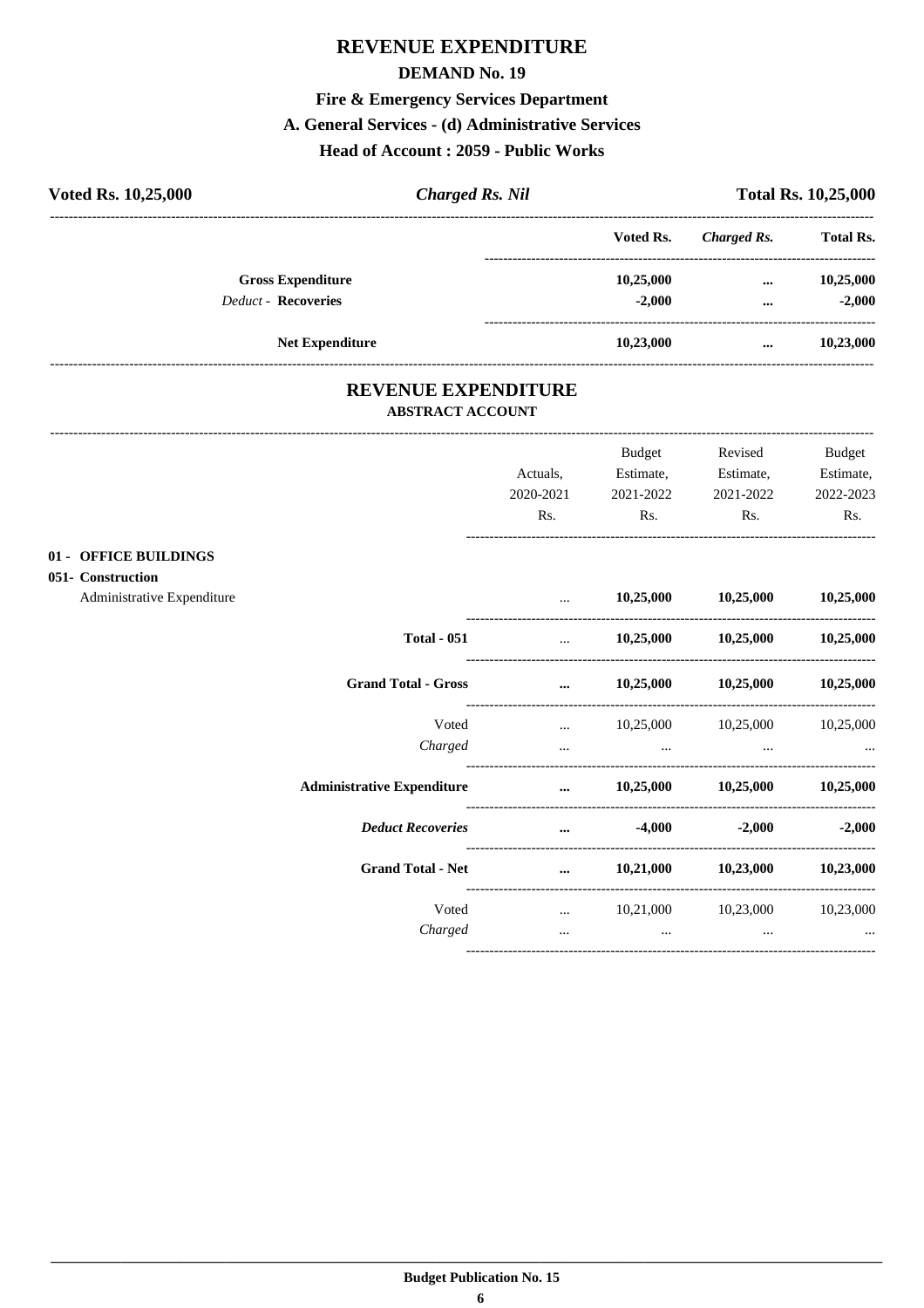-------------------------------------------------------------------------------------------------------------------------------------------------------------------------------

|                                                                           | Actuals,<br>2020-2021 | <b>Budget</b><br>Estimate,<br>2021-2022 | Revised<br>Estimate,<br>2021-2022 | <b>Budget</b><br>Estimate,<br>2022-2023 |
|---------------------------------------------------------------------------|-----------------------|-----------------------------------------|-----------------------------------|-----------------------------------------|
|                                                                           | Rs.                   | Rs.                                     | Rs.                               | Rs.                                     |
| DETAILED ACCOUNT NO. 2059-01-051 - CONSTRUCTION                           |                       |                                         |                                   |                                         |
| 01 - OFFICE BUILDINGS                                                     |                       |                                         |                                   |                                         |
| 051- Construction                                                         |                       |                                         |                                   |                                         |
| <b>Administrative Expenditure</b>                                         |                       |                                         |                                   |                                         |
| 014- Fire Protection and Control [FE]                                     |                       |                                         |                                   |                                         |
| 27- Minor Works/ Maintenance                                              |                       | 10,25,000                               | 10,25,000                         | 10,25,000                               |
| <b>Total - Administrative Expenditure</b>                                 | $\cdots$              | 10,25,000                               | 10,25,000                         | 10,25,000                               |
| Total - 2059-01-051                                                       | $\cdots$              | 10,25,000                               | 10,25,000                         | 10,25,000                               |
| Voted                                                                     | $\cdots$              | 10,25,000                               | 10,25,000                         | 10,25,000                               |
| Charged                                                                   | $\cdots$              | $\cdots$                                |                                   |                                         |
| DETAILED ACCOUNT NO. 2059 - DEDUCT RECOVERIES IN REDUCTION OF EXPENDITURE |                       |                                         |                                   |                                         |
| 01 - OFFICE BUILDINGS                                                     |                       |                                         |                                   |                                         |
| 051- Construction                                                         |                       |                                         |                                   |                                         |
| Administrative Expenditure                                                |                       |                                         |                                   |                                         |
| 001-Fire Protection and Control [FE]                                      |                       |                                         |                                   |                                         |
| 70-Deduct Recoveries                                                      |                       |                                         |                                   |                                         |
| 01-Others                                                                 | $\cdots$              | $-1,000$                                | $-1,000$                          | $-1,000$                                |
| 02-W.B.H.S. 2008                                                          | $\cdots$              | $-1,000$                                | $\cdots$                          |                                         |
| 014-Fire Protection and Control [FE]                                      |                       |                                         |                                   |                                         |
| 70-Deduct Recoveries                                                      |                       |                                         |                                   |                                         |
| 01-Others                                                                 |                       | $-1,000$                                | $-1,000$                          | $-1,000$                                |
| 02-W.B.H.S. 2008                                                          |                       | $-1,000$                                |                                   |                                         |
| Total - 051 - Deduct - Recoveries                                         |                       | $-4,000$                                | $-2,000$                          | $-2,000$                                |
| Total - 2059 - Deduct - Recoveries                                        |                       | $-4,000$                                | $-2,000$                          | $-2,000$                                |
|                                                                           |                       |                                         |                                   |                                         |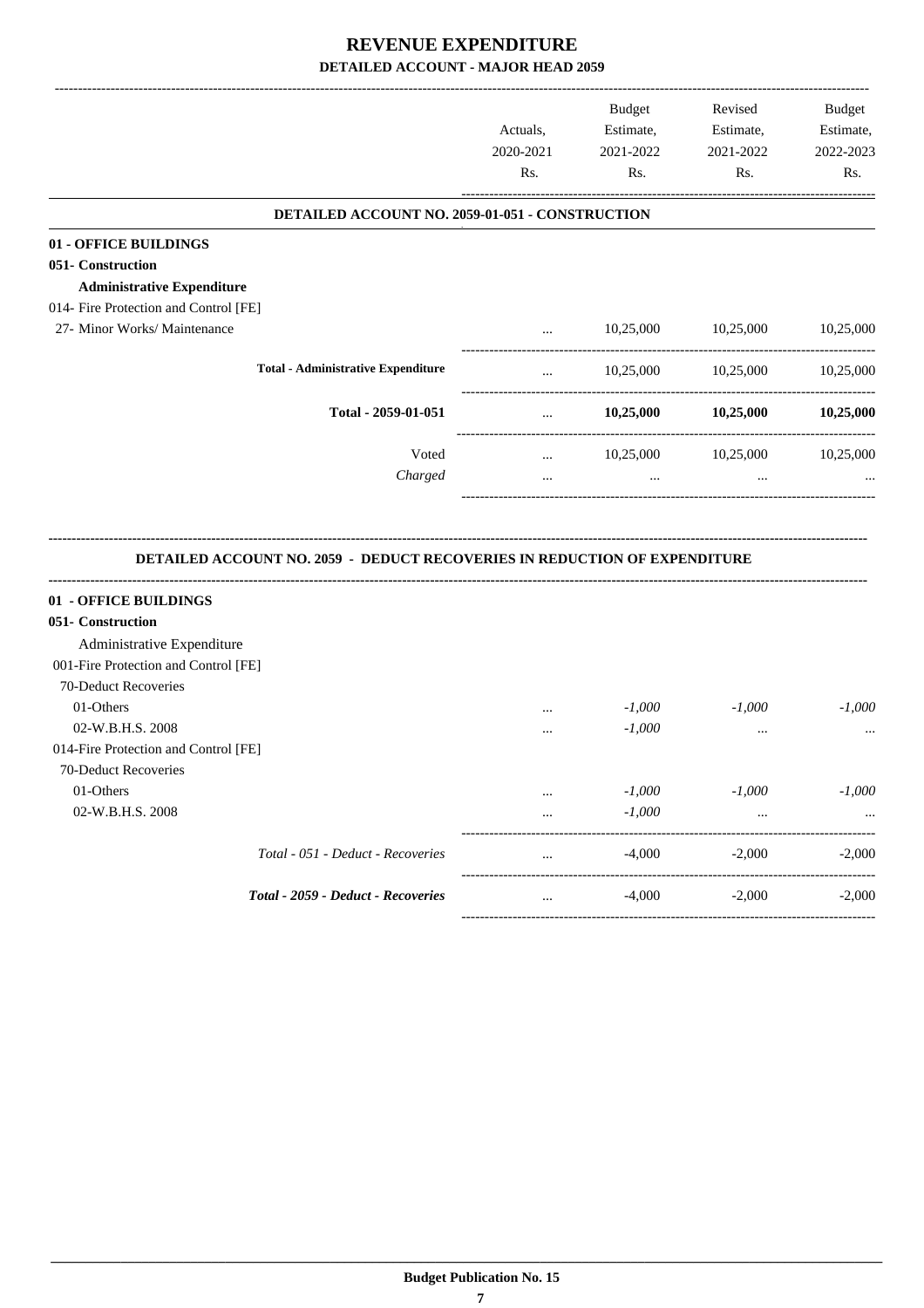#### **DEMAND No. 19**

## **Fire & Emergency Services Department**

#### **A. General Services - (d) Administrative Services**

#### **Head of Account : 2070 - Other Administrative Services**

| Voted Rs. 315,26,14,000          | <b>Charged Rs. Nil</b>                                                    |                 |                                                 | Total Rs. 315,26,14,000 |                  |
|----------------------------------|---------------------------------------------------------------------------|-----------------|-------------------------------------------------|-------------------------|------------------|
|                                  |                                                                           |                 | Voted Rs.                                       | <b>Charged Rs.</b>      | <b>Total Rs.</b> |
| <b>Gross Expenditure</b>         |                                                                           |                 | 315,26,14,000                                   | $\cdots$                | 315,26,14,000    |
| Deduct - Recoveries              |                                                                           |                 | $-1,92,000$                                     | $\cdots$                | $-1,92,000$      |
|                                  | <b>Net Expenditure</b>                                                    |                 | 315,24,22,000                                   | $\cdots$                | 315,24,22,000    |
|                                  | <b>REVENUE EXPENDITURE</b><br><b>ABSTRACT ACCOUNT</b>                     |                 |                                                 |                         |                  |
|                                  |                                                                           |                 | <b>Budget</b>                                   | Revised                 | <b>Budget</b>    |
|                                  |                                                                           | Actuals,        | Estimate,                                       | Estimate,               | Estimate,        |
|                                  |                                                                           | 2020-2021       | 2021-2022                                       | 2021-2022               | 2022-2023        |
|                                  |                                                                           | Rs.             | Rs.                                             | Rs.                     | Rs.              |
| 106- Civil Defence               |                                                                           |                 |                                                 |                         |                  |
| Administrative Expenditure       |                                                                           | 63, 18, 54, 141 | 69,41,75,000                                    | 65,55,95,000            | 68,55,86,000     |
|                                  | <b>Total - 106</b>                                                        |                 | 63, 18, 54, 141 69, 41, 75, 000 65, 55, 95, 000 |                         | 68,55,86,000     |
| 108- Fire Protection and Control |                                                                           |                 |                                                 |                         |                  |
| Administrative Expenditure       |                                                                           | 213,88,36,121   | 220,88,17,000                                   | 224,13,02,000           | 230,95,28,000    |
| <b>State Development Schemes</b> |                                                                           | 3,59,81,861     | 15,00,00,000                                    | 8,42,19,000             | 15,75,00,000     |
|                                  | <b>Total - 108</b>                                                        |                 | 217,48,17,982 235,88,17,000                     | 232,55,21,000           | 246,70,28,000    |
|                                  | <b>Grand Total - Gross</b>                                                |                 | 280,66,72,123 305,29,92,000                     | 298,11,16,000           | 315,26,14,000    |
|                                  | Voted<br>Charged                                                          |                 | 280,66,72,123 305,29,92,000 298,11,16,000       |                         | 315,26,14,000    |
|                                  | Administrative Expenditure 277,06,90,262 290,29,92,000 289,68,97,000      |                 |                                                 |                         | 299,51,14,000    |
|                                  | <b>State Development Schemes</b>                                          |                 | 3,59,81,861 15,00,00,000                        | 8,42,19,000             | 15,75,00,000     |
|                                  | <b>Deduct Recoveries</b>                                                  | $-39,63,096$    |                                                 | $-18,000$ $-1,92,000$   | $-1,92,000$      |
|                                  | Grand Total - Net 280,27,09,027 305,29,74,000 298,09,24,000 315,24,22,000 |                 |                                                 |                         |                  |
|                                  | Voted                                                                     |                 | 280,27,09,027 305,29,74,000 298,09,24,000       |                         | 315,24,22,000    |
|                                  | Charged                                                                   | $\cdots$        | $\cdots$                                        | $\cdots$                |                  |
|                                  |                                                                           |                 |                                                 |                         |                  |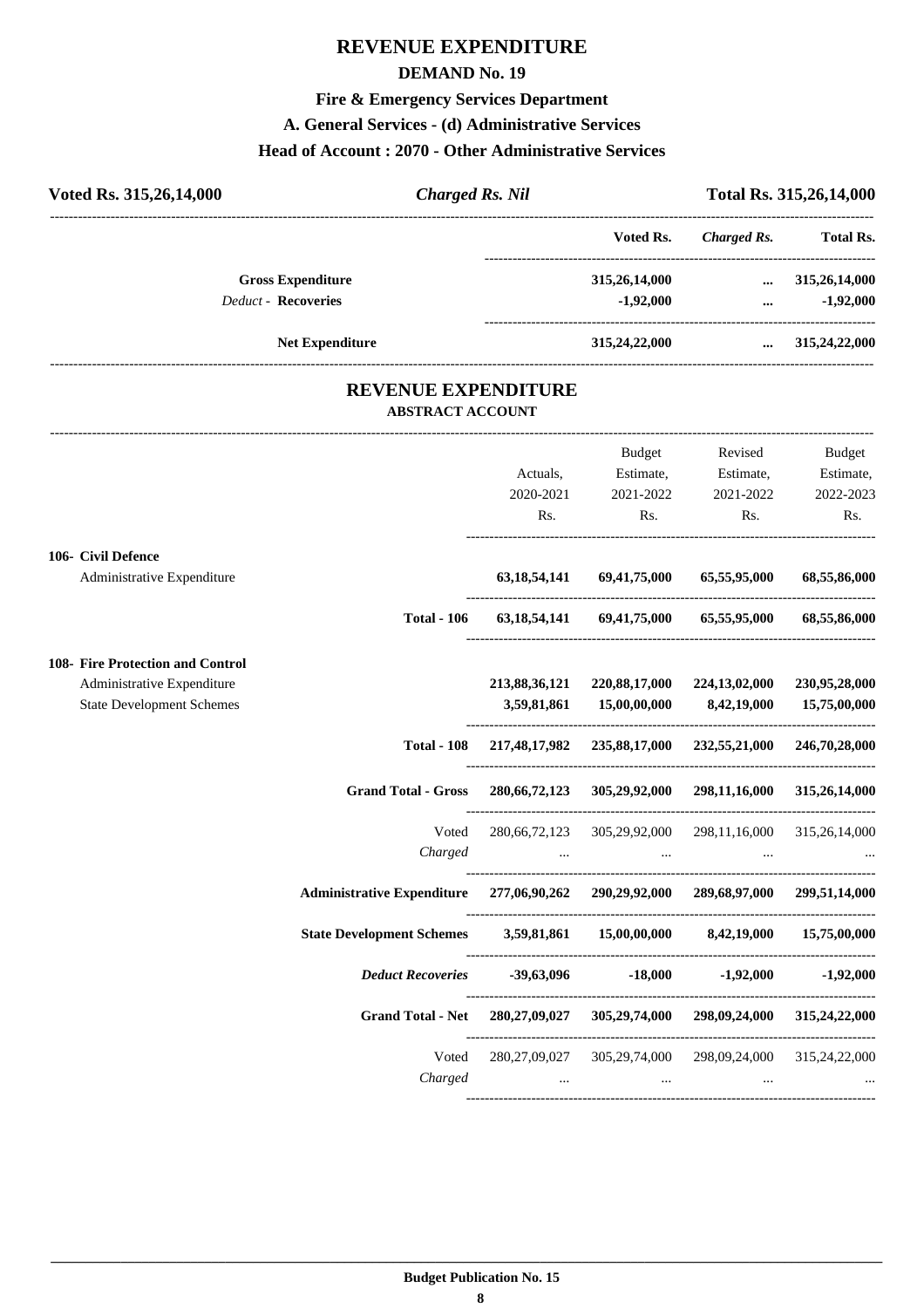|                                                  |                 | Budget                                 | Revised        | Budget                  |
|--------------------------------------------------|-----------------|----------------------------------------|----------------|-------------------------|
|                                                  | Actuals,        | Estimate,                              | Estimate,      | Estimate,               |
|                                                  | 2020-2021       | 2021-2022                              | 2021-2022      | 2022-2023               |
|                                                  | Rs.             | Rs.                                    | Rs.            | Rs.                     |
| DETAILED ACCOUNT NO. 2070-00-106 - CIVIL DEFENCE |                 |                                        |                |                         |
| 106- Civil Defence                               |                 |                                        |                |                         |
| <b>Administrative Expenditure</b>                |                 |                                        |                |                         |
| 001- Fire Fighting [FE]                          |                 |                                        |                |                         |
| 01- Salaries                                     |                 |                                        |                |                         |
| 01-Pay                                           | 51, 57, 16, 274 | 55,74,68,000                           | 52,60,31,000   | 54, 18, 12, 000         |
| 14-Grade Pay                                     | 1,173           |                                        |                |                         |
| 02-Dearness Allowance                            | 27,40,342       | 1,67,24,000                            | 2, 10, 41, 000 | 3,25,09,000             |
| 03-House Rent Allowance                          | 5,65,81,654     | 5,79,59,000                            | 4,99,73,000    | 5,14,72,000             |
| 04-Ad hoc Bonus                                  | 26,25,000       | 26,93,000                              | 17,46,000      | 17,96,000               |
| 07-Other Allowances                              | 21, 31, 545     | 23,50,000                              | 21,95,000      | 22,61,000               |
| 09-Ration Allowance                              | 89,09,217       | 1,03,29,000                            | 90,87,000      | 92,69,000               |
| 10-Overtime Allowance                            | 1,61,934        | $\cdots$                               | $\cdots$       |                         |
| 11-Compensatory Allowance                        | 9,72,000        | 10,02,000                              | 10,01,000      | 10,21,000               |
| 12-Medical Allowance                             | 14, 13, 584     | 15,35,000                              | 14,42,000      | 14,71,000               |
| Total - 2070-00-106-001-01                       | 59, 12, 52, 723 | 65,00,60,000                           | 61,25,16,000   | 64, 16, 11, 000         |
| 02- Wages                                        | 61,13,038       | 60,56,000                              | 60,91,000      | 62,86,000               |
| 07- Medical Reimbursements                       | $\cdots$        | $\ldots$                               | $\cdots$       |                         |
| 11- Travel Expenses                              | 52,611          | 70,000                                 | 55,000         | 60,000                  |
| 12- Medical Reimbursements under WBHS 2008       | 12,00,661       | 16,56,000                              | 19,00,000      | 16,89,000               |
| 13- Office Expenses                              |                 |                                        |                |                         |
| 01-Electricity                                   | 41,04,088       | 55,73,000                              | 42,00,000      | 42,50,000               |
| 02-Telephone                                     | 6, 34, 726      | 7,95,000                               | 8,20,000       | 8,30,000                |
| 03-Maintenance / P.O.L. for Office Vehicles      | 35,10,937       | 46,42,000                              | 40,00,000      | 40,50,000               |
| 04-Other Office Expenses                         | 32,77,662       | 24,09,000                              | 24,09,000      | 24,57,000               |
| Total - 2070-00-106-001-13                       |                 | $1,15,27,413$ $1,34,19,000$            |                | 1,14,29,000 1,15,87,000 |
| 14- Rents, Rates and Taxes                       | 6,74,877        | 8,79,000                               | 6,82,000       | 6,96,000                |
| 19- Maintenance                                  | 5,24,096        | 10,15,000                              | 7,35,000       | 7,51,000                |
| 21- Materials and Supplies/Stores and Equipment  |                 |                                        |                |                         |
| 04-Others                                        | 95, 37, 340     | 97,46,000                              | 97,46,000      | 99,41,000               |
| 24- P.O.L.(Police, Ambulance etc.)               | 1,05,75,201     | 1,08,06,000                            | 1,20,81,000    | 1,25,95,000             |
| 27- Minor Works/ Maintenance                     | 1,09,437        | 2,20,000                               | 1,12,000       | 1,15,000                |
| 50- Other Charges                                | 2,86,744        | 2,48,000                               | 2,48,000       | 2,55,000                |
| <b>Total - Administrative Expenditure</b>        |                 | 63,18,54,141 69,41,75,000              | 65,55,95,000   | 68,55,86,000            |
|                                                  |                 |                                        |                |                         |
| Total - 2070-00-106                              | 63, 18, 54, 141 | 69,41,75,000                           | 65,55,95,000   | 68,55,86,000            |
| Voted                                            |                 | 63,18,54,141 69,41,75,000 65,55,95,000 |                | 68,55,86,000            |
| Charged                                          |                 |                                        |                |                         |
|                                                  |                 |                                        |                |                         |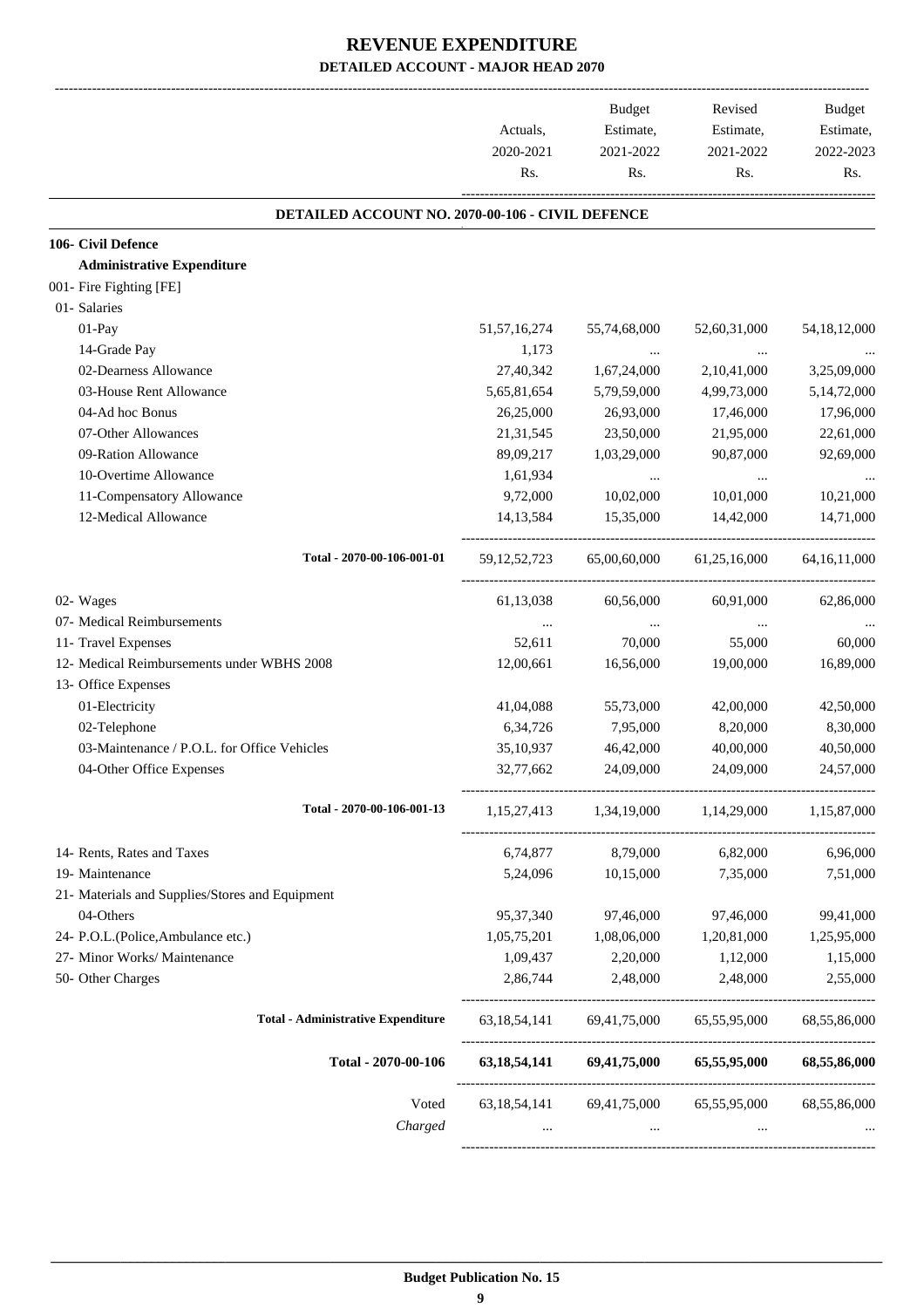|                                                 |                                                                | Actuals,<br>2020-2021<br>Rs. | Budget<br>Estimate,<br>2021-2022<br>Rs. | Revised<br>Estimate,<br>2021-2022<br>Rs. | Budget<br>Estimate,<br>2022-2023<br>Rs. |
|-------------------------------------------------|----------------------------------------------------------------|------------------------------|-----------------------------------------|------------------------------------------|-----------------------------------------|
|                                                 | DETAILED ACCOUNT NO. 2070-00-108 - FIRE PROTECTION AND CONTROL |                              |                                         |                                          |                                         |
| 108- Fire Protection and Control                |                                                                |                              |                                         |                                          |                                         |
| <b>Administrative Expenditure</b>               |                                                                |                              |                                         |                                          |                                         |
| 001- Direction and Administration [FE]          |                                                                |                              |                                         |                                          |                                         |
| 01- Salaries                                    |                                                                |                              |                                         |                                          |                                         |
| 01-Pay                                          |                                                                | 124, 56, 71, 353             | 133, 38, 11, 000                        | 127,05,85,000                            | 130,87,03,000                           |
| 14-Grade Pay                                    |                                                                |                              |                                         |                                          |                                         |
| 02-Dearness Allowance                           |                                                                | 70,56,398                    | 4,00,14,000                             | 3,80,23,000                              | 4,45,22,000                             |
| 03-House Rent Allowance                         |                                                                | 13,64,78,662                 | 14, 10, 12, 000                         | 13,26,00,000                             | 13,30,00,000                            |
| 04-Ad hoc Bonus                                 |                                                                | 68,07,850                    | 69,82,000                               | 60,00,000                                | 61,00,000                               |
| 07-Other Allowances                             |                                                                | 41,88,216                    | 52,05,000                               | 43,14,000                                | 44,43,000                               |
| 09-Ration Allowance                             |                                                                | 2, 21, 37, 561               | 2,48,80,000                             | 2,25,80,000                              | 2,30,32,000                             |
| 10-Overtime Allowance                           |                                                                | 4,45,388                     |                                         |                                          |                                         |
| 11-Compensatory Allowance                       |                                                                | 9,84,000                     | 10,03,000                               | 10,14,000                                | 10,34,000                               |
| 12-Medical Allowance                            |                                                                | 43, 32, 167                  | 47,46,000                               | 44,19,000                                | 45,07,000                               |
|                                                 | Total - 2070-00-108-001-01                                     | 142,81,01,595                | 155,76,53,000                           | 147,95,35,000                            | 152,53,41,000                           |
| 02- Wages                                       |                                                                | 62,84,94,629                 | 56, 59, 53, 000                         | 66,73,98,000                             | 68,74,20,000                            |
| 04- Pension/Gratuities                          |                                                                |                              |                                         |                                          |                                         |
| 07- Medical Reimbursements                      |                                                                | $\cdots$                     | 16,000                                  | 1,10,000                                 | 1,20,000                                |
| 11- Travel Expenses                             |                                                                | 72,369                       | 1,79,000                                | 1,79,000                                 | 1,83,000                                |
| 12- Medical Reimbursements under WBHS 2008      |                                                                | 48, 14, 999                  | 59,62,000                               | 82,00,000                                | 70,00,000                               |
| 13- Office Expenses                             |                                                                |                              |                                         |                                          |                                         |
| 01-Electricity                                  |                                                                | 2,06,43,449                  | 2,10,00,000                             | 2,10,00,000                              | 2,14,20,000                             |
| 02-Telephone                                    |                                                                | 26,02,891                    | 20,22,000                               | 20,22,000                                | 20,62,000                               |
| 03-Maintenance / P.O.L. for Office Vehicles     |                                                                | 23,59,647                    | 25,74,000                               | 24,07,000                                | 24,55,000                               |
| 04-Other Office Expenses                        |                                                                | 62,88,897                    | 50,67,000                               | 50,67,000                                | 51,68,000                               |
|                                                 | Total - 2070-00-108-001-13                                     | 3,18,94,884                  |                                         | 3,06,63,000 3,04,96,000 3,11,05,000      |                                         |
| 14- Rents, Rates and Taxes                      |                                                                | 5,75,346                     | 7,91,000                                | 5,81,000                                 | 5,93,000                                |
| 19- Maintenance                                 |                                                                | 5,47,950                     | 9,14,000                                | 5,59,000                                 | 5,76,000                                |
| 21- Materials and Supplies/Stores and Equipment |                                                                |                              |                                         |                                          |                                         |
| 04-Others                                       |                                                                | 1,75,27,393                  | 1,93,22,000                             | 1,93,22,000                              | 1,97,08,000                             |
| 24- P.O.L.(Police, Ambulance etc.)              |                                                                | 2,35,74,805                  | 2,40,56,000                             | 3,18,11,000                              | 3,42,87,000                             |
| 27- Minor Works/ Maintenance                    |                                                                | 1,19,401                     | 2,20,000                                | 1,22,000                                 | 1,26,000                                |
| 50- Other Charges                               |                                                                | 22,07,766                    | 20,75,000                               | 20,75,000                                | 21,37,000                               |
| 77- Computerisation                             |                                                                | 9,04,984                     | 10,00,000                               | 9,14,000                                 | 9,32,000                                |
|                                                 | Total - 2070-00-108-001                                        | 213,88,36,121                |                                         | 220,88,04,000 224,13,02,000              | 230,95,28,000                           |

Training of W.B.F.S. Personnel [FE]

31- Grants-in-aid-GENERAL

02-Other Grants ... ... ... ...

007- Protection and Control [FE]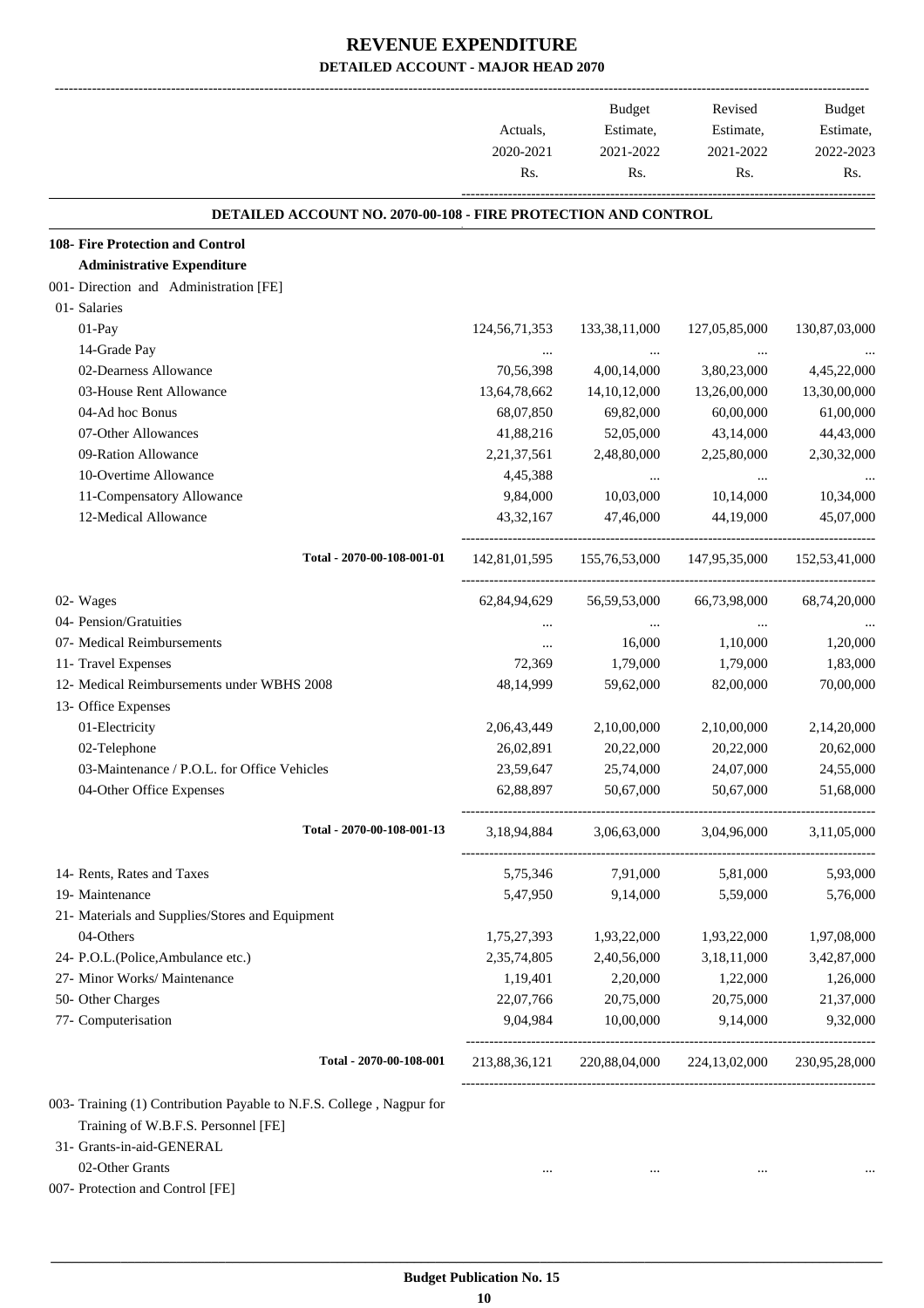|                                                                                                                                                                                       | Actuals,<br>2020-2021      | Budget<br>Estimate,<br>2021-2022                        | Revised<br>Estimate,<br>2021-2022 | Budget<br>Estimate,<br>2022-2023 |
|---------------------------------------------------------------------------------------------------------------------------------------------------------------------------------------|----------------------------|---------------------------------------------------------|-----------------------------------|----------------------------------|
|                                                                                                                                                                                       | Rs.                        | Rs.                                                     | Rs.                               | Rs.                              |
| 02- Wages                                                                                                                                                                             | $\cdots$                   | 10,000                                                  | $\cdots$                          |                                  |
| 12- Medical Reimbursements under WBHS 2008                                                                                                                                            | $\cdots$                   | $\cdots$                                                |                                   |                                  |
| 13- Office Expenses                                                                                                                                                                   |                            |                                                         |                                   |                                  |
| 02-Telephone                                                                                                                                                                          | $\ddotsc$                  | 1,000                                                   | $\cdots$                          |                                  |
| 04-Other Office Expenses                                                                                                                                                              |                            | 1,000                                                   |                                   |                                  |
| Total - 2070-00-108-007-13                                                                                                                                                            | $\cdots$                   | 2,000                                                   | $\cdots$                          |                                  |
| 50- Other Charges                                                                                                                                                                     | $\cdots$                   | 1,000                                                   | $\cdots$                          |                                  |
| Total - 2070-00-108-007                                                                                                                                                               | $\cdots$                   | 13,000                                                  | $\cdots$                          |                                  |
| <b>Total - Administrative Expenditure</b>                                                                                                                                             |                            | 213,88,36,121 220,88,17,000 224,13,02,000               |                                   | 230,95,28,000                    |
| <b>State Development Schemes</b><br>002- Scheme for Setting up of a Training Centre and Upgradation of<br>the Fire Services [FE]<br>27- Minor Works/ Maintenance<br>50- Other Charges |                            | 2,47,73,413 10,00,00,000 3,33,33,000<br><b>Section</b>  | 37,90,000                         | 10,50,00,000                     |
| Total - 2070-00-108-002                                                                                                                                                               |                            | 2,47,73,413 10,00,00,000 3,71,23,000 10,50,00,000       |                                   |                                  |
| 005- Scheme for Fire Prevention & Creation of Fire Safety Awareness<br>[FE]                                                                                                           |                            |                                                         |                                   |                                  |
| 50- Other Charges                                                                                                                                                                     |                            | $1,12,08,448$ $5,00,00,000$ $4,70,96,000$ $5,25,00,000$ |                                   |                                  |
| Total - 2070-00-108-005                                                                                                                                                               |                            | 1,12,08,448 5,00,00,000 4,70,96,000 5,25,00,000         |                                   |                                  |
| <b>Total - State Development Schemes</b>                                                                                                                                              | 3,59,81,861                | 15,00,00,000                                            | 8,42,19,000                       | 15,75,00,000                     |
| Total - 2070-00-108                                                                                                                                                                   | 217,48,17,982              | 235,88,17,000                                           | 232,55,21,000                     | 246,70,28,000                    |
| Voted<br>Charged                                                                                                                                                                      | 217,48,17,982<br>$\ddotsc$ | 235,88,17,000<br>                                       | 232,55,21,000<br>                 | 246,70,28,000                    |

#### **DETAILED ACCOUNT NO. 2070 - DEDUCT RECOVERIES IN REDUCTION OF EXPENDITURE**

**--------------------------------------------------------------------------------------------------------------------------------------------------------------------------------**

| 106- Civil Defence         |             |          |             |             |
|----------------------------|-------------|----------|-------------|-------------|
| Administrative Expenditure |             |          |             |             |
| 001-Fire Fighting [FE]     |             |          |             |             |
| 70-Deduct Recoveries       |             |          |             |             |
| 01-Others                  | $-1,45,296$ | $-1,000$ | $-1.50,000$ | $-1.50,000$ |
| 02-W.B.H.S. 2008           | $\cdots$    | $-1,000$ | $\cdots$    | $\cdots$    |
|                            |             |          |             |             |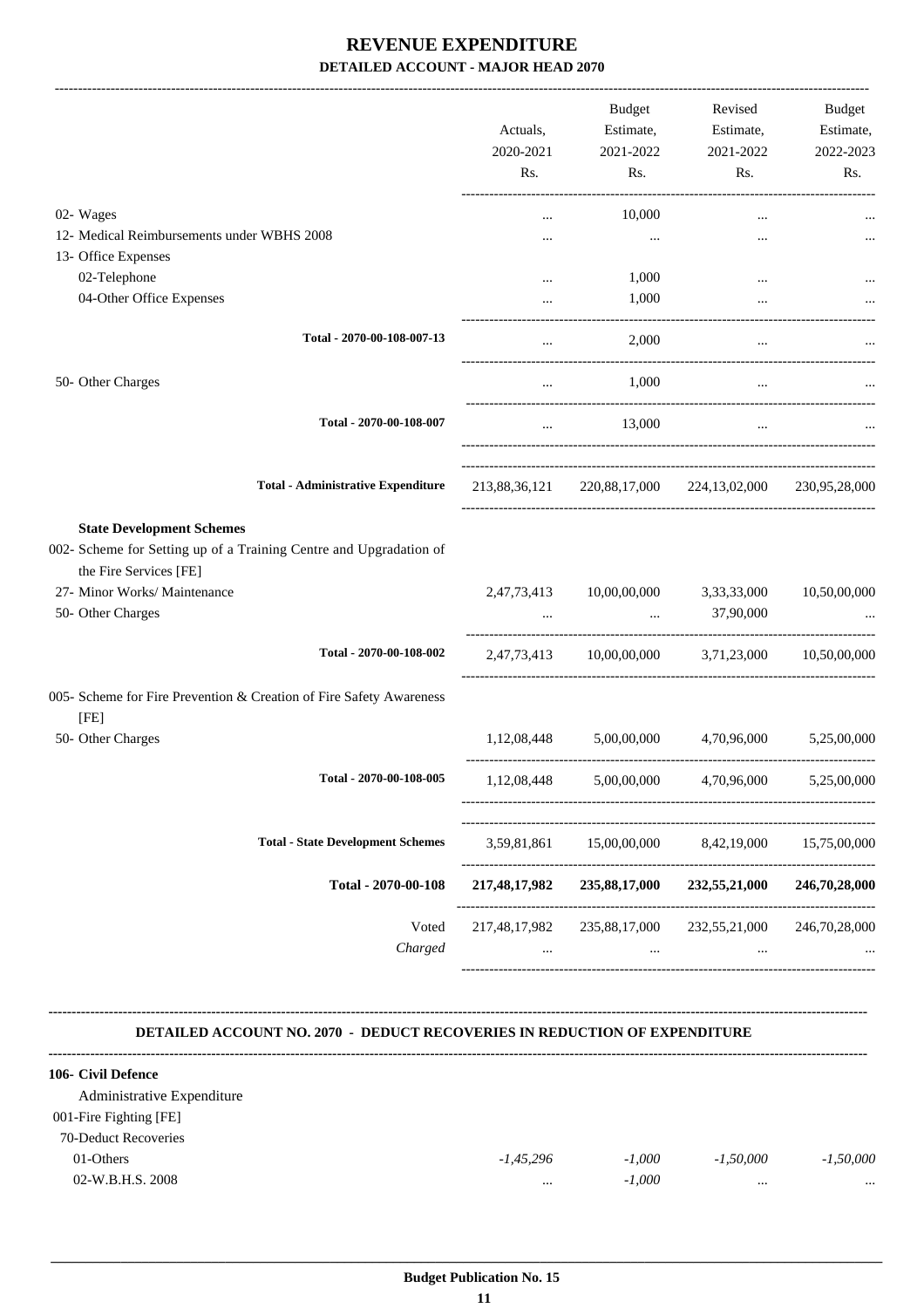|                                                       | Actuals,<br>2020-2021                        |                               | Budget<br>Estimate,<br>2021-2022 | Revised<br>Estimate,<br>2021-2022 | Budget<br>Estimate,<br>2022-2023 |
|-------------------------------------------------------|----------------------------------------------|-------------------------------|----------------------------------|-----------------------------------|----------------------------------|
|                                                       | Rs.                                          | Rs.                           | Rs.                              | Rs.                               |                                  |
| Total - 106 - Deduct - Recoveries                     | $-1,45,296$ $-2,000$ $-1,50,000$ $-1,50,000$ |                               |                                  |                                   |                                  |
| 108- Fire Protection and Control                      |                                              |                               |                                  |                                   |                                  |
| Administrative Expenditure                            |                                              |                               |                                  |                                   |                                  |
| 001-Direction and Administration [FE]                 |                                              |                               |                                  |                                   |                                  |
| 70-Deduct Recoveries                                  |                                              |                               |                                  |                                   |                                  |
| 01-Others                                             | $-76,338$                                    | $-1,000$                      | $-10,000$                        | $-10,000$                         |                                  |
| 02-W.B.H.S. 2008                                      | $\cdots$                                     | $-1,000$                      | $\cdots$                         |                                   |                                  |
| 007-Protection and Control [FE]                       |                                              |                               |                                  |                                   |                                  |
| 70-Deduct Recoveries                                  |                                              |                               |                                  |                                   |                                  |
| 01-Others                                             | $\cdots$                                     | $-1,000$                      | $-1,000$                         | $-1,000$                          |                                  |
| 02-W.B.H.S. 2008                                      |                                              | $-1,000$                      | $\ddotsc$                        |                                   |                                  |
| Total - 108 - Deduct - Recoveries                     | $-76,338$                                    | $-4,000$                      | $-11,000$                        | $-11,000$                         |                                  |
| 911- Deduct Recoveries of Overpayments                |                                              |                               |                                  |                                   |                                  |
| Administrative Expenditure                            |                                              |                               |                                  |                                   |                                  |
| 001-Direction and Administration [FE]                 |                                              |                               |                                  |                                   |                                  |
| 70-Deduct Recoveries                                  |                                              |                               |                                  |                                   |                                  |
| 01-Others                                             | $-24,29,619$                                 | $\cdots$                      | $-10,000$                        | $-10,000$                         |                                  |
| 007-Headquaters-Home Guards Raised in connection with |                                              |                               |                                  |                                   |                                  |
| Emergency [FE]                                        |                                              |                               |                                  |                                   |                                  |
| 70-Deduct Recoveries                                  |                                              |                               |                                  |                                   |                                  |
| 01-Others                                             | $\cdots$                                     | $-1,000$                      | $-1,000$                         | $-1,000$                          |                                  |
| 008-Direction Administration [FE]                     |                                              |                               |                                  |                                   |                                  |
| 70-Deduct Recoveries                                  |                                              |                               |                                  |                                   |                                  |
| 01-Others                                             | $-1,52,637$                                  | $-1,000$                      | $-10,000$                        | $-10,000$                         |                                  |
| 011-Fire fighting [FE]                                |                                              |                               |                                  |                                   |                                  |
| 70-Deduct Recoveries                                  |                                              |                               |                                  |                                   |                                  |
| 01-Others                                             | $-11,59,206$                                 | $-10,000$                     | $-10,000$                        | $-10,000$                         |                                  |
| 02-W.B.H.S. 2008                                      |                                              | $\cdots$<br>----------------- | $\ldots$<br>-----------------    | ----------------                  |                                  |
| Total - 911 - Deduct - Recoveries                     | -37,41,462                                   | $-12,000$                     | $-31,000$                        | $-31,000$                         |                                  |
| Total - 2070 - Deduct - Recoveries                    | $-39,63,096$                                 | $-18,000$                     | $-1,92,000$                      | $-1,92,000$                       |                                  |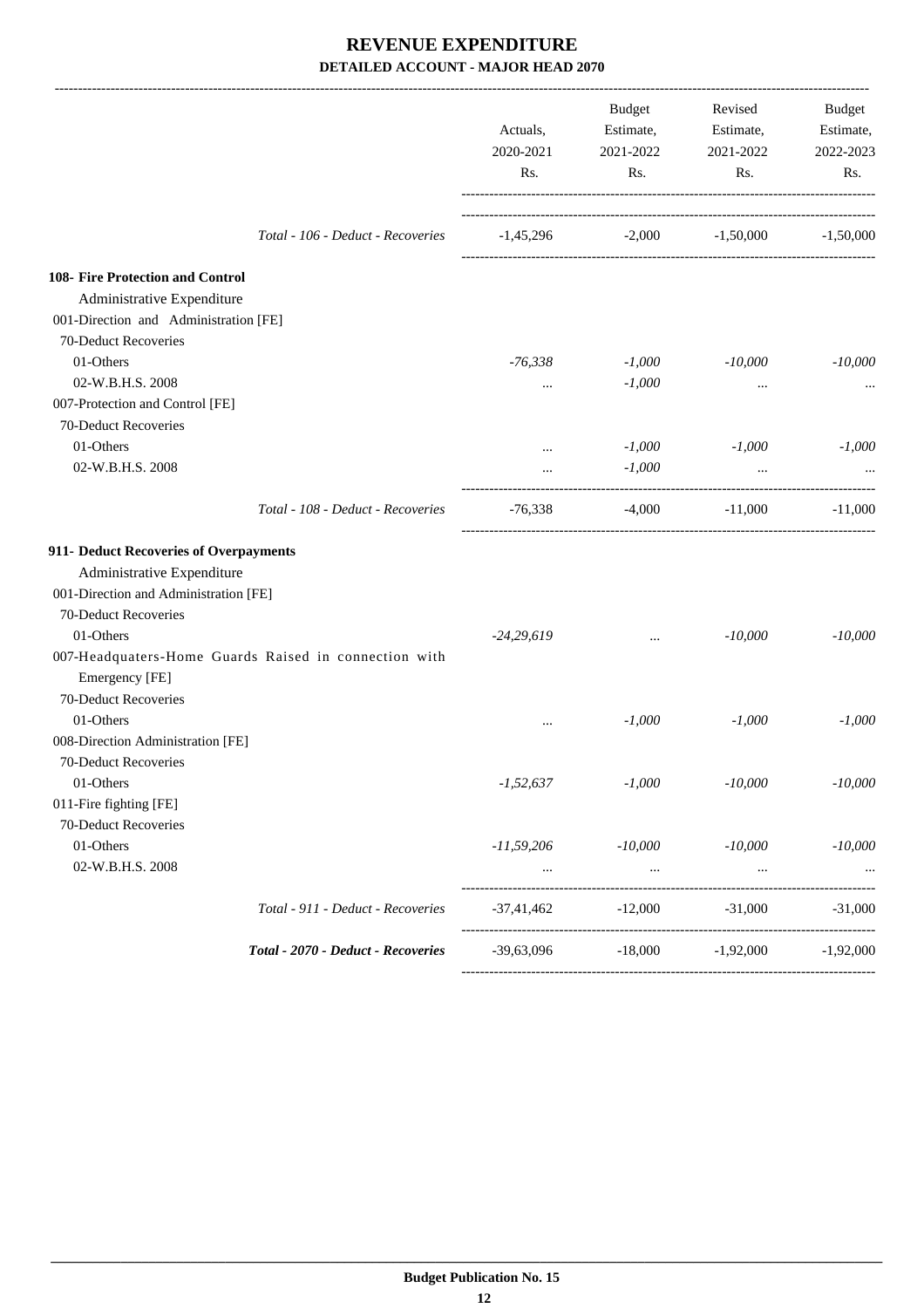## **CAPITAL EXPENDITURE**

#### **DEMAND No. 19**

## **Fire & Emergency Services Department**

**A. Capital Account of General Services -**

## **Head of Account : 4059 - Capital Outlay on Public Works**

| Voted Rs. 128,41,25,000    | <b>Charged Rs. Nil</b> |               |             | Total Rs. 128,41,25,000 |
|----------------------------|------------------------|---------------|-------------|-------------------------|
|                            |                        | Voted Rs.     | Charged Rs. | <b>Total Rs.</b>        |
| <b>Gross Expenditure</b>   |                        | 128,41,25,000 | $\cdots$    | 128,41,25,000           |
| <b>Deduct - Recoveries</b> |                        |               |             | $\cdots$                |
| <b>Net Expenditure</b>     |                        | 128,41,25,000 | $\cdots$    | 128,41,25,000           |
|                            | CADITAL EVDENDITUDE    |               |             |                         |

#### **CAPITAL EXPENDITURE ABSTRACT ACCOUNT**

---------------------------------------------------------------------------------------------------------------------------------------------------------------------------------

|                                                                |                            | Actuals,<br>2020-2021<br>Rs. | <b>Budget</b><br>Estimate,<br>2021-2022<br>Rs.                                                                                                      | Revised<br>Estimate,<br>2021-2022<br>Rs. | <b>Budget</b><br>Estimate,<br>2022-2023<br>Rs.                |
|----------------------------------------------------------------|----------------------------|------------------------------|-----------------------------------------------------------------------------------------------------------------------------------------------------|------------------------------------------|---------------------------------------------------------------|
| 01 - OFFICE BUILDINGS<br>051- Construction                     |                            |                              |                                                                                                                                                     |                                          |                                                               |
| Administrative Expenditure<br><b>State Development Schemes</b> |                            |                              | 35,83,93,750  125,00,00,000  41,66,67,000  128,41,25,000                                                                                            |                                          |                                                               |
|                                                                | <b>Total - 051</b>         |                              | 35,83,93,750 125,00,00,000 41,66,67,000 128,41,25,000                                                                                               |                                          |                                                               |
|                                                                | <b>Grand Total - Gross</b> |                              | 35,83,93,750 125,00,00,000                                                                                                                          |                                          | 41,66,67,000 128,41,25,000                                    |
|                                                                | Voted<br>Charged           |                              | 35,83,93,750  125,00,00,000  41,66,67,000  128,41,25,000<br>and the contract of the contract of the contract of the contract of the contract of the |                                          | $\mathbf{r}$ and $\mathbf{r}$ are all the set of $\mathbf{r}$ |
|                                                                |                            |                              | State Development Schemes 35,83,93,750 125,00,00,000 41,66,67,000 128,41,25,000                                                                     |                                          |                                                               |
|                                                                | <b>Deduct Recoveries</b>   | $\cdots$                     | $\cdots$                                                                                                                                            |                                          |                                                               |
|                                                                | <b>Grand Total - Net</b>   |                              | 35,83,93,750 125,00,00,000 41,66,67,000 128,41,25,000                                                                                               |                                          |                                                               |
|                                                                | Voted<br>Charged           |                              | 35,83,93,750  125,00,00,000  41,66,67,000  128,41,25,000<br>and the state of the state of the state of the                                          |                                          | $\mathbf{r}$ and $\mathbf{r}$ are all the set of $\mathbf{r}$ |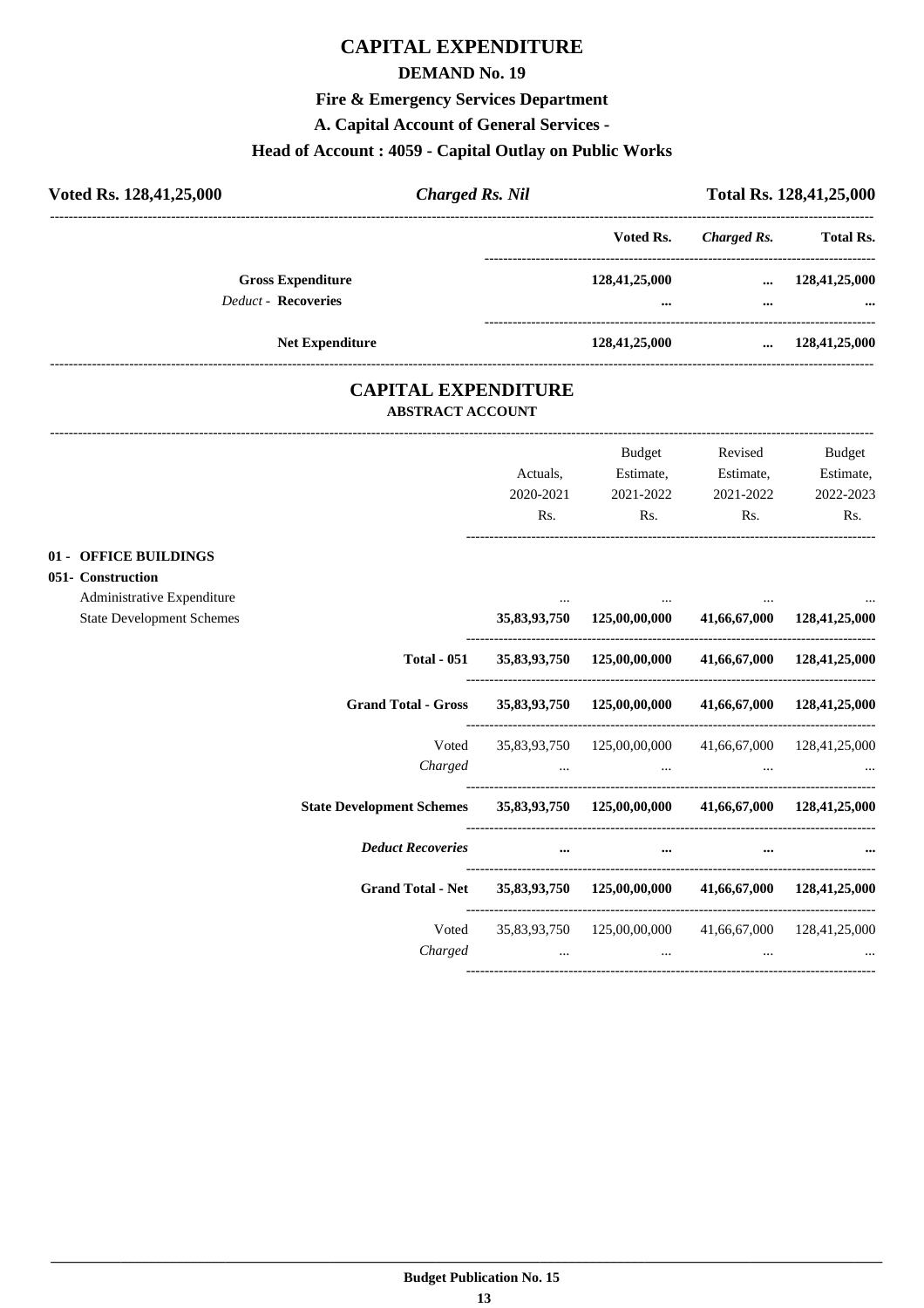## **CAPITAL EXPENDITURE DETAILED ACCOUNT - MAJOR HEAD 4059**

|                                                          |                 | <b>Budget</b> | Revised      | <b>Budget</b> |
|----------------------------------------------------------|-----------------|---------------|--------------|---------------|
|                                                          | Actuals,        | Estimate,     | Estimate,    | Estimate,     |
|                                                          | 2020-2021       | 2021-2022     | 2021-2022    | 2022-2023     |
|                                                          | Rs.             | Rs.           | Rs.          | Rs.           |
| DETAILED ACCOUNT NO. 4059-01-051 - CONSTRUCTION          |                 |               |              |               |
| 01 - OFFICE BUILDINGS                                    |                 |               |              |               |
| 051- Construction                                        |                 |               |              |               |
| <b>State Development Schemes</b>                         |                 |               |              |               |
| 104- Construction and Up-gradation of Fire Stations [FE] |                 |               |              |               |
| 52- Machinery and Equipment/Tools and Plants             | 21, 35, 32, 035 | 75,00,00,000  | 25,00,00,000 | 78,75,00,000  |
| 53- Major Works / Land and Buildings                     | 14,48,61,715    | 50,00,00,000  | 16,66,67,000 | 49,66,25,000  |
| <b>Total - State Development Schemes</b>                 | 35,83,93,750    | 125,00,00,000 | 41,66,67,000 | 128,41,25,000 |
| Total - 4059-01-051                                      | 35,83,93,750    | 125,00,00,000 | 41,66,67,000 | 128,41,25,000 |
| Voted                                                    | 35,83,93,750    | 125,00,00,000 | 41,66,67,000 | 128,41,25,000 |
| Charged                                                  | $\cdots$        | $\cdots$      | $\cdots$     |               |
|                                                          |                 |               |              |               |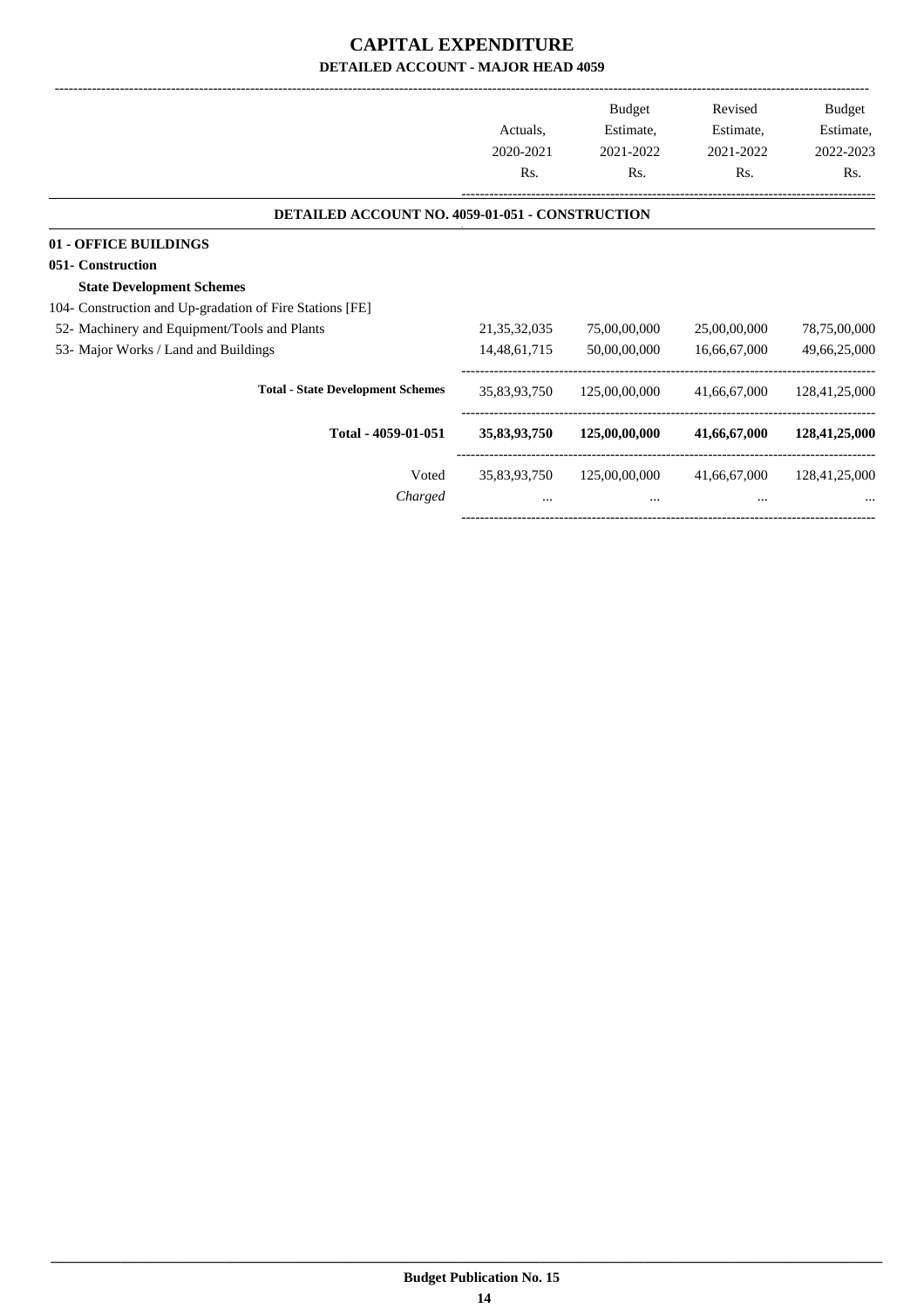## **CAPITAL EXPENDITURE**

#### **DEMAND No. 19**

#### **Fire & Emergency Services Department**

**A. Capital Account of General Services -**

## **Head of Account : 4070 - Capital Outlay on Other Administrative Services**

| Voted Rs. 1,86,25,000 |                                                        | <b>Charged Rs. Nil</b> | Total Rs. 1,86,25,000   |                      |                         |
|-----------------------|--------------------------------------------------------|------------------------|-------------------------|----------------------|-------------------------|
|                       |                                                        |                        | Voted Rs.               | Charged Rs.          | <b>Total Rs.</b>        |
|                       | <b>Gross Expenditure</b><br><b>Deduct - Recoveries</b> |                        | 1,86,25,000<br>$\cdots$ | $\cdots$<br>$\cdots$ | 1,86,25,000<br>$\cdots$ |
|                       | <b>Net Expenditure</b>                                 |                        | 1,86,25,000             | $\cdots$             | 1,86,25,000             |

#### **CAPITAL EXPENDITURE ABSTRACT ACCOUNT**

---------------------------------------------------------------------------------------------------------------------------------------------------------------------------------

|                                                                                                     | Actuals.<br>2020-2021<br>Rs. | <b>Budget</b><br>Estimate,<br>2021-2022<br>Rs.                             | Revised<br>Estimate,<br>2021-2022<br>Rs. | <b>Budget</b><br>Estimate,<br>2022-2023<br>Rs. |
|-----------------------------------------------------------------------------------------------------|------------------------------|----------------------------------------------------------------------------|------------------------------------------|------------------------------------------------|
| 001- Direction and Administration<br>Administrative Expenditure<br><b>State Development Schemes</b> | $\cdots$<br>1,17,27,590      | 5,19,000<br>1,75,00,000                                                    | 2,40,000<br>58,33,000                    | 2,50,000<br>1,83,75,000                        |
| <b>Total - 001</b>                                                                                  |                              | $1,17,27,590$ $1,80,19,000$ $60,73,000$ $1,86,25,000$                      |                                          |                                                |
| 800- Other Expenditure                                                                              |                              |                                                                            |                                          |                                                |
| Administrative Expenditure                                                                          | $\cdots$                     | $\cdots$                                                                   |                                          |                                                |
| <b>State Development Schemes</b>                                                                    |                              | $\cdots$                                                                   | $\cdots$                                 |                                                |
| <b>State Development Schemes (Central Assistance)</b>                                               |                              |                                                                            |                                          |                                                |
| <b>Total - 800</b>                                                                                  | $\cdots$                     | $\cdots$                                                                   | $\cdots$                                 |                                                |
| <b>Grand Total - Gross</b>                                                                          |                              | $1,17,27,590$ $1,80,19,000$ $60,73,000$ $1,86,25,000$                      |                                          |                                                |
| Voted                                                                                               |                              | 1,17,27,590 1,80,19,000 60,73,000 1,86,25,000                              |                                          |                                                |
| Charged                                                                                             |                              | $\mathbf{r}$ and $\mathbf{r}$ are the set of $\mathbf{r}$ and $\mathbf{r}$ |                                          |                                                |
| <b>Administrative Expenditure</b>                                                                   |                              | $5,19,000$ $2,40,000$ $2,50,000$                                           |                                          |                                                |
| State Development Schemes 1,17,27,590 1,75,00,000 58,33,000 1,83,75,000                             |                              |                                                                            |                                          |                                                |
| <b>State Development Schemes (Central Assistance)</b>                                               |                              |                                                                            |                                          |                                                |
| <b>Deduct Recoveries</b>                                                                            | $\cdots$                     | $\cdots$                                                                   | $\cdots$                                 |                                                |
|                                                                                                     |                              |                                                                            |                                          |                                                |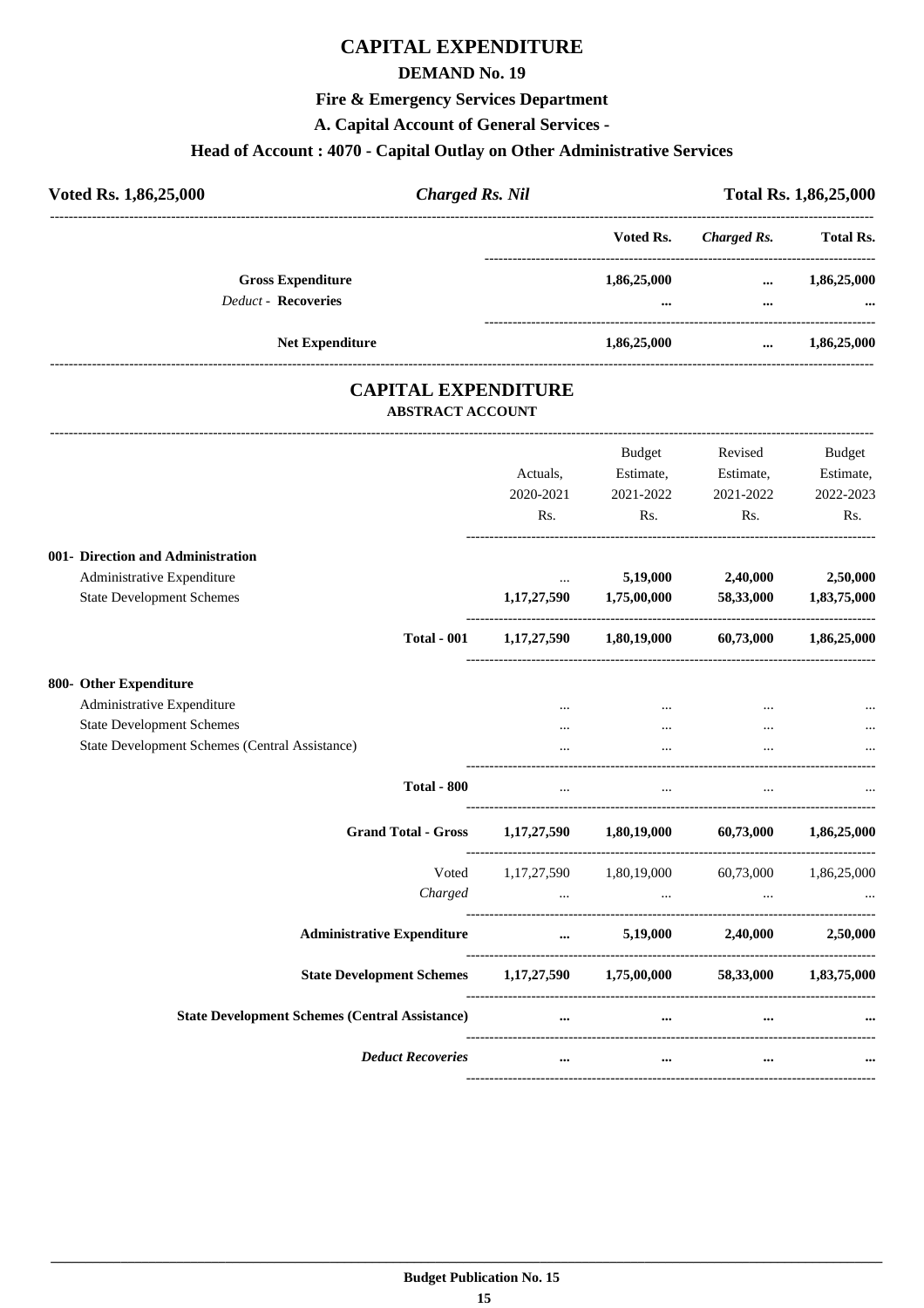#### **CAPITAL EXPENDITURE ABSTRACT ACCOUNT**

|                          | Actuals,<br>2020-2021<br>Rs. | <b>Budget</b><br>Estimate,<br>2021-2022<br>Rs. | Revised<br>Estimate,<br>2021-2022<br>Rs. | <b>Budget</b><br>Estimate,<br>2022-2023<br>Rs. |
|--------------------------|------------------------------|------------------------------------------------|------------------------------------------|------------------------------------------------|
| <b>Grand Total - Net</b> | 1,17,27,590                  | 1,80,19,000                                    | 60,73,000                                | 1,86,25,000                                    |
| Voted<br>Charged         | 1,17,27,590<br>$\cdots$      | 1,80,19,000<br>$\cdots$                        | 60,73,000<br>$\cdots$                    | 1,86,25,000<br>$\cdots$                        |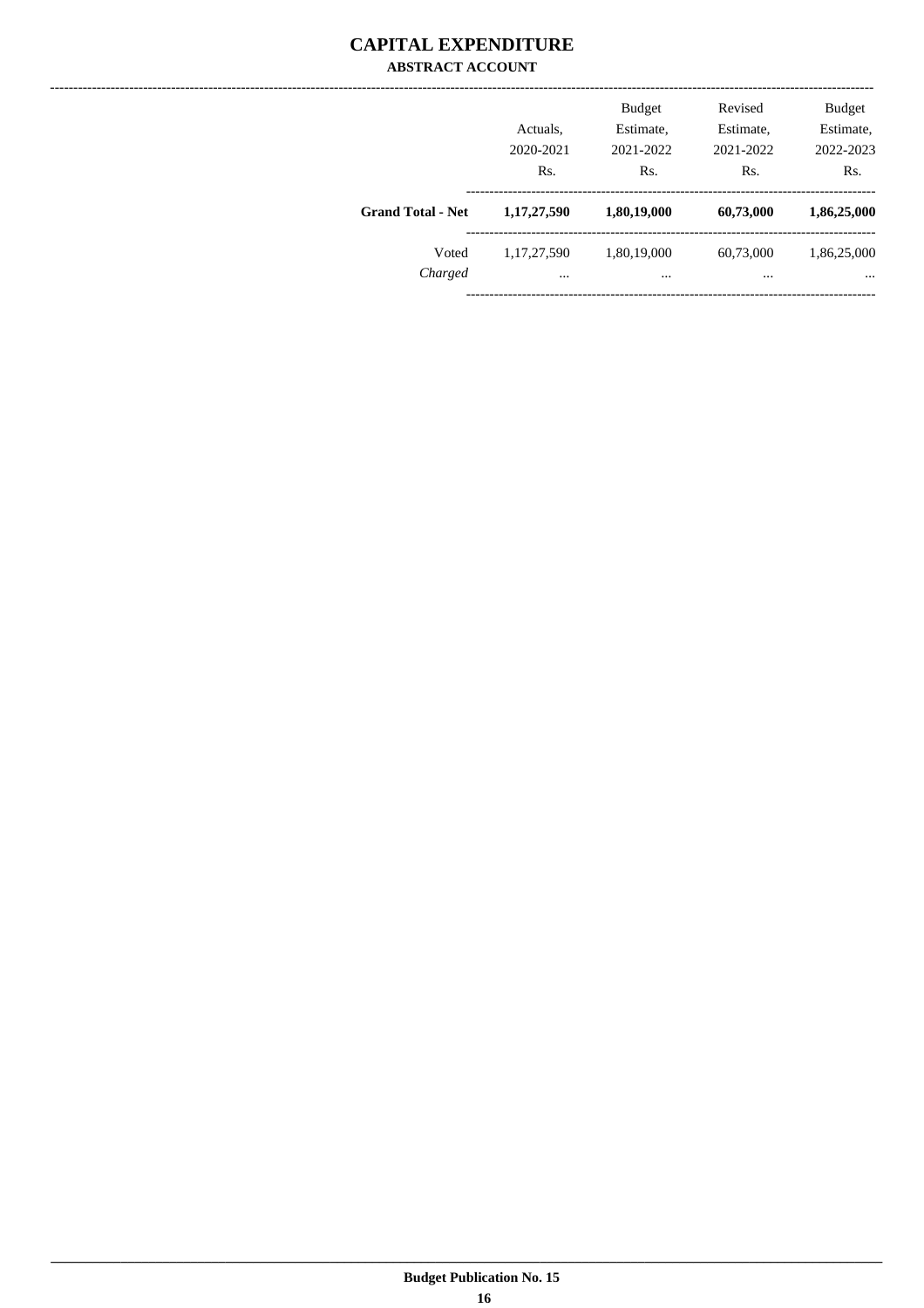## **CAPITAL EXPENDITURE DETAILED ACCOUNT - MAJOR HEAD 4070**

|                                                                                     | Actuals,<br>2020-2021<br>Rs. | <b>Budget</b><br>Estimate,<br>2021-2022<br>Rs. | Revised<br>Estimate,<br>2021-2022<br>Rs. | <b>Budget</b><br>Estimate,<br>2022-2023<br>Rs. |
|-------------------------------------------------------------------------------------|------------------------------|------------------------------------------------|------------------------------------------|------------------------------------------------|
| <b>DETAILED ACCOUNT NO. 4070-00-001 - DIRECTION AND ADMINISTRATION</b>              |                              |                                                |                                          |                                                |
| 001- Direction and Administration                                                   |                              |                                                |                                          |                                                |
| <b>Administrative Expenditure</b>                                                   |                              |                                                |                                          |                                                |
| 008- Fire Fighting [FE]                                                             |                              |                                                |                                          |                                                |
| 51- Motor Vehicles                                                                  |                              |                                                |                                          |                                                |
| 52- Machinery and Equipment/Tools and Plants                                        |                              | 2,57,000                                       | 1,20,000                                 | 1,25,000                                       |
| Total - 4070-00-001-008                                                             |                              | 2,57,000                                       | 1,20,000                                 | 1,25,000                                       |
| 009- Direction and Adminstration [FE]                                               |                              |                                                |                                          |                                                |
| 51- Motor Vehicles                                                                  |                              |                                                |                                          |                                                |
| 52- Machinery and Equipment/Tools and Plants                                        |                              | 2,62,000                                       | 1,20,000                                 | 1,25,000                                       |
| Total - 4070-00-001-009                                                             |                              | 2,62,000                                       | 1,20,000                                 | 1,25,000                                       |
| <b>Total - Administrative Expenditure</b>                                           |                              | 5,19,000                                       | 2,40,000                                 | 2,50,000                                       |
| <b>State Development Schemes</b>                                                    |                              |                                                |                                          |                                                |
| 012- procurement of Motor Vehicles for Fire & Emergency Services<br>Department [FE] |                              |                                                |                                          |                                                |
| 51- Motor Vehicles                                                                  | 1,17,27,590                  | 1,75,00,000                                    | 58,33,000                                | 1,83,75,000                                    |
| <b>Total - State Development Schemes</b>                                            | 1, 17, 27, 590               | 1,75,00,000                                    | 58,33,000                                | 1,83,75,000                                    |
| Total - 4070-00-001                                                                 | 1, 17, 27, 590               | 1,80,19,000                                    | 60,73,000                                | 1,86,25,000                                    |
| Voted<br>Charged                                                                    | 1,17,27,590                  | 1,80,19,000                                    | 60,73,000                                | 1,86,25,000                                    |

#### **DETAILED ACCOUNT NO. 4070-00-800 - OTHER EXPENDITURE .**

| 800- Other Expenditure                                           |          |          |          |          |
|------------------------------------------------------------------|----------|----------|----------|----------|
| <b>State Development Schemes</b>                                 |          |          |          |          |
| 002- Construction and upgradation of Fire Stations [FE]          |          |          |          |          |
| 52- Machinery and Equipment/Tools and Plants                     | $\cdots$ | $\cdots$ | $\cdots$ | $\cdots$ |
| 53- Major Works / Land and Buildings                             | $\cdots$ | $\cdots$ | $\cdots$ | $\cdots$ |
| <b>State Development Schemes (Central Assistance)</b>            |          |          |          |          |
| 005- Upgradation of Standard/Modernisation of Fire Services (One |          |          |          |          |
| time ACA) (OTHER) [FE]                                           |          |          |          |          |
| 52- Machinery and Equipment/Tools and Plants                     | $\cdots$ | $\cdots$ | $\cdots$ | $\cdots$ |
| 53- Major Works / Land and Buildings                             |          |          |          |          |
| 016- Grant from Finance Commission (FC) [FE]                     |          |          |          |          |
| 52- Machinery and Equipment/Tools and Plants                     |          | $\cdots$ |          | $\cdots$ |
| 53- Major Works / Land and Buildings                             |          |          |          | $\cdots$ |
|                                                                  |          |          |          |          |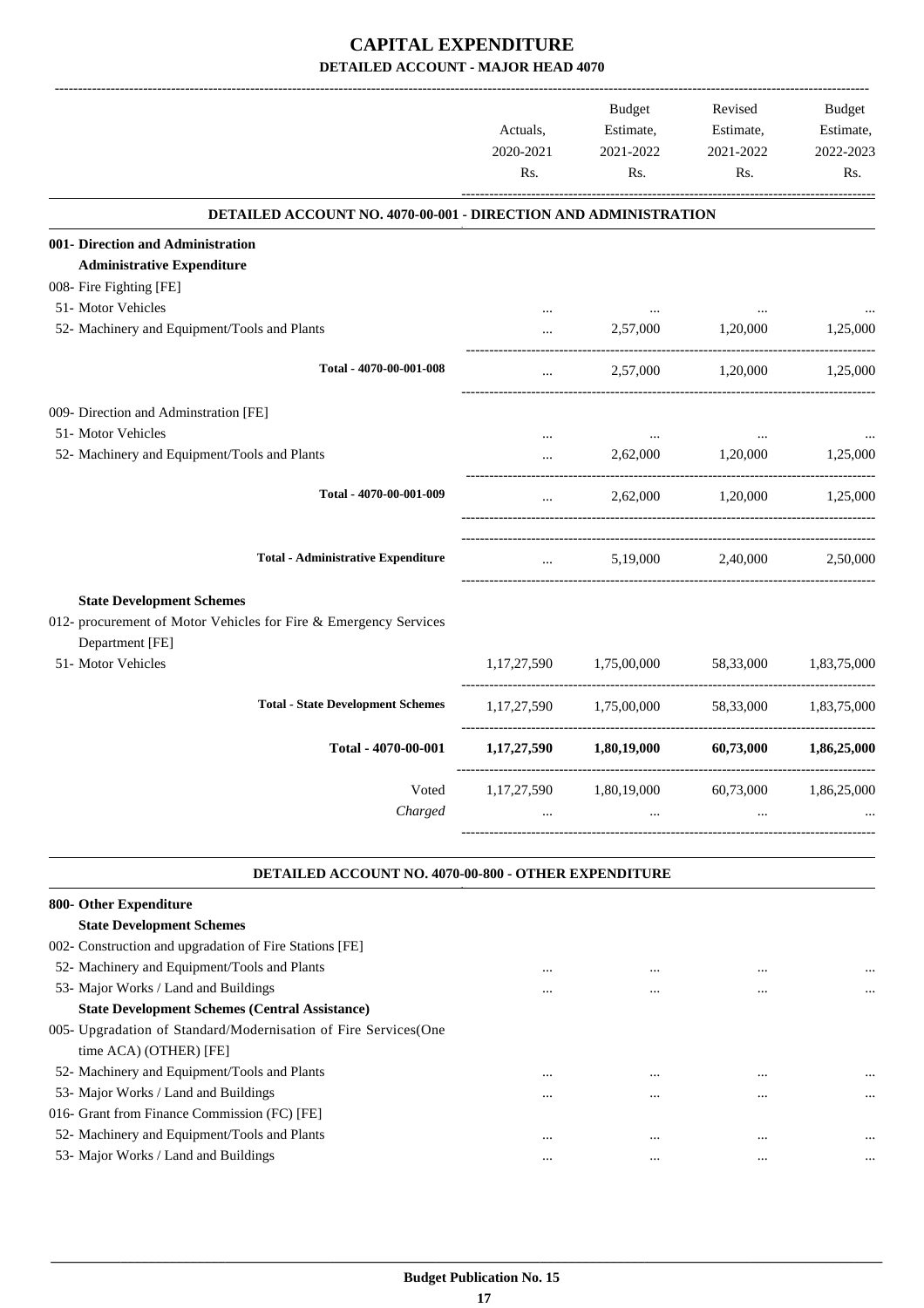## **CAPITAL EXPENDITURE DETAILED ACCOUNT - MAJOR HEAD 4070**

| Actuals.<br>2020-2021<br>Rs. | <b>Budget</b><br>Estimate,<br>2021-2022<br>Rs. | Revised<br>Estimate,<br>2021-2022<br>Rs. | <b>Budget</b><br>Estimate,<br>2022-2023<br>Rs. |
|------------------------------|------------------------------------------------|------------------------------------------|------------------------------------------------|
| $\cdots$                     |                                                |                                          |                                                |
| $\cdots$                     |                                                |                                          |                                                |
|                              | $\cdots$                                       |                                          |                                                |
|                              |                                                |                                          |                                                |

**--------------------------------------------------------------------------------------------------------------------------------------------------------------------------------**

#### **DETAILED ACCOUNT NO. 4070 - DEDUCT RECOVERIES IN REDUCTION OF EXPENDITURE**

| 800- Other Expenditure                                                           |          |          |          |  |
|----------------------------------------------------------------------------------|----------|----------|----------|--|
| <b>State Development Schemes</b>                                                 |          |          |          |  |
| 900-Deduct Recoveries on Capital Accounts [FE]                                   |          |          |          |  |
| 70-Deduct Recoveries                                                             |          |          |          |  |
| 01-Others                                                                        | $\cdots$ |          |          |  |
| 901-Deduct-Receipts and Recoveries on Capital Account [FE]                       |          |          |          |  |
| 70-Deduct Recoveries                                                             |          |          |          |  |
| 01-Others                                                                        | $\cdots$ | $\cdots$ | $\cdots$ |  |
| <b>State Development Schemes</b>                                                 |          |          |          |  |
| 022-Refund of Unutilized Fund of CSS Schemes (State Share)<br>(CSSREFUND) [FE]   |          |          |          |  |
| 70-Deduct Recoveries                                                             |          |          |          |  |
| 01-Others                                                                        | $\cdots$ |          | $\cdots$ |  |
| State Development Schemes (Central Assistance)                                   |          |          |          |  |
| 013-Upgradation and strengthening of Fire & Emergency Services                   |          |          |          |  |
| under the recommendation of (13th FC) (13-FC) [FE]                               |          |          |          |  |
| 70-Deduct Recoveries                                                             |          |          |          |  |
| 01-Others                                                                        | $\cdots$ |          | $\cdots$ |  |
| 021-Refund of Unutilized Fund of CSS Schemes (Central Share)<br>(CSSREFUND) [FE] |          |          |          |  |
| 70-Deduct Recoveries                                                             |          |          |          |  |
| 01-Others                                                                        |          | $\cdots$ |          |  |
| Total - 800 - Deduct - Recoveries                                                |          |          | $\cdots$ |  |
| Total - 4070 - Deduct - Recoveries                                               | $\cdots$ | $\cdots$ | $\cdots$ |  |
|                                                                                  |          |          |          |  |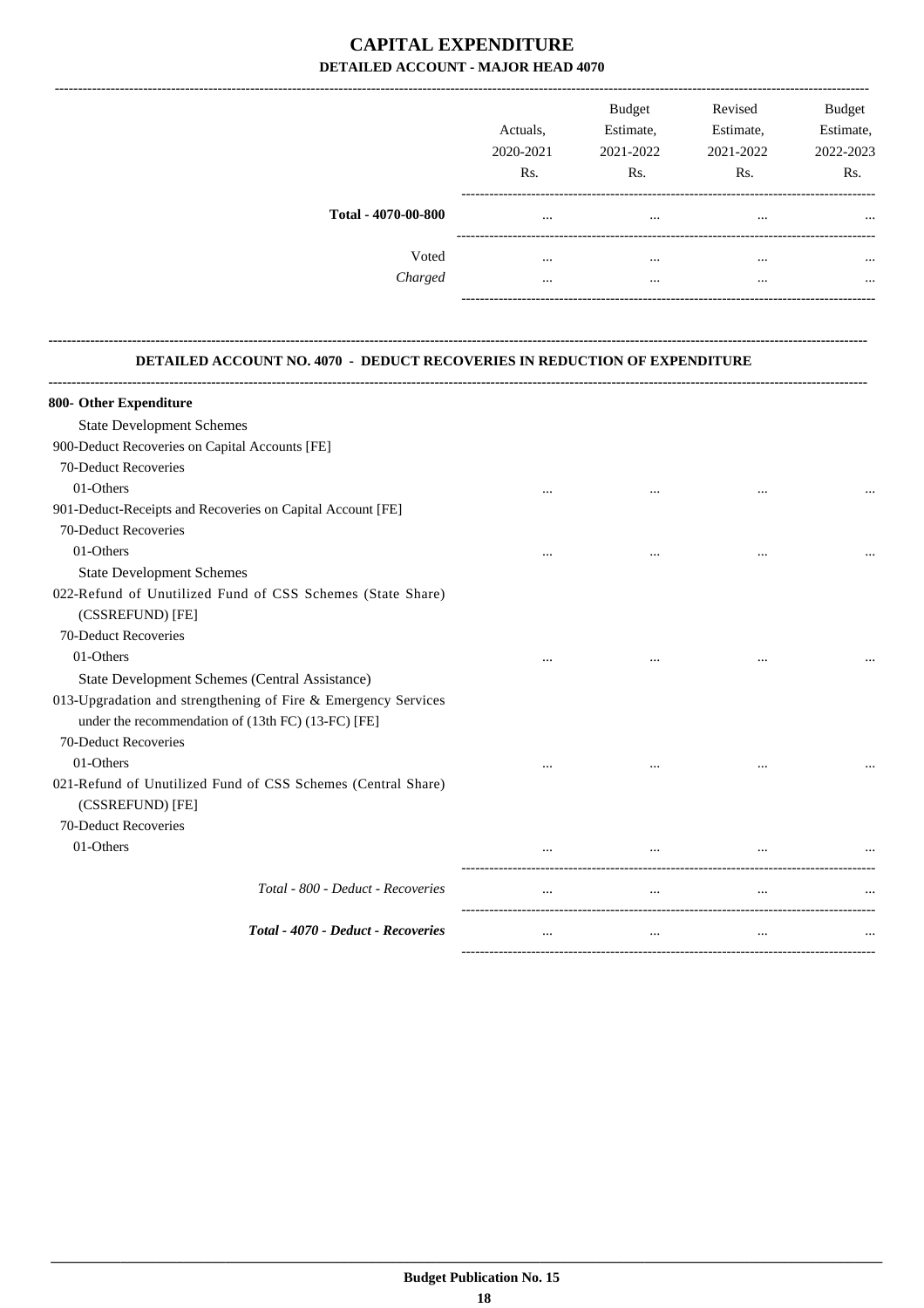## **LOAN AND ADVANCES-DISBURSEMENT**

#### **DEMAND No. 19**

#### **Fire & Emergency Services Department**

#### E. Public Debt -

#### Head of Account: 6003 - Internal Debt of the State Government

| <b>Voted Rs. Nil</b>     | <b>Charged Rs. Nil</b> |          |                       | <b>Total Rs. Nil</b> |
|--------------------------|------------------------|----------|-----------------------|----------------------|
|                          |                        |          | Voted Rs. Charged Rs. | <b>Total Rs.</b>     |
| <b>Gross Expenditure</b> |                        | $\cdots$ | $\cdots$              | $\cdots$             |
| Deduct - Recoveries      |                        | $\cdots$ | $\cdots$              | $\cdots$             |
| <b>Net Expenditure</b>   |                        |          |                       |                      |

#### **LOAN AND ADVANCES-DISBURSEMENT** ABSTRACT ACCOUNT

|                                                                                      | Actuals,<br>2020-2021<br>Rs. | Budget<br>Estimate,<br>2021-2022<br>Rs. | Revised<br>Estimate,<br>2021-2022<br>Rs. | <b>Budget</b><br>Estimate,<br>2022-2023<br>Rs. |
|--------------------------------------------------------------------------------------|------------------------------|-----------------------------------------|------------------------------------------|------------------------------------------------|
| 104- Loans from General Insurance Corporation of India<br>Administrative Expenditure | $\cdots$                     | $\cdots$                                | $\cdots$                                 | $\cdots$                                       |
| <b>Total - 104</b>                                                                   |                              |                                         |                                          |                                                |
| <b>Grand Total - Gross</b>                                                           | $\cdots$                     | $\cdots$                                | $\cdots$                                 | $\cdots$                                       |
| Voted<br>Charged                                                                     | $\cdots$<br>$\cdots$         | $\cdots$<br>$\cdots$                    | $\cdots$                                 | $\cdots$<br>                                   |
| <b>Administrative Expenditure</b>                                                    | $\cdots$                     | $\cdots$                                | $\cdots$                                 | $\cdots$                                       |
| <b>Deduct Recoveries</b>                                                             | $\cdots$                     | $\cdots$                                |                                          | $\cdots$                                       |
| <b>Grand Total - Net</b>                                                             | $\cdots$                     | $\cdots$                                | $\cdots$                                 |                                                |
| Voted<br>Charged                                                                     | $\cdots$<br>$\cdots$         | $\cdots$<br>$\cdots$                    | $\cdots$<br>$\cdots$                     | $\cdots$                                       |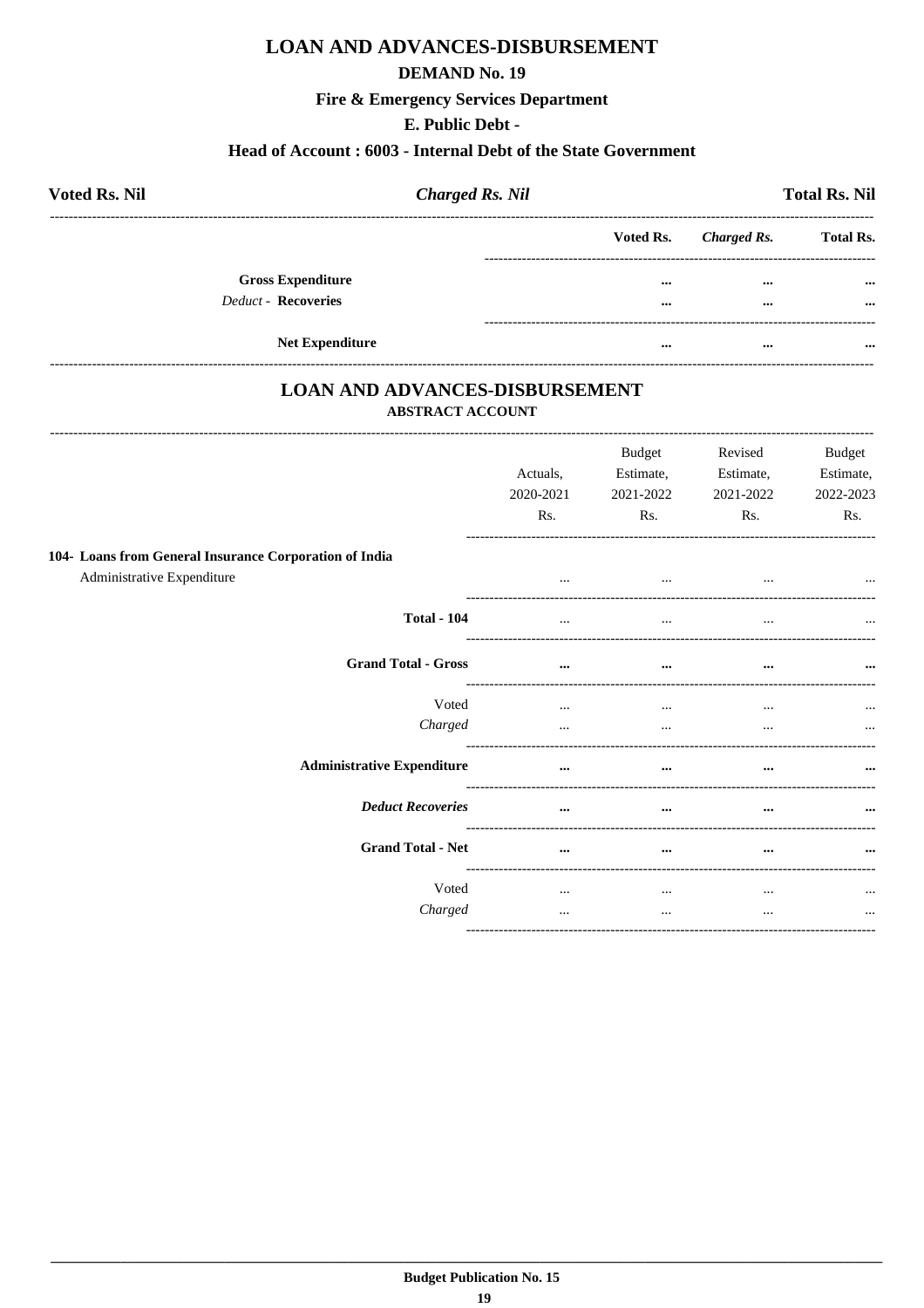## **LOAN AND ADVANCES-DISBURSEMENT**

**DETAILED ACCOUNT - MAJOR HEAD 6003**

|                                                              |                                                                                             |           | <b>Budget</b> | Revised   | <b>Budget</b> |
|--------------------------------------------------------------|---------------------------------------------------------------------------------------------|-----------|---------------|-----------|---------------|
|                                                              |                                                                                             | Actuals.  | Estimate,     | Estimate, | Estimate,     |
|                                                              |                                                                                             | 2020-2021 | 2021-2022     | 2021-2022 | 2022-2023     |
|                                                              |                                                                                             | Rs.       | Rs.           | Rs.       | Rs.           |
|                                                              | <b>DETAILED ACCOUNT NO. 6003-00-104 - LOANS FROM GENERAL INSURANCE CORPORATION OF INDIA</b> |           |               |           |               |
| 104- Loans from General Insurance Corporation of India       |                                                                                             |           |               |           |               |
| <b>Administrative Expenditure</b>                            |                                                                                             |           |               |           |               |
| 001- Loans from General insurance Corporation of India. [FE] |                                                                                             |           |               |           |               |
| 56- Repayment of Loans                                       | Charged                                                                                     | $\cdots$  |               | $\cdots$  | $\cdots$      |
|                                                              | Total - 6003-00-104                                                                         | $\cdots$  | $\cdots$      | $\cdots$  | $\cdots$      |
|                                                              |                                                                                             |           |               |           |               |
|                                                              | Voted                                                                                       | $\cdots$  | $\cdots$      | $\cdots$  | $\cdots$      |
|                                                              | Charged                                                                                     | $\cdots$  | $\cdots$      | $\cdots$  | $\cdots$      |
|                                                              |                                                                                             |           |               |           |               |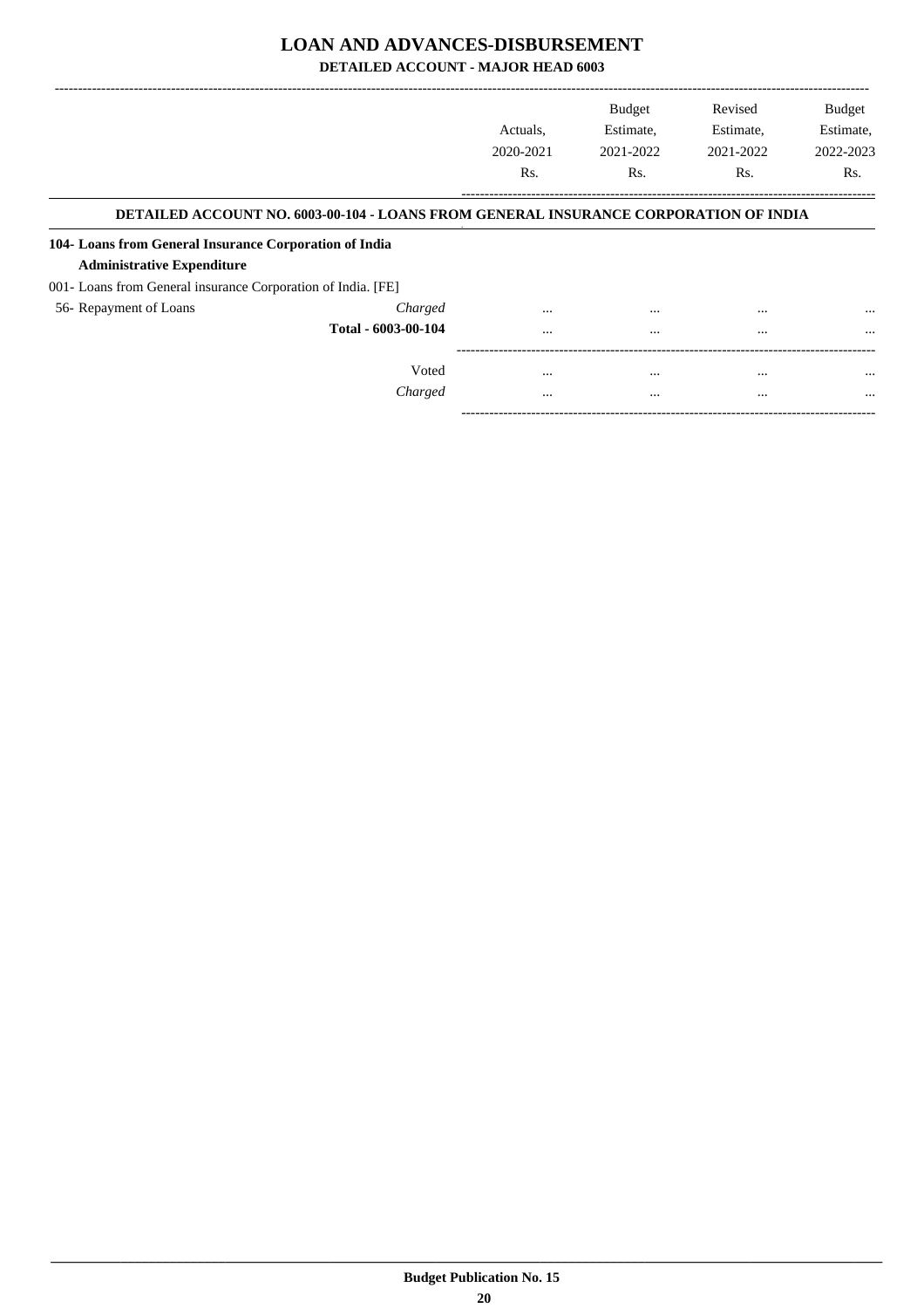#### **DEMAND No. 20**

#### **Fisheries Department**

## **A. General Services - (c) Interest payment and servicing of Debt**

## **Head of Account : 2049 - Interest Payments**

| <b>Voted Rs. Nil</b> |                            | Charged Rs. 3,60,00,000 |                         | Total Rs. 3,60,00,000 |             |  |
|----------------------|----------------------------|-------------------------|-------------------------|-----------------------|-------------|--|
|                      |                            | Voted Rs.               | Charged Rs.             | <b>Total Rs.</b>      |             |  |
|                      | <b>Gross Expenditure</b>   |                         |                         | 3,60,00,000           | 3,60,00,000 |  |
|                      | <b>Deduct - Recoveries</b> |                         | $\cdots$                | $\cdots$              | $\cdots$    |  |
|                      | <b>Net Expenditure</b>     |                         | $\bullet\bullet\bullet$ | 3,60,00,000           | 3,60,00,000 |  |

#### **REVENUE EXPENDITURE ABSTRACT ACCOUNT**

---------------------------------------------------------------------------------------------------------------------------------------------------------------------------------

|                                      |                                   |                                     | Budget                                    | Revised                                   | <b>Budget</b> |
|--------------------------------------|-----------------------------------|-------------------------------------|-------------------------------------------|-------------------------------------------|---------------|
|                                      |                                   | Actuals,                            | Estimate,                                 | Estimate,                                 | Estimate,     |
|                                      |                                   | 2020-2021                           | 2021-2022                                 | 2021-2022                                 | 2022-2023     |
|                                      |                                   | Rs.                                 | Rs.                                       | Rs.                                       | Rs.           |
| 01 - INTEREST ON INTERNAL DEBT       |                                   |                                     |                                           |                                           |               |
| 200- Interest on Other Intenal Debts |                                   |                                     |                                           |                                           |               |
| Administrative Expenditure           | <b>Voted</b>                      |                                     |                                           |                                           |               |
|                                      | Charged                           |                                     | $2,27,00,203$ $3,50,00,000$ $3,50,00,000$ |                                           | 3,60,00,000   |
|                                      | <b>Total - 200</b>                |                                     |                                           | $2,27,00,203$ $3,50,00,000$ $3,50,00,000$ | 3,60,00,000   |
|                                      | <b>Grand Total - Gross</b>        |                                     | $2,27,00,203$ $3,50,00,000$               | 3,50,00,000                               | 3,60,00,000   |
|                                      | Voted                             | $\cdots$                            |                                           |                                           |               |
|                                      | Charged                           | 2,27,00,203 3,50,00,000 3,50,00,000 |                                           |                                           | 3,60,00,000   |
|                                      | <b>Administrative Expenditure</b> |                                     |                                           | $2,27,00,203$ $3,50,00,000$ $3,50,00,000$ | 3,60,00,000   |
|                                      | Voted                             | $\cdots$                            | $\cdots$                                  |                                           |               |
|                                      | Charged                           | 2,27,00,203                         |                                           | 3,50,00,000 3,50,00,000                   | 3,60,00,000   |
|                                      | <b>Deduct Recoveries</b>          | $\cdots$                            | $\cdots$                                  |                                           |               |
|                                      | <b>Grand Total - Net</b>          | 2,27,00,203                         | 3,50,00,000                               | 3,50,00,000                               | 3.60.00.000   |
|                                      | Voted                             | $\cdots$                            | $\cdots$                                  | $\cdots$                                  |               |
|                                      | Charged                           | 2,27,00,203                         | 3,50,00,000                               | 3,50,00,000                               | 3,60,00,000   |
|                                      |                                   |                                     |                                           |                                           |               |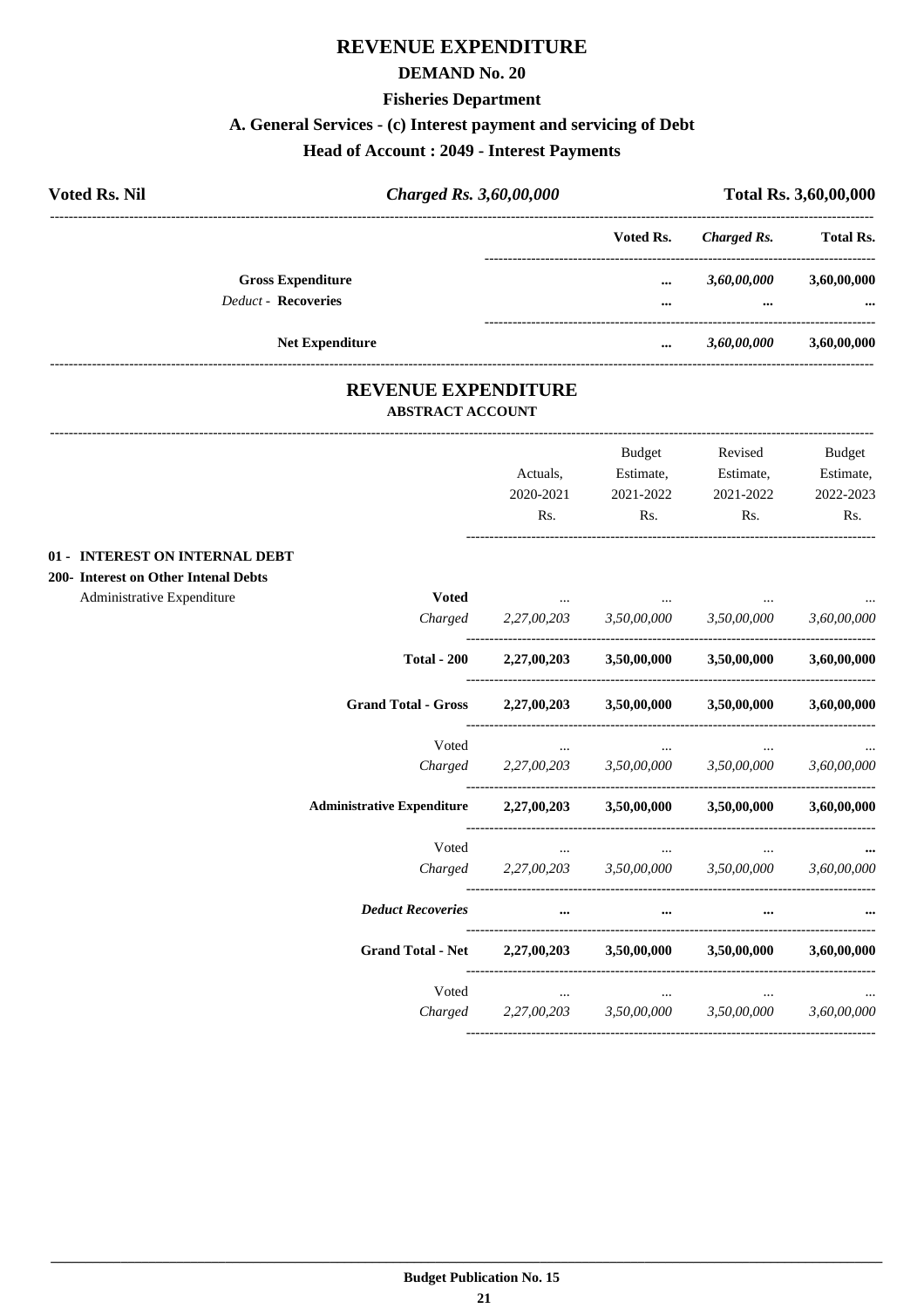|                                                                                                                                                            |                                                                                  | Actuals,<br>2020-2021<br>Rs. | <b>Budget</b><br>Estimate,<br>2021-2022<br>Rs. | Revised<br>Estimate,<br>2021-2022<br>Rs. | <b>Budget</b><br>Estimate,<br>2022-2023<br>Rs. |
|------------------------------------------------------------------------------------------------------------------------------------------------------------|----------------------------------------------------------------------------------|------------------------------|------------------------------------------------|------------------------------------------|------------------------------------------------|
|                                                                                                                                                            | DETAILED ACCOUNT NO. 2049-01-200 - INTEREST ON OTHER INTENAL DEBTS               |                              |                                                |                                          |                                                |
| 01 - INTEREST ON INTERNAL DEBT<br>200- Interest on Other Intenal Debts<br><b>Administrative Expenditure</b><br>009- Loans from NCDC [FI]                   |                                                                                  |                              |                                                |                                          |                                                |
| 45- Interest/Dividend                                                                                                                                      | Charged                                                                          | 2,27,00,203                  | 3,50,00,000                                    | 3,50,00,000                              | 3,60,00,000                                    |
|                                                                                                                                                            | <b>Total - Administrative Expenditure</b>                                        | 2,27,00,203                  | 3,50,00,000                                    | 3,50,00,000                              | 3,60,00,000                                    |
|                                                                                                                                                            | Total - 2049-01-200                                                              | 2,27,00,203                  | 3,50,00,000                                    | 3,50,00,000                              | 3,60,00,000                                    |
|                                                                                                                                                            | Voted<br>Charged                                                                 | $\cdots$<br>2,27,00,203      | $\cdots$<br>3,50,00,000                        | 3,50,00,000                              | 3,60,00,000                                    |
|                                                                                                                                                            | <b>DETAILED ACCOUNT NO. 2049 - DEDUCT RECOVERIES IN REDUCTION OF EXPENDITURE</b> |                              |                                                |                                          |                                                |
| 01 - INTEREST ON INTERNAL DEBT<br>911- Deduct Recoveries of Overpayments<br>Administrative Expenditure<br>001-Loans from NCDC [FI]<br>70-Deduct Recoveries |                                                                                  |                              |                                                |                                          |                                                |
| 01-Others                                                                                                                                                  |                                                                                  |                              |                                                |                                          |                                                |
|                                                                                                                                                            | Total - 911 - Deduct - Recoveries                                                |                              |                                                |                                          |                                                |
|                                                                                                                                                            | Total - 2049 - Deduct - Recoveries                                               |                              |                                                |                                          |                                                |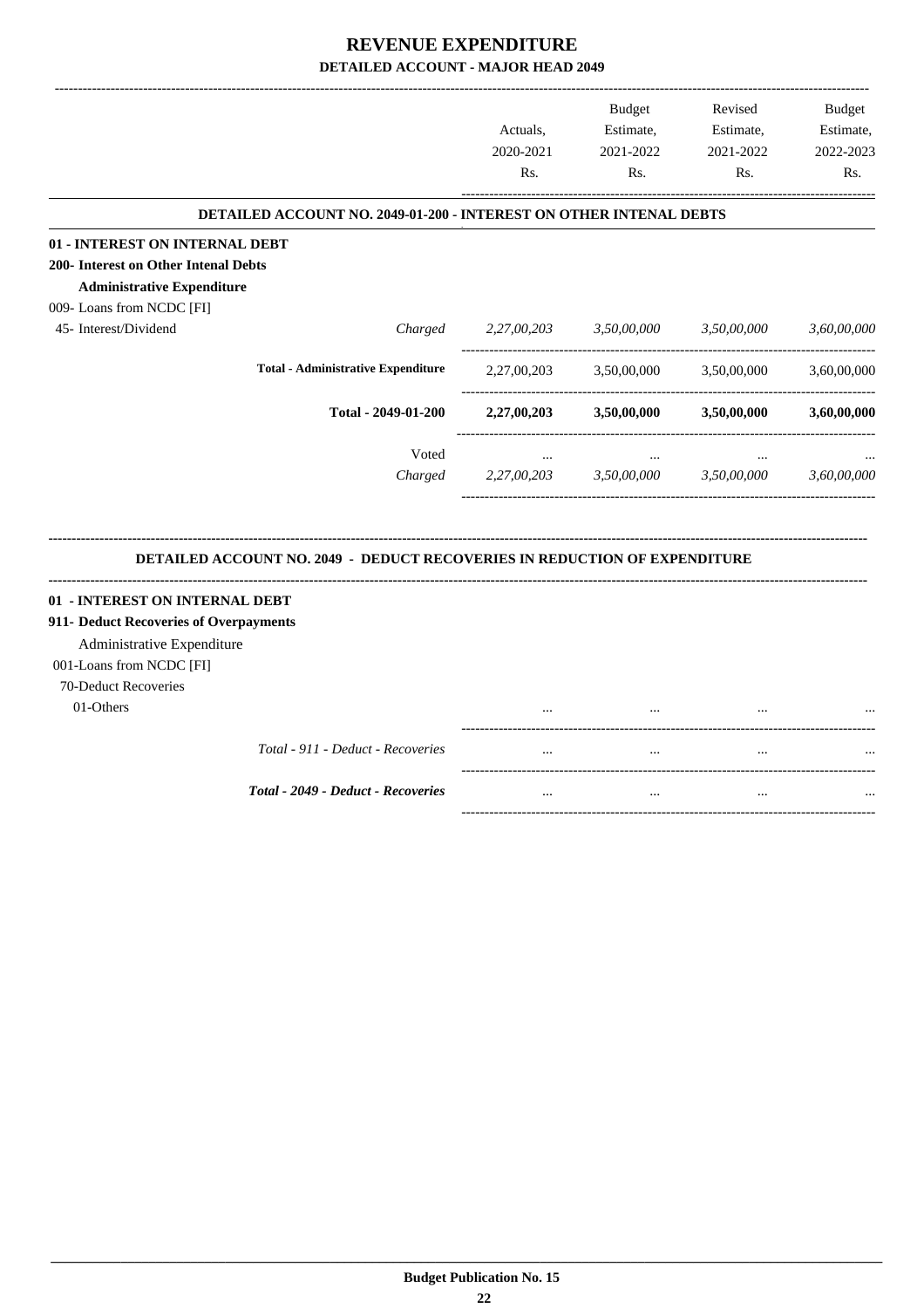#### **DEMAND No. 20**

#### **Fisheries Department**

## **B - Social Services - (g) Social Welfare and Nutrition**

#### **Head of Account : 2235 - Social Security And Welfare**

| Voted Rs. 35,00,00,000                                           | <b>Charged Rs. Nil</b>  |                            |              |                                              | Total Rs. 35,00,00,000 |
|------------------------------------------------------------------|-------------------------|----------------------------|--------------|----------------------------------------------|------------------------|
|                                                                  |                         |                            | Voted Rs.    | <b>Charged Rs.</b>                           | <b>Total Rs.</b>       |
| <b>Gross Expenditure</b>                                         |                         |                            | 35,00,00,000 | $\cdots$                                     | 35,00,00,000           |
| <b>Deduct - Recoveries</b>                                       |                         |                            | $-2,000$     | $\cdots$                                     | $-2,000$               |
| Net Expenditure                                                  |                         |                            | 34,99,98,000 | $\cdots$                                     | 34,99,98,000           |
|                                                                  |                         | <b>REVENUE EXPENDITURE</b> |              |                                              |                        |
|                                                                  | <b>ABSTRACT ACCOUNT</b> |                            |              |                                              |                        |
|                                                                  |                         |                            | Budget       | Revised                                      | Budget                 |
|                                                                  |                         | Actuals,                   | Estimate,    | Estimate,                                    | Estimate,              |
|                                                                  |                         | 2020-2021                  | 2021-2022    | 2021-2022                                    | 2022-2023              |
|                                                                  |                         | Rs.                        | Rs.          | Rs.                                          | Rs.                    |
| 60 - OTHER SOCIAL SECURITY AND WELFARE<br><b>PROGRAMMES</b>      |                         |                            |              |                                              |                        |
| 102- Pensions under Social Security Schemes                      |                         |                            |              |                                              |                        |
| Administrative Expenditure                                       |                         |                            |              |                                              |                        |
| <b>State Development Schemes</b>                                 |                         | 21,75,60,700               | 25,20,00,000 | 25,20,00,000                                 | 35,00,00,000           |
|                                                                  | <b>Total - 102</b>      | 21,75,60,700               | 25,20,00,000 | 25,20,00,000                                 | 35,00,00,000           |
| <b>Grand Total - Gross</b>                                       |                         |                            |              | $21,75,60,700$ $25,20,00,000$ $25,20,00,000$ | 35,00,00,000           |
|                                                                  | Voted                   | 21,75,60,700               | 25,20,00,000 | 25,20,00,000                                 | 35,00,00,000           |
|                                                                  | Charged                 | $\cdots$                   | $\cdots$     | $\cdots$                                     |                        |
| <b>Administrative Expenditure</b>                                |                         |                            | $\cdots$     |                                              |                        |
| State Development Schemes 21,75,60,700 25,20,00,000 25,20,00,000 |                         |                            |              |                                              | 35,00,00,000           |
| <b>Deduct Recoveries</b>                                         |                         |                            | $-2,000$     | $-2,000$                                     | $-2,000$               |
| <b>Grand Total - Net</b>                                         |                         | 21,75,60,700               | 25,19,98,000 | 25,19,98,000                                 | 34,99,98,000           |
|                                                                  | Voted                   | 21,75,60,700               |              | 25,19,98,000 25,19,98,000                    | 34,99,98,000           |
|                                                                  | Charged                 | $\cdots$                   | $\cdots$     | $\cdots$                                     |                        |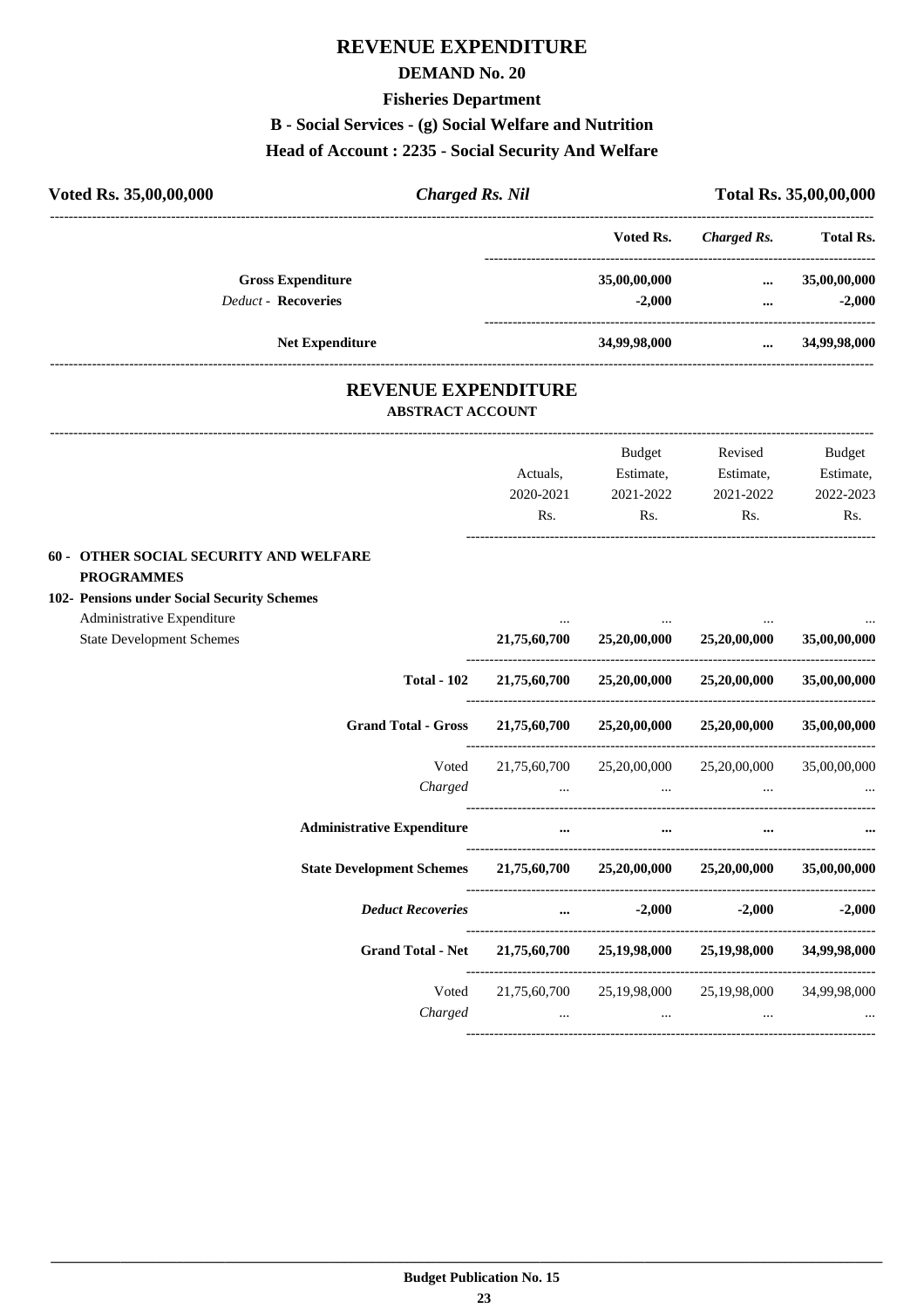|                                                                           | Actuals,<br>2020-2021<br>Rs. | Budget<br>Estimate,<br>2021-2022<br>Rs.             | Revised<br>Estimate,<br>2021-2022<br>Rs. | Budget<br>Estimate,<br>2022-2023<br>Rs. |
|---------------------------------------------------------------------------|------------------------------|-----------------------------------------------------|------------------------------------------|-----------------------------------------|
| DETAILED ACCOUNT NO. 2235-60-102 - PENSIONS UNDER SOCIAL SECURITY SCHEMES |                              |                                                     |                                          |                                         |
| 60 - OTHER SOCIAL SECURITY AND WELFARE                                    |                              |                                                     |                                          |                                         |
| <b>PROGRAMMES</b>                                                         |                              |                                                     |                                          |                                         |
| 102- Pensions under Social Security Schemes                               |                              |                                                     |                                          |                                         |
| <b>Administrative Expenditure</b>                                         |                              |                                                     |                                          |                                         |
| 004- Grant of Old-age Pension to Old and Infirm Fishermen [FI]            |                              |                                                     |                                          |                                         |
| 04- Pension/Gratuities                                                    |                              |                                                     |                                          |                                         |
| 31- Grants-in-aid-GENERAL                                                 |                              |                                                     |                                          |                                         |
| 02-Other Grants                                                           |                              |                                                     |                                          |                                         |
| <b>State Development Schemes</b>                                          |                              |                                                     |                                          |                                         |
| 016- Old Age Pension Scheme for Fishermen under Jai Bangla                |                              |                                                     |                                          |                                         |
| (JAIBANGLA) [FI]                                                          |                              |                                                     |                                          |                                         |
| 31- Grants-in-aid-GENERAL                                                 |                              |                                                     |                                          |                                         |
| 02-Other Grants                                                           | 21,75,60,700                 |                                                     | 25,20,00,000 25,20,00,000 35,00,00,000   |                                         |
| <b>Total - State Development Schemes</b>                                  |                              | 21,75,60,700 25,20,00,000 25,20,00,000 35,00,00,000 |                                          |                                         |
| Total - 2235-60-102                                                       |                              | 21,75,60,700 25,20,00,000 25,20,00,000 35,00,00,000 |                                          |                                         |
| Voted                                                                     | 21,75,60,700                 |                                                     | 25,20,00,000 25,20,00,000                | 35,00,00,000                            |
| Charged                                                                   |                              | $\cdots$                                            | $\cdots$                                 |                                         |
| DETAILED ACCOUNT NO. 2235 - DEDUCT RECOVERIES IN REDUCTION OF EXPENDITURE |                              |                                                     |                                          |                                         |
| 60 - OTHER SOCIAL SECURITY AND WELFARE PROGRAMMES                         |                              |                                                     |                                          |                                         |
| 102- Pensions under Social Security Schemes                               |                              |                                                     |                                          |                                         |
| Administrative Expenditure                                                |                              |                                                     |                                          |                                         |
| 004-Grant of Old-age Pension to Old and Infirm Fishermen [FI]             |                              |                                                     |                                          |                                         |
| 70-Deduct Recoveries                                                      |                              |                                                     |                                          |                                         |
| 01-Others                                                                 | $\cdots$                     | $-1,000$                                            | $-1,000$                                 | $-1,000$                                |
| 02-W.B.H.S. 2008                                                          |                              | $\ldots$                                            | $\cdots$                                 |                                         |
|                                                                           |                              |                                                     |                                          |                                         |
| Total - 102 - Deduct - Recoveries                                         | $\cdots$                     | $-1,000$                                            | $-1,000$                                 | $-1,000$                                |
| 911- Deduct Recoveries of Overpayments                                    |                              |                                                     |                                          |                                         |
| Administrative Expenditure                                                |                              |                                                     |                                          |                                         |
| 004-Grant of Old-age Pension to Old and Infirm Fishermen [FI]             |                              |                                                     |                                          |                                         |
| 70-Deduct Recoveries                                                      |                              |                                                     |                                          |                                         |
| 01-Others                                                                 |                              | $-1,000$                                            | $-1,000$                                 | $-1,000$                                |
| 02-W.B.H.S. 2008                                                          | $\cdots$<br>$\cdots$         | $\cdots$                                            |                                          |                                         |
|                                                                           |                              |                                                     | -----------------------                  |                                         |
| Total - 911 - Deduct - Recoveries                                         |                              | $-1,000$                                            | $-1,000$                                 | $-1,000$                                |
|                                                                           |                              |                                                     |                                          |                                         |
| Total - 2235 - Deduct - Recoveries                                        | $\cdots$                     | $-2,000$                                            | $-2,000$                                 | $-2,000$                                |
|                                                                           |                              |                                                     |                                          |                                         |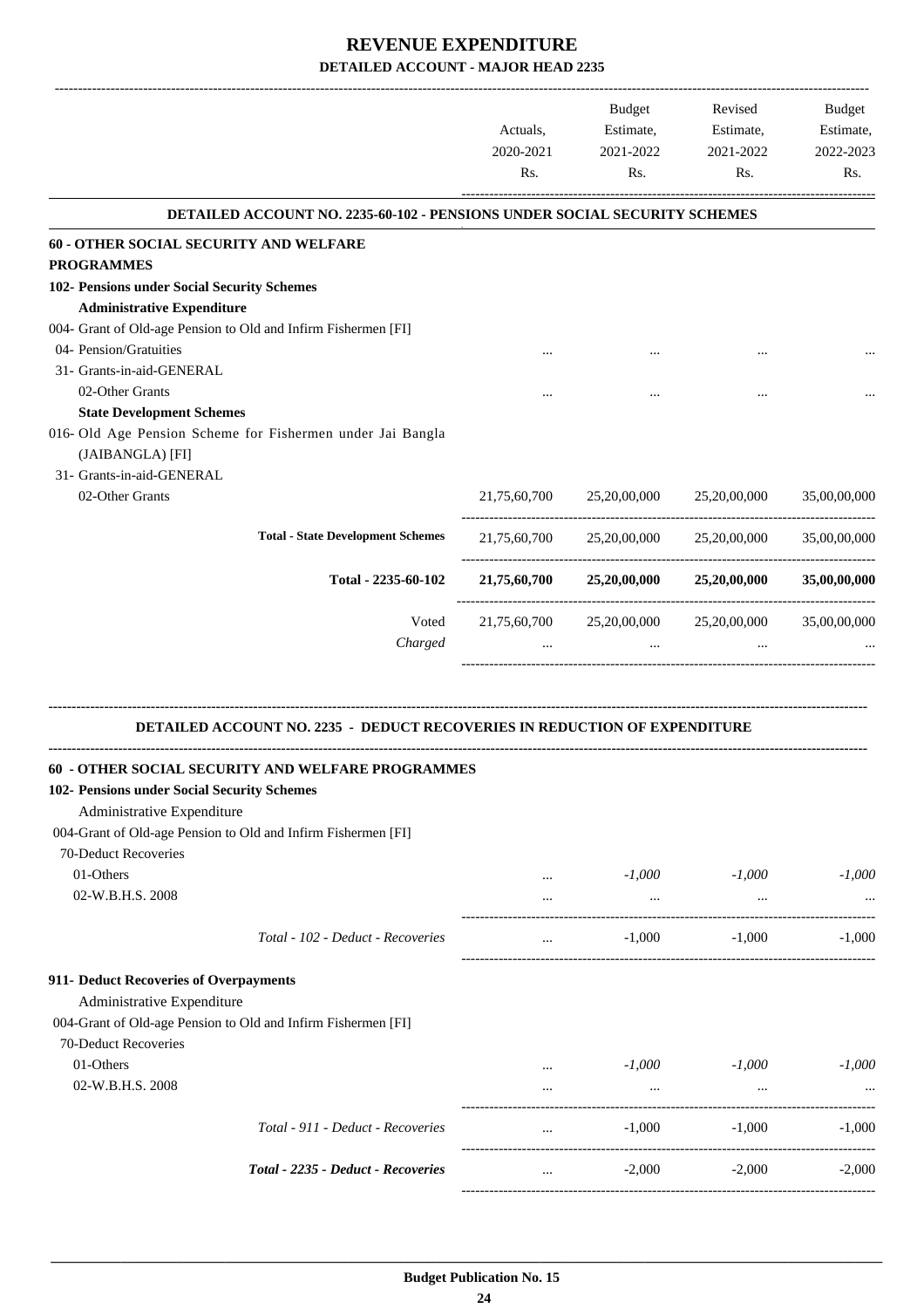#### **DEMAND No. 20**

## **Fisheries Department**

## **C - Economic Services - (a) Agriculture and Allied Activities**

**Head of Account : 2401 - Crop Husbandry**

| Voted Rs. 9,00,00,000                                  | <b>Charged Rs. Nil</b> |                 |                      | <b>Total Rs. 9,00,00,000</b> |  |  |
|--------------------------------------------------------|------------------------|-----------------|----------------------|------------------------------|--|--|
|                                                        |                        | Voted Rs.       | Charged Rs.          | <b>Total Rs.</b>             |  |  |
| <b>Gross Expenditure</b><br><b>Deduct - Recoveries</b> |                        | 9,00,00,000<br> | $\cdots$<br>$\cdots$ | 9,00,00,000<br>              |  |  |
|                                                        | <b>Net Expenditure</b> | 9,00,00,000     |                      | 9,00,00,000                  |  |  |
|                                                        |                        |                 |                      |                              |  |  |

#### **REVENUE EXPENDITURE ABSTRACT ACCOUNT**

|                                                       |                                                                                      | <b>Budget</b> | Revised     | <b>Budget</b>              |
|-------------------------------------------------------|--------------------------------------------------------------------------------------|---------------|-------------|----------------------------|
|                                                       | Actuals,                                                                             | Estimate,     | Estimate,   | Estimate,                  |
|                                                       | 2020-2021                                                                            | 2021-2022     | 2021-2022   | 2022-2023                  |
|                                                       | R <sub>s</sub> .                                                                     | Rs.           | Rs.         | Rs.                        |
|                                                       |                                                                                      |               |             |                            |
|                                                       |                                                                                      |               | 50,00,000   | 3,00,00,000                |
| State Development Schemes (Central Assistance)        | $\cdots$                                                                             | 1,90,00,000   | 50,00,000   | 3,00,00,000                |
| <b>Total - 789</b>                                    | $\cdots$                                                                             | 4,20,00,000   | 1,00,00,000 | 6,00,00,000                |
| 796- Tribal Areas Sub-Plan                            |                                                                                      |               |             |                            |
| <b>State Development Schemes</b>                      | $\cdots$                                                                             | 50,00,000     | 10,00,000   | 2,00,00,000                |
| State Development Schemes (Central Assistance)        | $\cdots$                                                                             | 40,00,000     | $\cdots$    | 1,00,00,000                |
| <b>Total - 796</b>                                    |                                                                                      | 90,00,000     | 10,00,000   | 3,00,00,000                |
| 800- Other Expenditure                                |                                                                                      |               |             |                            |
| <b>State Development Schemes</b>                      |                                                                                      |               |             |                            |
| State Development Schemes (Central Assistance)        |                                                                                      |               |             |                            |
| <b>Total - 800</b>                                    | $\ddotsc$                                                                            | $\ddotsc$     | $\dddotsc$  |                            |
| <b>Grand Total - Gross</b>                            | $\cdots$                                                                             | 5,10,00,000   | 1,10,00,000 | 9,00,00,000                |
| Voted                                                 | $\cdots$                                                                             | 5,10,00,000   |             | 9,00,00,000                |
| Charged                                               | $\cdots$                                                                             | $\ddotsc$     |             |                            |
| <b>State Development Schemes</b>                      | $\cdots$                                                                             |               | 60,00,000   | 5,00,00,000                |
| <b>State Development Schemes (Central Assistance)</b> | $\cdots$                                                                             | 2,30,00,000   | 50,00,000   | 4,00,00,000                |
| <b>Deduct Recoveries</b>                              | $-6,99,10,452$                                                                       | $\cdots$      |             |                            |
|                                                       | 789- Special Component Plan for Scheduled Castes<br><b>State Development Schemes</b> |               | 2,30,00,000 | 1,10,00,000<br>2,80,00,000 |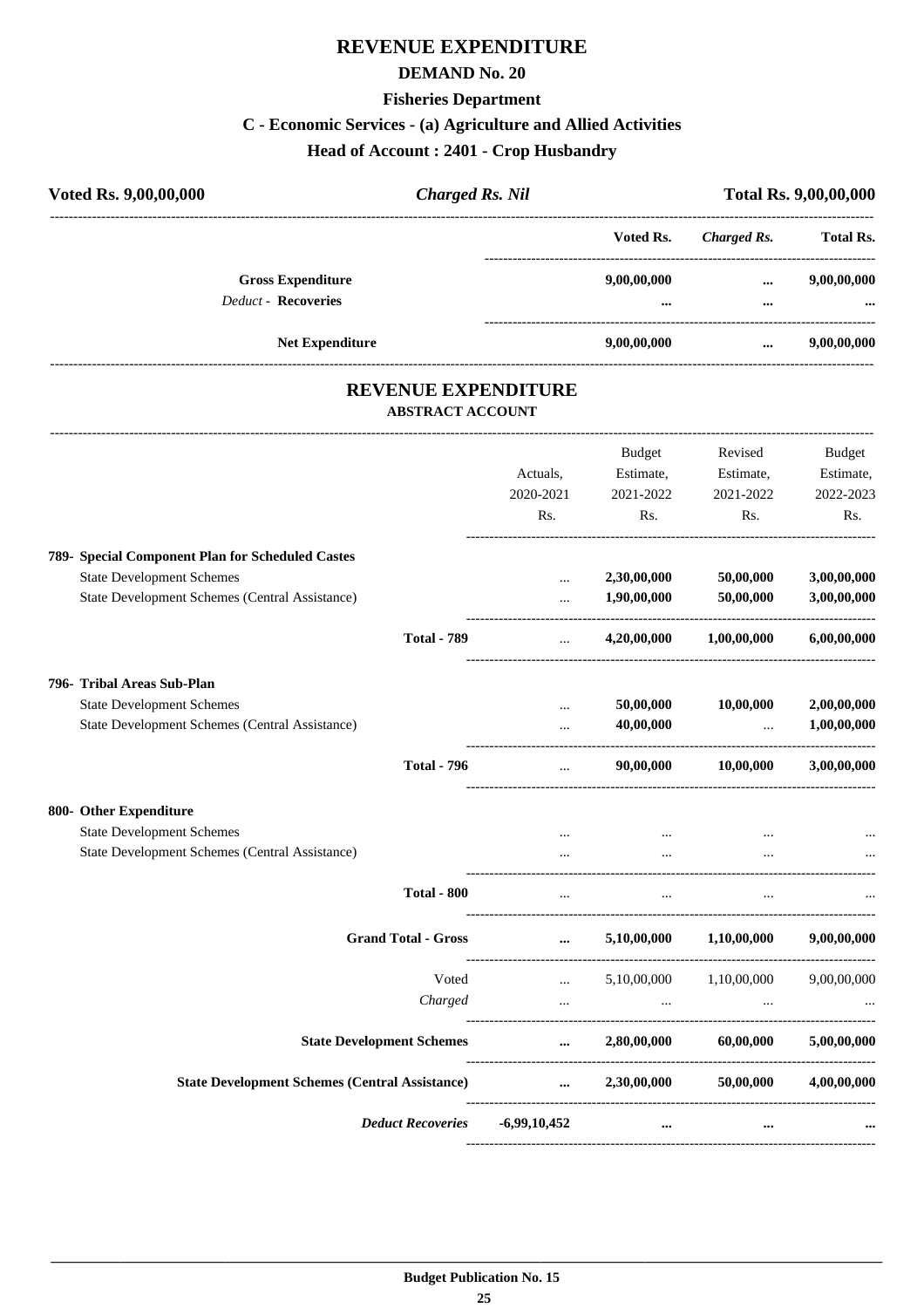#### **REVENUE EXPENDITURE ABSTRACT ACCOUNT**

|                          | Actuals,<br>2020-2021 | <b>Budget</b><br>Estimate,<br>2021-2022 | Revised<br>Estimate,<br>2021-2022 | <b>Budget</b><br>Estimate,<br>2022-2023 |
|--------------------------|-----------------------|-----------------------------------------|-----------------------------------|-----------------------------------------|
| <b>Grand Total - Net</b> | Rs.                   | Rs.                                     | Rs.                               | Rs.                                     |
|                          | $-6,99,10,452$        | 5,10,00,000                             | 1,10,00,000                       | 9,00,00,000                             |
| Voted                    | $-6,99,10,452$        | 5,10,00,000                             | 1,10,00,000                       | 9,00,00,000                             |
| Charged                  | $\cdots$              |                                         |                                   | $\cdots$                                |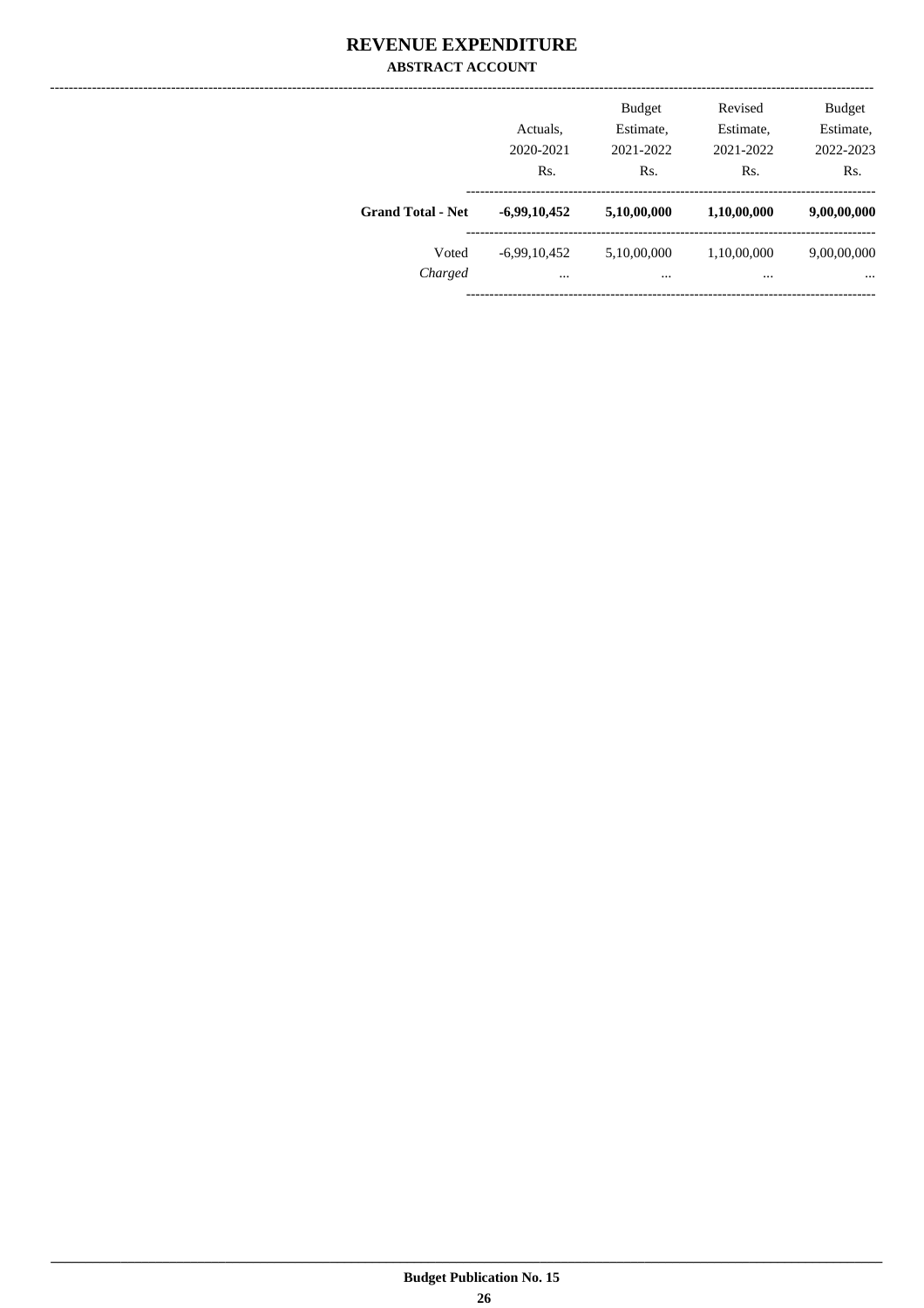|                                                                                      |                           | Budget           | Revised                             | <b>Budget</b>       |
|--------------------------------------------------------------------------------------|---------------------------|------------------|-------------------------------------|---------------------|
|                                                                                      | Actuals,                  | Estimate,        | Estimate,                           | Estimate,           |
|                                                                                      | 2020-2021<br>Rs.          | 2021-2022<br>Rs. | 2021-2022<br>Rs.                    | 2022-2023<br>Rs.    |
|                                                                                      |                           |                  |                                     |                     |
| DETAILED ACCOUNT NO. 2401-00-789 - SPECIAL COMPONENT PLAN FOR SCHEDULED CASTES       |                           |                  |                                     |                     |
| 789- Special Component Plan for Scheduled Castes<br><b>State Development Schemes</b> |                           |                  |                                     |                     |
| 097- Rastriya Krishi Vikash Yojana (RKVY) (State Share) (RKVY)<br>[FI]               |                           |                  |                                     |                     |
| 31- Grants-in-aid-GENERAL                                                            |                           |                  |                                     |                     |
| 02-Other Grants                                                                      | $\cdots$                  | 2,30,00,000      | 50,00,000                           | 3,00,00,000         |
| <b>Total - State Development Schemes</b>                                             | $\cdots$                  | 2,30,00,000      | 50,00,000                           | 3,00,00,000         |
| <b>State Development Schemes (Central Assistance)</b>                                |                           |                  |                                     |                     |
| 096- Rastriya Krishi Vikash Yojana (RKVY) (Central Share) (RKVY)<br>[FI]             |                           |                  |                                     |                     |
| 31- Grants-in-aid-GENERAL                                                            |                           |                  |                                     |                     |
| 02-Other Grants                                                                      | $\cdots$                  | 1,90,00,000      | 50,00,000                           | 3,00,00,000         |
| <b>Total - State Development Schemes (Central Assistance)</b>                        | $\cdots$<br>------------- | 1,90,00,000      | 50,00,000                           | 3,00,00,000         |
| Total - 2401-00-789                                                                  | $\cdots$                  | 4,20,00,000      | $1{,}00{,}00{,}000$                 | 6,00,00,000         |
| Voted                                                                                | $\cdots$                  | 4,20,00,000      | 1,00,00,000                         | 6,00,00,000         |
| Charged                                                                              |                           | $\cdots$         |                                     |                     |
| DETAILED ACCOUNT NO. 2401-00-796 - TRIBAL AREAS SUB-PLAN                             |                           |                  |                                     |                     |
| 796- Tribal Areas Sub-Plan                                                           |                           |                  |                                     |                     |
| <b>State Development Schemes</b>                                                     |                           |                  |                                     |                     |
| 083- Rastriya Krishi Vikash Yojana (RKVY) (State Share) (RKVY)<br>[FI]               |                           |                  |                                     |                     |
| 31- Grants-in-aid-GENERAL                                                            |                           |                  |                                     |                     |
| 02-Other Grants                                                                      | and the state             | 50,00,000        | 10,00,000                           | 2,00,00,000         |
| <b>Total - State Development Schemes</b>                                             | $\cdots$                  |                  | 50,00,000   10,00,000   2,00,00,000 |                     |
| <b>State Development Schemes (Central Assistance)</b>                                |                           |                  |                                     |                     |
| 082- Rastriya Krishi Vikash Yojana (RKVY) (Central Share) (RKVY)<br>[FI]             |                           |                  |                                     |                     |
| 31- Grants-in-aid-GENERAL                                                            |                           |                  |                                     |                     |
| 02-Other Grants                                                                      | $\cdots$                  |                  | $40,00,000$                         | 1,00,00,000         |
| <b>Total - State Development Schemes (Central Assistance)</b>                        | $\cdots$                  | 40,00,000        |                                     | $\dots$ 1,00,00,000 |
| Total - 2401-00-796                                                                  | $\cdots$                  | 90,00,000        | 10,00,000                           | 3,00,00,000         |
|                                                                                      |                           |                  |                                     |                     |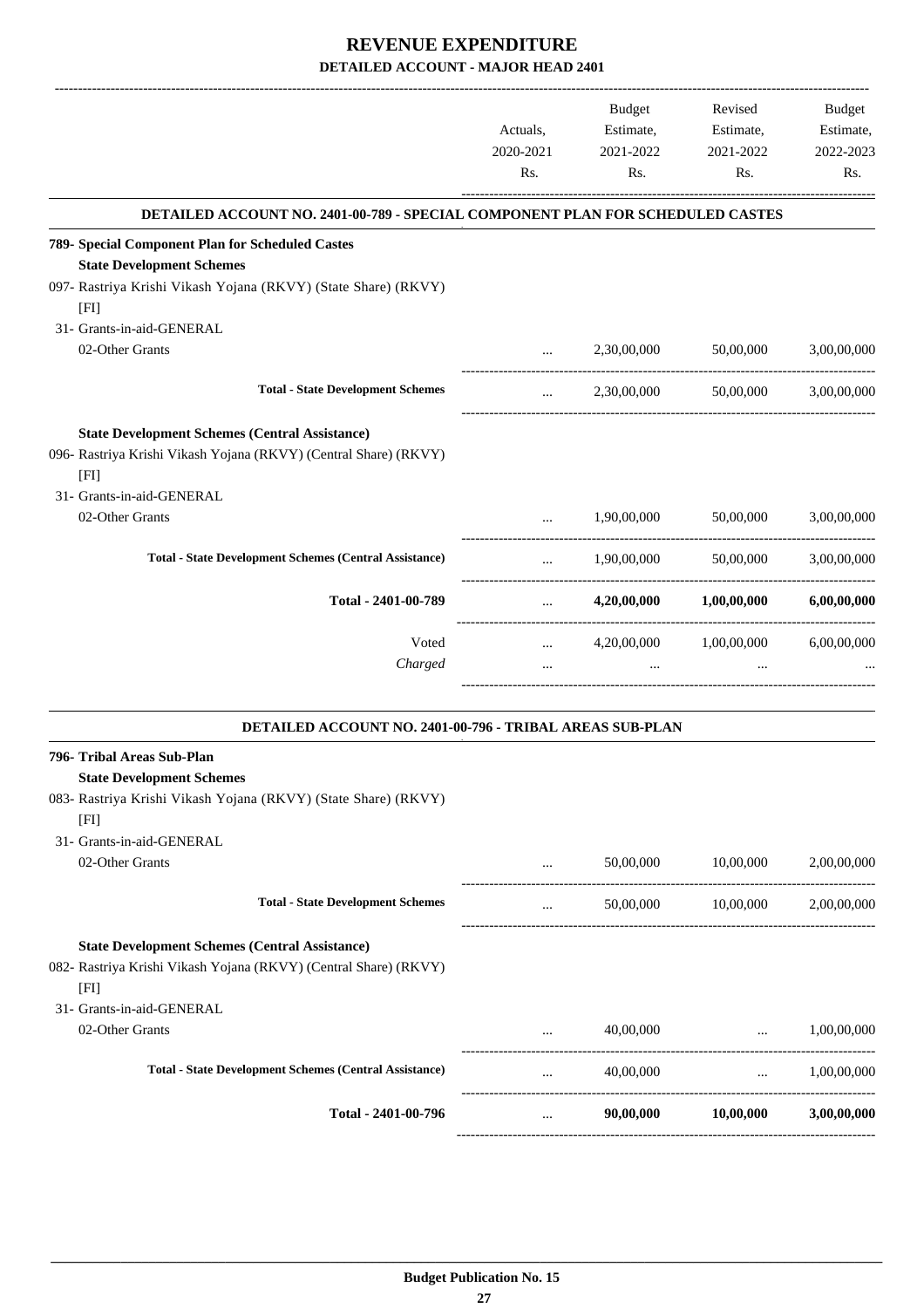|                                                                                       | Actuals.<br>2020-2021<br>Rs. | <b>Budget</b><br>Estimate,<br>2021-2022<br>R <sub>s</sub> . | Revised<br>Estimate,<br>2021-2022<br>Rs. | <b>Budget</b><br>Estimate,<br>2022-2023<br>Rs. |
|---------------------------------------------------------------------------------------|------------------------------|-------------------------------------------------------------|------------------------------------------|------------------------------------------------|
| Voted                                                                                 |                              | 90,00,000                                                   | 10,00,000                                | 3,00,00,000                                    |
| Charged                                                                               | $\cdots$<br>$\cdots$         | $\cdots$                                                    | $\cdots$                                 | $\cdots$                                       |
| <b>DETAILED ACCOUNT NO. 2401-00-800 - OTHER EXPENDITURE</b><br>800- Other Expenditure |                              |                                                             |                                          |                                                |

| <b>State Development Schemes</b>                                  |          |          |          |           |
|-------------------------------------------------------------------|----------|----------|----------|-----------|
| 021- Rastriya Krishi Vikash Yojana (RKVY) (State Share) (RKVY)    |          |          |          |           |
| [FI]                                                              |          |          |          |           |
| 31- Grants-in-aid-GENERAL                                         |          |          |          |           |
| 02-Other Grants                                                   | $\cdots$ | $\cdots$ | $\cdots$ | $\cdots$  |
| <b>State Development Schemes (Central Assistance)</b>             |          |          |          |           |
| 012- Rastriya Krishi Vikash Yojana (RKVY) (Central Share) (RKVY)  |          |          |          |           |
| [FI]                                                              |          |          |          |           |
| 31- Grants-in-aid-GENERAL                                         |          |          |          |           |
| 02-Other Grants                                                   | $\cdots$ | $\cdots$ | $\cdots$ | $\ddotsc$ |
| 019- Group Accident Insurance for Active Fishermen under National |          |          |          |           |
| Scheme of Welfare of Fishermen (OCASPS) [FI]                      |          |          |          |           |
| 31- Grants-in-aid-GENERAL                                         |          |          |          |           |
| 02-Other Grants                                                   | $\cdots$ | $\cdots$ | $\cdots$ | $\ddotsc$ |
| Total - 2401-00-800                                               | $\cdots$ | $\cdots$ | $\cdots$ | $\ddotsc$ |
|                                                                   |          |          |          |           |
| Voted                                                             | $\cdots$ | $\cdots$ | $\cdots$ | $\ddotsc$ |
| Charged                                                           | $\cdots$ | $\cdots$ | $\cdots$ | $\ddotsc$ |
|                                                                   |          |          |          |           |

#### **DETAILED ACCOUNT NO. 2401 - DEDUCT RECOVERIES IN REDUCTION OF EXPENDITURE**

**--------------------------------------------------------------------------------------------------------------------------------------------------------------------------------**

| 800- Other Expenditure                                          |          |          |          |          |
|-----------------------------------------------------------------|----------|----------|----------|----------|
| <b>State Development Schemes</b>                                |          |          |          |          |
| 048-Refund of Unutilized Fund of CSS Schemes (State Share)      |          |          |          |          |
| (CSSREFUND) [FI]                                                |          |          |          |          |
| 70-Deduct Recoveries                                            |          |          |          |          |
| 01-Others                                                       | $\cdots$ |          | $\cdots$ | $\cdots$ |
| State Development Schemes (Central Assistance)                  |          |          |          |          |
| 012-Rastriya Krishi Vikash Yojana (RKVY) (Central Share) (RKVY) |          |          |          |          |
| [FI]                                                            |          |          |          |          |
| 70-Deduct Recoveries                                            |          |          |          |          |
| 01-Others                                                       | $\cdots$ |          | $\cdots$ | $\cdots$ |
| 02-W.B.H.S. 2008                                                | $\cdots$ | $\cdots$ | $\cdots$ | $\cdots$ |
| 047-Refund of Unutilized Fund of CSS Schemes (Central Share)    |          |          |          |          |
| (CSSREFUND) [FI]                                                |          |          |          |          |
| 70-Deduct Recoveries                                            |          |          |          |          |
| 01-Others                                                       | $\cdots$ |          | $\cdots$ | $\cdots$ |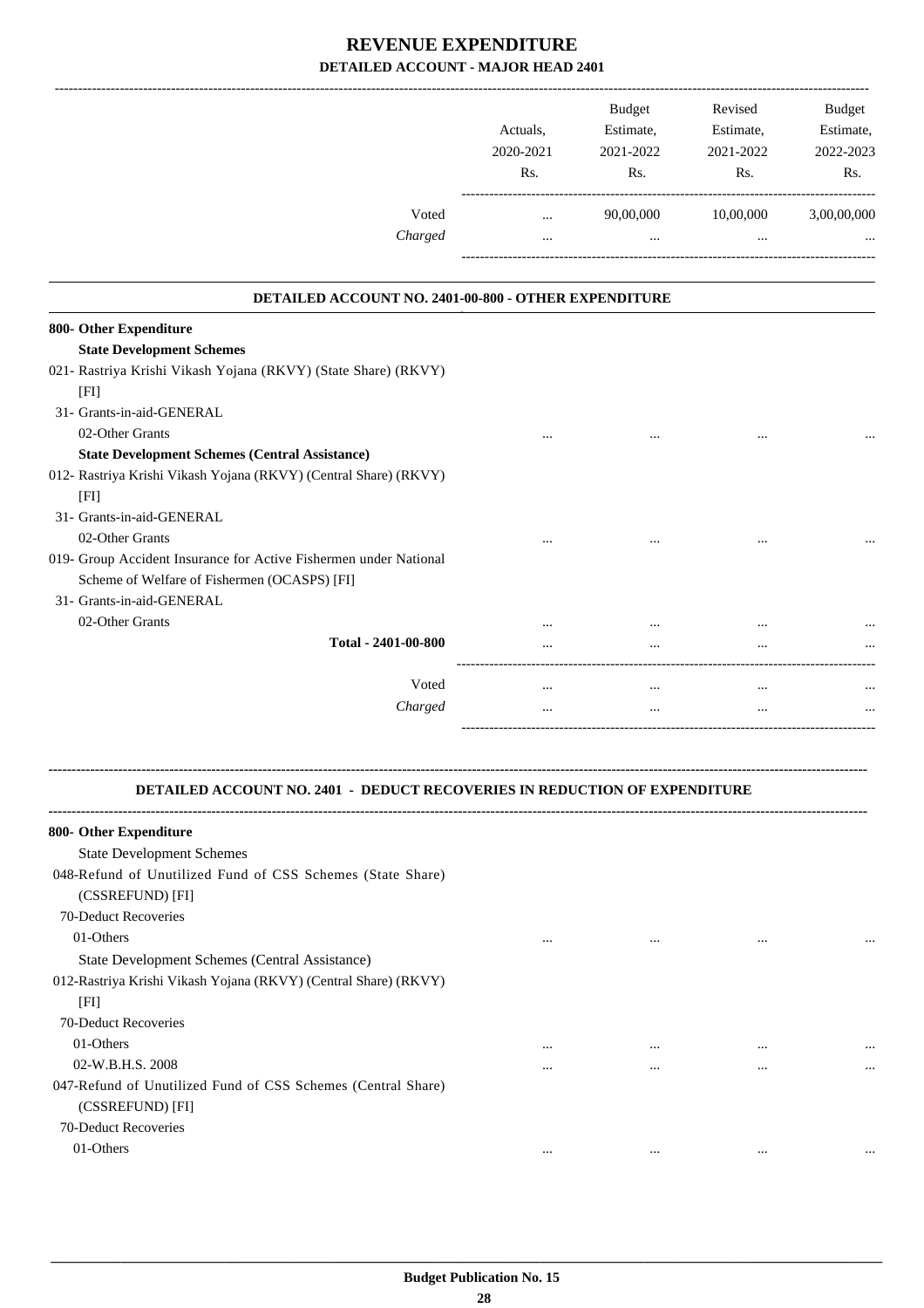|                                                |                                                                                                                   | Actuals,<br>2020-2021<br>Rs. | Budget<br>Estimate,<br>2021-2022<br>Rs. | Revised<br>Estimate,<br>2021-2022<br>Rs. | Budget<br>Estimate,<br>2022-2023<br>Rs. |
|------------------------------------------------|-------------------------------------------------------------------------------------------------------------------|------------------------------|-----------------------------------------|------------------------------------------|-----------------------------------------|
|                                                | Total - 800 - Deduct - Recoveries                                                                                 | $\cdots$                     | $\cdots$                                | $\cdots$                                 | $\ddotsc$                               |
| 911- Deduct Recoveries of Overpayments<br>[FI] | State Development Schemes (Central Assistance)<br>012-Rastriya Krishi Vikash Yojana (RKVY) (Central Share) (RKVY) |                              |                                         |                                          |                                         |
| 70-Deduct Recoveries<br>01-Others              |                                                                                                                   | $-6,99,10,452$               | $\cdots$                                | $\cdots$                                 |                                         |
|                                                | Total - 911 - Deduct - Recoveries                                                                                 | $-6,99,10,452$               | $\cdots$                                | $\cdots$                                 | $\cdots$                                |
|                                                | Total - 2401 - Deduct - Recoveries                                                                                | $-6,99,10,452$               | $\cdots$                                | $\cdots$                                 | $\cdots$                                |

-----------------------------------------------------------------------------------------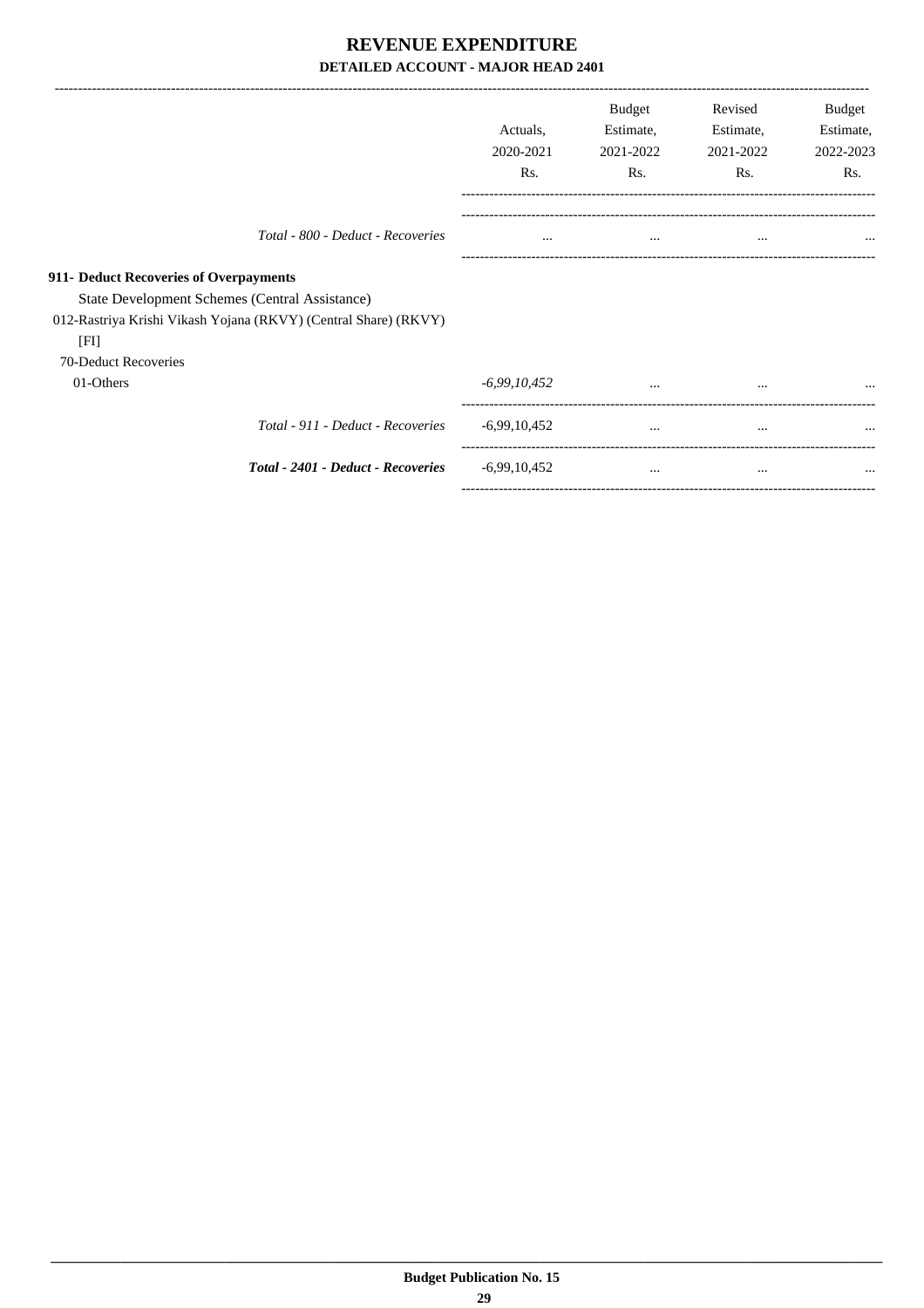#### **DEMAND No. 20**

## **Fisheries Department**

## **C - Economic Services - (a) Agriculture and Allied Activities**

**Head of Account : 2405 - Fisheries**

| Voted Rs. 330, 36, 60, 000 | <b>Charged Rs. Nil</b>                                |                  | Total Rs. 330, 36, 60, 000 |                  |  |
|----------------------------|-------------------------------------------------------|------------------|----------------------------|------------------|--|
|                            |                                                       | Voted Rs.        | Charged Rs.                | <b>Total Rs.</b> |  |
| <b>Gross Expenditure</b>   |                                                       | 330, 36, 60, 000 | $\cdots$                   | 330, 36, 60, 000 |  |
| <b>Deduct - Recoveries</b> |                                                       | $-1,00,41,000$   | $\cdots$                   | $-1,00,41,000$   |  |
| <b>Net Expenditure</b>     |                                                       | 329, 36, 19, 000 | $\cdots$                   | 329, 36, 19, 000 |  |
|                            | <b>REVENUE EXPENDITURE</b><br><b>ABSTRACT ACCOUNT</b> |                  |                            |                  |  |
|                            |                                                       | Budget           | Revised                    | <b>Budget</b>    |  |
|                            | Actuals.                                              | Estimate,        | Estimate,                  | Estimate,        |  |

|                                                |                    | 2020-2021    | 2021-2022                                             | 2021-2022                     | 2022-2023       |
|------------------------------------------------|--------------------|--------------|-------------------------------------------------------|-------------------------------|-----------------|
|                                                |                    | Rs.          | Rs.                                                   | Rs.                           | Rs.             |
| 001- Direction and Administration              |                    |              |                                                       |                               |                 |
| Administrative Expenditure                     | <b>Voted</b>       | 33,04,76,211 | 37, 12, 55, 000                                       | 34,74,35,000                  | 36, 35, 58, 000 |
|                                                | Charged            | 14,45,413    |                                                       |                               |                 |
| <b>State Development Schemes</b>               |                    |              | 93,04,927 2,88,00,000 1,33,00,000                     |                               | 3,52,40,000     |
|                                                | <b>Total - 001</b> |              | $34,12,26,551$ $40,00,55,000$ $36,07,35,000$          |                               | 39,87,98,000    |
| 101- Inland Fisheries                          |                    |              |                                                       |                               |                 |
| Administrative Expenditure                     |                    | 37,79,72,901 | 45,66,52,000                                          | 39,26,51,000                  | 41,09,03,000    |
| <b>State Development Schemes</b>               |                    | 26,03,36,461 | 61,81,00,000                                          | 22,37,00,000                  | 54,68,95,000    |
| State Development Schemes (Central Assistance) |                    |              |                                                       | $\overline{\phantom{a}}$      | 7,00,00,000     |
|                                                | <b>Total - 101</b> |              | 63,83,09,362 107,47,52,000 61,63,51,000 102,77,98,000 |                               |                 |
| 102- Estuarine / Brackish Water Fisheries      |                    |              |                                                       |                               |                 |
| Administrative Expenditure                     |                    |              | $1,29,02,699$ $1,40,48,000$ $1,51,49,000$             |                               | 1,60,14,000     |
|                                                | <b>Total - 102</b> |              | 1,29,02,699 1,40,48,000 1,51,49,000 1,60,14,000       |                               |                 |
| 103- Marine Fisheries                          |                    |              |                                                       |                               |                 |
| Administrative Expenditure                     |                    | $\ddotsc$    |                                                       |                               |                 |
| <b>State Development Schemes</b>               |                    | $\cdots$     | 20,00,000                                             | $\ddotsc$                     | 6,00,00,000     |
| State Development Schemes (Central Assistance) |                    |              |                                                       |                               | 13,00,00,000    |
|                                                | <b>Total - 103</b> | $\ddotsc$    | 20,00,000                                             | $\mathbf{r}$ and $\mathbf{r}$ | 19,00,00,000    |
| 105- Processing, Preservation and Marketing    |                    |              |                                                       |                               |                 |
| Administrative Expenditure                     |                    | 33,18,067    | 38,10,000                                             | 35,30,000                     | 36,99,000       |
| <b>State Development Schemes</b>               |                    |              | 11,46,00,000                                          | 2,70,00,000                   | 9,03,30,000     |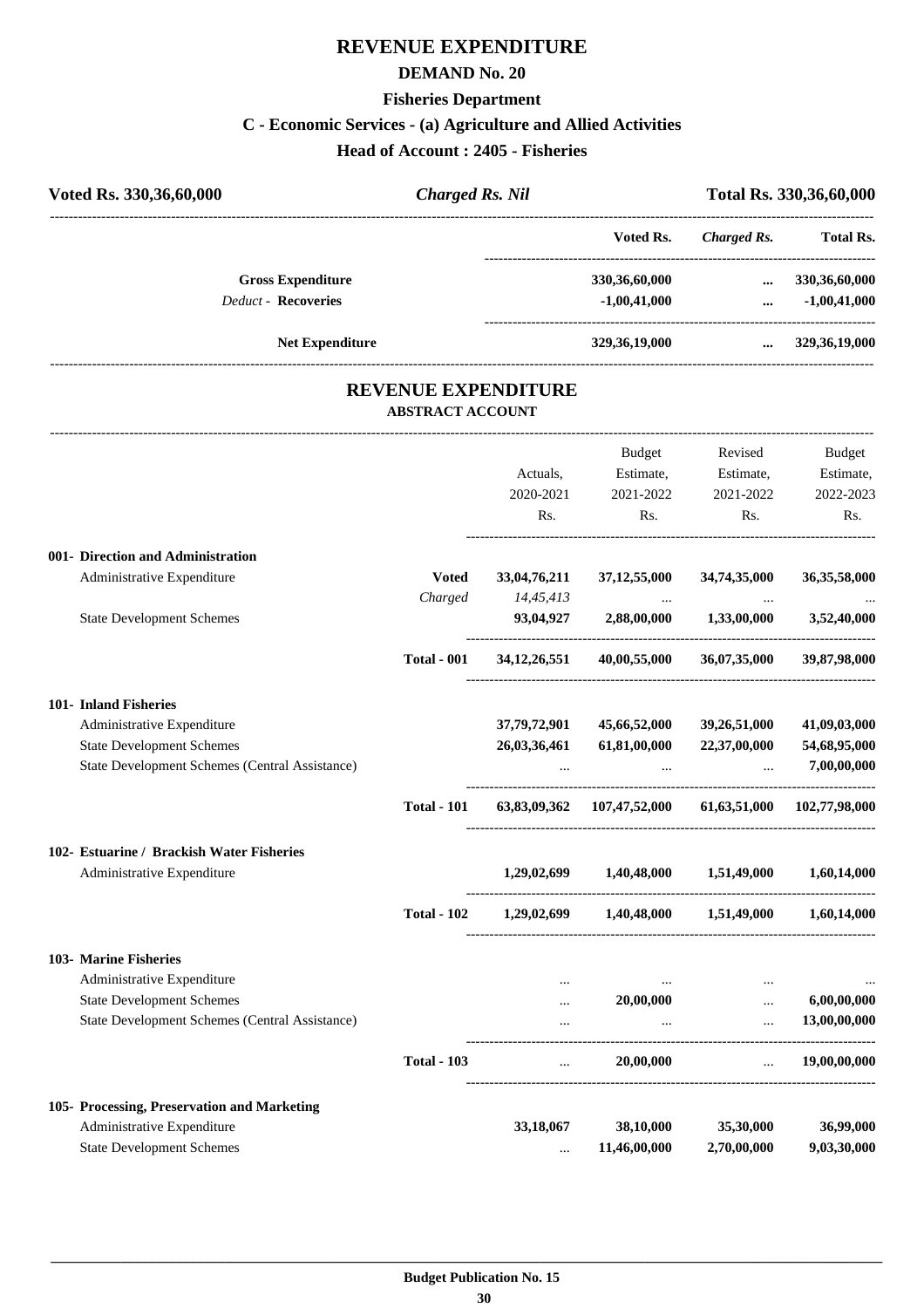#### **REVENUE EXPENDITURE ABSTRACT ACCOUNT**

|  |                                                                                 |                                   |                 | Budget                                                                                   | Revised                                                                   | Budget           |
|--|---------------------------------------------------------------------------------|-----------------------------------|-----------------|------------------------------------------------------------------------------------------|---------------------------------------------------------------------------|------------------|
|  |                                                                                 |                                   | Actuals,        | Estimate,                                                                                | Estimate,                                                                 | Estimate,        |
|  |                                                                                 |                                   | 2020-2021       | 2021-2022                                                                                | 2021-2022                                                                 | 2022-2023        |
|  |                                                                                 |                                   |                 |                                                                                          |                                                                           |                  |
|  |                                                                                 |                                   | Rs.             | Rs.                                                                                      | Rs.                                                                       | Rs.              |
|  |                                                                                 | <b>Total - 105</b>                |                 | 33,18,067 11,84,10,000 3,05,30,000                                                       |                                                                           | 9,40,29,000      |
|  | 109- Extension and Training                                                     |                                   |                 |                                                                                          |                                                                           |                  |
|  | Administrative Expenditure                                                      |                                   |                 | 4,16,66,574 4,70,48,000 4,38,47,000                                                      |                                                                           | 4,58,67,000      |
|  | <b>State Development Schemes</b>                                                |                                   |                 | 2,46,94,319 8,71,20,000 2,90,42,000                                                      |                                                                           | 10,14,77,000     |
|  | <b>Central Sector Scheme</b>                                                    |                                   | $\cdots$        | <b>Contract</b>                                                                          |                                                                           |                  |
|  |                                                                                 | <b>Total - 109</b>                |                 | 6,63,60,893 13,41,68,000 7,28,89,000 14,73,44,000                                        |                                                                           |                  |
|  |                                                                                 |                                   |                 |                                                                                          |                                                                           |                  |
|  | 110- Mechanisation and Improvement of Fish Crafts<br>Administrative Expenditure |                                   |                 | $1,63,05,481 \qquad \quad 1,72,07,000 \qquad \quad 1,69,93,000 \qquad \quad 1,78,01,000$ |                                                                           |                  |
|  |                                                                                 | <b>Total - 110</b>                |                 | $1,63,05,481$ $1,72,07,000$ $1,69,93,000$ $1,78,01,000$                                  |                                                                           |                  |
|  | 789- Special Component Plan for Scheduled Castes                                |                                   |                 |                                                                                          |                                                                           |                  |
|  | Administrative Expenditure                                                      |                                   |                 |                                                                                          |                                                                           |                  |
|  | <b>State Development Schemes</b>                                                |                                   |                 | 49,26,70,154 128,16,96,000 33,78,48,000 114,56,81,000                                    |                                                                           |                  |
|  | State Development Schemes (Central Assistance)                                  |                                   |                 |                                                                                          |                                                                           |                  |
|  |                                                                                 | <b>Total - 789</b>                |                 | 49,26,70,154 128,16,96,000 33,78,48,000 114,56,81,000                                    |                                                                           |                  |
|  | 796- Tribal Areas Sub-Plan                                                      |                                   |                 |                                                                                          |                                                                           |                  |
|  | <b>State Development Schemes</b>                                                |                                   | 7,36,00,512     |                                                                                          | 21,09,00,000 7,31,26,000                                                  | 26,61,95,000     |
|  | State Development Schemes (Central Assistance)                                  |                                   |                 |                                                                                          |                                                                           |                  |
|  |                                                                                 | <b>Total - 796</b>                | 7,36,00,512     |                                                                                          | 21,09,00,000 7,31,26,000                                                  | 26,61,95,000     |
|  | 800- Other Expenditure                                                          |                                   |                 |                                                                                          |                                                                           |                  |
|  | Administrative Expenditure                                                      |                                   | $\cdots$        | $\cdots$                                                                                 | $\cdots$                                                                  |                  |
|  | <b>State Development Schemes</b>                                                |                                   | $\cdots$        | 60,00,000                                                                                | $\cdots$                                                                  |                  |
|  | State Development Schemes (Central Assistance)                                  |                                   | $\cdots$        | $\cdots$                                                                                 | $\cdots$                                                                  |                  |
|  | Central Sector Scheme                                                           |                                   | $\cdots$        | $\cdots$                                                                                 | $\cdots$                                                                  |                  |
|  |                                                                                 | <b>Total - 800</b>                | $\cdots$        | 60,00,000                                                                                | $\ddots$                                                                  |                  |
|  |                                                                                 |                                   |                 | Grand Total - Gross 164,46,93,719 325,92,36,000 152,36,21,000 330,36,60,000              |                                                                           |                  |
|  |                                                                                 | Voted                             |                 | 164, 32, 48, 306 325, 92, 36, 000 152, 36, 21, 000                                       |                                                                           | 330, 36, 60, 000 |
|  |                                                                                 | Charged                           | 14,45,413       | and the company of the company of the                                                    | $\ddots$                                                                  |                  |
|  |                                                                                 | <b>Administrative Expenditure</b> | 78,40,87,346    | 91,00,20,000                                                                             | 81,96,05,000                                                              | 85,78,42,000     |
|  |                                                                                 | Voted                             | 78, 26, 41, 933 |                                                                                          | 91,00,20,000 81,96,05,000                                                 | 85,78,42,000     |
|  |                                                                                 | Charged                           | 14,45,413       |                                                                                          | $\mathbf{r}$ and $\mathbf{r}$ are all the set of $\mathbf{r}$<br>$\cdots$ |                  |
|  |                                                                                 |                                   |                 |                                                                                          |                                                                           |                  |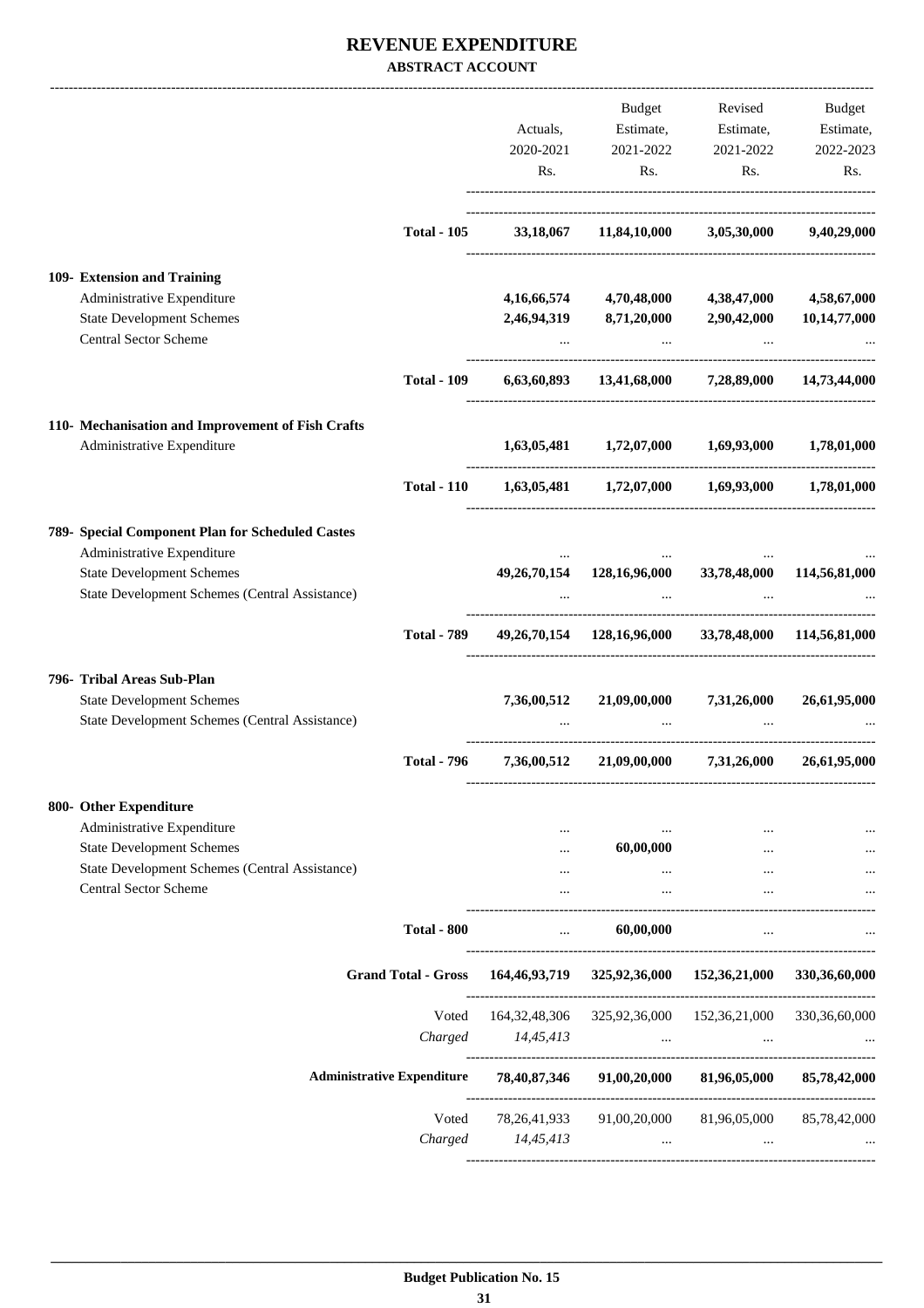#### **REVENUE EXPENDITURE ABSTRACT ACCOUNT**

|                                                       | Actuals.<br>2020-2021 | <b>Budget</b><br>Estimate,<br>2021-2022 | Revised<br>Estimate,<br>2021-2022 | <b>Budget</b><br>Estimate,<br>2022-2023 |
|-------------------------------------------------------|-----------------------|-----------------------------------------|-----------------------------------|-----------------------------------------|
|                                                       | Rs.                   | Rs.                                     | Rs.                               | Rs.                                     |
| <b>State Development Schemes</b>                      | 86,06,06,373          | 234,92,16,000                           | 70,40,16,000                      | 224,58,18,000                           |
| <b>State Development Schemes (Central Assistance)</b> | $\cdots$              | $\cdots$                                | $\ddotsc$                         | 20,00,00,000                            |
| <b>Deduct Recoveries</b>                              | $-23,30,87,711$       | $-20,00,38,000$                         | $-1,00,50,000$                    | $-1,00,41,000$                          |
| <b>Grand Total - Net</b>                              | 141,16,06,008         | 305,91,98,000                           | 151,35,71,000                     | 329, 36, 19, 000                        |
| Voted                                                 | 141,01,60,595         | 305,91,98,000                           | 151,35,71,000                     | 329, 36, 19, 000                        |
| Charged                                               | 14,45,413             | $\cdots$                                | $\cdots$                          | $\cdots$                                |
|                                                       |                       |                                         |                                   |                                         |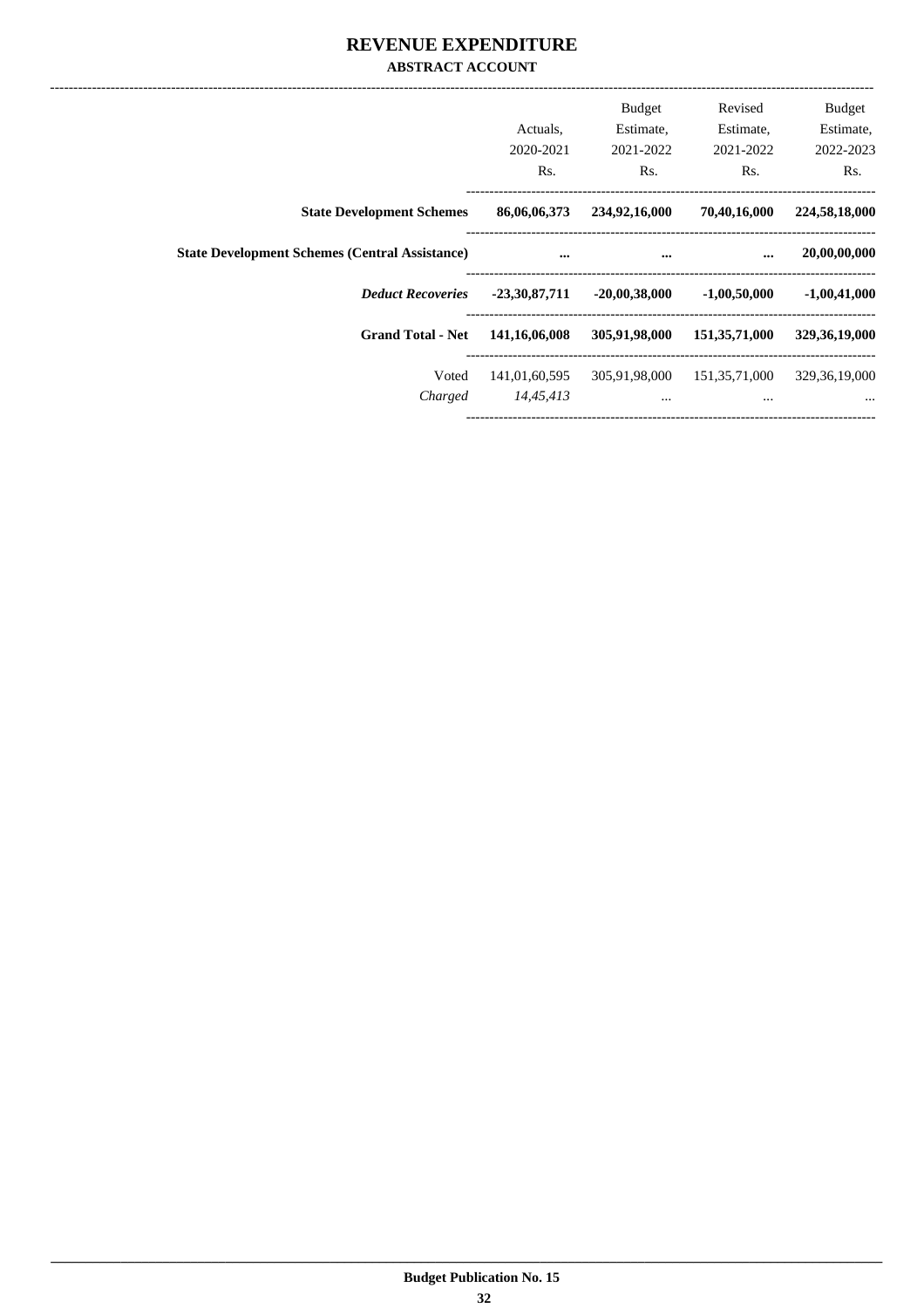|                                                                        | Actuals,<br>2020-2021<br>Rs. | Budget<br>Estimate,<br>2021-2022<br>Rs. | Revised<br>Estimate,<br>2021-2022<br>Rs. | Budget<br>Estimate,<br>2022-2023<br>Rs. |
|------------------------------------------------------------------------|------------------------------|-----------------------------------------|------------------------------------------|-----------------------------------------|
| <b>DETAILED ACCOUNT NO. 2405-00-001 - DIRECTION AND ADMINISTRATION</b> |                              |                                         |                                          |                                         |
| 001- Direction and Administration                                      |                              |                                         |                                          |                                         |
| <b>Administrative Expenditure</b>                                      |                              |                                         |                                          |                                         |
| 001- Directorate of Fisheries [FI]                                     |                              |                                         |                                          |                                         |
| 01- Salaries                                                           |                              |                                         |                                          |                                         |
| 01-Pay                                                                 | 25,16,03,842                 | 27,70,85,000                            | 25,66,36,000                             | 26,43,35,000                            |
| 14-Grade Pay                                                           | 19,800                       | $\ldots$                                | 20,000                                   | 20,000                                  |
| 02-Dearness Allowance                                                  | 15,51,518                    | 83,13,000                               | 1,02,65,000                              | 1,58,60,000                             |
| 03-House Rent Allowance                                                | 2,64,58,888                  | 2,63,23,000                             | 2,43,80,000                              | 2,51,12,000                             |
| 04-Ad hoc Bonus                                                        | 11,97,000                    | 13,09,000                               | 12,21,000                                | 12,45,000                               |
| 07-Other Allowances                                                    | 2,70,315                     | 14,25,000                               | 7,50,000                                 | 7,65,000                                |
| 12-Medical Allowance                                                   | 5,50,078                     | 5,55,000                                | 5,61,000                                 | 5,72,000                                |
| Total - 2405-00-001-001-01                                             |                              | 28, 16, 51, 441 31, 50, 10, 000         | 29,38,33,000                             | 30,79,09,000                            |
| 02- Wages                                                              | 27,56,997                    | 32,13,000                               | 29,28,000                                | 30,16,000                               |
| 07- Medical Reimbursements                                             |                              | 20,000                                  | 20,000                                   | 20,000                                  |
| 11- Travel Expenses                                                    | 2,48,479                     | 5,50,000                                | 4,00,000                                 | 4,20,000                                |
| 12- Medical Reimbursements under WBHS 2008                             | 21,94,445                    | 26,50,000                               | 26,50,000                                | 27,03,000                               |
| 13- Office Expenses                                                    |                              |                                         |                                          |                                         |
| 01-Electricity                                                         | 28,29,820                    | 40,75,000                               | 40,75,000                                | 41,57,000                               |
| 02-Telephone                                                           | 5,15,988                     | 6,53,000                                | 6,53,000                                 | 6,66,000                                |
| 03-Maintenance / P.O.L. for Office Vehicles                            | 2,32,901                     | 5,30,000                                | 2,38,000                                 | 2,43,000                                |
| 04-Other Office Expenses                                               | 10,02,417                    | 19,30,000                               | 12,80,000                                | 13,00,000                               |
| Total - 2405-00-001-001-13                                             | 45,81,126                    | 71,88,000                               | 62,46,000                                | 63,66,000                               |
|                                                                        |                              |                                         |                                          |                                         |
| 14- Rents, Rates and Taxes                                             | 27,77,430                    | 28,00,000                               | 28,05,000                                | 28,61,000                               |
| 19- Maintenance                                                        | 8,49,808                     | 15,50,000                               | 8,67,000                                 | 8,93,000                                |
| 24- P.O.L.(Police,Ambulance etc.)                                      | $\ldots$                     | $\ldots$                                | $\cdots$                                 |                                         |
| 27- Minor Works/ Maintenance                                           | $\cdots$                     | $\cdots$                                | $\cdots$                                 | $\cdots$                                |
| 28- Payment of Professional and Special Services                       |                              |                                         |                                          |                                         |
| 02-Other charges                                                       | 3,61,400                     | 5,10,000                                | 3,61,000                                 | 3,61,000                                |
| 34- Scholarships and Stipends<br>50- Other Charges<br>Voted            | $\cdots$                     | $\ldots$<br>3,03,000                    | $\cdots$                                 | $\cdots$                                |
| Charged                                                                | 1,41,099<br>14,45,413        | $\cdots$                                | 1,75,000<br>$\cdots$                     | 1,79,000                                |
| Total - 2405-00-001-001                                                |                              |                                         |                                          |                                         |
|                                                                        |                              |                                         | 29,70,07,638 33,37,94,000 31,02,85,000   | 32,47,28,000                            |
| Voted                                                                  |                              |                                         | 29,54,54,009 33,37,93,000 31,02,74,000   | 32,47,26,000                            |
| Charged                                                                | 14,45,413                    | $\cdots$                                | $\cdots$                                 |                                         |
| 003- Augmentation of Supervisory and Administrative Staff both in      |                              |                                         |                                          |                                         |
| Fields and Headquarters [FI]                                           |                              |                                         |                                          |                                         |
| 01- Salaries                                                           |                              |                                         |                                          |                                         |
|                                                                        |                              |                                         |                                          |                                         |
| 01-Pay                                                                 | 2,82,91,989                  | 2,93,88,000                             | 2,88,58,000                              | 2,97,24,000                             |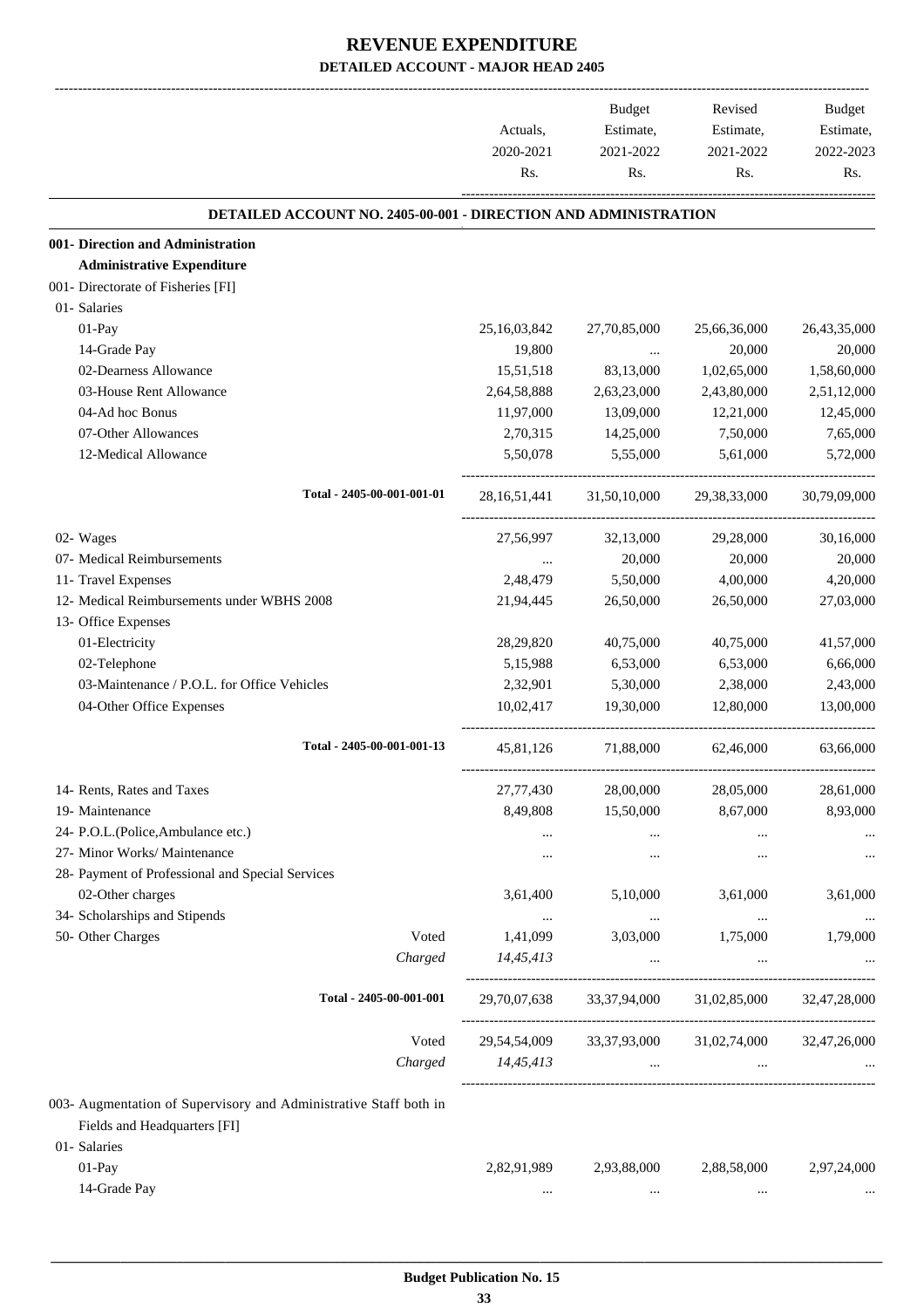-------------------------------------------------------------------------------------------------------------------------------------------------------------------------------

|                                                                             | Actuals,<br>2020-2021<br>Rs. | <b>Budget</b><br>Estimate,<br>2021-2022<br>Rs. | Revised<br>Estimate,<br>2021-2022<br>Rs.        | <b>Budget</b><br>Estimate,<br>2022-2023<br>Rs. |
|-----------------------------------------------------------------------------|------------------------------|------------------------------------------------|-------------------------------------------------|------------------------------------------------|
| 02-Dearness Allowance                                                       | 1,45,812                     | 8,82,000                                       | 11,54,000                                       | 17,83,000                                      |
| 03-House Rent Allowance                                                     | 32,22,310                    | 27,92,000                                      | 34,00,000                                       | 34,24,000                                      |
| 04-Ad hoc Bonus                                                             | 37,800                       | 36,000                                         | 39,000                                          | 40,000                                         |
| 07-Other Allowances                                                         | 6,150                        | 24,000                                         | 18,000                                          | 18,000                                         |
| 12-Medical Allowance                                                        | 24,500                       | 24,000                                         | 25,000                                          | 26,000                                         |
| Total - 2405-00-001-003-01                                                  |                              |                                                | 3,17,28,561 3,31,46,000 3,34,94,000 3,50,15,000 |                                                |
| 07- Medical Reimbursements                                                  | $\cdots$                     | $\cdots$                                       | $\cdots$                                        |                                                |
| 11- Travel Expenses                                                         | $\cdots$                     | 72,000                                         | 72,000                                          | 73,000                                         |
| 12- Medical Reimbursements under WBHS 2008                                  | 43,141                       | 3,90,000                                       | 2,35,000                                        | 2,40,000                                       |
| 13- Office Expenses                                                         |                              |                                                |                                                 |                                                |
| 01-Electricity                                                              | $\ldots$                     | $\cdots$                                       | $\cdots$                                        |                                                |
| 02-Telephone                                                                | 4,893                        | $\cdots$                                       |                                                 |                                                |
| 03-Maintenance / P.O.L. for Office Vehicles                                 | $\cdots$                     | $\cdots$                                       | $\cdots$                                        | $\ldots$                                       |
| 04-Other Office Expenses                                                    | 33,197                       | 66,000                                         | 66,000                                          | 67,000                                         |
| Total - 2405-00-001-003-13                                                  | 38,090                       | 66,000                                         | 66,000                                          | 67,000                                         |
| Total - 2405-00-001-003                                                     |                              |                                                | 3,18,09,792 3,36,74,000 3,38,67,000 3,53,95,000 |                                                |
| 004- Acquisition & Management of properties for Administrative Unit<br>[FI] |                              |                                                |                                                 |                                                |
| 19- Maintenance                                                             | 16,000                       | 34,000                                         | 16,000                                          | 16,000                                         |
| Total - 2405-00-001-004                                                     | 16,000                       |                                                | 34,000 16,000                                   | 16,000                                         |
| 007- Additional Supervisory and Administrative Staff [FI]                   |                              |                                                |                                                 |                                                |
| 01- Salaries                                                                |                              |                                                |                                                 |                                                |
| $01-Pay$                                                                    | 27,88,672                    | 33,29,000                                      | 28,44,000                                       | 29,29,000                                      |
| 14-Grade Pay                                                                | $\cdots$                     | $\ldots$                                       | $\ldots$                                        |                                                |
| 02-Dearness Allowance                                                       | 14,718                       | 1,00,000                                       | 1,14,000                                        | 1,76,000                                       |
| 03-House Rent Allowance                                                     | 2,81,304                     | 3,16,000                                       | 3,05,000                                        | 3,10,000                                       |
| 04-Ad hoc Bonus                                                             | $\cdots$                     | $\cdots$                                       | $\cdots$                                        | $\ddotsc$                                      |
| 07-Other Allowances                                                         | $\cdots$                     | $\cdots$                                       | $\cdots$                                        | $\cdots$                                       |
| 12-Medical Allowance                                                        | 3,500                        | 8,000                                          | 4,000                                           | 4,000                                          |
| Total - 2405-00-001-007-01                                                  | 30,88,194                    |                                                | 37,53,000 32,67,000                             | 34,19,000                                      |
| 07- Medical Reimbursements                                                  | $\cdots$                     | $\cdots$                                       | $\cdots$                                        |                                                |
| 11- Travel Expenses                                                         | $\cdots$                     | $\cdots$                                       | $\cdots$                                        |                                                |
| 12- Medical Reimbursements under WBHS 2008                                  | $\cdots$                     | $\cdots$                                       | $\cdots$                                        |                                                |
| Total - 2405-00-001-007                                                     | 30,88,194                    |                                                | 37,53,000 32,67,000                             | 34,19,000                                      |
| 008- Implementation of e-Governance Programme [FI]                          |                              |                                                |                                                 |                                                |
| 77- Computerisation                                                         | $\cdots$                     |                                                |                                                 |                                                |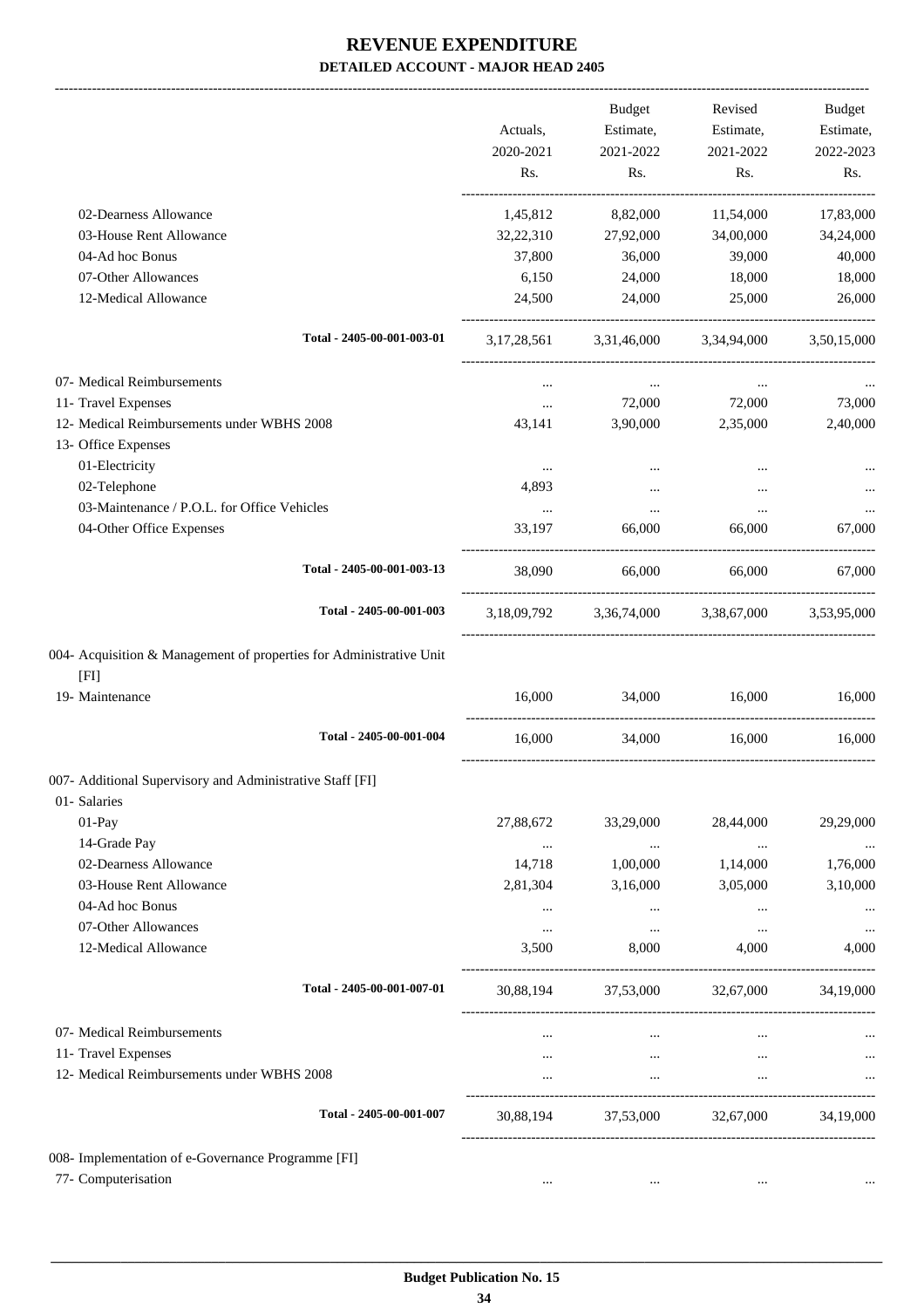|                                                                                                                                                                             | Actuals,<br>2020-2021<br>Rs. | <b>Budget</b><br>2021-2022<br>Rs. | Revised<br>Estimate, Estimate,<br>2021-2022<br>Rs.                                                           | Budget<br>Estimate,<br>2022-2023<br>Rs. |
|-----------------------------------------------------------------------------------------------------------------------------------------------------------------------------|------------------------------|-----------------------------------|--------------------------------------------------------------------------------------------------------------|-----------------------------------------|
| <b>Total - Administrative Expenditure</b>                                                                                                                                   |                              |                                   | 33,19,21,624 37,12,55,000 34,74,35,000 36,35,58,000                                                          |                                         |
| Charged                                                                                                                                                                     | $14,45,413$                  |                                   | Voted 33,04,76,211 37,12,55,000 34,74,35,000 36,35,58,000<br>$\cdots$                                        |                                         |
| <b>State Development Schemes</b><br>002- Acquisition and Management of properties for Administrative<br>Unit [FI]                                                           |                              |                                   |                                                                                                              |                                         |
| 27- Minor Works/ Maintenance                                                                                                                                                |                              | 16,26,294 1,50,00,000             | 50,00,000                                                                                                    | 2,07,50,000                             |
| Total - 2405-00-001-002                                                                                                                                                     |                              |                                   | $16,26,294$ $1,50,00,000$ $50,00,000$ $2,07,50,000$                                                          |                                         |
| 005- Survey on Hilsa Fishery [FI]<br>50- Other Charges                                                                                                                      |                              | 31,52,601 70,00,000 33,00,000     |                                                                                                              | 73,50,000                               |
| Total - 2405-00-001-005                                                                                                                                                     |                              |                                   | 31,52,601 70,00,000 33,00,000 73,50,000                                                                      |                                         |
| 006- Augmentation of Supervisory and Administrative Staff both in<br>the Fields and Headquarters [FI]<br>13- Office Expenses<br>03-Maintenance / P.O.L. for Office Vehicles |                              |                                   | 45,26,032 68,00,000 50,00,000 71,40,000                                                                      |                                         |
|                                                                                                                                                                             |                              |                                   |                                                                                                              |                                         |
| Total - 2405-00-001-006                                                                                                                                                     |                              |                                   | 45,26,032 68,00,000 50,00,000 71,40,000                                                                      |                                         |
| <b>Total - State Development Schemes</b>                                                                                                                                    |                              |                                   | 93,04,927 2,88,00,000 1,33,00,000 3,52,40,000                                                                |                                         |
| Total - 2405-00-001                                                                                                                                                         |                              |                                   | $34,12,26,551$ $40,00,55,000$ $36,07,35,000$                                                                 | 39,87,98,000                            |
| Voted<br>Charged                                                                                                                                                            | 14,45,413                    | 33,97,81,138 40,00,55,000         | 36,07,35,000<br>and the state of the state of<br>$\mathbf{a} \cdot \mathbf{a} = \mathbf{a} \cdot \mathbf{a}$ | 39,87,98,000                            |
| DETAILED ACCOUNT NO. 2405-00-101 - INLAND FISHERIES                                                                                                                         |                              |                                   |                                                                                                              |                                         |
| 101- Inland Fisheries<br><b>Administrative Expenditure</b><br>007- State contribution as grants to SFDC / WBFC for Pisicultural<br>Operation. [FI]                          |                              |                                   |                                                                                                              |                                         |
| 36- Grants-in-aid-Salaries                                                                                                                                                  |                              |                                   | 27,80,87,891 34,12,03,000 28,78,21,000                                                                       | 30,14,92,000                            |
| Total - 2405-00-101-007                                                                                                                                                     |                              |                                   | 27,80,87,891 34,12,03,000 28,78,21,000                                                                       | 30,14,92,000                            |

008- Development of Aquaculture (FFDA) (Formerly World Bank Project) and in production of aerators for enhanced fish production [FI] 12- Medical Reimbursements under WBHS 2008 ... 15,000 15,000 15,000 15,000 15,000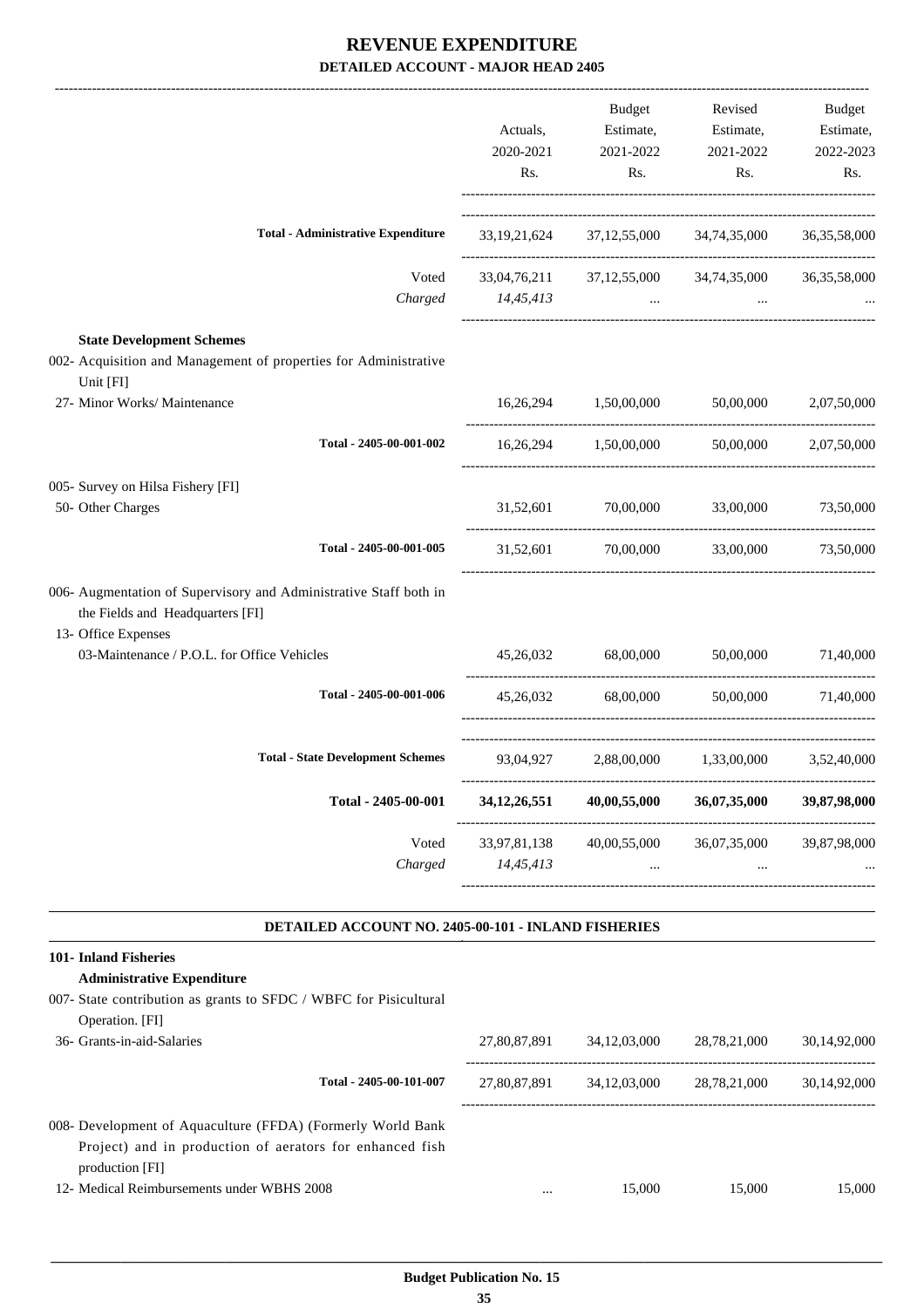|                                                                                                           | Actuals,<br>2020-2021<br>Rs. | <b>Budget</b><br>Estimate,<br>2021-2022<br>Rs. | Revised<br>Estimate,<br>2021-2022<br>Rs. | <b>Budget</b><br>Estimate,<br>2022-2023<br>Rs. |
|-----------------------------------------------------------------------------------------------------------|------------------------------|------------------------------------------------|------------------------------------------|------------------------------------------------|
| 31- Grants-in-aid-GENERAL                                                                                 |                              |                                                |                                          |                                                |
| 02-Other Grants                                                                                           | 66,50,000                    | 66,50,000                                      | 66,50,000                                | 67,17,000                                      |
| 36- Grants-in-aid-Salaries                                                                                | 8,54,11,503                  | 10,06,83,000                                   | 8,84,01,000                              | 9,26,00,000                                    |
| Total - 2405-00-101-008                                                                                   |                              | 9,20,61,503 10,73,48,000 9,50,66,000           |                                          | 9,93,32,000                                    |
| 049- Development of Derelict Fisheries in the State of West Bengal                                        |                              |                                                |                                          |                                                |
| [FI]                                                                                                      |                              |                                                |                                          |                                                |
| 02- Wages                                                                                                 |                              |                                                |                                          |                                                |
| 13- Office Expenses                                                                                       |                              |                                                |                                          |                                                |
| 04-Other Office Expenses                                                                                  |                              |                                                |                                          |                                                |
| 14- Rents, Rates and Taxes                                                                                |                              |                                                |                                          |                                                |
| 051- Setting Bundh Breeding Fish Farm in the Districts of<br>Bankura, Midnapore, Birbhum and Purulia [FI] |                              |                                                |                                          |                                                |
| 01- Salaries                                                                                              |                              |                                                |                                          |                                                |
| 01-Pay                                                                                                    |                              | 2,09,000                                       |                                          |                                                |
| 14-Grade Pay                                                                                              |                              | $\cdots$                                       |                                          |                                                |
| 02-Dearness Allowance                                                                                     |                              | 6,000                                          |                                          |                                                |
| 03-House Rent Allowance                                                                                   |                              | 20,000                                         |                                          |                                                |
| 04-Ad hoc Bonus                                                                                           |                              | 4,000                                          |                                          |                                                |
| 07-Other Allowances                                                                                       |                              | $\cdots$                                       |                                          |                                                |
| 12-Medical Allowance                                                                                      |                              | 10,000                                         | $\ddotsc$                                |                                                |
| Total - 2405-00-101-051-01                                                                                |                              | 2,49,000                                       | $\cdots$                                 |                                                |
| 07- Medical Reimbursements                                                                                |                              |                                                |                                          |                                                |
| 11- Travel Expenses                                                                                       |                              |                                                |                                          | $\cdots$                                       |
| 12- Medical Reimbursements under WBHS 2008                                                                |                              |                                                |                                          | $\cdots$                                       |
| 13- Office Expenses                                                                                       |                              |                                                |                                          |                                                |
| 04-Other Office Expenses                                                                                  | 6,599                        | 14,000                                         | 14,000                                   | 14,000                                         |
| Total - 2405-00-101-051                                                                                   | 6,599                        |                                                | 2,63,000 14,000                          | 14,000                                         |
| 052- Administrative Cost to Operate State Project Units (Formerly                                         |                              |                                                |                                          |                                                |
| World Bank Project) [FI]                                                                                  |                              |                                                |                                          |                                                |
| 01- Salaries                                                                                              |                              |                                                |                                          |                                                |
| 01-Pay                                                                                                    | 70,83,952                    | 69,30,000                                      | 86,00,000                                | 87,43,000                                      |
| 14-Grade Pay                                                                                              | $\cdots$                     | $\ldots$                                       | $\cdots$                                 | $\cdots$                                       |
| 02-Dearness Allowance                                                                                     | 43,614                       | 2,08,000                                       | 2,89,000                                 | 4,47,000                                       |
| 03-House Rent Allowance                                                                                   | 6,80,942                     | 6,58,000                                       | 8,22,000                                 | 8,35,000                                       |
| 04-Ad hoc Bonus                                                                                           | 8,400                        | 12,000                                         | 9,000                                    | 9,000                                          |
| 07-Other Allowances                                                                                       |                              | $\cdots$                                       | $\cdots$                                 |                                                |
| 12-Medical Allowance                                                                                      | $\cdots$                     | $\cdots$                                       | $\ldots$                                 | $\cdots$                                       |
| Total - 2405-00-101-052-01                                                                                |                              |                                                |                                          |                                                |
|                                                                                                           | 78,16,908                    | 78,08,000                                      | 97,20,000                                | 1,00,34,000                                    |
| 07- Medical Reimbursements                                                                                | $\cdots$                     | $\ldots$                                       | $\cdots$                                 |                                                |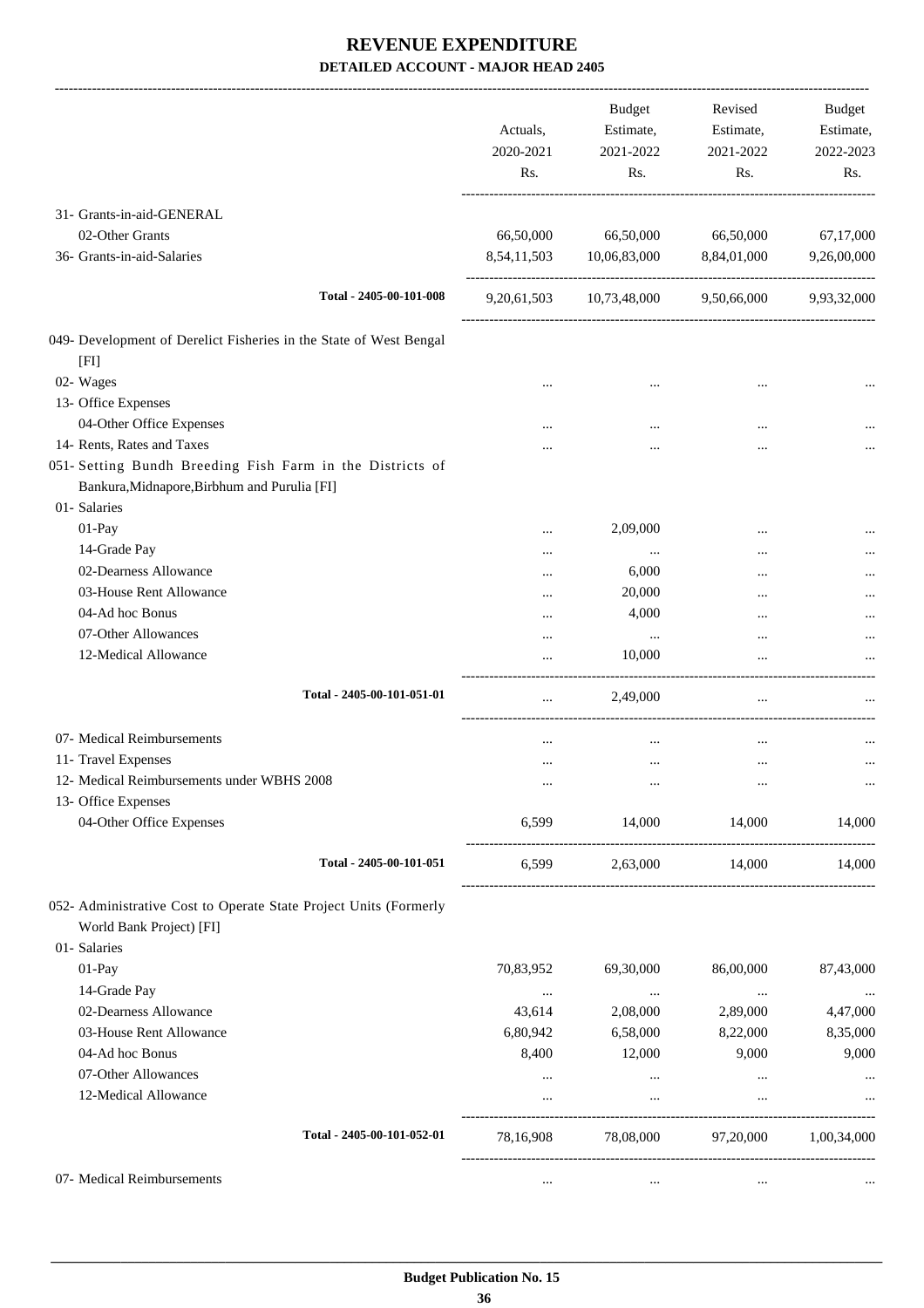|                                                                                                                                                                           | Actuals,<br>2020-2021<br>Rs. | Budget<br>Estimate,<br>2021-2022<br>Rs. | Revised<br>Estimate,<br>2021-2022<br>Rs.            | Budget<br>Estimate,<br>2022-2023<br>Rs. |
|---------------------------------------------------------------------------------------------------------------------------------------------------------------------------|------------------------------|-----------------------------------------|-----------------------------------------------------|-----------------------------------------|
| 11- Travel Expenses                                                                                                                                                       | $\cdots$                     | $\cdots$                                | $\cdots$                                            |                                         |
| 12- Medical Reimbursements under WBHS 2008                                                                                                                                | $\cdots$                     | 30,000                                  | 30,000                                              | 31,000                                  |
| Total - 2405-00-101-052                                                                                                                                                   |                              |                                         | 78,16,908 78,38,000 97,50,000 1,00,65,000           |                                         |
| 053- Improvement and management of training centres(Formerly<br>World Bank Project) [FI]                                                                                  |                              |                                         |                                                     |                                         |
| 19- Maintenance                                                                                                                                                           |                              |                                         |                                                     |                                         |
| 059- Incentive to the Investors under WBFIP-2015 [FI]<br>33- Subsidies                                                                                                    |                              |                                         |                                                     |                                         |
| 05-Other Subsidies                                                                                                                                                        |                              |                                         |                                                     |                                         |
| <b>Total - Administrative Expenditure</b>                                                                                                                                 |                              |                                         | 37,79,72,901 45,66,52,000 39,26,51,000 41,09,03,000 |                                         |
| <b>State Development Schemes</b><br>001- Project on Brakish Water Fish Farming through Brakish Water<br>Fish Farmers Development Agency [FI]<br>31- Grants-in-aid-GENERAL |                              |                                         |                                                     |                                         |
| 02-Other Grants                                                                                                                                                           |                              |                                         | 2,24,14,344 8,50,00,000 2,83,33,000 3,42,50,000     |                                         |
| Total - 2405-00-101-001                                                                                                                                                   |                              |                                         | 2,24,14,344 8,50,00,000 2,83,33,000 3,42,50,000     |                                         |
| 002- Introduction of cold chain system & supply of insulated boxes<br>for preservation of fish and fish by-products [FI]<br>31- Grants-in-aid-GENERAL                     |                              |                                         |                                                     |                                         |
| 02-Other Grants                                                                                                                                                           |                              |                                         | 45,45,000 4,32,00,000 1,44,00,000 4,00,00,000       |                                         |
| Total - 2405-00-101-002                                                                                                                                                   |                              |                                         | 45,45,000 4,32,00,000 1,44,00,000 4,00,00,000       |                                         |
| 003- Distribution of Minikits, Water Conditioner etc. and<br>development of Social Fisheries [FI]<br>31- Grants-in-aid-GENERAL                                            |                              |                                         |                                                     |                                         |
| 02-Other Grants                                                                                                                                                           | 5,75,09,000                  | 20,00,00,000                            | 6,66,67,000                                         | 10,00,00,000                            |
| Total - 2405-00-101-003                                                                                                                                                   |                              | 5,75,09,000 20,00,00,000                | 6,66,67,000                                         | 10,00,00,000                            |
| 005- Fishing nets and fishery requisites in inland fisheries sector [FI]<br>31- Grants-in-aid-GENERAL                                                                     |                              |                                         |                                                     |                                         |
| 02-Other Grants<br>33- Subsidies                                                                                                                                          | 11, 12, 55, 300              | 50,00,000                               | 30,00,000                                           | 52,50,000                               |
| 05-Other Subsidies                                                                                                                                                        | 9,60,979                     | 35,00,000                               | $\ddotsc$                                           | 36,75,000                               |
| Total - 2405-00-101-005                                                                                                                                                   | 11,22,16,279                 | 85,00,000                               | 30,00,000                                           | 89,25,000                               |
|                                                                                                                                                                           |                              |                                         |                                                     |                                         |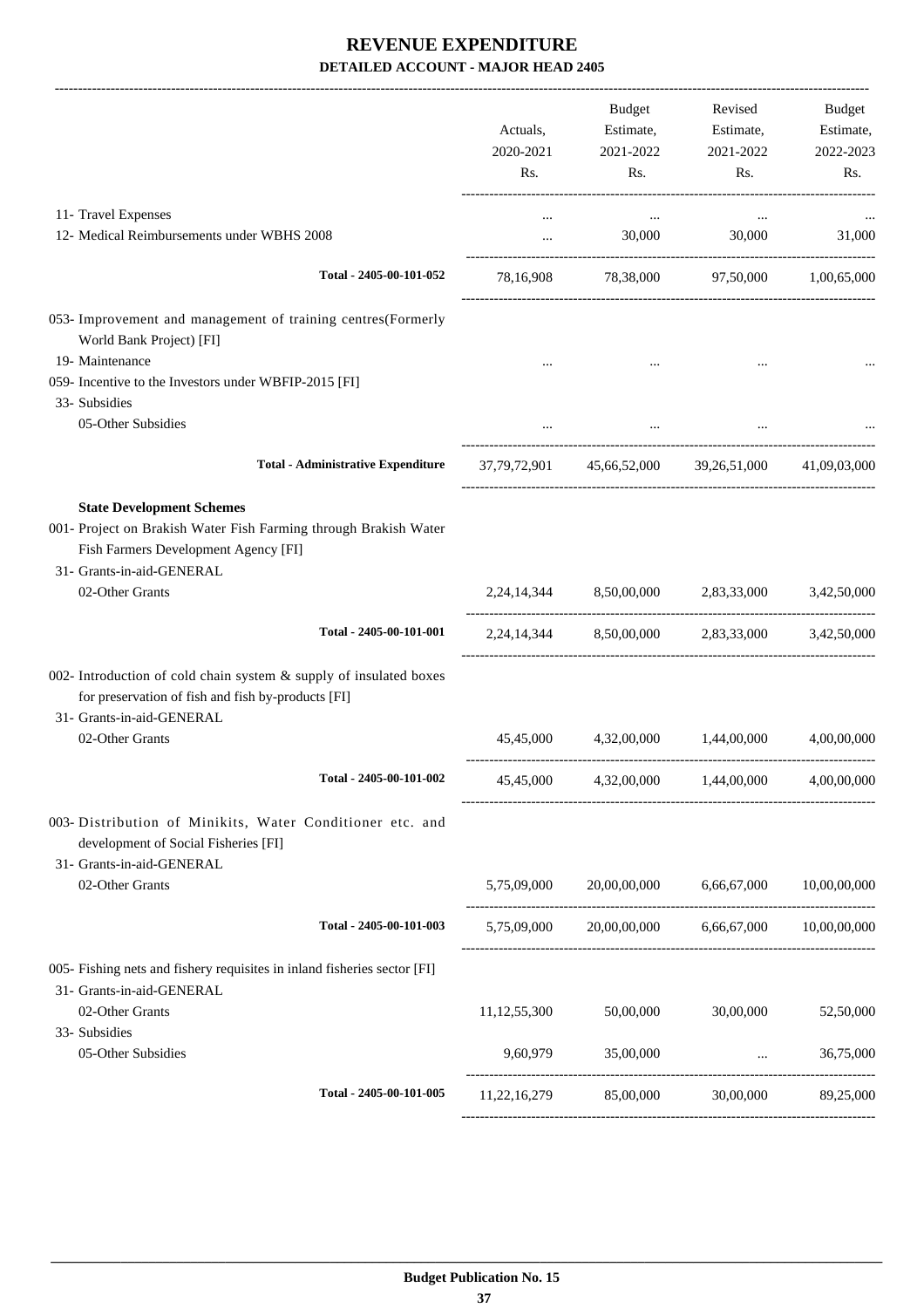|                                                                                                                                                                                                                                            | Actuals,<br>2020-2021<br>Rs. | <b>Budget</b><br>Estimate,<br>2021-2022<br>Rs. | Revised<br>Estimate,<br>2021-2022<br>Rs.        | Budget<br>Estimate,<br>2022-2023<br>Rs. |
|--------------------------------------------------------------------------------------------------------------------------------------------------------------------------------------------------------------------------------------------|------------------------------|------------------------------------------------|-------------------------------------------------|-----------------------------------------|
| 006- Subsidy on short-term credit to the small fish farmers, fish<br>venders and entrepreneurs in the development of pisciculture,<br>door to door vending, setting up of small fis markets and fish-<br>meal plants [FI]<br>33- Subsidies |                              |                                                |                                                 |                                         |
| 04-To Co-operatives                                                                                                                                                                                                                        |                              | 13,00,000                                      | $\cdots$                                        | 13,65,000                               |
| Total - 2405-00-101-006                                                                                                                                                                                                                    | $\cdots$                     | 13,00,000                                      | $\cdots$                                        | 13,65,000                               |
| 009- Development of Reservoir Fisheries, Sewage-fed Fisheries and<br>Air Breathing Fish Culture [FI]<br>31- Grants-in-aid-GENERAL                                                                                                          |                              |                                                |                                                 |                                         |
| 02-Other Grants                                                                                                                                                                                                                            |                              | 61,63,795 1,64,00,000                          | 54,67,000                                       | 1,72,20,000                             |
| 50- Other Charges                                                                                                                                                                                                                          |                              | 71,87,506 6,00,00,000                          | 2,00,00,000                                     | 4,80,00,000                             |
| Total - 2405-00-101-009                                                                                                                                                                                                                    |                              |                                                | 1,33,51,301 7,64,00,000 2,54,67,000 6,52,20,000 |                                         |
| 010- Development of Aquaculture (FFDA) (Formerly World Bank<br>Project) and introduction of Aerators for enhanced fish<br>production [FI]<br>31- Grants-in-aid-GENERAL                                                                     |                              |                                                |                                                 |                                         |
| 02-Other Grants<br>012- State grants to SFDC/WBFC for Piscicultural Operation [FI]<br>31- Grants-in-aid-GENERAL                                                                                                                            |                              |                                                |                                                 |                                         |
| 02-Other Grants                                                                                                                                                                                                                            | 3,81,25,000                  | 6,50,00,000                                    | 3,16,67,000                                     | 6,82,50,000                             |
| Total - 2405-00-101-012                                                                                                                                                                                                                    | 3,81,25,000                  | 6,50,00,000                                    | 3,16,67,000                                     | 6,82,50,000                             |
| 015- Setting up of District Level and State Level Laboratories for<br>conducting research activities related to Aquaculture [FI]<br>31- Grants-in-aid-GENERAL                                                                              |                              |                                                |                                                 |                                         |
| 02-Other Grants                                                                                                                                                                                                                            | 81,78,300                    | 3,00,00,000                                    | 1,00,00,000                                     | 3,15,00,000                             |
| Total - 2405-00-101-015                                                                                                                                                                                                                    |                              |                                                | 81,78,300 3,00,00,000 1,00,00,000 3,15,00,000   |                                         |
| 033- Mechanisation $&$ improvement of fishing crafts - marine<br>resources survey, standardisation of crafts & gears, training at<br>different centres for operation of mechanised crafts & gears [FI]                                     |                              |                                                |                                                 |                                         |
| 50- Other Charges                                                                                                                                                                                                                          | $\cdots$                     | 80,00,000                                      | 26,67,000                                       | 84,00,000                               |
| Total - 2405-00-101-033                                                                                                                                                                                                                    | $\cdots$                     |                                                | 80,00,000 26,67,000 84,00,000                   |                                         |
| 034- Fishing nets and fishery requisites in Marine Fisheries Sector<br>[FI]                                                                                                                                                                |                              |                                                |                                                 |                                         |
| 33- Subsidies                                                                                                                                                                                                                              |                              |                                                |                                                 |                                         |
| 05-Other Subsidies                                                                                                                                                                                                                         | $\cdots$                     | 12,00,000                                      |                                                 | 12,60,000                               |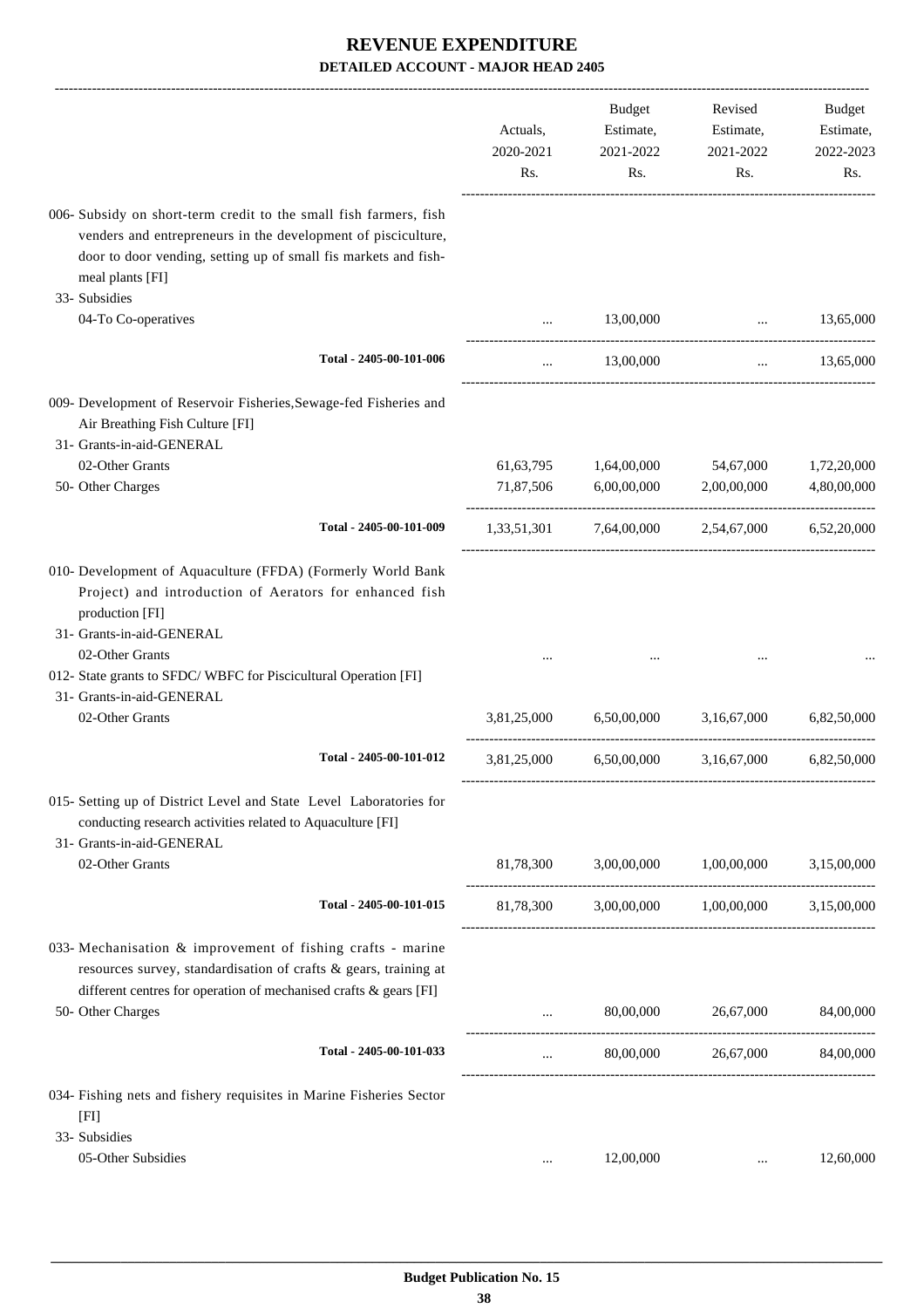|                                                                                                                                                                                                                                               | Actuals,<br>2020-2021<br>Rs. | Budget<br>Estimate,<br>2021-2022<br>Rs. | Revised<br>Estimate,<br>2021-2022<br>Rs.            | Budget<br>Estimate,<br>2022-2023<br>Rs. |
|-----------------------------------------------------------------------------------------------------------------------------------------------------------------------------------------------------------------------------------------------|------------------------------|-----------------------------------------|-----------------------------------------------------|-----------------------------------------|
| Total - 2405-00-101-034                                                                                                                                                                                                                       |                              | 12,00,000<br>$\mathbf{1}$               |                                                     | $\ldots$ 12,60,000                      |
| 035- Setting up of District Level and State Level Laboratories for<br>conducting research activities related to Aquaculture [FI]<br>31- Grants-in-aid-GENERAL                                                                                 |                              |                                         |                                                     |                                         |
| 02-Other Grants                                                                                                                                                                                                                               | 15,200                       | 1,00,00,000                             | 33,33,000                                           | 1,05,00,000                             |
| Total - 2405-00-101-035                                                                                                                                                                                                                       | 15,200                       | 1,00,00,000                             | 33,33,000                                           | 1,05,00,000                             |
| 036- State Contribution as Grant / Subsidy to WBFC Ltd for<br>Construction of Fisheries Science Faculty Complex at<br>Chalkgharia [FI]<br>33- Subsidies                                                                                       |                              |                                         |                                                     |                                         |
| 05-Other Subsidies<br>042- Subsidy on Short-Term Credit to the Small Fish Farmers, Fish<br>Vendors and enterpreneurs in the Development of Pisciculture,<br>Door to Door Vending, Setting up of Fish Market [FI]<br>31- Grants-in-aid-GENERAL |                              |                                         |                                                     |                                         |
| 02-Other Grants<br>33- Subsidies                                                                                                                                                                                                              |                              |                                         |                                                     |                                         |
| 04-To Co-operatives<br>057- Construction and management of Echo-hatchery, setting up of<br>Bundh Breeding Fish Farms and Portable Hatcheries in different<br>Districts of the State [FI]                                                      |                              |                                         |                                                     |                                         |
| 31- Grants-in-aid-GENERAL<br>02-Other Grants                                                                                                                                                                                                  | 5,87,671                     | 1,45,00,000                             | 48,33,000                                           | 1,52,25,000                             |
| 35- Grants for creation of Capital Assets                                                                                                                                                                                                     | 5,63,166                     | 4,00,00,000                             | 1,33,33,000                                         | 2,20,00,000                             |
| Total - 2405-00-101-057                                                                                                                                                                                                                       |                              |                                         | 11,50,837 5,45,00,000 1,81,66,000 3,72,25,000       |                                         |
| 060- Swarna Matsya Yojona-Project on brackish water fish farming<br>[FI]                                                                                                                                                                      |                              |                                         |                                                     |                                         |
| 31- Grants-in-aid-GENERAL<br>02-Other Grants                                                                                                                                                                                                  | $\cdots$                     | $\mathbf{r}$ and $\mathbf{r}$           | 2,00,00,000                                         | 10,00,00,000                            |
| Total - 2405-00-101-060                                                                                                                                                                                                                       | $\cdots$                     | $\cdots$ . The same of $\cdots$         | 2,00,00,000                                         | 10,00,00,000                            |
| <b>Total - State Development Schemes</b>                                                                                                                                                                                                      |                              |                                         | 25,75,05,261 58,31,00,000 22,37,00,000 50,68,95,000 |                                         |
| <b>State Development Schemes</b><br>040- Development of Coastal Fishing with Mechanised Boats through<br>NCDC assistance (NCDC) [FI]<br>31- Grants-in-aid-GENERAL<br>02-Other Grants                                                          | $\cdots$                     | $\cdots$                                | $\cdots$                                            |                                         |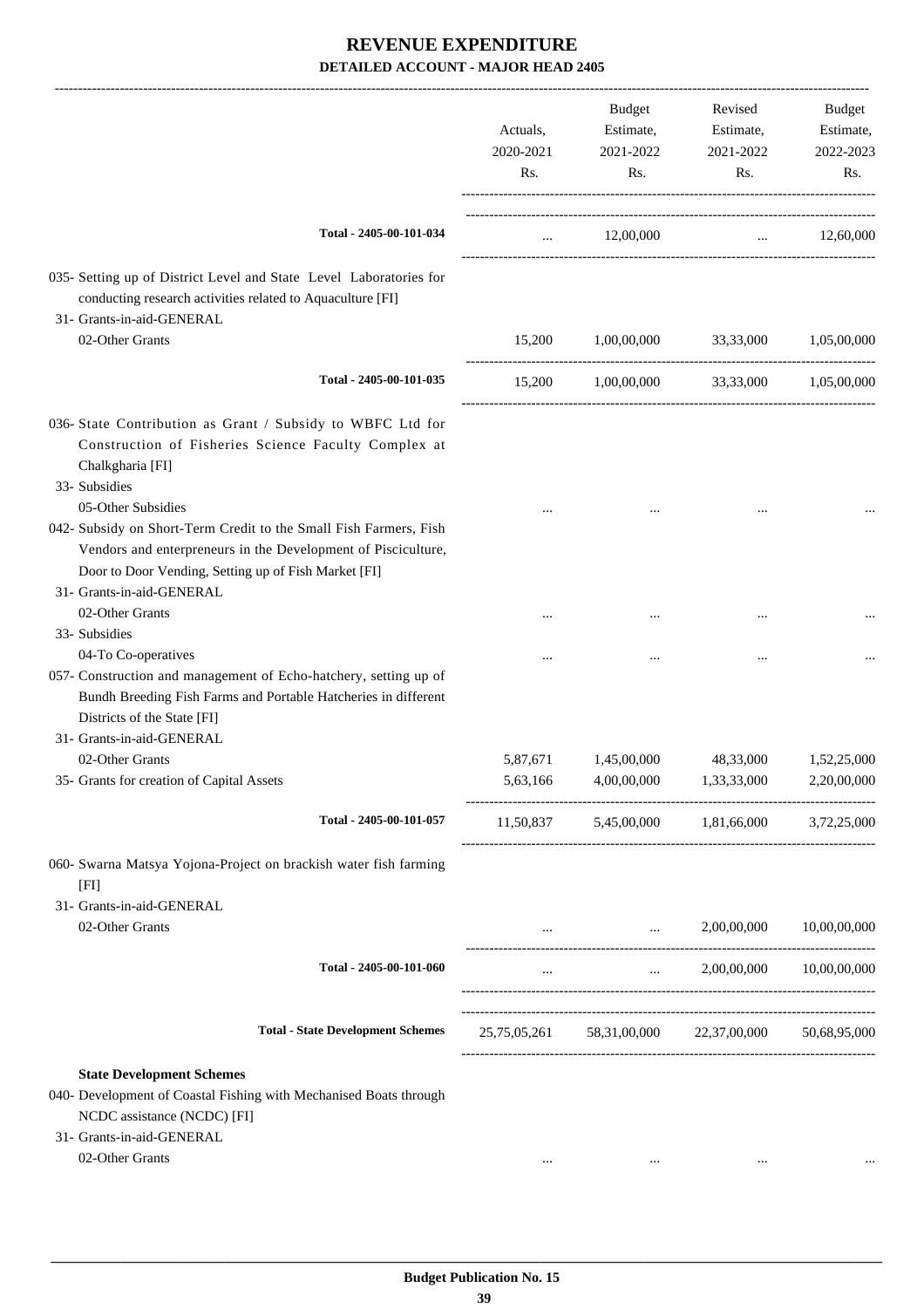|                                                                                                                                                                          | Actuals,<br>2020-2021<br>Rs.                   | Budget<br>Estimate,<br>2021-2022<br>Rs. | Revised<br>Estimate,<br>2021-2022<br>Rs.                                                                                                                                                                                                                                                                                                                                                                                                                           | Budget<br>Estimate,<br>2022-2023<br>Rs.                       |
|--------------------------------------------------------------------------------------------------------------------------------------------------------------------------|------------------------------------------------|-----------------------------------------|--------------------------------------------------------------------------------------------------------------------------------------------------------------------------------------------------------------------------------------------------------------------------------------------------------------------------------------------------------------------------------------------------------------------------------------------------------------------|---------------------------------------------------------------|
| 33- Subsidies                                                                                                                                                            |                                                |                                         |                                                                                                                                                                                                                                                                                                                                                                                                                                                                    |                                                               |
| 05-Other Subsidies                                                                                                                                                       | 28,31,200                                      | the contract of the contract of the     |                                                                                                                                                                                                                                                                                                                                                                                                                                                                    |                                                               |
| <b>Total - State Development Schemes</b>                                                                                                                                 | 28, 31, 200                                    | $\ddotsc$                               | $\cdots$                                                                                                                                                                                                                                                                                                                                                                                                                                                           |                                                               |
| <b>State Development Schemes</b><br>046-DEVELOPMENT OF INLAND FISHERIES AND<br>AQUACULTURE (BLUE REVOLUTION) (State Share)<br>(OCASPS) [FI]<br>31- Grants-in-aid-GENERAL |                                                |                                         |                                                                                                                                                                                                                                                                                                                                                                                                                                                                    |                                                               |
| 02-Other Grants                                                                                                                                                          | $\cdots$                                       | 3,50,00,000                             |                                                                                                                                                                                                                                                                                                                                                                                                                                                                    |                                                               |
| Total - 2405-00-101-046                                                                                                                                                  | $\cdots$                                       | 3,50,00,000                             | $\ddotsc$                                                                                                                                                                                                                                                                                                                                                                                                                                                          |                                                               |
| 062- Development of Inland Fisheries and Aquaculture under<br>PMMSY (State Share) (OCASPS) [FI]<br>31- Grants-in-aid-GENERAL                                             |                                                |                                         |                                                                                                                                                                                                                                                                                                                                                                                                                                                                    |                                                               |
| 02-Other Grants                                                                                                                                                          |                                                |                                         | $\mathbf{m}$ and $\mathbf{m}$                                                                                                                                                                                                                                                                                                                                                                                                                                      | 4,00,00,000                                                   |
| Total - 2405-00-101-062                                                                                                                                                  |                                                | $\cdots$                                | $\mathbf{r}$ and $\mathbf{r}$ and $\mathbf{r}$                                                                                                                                                                                                                                                                                                                                                                                                                     | 4,00,00,000                                                   |
| <b>Total - State Development Schemes</b>                                                                                                                                 | $\mathbf{r}$ and $\mathbf{r}$ and $\mathbf{r}$ | 3,50,00,000                             |                                                                                                                                                                                                                                                                                                                                                                                                                                                                    | $\ldots$ 4,00,00,000                                          |
| <b>State Development Schemes (Central Assistance)</b><br>044- Development of Marine Fisheries, Infrasructure & Post Harvest<br>Operation (OCASPS) [FI]<br>33- Subsidies  |                                                |                                         |                                                                                                                                                                                                                                                                                                                                                                                                                                                                    |                                                               |
| 05-Other Subsidies<br>045- Development of Inland Fisheries and Aquaculture (BLUE<br>REVOLUTION) (Central Share) (OCASPS) [FI]                                            |                                                |                                         | $\cdots$                                                                                                                                                                                                                                                                                                                                                                                                                                                           | $\cdots$                                                      |
| 31- Grants-in-aid-GENERAL<br>02-Other Grants                                                                                                                             | $\cdots$                                       | $\cdots$                                |                                                                                                                                                                                                                                                                                                                                                                                                                                                                    |                                                               |
| 061- Development of Inland Fisheries and Aquaculture under<br>PMMSY (Central Share) (OCASPS) [FI]<br>31- Grants-in-aid-GENERAL                                           |                                                |                                         |                                                                                                                                                                                                                                                                                                                                                                                                                                                                    |                                                               |
| 02-Other Grants                                                                                                                                                          | $\cdots$                                       |                                         | <b>Sales Control</b><br>$\mathbf{1}_{\mathbf{1}_{\mathbf{1}_{\mathbf{2}}\mathbf{1}_{\mathbf{3}}\mathbf{1}_{\mathbf{4}}\mathbf{1}_{\mathbf{5}}\mathbf{1}_{\mathbf{6}}\mathbf{1}_{\mathbf{7}}\mathbf{1}_{\mathbf{8}}\mathbf{1}_{\mathbf{9}}\mathbf{1}_{\mathbf{1}_{\mathbf{1}}\mathbf{1}_{\mathbf{1}}\mathbf{1}_{\mathbf{1}}\mathbf{1}_{\mathbf{1}}\mathbf{1}_{\mathbf{1}}\mathbf{1}_{\mathbf{1}}\mathbf{1}_{\mathbf{1}}\mathbf{1}_{\mathbf{1}}\mathbf{1}_{\mathbf{$ | 7,00,00,000                                                   |
| Total - 2405-00-101-061                                                                                                                                                  | $\cdots$                                       | $\cdots$                                |                                                                                                                                                                                                                                                                                                                                                                                                                                                                    | 7,00,00,000<br>$\mathbf{1}$ and $\mathbf{1}$ and $\mathbf{1}$ |
| <b>Total - State Development Schemes (Central Assistance)</b>                                                                                                            |                                                |                                         | <b>Contract Contract Contract</b><br><b>Contract Contract Contract</b>                                                                                                                                                                                                                                                                                                                                                                                             | 7,00,00,000                                                   |
| Total - 2405-00-101                                                                                                                                                      | 63,83,09,362                                   | 107,47,52,000 61,63,51,000              |                                                                                                                                                                                                                                                                                                                                                                                                                                                                    | 102,77,98,000                                                 |
|                                                                                                                                                                          |                                                |                                         |                                                                                                                                                                                                                                                                                                                                                                                                                                                                    |                                                               |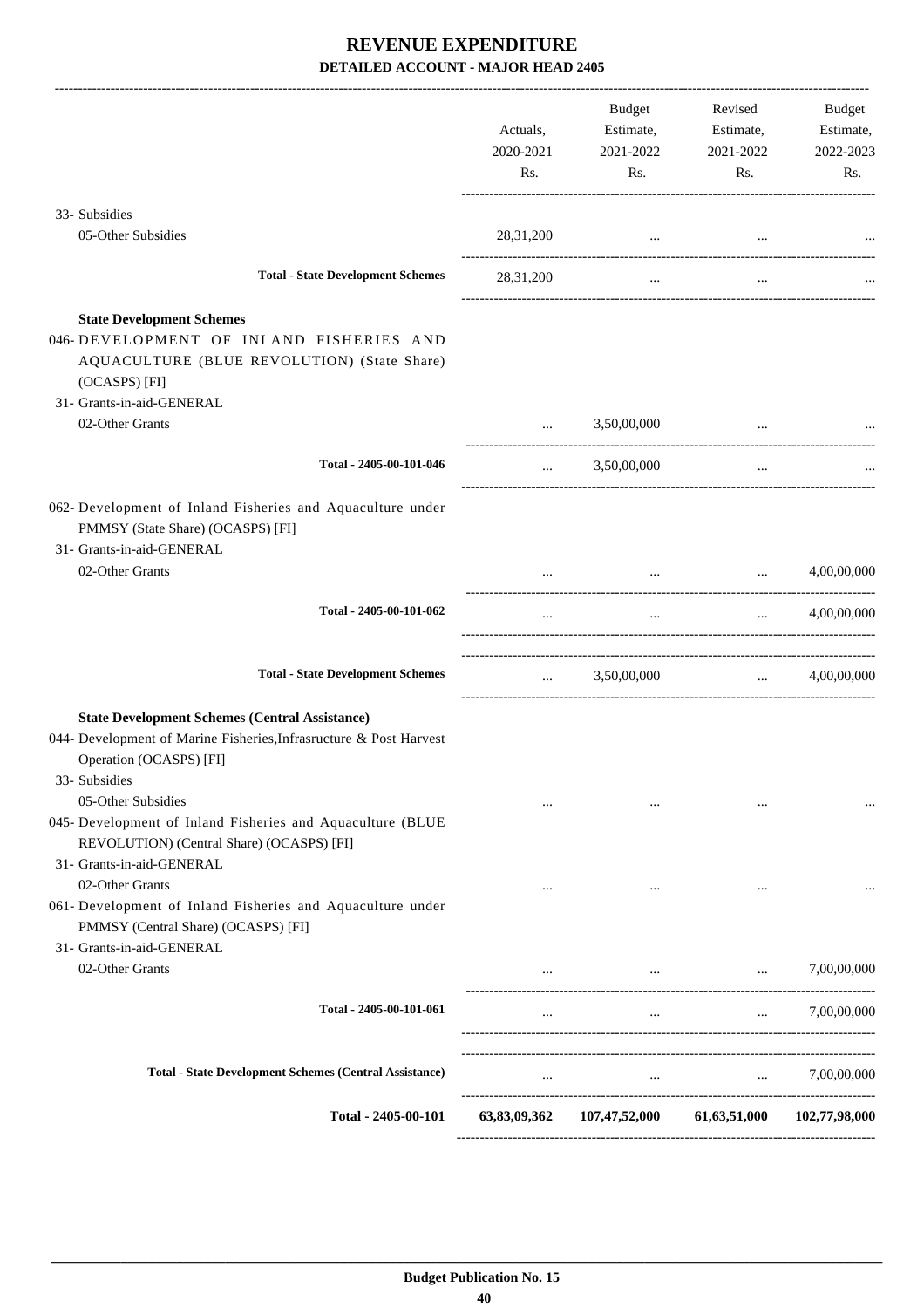|                                                                                | Actuals,<br>2020-2021<br>Rs. | Budget<br>Estimate,<br>2021-2022<br>Rs.                                                             | Revised<br>Estimate,<br>2021-2022<br>Rs.             | <b>Budget</b><br>Estimate,<br>2022-2023<br>Rs. |
|--------------------------------------------------------------------------------|------------------------------|-----------------------------------------------------------------------------------------------------|------------------------------------------------------|------------------------------------------------|
| Voted<br>Charged                                                               | 63,83,09,362<br>$\cdots$     | $\sim$ $\sim$                                                                                       | 107,47,52,000 61,63,51,000 102,77,98,000<br>$\cdots$ |                                                |
| <b>DETAILED ACCOUNT NO. 2405-00-102 - ESTUARINE / BRACKISH WATER FISHERIES</b> |                              |                                                                                                     |                                                      |                                                |
| 102- Estuarine / Brackish Water Fisheries                                      |                              |                                                                                                     |                                                      |                                                |
| <b>Administrative Expenditure</b>                                              |                              |                                                                                                     |                                                      |                                                |
| 001- Project on brackish water fish farming to be implemented                  |                              |                                                                                                     |                                                      |                                                |
| through brakish water (FFDA) [FI]                                              |                              |                                                                                                     |                                                      |                                                |
| 01- Salaries                                                                   |                              |                                                                                                     |                                                      |                                                |
| 01-Pay                                                                         | 1,11,26,222                  | 1,19,34,000                                                                                         | 1,27,00,000                                          | 1,32,89,000                                    |
| 14-Grade Pay                                                                   | $\cdots$                     | $\sim$ 1000 $\mu$                                                                                   | $\ldots$                                             |                                                |
| 02-Dearness Allowance                                                          | 56,551                       | 3,58,000                                                                                            | 4,54,000                                             | 7,01,000                                       |
| 03-House Rent Allowance                                                        | 13,11,632                    | 11,34,000                                                                                           | 13,96,000                                            | 14,10,000                                      |
| 04-Ad hoc Bonus                                                                | 29,400                       | 38,000                                                                                              | 30,000                                               | 31,000                                         |
| 07-Other Allowances                                                            | $\cdots$                     | $\cdots$                                                                                            | $\cdots$                                             | $\ldots$                                       |
| 12-Medical Allowance                                                           | 10,304                       | 14,000                                                                                              | 11,000                                               | 11,000                                         |
| Total - 2405-00-102-001-01                                                     |                              | 1,25,34,109 1,34,78,000 1,45,91,000 1,54,42,000                                                     |                                                      |                                                |
| 02- Wages                                                                      | 2,74,200                     | 3,03,000                                                                                            | 2,91,000                                             | 3,00,000                                       |
| 07- Medical Reimbursements                                                     | $\cdots$                     | $\ldots$                                                                                            | $\ldots$                                             |                                                |
| 11- Travel Expenses                                                            | 10,243                       | 38,000                                                                                              | 38,000                                               | 39,000                                         |
| 12- Medical Reimbursements under WBHS 2008                                     | $\cdots$                     | 86,000                                                                                              | 86,000                                               | 88,000                                         |
| 13- Office Expenses                                                            |                              |                                                                                                     |                                                      |                                                |
| 01-Electricity                                                                 | 9,477                        | 22,000                                                                                              | 22,000                                               | 22,000                                         |
| 02-Telephone                                                                   | 44,702                       | 59,000                                                                                              | 59,000                                               | 60,000                                         |
| 03-Maintenance / P.O.L. for Office Vehicles                                    |                              |                                                                                                     |                                                      |                                                |
| 04-Other Office Expenses                                                       | 25,988                       | 54,000                                                                                              | 54,000                                               | 55,000                                         |
| Total - 2405-00-102-001-13                                                     | 80,167                       | 1,35,000 1,35,000                                                                                   |                                                      | 1,37,000                                       |
| 50- Other Charges                                                              | 3,980                        | 8,000 8,000                                                                                         |                                                      | 8,000                                          |
| Total - 2405-00-102-001                                                        |                              | 1,29,02,699 1,40,48,000 1,51,49,000 1,60,14,000                                                     |                                                      |                                                |
| 002- Incentive to the Investors under WBFIP-2015 [FI]                          |                              |                                                                                                     |                                                      |                                                |
| 33- Subsidies                                                                  |                              |                                                                                                     |                                                      |                                                |
| 05-Other Subsidies                                                             |                              | and the contract of the contract of the contract of the contract of the contract of the contract of |                                                      |                                                |
| <b>Total - Administrative Expenditure</b>                                      |                              | 1,29,02,699 1,40,48,000 1,51,49,000 1,60,14,000                                                     |                                                      |                                                |
| Total - 2405-00-102                                                            |                              | $1,29,02,699$ $1,40,48,000$ $1,51,49,000$ $1,60,14,000$                                             |                                                      |                                                |
| Voted                                                                          |                              | 1,29,02,699 1,40,48,000 1,51,49,000                                                                 |                                                      | 1,60,14,000                                    |
| Charged                                                                        | $\cdots$                     |                                                                                                     | $\cdots$                                             |                                                |

-----------------------------------------------------------------------------------------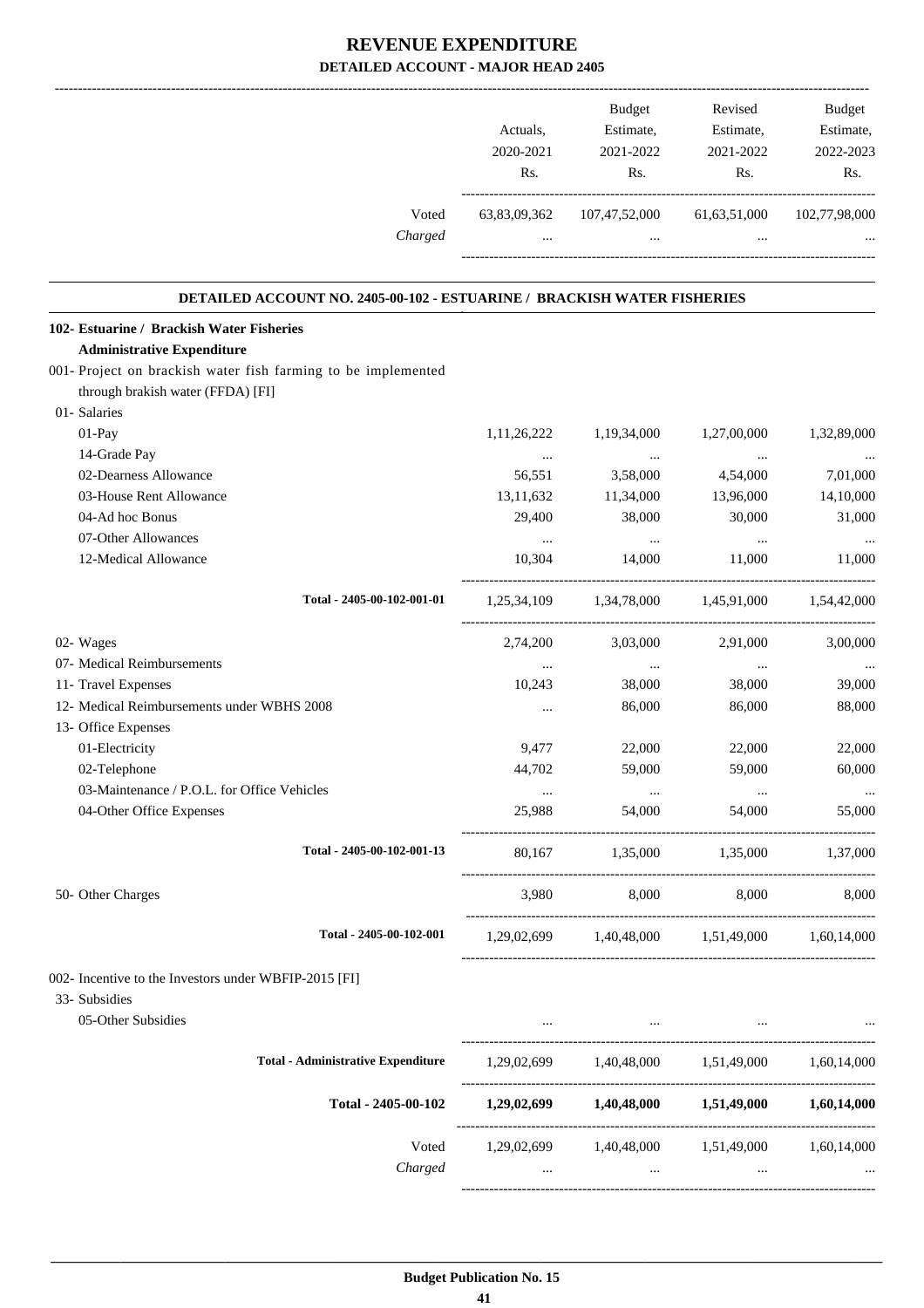|                                                                        | Actuals,<br>2020-2021<br>Rs. | Budget<br>Estimate,<br>2021-2022<br>Rs. | Revised<br>Estimate,<br>2021-2022<br>Rs. | Budget<br>Estimate,<br>2022-2023<br>Rs. |
|------------------------------------------------------------------------|------------------------------|-----------------------------------------|------------------------------------------|-----------------------------------------|
|                                                                        |                              |                                         |                                          |                                         |
| DETAILED ACCOUNT NO. 2405-00-103 - MARINE FISHERIES                    |                              |                                         |                                          |                                         |
| 103- Marine Fisheries                                                  |                              |                                         |                                          |                                         |
| <b>Administrative Expenditure</b>                                      |                              |                                         |                                          |                                         |
| 006- Incentive to the Investors under WBFIP-2015 [FI]<br>33- Subsidies |                              |                                         |                                          |                                         |
| 05-Other Subsidies                                                     |                              |                                         |                                          |                                         |
| <b>State Development Schemes</b>                                       |                              |                                         |                                          |                                         |
| 003- Infrastructure for setting up of Wireless Communication           |                              |                                         |                                          |                                         |
| Network in the Marine Sector [FI]                                      |                              |                                         |                                          |                                         |
| 31- Grants-in-aid-GENERAL                                              |                              |                                         |                                          |                                         |
| 02-Other Grants                                                        |                              |                                         |                                          |                                         |
| <b>State Development Schemes</b>                                       |                              |                                         |                                          |                                         |
| 002- Development of Marine Fisheries, Infrastructure and Post Harvest  |                              |                                         |                                          |                                         |
| Operations (BLUE REVOLUTION) (State Share) (OCASPS)                    |                              |                                         |                                          |                                         |
| [FI]                                                                   |                              |                                         |                                          |                                         |
| 33- Subsidies                                                          |                              |                                         |                                          |                                         |
| 05-Other Subsidies                                                     |                              | 20,00,000                               |                                          |                                         |
|                                                                        |                              |                                         |                                          |                                         |
| Total - 2405-00-103-002                                                | $\cdots$                     | 20,00,000                               | $\ldots$                                 |                                         |
| 008- Development of Marine Fisheries, Infrastructure and Post          |                              |                                         |                                          |                                         |
| Harvest Operations under PMMSY(State Share) (OCASPS) [FI]              |                              |                                         |                                          |                                         |
| 33- Subsidies                                                          |                              |                                         |                                          |                                         |
| 05-Other Subsidies                                                     |                              |                                         |                                          | 2,00,00,000                             |
| 35- Grants for creation of Capital Assets                              |                              |                                         |                                          | 4,00,00,000                             |
|                                                                        |                              |                                         | $\cdots$                                 |                                         |
| Total - 2405-00-103-008                                                |                              |                                         |                                          | 6,00,00,000                             |
| <b>Total - State Development Schemes</b>                               | $\cdots$                     | 20,00,000                               | $\cdots$                                 | 6,00,00,000                             |
|                                                                        |                              |                                         |                                          |                                         |
| <b>State Development Schemes (Central Assistance)</b>                  |                              |                                         |                                          |                                         |
| 001- Development of Marine Fisheries, Infrastructure and Post Harvest  |                              |                                         |                                          |                                         |
| Operations (BLUE REVOLUTION) (Central Share) (OCASPS)                  |                              |                                         |                                          |                                         |
| [FI]                                                                   |                              |                                         |                                          |                                         |
| 33- Subsidies                                                          |                              |                                         |                                          |                                         |
| 05-Other Subsidies                                                     | $\cdots$                     | $\cdots$                                |                                          |                                         |
| 35- Grants for creation of Capital Assets                              | $\cdots$                     | $\cdots$                                | $\cdots$                                 | $\cdots$                                |
| 007- Development of Marine Fisheries, Infrastructure and Post          |                              |                                         |                                          |                                         |
| Harvest Operations under PMMSY(Central Share) (OCASPS)                 |                              |                                         |                                          |                                         |
| [FI]                                                                   |                              |                                         |                                          |                                         |
| 33- Subsidies                                                          |                              |                                         |                                          |                                         |
| 05-Other Subsidies                                                     | $\cdots$                     |                                         |                                          | 5,00,00,000                             |

35- Grants for creation of Capital Assets ... ... ... ... 8,00,00,000 ... ... ... 8,00,00,000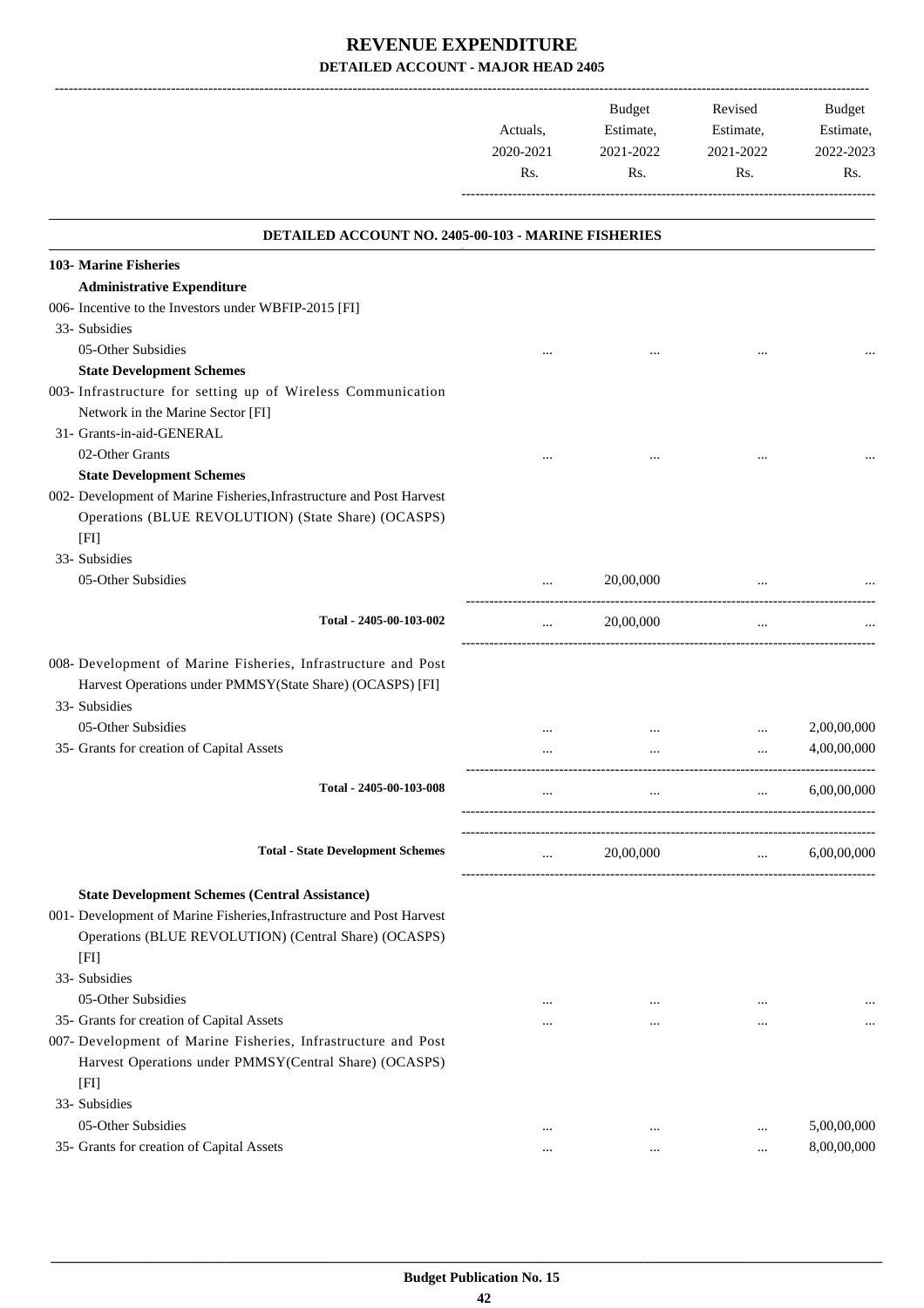|                                                                           | Actuals,<br>2020-2021<br>Rs. | Budget<br>Estimate,<br>2021-2022<br>Rs. | Revised<br>Estimate,<br>2021-2022<br>Rs.                                                                                                                                                    | Budget<br>Estimate,<br>2022-2023<br>Rs. |
|---------------------------------------------------------------------------|------------------------------|-----------------------------------------|---------------------------------------------------------------------------------------------------------------------------------------------------------------------------------------------|-----------------------------------------|
| Total - 2405-00-103-007                                                   | $\cdots$                     | $\cdots$                                |                                                                                                                                                                                             | $\ldots$ 13,00,00,000                   |
| <b>Total - State Development Schemes (Central Assistance)</b>             |                              | $\cdots$                                | $\mathbf{1}$                                                                                                                                                                                | 13,00,00,000                            |
| Total - 2405-00-103                                                       | $\cdots$                     | 20,00,000                               | $\mathbf{r}$ , and $\mathbf{r}$                                                                                                                                                             | 19,00,00,000                            |
|                                                                           |                              |                                         |                                                                                                                                                                                             |                                         |
| Voted                                                                     | $\cdots$                     | 20,00,000                               | $\mathbf{1}_{\mathbf{1}_{\mathbf{2}}\mathbf{3}_{\mathbf{3}}\mathbf{4}_{\mathbf{4}}\mathbf{5}_{\mathbf{5}_{\mathbf{5}}\mathbf{6}_{\mathbf{6}}\mathbf{6}_{\mathbf{7}}\mathbf{6}_{\mathbf{8}}$ | 19,00,00,000                            |
| Charged                                                                   | $\cdots$                     | $\cdots$                                | $\cdots$                                                                                                                                                                                    |                                         |
| DETAILED ACCOUNT NO. 2405-00-105 - PROCESSING, PRESERVATION AND MARKETING |                              |                                         |                                                                                                                                                                                             |                                         |
| 105- Processing, Preservation and Marketing                               |                              |                                         |                                                                                                                                                                                             |                                         |
| <b>Administrative Expenditure</b>                                         |                              |                                         |                                                                                                                                                                                             |                                         |
| 004- Establishment of seed farms for production of quality seeds          |                              |                                         |                                                                                                                                                                                             |                                         |
| through artificial breeding of Indian major crops by hormonic             |                              |                                         |                                                                                                                                                                                             |                                         |
| treatment [FI]                                                            |                              |                                         |                                                                                                                                                                                             |                                         |
| 01- Salaries                                                              |                              |                                         |                                                                                                                                                                                             |                                         |
| 01-Pay                                                                    | 14, 13, 371                  | 14,50,000                               | 14,42,000                                                                                                                                                                                   | 14,85,000                               |
| 14-Grade Pay                                                              |                              | $\ldots$                                | $\cdots$                                                                                                                                                                                    |                                         |
| 02-Dearness Allowance                                                     | 7,164                        | 44,000                                  | 58,000                                                                                                                                                                                      | 89,000                                  |
| 03-House Rent Allowance                                                   | 1,40,915                     | 1,38,000                                | 1,37,000                                                                                                                                                                                    | 1,41,000                                |
| 04-Ad hoc Bonus                                                           | $\cdots$                     | 8,000                                   | $\cdots$                                                                                                                                                                                    |                                         |
| 07-Other Allowances                                                       | $\cdots$                     | $\cdots$                                | $\ddotsc$                                                                                                                                                                                   |                                         |
| 12-Medical Allowance                                                      | 1,500                        | 5,000                                   | 6,000                                                                                                                                                                                       | 6,000                                   |
| Total - 2405-00-105-004-01                                                | 15,62,950                    | 16,45,000 16,43,000                     |                                                                                                                                                                                             | 17,21,000                               |
| 12- Medical Reimbursements under WBHS 2008                                |                              | $\cdots$                                | $\cdots$                                                                                                                                                                                    |                                         |
| Total - 2405-00-105-004                                                   | 15,62,950                    | 16,45,000 16,43,000                     |                                                                                                                                                                                             | 17,21,000                               |
| 006- Diversified production of fish byproduct [FI]                        |                              |                                         |                                                                                                                                                                                             |                                         |
| 01- Salaries                                                              |                              |                                         |                                                                                                                                                                                             |                                         |
| 01-Pay                                                                    | 16,02,800                    | 18,95,000                               | 16,35,000                                                                                                                                                                                   | 16,84,000                               |
| 14-Grade Pay                                                              | $\cdots$                     | $\cdots$                                | $\cdots$                                                                                                                                                                                    |                                         |
| 02-Dearness Allowance                                                     | 7,446                        | 57,000                                  | 65,000                                                                                                                                                                                      | 1,01,000                                |
| 03-House Rent Allowance                                                   | 1,20,336                     | 1,80,000                                | 1,55,000                                                                                                                                                                                    | 1,60,000                                |
| 04-Ad hoc Bonus                                                           | 12,600                       | 16,000                                  | 13,000                                                                                                                                                                                      | 13,000                                  |
| 07-Other Allowances                                                       | $\cdots$                     | $\sim$ $\sim$ $\sim$                    | $\ldots$                                                                                                                                                                                    | $\ldots$                                |
| 12-Medical Allowance                                                      | 8,000                        | 11,000                                  | 8,000                                                                                                                                                                                       | 8,000                                   |
| Total - 2405-00-105-006-01                                                |                              | 17,51,182 21,59,000 18,76,000 19,66,000 |                                                                                                                                                                                             |                                         |
| 07- Medical Reimbursements                                                | $\cdots$                     | $\ldots$                                | $\cdots$                                                                                                                                                                                    |                                         |
| 11- Travel Expenses                                                       | $\cdots$                     | 6,000                                   | 6,000                                                                                                                                                                                       | 6,000                                   |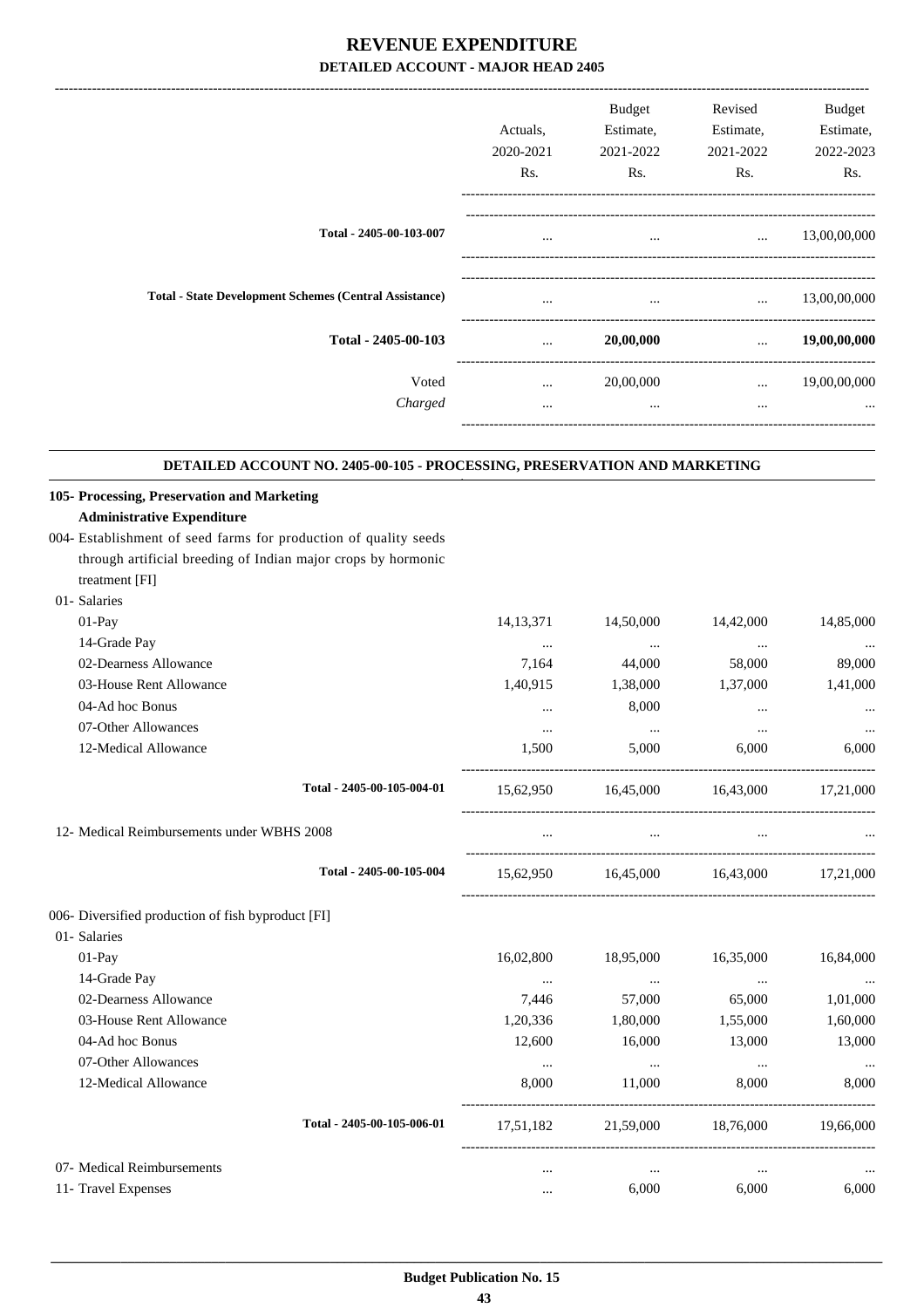| $\ddotsc$<br>3,935 | $\cdots$<br>$\cdots$<br>$\cdots$<br>17,55,117 21,65,000 18,87,000 19,78,000<br>33,18,067 38,10,000 35,30,000 36,99,000 | $\cdots$<br>5,000       | 6,000                                                                                                                                                                                                              |
|--------------------|------------------------------------------------------------------------------------------------------------------------|-------------------------|--------------------------------------------------------------------------------------------------------------------------------------------------------------------------------------------------------------------|
|                    |                                                                                                                        |                         |                                                                                                                                                                                                                    |
|                    |                                                                                                                        |                         |                                                                                                                                                                                                                    |
|                    |                                                                                                                        |                         |                                                                                                                                                                                                                    |
|                    |                                                                                                                        |                         |                                                                                                                                                                                                                    |
|                    |                                                                                                                        |                         |                                                                                                                                                                                                                    |
|                    |                                                                                                                        |                         |                                                                                                                                                                                                                    |
|                    |                                                                                                                        |                         |                                                                                                                                                                                                                    |
|                    |                                                                                                                        |                         |                                                                                                                                                                                                                    |
|                    |                                                                                                                        |                         |                                                                                                                                                                                                                    |
| $\cdots$           |                                                                                                                        |                         |                                                                                                                                                                                                                    |
|                    |                                                                                                                        |                         |                                                                                                                                                                                                                    |
|                    |                                                                                                                        |                         |                                                                                                                                                                                                                    |
| $\cdots$           |                                                                                                                        |                         | 5,25,30,000                                                                                                                                                                                                        |
| $\cdots$           |                                                                                                                        |                         |                                                                                                                                                                                                                    |
|                    |                                                                                                                        |                         |                                                                                                                                                                                                                    |
|                    |                                                                                                                        |                         |                                                                                                                                                                                                                    |
|                    |                                                                                                                        |                         |                                                                                                                                                                                                                    |
| $\cdots$           | 11,46,00,000                                                                                                           | 2,70,00,000             | 9,03,30,000                                                                                                                                                                                                        |
|                    | 11,84,10,000                                                                                                           | 3,05,30,000             | 9,40,29,000                                                                                                                                                                                                        |
| $\ddotsc$          | 11,84,10,000<br>                                                                                                       | 3,05,30,000<br>$\cdots$ | 9,40,29,000                                                                                                                                                                                                        |
|                    | 33,18,067<br>33,18,067                                                                                                 |                         | 3,20,00,000 1,06,67,000 3,36,00,000<br>3,20,00,000 1,06,67,000 3,36,00,000<br>7,86,00,000 1,50,00,000<br>7,86,00,000   1,50,00,000   5,25,30,000<br>40,00,000 13,33,000 42,00,000<br>40,00,000 13,33,000 42,00,000 |

#### **DETAILED ACCOUNT NO. 2405-00-109 - EXTENSION AND TRAINING .**

.

#### **109- Extension and Training**

| <b>Administrative Expenditure</b>                                   |             |             |             |             |
|---------------------------------------------------------------------|-------------|-------------|-------------|-------------|
| 003- Training for fish farmers and unemployed fishermen, holding of |             |             |             |             |
| fish farmer field day, educational tour etc. [FI]                   |             |             |             |             |
| 01- Salaries                                                        |             |             |             |             |
| $01-Pav$                                                            | 2,69,88,012 | 3.03.49.000 | 2.75.28.000 | 2,83,54,000 |
| 14-Grade Pay                                                        | $\cdots$    | $\cdots$    | $\cdots$    | $\cdots$    |
| 02-Dearness Allowance                                               | 2.50.290    | 9.10.000    | 11.01.000   | 17,01,000   |
|                                                                     |             |             |             |             |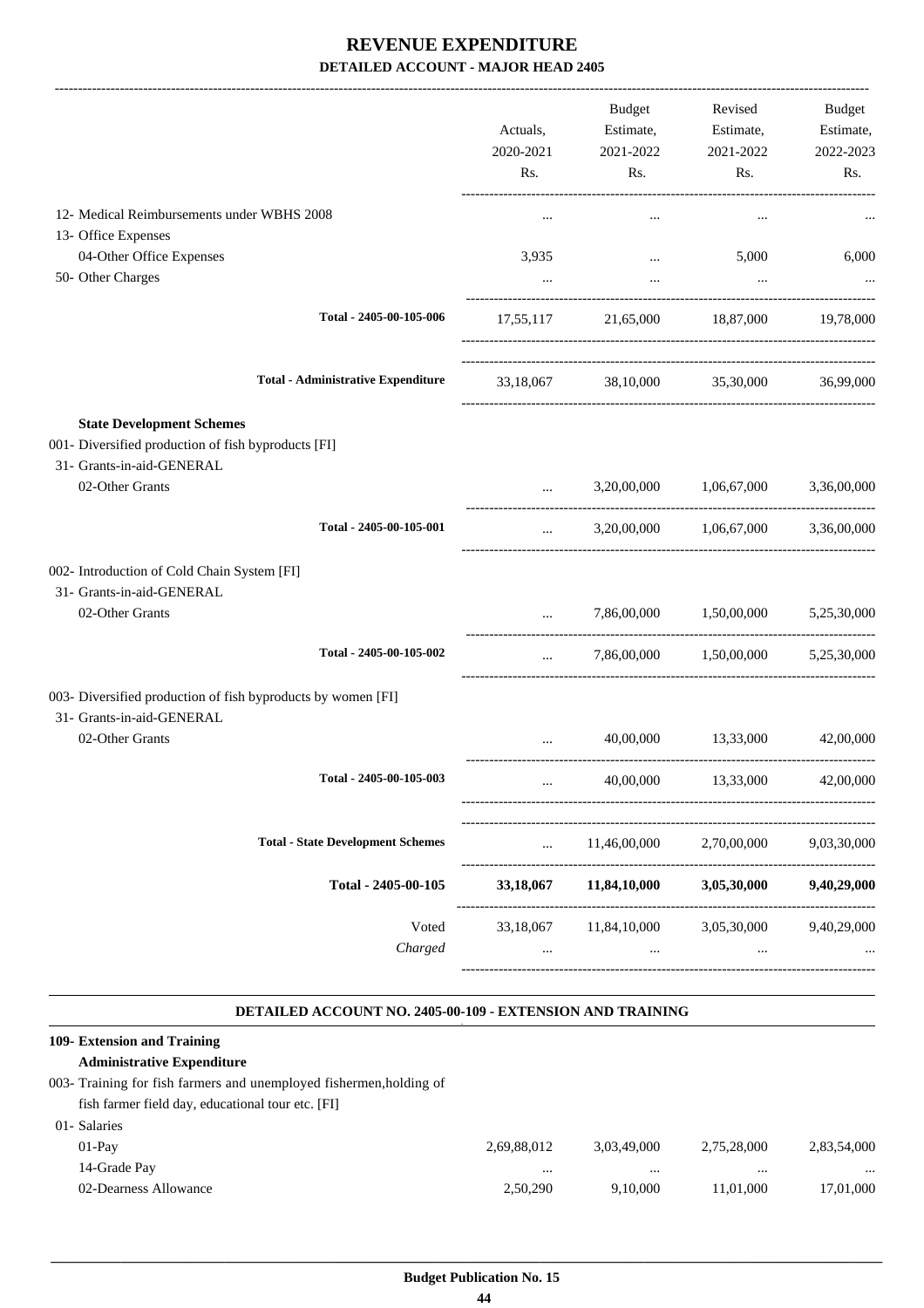|                                                               |            | Budget            | Revised                                         | Budget    |
|---------------------------------------------------------------|------------|-------------------|-------------------------------------------------|-----------|
|                                                               | Actuals,   | Estimate,         | Estimate,                                       | Estimate, |
|                                                               | 2020-2021  | 2021-2022         | 2021-2022                                       | 2022-2023 |
|                                                               | Rs.        | Rs.               | Rs.                                             | Rs.       |
| 03-House Rent Allowance                                       | 30,85,088  | 28,83,000         | 32,00,000                                       | 32,50,000 |
| 04-Ad hoc Bonus                                               | 67,200     | 84,000            | 90,000                                          | 92,000    |
| 07-Other Allowances                                           | 13,716     | 96,000            | 20,000                                          | 21,000    |
| 12-Medical Allowance                                          | 1,09,083   | 1,02,000 1,11,000 |                                                 | 1,13,000  |
| Total - 2405-00-109-003-01                                    |            |                   | 3,05,13,389 3,44,24,000 3,20,50,000 3,35,31,000 |           |
| 07- Medical Reimbursements                                    | $\ldots$   | $\cdots$          | $\cdots$                                        |           |
| 11- Travel Expenses                                           | 7,992      | 45,000            | 45,000                                          | 46,000    |
| 12- Medical Reimbursements under WBHS 2008                    | 1,87,796   | 1,01,000          | 1,01,000                                        | 1,03,000  |
| 13- Office Expenses                                           |            |                   |                                                 |           |
| 01-Electricity                                                | $\cdots$   |                   |                                                 |           |
| 02-Telephone                                                  |            |                   |                                                 |           |
| 03-Maintenance / P.O.L. for Office Vehicles                   | $\cdots$   | $\cdots$          | $\cdots$                                        |           |
| 04-Other Office Expenses                                      | 1,89,800   | 4,06,000          | 2,42,000                                        | 2,45,000  |
| Total - 2405-00-109-003-13                                    | 1,89,800   |                   | 4,06,000 2,42,000 2,45,000                      |           |
| 50- Other Charges                                             |            |                   | 19,997 46,000 46,000                            | 47,000    |
| Total - 2405-00-109-003                                       |            |                   | 3,09,18,974 3,50,22,000 3,24,84,000 3,39,72,000 |           |
| 004- Improvement and Management of training centres (Formerly |            |                   |                                                 |           |
| World Bank Project) [FI]                                      |            |                   |                                                 |           |
| 01- Salaries                                                  |            |                   |                                                 |           |
| 01-Pay                                                        | 75,47,728  | 82,28,000         | 76,99,000                                       | 79,30,000 |
| 14-Grade Pay                                                  |            |                   |                                                 |           |
| 02-Dearness Allowance                                         | 31,974     | 2,47,000          | 3,08,000                                        | 4,76,000  |
| 03-House Rent Allowance                                       | 7,40,233   | 7,82,000          | 7,31,000                                        | 7,53,000  |
| 04-Ad hoc Bonus                                               | 29,400     | 48,000            | 30,000                                          | 31,000    |
| 07-Other Allowances                                           | 7,200      | 18,000            | 7,000                                           | 7,000     |
| 12-Medical Allowance                                          | 12,000     | 22,000            | 12,000                                          | 12,000    |
| Total - 2405-00-109-004-01                                    | 83,68,535  | 93,45,000         | 87,87,000                                       | 92,09,000 |
| 07- Medical Reimbursements                                    | $\cdots$   | $\ldots$          | $\cdots$                                        |           |
| 11- Travel Expenses                                           | $\cdots$   | 26,000            | 26,000                                          | 27,000    |
| 12- Medical Reimbursements under WBHS 2008                    | 4, 24, 192 | 3,10,000          | 3,10,000                                        | 3,16,000  |
| 13- Office Expenses                                           |            |                   |                                                 |           |
| 01-Electricity                                                | 66,922     | 1,70,000          | 1,20,000                                        | 1,24,000  |
| 02-Telephone                                                  | 11,788     | 30,000            | 30,000                                          | 31,000    |
| 04-Other Office Expenses                                      | 44,227     | 88,000            | 88,000                                          | 90,000    |
| Total - 2405-00-109-004-13                                    | 1,22,937   | 2,88,000          | 2,38,000                                        | 2,45,000  |
| 19- Maintenance                                               | 48,430     | 90,000            | 49,000                                          | 50,000    |
| 50- Other Charges                                             | 10,990     | 25,000            | 25,000                                          | 26,000    |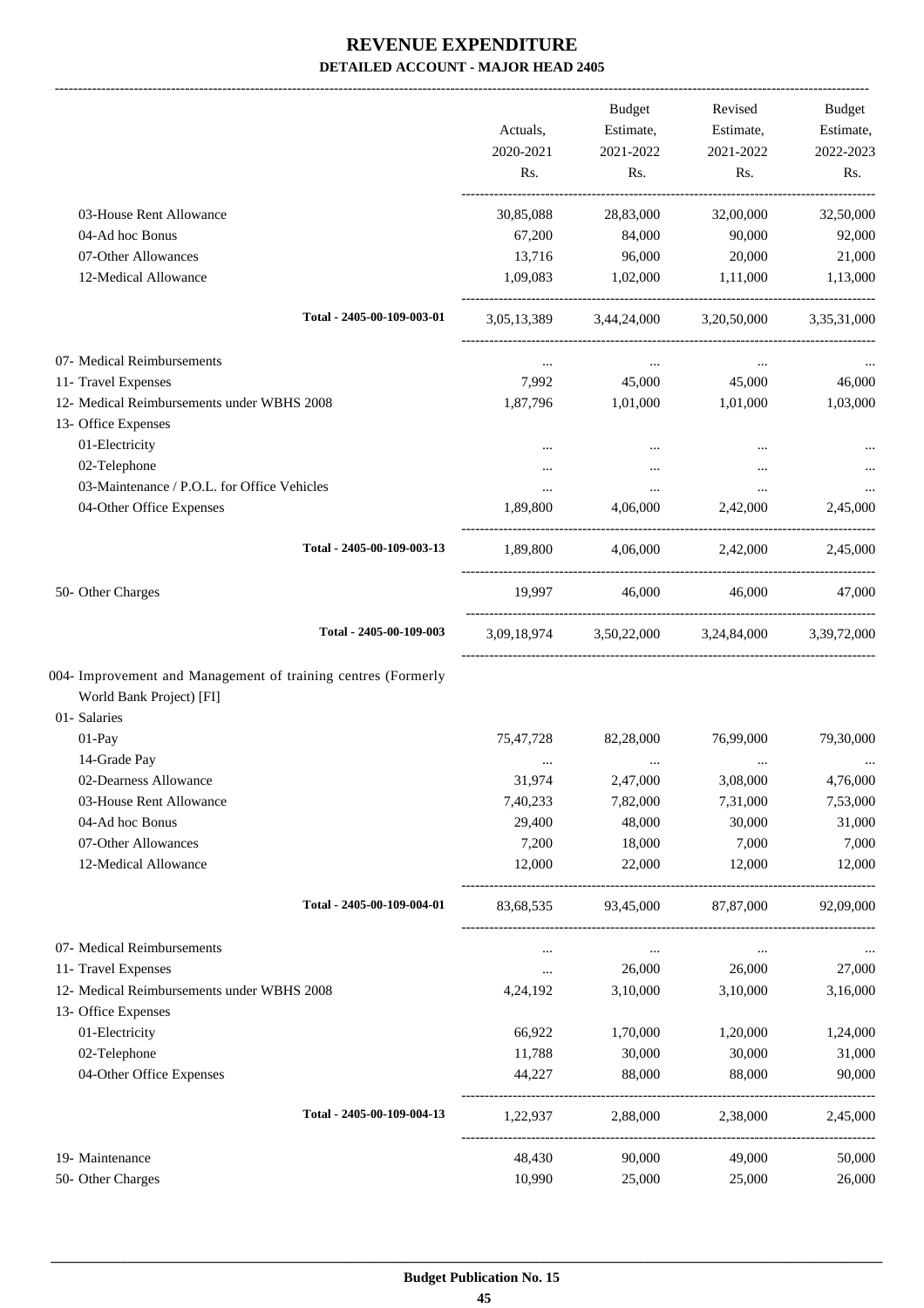|                                                                                                                                                    | Actuals,<br>2020-2021<br>Rs. | Budget<br>Estimate,<br>2021-2022<br>Rs. | Revised<br>Estimate,<br>2021-2022<br>Rs. | Budget<br>Estimate,<br>2022-2023<br>Rs. |
|----------------------------------------------------------------------------------------------------------------------------------------------------|------------------------------|-----------------------------------------|------------------------------------------|-----------------------------------------|
| Total - 2405-00-109-004                                                                                                                            |                              |                                         | 89,75,084 1,00,84,000 94,35,000          | 98,73,000                               |
| 006- Setting up of an extension wing and rendering extension services                                                                              |                              |                                         |                                          |                                         |
| [FI]                                                                                                                                               |                              |                                         |                                          |                                         |
| 02- Wages                                                                                                                                          |                              |                                         | $\ddotsc$                                |                                         |
| 13- Office Expenses                                                                                                                                |                              |                                         |                                          |                                         |
| 02-Telephone                                                                                                                                       |                              |                                         |                                          |                                         |
| 04-Other Office Expenses                                                                                                                           |                              |                                         |                                          |                                         |
| 50- Other Charges                                                                                                                                  |                              |                                         | $\ddotsc$                                |                                         |
| 007- Expansion of extension wing and rendering extension services<br>including publication of journals and setting up of information<br>units [FI] |                              |                                         |                                          |                                         |
| 01- Salaries                                                                                                                                       |                              |                                         |                                          |                                         |
| 01-Pay                                                                                                                                             | 14,99,600                    | 15,40,000                               | 15,30,000                                | 15,76,000                               |
| 14-Grade Pay                                                                                                                                       | $\ldots$                     | $\ldots$                                | $\cdots$                                 | $\cdots$                                |
| 02-Dearness Allowance                                                                                                                              | 7,572                        | 47,000                                  | 61,000                                   | 95,000                                  |
| 03-House Rent Allowance                                                                                                                            | 1,79,952                     | 1,47,000                                | 1,90,000                                 | 2,00,000                                |
| 04-Ad hoc Bonus                                                                                                                                    | 8,400                        | 9,000                                   | 9,000                                    | 9,000                                   |
| 07-Other Allowances                                                                                                                                | $\cdots$                     | 60,000                                  | $\ldots$                                 |                                         |
| 12-Medical Allowance                                                                                                                               | 6,000                        | 7,000                                   | 6,000                                    | 6,000                                   |
| Total - 2405-00-109-007-01                                                                                                                         | 17,01,524                    | 18,10,000                               | 17,96,000                                | 18,86,000                               |
| 07- Medical Reimbursements                                                                                                                         |                              | $\cdots$                                | $\cdots$                                 |                                         |
| 11- Travel Expenses                                                                                                                                |                              |                                         |                                          |                                         |
| 12- Medical Reimbursements under WBHS 2008                                                                                                         |                              |                                         |                                          |                                         |
| 13- Office Expenses                                                                                                                                |                              | $\ddotsc$                               | $\ddotsc$                                | $\cdots$                                |
| 04-Other Office Expenses                                                                                                                           | 11,592                       | 27,000                                  | 27,000                                   | 28,000                                  |
| 14- Rents, Rates and Taxes                                                                                                                         |                              | $\cdots$                                | $\cdots$                                 |                                         |
| 26- Advertising and Publicity Expenses                                                                                                             | $\ldots$                     | $\ldots$                                |                                          |                                         |
| 50- Other Charges                                                                                                                                  | 59,400                       | 1,05,000                                | $\cdots$<br>1,05,000                     | $\cdots$<br>1,08,000                    |
| Total - 2405-00-109-007                                                                                                                            | 17,72,516                    | 19,42,000                               | 19,28,000                                | 20,22,000                               |
| <b>Total - Administrative Expenditure</b>                                                                                                          | 4,16,66,574                  | 4,70,48,000                             | 4,38,47,000                              | 4,58,67,000                             |
|                                                                                                                                                    |                              |                                         |                                          |                                         |
| <b>State Development Schemes</b>                                                                                                                   |                              |                                         |                                          |                                         |
| 001- Training of fish farmers and unemployed fishermen, holding of                                                                                 |                              |                                         |                                          |                                         |
| fish farmers field day, educational tour etc. [FI]                                                                                                 |                              |                                         |                                          |                                         |
| 11- Travel Expenses                                                                                                                                |                              | 2,00,000                                | 67,000                                   | 2,10,000                                |
| 13- Office Expenses                                                                                                                                |                              |                                         |                                          |                                         |
| 01-Electricity                                                                                                                                     | $\ddotsc$                    | 10,000                                  | 4,000                                    | 11,000                                  |
| 02-Telephone                                                                                                                                       | $\cdots$                     | 10,000                                  | 4,000                                    | 11,000                                  |
| 03-Maintenance / P.O.L. for Office Vehicles                                                                                                        | $\cdots$                     | 1,00,000                                | 33,000                                   | 1,05,000                                |
| 04-Other Office Expenses                                                                                                                           | 6,14,279                     | 40,00,000                               | 13,33,000                                | 42,00,000                               |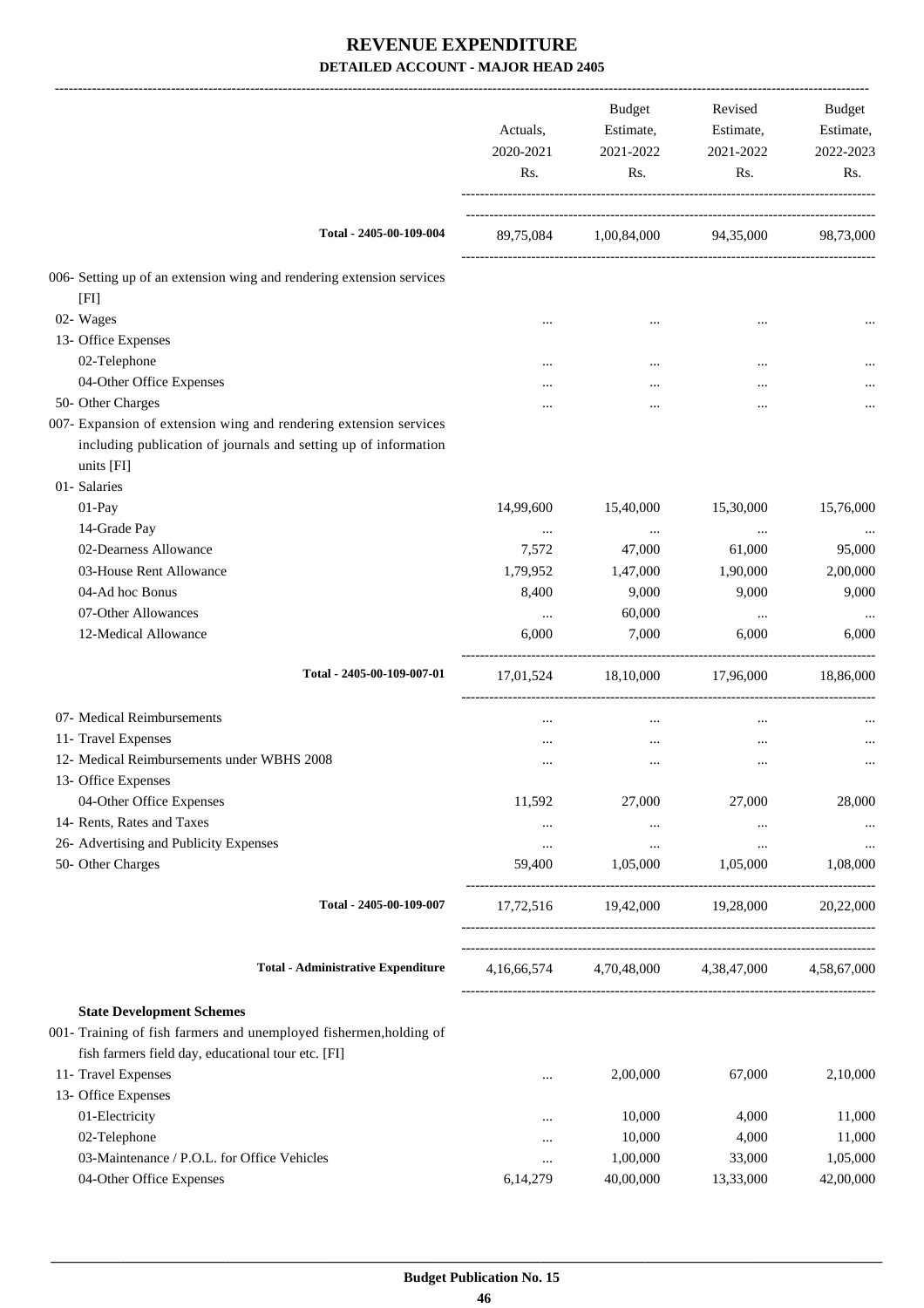|                                                                                                                                                    | Actuals,<br>2020-2021<br>Rs. | <b>Budget</b><br>Estimate,             | Revised<br>Estimate,    | Budget<br>Estimate, |
|----------------------------------------------------------------------------------------------------------------------------------------------------|------------------------------|----------------------------------------|-------------------------|---------------------|
|                                                                                                                                                    |                              |                                        | 2021-2022<br>Rs.        | 2021-2022<br>Rs.    |
| Total - 2405-00-109-001-13                                                                                                                         |                              | 6,14,279 41,20,000 13,74,000 43,27,000 |                         |                     |
| 26- Advertising and Publicity Expenses                                                                                                             | 12,99,715                    | 62,00,000                              | 20,67,000               | 65,10,000           |
| 31- Grants-in-aid-GENERAL                                                                                                                          |                              |                                        |                         |                     |
| 02-Other Grants                                                                                                                                    | 14,000                       | 90,00,000                              | 30,00,000               | 1,19,50,000         |
| 50- Other Charges                                                                                                                                  | 13,92,456                    | 3,00,00,000                            | 1,00,00,000             | 3,40,00,000         |
| Total - 2405-00-109-001                                                                                                                            | 33, 20, 450                  |                                        | 4,95,20,000 1,65,08,000 | 5,69,97,000         |
| 002- Expansion of extension wing and rendering extension services<br>including publication of journals and setting up of information<br>units [FI] |                              |                                        |                         |                     |
| 19- Maintenance                                                                                                                                    | 3,34,000                     | 30,00,000                              | 10,00,000               | 81,50,000           |
| 26- Advertising and Publicity Expenses                                                                                                             | 11,24,502                    | 20,00,000                              | 6,67,000                | 21,00,000           |
| 31- Grants-in-aid-GENERAL                                                                                                                          |                              |                                        |                         |                     |
| 02-Other Grants                                                                                                                                    | 21,48,000                    | 63,00,000                              | 21,00,000               | 66,15,000           |
| 50- Other Charges                                                                                                                                  | 1,77,67,367                  | 2,50,00,000                            | 83,33,000               | 2,62,50,000         |
| Total - 2405-00-109-002                                                                                                                            | 2,13,73,869                  |                                        | 3,63,00,000 1,21,00,000 | 4,31,15,000         |
| 008- Training of Directorate Officers within the country and abroad<br>[FI]                                                                        |                              |                                        |                         |                     |
| 11- Travel Expenses                                                                                                                                | $\cdots$                     | 2,00,000                               | 67,000                  | 2,10,000            |
| 50- Other Charges                                                                                                                                  | $\cdots$                     | 11,00,000                              | 3,67,000                | 11,55,000           |
| Total - 2405-00-109-008                                                                                                                            | $\cdots$                     | 13,00,000                              | 4,34,000                | 13,65,000           |
| <b>Total - State Development Schemes</b>                                                                                                           | 2,46,94,319                  | 8,71,20,000                            | 2,90,42,000             | 10, 14, 77, 000     |
| Total - 2405-00-109                                                                                                                                | 6,63,60,893                  | 13,41,68,000                           | 7,28,89,000             | 14,73,44,000        |
| Voted<br>Charged                                                                                                                                   | $\cdots$                     | 6,63,60,893 13,41,68,000<br>$\cdots$   | 7,28,89,000<br>$\cdots$ | 14,73,44,000        |
|                                                                                                                                                    |                              |                                        |                         |                     |

#### **DETAILED ACCOUNT NO. 2405-00-110 - MECHANISATION AND IMPROVEMENT OF FISH CRAFTS .**

.

| 110- Mechanisation and Improvement of Fish Crafts                    |             |             |             |             |
|----------------------------------------------------------------------|-------------|-------------|-------------|-------------|
| <b>Administrative Expenditure</b>                                    |             |             |             |             |
| 001- Mechanisation & improvement of fishing crafts- Marine           |             |             |             |             |
| resources survey, standardisation of crafts $\&$ gears, training of  |             |             |             |             |
| different centres for operation of mechanised crafts $\&$ gears [FI] |             |             |             |             |
| 01- Salaries                                                         |             |             |             |             |
| $01-Pav$                                                             | 1,43,92,389 | 1.49.63.000 | 1.46.80,000 | 1,51,20,000 |
| 14-Grade Pay                                                         |             |             |             |             |
| 02-Dearness Allowance                                                | 69.081      | 4.49.000    | 5,87,000    | 9.07.000    |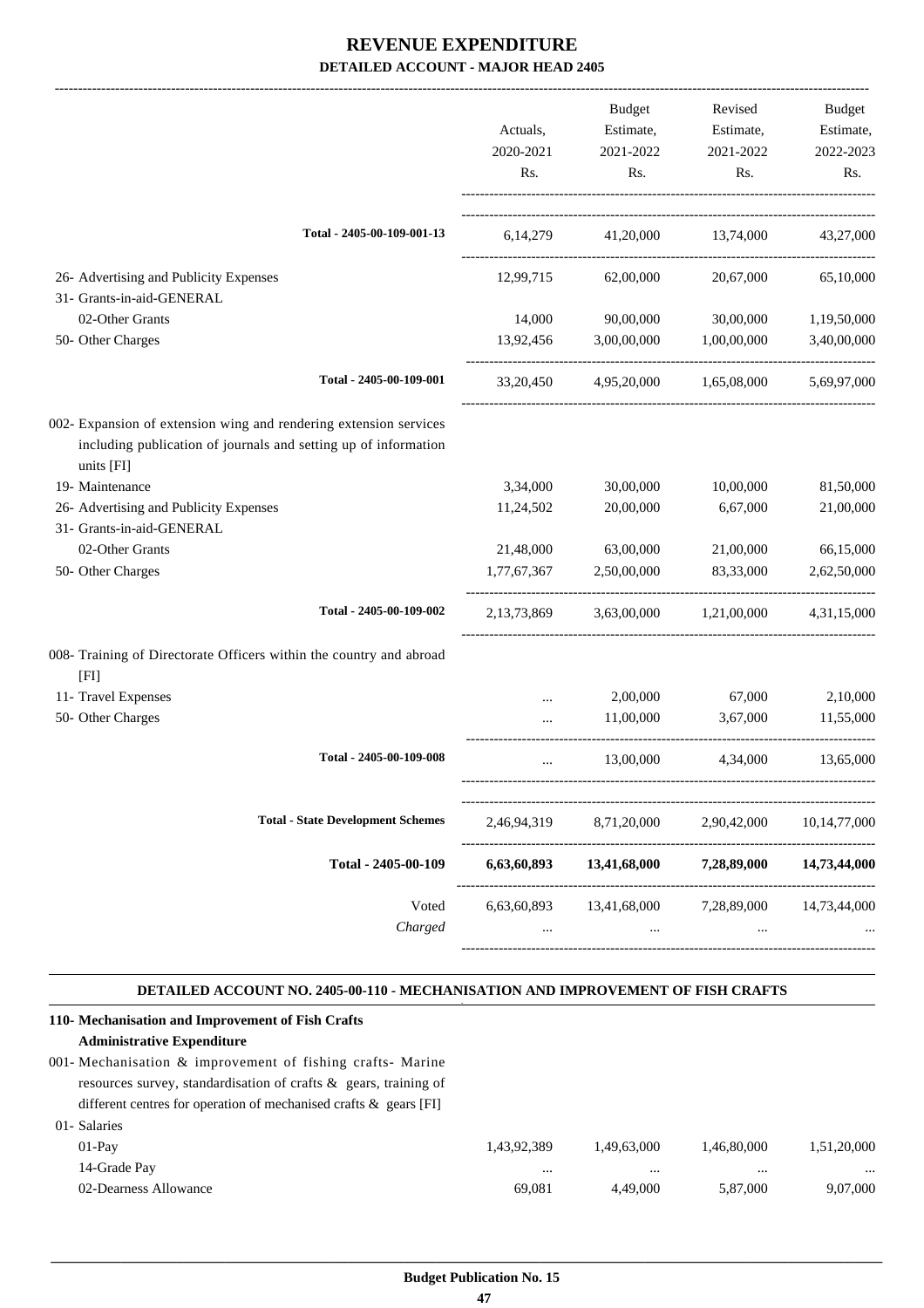|                                             |             | Budget                  | Revised                                                 | <b>Budget</b> |
|---------------------------------------------|-------------|-------------------------|---------------------------------------------------------|---------------|
|                                             | Actuals,    | Estimate,               | Estimate,                                               | Estimate,     |
|                                             | 2020-2021   | 2021-2022               | 2021-2022                                               | 2022-2023     |
|                                             | Rs.         | Rs.                     | Rs.                                                     | Rs.           |
| 03-House Rent Allowance                     | 16,60,694   | 14,22,000               | 13,95,000                                               | 14,36,000     |
| 04-Ad hoc Bonus                             | 50,400      | 62,000                  | 51,000                                                  | 52,000        |
| 07-Other Allowances                         | 8,040       | 39,000                  | 8,000                                                   | 8,000         |
| 12-Medical Allowance                        | 30,000      | 31,000                  | 31,000                                                  | 32,000        |
| Total - 2405-00-110-001-01                  | 1,62,10,604 | 1,69,66,000 1,67,52,000 |                                                         | 1,75,55,000   |
| 07- Medical Reimbursements                  | $\cdots$    | $\cdots$                | $\cdots$                                                |               |
| 11- Travel Expenses                         | $\cdots$    | 16,000                  | 16,000                                                  | 16,000        |
| 12- Medical Reimbursements under WBHS 2008  | 18,000      | 85,000                  | 85,000                                                  | 87,000        |
| 13- Office Expenses                         |             |                         |                                                         |               |
| 01-Electricity                              | $\cdots$    | $\cdots$                | $\cdots$                                                |               |
| 02-Telephone                                | 9,112       | 12,000                  | 12,000                                                  | 12,000        |
| 03-Maintenance / P.O.L. for Office Vehicles | $\ddots$    | $\ddots$                | $\ddots$                                                | $\cdots$      |
| 04-Other Office Expenses                    | 52,825      | 96,000                  | 96,000                                                  | 98,000        |
| Total - 2405-00-110-001-13                  | 61,937      | 1,08,000                | 1,08,000                                                | 1.10.000      |
| 14- Rents, Rates and Taxes                  | $\ldots$    | $\ldots$                | $\ldots$                                                |               |
| 50- Other Charges                           | 14,940      | 32,000                  | 32,000                                                  | 33,000        |
| <b>Total - Administrative Expenditure</b>   |             |                         | $1,63,05,481$ $1,72,07,000$ $1,69,93,000$ $1,78,01,000$ |               |
| Total - 2405-00-110                         |             |                         | $1,63,05,481$ $1,72,07,000$ $1,69,93,000$               | 1,78,01,000   |
| Voted                                       |             |                         | 1,63,05,481 1,72,07,000 1,69,93,000 1,78,01,000         |               |
| Charged                                     |             | $\cdots$                |                                                         |               |
|                                             |             |                         |                                                         |               |

#### **DETAILED ACCOUNT NO. 2405-00-789 - SPECIAL COMPONENT PLAN FOR SCHEDULED CASTES .**

| 789- Special Component Plan for Scheduled Castes                     |              |              |             |              |
|----------------------------------------------------------------------|--------------|--------------|-------------|--------------|
| <b>State Development Schemes</b>                                     |              |              |             |              |
| 001- Assistance to Seed Collectors in Brakish Water Fisheries Sector |              |              |             |              |
| [FI]                                                                 |              |              |             |              |
| 31- Grants-in-aid-GENERAL                                            |              |              |             |              |
| 02-Other Grants                                                      | 48,38,981    | 82,00,000    | 27,33,000   | 86,10,000    |
| Total - 2405-00-789-001                                              | 48,38,981    | 82,00,000    | 27,33,000   | 86,10,000    |
| 003- Distribution of Minikits, Water Conditioner etc., and           |              |              |             |              |
| Develpoment of Social Fisheries and Integrated Fishing [FI]          |              |              |             |              |
| 31- Grants-in-aid-GENERAL                                            |              |              |             |              |
| 02-Other Grants                                                      | 22,99,99,569 | 50,00,00,000 | 8,68,57,000 | 35,50,00,000 |
| Total - 2405-00-789-003                                              | 22,99,99,569 | 50,00,00,000 | 8,68,57,000 | 35,50,00,000 |
|                                                                      |              |              |             |              |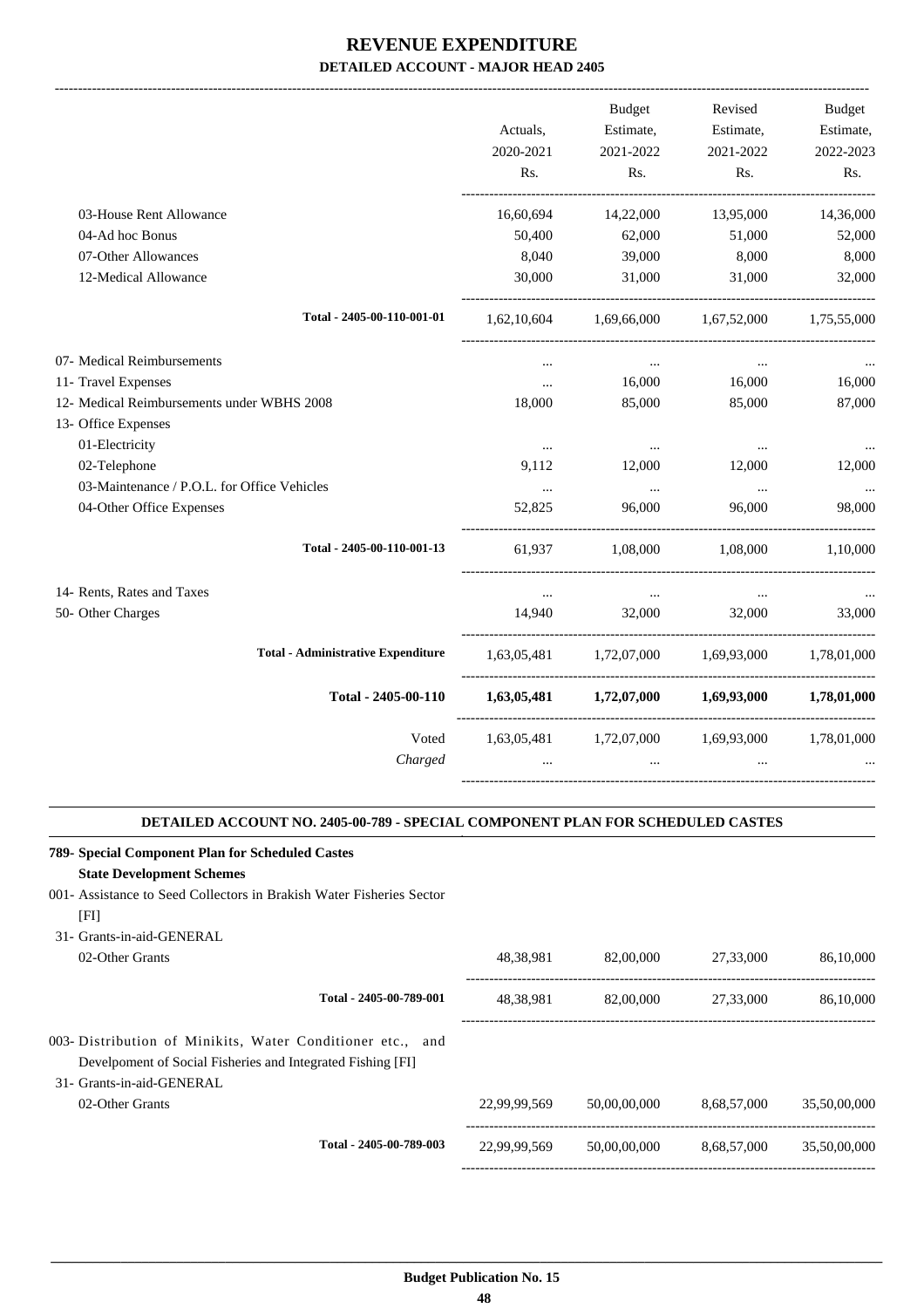|                                                                                                                                                                                                                                                                     | Actuals,<br>2020-2021<br>Rs. | <b>Budget</b><br>Estimate,<br>2021-2022<br>Rs.           | Revised<br>Estimate,<br>2021-2022<br>Rs. | Budget<br>Estimate,<br>2022-2023<br>Rs. |
|---------------------------------------------------------------------------------------------------------------------------------------------------------------------------------------------------------------------------------------------------------------------|------------------------------|----------------------------------------------------------|------------------------------------------|-----------------------------------------|
| 004- Subsidy for fishing nets and fishery requisites in inland fisheries<br>sector [FI]                                                                                                                                                                             |                              |                                                          |                                          |                                         |
| 33- Subsidies<br>05-Other Subsidies                                                                                                                                                                                                                                 | 14,28,428                    | 1,50,00,000                                              | $\mathbf{r}$ and $\mathbf{r}$            | 1,57,50,000                             |
| Total - 2405-00-789-004                                                                                                                                                                                                                                             |                              | 14,28,428 1,50,00,000                                    |                                          | $\ldots$ 1,57,50,000                    |
| 006- Project on brackish water fish farming [FI]<br>31- Grants-in-aid-GENERAL<br>02-Other Grants                                                                                                                                                                    |                              | 14,18,32,336 8,50,00,000 2,83,33,000                     |                                          | 2,92,50,000                             |
| Total - 2405-00-789-006                                                                                                                                                                                                                                             |                              | 14,18,32,336 8,50,00,000                                 | 2,83,33,000                              | 2.92.50,000                             |
| 007- Development of Infrastructural Facilities in Inland Fishing<br>Villages [FI]                                                                                                                                                                                   |                              |                                                          |                                          |                                         |
| 27- Minor Works/ Maintenance<br>31- Grants-in-aid-GENERAL<br>02-Other Grants                                                                                                                                                                                        | 4,53,29,499<br>62,50,000     | 18,00,00,000<br>1,00,00,000                              | 6,00,00,000<br>45,33,000                 | 19,75,00,000<br>1,05,00,000             |
| Total - 2405-00-789-007                                                                                                                                                                                                                                             | 5, 15, 79, 499               |                                                          | 19,00,00,000 6,45,33,000                 | 20,80,00,000                            |
| 009- Development of Aquaculture (FFDA) (Formerly World Bank<br>project) and Introduction of Aerator for enhanced fish production<br>[FI]<br>31- Grants-in-aid-GENERAL<br>02-Other Grants<br>010- Project for reclamation of beels for enhanced fish production [FI] |                              |                                                          |                                          |                                         |
| 31- Grants-in-aid-GENERAL                                                                                                                                                                                                                                           |                              |                                                          |                                          |                                         |
| 02-Other Grants                                                                                                                                                                                                                                                     |                              | 75,03,895 12,00,00,000 5,30,58,000 21,40,00,000          |                                          |                                         |
| Total - 2405-00-789-010                                                                                                                                                                                                                                             |                              | 75,03,895 12,00,00,000 5,30,58,000 21,40,00,000          |                                          |                                         |
| 012- Introduction of cold chain system for preservation of fish and<br>improvement of transport supply in insulated boxes for<br>preservation of fish [FI]<br>31- Grants-in-aid-GENERAL                                                                             |                              |                                                          |                                          |                                         |
| 02-Other Grants                                                                                                                                                                                                                                                     |                              | $1,89,54,788$ $5,00,000,000$ $1,66,67,000$ $5,25,00,000$ |                                          |                                         |
| Total - 2405-00-789-012                                                                                                                                                                                                                                             |                              | 1,89,54,788 5,00,00,000 1,66,67,000 5,25,00,000          |                                          |                                         |
| 017- Development of transit and terminal market including retail<br>outlets [FI]                                                                                                                                                                                    |                              |                                                          |                                          |                                         |
| 50- Other Charges                                                                                                                                                                                                                                                   |                              | $1,67,45,630$ $8,00,00,000$ $2,66,67,000$ $4,40,00,000$  |                                          |                                         |
| Total - 2405-00-789-017                                                                                                                                                                                                                                             |                              | 1,67,45,630 8,00,00,000 2,66,67,000                      |                                          | 4,40,00,000                             |
|                                                                                                                                                                                                                                                                     |                              |                                                          |                                          |                                         |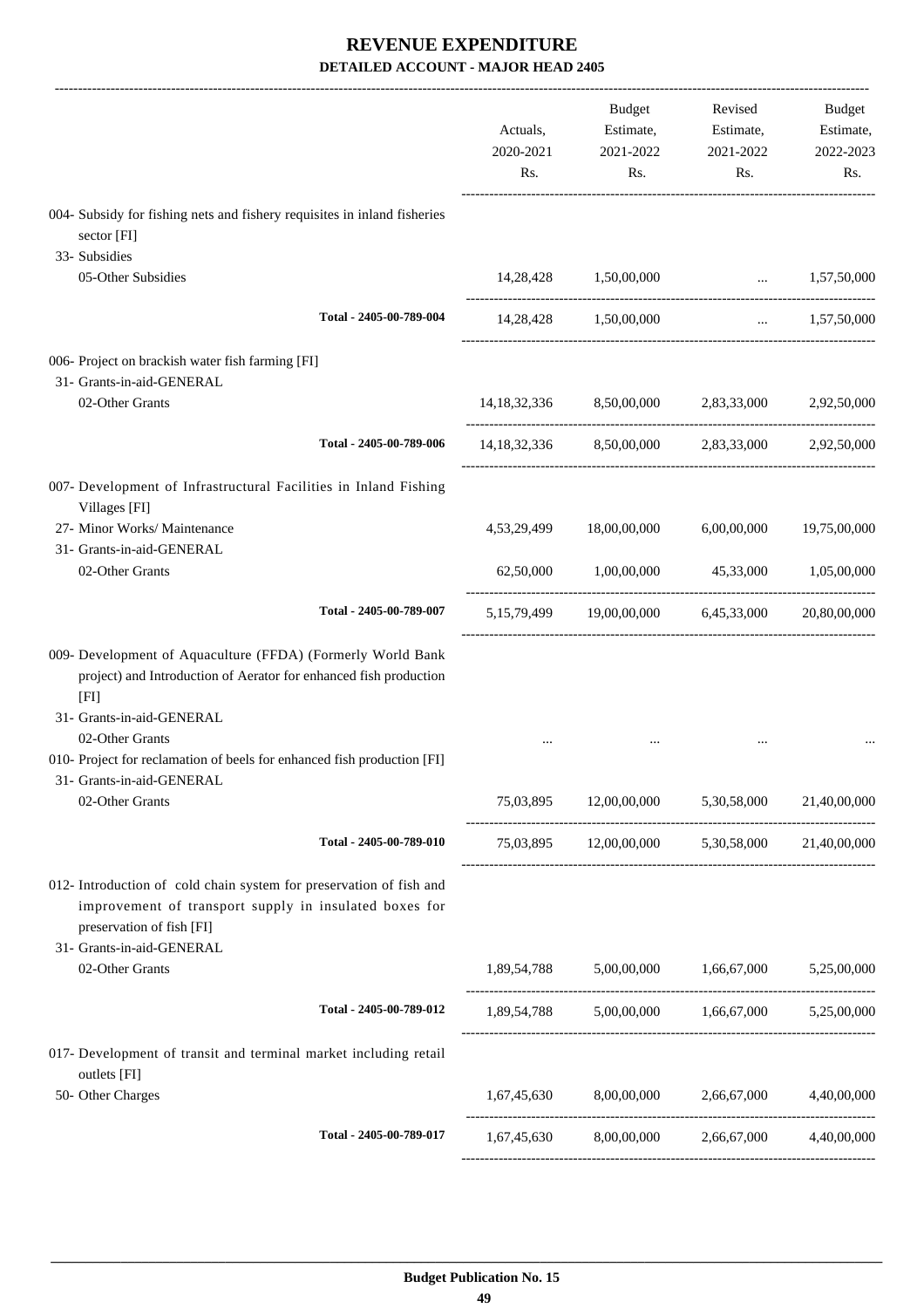|                                                                                                                                                          | Actuals,<br>2020-2021<br>Rs. | Estimate,<br>2021-2022<br>Rs.                                                       | Estimate,<br>2021-2022<br>Rs. | Budget<br>Estimate,<br>2022-2023<br>Rs. |
|----------------------------------------------------------------------------------------------------------------------------------------------------------|------------------------------|-------------------------------------------------------------------------------------|-------------------------------|-----------------------------------------|
| 018- Grant and Managerial Subsidy to Primary/Central Fishermens                                                                                          |                              |                                                                                     |                               |                                         |
| Co-operative Societies [FI]                                                                                                                              |                              |                                                                                     |                               |                                         |
| 31- Grants-in-aid-GENERAL                                                                                                                                |                              |                                                                                     |                               |                                         |
| 02-Other Grants                                                                                                                                          | $\cdots$                     |                                                                                     |                               |                                         |
| 33- Subsidies                                                                                                                                            |                              |                                                                                     |                               |                                         |
| 04-To Co-operatives                                                                                                                                      |                              | 24,96,000                                                                           | $\cdots$                      | 26,21,000                               |
| Total - 2405-00-789-018                                                                                                                                  | $\cdots$                     | 24,96,000                                                                           | $\ddots$                      | 26,21,000                               |
| 025- Marine Resources Survey, Standardisation of Crafts and Gears,<br>Training at different Centres for Operation of Mechanised Crafts<br>and Gears [FI] |                              |                                                                                     |                               |                                         |
| 11- Travel Expenses                                                                                                                                      |                              | 10,00,000                                                                           | 3,33,000                      | 10,50,000                               |
| 31- Grants-in-aid-GENERAL                                                                                                                                |                              |                                                                                     |                               |                                         |
| 02-Other Grants                                                                                                                                          | $\cdots$                     | 30,00,000                                                                           | 10,00,000                     | 31,50,000                               |
| 50- Other Charges                                                                                                                                        | $\cdots$                     | 80,00,000                                                                           | 26,67,000                     | 84,00,000                               |
| Total - 2405-00-789-025                                                                                                                                  | $\cdots$                     | 1,20,00,000                                                                         | 40,00,000                     | 1,26,00,000                             |
| 026- Subsidy for fishing nets and fishery requisites in marine fishing<br>sector [FI]<br>33- Subsidies                                                   |                              |                                                                                     |                               |                                         |
| 05-Other Subsidies                                                                                                                                       | $\cdots$                     | 20,00,000                                                                           | $\ddotsc$                     | 21,00,000                               |
| Total - 2405-00-789-026                                                                                                                                  | $\cdots$                     | 20,00,000                                                                           | $\ddots$                      | 21,00,000                               |
| 027- Development of infrastructural facilities in marine fishing                                                                                         |                              |                                                                                     |                               |                                         |
| villages [FI]<br>27- Minor Works/ Maintenance                                                                                                            |                              | 41,33,956 4,00,00,000 1,33,33,000                                                   |                               | 10,00,00,000                            |
| Total - 2405-00-789-027                                                                                                                                  |                              | 41,33,956 4,00,00,000 1,33,33,000 10,00,00,000                                      |                               |                                         |
| 028- Minor Fishing Harbour and Fish Landing Centres [FI]                                                                                                 |                              |                                                                                     |                               |                                         |
| 27- Minor Works/ Maintenance                                                                                                                             |                              | $1,56,53,072$ $12,50,00,000$ $4,16,67,000$ $10,12,50,000$                           |                               |                                         |
| Total - 2405-00-789-028                                                                                                                                  |                              | 1,56,53,072 12,50,00,000 4,16,67,000 10,12,50,000                                   |                               |                                         |
| 037- Development of Marine Fisheries Infrastructure and Post-<br>Harvest [FI]<br>33- Subsidies                                                           |                              |                                                                                     |                               |                                         |
| 05-Other Subsidies                                                                                                                                       |                              | and the contract of the contract of the contract of the contract of the contract of |                               |                                         |
| <b>Total - State Development Schemes</b>                                                                                                                 |                              | 49,26,70,154 122,96,96,000 33,78,48,000 114,56,81,000                               |                               |                                         |

019- Group Personnel Accident Insurance of Active Fishermen (State Share) (OCASPS) [FI]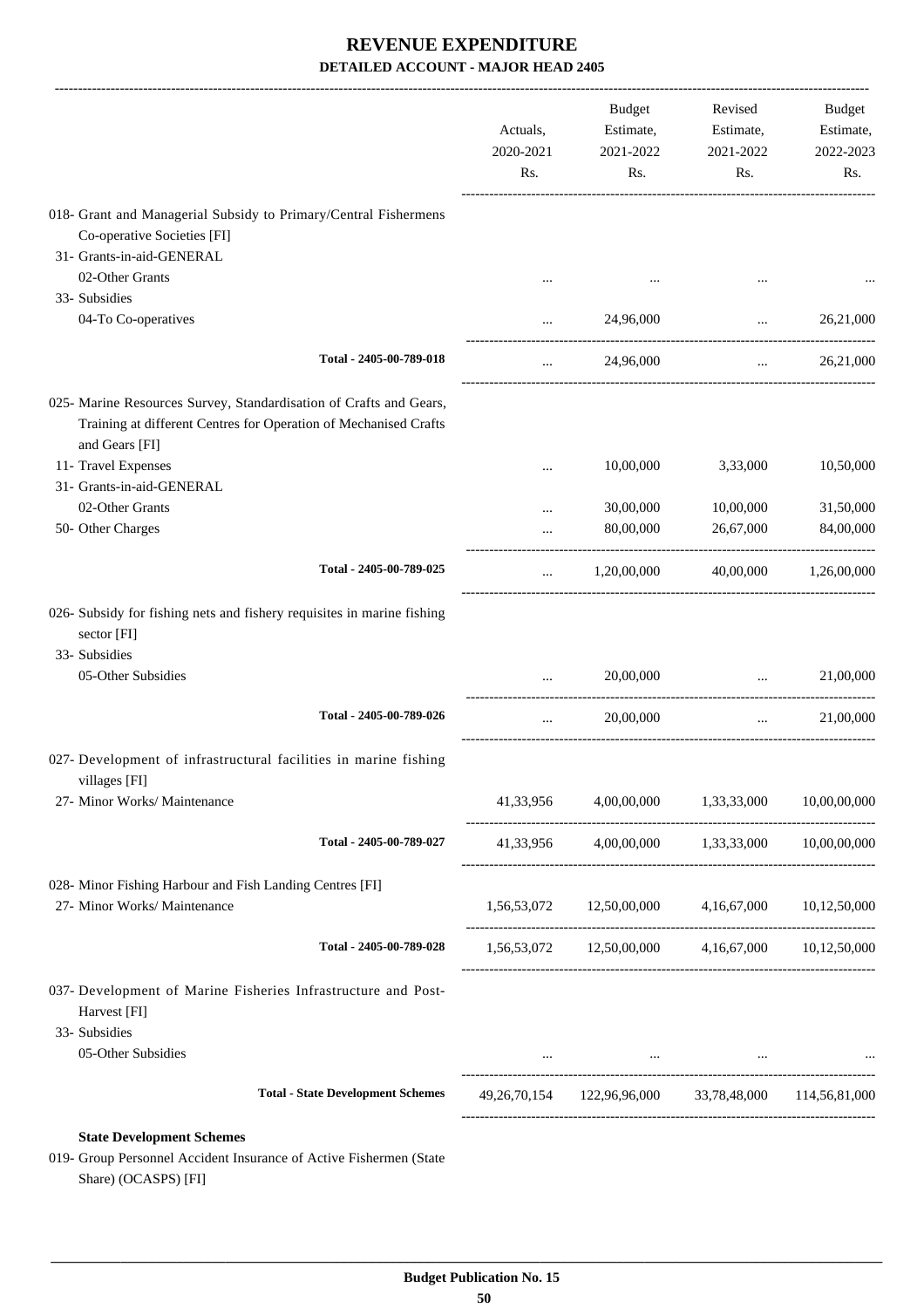|                                                                                                                                                                                                          | Actuals,<br>2020-2021<br>Rs. | Budget<br>Estimate,<br>2021-2022<br>Rs. | Revised<br>Estimate,<br>2021-2022<br>Rs. | Budget<br>Estimate,<br>2022-2023<br>Rs. |
|----------------------------------------------------------------------------------------------------------------------------------------------------------------------------------------------------------|------------------------------|-----------------------------------------|------------------------------------------|-----------------------------------------|
| 50- Other Charges                                                                                                                                                                                        | $\cdots$                     | 35,00,000                               | $\cdots$                                 |                                         |
| Total - 2405-00-789-019                                                                                                                                                                                  | $\cdots$                     | 35,00,000                               | $\cdots$                                 |                                         |
| 021- State Contribution towards scheme to be implemented with<br>support from National Welfare Fund [Old name : Scheme from<br>contribution of National Welfare Fund] (BLUE REVOLUTION)<br>(OCASPS) [FI] |                              |                                         |                                          |                                         |
| 50- Other Charges                                                                                                                                                                                        | $\cdots$                     | 35,00,000                               |                                          |                                         |
| Total - 2405-00-789-021                                                                                                                                                                                  | $\cdots$                     | 35,00,000                               | $\cdots$                                 |                                         |
| 039- Development of Inland Fisheries and Aquaculture (BLUE<br>REVOLUTION) (State Share) (OCASPS) [FI]<br>31- Grants-in-aid-GENERAL                                                                       |                              |                                         |                                          |                                         |
| 02-Other Grants                                                                                                                                                                                          | $\cdots$                     | 4,00,00,000                             |                                          |                                         |
| Total - 2405-00-789-039                                                                                                                                                                                  | $\cdots$                     | 4,00,00,000                             | $\cdots$                                 |                                         |
| 044- Construction for housing for fishers for SC Category (State<br>Share) (OCASPS) [FI]                                                                                                                 |                              |                                         |                                          |                                         |
| 35- Grants for creation of Capital Assets                                                                                                                                                                |                              | 50,00,000                               |                                          |                                         |
| Total - 2405-00-789-044                                                                                                                                                                                  | $\cdots$                     | 50,00,000                               | $\ddotsc$                                |                                         |
| <b>Total - State Development Schemes</b>                                                                                                                                                                 | $\cdots$                     | 5,20,00,000                             | $\cdots$                                 |                                         |
| <b>State Development Schemes (Central Assistance)</b><br>038- Development of Inland Fisheries and Aquaculture (BLUE<br>REVOLUTION) (Central Share) (OCASPS) [FI]<br>31- Grants-in-aid-GENERAL            |                              |                                         |                                          |                                         |
| 02-Other Grants<br>041- Construction of Houses of Fishers of SC Category (Central<br>Share) (OCASPS) [FI]                                                                                                |                              |                                         |                                          |                                         |
| 35- Grants for creation of Capital Assets<br>Total - 2405-00-789                                                                                                                                         | 49,26,70,154                 | 128,16,96,000                           | <br>33,78,48,000                         | 114,56,81,000                           |
| Voted<br>Charged                                                                                                                                                                                         | 49, 26, 70, 154              | 128,16,96,000<br>$\cdots$               | 33,78,48,000                             | 114,56,81,000                           |

#### **DETAILED ACCOUNT NO. 2405-00-796 - TRIBAL AREAS SUB-PLAN .**

### **796- Tribal Areas Sub-Plan**

### **State Development Schemes**

001- Economic upliftment of Tribal people through operation of piscicultural development [FI]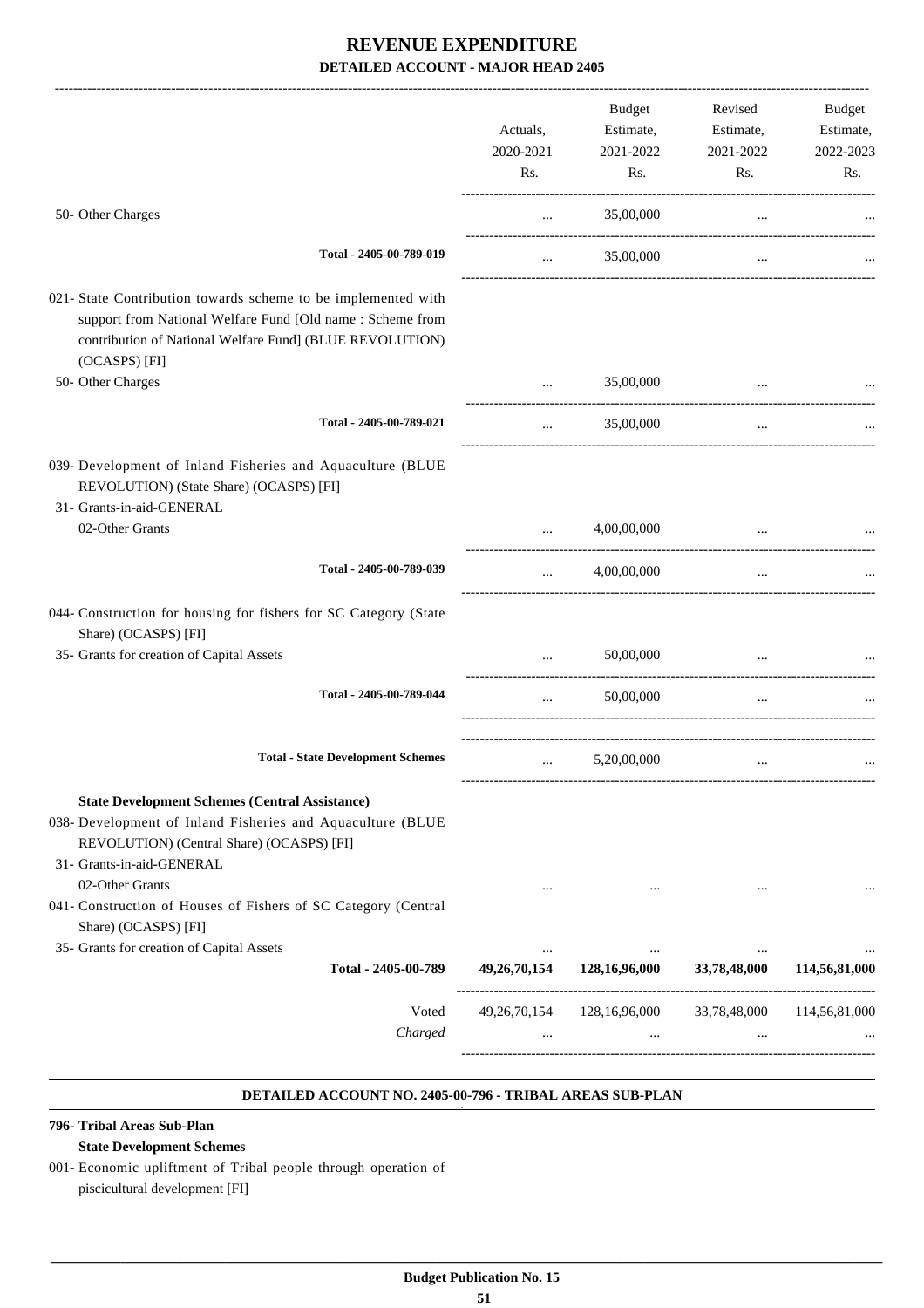|                                                                                                                                                                                                      | Actuals,<br>2020-2021<br>Rs. | <b>Budget</b><br>Estimate,<br>2021-2022<br>Rs.    | Revised<br>Estimate,<br>2021-2022<br>Rs. | Budget<br>Estimate,<br>2022-2023<br>Rs. |
|------------------------------------------------------------------------------------------------------------------------------------------------------------------------------------------------------|------------------------------|---------------------------------------------------|------------------------------------------|-----------------------------------------|
| 27- Minor Works/ Maintenance                                                                                                                                                                         | 39,09,821                    | 10,00,00,000                                      | 3,33,33,000                              | 11,50,00,000                            |
| 31- Grants-in-aid-GENERAL                                                                                                                                                                            |                              |                                                   |                                          |                                         |
| 02-Other Grants                                                                                                                                                                                      | 79,92,403                    | 1,59,00,000                                       | 97,93,000                                | 2,66,95,000                             |
| 50- Other Charges                                                                                                                                                                                    | 53,98,288                    | 3,00,00,000                                       | 1,00,00,000                              | 4,15,00,000                             |
| Total - 2405-00-796-001                                                                                                                                                                              |                              | 1,73,00,512 14,59,00,000 5,31,26,000 18,31,95,000 |                                          |                                         |
| 002- Development of aquaculture (FFDA) in Tribal Areas (WBAIFP)<br>[FI]                                                                                                                              |                              |                                                   |                                          |                                         |
| 31- Grants-in-aid-GENERAL                                                                                                                                                                            |                              |                                                   |                                          |                                         |
| 02-Other Grants<br>003- Socio Economic Upliftment of Tribal People through operation<br>of Pisciculture Development Scheme in Tribal Areas by<br>providing dwelling houses to the Tribal People [FI] |                              |                                                   |                                          |                                         |
| 27- Minor Works/ Maintenance                                                                                                                                                                         |                              |                                                   |                                          |                                         |
| 31- Grants-in-aid-GENERAL                                                                                                                                                                            |                              |                                                   |                                          |                                         |
| 02-Other Grants                                                                                                                                                                                      | 5,63,00,000                  | 6,00,00,000                                       | 2,00,00,000                              | 8,30,00,000                             |
| Total - 2405-00-796-003                                                                                                                                                                              | 5,63,00,000                  |                                                   | $6,00,00,000$ $2,00,00,000$              | 8,30,00,000                             |
| <b>Total - State Development Schemes</b>                                                                                                                                                             |                              | 7,36,00,512 20,59,00,000 7,31,26,000              |                                          | 26,61,95,000                            |
| <b>State Development Schemes</b><br>005- Construction for housing for fishers for ST Category (State<br>Share) (OCASPS) [FI]                                                                         |                              |                                                   |                                          |                                         |
| 35- Grants for creation of Capital Assets                                                                                                                                                            |                              | 50,00,000                                         |                                          |                                         |
| <b>Total - State Development Schemes</b>                                                                                                                                                             |                              | 50,00,000                                         |                                          |                                         |
| <b>State Development Schemes (Central Assistance)</b><br>004- Construction for housing for fishers for ST Category (Central<br>Share) (OCASPS) [FI]                                                  |                              |                                                   |                                          |                                         |
| 35- Grants for creation of Capital Assets<br>Total - 2405-00-796                                                                                                                                     | 7,36,00,512                  | 21,09,00,000                                      | 7,31,26,000                              | 26,61,95,000                            |
| Voted                                                                                                                                                                                                | 7,36,00,512                  | 21,09,00,000                                      | 7,31,26,000                              | 26,61,95,000                            |
| Charged                                                                                                                                                                                              |                              |                                                   |                                          |                                         |

#### **DETAILED ACCOUNT NO. 2405-00-800 - OTHER EXPENDITURE .**

## **800- Other Expenditure**

### **State Development Schemes**

003- Relief work in connection with natural calamities like flood,

#### drought, cyclone etc. [FI]

 31- Grants-in-aid-GENERAL 02-Other Grants ... ... ... ...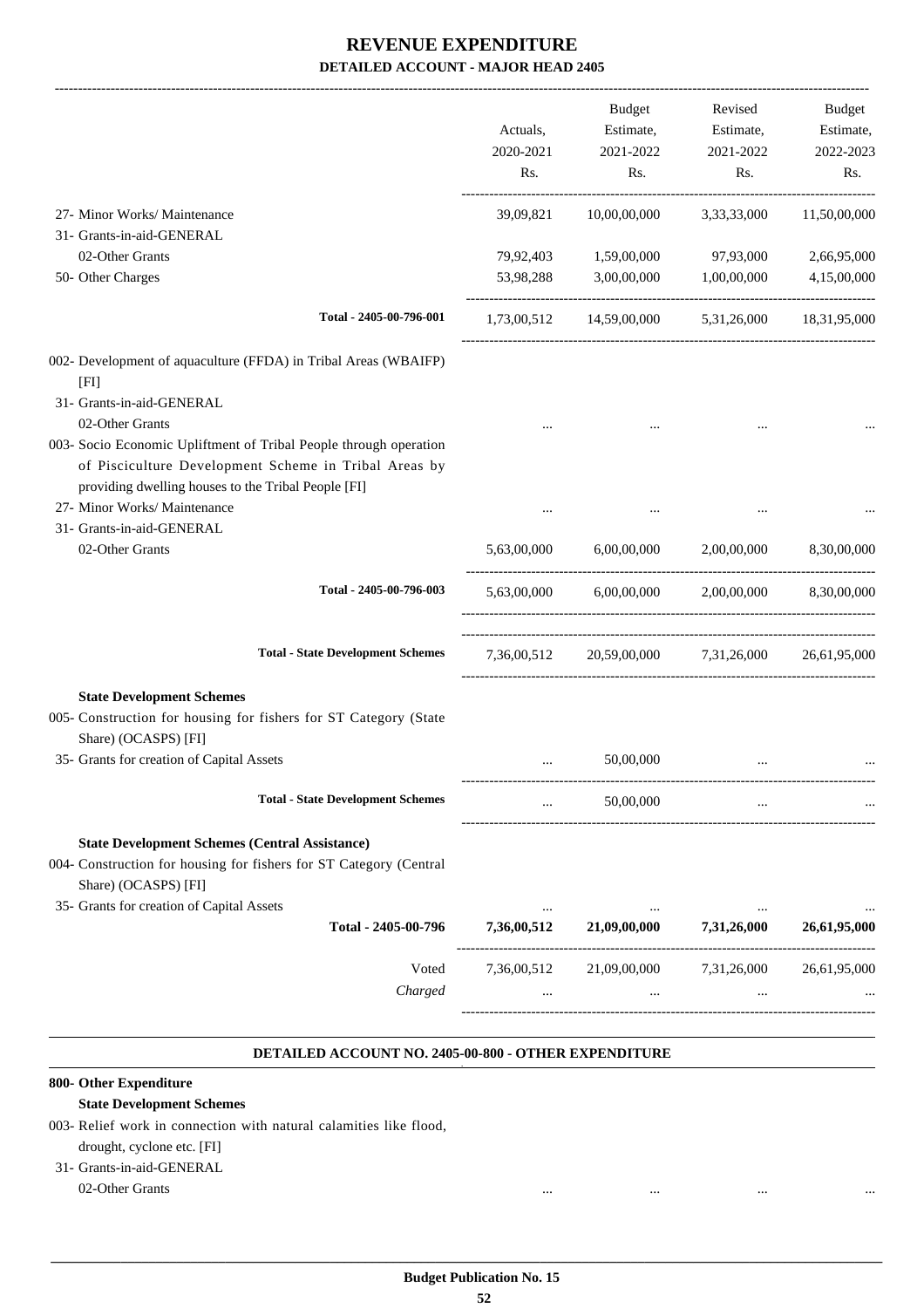|                                                                                                                                                                     | Actuals,<br>2020-2021<br>Rs. | Budget<br>Estimate,<br>2021-2022<br>Rs. | Revised<br>Estimate,<br>2021-2022<br>Rs. | <b>Budget</b><br>Estimate,<br>2022-2023<br>Rs. |
|---------------------------------------------------------------------------------------------------------------------------------------------------------------------|------------------------------|-----------------------------------------|------------------------------------------|------------------------------------------------|
| 50- Other Charges                                                                                                                                                   |                              | $\cdots$                                |                                          |                                                |
| 005- Infrastructure for setting up of Wireless Communication<br>Network in the Marine Sector [FI]<br>31- Grants-in-aid-GENERAL                                      |                              |                                         |                                          |                                                |
| 02-Other Grants                                                                                                                                                     |                              |                                         |                                          |                                                |
| 006- Strengthening of Database and Information Networking [FI]<br>31- Grants-in-aid-GENERAL<br>02-Other Grants                                                      |                              |                                         |                                          |                                                |
| 007- Rural Electrification Work in Inland and Marine Fishing<br>Villages by trapping up Unconventional Energy Resources [FI]<br>31- Grants-in-aid-GENERAL           |                              |                                         |                                          |                                                |
| 02-Other Grants<br>008- Strengthening of Primary and Central FishermensCo-operative<br>Societies [FI]                                                               |                              |                                         |                                          |                                                |
| 31- Grants-in-aid-GENERAL                                                                                                                                           |                              |                                         |                                          |                                                |
| 02-Other Grants<br>009- Fish Farmers Insurance Scheme [FI]                                                                                                          |                              |                                         |                                          |                                                |
| 31- Grants-in-aid-GENERAL<br>02-Other Grants                                                                                                                        |                              |                                         |                                          |                                                |
| <b>State Development Schemes</b><br>021- Construction of Houses of Fishers of Non-SC category (State<br>Share) (OCASPS) [FI]                                        |                              |                                         |                                          |                                                |
| 35- Grants for creation of Capital Assets                                                                                                                           |                              | 60,00,000                               | $\cdots$                                 |                                                |
| <b>Total - State Development Schemes</b>                                                                                                                            | $\cdots$                     | 60,00,000                               | $\cdots$                                 |                                                |
| <b>State Development Schemes (Central Assistance)</b><br>001- Survey and collection of statistics of fishery resources in inland<br>and marine sector (OCASPS) [FI] |                              |                                         |                                          |                                                |
| 11- Travel Expenses                                                                                                                                                 | $\cdots$                     | $\cdots$                                |                                          |                                                |
| 13- Office Expenses                                                                                                                                                 |                              |                                         |                                          |                                                |
| 04-Other Office Expenses<br>31- Grants-in-aid-GENERAL                                                                                                               | $\cdots$                     | $\cdots$                                |                                          |                                                |
| 02-Other Grants                                                                                                                                                     |                              |                                         |                                          |                                                |
| 50- Other Charges                                                                                                                                                   |                              |                                         |                                          |                                                |
| 014- Strengthening of Database & Geographical Information System<br>for the Fisheries Sector (Central Share)[FI] (OCASPS) [FI]                                      | $\cdots$                     |                                         |                                          | $\cdots$                                       |
| 01- Salaries                                                                                                                                                        |                              |                                         |                                          |                                                |
| 01-Pay                                                                                                                                                              | $\cdots$                     | $\cdots$                                |                                          | $\cdots$                                       |
| 14-Grade Pay                                                                                                                                                        | $\cdots$                     | $\cdots$                                | $\cdots$                                 |                                                |
| 02-Dearness Allowance                                                                                                                                               | $\cdots$                     | $\cdots$                                | $\cdots$                                 | $\cdots$                                       |
| 03-House Rent Allowance                                                                                                                                             | $\cdots$                     | $\cdots$                                | $\cdots$                                 |                                                |
| 12-Medical Allowance                                                                                                                                                | $\cdots$                     | $\cdots$                                |                                          | $\cdots$                                       |
| 11- Travel Expenses                                                                                                                                                 |                              |                                         |                                          |                                                |
| 12- Medical Reimbursements under WBHS 2008                                                                                                                          | $\cdots$                     | $\cdots$                                |                                          | $\cdots$                                       |
| 13- Office Expenses<br>04-Other Office Expenses                                                                                                                     | $\cdots$                     | $\cdots$                                | $\ddotsc$                                | $\cdots$                                       |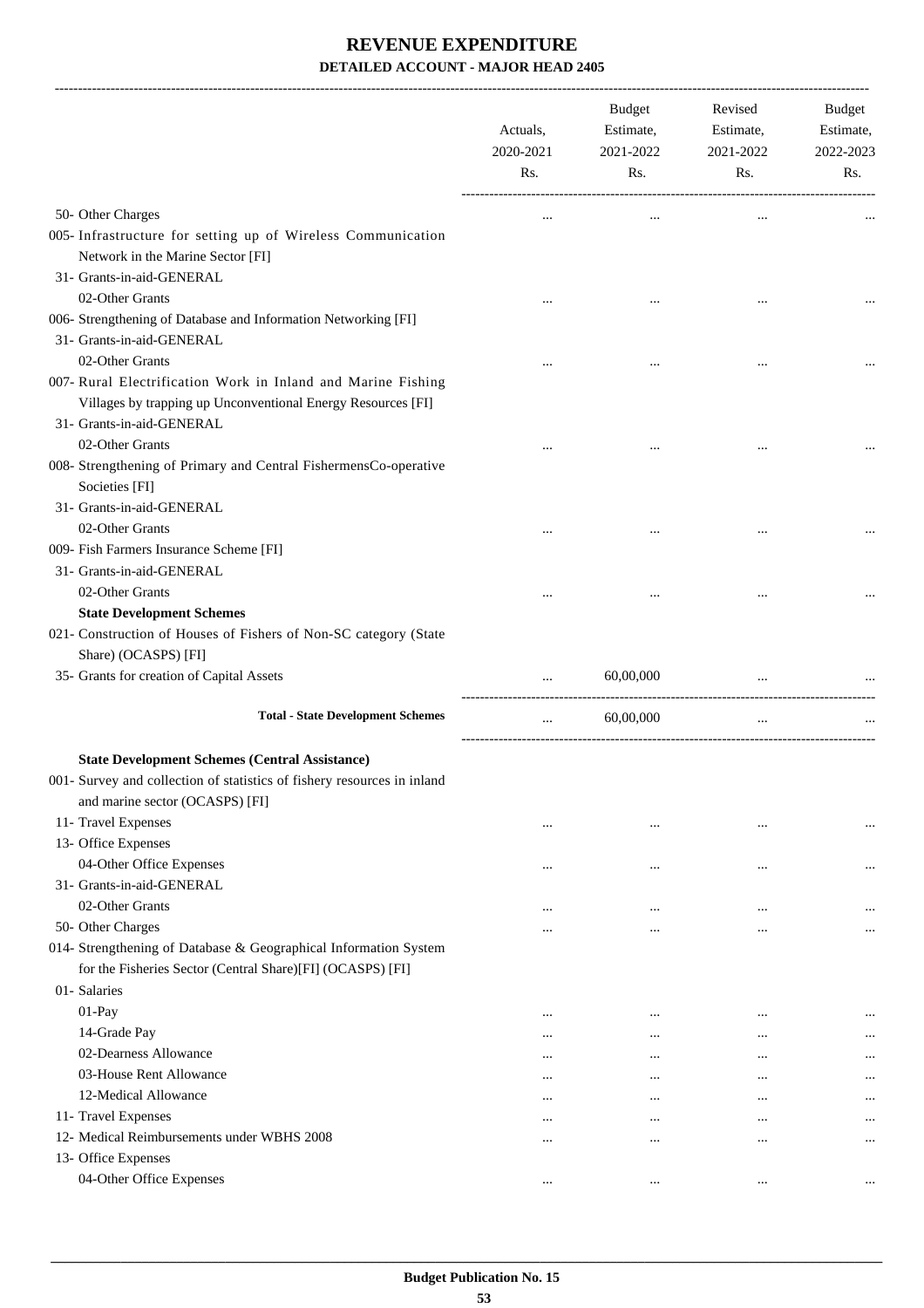|                                                                    | Actuals,<br>2020-2021<br>Rs. | <b>Budget</b><br>Estimate,<br>2021-2022<br>Rs. | Revised<br>Estimate,<br>2021-2022<br>Rs. | <b>Budget</b><br>Estimate,<br>2022-2023<br>Rs. |
|--------------------------------------------------------------------|------------------------------|------------------------------------------------|------------------------------------------|------------------------------------------------|
| 31- Grants-in-aid-GENERAL                                          |                              |                                                |                                          |                                                |
| 02-Other Grants                                                    |                              | $\ddotsc$                                      |                                          |                                                |
| 019- Construction of Houses of Fishers of Non-SC category (Central |                              |                                                |                                          |                                                |
| Share) (OCASPS) [FI]<br>35- Grants for creation of Capital Assets  |                              |                                                |                                          |                                                |
| 025- Implementation of the Scheme on Strengthening of Database &   |                              |                                                | $\ddotsc$                                |                                                |
| Information Networking (Central Share) (OCASPS) [FI]               |                              |                                                |                                          |                                                |
| 01- Salaries                                                       |                              |                                                |                                          |                                                |
|                                                                    |                              |                                                |                                          |                                                |
| $01-Pay$                                                           |                              |                                                | $\ddotsc$                                |                                                |
| 14-Grade Pay                                                       |                              |                                                | $\ddotsc$                                |                                                |
| 02-Dearness Allowance                                              |                              |                                                | $\cdots$                                 | $\cdots$                                       |
| 03-House Rent Allowance                                            | .                            |                                                |                                          |                                                |
| 12-Medical Allowance                                               | .                            | $\cdots$                                       | $\ddotsc$                                |                                                |
| 11- Travel Expenses                                                | $\cdots$                     | $\ddotsc$                                      | $\ddotsc$                                | $\cdots$                                       |
| 12- Medical Reimbursements under WBHS 2008                         |                              |                                                | $\ddotsc$                                |                                                |
| 13- Office Expenses                                                |                              |                                                |                                          |                                                |
| 04-Other Office Expenses                                           |                              | $\cdots$                                       | $\ddotsc$                                |                                                |
| Total - 2405-00-800                                                | .                            | 60,00,000                                      | $\ddotsc$                                |                                                |
| Voted                                                              | $\cdots$                     | 60,00,000                                      | $\cdots$                                 |                                                |
| Charged                                                            | $\cdots$                     | $\cdots$                                       | $\cdots$                                 |                                                |

## **DETAILED ACCOUNT NO. 2405 - DEDUCT RECOVERIES IN REDUCTION OF EXPENDITURE**

**--------------------------------------------------------------------------------------------------------------------------------------------------------------------------------**

| 001- Direction and Administration                                  |             |          |           |          |
|--------------------------------------------------------------------|-------------|----------|-----------|----------|
| Administrative Expenditure                                         |             |          |           |          |
| 001-Directorate of Fisheries [FI]                                  |             |          |           |          |
| 70-Deduct Recoveries                                               |             |          |           |          |
| 01-Others                                                          | $-1,08,216$ | $-1,000$ | $-10,000$ | $-1,000$ |
| 02-W.B.H.S. 2008                                                   | $\cdots$    | $\cdots$ | $-1,000$  | $-1,000$ |
| 003-Augmentation of Supervisory and Administrative Staff both in   |             |          |           |          |
| Fields and Headquarters [FI]                                       |             |          |           |          |
| 70-Deduct Recoveries                                               |             |          |           |          |
| 01-Others                                                          | $\cdots$    | $-1,000$ | $-1,000$  | $-1,000$ |
| 02-W.B.H.S. 2008                                                   | $\cdots$    | $\cdots$ | $-1,000$  | $-1,000$ |
| 004-Acquisition & Management of properties for Administrative Unit |             |          |           |          |
| [FI]                                                               |             |          |           |          |
| 70-Deduct Recoveries                                               |             |          |           |          |
| 01-Others                                                          | $\cdots$    | $-1,000$ | $-1,000$  | $-1.000$ |
| 02-W.B.H.S. 2008                                                   | $\cdots$    | $\cdots$ | $\cdots$  | $\cdots$ |
| 007-Additional Supervisory and Administrative Staff [FI]           |             |          |           |          |
| 70-Deduct Recoveries                                               |             |          |           |          |
| 01-Others                                                          | $\cdots$    | $-1,000$ | $-1,000$  | $-1.000$ |
| 02-W.B.H.S. 2008                                                   | $\cdots$    | $\cdots$ | $\cdots$  | $\cdots$ |
| <b>State Development Schemes</b>                                   |             |          |           |          |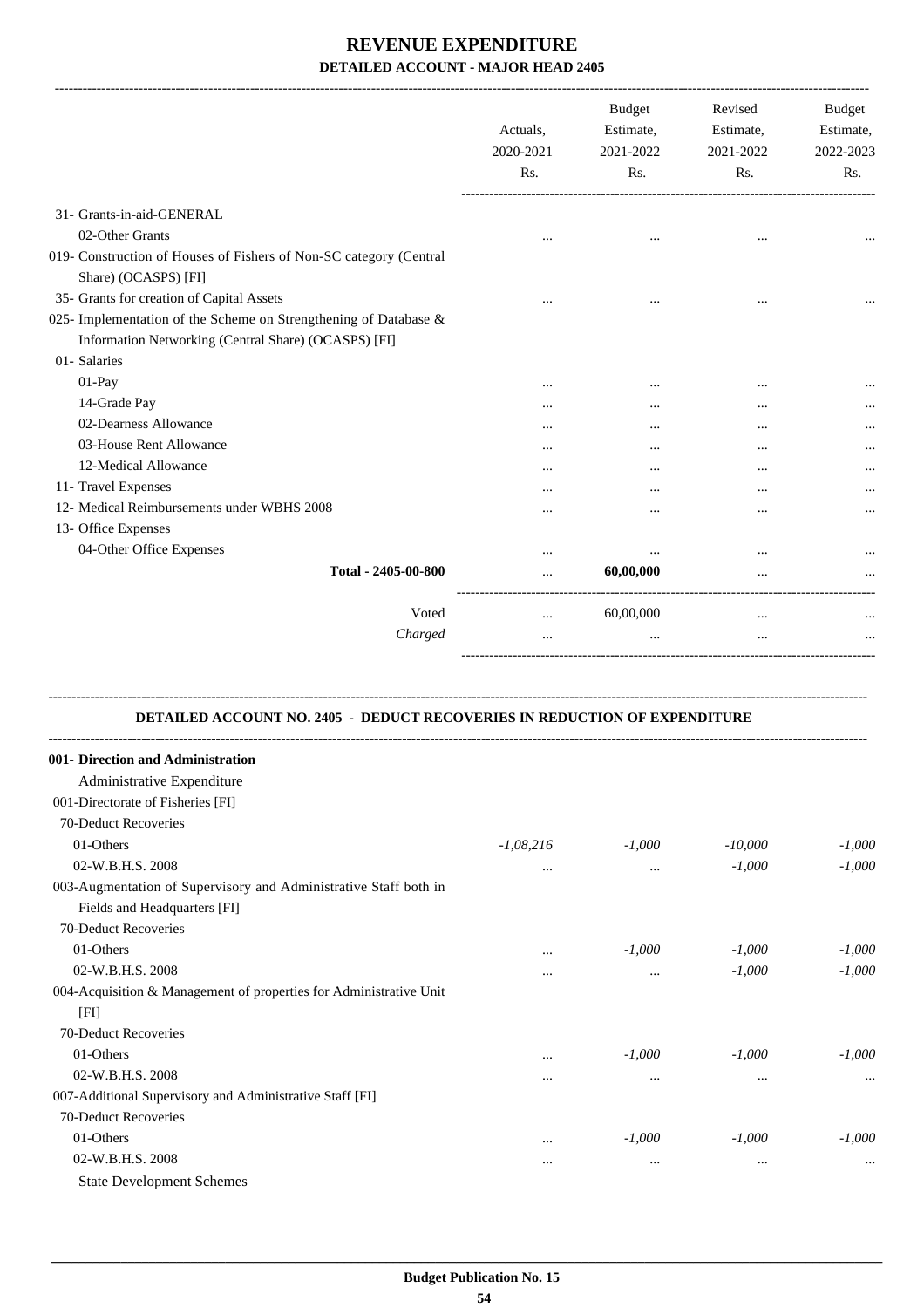|                                                                                                                                           | Actuals,<br>2020-2021<br>Rs. | Budget<br>Estimate,<br>2021-2022<br>Rs. | Revised<br>Estimate,<br>2021-2022<br>Rs. | Budget<br>Estimate,<br>2022-2023<br>Rs. |
|-------------------------------------------------------------------------------------------------------------------------------------------|------------------------------|-----------------------------------------|------------------------------------------|-----------------------------------------|
| 002-Acquisition and Management of properties for Administrative                                                                           |                              |                                         |                                          |                                         |
| Unit [FI]                                                                                                                                 |                              |                                         |                                          |                                         |
| 70-Deduct Recoveries                                                                                                                      |                              |                                         |                                          |                                         |
| 01-Others<br>006-Augmentation of Supervisory and Administrative Staff both in<br>the Fields and Headquarters [FI]                         |                              |                                         |                                          |                                         |
| 70-Deduct Recoveries                                                                                                                      |                              |                                         |                                          |                                         |
| 01-Others                                                                                                                                 |                              |                                         |                                          |                                         |
| 02-W.B.H.S. 2008                                                                                                                          |                              |                                         |                                          |                                         |
| Total - 001 - Deduct - Recoveries                                                                                                         | $-1,08,216$                  |                                         | $-4,000$ $-15,000$                       | $-6,000$                                |
| 101- Inland Fisheries                                                                                                                     |                              |                                         |                                          |                                         |
| Administrative Expenditure                                                                                                                |                              |                                         |                                          |                                         |
| 004-Project on brackish water fish farming to be implemented<br>through brackish water FFDA [FI]                                          |                              |                                         |                                          |                                         |
| 70-Deduct Recoveries                                                                                                                      |                              |                                         |                                          |                                         |
| 01-Others                                                                                                                                 |                              |                                         |                                          |                                         |
| 02-W.B.H.S. 2008                                                                                                                          |                              |                                         | $\cdots$                                 |                                         |
| 008-Development of Aquaculture (FFDA) (Formerly World Bank<br>Project) and in production of aerators for enhanced fish<br>production [FI] |                              |                                         |                                          |                                         |
| 70-Deduct Recoveries                                                                                                                      |                              |                                         |                                          |                                         |
| 01-Others                                                                                                                                 | $\cdots$                     | $-1,000$                                | $-1,000$                                 | $-1,000$                                |
| 02-W.B.H.S. 2008                                                                                                                          |                              |                                         | $-1,000$                                 | $-1,000$                                |
| 049-Development of Derelict Fisheries in the State of West Bengal                                                                         |                              |                                         |                                          |                                         |
| [FI]                                                                                                                                      |                              |                                         |                                          |                                         |
| 70-Deduct Recoveries                                                                                                                      |                              |                                         |                                          |                                         |
| 01-Others                                                                                                                                 |                              | $\cdots$                                | $-1,000$                                 | $-1,000$                                |
| 02-W.B.H.S. 2008                                                                                                                          |                              | $\cdots$                                |                                          | $\cdots$                                |
| 051-Setting Bundh Breeding Fish Farm in the Districts of<br>Bankura, Midnapore, Birbhum and Purulia [FI]                                  |                              |                                         |                                          |                                         |
| 70-Deduct Recoveries                                                                                                                      |                              |                                         |                                          |                                         |
| 01-Others                                                                                                                                 |                              | $-1,000$                                | $-1,000$                                 | $-1,000$                                |
| 02-W.B.H.S. 2008                                                                                                                          |                              | $\cdots$                                | $\cdots$                                 | $\cdots$                                |
| 052-Administrative Cost to Operate State Project Units (Formerly<br>World Bank Project) [FI]                                              |                              |                                         |                                          |                                         |
| 70-Deduct Recoveries                                                                                                                      |                              |                                         |                                          |                                         |
| 01-Others                                                                                                                                 | $\cdots$                     | $\cdots$                                | $-1,000$                                 | $-1,000$                                |
| 02-W.B.H.S. 2008                                                                                                                          |                              |                                         | $-1,000$                                 | $-1,000$                                |
| 053-Improvement and management of training centres(Formerly                                                                               |                              |                                         |                                          |                                         |
| World Bank Project) [FI]                                                                                                                  |                              |                                         |                                          |                                         |
| 70-Deduct Recoveries                                                                                                                      |                              |                                         |                                          |                                         |
| 01-Others                                                                                                                                 | $\cdots$                     | $\cdots$                                | $\cdots$                                 |                                         |
| 02-W.B.H.S. 2008                                                                                                                          |                              | $\cdots$                                |                                          |                                         |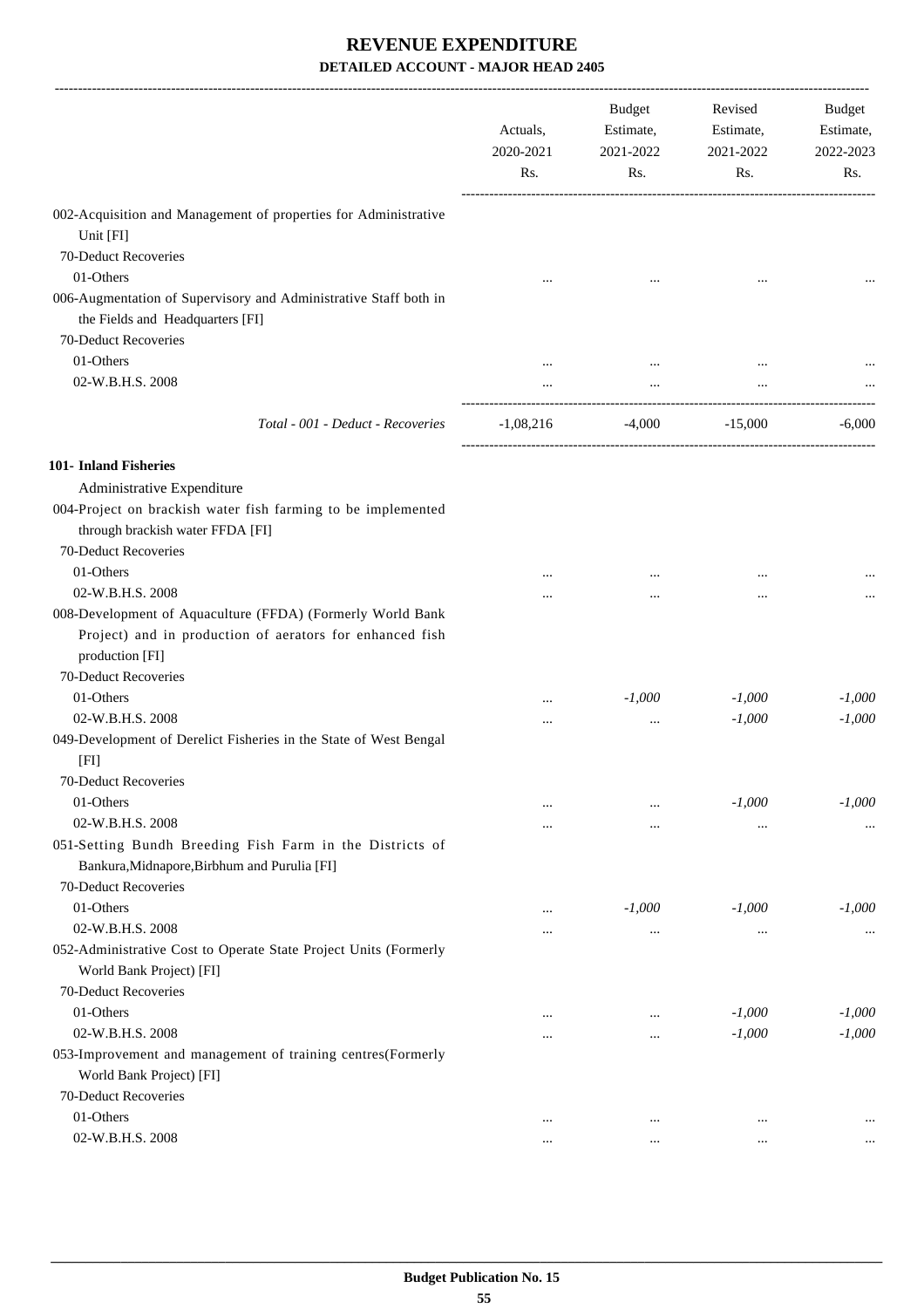|                                                                                                                                                    | Actuals,<br>2020-2021<br>Rs. | <b>Budget</b><br>Estimate,<br>2021-2022<br>Rs. | Revised<br>Estimate,<br>2021-2022<br>Rs. | Budget<br>Estimate,<br>2022-2023<br>Rs. |
|----------------------------------------------------------------------------------------------------------------------------------------------------|------------------------------|------------------------------------------------|------------------------------------------|-----------------------------------------|
| 054-Mechanisation & improvement of fishing crafts- Marine<br>resources survey, standardisation of crafts & gears, training of                      |                              |                                                |                                          |                                         |
| different centres for operation of mechanised crafts & gears [FI]                                                                                  |                              |                                                |                                          |                                         |
| 70-Deduct Recoveries                                                                                                                               |                              |                                                |                                          |                                         |
| 01-Others                                                                                                                                          |                              |                                                |                                          |                                         |
| 02-W.B.H.S. 2008                                                                                                                                   |                              |                                                |                                          |                                         |
| Total - 101 - Deduct - Recoveries                                                                                                                  | $\cdots$                     | $-2,000$                                       | $-6,000$                                 | $-6,000$                                |
| 102- Estuarine / Brackish Water Fisheries                                                                                                          |                              |                                                |                                          |                                         |
| Administrative Expenditure                                                                                                                         |                              |                                                |                                          |                                         |
| 001-Project on brackish water fish farming to be implemented<br>through brakish water (FFDA) [FI]                                                  |                              |                                                |                                          |                                         |
| 70-Deduct Recoveries                                                                                                                               |                              |                                                |                                          |                                         |
| 01-Others                                                                                                                                          | $\cdots$                     | $-1,000$                                       | $-1,000$                                 | $-1,000$                                |
| 02-W.B.H.S. 2008                                                                                                                                   |                              | $\ldots$                                       | $\cdots$                                 |                                         |
| Total - 102 - Deduct - Recoveries                                                                                                                  | $\cdots$                     | $-1,000$                                       | $-1,000$                                 | $-1,000$                                |
| 105- Processing, Preservation and Marketing                                                                                                        |                              |                                                |                                          |                                         |
| Administrative Expenditure                                                                                                                         |                              |                                                |                                          |                                         |
| 004-Establishment of seed farms for production of quality seeds<br>through artificial breeding of Indian major crops by hormonic<br>treatment [FI] |                              |                                                |                                          |                                         |
| 70-Deduct Recoveries                                                                                                                               |                              |                                                |                                          |                                         |
| 01-Others                                                                                                                                          |                              | $-1,000$                                       | $-1,000$                                 | $-1,000$                                |
| 02-W.B.H.S. 2008                                                                                                                                   |                              | $\cdots$                                       |                                          |                                         |
| 006-Diversified production of fish byproduct [FI]                                                                                                  |                              |                                                |                                          |                                         |
| 70-Deduct Recoveries                                                                                                                               |                              |                                                |                                          |                                         |
| 01-Others                                                                                                                                          | $\cdots$                     | $-1,000$                                       | $-1,000$                                 | $-1,000$                                |
| 02-W.B.H.S. 2008                                                                                                                                   | $\cdots$                     | $\ldots$                                       | $\ldots$                                 |                                         |
| Total - 105 - Deduct - Recoveries                                                                                                                  |                              | $-2,000$                                       | $-2,000$                                 | $-2,000$                                |
| 109- Extension and Training                                                                                                                        |                              |                                                |                                          |                                         |
| Administrative Expenditure                                                                                                                         |                              |                                                |                                          |                                         |
| 002-Expansion of extension wing and rendering extension services                                                                                   |                              |                                                |                                          |                                         |
| including publication of journals and setting up of information<br>units [FI]                                                                      |                              |                                                |                                          |                                         |
| 70-Deduct Recoveries                                                                                                                               |                              |                                                |                                          |                                         |
| 01-Others                                                                                                                                          | $-1,34,088$                  | $\ddotsc$                                      |                                          |                                         |
| 003-Training for fish farmers and unemployed fishermen, holding of                                                                                 |                              |                                                |                                          |                                         |
| fish farmer field day, educational tour etc. [FI]                                                                                                  |                              |                                                |                                          |                                         |
| 70-Deduct Recoveries                                                                                                                               |                              |                                                |                                          |                                         |
| 01-Others                                                                                                                                          |                              | $-1,000$                                       | $-1,000$                                 | $-1,000$                                |
| 02-W.B.H.S. 2008                                                                                                                                   |                              | $\cdots$                                       | $\cdots$                                 |                                         |
|                                                                                                                                                    |                              |                                                |                                          |                                         |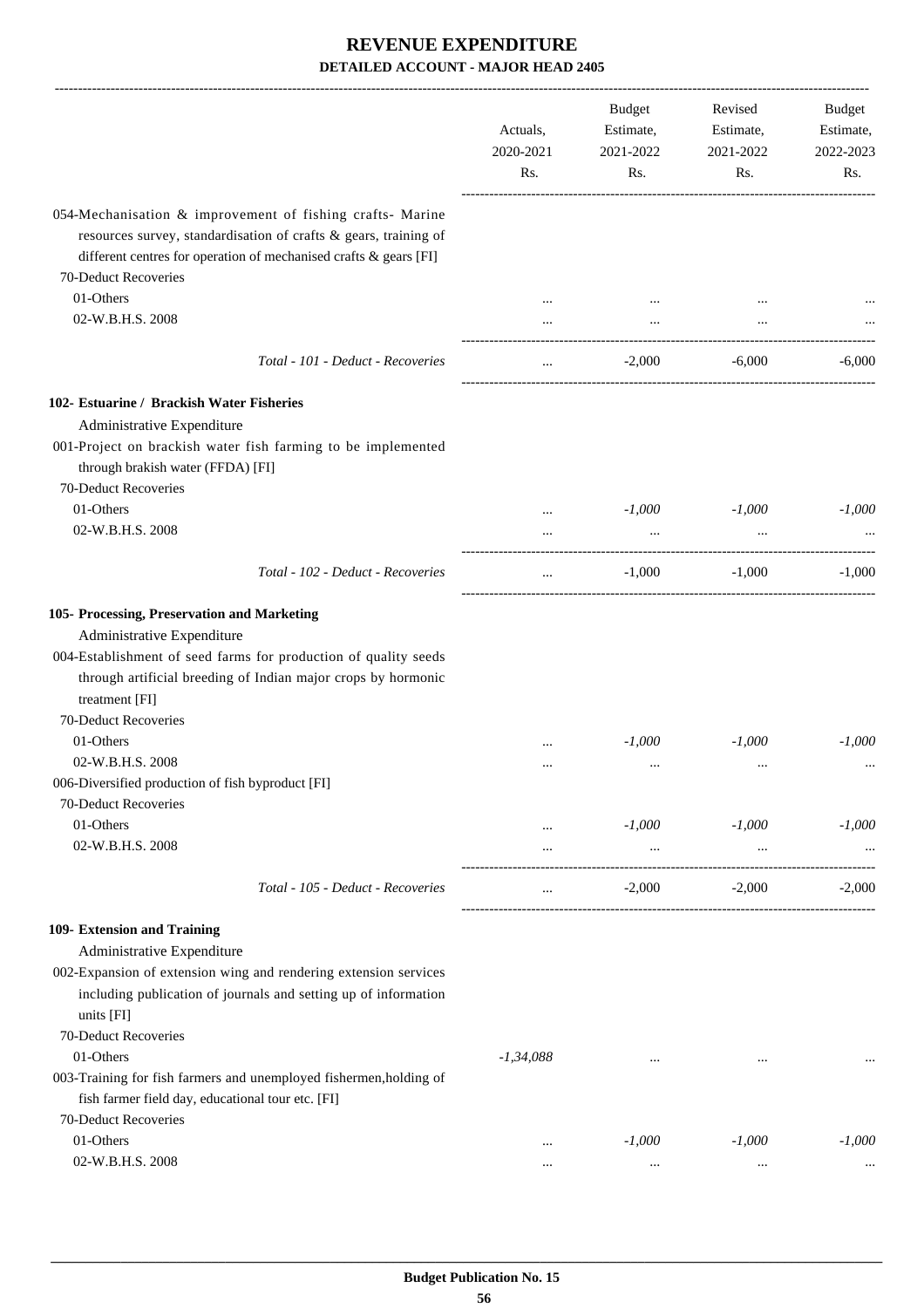|                                                                                                                                                                                                                                                                                                               | Actuals,<br>2020-2021<br>Rs. | <b>Budget</b><br>Estimate,<br>2021-2022<br>Rs. | Revised<br>Estimate,<br>2021-2022<br>Rs. | Budget<br>Estimate,<br>2022-2023<br>Rs. |
|---------------------------------------------------------------------------------------------------------------------------------------------------------------------------------------------------------------------------------------------------------------------------------------------------------------|------------------------------|------------------------------------------------|------------------------------------------|-----------------------------------------|
| 004-Improvement and Management of training centres (Formerly<br>World Bank Project) [FI]                                                                                                                                                                                                                      |                              |                                                |                                          |                                         |
| 70-Deduct Recoveries                                                                                                                                                                                                                                                                                          |                              |                                                |                                          |                                         |
| 01-Others                                                                                                                                                                                                                                                                                                     |                              | $-1,000$                                       | $-1,000$                                 | $-1,000$                                |
| 02-W.B.H.S. 2008                                                                                                                                                                                                                                                                                              |                              | $\cdots$                                       | $\cdots$                                 |                                         |
| 006-Setting up of an extension wing and rendering extension services<br>[FI]                                                                                                                                                                                                                                  |                              |                                                |                                          |                                         |
| 70-Deduct Recoveries                                                                                                                                                                                                                                                                                          |                              |                                                |                                          |                                         |
| 01-Others                                                                                                                                                                                                                                                                                                     |                              |                                                |                                          |                                         |
| 02-W.B.H.S. 2008                                                                                                                                                                                                                                                                                              |                              |                                                |                                          |                                         |
| 007-Expansion of extension wing and rendering extension services                                                                                                                                                                                                                                              |                              |                                                |                                          |                                         |
| including publication of journals and setting up of information<br>units [FI]                                                                                                                                                                                                                                 |                              |                                                |                                          |                                         |
| 70-Deduct Recoveries                                                                                                                                                                                                                                                                                          |                              |                                                |                                          |                                         |
| 01-Others                                                                                                                                                                                                                                                                                                     |                              | $-1,000$                                       | $-1,000$                                 | $-1,000$                                |
| 02-W.B.H.S. 2008                                                                                                                                                                                                                                                                                              |                              | $\ldots$                                       |                                          |                                         |
| Total - 109 - Deduct - Recoveries                                                                                                                                                                                                                                                                             | $-1,34,088$                  | $-3,000$                                       | $-3,000$                                 | $-3,000$                                |
| 110- Mechanisation and Improvement of Fish Crafts<br>Administrative Expenditure<br>001-Mechanisation & improvement of fishing crafts- Marine<br>resources survey, standardisation of crafts & gears, training of<br>different centres for operation of mechanised crafts & gears [FI]<br>70-Deduct Recoveries |                              |                                                |                                          |                                         |
| 01-Others                                                                                                                                                                                                                                                                                                     |                              | $-1,000$                                       | $-1,000$                                 | $-1,000$                                |
| 02-W.B.H.S. 2008                                                                                                                                                                                                                                                                                              | .                            | $\cdots$                                       | $\cdots$                                 |                                         |
| Total - 110 - Deduct - Recoveries                                                                                                                                                                                                                                                                             | $\cdots$                     | $-1,000$                                       | $-1,000$                                 | $-1.000$                                |
| 789- Special Component Plan for Scheduled Castes<br><b>State Development Schemes</b><br>003-Distribution of Minikits, Water Conditioner etc., and<br>Develpoment of Social Fisheries and Integrated Fishing [FI]<br>70-Deduct Recoveries<br>01-Others                                                         |                              |                                                | $\cdots$                                 |                                         |
| Total - 789 - Deduct - Recoveries                                                                                                                                                                                                                                                                             | $\cdots$                     | $\cdots$                                       | $\cdots$                                 |                                         |
| 796- Tribal Areas Sub-Plan<br><b>State Development Schemes</b><br>001-Economic upliftment of Tribal people through operation of<br>piscicultural development [FI]<br>70-Deduct Recoveries<br>01-Others                                                                                                        |                              |                                                | $\ddotsc$                                |                                         |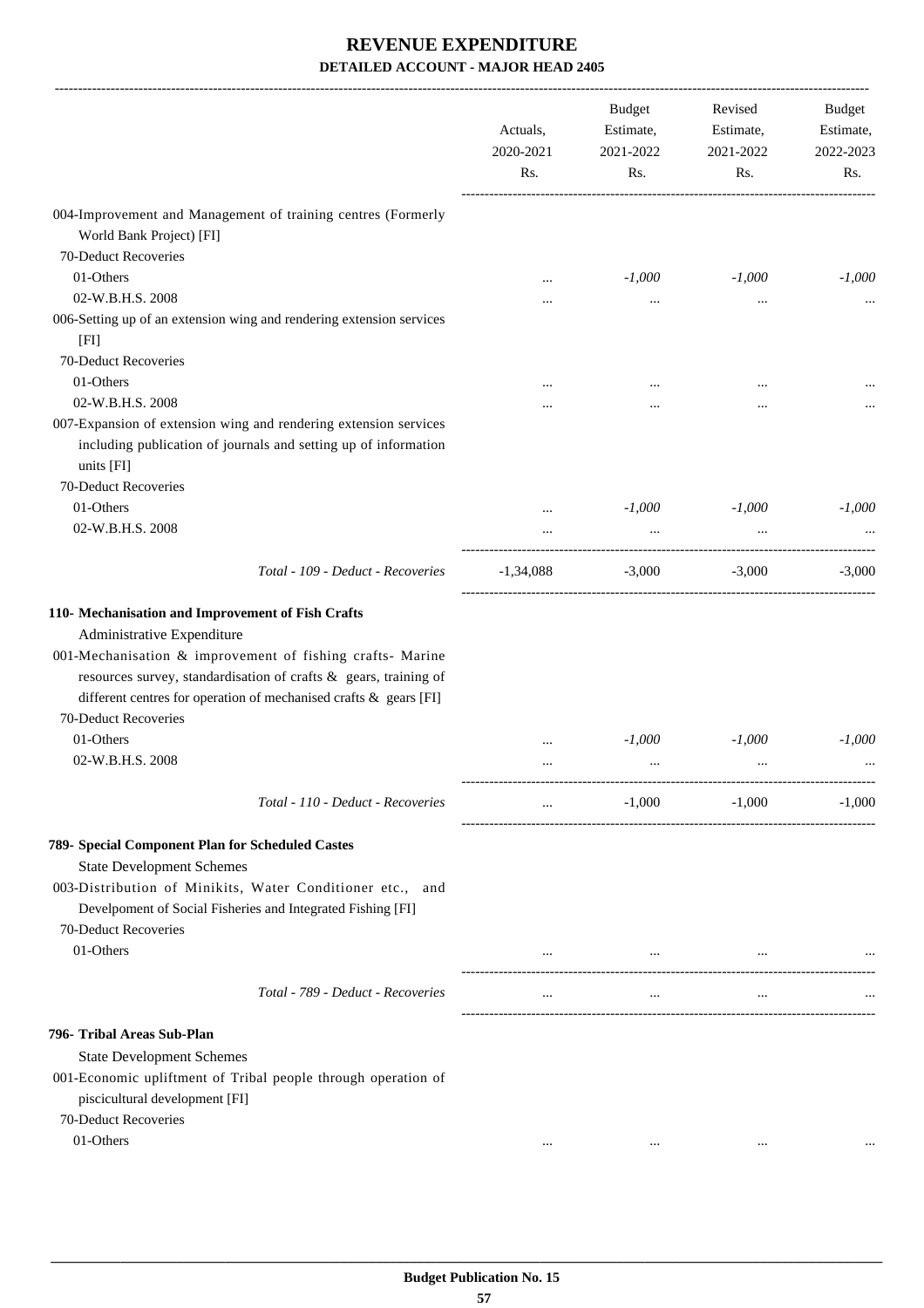|                                                                                                           | Actuals,<br>2020-2021<br>Rs. | Budget<br>Estimate,<br>2021-2022<br>Rs. | Revised<br>Estimate,<br>2021-2022<br>Rs. | <b>Budget</b><br>Estimate,<br>2022-2023<br>Rs. |
|-----------------------------------------------------------------------------------------------------------|------------------------------|-----------------------------------------|------------------------------------------|------------------------------------------------|
|                                                                                                           |                              |                                         |                                          |                                                |
| Total - 796 - Deduct - Recoveries                                                                         |                              |                                         |                                          |                                                |
| 800- Other Expenditure                                                                                    |                              |                                         |                                          |                                                |
| <b>State Development Schemes</b>                                                                          |                              |                                         |                                          |                                                |
| 029-Refund of Unutilized Fund of CSS Schemes (State Share)<br>(CSSREFUND) [FI]                            |                              |                                         |                                          |                                                |
| 70-Deduct Recoveries                                                                                      |                              |                                         |                                          |                                                |
| 01-Others                                                                                                 |                              |                                         |                                          |                                                |
| State Development Schemes (Central Assistance)                                                            |                              |                                         |                                          |                                                |
| 001-Survey and collection of statistics of fishery resources in inland<br>and marine sector (OCASPS) [FI] |                              |                                         |                                          |                                                |
| 70-Deduct Recoveries                                                                                      |                              |                                         |                                          |                                                |
| 01-Others                                                                                                 |                              |                                         |                                          |                                                |
| 02-W.B.H.S. 2008                                                                                          |                              |                                         |                                          |                                                |
| 028-Refund of Unutilized Fund of CSS Schemes (Central Share)<br>(CSSREFUND) [FI]                          |                              |                                         |                                          |                                                |
| 70-Deduct Recoveries                                                                                      |                              |                                         |                                          |                                                |
| 01-Others                                                                                                 |                              |                                         |                                          |                                                |
| <b>Central Sector Scheme</b>                                                                              |                              |                                         |                                          |                                                |
| 024-Development of Inland Fisheries Statistics [FI]                                                       |                              |                                         |                                          |                                                |
| 70-Deduct Recoveries                                                                                      |                              |                                         |                                          |                                                |
| 01-Others                                                                                                 |                              |                                         |                                          |                                                |
| 02-W.B.H.S. 2008                                                                                          |                              |                                         |                                          |                                                |
| Total - 800 - Deduct - Recoveries                                                                         |                              | $\ddotsc$                               | $\cdots$                                 |                                                |
| 911- Deduct Recoveries of Overpayments                                                                    |                              |                                         |                                          |                                                |
| Administrative Expenditure                                                                                |                              |                                         |                                          |                                                |
| 031-Directorate of Fisheries [FI]                                                                         |                              |                                         |                                          |                                                |
| 70-Deduct Recoveries                                                                                      |                              |                                         |                                          |                                                |
| 01-Others                                                                                                 | $\cdots$                     | $-5,000$                                | $-1,000$                                 | $-1,000$                                       |
| 02-W.B.H.S. 2008                                                                                          |                              | $\ldots$                                | $-1,000$                                 | $-1,000$                                       |
| 032-Additional Supervisory and Administrative Staff [FI]                                                  |                              |                                         |                                          |                                                |
| 70-Deduct Recoveries                                                                                      |                              |                                         |                                          |                                                |
| 01-Others                                                                                                 | $\cdots$                     | $-1,000$                                | $-1,000$                                 | $-1,000$                                       |
| 033-Augmentation of Supervisory and Administrative Staff both in                                          |                              |                                         |                                          |                                                |
| Fields and Headquarters [FI]                                                                              |                              |                                         |                                          |                                                |
| 70-Deduct Recoveries                                                                                      |                              |                                         |                                          |                                                |
| 01-Others                                                                                                 | $\cdots$                     | $-1,000$                                | $-1,000$                                 | $-1,000$                                       |
| 02-W.B.H.S. 2008                                                                                          | $\cdots$                     | $\cdots$                                | $-1,000$                                 | $-1,000$                                       |
| 034-Acquisition & Management of properties for Administrative Unit<br>[FI]                                |                              |                                         |                                          |                                                |
| 70-Deduct Recoveries                                                                                      |                              |                                         |                                          |                                                |
| 01-Others                                                                                                 | $\cdots$                     | $-1,000$                                | $-1,000$                                 | $-1,000$                                       |
| 035-Project on brackish water fish farming to be implemented<br>through brakish water (FFDA) [FI]         |                              |                                         |                                          |                                                |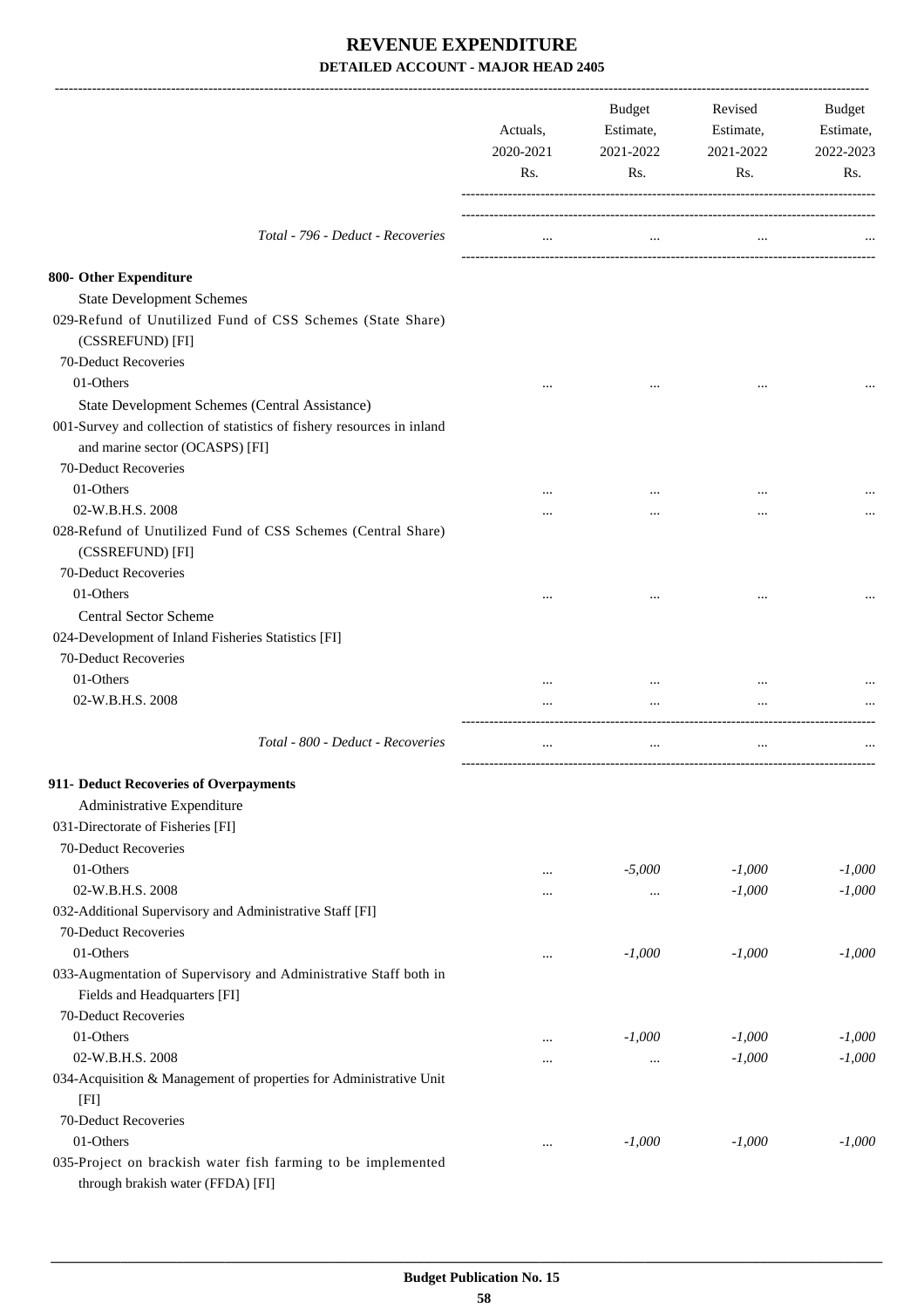-------------------------------------------------------------------------------------------------------------------------------------------------------------------------------

|                                                                                                                                                   | Actuals,<br>2020-2021<br>Rs. | <b>Budget</b><br>Estimate,<br>2021-2022<br>Rs. | Revised<br>Estimate,<br>2021-2022<br>Rs. | <b>Budget</b><br>Estimate,<br>2022-2023<br>Rs. |
|---------------------------------------------------------------------------------------------------------------------------------------------------|------------------------------|------------------------------------------------|------------------------------------------|------------------------------------------------|
| 70-Deduct Recoveries                                                                                                                              |                              |                                                |                                          |                                                |
| 01-Others                                                                                                                                         | $\cdots$                     | $-1,000$                                       | $-1,000$                                 | $-1,000$                                       |
| 036-Establishment of seed farms for production of quality seeds                                                                                   |                              |                                                |                                          |                                                |
| through artificial breeding of Indian major crops by hormonic<br>treatment [FI]                                                                   |                              |                                                |                                          |                                                |
| 70-Deduct Recoveries                                                                                                                              |                              |                                                |                                          |                                                |
| 01-Others                                                                                                                                         | $\ddotsc$                    | $-1,000$                                       | $-1,000$                                 | $-1,000$                                       |
| 037-Diversified production of fish byproduct [FI]                                                                                                 |                              |                                                |                                          |                                                |
| 70-Deduct Recoveries                                                                                                                              |                              |                                                |                                          |                                                |
| 01-Others                                                                                                                                         |                              | $-1,000$                                       |                                          |                                                |
| 038-Setting up of an extension wing and rendering extension services<br>[FI]                                                                      | $\ddotsc$                    |                                                | $\ddotsc$                                |                                                |
| 70-Deduct Recoveries                                                                                                                              |                              |                                                |                                          |                                                |
| 01-Others                                                                                                                                         |                              | $-1,000$                                       | $-1,000$                                 | $-1,000$                                       |
| 039-Expansion of extension wing and rendering extension services<br>including publication of journals and setting up of information<br>units [FI] |                              |                                                |                                          |                                                |
| 70-Deduct Recoveries                                                                                                                              |                              |                                                |                                          |                                                |
| 01-Others                                                                                                                                         |                              | $-1,000$                                       | $-1,000$                                 | $-1,000$                                       |
| 040-Training for fish farmers and unemployed fishermen, holding of                                                                                |                              |                                                |                                          |                                                |
| fish farmer field day, educational tour etc. [FI]                                                                                                 |                              |                                                |                                          |                                                |
| 70-Deduct Recoveries                                                                                                                              |                              |                                                |                                          |                                                |
| 01-Others                                                                                                                                         | $\ddotsc$                    | $-1,000$                                       | $-1,000$                                 | $-1,000$                                       |
| 041-Improvement and Management of training centres (Formerly                                                                                      |                              |                                                |                                          |                                                |
| World Bank Project) [FI]                                                                                                                          |                              |                                                |                                          |                                                |
| 70-Deduct Recoveries                                                                                                                              |                              |                                                |                                          |                                                |
| 01-Others                                                                                                                                         |                              | $-1,000$                                       | $-1,000$                                 | $-1,000$                                       |
| 042-Mechanisation & improvement of fishing crafts- Marine                                                                                         |                              |                                                |                                          |                                                |
| resources survey, standardisation of crafts & gears, training of                                                                                  |                              |                                                |                                          |                                                |
| different centres for operation of mechanised crafts & gears [FI]                                                                                 |                              |                                                |                                          |                                                |
| 70-Deduct Recoveries                                                                                                                              |                              |                                                |                                          |                                                |
| 01-Others                                                                                                                                         | $\cdots$                     | $-1,000$                                       | $-1,000$                                 | $-1,000$                                       |
| 043-Development of Derelict Fisheries in the State of West Bengal                                                                                 |                              |                                                |                                          |                                                |
| [FI]                                                                                                                                              |                              |                                                |                                          |                                                |
| 70-Deduct Recoveries                                                                                                                              |                              |                                                |                                          |                                                |
| 01-Others                                                                                                                                         | $\ddotsc$                    | $-1,000$                                       | $-1,000$                                 | $-1,000$                                       |
| 044-Setting Bundh Breeding Fish Farm in the Districts of                                                                                          |                              |                                                |                                          |                                                |
| Bankura, Midnapore, Birbhum and Purulia [FI]                                                                                                      |                              |                                                |                                          |                                                |
| 70-Deduct Recoveries                                                                                                                              |                              |                                                |                                          |                                                |
| 01-Others                                                                                                                                         | $\cdots$                     | $-1,000$                                       | $-1,000$                                 | $-1,000$                                       |
| 045-Administrative Cost to Operate State Project Units (Formerly                                                                                  |                              |                                                |                                          |                                                |
| World Bank Project) [FI]                                                                                                                          |                              |                                                |                                          |                                                |
| 70-Deduct Recoveries                                                                                                                              |                              |                                                |                                          |                                                |
| 01-Others                                                                                                                                         | $\cdots$                     | $-1,000$                                       | $-1,000$                                 | $-1,000$                                       |
| 046-Improvement and management of training centres(Formerly                                                                                       |                              |                                                |                                          |                                                |
| World Bank Project) [FI]                                                                                                                          |                              |                                                |                                          |                                                |
| 70-Deduct Recoveries                                                                                                                              |                              |                                                |                                          |                                                |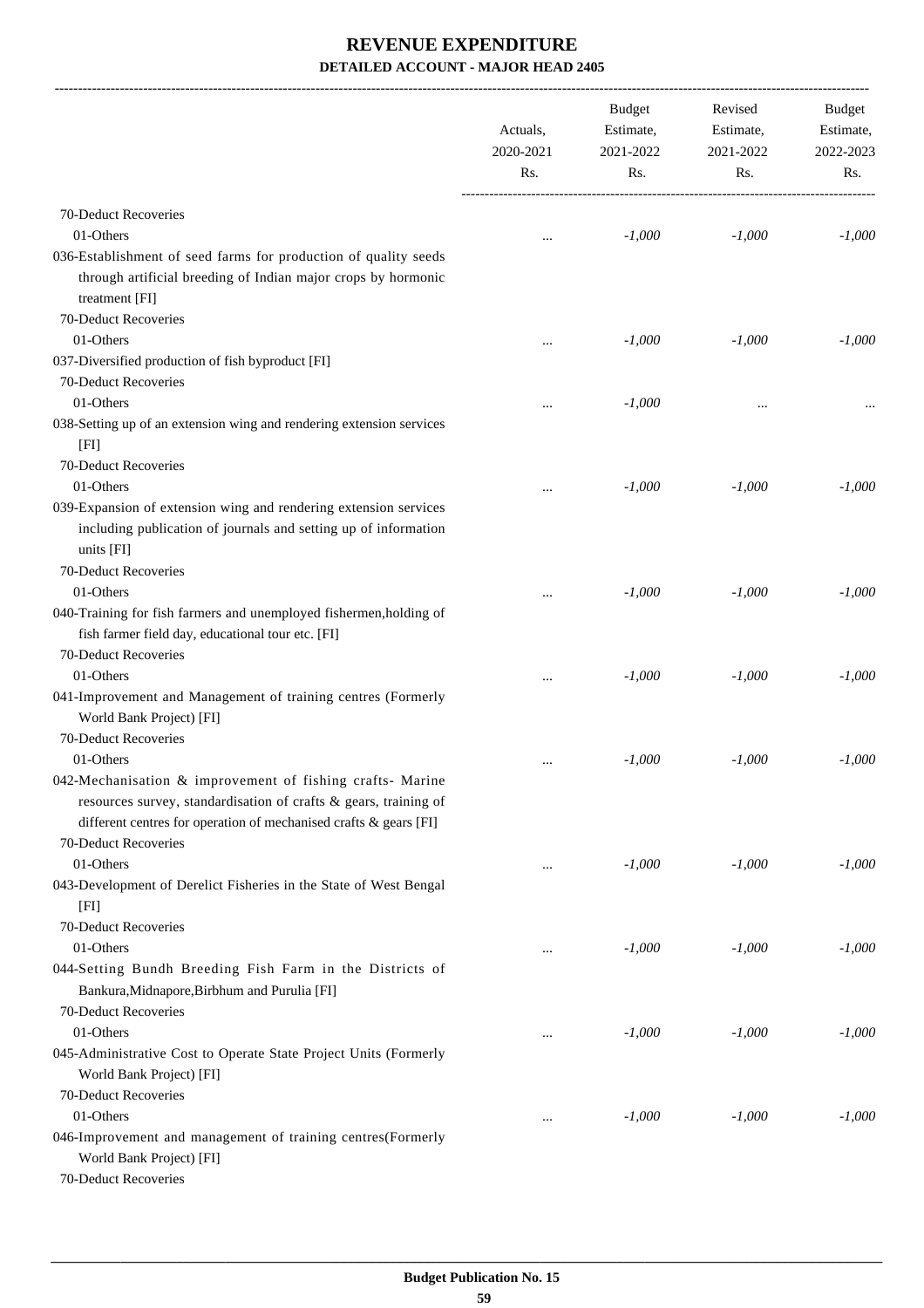|                                                                                                                                                                                                    | Actuals,<br>2020-2021<br>Rs. | <b>Budget</b><br>Estimate,<br>2021-2022<br>Rs. | Revised<br>Estimate,<br>2021-2022<br>Rs. | Budget<br>Estimate,<br>2022-2023<br>Rs. |
|----------------------------------------------------------------------------------------------------------------------------------------------------------------------------------------------------|------------------------------|------------------------------------------------|------------------------------------------|-----------------------------------------|
| 01-Others                                                                                                                                                                                          | $\cdots$                     | $-1,000$                                       | $-1,000$                                 | $-1,000$                                |
| 047-Mechanisation & improvement of fishing crafts- Marine<br>resources survey, standardisation of crafts & gears, training of<br>different centres for operation of mechanised crafts & gears [FI] |                              |                                                |                                          |                                         |
| 70-Deduct Recoveries                                                                                                                                                                               |                              |                                                |                                          |                                         |
| 01-Others                                                                                                                                                                                          |                              | $-1,000$                                       | $-1,000$                                 | $-1,000$                                |
| 048-State contribution as grants to SFDC / WBFC for Pisicultural<br>Operation. [FI]                                                                                                                |                              |                                                |                                          |                                         |
| 70-Deduct Recoveries                                                                                                                                                                               |                              |                                                |                                          |                                         |
| 01-Others<br>049-Development of Aquaculture (FFDA) (Formerly World Bank<br>Project) and in production of aerators for enhanced fish<br>production [FI]                                             |                              | $-1,000$                                       | $-1,000$                                 | $-1,000$                                |
| 70-Deduct Recoveries                                                                                                                                                                               |                              |                                                |                                          |                                         |
| 01-Others                                                                                                                                                                                          |                              | $-1,000$                                       | $-1,000$                                 | $-1.000$                                |
| 050-State Contribution as Grant / Subsidy for the Faculty at<br>Chakgaria under the West Bengal University of Animal and<br>Fishery Sciences [FI]<br>70-Deduct Recoveries<br>01-Others             | $\ddotsc$                    | $-1,000$                                       | $-1,000$                                 | $-1,000$                                |
| 051-Support for Statistical Strrengthening [FI]                                                                                                                                                    |                              |                                                |                                          |                                         |
| 70-Deduct Recoveries<br>01-Others                                                                                                                                                                  |                              |                                                |                                          | $-1,000$                                |
| 052-Refund of unutilised funds under various Schemes [FI]                                                                                                                                          |                              | $-1,000$                                       | $-1,000$                                 |                                         |
| 70-Deduct Recoveries                                                                                                                                                                               |                              |                                                |                                          |                                         |
| 01-Others                                                                                                                                                                                          | $\cdots$                     | $-20,00,00,000$                                | $-1,00,00,000$                           | $-1,00,00,000$                          |
| <b>State Development Schemes</b>                                                                                                                                                                   |                              |                                                |                                          |                                         |
| 002-Acquisition and Management of properties for Administrative<br>Unit [FI]                                                                                                                       |                              |                                                |                                          |                                         |
| 70-Deduct Recoveries                                                                                                                                                                               |                              |                                                |                                          |                                         |
| 01-Others                                                                                                                                                                                          | $-4,51,780$                  |                                                |                                          |                                         |
| 02-W.B.H.S. 2008                                                                                                                                                                                   | $\cdots$                     |                                                |                                          |                                         |
| 003-Diversified production of fish byproducts by women [FI]<br>70-Deduct Recoveries                                                                                                                |                              |                                                |                                          |                                         |
| 01-Others                                                                                                                                                                                          | $-12,249$                    |                                                |                                          |                                         |
| 004-Distribution of Minikits, Water Conditioner etc., and<br>Develpoment of Social Fisheries and Integrated Fishing [FI]<br>70-Deduct Recoveries                                                   |                              |                                                |                                          |                                         |
| 01-Others                                                                                                                                                                                          | $\ddotsc$                    | $\cdots$                                       |                                          |                                         |
| 005-Development of Infrastructural Facilities in Inland Fishing<br>Villages [FI]                                                                                                                   |                              |                                                |                                          |                                         |
| 70-Deduct Recoveries                                                                                                                                                                               |                              |                                                |                                          |                                         |
| 01-Others                                                                                                                                                                                          |                              |                                                |                                          |                                         |
| 006-Development of Aquaculture (FFDA) (Formerly World Bank<br>project) and Introduction of Aerator for enhanced fish production<br>[FI]                                                            |                              |                                                |                                          |                                         |

70-Deduct Recoveries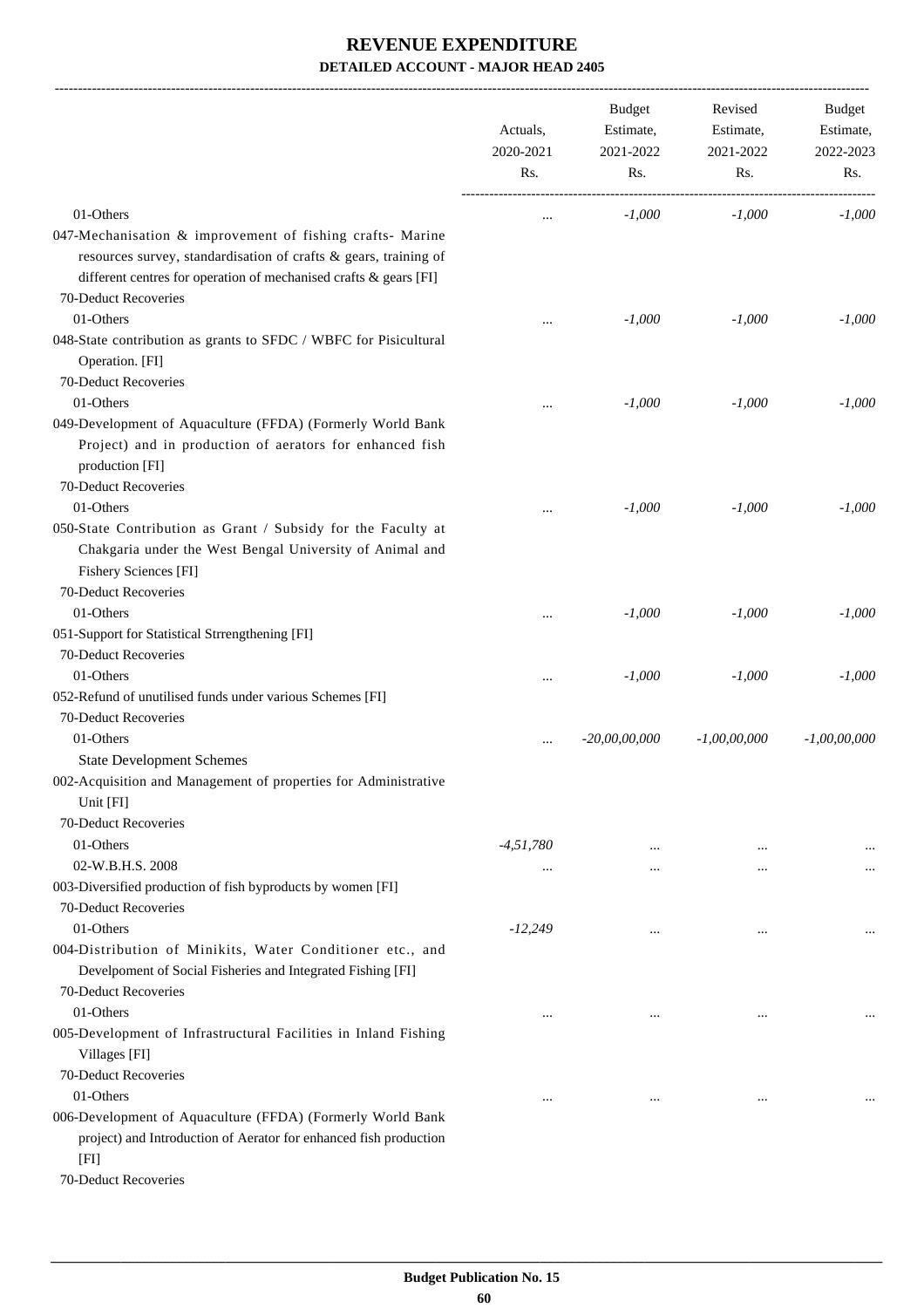-------------------------------------------------------------------------------------------------------------------------------------------------------------------------------

|                                                                                                                                                                                  | Actuals,<br>2020-2021<br>Rs. | <b>Budget</b><br>Estimate,<br>2021-2022<br>Rs. | Revised<br>Estimate,<br>2021-2022<br>Rs. | <b>Budget</b><br>Estimate,<br>2022-2023<br>Rs. |
|----------------------------------------------------------------------------------------------------------------------------------------------------------------------------------|------------------------------|------------------------------------------------|------------------------------------------|------------------------------------------------|
| 01-Others                                                                                                                                                                        | $\cdots$                     | $\cdots$                                       | $\ddotsc$                                |                                                |
| 007-Grant and Managerial Subsidy to Primary/Central Fishermens<br>Co-operative Societies [FI]<br>70-Deduct Recoveries                                                            |                              |                                                |                                          |                                                |
| 01-Others                                                                                                                                                                        |                              |                                                |                                          |                                                |
| 010-Marine Resources Survey, Standardisation of Crafts and Gears,                                                                                                                |                              |                                                |                                          |                                                |
| Training at different Centres for Operation of Mechanised Crafts<br>and Gears [FI]                                                                                               |                              |                                                |                                          |                                                |
| 70-Deduct Recoveries                                                                                                                                                             |                              |                                                |                                          |                                                |
| 01-Others                                                                                                                                                                        |                              |                                                |                                          |                                                |
| 011-Development of infrastructural facilities in marine fishing<br>villages [FI]                                                                                                 |                              |                                                |                                          |                                                |
| 70-Deduct Recoveries                                                                                                                                                             |                              |                                                |                                          |                                                |
| 01-Others                                                                                                                                                                        | $\cdots$                     | $\cdots$                                       | $\ddotsc$                                |                                                |
| 012-Minor Fishing Harbour and Fish Landing Centres [FI]<br>70-Deduct Recoveries                                                                                                  |                              |                                                |                                          |                                                |
| 01-Others                                                                                                                                                                        | $\ddotsc$                    | $\cdots$                                       |                                          |                                                |
| 013-State Contribution to Central Fisheries Co-operative Societies to<br>avail NCDC Assistance [FI]<br>70-Deduct Recoveries                                                      |                              |                                                |                                          |                                                |
| 01-Others                                                                                                                                                                        |                              |                                                |                                          |                                                |
| 014-Development of Marine Fisheries Infrastructure and Post-<br>Harvest [FI]                                                                                                     |                              |                                                |                                          |                                                |
| 70-Deduct Recoveries                                                                                                                                                             |                              |                                                |                                          |                                                |
| 01-Others                                                                                                                                                                        |                              |                                                |                                          |                                                |
| 015-Economic upliftment of Tribal people through operation of<br>piscicultural development [FI]                                                                                  |                              |                                                |                                          |                                                |
| 70-Deduct Recoveries<br>01-Others                                                                                                                                                | $\ddotsc$                    | $\ddotsc$                                      | $\ddotsc$                                | $\cdots$                                       |
| 016-Development of aquaculture (FFDA) in Tribal Areas (WBAIFP)<br>[FI]<br>70-Deduct Recoveries                                                                                   |                              |                                                |                                          |                                                |
| 01-Others                                                                                                                                                                        |                              |                                                |                                          |                                                |
| 017-Socio Economic Upliftment of Tribal People through operation<br>of Pisciculture Development Scheme in Tribal Areas by<br>providing dwelling houses to the Tribal People [FI] | $\ddotsc$                    |                                                | $\cdots$                                 |                                                |
| 70-Deduct Recoveries                                                                                                                                                             |                              |                                                |                                          |                                                |
| 01-Others                                                                                                                                                                        |                              | $\ddotsc$                                      | $\ddotsc$                                |                                                |
| 019-Strengthening of Database and Information Networking (State<br>Share) [FI]                                                                                                   |                              |                                                |                                          |                                                |
| 70-Deduct Recoveries                                                                                                                                                             |                              |                                                |                                          |                                                |
| 01-Others<br>020-Rural Electrification Work in Inland and Marine Fishing<br>Villages by trapping up Unconventional Energy Resources [FI]<br>70-Deduct Recoveries                 |                              |                                                | $\ddotsc$                                |                                                |
| 01-Others                                                                                                                                                                        | $\cdots$                     | $\cdots$                                       | $\cdots$                                 |                                                |
|                                                                                                                                                                                  |                              |                                                |                                          |                                                |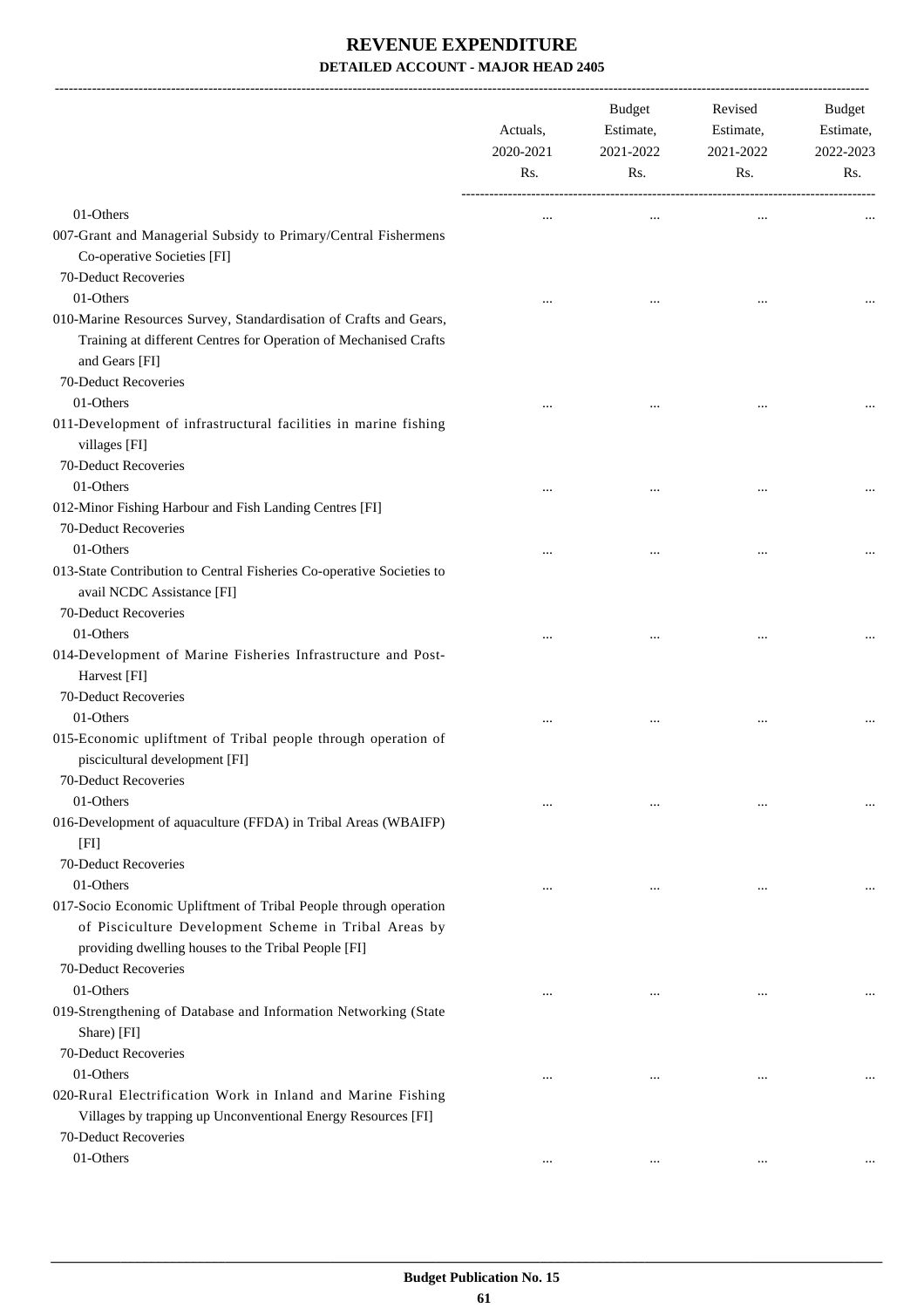|                                                                                                                                                         | Actuals,<br>2020-2021<br>Rs. | Budget<br>Estimate,<br>2021-2022<br>Rs. | Revised<br>Estimate,<br>2021-2022<br>Rs. | Budget<br>Estimate,<br>2022-2023<br>Rs. |
|---------------------------------------------------------------------------------------------------------------------------------------------------------|------------------------------|-----------------------------------------|------------------------------------------|-----------------------------------------|
| 021-Strengthening of Primary and Central FishermensCo-operative<br>Societies [FI]                                                                       |                              |                                         |                                          |                                         |
| 70-Deduct Recoveries                                                                                                                                    |                              |                                         |                                          |                                         |
|                                                                                                                                                         |                              |                                         |                                          |                                         |
| 01-Others<br>022-Development of Aquaculture (FFDA) (Formerly World Bank<br>Project) and introduction of Aerators for enhanced fish                      |                              |                                         |                                          |                                         |
| production [FI]<br>70-Deduct Recoveries                                                                                                                 |                              |                                         |                                          |                                         |
| 01-Others                                                                                                                                               |                              |                                         |                                          |                                         |
| 023-State grants to SFDC/WBFC for Piscicultural Operation [FI]<br>70-Deduct Recoveries                                                                  |                              |                                         |                                          |                                         |
| 01-Others                                                                                                                                               |                              |                                         |                                          |                                         |
| 024-Fishing nets and fishery requisites in Marine Fisheries Sector<br>[FI]                                                                              |                              |                                         |                                          |                                         |
| 70-Deduct Recoveries                                                                                                                                    |                              |                                         |                                          |                                         |
| 01-Others                                                                                                                                               |                              |                                         |                                          |                                         |
| 025-Setting up of District Level and State Level Laboratories for<br>conducting research activities related to Aquaculture [FI]<br>70-Deduct Recoveries |                              |                                         |                                          |                                         |
| 01-Others                                                                                                                                               |                              |                                         |                                          |                                         |
| 026-State Contribution as Grant / Subsidy to WBFC Ltd for                                                                                               |                              |                                         |                                          |                                         |
| Construction of Fisheries Science Faculty Complex at<br>Chalkgharia [FI]                                                                                |                              |                                         |                                          |                                         |
| 70-Deduct Recoveries                                                                                                                                    |                              |                                         |                                          |                                         |
| 01-Others                                                                                                                                               |                              |                                         | $\cdots$                                 |                                         |
| 028-Subsidy on Short-Term Credit to the Small Fish Farmers, Fish<br>Vendors and enterpreneurs in the Development of Pisciculture,                       |                              |                                         |                                          |                                         |
| Door to Door Vending, Setting up of Fish Market [FI]                                                                                                    |                              |                                         |                                          |                                         |
| <b>70-Deduct Recoveries</b>                                                                                                                             |                              |                                         |                                          |                                         |
| 01-Others                                                                                                                                               |                              | $\cdots$                                | $\cdots$                                 |                                         |
| 029-Refund of unutilised funds under various Schemes [FI]                                                                                               |                              |                                         |                                          |                                         |
| 70-Deduct Recoveries                                                                                                                                    |                              |                                         |                                          |                                         |
| 01-Others                                                                                                                                               | $-23,23,81,378$              | $\cdots$                                | $\ddotsc$                                |                                         |
| <b>State Development Schemes</b>                                                                                                                        |                              |                                         |                                          |                                         |
| 008-Group Personnel Accident Insurance of Active Fishermen (State<br>Share) (OCASPS) [FI]                                                               |                              |                                         |                                          |                                         |
| 70-Deduct Recoveries                                                                                                                                    |                              |                                         |                                          |                                         |
| 01-Others                                                                                                                                               |                              | $\ddotsc$                               | $\ddotsc$                                |                                         |
| 009-State Contribution towards scheme to be implemented with                                                                                            |                              |                                         |                                          |                                         |
| support from National Welfare Fund [Old name : Scheme from                                                                                              |                              |                                         |                                          |                                         |
| contribution of National Welfare Fund] (BLUE REVOLUTION)<br>(OCASPS) [FI]                                                                               |                              |                                         |                                          |                                         |
| 70-Deduct Recoveries                                                                                                                                    |                              |                                         |                                          |                                         |
| 01-Others                                                                                                                                               |                              |                                         | $\ddotsc$                                |                                         |
| 018-Survey and collection of statistics of fishery resources in inland<br>and marine sector (OCASPS) [FI]<br>70-Deduct Recoveries                       |                              |                                         |                                          |                                         |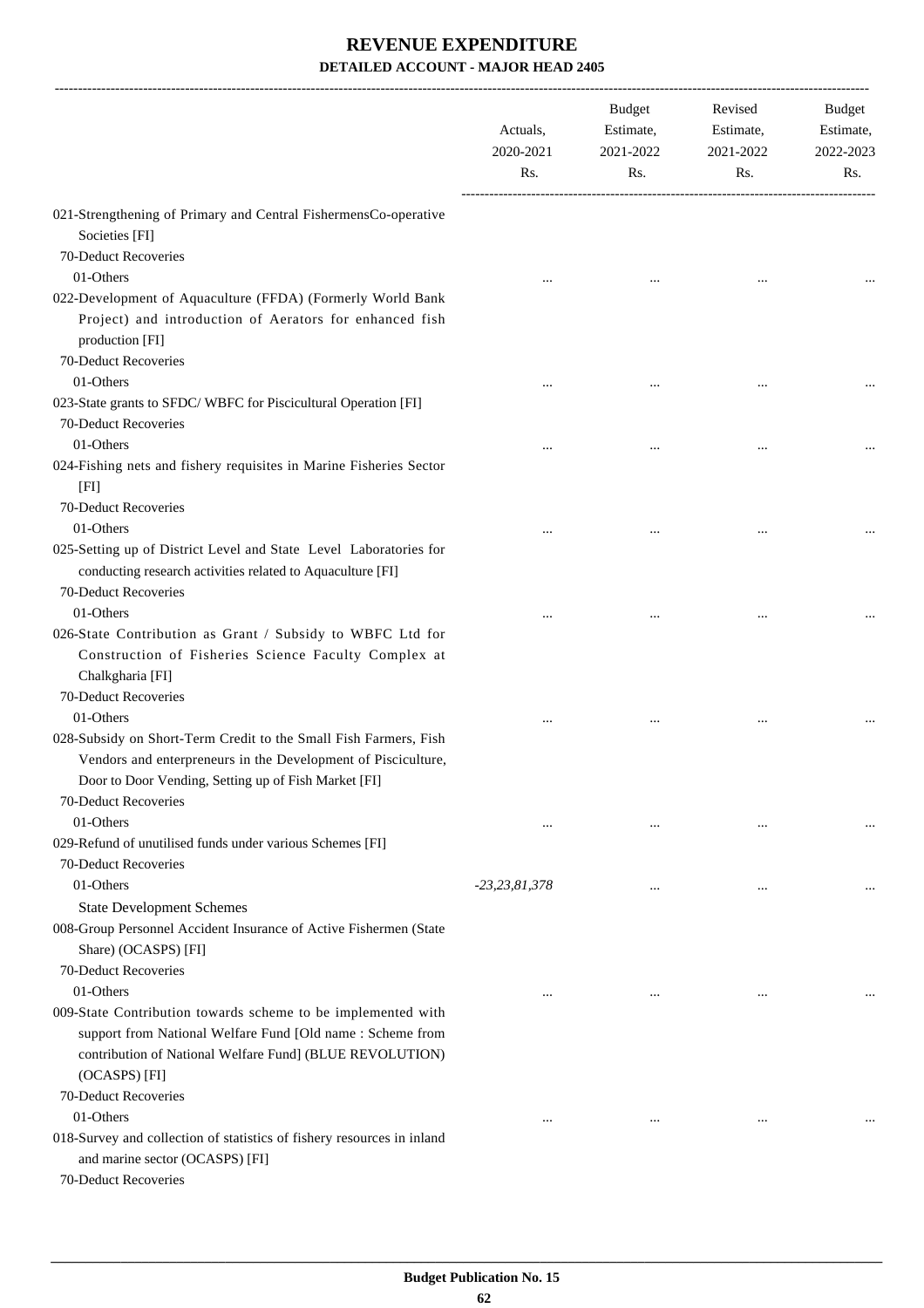|                                                                  | Actuals,<br>2020-2021<br>Rs. | <b>Budget</b><br>Estimate,<br>2021-2022<br>Rs. | Revised<br>Estimate,<br>2021-2022<br>Rs. | Budget<br>Estimate,<br>2022-2023<br>Rs. |
|------------------------------------------------------------------|------------------------------|------------------------------------------------|------------------------------------------|-----------------------------------------|
| 01-Others                                                        |                              | $\cdots$                                       | $\cdots$                                 |                                         |
| 027-Development of Coastal Fishing with Mechanised Boats through |                              |                                                |                                          |                                         |
| NCDC assistance (NCDC) [FI]                                      |                              |                                                |                                          |                                         |
| 70-Deduct Recoveries                                             |                              |                                                |                                          |                                         |
| 01-Others                                                        | $\cdots$                     | $\cdots$                                       | $\cdots$                                 |                                         |
| <b>Central Sector Scheme</b>                                     |                              |                                                |                                          |                                         |
| 030-Development of Inland Fisheries Statistics [FI]              |                              |                                                |                                          |                                         |
| 70-Deduct Recoveries                                             |                              |                                                |                                          |                                         |
| 01-Others                                                        |                              |                                                | $\cdots$                                 |                                         |
| 02-W.B.H.S. 2008                                                 | $\cdots$                     | $\cdots$                                       | $\cdots$                                 | $\cdots$                                |
| Total - 911 - Deduct - Recoveries                                | -23,28,45,407                | $-20,00,25,000$                                | $-1,00,22,000$                           | $-1.00,22,000$                          |
| Total - 2405 - Deduct - Recoveries                               | -23,30,87,711                | -20,00,38,000                                  | $-1,00,50,000$                           | $-1,00,41,000$                          |
|                                                                  |                              |                                                |                                          |                                         |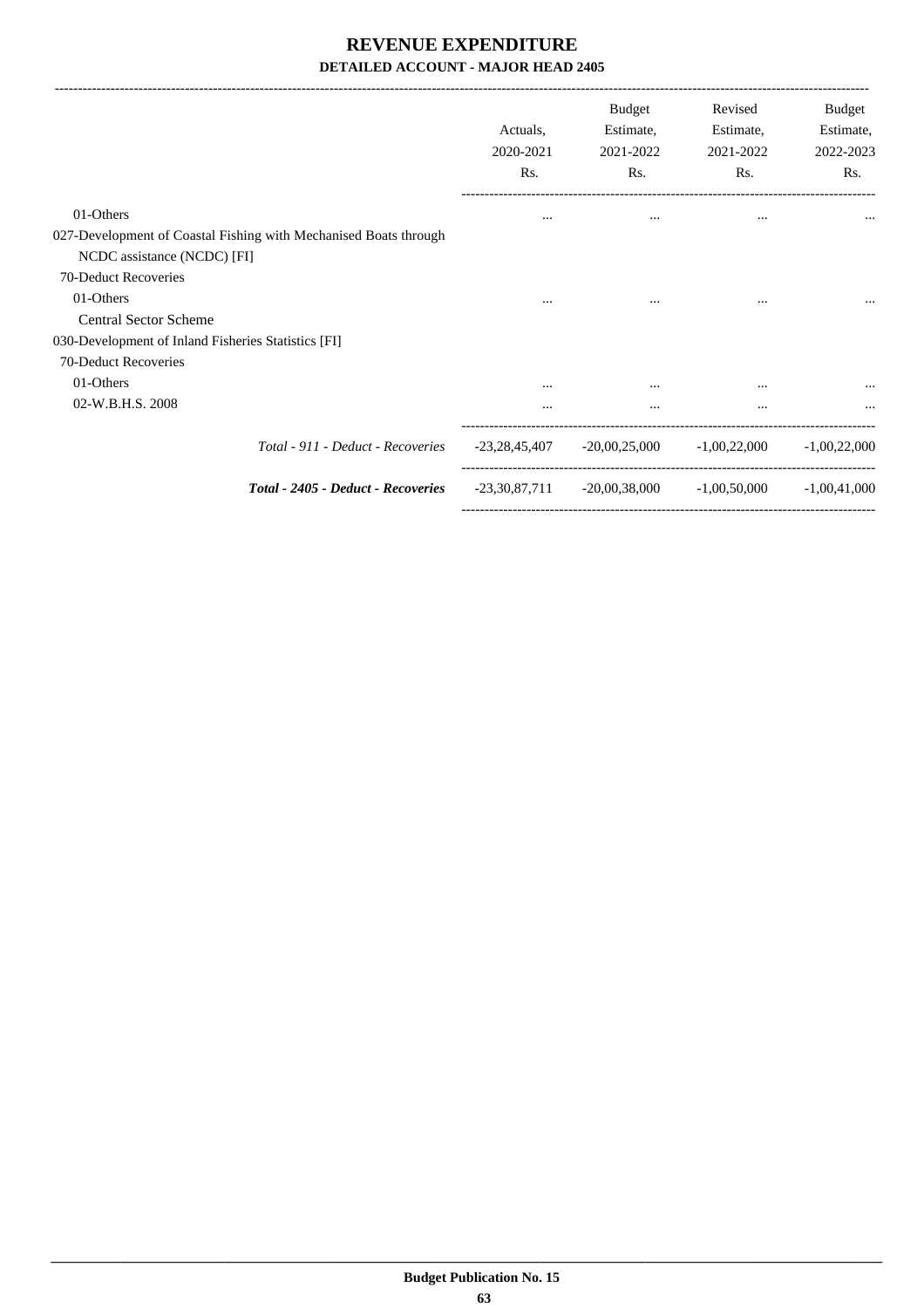# **REVENUE EXPENDITURE**

### **DEMAND No. 20**

#### **Fisheries Department**

# **C - Economic Services - (a) Agriculture and Allied Activities**

## **Head of Account : 2415 - Agricultural Research and Education**

| Voted Rs. 9,01,21,000      | <b>Charged Rs. Nil</b> |             | <b>Total Rs. 9,01,21,000</b> |                  |  |
|----------------------------|------------------------|-------------|------------------------------|------------------|--|
|                            |                        | Voted Rs.   | Charged Rs.                  | <b>Total Rs.</b> |  |
| <b>Gross Expenditure</b>   |                        | 9,01,21,000 | $\cdots$                     | 9,01,21,000      |  |
| <b>Deduct - Recoveries</b> |                        | $-4.000$    | $\cdots$                     | $-4,000$         |  |
| <b>Net Expenditure</b>     |                        | 9,01,17,000 | $\cdots$                     | 9,01,17,000      |  |

## **REVENUE EXPENDITURE ABSTRACT ACCOUNT**

---------------------------------------------------------------------------------------------------------------------------------------------------------------------------------

|                                  |                                                                           |           | Budget           | Revised                                                 | Budget            |
|----------------------------------|---------------------------------------------------------------------------|-----------|------------------|---------------------------------------------------------|-------------------|
|                                  |                                                                           | Actuals,  | Estimate,        | Estimate,                                               | Estimate,         |
|                                  |                                                                           | 2020-2021 | 2021-2022        | 2021-2022                                               | 2022-2023         |
|                                  |                                                                           | Rs.       | Rs.              | Rs.                                                     | Rs.               |
| 05 - FISHERIES                   |                                                                           |           |                  |                                                         |                   |
| 004- Research                    |                                                                           |           |                  |                                                         |                   |
| Administrative Expenditure       |                                                                           |           |                  | 79,07,559 90,63,000 89,43,000 93,49,000                 |                   |
| <b>State Development Schemes</b> |                                                                           |           |                  | $1,67,20,285$ $7,27,84,000$ $2,42,61,000$ $8,07,72,000$ |                   |
|                                  | <b>Total - 004</b>                                                        |           |                  | 2,46,27,844 8,18,47,000 3,32,04,000 9,01,21,000         |                   |
|                                  | <b>Grand Total - Gross</b>                                                |           |                  | 2,46,27,844 8,18,47,000 3,32,04,000 9,01,21,000         |                   |
|                                  |                                                                           |           |                  | Voted 2,46,27,844 8,18,47,000 3,32,04,000 9,01,21,000   |                   |
|                                  |                                                                           |           | Charged          |                                                         |                   |
|                                  | Administrative Expenditure 79,07,559 90,63,000 89,43,000 93,49,000        |           |                  |                                                         |                   |
|                                  | State Development Schemes 1,67,20,285 7,27,84,000 2,42,61,000 8,07,72,000 |           |                  |                                                         |                   |
|                                  | <b>Deduct Recoveries</b>                                                  |           | $\dots$ $-4,000$ |                                                         | $-4.000$ $-4.000$ |
|                                  | Grand Total - Net 2,46,27,844 8,18,43,000 3,32,00,000 9,01,17,000         |           |                  |                                                         |                   |
|                                  |                                                                           |           |                  | Voted 2,46,27,844 8,18,43,000 3,32,00,000 9,01,17,000   |                   |
|                                  |                                                                           |           |                  | $Charged$ $\dots$ $\dots$ $\dots$ $\dots$               |                   |
|                                  |                                                                           |           |                  |                                                         |                   |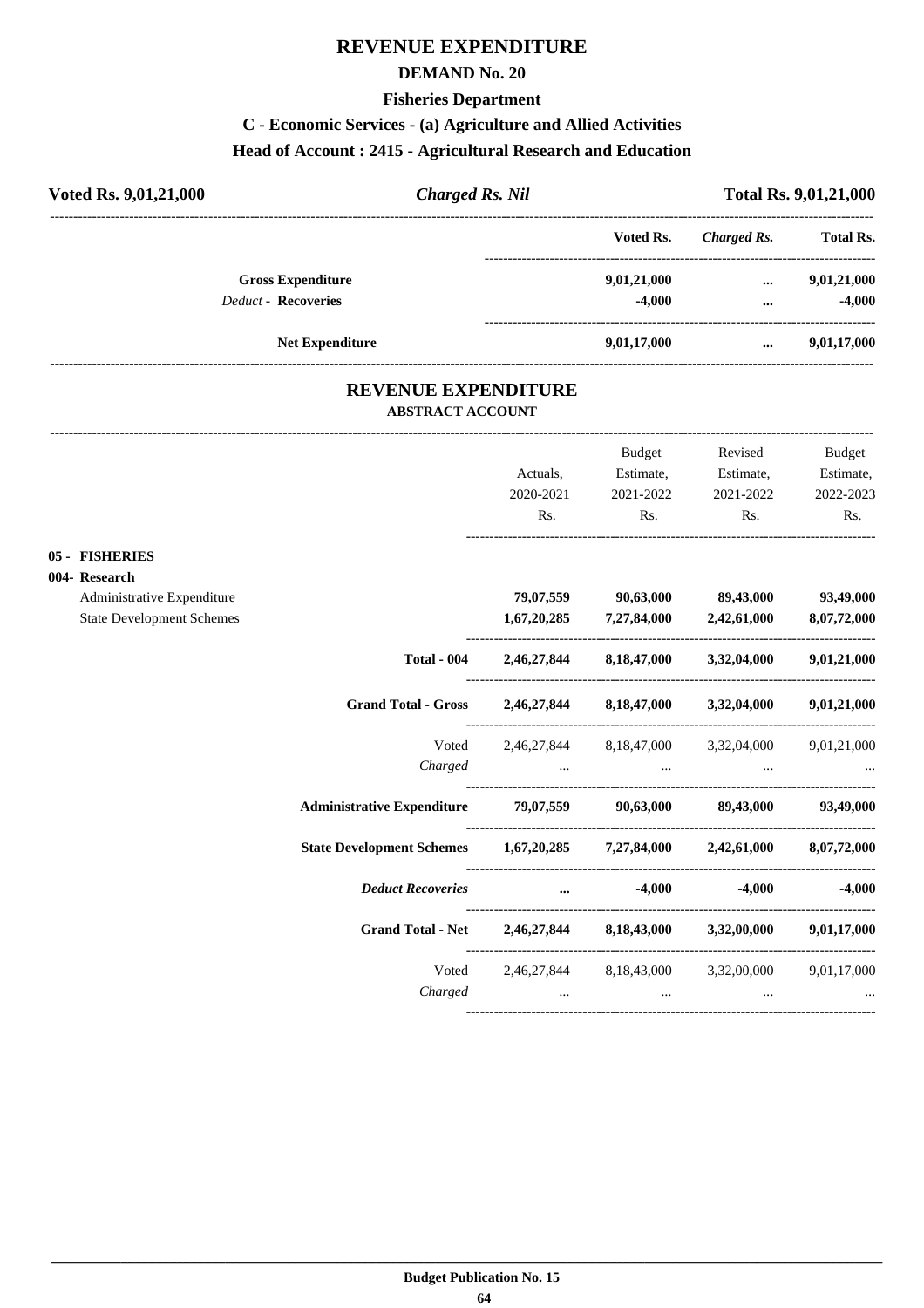|                                                                      | Actuals,<br>2020-2021<br>Rs. | Budget<br>Estimate,<br>2021-2022<br>Rs. | Revised<br>Estimate,<br>2021-2022<br>Rs. | Budget<br>Estimate,<br>2022-2023<br>Rs. |
|----------------------------------------------------------------------|------------------------------|-----------------------------------------|------------------------------------------|-----------------------------------------|
| DETAILED ACCOUNT NO. 2415-05-004 - RESEARCH                          |                              |                                         |                                          |                                         |
| 05 - FISHERIES                                                       |                              |                                         |                                          |                                         |
| 004- Research                                                        |                              |                                         |                                          |                                         |
| <b>Administrative Expenditure</b>                                    |                              |                                         |                                          |                                         |
| 004- Establishment of Fish Farms under Direct Management setting-    |                              |                                         |                                          |                                         |
| up a Fish Seed Farms [FI]                                            |                              |                                         |                                          |                                         |
| 01- Salaries                                                         |                              |                                         |                                          |                                         |
| 01-Pay                                                               | 30,29,496                    | 30,67,000                               | 30,90,000                                | 31,83,000                               |
| 14-Grade Pay                                                         | $\ldots$                     | $\cdots$                                | $\cdots$                                 |                                         |
| 02-Dearness Allowance                                                | 15,546                       | 93,000                                  | 1,24,000                                 | 1,91,000                                |
| 03-House Rent Allowance                                              | 3,26,568                     | 2,99,000                                | 2,94,000                                 | 3,02,000                                |
| 04-Ad hoc Bonus<br>07-Other Allowances                               | 8,400<br>3,300               | 16,000<br>72,000                        | 9,000<br>54,000                          | 9,000<br>56,000                         |
| 12-Medical Allowance                                                 | 6,000                        | 7,000                                   | 6,000                                    | 6,000                                   |
|                                                                      |                              |                                         |                                          |                                         |
| Total - 2415-05-004-004-01                                           | 33,89,310                    | 35,54,000                               | 35,77,000                                | 37,47,000                               |
| 07- Medical Reimbursements                                           | $\cdots$                     | $\sim$ 0.00 $\sim$                      | $\ldots$                                 |                                         |
| 11- Travel Expenses                                                  | $\cdots$                     | 11,000                                  | 11,000                                   | 11,000                                  |
| 12- Medical Reimbursements under WBHS 2008                           | $\cdots$                     | 3,65,000                                | 3,65,000                                 | 3,72,000                                |
| Total - 2415-05-004-004                                              | 33,89,310                    | 39,30,000                               | 39,53,000                                | 41,30,000                               |
| 005- Establishment of fish Seed Fram for Production of Quality Seeds |                              |                                         |                                          |                                         |
| [FI]                                                                 |                              |                                         |                                          |                                         |
| 01- Salaries                                                         |                              |                                         |                                          |                                         |
| 01-Pay                                                               | 39,78,465                    | 42,47,000                               | 40,58,000                                | 41,80,000                               |
| 14-Grade Pay                                                         | $\cdots$                     | $\cdots$                                | $\cdots$                                 | $\cdots$                                |
| 02-Dearness Allowance<br>03-House Rent Allowance                     | 17,736<br>3,55,928           | 1,28,000                                | 1,62,000                                 | 2,51,000                                |
| 04-Ad hoc Bonus                                                      | 16,800                       | 4,14,000<br>20,000                      | 3,86,000<br>17,000                       | 3,97,000<br>17,000                      |
| 07-Other Allowances                                                  | $\cdots$                     | 5,000                                   |                                          |                                         |
| 12-Medical Allowance                                                 | 6,000                        | 8,000                                   | $\ldots$<br>6,000                        | <br>6,000                               |
| Total - 2415-05-004-005-01                                           | 43,74,929                    | 48,22,000                               | 46,29,000                                | 48,51,000                               |
| 07- Medical Reimbursements                                           |                              | $\cdots$                                | $\cdots$                                 |                                         |
| 11- Travel Expenses                                                  | $\cdots$<br>3,437            | 13,000                                  | 13,000                                   | 13,000                                  |
| 12- Medical Reimbursements under WBHS 2008                           | 8,460                        | 50,000                                  | 1,00,000                                 | 1,00,000                                |
| 13- Office Expenses                                                  |                              |                                         |                                          |                                         |
| 01-Electricity                                                       | $\cdots$                     | $\cdots$                                | $\cdots$                                 |                                         |
| 02-Telephone                                                         |                              | $\cdots$                                |                                          |                                         |
| 03-Maintenance / P.O.L. for Office Vehicles                          | $\cdots$                     | $\cdots$                                | $\ldots$                                 | $\ldots$                                |
| 04-Other Office Expenses                                             | 31,713                       | 63,000                                  | 63,000                                   | 64,000                                  |
| Total - 2415-05-004-005-13                                           | 31,713                       | 63,000                                  | 63,000                                   | 64,000                                  |
|                                                                      |                              |                                         |                                          |                                         |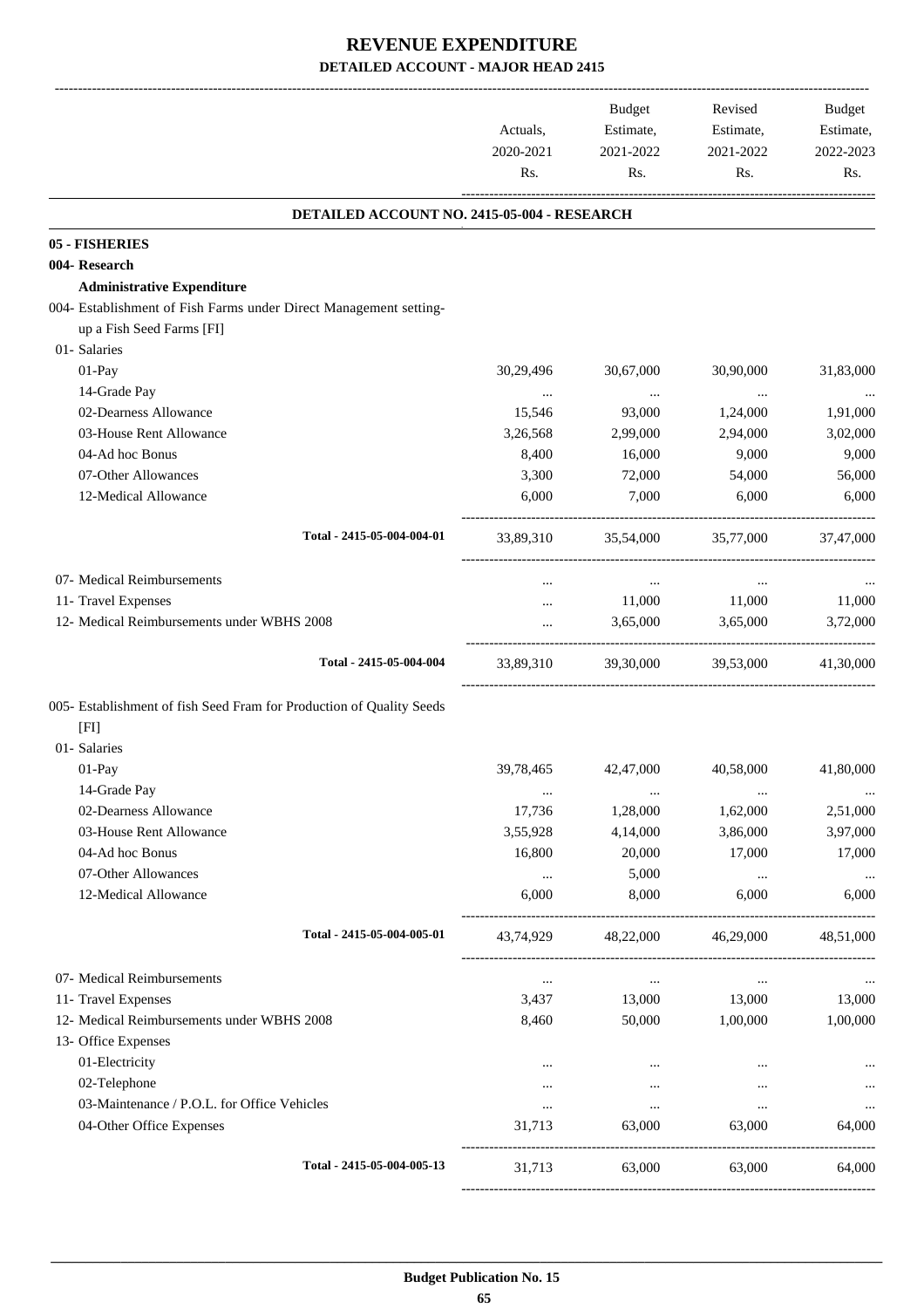|                                                                                                                                                                                        | Actuals,<br>2020-2021<br>Rs. | Budget<br>Estimate,<br>2021-2022<br>Rs. | Revised<br>Estimate,<br>2021-2022<br>Rs.            | Budget<br>Estimate,<br>2022-2023<br>Rs. |
|----------------------------------------------------------------------------------------------------------------------------------------------------------------------------------------|------------------------------|-----------------------------------------|-----------------------------------------------------|-----------------------------------------|
| 14- Rents, Rates and Taxes<br>50- Other Charges                                                                                                                                        | $\cdots$                     | $\ldots$<br>99,710 1,85,000 1,85,000    | $\cdots$                                            | 1,91,000                                |
|                                                                                                                                                                                        |                              |                                         |                                                     |                                         |
| Total - 2415-05-004-005                                                                                                                                                                |                              |                                         | 45,18,249 51,33,000 49,90,000 52,19,000             |                                         |
| <b>Total - Administrative Expenditure</b>                                                                                                                                              |                              |                                         | 79,07,559 90,63,000 89,43,000                       | 93,49,000                               |
| <b>State Development Schemes</b><br>001- Studies on Ecological and Environment Conditions in relation to<br>Fishes and on Different Cultural Methods [FI]<br>31- Grants-in-aid-GENERAL |                              |                                         |                                                     |                                         |
| 02-Other Grants                                                                                                                                                                        |                              |                                         | 79,53,986 3,14,20,000 1,04,73,000 3,29,91,000       |                                         |
| 50- Other Charges                                                                                                                                                                      |                              |                                         | $50,00,000$ $16,67,000$ $52,50,000$                 |                                         |
| Total - 2415-05-004-001                                                                                                                                                                |                              |                                         | 79,53,986 3,64,20,000 1,21,40,000 3,82,41,000       |                                         |
| 002- Operation of Fish Farms for Adaptive Trials of New Technology<br>and Production of Quality Fish Seeds in Govt. Fish Farm [FI]<br>13- Office Expenses                              |                              |                                         |                                                     |                                         |
| 03-Maintenance / P.O.L. for Office Vehicles                                                                                                                                            |                              | 90,830 3,64,000 1,21,000                |                                                     | 4,31,000                                |
| 04-Other Office Expenses                                                                                                                                                               |                              | 4,99,450 20,00,000 6,67,000             |                                                     | 21,00,000                               |
| Total - 2415-05-004-002-13                                                                                                                                                             | 5,90,280                     |                                         | 23,64,000 7,88,000                                  | 25,31,000                               |
| 50- Other Charges                                                                                                                                                                      |                              |                                         | 81,76,019 3,40,00,000 1,13,33,000 4,00,00,000       |                                         |
| Total - 2415-05-004-002                                                                                                                                                                |                              |                                         | 87,66,299 $3,63,64,000$ $1,21,21,000$ $4,25,31,000$ |                                         |
| <b>Total - State Development Schemes</b>                                                                                                                                               | 1,67,20,285                  | 7,27,84,000                             | 2,42,61,000                                         | 8,07,72,000                             |
| Total - 2415-05-004                                                                                                                                                                    | 2,46,27,844                  | 8,18,47,000                             | 3,32,04,000                                         | 9,01,21,000                             |
| Voted<br>Charged                                                                                                                                                                       | 2,46,27,844                  | 8,18,47,000<br>$\cdots$                 | 3,32,04,000<br>$\ddotsc$                            | 9,01,21,000                             |
|                                                                                                                                                                                        |                              |                                         |                                                     |                                         |

 **DETAILED ACCOUNT NO. 2415 - DEDUCT RECOVERIES IN REDUCTION OF EXPENDITURE**

**--------------------------------------------------------------------------------------------------------------------------------------------------------------------------------**

**--------------------------------------------------------------------------------------------------------------------------------------------------------------------------------**

#### **05 - FISHERIES**

#### **004- Research**

Administrative Expenditure

004-Establishment of Fish Farms under Direct Management setting-

up a Fish Seed Farms [FI]

70-Deduct Recoveries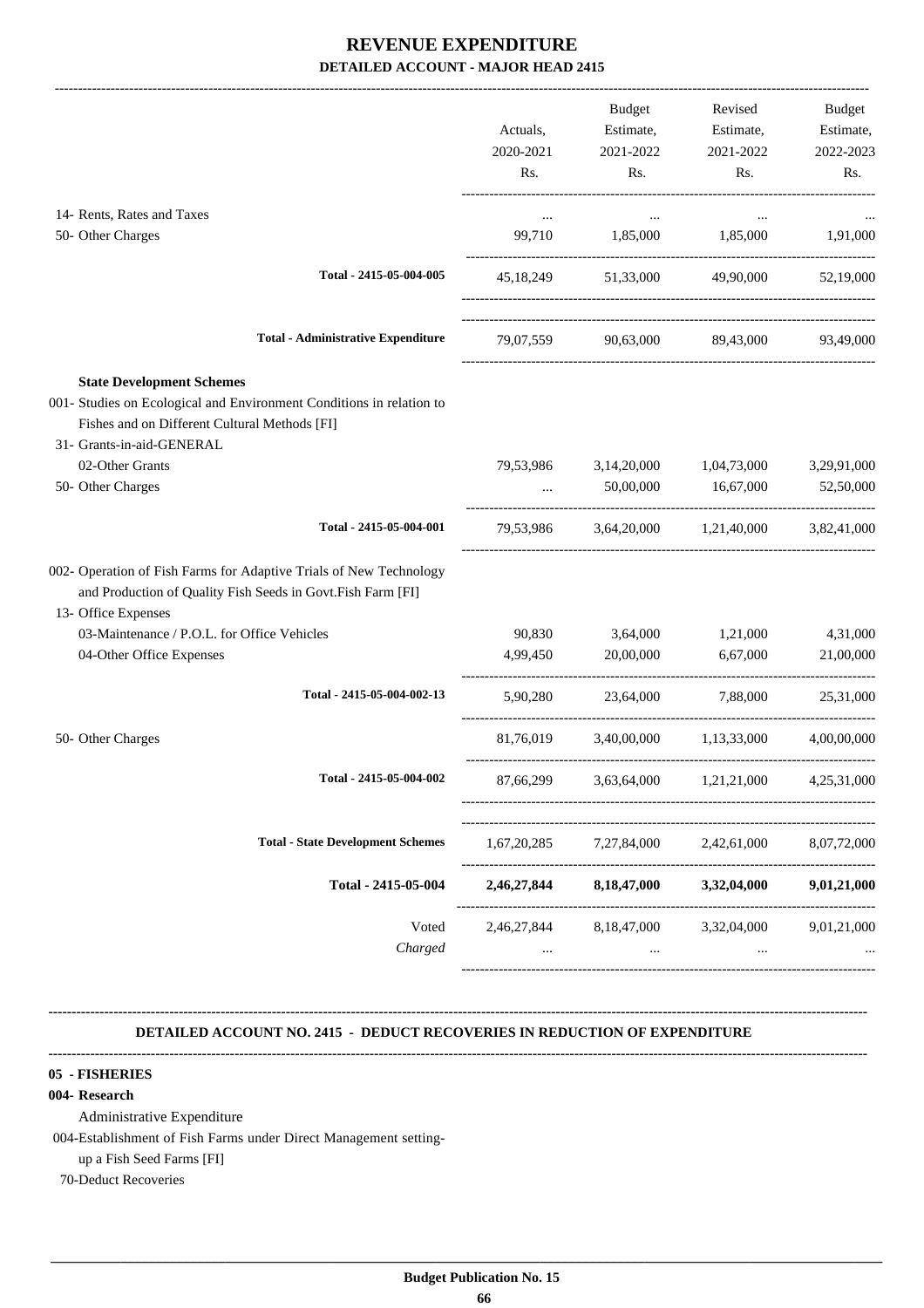|                                                                     | Actuals,<br>2020-2021<br>Rs. | <b>Budget</b><br>Estimate,<br>2021-2022<br>Rs. | Revised<br>Estimate,<br>2021-2022<br>Rs. | Budget<br>Estimate,<br>2022-2023<br>Rs. |
|---------------------------------------------------------------------|------------------------------|------------------------------------------------|------------------------------------------|-----------------------------------------|
| 01-Others                                                           | $\ddotsc$                    | $-1,000$                                       | $-1,000$                                 | $-1,000$                                |
| 02-W.B.H.S. 2008                                                    |                              | $\cdots$                                       | $\cdots$                                 |                                         |
| 005-Establishment of fish Seed Fram for Production of Quality Seeds |                              |                                                |                                          |                                         |
| [FI]                                                                |                              |                                                |                                          |                                         |
| 70-Deduct Recoveries                                                |                              |                                                |                                          |                                         |
| 01-Others                                                           | $\cdots$                     | $-1,000$                                       | $-1,000$                                 | $-1,000$                                |
| 02-W.B.H.S. 2008                                                    |                              | $\cdots$                                       | $\cdots$                                 |                                         |
| Total - 004 - Deduct - Recoveries                                   | $\ddotsc$                    | $-2,000$                                       | $-2,000$                                 | $-2.000$                                |
| 911- Deduct Recoveries of Overpayments                              |                              |                                                |                                          |                                         |
| Administrative Expenditure                                          |                              |                                                |                                          |                                         |
| 001-Establishment of Fish Farms under Direct Management setting-    |                              |                                                |                                          |                                         |
| up a Fish Seed Farms [FI]                                           |                              |                                                |                                          |                                         |
| 70-Deduct Recoveries                                                |                              |                                                |                                          |                                         |
| 01-Others                                                           |                              | $-1,000$                                       | $-1,000$                                 | $-1,000$                                |
| 002-Establishment of fish Seed Fram for Production of Quality Seeds |                              |                                                |                                          |                                         |
| [FI]                                                                |                              |                                                |                                          |                                         |
| 70-Deduct Recoveries                                                |                              |                                                |                                          |                                         |
| 01-Others                                                           | $\cdots$                     | $-1,000$                                       | $-1,000$                                 | $-1,000$                                |
| 02-W.B.H.S. 2008                                                    |                              | $\cdots$                                       |                                          |                                         |
| Total - 911 - Deduct - Recoveries                                   |                              | $-2,000$                                       | $-2,000$                                 | $-2,000$                                |
| Total - 2415 - Deduct - Recoveries                                  | $\cdots$                     | $-4,000$                                       | $-4,000$                                 | $-4,000$                                |
|                                                                     |                              |                                                |                                          |                                         |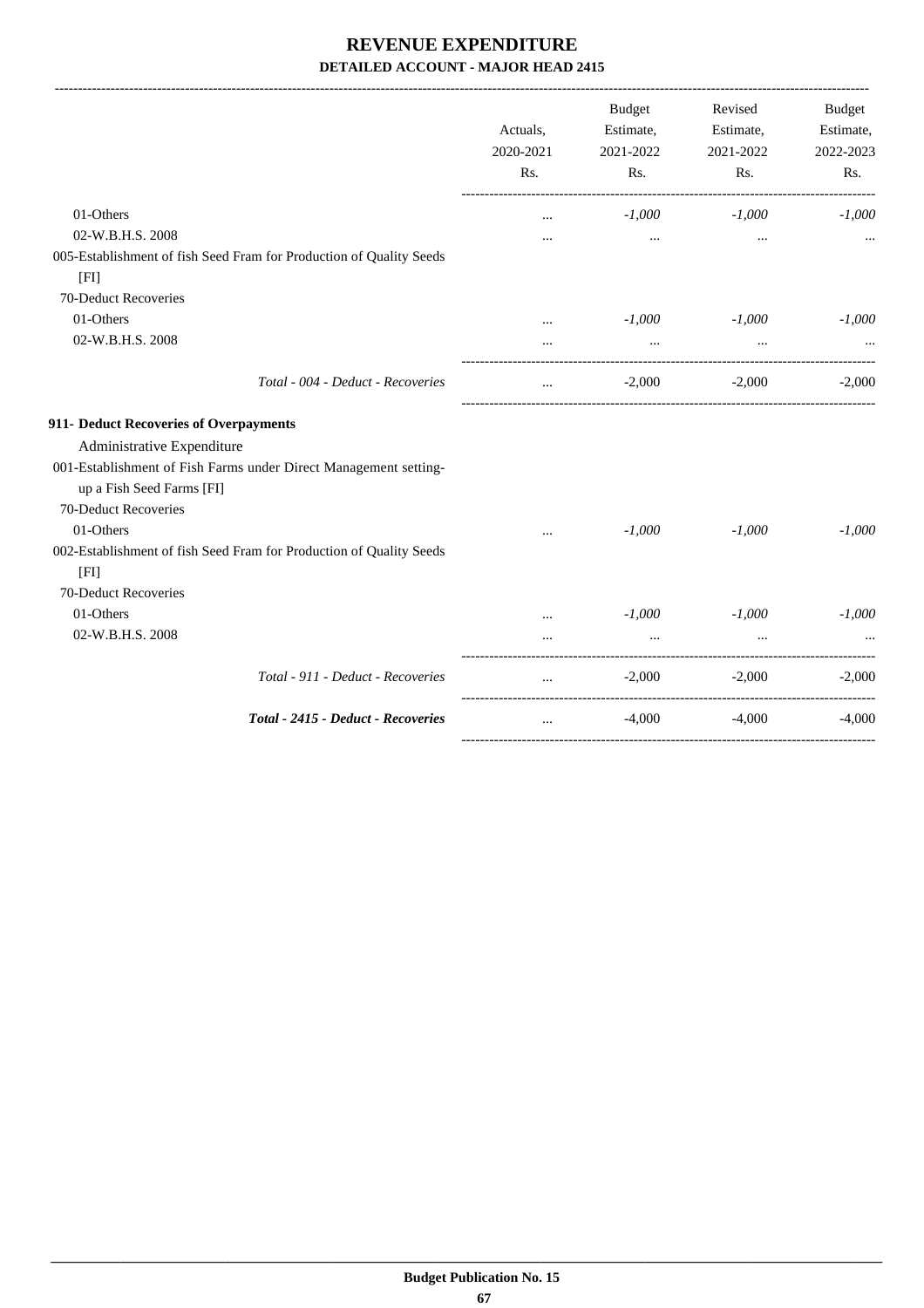# **REVENUE EXPENDITURE**

## **DEMAND No. 20**

#### **Fisheries Department**

## **C - Economic Services - (b) Rural Development**

## **Head of Account : 2515 - Other Rural Development Programmes**

| Voted Rs. 17,20,48,000     | Charged Rs. Nil |                | Total Rs. 17,20,48,000 |                  |
|----------------------------|-----------------|----------------|------------------------|------------------|
|                            |                 | Voted Rs.      | Charged Rs.            | <b>Total Rs.</b> |
| <b>Gross Expenditure</b>   |                 | 17,20,48,000   | $\cdots$               | 17,20,48,000     |
| <b>Deduct - Recoveries</b> |                 | $-5,00,04,000$ | $\cdots$               | $-5,00,04,000$   |
| <b>Net Expenditure</b>     |                 | 12,20,44,000   | $\cdots$               | 12,20,44,000     |

## **REVENUE EXPENDITURE ABSTRACT ACCOUNT**

---------------------------------------------------------------------------------------------------------------------------------------------------------------------------------

|                                                                |                                                                         |                                                                                           | Budget                                                  | Revised                                                         | Budget       |
|----------------------------------------------------------------|-------------------------------------------------------------------------|-------------------------------------------------------------------------------------------|---------------------------------------------------------|-----------------------------------------------------------------|--------------|
|                                                                |                                                                         | Actuals,                                                                                  | Estimate,                                               | Estimate,                                                       | Estimate,    |
|                                                                |                                                                         | 2020-2021                                                                                 | 2021-2022                                               | 2021-2022                                                       | 2022-2023    |
|                                                                |                                                                         | Rs.                                                                                       | Rs.                                                     | Rs.                                                             | Rs.          |
| 800- Other Expenditure                                         |                                                                         |                                                                                           |                                                         |                                                                 |              |
| Administrative Expenditure<br><b>State Development Schemes</b> |                                                                         | 14,44,01,819                                                                              | 17,76,91,000<br>and the state of the state of the state | 16,46,29,000<br>the contract of the contract of the contract of | 17,20,48,000 |
|                                                                |                                                                         |                                                                                           |                                                         |                                                                 |              |
|                                                                | <b>Total - 800</b>                                                      |                                                                                           |                                                         | 14,44,01,819 17,76,91,000 16,46,29,000 17,20,48,000             |              |
|                                                                | Grand Total - Gross 14,44,01,819 17,76,91,000 16,46,29,000 17,20,48,000 |                                                                                           |                                                         |                                                                 |              |
|                                                                | Voted                                                                   |                                                                                           |                                                         | 14,44,01,819 17,76,91,000 16,46,29,000 17,20,48,000             |              |
|                                                                |                                                                         |                                                                                           |                                                         | Charged                                                         |              |
|                                                                |                                                                         |                                                                                           |                                                         |                                                                 |              |
|                                                                | <b>State Development Schemes</b>                                        | $\mathbf{r} = \mathbf{r} \cdot \mathbf{r}$ and $\mathbf{r} = \mathbf{r} \cdot \mathbf{r}$ |                                                         | $\cdots$                                                        | $\cdots$     |
|                                                                | <i>Deduct Recoveries</i> 40,00,03,000 -25,00,04,000 -5,00,04,000        |                                                                                           |                                                         |                                                                 |              |
|                                                                | Grand Total - Net 14,44,01,819 -22,23,12,000 -8,53,75,000 12,20,44,000  |                                                                                           |                                                         |                                                                 |              |
|                                                                |                                                                         |                                                                                           |                                                         | Voted 14,44,01,819 -22,23,12,000 -8,53,75,000 12,20,44,000      |              |
|                                                                |                                                                         |                                                                                           |                                                         |                                                                 |              |
|                                                                |                                                                         |                                                                                           |                                                         |                                                                 |              |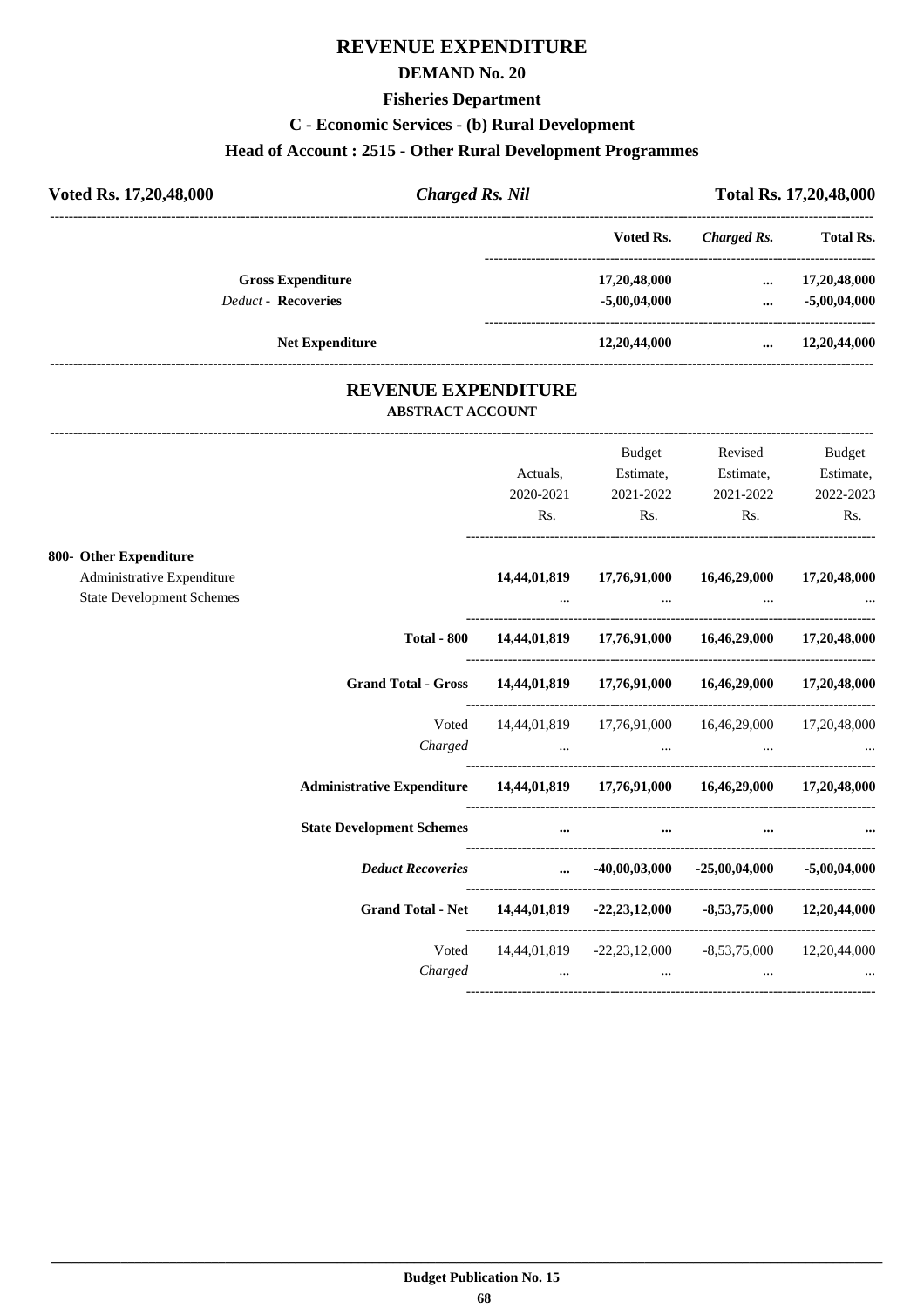|                                                                   |             | Budget                    | Revised                                         | Budget      |
|-------------------------------------------------------------------|-------------|---------------------------|-------------------------------------------------|-------------|
|                                                                   | Actuals,    | Estimate,                 | Estimate,                                       | Estimate,   |
|                                                                   | 2020-2021   | 2021-2022                 | 2021-2022                                       | 2022-2023   |
|                                                                   | Rs.         | Rs.                       | Rs.                                             | Rs.         |
| DETAILED ACCOUNT NO. 2515-00-800 - OTHER EXPENDITURE              |             |                           |                                                 |             |
| 800- Other Expenditure                                            |             |                           |                                                 |             |
| <b>Administrative Expenditure</b>                                 |             |                           |                                                 |             |
| 001- Intensive Development of Fisheries in C.D. Blocks [FI]       |             |                           |                                                 |             |
| 01- Salaries                                                      |             |                           |                                                 |             |
| 01-Pay                                                            | 6,10,60,814 | 7,48,95,000               | 6,22,82,000                                     | 6,41,50,000 |
| 14-Grade Pay                                                      | $\cdots$    |                           | $\cdots$                                        |             |
| 02-Dearness Allowance                                             | 2,99,124    | 22,47,000                 | 24,91,000                                       | 38,49,000   |
| 03-House Rent Allowance                                           | 68,38,920   | 71,15,000                 | 76,00,000                                       | 76,94,000   |
| 04-Ad hoc Bonus                                                   | 2,39,400    | 2,53,000                  | 2,44,000                                        | 2,49,000    |
| 07-Other Allowances                                               | 5,200       | 55,000                    | 20,000                                          | 25,000      |
| 12-Medical Allowance                                              | 1,26,000    | 1,42,000                  | 1,29,000                                        | 1,32,000    |
| Total - 2515-00-800-001-01                                        | 6,85,69,458 |                           | 8,47,07,000 7,27,66,000                         | 7,60,99,000 |
| 07- Medical Reimbursements                                        | $\cdots$    | 20,000                    | 20,000                                          | 20,000      |
| 11- Travel Expenses                                               | 960         | 45,000                    | 45,000                                          | 46,000      |
| 12- Medical Reimbursements under WBHS 2008                        | 69,420      | 3,10,000                  | 3,10,000                                        | 3,16,000    |
| 13- Office Expenses                                               |             |                           |                                                 |             |
| 01-Electricity                                                    | $\cdots$    |                           | $\cdots$                                        |             |
| 02-Telephone                                                      |             |                           |                                                 |             |
| 03-Maintenance / P.O.L. for Office Vehicles                       | $\cdots$    | $\cdots$                  | $\cdots$                                        |             |
| 04-Other Office Expenses                                          | 29.996      | 50,000                    | 50,000                                          | 51,000      |
| Total - 2515-00-800-001-13                                        | 29.996      | 50,000                    | 50,000                                          | 51,000      |
| 14- Rents, Rates and Taxes                                        | $\cdots$    | $\cdots$                  | $\cdots$                                        |             |
| Total - 2515-00-800-001                                           |             |                           |                                                 |             |
|                                                                   |             |                           | 6,86,69,834 8,51,32,000 7,31,91,000 7,65,32,000 |             |
| 012- Development of Tank Fisheries in the selected C.D. Blocks in |             |                           |                                                 |             |
| State [FI]                                                        |             |                           |                                                 |             |
| 01- Salaries                                                      |             |                           |                                                 |             |
| 01-Pay                                                            | 6,72,30,824 | 8,11,86,000               | 7,89,75,000                                     | 8,12,32,000 |
| 14-Grade Pay                                                      | $\ldots$    | $\sim 100$ and $\sim 100$ | $\sim 100$ and $\sim 100$                       | $\cdots$    |
| 02-Dearness Allowance                                             | 3,34,935    | 24,36,000                 | 27,43,000                                       | 42,38,000   |
| 03-House Rent Allowance                                           | 74,81,520   | 77,13,000                 | 87,00,000                                       | 90,10,000   |
| 04-Ad hoc Bonus                                                   | 2,68,800    | 3,05,000                  | 3,30,000                                        | 3,30,000    |
| 07-Other Allowances                                               | 5,450       | 72,000                    | 25,000                                          | 25,000      |
| 12-Medical Allowance                                              | 1,94,000    | 2,00,000                  | 1,98,000                                        | 2,02,000    |
| Total - 2515-00-800-012-01                                        |             |                           | 7,55,15,529 9,19,12,000 9,09,71,000 9,50,37,000 |             |
| 07- Medical Reimbursements                                        | $\cdots$    | $\ldots$                  | $\cdots$                                        |             |
| 11- Travel Expenses                                               | 4,949       | 22,000                    | 22,000                                          | 22,000      |
| 12- Medical Reimbursements under WBHS 2008                        | 55,776      | 3,50,000                  | 2,50,000                                        | 2,57,000    |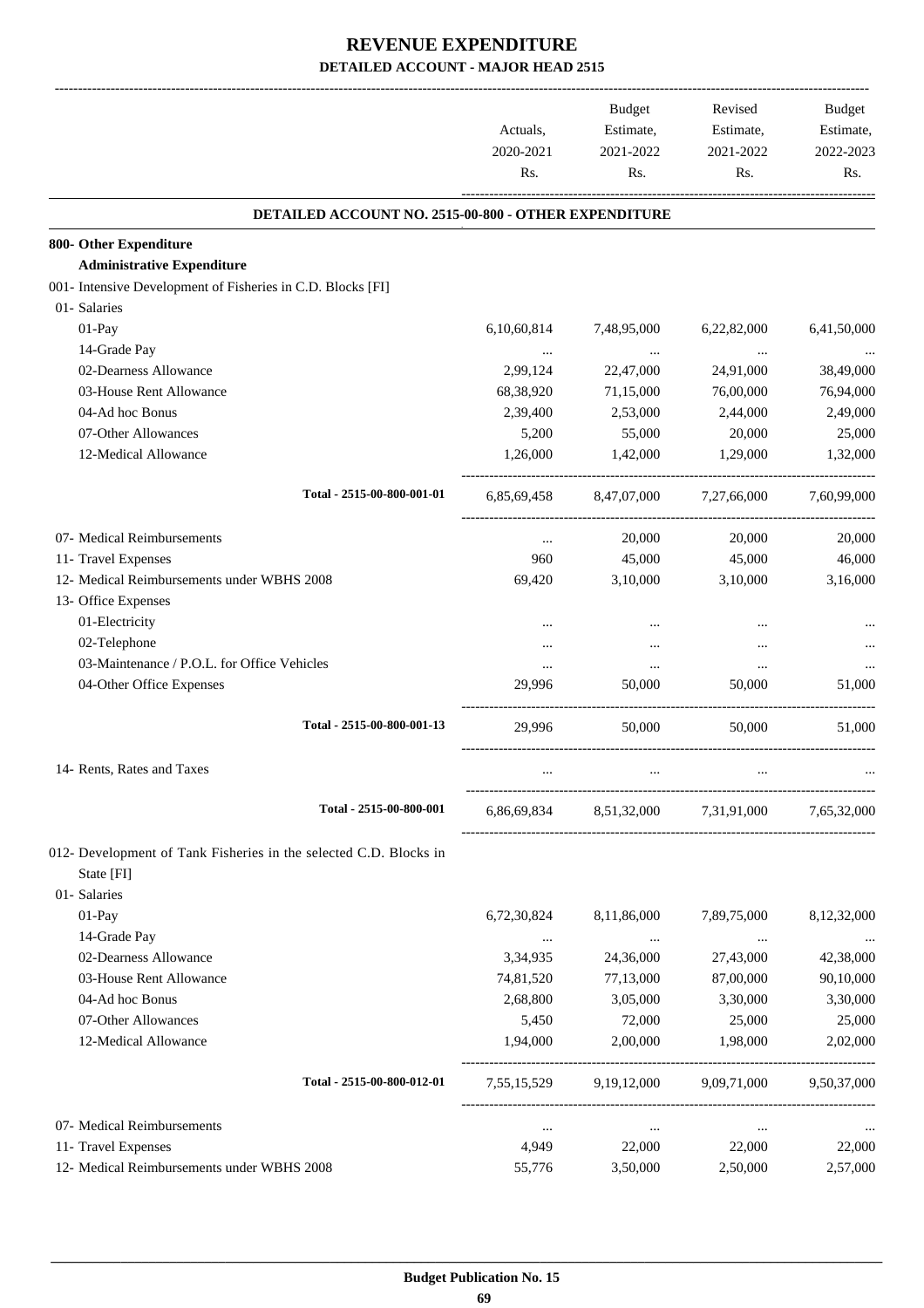|                                                                                          |                                                                                  | Actuals,     | Budget<br>Estimate,                    | Revised<br>Estimate,                                | Budget<br>Estimate, |
|------------------------------------------------------------------------------------------|----------------------------------------------------------------------------------|--------------|----------------------------------------|-----------------------------------------------------|---------------------|
|                                                                                          |                                                                                  | 2020-2021    | 2021-2022                              | 2021-2022                                           | 2022-2023           |
|                                                                                          |                                                                                  | Rs.          | Rs.                                    | Rs.                                                 | Rs.                 |
| 13- Office Expenses                                                                      |                                                                                  |              |                                        |                                                     |                     |
| 03-Maintenance / P.O.L. for Office Vehicles                                              |                                                                                  |              |                                        |                                                     |                     |
| 04-Other Office Expenses                                                                 |                                                                                  | 97,463       | 1,90,000 1,10,000                      |                                                     | 1,12,000            |
|                                                                                          | Total - 2515-00-800-012-13                                                       |              |                                        | 97,463 1,90,000 1,10,000 1,12,000                   |                     |
| 50- Other Charges                                                                        |                                                                                  | 58,268       | 85,000                                 | 85,000                                              | 88,000              |
|                                                                                          | Total - 2515-00-800-012                                                          |              |                                        | 7,57,31,985 9,25,59,000 9,14,38,000 9,55,16,000     |                     |
|                                                                                          | <b>Total - Administrative Expenditure</b>                                        |              |                                        | 14,44,01,819 17,76,91,000 16,46,29,000 17,20,48,000 |                     |
| <b>State Development Schemes</b>                                                         |                                                                                  |              |                                        |                                                     |                     |
| 041- Scheme Implemented in Convergence with MGNREGA [FI]<br>27- Minor Works/ Maintenance |                                                                                  |              |                                        |                                                     |                     |
| 31- Grants-in-aid-GENERAL                                                                |                                                                                  |              |                                        |                                                     |                     |
| 02-Other Grants                                                                          | Total - 2515-00-800                                                              |              | 14,44,01,819 17,76,91,000 16,46,29,000 |                                                     | 17,20,48,000        |
|                                                                                          | Voted                                                                            |              |                                        | 14,44,01,819 17,76,91,000 16,46,29,000 17,20,48,000 |                     |
|                                                                                          | Charged                                                                          |              | $\ddotsc$                              |                                                     |                     |
|                                                                                          | <b>DETAILED ACCOUNT NO. 2515 - DEDUCT RECOVERIES IN REDUCTION OF EXPENDITURE</b> |              |                                        |                                                     |                     |
| 800- Other Expenditure                                                                   |                                                                                  |              |                                        |                                                     |                     |
| Administrative Expenditure                                                               |                                                                                  |              |                                        |                                                     |                     |
| 001-Intensive Development of Fisheries in C.D. Blocks [FI]<br>70-Deduct Recoveries       |                                                                                  |              |                                        |                                                     |                     |
| 01-Others                                                                                |                                                                                  |              | $-1,000$                               | $-1,000$                                            | $-1,000$            |
| 02-W.B.H.S. 2008                                                                         |                                                                                  | <br>$\cdots$ | $-1,000$                               | $-1,000$                                            | $-1,000$            |
| 012-Development of Tank Fisheries in the selected C.D. Blocks in<br>State [FI]           |                                                                                  |              |                                        |                                                     |                     |
| 70-Deduct Recoveries                                                                     |                                                                                  |              |                                        |                                                     |                     |
| 01-Others                                                                                |                                                                                  | $\cdots$     | $-1,000$                               | $-1,000$                                            | $-1,000$            |
| 02-W.B.H.S. 2008                                                                         |                                                                                  | $\cdots$     | $\ldots$                               | $-1,000$                                            | $-1,000$            |
|                                                                                          | Total - 800 - Deduct - Recoveries                                                | $\cdots$     | $-3,000$                               | -4,000                                              | $-4,000$            |
| 911- Deduct Recoveries of Overpayments                                                   |                                                                                  |              |                                        |                                                     |                     |
| Administrative Expenditure                                                               |                                                                                  |              |                                        |                                                     |                     |
| 001-Intensive Development of Fisheries in C.D. Blocks [FI]                               |                                                                                  |              |                                        |                                                     |                     |
| 70-Deduct Recoveries                                                                     |                                                                                  |              |                                        |                                                     |                     |
| 01-Others                                                                                |                                                                                  | $\cdots$     | $\cdots$                               | $\ddotsc$                                           |                     |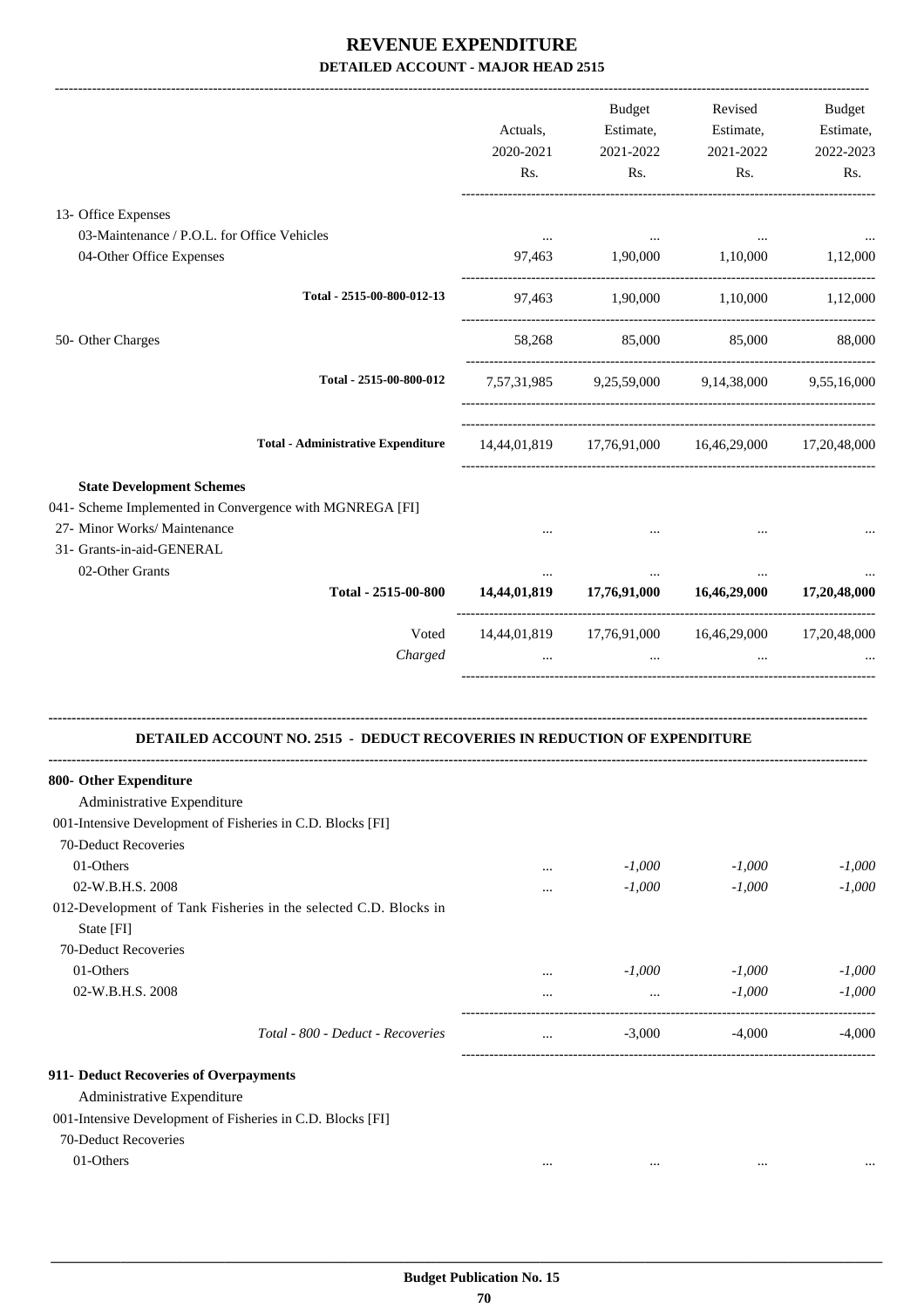|                      |                                                                  | Actuals.<br>2020-2021<br>Rs. | <b>Budget</b><br>Estimate,<br>2021-2022<br>Rs. | Revised<br>Estimate,<br>2021-2022<br>Rs. | <b>Budget</b><br>Estimate,<br>2022-2023<br>Rs. |
|----------------------|------------------------------------------------------------------|------------------------------|------------------------------------------------|------------------------------------------|------------------------------------------------|
| State [FI]           | 002-Development of Tank Fisheries in the selected C.D. Blocks in |                              |                                                |                                          |                                                |
| 70-Deduct Recoveries |                                                                  |                              |                                                |                                          |                                                |
| 01-Others            |                                                                  | $\cdots$                     | -40,00,00,000                                  | $-25,00,00,000$                          | $-5,00,00,000$                                 |
| 02-W.B.H.S. 2008     |                                                                  | $\cdots$                     | $\cdots$                                       | $\cdots$                                 | $\cdots$                                       |
|                      | Total - 911 - Deduct - Recoveries                                | $\ddotsc$                    | $-40,00,00,000$                                | $-25,00,00,000$                          | $-5,00,00,000$                                 |
|                      | Total - 2515 - Deduct - Recoveries                               | $\cdots$                     | $-40,00,03,000$                                | $-25,00,04,000$                          | $-5,00,04,000$                                 |
|                      |                                                                  |                              |                                                |                                          |                                                |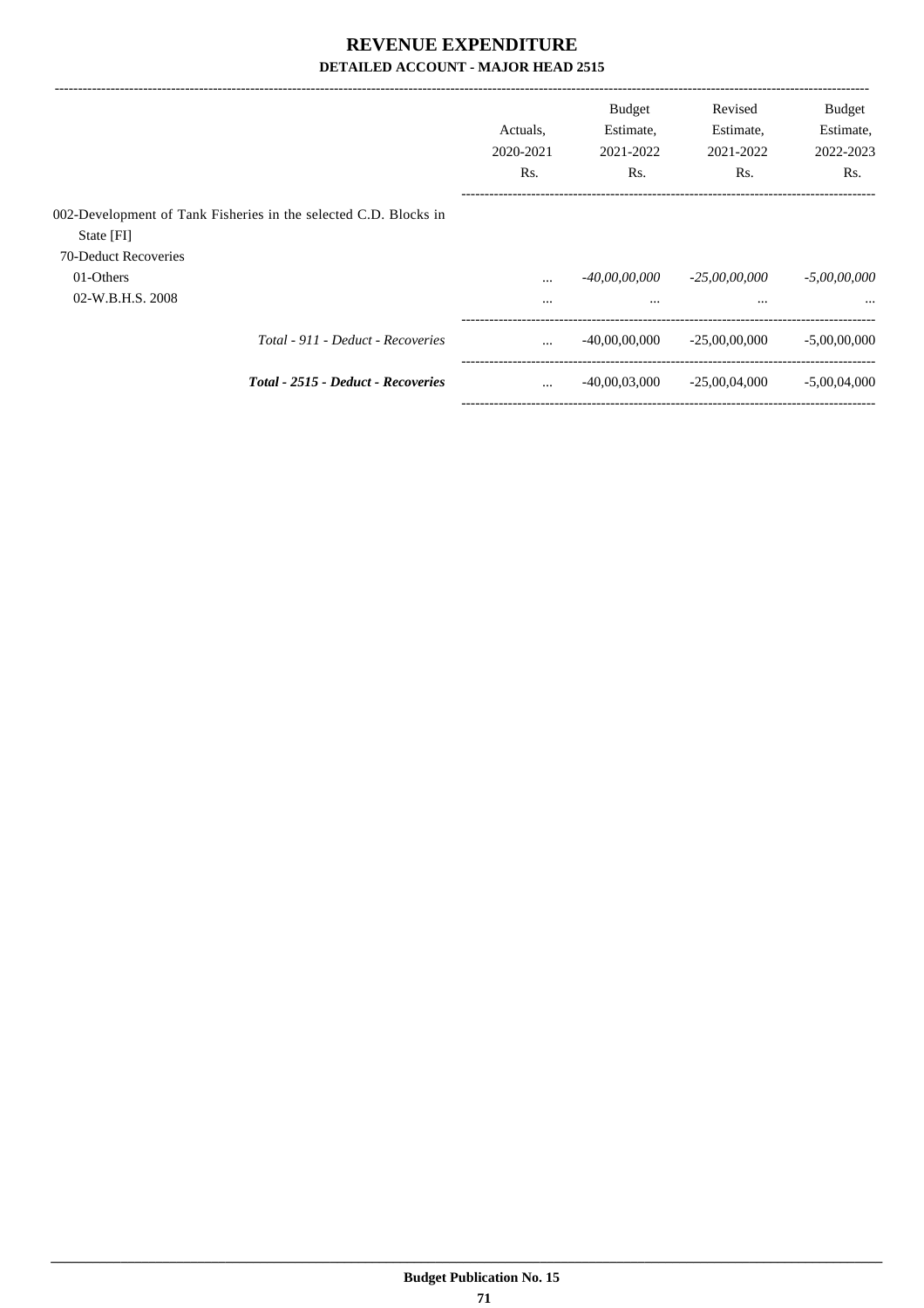# REVENUE EXPENDITURE

#### **DEMAND No. 20**

# **Fisheries Department**

# C - Economic Services - (c) Special Areas Programmes

## Head of Account : 2551 - Hill Areas

| Voted Rs. 45,00,000 |                            | <b>Charged Rs. Nil</b> |           | <b>Total Rs. 45,00,000</b> |                  |
|---------------------|----------------------------|------------------------|-----------|----------------------------|------------------|
|                     |                            |                        | Voted Rs. | Charged Rs.                | <b>Total Rs.</b> |
|                     | <b>Gross Expenditure</b>   |                        | 45,00,000 | $\cdots$                   | 45,00,000        |
|                     | <b>Deduct - Recoveries</b> |                        |           | $\cdots$                   | $\cdots$         |
|                     | <b>Net Expenditure</b>     |                        | 45,00,000 | $\cdots$                   | 45,00,000        |

# REVENUE EXPENDITURE

## ABSTRACT ACCOUNT

|                                                                                                                       | Actuals,<br>2020-2021<br>Rs. | <b>Budget</b><br>Estimate,<br>2021-2022<br>Rs.                               | Revised<br>Estimate,<br>2021-2022<br>Rs. | <b>Budget</b><br>Estimate,<br>2022-2023<br>Rs. |
|-----------------------------------------------------------------------------------------------------------------------|------------------------------|------------------------------------------------------------------------------|------------------------------------------|------------------------------------------------|
| <b>60 - OTHER HILL AREAS</b><br>193- Assistance to Nagar Panchayats/Notified Area Committees or<br>equivalent thereof |                              |                                                                              |                                          |                                                |
| <b>State Development Schemes</b><br><b>Total - 193</b>                                                                | $\cdots$                     | $\ldots$ 1,00,00,000 33,33,000                                               | $1,00,00,000$ $33,33,000$                | 45,00,000<br>45,00,000                         |
| <b>Grand Total - Gross</b>                                                                                            | $\cdots$                     | $1,00,00,000$ $33,33,000$                                                    |                                          | 45,00,000                                      |
| Voted<br>Charged                                                                                                      | $\ddots$                     | $1,00,00,000$ $33,33,000$ $45,00,000$<br>the contract of the contract of the |                                          |                                                |
| <b>State Development Schemes</b>                                                                                      |                              | $\dots$ 1,00,00,000 33,33,000                                                |                                          | 45,00,000                                      |
| <b>Deduct Recoveries</b>                                                                                              | $\cdots$                     | $\cdots$                                                                     | $\cdots$                                 |                                                |
| <b>Grand Total - Net</b>                                                                                              |                              | $\dots$ 1,00,00,000 33,33,000                                                |                                          | 45,00,000                                      |
| Voted<br>Charged                                                                                                      | $\cdots$                     | $1,00,00,000$ $33,33,000$ $45,00,000$<br>$\cdots$                            | $\cdots$                                 |                                                |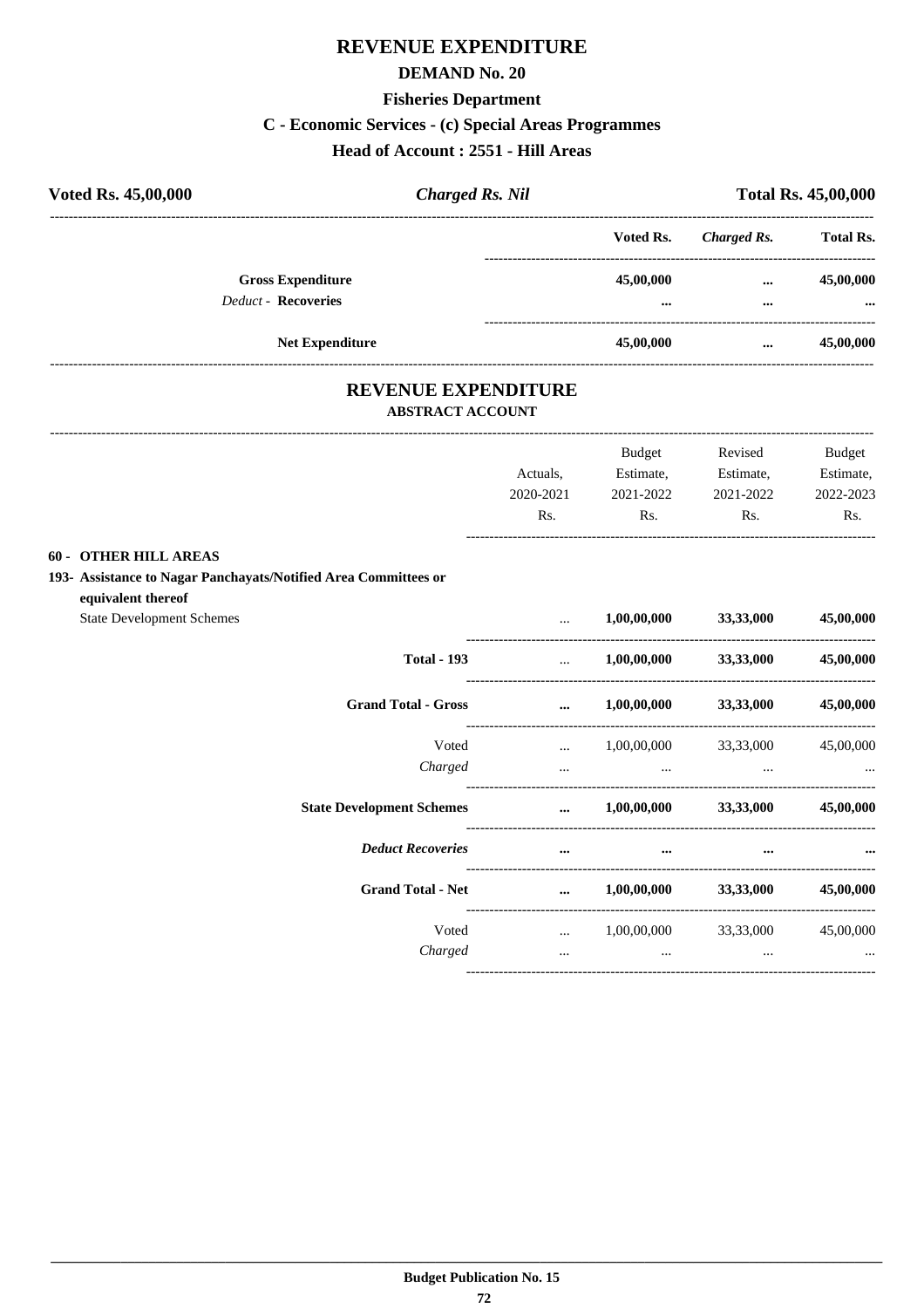-------------------------------------------------------------------------------------------------------------------------------------------------------------------------------

|                                                                                                                                                                                                   | Actuals,<br>2020-2021 | <b>Budget</b><br>Estimate,<br>2021-2022 | Revised<br>Estimate,<br>2021-2022 | <b>Budget</b><br>Estimate,<br>2022-2023 |
|---------------------------------------------------------------------------------------------------------------------------------------------------------------------------------------------------|-----------------------|-----------------------------------------|-----------------------------------|-----------------------------------------|
|                                                                                                                                                                                                   | Rs.                   | Rs.                                     | Rs.                               | Rs.                                     |
| DETAILED ACCOUNT NO. 2551-60-193 - ASSISTANCE TO NAGAR PANCHAYATS/NOTIFIED AREA COMMITTEES OR<br><b>EQUIVALENT THEREOF</b>                                                                        |                       |                                         |                                   |                                         |
| <b>60 - OTHER HILL AREAS</b>                                                                                                                                                                      |                       |                                         |                                   |                                         |
| 193- Assistance to Nagar Panchayats/Notified Area Committees or<br>equivalent thereof<br><b>State Development Schemes</b><br>008- Pilot Project for Development of Fisheries in Hill Areas of the |                       |                                         |                                   |                                         |
| State (Darjeeling Areas) [FI]                                                                                                                                                                     |                       |                                         |                                   |                                         |
| 31- Grants-in-aid-GENERAL                                                                                                                                                                         |                       |                                         |                                   |                                         |
| 02-Other Grants                                                                                                                                                                                   |                       | 1,00,00,000                             | 33,33,000                         | 45,00,000                               |
| <b>Total - State Development Schemes</b>                                                                                                                                                          | -----------------     | 1,00,00,000                             | 33,33,000                         | 45,00,000                               |
| Total - 2551-60-193                                                                                                                                                                               |                       | 1,00,00,000                             | 33,33,000                         | 45,00,000                               |
| Voted                                                                                                                                                                                             | $\cdots$              | 1,00,00,000                             | 33,33,000                         | 45,00,000                               |
| Charged                                                                                                                                                                                           | $\ddotsc$             | $\ddotsc$                               | $\ddotsc$                         |                                         |
| <b>DETAILED ACCOUNT NO. 2551 - DEDUCT RECOVERIES IN REDUCTION OF EXPENDITURE</b>                                                                                                                  |                       |                                         |                                   |                                         |
| -----------------------<br>60 - OTHER HILL AREAS                                                                                                                                                  |                       |                                         |                                   |                                         |
| 911- Deduct Recoveries of Overpayments                                                                                                                                                            |                       |                                         |                                   |                                         |
| <b>State Development Schemes</b>                                                                                                                                                                  |                       |                                         |                                   |                                         |
| 001-Pilot Project for Development of Fisheries in Hill Areas of the                                                                                                                               |                       |                                         |                                   |                                         |
| State (Darjeeling Areas) [FI]                                                                                                                                                                     |                       |                                         |                                   |                                         |
| 70-Deduct Recoveries                                                                                                                                                                              |                       |                                         |                                   |                                         |
| 01-Others                                                                                                                                                                                         | $\ddotsc$             | $\cdots$                                | $\cdots$                          |                                         |
| Total - 911 - Deduct - Recoveries                                                                                                                                                                 | $\cdots$              | $\ldots$                                | $\cdots$                          |                                         |
| Total - 2551 - Deduct - Recoveries                                                                                                                                                                | $\cdots$              | $\cdots$                                | $\cdots$                          |                                         |

-----------------------------------------------------------------------------------------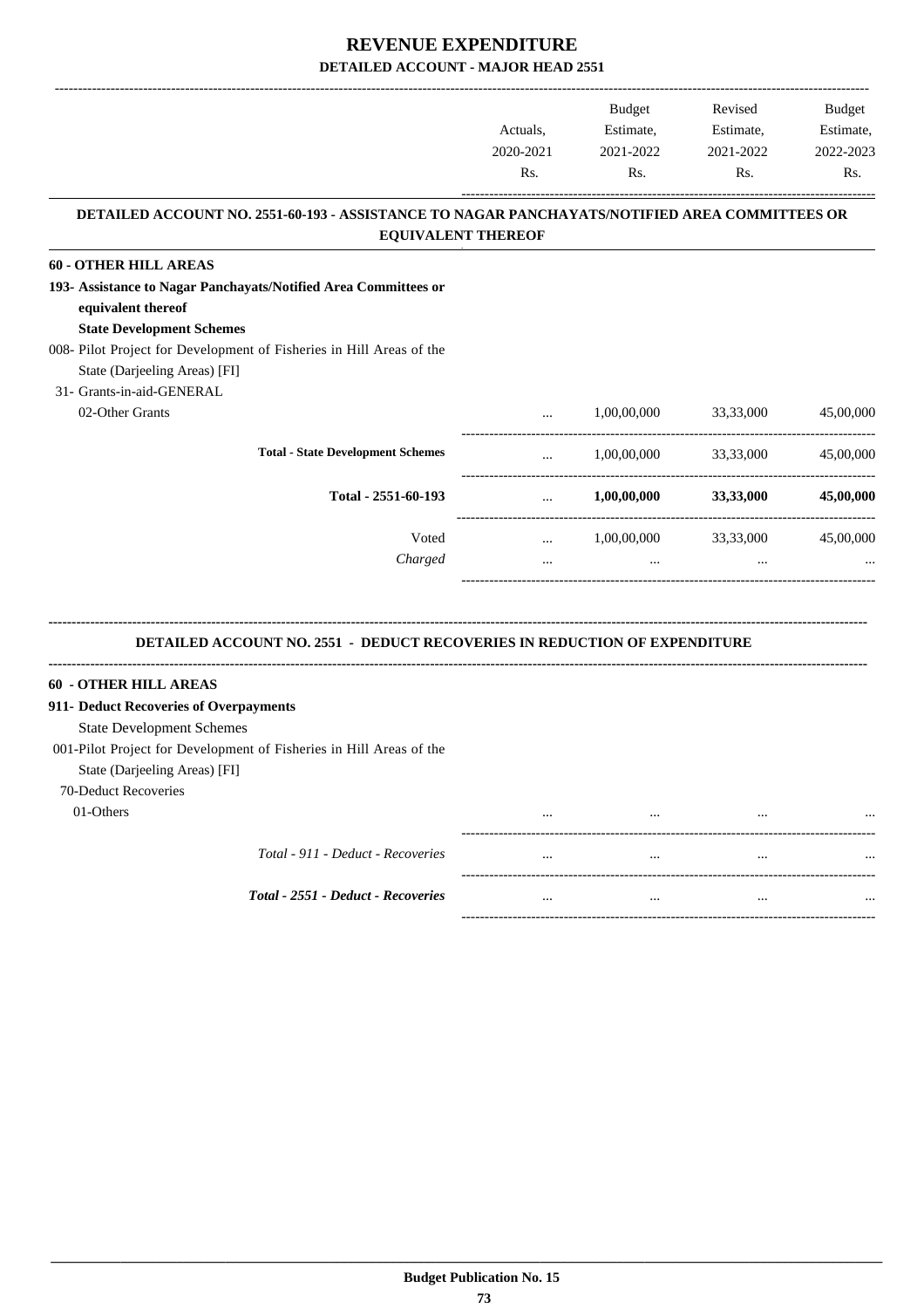# **REVENUE EXPENDITURE**

#### **DEMAND No. 20**

#### **Fisheries Department**

## **C - Economic Services - (j) General Economic Services**

#### **Head of Account : 3451 - Secretariat-Economic Services**

| Voted Rs. 6, 12, 37, 000   | <b>Charged Rs. Nil</b> |             | Total Rs. 6, 12, 37, 000 |                  |
|----------------------------|------------------------|-------------|--------------------------|------------------|
|                            |                        | Voted Rs.   | Charged Rs.              | <b>Total Rs.</b> |
| <b>Gross Expenditure</b>   |                        | 6,12,37,000 | $\cdots$                 | 6,12,37,000      |
| <b>Deduct - Recoveries</b> |                        | $-53,000$   | $\cdots$                 | $-53,000$        |
|                            | <b>Net Expenditure</b> | 6,11,84,000 |                          | 6,11,84,000      |

## **REVENUE EXPENDITURE ABSTRACT ACCOUNT**

---------------------------------------------------------------------------------------------------------------------------------------------------------------------------------

|                                                 |                                                                            | Actuals,<br>2020-2021<br>Rs. | Budget<br>Estimate,<br>2021-2022<br>$\mathbf{Rs.}$ | Revised<br>$\mathbf{Rs.}$                                           | <b>Budget</b><br>Estimate, Estimate,<br>2021-2022 2022-2023<br>Rs. |
|-------------------------------------------------|----------------------------------------------------------------------------|------------------------------|----------------------------------------------------|---------------------------------------------------------------------|--------------------------------------------------------------------|
| 090- Secretariate<br>Administrative Expenditure |                                                                            |                              |                                                    | 5,51,19,066 7,71,22,000 6,02,76,000 6,12,37,000                     |                                                                    |
|                                                 |                                                                            |                              |                                                    | Total - 090 $5,51,19,066$ $7,71,22,000$ $6,02,76,000$ $6,12,37,000$ |                                                                    |
|                                                 | Grand Total - Gross 5,51,19,066 7,71,22,000 6,02,76,000 6,12,37,000        |                              |                                                    |                                                                     |                                                                    |
|                                                 | Voted                                                                      |                              |                                                    | 5,51,19,066 7,71,22,000 6,02,76,000 6,12,37,000                     |                                                                    |
|                                                 | Administrative Expenditure 5,51,19,066 7,71,22,000 6,02,76,000 6,12,37,000 |                              |                                                    |                                                                     |                                                                    |
|                                                 | <i>Deduct Recoveries</i> 1,226 -4,000 -1,03,000 -53,000                    |                              |                                                    |                                                                     |                                                                    |
|                                                 | Grand Total - Net 5,51,17,840 7,71,18,000 6,01,73,000 6,11,84,000          |                              |                                                    |                                                                     |                                                                    |
|                                                 | Charged                                                                    | and the contract of the con- | and the contract of the con-                       | Voted 5,51,17,840 7,71,18,000 6,01,73,000 6,11,84,000               | <b>Second Contract Contract</b>                                    |
|                                                 |                                                                            |                              |                                                    |                                                                     |                                                                    |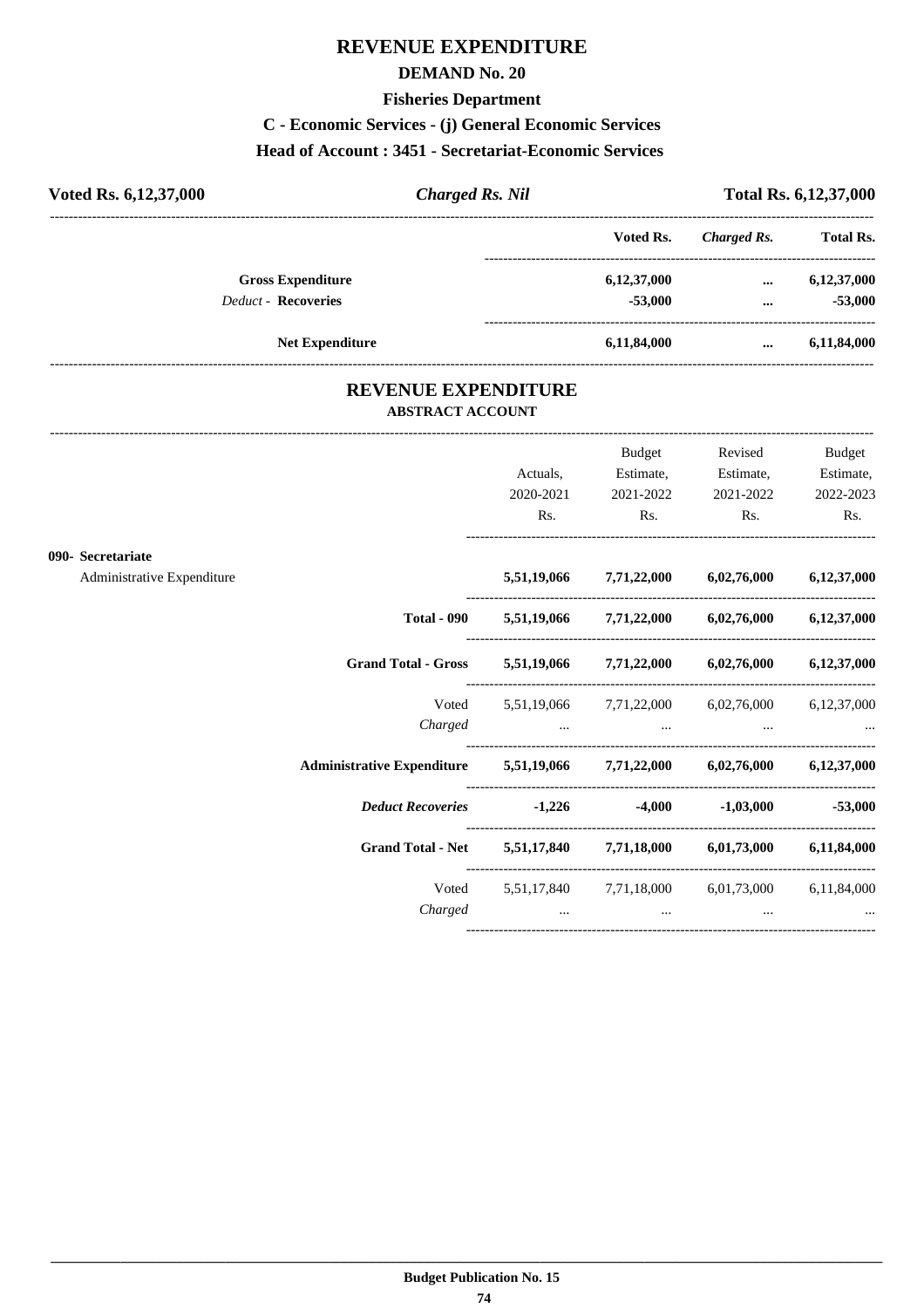|                                                  | Actuals,         | Budget<br>Estimate,<br>2021-2022                | Revised<br>Estimate,<br>2021-2022 | Budget<br>Estimate,<br>2022-2023 |
|--------------------------------------------------|------------------|-------------------------------------------------|-----------------------------------|----------------------------------|
|                                                  | 2020-2021<br>Rs. | Rs.                                             | Rs.                               | Rs.                              |
| DETAILED ACCOUNT NO. 3451-00-090 - SECRETARIATE  |                  |                                                 |                                   |                                  |
| 090- Secretariate                                |                  |                                                 |                                   |                                  |
| <b>Administrative Expenditure</b>                |                  |                                                 |                                   |                                  |
| 001- Fisheries Department [FI]                   |                  |                                                 |                                   |                                  |
| 01- Salaries                                     |                  |                                                 |                                   |                                  |
| 01-Pay                                           | 3,22,03,754      | 4,55,60,000                                     | 3,28,48,000                       | 3,38,33,000                      |
| 14-Grade Pay                                     |                  | $\cdots$                                        | $\cdots$                          |                                  |
| 02-Dearness Allowance                            | 8,11,373         | 13,67,000                                       | 20,30,000                         | 20,50,000                        |
| 03-House Rent Allowance                          | 31,83,600        | 43,28,000                                       | 31,21,000                         | 32,14,000                        |
| 04-Ad hoc Bonus                                  | 1,05,000         | 1,30,000                                        | 1,07,000                          | 1,09,000                         |
| 07-Other Allowances                              | 4,76,638         | 4,20,000                                        | 4,91,000                          | 5,06,000                         |
| 12-Medical Allowance                             | 30,500           | 38,000                                          | 31,000                            | 32,000                           |
| Total - 3451-00-090-001-01                       | 3,68,10,865      | 5,18,43,000                                     | 3,86,28,000                       | 3,97,44,000                      |
| 02- Wages                                        | 19,34,371        | 18,79,000                                       | 20,54,000                         | 21,16,000                        |
| 07- Medical Reimbursements                       | 70,877           | 82,000                                          | 82,000                            | 84,000                           |
| 11- Travel Expenses                              | 10,651           | 3,70,000                                        | 2,25,000                          | 2,35,000                         |
| 12- Medical Reimbursements under WBHS 2008       | 1,34,350         | 4,80,000                                        | 4,80,000                          | 4,90,000                         |
| 13- Office Expenses                              |                  |                                                 |                                   |                                  |
| 01-Electricity                                   | 9,90,000         | 23,18,000                                       | 23,18,000                         | 23,64,000                        |
| 02-Telephone                                     | 5,69,716         | 7,05,000                                        | 7,05,000                          | 7,19,000                         |
| 03-Maintenance / P.O.L. for Office Vehicles      | 9,02,565         | 9,25,000                                        | 9,21,000                          | 9,39,000                         |
| 04-Other Office Expenses                         | 3,61,509         | 5,10,000                                        | 5,10,000                          | 5,20,000                         |
| Total - 3451-00-090-001-13                       | 28, 23, 790      | 44,58,000                                       | 44,54,000                         | 45,42,000                        |
| 14- Rents, Rates and Taxes                       | 1,24,10,958      | 1,71,00,000                                     | 1,25,35,000                       | 1,27,86,000                      |
| 26- Advertising and Publicity Expenses           | 54,400           | 52,000                                          | 55,000                            | 57,000                           |
| 28- Payment of Professional and Special Services |                  |                                                 |                                   |                                  |
| 02-Other charges                                 | 7,83,301         | 7,88,000                                        | 7,83,000                          | 7,83,000                         |
| 77- Computerisation                              | 85,503           | 70,000                                          | 9,80,000                          | 4,00,000                         |
| <b>Total - Administrative Expenditure</b>        | 5,51,19,066      | 7,71,22,000                                     | 6,02,76,000                       | 6,12,37,000                      |
| Total - 3451-00-090                              | 5,51,19,066      |                                                 | $7,71,22,000$ $6,02,76,000$       | 6,12,37,000                      |
| Voted                                            |                  | 5,51,19,066 7,71,22,000 6,02,76,000 6,12,37,000 |                                   |                                  |
| Charged                                          | $\cdots$         | $\cdots$                                        | $\cdots$                          |                                  |

#### **-------------------------------------------------------------------------------------------------------------------------------------------------------------------------------- DETAILED ACCOUNT NO. 3451 - DEDUCT RECOVERIES IN REDUCTION OF EXPENDITURE**

**--------------------------------------------------------------------------------------------------------------------------------------------------------------------------------**

#### **090- Secretariate**

Administrative Expenditure

001-Fisheries Department [FI]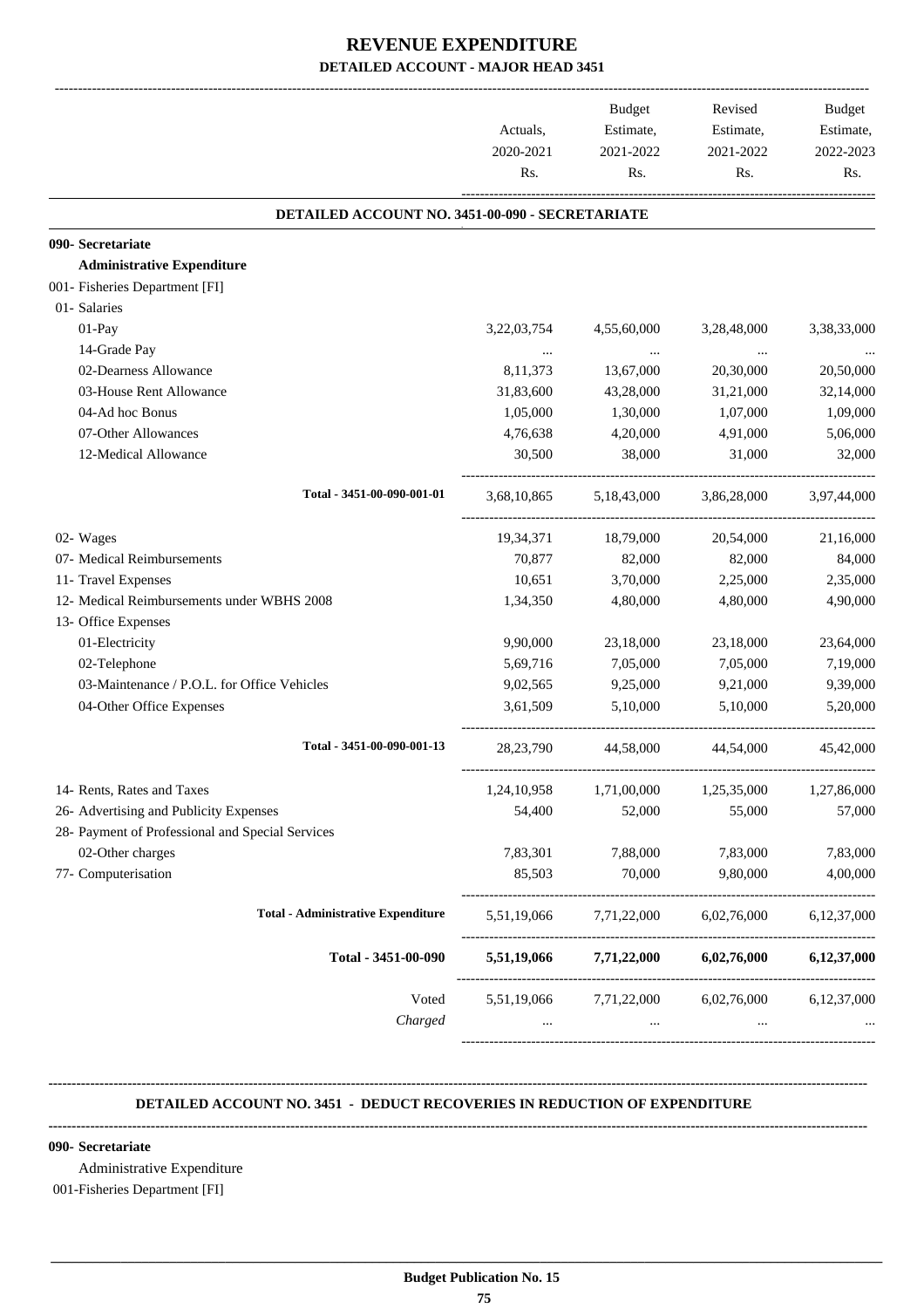|                                        |                                    |           | <b>Budget</b> | Revised     | Budget    |
|----------------------------------------|------------------------------------|-----------|---------------|-------------|-----------|
|                                        |                                    | Actuals.  | Estimate,     | Estimate,   | Estimate, |
|                                        |                                    | 2020-2021 | 2021-2022     | 2021-2022   | 2022-2023 |
|                                        |                                    | Rs.       | Rs.           | Rs.         | Rs.       |
| 70-Deduct Recoveries                   |                                    |           |               |             |           |
| 01-Others                              |                                    | $-1,226$  | $-1,000$      | $-1,00,000$ | $-50,000$ |
| 02-W.B.H.S. 2008                       |                                    | $\cdots$  | $-1,000$      | $-1,000$    | $-1,000$  |
|                                        | Total - 090 - Deduct - Recoveries  | $-1,226$  | $-2,000$      | $-1,01,000$ | $-51,000$ |
| 911- Deduct Recoveries of Overpayments |                                    |           |               |             |           |
| Administrative Expenditure             |                                    |           |               |             |           |
| 001-Fisheries Department [FI]          |                                    |           |               |             |           |
| 70-Deduct Recoveries                   |                                    |           |               |             |           |
| 01-Others                              |                                    |           | $-1,000$      | $-1,000$    | $-1,000$  |
| 02-W.B.H.S. 2008                       |                                    |           | $-1,000$      | $-1,000$    | $-1,000$  |
|                                        | Total - 911 - Deduct - Recoveries  | $\cdots$  | $-2,000$      | $-2,000$    | $-2.000$  |
|                                        | Total - 3451 - Deduct - Recoveries | $-1,226$  | $-4,000$      | $-1,03,000$ | $-53,000$ |
|                                        |                                    |           |               |             |           |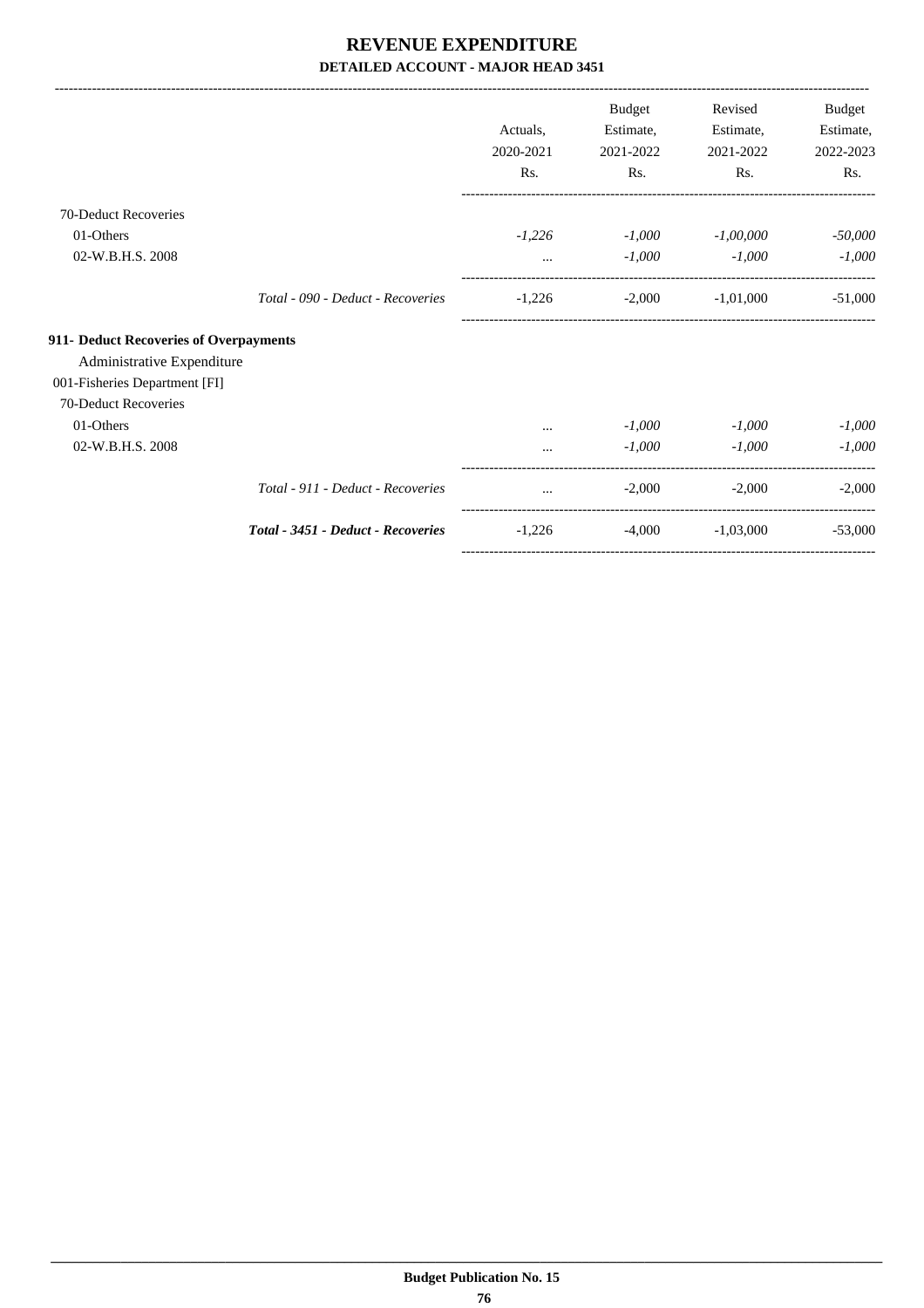## **CAPITAL EXPENDITURE**

#### **DEMAND No. 20**

#### **Fisheries Department**

# **C. Capital Accounts of Economic Services - (a) Capital Account of Agriculture and Allied Activities Head of Account : 4401 - Capital Outlay on Crop Husbandry**

| Voted Rs. 16,00,00,000 |                                                        | Charged Rs. Nil |                                         | Total Rs. 16,00,00,000 |                  |
|------------------------|--------------------------------------------------------|-----------------|-----------------------------------------|------------------------|------------------|
|                        |                                                        |                 | Voted Rs.                               | Charged Rs.            | <b>Total Rs.</b> |
|                        | <b>Gross Expenditure</b><br><b>Deduct - Recoveries</b> |                 | 16,00,00,000<br>$\bullet\bullet\bullet$ | $\cdots$<br>$\cdots$   | 16,00,00,000<br> |
|                        | <b>Net Expenditure</b>                                 |                 | 16,00,00,000                            | $\cdots$               | 16,00,00,000     |

## **CAPITAL EXPENDITURE ABSTRACT ACCOUNT**

---------------------------------------------------------------------------------------------------------------------------------------------------------------------------------

|                                                       |                                                             | Actuals,<br>2020-2021<br>Rs.                   | <b>Budget</b><br>Estimate,<br>2021-2022<br>Rs. | Revised<br>Estimate,<br>2021-2022<br>Rs.        | <b>Budget</b><br>Estimate,<br>2022-2023<br>Rs. |
|-------------------------------------------------------|-------------------------------------------------------------|------------------------------------------------|------------------------------------------------|-------------------------------------------------|------------------------------------------------|
| 104- Agricultural Farms                               |                                                             |                                                |                                                |                                                 |                                                |
| <b>State Development Schemes</b>                      |                                                             | 19,16,414                                      | 3,20,00,000                                    | 4,56,00,000                                     | 5,00,00,000                                    |
| State Development Schemes (Central Assistance)        | <b>Voted</b>                                                | $\mathbf{1}$ , and $\mathbf{1}$                | 2,70,00,000                                    | 6,82,00,000                                     | 11,00,00,000                                   |
|                                                       | Charged                                                     | $\mathbf{r}$                                   | $\sim$ $\sim$                                  | 8,48,000                                        |                                                |
|                                                       | <b>Total - 104</b>                                          |                                                | 19,16,414 5,90,00,000 11,46,48,000             |                                                 | 16,00,00,000                                   |
| 789- Special Component Plan for Scheduled Castes      |                                                             |                                                |                                                |                                                 |                                                |
| <b>State Development Schemes</b>                      |                                                             |                                                |                                                |                                                 |                                                |
| State Development Schemes (Central Assistance)        |                                                             | $\cdots$                                       | $\cdots$                                       | $\cdots$                                        |                                                |
|                                                       | <b>Total - 789</b>                                          | $\cdots$                                       | $\cdots$                                       |                                                 |                                                |
| 796- Tribal Areas Sub-Plan                            |                                                             |                                                |                                                |                                                 |                                                |
| <b>State Development Schemes</b>                      |                                                             | $\cdots$                                       | $\cdots$                                       |                                                 |                                                |
| State Development Schemes (Central Assistance)        |                                                             |                                                |                                                |                                                 |                                                |
|                                                       | <b>Total - 796</b>                                          | $\cdots$                                       | $\dddot{\phantom{0}}$                          |                                                 |                                                |
|                                                       | <b>Grand Total - Gross</b>                                  |                                                |                                                | 19,16,414 5,90,00,000 11,46,48,000 16,00,00,000 |                                                |
|                                                       | Voted                                                       |                                                | 19,16,414 5,90,00,000 11,38,00,000             |                                                 | 16,00,00,000                                   |
|                                                       | Charged                                                     | $\mathbf{r}$                                   |                                                | $\ldots$ $8,48,000$                             |                                                |
|                                                       | State Development Schemes 19,16,414 3,20,00,000 4,56,00,000 |                                                |                                                |                                                 | 5,00,00,000                                    |
| <b>State Development Schemes (Central Assistance)</b> |                                                             | $\cdots$                                       |                                                | 2,70,00,000 6,90,48,000                         | 11,00,00,000                                   |
|                                                       | Voted                                                       | $\mathbf{1}$ and $\mathbf{1}$ and $\mathbf{1}$ | 2,70,00,000                                    | 6,82,00,000                                     | 11,00,00,000                                   |
|                                                       | Charged                                                     |                                                | and the state of the                           | 8,48,000<br><b>Contract Contract</b>            |                                                |
|                                                       |                                                             |                                                |                                                |                                                 |                                                |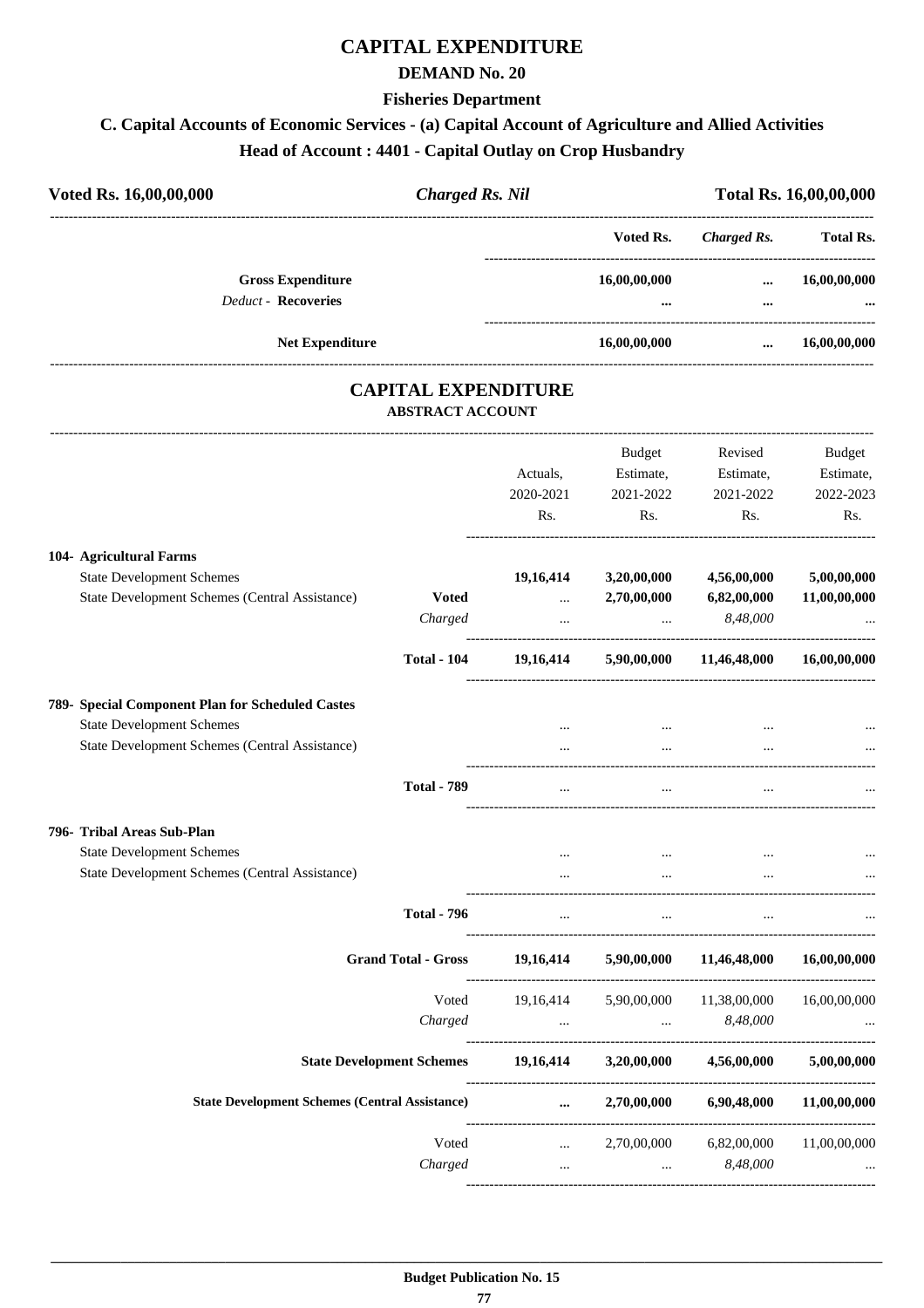## **CAPITAL EXPENDITURE ABSTRACT ACCOUNT**

|                          | Actuals.<br>2020-2021<br>Rs. | <b>Budget</b><br>Estimate,<br>2021-2022<br>Rs. | Revised<br>Estimate,<br>2021-2022<br>Rs. | <b>Budget</b><br>Estimate.<br>2022-2023<br>Rs. |
|--------------------------|------------------------------|------------------------------------------------|------------------------------------------|------------------------------------------------|
| <b>Deduct Recoveries</b> |                              | $\cdots$                                       |                                          |                                                |
| <b>Grand Total - Net</b> | 19,16,414                    | 5,90,00,000                                    | 11,46,48,000                             | 16,00,00,000                                   |
| Voted<br>Charged         | 19.16.414<br>$\cdots$        | 5,90,00,000<br>                                | 11,38,00,000<br>8,48,000                 | 16,00,00,000<br>                               |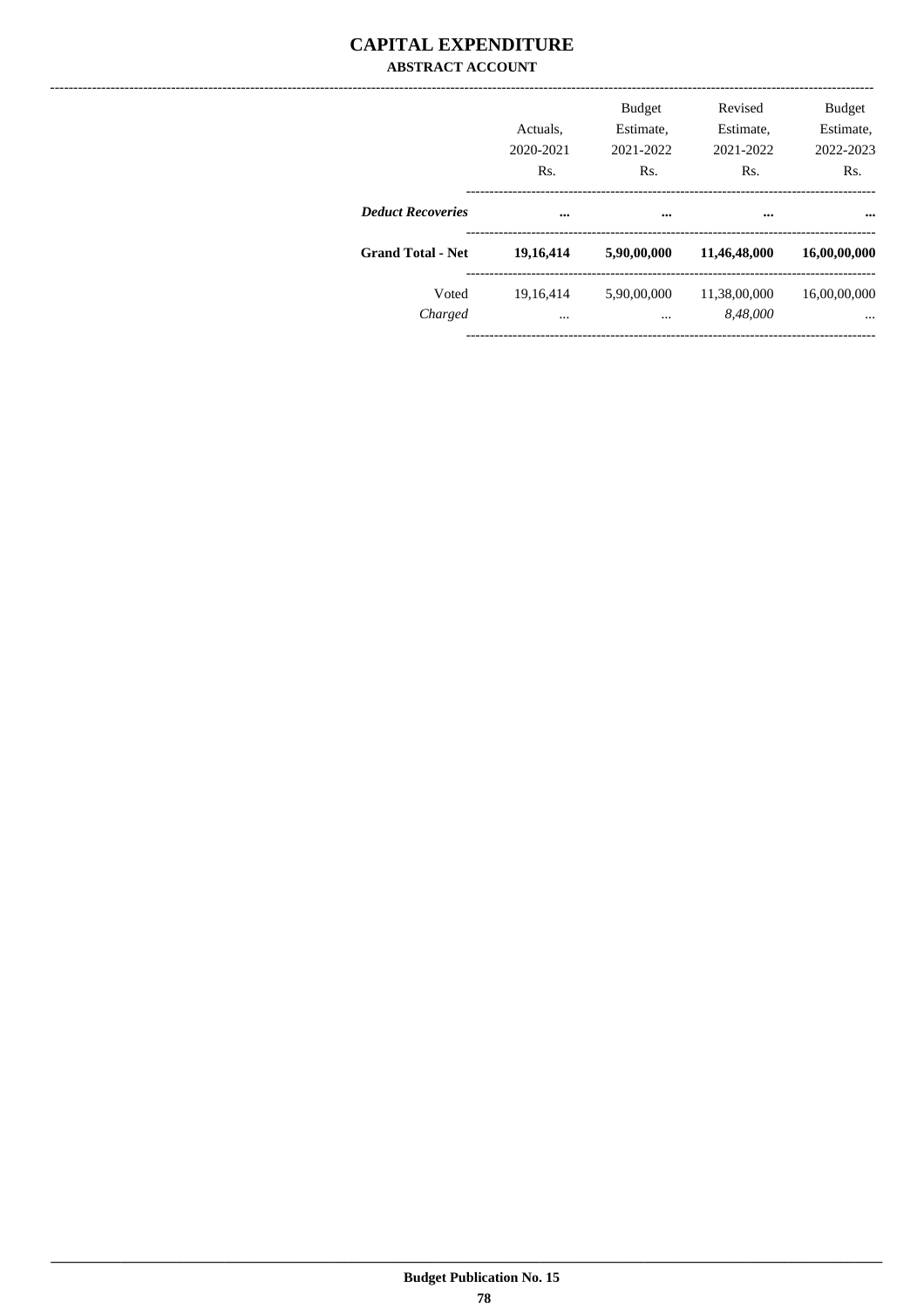|                                                                                |           |           | <b>Budget</b> | Revised                            | Budget       |
|--------------------------------------------------------------------------------|-----------|-----------|---------------|------------------------------------|--------------|
|                                                                                | Actuals,  |           | Estimate,     | Estimate,                          | Estimate,    |
|                                                                                | 2020-2021 |           | 2021-2022     | 2021-2022                          | 2022-2023    |
|                                                                                | Rs.       |           | Rs.           | Rs.                                | Rs.          |
| DETAILED ACCOUNT NO. 4401-00-104 - AGRICULTURAL FARMS                          |           |           |               |                                    |              |
| 104- Agricultural Farms                                                        |           |           |               |                                    |              |
| <b>State Development Schemes</b>                                               |           |           |               |                                    |              |
| 012- Rastriya Krishi Vikash Yojana (RKVY) (State Share) (RKVY)<br>[FI]         |           |           |               |                                    |              |
| 53- Major Works / Land and Buildings                                           |           |           |               | 19,16,414 3,20,00,000 4,56,00,000  | 5,00,00,000  |
| <b>Total - State Development Schemes</b>                                       |           |           |               | 19,16,414 3,20,00,000 4,56,00,000  | 5,00,00,000  |
| <b>State Development Schemes (Central Assistance)</b>                          |           |           |               |                                    |              |
| 006- Rastriya Krishi Vikash Yojana (RKVY) (Central Share) (RKVY)<br>[FI]       |           |           |               |                                    |              |
| 53- Major Works / Land and Buildings                                           | Voted     | $\cdots$  | 2,70,00,000   | 6,82,00,000                        | 11,00,00,000 |
| Charged                                                                        |           | $\cdots$  | $\cdots$      | 8,48,000                           |              |
| <b>Total - State Development Schemes (Central Assistance)</b>                  |           | $\ddotsc$ | 2,70,00,000   | 6,90,48,000                        | 11,00,00,000 |
|                                                                                | Voted     | $\cdots$  |               | 2,70,00,000 6,82,00,000            | 11,00,00,000 |
| Charged                                                                        |           | $\cdots$  | $\sim$        | 8,48,000                           |              |
| Total - 4401-00-104                                                            |           |           |               | 19,16,414 5,90,00,000 11,46,48,000 | 16,00,00,000 |
|                                                                                | Voted     |           |               | 19,16,414 5,90,00,000 11,38,00,000 | 16,00,00,000 |
| Charged                                                                        |           |           | $\mathbf{r}$  | 8.48.000                           |              |
| DETAILED ACCOUNT NO. 4401-00-789 - SPECIAL COMPONENT PLAN FOR SCHEDULED CASTES |           |           |               |                                    |              |
| 789- Special Component Plan for Scheduled Castes                               |           |           |               |                                    |              |
| <b>State Development Schemes</b>                                               |           |           |               |                                    |              |
| 010- Rastriya Krishi Vikash Yojana (RKVY) (State Share) (RKVY)<br>[FI]         |           |           |               |                                    |              |
| 53- Major Works / Land and Buildings                                           |           | $\cdots$  | $\cdots$      | $\cdots$                           |              |
| <b>State Development Schemes (Central Assistance)</b>                          |           |           |               |                                    |              |

009- Rastriya Krishi Vikash Yojana (RKVY) (Central Share) (RKVY) [FI]

53- Major Works / Land and Buildings

| .                   |          |          |              |
|---------------------|----------|----------|--------------|
|                     | $\cdots$ | $\cdots$ | <br>$\cdots$ |
| Total - 4401-00-789 |          |          | <br>$\cdots$ |
|                     |          |          |              |
| Voted               | $\cdots$ |          | <br>$\cdots$ |
| Charged             | $\cdots$ |          | <br>$\cdots$ |
|                     |          |          |              |

.

#### **DETAILED ACCOUNT NO. 4401-00-796 - TRIBAL AREAS SUB-PLAN .**

**796- Tribal Areas Sub-Plan**

**State Development Schemes**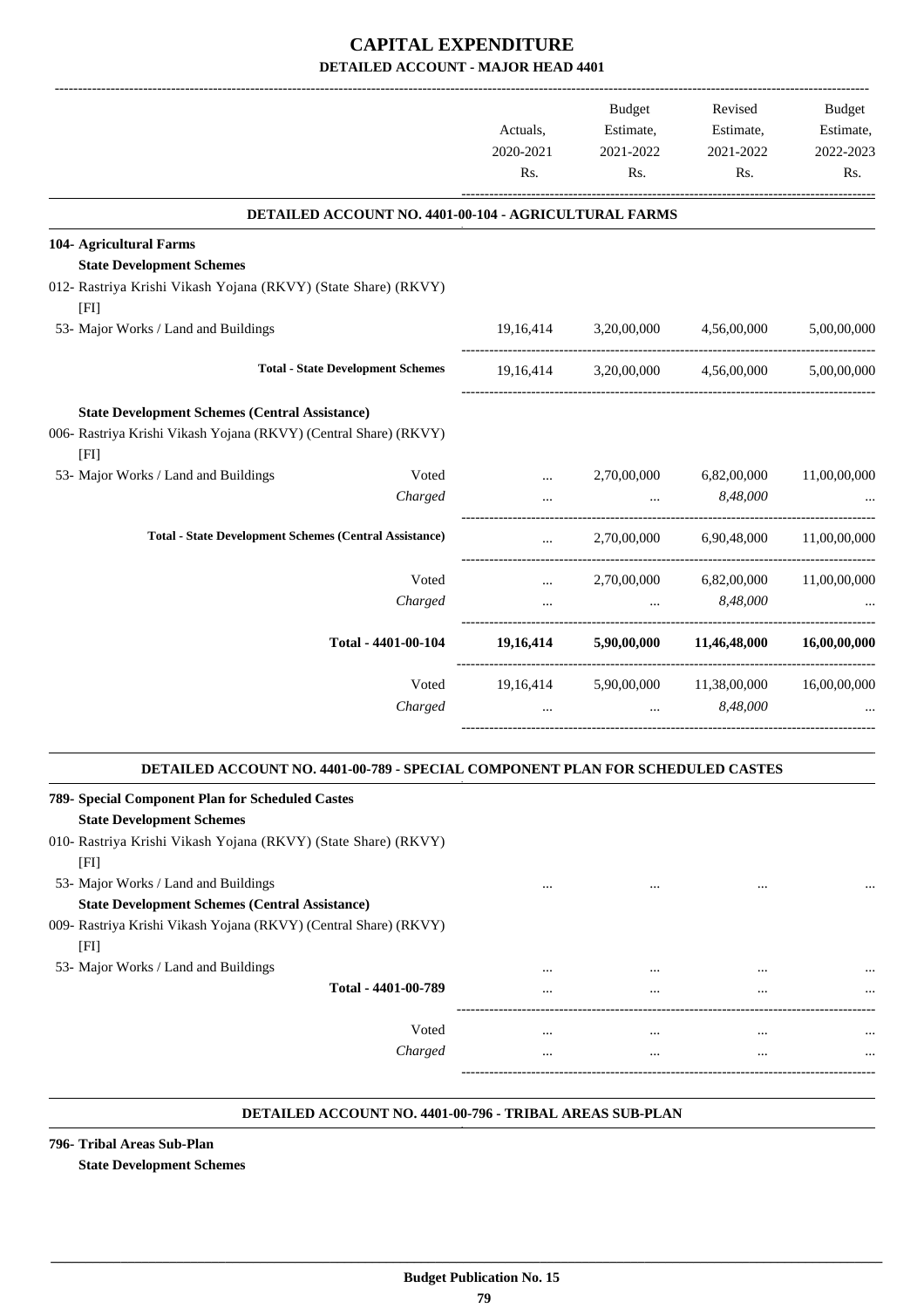|                                                                                                                                    | Actuals,<br>2020-2021<br>Rs. | <b>Budget</b><br>Estimate,<br>2021-2022<br>Rs. | Revised<br>Estimate,<br>2021-2022<br>Rs. | <b>Budget</b><br>Estimate,<br>2022-2023<br>Rs. |
|------------------------------------------------------------------------------------------------------------------------------------|------------------------------|------------------------------------------------|------------------------------------------|------------------------------------------------|
| 010- Rastriya Krishi Vikash Yojana (RKVY) (State Share) (RKVY)<br>[FI]                                                             |                              |                                                |                                          |                                                |
| 53- Major Works / Land and Buildings<br><b>State Development Schemes (Central Assistance)</b>                                      |                              |                                                |                                          |                                                |
| 009- Rastriya Krishi Vikash Yojana (RKVY) (Central Share) (RKVY)<br>[FI]                                                           |                              |                                                |                                          |                                                |
| 53- Major Works / Land and Buildings                                                                                               |                              |                                                |                                          |                                                |
| Total - 4401-00-796                                                                                                                |                              |                                                |                                          |                                                |
| Voted<br>Charged                                                                                                                   | $\cdots$<br>$\cdots$         | $\cdots$<br>$\cdots$                           | $\ddotsc$<br>$\ddotsc$                   |                                                |
|                                                                                                                                    |                              |                                                |                                          |                                                |
| DETAILED ACCOUNT NO. 4401 - DEDUCT RECOVERIES IN REDUCTION OF EXPENDITURE                                                          |                              |                                                |                                          |                                                |
| 800- Other Expenditure                                                                                                             |                              |                                                |                                          |                                                |
| <b>State Development Schemes</b>                                                                                                   |                              |                                                |                                          |                                                |
| 016-Refund of Unutilized Fund of CSS Schemes (State Share)                                                                         |                              |                                                |                                          |                                                |
| (CSSREFUND) [FI]                                                                                                                   |                              |                                                |                                          |                                                |
| 70-Deduct Recoveries                                                                                                               |                              |                                                |                                          |                                                |
| 01-Others                                                                                                                          |                              |                                                |                                          |                                                |
| State Development Schemes (Central Assistance)<br>015-Refund of Unutilized Fund of CSS Schemes (Central Share)<br>(CSSREFUND) [FI] |                              |                                                |                                          |                                                |
| 70-Deduct Recoveries                                                                                                               |                              |                                                |                                          |                                                |
| 01-Others                                                                                                                          |                              |                                                |                                          |                                                |
| Total - 800 - Deduct - Recoveries                                                                                                  | $\cdots$                     | $\cdots$                                       | $\ddotsc$                                |                                                |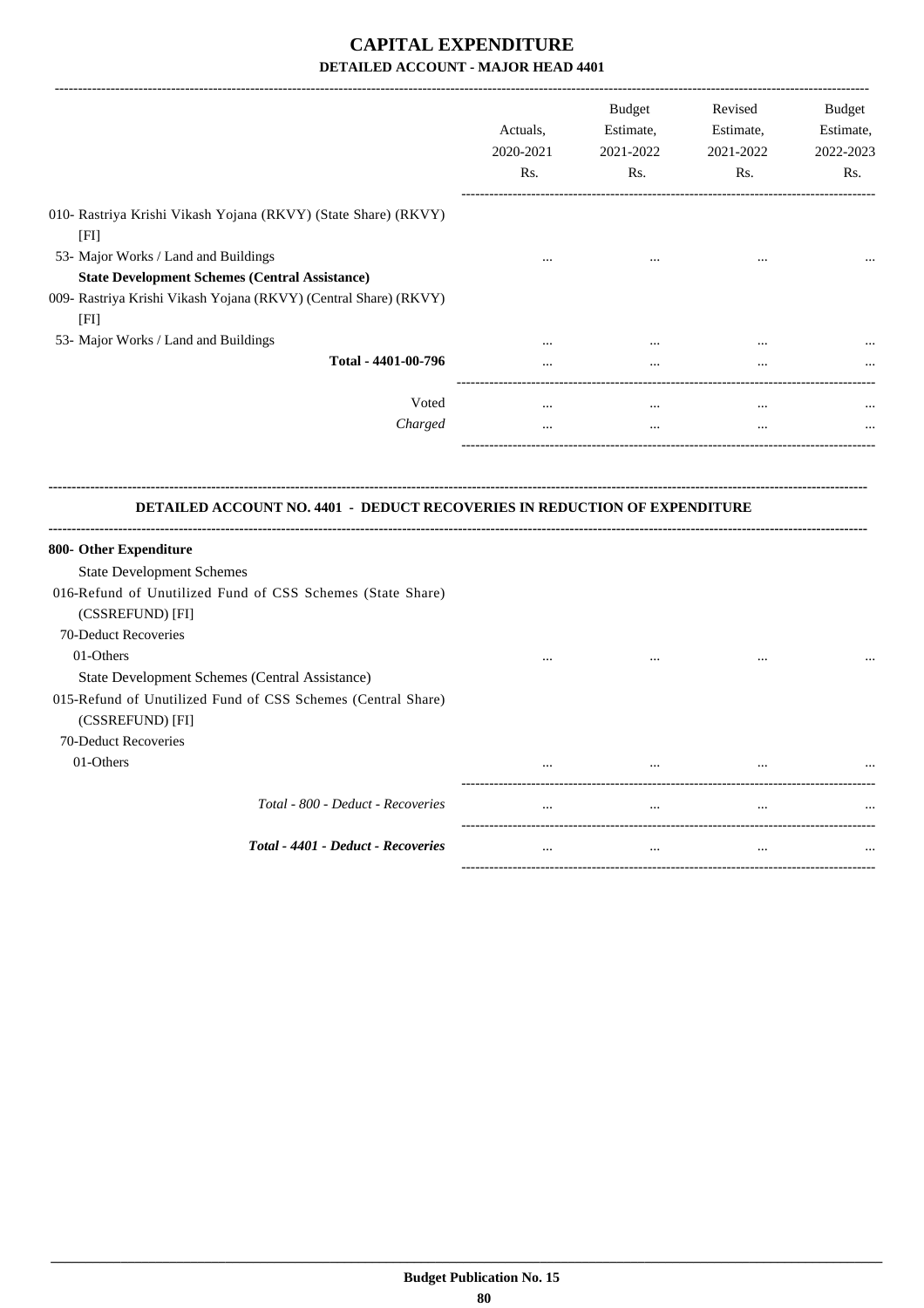## **CAPITAL EXPENDITURE**

#### **DEMAND No. 20**

#### **Fisheries Department**

# **C. Capital Accounts of Economic Services - (a) Capital Account of Agriculture and Allied Activities Head of Account : 4405 - Capital Outlay on Fisheries**

| Voted Rs. 54,97,50,000     | <b>Charged Rs. Nil</b> |              |             | Total Rs. 54,97,50,000 |  |  |
|----------------------------|------------------------|--------------|-------------|------------------------|--|--|
|                            |                        | Voted Rs.    | Charged Rs. | <b>Total Rs.</b>       |  |  |
| <b>Gross Expenditure</b>   |                        | 54,97,50,000 | $\cdots$    | 54,97,50,000           |  |  |
| <b>Deduct - Recoveries</b> |                        | $\cdots$     |             |                        |  |  |
| <b>Net Expenditure</b>     |                        | 54,97,50,000 | $\cdots$    | 54,97,50,000           |  |  |

## **CAPITAL EXPENDITURE ABSTRACT ACCOUNT**

---------------------------------------------------------------------------------------------------------------------------------------------------------------------------------

---------------------------------------------------------------------------------------------------------------------------------------------------------------------------------

|                                                                                           |                            | Actuals,<br>2020-2021<br>Rs. | <b>Budget</b><br>Estimate,<br>2021-2022<br>Rs. | Revised<br>Estimate,<br>2021-2022<br>Rs. | <b>Budget</b><br>Estimate,<br>2022-2023<br>Rs. |
|-------------------------------------------------------------------------------------------|----------------------------|------------------------------|------------------------------------------------|------------------------------------------|------------------------------------------------|
| 101- Inland Fisheries                                                                     |                            |                              |                                                |                                          |                                                |
| Administrative Expenditure                                                                |                            | $\ddotsc$                    |                                                |                                          |                                                |
| <b>State Development Schemes</b><br><b>State Development Schemes (Central Assistance)</b> |                            | $\cdots$<br>$\cdots$         | 4,50,00,000                                    | 6,67,000                                 | 4,50,00,000                                    |
|                                                                                           | <b>Total - 101</b>         | $\cdots$                     |                                                | 4,50,00,000 6,67,000                     | 4,50,00,000                                    |
| 195- Fishermens Co-operatives                                                             |                            |                              |                                                |                                          |                                                |
| <b>State Development Schemes</b>                                                          |                            | $\cdots$                     | $\overline{\phantom{a}}$                       |                                          |                                                |
|                                                                                           | <b>Total - 195</b>         |                              | $\cdots$                                       |                                          |                                                |
| 789- Special Component Plan for Scheduled Castes                                          |                            |                              |                                                |                                          |                                                |
| Administrative Expenditure                                                                |                            |                              |                                                |                                          |                                                |
| <b>State Development Schemes</b><br>State Development Schemes (Central Assistance)        |                            | 18,84,14,545                 |                                                | 45,85,00,000 12,83,33,000                | 34,47,50,000                                   |
|                                                                                           | <b>Total - 789</b>         |                              | 18,84,14,545 45,85,00,000 12,83,33,000         |                                          | 34,47,50,000                                   |
| 796- Tribal Areas Sub-Plan                                                                |                            |                              |                                                |                                          |                                                |
| <b>State Development Schemes</b>                                                          |                            | 7,44,11,293                  | 18,00,00,000                                   | 6,00,00,000                              | 16,00,00,000                                   |
| State Development Schemes (Central Assistance)                                            |                            |                              |                                                |                                          |                                                |
|                                                                                           | <b>Total - 796</b>         |                              | 7,44,11,293 18,00,00,000                       | 6,00,00,000                              | 16,00,00,000                                   |
|                                                                                           | <b>Grand Total - Gross</b> | 26, 28, 25, 838              | 68,35,00,000                                   | 18,90,00,000                             | 54,97,50,000                                   |
|                                                                                           | Voted                      | 26, 28, 25, 838              | 68,35,00,000                                   | 18,90,00,000                             | 54,97,50,000                                   |
|                                                                                           | Charged                    | $\cdots$                     | $\cdots$                                       |                                          |                                                |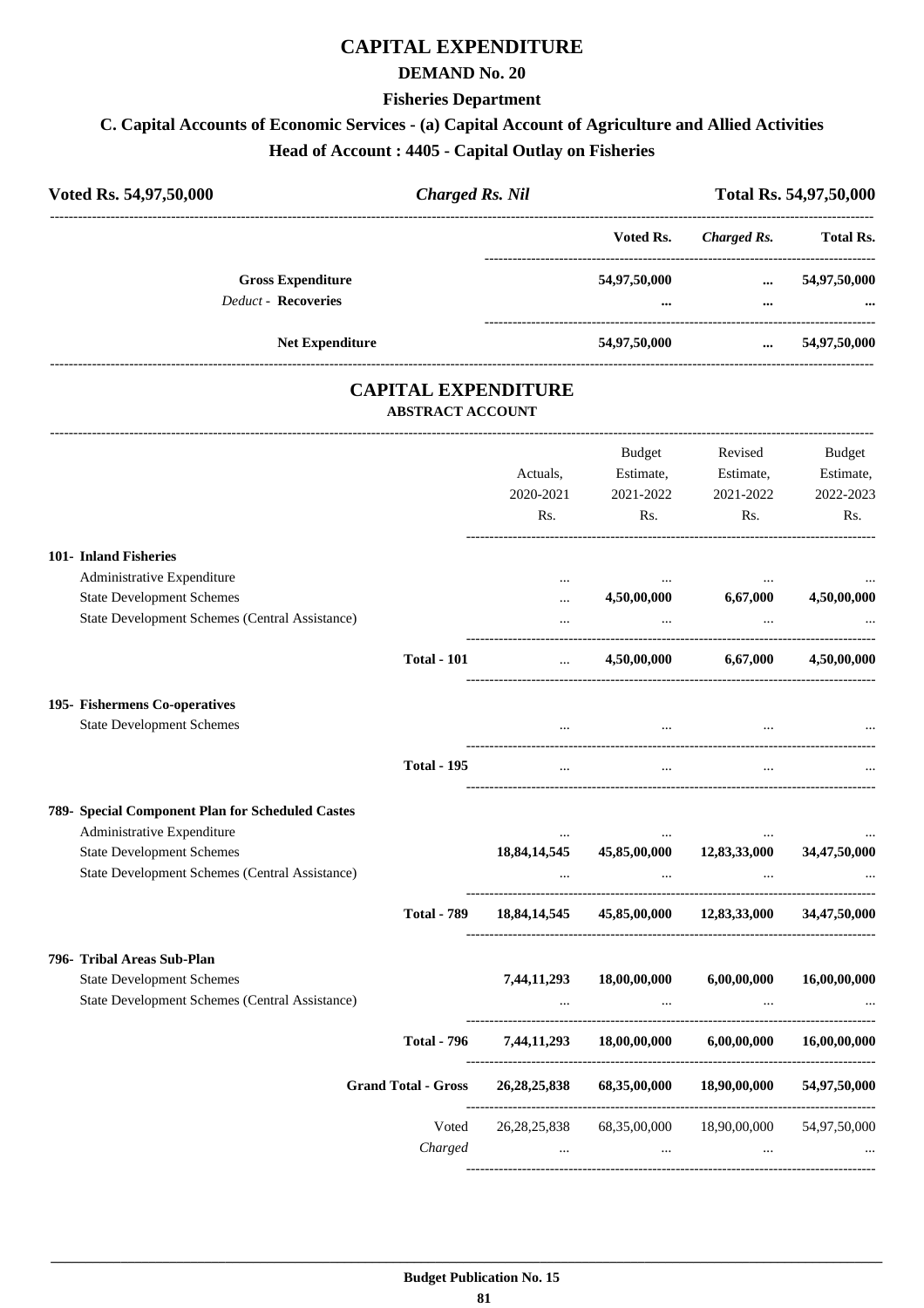## **CAPITAL EXPENDITURE ABSTRACT ACCOUNT**

|                                  | Actuals.<br>2020-2021<br>Rs. | <b>Budget</b><br>Estimate.<br>2021-2022<br>Rs. | Revised<br>Estimate,<br>2021-2022<br>Rs. | <b>Budget</b><br>Estimate,<br>2022-2023<br>Rs. |
|----------------------------------|------------------------------|------------------------------------------------|------------------------------------------|------------------------------------------------|
| <b>State Development Schemes</b> | 26, 28, 25, 838              | 68,35,00,000                                   | 18,90,00,000                             | 54,97,50,000                                   |
| <b>Deduct Recoveries</b>         |                              |                                                |                                          |                                                |
| <b>Grand Total - Net</b>         | 26, 28, 25, 838              | 68,35,00,000                                   | 18,90,00,000                             | 54,97,50,000                                   |
| Voted<br>Charged                 | 26, 28, 25, 838<br>$\cdots$  | 68,35,00,000<br>$\cdots$                       | 18,90,00,000<br>$\cdots$                 | 54,97,50,000<br>$\cdots$                       |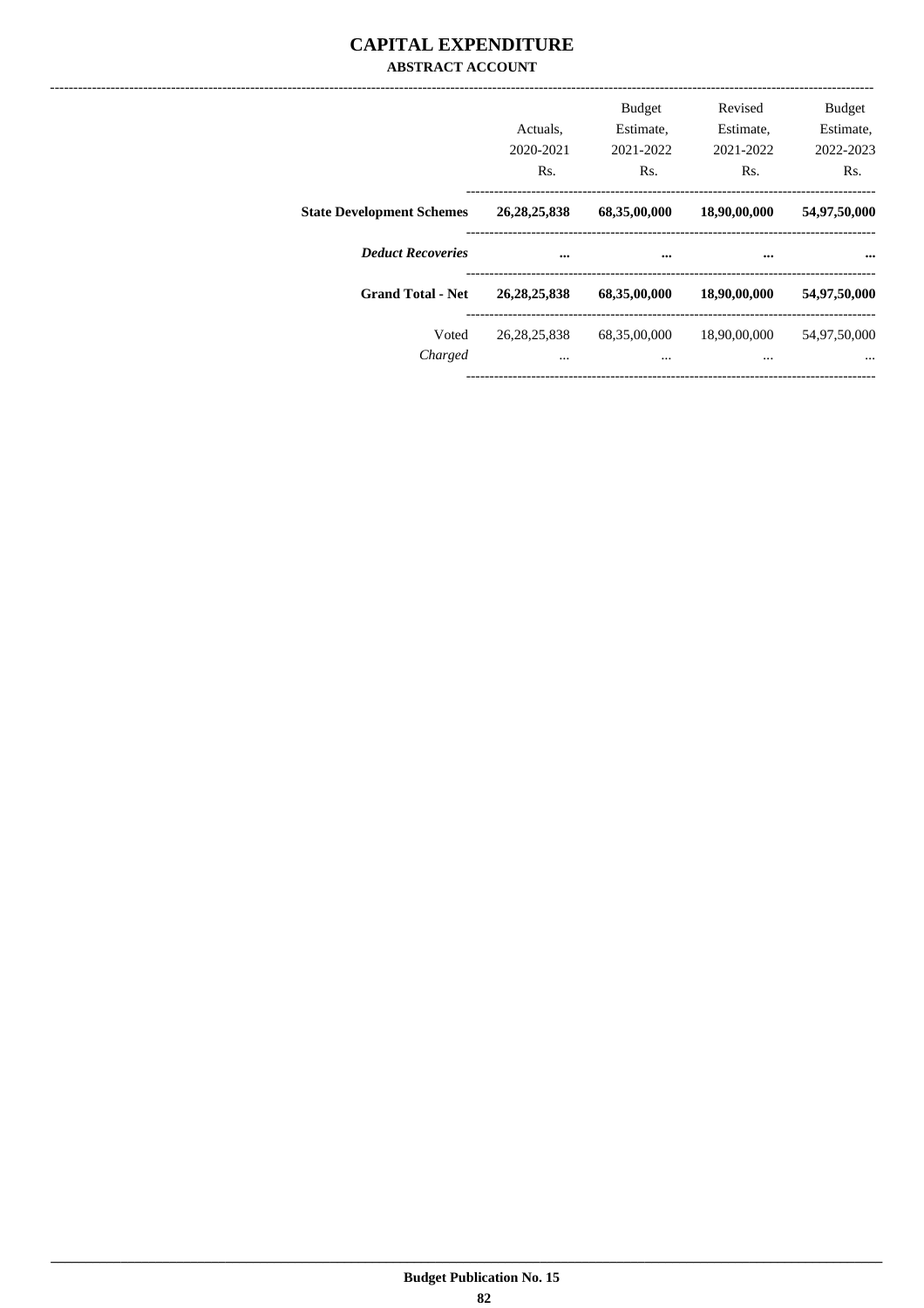|                                                                                                                                                                                                                                                                                                            | Actuals,<br>2020-2021<br>Rs.                          | Budget<br>Estimate,<br>2021-2022<br>Rs. | Revised<br>Estimate,<br>2021-2022<br>Rs.      | <b>Budget</b><br>Estimate,<br>2022-2023<br>Rs. |
|------------------------------------------------------------------------------------------------------------------------------------------------------------------------------------------------------------------------------------------------------------------------------------------------------------|-------------------------------------------------------|-----------------------------------------|-----------------------------------------------|------------------------------------------------|
| DETAILED ACCOUNT NO. 4405-00-101 - INLAND FISHERIES                                                                                                                                                                                                                                                        |                                                       |                                         |                                               |                                                |
| 101- Inland Fisheries<br><b>State Development Schemes</b><br>009- Construction and Management of Hatcheries in different districts                                                                                                                                                                         |                                                       |                                         |                                               |                                                |
| [FI]<br>53- Major Works / Land and Buildings                                                                                                                                                                                                                                                               |                                                       |                                         | 6,67,000                                      |                                                |
| <b>Total - State Development Schemes</b>                                                                                                                                                                                                                                                                   | $\cdots$                                              | $\cdots$                                | 6,67,000                                      |                                                |
| <b>State Development Schemes</b><br>003- Contribution to Fishermens Co-operative Societies for<br>exploitation of marine resources by mechanisation and<br>improvement of Fishing Crafts (NCDC) [FI]<br>54- Investment<br>008- Infrastructure facilities for Fisheries programme under FIDF<br>(FIDF) [FI] |                                                       |                                         |                                               |                                                |
| 53- Major Works / Land and Buildings                                                                                                                                                                                                                                                                       | $\ddotsc$                                             | 4,50,00,000                             | $\cdots$                                      | 4,50,00,000                                    |
| Total - 4405-00-101-008                                                                                                                                                                                                                                                                                    | $\cdots$                                              | 4,50,00,000                             | --------------------------------<br>$\cdots$  | 4,50,00,000                                    |
| <b>Total - State Development Schemes</b>                                                                                                                                                                                                                                                                   | $\mathbf{r}$                                          | 4.50.00.000                             | $\mathbf{r}$ and $\mathbf{r}$                 | 4.50.00.000                                    |
| Total - 4405-00-101                                                                                                                                                                                                                                                                                        | $\cdots$                                              | 4,50,00,000                             | ---------------------------------<br>6,67,000 | 4.50.00.000                                    |
| Voted<br>Charged                                                                                                                                                                                                                                                                                           | -----------------------------<br>$\cdots$<br>$\cdots$ | 4,50,00,000<br>$\ddotsc$                | 6,67,000<br>$\cdots$                          | 4,50,00,000                                    |

#### **DETAILED ACCOUNT NO. 4405-00-195 - FISHERMENS CO-OPERATIVES .**

.

## **195- Fishermens Co-operatives State Development Schemes** 001- Contribution to fishermens co-operative societies for exploitation of marine resources by mechanisation and improvement of fishing crafts (NCDC) [FI] 54- Investment ... ... ... ... **Total - 4405-00-195** ... ... ... ... ------------------------------------------------------------------------------------------ Voted ... ... ... ... *Charged* ... ... ... ... ----------------------------------------------------------------------------------------- .

#### **DETAILED ACCOUNT NO. 4405-00-789 - SPECIAL COMPONENT PLAN FOR SCHEDULED CASTES .**

 **\_\_\_\_\_\_\_\_\_\_\_\_\_\_\_\_\_\_\_\_\_\_\_\_\_\_\_\_\_\_\_\_\_\_\_\_\_\_\_\_\_\_\_\_\_\_\_\_\_\_\_\_\_\_\_\_\_\_\_\_\_\_\_\_\_\_\_\_\_\_\_\_\_\_\_\_\_\_\_\_\_\_\_\_\_\_\_\_\_\_\_\_\_\_\_\_\_\_\_\_\_\_\_\_\_\_\_\_\_\_\_\_\_\_\_\_\_\_\_**

**789- Special Component Plan for Scheduled Castes State Development Schemes**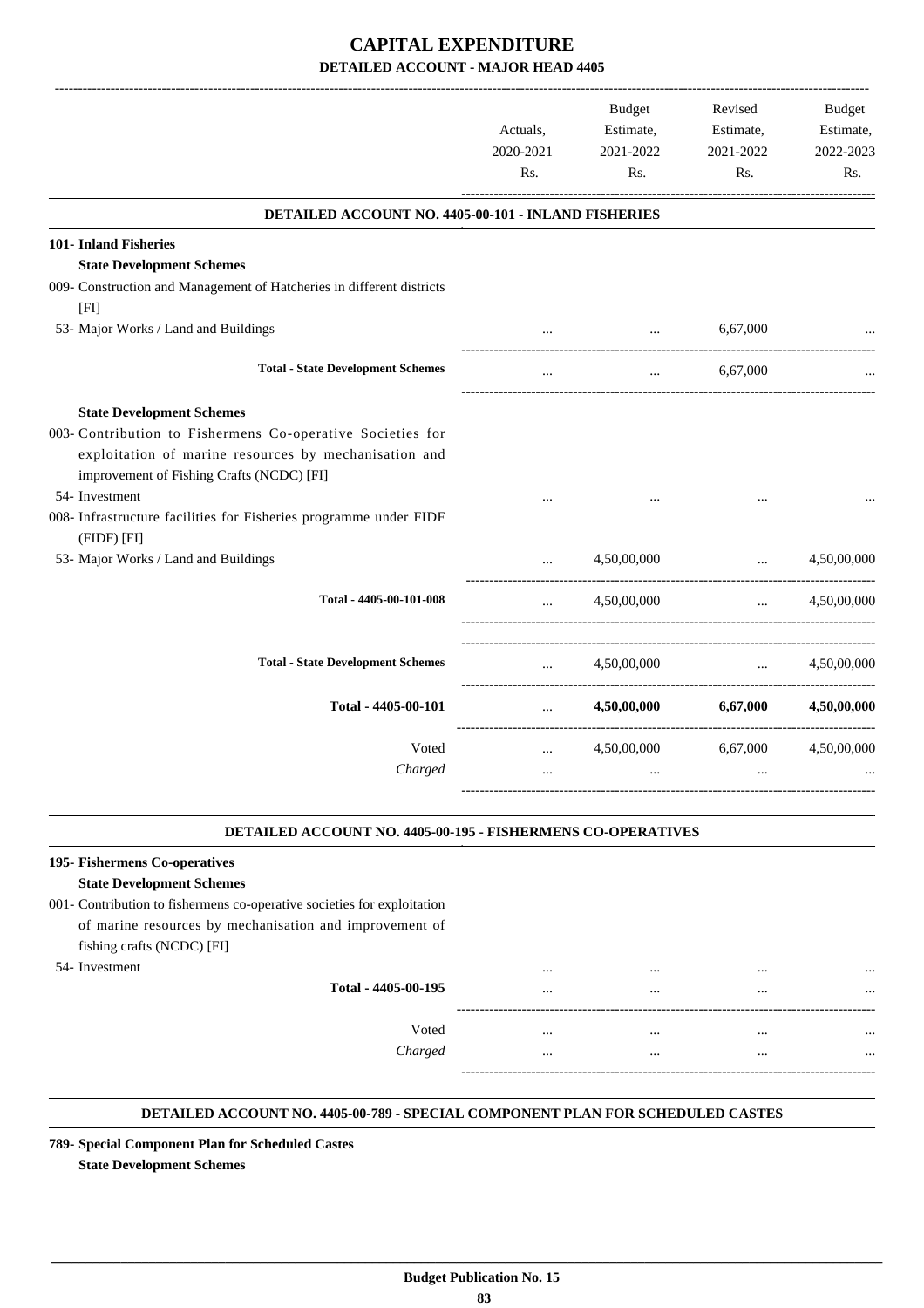|                                                                                                                                     | Actuals,<br>2020-2021<br>Rs. | Budget<br>Estimate,<br>2021-2022<br>Rs.    | Revised<br>Estimate,<br>2021-2022<br>Rs.                                                     | <b>Budget</b><br>Estimate,<br>2022-2023<br>Rs. |
|-------------------------------------------------------------------------------------------------------------------------------------|------------------------------|--------------------------------------------|----------------------------------------------------------------------------------------------|------------------------------------------------|
| 010- Development of Infrastructure Facilities in Marine Fishing                                                                     |                              |                                            |                                                                                              |                                                |
| Village [FI]<br>53- Major Works / Land and Buildings                                                                                |                              |                                            | 63,34,145 5,50,00,000 1,83,33,000                                                            | 5,97,50,000                                    |
| <b>Total - State Development Schemes</b>                                                                                            |                              |                                            | 63,34,145 5,50,00,000 1,83,33,000 5,97,50,000                                                |                                                |
| <b>State Development Schemes</b><br>005- Infrastructure facilities for Fisheries Programme under RIDF<br>(RIDF) [FI]                |                              |                                            |                                                                                              |                                                |
| 53- Major Works / Land and Buildings                                                                                                |                              |                                            | 18,20,80,400 33,00,00,000 11,00,00,000                                                       | 25,00,00,000                                   |
| Total - 4405-00-789-005                                                                                                             |                              |                                            | $18,20,80,400$ $33,00,00,000$ $11,00,00,000$ $25,00,00,000$                                  |                                                |
| 006- Contribution to Primary / Central Fishermens Co-operative<br>Societies to avail NCDC Assistance (NCDC) [FI]<br>54- Investment  |                              | 3,85,00,000                                |                                                                                              |                                                |
|                                                                                                                                     | $\cdots$                     |                                            | and the control of the same                                                                  |                                                |
| Total - 4405-00-789-006                                                                                                             | $\cdots$                     | 3,85,00,000                                | $\cdots$                                                                                     |                                                |
| 011- Infrastructure facilities for Fisheries programme under FIDF<br>(FIDF) [FI]                                                    |                              |                                            |                                                                                              |                                                |
| 53- Major Works / Land and Buildings                                                                                                |                              | 3,50,00,000                                | and the control of the control of                                                            | 3,50,00,000                                    |
| Total - 4405-00-789-011                                                                                                             | $\cdots$                     | 3,50,00,000                                | $\cdots$                                                                                     | 3,50,00,000                                    |
| <b>Total - State Development Schemes</b>                                                                                            |                              |                                            | 18,20,80,400 40,35,00,000 11,00,00,000                                                       | 28,50,00,000                                   |
| Total - 4405-00-789                                                                                                                 |                              |                                            | $18,84,14,545$ $45,85,00,000$ $12,83,33,000$ $34,47,50,000$                                  |                                                |
| Voted<br>Charged                                                                                                                    |                              | and the state of the state                 | 18,84,14,545 45,85,00,000 12,83,33,000 34,47,50,000<br>and the state of the<br>$\sim$ $\sim$ |                                                |
| DETAILED ACCOUNT NO. 4405-00-796 - TRIBAL AREAS SUB-PLAN                                                                            |                              |                                            |                                                                                              |                                                |
| 796- Tribal Areas Sub-Plan<br><b>State Development Schemes</b><br>001- Infrastructure facilities for Fisheries Programme under RIDF |                              |                                            |                                                                                              |                                                |
| (RIDF) [FI]<br>53- Major Works / Land and Buildings                                                                                 |                              | $7,44,11,293$ $17,00,00,000$ $6,00,00,000$ |                                                                                              | 15,00,00,000                                   |
| Total - 4405-00-796-001                                                                                                             |                              |                                            | 7,44,11,293 17,00,00,000 6,00,00,000 15,00,00,000                                            |                                                |
| 004- Infrastructure facilities for Fisheries programme under FIDF                                                                   |                              |                                            |                                                                                              |                                                |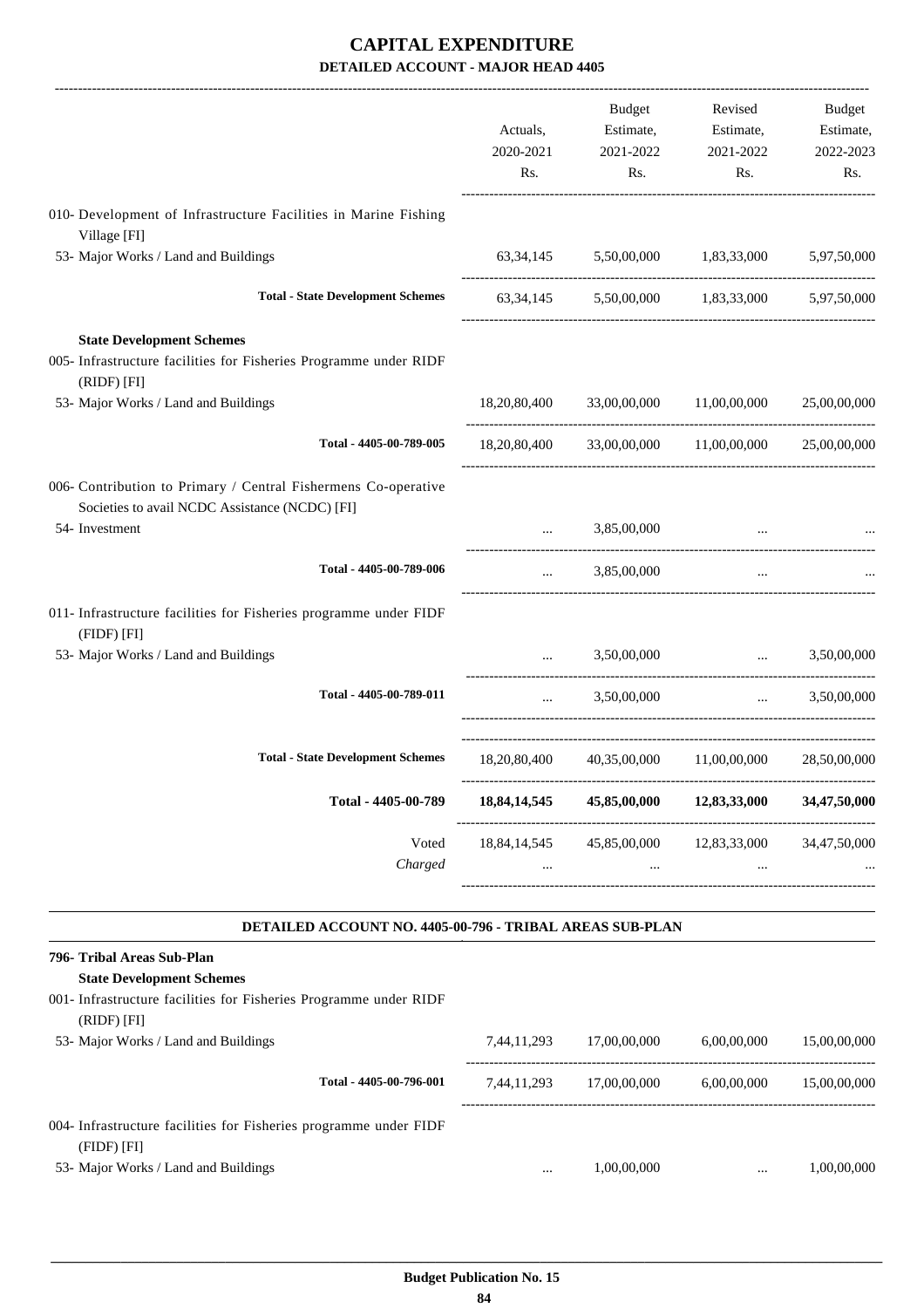------------------------------

|                                          | Actuals.<br>2020-2021<br>Rs. | <b>Budget</b><br>Estimate,<br>2021-2022<br>Rs. | Revised<br>Estimate,<br>2021-2022<br>Rs. | <b>Budget</b><br>Estimate,<br>2022-2023<br>Rs. |
|------------------------------------------|------------------------------|------------------------------------------------|------------------------------------------|------------------------------------------------|
| Total - 4405-00-796-004                  | $\cdots$                     | 1,00,00,000                                    | $\cdots$                                 | 1,00,00,000                                    |
| <b>Total - State Development Schemes</b> | 7,44,11,293                  | 18,00,00,000                                   | 6,00,00,000                              | 16,00,00,000                                   |
| Total - 4405-00-796                      | 7,44,11,293                  | 18,00,00,000                                   | 6,00,00,000                              | 16,00,00,000                                   |
| Voted<br>Charged                         | 7,44,11,293<br>$\cdots$      | 18,00,00,000<br>$\cdots$                       | 6,00,00,000<br>$\cdots$                  | 16,00,00,000                                   |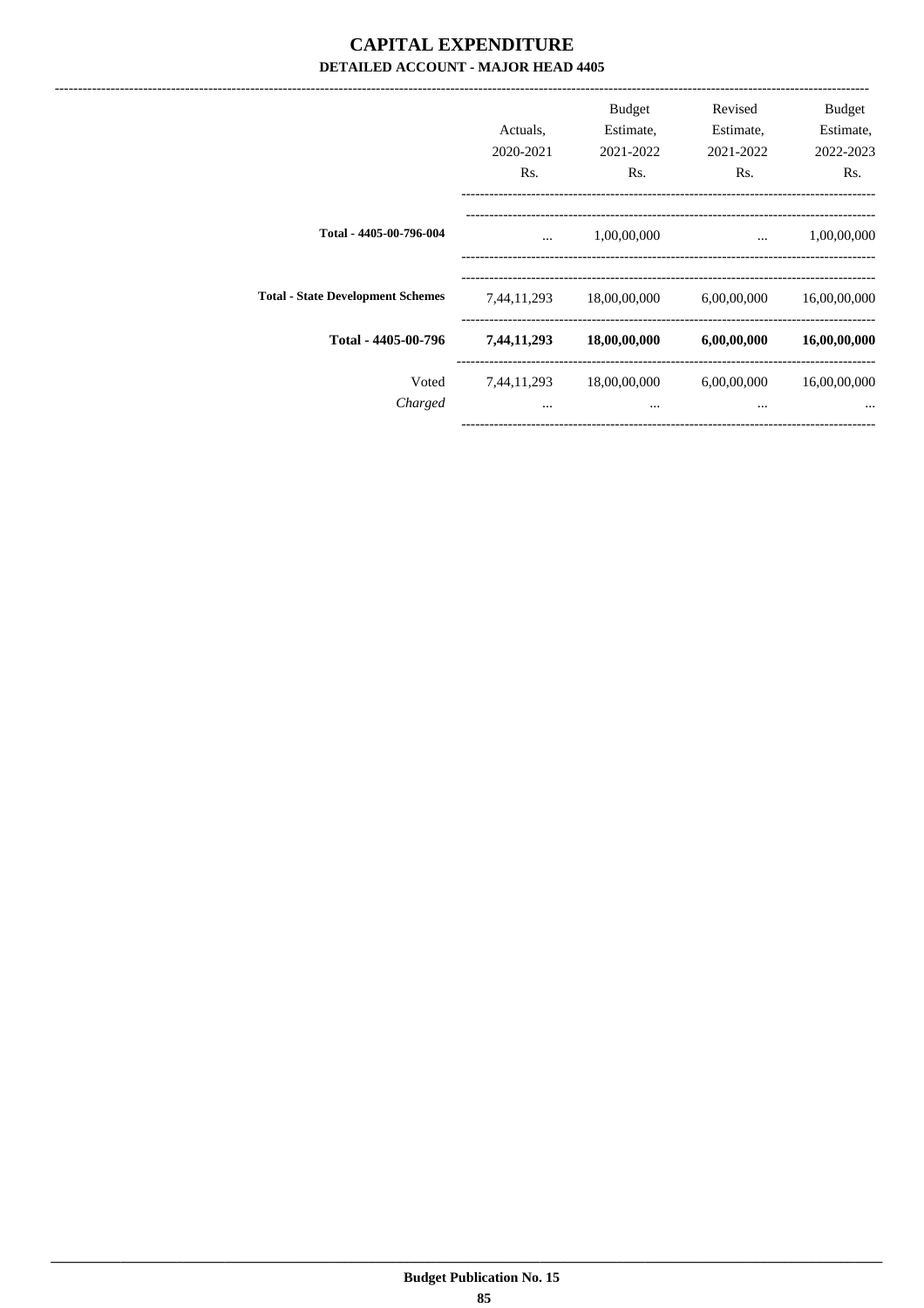# **LOAN AND ADVANCES-DISBURSEMENT**

#### **DEMAND No. 20**

#### **Fisheries Department**

#### **E. Public Debt -**

#### **Head of Account : 6003 - Internal Debt of the State Government**

| <b>Voted Rs. Nil</b> | Charged Rs. 6,00,00,000    |           | Total Rs. 6,00,00,000 |                  |             |
|----------------------|----------------------------|-----------|-----------------------|------------------|-------------|
|                      |                            | Voted Rs. | Charged Rs.           | <b>Total Rs.</b> |             |
|                      | <b>Gross Expenditure</b>   |           | $\cdots$              | 6,00,00,000      | 6,00,00,000 |
|                      | <b>Deduct - Recoveries</b> |           | $\cdots$              |                  | $\cdots$    |
|                      | <b>Net Expenditure</b>     |           |                       | 6,00,00,000      | 6,00,00,000 |

## **LOAN AND ADVANCES-DISBURSEMENT ABSTRACT ACCOUNT**

|                                                              |                                                                                | Actuals,            | <b>Budget</b><br>Estimate,                                              | Revised<br>Estimate,                                      | Budget<br>Estimate, |
|--------------------------------------------------------------|--------------------------------------------------------------------------------|---------------------|-------------------------------------------------------------------------|-----------------------------------------------------------|---------------------|
|                                                              |                                                                                | 2020-2021<br>Rs.    | 2021-2022<br>$\mathbf{Rs.}$                                             | 2021-2022<br>$\mathbf{Rs.}$                               | 2022-2023<br>Rs.    |
| 108- Loans from National Co-oprative Development Corporation |                                                                                |                     |                                                                         |                                                           |                     |
| Administrative Expenditure                                   | <b>Voted</b>                                                                   |                     |                                                                         |                                                           |                     |
|                                                              |                                                                                |                     |                                                                         | Charged 4,39,76,700 6,80,00,000 5,00,00,000 6,00,00,000   |                     |
|                                                              | <b>Total - 108</b>                                                             |                     |                                                                         | $4,39,76,700$ $6,80,00,000$ $5,00,00,000$ $6,00,00,000$   |                     |
|                                                              | <b>Grand Total - Gross</b>                                                     |                     | 4,39,76,700 6,80,00,000                                                 | $5,00,00,000$ $6,00,00,000$                               |                     |
|                                                              | Voted                                                                          |                     | $\sigma_{\rm{max}}$ and $\sigma_{\rm{max}}$<br><b>Contract Contract</b> |                                                           |                     |
|                                                              |                                                                                |                     |                                                                         | Charged 4,39,76,700 6,80,00,000 5,00,00,000 6,00,00,000   |                     |
|                                                              | Administrative Expenditure  4,39,76,700  6,80,00,000  5,00,00,000  6,00,00,000 |                     |                                                                         |                                                           |                     |
|                                                              | Voted                                                                          |                     | the company's company's company's company's                             |                                                           |                     |
|                                                              |                                                                                |                     |                                                                         | $Charged$ 4,39,76,700 6,80,00,000 5,00,00,000 6,00,00,000 |                     |
|                                                              | <b>Deduct Recoveries</b>                                                       |                     |                                                                         |                                                           |                     |
|                                                              | Grand Total - Net 4,39,76,700 6,80,00,000 5,00,00,000 6,00,00,000              |                     |                                                                         |                                                           |                     |
|                                                              | Voted                                                                          | $\sigma_{\rm{max}}$ | $\cdots$                                                                |                                                           |                     |
|                                                              |                                                                                |                     |                                                                         | Charged 4,39,76,700 6,80,00,000 5,00,00,000 6,00,00,000   |                     |
|                                                              |                                                                                |                     |                                                                         |                                                           |                     |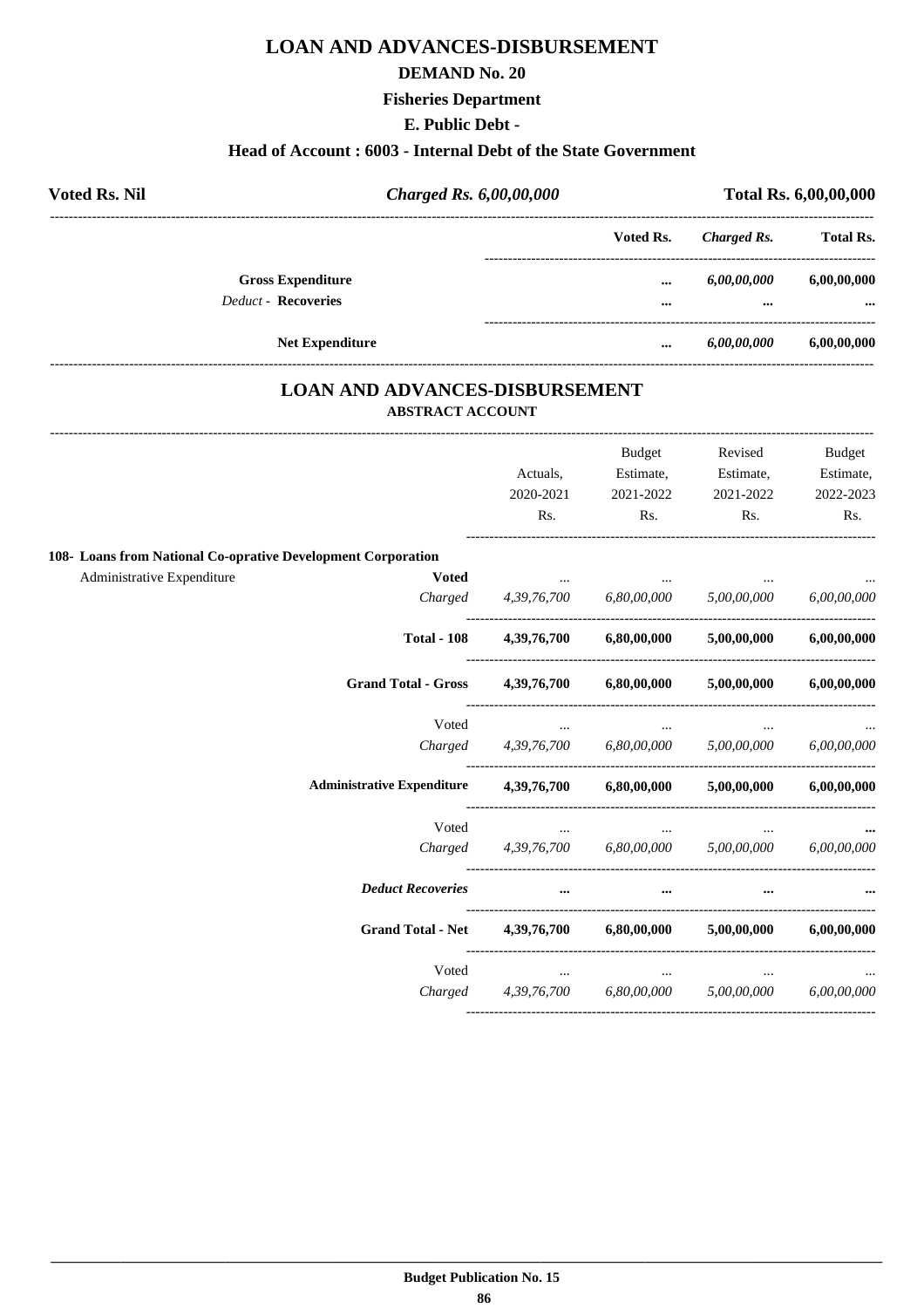## **LOAN AND ADVANCES-DISBURSEMENT**

**DETAILED ACCOUNT - MAJOR HEAD 6003**

|                                   |                                                                                            |                | <b>Budget</b> | Revised     | Budget      |
|-----------------------------------|--------------------------------------------------------------------------------------------|----------------|---------------|-------------|-------------|
|                                   |                                                                                            | Actuals,       | Estimate,     | Estimate,   | Estimate,   |
|                                   |                                                                                            | 2020-2021      | 2021-2022     | 2021-2022   | 2022-2023   |
|                                   |                                                                                            | Rs.            | Rs.           | Rs.         | Rs.         |
|                                   | DETAILED ACCOUNT NO. 6003-00-108 - LOANS FROM NATIONAL CO-OPRATIVE DEVELOPMENT CORPORATION |                |               |             |             |
|                                   | 108- Loans from National Co-oprative Development Corporation                               |                |               |             |             |
| <b>Administrative Expenditure</b> |                                                                                            |                |               |             |             |
|                                   | 004- Loans from National Co-operative Development Corporation                              |                |               |             |             |
| [FI]                              |                                                                                            |                |               |             |             |
| 56- Repayment of Loans            | Charged                                                                                    | 4, 39, 76, 700 | 6,80,00,000   | 5,00,00,000 | 6,00,00,000 |
|                                   | <b>Total - Administrative Expenditure</b>                                                  | 4,39,76,700    | 6,80,00,000   | 5,00,00,000 | 6,00,00,000 |
|                                   | Total - 6003-00-108                                                                        | 4,39,76,700    | 6,80,00,000   | 5,00,00,000 | 6,00,00,000 |
|                                   | Voted                                                                                      | $\cdots$       | $\cdots$      | $\cdots$    |             |
|                                   | Charged                                                                                    | 4, 39, 76, 700 | 6,80,00,000   | 5,00,00,000 | 6,00,00,000 |
|                                   |                                                                                            |                |               |             |             |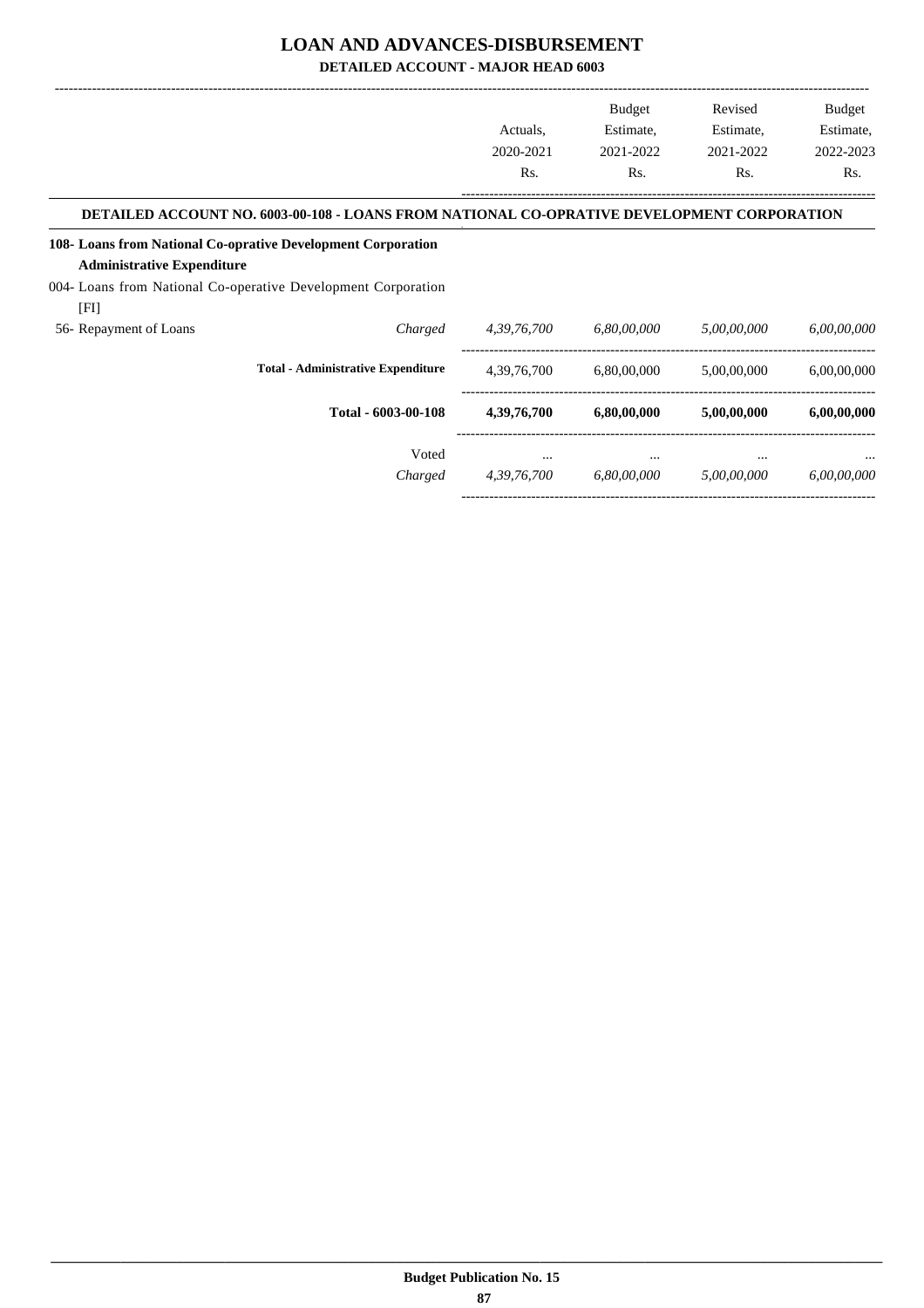# **LOAN EXPENDITURE**

#### **DEMAND No. 20**

#### **Fisheries Department**

F. Loans and Advances -

## Head of Account: 6405 - Loans for Fisheries

| Voted Rs. 7,01,60,000                            | <b>Charged Rs. Nil</b>                             |                          |                                                                           |                                     | Total Rs. 7,01,60,000 |
|--------------------------------------------------|----------------------------------------------------|--------------------------|---------------------------------------------------------------------------|-------------------------------------|-----------------------|
|                                                  |                                                    |                          | Voted Rs.                                                                 | Charged Rs. Total Rs.               |                       |
| <b>Gross Expenditure</b>                         |                                                    |                          | 7,01,60,000                                                               |                                     | $\ldots$ 7,01,60,000  |
| <b>Deduct - Recoveries</b>                       |                                                    |                          |                                                                           | $\cdots$                            |                       |
| Net Expenditure                                  |                                                    |                          | 7,01,60,000                                                               | $\sim 10^{-10}$ and $\sim 10^{-10}$ | 7,01,60,000           |
|                                                  | <b>LOAN EXPENDITURE</b><br><b>ABSTRACT ACCOUNT</b> |                          |                                                                           |                                     |                       |
|                                                  |                                                    |                          | <b>Budget</b>                                                             | Revised                             | Budget                |
|                                                  |                                                    | Actuals,                 |                                                                           | Estimate, Estimate,                 | Estimate,             |
|                                                  |                                                    | 2020-2021                | 2021-2022                                                                 | 2021-2022                           | 2022-2023             |
|                                                  |                                                    | Rs.                      | Rs.                                                                       | Rs.                                 | Rs.                   |
| 195- Loans to Fisheries Co-operatives            |                                                    |                          |                                                                           |                                     |                       |
| <b>State Development Schemes</b>                 |                                                    |                          | $\dots$ 1,92,00,000                                                       | and the state of the state of the   | 2,01,60,000           |
|                                                  | <b>Total - 195</b>                                 | $\ddots$                 | 1,92,00,000                                                               | <b>Contract Contract Contract</b>   | 2,01,60,000           |
| 789- Special Component Plan for Scheduled Castes |                                                    |                          |                                                                           |                                     |                       |
| Administrative Expenditure                       |                                                    |                          |                                                                           |                                     |                       |
| <b>State Development Schemes</b>                 |                                                    | $\cdots$                 | 3,85,00,000                                                               | 3,00,00,000                         | 3,00,00,000           |
|                                                  | <b>Total - 789</b>                                 | <b>Contract Contract</b> |                                                                           | 3,85,00,000 3,00,00,000 3,00,00,000 |                       |
| 796- Tribal Areas Sub-Plan                       |                                                    |                          |                                                                           |                                     |                       |
| <b>State Development Schemes</b>                 |                                                    |                          |                                                                           | 5,38,00,000 2,00,00,000             | $2{,}00{,}00{,}000$   |
|                                                  | <b>Total - 796</b>                                 |                          |                                                                           | 5,38,00,000 2,00,00,000 2,00,00,000 |                       |
| <b>Grand Total - Gross</b>                       |                                                    | $\cdots$                 | 11,15,00,000                                                              | 5,00,00,000                         | 7,01,60,000           |
|                                                  | Voted                                              |                          | $\ldots$ 11,15,00,000                                                     | 5,00,00,000                         | 7,01,60,000           |
|                                                  | Charged                                            |                          | $\mathbf{r}$ and $\mathbf{r}$ are all the set of $\mathbf{r}$<br>$\cdots$ | $\cdots$                            |                       |
| <b>State Development Schemes</b>                 |                                                    | $\cdots$                 | 11,15,00,000                                                              | 5,00,00,000                         | 7,01,60,000           |
| <b>Deduct Recoveries</b>                         |                                                    | $\cdots$                 | $\cdots$                                                                  | $\cdots$                            |                       |
|                                                  |                                                    | Grand Total - Net        | 11,15,00,000                                                              | 5,00,00,000                         | 7,01,60,000           |

 $\langle \ldots \rangle$ 

Voted  $Charged$ 

...  $11,15,00,000$   $5,00,00,000$   $7,01,60,000$ 

 $\ldots$ 

 $\ddotsc$ 

 $\sim$   $\sim$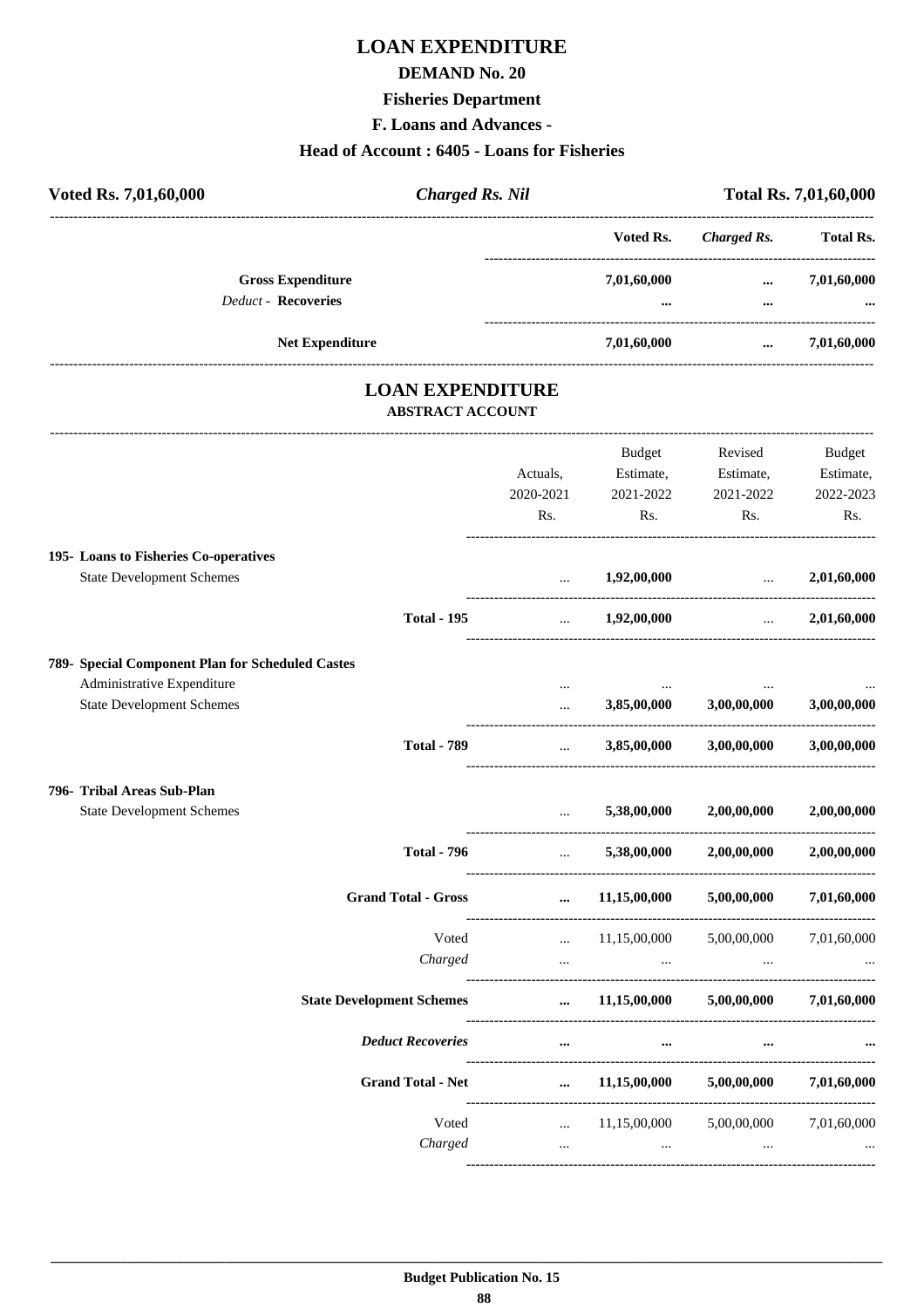|                                                                                                                                                           | Actuals,<br>2020-2021<br>Rs. | Budget<br>Estimate,<br>2021-2022<br>Rs. | Revised<br>Estimate,<br>2021-2022<br>Rs.                                                 | Budget<br>Estimate,<br>2022-2023<br>Rs. |
|-----------------------------------------------------------------------------------------------------------------------------------------------------------|------------------------------|-----------------------------------------|------------------------------------------------------------------------------------------|-----------------------------------------|
| <b>DETAILED ACCOUNT NO. 6405-00-195 - LOANS TO FISHERIES CO-OPERATIVES</b>                                                                                |                              |                                         |                                                                                          |                                         |
| 195- Loans to Fisheries Co-operatives                                                                                                                     |                              |                                         |                                                                                          |                                         |
| <b>State Development Schemes</b>                                                                                                                          |                              |                                         |                                                                                          |                                         |
| 004- Crafts and gears and other fishery requisites to Primary/Central                                                                                     |                              |                                         |                                                                                          |                                         |
| Fishermens Co-operative Societies [FI]<br>55- Loans and Advances                                                                                          |                              | 1,92,00,000                             |                                                                                          | 2,01,60,000                             |
|                                                                                                                                                           | $\cdots$                     |                                         | <b><i>Property of the Company of the Company</i></b><br>-------------------------------- |                                         |
| <b>Total - State Development Schemes</b>                                                                                                                  | $\cdots$                     | 1,92,00,000                             | $\mathbf{r}$                                                                             | 2,01,60,000                             |
| Total - 6405-00-195                                                                                                                                       | $\cdots$                     | 1,92,00,000                             | $\cdots$                                                                                 | 2,01,60,000                             |
| Voted                                                                                                                                                     | $\cdots$                     | 1,92,00,000                             | $\cdots$                                                                                 | 2,01,60,000                             |
| Charged                                                                                                                                                   | $\cdots$                     | $\cdots$                                | $\cdots$                                                                                 |                                         |
|                                                                                                                                                           |                              |                                         |                                                                                          |                                         |
| DETAILED ACCOUNT NO. 6405-00-789 - SPECIAL COMPONENT PLAN FOR SCHEDULED CASTES                                                                            |                              |                                         |                                                                                          |                                         |
| 789- Special Component Plan for Scheduled Castes<br><b>State Development Schemes</b><br>002- Primary / Central Fishermens Co-operative Societies to avail |                              |                                         |                                                                                          |                                         |
| NCDC assistence (NCDC) [FI]                                                                                                                               |                              |                                         |                                                                                          |                                         |
| 55- Loans and Advances                                                                                                                                    |                              | 3,85,00,000                             | 3,00,00,000                                                                              | 3,00,00,000                             |
| Total - 6405-00-789-002                                                                                                                                   | $\cdots$                     | 3,85,00,000                             | 3,00,00,000                                                                              | 3,00,00,000                             |
| 003- Primary / Central Fishermens Co-operative (NCDC) [FI]<br>55- Loans and Advances                                                                      |                              |                                         |                                                                                          |                                         |
|                                                                                                                                                           |                              |                                         |                                                                                          |                                         |
| <b>Total - State Development Schemes</b>                                                                                                                  | $\cdots$                     | 3,85,00,000                             | 3,00,00,000                                                                              | 3,00,00,000                             |
| Total - 6405-00-789                                                                                                                                       | $\ldots$                     | 3,85,00,000                             | 3,00,00,000                                                                              | 3,00,00,000                             |
| Voted                                                                                                                                                     | $\cdots$                     |                                         | 3,85,00,000 3,00,00,000                                                                  | 3,00,00,000                             |
| Charged                                                                                                                                                   | $\cdots$                     |                                         | <b>The Committee Committee</b><br>$\cdots$                                               |                                         |
| DETAILED ACCOUNT NO. 6405-00-796 - TRIBAL AREAS SUB-PLAN                                                                                                  |                              |                                         |                                                                                          |                                         |
| 796- Tribal Areas Sub-Plan                                                                                                                                |                              |                                         |                                                                                          |                                         |
| <b>State Development Schemes</b>                                                                                                                          |                              |                                         |                                                                                          |                                         |
| 001- Primary / Central Fishermens Co-operative (NCDC) [FI]                                                                                                |                              |                                         |                                                                                          |                                         |
| 55- Loans and Advances                                                                                                                                    | $\cdots$                     | 5,38,00,000                             | 2,00,00,000                                                                              | 2,00,00,000                             |
| <b>Total - State Development Schemes</b>                                                                                                                  |                              | 5,38,00,000                             | 2,00,00,000                                                                              | 2,00,00,000                             |
|                                                                                                                                                           | $\cdots$                     |                                         |                                                                                          |                                         |
| Total - 6405-00-796                                                                                                                                       | $\cdots$                     | 5,38,00,000                             | 2,00,00,000                                                                              | 2,00,00,000                             |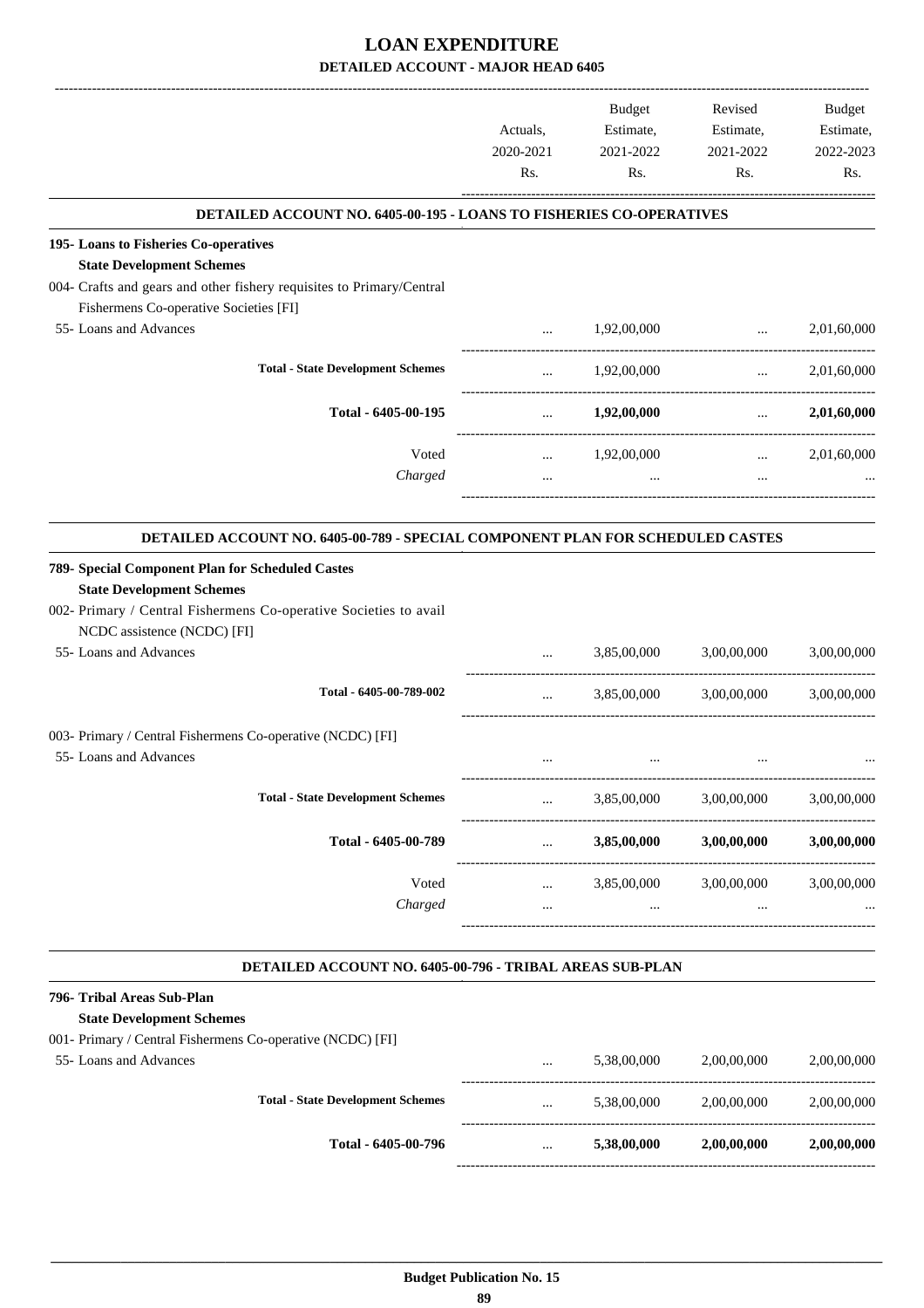$\overline{a}$ 

|         | Actuals,<br>2020-2021<br>Rs. | <b>Budget</b><br>Estimate,<br>2021-2022<br>Rs. | Revised<br>Estimate,<br>2021-2022<br>Rs. | <b>Budget</b><br>Estimate,<br>2022-2023<br>Rs. |
|---------|------------------------------|------------------------------------------------|------------------------------------------|------------------------------------------------|
| Voted   | $\cdots$                     | 5,38,00,000                                    | 2,00,00,000                              | 2,00,00,000                                    |
| Charged | $\cdots$                     | $\cdots$                                       | $\cdots$                                 | $\cdots$                                       |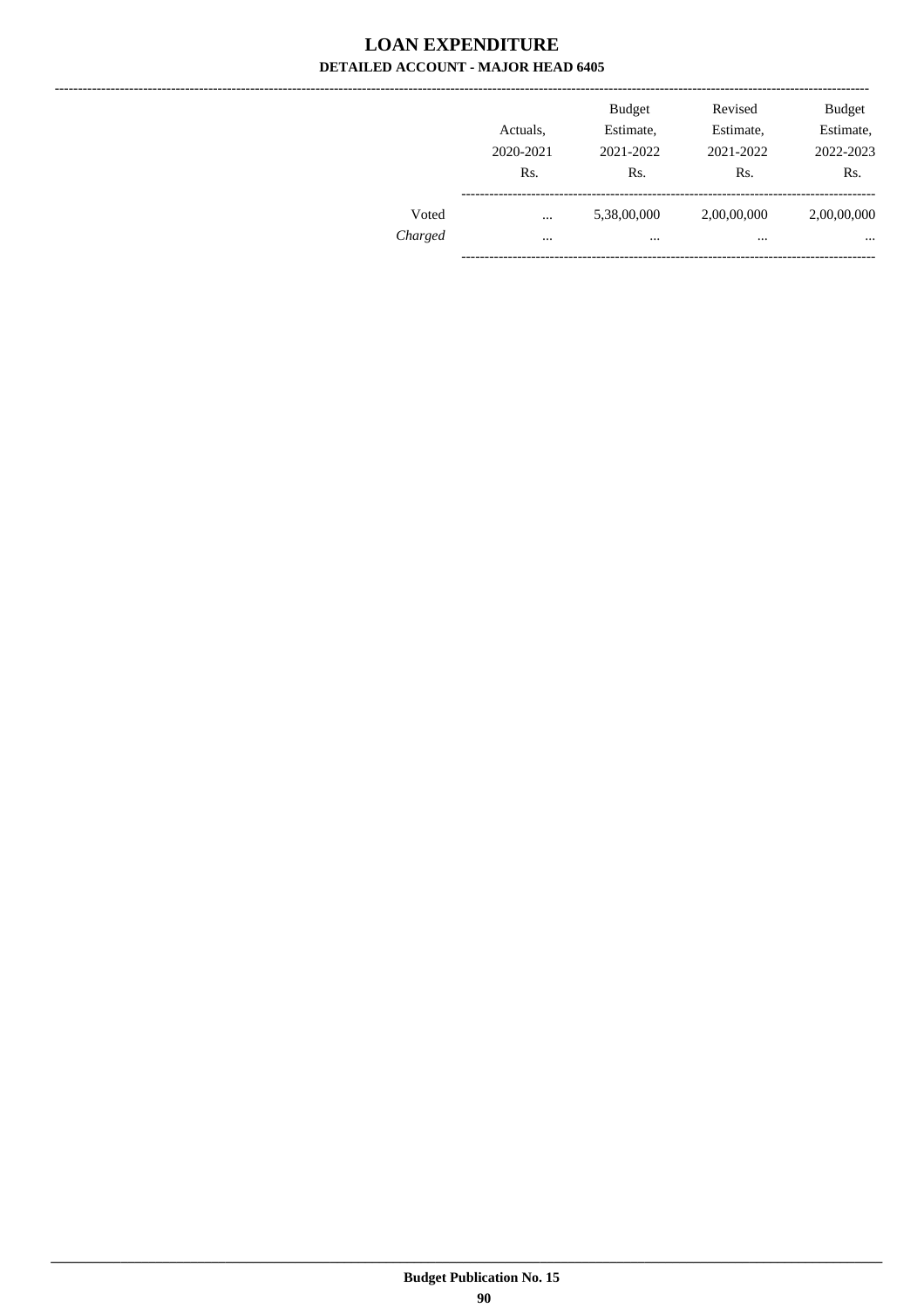# **REVENUE EXPENDITURE**

#### **DEMAND No. 21**

**Food & Supplies Department**

#### **A. General Services - (d) Administrative Services**

# **Head of Account : 2052 - Secretariat--General Services**

| Voted Rs. 58,64,28,000     | <b>Charged Rs. Nil</b> |              | Total Rs. 58,64,28,000 |                  |  |
|----------------------------|------------------------|--------------|------------------------|------------------|--|
|                            |                        | Voted Rs.    | Charged Rs.            | <b>Total Rs.</b> |  |
| <b>Gross Expenditure</b>   |                        | 58,64,28,000 | $\cdots$               | 58,64,28,000     |  |
| <b>Deduct - Recoveries</b> |                        | $-21,01,000$ | $\cdots$               | $-21,01,000$     |  |
| <b>Net Expenditure</b>     |                        | 58,43,27,000 | $\cdots$               | 58,43,27,000     |  |

## **REVENUE EXPENDITURE ABSTRACT ACCOUNT**

---------------------------------------------------------------------------------------------------------------------------------------------------------------------------------

|                                  |                                                                                     |           | Budget                                                                                                                                                                                                                                        | Revised                                         | Budget                          |
|----------------------------------|-------------------------------------------------------------------------------------|-----------|-----------------------------------------------------------------------------------------------------------------------------------------------------------------------------------------------------------------------------------------------|-------------------------------------------------|---------------------------------|
|                                  |                                                                                     | Actuals,  | Estimate,                                                                                                                                                                                                                                     | Estimate,                                       | Estimate,                       |
|                                  |                                                                                     | 2020-2021 | 2021-2022                                                                                                                                                                                                                                     | 2021-2022                                       | 2022-2023                       |
|                                  |                                                                                     | Rs.       | $\mathbf{Rs.}$                                                                                                                                                                                                                                | Rs.                                             | Rs.                             |
| 090- Secretariat                 |                                                                                     |           |                                                                                                                                                                                                                                               |                                                 |                                 |
| Administrative Expenditure       |                                                                                     |           | 27,46,55,815 25,17,24,000                                                                                                                                                                                                                     | 27,88,25,000                                    | 28,59,03,000                    |
| <b>State Development Schemes</b> |                                                                                     |           |                                                                                                                                                                                                                                               | 69,25,631 4,05,00,000 24,00,79,000              | 30,05,25,000                    |
|                                  | <b>Total - 090</b>                                                                  |           |                                                                                                                                                                                                                                               | 28, 15, 81, 446 29, 22, 24, 000 51, 89, 04, 000 | 58,64,28,000                    |
|                                  | Grand Total - Gross 28, 15, 81, 446 29, 22, 24, 000 51, 89, 04, 000 58, 64, 28, 000 |           |                                                                                                                                                                                                                                               |                                                 |                                 |
|                                  | Voted                                                                               |           |                                                                                                                                                                                                                                               | 28,15,81,446 29,22,24,000 51,89,04,000          | 58,64,28,000                    |
|                                  | Charged                                                                             |           |                                                                                                                                                                                                                                               |                                                 |                                 |
|                                  | Administrative Expenditure 27,46,55,815 25,17,24,000 27,88,25,000 28,59,03,000      |           |                                                                                                                                                                                                                                               |                                                 |                                 |
|                                  | State Development Schemes 69,25,631 4,05,00,000 24,00,79,000 30,05,25,000           |           |                                                                                                                                                                                                                                               |                                                 |                                 |
|                                  |                                                                                     |           |                                                                                                                                                                                                                                               |                                                 |                                 |
|                                  | Grand Total - Net 27,94,22,987 28,99,22,000 51,69,03,000 58,43,27,000               |           |                                                                                                                                                                                                                                               |                                                 |                                 |
|                                  | Voted                                                                               |           |                                                                                                                                                                                                                                               | 27,94,22,987 28,99,22,000 51,69,03,000          | 58,43,27,000                    |
|                                  |                                                                                     | Charged   | $\mathbf{r}$ , and the contract of the contract of the contract of the contract of the contract of the contract of the contract of the contract of the contract of the contract of the contract of the contract of the contract o<br>$\cdots$ |                                                 | <b>Second Contract Contract</b> |
|                                  |                                                                                     |           |                                                                                                                                                                                                                                               |                                                 |                                 |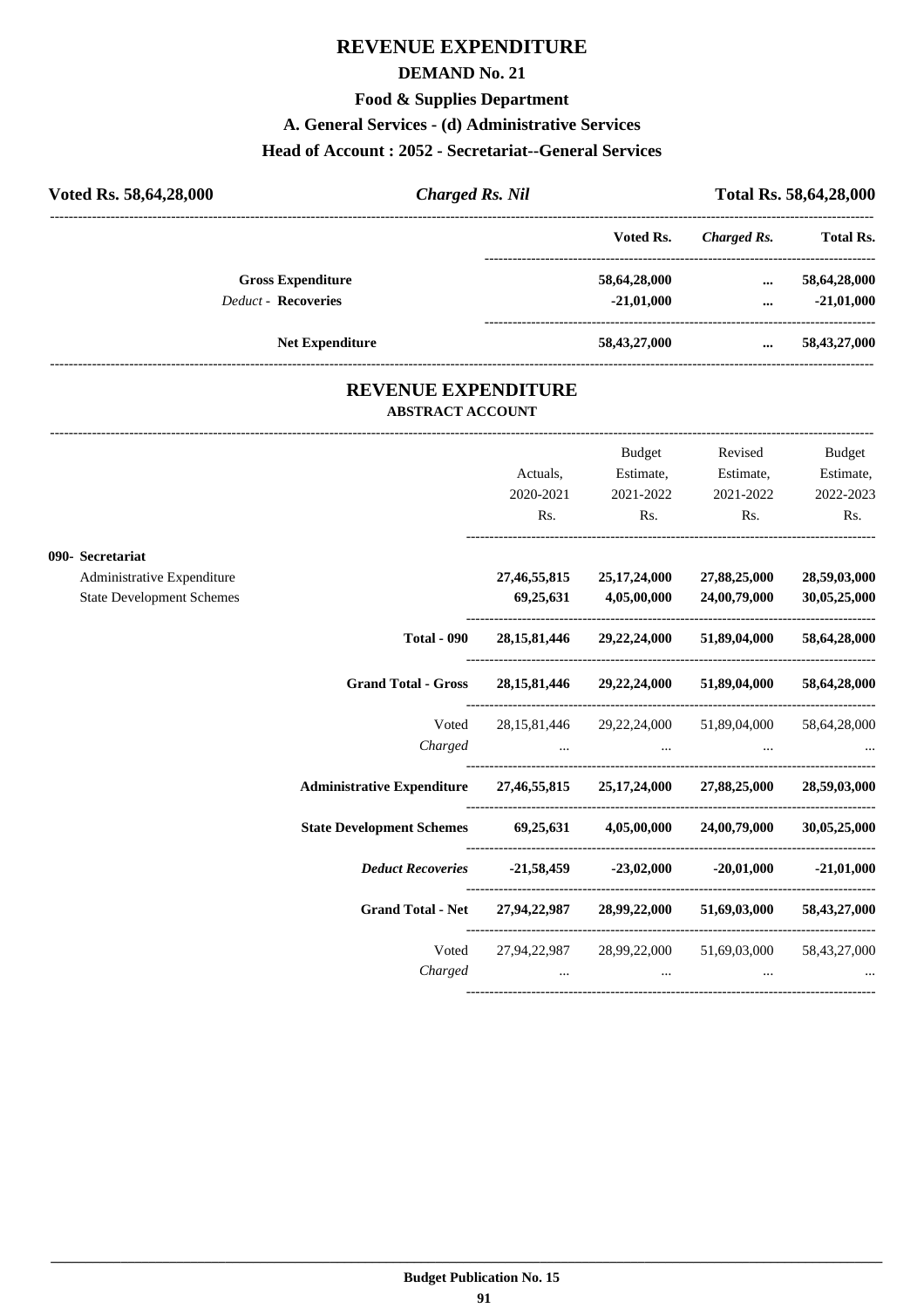|                                                           |                | <b>Budget</b>                                   | Revised                  | Budget       |
|-----------------------------------------------------------|----------------|-------------------------------------------------|--------------------------|--------------|
|                                                           | Actuals,       | Estimate,                                       | Estimate,                | Estimate,    |
|                                                           | 2020-2021      | 2021-2022                                       | 2021-2022                | 2022-2023    |
|                                                           | Rs.            | Rs.                                             | Rs.                      | Rs.          |
| DETAILED ACCOUNT NO. 2052-00-090 - SECRETARIAT            |                |                                                 |                          |              |
| 090- Secretariat                                          |                |                                                 |                          |              |
| <b>Administrative Expenditure</b>                         |                |                                                 |                          |              |
| 015- Department of Food & Supplies [FS]                   |                |                                                 |                          |              |
| 01- Salaries                                              |                |                                                 |                          |              |
| 01-Pay                                                    | 8,16,53,789    | 10,80,00,000                                    | 9,45,30,000              | 9,65,00,000  |
| 14-Grade Pay                                              |                |                                                 |                          |              |
| 02-Dearness Allowance                                     | 20,65,045      | 29,54,000                                       | 43,50,000                | 46,11,000    |
| 03-House Rent Allowance                                   | 91,95,541      | 94,82,000                                       | 94,73,000                | 98,00,000    |
| 04-Ad hoc Bonus                                           | 1,84,800       | 1,51,000                                        | 1,88,000                 | 1,92,000     |
| 07-Other Allowances                                       | 3,06,265       | 23,00,000                                       | 23,00,000                | 23,00,000    |
| 11-Compensatory Allowance                                 | 38,371         | 40,000                                          | 40,000                   | 41,000       |
| 12-Medical Allowance                                      | 13,500         | 25,000                                          | 15,000                   | 16,000       |
| Total - 2052-00-090-015-01                                | 9,34,57,311    | 12,29,52,000                                    | 11,08,96,000             | 11.34.60.000 |
| 02- Wages                                                 | 6,73,527       | 6,85,000                                        | 8,53,00,000              | 8,78,59,000  |
| 07- Medical Reimbursements                                | 2,56,965       | 4,10,000                                        | 5,50,000                 | 5,61,000     |
| 11- Travel Expenses                                       | 79,219         | 60,000                                          | 79,000                   | 81,000       |
| 12- Medical Reimbursements under WBHS 2008                | 2,84,287       | 13,30,000                                       | 11,00,000                | 11,22,000    |
| 13- Office Expenses                                       |                |                                                 |                          |              |
| 01-Electricity                                            | 12,43,605      | 2,50,00,000                                     | 2,30,00,000              | 2,34,60,000  |
| 02-Telephone                                              | 3,88,572       | 7,36,000                                        | 7,00,000                 | 7,14,000     |
| 04-Other Office Expenses                                  | 26, 55, 347    | 26,80,000                                       | 26,80,000                | 27,34,000    |
| Total - 2052-00-090-015-13                                | 42,87,524      | 2,84,16,000                                     | 2,63,80,000              | 2,69,08,000  |
| 19- Maintenance                                           | 2, 19, 15, 257 | 43,50,000                                       | 2,00,00,000              | 2,10,00,000  |
| 28- Payment of Professional and Special Services          |                |                                                 |                          |              |
| 02-Other charges                                          | 8,81,96,856    | 9,18,00,000                                     | 2,10,00,000              | 2,10,00,000  |
| 50- Other Charges                                         | 6,35,03,176    | 1,000                                           | 1,20,00,000              | 1,23,60,000  |
| 77- Computerisation                                       | 8,968          | 20,000                                          | 20,000                   | 22,000       |
| 98- Training                                              | 19,92,725      | 17,00,000                                       | 15,00,000                | 15,30,000    |
| <b>Total - Administrative Expenditure</b>                 |                | 27,46,55,815 25,17,24,000 27,88,25,000          |                          | 28,59,03,000 |
| <b>State Development Schemes</b>                          |                |                                                 |                          |              |
| 006- Department of Food & Supplies - Implementation of e- |                |                                                 |                          |              |
| Governance Programme and Computerisation of TPDS [FS]     |                |                                                 |                          |              |
| 11- Travel Expenses                                       | $\cdots$       | 5,00,000                                        | 79,000                   | 5,25,000     |
| 77- Computerisation                                       | 69,25,631      | 4,00,00,000                                     | 24,00,00,000             | 30,00,00,000 |
| <b>Total - State Development Schemes</b>                  | 69,25,631      |                                                 | 4,05,00,000 24,00,79,000 | 30,05,25,000 |
| Total - 2052-00-090                                       |                | 28, 15, 81, 446 29, 22, 24, 000 51, 89, 04, 000 |                          | 58,64,28,000 |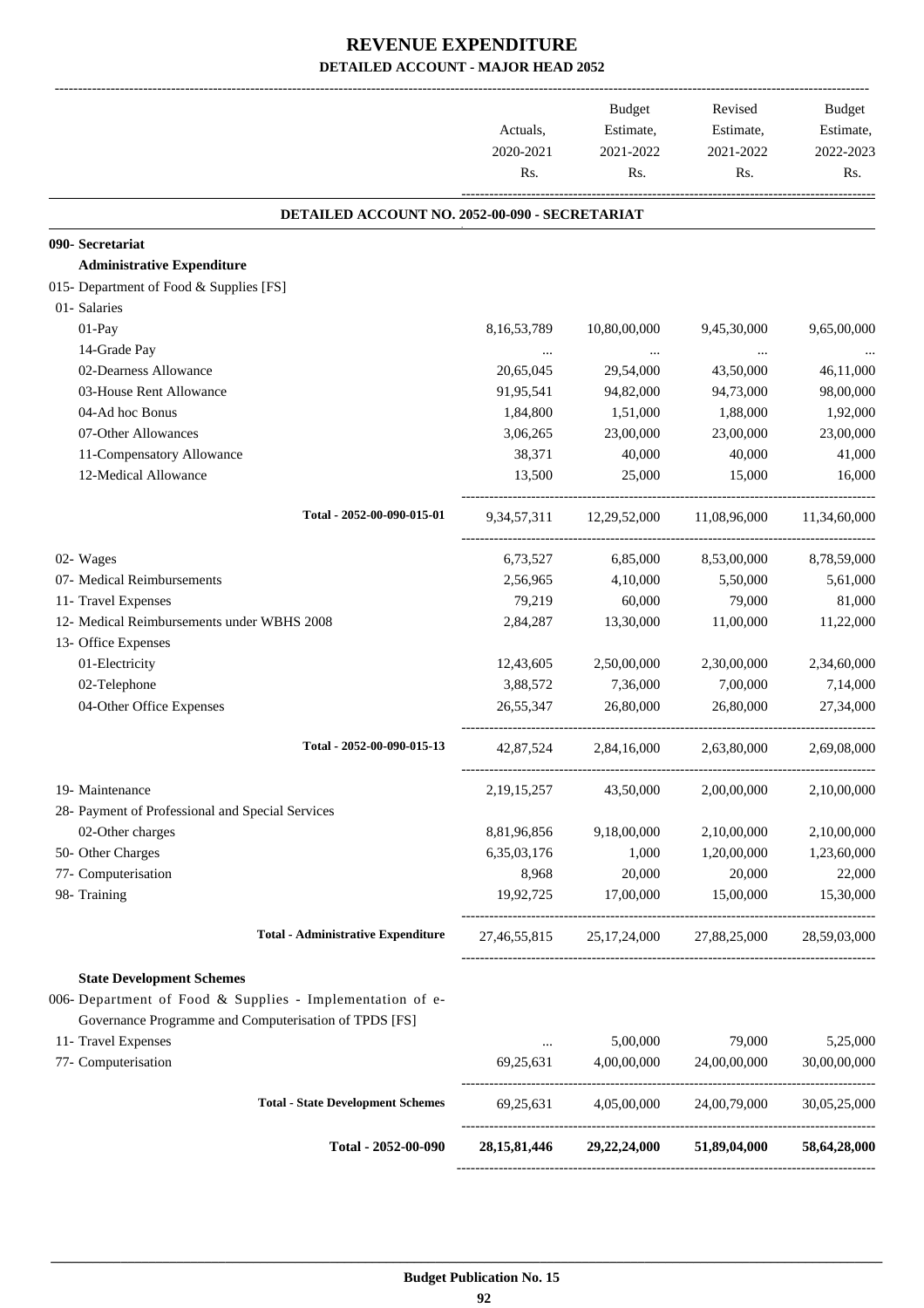| Voted                                                                     | Actuals,<br>2020-2021<br>Rs.    | <b>Budget</b><br>Estimate,<br>2021-2022<br>Rs. | Revised<br>Estimate,<br>2021-2022<br>Rs.<br>28,15,81,446 29,22,24,000 51,89,04,000                                  | Budget<br>Estimate,<br>2022-2023<br>Rs. |
|---------------------------------------------------------------------------|---------------------------------|------------------------------------------------|---------------------------------------------------------------------------------------------------------------------|-----------------------------------------|
| Charged                                                                   | $\mathbf{r}$ , and $\mathbf{r}$ |                                                | and the contract of the contract of the contract of the contract of the contract of the contract of the contract of | 58,64,28,000                            |
| DETAILED ACCOUNT NO. 2052 - DEDUCT RECOVERIES IN REDUCTION OF EXPENDITURE |                                 |                                                |                                                                                                                     |                                         |
| 090- Secretariat                                                          |                                 |                                                |                                                                                                                     |                                         |
| Administrative Expenditure                                                |                                 |                                                |                                                                                                                     |                                         |
| 015-Department of Food & Supplies [FS]                                    |                                 |                                                |                                                                                                                     |                                         |
| 70-Deduct Recoveries                                                      |                                 |                                                |                                                                                                                     |                                         |
| 01-Others                                                                 | $\cdots$                        | $-1,000$                                       | $-1,000$                                                                                                            | $-1,000$                                |
| 02-W.B.H.S. 2008                                                          |                                 | $-1,000$                                       | $\cdots$                                                                                                            |                                         |
| Total - 090 - Deduct - Recoveries                                         | $\cdots$                        | $-2,000$                                       | $-1,000$                                                                                                            | $-1,000$                                |
| 911- Deduct Recoveries of Overpayments                                    |                                 |                                                |                                                                                                                     |                                         |
| Administrative Expenditure                                                |                                 |                                                |                                                                                                                     |                                         |
| 015-Department of Food & Supplies [FS]                                    |                                 |                                                |                                                                                                                     |                                         |
| 70-Deduct Recoveries                                                      |                                 |                                                |                                                                                                                     |                                         |
| 01-Others                                                                 |                                 |                                                | $-21,58,459$ $-23,00,000$ $-20,00,000$ $-21,00,000$                                                                 |                                         |
| 02-W.B.H.S. 2008                                                          |                                 | $\cdots$                                       | $\cdots$                                                                                                            |                                         |
| Total - 911 - Deduct - Recoveries                                         |                                 |                                                | $-21,58,459$ $-23,00,000$ $-20,00,000$ $-21,00,000$                                                                 |                                         |
| Total - 2052 - Deduct - Recoveries                                        |                                 |                                                | $-21,58,459$ $-23,02,000$ $-20,01,000$ $-21,01,000$                                                                 |                                         |
|                                                                           |                                 |                                                |                                                                                                                     |                                         |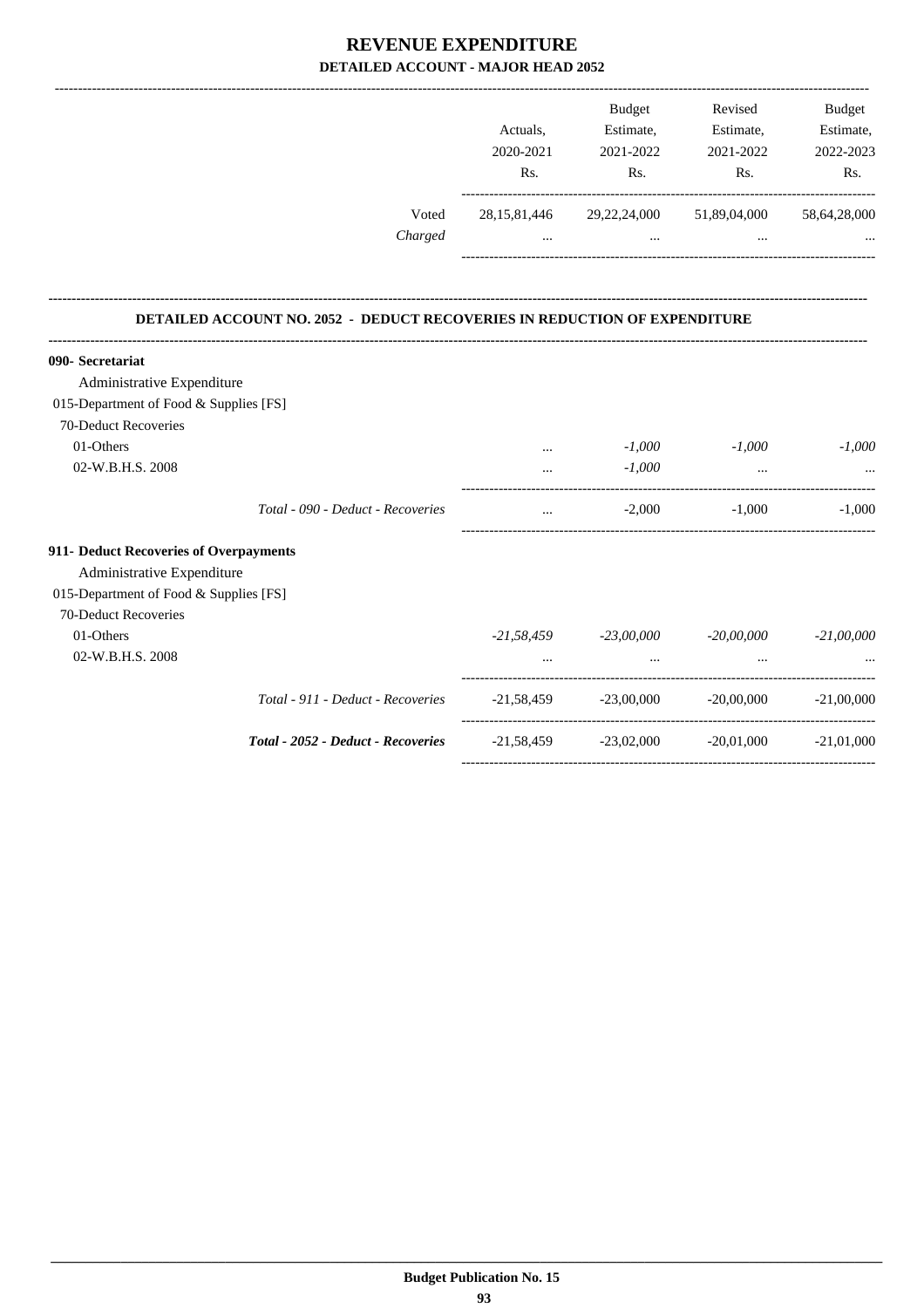# **REVENUE EXPENDITURE**

#### **DEMAND No. 21**

**Food & Supplies Department**

**B - Social Services - (g) Social Welfare and Nutrition**

#### **Head of Account : 2235 - Social Security And Welfare**

| Voted Rs. 8475, 45, 81, 000                            | <b>Charged Rs. Nil</b> |                    |             | Total Rs. 8475, 45, 81, 000 |
|--------------------------------------------------------|------------------------|--------------------|-------------|-----------------------------|
|                                                        |                        | Voted Rs.          | Charged Rs. | <b>Total Rs.</b>            |
| <b>Gross Expenditure</b><br><b>Deduct - Recoveries</b> |                        | 8475,45,81,000<br> | $\cdots$    | $\dots$ 8475,45,81,000<br>  |
| <b>Net Expenditure</b>                                 |                        | 8475,45,81,000     |             | $\dots$ 8475,45,81,000      |
|                                                        |                        |                    |             |                             |

## **REVENUE EXPENDITURE ABSTRACT ACCOUNT**

---------------------------------------------------------------------------------------------------------------------------------------------------------------------------------

|                                                       |                    | Actuals,<br>2020-2021<br>Rs.                                            | <b>Budget</b><br>Estimate,<br>2021-2022<br>Rs. | Revised<br>Estimate,<br>2021-2022<br>Rs. | <b>Budget</b><br>Estimate,<br>2022-2023<br>Rs. |
|-------------------------------------------------------|--------------------|-------------------------------------------------------------------------|------------------------------------------------|------------------------------------------|------------------------------------------------|
| 02 - SOCIAL WELFARE                                   |                    |                                                                         |                                                |                                          |                                                |
| 104- Welfare of Aged, Infirm and Destitute            |                    |                                                                         |                                                |                                          |                                                |
| <b>State Development Schemes</b>                      |                    | $\cdots$                                                                | $\cdots$                                       |                                          |                                                |
| <b>State Development Schemes (Central Assistance)</b> |                    | $\dddotsc$                                                              | $\ddotsc$                                      | $\cdots$                                 |                                                |
|                                                       | <b>Total - 104</b> | $\ddotsc$                                                               | $\ddotsc$                                      |                                          |                                                |
| 789- Special Component Plan for Scheduled Castes      |                    |                                                                         |                                                |                                          |                                                |
| State Development Schemes (Central Assistance)        |                    |                                                                         |                                                |                                          |                                                |
|                                                       | <b>Total - 789</b> | $\ddotsc$                                                               | $\cdots$                                       | $\ddotsc$                                |                                                |
| 796- Tribal Areas Sub-Plan                            |                    |                                                                         |                                                |                                          |                                                |
| State Development Schemes (Central Assistance)        |                    | $\cdots$                                                                | $\cdots$                                       | $\cdots$                                 |                                                |
|                                                       | <b>Total - 796</b> | $\sim 10^{-10}$                                                         | $\cdots$                                       | $\ddotsc$                                |                                                |
|                                                       | Total - 02         | $\ddotsc$                                                               | $\dddotsc$                                     | $\cdots$                                 |                                                |
| <b>60 - OTHER SOCIAL SECURITY AND WELFARE</b>         |                    |                                                                         |                                                |                                          |                                                |
| <b>PROGRAMMES</b><br>200- Other Programmes            |                    |                                                                         |                                                |                                          |                                                |
| Administrative Expenditure                            |                    | 345, 34, 79, 268                                                        | 192,14,80,000                                  | 466,14,30,000                            | 192,30,81,000                                  |
| <b>State Development Schemes</b>                      |                    |                                                                         | 6371,93,52,332 4153,50,00,000                  |                                          | 6979,21,34,000 2903,15,00,000                  |
| <b>Central Sector Scheme</b>                          |                    |                                                                         | $\dots$ 1100,00,00,000                         | $\cdot$                                  |                                                |
|                                                       |                    | Total - 200 6717,28,31,600 5445,64,80,000 7445,35,64,000 3095,45,81,000 |                                                |                                          |                                                |
| 789- Special Component Plan for Scheduled Castes      |                    |                                                                         |                                                |                                          |                                                |
| <b>State Development Schemes</b>                      |                    |                                                                         | 1922,79,14,750 3240,00,00,000                  | 5400,00,00,000                           | 4380,00,00,000                                 |
| Central Sector Scheme                                 |                    | $\cdots$                                                                | 2025,00,00,000                                 | $\cdots$                                 |                                                |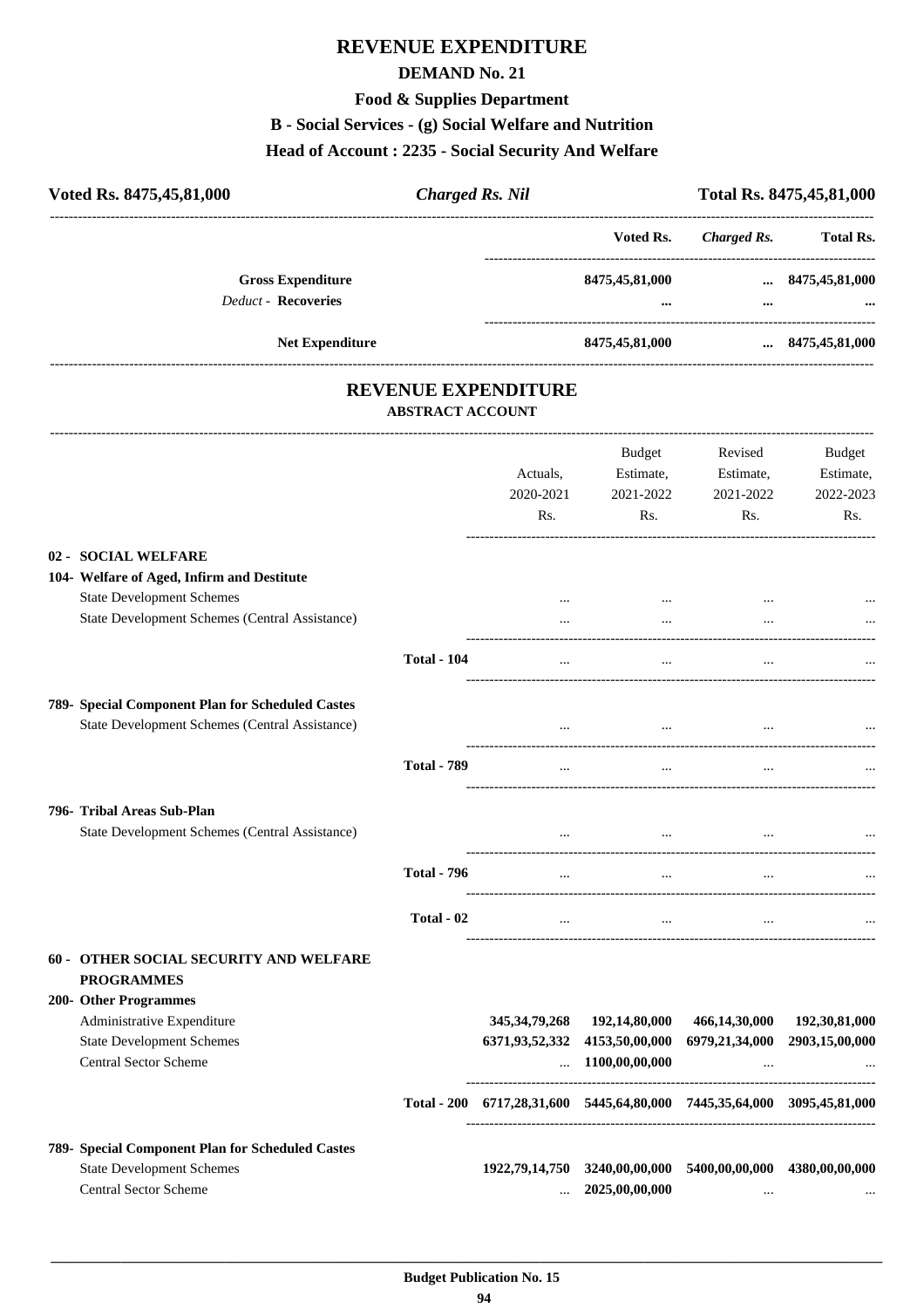## **REVENUE EXPENDITURE ABSTRACT ACCOUNT**

|                                                                  | ------------------------------------                                                           |                           |                                |                                                                                              | ----------------------------------- |
|------------------------------------------------------------------|------------------------------------------------------------------------------------------------|---------------------------|--------------------------------|----------------------------------------------------------------------------------------------|-------------------------------------|
|                                                                  |                                                                                                |                           | Budget                         |                                                                                              | Revised Budget                      |
|                                                                  |                                                                                                | Actuals,                  | Estimate,                      | Estimate,                                                                                    | Estimate,                           |
|                                                                  |                                                                                                | 2020-2021                 | 2021-2022                      | 2021-2022                                                                                    | 2022-2023                           |
|                                                                  |                                                                                                | Rs.                       |                                | Rs.<br>Rs.                                                                                   | Rs.                                 |
|                                                                  |                                                                                                |                           |                                | Total - 789 1922,79,14,750 5265,00,00,000 5400,00,00,000 4380,00,00,000                      |                                     |
| 796- Tribal Areas Sub-Plan                                       |                                                                                                |                           |                                |                                                                                              |                                     |
| <b>State Development Schemes</b><br><b>Central Sector Scheme</b> |                                                                                                |                           |                                | 524,38,76,750 720,00,00,000 1900,00,00,000 1000,00,00,000<br>$\ldots$ 350,00,00,000 $\ldots$ |                                     |
|                                                                  |                                                                                                |                           |                                | Total - 796 524,38,76,750 1070,00,00,000 1900,00,00,000 1000,00,00,000                       |                                     |
|                                                                  |                                                                                                |                           |                                | Total - 60 9164,46,23,100 11780,64,80,000 14745,35,64,000 8475,45,81,000                     |                                     |
|                                                                  | Grand Total - Gross 9164,46,23,100 11780,64,80,000 14745,35,64,000 8475,45,81,000              |                           |                                |                                                                                              |                                     |
|                                                                  |                                                                                                |                           |                                | Voted 9164,46,23,100 11780,64,80,000 14745,35,64,000 8475,45,81,000                          |                                     |
|                                                                  | Charged                                                                                        | $\sim 100$ and $\sim 100$ |                                | $\sim 100$ km s $^{-1}$ and $\sim 100$<br><b>Contract Contract</b>                           |                                     |
|                                                                  | Administrative Expenditure 345, 34, 79, 268 192, 14, 80, 000 466, 14, 30, 000 192, 30, 81, 000 |                           |                                |                                                                                              |                                     |
|                                                                  | State Development Schemes 8819,11,43,832 8113,50,00,000 14279,21,34,000 8283,15,00,000         |                           |                                |                                                                                              |                                     |
|                                                                  | <b>State Development Schemes (Central Assistance)</b>                                          | $\cdots$                  | and the company of the company |                                                                                              |                                     |
|                                                                  | Central Sector Scheme  3475,00,00,000                                                          |                           |                                | $\cdots$                                                                                     |                                     |
|                                                                  | <b>Deduct Recoveries</b>                                                                       |                           | $\cdots$                       | $\mathbf{m}$ and $\mathbf{m}$ are $\mathbf{m}$ . The $\mathbf{m}$<br>$\cdots$                |                                     |
|                                                                  | Grand Total - Net 9164,46,23,100 11780,64,80,000 14745,35,64,000 8475,45,81,000                |                           |                                |                                                                                              |                                     |
|                                                                  | Charged                                                                                        |                           |                                | Voted 9164,46,23,100 11780,64,80,000 14745,35,64,000 8475,45,81,000                          |                                     |
|                                                                  |                                                                                                |                           | <b>Contract Contract</b>       | the contract of the contract of the contract of                                              |                                     |
|                                                                  |                                                                                                |                           |                                |                                                                                              |                                     |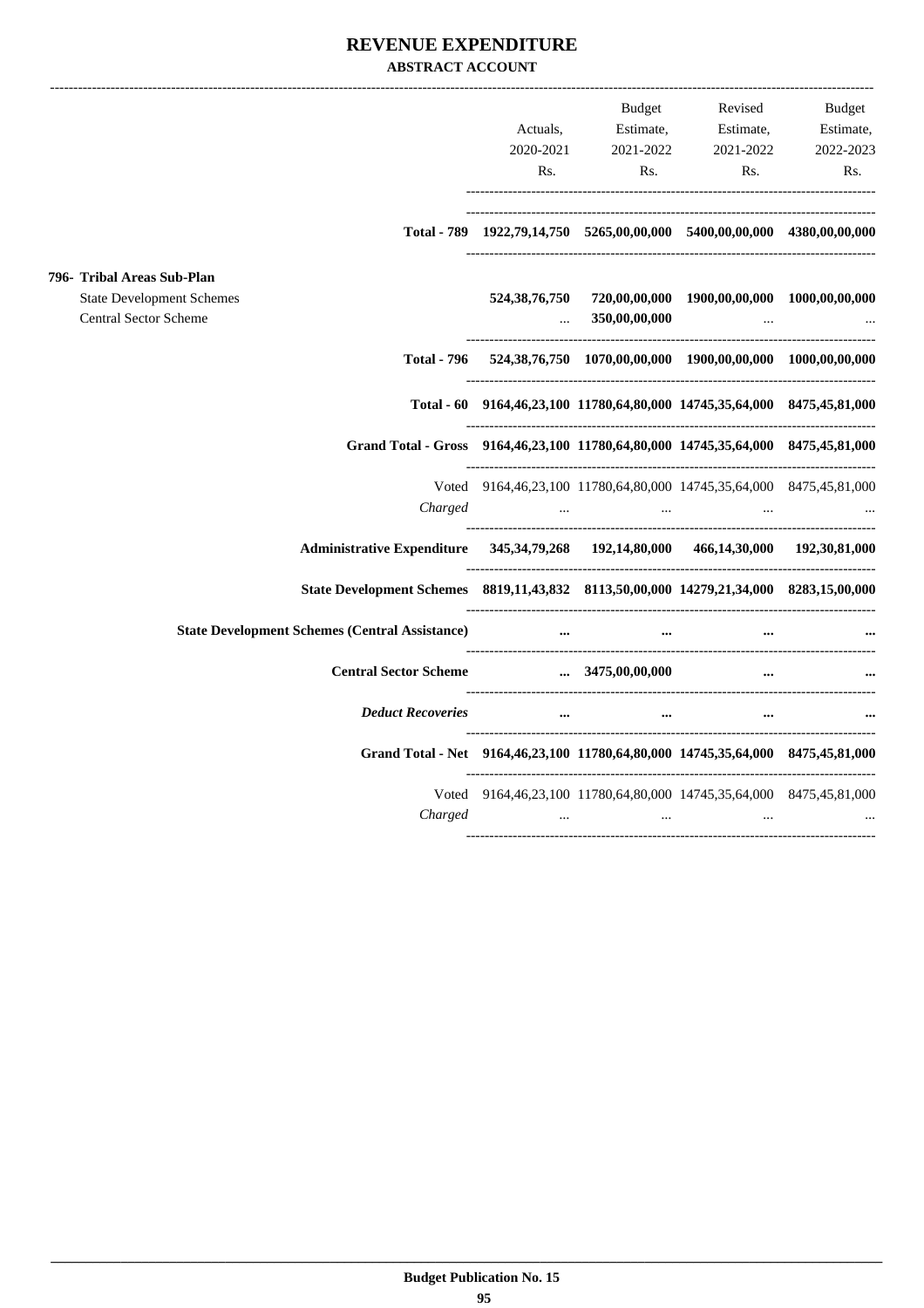|                                                                                                                                                                                                                                                                                                       | Actuals,<br>2020-2021<br>Rs. | <b>Budget</b><br>Estimate,<br>2021-2022<br>Rs. | Revised<br>Estimate,<br>2021-2022<br>Rs. | <b>Budget</b><br>Estimate,<br>2022-2023<br>Rs. |
|-------------------------------------------------------------------------------------------------------------------------------------------------------------------------------------------------------------------------------------------------------------------------------------------------------|------------------------------|------------------------------------------------|------------------------------------------|------------------------------------------------|
| DETAILED ACCOUNT NO. 2235-02-104 - WELFARE OF AGED, INFIRM AND DESTITUTE                                                                                                                                                                                                                              |                              |                                                |                                          |                                                |
| 02 - SOCIAL WELFARE<br>104- Welfare of Aged, Infirm and Destitute<br><b>State Development Schemes (Central Assistance)</b>                                                                                                                                                                            |                              |                                                |                                          |                                                |
| 008- Implementation of Annapurna Scheme (Central Share) (NSAP)                                                                                                                                                                                                                                        |                              |                                                |                                          |                                                |
| [FS]<br>36- Grants-in-aid-Salaries                                                                                                                                                                                                                                                                    |                              |                                                |                                          |                                                |
| Total - 2235-02-104                                                                                                                                                                                                                                                                                   |                              |                                                |                                          |                                                |
| Voted                                                                                                                                                                                                                                                                                                 |                              |                                                |                                          |                                                |
| Charged                                                                                                                                                                                                                                                                                               |                              | $\cdots$                                       | $\cdots$                                 |                                                |
| DETAILED ACCOUNT NO. 2235-02-789 - SPECIAL COMPONENT PLAN FOR SCHEDULED CASTES                                                                                                                                                                                                                        |                              |                                                |                                          |                                                |
| 02 - SOCIAL WELFARE<br>789- Special Component Plan for Scheduled Castes<br><b>State Development Schemes (Central Assistance)</b><br>034- Implementation of Annapurna Scheme (Central Share) (NSAP)<br>[FS]<br>31- Grants-in-aid-GENERAL<br>02-Other Grants<br>Total - 2235-02-789<br>Voted<br>Charged | $\cdots$<br>                 | $\cdots$<br>$\ddotsc$                          | $\cdots$<br>                             |                                                |
|                                                                                                                                                                                                                                                                                                       |                              |                                                |                                          |                                                |
| DETAILED ACCOUNT NO. 2235-02-796 - TRIBAL AREAS SUB-PLAN                                                                                                                                                                                                                                              |                              |                                                |                                          |                                                |
| 02 - SOCIAL WELFARE<br>796- Tribal Areas Sub-Plan<br><b>State Development Schemes (Central Assistance)</b><br>036- Implementation of Annapurna Scheme (Central Share) (NSAP)<br>[FS]<br>31- Grants-in-aid-GENERAL                                                                                     |                              |                                                |                                          |                                                |
| 02-Other Grants                                                                                                                                                                                                                                                                                       |                              |                                                |                                          |                                                |
| Total - 2235-02-796                                                                                                                                                                                                                                                                                   |                              |                                                |                                          |                                                |
| Voted<br>Charged                                                                                                                                                                                                                                                                                      | $\cdots$                     | $\ddotsc$<br>$\cdots$                          | $\cdots$                                 |                                                |
|                                                                                                                                                                                                                                                                                                       |                              |                                                |                                          |                                                |

#### **DETAILED ACCOUNT NO. 2235-60-200 - OTHER PROGRAMMES .**

**60 - OTHER SOCIAL SECURITY AND WELFARE PROGRAMMES 200- Other Programmes**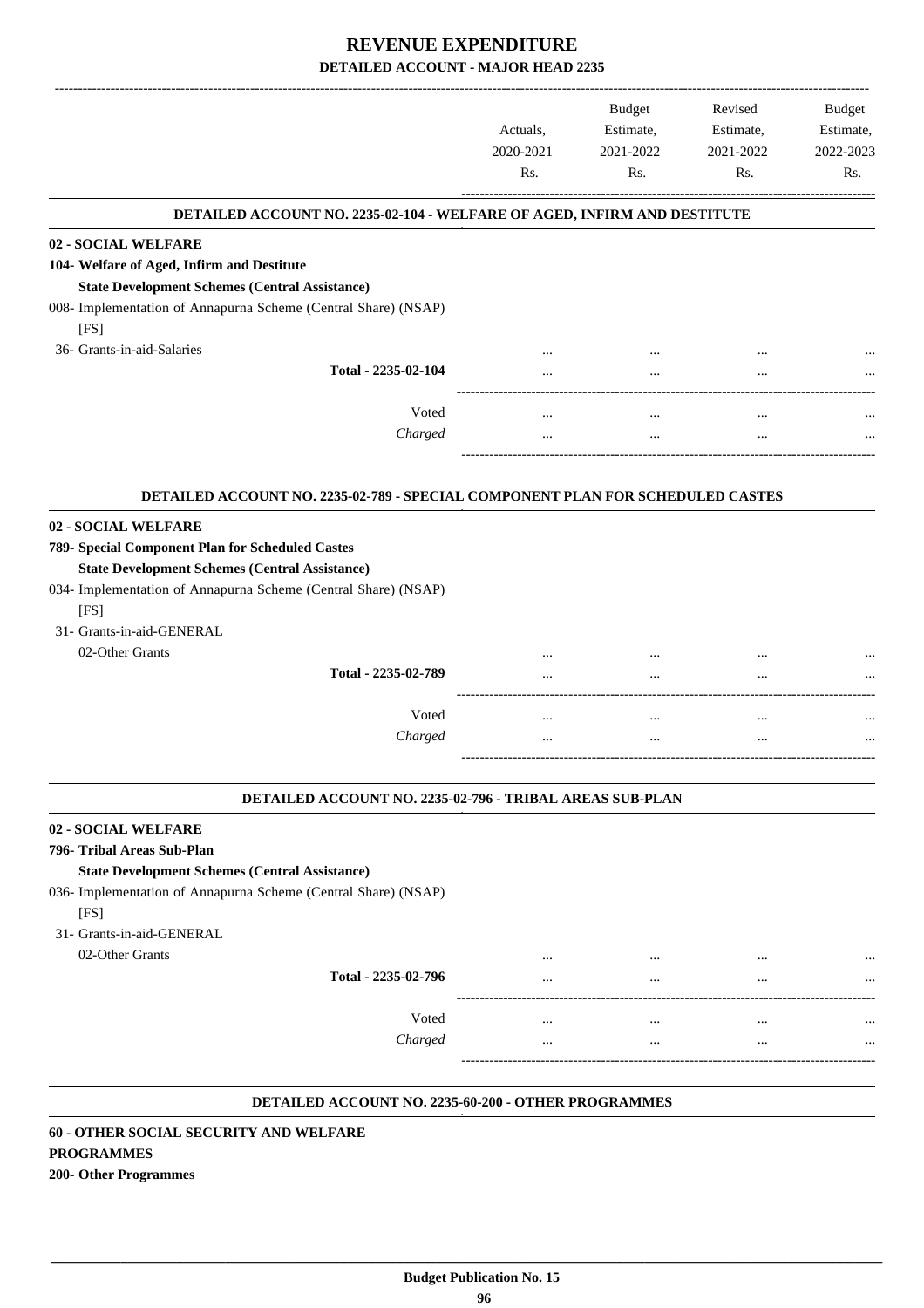|                                                                                                                                                              | Actuals,<br>2020-2021<br>Rs. | <b>Budget</b><br>Estimate,<br>2021-2022<br>Rs. | Revised<br>Estimate,<br>2021-2022<br>Rs.                | Budget<br>Estimate,<br>2022-2023<br>Rs. |
|--------------------------------------------------------------------------------------------------------------------------------------------------------------|------------------------------|------------------------------------------------|---------------------------------------------------------|-----------------------------------------|
| <b>Administrative Expenditure</b>                                                                                                                            |                              |                                                |                                                         |                                         |
| 038- Subsidised Distribution of S.K. Oil to the people below poverty                                                                                         |                              |                                                |                                                         |                                         |
| line. [FS]                                                                                                                                                   |                              |                                                |                                                         |                                         |
| 33- Subsidies                                                                                                                                                |                              |                                                |                                                         |                                         |
| 05-Other Subsidies                                                                                                                                           |                              |                                                |                                                         |                                         |
| 041- Antyodaya Anna Yojana - Cost towards - a) Initial foodgrain                                                                                             |                              |                                                |                                                         |                                         |
| procurement b) Transport subsidy including margin for                                                                                                        |                              |                                                |                                                         |                                         |
| wholesellers and retailers c) Printing of Antyodaya Ration Cards                                                                                             |                              |                                                |                                                         |                                         |
| [FS]                                                                                                                                                         |                              |                                                |                                                         |                                         |
| 33- Subsidies                                                                                                                                                |                              |                                                |                                                         |                                         |
| 05-Other Subsidies                                                                                                                                           |                              |                                                |                                                         |                                         |
| 050- Differential Cost in the form of Subsidy for Procurement of                                                                                             |                              |                                                |                                                         |                                         |
| Custom Milled Rice (CMR) by WBECSC Ltd. and Other                                                                                                            |                              |                                                |                                                         |                                         |
| Agencies under PDS [FS]                                                                                                                                      |                              |                                                |                                                         |                                         |
| 33- Subsidies                                                                                                                                                |                              |                                                |                                                         |                                         |
| 05-Other Subsidies                                                                                                                                           | $\cdots$                     | 50,00,000                                      | 50,00,000                                               | 50,00,000                               |
|                                                                                                                                                              |                              |                                                |                                                         |                                         |
| Total - 2235-60-200-050                                                                                                                                      | $\cdots$                     | 50,00,000                                      | 50,00,000                                               | 50,00,000                               |
| 051- Differential Cost in the form of Subsidy for Non-procurement<br>Related Activities by WBECSC Ltd. under PDS [FS]<br>33- Subsidies<br>05-Other Subsidies | 52,65,41,668                 | 42,00,00,000                                   | 60,00,00,000                                            | 42,00,00,000                            |
|                                                                                                                                                              |                              |                                                |                                                         |                                         |
| Total - 2235-60-200-051                                                                                                                                      | 52,65,41,668                 | 42,00,00,000                                   | 60,00,00,000                                            | 42,00,00,000                            |
| 053- Transport Subsidy on Distribution of Rice and Wheat to APL<br>and BPL Families at Subsidised Price [FS]<br>33- Subsidies                                |                              |                                                |                                                         |                                         |
| 05-Other Subsidies                                                                                                                                           |                              | 286,76,00,000 144,00,00,000                    | 400,00,00,000 144,00,00,000                             |                                         |
| Total - 2235-60-200-053                                                                                                                                      |                              |                                                | 286,76,00,000 144,00,00,000 400,00,00,000 144,00,00,000 |                                         |
| 065- Monitoring and Enforcement activity for strengthingin the PDS<br>and Rice/Paddy procurement [FS]                                                        |                              |                                                |                                                         |                                         |
| 11- Travel Expenses                                                                                                                                          | $\cdots$                     | $\cdots$                                       | $\cdots$                                                |                                         |
| 13- Office Expenses                                                                                                                                          |                              |                                                |                                                         |                                         |
| 03-Maintenance / P.O.L. for Office Vehicles                                                                                                                  |                              |                                                | 33,58,416 38,00,000 40,00,000                           | 40,80,000                               |
| 04-Other Office Expenses                                                                                                                                     |                              |                                                | $4,50,000$ $2,00,000$                                   | 2,04,000                                |
| Total - 2235-60-200-065-13                                                                                                                                   |                              |                                                | 33,58,416 42,50,000 42,00,000 42,84,000                 |                                         |
| 50- Other Charges                                                                                                                                            | $\ldots$                     |                                                | 30,000 30,000 31,000                                    |                                         |
| Total - 2235-60-200-065                                                                                                                                      |                              |                                                | 33,58,416 42,80,000 42,30,000                           | 43,15,000                               |
|                                                                                                                                                              |                              |                                                |                                                         |                                         |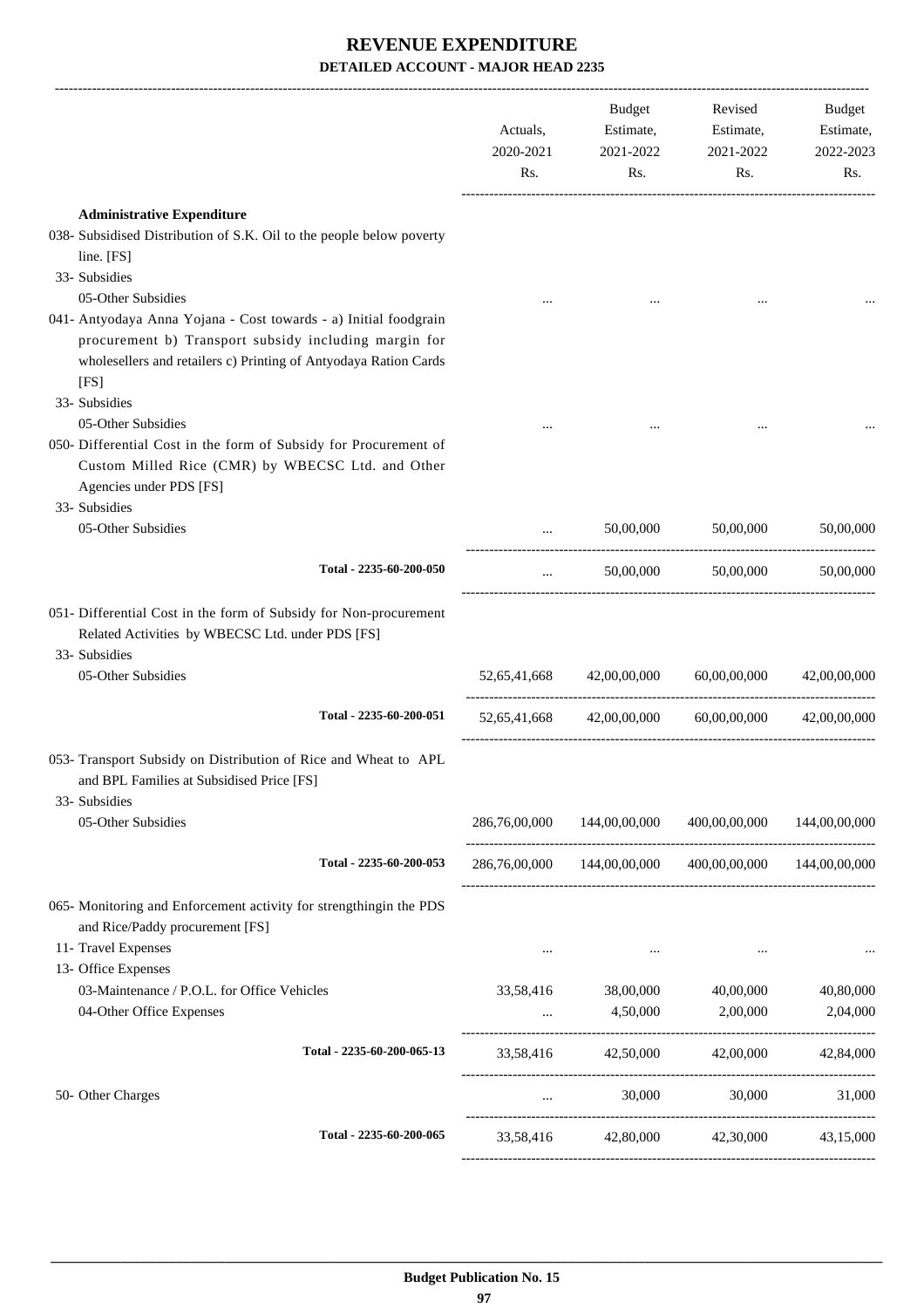|                                                                                                        | Actuals,<br>2020-2021<br>Rs. | Budget<br>Estimate,<br>2021-2022<br>Rs.                             | Revised<br>Estimate,<br>2021-2022<br>Rs.      | Budget<br>Estimate,<br>2022-2023<br>Rs. |
|--------------------------------------------------------------------------------------------------------|------------------------------|---------------------------------------------------------------------|-----------------------------------------------|-----------------------------------------|
| 066- Printing of Ration Cards and other charges incidental to the                                      |                              |                                                                     |                                               |                                         |
| issuance of Ration Cards [FS]<br>50- Other Charges                                                     |                              | 5,59,79,184 5,22,00,000 5,22,00,000 5,37,66,000                     |                                               |                                         |
|                                                                                                        |                              |                                                                     |                                               |                                         |
| Total - 2235-60-200-066                                                                                |                              | 5,59,79,184 5,22,00,000 5,22,00,000 5,37,66,000                     |                                               |                                         |
| <b>Total - Administrative Expenditure</b>                                                              |                              | 345, 34, 79, 268 192, 14, 80, 000 466, 14, 30, 000 192, 30, 81, 000 |                                               |                                         |
| <b>State Development Schemes</b><br>002- Transport cost subsidy for carrying foodgrains throughout the |                              |                                                                     |                                               |                                         |
| State for smooth functioning of PDS [FS]                                                               |                              |                                                                     |                                               |                                         |
| 33- Subsidies<br>05-Other Subsidies                                                                    |                              |                                                                     | 100,00,00,000 50,00,00,000 80,00,00,000       |                                         |
|                                                                                                        |                              |                                                                     |                                               |                                         |
| Total - 2235-60-200-002                                                                                | $\cdots$                     |                                                                     | $100,00,00,000$ $50,00,00,000$ $80,00,00,000$ |                                         |
| 009- World Food Day of FS [FS]                                                                         |                              |                                                                     |                                               |                                         |
| 50- Other Charges                                                                                      |                              | 1,45,43,361 3,00,00,000 1,21,34,000 3,15,00,000                     |                                               |                                         |
| Total - 2235-60-200-009                                                                                |                              | 1,45,43,361 3,00,00,000 1,21,34,000 3,15,00,000                     |                                               |                                         |
| 010- Mass Awareness Compaign for improvement of TDPS [FS]                                              |                              |                                                                     |                                               |                                         |
| 26- Advertising and Publicity Expenses<br>33- Subsidies                                                | 7,77,87,971                  | 10,00,00,000                                                        | 7,50,00,000                                   | 10,50,00,000                            |
| 05-Other Subsidies                                                                                     |                              |                                                                     |                                               |                                         |
| Total - 2235-60-200-010                                                                                |                              | 7,77,87,971 10,00,00,000 7,50,00,000 10,50,00,000                   |                                               |                                         |
| 011- State Subsidy for Supply of Rice to the APL/BPL Families in the<br>TPDS [FS]                      |                              |                                                                     |                                               |                                         |
| 33- Subsidies<br>05-Other Subsidies                                                                    |                              | 6362,70,21,000 1440,00,00,000                                       | 6600,00,00,000                                | 2379,00,00,000                          |
| Total - 2235-60-200-011                                                                                |                              | 6362,70,21,000 1440,00,00,000 6600,00,00,000 2379,00,00,000         |                                               |                                         |
| 096- One-time Assistance under FPS Dealer Bandhu (Death Benefit)<br>Scheme 2021 [FS]                   |                              |                                                                     |                                               |                                         |
| 31- Grants-in-aid-GENERAL<br>02-Other Grants                                                           | $\cdots$                     | 50,00,000                                                           | 50,00,000                                     | 50,00,000                               |
| Total - 2235-60-200-096                                                                                | $\cdots$                     | 50,00,000                                                           | 50,00,000                                     | 50,00,000                               |
|                                                                                                        |                              |                                                                     |                                               |                                         |
| 098- Duare Ration Prakalpa [FS]<br>31- Grants-in-aid-GENERAL                                           |                              |                                                                     |                                               |                                         |
| 02-Other Grants                                                                                        |                              | 2600,00,00,000                                                      | 300,00,00,000                                 | 400,00,00,000                           |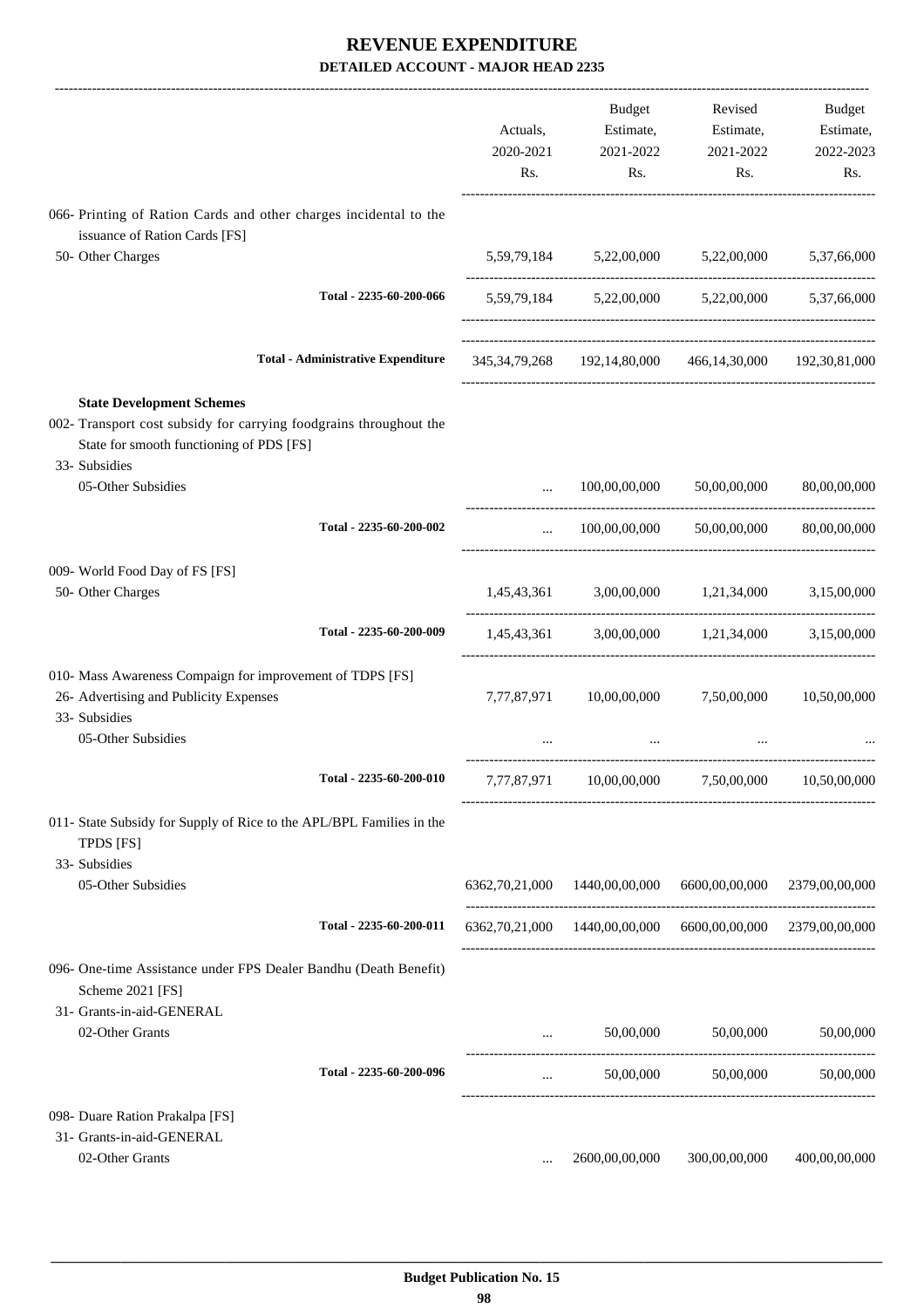|                                                                                                                                                                          | Actuals,<br>2020-2021<br>Rs. | Budget<br>Estimate,<br>2021-2022<br>Rs.                  | Revised<br>Estimate,<br>2021-2022<br>Rs.                    | <b>Budget</b><br>Estimate,<br>2022-2023<br>Rs. |
|--------------------------------------------------------------------------------------------------------------------------------------------------------------------------|------------------------------|----------------------------------------------------------|-------------------------------------------------------------|------------------------------------------------|
| 33- Subsidies                                                                                                                                                            |                              |                                                          |                                                             |                                                |
| 05-Other Subsidies                                                                                                                                                       |                              | and the state of the state of the state of the           | 20,00,00,000                                                | 30,00,00,000                                   |
| Total - 2235-60-200-098                                                                                                                                                  |                              |                                                          | $\ldots$ 2600,00,00,000 320,00,00,000 430,00,00,000         |                                                |
| <b>Total - State Development Schemes</b>                                                                                                                                 |                              |                                                          | 6371,93,52,332 4153,50,00,000 6979,21,34,000 2903,15,00,000 |                                                |
| <b>Central Sector Scheme</b><br>035- Supply of Rice to the A.P.L./B.P.L. families in the T.P.D.S. at<br>the subsidised rate (Central Share) (NFSA) [FS]<br>33- Subsidies |                              |                                                          |                                                             |                                                |
| 05-Other Subsidies                                                                                                                                                       | $\cdots$                     | 1100,00,00,000                                           |                                                             |                                                |
| Total - 2235-60-200-035                                                                                                                                                  |                              | $\ldots$ 1100,00,00,000                                  | $\ddots$                                                    |                                                |
| 080- Mass Awareness Compaign For Improvement Of TDPS [FS]<br>33- Subsidies<br>05-Other Subsidies                                                                         |                              | the contract of the contract of the contract of the      | $\cdots$                                                    |                                                |
|                                                                                                                                                                          |                              |                                                          |                                                             |                                                |
| <b>Total - Central Sector Scheme</b>                                                                                                                                     |                              | $\ldots$ 1100,00,00,000                                  | $\cdots$                                                    |                                                |
| Total - 2235-60-200                                                                                                                                                      |                              |                                                          | 6717,28,31,600 5445,64,80,000 7445,35,64,000 3095,45,81,000 |                                                |
| Voted<br>Charged                                                                                                                                                         |                              | $\cdots$                                                 | 6717,28,31,600 5445,64,80,000 7445,35,64,000 3095,45,81,000 |                                                |
| DETAILED ACCOUNT NO. 2235-60-789 - SPECIAL COMPONENT PLAN FOR SCHEDULED CASTES                                                                                           |                              |                                                          |                                                             |                                                |
| 60 - OTHER SOCIAL SECURITY AND WELFARE<br><b>PROGRAMMES</b><br>789- Special Component Plan for Scheduled Castes                                                          |                              |                                                          |                                                             |                                                |
| <b>State Development Schemes</b>                                                                                                                                         |                              |                                                          |                                                             |                                                |
| 017- State Subsidy for Supply of Rice to the APL/BPL Families in the<br>TPDS (SCP) [FS]                                                                                  |                              |                                                          |                                                             |                                                |
| 33- Subsidies<br>05-Other Subsidies                                                                                                                                      |                              | 1922, 79, 14, 750 3240, 00, 00, 000 5400, 00, 00, 00, 00 |                                                             | 4380,00,00,000                                 |
| <b>Total - State Development Schemes</b>                                                                                                                                 |                              |                                                          | 1922,79,14,750 3240,00,00,000 5400,00,00,000 4380,00,00,000 |                                                |
| <b>Central Sector Scheme</b><br>018- Supply of Rice to the APL/BPL Families in the TPDS at the<br>Subsidised rate (Central Share) (NFSA) [FS]<br>33- Subsidies           |                              |                                                          |                                                             |                                                |
| 05-Other Subsidies                                                                                                                                                       |                              | 2025,00,00,000                                           | $\cdots$                                                    |                                                |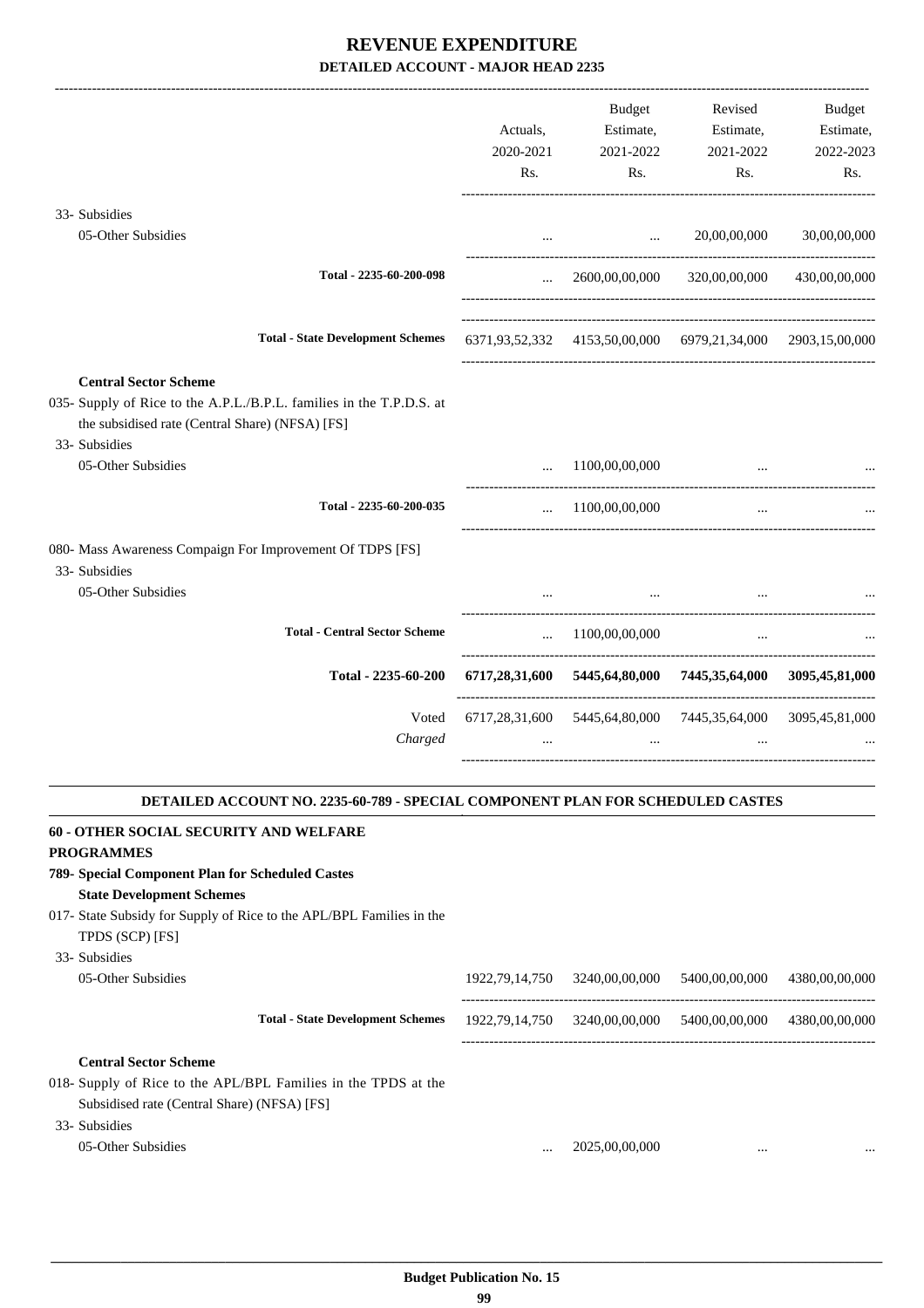|                                                                      |                  | Budget                                                                                                                                                                                                                               | Revised                                                                   | <b>Budget</b>  |
|----------------------------------------------------------------------|------------------|--------------------------------------------------------------------------------------------------------------------------------------------------------------------------------------------------------------------------------------|---------------------------------------------------------------------------|----------------|
|                                                                      | Actuals.         | Estimate,                                                                                                                                                                                                                            | Estimate,                                                                 | Estimate,      |
|                                                                      | 2020-2021        | 2021-2022                                                                                                                                                                                                                            | 2021-2022                                                                 | 2022-2023      |
|                                                                      | Rs.              | Rs.                                                                                                                                                                                                                                  | Rs.                                                                       | Rs.            |
| <b>Total - Central Sector Scheme</b>                                 | $\mathbf{r}$     | 2025,00,00,000                                                                                                                                                                                                                       | $\cdots$                                                                  |                |
| Total - 2235-60-789                                                  |                  |                                                                                                                                                                                                                                      | 1922,79,14,750 5265,00,00,000 5400,00,00,000 4380,00,00,000               |                |
| Voted                                                                |                  |                                                                                                                                                                                                                                      | 1922,79,14,750 5265,00,00,000 5400,00,00,000 4380,00,00,000               |                |
| Charged                                                              |                  | $\mathbf{r}$ and $\mathbf{r}$ are all the set of the set of the set of the set of the set of the set of the set of the set of the set of the set of the set of the set of the set of the set of the set of the set of the set of the | $\mathbf{r}$ and $\mathbf{r}$ are all the set of $\mathbf{r}$<br>$\cdots$ |                |
| DETAILED ACCOUNT NO. 2235-60-796 - TRIBAL AREAS SUB-PLAN             |                  |                                                                                                                                                                                                                                      |                                                                           |                |
| 60 - OTHER SOCIAL SECURITY AND WELFARE                               |                  |                                                                                                                                                                                                                                      |                                                                           |                |
| <b>PROGRAMMES</b>                                                    |                  |                                                                                                                                                                                                                                      |                                                                           |                |
| 796- Tribal Areas Sub-Plan                                           |                  |                                                                                                                                                                                                                                      |                                                                           |                |
| <b>State Development Schemes</b>                                     |                  |                                                                                                                                                                                                                                      |                                                                           |                |
| 018- State Subsidy for Supply of Rice to the APL/BPL Families in the |                  |                                                                                                                                                                                                                                      |                                                                           |                |
| TPDS (TSP) [FS]                                                      |                  |                                                                                                                                                                                                                                      |                                                                           |                |
| 33- Subsidies                                                        |                  |                                                                                                                                                                                                                                      |                                                                           |                |
| 05-Other Subsidies                                                   | 524, 38, 76, 750 | 720,00,00,000                                                                                                                                                                                                                        | 1900,00,00,000                                                            | 1000,00,00,000 |
| <b>Total - State Development Schemes</b>                             |                  |                                                                                                                                                                                                                                      | 524,38,76,750 720,00,00,000 1900,00,00,000 1000,00,00,000                 |                |
| <b>Central Sector Scheme</b>                                         |                  |                                                                                                                                                                                                                                      |                                                                           |                |
| 019- Supply of Rice to the APL/BPL Families in the TPDS at the       |                  |                                                                                                                                                                                                                                      |                                                                           |                |

Subsidised rate (Central Share) (NFSA) [FS]

- 33- Subsidies
	- 05-Other Subsidies

|                                      | $\cdots$                     | 350,00,00,000              | $\cdots$                   |                            |
|--------------------------------------|------------------------------|----------------------------|----------------------------|----------------------------|
| <b>Total - Central Sector Scheme</b> | $\cdots$                     | 350,00,00,000              | $\cdots$                   |                            |
| Total - 2235-60-796                  | 524, 38, 76, 750             | 1070,00,00,000             | 1900,00,00,000             | 1000,00,00,000             |
| Voted<br>Charged                     | 524, 38, 76, 750<br>$\cdots$ | 1070,00,00,000<br>$\cdots$ | 1900,00,00,000<br>$\cdots$ | 1000,00,00,000<br>$\cdots$ |
|                                      |                              |                            |                            |                            |

**-------------------------------------------------------------------------------------------------------------------------------------------------------------------------------- DETAILED ACCOUNT NO. 2235 - DEDUCT RECOVERIES IN REDUCTION OF EXPENDITURE**

#### **--------------------------------------------------------------------------------------------------------------------------------------------------------------------------------**

#### **60 - OTHER SOCIAL SECURITY AND WELFARE PROGRAMMES**

#### **200- Other Programmes**

State Development Schemes

090-Refund of Unutilized Fund of CSS Schemes (State Share)

#### (CSSREFUND) [FS]

70-Deduct Recoveries

01-Others ... ... ... ...

State Development Schemes (Central Assistance)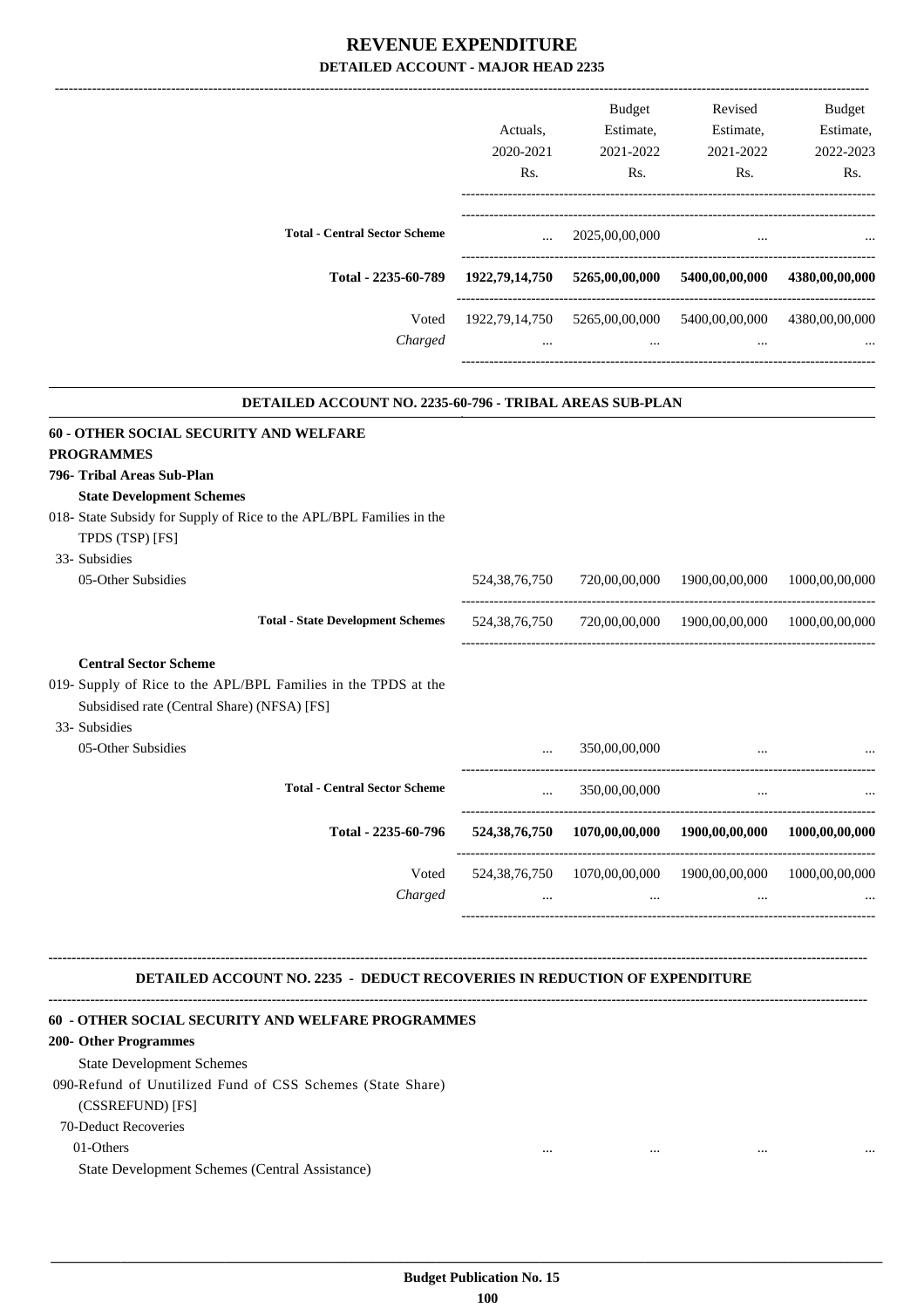|                                                                                                                                                                                                                           | Actuals,<br>2020-2021<br>Rs. | <b>Budget</b><br>Estimate,<br>2021-2022<br>Rs. | Revised<br>Estimate,<br>2021-2022<br>Rs. | <b>Budget</b><br>Estimate,<br>2022-2023<br>Rs. |
|---------------------------------------------------------------------------------------------------------------------------------------------------------------------------------------------------------------------------|------------------------------|------------------------------------------------|------------------------------------------|------------------------------------------------|
| 089-Refund of Unutilized Fund of CSS Schemes (Central Share)<br>(CSSREFUND) [FS]<br>70-Deduct Recoveries<br>01-Others                                                                                                     | $\cdots$                     |                                                |                                          |                                                |
| <b>Central Sector Scheme</b><br>035-Supply of Rice to the A.P.L./B.P.L. families in the T.P.D.S. at<br>the subsidised rate (Central Share) (NFSA) [FS]<br>70-Deduct Recoveries<br>01-Others                               |                              |                                                |                                          |                                                |
| Total - 200 - Deduct - Recoveries                                                                                                                                                                                         | $\cdots$                     | $\cdots$                                       | $\cdots$                                 |                                                |
| 911- Deduct Recoveries of Overpayments<br><b>State Development Schemes</b><br>065-Monitoring and Enforcement activity for strengthening the PDS<br>and Rice / Paddy procurement [FS]<br>70-Deduct Recoveries<br>01-Others |                              |                                                |                                          |                                                |
| Total - 911 - Deduct - Recoveries                                                                                                                                                                                         | $\cdots$                     | $\cdots$                                       | $\cdots$                                 |                                                |
| <b>Total - 2235 - Deduct - Recoveries</b>                                                                                                                                                                                 | $\cdots$                     | $\cdots$                                       | $\cdots$                                 |                                                |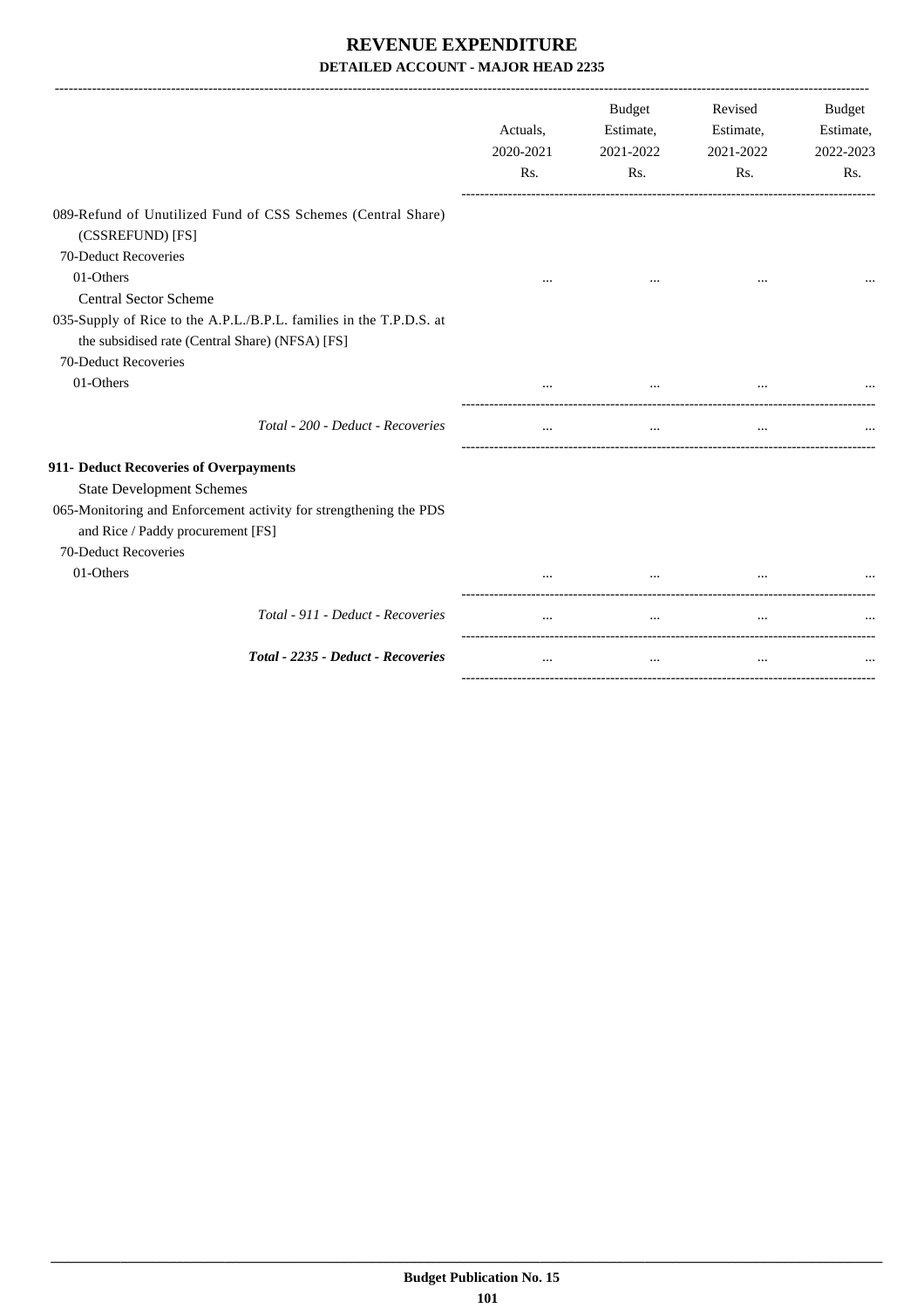# **REVENUE EXPENDITURE**

#### **DEMAND No. 21**

#### **Food & Supplies Department**

# **C - Economic Services - (a) Agriculture and Allied Activities**

**Head of Account : 2408 - Food, Storage and Warehousing** 

| Voted Rs. 238, 33, 33, 000                                                                      | <b>Charged Rs. Nil</b>  |                              |                                                                     |                                                    | Total Rs. 238, 33, 33, 000              |
|-------------------------------------------------------------------------------------------------|-------------------------|------------------------------|---------------------------------------------------------------------|----------------------------------------------------|-----------------------------------------|
|                                                                                                 |                         |                              | Voted Rs.                                                           | <b>Charged Rs.</b>                                 | <br><b>Total Rs.</b>                    |
| <b>Gross Expenditure</b><br><b>Deduct - Recoveries</b>                                          |                         |                              | 238, 33, 33, 000<br>$-2,31,000$                                     | $\cdots$<br>$\cdots$                               | 238, 33, 33, 000<br>$-2,31,000$         |
| <b>Net Expenditure</b>                                                                          |                         |                              | 238,31,02,000                                                       |                                                    | $\dots$ 238,31,02,000                   |
|                                                                                                 | <b>ABSTRACT ACCOUNT</b> | <b>REVENUE EXPENDITURE</b>   |                                                                     |                                                    |                                         |
|                                                                                                 |                         | Actuals,<br>2020-2021<br>Rs. | Budget<br>2021-2022<br>Rs.                                          | Revised<br>Estimate, Estimate,<br>2021-2022<br>Rs. | Budget<br>Estimate,<br>2022-2023<br>Rs. |
| $01 - FOOD$<br>001- Direction and Administration<br>Administrative Expenditure                  |                         |                              | 210, 37, 35, 445 225, 89, 79, 000 221, 75, 55, 000 229, 32, 28, 000 |                                                    |                                         |
|                                                                                                 | <b>Total - 001</b>      |                              | 210, 37, 35, 445 225, 89, 79, 000 221, 75, 55, 000 229, 32, 28, 000 |                                                    |                                         |
| 101- Procurement and Supply<br>Administrative Expenditure                                       |                         | 4,947                        | 8,00,00,000                                                         | 20,00,00,000                                       | 8,00,00,000                             |
|                                                                                                 | <b>Total - 101</b>      | 4,947                        | 8,00,00,000                                                         | 20,00,00,000                                       | 8,00,00,000                             |
| 800- Other Expenditure<br><b>State Development Schemes</b>                                      |                         |                              | 1,00,000                                                            | 33,000                                             | 1,05,000                                |
|                                                                                                 | <b>Total - 800</b>      | $\cdots$                     | 1,00,000                                                            | 33,000                                             | 1,05,000                                |
|                                                                                                 | Total - 01              |                              | 210,37,40,392 233,90,79,000 241,75,88,000 237,33,33,000             |                                                    |                                         |
| 02 - STORAGE AND WAREHOUSING<br>001- Direction and Administration<br>Administrative Expenditure |                         |                              | $\cdots$                                                            |                                                    |                                         |
|                                                                                                 | <b>Total - 001</b>      | $\cdots$                     | $\cdots$                                                            | $\ddotsc$                                          |                                         |
| 101- Rural Godown Programmes<br><b>State Development Schemes</b>                                |                         |                              | $\cdots$                                                            | 90,00,000                                          | 1,00,00,000                             |
|                                                                                                 | <b>Total - 101</b>      | $\cdots$                     | $\cdots$                                                            | 90,00,000                                          | 1,00,00,000                             |
|                                                                                                 | Total - 02              | $\cdots$                     | $\cdots$                                                            | 90,00,000                                          | 1,00,00,000                             |

----------------------------------------------------------------------------------------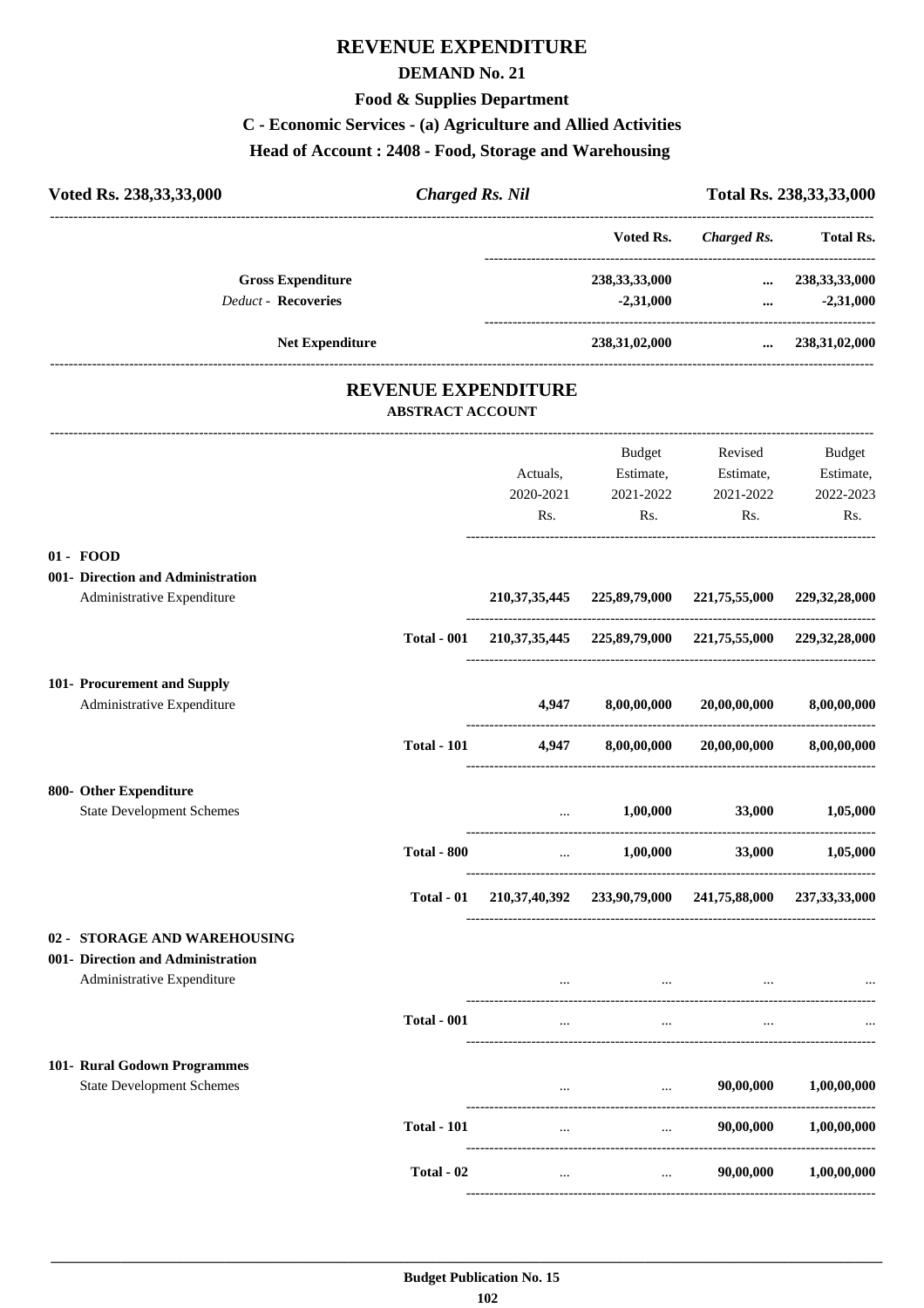## **REVENUE EXPENDITURE ABSTRACT ACCOUNT**

|                                                                                    | Actuals.<br>2020-2021                                                                                                                                                                                                                | Budget<br>Estimate,<br>2021-2022        | Revised<br>Estimate,<br>2021-2022                       | Budget<br>Estimate,<br>2022-2023 |
|------------------------------------------------------------------------------------|--------------------------------------------------------------------------------------------------------------------------------------------------------------------------------------------------------------------------------------|-----------------------------------------|---------------------------------------------------------|----------------------------------|
|                                                                                    | Rs.                                                                                                                                                                                                                                  | Rs.                                     | Rs.                                                     | Rs.                              |
| <b>Grand Total - Gross</b>                                                         |                                                                                                                                                                                                                                      |                                         | 210,37,40,392 233,90,79,000 242,65,88,000               | 238, 33, 33, 000                 |
| Voted                                                                              |                                                                                                                                                                                                                                      |                                         | 210,37,40,392 233,90,79,000 242,65,88,000 238,33,33,000 |                                  |
| Charged                                                                            | $\ddots$                                                                                                                                                                                                                             | and the contract of the contract of the | $\cdots$                                                |                                  |
| Administrative Expenditure 210,37,40,392 233,89,79,000 241,75,55,000 237,32,28,000 |                                                                                                                                                                                                                                      |                                         |                                                         |                                  |
| <b>State Development Schemes</b>                                                   | <u>and the company of the company of the company of the company of the company of the company of the company of the company of the company of the company of the company of the company of the company of the company of the com</u> | $1{,}00{,}000$                          |                                                         | 90,33,000 1,01,05,000            |
| Deduct Recoveries -25,43,642                                                       |                                                                                                                                                                                                                                      |                                         | $-4,83,000$ $-2,31,000$                                 | $-2,31,000$                      |
| <b>Grand Total - Net</b>                                                           |                                                                                                                                                                                                                                      |                                         | 210,11,96,750 233,85,96,000 242,63,57,000 238,31,02,000 |                                  |
| Voted                                                                              |                                                                                                                                                                                                                                      |                                         | 210,11,96,750 233,85,96,000 242,63,57,000 238,31,02,000 |                                  |
| Charged                                                                            | $\cdots$                                                                                                                                                                                                                             | $\cdots$                                | $\cdots$                                                |                                  |
|                                                                                    |                                                                                                                                                                                                                                      |                                         |                                                         |                                  |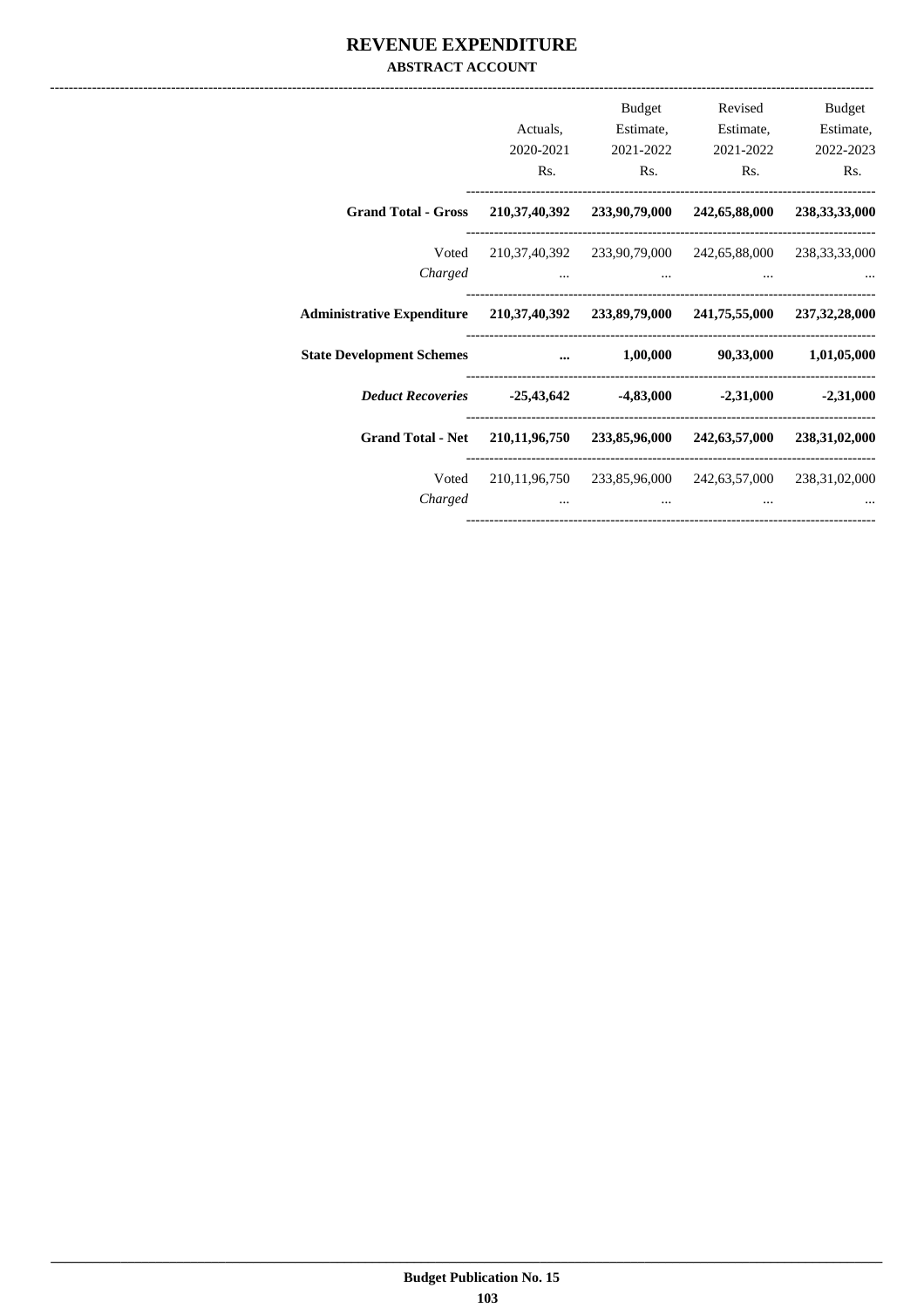-------------------------------------------------------------------------------------------------------------------------------------------------------------------------------

|                                                                        | Actuals,<br>2020-2021<br>Rs. | <b>Budget</b><br>Estimate,<br>2021-2022<br>Rs. | Revised<br>Estimate,<br>2021-2022<br>Rs. | <b>Budget</b><br>Estimate,<br>2022-2023<br>Rs. |
|------------------------------------------------------------------------|------------------------------|------------------------------------------------|------------------------------------------|------------------------------------------------|
| <b>DETAILED ACCOUNT NO. 2408-01-001 - DIRECTION AND ADMINISTRATION</b> |                              |                                                |                                          |                                                |
| 01 - FOOD                                                              |                              |                                                |                                          |                                                |
| 001- Direction and Administration                                      |                              |                                                |                                          |                                                |
| <b>Administrative Expenditure</b>                                      |                              |                                                |                                          |                                                |
| 001- Directorate of District Distribution, Procurement and Supply      |                              |                                                |                                          |                                                |
| [FS]                                                                   |                              |                                                |                                          |                                                |
| 01- Salaries                                                           |                              |                                                |                                          |                                                |
| 01-Pay                                                                 | 7,79,89,106                  | 9,99,85,000                                    | 7,85,00,000                              | 8,08,55,000                                    |
| 14-Grade Pay                                                           | 1,23,972                     | $\ldots$                                       | 1,24,000                                 | 1,24,000                                       |
| 02-Dearness Allowance                                                  | 9,87,957                     | 24,00,000                                      | 28,00,000                                | 29,68,000                                      |
| 03-House Rent Allowance                                                | 87,44,461                    | 75,99,000                                      | 86,10,000                                | 89,50,000                                      |
| 04-Ad hoc Bonus                                                        | 2,05,800                     | 2,66,000                                       | 2,10,000                                 | 2,14,000                                       |
| 07-Other Allowances                                                    | 67,920                       | 4,43,000                                       | 3,00,000                                 | 3,09,000                                       |
| 12-Medical Allowance                                                   | 1,01,613                     | 1,10,000                                       | 1.04.000                                 | 1,06,000                                       |
| Total - 2408-01-001-001-01                                             | 8,82,20,829                  | 11,08,03,000                                   | 9,06,48,000                              | 9,35,26,000                                    |
| 02- Wages                                                              | $\cdots$                     | 2,30,000                                       | 2,00,000                                 | 2,06,000                                       |
| 07- Medical Reimbursements                                             | 82,156                       | 64,000                                         | 64,000                                   | 66,000                                         |
| 11- Travel Expenses                                                    | 960                          | 33,000                                         | 20,000                                   | 21,000                                         |
| 12- Medical Reimbursements under WBHS 2008                             | 3,45,084                     | 11,41,000                                      | 11,41,000                                | 11,64,000                                      |
| 13- Office Expenses                                                    |                              |                                                |                                          |                                                |
| 01-Electricity                                                         | 2,04,113                     | 47,000                                         | 47,000                                   | 48,000                                         |
| 02-Telephone                                                           | 28,829                       | 36,000                                         | 36,000                                   | 37,000                                         |
| 04-Other Office Expenses                                               | 2,26,284                     | 4,50,000                                       | 3,90,000                                 | 4,00,000                                       |
| Total - 2408-01-001-001-13                                             | 4,59,226                     | 5,33,000                                       | 4,73,000                                 | 4,85,000                                       |
| 26- Advertising and Publicity Expenses                                 | 2,772                        | 72,000                                         | 50,000                                   | 52,000                                         |
| 28- Payment of Professional and Special Services                       |                              |                                                |                                          |                                                |
| 02-Other charges                                                       | $\cdots$                     | 38,000                                         | $\cdots$                                 |                                                |
| 50- Other Charges                                                      | 26,67,702                    | 53,00,000                                      | 70,00,000                                | 72,10,000                                      |
| Total - 2408-01-001-001                                                |                              | 9,17,78,729 11,82,14,000                       | 9,95,96,000                              | 10,27,30,000                                   |
| 002- Town Rationing (Other than Kolkata including Industrial Area)     |                              |                                                |                                          |                                                |
| [FS]                                                                   |                              |                                                |                                          |                                                |
| 01- Salaries                                                           |                              |                                                |                                          |                                                |
| 01-Pay                                                                 | 4,60,06,144                  | 5,07,38,000                                    | 4,69,26,000                              | 4,83,34,000                                    |
| 14-Grade Pay                                                           | $\ldots$                     | $\ldots$                                       | $\ldots$                                 |                                                |
| 02-Dearness Allowance                                                  | 2,18,658                     | 15,22,000                                      | 18,77,000                                | 23,00,000                                      |
| 03-House Rent Allowance                                                | 50,40,003                    | 48,20,000                                      | 48,66,000                                | 50,12,000                                      |
| 04-Ad hoc Bonus                                                        | 2,85,600                     | 3,42,000                                       | 2,86,000                                 | 2,92,000                                       |
| 07-Other Allowances                                                    | 19,200                       | 38,000                                         | 38,000                                   | 40,000                                         |
| 12-Medical Allowance                                                   | 2,17,000                     | 2,51,000                                       | 2,21,000                                 | 2,25,000                                       |
|                                                                        |                              |                                                |                                          |                                                |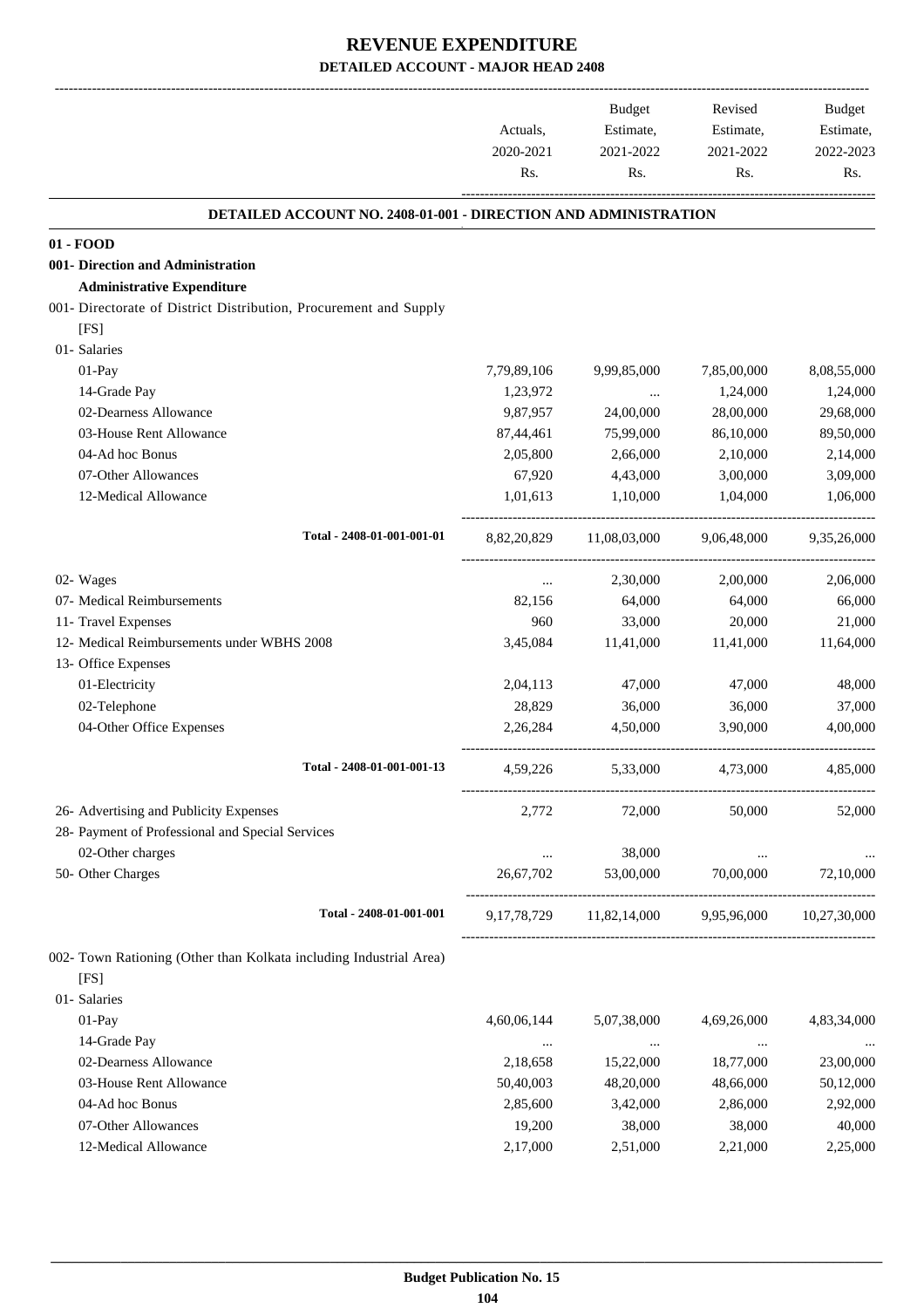|                                                                   | Actuals,<br>2020-2021<br>Rs. | Budget<br>Estimate,<br>2021-2022<br>Rs. | Revised<br>Estimate,<br>2021-2022<br>Rs.        | Budget<br>Estimate,<br>2022-2023<br>Rs. |
|-------------------------------------------------------------------|------------------------------|-----------------------------------------|-------------------------------------------------|-----------------------------------------|
| Total - 2408-01-001-002-01                                        |                              |                                         | 5,17,86,605 5,77,11,000 5,42,14,000 5,62,03,000 |                                         |
| 02- Wages                                                         | 2,99,000                     | 3,61,000                                | 4,00,000                                        | 4,12,000                                |
| 07- Medical Reimbursements                                        | $\ldots$                     | $\ldots$                                | $\ldots$                                        |                                         |
| 11- Travel Expenses                                               | 10,680                       | 37,000                                  | 37,000                                          | 38,000                                  |
| 12- Medical Reimbursements under WBHS 2008                        | 55,562                       | 2,75,000                                | 2,00,000                                        | 2,04,000                                |
| 13- Office Expenses                                               |                              |                                         |                                                 |                                         |
| 01-Electricity                                                    | 1,39,942                     | 1,00,000                                | 1,45,000                                        | 1,48,000                                |
| 02-Telephone                                                      | 1,26,026                     | 1,10,000                                | 1,30,000                                        | 1,33,000                                |
| 03-Maintenance / P.O.L. for Office Vehicles                       | 56,791                       | 1,35,000                                | 1,35,000                                        | 1,38,000                                |
| 04-Other Office Expenses                                          | 61,687                       | 1,27,000                                | 1.10.000                                        | 1,13,000                                |
| Total - 2408-01-001-002-13                                        |                              |                                         | 3,84,446 4,72,000 5,20,000 5,32,000             |                                         |
| 14- Rents, Rates and Taxes                                        |                              |                                         | 51,696 1,01,000 1,00,000 1,02,000               |                                         |
| Total - 2408-01-001-002                                           |                              |                                         | 5,25,87,989 5,89,57,000 5,54,71,000 5,74,91,000 |                                         |
| 003- Kolkata (Including Industrial Area) Rationing [FS]           |                              |                                         |                                                 |                                         |
| 01- Salaries                                                      |                              |                                         |                                                 |                                         |
| 01-Pay                                                            | 56, 54, 66, 744              | 58,75,79,000                            | 57,30,00,000                                    | 59,01,90,000                            |
| 14-Grade Pay                                                      | 2,30,378                     | $\ddots$                                | 1,00,000                                        | 1,00,000                                |
| 02-Dearness Allowance                                             | 36,55,781                    | 1,76,27,000                             | 2,30,71,000                                     | 2,60,00,000                             |
| 03-House Rent Allowance                                           | 6,50,62,521                  | 5,58,20,000                             | 6,55,54,000                                     | 6,75,21,000                             |
| 04-Ad hoc Bonus                                                   | 37,75,800                    | 40,81,000                               | 38,00,000                                       | 38,76,000                               |
| 05-Interim Relief                                                 |                              |                                         |                                                 |                                         |
| 07-Other Allowances                                               | 2,80,084                     | 7,60,000                                | 4,50,000                                        | 4,64,000                                |
| 12-Medical Allowance                                              | 15,22,138                    | 16,24,000                               | 15,30,000                                       | 15,61,000                               |
| Total - 2408-01-001-003-01                                        |                              |                                         | 63,99,93,446 66,74,91,000 66,75,05,000          | 68,97,12,000                            |
| 02- Wages                                                         | 18,80,500                    | 23,41,000                               | 21,20,000                                       | 21,84,000                               |
| 07- Medical Reimbursements                                        | $\ldots$                     | 4,000                                   | 4,000                                           | 4,000                                   |
| 11- Travel Expenses                                               | 28,295                       | 78,000                                  | 78,000                                          | 80,000                                  |
| 12- Medical Reimbursements under WBHS 2008<br>13- Office Expenses | 34,78,115                    | 57,20,000                               | 50,00,000                                       | 51,00,000                               |
| 01-Electricity                                                    | 2,86,785                     | 3,68,000                                | 3,60,000                                        | 3,68,000                                |
| 02-Telephone                                                      | 8,11,326                     | 10,96,000                               | 10,50,000                                       | 10,71,000                               |
| 03-Maintenance / P.O.L. for Office Vehicles                       | 7,02,726                     | 3,70,000                                | 5,00,000                                        | 5,10,000                                |
| 04-Other Office Expenses                                          | 9,20,072                     | 8,75,000                                | 9,30,000                                        | 9,49,000                                |
| Total - 2408-01-001-003-13                                        | 27,20,909                    | 27,09,000                               | 28,40,000                                       | 28,98,000                               |
| 14- Rents, Rates and Taxes                                        | 17,64,876                    | 22,00,000                               | 20,00,000                                       | 20,40,000                               |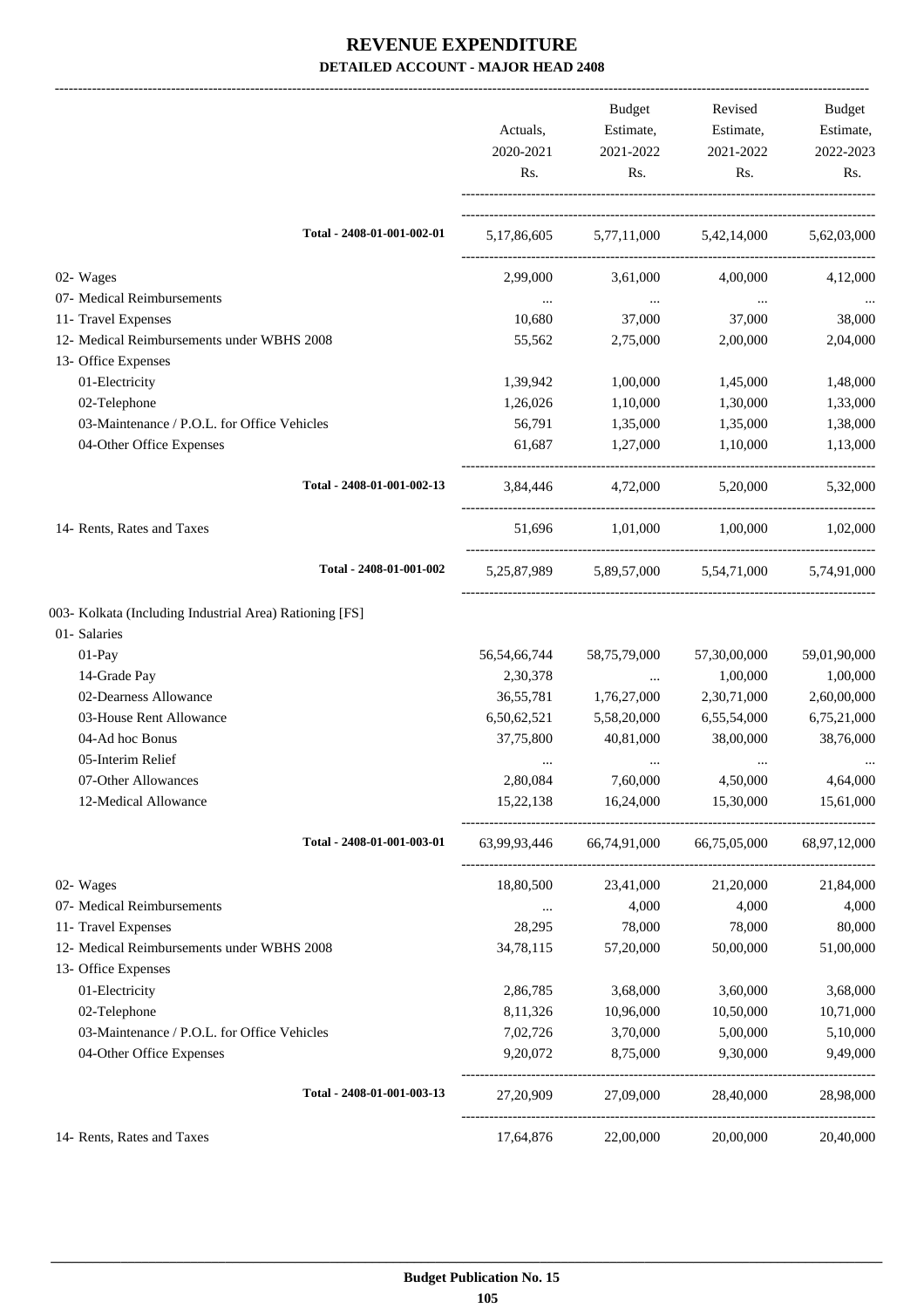|                                             | Actuals,<br>2020-2021<br>Rs. | Budget<br>Estimate,<br>2021-2022<br>Rs. | Revised<br>Estimate,<br>2021-2022<br>Rs.                | Budget<br>Estimate,<br>2022-2023<br>Rs. |
|---------------------------------------------|------------------------------|-----------------------------------------|---------------------------------------------------------|-----------------------------------------|
| Total - 2408-01-001-003                     | 64,98,66,141                 |                                         | 68,05,43,000 67,95,47,000                               | 70,20,18,000                            |
| 004- District Distribution [FS]             |                              |                                         |                                                         |                                         |
| 01- Salaries                                |                              |                                         |                                                         |                                         |
| $01-Pay$                                    | 88, 43, 47, 429              | 96,25,72,000                            | 90, 20, 34, 000                                         | 92,90,95,000                            |
| 14-Grade Pay                                | 16,835                       | $\cdots$                                | 17,000                                                  | 17,000                                  |
| 02-Dearness Allowance                       | 47,77,971                    | 2,82,77,000                             | 2,95,00,000                                             | 3,12,70,000                             |
| 03-House Rent Allowance                     | 10,02,14,743                 | 8,95,44,000                             | 10,10,00,000                                            | 10,40,30,000                            |
| 04-Ad hoc Bonus                             | 59,80,400                    | 67,69,000                               | 61,00,000                                               | 62,22,000                               |
| 05-Interim Relief                           |                              | $\cdots$                                | $\ldots$                                                |                                         |
| 07-Other Allowances                         | 7,77,143                     | 10,38,000                               | 7,00,000                                                | 7,21,000                                |
| 11-Compensatory Allowance                   | 48,800                       | 55,000                                  | 60,000                                                  | 62,000                                  |
| 12-Medical Allowance                        | 40,39,415                    | 42,66,000                               | 42,00,000                                               | 42,84,000                               |
| Total - 2408-01-001-004-01                  |                              |                                         | 100,02,02,736 109,25,21,000 104,36,11,000               | 107,57,01,000                           |
| 02- Wages                                   | 15,27,217                    | 19,67,000                               | 80,00,000                                               | 82,40,000                               |
| 07- Medical Reimbursements                  | $\cdots$                     | 31,000                                  | 31,000                                                  | 32,000                                  |
| 11- Travel Expenses                         | 94,216                       | 4,10,000                                | 3,00,000                                                | 3,06,000                                |
| 12- Medical Reimbursements under WBHS 2008  | 40, 33, 178                  | 64,00,000                               | 60,00,000                                               | 61,20,000                               |
| 13- Office Expenses                         |                              |                                         |                                                         |                                         |
| 01-Electricity                              | 33,81,015                    | 37,00,000                               | 35,00,000                                               | 35,70,000                               |
| 02-Telephone                                | 9,79,766                     | 13,30,000                               | 13,30,000                                               | 13,57,000                               |
| 03-Maintenance / P.O.L. for Office Vehicles |                              | $\cdots$                                | $\cdots$                                                |                                         |
| 04-Other Office Expenses                    | 48.78.922                    | 32,80,000                               | 32,80,000                                               | 33,46,000                               |
| Total - 2408-01-001-004-13                  | 92,39,703                    | 83,10,000                               | 81,10,000                                               | 82,73,000                               |
| 14- Rents, Rates and Taxes                  |                              |                                         | 6,52,785 16,00,000 14,00,000 14,28,000                  |                                         |
| Total - 2408-01-001-004                     |                              |                                         | 101,57,49,835 111,12,39,000 106,74,52,000 110,01,00,000 |                                         |
| 005- Directorate of Transportation [FS]     |                              |                                         |                                                         |                                         |
| 01- Salaries                                |                              |                                         |                                                         |                                         |
| 01-Pay                                      | 8, 12, 74, 987               | 8,36,94,000                             | 8,29,00,000                                             | 8,53,87,000                             |
| 14-Grade Pay                                | 46,779                       | $\cdots$                                | 47,000                                                  | 47,000                                  |
| 02-Dearness Allowance                       | 5,04,919                     | 25,11,000                               | 30,00,000                                               | 31,80,000                               |
| 03-House Rent Allowance                     | 87,85,624                    | 79,51,000                               | 88,00,000                                               | 90,64,000                               |
| 04-Ad hoc Bonus                             | 5,46,000                     | 6,17,000                                | 5,57,000                                                | 5,68,000                                |
| 07-Other Allowances                         | 4,96,801                     | 6,70,000                                | 6,80,000                                                | 6,90,000                                |
| 12-Medical Allowance                        | 1,03,652                     | 1,40,000                                | 1,20,000                                                | 1,23,000                                |
| Total - 2408-01-001-005-01                  | 9, 17, 58, 762               | 9,55,83,000 9,61,04,000                 |                                                         | 9,90,59,000                             |
| 02- Wages                                   | $\cdots$                     | 1,17,000                                | 1,41,000                                                | 1,46,000                                |
| 07- Medical Reimbursements                  | $\cdots$                     | $\ldots$                                | $\ldots$                                                |                                         |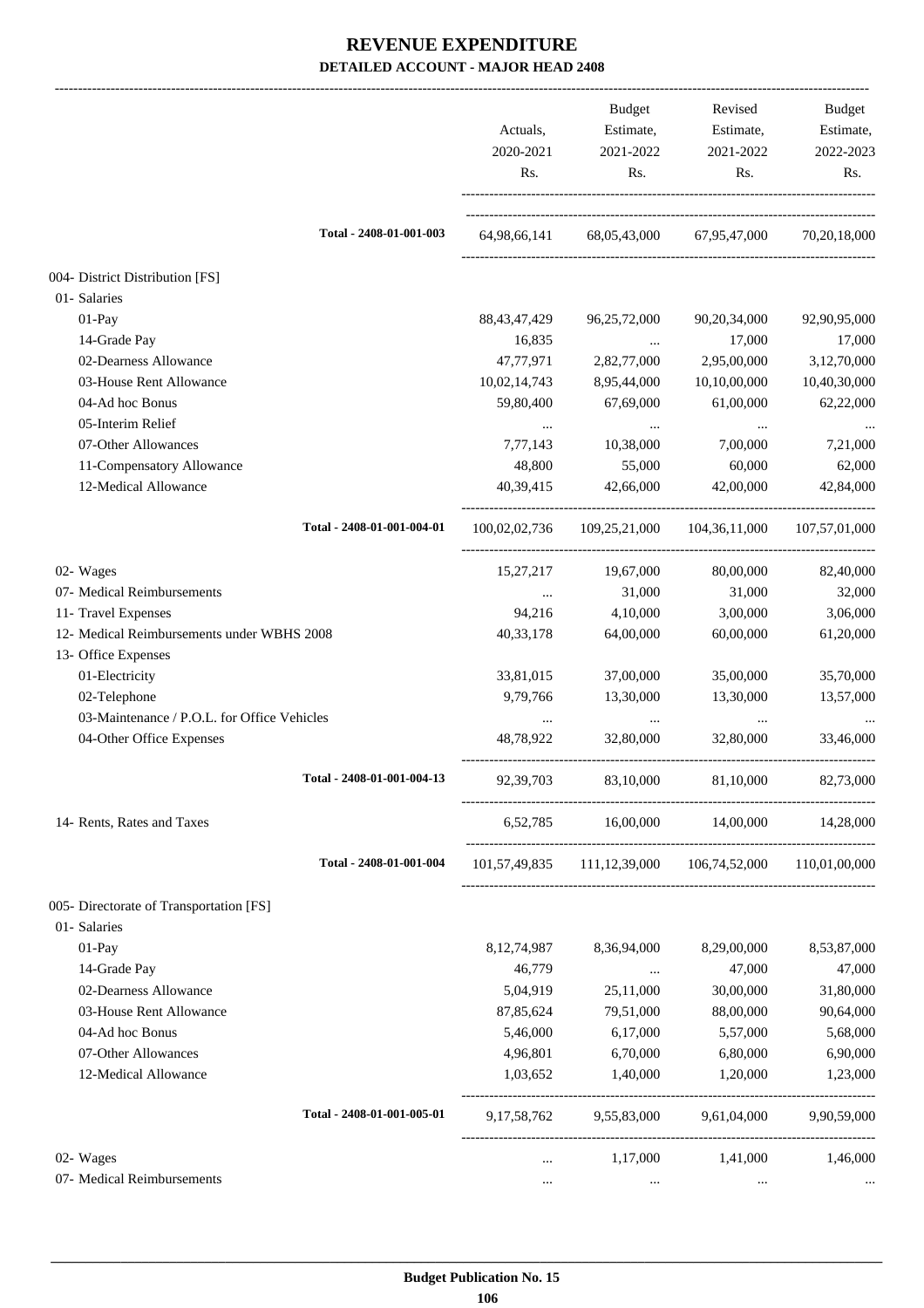-------------------------------------------------------------------------------------------------------------------------------------------------------------------------------

|                                                                   | Actuals,<br>2020-2021<br>Rs. | <b>Budget</b><br>Estimate,<br>2021-2022<br>Rs. | Revised<br>Estimate,<br>2021-2022<br>Rs.        | <b>Budget</b><br>Estimate,<br>2022-2023<br>Rs. |
|-------------------------------------------------------------------|------------------------------|------------------------------------------------|-------------------------------------------------|------------------------------------------------|
| 11- Travel Expenses                                               | 3,090                        | 9,000                                          | 50,000                                          | 51,000                                         |
| 12- Medical Reimbursements under WBHS 2008                        | 7,26,119                     | 7,60,000                                       | 7,60,000                                        | 7,75,000                                       |
| 13- Office Expenses                                               |                              |                                                |                                                 |                                                |
| 01-Electricity                                                    | 7,04,144                     | 7,05,000                                       | 7,05,000                                        | 7,19,000                                       |
| 02-Telephone                                                      | 24,473                       | 32,000                                         | 32,000                                          | 33,000                                         |
| 03-Maintenance / P.O.L. for Office Vehicles                       | 32,48,630                    | 21,20,000                                      | 38,00,000                                       | 40,00,000                                      |
| 04-Other Office Expenses                                          | 1,48,470                     | 5,50,000                                       | 5,40,000                                        | 5,51,000                                       |
| Total - 2408-01-001-005-13                                        | 41, 25, 717                  | 34,07,000                                      | 50,77,000                                       | 53,03,000                                      |
| 14- Rents, Rates and Taxes                                        |                              |                                                |                                                 |                                                |
| Total - 2408-01-001-005                                           | 9,66,13,688                  | 9,98,76,000                                    | 10,21,32,000                                    | 10.53.34.000                                   |
| 006- Directorate of Storage [FS]                                  |                              |                                                |                                                 |                                                |
| 01- Salaries                                                      |                              |                                                |                                                 |                                                |
| 01-Pay                                                            | 4,88,95,478                  | 5,17,58,000                                    | 4,98,73,000                                     | 5,13,69,000                                    |
| 14-Grade Pay                                                      | 8,200                        | $\ldots$                                       | 8,000                                           | 8,000                                          |
| 02-Dearness Allowance                                             | 2,51,948                     | 15,53,000                                      | 19,95,000                                       | 23,00,000                                      |
| 03-House Rent Allowance                                           | 54, 34, 797                  | 49,17,000                                      | 54,40,000                                       | 56,04,000                                      |
| 04-Ad hoc Bonus                                                   | 4,45,200                     | 4,97,000                                       | 4,54,000                                        | 4,63,000                                       |
| 07-Other Allowances                                               | 12,720                       | 69,000                                         | 50,000                                          | 52,000                                         |
| 12-Medical Allowance                                              | 1,01,500                     | 1,08,000                                       | 1,08,000                                        | 1,11,000                                       |
| Total - 2408-01-001-006-01                                        | 5,51,49,843                  | 5.89.02.000                                    | 5.79.28.000                                     | 5.99.07.000                                    |
| 07- Medical Reimbursements                                        | $\cdots$                     | $\cdots$                                       | $\cdots$                                        |                                                |
| 11- Travel Expenses                                               | 3,197                        | 10,000                                         | 10,000                                          | 10,000                                         |
| 12- Medical Reimbursements under WBHS 2008<br>13- Office Expenses | 1,15,101                     | 3,57,000                                       | 3,20,000                                        | 3,27,000                                       |
| 01-Electricity                                                    | 87,801                       | 1,10,000                                       | 1,10,000                                        | 1,12,000                                       |
| 02-Telephone                                                      | 3,090                        | 6,000                                          | 6,000                                           | 6,000                                          |
| 04-Other Office Expenses                                          | 80,705                       | 1,70,000                                       | 1,70,000                                        | 1,73,000                                       |
| Total - 2408-01-001-006-13                                        | 1,71,596                     | 2,86,000                                       | 2,86,000                                        | 2,91,000                                       |
| 14- Rents, Rates and Taxes                                        | $\cdots$                     | 1,00,000                                       | 50,000                                          | 51,000                                         |
| Total - 2408-01-001-006                                           |                              |                                                | 5,54,39,737 5,96,55,000 5,85,94,000 6,05,86,000 |                                                |
| 007- Office of the Controller of Finance [FS]                     |                              |                                                |                                                 |                                                |
| 01- Salaries                                                      |                              |                                                |                                                 |                                                |
| 01-Pay                                                            | 7,98,17,338                  | 9,86,00,000                                    | 8,05,00,000                                     | 8,29,15,000                                    |
| 14-Grade Pay                                                      | $\cdots$                     | $\ldots$                                       | $\ldots$                                        |                                                |
| 02-Dearness Allowance                                             | 3,93,554                     | 25,68,000                                      | 32,57,000                                       | 37,00,000                                      |
| 03-House Rent Allowance                                           | 91,43,487                    | 81,32,000                                      | 92,10,000                                       | 94,87,000                                      |
| 04-Ad hoc Bonus                                                   | 2,52,000                     | 3,06,000                                       | 2,57,000                                        | 2,62,000                                       |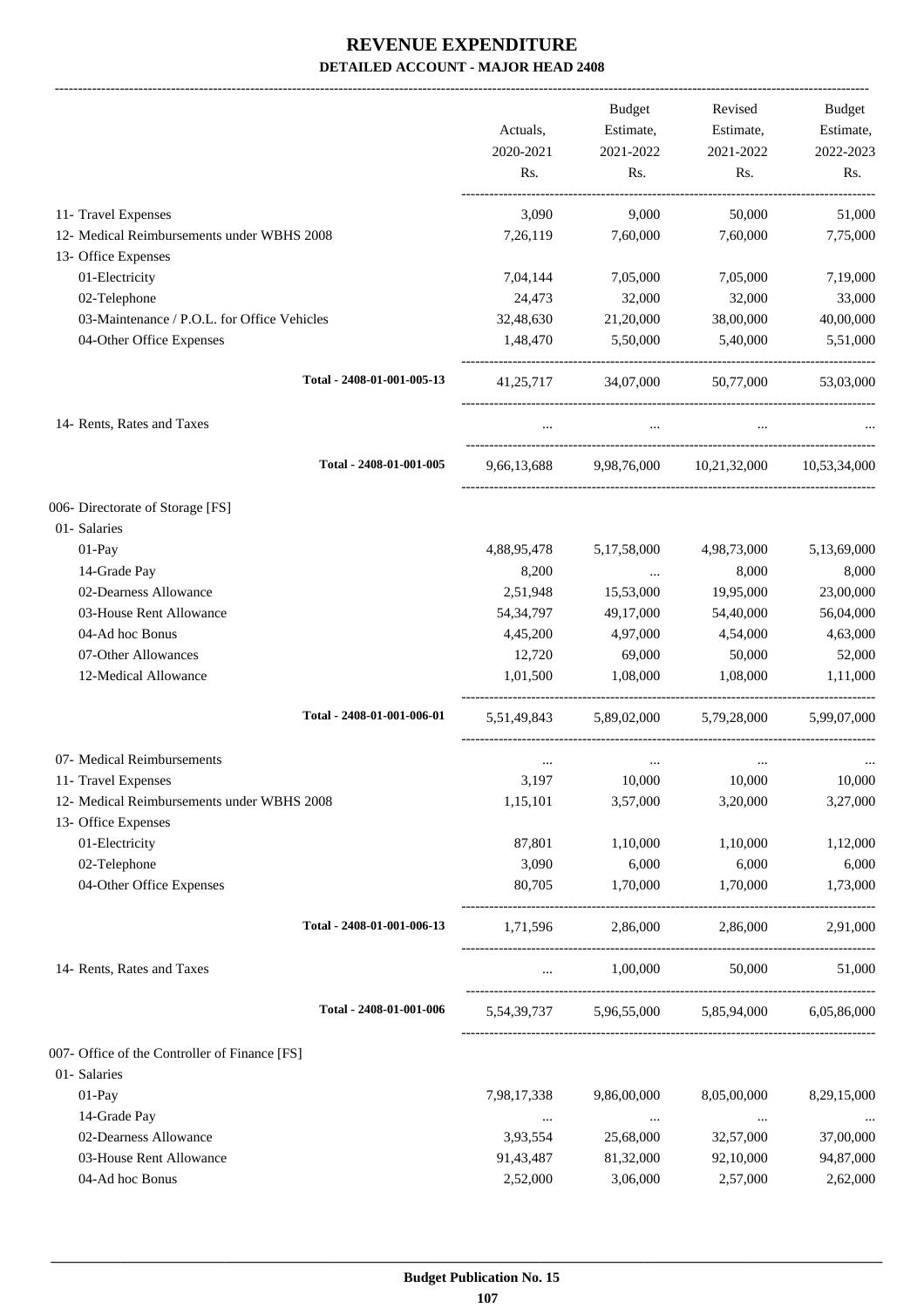|                                                                              |                            |             | Budget                                           | Revised                       | Budget      |
|------------------------------------------------------------------------------|----------------------------|-------------|--------------------------------------------------|-------------------------------|-------------|
|                                                                              |                            | Actuals,    | Estimate,                                        | Estimate,                     | Estimate,   |
|                                                                              |                            | 2020-2021   | 2021-2022                                        | 2021-2022                     | 2022-2023   |
|                                                                              |                            | Rs.         | Rs.                                              | Rs.                           | Rs.         |
| 07-Other Allowances                                                          |                            | 34,338      | 2,80,000                                         | 1,80,000                      | 1,86,000    |
| 12-Medical Allowance                                                         |                            | 52,827      | 55,000                                           | 54,000                        | 55,000      |
|                                                                              | Total - 2408-01-001-007-01 |             | 8.96.93.544 10.99.41.000 9.34.58.000 9.66.05.000 |                               |             |
| 07- Medical Reimbursements                                                   |                            |             |                                                  |                               |             |
| 11- Travel Expenses                                                          |                            | $\cdots$    | 31,000                                           | 20,000                        | 21,000      |
| 12- Medical Reimbursements under WBHS 2008                                   |                            | 8,07,686    | 15,50,000                                        | 15,50,000                     | 15,81,000   |
| 13- Office Expenses                                                          |                            |             |                                                  |                               |             |
| 02-Telephone                                                                 |                            | 14,359      | 59,000                                           | 59,000                        | 60,000      |
| 04-Other Office Expenses                                                     |                            | 72,900      | 96,000                                           | 96,000                        | 98,000      |
|                                                                              | Total - 2408-01-001-007-13 |             | 87,259 1,55,000 1,55,000 1,58,000                |                               |             |
|                                                                              | Total - 2408-01-001-007    |             | 9,05,88,489 11,16,77,000 9,51,83,000 9,83,65,000 |                               |             |
| 008- Office of the Senior Accounts Officer CDO/ CRO [FS]                     |                            |             |                                                  |                               |             |
| 01- Salaries                                                                 |                            |             |                                                  |                               |             |
| 01-Pay                                                                       |                            | 3,96,10,740 | 54,66,000                                        | 4,04,03,000                   | 4,16,15,000 |
| 14-Grade Pay                                                                 |                            | 62,400      | <b>Contractor</b>                                | 62,000                        | 62,000      |
| 02-Dearness Allowance                                                        |                            | 3,29,541    | 13,64,000                                        | 15,00,000                     | 16,00,000   |
| 03-House Rent Allowance                                                      |                            | 45,74,909   | 43,19,000                                        | 46,00,000                     | 47,38,000   |
| 04-Ad hoc Bonus                                                              |                            | 1,59,600    | 1,91,000                                         | 1,63,000                      | 1,66,000    |
| 07-Other Allowances                                                          |                            | 20,091      | 2,87,000                                         | 2,00,000                      | 2,06,000    |
| 12-Medical Allowance                                                         |                            | 29,823      | 31,000                                           | 30,000                        | 31,000      |
|                                                                              | Total - 2408-01-001-008-01 | 4,47,87,104 | 1,16,58,000                                      | 4,69,58,000                   | 4,84,18,000 |
| 12- Medical Reimbursements under WBHS 2008                                   |                            | 3,74,578    | 10,30,000                                        | 10,30,000                     | 10,51,000   |
| 13- Office Expenses<br>04-Other Office Expenses                              |                            | 94,578      | 2,00,000                                         | 1,80,000                      | 1,84,000    |
|                                                                              | Total - 2408-01-001-008    |             | 4,52,56,260 1,28,88,000 4,81,68,000 4,96,53,000  |                               |             |
| 009- Maintenance of Office Premises under Food & Supplies<br>Department [FS] |                            |             |                                                  |                               |             |
| 27- Minor Works/ Maintenance                                                 |                            | 1,96,230    | 6,30,000                                         | 2,00,000                      | 2,06,000    |
| 78- Outsourcing of Services                                                  |                            |             | 56,58,347 53,00,000                              | 57,72,000                     | 59,45,000   |
|                                                                              | Total - 2408-01-001-009    | 58, 54, 577 |                                                  | 59,30,000 59,72,000 61,51,000 |             |
| 010- West Bengal State Food Commission [FS]                                  |                            |             |                                                  |                               |             |
| 01- Salaries                                                                 |                            |             |                                                  |                               |             |
| 01-Pay                                                                       |                            |             | $\cdots$                                         | 44,00,000                     | 88,00,000   |
| 07-Other Allowances                                                          |                            |             | $\ldots$                                         | 2,20,000                      | 3,60,000    |
|                                                                              |                            |             |                                                  |                               |             |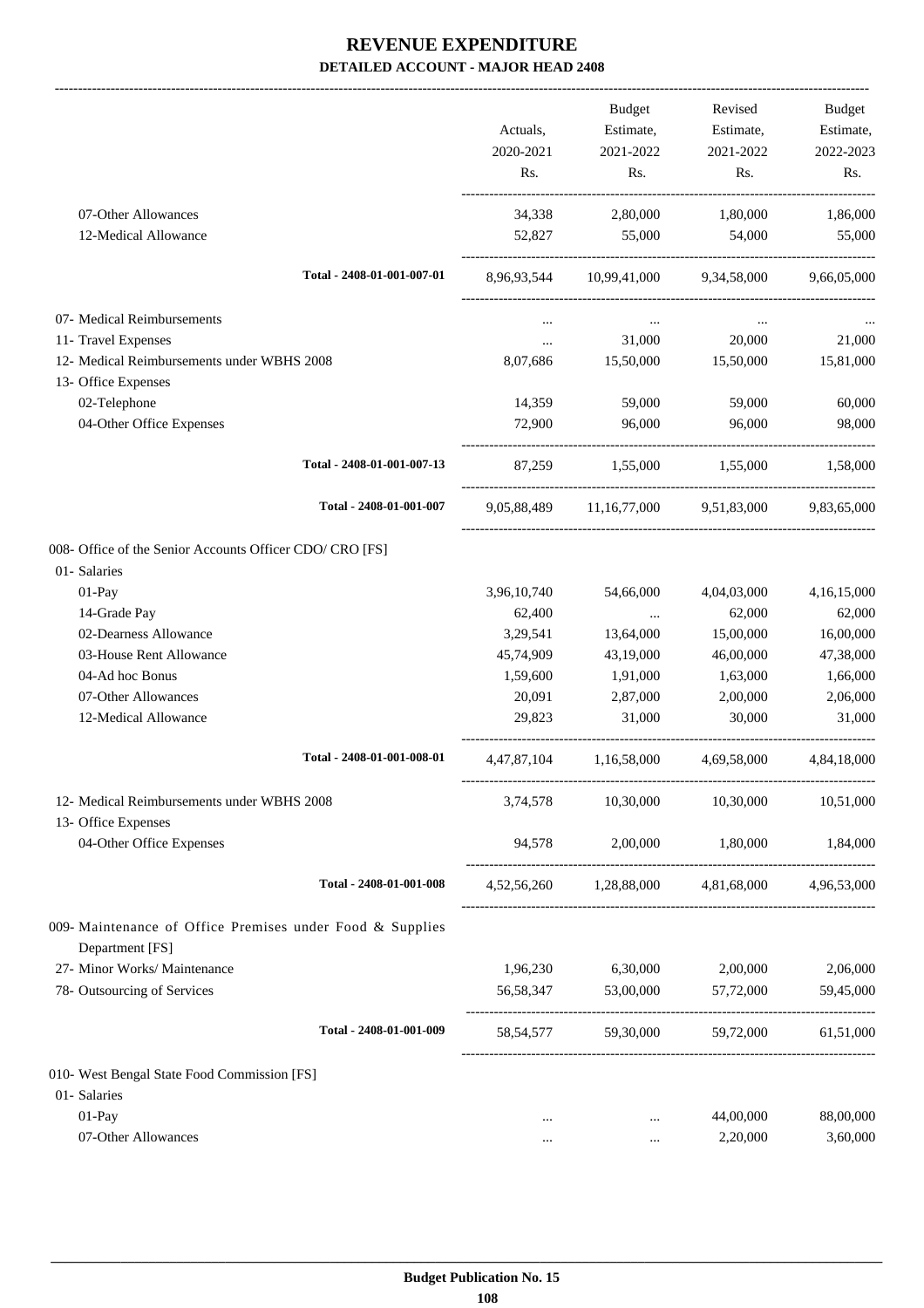|                                                                                                | Actuals.<br>2020-2021<br>Rs. | <b>Budget</b><br>Estimate,<br>2021-2022<br>Rs. | Revised<br>Estimate,<br>2021-2022<br>Rs.                                                                                                                                                                                         | Budget<br>Estimate,<br>2022-2023<br>Rs. |
|------------------------------------------------------------------------------------------------|------------------------------|------------------------------------------------|----------------------------------------------------------------------------------------------------------------------------------------------------------------------------------------------------------------------------------|-----------------------------------------|
| Total - 2408-01-001-010-01                                                                     |                              | $\cdots$                                       | 46,20,000                                                                                                                                                                                                                        | 91,60,000                               |
| 13- Office Expenses<br>03-Maintenance / P.O.L. for Office Vehicles<br>04-Other Office Expenses | $\cdots$                     | $\cdots$<br>$\cdots$                           | 7,20,000<br>1,00,000                                                                                                                                                                                                             | 14,40,000<br>2,00,000                   |
| Total - 2408-01-001-010-13                                                                     | $\cdots$                     | $\cdots$                                       | 8,20,000                                                                                                                                                                                                                         | 16,40,000                               |
| Total - 2408-01-001-010                                                                        | $\cdots$                     |                                                | $\cdots$ . The contract of the contract of the contract of the contract of the contract of the contract of the contract of the contract of the contract of the contract of the contract of the contract of the contract of the c | 54,40,000 1,08,00,000                   |
| <b>Total - Administrative Expenditure</b>                                                      | 210, 37, 35, 445             |                                                | 225,89,79,000 221,75,55,000                                                                                                                                                                                                      | 229, 32, 28, 000                        |
| Total - 2408-01-001                                                                            | 210, 37, 35, 445             |                                                | 225,89,79,000 221,75,55,000                                                                                                                                                                                                      | 229, 32, 28, 000                        |
| Voted<br>Charged                                                                               | $\cdots$                     | $\cdots$                                       | 210, 37, 35, 445 225, 89, 79, 000 221, 75, 55, 000 229, 32, 28, 000<br>$\cdots$                                                                                                                                                  |                                         |

### **DETAILED ACCOUNT NO. 2408-01-101 - PROCUREMENT AND SUPPLY .**

### **01 - FOOD**

## **101- Procurement and Supply**

### **Administrative Expenditure**

- 001- Subsidy to WBECSC Ltd for repayment of Institutional Finance
- [FS]
- 33- Subsidies

| 03-To Government Companies/Corporation    | 4.947    | 8,00,00,000 | 20,00,00,000 | 8,00,00,000 |
|-------------------------------------------|----------|-------------|--------------|-------------|
| <b>Total - Administrative Expenditure</b> | 4.947    | 8,00,00,000 | 20,00,00,000 | 8,00,00,000 |
| Total - 2408-01-101                       | 4.947    | 8,00,00,000 | 20,00,00,000 | 8,00,00,000 |
| Voted                                     | 4.947    | 8,00,00,000 | 20,00,00,000 | 8.00.00.000 |
| Charged                                   | $\cdots$ | $\cdots$    |              | $\cdots$    |

-----------------------------------------------------------------------------------------

.

.

### **DETAILED ACCOUNT NO. 2408-01-800 - OTHER EXPENDITURE .**

### **01 - FOOD**

### **800- Other Expenditure**

77- Computerisation

### **State Development Schemes**

| 001- Implementation of e-Governance programme [FS] |  |
|----------------------------------------------------|--|
|----------------------------------------------------|--|

|                                          | $\cdots$ | 1.00.000 | 33,000 | 1,05,000 |
|------------------------------------------|----------|----------|--------|----------|
| <b>Total - State Development Schemes</b> | $\cdots$ | 1.00.000 | 33,000 | 1,05,000 |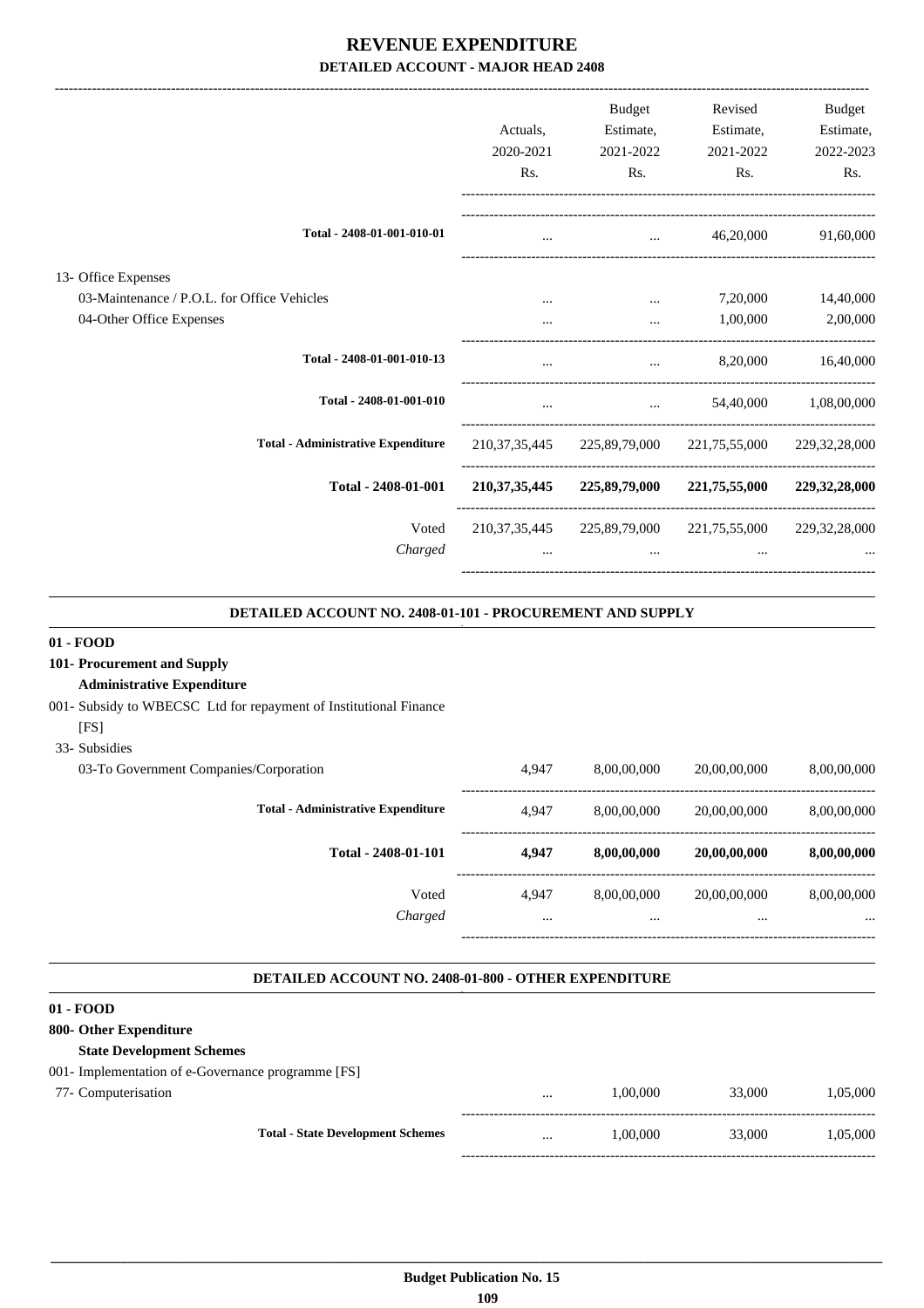|                     | Actuals.<br>2020-2021 | <b>Budget</b><br>Estimate,<br>2021-2022 | Revised<br>Estimate,<br>2021-2022 | <b>Budget</b><br>Estimate,<br>2022-2023 |
|---------------------|-----------------------|-----------------------------------------|-----------------------------------|-----------------------------------------|
|                     | Rs.                   | Rs.                                     | Rs.                               | Rs.                                     |
| Total - 2408-01-800 | $\cdots$              | 1,00,000                                | 33,000                            | 1,05,000                                |
| Voted               | $\cdots$              | 1.00.000                                | 33,000                            | 1,05,000                                |
| Charged             | $\cdots$              | $\cdots$                                | $\cdots$                          | $\ddotsc$                               |

| <b>DETAILED ACCOUNT NO. 2408-02-001 - DIRECTION AND ADMINISTRATION</b>           |                     |                                                   |                                    |           |             |
|----------------------------------------------------------------------------------|---------------------|---------------------------------------------------|------------------------------------|-----------|-------------|
| 02 - STORAGE AND WAREHOUSING                                                     |                     |                                                   |                                    |           |             |
| 001- Direction and Administration                                                |                     |                                                   |                                    |           |             |
| <b>Administrative Expenditure</b>                                                |                     |                                                   |                                    |           |             |
| 003- Annual Maintenance of Elevators, Air Conditioners, CCTV etc.                |                     |                                                   |                                    |           |             |
| [FS]                                                                             |                     |                                                   |                                    |           |             |
| 19- Maintenance                                                                  |                     |                                                   |                                    |           |             |
|                                                                                  | Total - 2408-02-001 |                                                   |                                    |           |             |
|                                                                                  | Voted               | $\cdots$                                          | $\cdots$                           | $\cdots$  |             |
|                                                                                  | Charged             | $\cdots$                                          | $\cdots$                           | $\cdots$  |             |
| <b>DETAILED ACCOUNT NO. 2408-02-101 - RURAL GODOWN PROGRAMMES</b>                |                     |                                                   |                                    |           |             |
| 02 - STORAGE AND WAREHOUSING                                                     |                     |                                                   |                                    |           |             |
| 101- Rural Godown Programmes                                                     |                     |                                                   |                                    |           |             |
| <b>State Development Schemes</b>                                                 |                     |                                                   |                                    |           |             |
| 001- Repair, Renovation and Maintenance of Food Storage Godown                   |                     |                                                   |                                    |           |             |
| with allied Minor Works [FS]<br>27- Minor Works/ Maintenance                     |                     |                                                   |                                    |           |             |
|                                                                                  |                     | .                                                 | ---------------------------------- | 90,00,000 | 1,00,00,000 |
| <b>Total - State Development Schemes</b>                                         |                     | $\ddotsc$<br>------------------------------------ |                                    | 90,00,000 | 1,00,00,000 |
|                                                                                  | Total - 2408-02-101 |                                                   |                                    | 90,00,000 | 1,00,00,000 |
|                                                                                  | Voted               | $\dddotsc$                                        | $\cdots$                           | 90,00,000 | 1,00,00,000 |
|                                                                                  | Charged             | $\cdots$                                          | $\ddots$                           |           |             |
| <b>DETAILED ACCOUNT NO. 2408 - DEDUCT RECOVERIES IN REDUCTION OF EXPENDITURE</b> |                     |                                                   |                                    |           |             |
| 01 - FOOD                                                                        |                     |                                                   |                                    |           |             |
| 001- Direction and Administration                                                |                     |                                                   |                                    |           |             |
| Administrative Expenditure                                                       |                     |                                                   |                                    |           |             |
| 001-Directorate of District Distribution, Procurement and Supply                 |                     |                                                   |                                    |           |             |

 $[FS]$ 70-Deduct Recoveries 01-Others ... *-1,000 -1,000 -1,000*

02-W.B.H.S. 2008 ... *-1,000* ... ...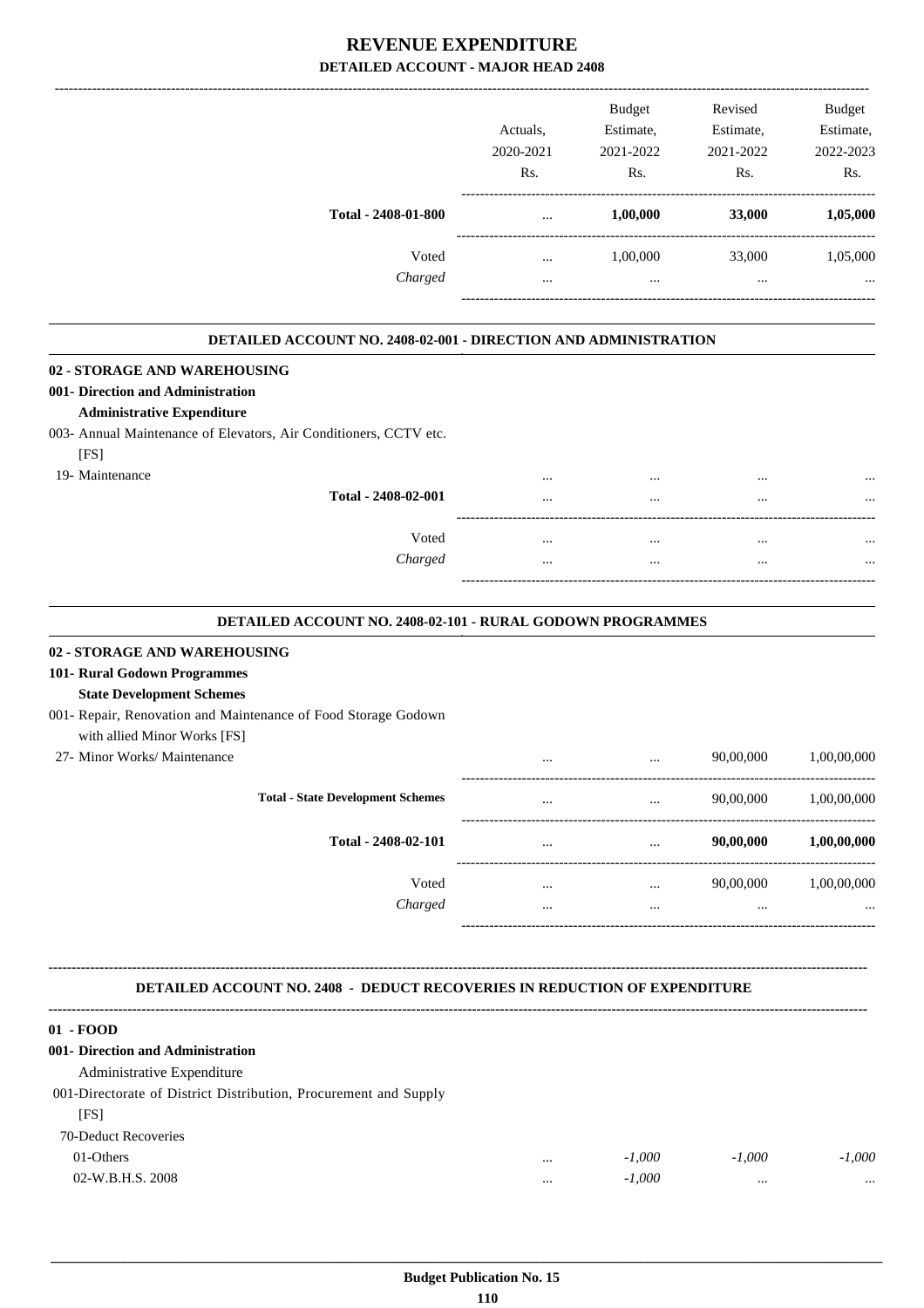|                                                                   | Actuals,<br>2020-2021<br>Rs. | <b>Budget</b><br>Estimate,<br>2021-2022 | Revised<br>Estimate, | 2021-2022   |  | Budget<br>Estimate,<br>2022-2023 |
|-------------------------------------------------------------------|------------------------------|-----------------------------------------|----------------------|-------------|--|----------------------------------|
|                                                                   |                              | Rs.                                     | Rs.                  | Rs.         |  |                                  |
| 002-Town Rationing (Other than Kolkata including Industrial Area) |                              |                                         |                      |             |  |                                  |
| [FS]                                                              |                              |                                         |                      |             |  |                                  |
| 70-Deduct Recoveries                                              |                              |                                         |                      |             |  |                                  |
| 01-Others                                                         |                              | $-1,000$                                | $-1,000$             | $-1,000$    |  |                                  |
| 02-W.B.H.S. 2008                                                  |                              | $-1,000$                                |                      |             |  |                                  |
| 003-Kolkata (Including Industrial Area) Rationing [FS]            |                              |                                         | $\cdots$             |             |  |                                  |
| 70-Deduct Recoveries                                              |                              |                                         |                      |             |  |                                  |
| 01-Others                                                         | $-2,44,455$                  | $-30,000$                               | $-50,000$            | $-50,000$   |  |                                  |
| 02-W.B.H.S. 2008                                                  |                              | $-1,000$                                |                      |             |  |                                  |
| 004-District Distribution [FS]                                    | $\cdots$                     |                                         | $\cdots$             |             |  |                                  |
| 70-Deduct Recoveries                                              |                              |                                         |                      |             |  |                                  |
| 01-Others                                                         |                              |                                         | $-50,000$            |             |  |                                  |
| 02-W.B.H.S. 2008                                                  | $-1,67,181$                  | $-3,00,000$                             |                      | $-50,000$   |  |                                  |
|                                                                   |                              | $-1,000$                                | $\cdots$             |             |  |                                  |
| 005-Directorate of Transportation [FS]                            |                              |                                         |                      |             |  |                                  |
| 70-Deduct Recoveries                                              |                              |                                         |                      |             |  |                                  |
| 01-Others                                                         |                              | $-1,000$                                | $-1,000$             | $-1,000$    |  |                                  |
| 02-W.B.H.S. 2008                                                  |                              | $-1,000$                                | $\cdots$             |             |  |                                  |
| 006-Directorate of Storage [FS]                                   |                              |                                         |                      |             |  |                                  |
| 70-Deduct Recoveries                                              |                              |                                         |                      |             |  |                                  |
| 01-Others                                                         |                              | $-1,000$                                | $-1,000$             | $-1,000$    |  |                                  |
| 02-W.B.H.S. 2008                                                  |                              | $-1,000$                                | $\cdots$             |             |  |                                  |
| 007-Office of the Controller of Finance [FS]                      |                              |                                         |                      |             |  |                                  |
| 70-Deduct Recoveries                                              |                              |                                         |                      |             |  |                                  |
| 01-Others                                                         |                              | $-1,000$                                | $-1,000$             | $-1,000$    |  |                                  |
| 02-W.B.H.S. 2008                                                  |                              | $-1,000$                                | $\cdots$             |             |  |                                  |
| 008-Office of the Senior Accounts Officer CDO/ CRO [FS]           |                              |                                         |                      |             |  |                                  |
| 70-Deduct Recoveries                                              |                              |                                         |                      |             |  |                                  |
| 01-Others                                                         |                              | $-1,000$                                | $-1,000$             | $-1,000$    |  |                                  |
| Total - 001 - Deduct - Recoveries                                 | -4,11,636                    | $-3,43,000$                             | $-1,06,000$          | $-1,06,000$ |  |                                  |
| 800- Other Expenditure                                            |                              |                                         |                      |             |  |                                  |
| <b>State Development Schemes</b>                                  |                              |                                         |                      |             |  |                                  |
| 001-Implementation of e-Governance programme [FS]                 |                              |                                         |                      |             |  |                                  |
| 70-Deduct Recoveries                                              |                              |                                         |                      |             |  |                                  |
| 01-Others                                                         | $\cdots$                     | $\ldots$                                | $\cdots$             |             |  |                                  |
| 02-W.B.H.S. 2008                                                  | $\cdots$                     | $\cdots$                                | $\cdots$             |             |  |                                  |
|                                                                   |                              |                                         |                      |             |  |                                  |
| Total - 800 - Deduct - Recoveries                                 | $\cdots$                     | $\cdots$                                | $\cdots$             |             |  |                                  |
| 911- Deduct Recoveries of Overpayments                            |                              |                                         |                      |             |  |                                  |
| Administrative Expenditure                                        |                              |                                         |                      |             |  |                                  |
| 003-Kolkata (Including Industrial Area) Rationing [FS]            |                              |                                         |                      |             |  |                                  |
| 70-Deduct Recoveries                                              |                              |                                         |                      |             |  |                                  |
| 01-Others                                                         | $-1,04,645$                  | $-1,000$                                | $-20,000$            | $-20,000$   |  |                                  |
| 02-W.B.H.S. 2008                                                  | $\cdots$                     | $-1,000$                                | $\cdots$             |             |  |                                  |
| 004-District Distribution [FS]                                    |                              |                                         |                      |             |  |                                  |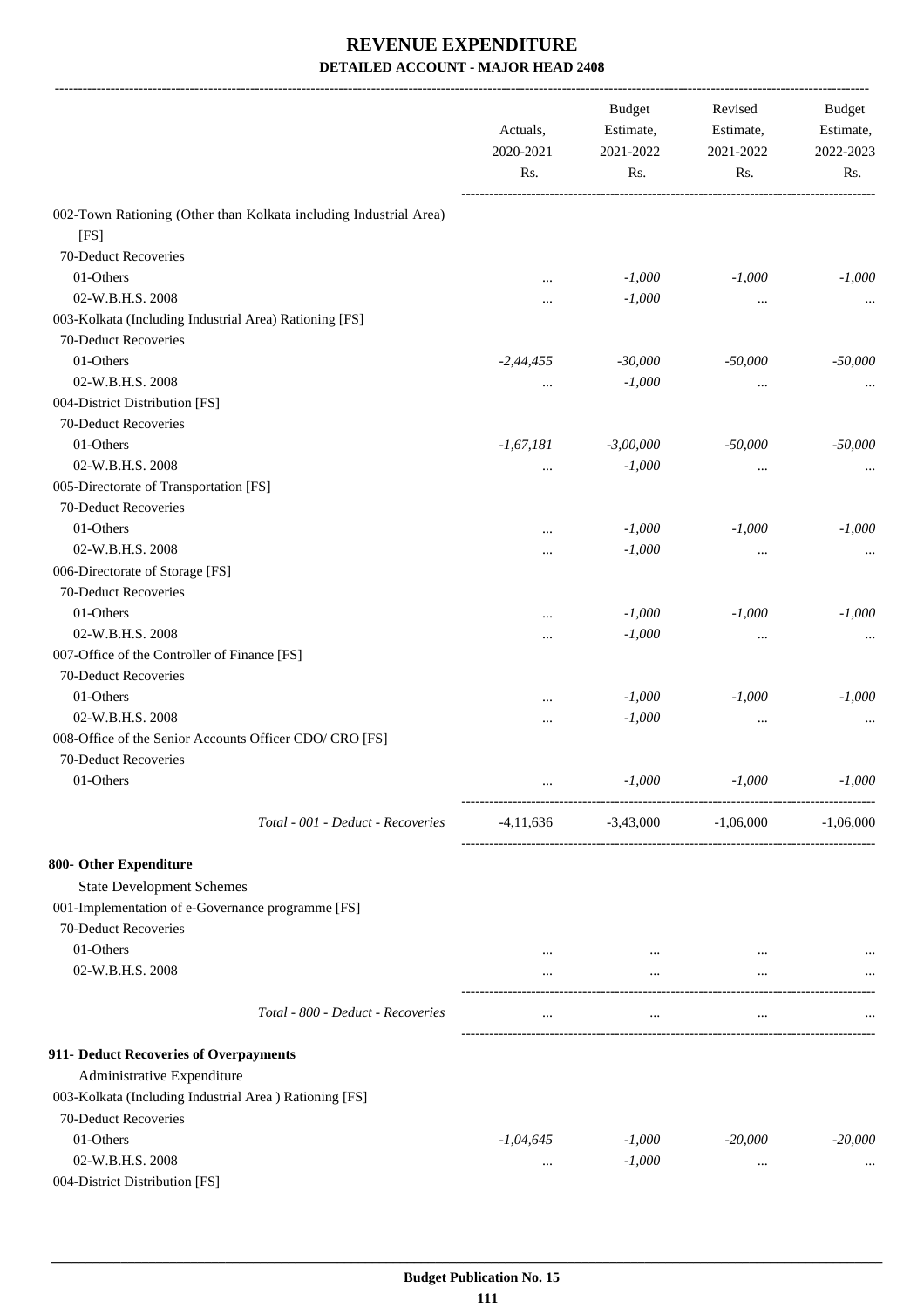|                                        |                                                                    | Actuals,<br>2020-2021<br>Rs. | <b>Budget</b><br>Estimate,<br>2021-2022<br>Rs. | Revised<br>Estimate,<br>2021-2022<br>Rs.         | Budget<br>Estimate,<br>2022-2023<br>Rs. |
|----------------------------------------|--------------------------------------------------------------------|------------------------------|------------------------------------------------|--------------------------------------------------|-----------------------------------------|
|                                        |                                                                    |                              |                                                |                                                  |                                         |
| 70-Deduct Recoveries                   |                                                                    |                              |                                                |                                                  |                                         |
| 01-Others                              |                                                                    | $-4,03,155$                  | $-1,30,000$                                    | $-1,00,000$                                      | $-1,00,000$                             |
| 005-Directorate of Transportation [FS] |                                                                    |                              |                                                |                                                  |                                         |
| 70-Deduct Recoveries                   |                                                                    |                              |                                                |                                                  |                                         |
| 01-Others                              |                                                                    |                              | $-1,000$                                       | $-1,000$                                         | $-1,000$                                |
| 02-W.B.H.S. 2008                       |                                                                    |                              | $-1,000$                                       |                                                  |                                         |
| 006-Directorate of Storage [FS]        |                                                                    |                              |                                                |                                                  |                                         |
| 70-Deduct Recoveries                   |                                                                    |                              |                                                |                                                  |                                         |
| 01-Others                              |                                                                    |                              | $-1,000$                                       | $-1,000$                                         | $-1,000$                                |
| [FS]                                   | 007-Directorate of District Distribution, Procurement and Supply   |                              |                                                |                                                  |                                         |
| 70-Deduct Recoveries                   |                                                                    |                              |                                                |                                                  |                                         |
| 01-Others                              |                                                                    |                              | $-1,000$                                       | $-1,000$                                         | $-1,000$                                |
| 02-W.B.H.S. 2008                       |                                                                    |                              | $-1,000$                                       |                                                  |                                         |
| [FS]                                   | 008-Town Rationing (Other than Calcutta including Industrial Area) |                              |                                                |                                                  |                                         |
| 70-Deduct Recoveries                   |                                                                    |                              |                                                |                                                  |                                         |
| 01-Others                              |                                                                    |                              | $-1,000$                                       | $-1,000$                                         | $-1,000$                                |
| 02-W.B.H.S. 2008                       |                                                                    |                              | $-1,000$                                       |                                                  |                                         |
| <b>State Development Schemes</b>       |                                                                    |                              |                                                |                                                  |                                         |
| [FS]                                   | 001-Directorate of District Distribution, Procurement and Supply   |                              |                                                |                                                  |                                         |
| 70-Deduct Recoveries<br>01-Others      |                                                                    | $-14,904$                    |                                                |                                                  |                                         |
| 70-Deduct Recoveries                   | 002-Refund of unutilised funds under various Schemes [FS]          |                              |                                                |                                                  |                                         |
| 01-Others                              |                                                                    | $-16,09,302$                 | $\cdots$                                       | $\cdots$                                         |                                         |
|                                        | Total - 911 - Deduct - Recoveries                                  | $-21,32,006$                 |                                                | $-1,39,000$ $-1,24,000$                          | $-1,24,000$                             |
| 02- STORAGE AND WAREHOUSING            |                                                                    |                              |                                                |                                                  |                                         |
| 911- Deduct Recoveries of Overpayments |                                                                    |                              |                                                |                                                  |                                         |
| Administrative Expenditure             |                                                                    |                              |                                                |                                                  |                                         |
|                                        | 006-Refund of unutilised funds under various Schemes [FS]          |                              |                                                |                                                  |                                         |
| 70-Deduct Recoveries                   |                                                                    |                              |                                                |                                                  |                                         |
| 01-Others                              |                                                                    |                              | $-1,000$<br>and the state of the               | $-1,000$                                         | $-1,000$                                |
|                                        | Total - 911 - Deduct - Recoveries                                  | $\cdots$                     | $-1,000$                                       | $-1,000$                                         | $-1,000$                                |
|                                        | Total - 2408 - Deduct - Recoveries                                 |                              |                                                | $-25,43,642$ $-4,83,000$ $-2,31,000$ $-2,31,000$ |                                         |
|                                        |                                                                    |                              |                                                |                                                  |                                         |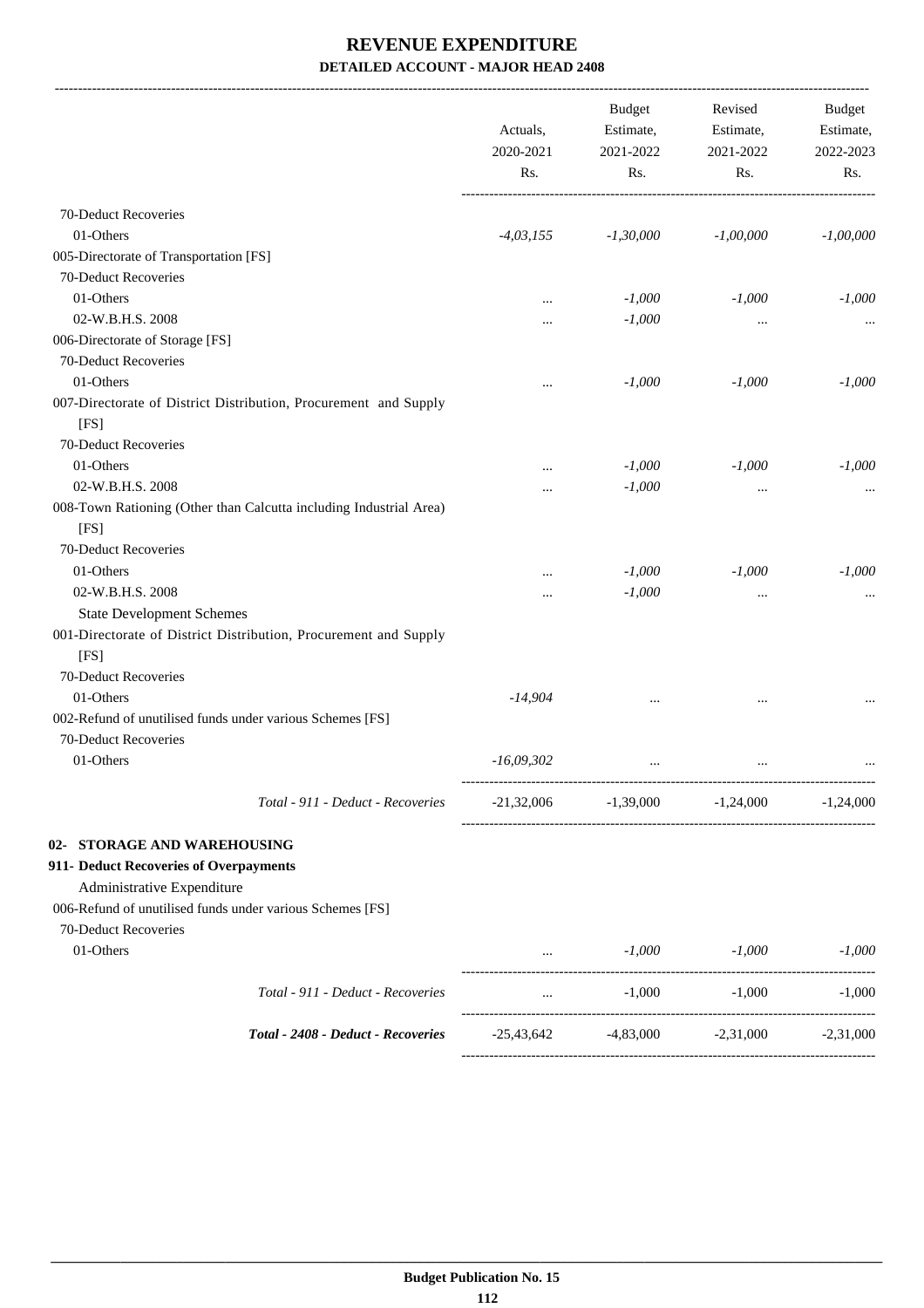# **REVENUE EXPENDITURE**

### **DEMAND No. 21**

# **Food & Supplies Department**

# **C - Economic Services - (j) General Economic Services**

**Head of Account : 3456 - Civil Supplies**

| Voted Rs. 113,26,95,000           | <b>Charged Rs. Nil</b>                                |              | Total Rs. 113,26,95,000                                                         |                                 |                       |
|-----------------------------------|-------------------------------------------------------|--------------|---------------------------------------------------------------------------------|---------------------------------|-----------------------|
|                                   |                                                       |              | Voted Rs.                                                                       | <b>Charged Rs.</b>              | <b>Total Rs.</b>      |
| <b>Gross Expenditure</b>          |                                                       |              | 113,26,95,000                                                                   | $\cdots$                        | 113,26,95,000         |
| <b>Deduct - Recoveries</b>        |                                                       |              | $-15,000$                                                                       | $\cdots$                        | $-15,000$             |
| <b>Net Expenditure</b>            |                                                       |              | 113,26,80,000                                                                   |                                 | $\dots$ 113,26,80,000 |
|                                   | <b>REVENUE EXPENDITURE</b><br><b>ABSTRACT ACCOUNT</b> |              |                                                                                 |                                 |                       |
|                                   |                                                       |              | Budget                                                                          | Revised                         | Budget                |
|                                   |                                                       | Actuals,     | Estimate,                                                                       | Estimate,                       | Estimate,             |
|                                   |                                                       | 2020-2021    | 2021-2022                                                                       | 2021-2022                       | 2022-2023             |
|                                   |                                                       | Rs.          | Rs.                                                                             | Rs.                             | Rs.                   |
| 001- Direction and Administration |                                                       |              |                                                                                 |                                 |                       |
| Administrative Expenditure        |                                                       | 9,93,89,997  | 10,89,09,000                                                                    | 10,33,76,000                    | 10,66,67,000          |
| <b>Central Sector Scheme</b>      |                                                       |              |                                                                                 |                                 |                       |
|                                   | <b>Total - 001</b>                                    |              | 9,93,89,997 10,89,09,000 10,33,76,000 10,66,67,000                              |                                 |                       |
| 101- Inspection                   |                                                       |              |                                                                                 |                                 |                       |
| Administrative Expenditure        |                                                       | 1,68,52,352  | 2,33,74,000 1,81,24,000                                                         |                                 | 1,86,78,000           |
| <b>State Development Schemes</b>  |                                                       | 3,59,227     | 70,00,000                                                                       | 23,33,000                       | 73,50,000             |
|                                   | <b>Total - 101</b>                                    |              | $1,72,11,579$ $3,03,74,000$ $2,04,57,000$ $2,60,28,000$                         |                                 |                       |
| 102- Civil Supplies Scheme        |                                                       |              |                                                                                 |                                 |                       |
| <b>State Development Schemes</b>  |                                                       | 77,62,65,714 | 64,00,00,000                                                                    | 75,00,00,000                    | 100,00,00,000         |
| Central Sector Scheme             |                                                       | $\cdots$     | 25,00,00,000                                                                    | $\cdots$                        |                       |
|                                   | <b>Total - 102</b>                                    |              | 77,62,65,714 89,00,00,000 75,00,00,000 100,00,00,000                            |                                 |                       |
| 800- Other Expenditure            |                                                       |              |                                                                                 |                                 |                       |
| Administrative Expenditure        |                                                       | $\cdots$     | $\cdots$                                                                        | the contract of the contract of |                       |
| <b>State Development Schemes</b>  |                                                       |              | $\cdots$                                                                        | $\cdots$                        |                       |
|                                   | <b>Total - 800</b>                                    | $\cdots$     | $\cdots$                                                                        | $\cdots$                        |                       |
|                                   | <b>Grand Total - Gross</b>                            |              | 89,28,67,290 102,92,83,000 87,38,33,000 113,26,95,000                           |                                 |                       |
|                                   | Voted                                                 |              | 89,28,67,290 102,92,83,000 87,38,33,000 113,26,95,000                           |                                 |                       |
|                                   | Charged                                               |              | the contract of the contract of the contract of the contract of the contract of | $\cdots$                        |                       |
|                                   | <b>Administrative Expenditure</b>                     | 11,62,42,349 | 13,22,83,000                                                                    | 12,15,00,000                    | 12,53,45,000          |

----------------------------------------------------------------------------------------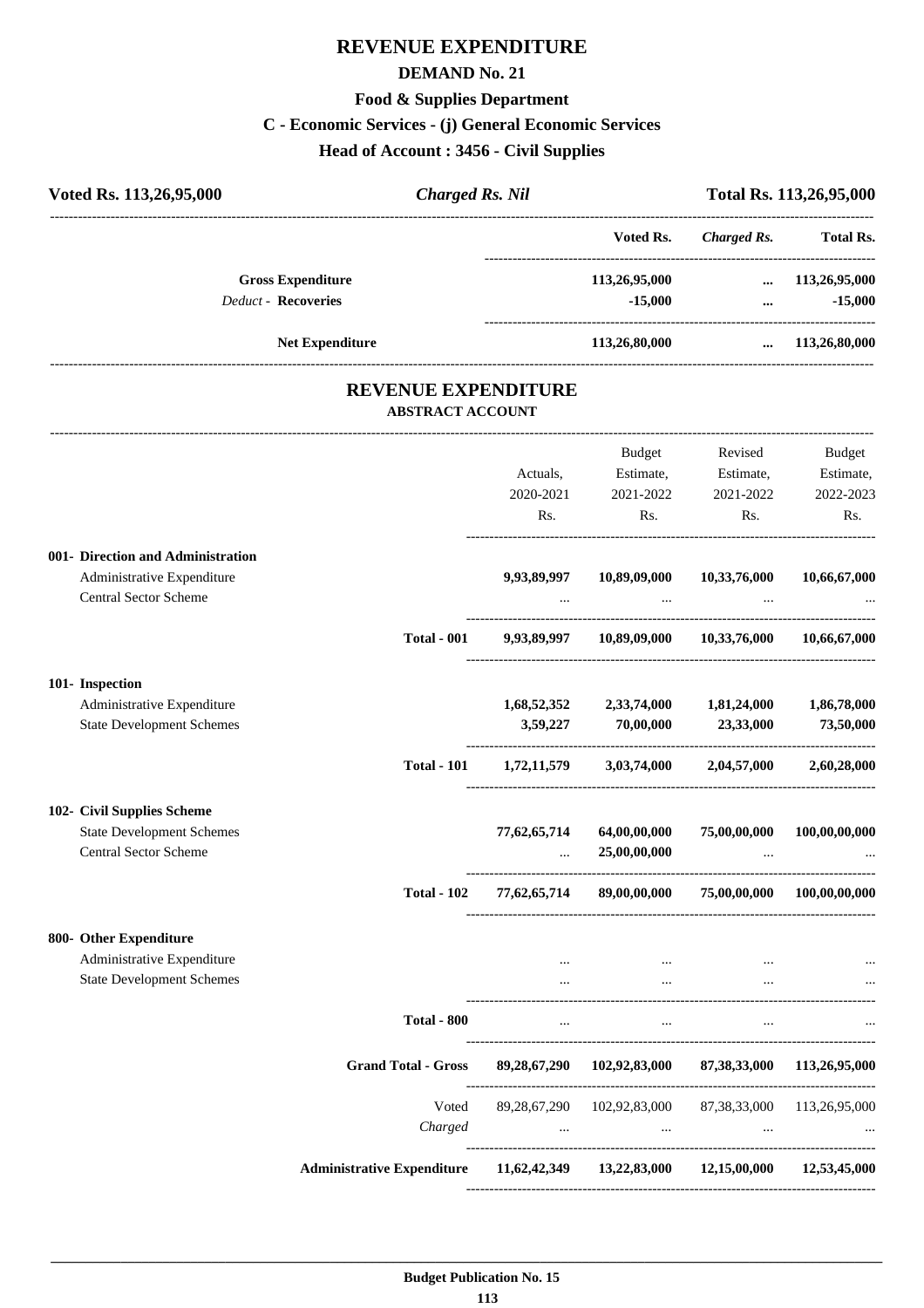## REVENUE EXPENDITURE **ABSTRACT ACCOUNT**

|                                  | Actuals,<br>2020-2021<br>Rs. | <b>Budget</b><br>Estimate,<br>2021-2022<br>Rs. | Revised<br>Estimate,<br>2021-2022<br>Rs. | <b>Budget</b><br>Estimate,<br>2022-2023<br>Rs. |
|----------------------------------|------------------------------|------------------------------------------------|------------------------------------------|------------------------------------------------|
| <b>State Development Schemes</b> | 77,66,24,941                 | 64,70,00,000                                   | 75,23,33,000                             | 100,73,50,000                                  |
| <b>Central Sector Scheme</b>     | $\ddotsc$                    | 25,00,00,000                                   | $\ddotsc$                                |                                                |
| <b>Deduct Recoveries</b>         | $-43,224$                    | $-9,000$                                       | $-15,000$                                | $-15,000$                                      |
| <b>Grand Total - Net</b>         | 89,28,24,066                 | 102,92,74,000                                  | 87,38,18,000                             | 113,26,80,000                                  |
| Voted<br>Charged                 | 89, 28, 24, 066<br>$\cdots$  | 102,92,74,000<br>$\cdots$                      | 87,38,18,000<br>$\cdots$                 | 113,26,80,000                                  |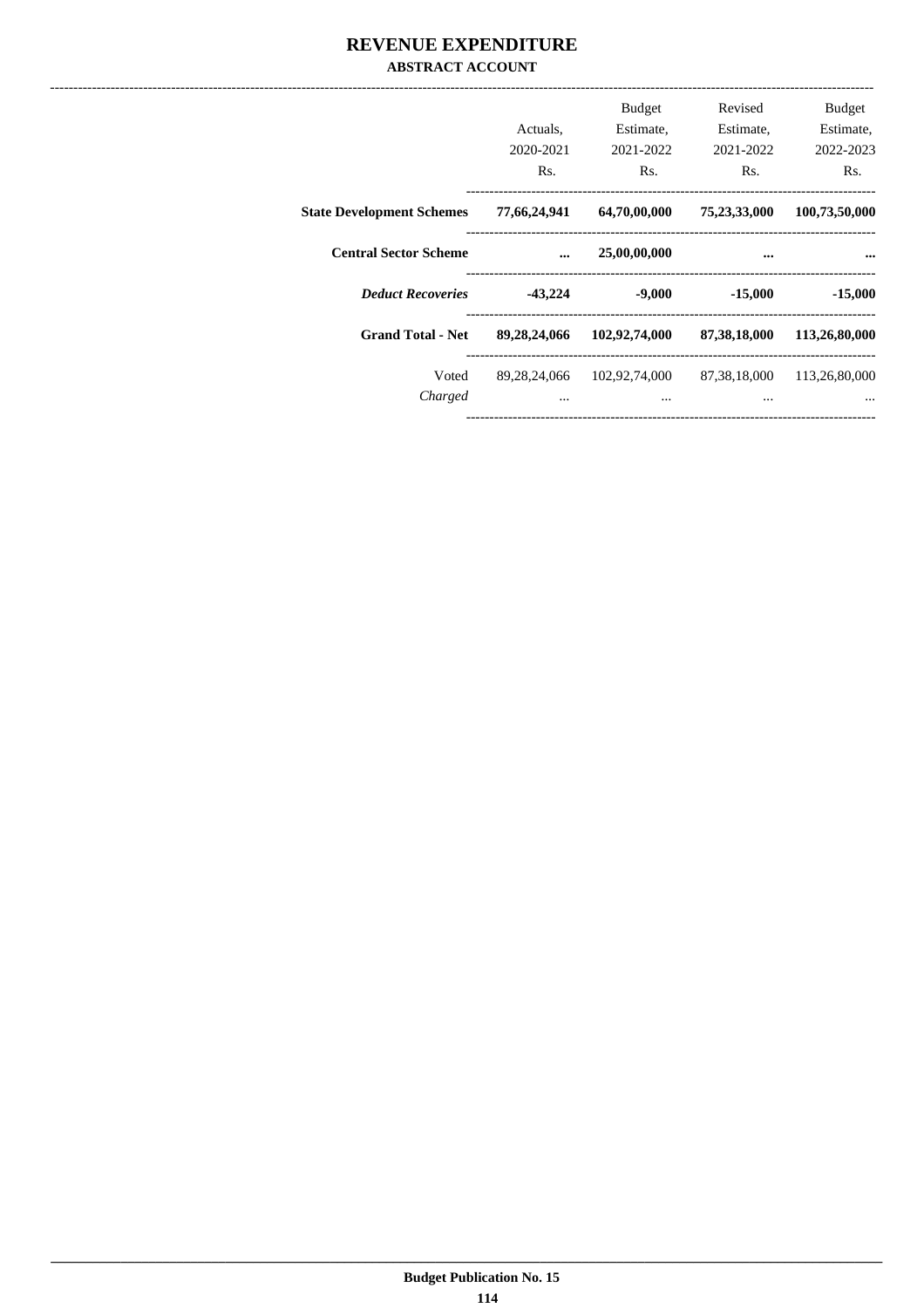|                                                           |                                                                        | Actuals,    | Budget<br>Estimate,                           | Revised<br>Estimate,    | Budget<br>Estimate, |
|-----------------------------------------------------------|------------------------------------------------------------------------|-------------|-----------------------------------------------|-------------------------|---------------------|
|                                                           |                                                                        | 2020-2021   | 2021-2022                                     | 2021-2022               | 2022-2023           |
|                                                           |                                                                        | Rs.         | Rs.                                           | Rs.                     | Rs.                 |
|                                                           | <b>DETAILED ACCOUNT NO. 3456-00-001 - DIRECTION AND ADMINISTRATION</b> |             |                                               |                         |                     |
| 001- Direction and Administration                         |                                                                        |             |                                               |                         |                     |
| <b>Administrative Expenditure</b>                         |                                                                        |             |                                               |                         |                     |
| 001- Directorate of Non-cereal Essential Commodities [FS] |                                                                        |             |                                               |                         |                     |
| 01- Salaries                                              |                                                                        |             |                                               |                         |                     |
| 01-Pay                                                    |                                                                        | 84,45,468   | 1,00,17,000                                   | 86,14,000               | 88,72,000           |
| 14-Grade Pay                                              |                                                                        | 125         | $\sim$ $\sim$                                 | $\ldots$                |                     |
| 02-Dearness Allowance                                     |                                                                        | 46,267      | 2,60,000                                      | 2,90,000                | 3,08,000            |
| 03-House Rent Allowance                                   |                                                                        | 10,13,483   | 8,10,000                                      | 10,20,000               | 10,51,000           |
| 04-Ad hoc Bonus                                           |                                                                        | 29,400      | 35,000                                        | 30,000                  | 31,000              |
| 07-Other Allowances                                       |                                                                        | $\ldots$    | 20,000                                        | 10,000                  | 11,000              |
| 12-Medical Allowance                                      |                                                                        | 30,000      | 31,000                                        | 31,000                  | 32,000              |
|                                                           | Total - 3456-00-001-001-01                                             |             | 95,64,743 1,11,73,000 99,95,000 1,03,05,000   |                         |                     |
| 11- Travel Expenses                                       |                                                                        |             | $\cdots$                                      | $\cdots$                |                     |
| 12- Medical Reimbursements under WBHS 2008                |                                                                        |             | 28,000                                        | 28,000                  | 29,000              |
| 13- Office Expenses                                       |                                                                        |             |                                               |                         |                     |
| 02-Telephone                                              |                                                                        | 17,347      | 31,000                                        | 31,000                  | 32,000              |
| 04-Other Office Expenses                                  |                                                                        | 42,973      | 89,000                                        | 89,000                  | 91,000              |
|                                                           | Total - 3456-00-001-001-13                                             | 60,320      | $1,20,000$ $1,20,000$ $1,23,000$              |                         |                     |
|                                                           | Total - 3456-00-001-001                                                |             | 96.25.063 1.13.21.000 1.01.43.000 1.04.57.000 |                         |                     |
| 002- Directorate of Consumar Goods [FS]                   |                                                                        |             |                                               |                         |                     |
| 01- Salaries                                              |                                                                        |             |                                               |                         |                     |
| 01-Pay                                                    |                                                                        | 5,88,21,917 | 6,40,84,000                                   | 5,95,00,000             | 6,12,85,000         |
| 14-Grade Pay                                              |                                                                        | 1,17,978    | $\cdots$                                      | 50,000                  | 50,000              |
| 02-Dearness Allowance                                     |                                                                        | 7,53,310    | 18,63,000                                     | 22,00,000               | 24,20,000           |
| 03-House Rent Allowance                                   |                                                                        | 68,67,649   | 58,98,000                                     | 68,90,000               | 70,97,000           |
| 04-Ad hoc Bonus                                           |                                                                        | 2,77,200    | 2,93,000                                      | 2,83,000                | 2,89,000            |
| 07-Other Allowances                                       |                                                                        | 17,200      | 1,35,000                                      | 90,000                  | 93,000              |
| 12-Medical Allowance                                      |                                                                        | 65,000      | 70,000                                        | 66,000                  | 67,000              |
|                                                           | Total - 3456-00-001-002-01                                             | 6,69,20,254 |                                               | 7,23,43,000 6,90,79,000 | 7,13,01,000         |
| 02- Wages                                                 |                                                                        | $\cdots$    | $\ldots$                                      | $\cdots$                |                     |
| 07- Medical Reimbursements                                |                                                                        | 31,923      | 30,000                                        | 30,000                  | 31,000              |
| 11- Travel Expenses                                       |                                                                        | 66,695      | 21,000                                        | 21,000                  | 21,000              |
| 12- Medical Reimbursements under WBHS 2008                |                                                                        | 4,83,250    | 5,00,000                                      | 5,00,000                | 5,10,000            |
| 13- Office Expenses                                       |                                                                        |             |                                               |                         |                     |
| 02-Telephone                                              |                                                                        | 19,514      | 29,000                                        | 29,000                  | 30,000              |
| 03-Maintenance / P.O.L. for Office Vehicles               |                                                                        |             | $\ldots$                                      | $\cdots$                |                     |
| 04-Other Office Expenses                                  |                                                                        | 1,57,758    | 2,16,000                                      | 2,10,000                | 2,15,000            |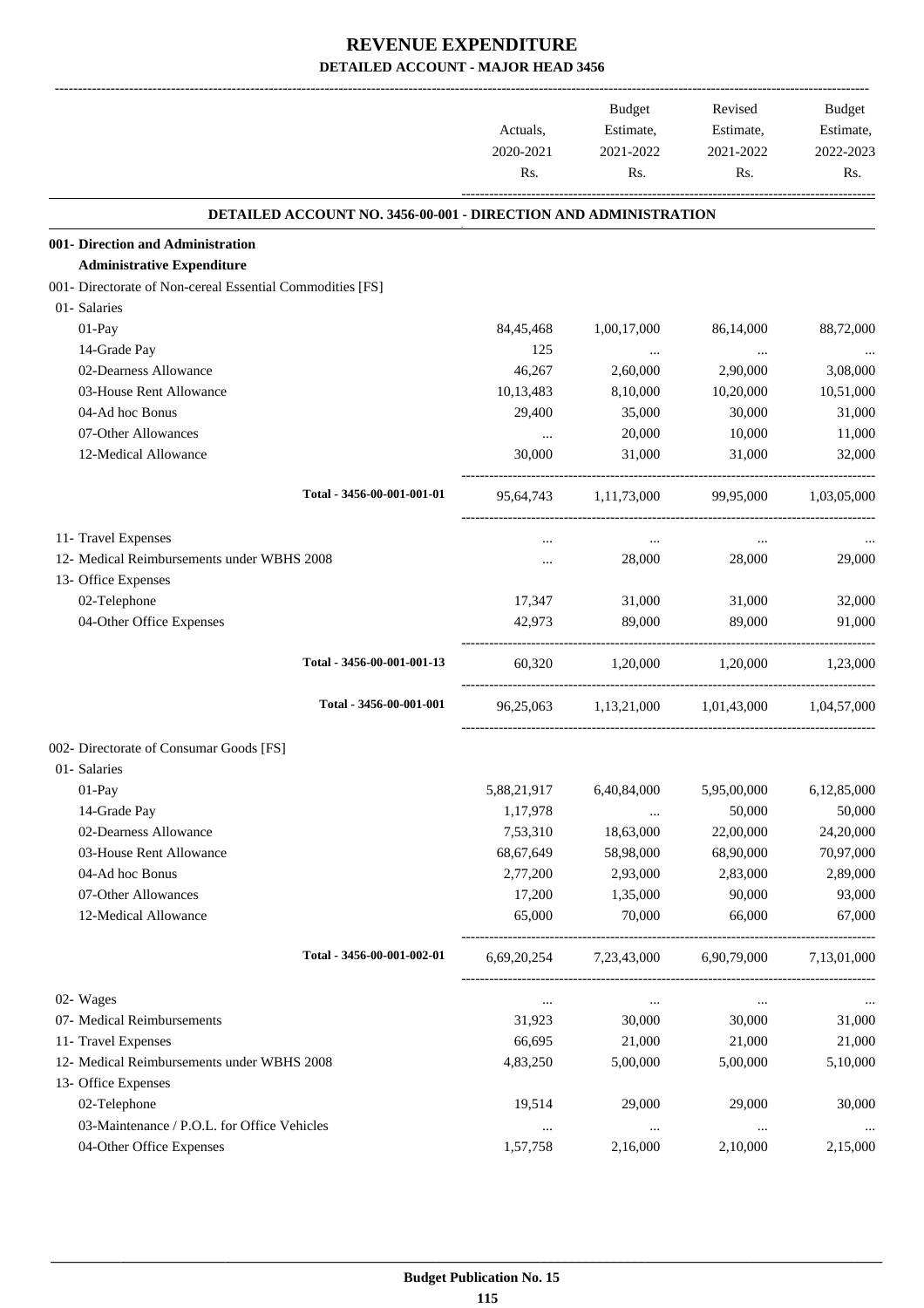|                                              |                            | Actuals,<br>2020-2021<br>Rs. | Budget<br>Estimate,<br>2021-2022<br>Rs. | Revised<br>Estimate,<br>2021-2022<br>Rs.        | Budget<br>Estimate,<br>2022-2023<br>Rs. |
|----------------------------------------------|----------------------------|------------------------------|-----------------------------------------|-------------------------------------------------|-----------------------------------------|
|                                              | Total - 3456-00-001-002-13 |                              |                                         | 1,77,272 2,45,000 2,39,000 2,45,000             |                                         |
|                                              | Total - 3456-00-001-002    |                              |                                         | 6,76,79,394 7,31,39,000 6,98,69,000 7,21,08,000 |                                         |
| 003- Directorate of Textiles [FS]            |                            |                              |                                         |                                                 |                                         |
| 01- Salaries                                 |                            |                              |                                         |                                                 |                                         |
| 01-Pay                                       |                            | 1,96,46,150                  | 2,12,98,000                             | 2,00,39,000                                     | 2,06,40,000                             |
| 14-Grade Pay                                 |                            | 3,500                        | $\ldots$                                | 4,000                                           | 4,000                                   |
| 02-Dearness Allowance                        |                            | 1,07,866                     | 6,39,000                                | 6,90,000                                        | 7,50,000                                |
| 03-House Rent Allowance                      |                            | 20,99,347                    | 19,22,000                               | 21,50,000                                       | 22,15,000                               |
| 04-Ad hoc Bonus                              |                            | 67,200                       | 71,000                                  | 69,000                                          | 70,000                                  |
| 07-Other Allowances                          |                            | 10,333                       | 1,10,000                                | 80,000                                          | 83,000                                  |
| 12-Medical Allowance                         |                            | 20,000                       | 23,000                                  | 26,000                                          | 27,000                                  |
|                                              | Total - 3456-00-001-003-01 |                              |                                         | 2,19,54,396 2,40,63,000 2,30,58,000 2,37,89,000 |                                         |
| 07- Medical Reimbursements                   |                            | $\cdots$                     | $\cdots$                                | $\cdots$                                        |                                         |
| 11- Travel Expenses                          |                            | $\cdots$                     | $\cdots$                                | $\cdots$                                        | $\cdots$                                |
| 12- Medical Reimbursements under WBHS 2008   |                            | 75,439                       | 2,80,000                                | 2,00,000                                        | 2,04,000                                |
| 13- Office Expenses                          |                            |                              |                                         |                                                 |                                         |
| 02-Telephone                                 |                            | 19,132                       | 29,000                                  | 29,000                                          | 30,000                                  |
| 04-Other Office Expenses                     |                            | 36,573                       | 77,000                                  | 77,000                                          | 79,000                                  |
|                                              | Total - 3456-00-001-003-13 | 55,705                       | 1,06,000                                | 1,06,000                                        | 1,09,000                                |
|                                              | Total - 3456-00-001-003    |                              | 2,20,85,540 2,44,49,000                 | 2,33,64,000 2,41,02,000                         |                                         |
| 008- Office of the Publicity Production [FS] |                            |                              |                                         |                                                 |                                         |
| 01- Salaries                                 |                            |                              |                                         |                                                 |                                         |
| 01-Pay                                       |                            | $\cdots$                     | $\cdots$                                |                                                 | $\cdots$                                |
| 14-Grade Pay                                 |                            | $\cdots$                     | $\ddotsc$                               | $\cdots$                                        |                                         |
| 02-Dearness Allowance                        |                            | $\cdots$                     | $\cdots$                                | $\cdots$                                        |                                         |
| 03-House Rent Allowance                      |                            | $\cdots$                     | $\cdots$                                |                                                 |                                         |
| 04-Ad hoc Bonus                              |                            | $\cdots$                     | $\cdots$                                |                                                 |                                         |
| 07-Other Allowances                          |                            | $\cdots$                     | $\cdots$                                |                                                 | $\cdots$                                |
| 12-Medical Allowance                         |                            |                              | $\cdots$                                |                                                 |                                         |
| 07- Medical Reimbursements                   |                            | $\cdots$                     | $\cdots$                                | $\cdots$                                        |                                         |
| 11- Travel Expenses                          |                            | $\cdots$                     | $\cdots$                                | $\cdots$                                        |                                         |
| 12- Medical Reimbursements under WBHS 2008   |                            |                              | $\cdots$                                | $\cdots$                                        |                                         |
| 13- Office Expenses                          |                            |                              |                                         |                                                 |                                         |
| 01-Electricity                               |                            | $\cdots$                     | $\cdots$                                |                                                 |                                         |
| 02-Telephone                                 |                            | $\cdots$                     | $\cdots$                                | $\cdots$                                        | $\cdots$                                |
| 03-Maintenance / P.O.L. for Office Vehicles  |                            |                              | $\cdots$                                |                                                 |                                         |
| 04-Other Office Expenses                     |                            | $\cdots$                     | $\cdots$                                | $\cdots$                                        |                                         |
| 50- Other Charges                            |                            | $\cdots$                     | $\cdots$                                | $\cdots$                                        |                                         |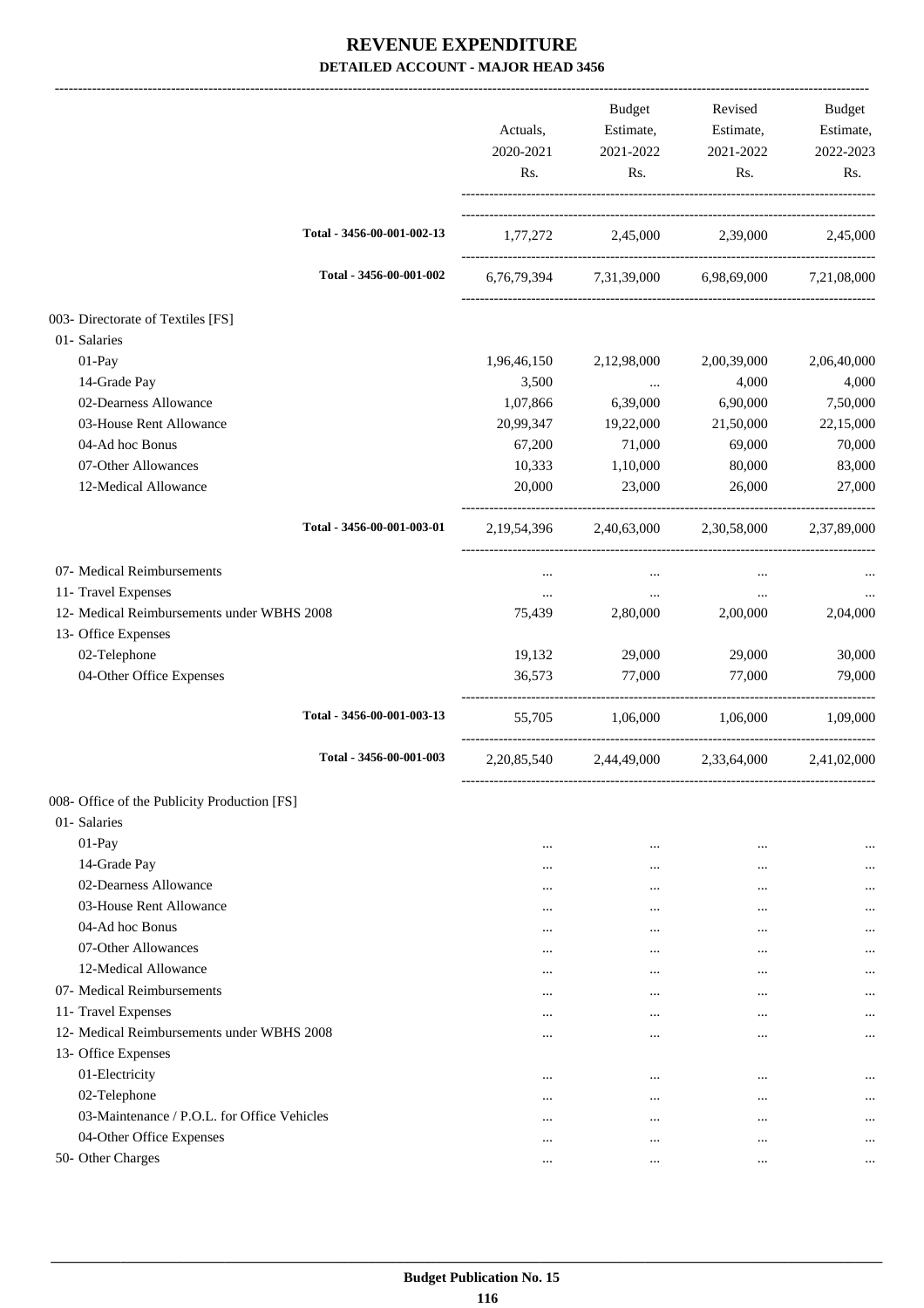|                                                                                                                                           | Actuals,<br>2020-2021<br>Rs.               | Budget<br>Estimate,<br>2021-2022<br>Rs.     | Revised<br>Estimate,<br>2021-2022<br>Rs.           | Budget<br>Estimate,<br>2022-2023<br>Rs. |
|-------------------------------------------------------------------------------------------------------------------------------------------|--------------------------------------------|---------------------------------------------|----------------------------------------------------|-----------------------------------------|
| <b>Total - Administrative Expenditure</b>                                                                                                 |                                            |                                             | 9,93,89,997 10,89,09,000 10,33,76,000 10,66,67,000 |                                         |
| <b>Central Sector Scheme</b><br>013- Strengthening of Price Monitoring Cell/ Data Reporting System<br>(OTHER) [FS]<br>77- Computerisation |                                            |                                             |                                                    |                                         |
| Total - 3456-00-001                                                                                                                       | 9,93,89,997                                | 10,89,09,000                                | 10,33,76,000                                       | 10,66,67,000                            |
| Voted<br>Charged                                                                                                                          | 9,93,89,997                                | $\ddots$                                    | 10,89,09,000 10,33,76,000<br>$\ddots$              | 10,66,67,000                            |
| DETAILED ACCOUNT NO. 3456-00-101 - INSPECTION                                                                                             |                                            |                                             |                                                    |                                         |
| 101- Inspection<br><b>Administrative Expenditure</b><br>002- Directorate of Inspection and Quality Control [FS]                           |                                            |                                             |                                                    |                                         |
| 01- Salaries<br>01-Pay<br>14-Grade Pay                                                                                                    | 1,46,11,651                                | 2,00,00,000                                 | 1,49,04,000                                        | 1,53,51,000                             |
| 02-Dearness Allowance<br>03-House Rent Allowance<br>04-Ad hoc Bonus                                                                       | $\cdots$<br>68,811<br>14,05,458<br>33,600  | $\cdots$<br>5,39,000<br>17,05,000<br>53,000 | $\cdots$<br>5,60,000<br>14,16,000<br>34,000        | 5,94,000<br>14,58,000<br>35,000         |
| 07-Other Allowances<br>12-Medical Allowance                                                                                               | $\cdots$<br>11,000                         | 30,000<br>22,000                            | 20,000<br>11,000                                   | 21,000<br>11,000                        |
| Total - 3456-00-101-002-01                                                                                                                | 1,61,30,520                                | 2,23,49,000                                 | 1,69,45,000                                        | 1,74,70,000                             |
| 02- Wages<br>07- Medical Reimbursements<br>11- Travel Expenses<br>12- Medical Reimbursements under WBHS 2008                              | 6,08,400<br>$\cdots$<br>$\ldots$<br>55,102 | 6,32,000<br>$\cdots$<br>20,000<br>2,60,000  | 6,46,000<br>$\ldots$<br>20,000<br>4,00,000         | 6,65,000<br>20,000<br>4,08,000          |
| 13- Office Expenses<br>01-Electricity<br>02-Telephone                                                                                     | $\cdots$<br>$\cdots$                       | $\ldots$<br>$\cdots$                        | $\cdots$<br>$\cdots$                               | $\cdots$                                |
| 03-Maintenance / P.O.L. for Office Vehicles<br>04-Other Office Expenses                                                                   | <br>58,330                                 | $\cdots$<br>1,13,000                        | $\ldots$<br>1,13,000                               | 1,15,000                                |
| Total - 3456-00-101-002-13                                                                                                                |                                            |                                             | 58,330 1,13,000 1,13,000 1,15,000                  |                                         |
| <b>Total - Administrative Expenditure</b>                                                                                                 |                                            |                                             | 1,68,52,352 2,33,74,000 1,81,24,000 1,86,78,000    |                                         |
| <b>State Development Schemes</b><br>001- Modernisation and Inspection of Quality Control Laboratory<br>[FS]                               |                                            |                                             |                                                    |                                         |
| 19- Maintenance<br>27- Minor Works/ Maintenance                                                                                           | 2,89,800<br>$\ldots$                       | 50,00,000<br>10,00,000                      | 16,67,000<br>3,33,000                              | 52,50,000<br>10,50,000                  |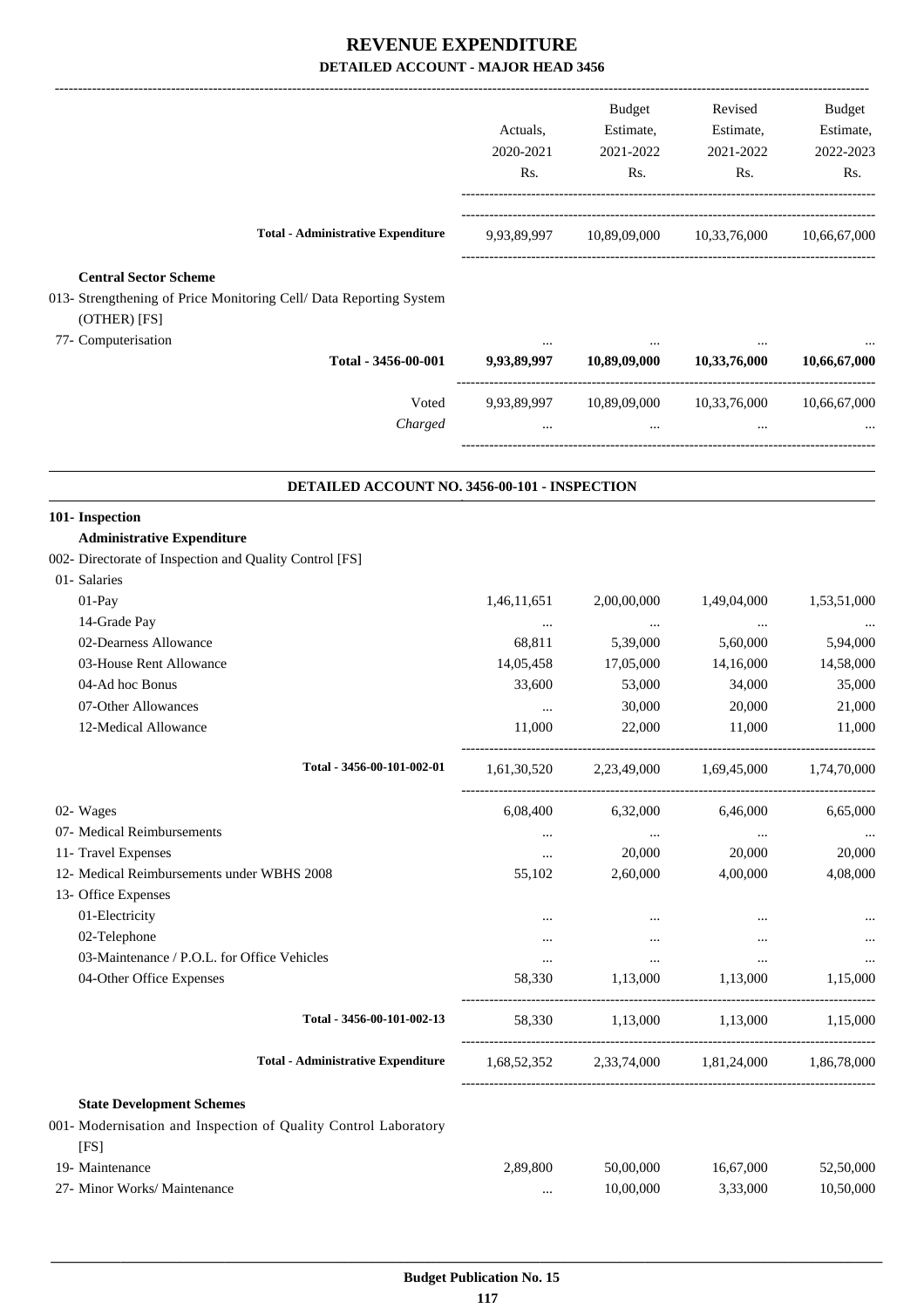|                                                                                                                              |                                         | Budget                                          | Revised                   | <b>Budget</b> |
|------------------------------------------------------------------------------------------------------------------------------|-----------------------------------------|-------------------------------------------------|---------------------------|---------------|
|                                                                                                                              | Actuals,                                | Estimate,                                       | Estimate,                 | Estimate,     |
|                                                                                                                              | 2020-2021                               | 2021-2022                                       | 2021-2022                 | 2022-2023     |
|                                                                                                                              | Rs.                                     | Rs.                                             | Rs.                       | Rs.           |
| 50- Other Charges                                                                                                            | 69,427                                  | 10,00,000 3,33,000                              |                           | 10,50,000     |
| <b>Total - State Development Schemes</b>                                                                                     |                                         | 3,59,227 70,00,000 23,33,000 73,50,000          |                           |               |
| Total - 3456-00-101                                                                                                          |                                         | $1,72,11,579$ $3,03,74,000$ $2,04,57,000$       |                           | 2,60,28,000   |
| Voted                                                                                                                        |                                         | 1,72,11,579 3,03,74,000 2,04,57,000 2,60,28,000 |                           |               |
| Charged                                                                                                                      |                                         | $\ddotsc$                                       |                           |               |
| 102- Civil Supplies Scheme<br><b>State Development Schemes</b><br>002- Financial Assistance for Computerisation of TPDS [FS] |                                         |                                                 |                           |               |
| 77- Computerisation                                                                                                          |                                         | 77,62,65,714 64,00,00,000 75,00,00,000          |                           | 100,00,00,000 |
| <b>Total - State Development Schemes</b>                                                                                     | 77,62,65,714                            |                                                 | 64,00,00,000 75,00,00,000 | 100,00,00,000 |
| <b>Central Sector Scheme</b><br>003- Financial Assistance for Computerisation of TPDS (NFSA) [FS]<br>77- Computerisation     |                                         | 25,00,00,000                                    | -----------------------   |               |
| <b>Total - Central Sector Scheme</b>                                                                                         | $\mathbf{r}$ , and $\mathbf{r}$         | 25,00,00,000                                    | $\cdots$                  |               |
| Total - 3456-00-102                                                                                                          | -----------------------<br>77,62,65,714 |                                                 | 89,00,00,000 75,00,00,000 | 100,00,00,000 |
| Voted                                                                                                                        | 77,62,65,714                            | 89,00,00,000                                    | 75,00,00,000              | 100,00,00,000 |
| Charged                                                                                                                      | $\cdots$                                | $\cdots$                                        | $\cdots$                  |               |

#### **DETAILED ACCOUNT NO. 3456-00-800 - OTHER EXPENDITURE .**

-----------------------------------------------------------------------------------------

.

| 800- Other Expenditure                                          |          |          |          |          |
|-----------------------------------------------------------------|----------|----------|----------|----------|
| <b>State Development Schemes</b>                                |          |          |          |          |
| 020- Modernisation and Inspection of Quality Control Laboratory |          |          |          |          |
| [FS]                                                            |          |          |          |          |
| 50- Other Charges                                               | $\cdots$ |          | $\cdots$ | $\cdots$ |
| Total - 3456-00-800                                             | $\cdots$ |          | $\cdots$ | $\cdots$ |
| Voted                                                           | $\cdots$ | $\cdots$ | $\cdots$ | $\cdots$ |
| Charged                                                         | $\cdots$ |          | $\cdots$ |          |
|                                                                 |          |          |          |          |
|                                                                 |          |          |          |          |
|                                                                 |          |          |          |          |

### **DETAILED ACCOUNT NO. 3456 - DEDUCT RECOVERIES IN REDUCTION OF EXPENDITURE**

**--------------------------------------------------------------------------------------------------------------------------------------------------------------------------------**

 **\_\_\_\_\_\_\_\_\_\_\_\_\_\_\_\_\_\_\_\_\_\_\_\_\_\_\_\_\_\_\_\_\_\_\_\_\_\_\_\_\_\_\_\_\_\_\_\_\_\_\_\_\_\_\_\_\_\_\_\_\_\_\_\_\_\_\_\_\_\_\_\_\_\_\_\_\_\_\_\_\_\_\_\_\_\_\_\_\_\_\_\_\_\_\_\_\_\_\_\_\_\_\_\_\_\_\_\_\_\_\_\_\_\_\_\_\_\_\_**

**001- Direction and Administration**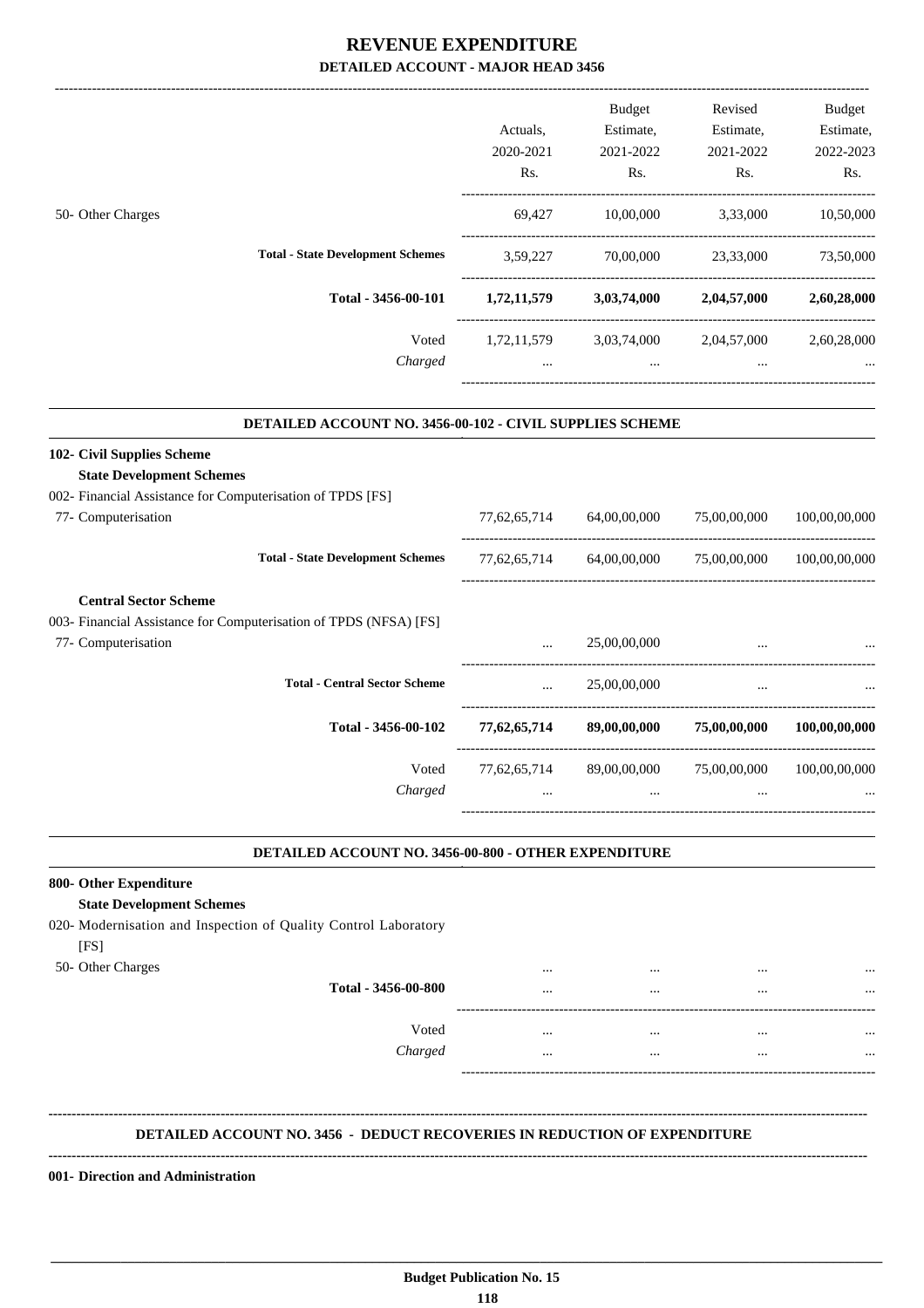|                                                                                                                                    | Actuals,<br>2020-2021<br>Rs. | <b>Budget</b><br>Estimate,<br>2021-2022<br>Rs. | Revised<br>Estimate,<br>2021-2022<br>Rs. | <b>Budget</b><br>Estimate,<br>2022-2023<br>Rs. |
|------------------------------------------------------------------------------------------------------------------------------------|------------------------------|------------------------------------------------|------------------------------------------|------------------------------------------------|
| Administrative Expenditure                                                                                                         |                              |                                                |                                          |                                                |
| 001-Directorate of Non-cereal Essential Commodities [FS]                                                                           |                              |                                                |                                          |                                                |
| 70-Deduct Recoveries                                                                                                               |                              |                                                |                                          |                                                |
| 01-Others                                                                                                                          | $\cdots$                     | $-1,000$                                       | $-1,000$                                 | $-1,000$                                       |
| 02-W.B.H.S. 2008                                                                                                                   | $\cdots$                     | $-1,000$                                       | $\ddotsc$                                |                                                |
| 002-Directorate of Consumar Goods [FS]                                                                                             |                              |                                                |                                          |                                                |
| 70-Deduct Recoveries                                                                                                               |                              |                                                |                                          |                                                |
| 01-Others                                                                                                                          |                              | $-1,000$                                       | $-1,000$                                 | $-1,000$                                       |
| 02-W.B.H.S. 2008                                                                                                                   | $\cdots$                     | $-1,000$                                       | $\ddotsc$                                |                                                |
| 003-Directorate of Textiles [FS]                                                                                                   |                              |                                                |                                          |                                                |
| 70-Deduct Recoveries                                                                                                               |                              |                                                |                                          |                                                |
| 01-Others                                                                                                                          | $-43,224$                    | $-1,000$                                       | $-10,000$                                | $-10,000$                                      |
| 02-W.B.H.S. 2008                                                                                                                   | $\cdots$                     | $-1,000$                                       | $\ddotsc$                                |                                                |
| 008-Office of the Publicity Production [FS]                                                                                        |                              |                                                |                                          |                                                |
| 70-Deduct Recoveries                                                                                                               |                              |                                                |                                          |                                                |
| 01-Others                                                                                                                          | $\cdots$                     | $\cdots$                                       | $-1,000$                                 | $-1,000$                                       |
| 02-W.B.H.S. 2008                                                                                                                   |                              |                                                | $\cdots$                                 |                                                |
| Total - 001 - Deduct - Recoveries                                                                                                  | -43,224                      | $-6,000$                                       | $-13,000$                                | $-13,000$                                      |
| 101- Inspection                                                                                                                    |                              |                                                |                                          |                                                |
| Administrative Expenditure                                                                                                         |                              |                                                |                                          |                                                |
| 002-Directorate of Inspection and Quality Control [FS]                                                                             |                              |                                                |                                          |                                                |
| 70-Deduct Recoveries                                                                                                               |                              |                                                |                                          |                                                |
| 01-Others                                                                                                                          |                              | $-1,000$                                       | $-1,000$                                 | $-1,000$                                       |
| 02-W.B.H.S. 2008                                                                                                                   |                              | $-1,000$                                       | $\cdots$                                 |                                                |
| Total - 101 - Deduct - Recoveries                                                                                                  |                              | $-2,000$                                       | $-1,000$                                 | $-1,000$                                       |
| 102- Civil Supplies Scheme                                                                                                         |                              |                                                |                                          |                                                |
| <b>State Development Schemes</b>                                                                                                   |                              |                                                |                                          |                                                |
| 002-Financial Assistance for Computerisation of TPDS [FS]                                                                          |                              |                                                |                                          |                                                |
| 70-Deduct Recoveries                                                                                                               |                              |                                                |                                          |                                                |
| 01-Others                                                                                                                          | $\cdots$                     | $\cdots$                                       | $\cdots$                                 |                                                |
| <b>State Development Schemes</b>                                                                                                   |                              |                                                |                                          |                                                |
| 005-Refund of Unutilized Fund of CSS Schemes (State Share)                                                                         |                              |                                                |                                          |                                                |
| (CSSREFUND) [FS]                                                                                                                   |                              |                                                |                                          |                                                |
| 70-Deduct Recoveries                                                                                                               |                              |                                                |                                          |                                                |
| 01-Others                                                                                                                          | $\cdots$                     | $\cdots$                                       | $\cdots$                                 |                                                |
| State Development Schemes (Central Assistance)<br>004-Refund of Unutilized Fund of CSS Schemes (Central Share)<br>(CSSREFUND) [FS] |                              |                                                |                                          |                                                |
| 70-Deduct Recoveries                                                                                                               |                              |                                                |                                          |                                                |
| 01-Others                                                                                                                          |                              | $\mathbf{1}$ and $\mathbf{1}$ and $\mathbf{1}$ | $\cdots$                                 |                                                |
|                                                                                                                                    |                              |                                                |                                          |                                                |
| Total - 102 - Deduct - Recoveries                                                                                                  | $\cdots$                     | $\cdots$                                       | $\cdots$                                 |                                                |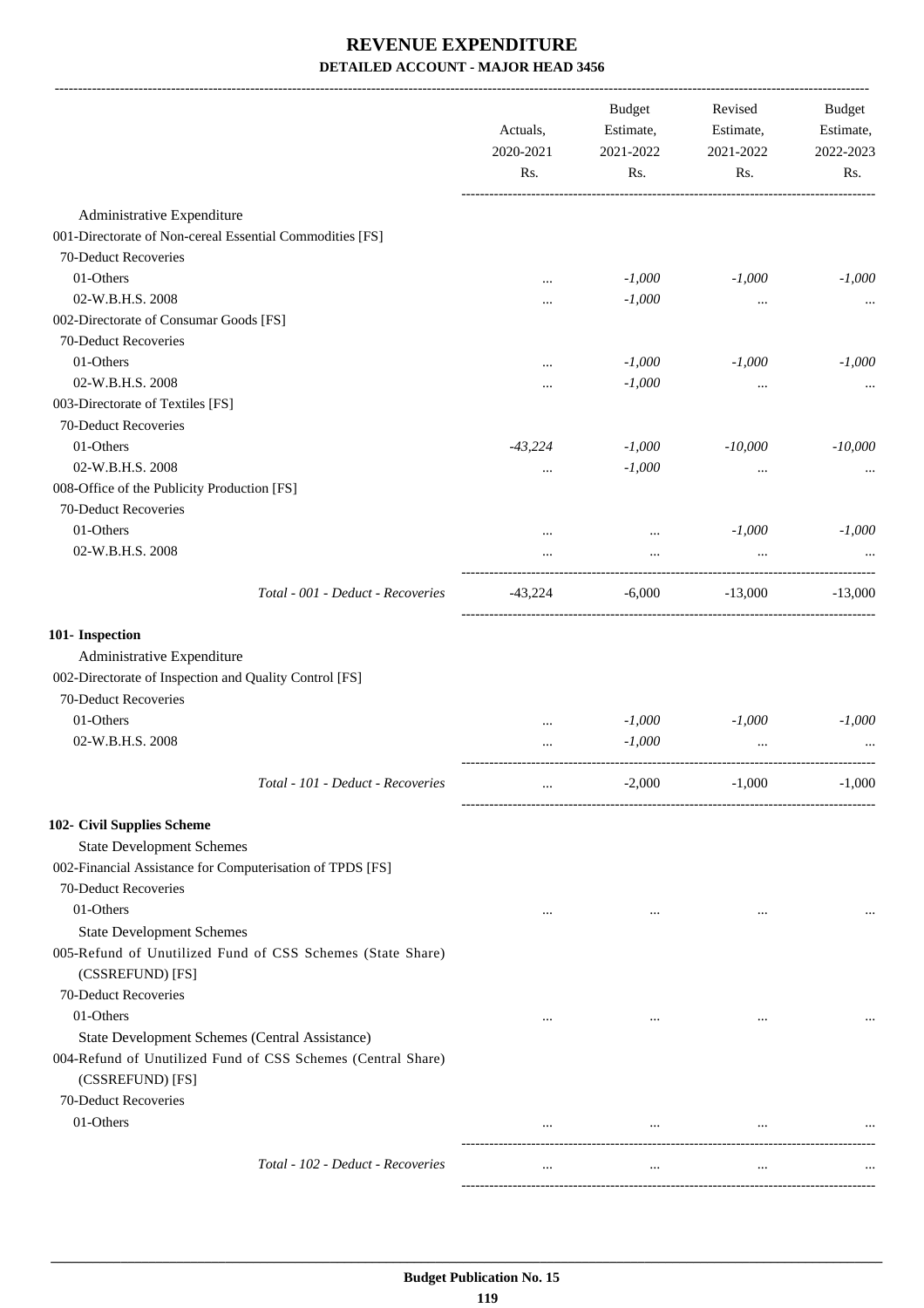|                                        | Actuals.<br>2020-2021<br>R <sub>s</sub> . | <b>Budget</b><br>Estimate,<br>2021-2022<br>Rs. | Revised<br>Estimate,<br>2021-2022<br>Rs. | <b>Budget</b><br>Estimate,<br>2022-2023<br>Rs. |
|----------------------------------------|-------------------------------------------|------------------------------------------------|------------------------------------------|------------------------------------------------|
|                                        |                                           |                                                |                                          |                                                |
| 911- Deduct Recoveries of Overpayments |                                           |                                                |                                          |                                                |
| Administrative Expenditure             |                                           |                                                |                                          |                                                |
| 003-Directorate of Textiles [FS] [FS]  |                                           |                                                |                                          |                                                |
| 70-Deduct Recoveries                   |                                           |                                                |                                          |                                                |
| 01-Others                              | $\cdots$                                  | $-1,000$                                       | $-1.000$                                 | $-1.000$                                       |
| Total - 911 - Deduct - Recoveries      | $\cdots$                                  | $-1,000$                                       | $-1.000$                                 | $-1,000$                                       |
| Total - 3456 - Deduct - Recoveries     | $-43.224$                                 | $-9,000$                                       | $-15,000$                                | $-15,000$                                      |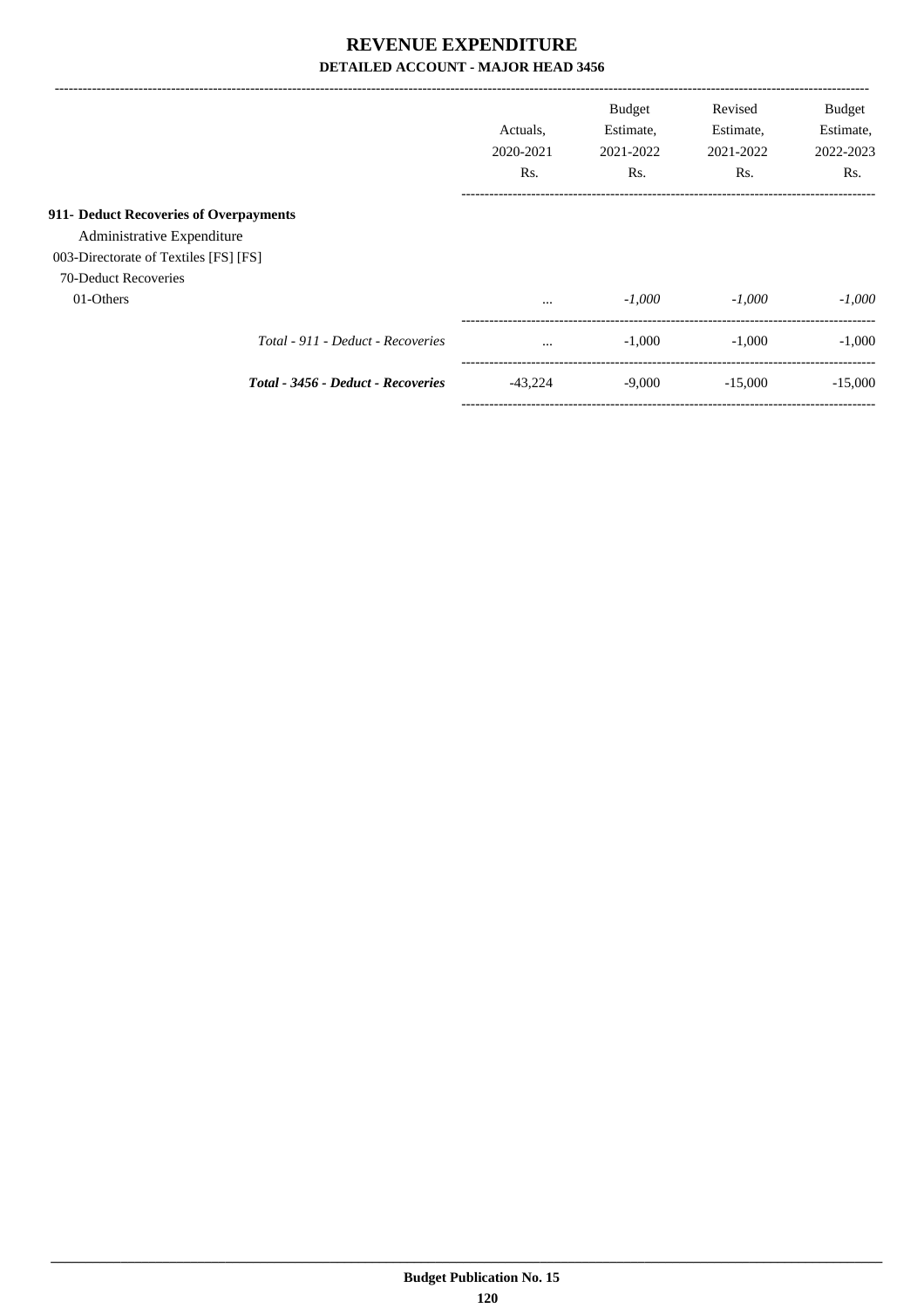# **CAPITAL EXPENDITURE**

## **DEMAND No. 21**

### **Food & Supplies Department**

A. Capital Account of General Services -

# Head of Account: 4059 - Capital Outlay on Public Works

| <b>Voted Rs. Nil</b>       |                        | <b>Charged Rs. Nil</b> |                         |                       | <b>Total Rs. Nil</b> |
|----------------------------|------------------------|------------------------|-------------------------|-----------------------|----------------------|
|                            |                        |                        |                         | Voted Rs. Charged Rs. | <b>Total Rs.</b>     |
| <b>Gross Expenditure</b>   |                        |                        | $\cdots$                | $\cdots$              | $\cdots$             |
| <b>Deduct - Recoveries</b> |                        |                        | $\bullet\bullet\bullet$ | $\cdots$              | $\cdots$             |
|                            |                        |                        |                         |                       |                      |
|                            | <b>Net Expenditure</b> |                        | $\cdots$                | $\cdots$              | $\cdots$             |

## **CAPITAL EXPENDITURE ABSTRACT ACCOUNT**

 $01 051 -$ 

|                                                                             |                                  | Actuals,<br>2020-2021<br>Rs. | <b>Budget</b><br>Estimate,<br>2021-2022<br>Rs. | Revised<br>Estimate,<br>2021-2022<br>Rs. | <b>Budget</b><br>Estimate,<br>2022-2023<br>Rs. |
|-----------------------------------------------------------------------------|----------------------------------|------------------------------|------------------------------------------------|------------------------------------------|------------------------------------------------|
| <b>OFFICE BUILDINGS</b><br>Construction<br><b>State Development Schemes</b> |                                  | $\cdots$                     | $\cdots$                                       | $\cdots$                                 |                                                |
|                                                                             | <b>Total - 051</b>               | $\cdots$                     | $\cdots$                                       | $\cdots$                                 |                                                |
|                                                                             | <b>Grand Total - Gross</b>       | $\cdots$                     | $\cdots$                                       |                                          |                                                |
|                                                                             | Voted<br>Charged                 | $\cdots$<br>$\cdots$         | $\cdots$<br>$\cdots$                           | $\cdots$<br>$\cdots$                     | $\cdots$                                       |
|                                                                             | <b>State Development Schemes</b> | $\cdots$                     | $\cdots$                                       | $\cdots$                                 |                                                |
|                                                                             | <b>Deduct Recoveries</b>         | $\cdots$                     | $\cdots$                                       | $\cdots$                                 |                                                |
|                                                                             | <b>Grand Total - Net</b>         | $\cdots$                     | $\cdots$                                       | $\cdots$                                 |                                                |
|                                                                             | Voted<br>Charged                 | $\cdots$<br>$\cdots$         | $\cdots$<br>$\cdots$                           | $\cdots$<br>$\cdots$                     | $\cdots$<br>$\cdots$                           |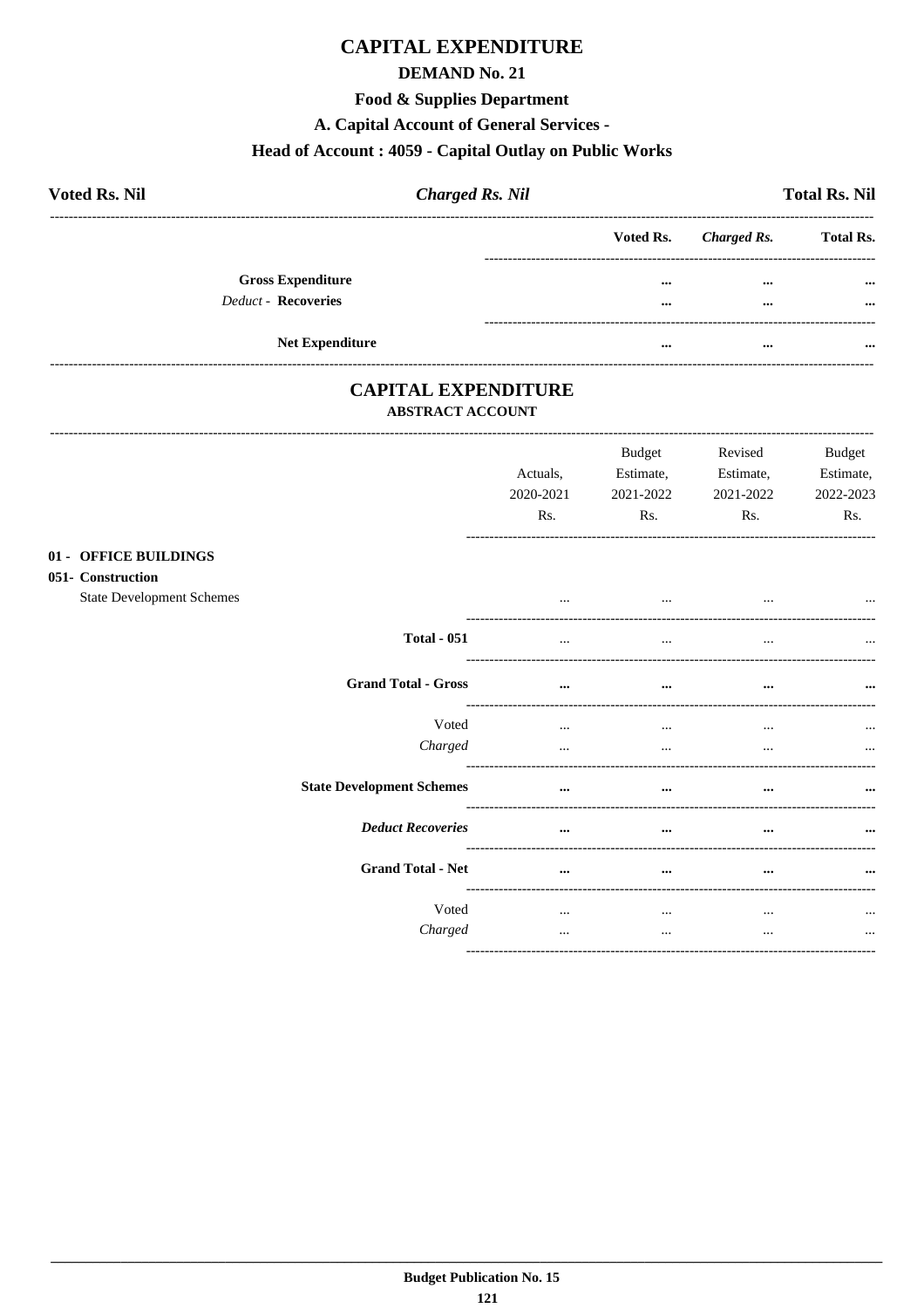-------------------------------------------------------------------------------------------------------------------------------------------------------------------------------

-----------------------------------------------------------------------------------------

|                                                                     | Actuals.<br>2020-2021<br>Rs. | <b>Budget</b><br>Estimate,<br>2021-2022<br>Rs. | Revised<br>Estimate,<br>2021-2022<br>Rs. | <b>Budget</b><br>Estimate,<br>2022-2023<br>Rs. |
|---------------------------------------------------------------------|------------------------------|------------------------------------------------|------------------------------------------|------------------------------------------------|
| <b>DETAILED ACCOUNT NO. 4059-01-051 - CONSTRUCTION</b>              |                              |                                                |                                          |                                                |
| 01 - OFFICE BUILDINGS                                               |                              |                                                |                                          |                                                |
| 051- Construction                                                   |                              |                                                |                                          |                                                |
| <b>State Development Schemes</b>                                    |                              |                                                |                                          |                                                |
| 110- Construction, Reconstruction, Renovation with Repair of Office |                              |                                                |                                          |                                                |
| Building & Allied Works [FS]                                        |                              |                                                |                                          |                                                |
| 53- Major Works / Land and Buildings                                | $\cdots$                     | $\cdots$                                       | $\cdots$                                 | $\cdots$                                       |
| Total - 4059-01-051                                                 | $\cdots$                     | $\cdots$                                       | $\cdots$                                 | $\cdots$                                       |
| Voted                                                               |                              |                                                |                                          |                                                |
|                                                                     | $\cdots$                     | $\cdots$                                       | $\cdots$                                 | $\cdots$                                       |
| Charged                                                             | $\cdots$                     | $\cdots$                                       | $\cdots$                                 | $\cdots$                                       |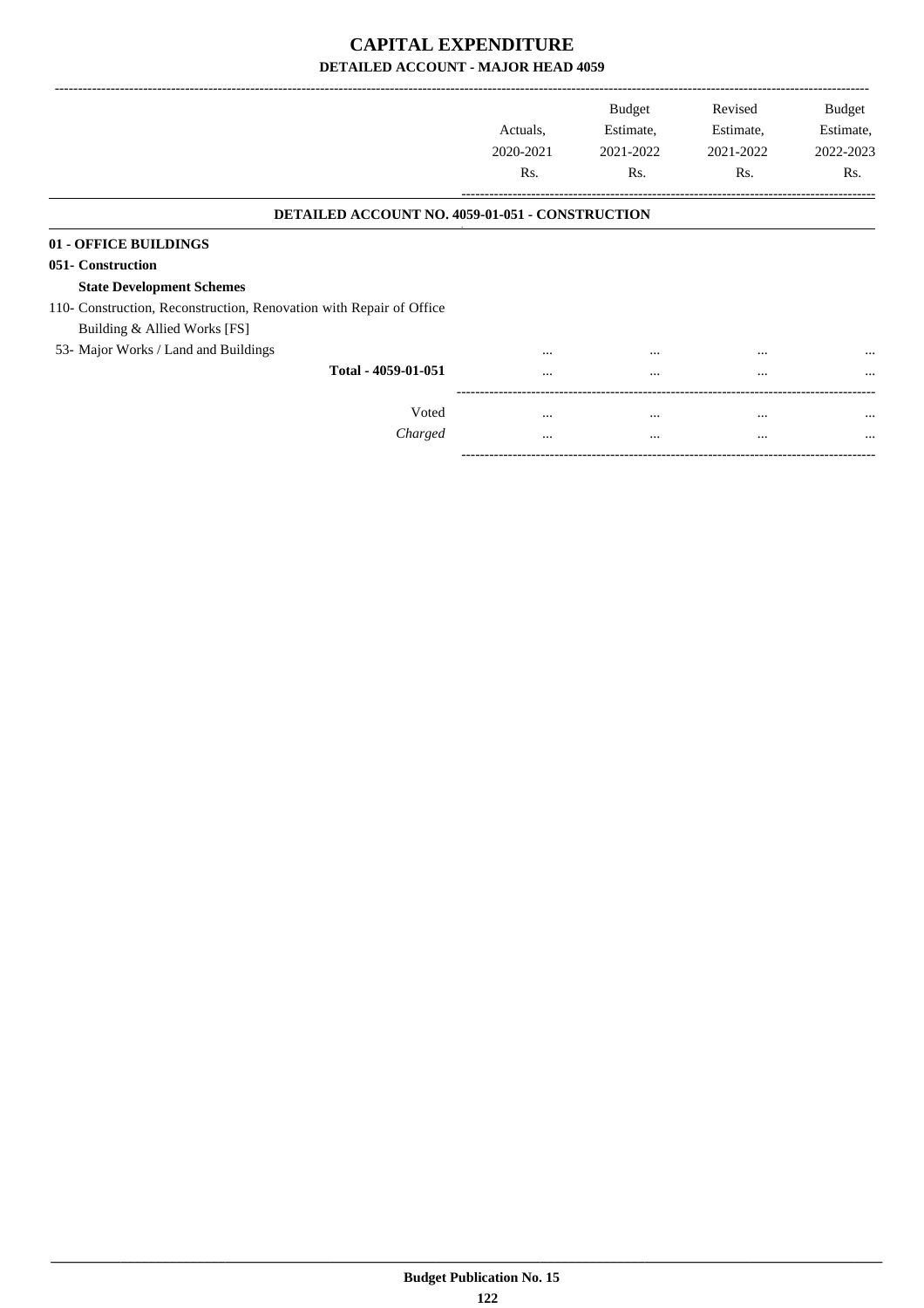# **CAPITAL EXPENDITURE**

### **DEMAND No. 21**

### **Food & Supplies Department**

# **C. Capital Accounts of Economic Services - (a) Capital Account of Agriculture and Allied Activities Head of Account : 4408 - Capital Outlay on Food, Storage and Warehousing**

| Voted Rs. 170,77,20,000                               | <b>Charged Rs. 52,50,000</b>                          |              |               | Total Rs. 171,29,70,000                        |               |
|-------------------------------------------------------|-------------------------------------------------------|--------------|---------------|------------------------------------------------|---------------|
|                                                       |                                                       |              | Voted Rs.     | Charged Rs.                                    | Total Rs.     |
| <b>Gross Expenditure</b>                              |                                                       |              | 170,77,20,000 | 52,50,000                                      | 171,29,70,000 |
| <b>Deduct - Recoveries</b>                            |                                                       |              | $-3,000$      | $\cdots$                                       | $-3,000$      |
| <b>Net Expenditure</b>                                |                                                       |              |               | 170,77,17,000 52,50,000 171,29,67,000          |               |
|                                                       | <b>CAPITAL EXPENDITURE</b><br><b>ABSTRACT ACCOUNT</b> |              |               |                                                |               |
|                                                       |                                                       |              | Budget        | Revised                                        | Budget        |
|                                                       |                                                       | Actuals,     | Estimate,     | Estimate,                                      | Estimate,     |
|                                                       |                                                       | 2020-2021    | 2021-2022     | 2021-2022                                      | 2022-2023     |
|                                                       |                                                       | Rs.          | Rs.           | Rs.                                            | Rs.           |
| $01 - FOOD$                                           |                                                       |              |               |                                                |               |
| 001- Direction and Administration                     |                                                       |              |               |                                                |               |
| <b>State Development Schemes</b>                      |                                                       |              |               |                                                |               |
|                                                       | <b>Total - 001</b>                                    | $\cdots$     | $\ddotsc$     |                                                |               |
| 103- Food Processing                                  |                                                       |              |               |                                                |               |
| <b>State Development Schemes</b>                      |                                                       |              | 2,00,00,000   | 66,66,000                                      | 2,10,00,000   |
|                                                       | <b>Total - 103</b>                                    | $\cdots$     | 2,00,00,000   | 66,66,000                                      | 2,10,00,000   |
|                                                       | Total - 01                                            | $\cdots$     | 2,00,00,000   | 66,66,000                                      | 2,10,00,000   |
| 02 - STORAGE AND WAREHOUSING                          |                                                       |              |               |                                                |               |
| 101- Rural Godown Programme                           |                                                       |              |               |                                                |               |
| <b>State Development Schemes</b>                      |                                                       | 84,50,59,067 | 56,25,00,000  | 78,46,67,000                                   | 102,70,00,000 |
| State Development Schemes (Central Assistance)        |                                                       | $\cdots$     | 1,50,00,000   | 21,33,000<br>--------------------------------- | 1,00,00,000   |
|                                                       | <b>Total - 101</b>                                    | 84,50,59,067 | 57,75,00,000  | 78,68,00,000                                   | 103,70,00,000 |
| 789- Special Component Plan for Scheduled Castes      |                                                       |              |               |                                                |               |
| <b>State Development Schemes</b>                      |                                                       | 10,06,26,953 | 13,50,00,000  | 5,96,67,000                                    | 20,55,00,000  |
| <b>State Development Schemes (Central Assistance)</b> |                                                       | 2,34,55,576  | 2,00,00,000   | 70,95,000                                      | 2,00,00,000   |
|                                                       | <b>Total - 789</b>                                    | 12,40,82,529 | 15,50,00,000  | 6,67,62,000                                    | 22,55,00,000  |
| 796- Tribal Areas Sub-Plan                            |                                                       |              |               |                                                |               |
| <b>State Development Schemes</b>                      |                                                       | 31, 14, 173  | 2,25,00,000   | 86,67,000                                      | 2,45,00,000   |
| State Development Schemes (Central Assistance)        |                                                       | $\cdots$     | 50,00,000     | $\ldots$                                       | 1,00,00,000   |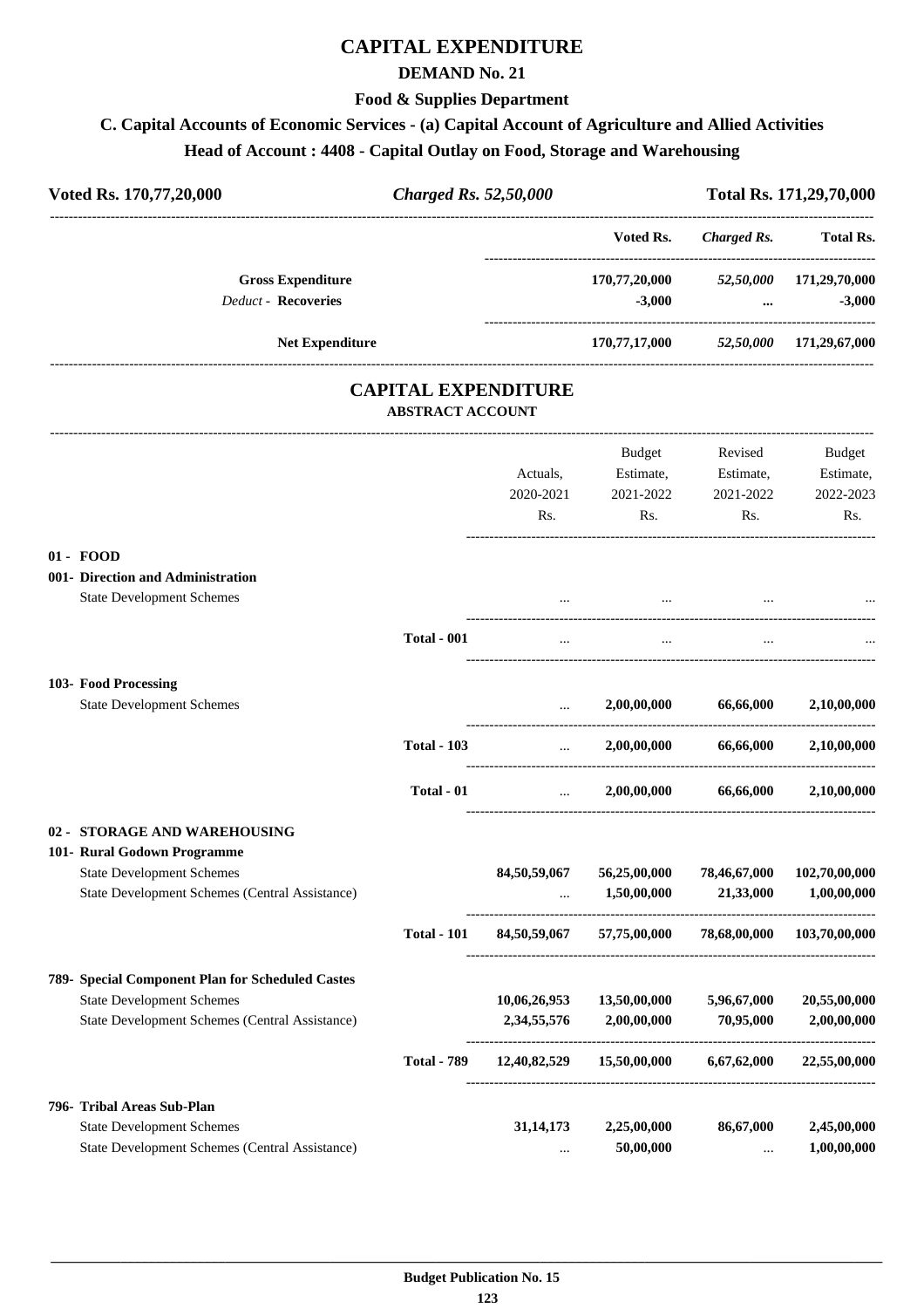## **CAPITAL EXPENDITURE ABSTRACT ACCOUNT**

|                                                       |                                  |                         | Budget                                             | Revised                                                             | <b>Budget</b>                      |
|-------------------------------------------------------|----------------------------------|-------------------------|----------------------------------------------------|---------------------------------------------------------------------|------------------------------------|
|                                                       |                                  | Actuals,                | Estimate,                                          | Estimate,                                                           | Estimate,                          |
|                                                       |                                  | 2020-2021               | 2021-2022                                          | 2021-2022                                                           | 2022-2023                          |
|                                                       |                                  | Rs.                     | Rs.                                                | Rs.                                                                 | Rs.                                |
|                                                       | <b>Total - 796</b>               | 31, 14, 173             | 2,75,00,000                                        | 86,67,000                                                           | 3,45,00,000                        |
| 800- Other Expenditure                                |                                  |                         |                                                    |                                                                     |                                    |
| <b>State Development Schemes</b>                      | <b>Voted</b>                     | 34,90,93,207            | 68,24,00,000                                       | 18,04,00,000                                                        | 38,97,20,000                       |
|                                                       | Charged                          | $\cdots$                | 50,00,000                                          | 62,00,000                                                           | 52,50,000                          |
|                                                       | <b>Total - 800</b>               | 34,90,93,207            | 68,74,00,000                                       | 18,66,00,000                                                        | 39,49,70,000                       |
|                                                       | Total - 02                       | 132, 13, 48, 976        | 144,74,00,000                                      | 104,88,29,000                                                       | 169,19,70,000                      |
|                                                       | Voted                            |                         | 132, 13, 48, 976 144, 24, 00, 000 104, 26, 29, 000 |                                                                     | 168, 67, 20, 000                   |
|                                                       | Charged                          | $\sim 100$ km s $^{-1}$ | 50,00,000                                          | 62,00,000                                                           | 52,50,000                          |
|                                                       | <b>Grand Total - Gross</b>       |                         |                                                    | 132, 13, 48, 976 146, 74, 00, 000 105, 54, 95, 000 171, 29, 70, 000 |                                    |
|                                                       | Voted                            | 132, 13, 48, 976        | 146,24,00,000                                      | 104,92,95,000                                                       | 170,77,20,000                      |
|                                                       | Charged                          | $\sim$                  | 50,00,000                                          | 62,00,000                                                           | 52,50,000                          |
|                                                       | <b>State Development Schemes</b> |                         | 129,78,93,400 142,74,00,000                        | 104,62,67,000                                                       | 167,29,70,000<br>----------------- |
|                                                       | Voted                            |                         | 129,78,93,400 142,24,00,000 104,00,67,000          |                                                                     | 166,77,20,000                      |
|                                                       | Charged                          | $\mathbf{r}$            | 50.00.000                                          | 62,00,000                                                           | 52,50,000                          |
| <b>State Development Schemes (Central Assistance)</b> |                                  | 2,34,55,576             | 4.00.00.000                                        | 92.28.000                                                           | 4,00,00,000                        |
|                                                       | <b>Deduct Recoveries</b>         | -2,76,72,345            | $\cdots$                                           | $-3,000$                                                            | $-3,000$                           |
|                                                       | <b>Grand Total - Net</b>         |                         |                                                    | 129, 36, 76, 631 146, 74, 00, 000 105, 54, 92, 000 171, 29, 67, 000 |                                    |
|                                                       | Voted                            |                         |                                                    | 129,36,76,631 146,24,00,000 104,92,92,000                           | 170,77,17,000                      |
|                                                       | Charged                          |                         | 50,00,000<br>$\mathbf{r}$                          | 62,00,000                                                           | 52,50,000                          |
|                                                       |                                  |                         |                                                    |                                                                     |                                    |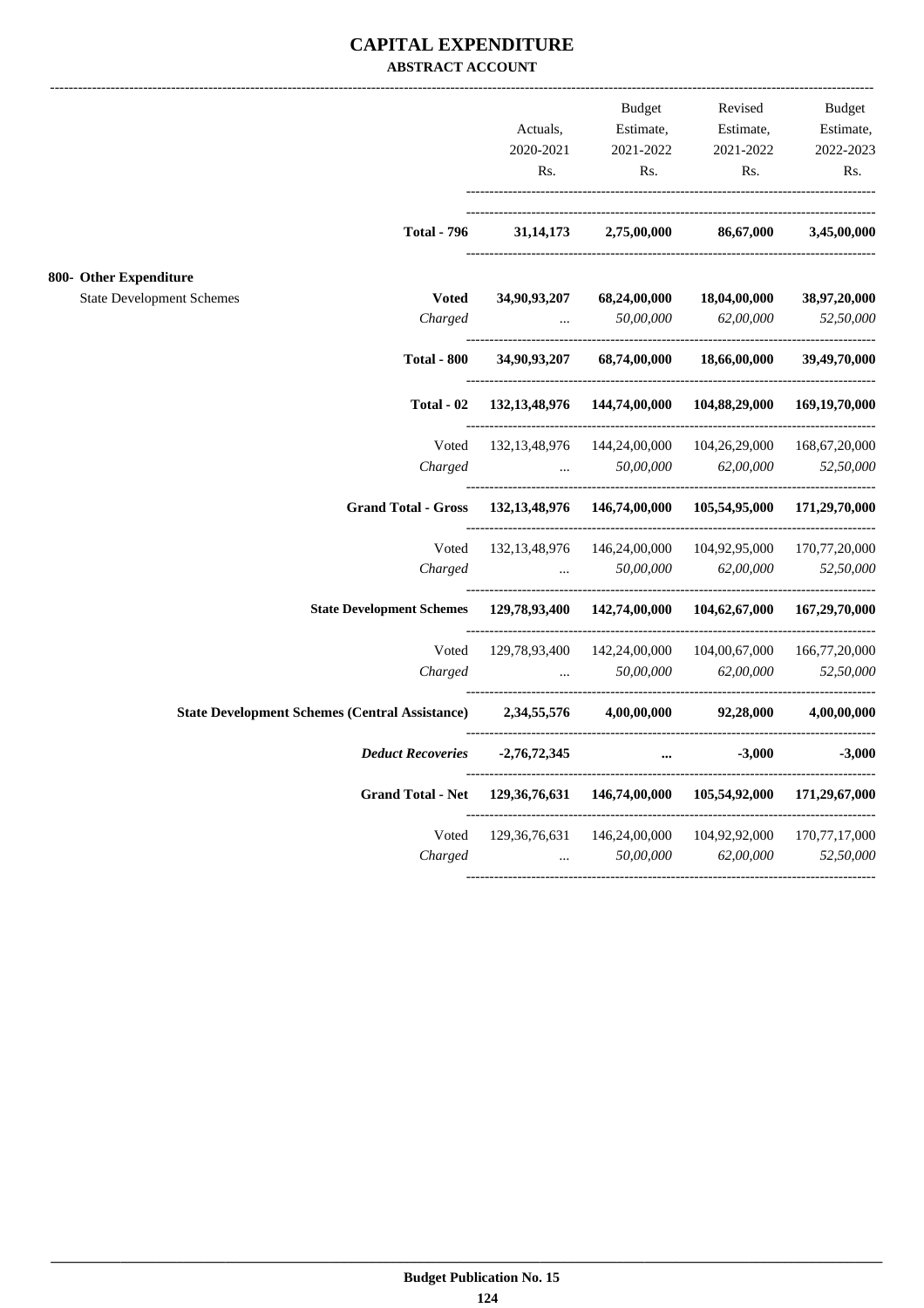|                                                                        | Actuals,<br>2020-2021<br>Rs. | <b>Budget</b><br>Estimate,<br>2021-2022<br>Rs. | Revised<br>Estimate,<br>2021-2022<br>Rs.          | Budget<br>Estimate,<br>2022-2023<br>Rs. |
|------------------------------------------------------------------------|------------------------------|------------------------------------------------|---------------------------------------------------|-----------------------------------------|
| <b>DETAILED ACCOUNT NO. 4408-01-001 - DIRECTION AND ADMINISTRATION</b> |                              |                                                |                                                   |                                         |
| 01 - FOOD                                                              |                              |                                                |                                                   |                                         |
| 001- Direction and Administration                                      |                              |                                                |                                                   |                                         |
| <b>State Development Schemes</b>                                       |                              |                                                |                                                   |                                         |
| 001- Directorate of Transportation [FS]                                |                              |                                                |                                                   |                                         |
| 51- Motor Vehicles<br>Total - 4408-01-001                              |                              |                                                |                                                   |                                         |
|                                                                        |                              |                                                |                                                   |                                         |
| Voted                                                                  |                              |                                                |                                                   |                                         |
| Charged                                                                |                              |                                                |                                                   |                                         |
|                                                                        |                              |                                                |                                                   |                                         |
| DETAILED ACCOUNT NO. 4408-01-103 - FOOD PROCESSING                     |                              |                                                |                                                   |                                         |
| $01 - FOOD$                                                            |                              |                                                |                                                   |                                         |
| 103- Food Processing                                                   |                              |                                                |                                                   |                                         |
| <b>State Development Schemes</b>                                       |                              |                                                |                                                   |                                         |
| 001- Testing laboratory under F&S Department [FS]                      |                              |                                                |                                                   |                                         |
| 52- Machinery and Equipment/Tools and Plants                           |                              | 1,00,00,000                                    | 33,33,000                                         | 1,05,00,000                             |
| 53- Major Works / Land and Buildings                                   |                              | 1,00,00,000                                    | 33,33,000                                         | 1,05,00,000                             |
| <b>Total - State Development Schemes</b>                               |                              | 2,00,00,000                                    | 66,66,000                                         | 2,10,00,000                             |
| Total - 4408-01-103                                                    | $\ldots$                     | 2,00,00,000                                    | 66,66,000                                         | 2,10,00,000                             |
| Voted                                                                  | $\cdots$                     | 2,00,00,000                                    | 66,66,000                                         | 2,10,00,000                             |
| Charged                                                                |                              |                                                |                                                   |                                         |
| DETAILED ACCOUNT NO. 4408-02-101 - RURAL GODOWN PROGRAMME              |                              |                                                |                                                   |                                         |
| 02 - STORAGE AND WAREHOUSING                                           |                              |                                                |                                                   |                                         |
| 101- Rural Godown Programme                                            |                              |                                                |                                                   |                                         |
| <b>State Development Schemes</b>                                       |                              |                                                |                                                   |                                         |
| 003- Special Infrastructure Projects [FS]                              |                              |                                                |                                                   |                                         |
| 53- Major Works / Land and Buildings                                   |                              | 2,24,26,757 10,00,00,000                       | 5,00,00,000                                       | 12,00,00,000                            |
| Total - 4408-02-101-003                                                |                              |                                                | 2,24,26,757 10,00,00,000 5,00,00,000 12,00,00,000 |                                         |
| 005- Construction, Reconstruction, Renovation with Repair of Food      |                              |                                                |                                                   |                                         |
| Storage Godown with Allied Works [FS]                                  |                              |                                                |                                                   |                                         |
| 53- Major Works / Land and Buildings                                   | $\cdots$                     | $\ddots$                                       | 11,80,00,000                                      | 40,00,00,000                            |
| Total - 4408-02-101-005                                                |                              | -------------------------------                | $\ldots$ 11,80,00,000                             | 40,00,00,000                            |
|                                                                        | $\cdots$                     |                                                |                                                   |                                         |
| <b>Total - State Development Schemes</b>                               |                              |                                                | 2,24,26,757 10,00,00,000 16,80,00,000             | 52,00,00,000                            |
|                                                                        |                              |                                                |                                                   |                                         |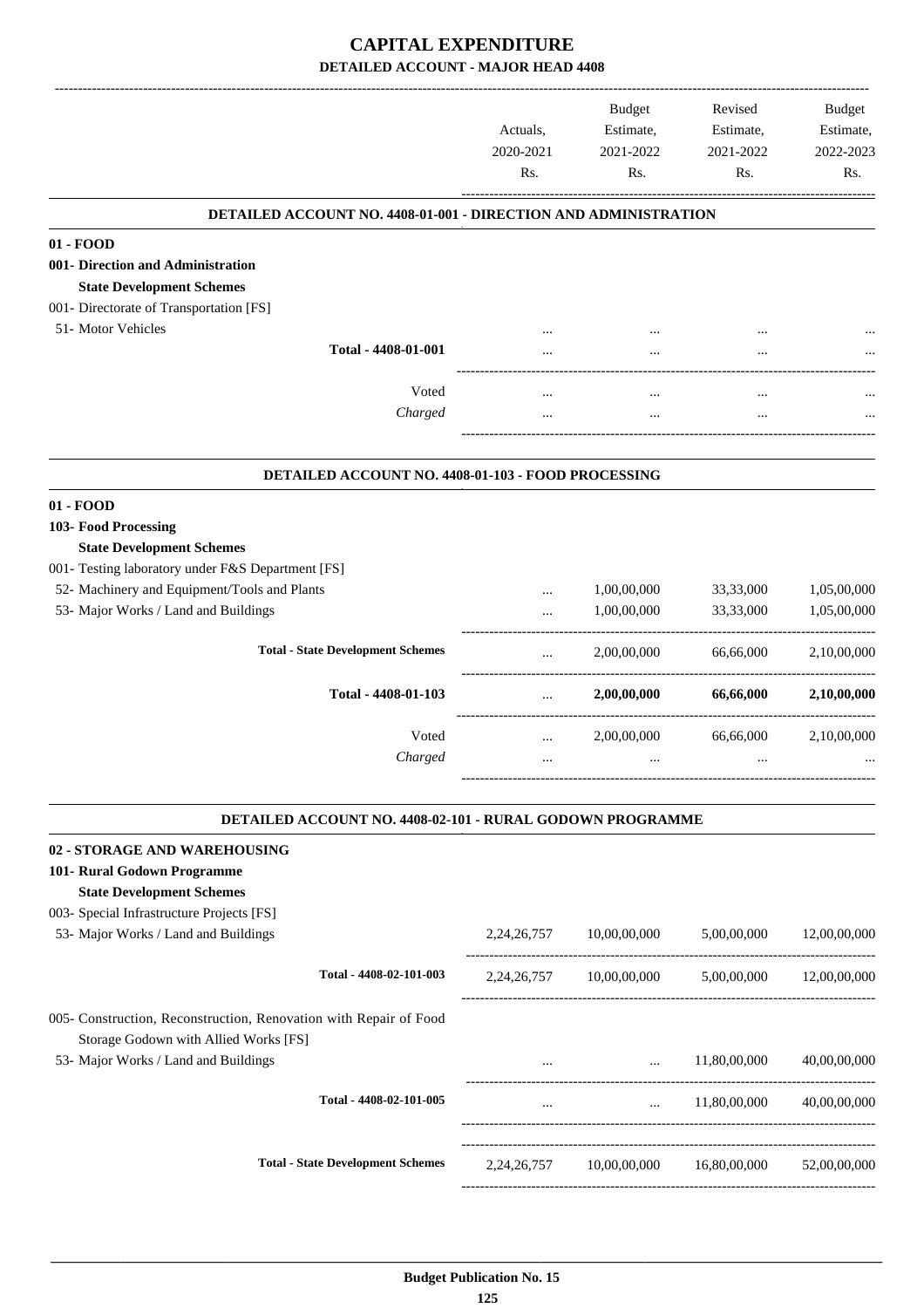|                                                                                | Actuals,<br>2020-2021<br>Rs. | Budget<br>Estimate,<br>2021-2022<br>Rs.          | Revised<br>Estimate,<br>2021-2022<br>Rs. | <b>Budget</b><br>Estimate,<br>2022-2023<br>Rs. |
|--------------------------------------------------------------------------------|------------------------------|--------------------------------------------------|------------------------------------------|------------------------------------------------|
| <b>State Development Schemes</b>                                               |                              |                                                  |                                          |                                                |
| 004- Construction / Re-construction / Renovation of Food Storage               |                              |                                                  |                                          |                                                |
| Godowns and allied works under RIDF (RIDF) [FS]                                |                              |                                                  |                                          |                                                |
| 53- Major Works / Land and Buildings                                           | 80, 26, 63, 691              | 45,00,00,000                                     | 60,00,00,000                             | 50,00,00,000                                   |
| <b>Total - State Development Schemes</b>                                       |                              | 80,26,63,691 45,00,00,000 60,00,00,000           |                                          | 50,00,00,000                                   |
| <b>State Development Schemes</b>                                               |                              |                                                  |                                          |                                                |
| 002- Rastriya Krishi Vikash Yojana (RKVY) (State Share) (RKVY)<br>[FS]         |                              |                                                  |                                          |                                                |
| 53- Major Works / Land and Buildings                                           | 1,99,68,619                  | 1,25,00,000                                      | 1,66,67,000                              | 70,00,000                                      |
| <b>Total - State Development Schemes</b>                                       |                              | 1,99,68,619 1,25,00,000 1,66,67,000              |                                          | 70,00,000                                      |
| <b>State Development Schemes (Central Assistance)</b>                          |                              |                                                  |                                          |                                                |
| 001- Rastriya Krishi Vikash Yojana (RKVY) (Central Share) (RKVY)<br>[FS]       |                              |                                                  |                                          |                                                |
| 53- Major Works / Land and Buildings                                           |                              | 1,50,00,000                                      | 21,33,000                                | 1,00,00,000                                    |
| <b>Total - State Development Schemes (Central Assistance)</b>                  | $\cdots$                     |                                                  | 1,50,00,000 21,33,000                    | 1,00,00,000                                    |
| Total - 4408-02-101                                                            |                              | 84,50,59,067 57,75,00,000                        | 78,68,00,000                             | 103,70,00,000                                  |
| Voted                                                                          | 84,50,59,067                 | 57,75,00,000                                     | 78,68,00,000                             | 103,70,00,000                                  |
| Charged                                                                        |                              |                                                  |                                          |                                                |
| DETAILED ACCOUNT NO. 4408-02-789 - SPECIAL COMPONENT PLAN FOR SCHEDULED CASTES |                              |                                                  |                                          |                                                |
| 02 - STORAGE AND WAREHOUSING                                                   |                              |                                                  |                                          |                                                |
| 789- Special Component Plan for Scheduled Castes                               |                              |                                                  |                                          |                                                |
| <b>State Development Schemes</b>                                               |                              |                                                  |                                          |                                                |
| 001- Construction/Re-construction/Repair of Food Storage Godowns               |                              |                                                  |                                          |                                                |
| and allied works [FS]                                                          |                              |                                                  |                                          |                                                |
| 53- Major Works / Land and Buildings                                           |                              | 3,30,97,171 8,00,00,000 4,00,00,000              |                                          | 10,00,00,000                                   |
| <b>Total - State Development Schemes</b>                                       |                              | 3,30,97,171 8,00,00,000 4,00,00,000 10,00,00,000 |                                          |                                                |
| <b>State Development Schemes</b>                                               |                              |                                                  |                                          |                                                |
| 003- Construction/Re-construction/Renovation of Food Storage                   |                              |                                                  |                                          |                                                |
| Godowns and allied works under RIDF (RIDF) [FS]                                |                              |                                                  |                                          |                                                |
| 53- Major Works / Land and Buildings                                           |                              | 6,33,62,899 5,00,00,000 1,66,67,000              |                                          | 10,00,00,000                                   |
| <b>Total - State Development Schemes</b>                                       |                              | 6,33,62,899 5,00,00,000 1,66,67,000 10,00,00,000 |                                          |                                                |
|                                                                                |                              |                                                  |                                          |                                                |

008- Rastriya Krishi Vikash Yojana (RKVY) (State Share) (RKVY) [FS]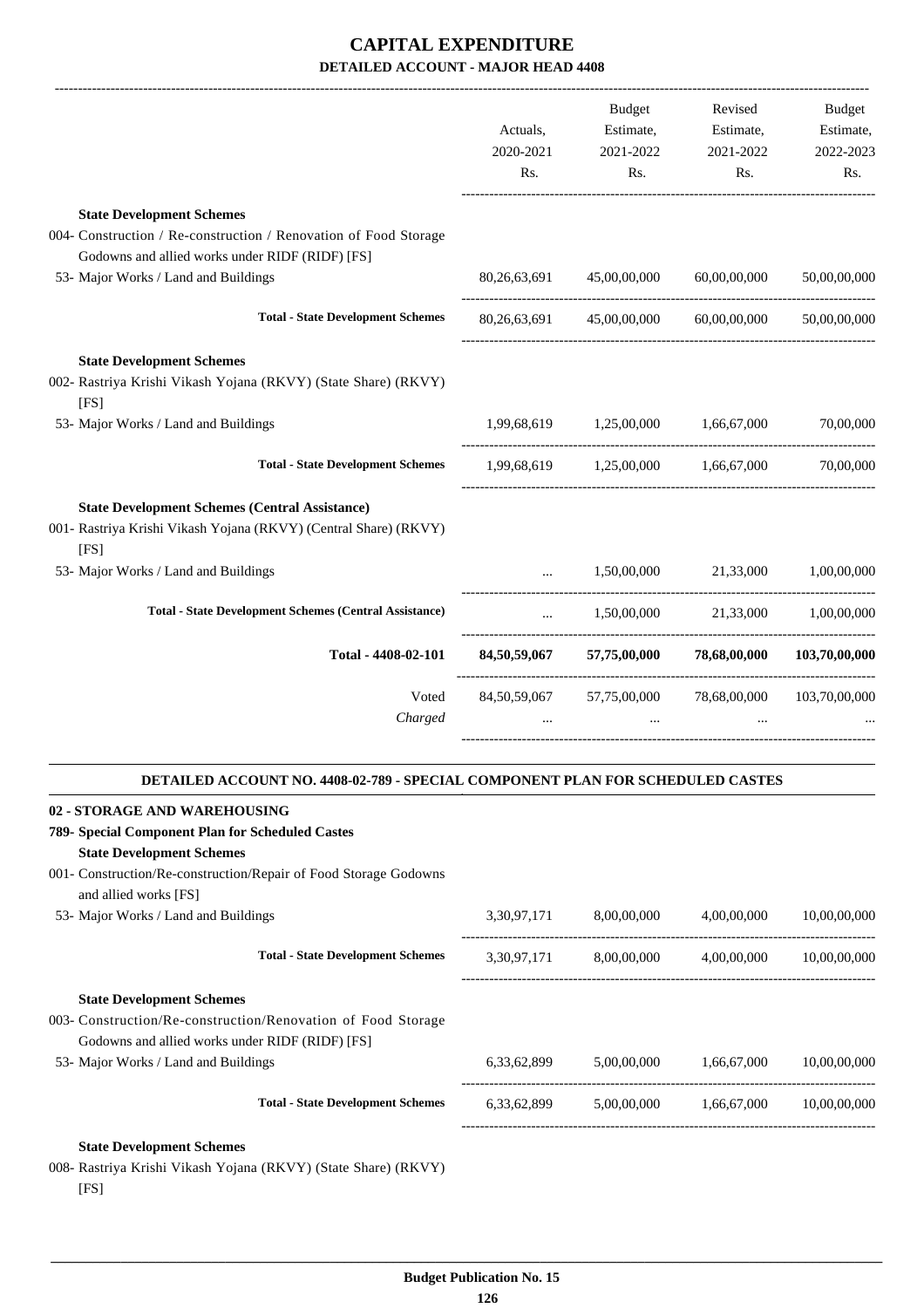|                                                                                                                                                                                                                   |               | Budget                                                                 | Revised                       | Budget                   |
|-------------------------------------------------------------------------------------------------------------------------------------------------------------------------------------------------------------------|---------------|------------------------------------------------------------------------|-------------------------------|--------------------------|
|                                                                                                                                                                                                                   | Actuals,      | Estimate,                                                              | Estimate,                     | Estimate,                |
|                                                                                                                                                                                                                   | 2020-2021     | 2021-2022                                                              | 2021-2022                     | 2022-2023                |
|                                                                                                                                                                                                                   | Rs.           | Rs.                                                                    | Rs.                           | Rs.                      |
| 53- Major Works / Land and Buildings                                                                                                                                                                              | 41,66,883     | 50,00,000                                                              | 30,00,000                     | 55,00,000                |
| <b>Total - State Development Schemes</b>                                                                                                                                                                          | 41,66,883     |                                                                        | 50,00,000 30,00,000           | 55,00,000                |
| <b>State Development Schemes (Central Assistance)</b><br>007- Rastriya Krishi Vikash Yojana (RKVY) (Central Share) (RKVY)<br>[FS]                                                                                 |               |                                                                        |                               |                          |
| 53- Major Works / Land and Buildings                                                                                                                                                                              |               | 2,34,55,576 2,00,00,000 70,95,000                                      |                               | 2,00,00,000              |
| <b>Total - State Development Schemes (Central Assistance)</b>                                                                                                                                                     |               | 2,34,55,576 2,00,00,000 70,95,000 2,00,00,000                          |                               |                          |
| Total - 4408-02-789                                                                                                                                                                                               |               | $12,40,82,529$ $15,50,00,000$                                          |                               | 6,67,62,000 22,55,00,000 |
| Voted<br>Charged                                                                                                                                                                                                  | $\ddots$      | $12,40,82,529$ $15,50,00,000$ $6,67,62,000$ $22,55,00,000$<br>$\ddots$ | $\ddots$                      |                          |
| DETAILED ACCOUNT NO. 4408-02-796 - TRIBAL AREAS SUB-PLAN                                                                                                                                                          |               |                                                                        |                               |                          |
| <b>02 - STORAGE AND WAREHOUSING</b><br>796- Tribal Areas Sub-Plan<br><b>State Development Schemes</b><br>001- Construction/Re-construction/Repair of G.F.D. Godowns for<br>implementation of Targeted P.D.S. [FS] |               |                                                                        |                               |                          |
| 53- Major Works / Land and Buildings                                                                                                                                                                              | 31, 14, 173   | 2,00,00,000                                                            | 66,67,000                     | 2,10,00,000              |
| <b>Total - State Development Schemes</b>                                                                                                                                                                          |               | 31,14,173 2,00,00,000                                                  |                               | 66,67,000 2,10,00,000    |
| <b>State Development Schemes</b><br>004- Rastriya Krishi Vikash Yojana (RKVY) (State Share) (RKVY)<br>[FS]                                                                                                        |               |                                                                        |                               |                          |
| 53- Major Works / Land and Buildings                                                                                                                                                                              | $\cdots$      | 25,00,000                                                              | 20,00,000                     | 35,00,000                |
| <b>Total - State Development Schemes</b>                                                                                                                                                                          | $\cdots$      | 25,00,000                                                              | 20,00,000                     | 35,00,000                |
| <b>State Development Schemes (Central Assistance)</b><br>003- Rastriya Krishi Vikash Yojana (RKVY) (Central Share) (RKVY)<br>[FS]                                                                                 |               |                                                                        |                               |                          |
| 53- Major Works / Land and Buildings                                                                                                                                                                              |               | 50,00,000                                                              | $\ldots$ 1,00,00,000          |                          |
| <b>Total - State Development Schemes (Central Assistance)</b>                                                                                                                                                     | and the state | 50,00,000                                                              | $\mathbf{r}$ and $\mathbf{r}$ | 1,00,00,000              |
| Total - 4408-02-796                                                                                                                                                                                               |               | 31,14,173 2,75,00,000 86,67,000 3,45,00,000                            |                               |                          |
| Voted<br>Charged                                                                                                                                                                                                  |               | 31,14,173 2,75,00,000 86,67,000 3,45,00,000<br>$\cdots$                | $\cdots$                      |                          |
|                                                                                                                                                                                                                   |               |                                                                        |                               |                          |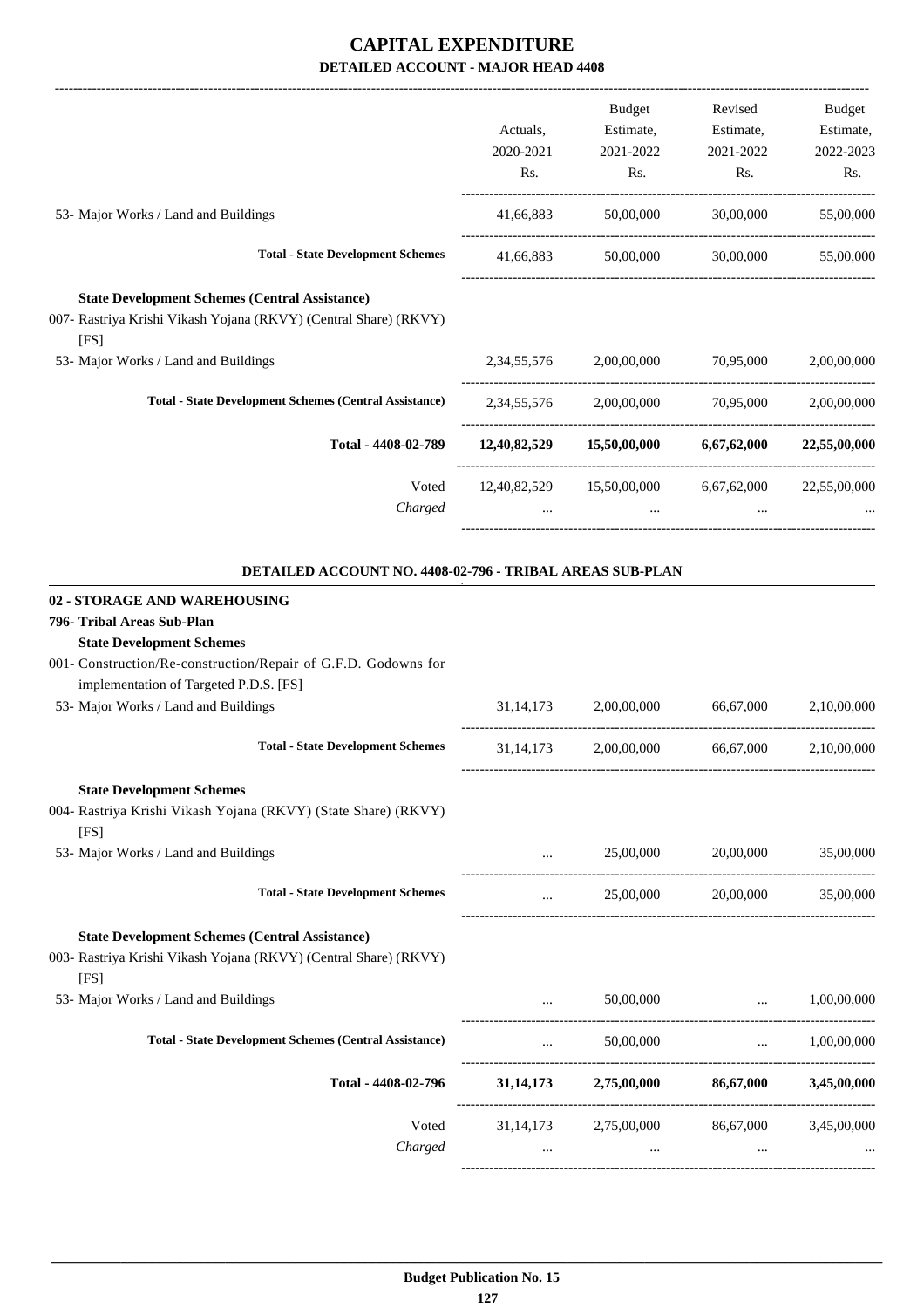|                                                                                                                                                                                             |                  | Actuals,<br>2020-2021<br>Rs. | Budget<br>Estimate,<br>2021-2022<br>Rs. | Revised<br>Estimate,<br>2021-2022<br>Rs.                                                      | Budget<br>Estimate,<br>2022-2023<br>Rs. |
|---------------------------------------------------------------------------------------------------------------------------------------------------------------------------------------------|------------------|------------------------------|-----------------------------------------|-----------------------------------------------------------------------------------------------|-----------------------------------------|
| DETAILED ACCOUNT NO. 4408-02-800 - OTHER EXPENDITURE                                                                                                                                        |                  |                              |                                         |                                                                                               |                                         |
| 02 - STORAGE AND WAREHOUSING<br>800- Other Expenditure<br><b>State Development Schemes</b>                                                                                                  |                  |                              |                                         |                                                                                               |                                         |
| 001- Acquisition of land [FS]<br>53- Major Works / Land and Buildings                                                                                                                       | Voted            |                              |                                         |                                                                                               |                                         |
|                                                                                                                                                                                             | Charged          | $\cdots$                     | 50,00,000                               | 62,00,000                                                                                     | 52,50,000                               |
| Total - 4408-02-800-001                                                                                                                                                                     |                  | $\cdots$                     | 50,00,000                               | 62,00,000                                                                                     | 52,50,000                               |
| 002- Construction/Reconstruction/Repair etc. of Food Storage<br>Godowns and allied works [FS]                                                                                               |                  |                              |                                         |                                                                                               |                                         |
| 53- Major Works / Land and Buildings                                                                                                                                                        |                  |                              | 17,90,97,428 35,00,00,000               |                                                                                               |                                         |
| Total - 4408-02-800-002                                                                                                                                                                     |                  | 17,90,97,428                 | 35,00,00,000                            | $\ddotsc$                                                                                     |                                         |
| 003- Construction of workshop sheds, Garages at Tollygunge and<br>Cossipore, Calcutta. [FS]                                                                                                 |                  |                              |                                         |                                                                                               |                                         |
| 53- Major Works / Land and Buildings                                                                                                                                                        |                  | 21, 12, 991                  | 24,00,000                               | 24,00,000                                                                                     | 42,20,000                               |
| Total - 4408-02-800-003                                                                                                                                                                     |                  | 21,12,991                    | 24,00,000                               | 24,00,000                                                                                     | 42,20,000                               |
| 004- Creation of accommodation for the different offices of Food and<br>Supplies Department. [FS]                                                                                           |                  |                              |                                         |                                                                                               |                                         |
| 53- Major Works / Land and Buildings                                                                                                                                                        |                  | 14,86,20,611                 | 25,00,00,000                            | 15,00,00,000                                                                                  | 30,00,00,000                            |
| Total - 4408-02-800-004                                                                                                                                                                     |                  | 14,86,20,611                 | 25,00,00,000                            | 15,00,00,000                                                                                  | 30,00,00,000                            |
| 013- Infrastructural Upgradation & Creation of Storage Capacity by<br>West Bengal Warehousing Corporation [FS]                                                                              |                  |                              |                                         |                                                                                               |                                         |
| 53- Major Works / Land and Buildings                                                                                                                                                        |                  |                              |                                         | 1,92,62,177 8,00,00,000 2,80,00,000 8,55,00,000                                               |                                         |
| Total - 4408-02-800-013                                                                                                                                                                     |                  |                              |                                         | 1,92,62,177 8,00,00,000 2,80,00,000 8,55,00,000                                               |                                         |
| <b>Total - State Development Schemes</b>                                                                                                                                                    |                  |                              |                                         | 34,90,93,207 68,74,00,000 18,66,00,000 39,49,70,000                                           |                                         |
|                                                                                                                                                                                             | Voted<br>Charged |                              |                                         | 34,90,93,207 68,24,00,000 18,04,00,000 38,97,20,000<br>$\ldots$ 50,00,000 62,00,000 52,50,000 |                                         |
| <b>State Development Schemes</b><br>012- Construction/Re-construction/Renovation of Food Storage<br>Godowns and allied works under RIDF (RIDF) [FS]<br>53- Major Works / Land and Buildings |                  | $\ldots$                     |                                         |                                                                                               |                                         |
| Total - 4408-02-800                                                                                                                                                                         |                  |                              |                                         | 34,90,93,207 68,74,00,000 18,66,00,000                                                        | 39,49,70,000                            |
|                                                                                                                                                                                             |                  |                              |                                         |                                                                                               |                                         |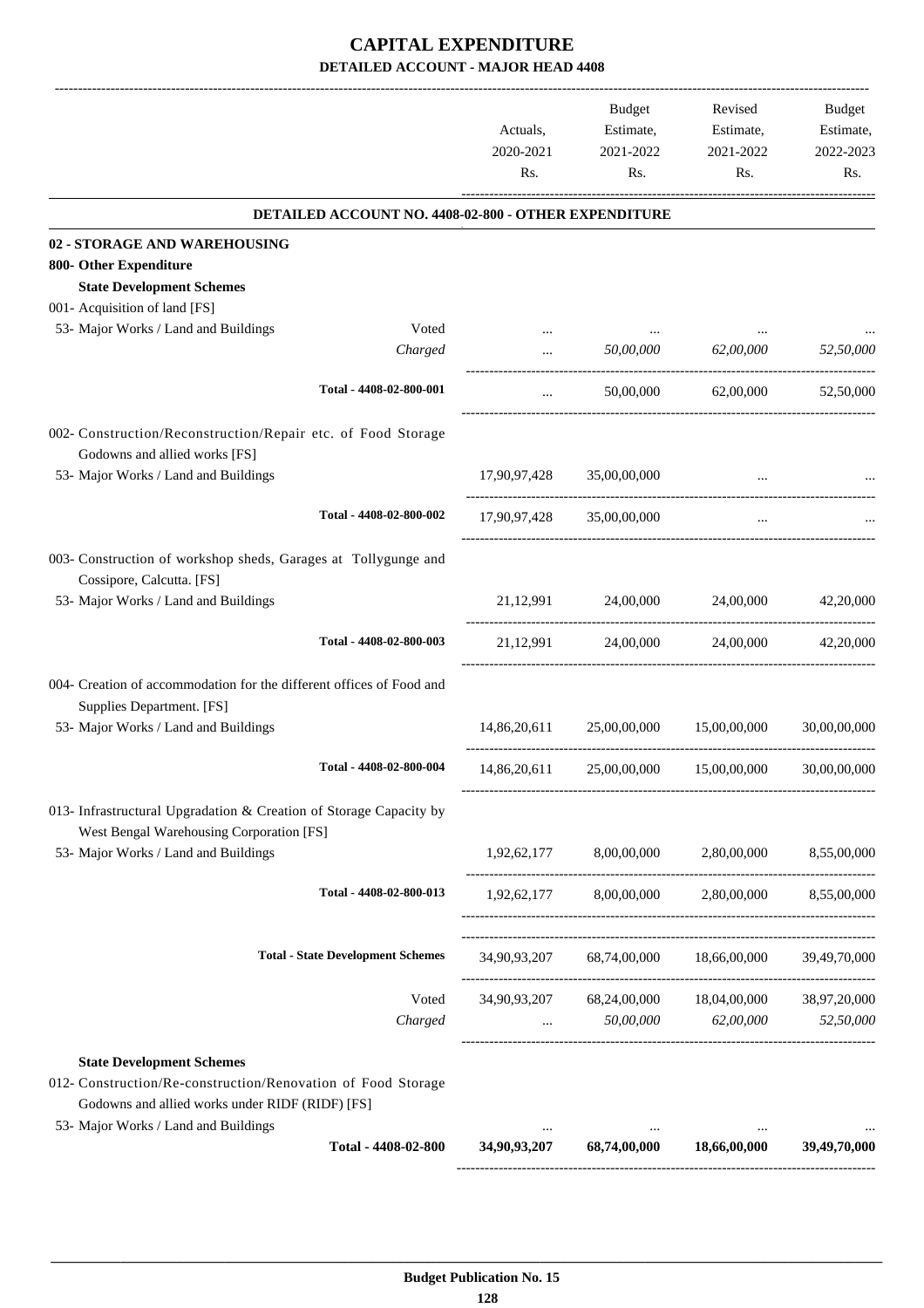|                                                                           | 2020-2021<br>Rs.         | Estimate,<br>2021-2022<br>Rs. | Estimate,<br>2021-2022<br>Rs. | Estimate,<br>2022-2023<br>Rs. |
|---------------------------------------------------------------------------|--------------------------|-------------------------------|-------------------------------|-------------------------------|
| Voted<br>Charged                                                          | 34,90,93,207<br>$\cdots$ | 68,24,00,000<br>50,00,000     | 18,04,00,000<br>62,00,000     | 38,97,20,000<br>52,50,000     |
| DETAILED ACCOUNT NO. 4408 - DEDUCT RECOVERIES IN REDUCTION OF EXPENDITURE |                          |                               |                               |                               |
| 01 - FOOD                                                                 |                          |                               |                               |                               |
| 101- Procurement and Supply                                               |                          |                               |                               |                               |
| Administrative Expenditure                                                |                          |                               |                               |                               |
| 001-Purchase of Food Grains other than Wheat [FS]                         |                          |                               |                               |                               |
| 70-Deduct Recoveries                                                      |                          |                               |                               |                               |
| 01-Others                                                                 | $\cdots$                 | $\cdots$                      | $-1,000$                      | $-1,000$                      |
| 02-W.B.H.S. 2008                                                          |                          | $\cdots$                      |                               |                               |
| 002-Purchase of Wheat and Wheat Products [FS]                             |                          |                               |                               |                               |
| 70-Deduct Recoveries                                                      |                          |                               |                               |                               |
| 01-Others                                                                 |                          |                               | $-1,000$                      | $-1,000$                      |
| 02-W.B.H.S. 2008                                                          |                          |                               | $\ddotsc$                     |                               |
| 013-Inter Account Transfer (to 2235) towards supply of rice to the        |                          |                               |                               |                               |
| people below poverty line under Targeted Public Distribution              |                          |                               |                               |                               |
| System at subsidised rate [FS]                                            |                          |                               |                               |                               |
| 70-Deduct Recoveries                                                      |                          |                               |                               |                               |
| 01-Others                                                                 |                          | $\cdots$                      | $-1,000$                      | $-1,000$                      |
| 02-W.B.H.S. 2008                                                          | $\cdots$                 | $\cdots$                      | $\cdots$                      |                               |
| <b>State Development Schemes</b>                                          |                          |                               |                               |                               |
| 901-Deduct Receipts and Recoveries on Capital Account [FS]                |                          |                               |                               |                               |
| 70-Deduct Recoveries                                                      |                          |                               |                               |                               |
| 01-Others                                                                 | $-2,26,61,155$           |                               |                               |                               |
| Total - 101 - Deduct - Recoveries                                         | $-2,26,61,155$           | $\cdots$                      | $-3,000$                      | $-3,000$                      |
| 02- STORAGE AND WAREHOUSING                                               |                          |                               |                               |                               |
| 101- Rural Godown Programme                                               |                          |                               |                               |                               |
| State Development Schemes (Central Assistance)                            |                          |                               |                               |                               |
| 001-Rastriya Krishi Vikash Yojana (RKVY) (Central Share) (RKVY)           |                          |                               |                               |                               |
| [FS]                                                                      |                          |                               |                               |                               |
| 70-Deduct Recoveries                                                      |                          |                               |                               |                               |
| 01-Others                                                                 | $\cdots$                 | $\cdots$                      | $\cdots$                      |                               |
| Total - 101 - Deduct - Recoveries                                         | $\cdots$                 | $\cdots$                      | $\cdots$                      |                               |
|                                                                           |                          |                               |                               |                               |
| 789- Special Component Plan for Scheduled Castes                          |                          |                               |                               |                               |
| <b>State Development Schemes</b>                                          |                          |                               |                               |                               |
| 003-Construction/Re-construction/Renovation of Food Storage               |                          |                               |                               |                               |
| Godowns and allied works under RIDF (RIDF) [FS]                           |                          |                               |                               |                               |
| 70-Deduct Recoveries                                                      |                          |                               |                               |                               |
| 01-Others                                                                 | $\cdots$                 | $\cdots$                      | $\cdots$                      |                               |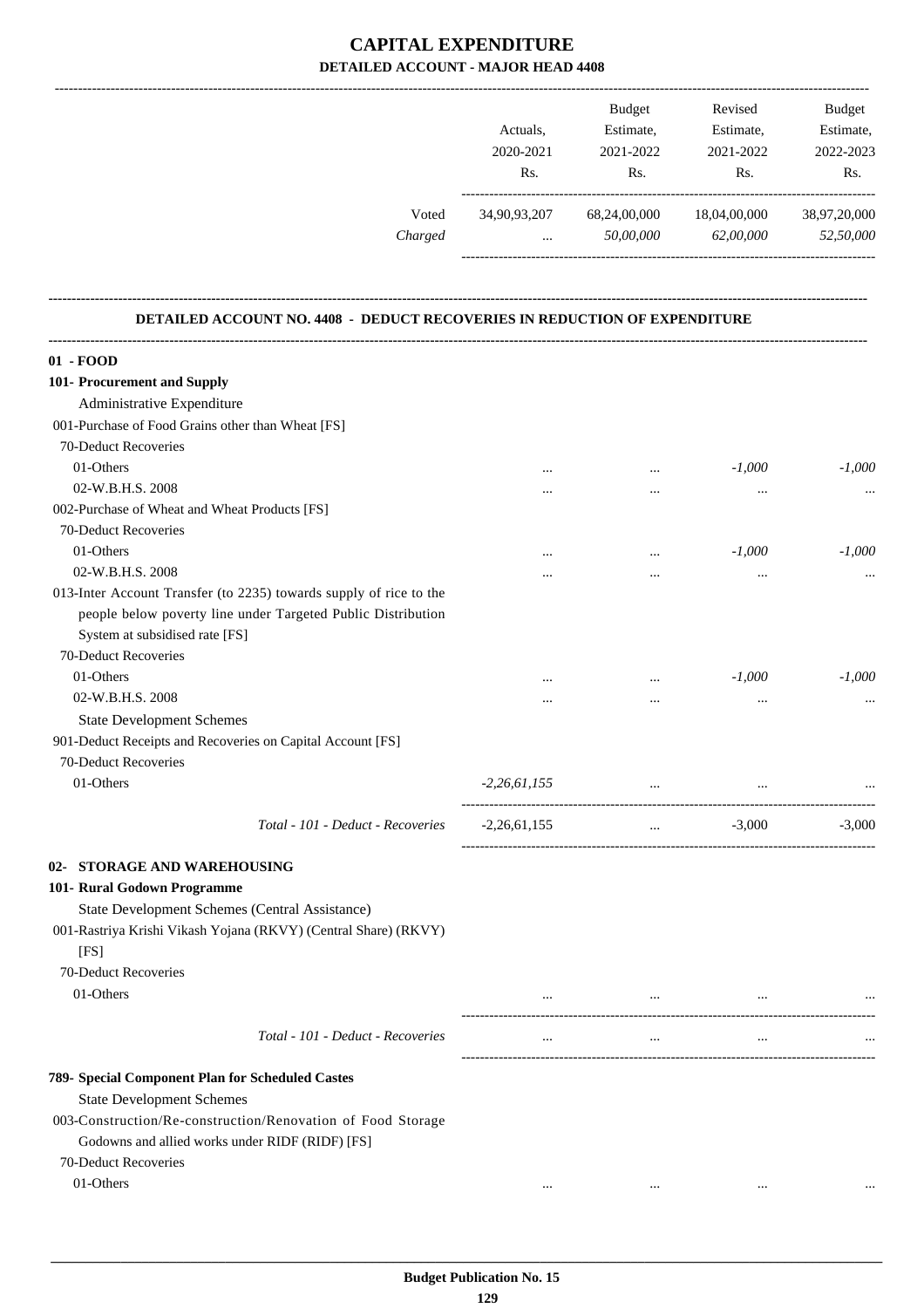|                                                                                                                                        | Actuals,<br>2020-2021<br>Rs. | Budget<br>Estimate,<br>2021-2022<br>Rs. | Revised<br>Estimate,<br>2021-2022<br>Rs. | Budget<br>Estimate,<br>2022-2023<br>Rs. |
|----------------------------------------------------------------------------------------------------------------------------------------|------------------------------|-----------------------------------------|------------------------------------------|-----------------------------------------|
|                                                                                                                                        |                              |                                         |                                          |                                         |
| Total - 789 - Deduct - Recoveries                                                                                                      | $\cdots$                     | $\cdots$                                |                                          |                                         |
| 800- Other Expenditure                                                                                                                 |                              |                                         |                                          |                                         |
| <b>State Development Schemes</b>                                                                                                       |                              |                                         |                                          |                                         |
| 001-Acquisition of land [FS]                                                                                                           |                              |                                         |                                          |                                         |
| 70-Deduct Recoveries                                                                                                                   |                              |                                         |                                          |                                         |
| 01-Others                                                                                                                              |                              |                                         |                                          |                                         |
| 002-Construction/Reconstruction/Repair etc. of Food Storage<br>Godowns and allied works [FS]                                           |                              |                                         |                                          |                                         |
| 70-Deduct Recoveries                                                                                                                   |                              |                                         |                                          |                                         |
| 01-Others                                                                                                                              |                              |                                         |                                          |                                         |
| 004-Creation of accommodation for the different offices of Food and<br>Supplies Department. [FS]                                       |                              |                                         |                                          |                                         |
| 70-Deduct Recoveries                                                                                                                   |                              |                                         |                                          |                                         |
| 01-Others                                                                                                                              | $-1,15,012$                  | $\cdots$                                |                                          |                                         |
| 900-Deduct Recoveries on Capital Accounts [FS]                                                                                         |                              |                                         |                                          |                                         |
| 70-Deduct Recoveries                                                                                                                   |                              |                                         |                                          |                                         |
| 01-Others                                                                                                                              | $-48,96,178$                 |                                         |                                          |                                         |
| <b>State Development Schemes</b>                                                                                                       |                              |                                         |                                          |                                         |
| 012-Construction/Re-construction/Renovation of Food Storage<br>Godowns and allied works under RIDF (RIDF) [FS]<br>70-Deduct Recoveries |                              |                                         |                                          |                                         |
| 01-Others                                                                                                                              | $\cdots$                     |                                         | $\ddotsc$                                |                                         |
| <b>State Development Schemes</b>                                                                                                       |                              |                                         |                                          |                                         |
| 015-Refund of Unutilized Fund of CSS Schemes (State Share)<br>(CSSREFUND) [FS]                                                         |                              |                                         |                                          |                                         |
| 70-Deduct Recoveries                                                                                                                   |                              |                                         |                                          |                                         |
| 01-Others                                                                                                                              | $\cdots$                     | $\cdots$                                | $\cdots$                                 | $\cdots$                                |
| State Development Schemes (Central Assistance)                                                                                         |                              |                                         |                                          |                                         |
| 014-Refund of Unutilized Fund of CSS Schemes (Central Share)<br>(CSSREFUND) [FS]                                                       |                              |                                         |                                          |                                         |
| 70-Deduct Recoveries                                                                                                                   |                              |                                         |                                          |                                         |
| 01-Others                                                                                                                              | $\cdots$                     | $\cdots$                                | $\cdots$                                 |                                         |
| Total - 800 - Deduct - Recoveries                                                                                                      | $-50,11,190$                 | $\cdots$                                | $\ldots$                                 |                                         |
| Total - 4408 - Deduct - Recoveries                                                                                                     | $-2,76,72,345$               | $\cdots$                                | $-3,000$                                 | $-3,000$                                |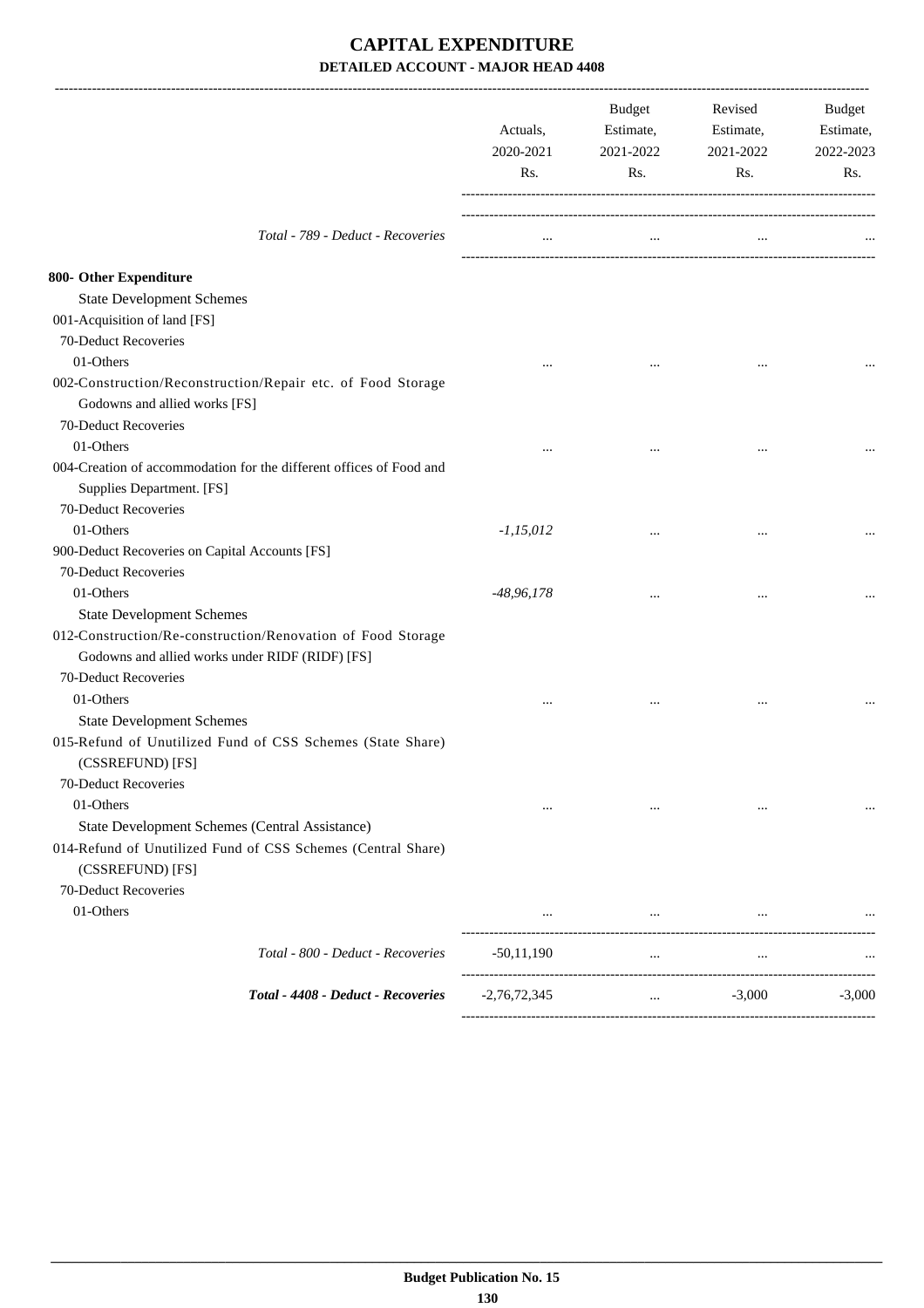# **LOAN EXPENDITURE**

## **DEMAND No. 21**

### **Food & Supplies Department**

F. Loans and Advances -

### Head of Account: 6408 - Loans for Food, Storage and Warehousing

| <b>Voted Rs. Nil</b>     | <b>Charged Rs. Nil</b> |  | <b>Total Rs. Nil</b>  |                  |  |
|--------------------------|------------------------|--|-----------------------|------------------|--|
|                          |                        |  | Voted Rs. Charged Rs. | <b>Total Rs.</b> |  |
| <b>Gross Expenditure</b> |                        |  |                       | $\cdots$         |  |
| Deduct - Recoveries      |                        |  | $\cdots$              | $\cdots$         |  |
| <b>Net Expenditure</b>   |                        |  |                       |                  |  |

# **LOAN EXPENDITURE**

# **ABSTRACT ACCOUNT**

|                                                    | Actuals,<br>2020-2021<br>Rs. | <b>Budget</b><br>Estimate,<br>2021-2022<br>Rs. | Revised<br>Estimate,<br>2021-2022<br>Rs. | <b>Budget</b><br>Estimate,<br>2022-2023<br>Rs. |
|----------------------------------------------------|------------------------------|------------------------------------------------|------------------------------------------|------------------------------------------------|
| 02 - STORAGE AND WAREHOUSING                       |                              |                                                |                                          |                                                |
| 190- Loans to Public Sector and Other Undertakings |                              |                                                |                                          |                                                |
| Administrative Expenditure                         | $\cdots$                     | $\cdots$                                       |                                          | $\cdots$                                       |
| <b>State Development Schemes</b>                   |                              | $\cdots$                                       |                                          |                                                |
| <b>Total - 190</b>                                 | $\cdots$                     | $\ddotsc$                                      |                                          |                                                |
| <b>Grand Total - Gross</b>                         | $\cdots$                     | $\cdots$                                       |                                          |                                                |
| Voted                                              | $\ddotsc$                    | $\cdots$                                       | $\cdots$                                 |                                                |
| Charged                                            | $\cdots$                     | $\cdots$                                       | $\cdots$                                 |                                                |
| <b>Administrative Expenditure</b>                  | $\cdots$                     | $\cdots$                                       | $\ddotsc$                                |                                                |
| <b>State Development Schemes</b>                   | $\cdots$                     | $\cdots$                                       |                                          |                                                |
| <b>Deduct Recoveries</b>                           | $\cdots$                     | $\cdots$                                       |                                          |                                                |
| <b>Grand Total - Net</b>                           | $\cdots$                     | $\cdots$                                       |                                          |                                                |
| Voted                                              | $\cdots$                     | $\cdots$                                       | $\cdots$                                 |                                                |
| Charged                                            | $\cdots$                     | $\cdots$                                       | $\cdots$                                 | $\cdots$                                       |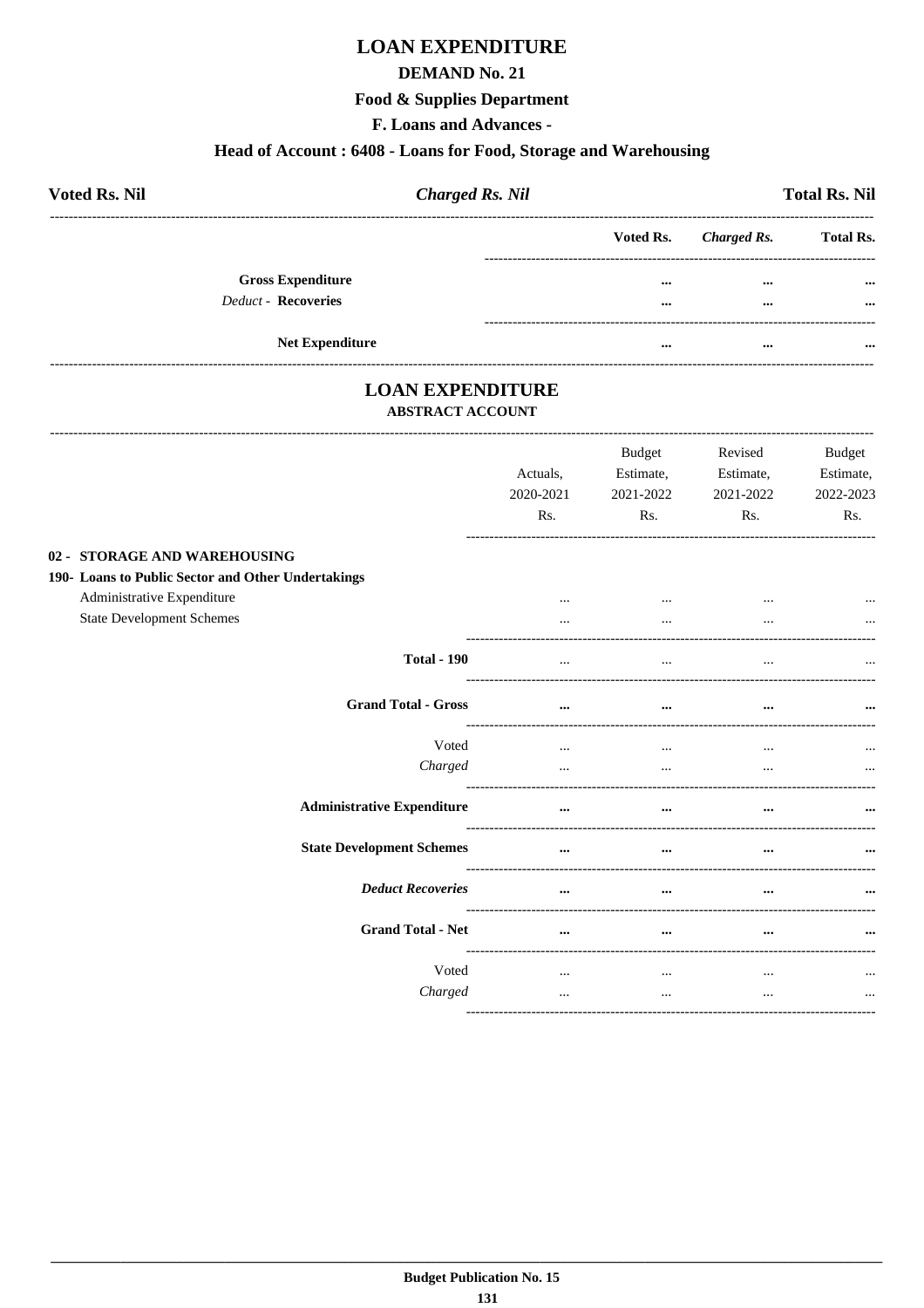|                                                                                         |           | <b>Budget</b> | Revised   | Budget    |
|-----------------------------------------------------------------------------------------|-----------|---------------|-----------|-----------|
|                                                                                         | Actuals.  | Estimate,     | Estimate, | Estimate, |
|                                                                                         | 2020-2021 | 2021-2022     | 2021-2022 | 2022-2023 |
|                                                                                         | Rs.       | Rs.           | Rs.       | Rs.       |
| <b>DETAILED ACCOUNT NO. 6408-02-190 - LOANS TO PUBLIC SECTOR AND OTHER UNDERTAKINGS</b> |           |               |           |           |
| 02 - STORAGE AND WAREHOUSING                                                            |           |               |           |           |
| 190- Loans to Public Sector and Other Undertakings                                      |           |               |           |           |
| <b>Administrative Expenditure</b>                                                       |           |               |           |           |
| 003- Loan to West Bengal Essential Commodities Supply Corporation                       |           |               |           |           |
| Ltd [FS]                                                                                |           |               |           |           |
| 55- Loans and Advances                                                                  |           |               |           | $\cdots$  |
| <b>State Development Schemes</b>                                                        |           |               |           |           |
| 002- Loans to West Bengal State Warehousing Corporation                                 |           |               |           |           |
| (WBSWC) [FS]                                                                            |           |               |           |           |
| 55-Loans and Advances                                                                   | $\cdots$  |               |           |           |
| Total - 6408-02-190                                                                     | $\cdots$  |               |           |           |
| Voted                                                                                   | $\cdots$  | $\cdots$      | $\cdots$  |           |
| Charged                                                                                 | $\cdots$  | $\cdots$      | $\cdots$  | $\cdots$  |
|                                                                                         |           |               |           |           |

-----------------------------------------------------------------------------------------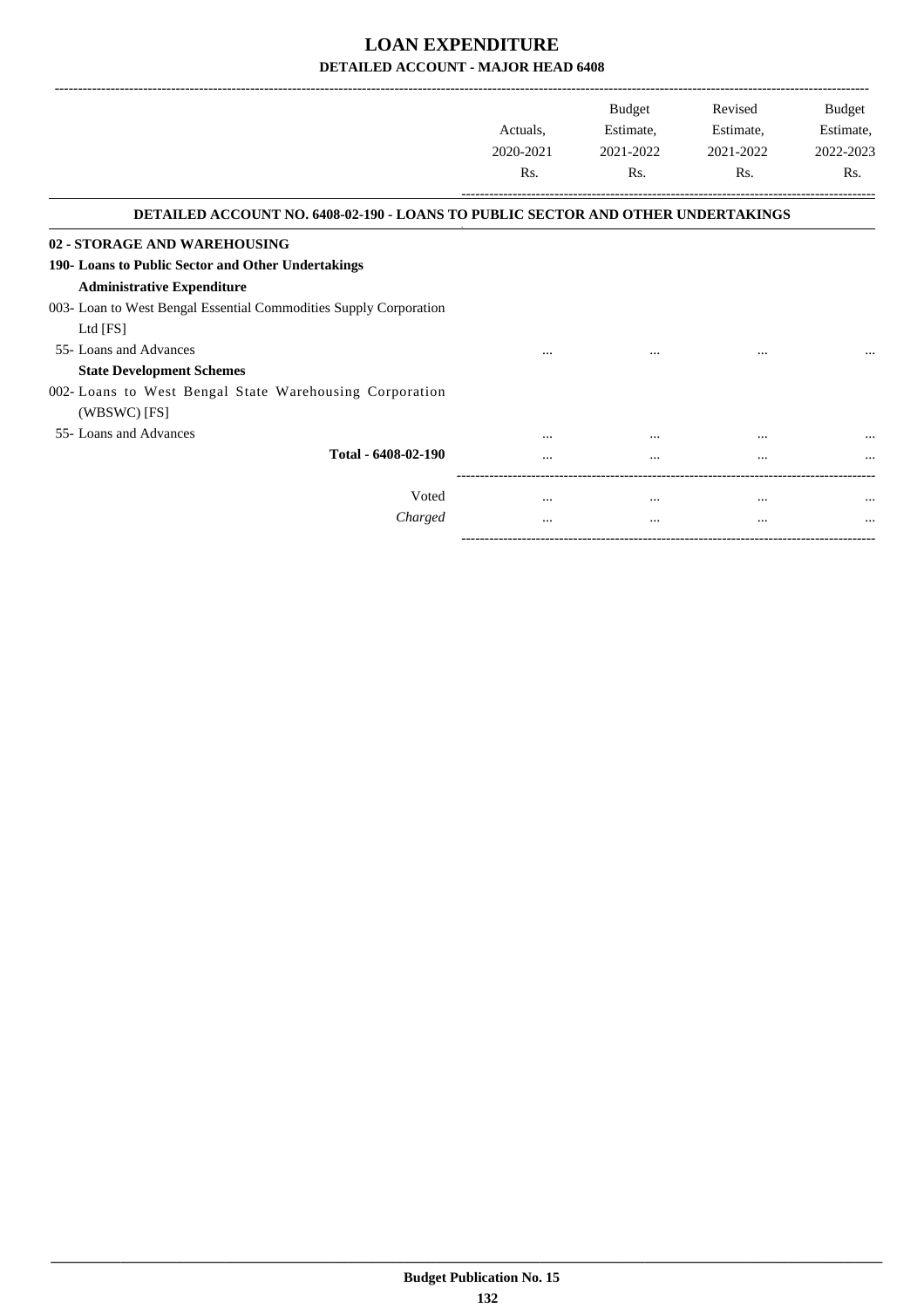# **REVENUE EXPENDITURE**

# **DEMAND No. 22**

## **Food Processing Industries and Horticulture Department**

# A. General Services - (c) Interest payment and servicing of Debt

### **Head of Account: 2049 - Interest Payments**

| <b>Voted Rs. Nil</b>     | <b>Charged Rs. Nil</b> |           |             | <b>Total Rs. Nil</b> |
|--------------------------|------------------------|-----------|-------------|----------------------|
|                          |                        | Voted Rs. | Charged Rs. | <b>Total Rs.</b>     |
| <b>Gross Expenditure</b> |                        | $\cdots$  | $\cdots$    | $\cdots$             |
| Deduct - Recoveries      |                        | $\cdots$  | $\cdots$    | $\cdots$             |
| <b>Net Expenditure</b>   |                        | $\cdots$  | $\cdots$    | $\cdots$             |

## REVENUE EXPENDITURE **ABSTRACT ACCOUNT**

|                                                                                                      |                                   | Actuals,<br>2020-2021<br>Rs. | <b>Budget</b><br>Estimate,<br>2021-2022<br>Rs. | Revised<br>Estimate,<br>2021-2022<br>Rs. | <b>Budget</b><br>Estimate,<br>2022-2023<br>Rs. |
|------------------------------------------------------------------------------------------------------|-----------------------------------|------------------------------|------------------------------------------------|------------------------------------------|------------------------------------------------|
| 01 - INTEREST ON INTERNAL DEBT<br>200- Interest on Other Intenal Debts<br>Administrative Expenditure |                                   | $\cdots$                     |                                                |                                          |                                                |
|                                                                                                      | <b>Total - 200</b>                |                              |                                                |                                          |                                                |
|                                                                                                      | <b>Grand Total - Gross</b>        | $\cdots$                     | $\cdots$                                       | $\cdots$                                 | $\cdots$                                       |
|                                                                                                      | Voted<br>Charged                  | $\cdots$<br>$\cdots$         | $\cdots$<br>$\cdots$                           | $\cdots$<br>$\cdots$                     | $\cdots$                                       |
|                                                                                                      | <b>Administrative Expenditure</b> | $\cdots$                     | $\cdots$                                       |                                          |                                                |
|                                                                                                      | <b>Deduct Recoveries</b>          | $\ddotsc$                    | $\ddotsc$                                      |                                          |                                                |
|                                                                                                      | <b>Grand Total - Net</b>          |                              |                                                |                                          |                                                |
|                                                                                                      | Voted<br>Charged                  | $\cdots$<br>$\cdots$         | $\cdots$<br>$\cdots$                           | $\cdots$<br>$\cdots$                     | $\cdots$<br>$\cdots$                           |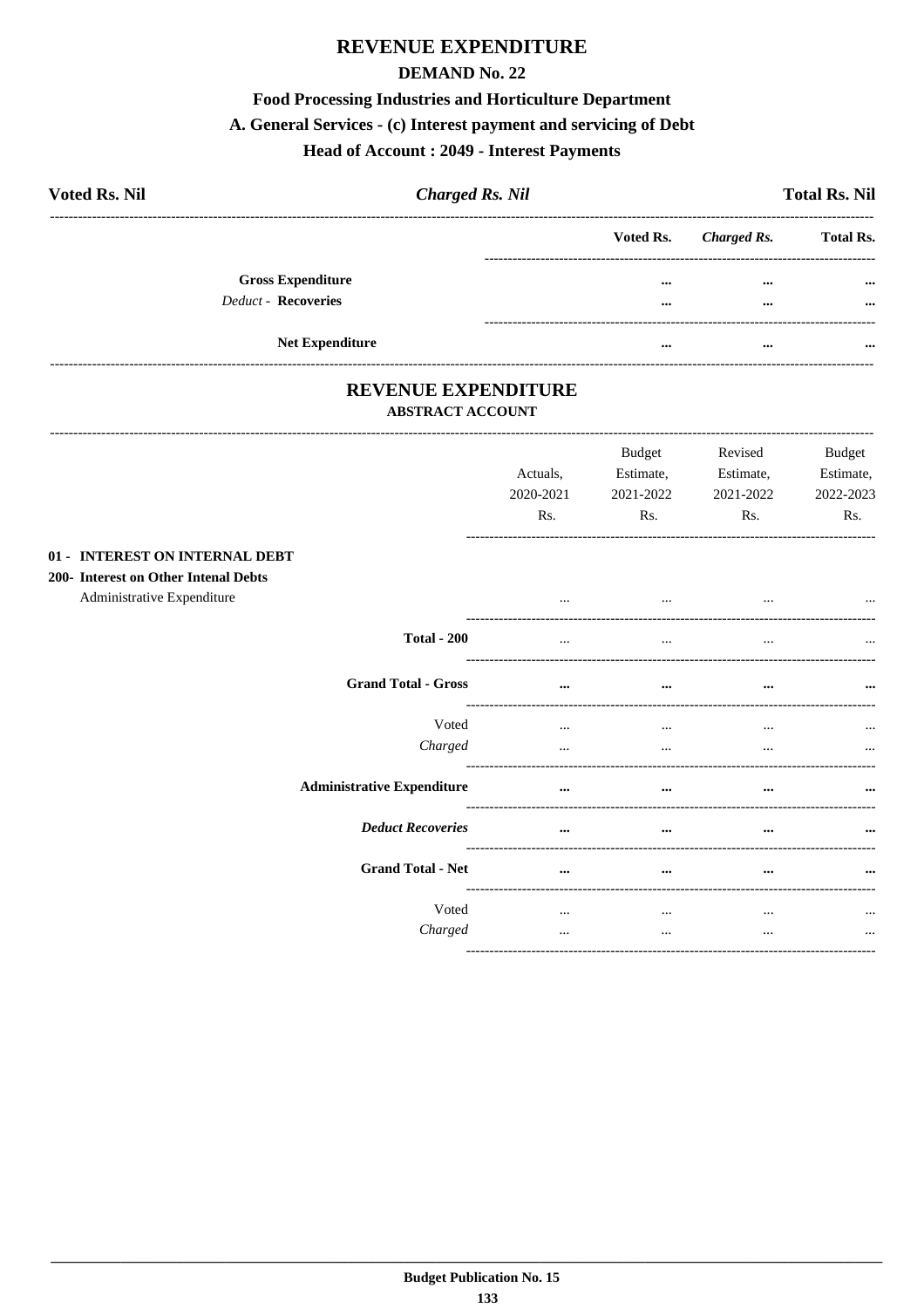|                                                                           |                     | Actuals.  | <b>Budget</b><br>Estimate, | Revised<br>Estimate, | Budget<br>Estimate, |
|---------------------------------------------------------------------------|---------------------|-----------|----------------------------|----------------------|---------------------|
|                                                                           |                     | 2020-2021 | 2021-2022                  | 2021-2022            | 2022-2023           |
|                                                                           |                     | Rs.       | Rs.                        | Rs.                  | Rs.                 |
| <b>DETAILED ACCOUNT NO. 2049-01-200 - INTEREST ON OTHER INTENAL DEBTS</b> |                     |           |                            |                      |                     |
| 01 - INTEREST ON INTERNAL DEBT                                            |                     |           |                            |                      |                     |
| 200- Interest on Other Intenal Debts                                      |                     |           |                            |                      |                     |
| <b>Administrative Expenditure</b>                                         |                     |           |                            |                      |                     |
| 039- Loans from NCDC [FP]                                                 |                     |           |                            |                      |                     |
| 45- Interest/Dividend                                                     | Charged             | $\cdots$  | $\cdots$                   | $\cdots$             | $\cdots$            |
|                                                                           | Total - 2049-01-200 | $\cdots$  | $\cdots$                   | $\cdots$             | $\cdots$            |
|                                                                           |                     |           |                            |                      |                     |
|                                                                           | Voted               | $\cdots$  | $\cdots$                   | $\cdots$             | $\cdots$            |
|                                                                           | Charged             | $\cdots$  | $\cdots$                   | $\cdots$             | $\cdots$            |

-----------------------------------------------------------------------------------------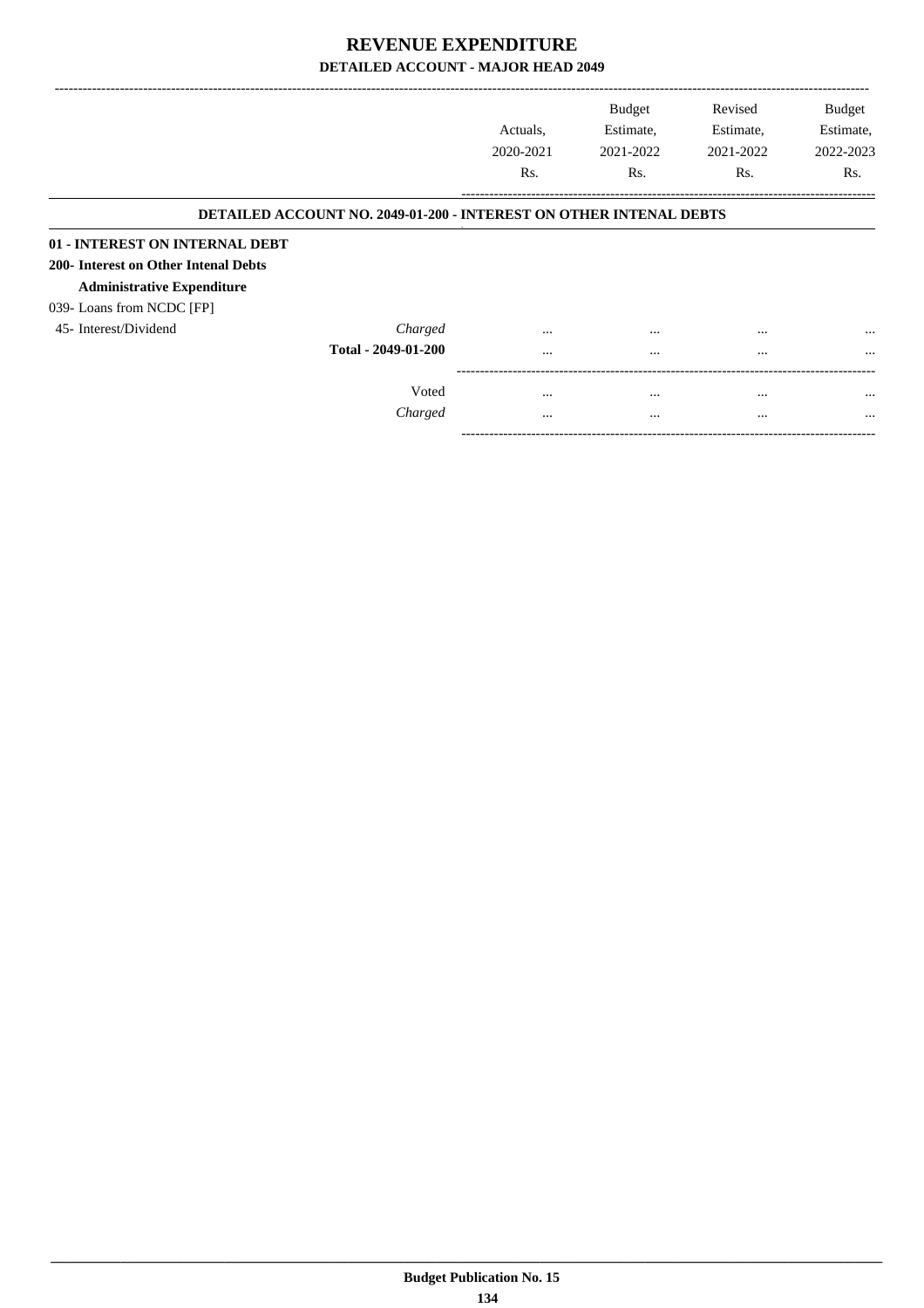# **REVENUE EXPENDITURE**

### **DEMAND No. 22**

# **Food Processing Industries and Horticulture Department C - Economic Services - (a) Agriculture and Allied Activities Head of Account : 2401 - Crop Husbandry**

| Voted Rs. 156,91,56,000                                                        | <b>Charged Rs. Nil</b>  |                            |                                                      |                                                | Total Rs. 156,91,56,000                      |
|--------------------------------------------------------------------------------|-------------------------|----------------------------|------------------------------------------------------|------------------------------------------------|----------------------------------------------|
|                                                                                |                         |                            | -------------------------------------<br>Voted Rs.   | ------------------------<br><b>Charged Rs.</b> | <b>Total Rs.</b>                             |
| <b>Gross Expenditure</b>                                                       |                         |                            | 156,91,56,000                                        | $\cdots$                                       | 156,91,56,000                                |
| Deduct - Recoveries                                                            |                         |                            | $-17,000$                                            |                                                | $-17,000$<br>$\cdots$ . The same $\cdots$    |
| <b>Net Expenditure</b>                                                         |                         |                            | 156,91,39,000                                        |                                                | $\dots$ 156,91,39,000                        |
|                                                                                | <b>ABSTRACT ACCOUNT</b> | <b>REVENUE EXPENDITURE</b> |                                                      |                                                |                                              |
|                                                                                |                         |                            | <b>Budget</b>                                        | Revised                                        | Budget                                       |
|                                                                                |                         | Actuals,                   |                                                      | Estimate, Estimate,                            | Estimate,                                    |
|                                                                                |                         | 2020-2021                  | 2021-2022                                            | 2021-2022                                      | 2022-2023                                    |
|                                                                                |                         | Rs.                        | Rs.                                                  | Rs.                                            | Rs.                                          |
| 103- Seeds                                                                     |                         |                            |                                                      |                                                |                                              |
| <b>State Development Schemes</b>                                               |                         |                            | 20,00,000<br><b>ALCOHOL:</b>                         | 6,67,000                                       | 21,00,000                                    |
|                                                                                | <b>Total - 103</b>      |                            | $\mathbf{r}$ and $\mathbf{r}$ and $\mathbf{r}$       | 20,00,000 6,67,000                             | 21,00,000                                    |
| 110- Crop Insurance                                                            |                         |                            |                                                      |                                                |                                              |
| <b>State Development Schemes</b>                                               |                         | $\ddotsc$                  | 2,50,00,000                                          | and the company of the                         | 2,62,50,000                                  |
|                                                                                | <b>Total - 110</b>      | $\sim$ $\sim$              | 2,50,00,000                                          |                                                | 2,62,50,000<br>$\mathbf{r}$ and $\mathbf{r}$ |
| 119- Horticulture and Vegetable Crops                                          |                         |                            |                                                      |                                                |                                              |
| Administrative Expenditure                                                     |                         | 16,49,74,643               | 17,31,58,000                                         | 17,34,31,000                                   | 18,02,06,000                                 |
| <b>State Development Schemes</b>                                               |                         | 16,07,10,020               | 69,46,67,000                                         | 46,81,56,000                                   | 76,28,73,000                                 |
| State Development Schemes (Central Assistance)<br><b>Central Sector Scheme</b> |                         | 7,50,00,000<br>$\cdots$    | 75,00,000<br>$\cdots$                                | $\cdots$<br>$\cdots$                           | 9,60,00,000                                  |
|                                                                                |                         |                            |                                                      |                                                |                                              |
|                                                                                | <b>Total - 119</b>      |                            | 40,06,84,663 87,53,25,000 64,15,87,000 103,90,79,000 |                                                |                                              |
| 789- Special Component Plan for Scheduled Castes                               |                         |                            |                                                      |                                                |                                              |
| <b>State Development Schemes</b>                                               |                         | 3,88,75,164                | 36,56,98,000                                         | 16,55,99,000                                   | 34,67,48,000                                 |
| State Development Schemes (Central Assistance)                                 |                         | 4,71,00,000                | 2,34,00,000                                          | 3,52,00,000                                    | 3,45,00,000                                  |
|                                                                                |                         | Total - 789 8,59,75,164    |                                                      | 38,90,98,000 20,07,99,000 38,12,48,000         |                                              |
| 796- Tribal Areas Sub-Plan                                                     |                         |                            |                                                      |                                                |                                              |
| <b>State Development Schemes</b>                                               |                         | 1,88,03,968                | 10,92,59,000                                         | 4,61,67,000                                    | 11,29,79,000                                 |
| State Development Schemes (Central Assistance)                                 |                         | 43,00,000                  | 65,00,000                                            | 1,30,67,000                                    | 75,00,000                                    |
|                                                                                | <b>Total - 796</b>      |                            | 2,31,03,968 11,57,59,000 5,92,34,000 12,04,79,000    |                                                |                                              |
|                                                                                |                         |                            |                                                      |                                                |                                              |

### **800- Other Expenditure**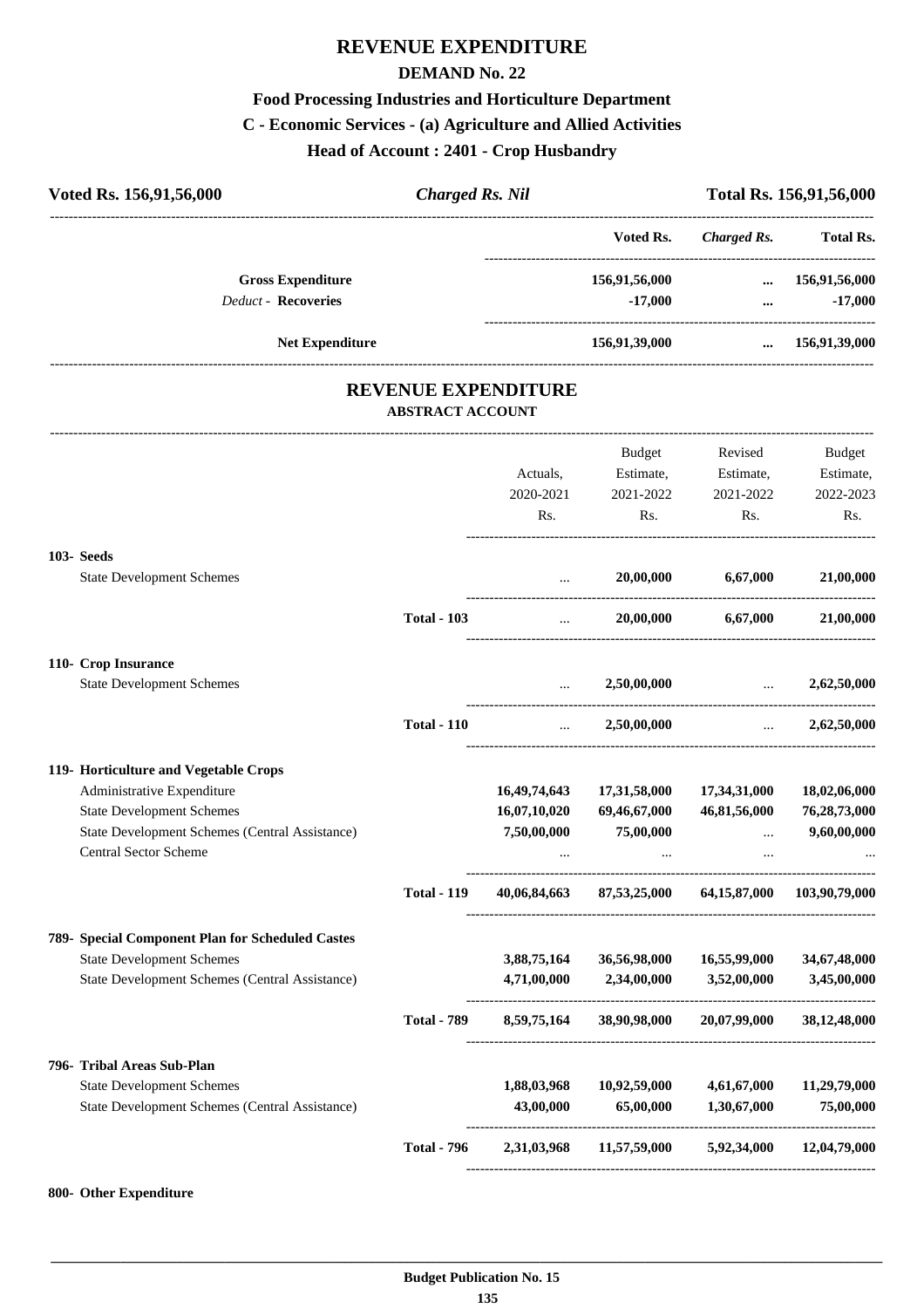## **REVENUE EXPENDITURE ABSTRACT ACCOUNT**

| Budget              | Revised                                                | <b>Budget</b>                              |                                            |                                                                                                   |
|---------------------|--------------------------------------------------------|--------------------------------------------|--------------------------------------------|---------------------------------------------------------------------------------------------------|
| Estimate, Estimate, |                                                        | Estimate,                                  | Actuals,                                   |                                                                                                   |
| 2022-2023           | 2021-2022                                              | 2021-2022                                  | 2020-2021                                  |                                                                                                   |
| Rs.                 | Rs. Rs.                                                |                                            | Rs.                                        |                                                                                                   |
|                     | 3,83,76,000 6,14,23,000                                |                                            | 2,28,00,000                                | <b>State Development Schemes</b>                                                                  |
|                     |                                                        | $3,42,00,000$ $5,76,00,000$ $9,16,00,000$  |                                            | <b>State Development Schemes (Central Assistance)</b>                                             |
|                     |                                                        | $5,70,00,000$ $9,59,76,000$ $15,30,23,000$ |                                            | <b>Total - 800</b>                                                                                |
|                     | 56,67,63,795 150,31,58,000 105,53,10,000 156,91,56,000 |                                            |                                            | <b>Grand Total - Gross</b>                                                                        |
|                     | 56,67,63,795 150,31,58,000 105,53,10,000 156,91,56,000 |                                            |                                            | Voted                                                                                             |
|                     | the contract of the contract of the                    | and the contract of the contract of        | and the contract of the contract of the    | Charged                                                                                           |
|                     |                                                        |                                            |                                            |                                                                                                   |
|                     |                                                        |                                            |                                            | State Development Schemes 24,11,89,152 123,50,00,000 74,20,12,000 125,09,50,000                   |
|                     |                                                        |                                            |                                            | State Development Schemes (Central Assistance) 16,06,00,000 9,50,00,000 13,98,67,000 13,80,00,000 |
|                     |                                                        |                                            |                                            | <i>Deduct Recoveries</i> $-26,83,669$ $-95,000$ $-17,000$ $-17,000$                               |
|                     |                                                        |                                            |                                            | Grand Total - Net 56,40,80,126 150,30,63,000 105,52,93,000 156,91,39,000                          |
|                     | 56,40,80,126 150,30,63,000 105,52,93,000 156,91,39,000 |                                            |                                            | Voted                                                                                             |
|                     | $\cdots$                                               | $\ddots$                                   | and the control of the control of the con- | Charged                                                                                           |
|                     |                                                        |                                            |                                            |                                                                                                   |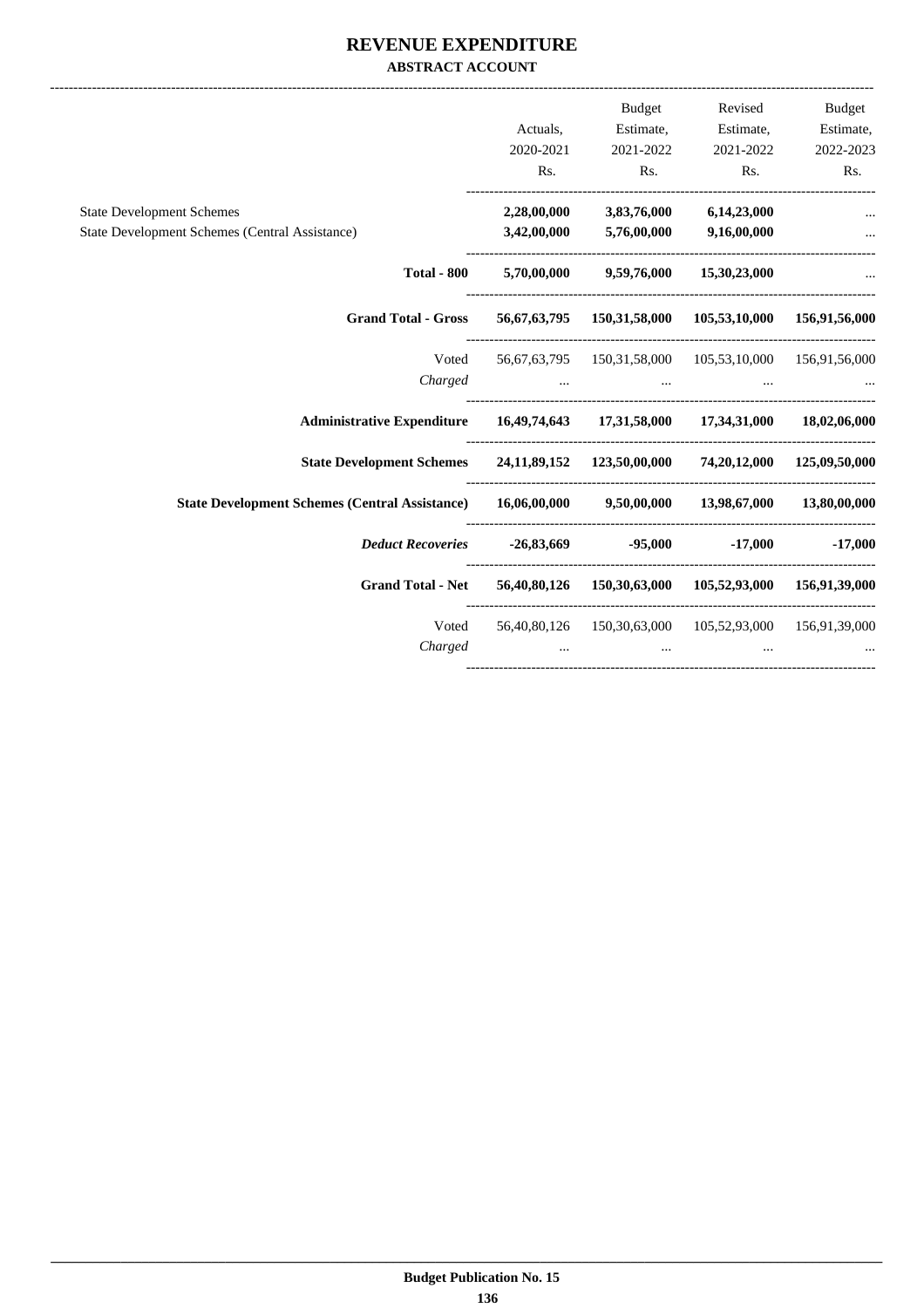-------------------------------------------------------------------------------------------------------------------------------------------------------------------------------

|                                                          |                                                                            | Actuals,<br>2020-2021<br>Rs. | <b>Budget</b><br>Estimate,<br>2021-2022<br>Rs. | Revised<br>Estimate,<br>2021-2022<br>Rs. | <b>Budget</b><br>Estimate,<br>2022-2023<br>Rs. |
|----------------------------------------------------------|----------------------------------------------------------------------------|------------------------------|------------------------------------------------|------------------------------------------|------------------------------------------------|
|                                                          | DETAILED ACCOUNT NO. 2401-00-103 - SEEDS                                   |                              |                                                |                                          |                                                |
| 103-Seeds<br><b>State Development Schemes</b>            |                                                                            |                              |                                                |                                          |                                                |
| 013- Grants to PRIs for Production of Quality Seeds [FP] |                                                                            |                              |                                                |                                          |                                                |
| 31- Grants-in-aid-GENERAL<br>02-Other Grants             |                                                                            |                              | 20,00,000                                      | 6,67,000                                 | 21,00,000                                      |
|                                                          |                                                                            | $\cdots$                     |                                                |                                          |                                                |
|                                                          | <b>Total - State Development Schemes</b>                                   | $\cdots$                     | 20,00,000                                      | 6,67,000                                 | 21,00,000                                      |
|                                                          | Total - 2401-00-103                                                        | $\ddots$                     | 20,00,000                                      | 6,67,000                                 | 21,00,000                                      |
|                                                          | Voted                                                                      | $\cdots$                     | 20,00,000                                      | 6,67,000                                 | 21,00,000                                      |
|                                                          | Charged                                                                    | $\cdots$                     | $\cdots$                                       | $\cdots$                                 |                                                |
|                                                          | DETAILED ACCOUNT NO. 2401-00-110 - CROP INSURANCE                          |                              |                                                |                                          |                                                |
| 110- Crop Insurance                                      |                                                                            |                              |                                                |                                          |                                                |
| <b>State Development Schemes</b>                         |                                                                            |                              |                                                |                                          |                                                |
| 002- Crop Insurance Scheme [FP]                          |                                                                            |                              |                                                |                                          |                                                |
| 33- Subsidies                                            |                                                                            |                              |                                                |                                          |                                                |
| 05-Other Subsidies                                       |                                                                            | $\cdots$                     | 2,50,00,000                                    | $\ddotsc$                                | 2,62,50,000                                    |
|                                                          | <b>Total - State Development Schemes</b>                                   |                              |                                                | ----------------------------------       |                                                |
|                                                          |                                                                            | $\cdots$                     | 2,50,00,000                                    | and the state                            | 2,62,50,000                                    |
|                                                          | Total - 2401-00-110                                                        | $\cdots$                     | 2,50,00,000                                    | $\mathbf{r}$                             | 2,62,50,000                                    |
|                                                          | Voted                                                                      | $\ldots$                     | 2,50,00,000                                    | $\cdots$                                 | 2,62,50,000                                    |
|                                                          | Charged                                                                    |                              |                                                |                                          |                                                |
|                                                          | <b>DETAILED ACCOUNT NO. 2401-00-119 - HORTICULTURE AND VEGETABLE CROPS</b> |                              |                                                |                                          |                                                |
| 119- Horticulture and Vegetable Crops                    |                                                                            |                              |                                                |                                          |                                                |
| <b>Administrative Expenditure</b>                        |                                                                            |                              |                                                |                                          |                                                |
| 001- Coconut Development [FP]                            |                                                                            |                              |                                                |                                          |                                                |
| 01- Salaries                                             |                                                                            |                              |                                                |                                          |                                                |
| 01-Pay                                                   |                                                                            | 1,53,01,258                  | 1,74,07,000                                    | 1,56,07,000                              | 1,60,75,000                                    |
| 14-Grade Pay                                             |                                                                            | $\ldots$                     | $\ldots$                                       | $\cdots$                                 |                                                |
| 02-Dearness Allowance                                    |                                                                            | 72,855                       | 5,23,000                                       | 6,24,000                                 | 9,65,000                                       |
| 03-House Rent Allowance                                  |                                                                            | 16,12,042                    | 16,54,000                                      | 14,83,000                                | 15,27,000                                      |
| 04-Ad hoc Bonus<br>07-Other Allowances                   |                                                                            | 63,000                       | 72,000                                         | 64,000                                   | 65,000                                         |
| 12-Medical Allowance                                     |                                                                            | $\ldots$<br>67,904           | $\ldots$<br>66,000                             | $\ldots$<br>69,000                       | 70,000                                         |
|                                                          |                                                                            |                              |                                                |                                          |                                                |
|                                                          | Total - 2401-00-119-001-01                                                 | 1,71,17,059                  | 1,97,22,000                                    | 1,78,47,000                              | 1,87,02,000                                    |
| 02- Wages                                                |                                                                            | $\cdots$                     | 83,000                                         | 63,000                                   | 65,000                                         |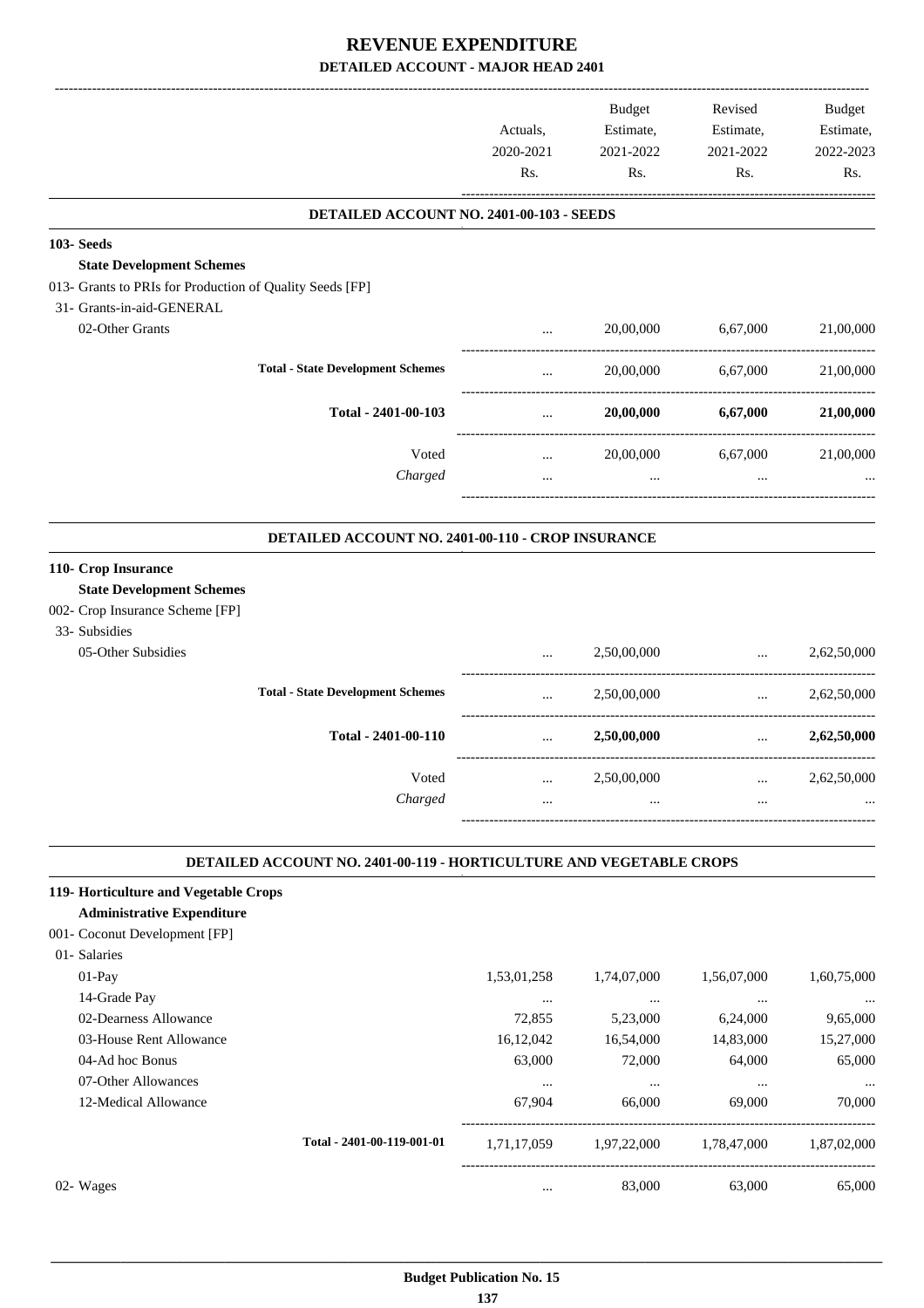-------------------------------------------------------------------------------------------------------------------------------------------------------------------------------

|                                                 | Actuals,<br>2020-2021<br>Rs. | <b>Budget</b><br>Estimate,<br>2021-2022<br>Rs. | Revised<br>Estimate,<br>2021-2022<br>Rs. | <b>Budget</b><br>Estimate,<br>2022-2023<br>Rs. |
|-------------------------------------------------|------------------------------|------------------------------------------------|------------------------------------------|------------------------------------------------|
| 07- Medical Reimbursements                      | $\cdots$                     | $\cdots$                                       | $\cdots$                                 |                                                |
| 11- Travel Expenses                             | $\cdots$                     | 5,000                                          | 5,000                                    | 5,000                                          |
| 12- Medical Reimbursements under WBHS 2008      | 8,06,148                     | 7,00,000                                       | 7,00,000                                 | 7,14,000                                       |
| 13- Office Expenses                             |                              |                                                |                                          |                                                |
| 01-Electricity                                  | 60,749                       | 1,68,000                                       | 1,68,000                                 | 1,71,000                                       |
| 02-Telephone                                    | 53,648                       | 57,000                                         | 57,000                                   | 58,000                                         |
| 03-Maintenance / P.O.L. for Office Vehicles     | $\cdots$                     | 3,000                                          | $\cdots$                                 |                                                |
| 04-Other Office Expenses                        | 17,915                       | 37,000                                         | 37,000                                   | 38,000                                         |
| Total - 2401-00-119-001-13                      | 1,32,312                     | 2,65,000                                       | 2,62,000                                 | 2.67,000                                       |
| 14- Rents, Rates and Taxes                      | 4,711                        | 9.000                                          | 5,000                                    | 5,000                                          |
| 19- Maintenance                                 |                              | $\cdots$                                       | $\cdots$                                 |                                                |
| 21- Materials and Supplies/Stores and Equipment |                              |                                                |                                          |                                                |
| 04-Others                                       | 3,000                        | 6,000                                          | 6,000                                    | 6,000                                          |
| 27- Minor Works/ Maintenance                    | 4,970                        | 9,000                                          | 5,000                                    | 5,000                                          |
| 50- Other Charges                               | 1,71,900                     | 1,77,000                                       | 1,77,000                                 | 1,82,000                                       |
| Total - 2401-00-119-001                         | 1,82,40,100                  |                                                | 2,09,76,000 1,90,70,000 1,99,51,000      |                                                |
| 002- Arecanut Development [FP]                  |                              |                                                |                                          |                                                |
| 01- Salaries                                    |                              |                                                |                                          |                                                |
| 01-Pay                                          | 24,00,000                    | 24,72,000                                      | 24,48,000                                | 25,21,000                                      |
| 14-Grade Pay                                    | $\cdots$                     | $\cdots$                                       | $\ldots$                                 |                                                |
| 02-Dearness Allowance                           | 12,120                       | 75,000                                         | 98,000                                   | 1,51,000                                       |
| 03-House Rent Allowance                         | 1,89,480                     | 2,35,000                                       | 2,33,000                                 | 2,39,000                                       |
| 04-Ad hoc Bonus                                 | 21,000                       | 21,000                                         | 21,000                                   | 21,000                                         |
| 07-Other Allowances                             | $\cdots$                     | $\cdots$                                       | $\cdots$                                 | $\cdots$                                       |
| 12-Medical Allowance                            | 13,500                       | 17,000                                         | 14,000                                   | 14,000                                         |
| Total - 2401-00-119-002-01                      |                              |                                                | 26,36,100 28,20,000 28,14,000            | 29,46,000                                      |
| 02- Wages                                       | $\cdots$                     | $\cdots$                                       | $\cdots$                                 |                                                |
| 07- Medical Reimbursements                      | $\cdots$                     | $\ldots$                                       | $\cdots$                                 | $\cdots$                                       |
| 11- Travel Expenses                             | $\cdots$                     | 2,000                                          | 2,000                                    | 2,000                                          |
| 12- Medical Reimbursements under WBHS 2008      | 5,854                        | 7,000                                          | 7,000                                    | 7,000                                          |
| 13- Office Expenses                             |                              |                                                |                                          |                                                |
| 01-Electricity                                  | $\cdots$                     | 2,000                                          | 4,000                                    | 4,000                                          |
| 02-Telephone                                    | $\cdots$                     | 5,000                                          | 5,000                                    | 5,000                                          |
| 04-Other Office Expenses                        | 3,000                        | 11,000                                         | 11,000                                   | 11,000                                         |
| Total - 2401-00-119-002-13                      | 3,000                        | 18,000                                         | 20,000                                   | 20,000                                         |
| 50- Other Charges                               |                              |                                                | 1,04,658 1,03,000 1,03,000 1,06,000      |                                                |
| Total - 2401-00-119-002                         | 27,49,612                    |                                                | 29,50,000 29,46,000                      | 30,81,000                                      |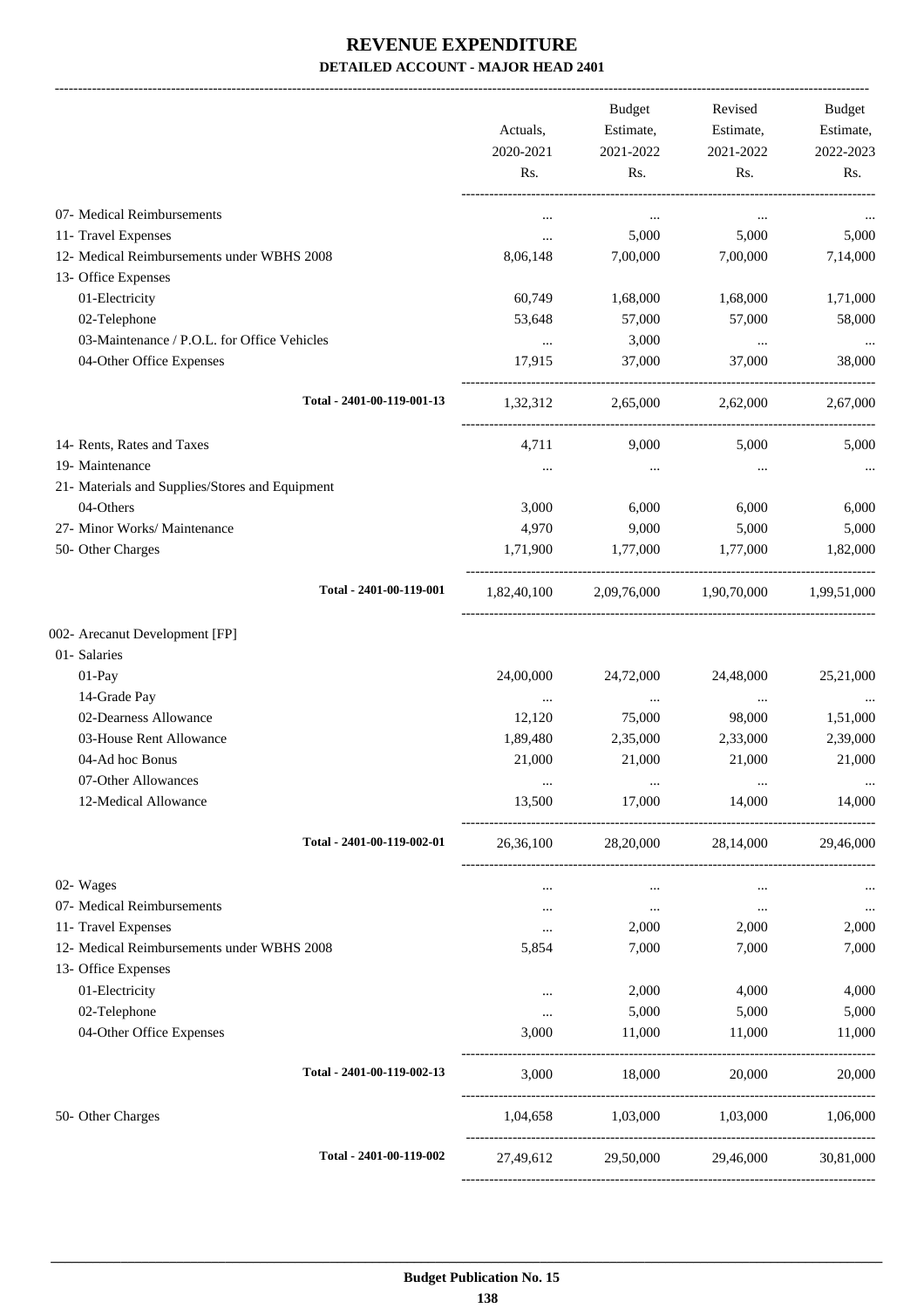|                                                        | Actuals,<br>2020-2021<br>Rs. | Budget<br>Estimate,<br>2021-2022<br>Rs. | Revised<br>Estimate,<br>2021-2022<br>Rs.        | Budget<br>Estimate,<br>2022-2023<br>Rs. |
|--------------------------------------------------------|------------------------------|-----------------------------------------|-------------------------------------------------|-----------------------------------------|
| 003- Horticulture including Fruits and Vegetalbes [FP] |                              |                                         |                                                 |                                         |
| 01- Salaries                                           |                              |                                         |                                                 |                                         |
| 01-Pay                                                 | 1,30,94,826                  | 1,34,47,000                             | 1,33,57,000                                     | 1,37,58,000                             |
| 14-Grade Pay                                           | $\ldots$                     | $\ldots$                                | $\cdots$                                        |                                         |
| 02-Dearness Allowance                                  | 67,422                       | 4,04,000                                | 5,34,000                                        | 8,25,000                                |
| 03-House Rent Allowance                                | 10,33,935                    | 12,78,000                               | 12,69,000                                       | 13,07,000                               |
| 04-Ad hoc Bonus                                        | 50,400                       | 51,000                                  | 51,000                                          | 52,000                                  |
| 07-Other Allowances                                    | $\cdots$                     | $\cdots$                                | $\cdots$                                        |                                         |
| 12-Medical Allowance                                   | 59,742                       | 58,000                                  | 61,000                                          | 62,000                                  |
| Total - 2401-00-119-003-01                             |                              | 1,43,06,325 1,52,38,000 1,52,72,000     |                                                 | 1,60,04,000                             |
| 02- Wages                                              | $\cdots$                     | 2,15,000                                | 35,05,000                                       | 36,11,000                               |
| 07- Medical Reimbursements                             | $\cdots$                     | $\cdots$                                | $\cdots$                                        |                                         |
| 11- Travel Expenses                                    | 11,548                       | 31,000                                  | 31,000                                          | 32,000                                  |
| 12- Medical Reimbursements under WBHS 2008             | $\cdots$                     | $\cdots$                                | 30,000                                          | 31,000                                  |
| 13- Office Expenses                                    |                              |                                         |                                                 |                                         |
| 01-Electricity                                         | 99,705                       | 1,01,000                                | 1,01,000                                        | 1,03,000                                |
| 02-Telephone                                           | 35,650                       | 40,000                                  | 40,000                                          | 41,000                                  |
| 03-Maintenance / P.O.L. for Office Vehicles            | $\cdots$                     | 33,000                                  | $\cdots$                                        |                                         |
| 04-Other Office Expenses                               | 32,490                       | 83,000                                  | 83,000                                          | 85,000                                  |
| Total - 2401-00-119-003-13                             | 1,67,845                     | 2,57,000                                | 2,24,000                                        | 2,29,000                                |
| 14- Rents, Rates and Taxes                             | 53,922                       | 1,13,000                                | 54,000                                          | 55,000                                  |
| 21- Materials and Supplies/Stores and Equipment        |                              |                                         |                                                 |                                         |
| 03-Other Hospital Consumables                          |                              | $\cdots$                                |                                                 |                                         |
| 04-Others                                              |                              |                                         |                                                 | $\cdots$                                |
| 26- Advertising and Publicity Expenses                 | 3,000                        | 5,000                                   | 3,000                                           | 3,000                                   |
| 27- Minor Works/ Maintenance                           | $\cdots$                     | $\cdots$                                | $\cdots$                                        | $\cdots$                                |
| 50- Other Charges                                      | 2,19,436                     | 2,27,000                                | 2,27,000                                        | 2,34,000                                |
| 99- Employees Provident Fund                           | 19,502                       | 32,000                                  | 32,000                                          | 32,000                                  |
| Total - 2401-00-119-003                                |                              |                                         | 1,47,81,578 1,61,18,000 1,93,78,000 2,02,31,000 |                                         |
| 005- Horticulture Development [FP]                     |                              |                                         |                                                 |                                         |
| 01- Salaries                                           |                              |                                         |                                                 |                                         |
| 01-Pay                                                 | 76,54,033                    | 93,00,000                               | 78,07,000                                       | 80,41,000                               |
| 14-Grade Pay                                           | $\ldots$                     | $\sim 10^{11}$ and $\sim 10^{11}$       | $\sim 100$ and $\sim 100$                       | $\sim$ $\sim$                           |
| 02-Dearness Allowance                                  | 43,458                       | 3,00,000                                | 3,12,000                                        | 4,82,000                                |
| 03-House Rent Allowance                                | 8,12,567                     | 8,95,000                                | 7,42,000                                        | 7,64,000                                |
| 04-Ad hoc Bonus                                        | 21,000                       | 21,000                                  | 32,000                                          | 35,000                                  |
| 07-Other Allowances                                    | 3,825                        | 10,000                                  | 4,000                                           | 4,000                                   |
| 12-Medical Allowance                                   | 35,694                       | 41,000                                  | 36,000                                          | 37,000                                  |
| Total - 2401-00-119-005-01                             |                              | 85,70,577 1,05,67,000 89,33,000         |                                                 | 93,63,000                               |
|                                                        |                              |                                         |                                                 |                                         |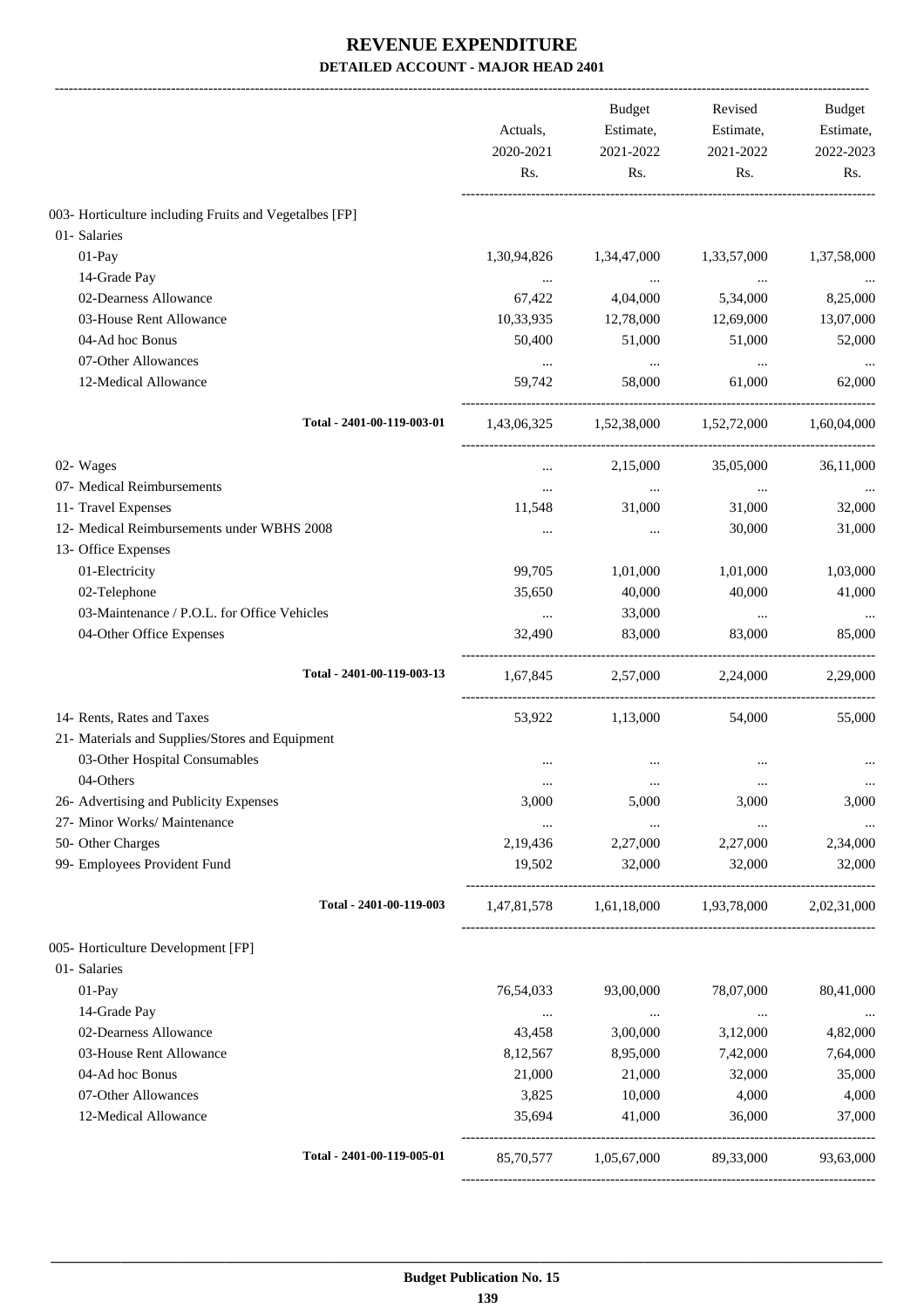|                                                  | Actuals,<br>2020-2021<br>Rs. | <b>Budget</b><br>Estimate,<br>2021-2022<br>Rs. | Revised<br>Estimate,<br>2021-2022<br>Rs. | Budget<br>Estimate,<br>2022-2023<br>Rs. |
|--------------------------------------------------|------------------------------|------------------------------------------------|------------------------------------------|-----------------------------------------|
|                                                  |                              |                                                |                                          |                                         |
| 02- Wages                                        |                              | $\cdots$                                       | $\cdots$                                 |                                         |
| 04- Pension/Gratuities                           |                              | $\cdots$                                       |                                          |                                         |
| 07- Medical Reimbursements                       | $\cdots$                     | $\cdots$                                       | $\cdots$                                 |                                         |
| 11- Travel Expenses                              | 2,995                        | 8,000                                          | 12,000                                   | 14,000                                  |
| 12- Medical Reimbursements under WBHS 2008       | $\cdots$                     | 80,000                                         | 80,000                                   | 82,000                                  |
| 13- Office Expenses                              |                              |                                                |                                          |                                         |
| 01-Electricity                                   | 17,077                       | 52,000                                         | 52,000                                   | 53,000                                  |
| 02-Telephone                                     | $\cdots$                     | $\cdots$                                       | $\ddotsc$                                |                                         |
| 03-Maintenance / P.O.L. for Office Vehicles      | $\cdots$                     | 32,000                                         | $\ldots$                                 |                                         |
| 04-Other Office Expenses                         | 40,469                       | 86,000                                         | 86,000                                   | 88,000                                  |
| Total - 2401-00-119-005-13                       | 57,546                       | 1,70,000                                       | 1,38,000                                 | 1,41,000                                |
| 14- Rents, Rates and Taxes                       | 3,66,745                     | 4,94,000                                       | 3,70,000                                 | 3,77,000                                |
| 21- Materials and Supplies/Stores and Equipment  |                              |                                                |                                          |                                         |
| 01-Diet                                          | $\ddotsc$                    | $\cdots$                                       | $\cdots$                                 | 10,000                                  |
| 03-Other Hospital Consumables                    |                              | $\cdots$                                       | $\ldots$                                 | 10,000                                  |
|                                                  |                              |                                                |                                          |                                         |
| Total - 2401-00-119-005-21                       |                              | $\cdots$                                       | $\cdots$                                 | 20,000                                  |
| 26- Advertising and Publicity Expenses           | $\ddotsc$                    | $\cdots$                                       |                                          | 10,000                                  |
| 27- Minor Works/ Maintenance                     | $\ddotsc$                    | $\cdots$                                       | $\ddotsc$                                | 10,000                                  |
| 28- Payment of Professional and Special Services |                              |                                                |                                          |                                         |
| 02-Other charges                                 | 2,46,75,321                  | 2,24,60,000                                    | 2,46,75,000                              | 2,46,75,000                             |
| 50- Other Charges                                | 4,48,840                     | 4,52,000                                       | 4,52,000                                 | 4,66,000                                |
| 77- Computerisation                              |                              |                                                |                                          | 10,000                                  |
| 78- Outsourcing of Services                      | 50,78,886                    | 55,70,000                                      | 55,70,000                                | 57,38,000                               |
| 99- Employees Provident Fund                     |                              |                                                |                                          | 10,000                                  |
| Total - 2401-00-119-005                          | 3,92,00,910                  | 3,98,01,000                                    | 4,02,30,000                              | 4,09,16,000                             |
| 007- Scheme for Study of P.H.P. Fruits [FP]      |                              |                                                |                                          |                                         |
| 01- Salaries                                     |                              |                                                |                                          |                                         |
| $01-Pay$                                         |                              | $\cdots$                                       | $\ddotsc$                                |                                         |
| 14-Grade Pay                                     |                              | $\cdots$                                       | $\ddotsc$                                | $\cdots$                                |
| 02-Dearness Allowance                            |                              | $\cdots$                                       | $\ddotsc$                                |                                         |
| 03-House Rent Allowance                          |                              | $\ddotsc$                                      |                                          | $\cdots$                                |
| 04-Ad hoc Bonus                                  | $\cdots$                     | $\cdots$                                       | $\cdots$                                 |                                         |
| 07-Other Allowances                              | $\cdots$                     | $\cdots$                                       | $\cdots$                                 | $\cdots$                                |
| 12-Medical Allowance                             | $\cdots$                     | $\cdots$                                       | $\cdots$                                 |                                         |
| 02- Wages                                        | $\cdots$                     | $\cdots$                                       | $\cdots$                                 | $\cdots$                                |
| 07- Medical Reimbursements                       | $\cdots$                     | $\cdots$                                       | $\ddotsc$                                | $\cdots$                                |
| 11- Travel Expenses                              | $\cdots$                     | $\cdots$                                       | $\cdots$                                 | $\cdots$                                |
| 12- Medical Reimbursements under WBHS 2008       | $\cdots$                     | $\cdots$                                       |                                          | $\cdots$                                |
| 13- Office Expenses                              |                              |                                                |                                          |                                         |
| 01-Electricity                                   | 16,370                       | 32,000                                         | 32,000                                   | 33,000                                  |
| 02-Telephone                                     | $\ldots$                     | $\ldots$                                       | $\ldots$                                 | $\cdots$                                |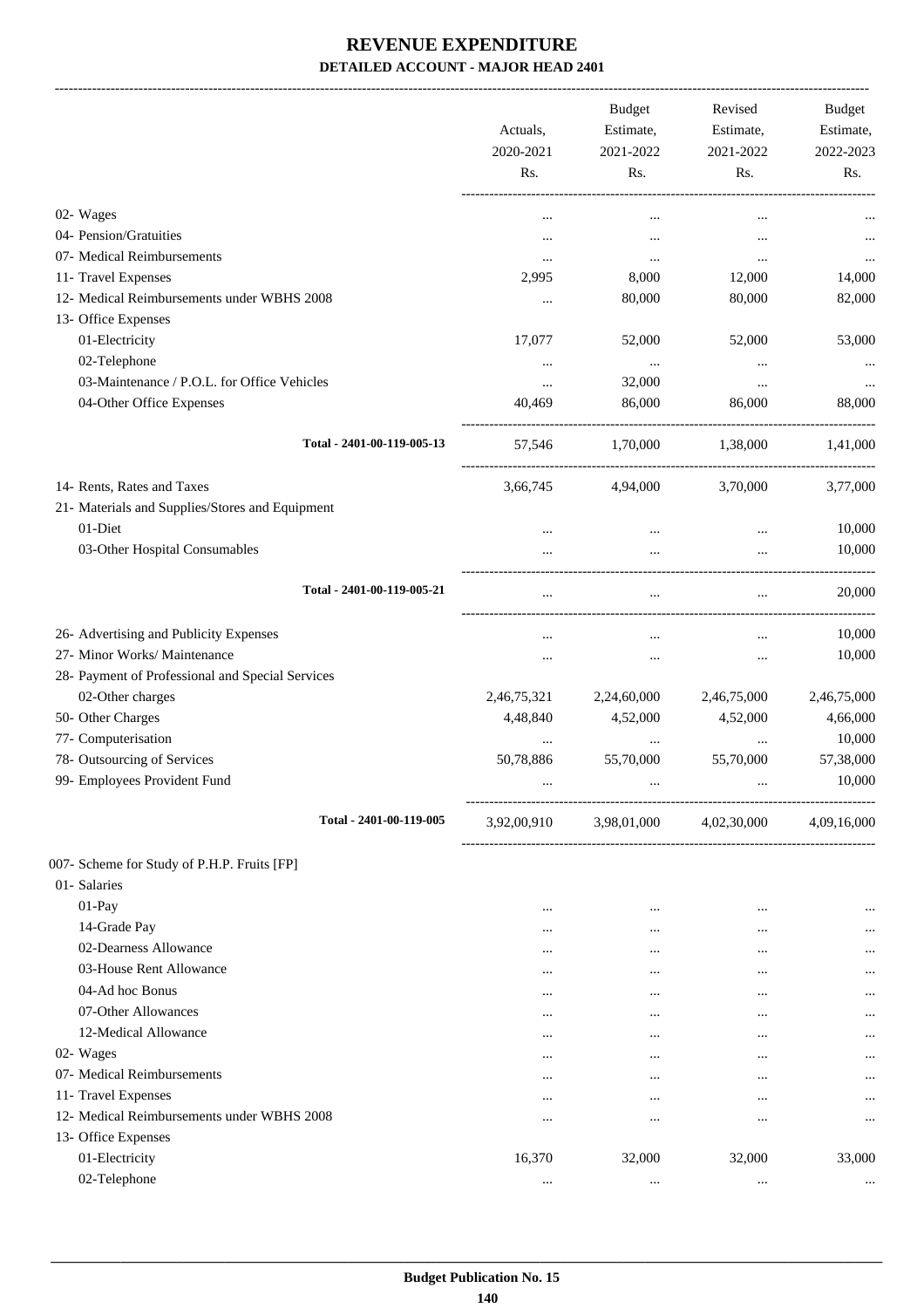|                                                                         |                            | Actuals,<br>2020-2021<br>Rs. | Budget<br>Estimate,<br>2021-2022<br>Rs. | Revised<br>Estimate,<br>2021-2022<br>Rs.        | Budget<br>Estimate,<br>2022-2023<br>Rs. |
|-------------------------------------------------------------------------|----------------------------|------------------------------|-----------------------------------------|-------------------------------------------------|-----------------------------------------|
| 03-Maintenance / P.O.L. for Office Vehicles<br>04-Other Office Expenses |                            | $\cdots$                     | $\cdots$<br>$\ldots$                    |                                                 |                                         |
|                                                                         | Total - 2401-00-119-007-13 |                              |                                         | 16,370 32,000 32,000                            | 33,000                                  |
| 50- Other Charges                                                       |                            |                              | 3,980 5,000                             | 5,000                                           | 5,000                                   |
| 99- Employees Provident Fund                                            |                            | $\cdots$                     | $\sim$ $\sim$                           | $\sim$                                          |                                         |
|                                                                         | Total - 2401-00-119-007    | 20,350                       | 37,000                                  | 37,000                                          | 38,000                                  |
| 009- Horticultural Expenditure and Research [FP]<br>01- Salaries        |                            |                              |                                         |                                                 |                                         |
| 01-Pay                                                                  |                            | 2,89,13,404                  | 3,01,50,000                             | 2,94,92,000                                     | 3,03,77,000                             |
| 14-Grade Pay                                                            |                            | $\cdots$                     | $\cdots$                                | $\cdots$                                        |                                         |
| 02-Dearness Allowance                                                   |                            | 1,45,053                     | 9,05,000                                | 11,80,000                                       | 18,23,000                               |
| 03-House Rent Allowance                                                 |                            | 30,27,746                    | 28,65,000                               | 28,02,000                                       | 28,86,000                               |
| 04-Ad hoc Bonus                                                         |                            | 96,600                       | 97,000                                  | 99,000                                          | 1,01,000                                |
| 07-Other Allowances                                                     |                            | 300                          | 2,000                                   | 2,000                                           | 2,000                                   |
| 12-Medical Allowance                                                    |                            | 1,40,118                     | 1,40,000                                | 1,43,000                                        | 1,46,000                                |
|                                                                         | Total - 2401-00-119-009-01 |                              |                                         | 3,23,23,221 3,41,59,000 3,37,18,000             | 3,53,35,000                             |
| 02- Wages                                                               |                            | 79,948                       | 1,03,000                                | 85,000                                          | 88,000                                  |
| 07- Medical Reimbursements                                              |                            | $\cdots$                     | $\ldots$                                | $\ldots$                                        |                                         |
| 11- Travel Expenses                                                     |                            | 19,969                       | 27,000                                  | 27,000                                          | 28,000                                  |
| 12- Medical Reimbursements under WBHS 2008<br>13- Office Expenses       |                            | 3,23,684                     | 1,50,000                                | 1,50,000                                        | 1,53,000                                |
| 01-Electricity                                                          |                            | 8,53,804                     | 9,13,000                                | 9,13,000                                        | 9,31,000                                |
| 02-Telephone                                                            |                            | 74,851                       | 82,000                                  | 82,000                                          | 84,000                                  |
| 03-Maintenance / P.O.L. for Office Vehicles                             |                            | $\cdots$                     | 15,000                                  | $\cdots$                                        |                                         |
| 04-Other Office Expenses                                                |                            | 44,786                       | 92,000                                  | 92,000                                          | 94,000                                  |
|                                                                         | Total - 2401-00-119-009-13 | 9,73,441                     | 11,02,000                               | 10,87,000                                       | 11,09,000                               |
| 14- Rents, Rates and Taxes                                              |                            | 3,47,673                     | 7,22,000                                | 3,51,000                                        | 3,58,000                                |
| 19- Maintenance                                                         |                            | 15,997                       | 32,000                                  | 16,000                                          | 16,000                                  |
| 21- Materials and Supplies/Stores and Equipment                         |                            |                              |                                         |                                                 |                                         |
| 03-Other Hospital Consumables                                           |                            | $\cdots$                     | 3,000                                   | 3,000                                           | 3,000                                   |
| 04-Others                                                               |                            | 6,963                        | 13,000                                  | 13,000                                          | 13,000                                  |
|                                                                         | Total - 2401-00-119-009-21 | 6,963                        | 16,000                                  | 16,000                                          | 16,000                                  |
| 27- Minor Works/ Maintenance                                            |                            | 2,700                        | 3,000                                   | 43,000                                          | 45,000                                  |
| 50- Other Charges                                                       |                            | 10,128                       | 22,000                                  | 85,000                                          | 88,000                                  |
|                                                                         | Total - 2401-00-119-009    |                              |                                         | 3,41,03,724 3,63,36,000 3,55,78,000 3,72,36,000 |                                         |
|                                                                         |                            |                              |                                         |                                                 |                                         |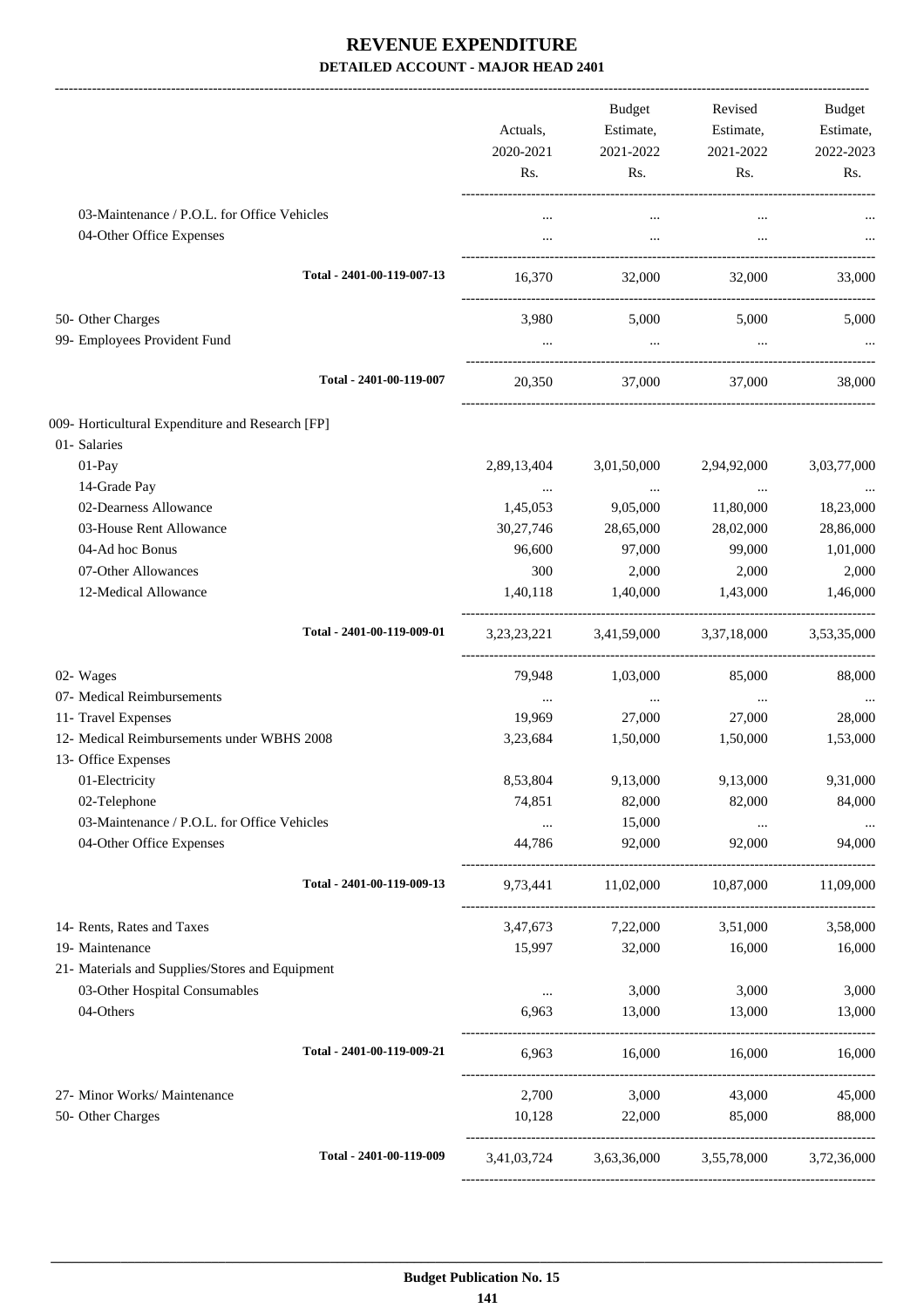|                                                                   | Actuals,<br>2020-2021<br>Rs. | Budget<br>Estimate,<br>2021-2022<br>Rs. | Revised<br>Estimate,<br>2021-2022<br>Rs.        | Budget<br>Estimate,<br>2022-2023<br>Rs. |
|-------------------------------------------------------------------|------------------------------|-----------------------------------------|-------------------------------------------------|-----------------------------------------|
| 012- Development of Plantation Crops [FP]                         |                              |                                         |                                                 |                                         |
| 01- Salaries                                                      |                              |                                         |                                                 |                                         |
| 01-Pay                                                            | 1,27,55,978                  | 1,32,52,000                             | 1,30,11,000                                     | 1,34,01,000                             |
| 14-Grade Pay                                                      |                              | $\cdots$                                | $\ddotsc$                                       |                                         |
| 02-Dearness Allowance                                             | 65,370                       | 3,98,000                                | 5,20,000                                        | 8,04,000                                |
| 03-House Rent Allowance                                           | 8,87,710                     | 12,59,000                               | 12,36,000                                       | 12,73,000                               |
| 04-Ad hoc Bonus                                                   | 29,400                       | 30,000                                  | 34,000                                          | 35,000                                  |
| 07-Other Allowances                                               | $\cdots$                     | $\cdots$                                | $\ldots$                                        | $\cdots$                                |
| 12-Medical Allowance                                              | 53,000                       | 55,000                                  | 54,000                                          | 55,000                                  |
| Total - 2401-00-119-012-01                                        |                              | 1,37,91,458 1,49,94,000 1,48,55,000     |                                                 | 1,55,68,000                             |
| 02- Wages                                                         |                              |                                         |                                                 |                                         |
| 07- Medical Reimbursements                                        | $\cdots$                     | $\cdots$                                | $\ddotsc$                                       |                                         |
| 11- Travel Expenses                                               | 2,974                        | 4,000                                   | 4,000                                           | 4,000                                   |
| 12- Medical Reimbursements under WBHS 2008                        | 18,052                       | 36,000                                  | 36,000                                          | 37,000                                  |
| 13- Office Expenses                                               |                              |                                         |                                                 |                                         |
| 01-Electricity                                                    | 79,455                       | 46,000                                  | 46,000                                          | 47,000                                  |
| 02-Telephone                                                      | 13,004                       | 23,000                                  | 23,000                                          | 23,000                                  |
| 03-Maintenance / P.O.L. for Office Vehicles                       | $\cdots$                     | $\cdots$                                | $\cdots$                                        |                                         |
| 04-Other Office Expenses                                          | 1,830                        | 4,000                                   | 24,000                                          | 25,000                                  |
| Total - 2401-00-119-012-13                                        | 94,289                       | 73,000                                  | 93,000                                          | 95,000                                  |
| 19- Maintenance                                                   |                              |                                         |                                                 |                                         |
| 21- Materials and Supplies/Stores and Equipment                   |                              |                                         |                                                 |                                         |
| 01-Diet                                                           |                              |                                         |                                                 |                                         |
| 50- Other Charges                                                 | 4,92,792                     | 5,25,000                                | 5,25,000                                        | 5,41,000                                |
| Total - 2401-00-119-012                                           |                              |                                         | 1,43,99,565 1,56,32,000 1,55,13,000 1,62,45,000 |                                         |
| 070- Reorganisation of Horticulture Research and Development [FP] |                              |                                         |                                                 |                                         |
| 01- Salaries                                                      |                              |                                         |                                                 |                                         |
| 01-Pay                                                            | 3,09,75,911                  | 3,19,30,000                             | 3,15,95,000                                     | 3,25,43,000                             |
| 14-Grade Pay                                                      | $\ldots$                     | $\ldots$                                | $\cdots$                                        | $\cdots$                                |
| 02-Dearness Allowance                                             | 1,57,806                     | 9,58,000                                | 12,64,000                                       | 19,53,000                               |
| 03-House Rent Allowance                                           | 26,93,172                    | 30,34,000                               | 30,02,000                                       | 30,92,000                               |
| 04-Ad hoc Bonus                                                   | 71,400                       | 72,000                                  | 90,000                                          | 94,000                                  |
| 07-Other Allowances                                               | 960                          | 32,000                                  | 1,000                                           | 1,000                                   |
| 12-Medical Allowance                                              | 80,169                       | 78,000                                  | 82,000                                          | 84,000                                  |
| Total - 2401-00-119-070-01                                        |                              |                                         | 3,39,79,418 3,61,04,000 3,60,34,000 3,77,67,000 |                                         |
| 02- Wages                                                         | $\cdots$                     | $\cdots$                                | $\cdots$                                        |                                         |
| 07- Medical Reimbursements                                        | $\cdots$                     | 9,000                                   | 9,000                                           | 9,000                                   |
| 11- Travel Expenses                                               | 19,838                       | 33,000                                  | 33,000                                          | 34,000                                  |
| 12- Medical Reimbursements under WBHS 2008                        | 37, 27, 403                  | 4,06,000                                | 5,00,000                                        | 5,10,000                                |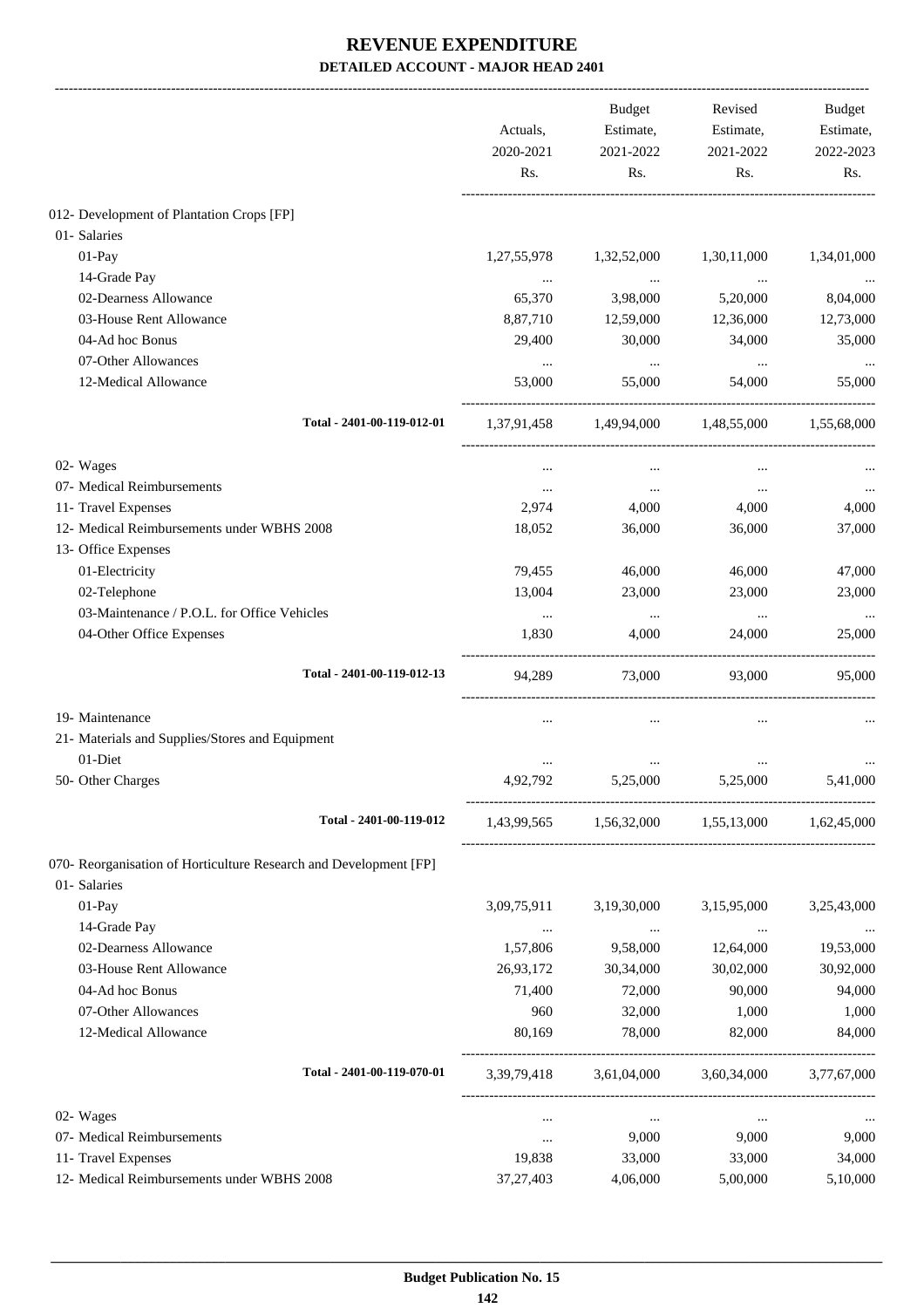|                                                           |                | <b>Budget</b> | Revised                                             | <b>Budget</b> |
|-----------------------------------------------------------|----------------|---------------|-----------------------------------------------------|---------------|
|                                                           | Actuals,       | Estimate,     | Estimate,                                           | Estimate,     |
|                                                           | 2020-2021      | 2021-2022     | 2021-2022                                           | 2022-2023     |
|                                                           | Rs.            | Rs.           | Rs.                                                 | Rs.           |
| 13- Office Expenses                                       |                |               |                                                     |               |
| 01-Electricity                                            | 17,643         | 59,000        | 59,000                                              | 60,000        |
| 02-Telephone                                              | 36,849         | 36,000        | 36,000                                              | 37,000        |
| 03-Maintenance / P.O.L. for Office Vehicles               | 34,73,451      | 42,00,000     | 35,43,000                                           | 36,14,000     |
| 04-Other Office Expenses                                  | 3,000          | 5,000         | 23,000                                              | 24,000        |
| Total - 2401-00-119-070-13                                | 35,30,943      | 43,00,000     | 36,61,000                                           | 37,35,000     |
| 14- Rents, Rates and Taxes                                | 60,167         | 1,22,000      | 1,22,000                                            | 1,25,000      |
| 19- Maintenance                                           | 996            | 2,000         | 12,000                                              | 13,000        |
| 21- Materials and Supplies/Stores and Equipment           |                |               |                                                     |               |
| 04-Others                                                 | 2,000          | 10,000        | 10,000                                              | 10,000        |
| 50- Other Charges                                         | 1,03,590       | 2,06,000      | 2,06,000                                            | 2,12,000      |
| 77- Computerisation                                       | 16,746         | 38,000        | 17,000                                              | 17,000        |
|                                                           |                |               |                                                     |               |
| Total - 2401-00-119-070                                   | 4, 14, 41, 101 | 4,12,30,000   | 4,06,04,000                                         | 4.24.32.000   |
| 074- Training Centres Including Training of Farmers. [FP] |                |               |                                                     |               |
| 11- Travel Expenses                                       |                |               |                                                     |               |
| 13- Office Expenses                                       |                |               |                                                     |               |
| 01-Electricity                                            |                |               |                                                     |               |
| 04-Other Office Expenses                                  | $\cdots$       | $\cdots$      | $\cdots$                                            |               |
| 50- Other Charges                                         | 8,998          | 15,000        | 15,000                                              | 15,000        |
| Total - 2401-00-119-074                                   | 8,998          | 15,000        | 15,000                                              | 15,000        |
| 075- Integrated Spices Development Programme [FP]         |                |               |                                                     |               |
| 13- Office Expenses                                       |                |               |                                                     |               |
| 01-Electricity                                            | 7,115          | 21,000        | 21,000                                              | 21,000        |
| 02-Telephone                                              | $\cdots$       | $\ldots$      | $\cdots$                                            |               |
| 03-Maintenance / P.O.L. for Office Vehicles               | $\cdots$       | 3,000         | $\cdots$                                            | $\cdots$      |
| 04-Other Office Expenses                                  | 1,000          | 2,000         | 2,000                                               | 2,000         |
| Total - 2401-00-119-075-13                                | 8,115          | 26,000        | 23,000                                              | 23,000        |
| 50- Other Charges                                         | 20,590         | 37,000        | 37,000                                              | 38,000        |
| Total - 2401-00-119-075                                   | 28,705         | 63,000        | 60,000                                              | 61,000        |
| <b>Total - Administrative Expenditure</b>                 |                |               | 16,49,74,643 17,31,58,000 17,34,31,000 18,02,06,000 |               |
|                                                           |                |               |                                                     |               |
| <b>State Development Schemes</b>                          |                |               |                                                     |               |
| 004- Education and Training for Children [FP]             |                |               |                                                     |               |
| 50- Other Charges                                         | $\cdots$       | 25,00,000     | 8,33,000                                            | 26,25,000     |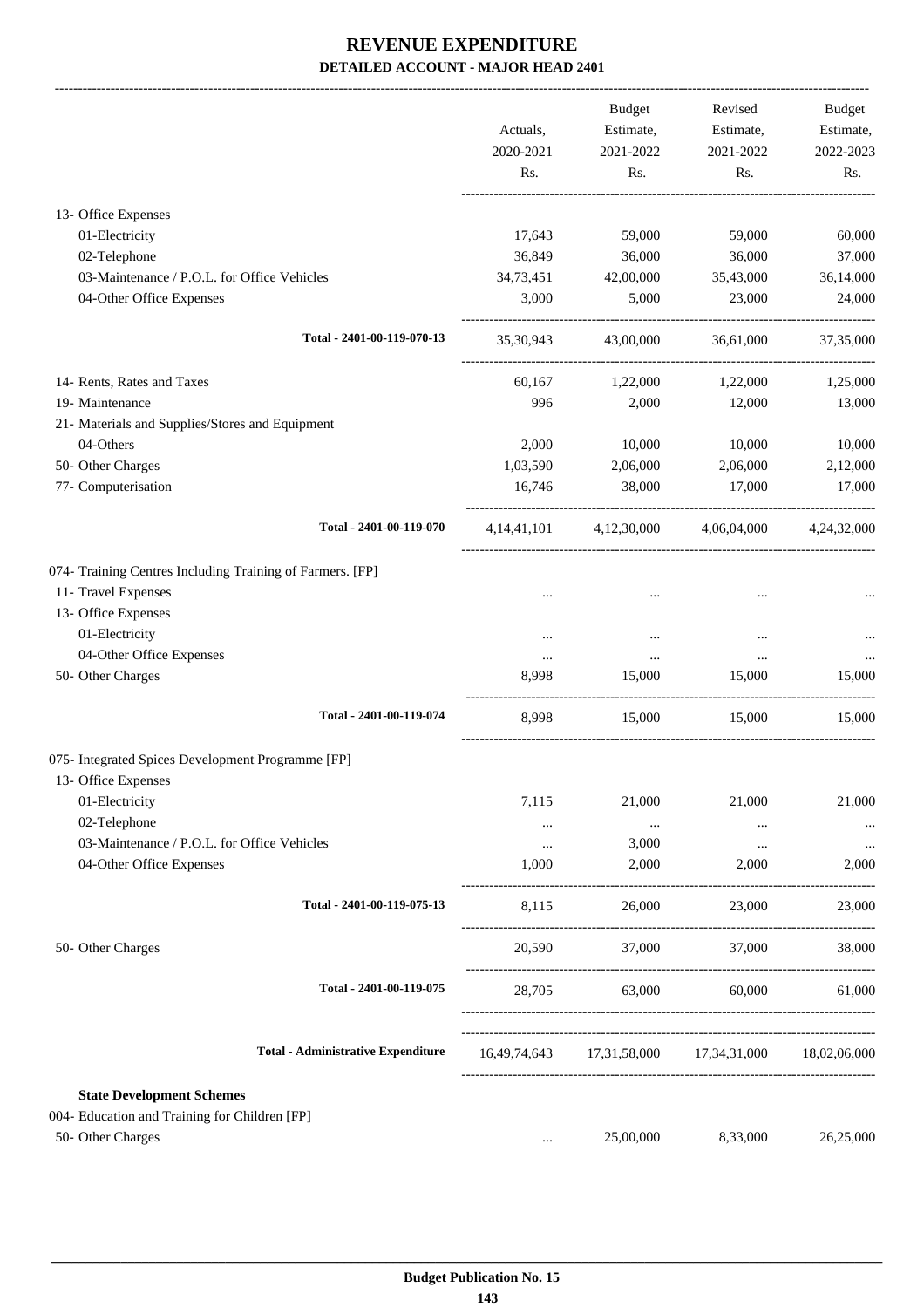|                                                                                                                                                                                              | Actuals,<br>2020-2021<br>Rs. | <b>Budget</b><br>Estimate,<br>2021-2022<br>Rs. | Revised<br>Estimate,<br>2021-2022<br>Rs.            | Budget<br>Estimate,<br>2022-2023<br>Rs. |
|----------------------------------------------------------------------------------------------------------------------------------------------------------------------------------------------|------------------------------|------------------------------------------------|-----------------------------------------------------|-----------------------------------------|
| Total - 2401-00-119-004                                                                                                                                                                      | <b>Section</b> (Section)     |                                                | 25,00,000 8,33,000 26,25,000                        |                                         |
| 006- Subsidised Distribution of Seeds, Planting Materials etc. [FP]<br>33- Subsidies                                                                                                         |                              |                                                |                                                     |                                         |
| 05-Other Subsidies                                                                                                                                                                           |                              | 2,52,00,000                                    | $\ddotsc$                                           | 64,60,000                               |
| Total - 2401-00-119-006                                                                                                                                                                      | $\cdots$                     | 2,52,00,000                                    | $\cdots$                                            | 64,60,000                               |
| 008- Assistance for Promotion of Horticultural Projects [FP]                                                                                                                                 |                              |                                                |                                                     |                                         |
| 50- Other Charges                                                                                                                                                                            |                              |                                                | 11,46,68,018 34,55,17,000 27,51,73,000 35,28,42,000 |                                         |
| Total - 2401-00-119-008                                                                                                                                                                      |                              |                                                | 11,46,68,018 34,55,17,000 27,51,73,000 35,28,42,000 |                                         |
| 010- Special Area Programmes on Horticulture Including Spices<br>Plantation Crops and Mushroom, Rootcrops, Aromatic and<br>Medicinal Plant, Betelvine etc. [FP]<br>31- Grants-in-aid-GENERAL |                              |                                                |                                                     |                                         |
| 02-Other Grants                                                                                                                                                                              |                              | 70,00,000                                      | 23,33,000                                           | 73,50,000                               |
| 50- Other Charges                                                                                                                                                                            | 20.62.995                    | 90,00,000                                      | 30,00,000                                           | 94,50,000                               |
| Total - 2401-00-119-010                                                                                                                                                                      |                              |                                                | 20,62,995 1,60,00,000 53,33,000 1,68,00,000         |                                         |
| 011- Post Harvest Technology, Storage, Transportation, Handling<br>infrastructure development [FP]                                                                                           |                              |                                                |                                                     |                                         |
| 50- Other Charges                                                                                                                                                                            |                              | 30,00,000                                      | 10,00,000                                           | 31,50,000                               |
| Total - 2401-00-119-011                                                                                                                                                                      |                              |                                                |                                                     |                                         |
| 013- Media Support Public Relation and Exhibition [FP]<br>31- Grants-in-aid-GENERAL                                                                                                          |                              |                                                |                                                     |                                         |
| 02-Other Grants                                                                                                                                                                              | $\cdots$                     | 15,00,000                                      | 5,00,000                                            | 15,75,000                               |
| 50- Other Charges                                                                                                                                                                            | 83,600                       | 3,50,00,000                                    | 1,16,67,000                                         | 3,67,50,000                             |
| Total - 2401-00-119-013                                                                                                                                                                      | 83,600                       |                                                | 3,65,00,000 1,21,67,000 3,83,25,000                 |                                         |
| 014- Development of Horticulture including Spices Plantation crops<br>, Root Crops, Mushroom, Arometic and Medicinal Plants,<br>Betelvine etc [FP]                                           |                              |                                                |                                                     |                                         |
| 31- Grants-in-aid-GENERAL                                                                                                                                                                    |                              |                                                |                                                     |                                         |
| 02-Other Grants<br>50- Other Charges                                                                                                                                                         | $\cdots$<br>4,01,93,121      | 70,00,000<br>6,10,00,000                       | 23,33,000<br>4,03,33,000                            | 73,50,000<br>7,98,50,000                |
| Total - 2401-00-119-014                                                                                                                                                                      | 4,01,93,121                  | 6,80,00,000                                    | 4,26,66,000                                         | 8,72,00,000                             |
|                                                                                                                                                                                              |                              |                                                |                                                     |                                         |
| 022- Use of Plastic in Agriculture [FP]<br>50- Other Charges                                                                                                                                 | $\cdots$                     | 5,00,000                                       | 1,67,000                                            | 2,25,000                                |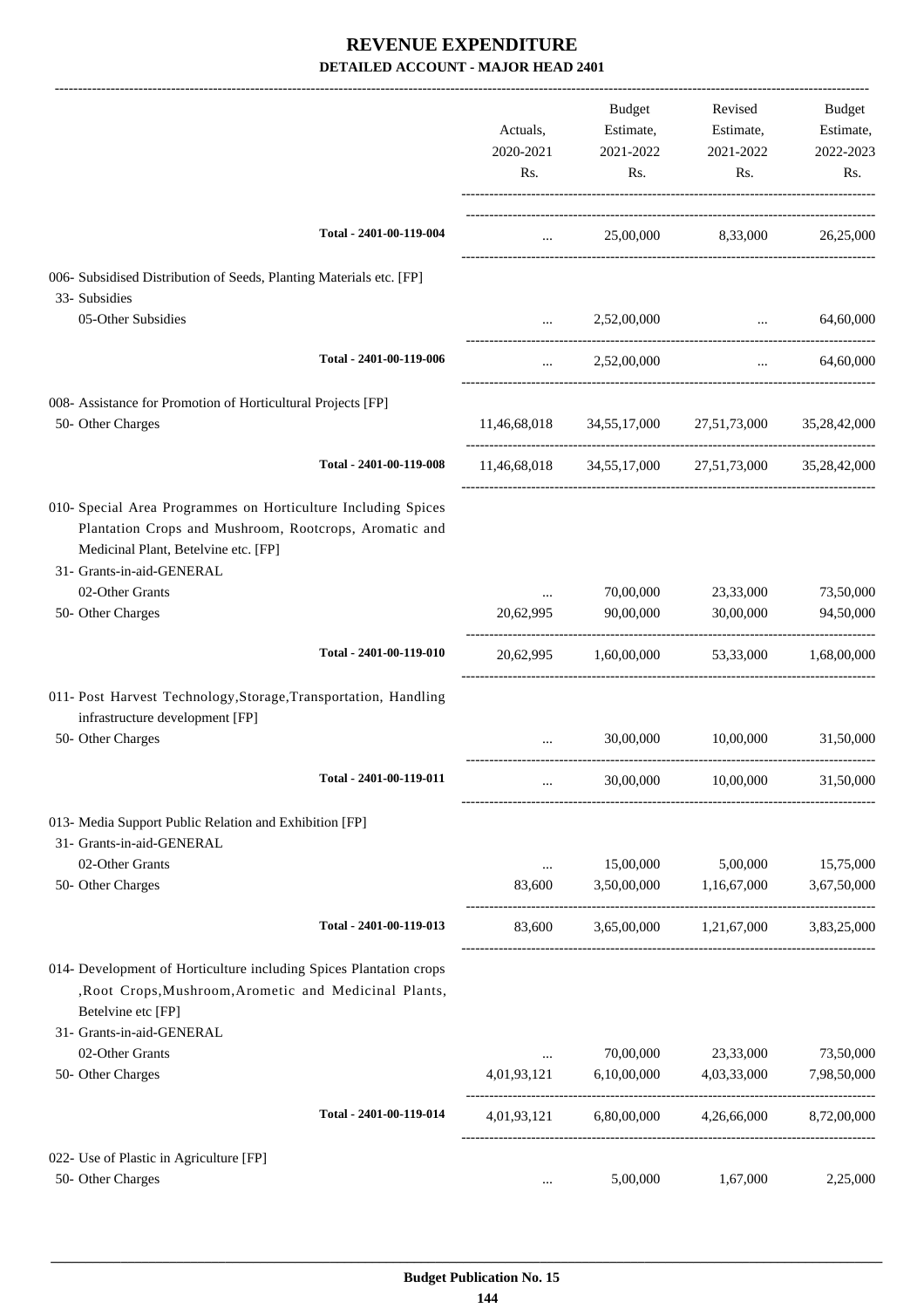|                                                                                                                                                    | Actuals,<br>2020-2021<br>Rs. |             | Revised<br>Estimate,<br>2021-2022<br>Rs. | Budget<br>Estimate,<br>2022-2023<br>Rs. |
|----------------------------------------------------------------------------------------------------------------------------------------------------|------------------------------|-------------|------------------------------------------|-----------------------------------------|
| Total - 2401-00-119-022                                                                                                                            | $\cdots$                     |             | 5,00,000 1,67,000 2,25,000               |                                         |
| 023- Feasibility Study for Horticulture and Floriculture<br>Demonstration Project in West Bengal [FP]                                              |                              |             |                                          |                                         |
| 50- Other Charges                                                                                                                                  |                              | 15,00,000   | 5,00,000 15,75,000                       |                                         |
| Total - 2401-00-119-023                                                                                                                            | $\cdots$                     | 15,00,000   | 5,00,000                                 | 15,75,000                               |
| 024- Setting up of Demonstration Farms for Vegetable Crop and<br>Flower etc. [FP]<br>31- Grants-in-aid-GENERAL                                     |                              |             |                                          |                                         |
| 02-Other Grants                                                                                                                                    |                              | 50,00,000   | 16,67,000                                | 52,50,000                               |
| Total - 2401-00-119-024                                                                                                                            | $\ddots$                     |             | 50,00,000 16,67,000                      | 52,50,000                               |
| 025- Setting up of Agri Export Zone (AEZ) on Pineapple [FP]<br>31- Grants-in-aid-GENERAL                                                           |                              |             |                                          |                                         |
| 02-Other Grants                                                                                                                                    | $\cdots$                     |             | 22,00,000 7,33,000                       | 3,10,000                                |
| Total - 2401-00-119-025                                                                                                                            | $\cdots$                     |             | 22,00,000 7,33,000                       | 3,10,000                                |
| 027- Education and Training through NGOs [FP]<br>31- Grants-in-aid-GENERAL                                                                         |                              |             |                                          |                                         |
| 02-Other Grants                                                                                                                                    |                              |             |                                          |                                         |
| 50- Other Charges                                                                                                                                  |                              |             | $\ddotsc$                                |                                         |
| 028- Agri Export Zone- Lichi [FP]<br>50- Other Charges                                                                                             |                              |             |                                          |                                         |
| 029- Agri Export Zone - Mango [FP]                                                                                                                 |                              | $\cdots$    | $\ddotsc$                                | $\ldots$                                |
| 50- Other Charges                                                                                                                                  | $\cdots$                     | $\cdots$    | $\ddotsc$                                |                                         |
| 030- Agri Export Zone - Potato [FP]                                                                                                                |                              |             |                                          |                                         |
| 50- Other Charges                                                                                                                                  | $\cdots$                     | $\cdots$    |                                          |                                         |
| 031- Agri Export Zone - Vegetables [FP]                                                                                                            |                              |             |                                          |                                         |
| 50- Other Charges                                                                                                                                  |                              | $\cdots$    | $\ddotsc$                                | $\cdots$                                |
| 041- National Horticulture Including Micro Irrigation [FP]                                                                                         |                              |             |                                          |                                         |
| 50- Other Charges                                                                                                                                  |                              | 50,000      | 17,000                                   | 53,000                                  |
| Total - 2401-00-119-041                                                                                                                            | $\cdots$                     |             | 50,000 17,000                            | 53,000                                  |
| 056- Reorganisation of Horticulture Research and Dev. [FP]<br>50- Other Charges                                                                    | 12,26,490                    | 9,00,00,000 | 3,00,00,000                              | 9,45,00,000                             |
| Total - 2401-00-119-056                                                                                                                            | 12,26,490                    | 9,00,00,000 | 3,00,00,000 9,45,00,000                  |                                         |
| 059- Research on Horticulture including Spices, Plantation Crops,<br>Mushroom, Root Crops, Arometic and Medicinal Plants [FP]<br>50- Other Charges | $\cdots$                     | 80,00,000   | 26,67,000                                | 84,00,000                               |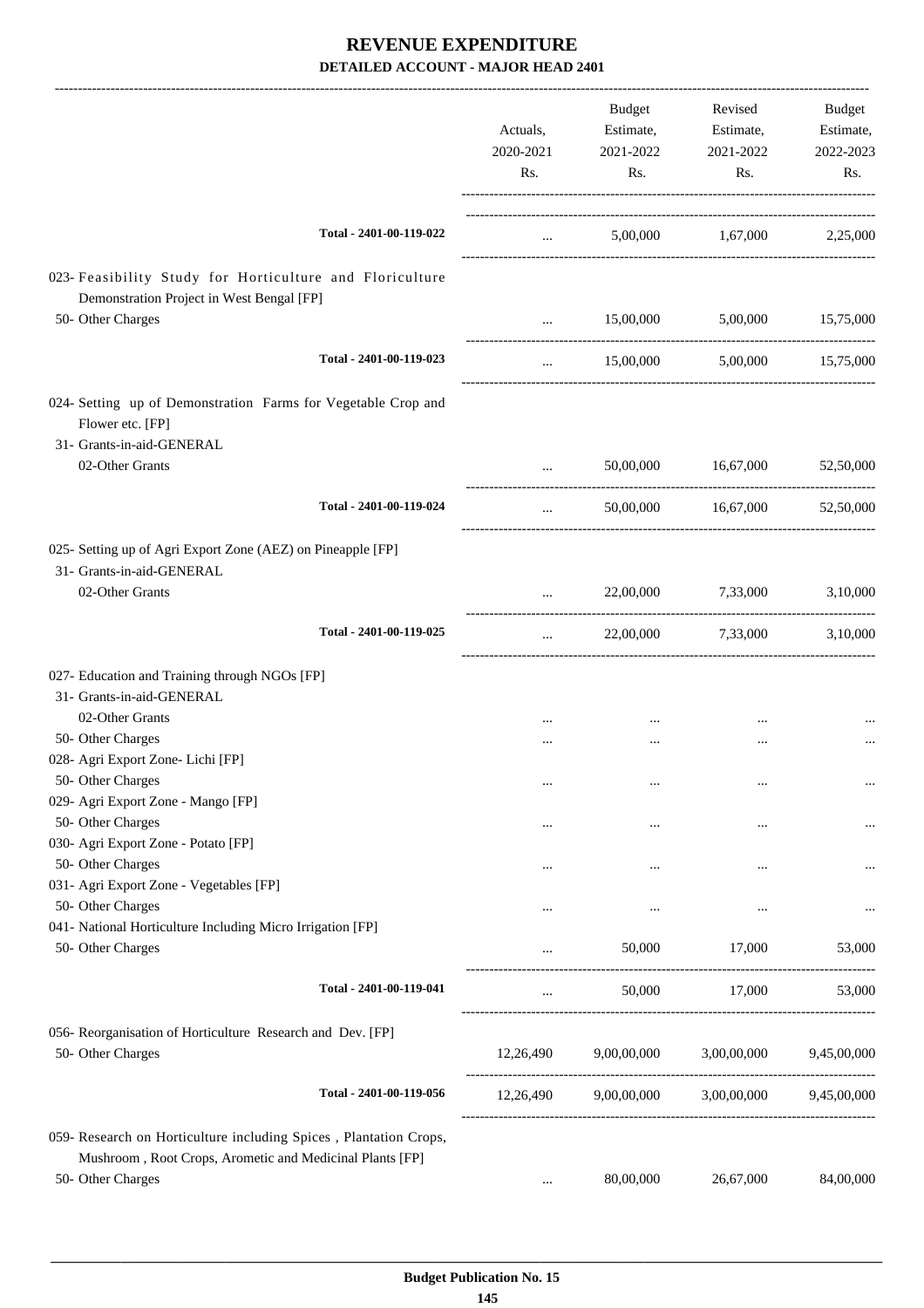|                                                                                                                                                                                         | Actuals,<br>2020-2021<br>Rs. | Budget<br>Estimate,<br>2021-2022<br>Rs. | Revised<br>Estimate,<br>2021-2022<br>Rs.                         | Budget<br>Estimate,<br>2022-2023<br>Rs. |
|-----------------------------------------------------------------------------------------------------------------------------------------------------------------------------------------|------------------------------|-----------------------------------------|------------------------------------------------------------------|-----------------------------------------|
| Total - 2401-00-119-059                                                                                                                                                                 | $\cdots$                     |                                         | 80,00,000 26,67,000 84,00,000                                    |                                         |
| 061- Modernisation of horticulture Farms [FP]<br>50- Other Charges                                                                                                                      |                              |                                         | 24,75,796 2,50,00,000 83,33,000 2,62,50,000                      |                                         |
| Total - 2401-00-119-061                                                                                                                                                                 |                              |                                         | 24,75,796 2,50,00,000 83,33,000 2,62,50,000                      |                                         |
| 065- Plant Protection including Integrated Post Management and Crop<br>Protection Service Centres [FP]<br>50- Other Charges                                                             |                              | 7,00,000                                | 2,33,000                                                         | 7,35,000                                |
| Total - 2401-00-119-065                                                                                                                                                                 | $\cdots$<br>$\cdots$         |                                         | 7,00,000 2,33,000 7,35,000                                       |                                         |
| 068- Statistics and Evaluation [FP]<br>50- Other Charges<br>072- Marketing and Price Support Scheme [FP]<br>50- Other Charges                                                           | $\cdots$                     | 6,00,00,000                             |                                                                  | 2,00,00,000 6,30,00,000                 |
| Total - 2401-00-119-072                                                                                                                                                                 | $\cdots$                     | 6,00,00,000                             | 2,00,00,000                                                      | 6,30,00,000                             |
| 076- Scheme on packaging and gradding for Women Self-Help<br>Groups [FP]<br>50- Other Charges                                                                                           |                              | $\cdots$                                |                                                                  |                                         |
| <b>Total - State Development Schemes</b>                                                                                                                                                |                              |                                         | 16,07,10,020 68,96,67,000 40,14,89,000 70,77,00,000              |                                         |
| <b>State Development Schemes</b><br>042- National Horticulture Mission - West Bengal State Horticulture<br>Development Society (State Share) (OCASPS) [FP]<br>31- Grants-in-aid-GENERAL |                              |                                         |                                                                  |                                         |
| 02-Other Grants                                                                                                                                                                         | $\cdots$                     | 50,00,000                               | 6,66,67,000                                                      | ________________________                |
| Total - 2401-00-119-042                                                                                                                                                                 | $\cdots$                     | 50,00,000                               | 6,66,67,000                                                      |                                         |
| 078- Rashtriya Krishi Vikash Yojana (RKVY) (State Share) (RKVY)<br>[FP]<br>31- Grants-in-aid-GENERAL                                                                                    |                              |                                         |                                                                  |                                         |
| 02-Other Grants                                                                                                                                                                         |                              |                                         | $\Delta\Delta\sim 10^{-11}$<br>the company of the company of the | 4,31,73,000                             |
| Total - 2401-00-119-078                                                                                                                                                                 |                              | $\cdots$                                |                                                                  | $\ldots$ 4,31,73,000                    |
| 084- Integrated Development of Horticulture under Krishionnati<br>Yojana (State Share) (OTHER) [FP]<br>31- Grants-in-aid-GENERAL<br>02-Other Grants                                     | $\cdots$                     | $\cdots$                                | $\cdots$                                                         | 1,20,00,000                             |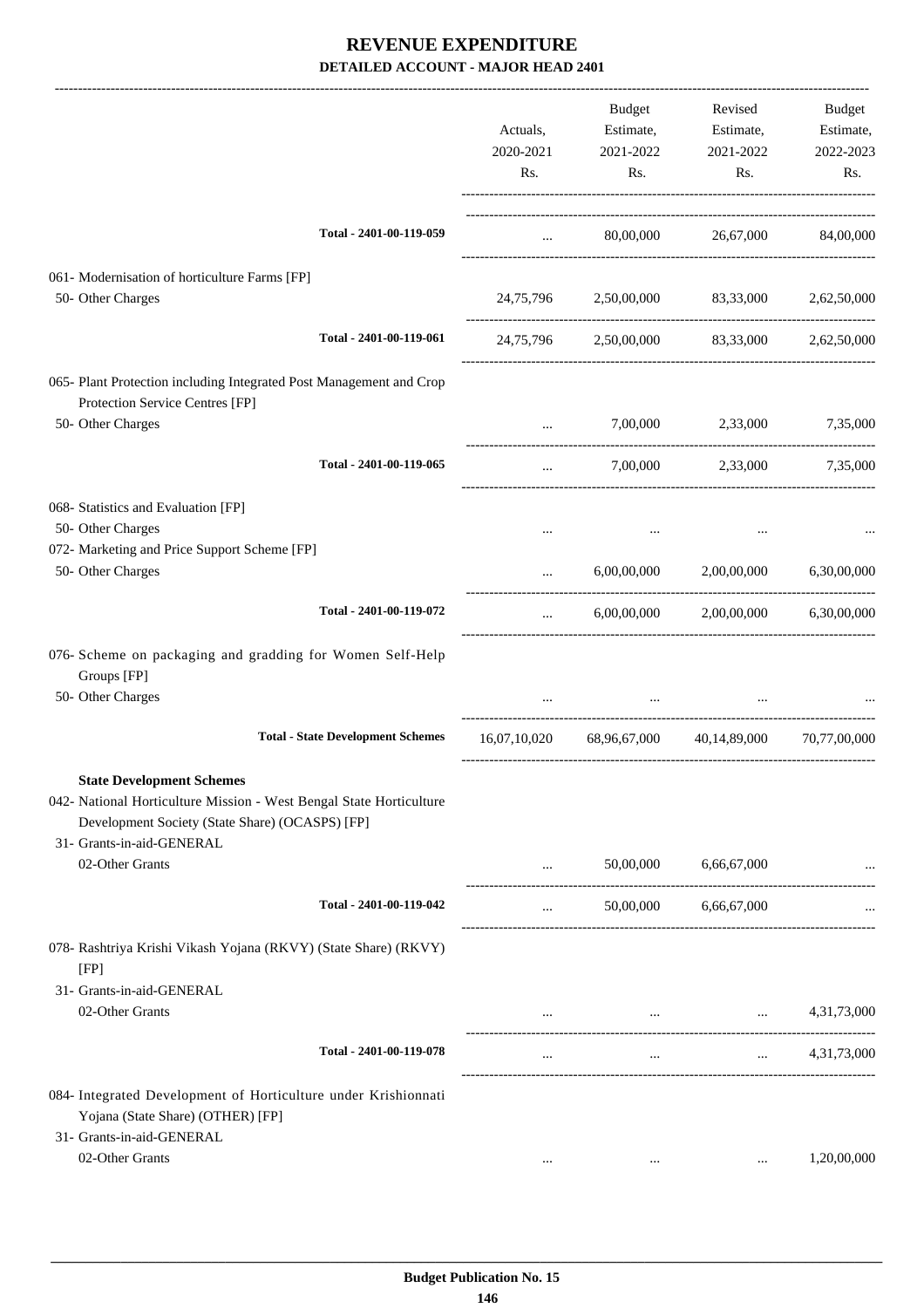|                                                                                                                                                        | Actuals,<br>2020-2021<br>Rs.    | Budget<br>Estimate,<br>2021-2022<br>Rs.                          | Revised<br>Estimate,<br>2021-2022<br>Rs.      | Budget<br>Estimate,<br>2022-2023<br>Rs. |
|--------------------------------------------------------------------------------------------------------------------------------------------------------|---------------------------------|------------------------------------------------------------------|-----------------------------------------------|-----------------------------------------|
|                                                                                                                                                        |                                 |                                                                  |                                               |                                         |
| Total - 2401-00-119-084                                                                                                                                | $\cdots$                        |                                                                  | $\ldots$ $1,20,00,000$                        |                                         |
| <b>Total - State Development Schemes</b>                                                                                                               | $\cdots$ . The same of $\cdots$ |                                                                  | 50,00,000 6,66,67,000 5,51,73,000             |                                         |
| <b>State Development Schemes (Central Assistance)</b><br>046- National Horticulture Mission (Central Share) (OCASPS) [FP]<br>31- Grants-in-aid-GENERAL |                                 |                                                                  |                                               |                                         |
| 02-Other Grants                                                                                                                                        |                                 | 7,50,00,000 75,00,000                                            | $\cdots$                                      |                                         |
| Total - 2401-00-119-046                                                                                                                                |                                 | 7,50,00,000 75,00,000                                            | $\cdots$                                      |                                         |
| 077- Rashtriya Krishi Vikash Yojana (RKVY) (Central Share)<br>(RKVY) [FP]                                                                              |                                 |                                                                  |                                               |                                         |
| 31- Grants-in-aid-GENERAL<br>02-Other Grants                                                                                                           |                                 |                                                                  | $\cdots$<br>and the state of the state of the | 7,80,00,000                             |
| Total - 2401-00-119-077                                                                                                                                | $\cdots$                        | $\cdots$                                                         | $\cdots$                                      | 7,80,00,000                             |
| 083- Integrated Development of Horticulture under Krishionnati<br>Yojana (Central Share) (OTHER) [FP]<br>31- Grants-in-aid-GENERAL                     |                                 |                                                                  |                                               |                                         |
| 02-Other Grants                                                                                                                                        | $\cdots$                        | $\mathbf{r}$ , $\mathbf{r}$                                      | $\ddotsc$                                     | 1,80,00,000                             |
| Total - 2401-00-119-083                                                                                                                                |                                 | $\cdots$                                                         | $\cdots$                                      | 1,80,00,000                             |
| <b>Total - State Development Schemes (Central Assistance)</b>                                                                                          | 7,50,00,000                     | 75,00,000                                                        | $\cdots$                                      | 9,60,00,000                             |
| Total - 2401-00-119                                                                                                                                    | 40,06,84,663                    | 87,53,25,000                                                     | 64,15,87,000                                  | 103,90,79,000                           |
| Voted<br>Charged                                                                                                                                       | $\cdots$                        | 40,06,84,663 87,53,25,000 64,15,87,000 103,90,79,000<br>$\cdots$ |                                               |                                         |
| DETAILED ACCOUNT NO. 2401-00-789 - SPECIAL COMPONENT PLAN FOR SCHEDULED CASTES                                                                         |                                 |                                                                  |                                               |                                         |

| 001- Reorganisation of Horticulture set up [FP] |  |
|-------------------------------------------------|--|
|                                                 |  |

| 50- Other Charges                             |                         | $\cdots$  | 1.85,00,000 | 61.67.000 | 1.94.25.000 |
|-----------------------------------------------|-------------------------|-----------|-------------|-----------|-------------|
|                                               | Total - 2401-00-789-001 | $\cdots$  | 1.85.00.000 | 61.67.000 | 1.94.25.000 |
| 002- Modernisation of Horticulture Farms [FP] |                         |           |             |           |             |
| 50- Other Charges                             |                         | 28,87,528 | 1.75.00.000 | 58,33,000 | 1,83,75,000 |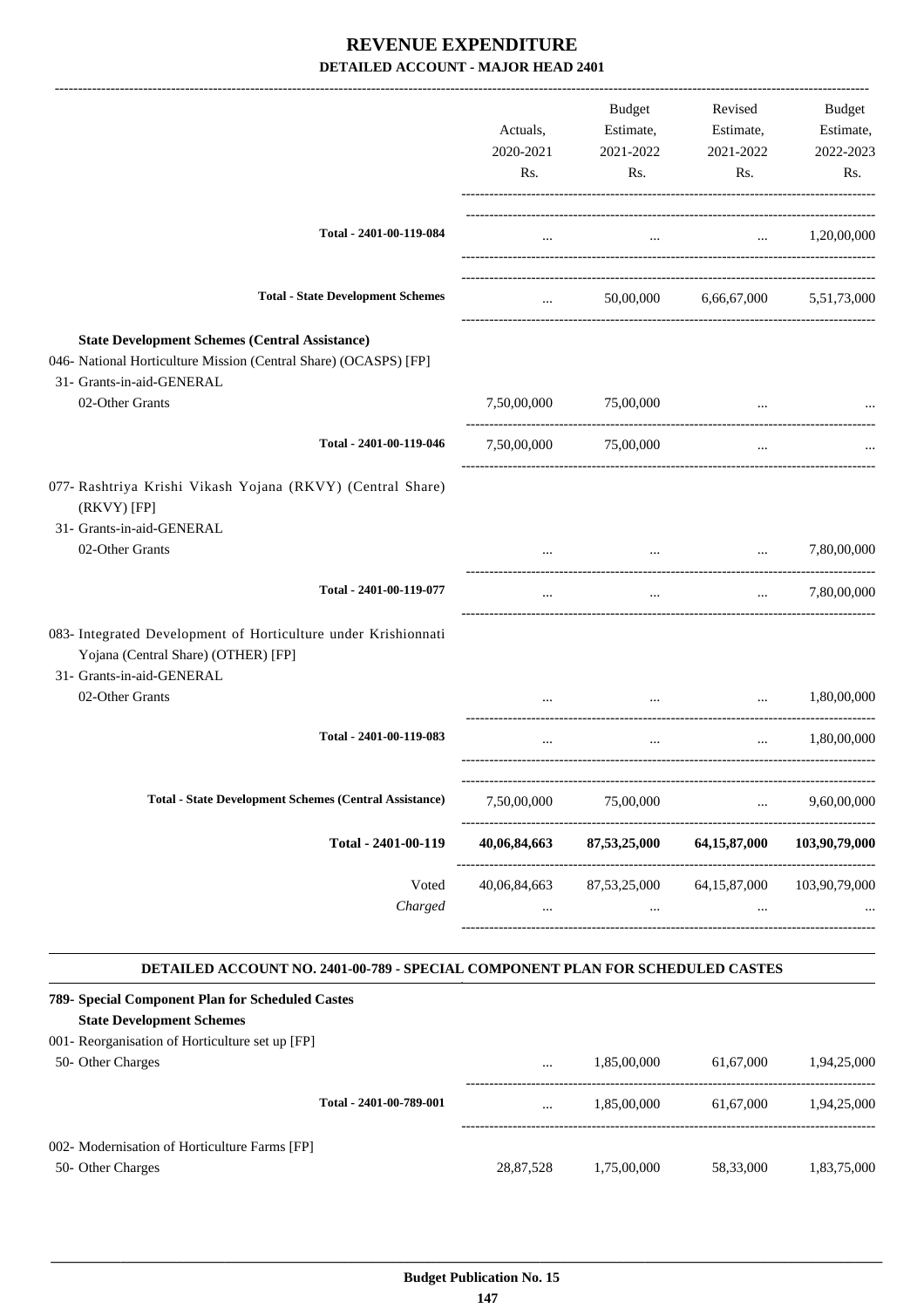|                                                                                                                                |                         | Actuals,<br>2020-2021<br>Rs. | <b>Budget</b><br>Estimate,<br>2021-2022<br>Rs. | Revised<br>Estimate,<br>2021-2022<br>Rs.                              | Budget<br>Estimate,<br>2022-2023<br>Rs. |
|--------------------------------------------------------------------------------------------------------------------------------|-------------------------|------------------------------|------------------------------------------------|-----------------------------------------------------------------------|-----------------------------------------|
|                                                                                                                                | Total - 2401-00-789-002 |                              | 28,87,528 1,75,00,000 58,33,000 1,83,75,000    |                                                                       |                                         |
| 003- Education and Training [FP]<br>50- Other Charges                                                                          |                         | $\cdots$                     | 30,00,000                                      | 10,00,000                                                             | 31,50,000                               |
|                                                                                                                                | Total - 2401-00-789-003 | $\cdots$                     |                                                | 30,00,000 10,00,000                                                   | 31,50,000                               |
| 004- Plant Protection including integrated Pest Management and Crop<br>Protection Service Centres [FP]                         |                         |                              |                                                |                                                                       |                                         |
| 50- Other Charges                                                                                                              |                         | $\cdots$                     | 30,00,000                                      | 10,00,000                                                             | 31,50,000                               |
|                                                                                                                                | Total - 2401-00-789-004 | $\cdots$                     |                                                | 30,00,000 10,00,000                                                   | 31,50,000                               |
| 005- Subsidised Distribution of Seeds, Planting materials etc [FP]<br>33- Subsidies                                            |                         |                              |                                                |                                                                       |                                         |
| 05-Other Subsidies                                                                                                             |                         | $\cdots$                     | 8,00,00,000                                    | $\mathbf{r}$ and $\mathbf{r}$<br>------------------------------------ | 1,40,00,000                             |
|                                                                                                                                | Total - 2401-00-789-005 | $\cdots$                     | 8,00,00,000                                    |                                                                       | $\ldots$ 1,40,00,000                    |
| 006- Statistics and Evaluation [FP]<br>50- Other Charges                                                                       |                         |                              | 20,00,000                                      | 6,67,000                                                              | 21,00,000                               |
|                                                                                                                                | Total - 2401-00-789-006 | $\cdots$                     | 20,00,000                                      | 6,67,000                                                              | 21,00,000                               |
| 007- Assistance for Horticultural Project [FP]<br>50- Other Charges                                                            |                         | 2,12,87,636                  | 18,00,00,000                                   | 8,66,67,000                                                           | 20,90,00,000                            |
|                                                                                                                                | Total - 2401-00-789-007 | 2, 12, 87, 636               | 18,00,00,000                                   | 8,66,67,000                                                           | 20,90,00,000                            |
| 008- Marketing and Price Support Scheme [FP]<br>50- Other Charges                                                              |                         | $\cdots$                     |                                                | 1,70,00,000 56,67,000                                                 | 1,78,50,000                             |
|                                                                                                                                | Total - 2401-00-789-008 | $\cdots$                     |                                                | 1,70,00,000 56,67,000 1,78,50,000                                     |                                         |
| 009- Special Area Programmes on Horticulture including<br>Spices, Plantation Crops and Mushroom [FP]                           |                         |                              |                                                |                                                                       |                                         |
| 50- Other Charges                                                                                                              |                         |                              |                                                | 50,00,000 16,67,000                                                   | 52,50,000                               |
|                                                                                                                                | Total - 2401-00-789-009 | $\cdots$                     |                                                | 50,00,000 16,67,000                                                   | 52,50,000                               |
| 010- Dev. of Horticulture including Spices, Plantation Crops, Root<br>Crops, Mushroom, Arometic and Medicinal Plants, etc [FP] |                         |                              |                                                |                                                                       |                                         |
| 50- Other Charges                                                                                                              |                         |                              | 40,00,000                                      | 13,33,000                                                             | 1,42,00,000                             |
|                                                                                                                                | Total - 2401-00-789-010 | $\cdots$                     |                                                | 40,00,000 13,33,000 1,42,00,000                                       |                                         |
|                                                                                                                                |                         |                              |                                                |                                                                       |                                         |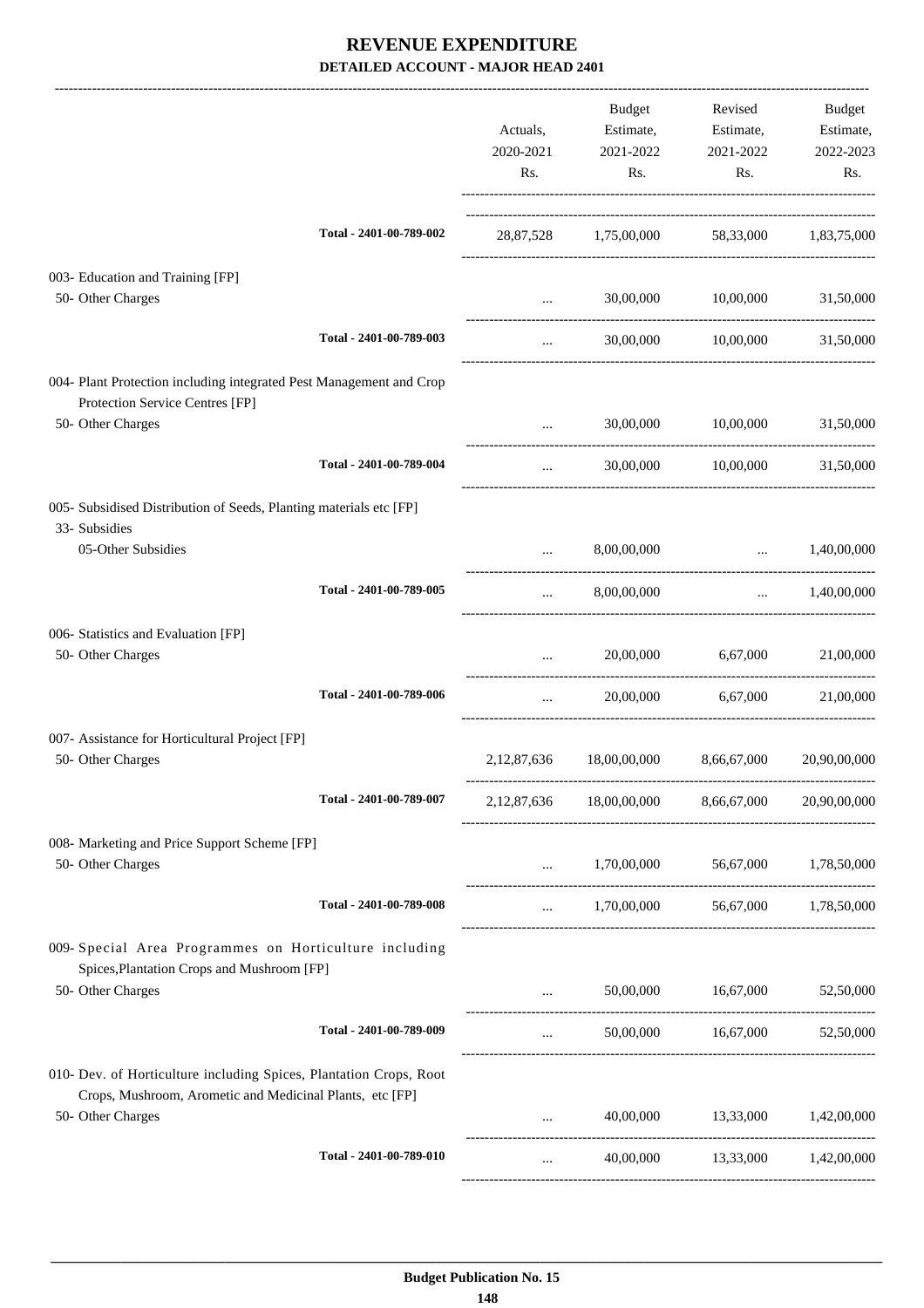|                                                                                                                                        | Actuals,<br>2020-2021<br>Rs. | Budget<br>Estimate,<br>2021-2022<br>Rs. | Revised<br>Estimate,<br>2021-2022<br>Rs. | Budget<br>Estimate,<br>2022-2023<br>Rs. |
|----------------------------------------------------------------------------------------------------------------------------------------|------------------------------|-----------------------------------------|------------------------------------------|-----------------------------------------|
| 011- Reorganisation of Horticulture Set Up [FP]<br>50- Other Charges                                                                   | $\cdots$                     | 40,00,000                               | 13,33,000                                | 93,50,000                               |
| Total - 2401-00-789-011                                                                                                                | $\cdots$                     |                                         | 40,00,000 13,33,000                      | 93,50,000                               |
| 014- Plant Protection including Integrated Pest Management and<br>Crops Protection Service Centres [FP]                                |                              |                                         |                                          |                                         |
| 50- Other Charges<br>016- Marketing and Spices Support Scheme [FP]                                                                     |                              |                                         |                                          |                                         |
| 50- Other Charges                                                                                                                      | $\cdots$                     |                                         | 1,00,00,000 33,33,000                    | 1,05,00,000                             |
| Total - 2401-00-789-016                                                                                                                | $\cdots$                     | 1,00,00,000                             | 33,33,000                                | 1,05,00,000                             |
| 017- Special Area Program on Horticulture including Spices<br>Plantation Crops and Mushrooms [FP]                                      |                              |                                         |                                          |                                         |
| 50- Other Charges                                                                                                                      | $\cdots$                     | 40,00,000                               | 13,33,000                                | 42,00,000                               |
| Total - 2401-00-789-017                                                                                                                | $\cdots$                     |                                         | 40,00,000 13,33,000                      | 42,00,000                               |
| 018- Distributions of Soil Conditioners [FP]<br>50- Other Charges                                                                      |                              | 30,00,000                               | 10,00,000                                | 31,50,000                               |
| Total - 2401-00-789-018                                                                                                                | $\cdots$                     | 30,00,000                               | 10,00,000                                | 31,50,000                               |
| 035- Subsidised Distribution of Seeds, Planting Matirials etc. [FP]                                                                    |                              |                                         |                                          |                                         |
| 50- Other Charges<br>039- Special Area Programmes on Horticulture including<br>Spices, Plantation Crops and Mushroom [FP]              |                              |                                         |                                          |                                         |
| 50- Other Charges                                                                                                                      | $\cdots$                     | 40,00,000                               | 13,33,000                                | 42,00,000                               |
| Total - 2401-00-789-039                                                                                                                |                              |                                         | 40,00,000 13,33,000                      | 42,00,000                               |
| 040- Development of Horticulture including Spices, Plantation<br>Crops, Mushroom, Aromatic and Medicinal Plants, Betalvine etc<br>[FP] |                              |                                         |                                          |                                         |
| 50- Other Charges<br>050- Grants to PRIs for Production of Quality Seeds [FP]<br>31- Grants-in-aid-GENERAL                             |                              |                                         |                                          |                                         |
| 02-Other Grants                                                                                                                        |                              |                                         | 50,00,000 16,67,000                      | 52,50,000                               |
| Total - 2401-00-789-050                                                                                                                | $\cdots$                     |                                         |                                          |                                         |
| <b>Total - State Development Schemes</b>                                                                                               | 2,41,75,164                  |                                         | 36,00,00,000 12,00,00,000                | 34, 31, 50, 000                         |
|                                                                                                                                        |                              |                                         |                                          |                                         |

#### **State Development Schemes**

078- National Horticulture Mission (State Share) (OCASPS) [FP]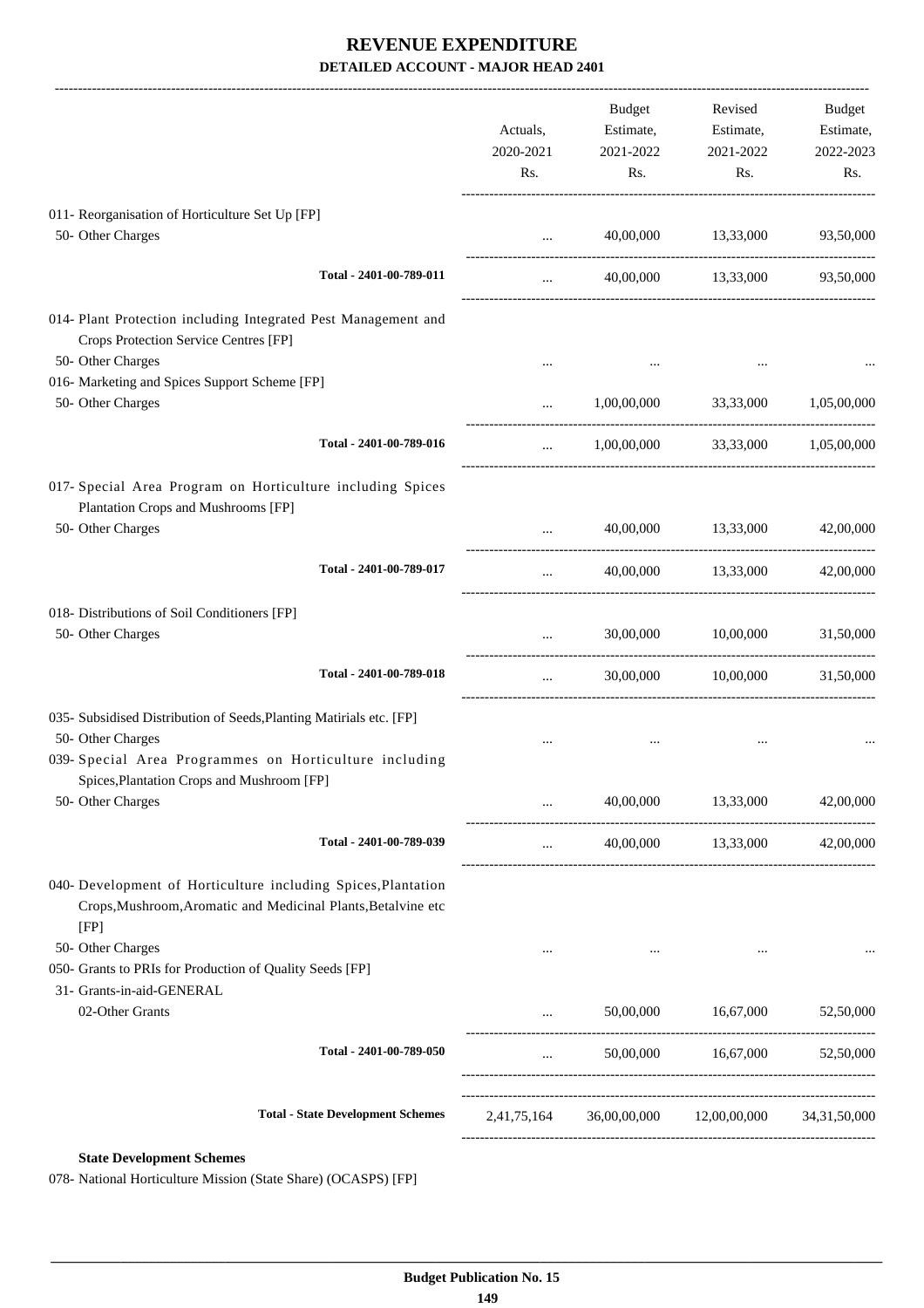|                                                                                                                                                        | Actuals,<br>2020-2021 | Budget<br>Estimate,<br>2021-2022                | Revised<br>Estimate,<br>2021-2022 | Budget<br>Estimate,<br>2022-2023 |
|--------------------------------------------------------------------------------------------------------------------------------------------------------|-----------------------|-------------------------------------------------|-----------------------------------|----------------------------------|
|                                                                                                                                                        | Rs.                   | Rs.                                             | Rs.                               | Rs.                              |
| 31- Grants-in-aid-GENERAL<br>02-Other Grants                                                                                                           | and the state         |                                                 | 25,00,000 2,22,22,000             |                                  |
| Total - 2401-00-789-078                                                                                                                                | $\cdots$              |                                                 | 25,00,000 2,22,22,000             |                                  |
| 095- Rastriya Krishi Vikash Yojana (RKVY) (State Share) (RKVY)<br>[FP]                                                                                 |                       |                                                 |                                   |                                  |
| 31- Grants-in-aid-GENERAL                                                                                                                              |                       |                                                 |                                   |                                  |
| 02-Other Grants                                                                                                                                        |                       | 1,47,00,000 31,98,000 2,33,77,000               |                                   | 35,98,000                        |
| Total - 2401-00-789-095                                                                                                                                | 1,47,00,000           |                                                 | 31,98,000 2,33,77,000 35,98,000   |                                  |
| <b>Total - State Development Schemes</b>                                                                                                               |                       | 1,47,00,000 56,98,000 4,55,99,000 35,98,000     |                                   |                                  |
| <b>State Development Schemes (Central Assistance)</b><br>077- National Horticulture Mission (Central Share) (OCASPS) [FP]<br>31- Grants-in-aid-GENERAL |                       |                                                 |                                   |                                  |
| 02-Other Grants                                                                                                                                        | 2,50,00,000           | 50,00,000                                       |                                   |                                  |
| Total - 2401-00-789-077                                                                                                                                | 2,50,00,000           | 50,00,000                                       | $\cdots$                          |                                  |
| 094- Rastriya Krishi Vikash Yojana (RKVY) (Central Share) (RKVY)<br>[FP]                                                                               |                       |                                                 |                                   |                                  |
| 31- Grants-in-aid-GENERAL<br>02-Other Grants                                                                                                           |                       | 2,21,00,000 1,84,00,000 3,52,00,000             |                                   | 3,45,00,000                      |
| Total - 2401-00-789-094                                                                                                                                |                       | 2,21,00,000 1,84,00,000 3,52,00,000 3,45,00,000 |                                   |                                  |
| <b>Total - State Development Schemes (Central Assistance)</b>                                                                                          | 4,71,00,000           | 2,34,00,000                                     | 3,52,00,000                       | 3,45,00,000                      |
| Total - 2401-00-789                                                                                                                                    | 8,59,75,164           | 38,90,98,000                                    | 20,07,99,000                      | 38,12,48,000                     |
| Voted<br>Charged                                                                                                                                       | 8,59,75,164           | 38,90,98,000<br>                                | 20,07,99,000<br>$\ddotsc$         | 38,12,48,000                     |

#### **DETAILED ACCOUNT NO. 2401-00-796 - TRIBAL AREAS SUB-PLAN .**

#### **796- Tribal Areas Sub-Plan**

| <b>State Development Schemes</b>                |                         |          |           |           |           |
|-------------------------------------------------|-------------------------|----------|-----------|-----------|-----------|
| 001 - Recognisation of Horticulture Set up [FP] |                         |          |           |           |           |
| 50- Other Charges                               |                         | $\cdots$ | 50,00,000 | 16.67.000 | 52,50,000 |
|                                                 | Total - 2401-00-796-001 | $\cdots$ | 50,00,000 | 16.67.000 | 52,50,000 |
|                                                 |                         |          |           |           |           |

002- Education and Training [FP]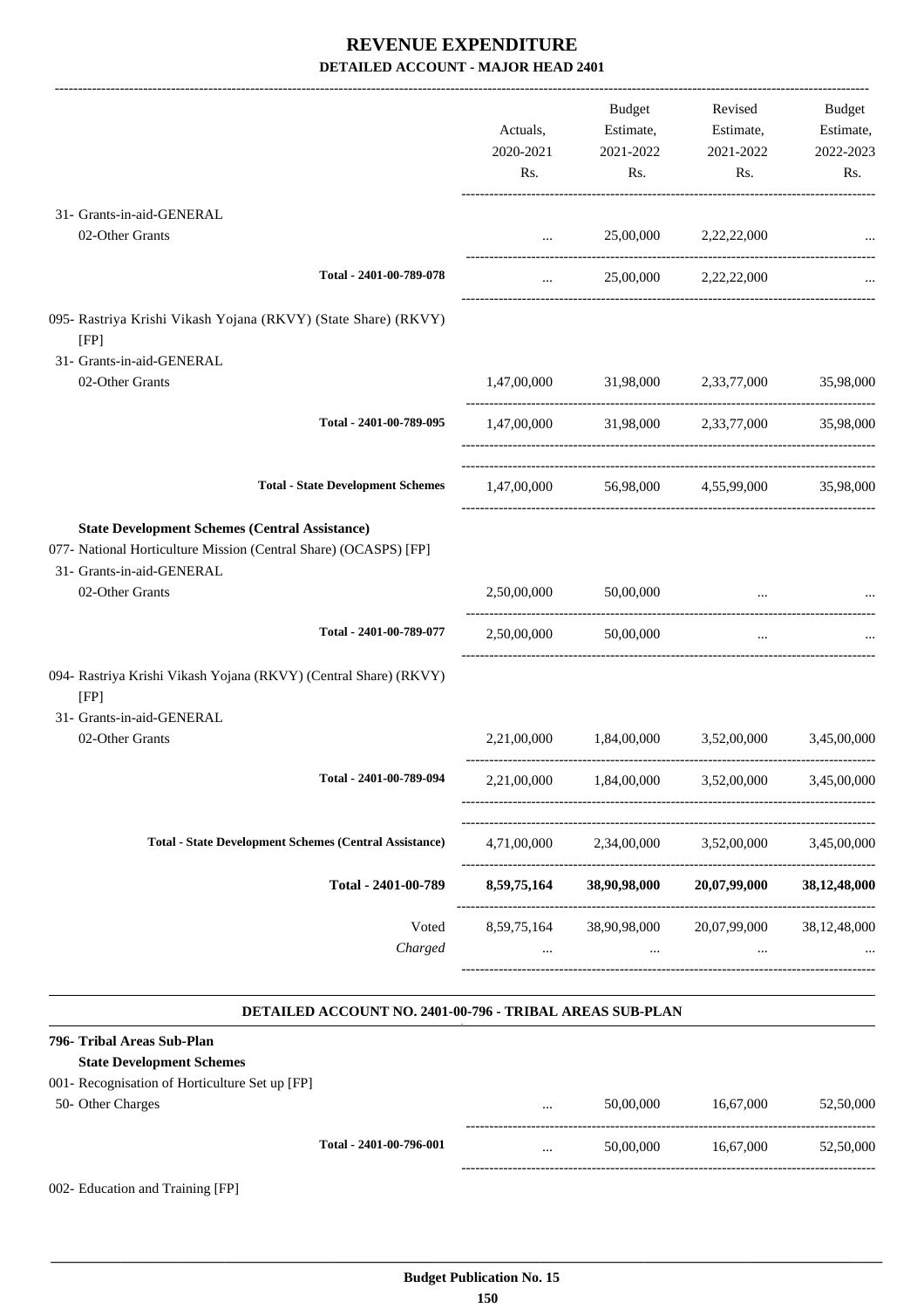|                                                                                                        |                                          |             | Budget                       | Revised                                         | Budget      |
|--------------------------------------------------------------------------------------------------------|------------------------------------------|-------------|------------------------------|-------------------------------------------------|-------------|
|                                                                                                        |                                          | Actuals,    | Estimate,                    | Estimate,                                       | Estimate,   |
|                                                                                                        |                                          | 2020-2021   | 2021-2022                    | 2021-2022                                       | 2022-2023   |
|                                                                                                        |                                          | Rs.         | Rs.                          | Rs.                                             | Rs.         |
| 50- Other Charges                                                                                      |                                          | $\cdots$    |                              |                                                 | 52,50,000   |
|                                                                                                        | Total - 2401-00-796-002                  | $\cdots$    |                              | 50,00,000 16,67,000                             | 52,50,000   |
|                                                                                                        |                                          |             |                              |                                                 |             |
| 003- Plant Protection including Integrated Pest Management and Crop<br>Protection Service Centres [FP] |                                          |             |                              |                                                 |             |
| 50- Other Charges                                                                                      |                                          | $\cdots$    | 25,00,000                    | 8,33,000                                        | 26,25,000   |
|                                                                                                        | Total - 2401-00-796-003                  | $\cdots$    | 25,00,000                    | 8,33,000                                        | 26,25,000   |
| 004- Subsidised sale of seeds, planting materials etc. [FP]                                            |                                          |             |                              |                                                 |             |
| 33- Subsidies                                                                                          |                                          |             |                              |                                                 |             |
| 05-Other Subsidies                                                                                     |                                          | $\cdots$    | 25,00,000                    | $\mathbf{r}$ and $\mathbf{r}$ and $\mathbf{r}$  | 26,25,000   |
|                                                                                                        | Total - 2401-00-796-004                  | $\cdots$    | 25,00,000                    | $\mathbf{r}$ and $\mathbf{r}$ and $\mathbf{r}$  | 26,25,000   |
| 005- Assistance for Horticulture [FP]                                                                  |                                          |             |                              |                                                 |             |
| 50- Other Charges                                                                                      |                                          |             |                              | 1,55,55,468 7,14,00,000 3,04,67,000 7,49,70,000 |             |
|                                                                                                        | Total - 2401-00-796-005                  |             | 1,55,55,468 7,14,00,000      | 3,04,67,000 7,49,70,000                         |             |
| 006- Special Area Programmes on Horticulture including Spices,<br>Plantation Crops and Mushrooms [FP]  |                                          |             |                              |                                                 |             |
| 50- Other Charges                                                                                      |                                          |             | 3,48,500 85,00,000 28,33,000 |                                                 | 89,25,000   |
|                                                                                                        | Total - 2401-00-796-006                  |             |                              | 3,48,500 85,00,000 28,33,000                    | 89,25,000   |
| 042- Grants to PRIs for Production of Quality Seeds [FP]                                               |                                          |             |                              |                                                 |             |
| 31- Grants-in-aid-GENERAL                                                                              |                                          |             |                              |                                                 |             |
| 02-Other Grants                                                                                        |                                          |             | 1,00,000                     | 33,000                                          | 1,05,000    |
|                                                                                                        | Total - 2401-00-796-042                  | $\cdots$    | 1,00,000                     | 33,000                                          | 1,05,000    |
|                                                                                                        | <b>Total - State Development Schemes</b> | 1,59,03,968 |                              | 9,50,00,000 3,75,00,000                         | 9,97,50,000 |
|                                                                                                        |                                          |             |                              |                                                 |             |
| <b>State Development Schemes</b>                                                                       |                                          |             |                              |                                                 |             |
| 064- National Horticulture Mission (State Share) (OCASPS) [FP]                                         |                                          |             |                              |                                                 |             |
| 31- Grants-in-aid-GENERAL                                                                              |                                          |             |                              |                                                 |             |
| 02-Other Grants                                                                                        |                                          | $\cdots$    | 25,00,000                    |                                                 |             |
|                                                                                                        | Total - 2401-00-796-064                  | $\cdots$    | 25,00,000                    | $\cdots$                                        |             |
| 081- Rastriya Krishi Vikash Yojana (RKVY) (State Share) (RKVY)                                         |                                          |             |                              |                                                 |             |
| [FP]<br>31- Grants-in-aid-GENERAL                                                                      |                                          |             |                              |                                                 |             |
| 02-Other Grants                                                                                        |                                          | 29,00,000   | 1,17,59,000                  | 86,67,000                                       | 1,32,29,000 |
|                                                                                                        |                                          |             |                              |                                                 |             |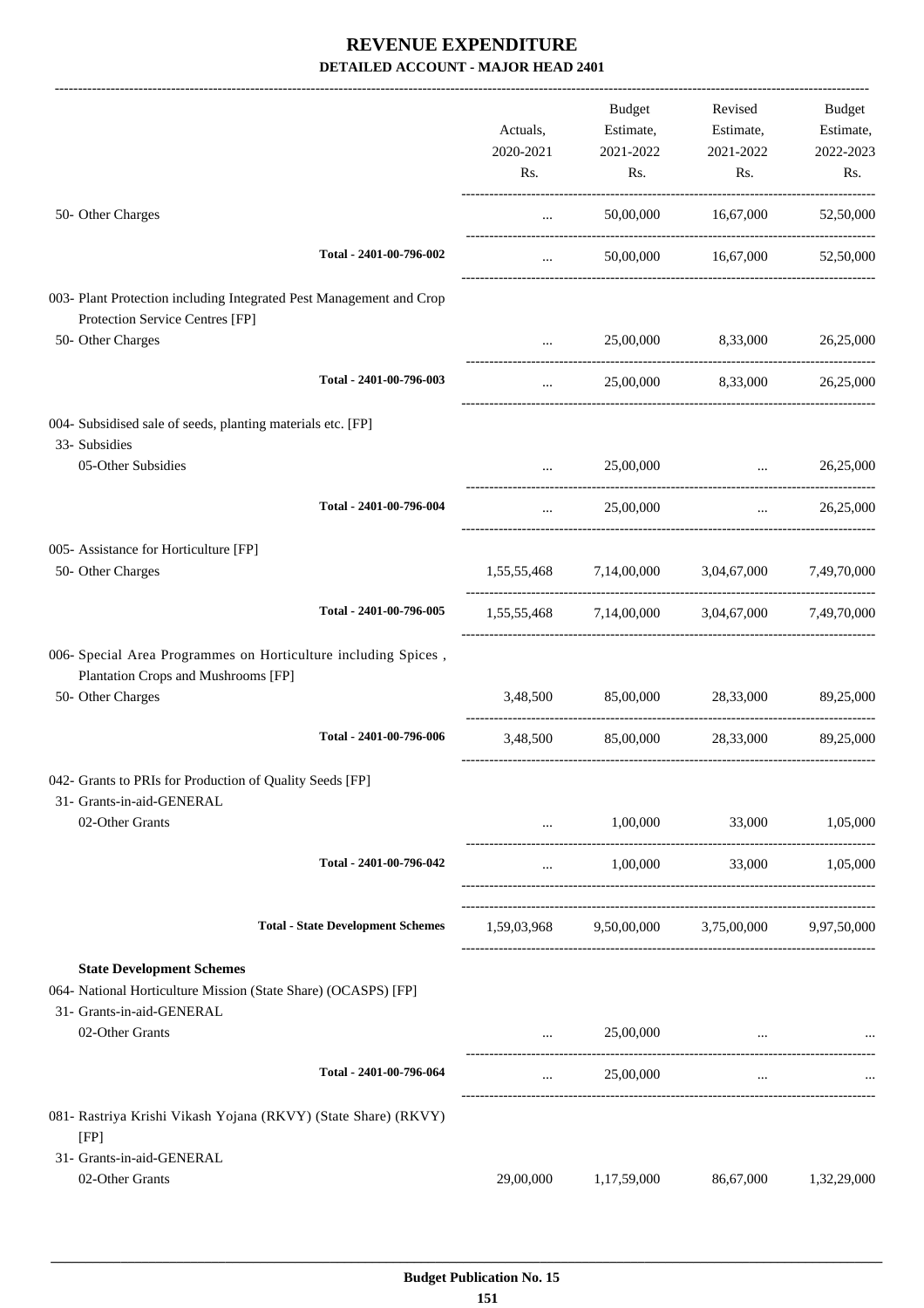|                                                                                                                                                                           | Actuals,<br>2020-2021<br>Rs. | Budget<br>Estimate,<br>2021-2022<br>Rs.           | Revised<br>Estimate,<br>2021-2022<br>Rs. | Budget<br>Estimate,<br>2022-2023<br>Rs. |
|---------------------------------------------------------------------------------------------------------------------------------------------------------------------------|------------------------------|---------------------------------------------------|------------------------------------------|-----------------------------------------|
| Total - 2401-00-796-081                                                                                                                                                   |                              | 29,00,000 1,17,59,000 86,67,000 1,32,29,000       |                                          |                                         |
| <b>Total - State Development Schemes</b>                                                                                                                                  |                              | 29,00,000 1,42,59,000 86,67,000 1,32,29,000       |                                          |                                         |
| <b>State Development Schemes (Central Assistance)</b><br>061- National Horticulture Mission (Central Share) (OCASPS) [FP]<br>31- Grants-in-aid-GENERAL<br>02-Other Grants |                              | 25,00,000                                         |                                          |                                         |
|                                                                                                                                                                           |                              |                                                   |                                          |                                         |
| Total - 2401-00-796-061                                                                                                                                                   | $\cdots$                     | 25,00,000                                         | $\cdots$                                 |                                         |
| 080- Rastriya Krishi Vikash Yojana (RKVY) (Central Share) (RKVY)<br>[FP]<br>31- Grants-in-aid-GENERAL                                                                     |                              |                                                   |                                          |                                         |
| 02-Other Grants                                                                                                                                                           |                              | 43,00,000 40,00,000 1,30,67,000 75,00,000         |                                          |                                         |
| Total - 2401-00-796-080                                                                                                                                                   | 43,00,000                    |                                                   | 40,00,000 1,30,67,000 75,00,000          |                                         |
| <b>Total - State Development Schemes (Central Assistance)</b>                                                                                                             |                              | 43,00,000 65,00,000 1,30,67,000 75,00,000         |                                          |                                         |
| Total - 2401-00-796                                                                                                                                                       |                              | 2,31,03,968 11,57,59,000 5,92,34,000 12,04,79,000 |                                          |                                         |
| Voted<br>Charged                                                                                                                                                          | $\cdots$                     | 2,31,03,968 11,57,59,000 5,92,34,000<br>$\cdots$  | $\cdots$                                 | 12,04,79,000                            |
| <b>DETAILED ACCOUNT NO. 2401-00-800 - OTHER EXPENDITURE</b>                                                                                                               |                              |                                                   |                                          |                                         |
| 800- Other Expenditure<br><b>State Development Schemes</b><br>020- Rastriya Krishi Vikash Yojana (RKVY) (State Share) (RKVY)<br>[FP]<br>31- Grants-in-aid-GENERAL         |                              |                                                   |                                          |                                         |
| 02-Other Grants                                                                                                                                                           | 2,28,00,000                  | 3,83,76,000                                       | 6,14,23,000                              |                                         |
| <b>Total - State Development Schemes</b>                                                                                                                                  | 2,28,00,000                  | 3,83,76,000                                       | 6,14,23,000                              |                                         |
| <b>State Development Schemes (Central Assistance)</b><br>013- Rastriya Krishi Vikash Yojana (RKVY) (Central Share) (RKVY)<br>[FP]<br>31- Grants-in-aid-GENERAL            |                              |                                                   |                                          |                                         |
| 02-Other Grants                                                                                                                                                           | 3,42,00,000                  | 5,76,00,000                                       | 9,16,00,000                              |                                         |
| <b>Total - State Development Schemes (Central Assistance)</b>                                                                                                             | 3,42,00,000                  | 5,76,00,000                                       | 9,16,00,000                              |                                         |

-----------------------------------------------------------------------------------------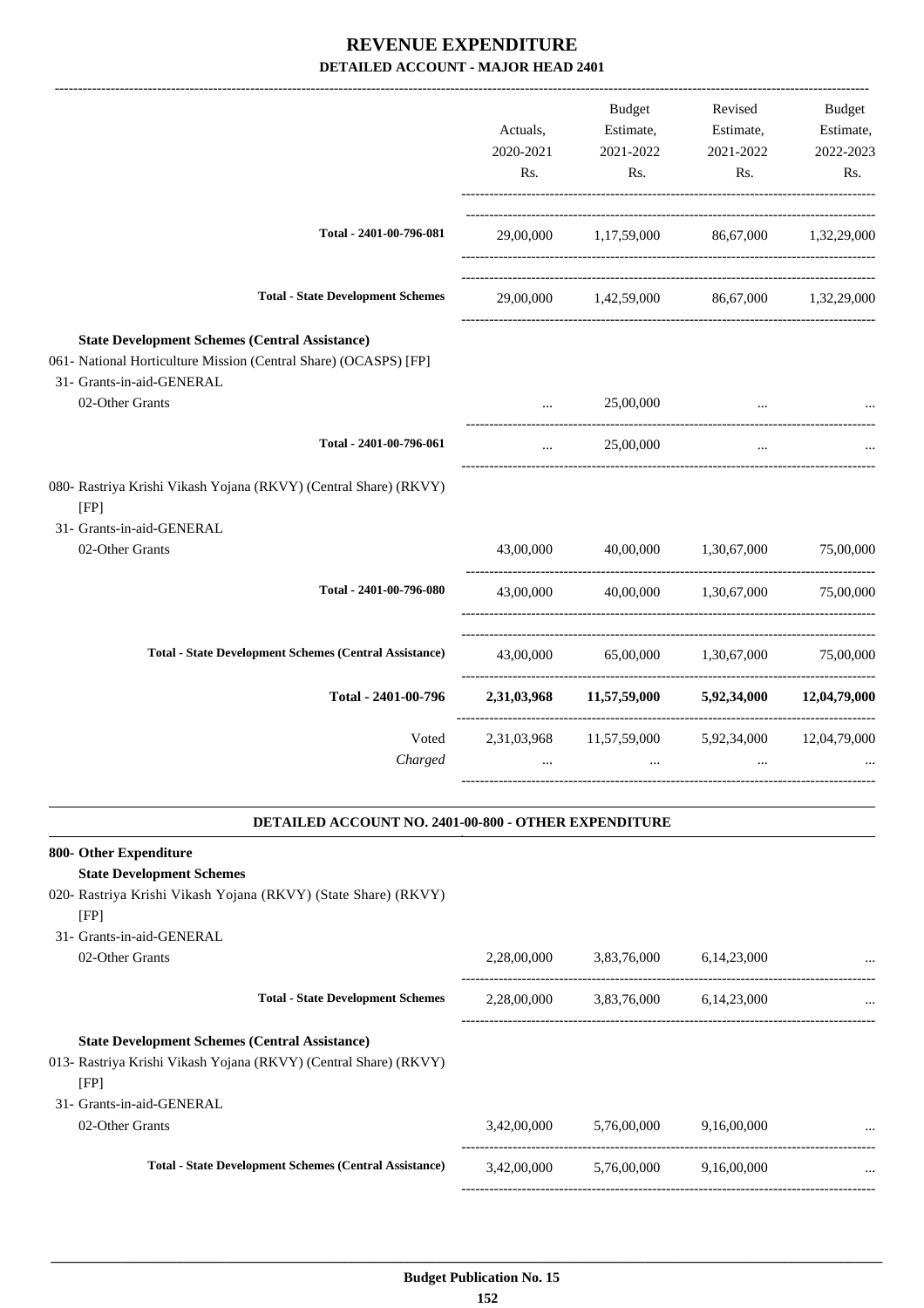|                                                                                  | Actuals,<br>2020-2021<br>Rs.<br>5,70,00,000 | Budget<br>Estimate,<br>2021-2022<br>Rs.        | Revised<br>Estimate,<br>2021-2022<br>Rs. | <b>Budget</b><br>Estimate,<br>2022-2023<br>Rs. |
|----------------------------------------------------------------------------------|---------------------------------------------|------------------------------------------------|------------------------------------------|------------------------------------------------|
| Total - 2401-00-800                                                              |                                             | 9,59,76,000                                    | 15,30,23,000                             |                                                |
| Voted                                                                            |                                             | 5,70,00,000 9,59,76,000 15,30,23,000           |                                          |                                                |
| Charged                                                                          | $\cdots$                                    | $\mathbf{1}$ and $\mathbf{1}$ and $\mathbf{1}$ | $\cdots$                                 |                                                |
| <b>DETAILED ACCOUNT NO. 2401 - DEDUCT RECOVERIES IN REDUCTION OF EXPENDITURE</b> |                                             |                                                |                                          |                                                |
| 001- Direction and Administration                                                |                                             |                                                |                                          |                                                |
| Administrative Expenditure                                                       |                                             |                                                |                                          |                                                |
| 005-World Bank Project on Agricultural Development -                             |                                             |                                                |                                          |                                                |
| Improvement of Agricultural Extention and Research [FP]                          |                                             |                                                |                                          |                                                |
| 70-Deduct Recoveries                                                             |                                             |                                                |                                          |                                                |
| 01-Others                                                                        | -1,42,949                                   | -30,000                                        | $-1,000$                                 | $-1,000$                                       |
|                                                                                  |                                             |                                                |                                          |                                                |
| 02-W.B.H.S. 2008                                                                 | $\cdots$                                    | $\cdots$                                       | $\cdots$                                 |                                                |
| 007-World Bank Project on Agricultural Development -                             |                                             |                                                |                                          |                                                |
| Improvement of Agricultural Extention and Research [FP]                          |                                             |                                                |                                          |                                                |
| 70-Deduct Recoveries                                                             |                                             |                                                |                                          |                                                |
| 01-Others                                                                        |                                             |                                                |                                          |                                                |
| 02-W.B.H.S. 2008                                                                 | $\cdots$                                    | $\cdots$                                       | $\cdots$                                 |                                                |
| Total - 001 - Deduct - Recoveries                                                | -1,42,949                                   | $-30,000$                                      | $-1,000$                                 | $-1,000$                                       |
| 109- Extension and Farmers Training                                              |                                             |                                                |                                          |                                                |
| Administrative Expenditure                                                       |                                             |                                                |                                          |                                                |
| 001-Agricultural Demonstration and Training [FP]                                 |                                             |                                                |                                          |                                                |
| 70-Deduct Recoveries                                                             |                                             |                                                |                                          |                                                |
| 01-Others                                                                        | $\cdots$                                    | $\cdots$                                       |                                          |                                                |
| 02-W.B.H.S. 2008                                                                 |                                             |                                                |                                          | $\cdots$                                       |
| 008-Agricultural Demonstration and Training [FP]                                 |                                             |                                                |                                          |                                                |
| 70-Deduct Recoveries                                                             |                                             |                                                |                                          |                                                |
| 01-Others                                                                        |                                             |                                                |                                          |                                                |
| 02-W.B.H.S. 2008                                                                 | $\cdots$                                    | $\cdots$                                       | $\cdots$                                 |                                                |
|                                                                                  |                                             |                                                |                                          |                                                |
| Total - 109 - Deduct - Recoveries                                                |                                             | $\cdots$                                       | $\cdots$                                 |                                                |
| 119- Horticulture and Vegetable Crops                                            |                                             |                                                |                                          |                                                |
| Administrative Expenditure                                                       |                                             |                                                |                                          |                                                |
| 001-Coconut Development [FP]                                                     |                                             |                                                |                                          |                                                |
| 70-Deduct Recoveries                                                             |                                             |                                                |                                          |                                                |
| 01-Others                                                                        |                                             | $-1,000$                                       | $-1,000$                                 | $-1,000$                                       |
| 02-W.B.H.S. 2008                                                                 | $\cdots$                                    | $-1,000$                                       | $-1,000$                                 | $-1,000$                                       |
| 002-Arecanut Development [FP]                                                    |                                             |                                                |                                          |                                                |
| 70-Deduct Recoveries                                                             |                                             |                                                |                                          |                                                |
|                                                                                  |                                             |                                                |                                          |                                                |
| 01-Others                                                                        | $\cdots$                                    | $-1,000$                                       | $-1,000$                                 | $-1,000$                                       |
| 02-W.B.H.S. 2008                                                                 | $\cdots$                                    | $-1,000$                                       | $-1,000$                                 | $-1,000$                                       |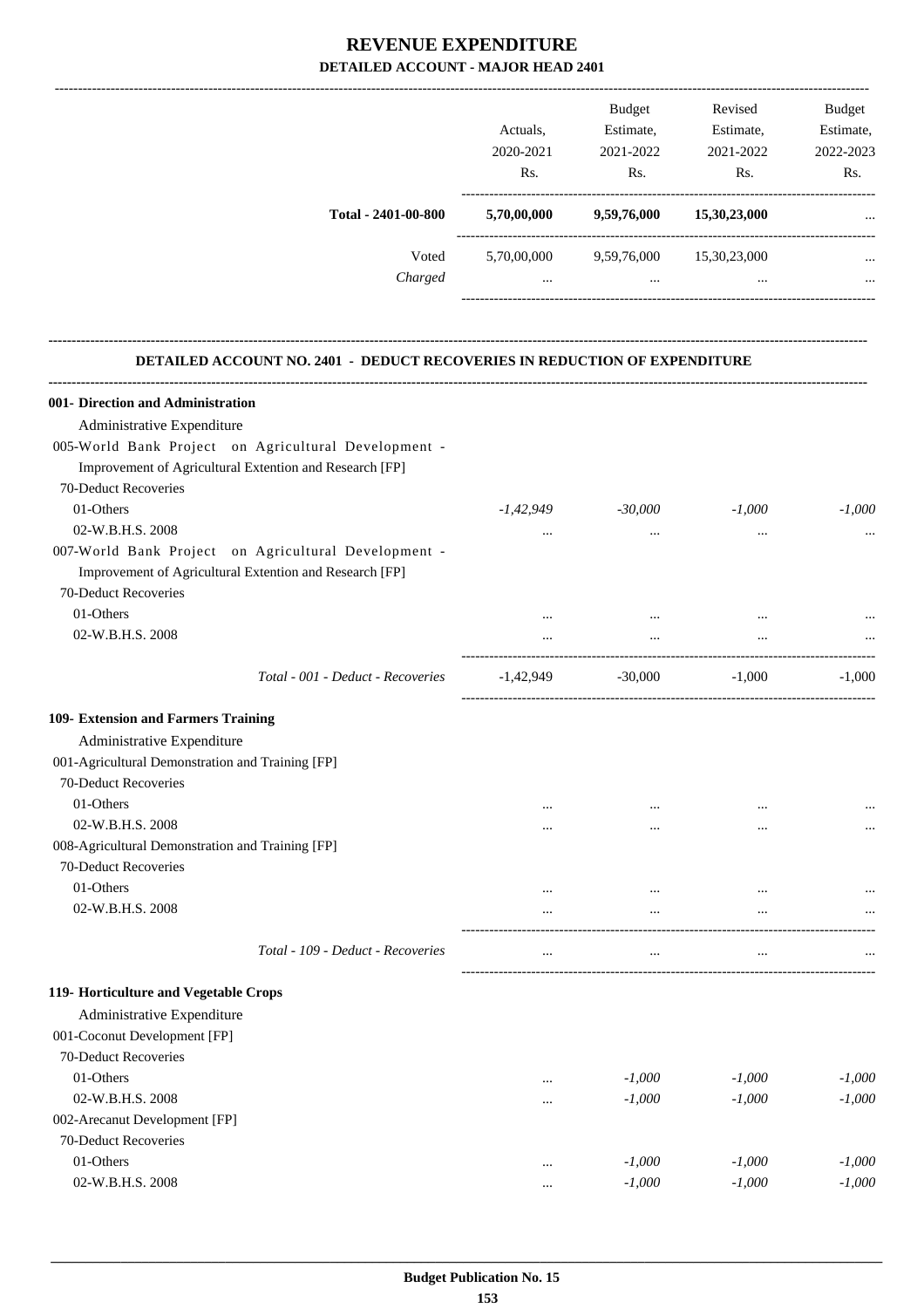|                                                                    | Actuals,<br>2020-2021 | <b>Budget</b><br>Estimate,<br>2021-2022 | Revised<br>Estimate,<br>2021-2022 | Budget<br>Estimate,<br>2022-2023 |
|--------------------------------------------------------------------|-----------------------|-----------------------------------------|-----------------------------------|----------------------------------|
|                                                                    | Rs.                   | Rs.                                     | Rs.                               | Rs.                              |
| 003-Horticulture including Fruits and Vegetalbes [FP]              |                       |                                         |                                   |                                  |
| 70-Deduct Recoveries                                               |                       |                                         |                                   |                                  |
| 01-Others                                                          | $-3,997$              | $-50,000$                               | $-1,000$                          | $-1,000$                         |
| 02-W.B.H.S. 2008                                                   |                       | $-1,000$                                | $-1,000$                          | $-1,000$                         |
| 005-Horticulture Development [FP]                                  |                       |                                         |                                   |                                  |
| 70-Deduct Recoveries                                               |                       |                                         |                                   |                                  |
| 01-Others                                                          |                       | $-1,000$                                | $-1,000$                          | $-1,000$                         |
| 02-W.B.H.S. 2008                                                   |                       | $-1,000$                                | $-1,000$                          | $-1,000$                         |
| 007-Scheme for Study of P.H.P. Fruits [FP]                         |                       |                                         |                                   |                                  |
| 70-Deduct Recoveries                                               |                       |                                         |                                   |                                  |
| 01-Others                                                          |                       | $-1,000$                                | $-1,000$                          | $-1,000$                         |
| 02-W.B.H.S. 2008                                                   |                       |                                         |                                   |                                  |
| 009-Horticultural Expenditure and Research [FP]                    |                       | $\cdots$                                | $\cdots$                          |                                  |
| 70-Deduct Recoveries                                               |                       |                                         |                                   |                                  |
| 01-Others                                                          |                       | $-1,000$                                | $-1,000$                          | $-1,000$                         |
| 02-W.B.H.S. 2008                                                   |                       | $-1,000$                                | $-1,000$                          | $-1,000$                         |
| 012-Development of Plantation Crops [FP]                           |                       |                                         |                                   |                                  |
| 70-Deduct Recoveries                                               |                       |                                         |                                   |                                  |
| 01-Others                                                          |                       | $-1,000$                                | $-1,000$                          | $-1,000$                         |
| 02-W.B.H.S. 2008                                                   |                       |                                         |                                   |                                  |
|                                                                    |                       | $-1,000$                                | $-1,000$                          | $-1,000$                         |
| 070-Reorganisation of Horticulture Research and Development [FP]   |                       |                                         |                                   |                                  |
| 70-Deduct Recoveries                                               |                       |                                         |                                   |                                  |
| 01-Others                                                          |                       | $-1,000$                                | $-1,000$                          | $-1,000$                         |
| 02-W.B.H.S. 2008                                                   |                       | $-1,000$                                | $-1,000$                          | $-1,000$                         |
| 074-Training Centres Including Training of Farmers. [FP]           |                       |                                         |                                   |                                  |
| 70-Deduct Recoveries                                               |                       |                                         |                                   |                                  |
| 01-Others                                                          | $\ddotsc$             | $\ddotsc$                               | $\ddotsc$                         |                                  |
| 02-W.B.H.S. 2008                                                   | $\cdots$              | $\ldots$                                | $\cdots$                          | $\cdots$                         |
| 075-Integrated Spices Development Programme [FP]                   |                       |                                         |                                   |                                  |
| 70-Deduct Recoveries                                               |                       |                                         |                                   |                                  |
| 01-Others                                                          | $\cdots$              | $-1,000$                                | $-1,000$                          | $-1,000$                         |
| 02-W.B.H.S. 2008                                                   |                       | $\cdots$                                | $\cdots$                          | $\cdots$                         |
| <b>State Development Schemes</b>                                   |                       |                                         |                                   |                                  |
| 056-Reorganisation of Horticulture Research and Dev. [FP]          |                       |                                         |                                   |                                  |
| 70-Deduct Recoveries                                               |                       |                                         |                                   |                                  |
| 01-Others                                                          |                       | $\ddotsc$                               |                                   |                                  |
| 02-W.B.H.S. 2008                                                   |                       |                                         |                                   | $\cdots$                         |
| 068-Statistics and Evaluation [FP]                                 |                       |                                         |                                   |                                  |
| 70-Deduct Recoveries                                               |                       |                                         |                                   |                                  |
| 01-Others                                                          |                       | $\ddotsc$                               | $\ddotsc$                         |                                  |
| 02-W.B.H.S. 2008                                                   |                       | $\ddotsc$                               | $\ddotsc$                         | $\cdots$                         |
| <b>State Development Schemes</b>                                   |                       |                                         |                                   |                                  |
| 042-National Horticulture Mission - West Bengal State Horticulture |                       |                                         |                                   |                                  |
| Development Society (State Share) (OCASPS) [FP]                    |                       |                                         |                                   |                                  |
| 70-Deduct Recoveries                                               |                       |                                         |                                   |                                  |
| 01-Others                                                          | $\cdots$              | $\cdots$                                | $\cdots$                          |                                  |
| 02-W.B.H.S. 2008                                                   | $\cdots$              | $\cdots$                                | $\cdots$                          |                                  |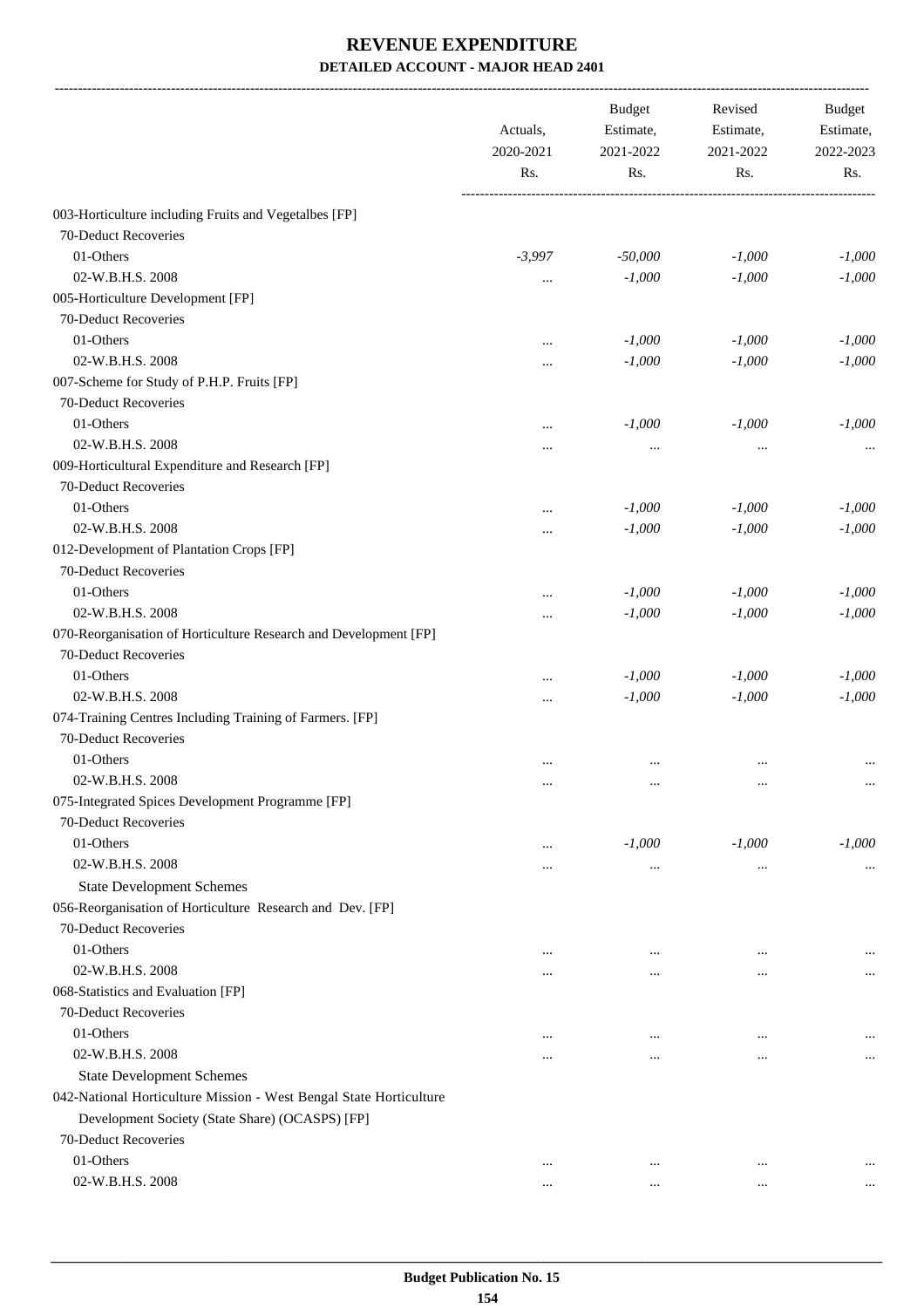|                                                                                                     | Actuals,<br>2020-2021<br>Rs. | Budget<br>Estimate,<br>2021-2022<br>Rs. | Revised<br>Estimate,<br>2021-2022<br>Rs. | Budget<br>Estimate,<br>2022-2023<br>Rs. |
|-----------------------------------------------------------------------------------------------------|------------------------------|-----------------------------------------|------------------------------------------|-----------------------------------------|
| Total - 119 - Deduct - Recoveries                                                                   |                              | $-3,997$ $-65,000$ $-16,000$ $-16,000$  |                                          |                                         |
| 789- Special Component Plan for Scheduled Castes                                                    |                              |                                         |                                          |                                         |
| <b>State Development Schemes</b>                                                                    |                              |                                         |                                          |                                         |
| 009-Special Area Programmes on Horticulture including<br>Spices, Plantation Crops and Mushroom [FP] |                              |                                         |                                          |                                         |
| 70-Deduct Recoveries                                                                                |                              |                                         |                                          |                                         |
| 01-Others                                                                                           |                              |                                         |                                          |                                         |
| 02-W.B.H.S. 2008                                                                                    |                              | $\cdots$                                | $\cdots$                                 |                                         |
| Total - 789 - Deduct - Recoveries                                                                   |                              | $\cdots$                                | $\cdots$                                 |                                         |
| 796- Tribal Areas Sub-Plan                                                                          |                              |                                         |                                          |                                         |
| <b>State Development Schemes</b>                                                                    |                              |                                         |                                          |                                         |
| 006-Special Area Programmes on Horticulture including Spices,                                       |                              |                                         |                                          |                                         |
| Plantation Crops and Mushrooms [FP]                                                                 |                              |                                         |                                          |                                         |
| 70-Deduct Recoveries                                                                                |                              |                                         |                                          |                                         |
| 01-Others                                                                                           |                              |                                         |                                          |                                         |
|                                                                                                     |                              |                                         |                                          |                                         |
| Total - 796 - Deduct - Recoveries                                                                   | $\cdots$                     | $\ldots$                                | $\cdots$                                 |                                         |
| 800- Other Expenditure                                                                              |                              |                                         |                                          |                                         |
| <b>State Development Schemes</b>                                                                    |                              |                                         |                                          |                                         |
| 050-Refund of Unutilized Fund of CSS Schemes (State Share)<br>(CSSREFUND) [FP]                      |                              |                                         |                                          |                                         |
| 70-Deduct Recoveries                                                                                |                              |                                         |                                          |                                         |
| 01-Others                                                                                           | $\cdots$                     | $\cdots$                                | $\ddotsc$                                | $\cdots$                                |
| State Development Schemes (Central Assistance)                                                      |                              |                                         |                                          |                                         |
| 049-Refund of Unutilized Fund of CSS Schemes (Central Share)<br>(CSSREFUND) [FP]                    |                              |                                         |                                          |                                         |
| 70-Deduct Recoveries                                                                                |                              |                                         |                                          |                                         |
| 01-Others                                                                                           | $\cdots$                     | $\cdots$                                | $\cdots$                                 |                                         |
| Total - 800 - Deduct - Recoveries                                                                   | $\cdots$                     | $\cdots$                                | $\cdots$                                 |                                         |
| 911- Deduct Recoveries of Overpayments                                                              |                              |                                         |                                          |                                         |
| <b>State Development Schemes</b>                                                                    |                              |                                         |                                          |                                         |
| 001-Reorganisation of Horticulture set up [FP]                                                      |                              |                                         |                                          |                                         |
| 70-Deduct Recoveries                                                                                |                              |                                         |                                          |                                         |
| 01-Others                                                                                           | $\cdots$                     | $\cdots$                                | $\cdots$                                 |                                         |
| 041-National Horticulture including Micro Irrigation [FP]                                           |                              |                                         |                                          |                                         |
| 70-Deduct Recoveries                                                                                |                              |                                         |                                          |                                         |
| 01-Others                                                                                           | $\cdots$                     | $\cdots$                                | $\cdots$                                 |                                         |
| 02-W.B.H.S. 2008                                                                                    | $\cdots$                     | $\cdots$                                | $\cdots$                                 | $\cdots$                                |
| 055-Refund of unutilised funds under various Schemes [FP]                                           |                              |                                         |                                          |                                         |
| 70-Deduct Recoveries                                                                                |                              |                                         |                                          |                                         |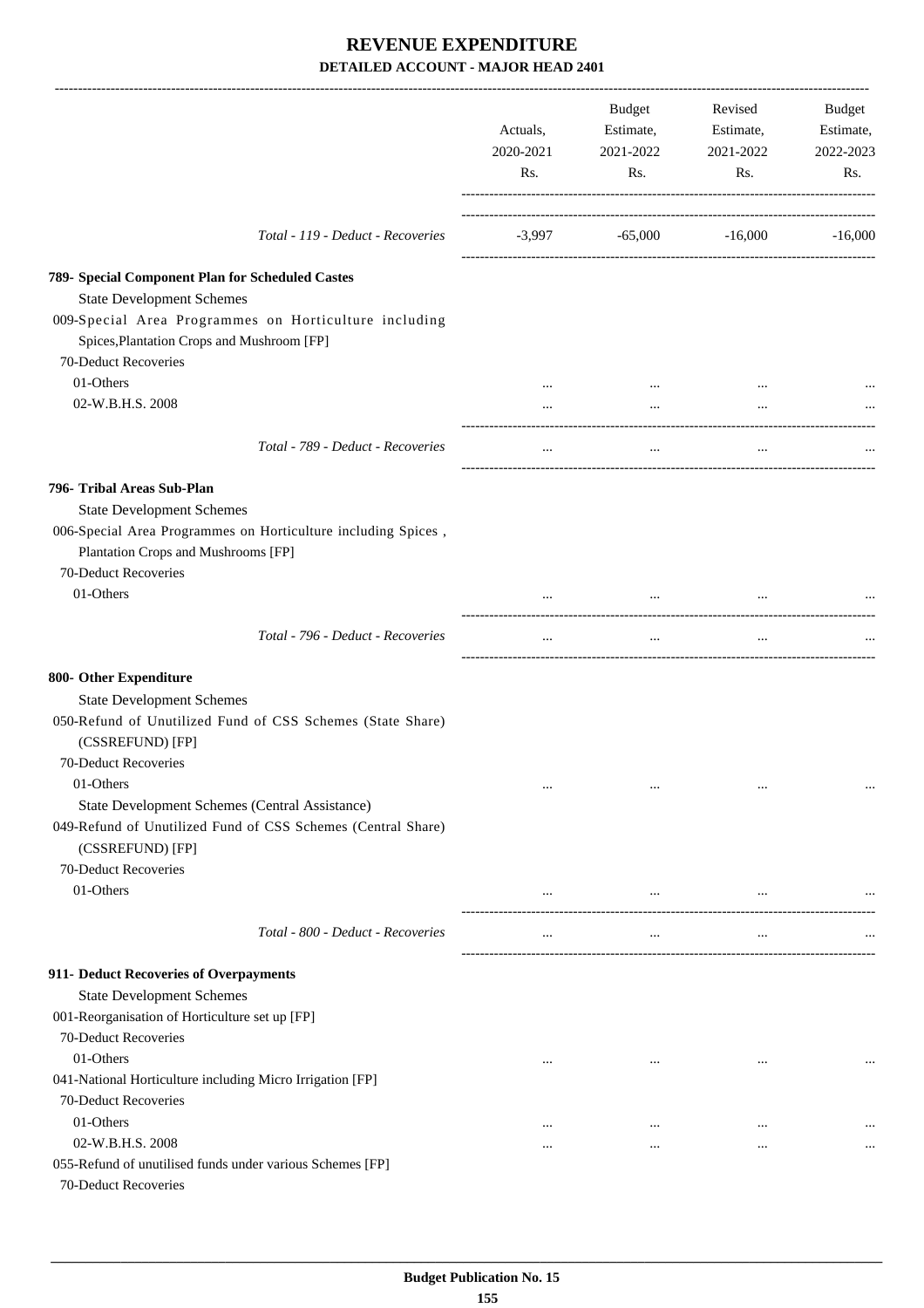$---$ 

|           |                                    | Actuals.<br>2020-2021<br>Rs. | <b>Budget</b><br>Estimate,<br>2021-2022<br>Rs. | Revised<br>Estimate,<br>2021-2022<br>Rs. | <b>Budget</b><br>Estimate,<br>2022-2023<br>Rs. |
|-----------|------------------------------------|------------------------------|------------------------------------------------|------------------------------------------|------------------------------------------------|
| 01-Others |                                    | $-25,36,723$                 | $\cdots$                                       | $\cdots$                                 |                                                |
|           | Total - 911 - Deduct - Recoveries  | $-25,36,723$                 | $\cdots$                                       | $\cdots$                                 | $\cdots$                                       |
|           | Total - 2401 - Deduct - Recoveries | $-26,83,669$                 | $-95,000$                                      | $-17,000$                                | $-17,000$                                      |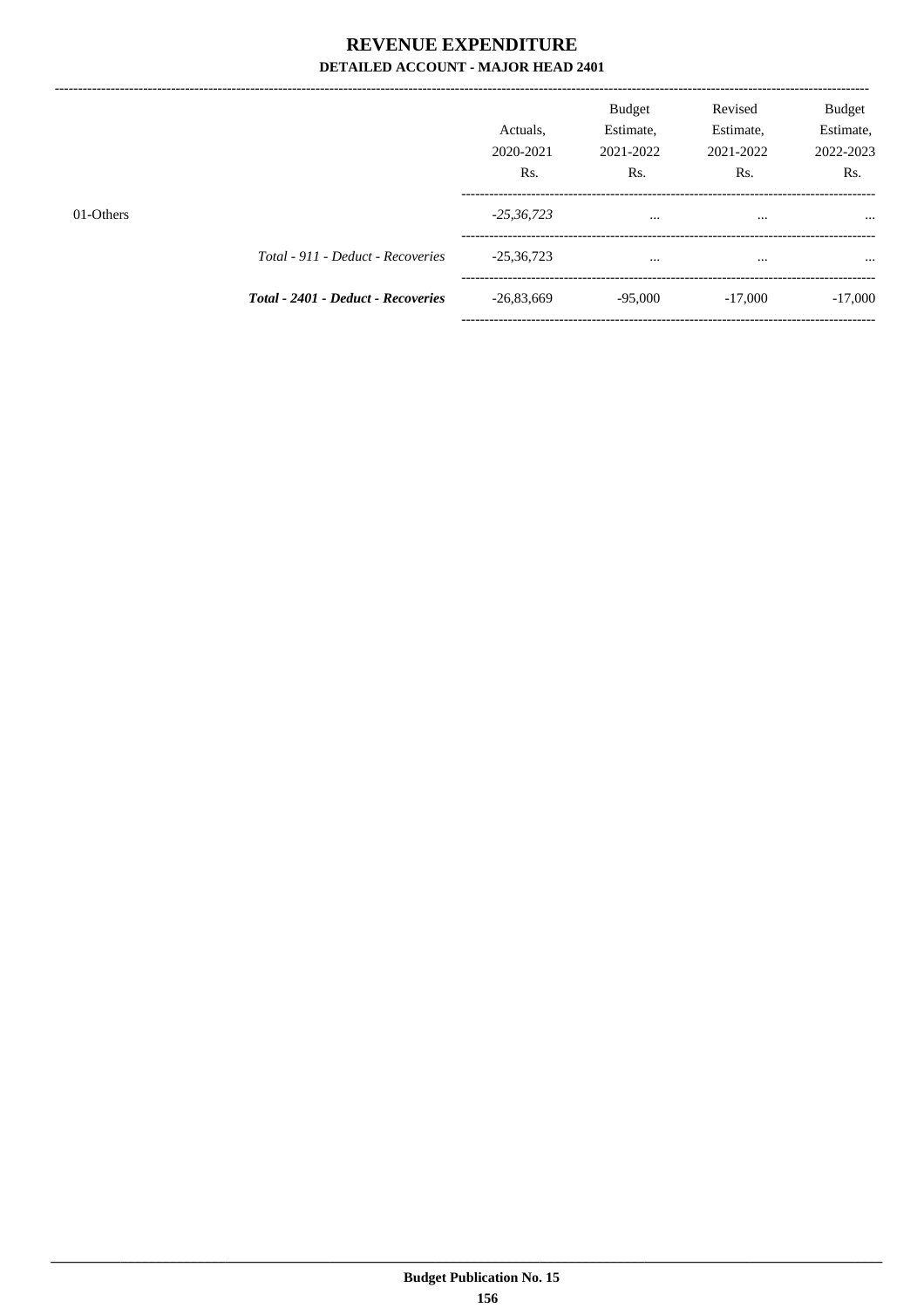## **REVENUE EXPENDITURE**

#### **DEMAND No. 22**

**Food Processing Industries and Horticulture Department C - Economic Services - (a) Agriculture and Allied Activities Head of Account : 2408 - Food, Storage and Warehousing** 

| Voted Rs. 1,48,68,000 | <b>Charged Rs. Nil</b><br>Voted Rs.<br><b>Gross Expenditure</b><br>1,48,68,000<br>$-2,000$<br><b>Deduct - Recoveries</b><br><b>Net Expenditure</b><br>1,48,66,000 | <b>Total Rs. 1,48,68,000</b> |             |                  |
|-----------------------|-------------------------------------------------------------------------------------------------------------------------------------------------------------------|------------------------------|-------------|------------------|
|                       |                                                                                                                                                                   |                              | Charged Rs. | <b>Total Rs.</b> |
|                       |                                                                                                                                                                   |                              | $\cdots$    | 1,48,68,000      |
|                       |                                                                                                                                                                   |                              |             | $-2,000$         |
|                       |                                                                                                                                                                   |                              | $\cdots$    | 1,48,66,000      |
|                       | <b>REVENUE EXPENDITURE</b><br>A DETER A CT A CCOLINT                                                                                                              |                              |             |                  |

| <b>REVENUE EXPENDITURE</b> |
|----------------------------|
| <b>ABSTRACT ACCOUNT</b>    |
|                            |

|                                     |                                                                     |           | Budget         | Revised                                                     | <b>Budget</b> |
|-------------------------------------|---------------------------------------------------------------------|-----------|----------------|-------------------------------------------------------------|---------------|
|                                     |                                                                     | Actuals,  | Estimate,      | Estimate,                                                   | Estimate,     |
|                                     |                                                                     | 2020-2021 | 2021-2022      | 2021-2022                                                   | 2022-2023     |
|                                     |                                                                     | Rs.       | $\mathbf{Rs.}$ | Rs.                                                         | Rs.           |
| $01 - FOOD$<br>103- Food Processing |                                                                     |           |                |                                                             |               |
| Administrative Expenditure          |                                                                     |           |                | $1,19,70,002$ $1,21,73,000$ $1,44,99,000$ $1,48,68,000$     |               |
|                                     |                                                                     |           |                | Total - 103 1,19,70,002 1,21,73,000 1,44,99,000 1,48,68,000 |               |
|                                     | Grand Total - Gross 1,19,70,002 1,21,73,000 1,44,99,000 1,48,68,000 |           |                |                                                             |               |
|                                     |                                                                     |           |                | Voted 1,19,70,002 1,21,73,000 1,44,99,000 1,48,68,000       |               |
|                                     |                                                                     | Charged   |                |                                                             |               |
|                                     |                                                                     |           |                |                                                             |               |
|                                     | <b>Deduct Recoveries</b>                                            |           |                | $-2,000$ $-2,000$ $-2,000$ $-2,000$                         |               |
|                                     | Grand Total - Net 1,19,70,002 1,21,71,000 1,44,97,000 1,48,66,000   |           |                |                                                             |               |
|                                     |                                                                     |           |                | Voted 1,19,70,002 1,21,71,000 1,44,97,000 1,48,66,000       |               |
|                                     |                                                                     | Charged   |                | $\cdots$                                                    |               |
|                                     |                                                                     |           |                |                                                             |               |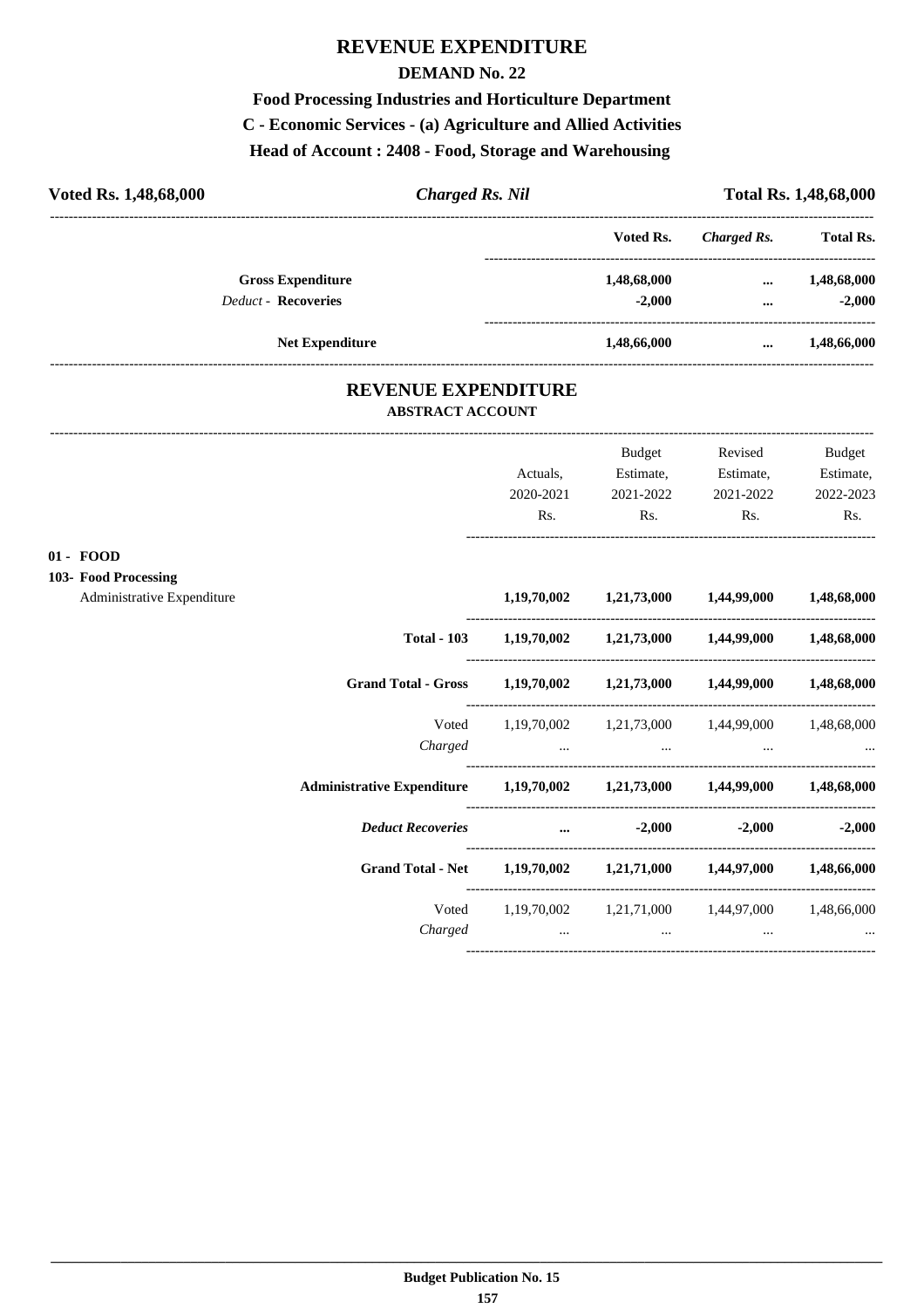|                                                     | Actuals,<br>2020-2021 | <b>Budget</b><br>Estimate,<br>2021-2022 | Revised<br>Estimate,<br>2021-2022 | <b>Budget</b><br>Estimate,<br>2022-2023 |
|-----------------------------------------------------|-----------------------|-----------------------------------------|-----------------------------------|-----------------------------------------|
|                                                     | Rs.                   | Rs.                                     | Rs.                               | Rs.                                     |
| DETAILED ACCOUNT NO. 2408-01-103 - FOOD PROCESSING  |                       |                                         |                                   |                                         |
| 01 - FOOD                                           |                       |                                         |                                   |                                         |
| 103- Food Processing                                |                       |                                         |                                   |                                         |
| <b>Administrative Expenditure</b>                   |                       |                                         |                                   |                                         |
| 001- Directorate of Food Processing Industries [FP] |                       |                                         |                                   |                                         |
| 01- Salaries                                        |                       |                                         |                                   |                                         |
| 01-Pay                                              | 92,33,073             | 99,91,000                               | 1,10,16,000                       | 1,13,20,000                             |
| 14-Grade Pay                                        | 33,172                | 5,000                                   | 33,000                            | 33,000                                  |
| 02-Dearness Allowance                               | 5,24,519              | 3,00,000                                | 7,80,000                          | 8,00,000                                |
| 03-House Rent Allowance                             | 12,25,264             | 9,50,000                                | 16,00,000                         | 16,22,000                               |
| 04-Ad hoc Bonus                                     | 16,800                | 17,000                                  | 25,000                            | 27,000                                  |
| 07-Other Allowances                                 | 26,775                | 16,000                                  | 28,000                            | 29,000                                  |
| 12-Medical Allowance                                | 12,000                | 12,000                                  | 12,000                            | 12,000                                  |
| Total - 2408-01-103-001-01                          | 1, 10, 71, 603        | 1,12,91,000                             | 1,34,94,000                       | 1,38,43,000                             |
| 07- Medical Reimbursements                          | 1,00,221              | 45,000                                  | 65,000                            | 66,000                                  |
| 11- Travel Expenses                                 | 24,898                | 70,000                                  | 70,000                            | 71,000                                  |
| 12- Medical Reimbursements under WBHS 2008          | 19,346                | 42,000                                  | 60,000                            | 63,000                                  |
| 13- Office Expenses                                 |                       |                                         |                                   |                                         |
| 02-Telephone                                        | 8,084                 | 22,000                                  | 22,000                            | 22,000                                  |
| 03-Maintenance / P.O.L. for Office Vehicles         | 6,05,461              | 4,57,000                                | 6,18,000                          | 6,30,000                                |
| 04-Other Office Expenses                            | 1.31.303              | 2,00,000                                | 1,50,000                          | 1,53,000                                |
| Total - 2408-01-103-001-13                          | 7,44,848              | 6,79,000                                | 7,90,000                          | 8,05,000                                |
| 19- Maintenance                                     | 9,086                 | 35,000                                  | 9,000                             | 9,000                                   |
| 27- Minor Works/ Maintenance                        |                       | 11,000                                  | 11,000                            | 11,000                                  |
|                                                     |                       |                                         |                                   |                                         |
| <b>Total - Administrative Expenditure</b>           | 1,19,70,002           | 1,21,73,000                             | 1,44,99,000                       | 1,48,68,000                             |
| Total - 2408-01-103                                 | 1,19,70,002           | 1,21,73,000                             | 1,44,99,000                       | 1,48,68,000                             |
| Voted                                               | 1,19,70,002           | 1,21,73,000                             | 1,44,99,000                       | 1,48,68,000                             |
| Charged                                             | $\cdots$              | $\cdots$                                | $\cdots$                          |                                         |
|                                                     |                       |                                         |                                   |                                         |

#### **DETAILED ACCOUNT NO. 2408 - DEDUCT RECOVERIES IN REDUCTION OF EXPENDITURE**

**--------------------------------------------------------------------------------------------------------------------------------------------------------------------------------**

| $01 - FOOD$                                        |          |          |          |          |
|----------------------------------------------------|----------|----------|----------|----------|
| 103- Food Processing                               |          |          |          |          |
| Administrative Expenditure                         |          |          |          |          |
| 001-Directorate of Food Processing Industries [FP] |          |          |          |          |
| 70-Deduct Recoveries                               |          |          |          |          |
| 01-Others                                          | $\cdots$ | $-1.000$ | $-1.000$ | $-1,000$ |
| 02-W.B.H.S. 2008                                   | $\cdots$ | $-1.000$ | $-1.000$ | $-1.000$ |
|                                                    |          |          |          |          |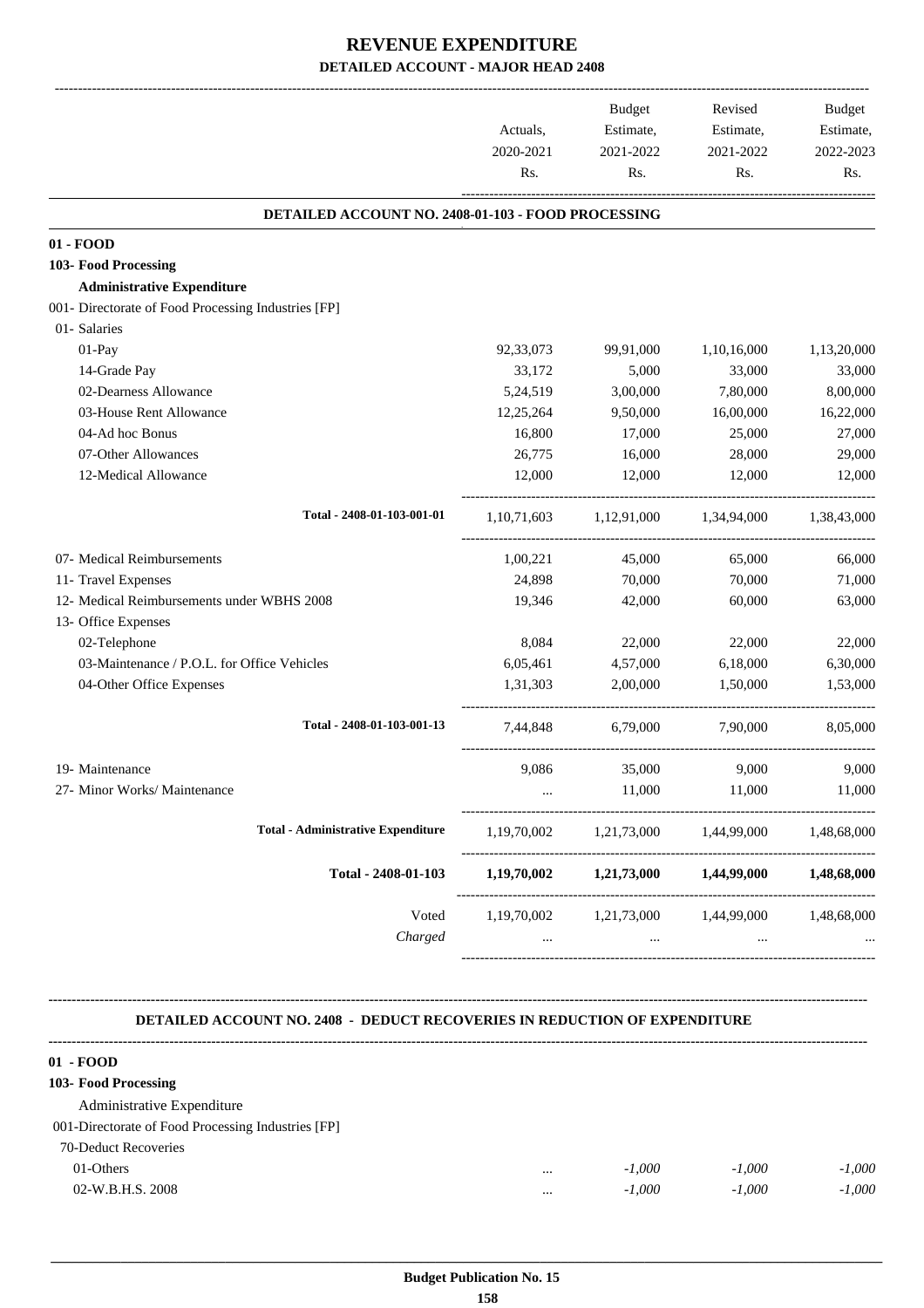|                                    | Actuals.<br>2020-2021<br>Rs. | <b>Budget</b><br>Estimate,<br>2021-2022<br>Rs. | Revised<br>Estimate,<br>2021-2022<br>R <sub>s</sub> . | <b>Budget</b><br>Estimate,<br>2022-2023<br>Rs. |
|------------------------------------|------------------------------|------------------------------------------------|-------------------------------------------------------|------------------------------------------------|
| Total - 103 - Deduct - Recoveries  | $\cdots$                     | $-2,000$                                       | $-2,000$                                              | $-2,000$                                       |
| Total - 2408 - Deduct - Recoveries | $\cdots$                     | $-2,000$                                       | $-2,000$                                              | $-2,000$                                       |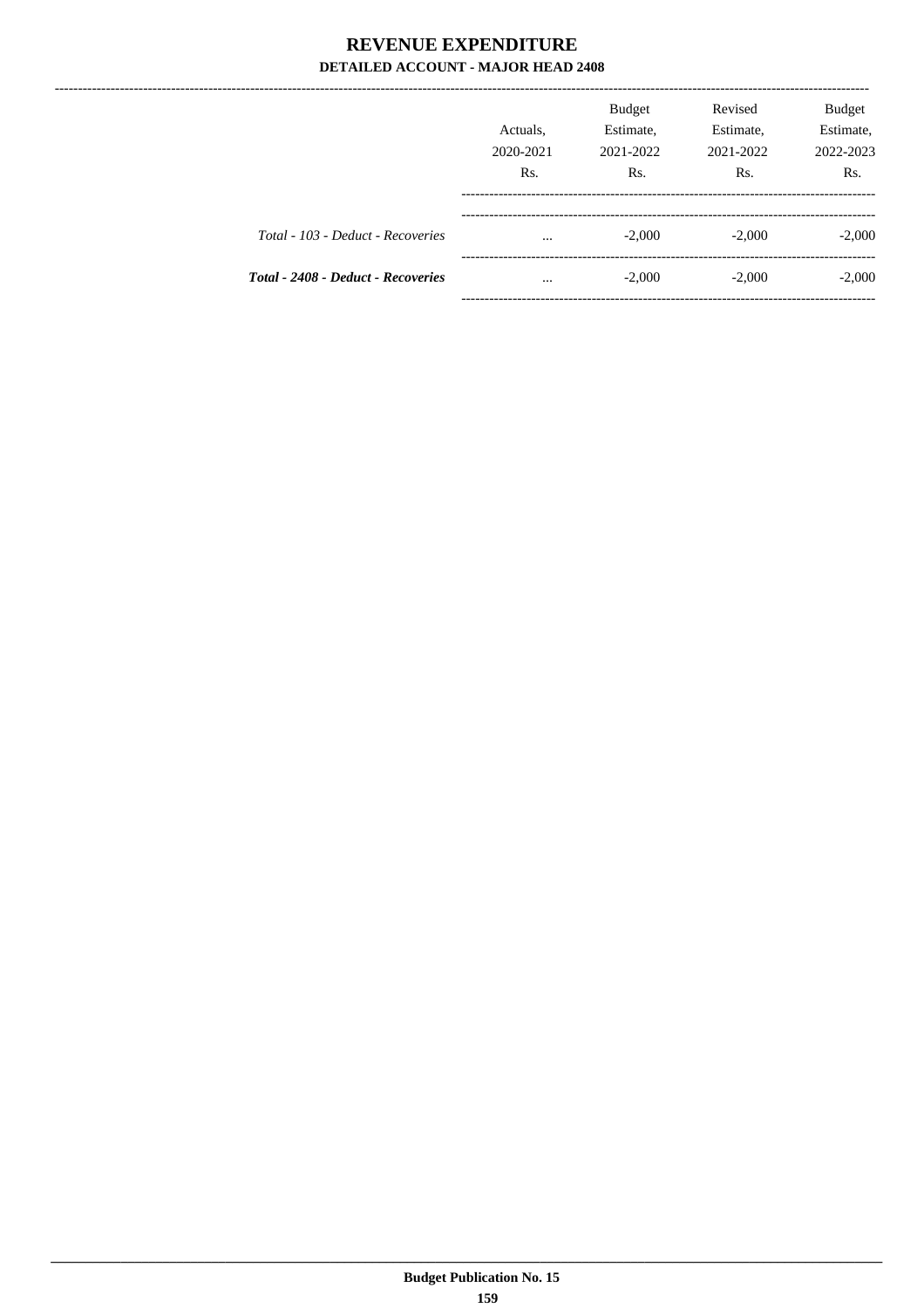### **REVENUE EXPENDITURE**

#### **DEMAND No. 22**

#### **Food Processing Industries and Horticulture Department**

**C - Economic Services - (c) Special Areas Programmes**

**Head of Account : 2551 - Hill Areas**

| Voted Rs. 21,38,28,000     | <b>Charged Rs. Nil</b> |              |             | Total Rs. 21,38,28,000 |
|----------------------------|------------------------|--------------|-------------|------------------------|
|                            |                        | Voted Rs.    | Charged Rs. | <b>Total Rs.</b>       |
| <b>Gross Expenditure</b>   |                        | 21,38,28,000 | $\cdots$    | 21,38,28,000           |
| <b>Deduct - Recoveries</b> |                        | $-5,000$     |             | $-5,000$               |
| <b>Net Expenditure</b>     |                        | 21,38,23,000 | $\cdots$    | 21,38,23,000           |
|                            |                        |              |             |                        |

#### **REVENUE EXPENDITURE ABSTRACT ACCOUNT**

---------------------------------------------------------------------------------------------------------------------------------------------------------------------------------

|                                                                |                                                                              | Actuals,<br>2020-2021<br>Rs. | Budget<br>Estimate,<br>2021-2022<br>Rs.                                                               | Revised<br>Estimate,<br>2021-2022<br>Rs. | Budget<br>Estimate,<br>2022-2023<br>Rs. |
|----------------------------------------------------------------|------------------------------------------------------------------------------|------------------------------|-------------------------------------------------------------------------------------------------------|------------------------------------------|-----------------------------------------|
| <b>60 - OTHER HILL AREAS</b><br>101- Development of Hill Areas |                                                                              |                              |                                                                                                       |                                          |                                         |
| Administrative Expenditure<br><b>State Development Schemes</b> |                                                                              |                              | $1,17,16,300$ $1,65,86,000$ $1,23,19,000$<br>4,57,35,783 22,00,00,000 10,66,67,000                    |                                          | 1,28,28,000<br>20,10,00,000             |
|                                                                | <b>Total - 101</b>                                                           |                              | 5,74,52,083 23,65,86,000 11,89,86,000 21,38,28,000                                                    |                                          |                                         |
|                                                                | <b>Grand Total - Gross</b>                                                   |                              | 5,74,52,083 23,65,86,000 11,89,86,000 21,38,28,000                                                    |                                          |                                         |
|                                                                |                                                                              |                              | Voted 5,74,52,083 23,65,86,000 11,89,86,000 21,38,28,000                                              |                                          |                                         |
|                                                                | Administrative Expenditure 1,17,16,300 1,65,86,000 1,23,19,000 1,28,28,000   |                              |                                                                                                       |                                          |                                         |
|                                                                | State Development Schemes 4,57,35,783 22,00,00,000 10,66,67,000 20,10,00,000 |                              |                                                                                                       |                                          |                                         |
|                                                                | <i>Deduct Recoveries</i> $-28,823$ $-14,000$ $-5,000$ $-5,000$               |                              |                                                                                                       |                                          |                                         |
|                                                                | Grand Total - Net 5,74,23,260 23,65,72,000 11,89,81,000 21,38,23,000         |                              |                                                                                                       |                                          |                                         |
|                                                                |                                                                              |                              | Voted 5,74,23,260 23,65,72,000 11,89,81,000 21,38,23,000<br>$Charged$ $\dots$ $\dots$ $\dots$ $\dots$ |                                          |                                         |
|                                                                |                                                                              |                              |                                                                                                       |                                          |                                         |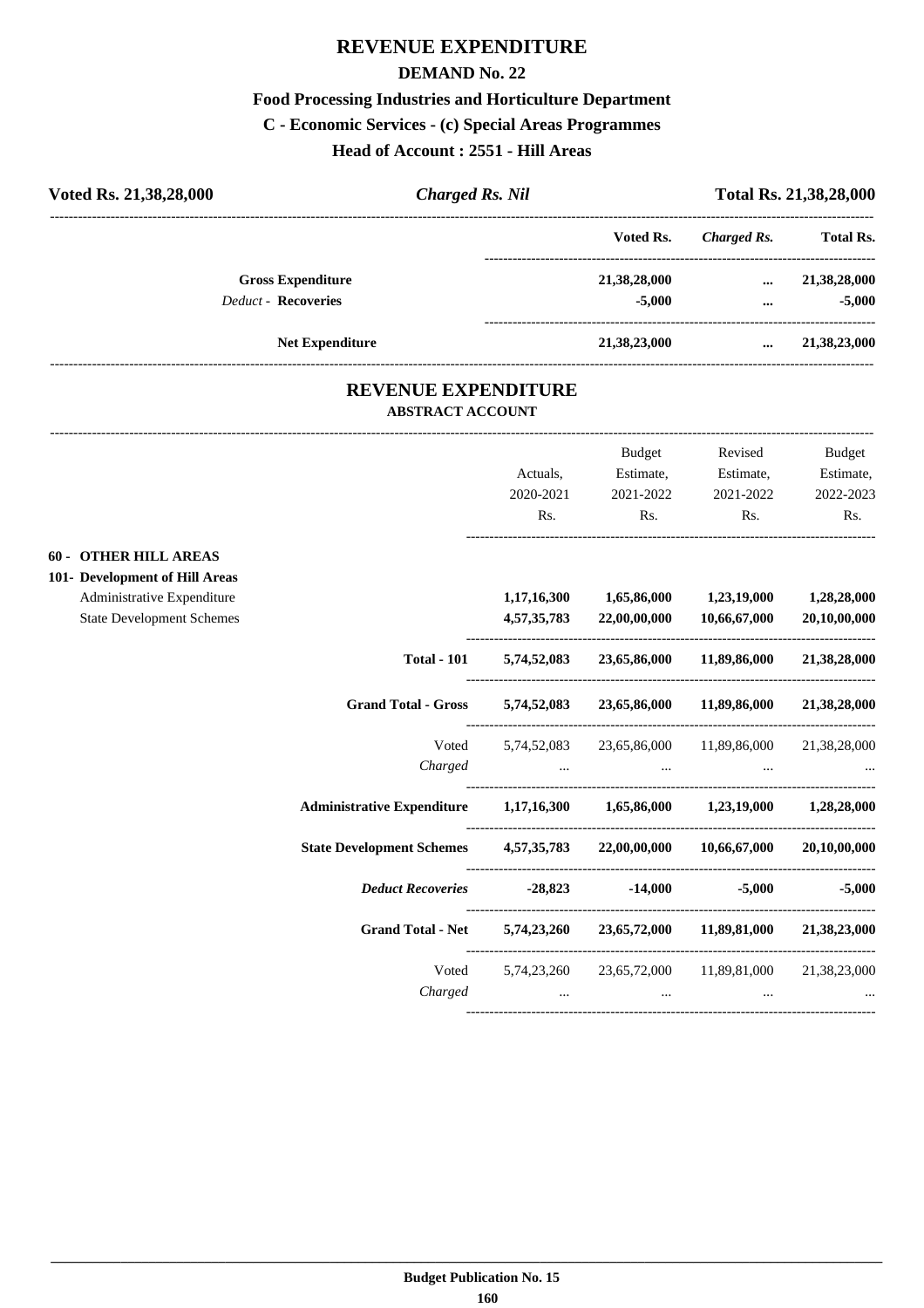-------------------------------------------------------------------------------------------------------------------------------------------------------------------------------

|                                                                                                     | Actuals,<br>2020-2021<br>Rs. | <b>Budget</b><br>Estimate,<br>2021-2022<br>Rs. | Revised<br>Estimate,<br>2021-2022<br>Rs. | <b>Budget</b><br>Estimate,<br>2022-2023<br>Rs. |
|-----------------------------------------------------------------------------------------------------|------------------------------|------------------------------------------------|------------------------------------------|------------------------------------------------|
|                                                                                                     |                              |                                                |                                          |                                                |
| <b>DETAILED ACCOUNT NO. 2551-60-101 - DEVELOPMENT OF HILL AREAS</b><br><b>60 - OTHER HILL AREAS</b> |                              |                                                |                                          |                                                |
| 101- Development of Hill Areas                                                                      |                              |                                                |                                          |                                                |
| <b>Administrative Expenditure</b>                                                                   |                              |                                                |                                          |                                                |
| 024- Directorate of Cinchona & Other Medicinal Plants, West Bengal                                  |                              |                                                |                                          |                                                |
| [FP]                                                                                                |                              |                                                |                                          |                                                |
| 01- Salaries                                                                                        |                              |                                                |                                          |                                                |
| 01-Pay                                                                                              | 76,38,316                    | 91,16,000                                      | 77,91,000                                | 80,25,000                                      |
| 14-Grade Pay                                                                                        | 400                          | $\cdots$                                       | $\ldots$                                 |                                                |
| 02-Dearness Allowance                                                                               | 40,565                       | 2,74,000                                       | 3,12,000                                 | 4,82,000                                       |
| 03-House Rent Allowance                                                                             | 8,35,894                     | 8,67,000                                       | 8,56,000                                 | 8,62,000                                       |
| 04-Ad hoc Bonus                                                                                     | 29,400                       | 30,000                                         | 30,000                                   | 31,000                                         |
| 07-Other Allowances                                                                                 |                              | 32,000                                         |                                          |                                                |
| 11-Compensatory Allowance                                                                           | $\cdots$                     | 11,000                                         | $\cdots$                                 |                                                |
| 12-Medical Allowance                                                                                | 45,500                       | 46,000                                         | 46,000                                   | 47,000                                         |
| Total - 2551-60-101-024-01                                                                          | 85,90,075                    | 1,03,76,000                                    | 90,35,000                                | 94,47,000                                      |
| 07- Medical Reimbursements                                                                          | $\cdots$                     | $\cdots$                                       | $\cdots$                                 |                                                |
| 11- Travel Expenses                                                                                 |                              | 20,000                                         | 20,000                                   | 20,000                                         |
| 12- Medical Reimbursements under WBHS 2008                                                          | 19,145                       | 37,000                                         | 37,000                                   | 38,000                                         |
| 13- Office Expenses                                                                                 |                              |                                                |                                          |                                                |
| 01-Electricity                                                                                      | 27,820                       | 38,000                                         | 38,000                                   | 39,000                                         |
| 02-Telephone                                                                                        | 11,101                       | 15,000                                         | 15,000                                   | 15,000                                         |
| 04-Other Office Expenses                                                                            | 11,711                       | 47,000                                         | 47,000                                   | 48,000                                         |
| Total - 2551-60-101-024-13                                                                          | 50,632                       | 1,00,000                                       | 1,00,000                                 | 1,02,000                                       |
| 14- Rents, Rates and Taxes                                                                          | 56,448                       | 63,000                                         | 67,000                                   | 69,000                                         |
| 21- Materials and Supplies/Stores and Equipment                                                     |                              |                                                |                                          |                                                |
| 04-Others                                                                                           | $\cdots$                     | $\cdots$                                       | $\cdots$                                 |                                                |
| 27- Minor Works/ Maintenance                                                                        | 30,00,000                    | 59,90,000                                      | 30,60,000                                | 31,52,000                                      |
| <b>Total - Administrative Expenditure</b>                                                           | 1,17,16,300                  |                                                | 1,65,86,000 1,23,19,000                  | 1,28,28,000                                    |
| <b>State Development Schemes</b>                                                                    |                              |                                                |                                          |                                                |
| 049- Expansion of Ipecac Cultivation, Phase-I and Phase-II [FP]                                     |                              |                                                |                                          |                                                |
| 21- Materials and Supplies/Stores and Equipment                                                     |                              |                                                |                                          |                                                |
| 02-Drug                                                                                             | 8,00,000                     | 10,00,000                                      | 3,33,000                                 | 10,00,000                                      |
| 50- Other Charges                                                                                   | 24,00,000                    | 60,00,000                                      | 20,00,000                                | 10,00,000                                      |
| Total - 2551-60-101-049                                                                             | 32,00,000                    | 70,00,000                                      | 23,33,000                                | 20,00,000                                      |
| 050- Cultivation of Dioscorea [FP]                                                                  |                              |                                                |                                          |                                                |
| 50- Other Charges                                                                                   | 3,85,927                     | 50,00,000                                      | 16,67,000                                | 52,50,000                                      |
| 87- Regeneration                                                                                    |                              |                                                |                                          |                                                |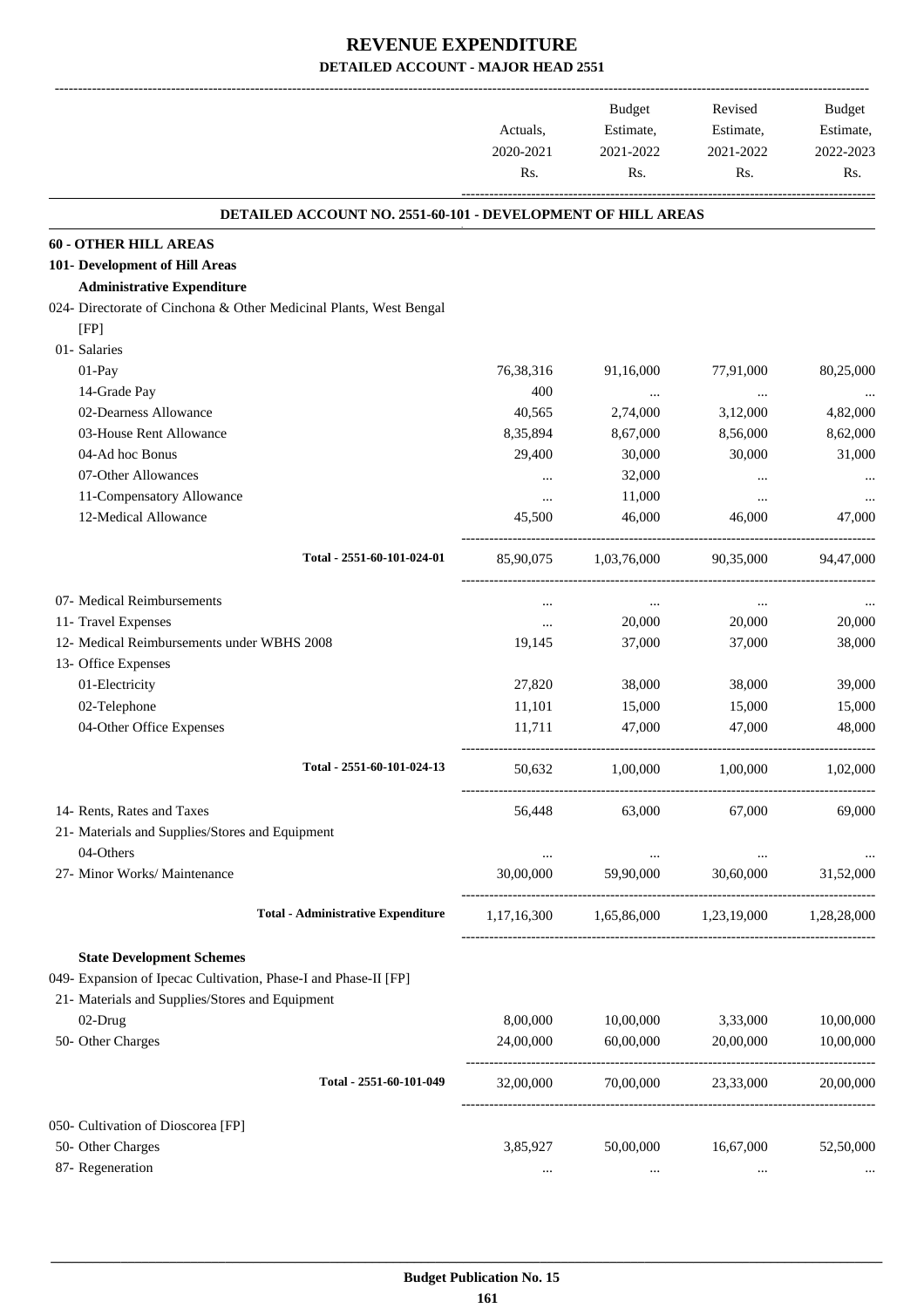|                                                                                                                                                | Actuals,<br>2020-2021 | Budget<br>Estimate,      | Revised<br>Estimate,     | Budget<br>Estimate, |
|------------------------------------------------------------------------------------------------------------------------------------------------|-----------------------|--------------------------|--------------------------|---------------------|
|                                                                                                                                                | Rs.                   | 2021-2022<br>Rs.         | 2021-2022<br>Rs.         | 2022-2023<br>Rs.    |
| Total - 2551-60-101-050                                                                                                                        | 3,85,927              |                          | 50,00,000 16,67,000      | 52,50,000           |
| 053- Supply of Piped Drinking Water and Providing Sanitary<br>Condition to Labourers of Cinchona Plantations - Operation &<br>Maintenance [FP] |                       |                          |                          |                     |
| 50- Other Charges                                                                                                                              |                       |                          |                          |                     |
| 054- Project for Development of Plantation Road [FP]                                                                                           |                       |                          |                          |                     |
| 50- Other Charges                                                                                                                              |                       |                          |                          |                     |
| 055- Project for Utilisation of Raw Materials from Wild Plant                                                                                  |                       |                          |                          |                     |
| Resources [FP]                                                                                                                                 |                       |                          |                          |                     |
| 50- Other Charges                                                                                                                              | 19,95,604             | 30,00,000                | 10,00,000                | 31,50,000           |
| Total - 2551-60-101-055                                                                                                                        | 19,95,604             |                          | 30,00,000 10,00,000      | 31,50,000           |
| 056- Scheme for Construction of Houses for Office Staff [FP]                                                                                   |                       |                          |                          |                     |
| 21- Materials and Supplies/Stores and Equipment                                                                                                |                       |                          |                          |                     |
| 02-Drug                                                                                                                                        |                       |                          |                          |                     |
| 50- Other Charges                                                                                                                              |                       | $\cdots$                 |                          |                     |
| 057- Scheme for Afforestation of Plantation Area [FP]                                                                                          |                       |                          |                          |                     |
| 50- Other Charges                                                                                                                              | 5,00,000              | 27,00,000                | 9,00,000                 | 28,35,000           |
| Total - 2551-60-101-057                                                                                                                        | 5,00,000              |                          | 27,00,000 9,00,000       | 28,35,000           |
| 058- Diversification of Activities of the Directorate of Cinchona &<br>Other Medicinal Plants [FP]                                             |                       |                          |                          |                     |
| 50- Other Charges                                                                                                                              | 3,96,54,252           | 20,23,00,000             | 10,07,67,000             | 18,77,65,000        |
| Total - 2551-60-101-058                                                                                                                        | 3,96,54,252           | 20,23,00,000             | 10,07,67,000             | 18,77,65,000        |
| <b>Total - State Development Schemes</b>                                                                                                       | 4, 57, 35, 783        | 22,00,00,000             | 10,66,67,000             | 20,10,00,000        |
| Total - 2551-60-101                                                                                                                            | 5,74,52,083           | 23,65,86,000             | 11,89,86,000             | 21,38,28,000        |
| Voted<br>Charged                                                                                                                               | 5,74,52,083           | 23,65,86,000<br>$\cdots$ | 11,89,86,000<br>$\cdots$ | 21,38,28,000        |

## **DETAILED ACCOUNT NO. 2551 - DEDUCT RECOVERIES IN REDUCTION OF EXPENDITURE**

**--------------------------------------------------------------------------------------------------------------------------------------------------------------------------------**

**--------------------------------------------------------------------------------------------------------------------------------------------------------------------------------**

#### **60 - OTHER HILL AREAS**

#### **101- Development of Hill Areas**

Administrative Expenditure

024-Directorate of Cinchona & Other Medicinal Plants, West Bengal

[FP]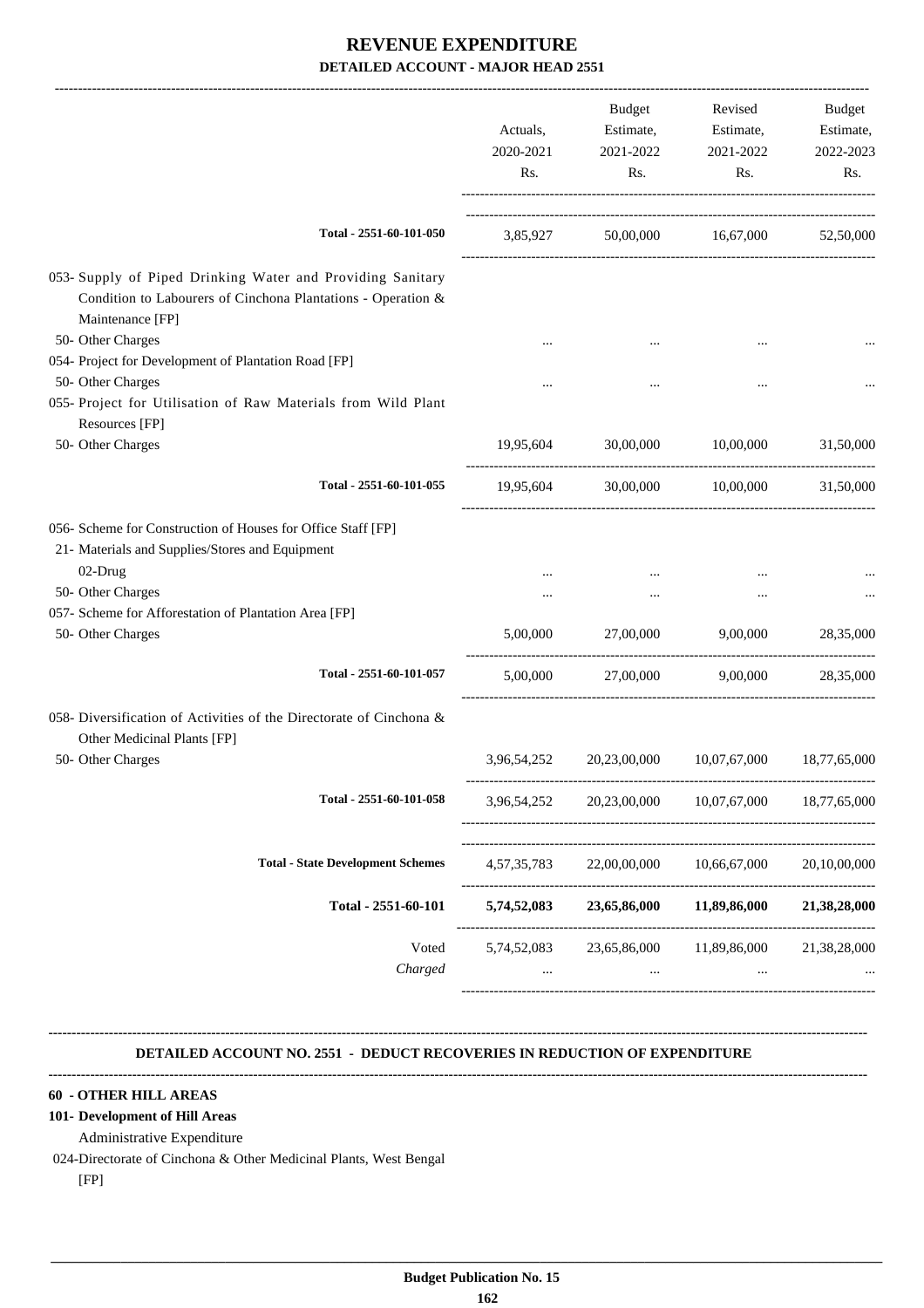-------------------------------------------------------------------------------------------------------------------------------------------------------------------------------

|                                                             | Actuals,<br>2020-2021<br>Rs. | <b>Budget</b><br>Estimate,<br>2021-2022<br>Rs. | Revised<br>Estimate,<br>2021-2022<br>Rs. | <b>Budget</b><br>Estimate,<br>2022-2023<br>Rs. |
|-------------------------------------------------------------|------------------------------|------------------------------------------------|------------------------------------------|------------------------------------------------|
| 70-Deduct Recoveries                                        |                              |                                                |                                          |                                                |
| 01-Others                                                   | $-25,208$                    | $-10,000$                                      | $-1,000$                                 | $-1,000$                                       |
| 02-W.B.H.S. 2008                                            | $\cdots$                     | $-1,000$                                       | $-1,000$                                 | $-1,000$                                       |
| 025-Ipecac Cultivation [FP]                                 |                              |                                                |                                          |                                                |
| 70-Deduct Recoveries                                        |                              |                                                |                                          |                                                |
| 01-Others                                                   | $\cdots$                     | $-1,000$                                       | $-1,000$                                 | $-1,000$                                       |
| 02-W.B.H.S. 2008                                            | $\cdots$                     | $\ddotsc$                                      | $\ddotsc$                                | $\cdots$                                       |
| 026-Ambulance Service for Ipecac Plantation at Rongo [FP]   |                              |                                                |                                          |                                                |
| 70-Deduct Recoveries                                        |                              |                                                |                                          |                                                |
| 01-Others                                                   | $\cdots$                     | $\cdots$                                       | $\cdots$                                 | $\cdots$                                       |
| 02-W.B.H.S. 2008                                            | $\cdots$                     | $\ddotsc$                                      |                                          |                                                |
| 027-Cultivation of Medicinal Plants [FP]                    |                              |                                                |                                          | $\cdots$                                       |
| 70-Deduct Recoveries                                        |                              |                                                |                                          |                                                |
| 01-Others                                                   | $\cdots$                     | $\ddotsc$                                      | $\cdots$                                 | $\cdots$                                       |
| 02-W.B.H.S. 2008                                            | $\cdots$                     | $\ddotsc$                                      |                                          | $\cdots$                                       |
| 028-Cultivation of Alternative & Subsidiary Crops [FP]      |                              |                                                |                                          |                                                |
| 70-Deduct Recoveries                                        |                              |                                                |                                          |                                                |
| 01-Others                                                   | $\cdots$                     | $\cdots$                                       | $\cdots$                                 | $\cdots$                                       |
| 02-W.B.H.S. 2008                                            | $\cdots$                     | $\ddotsc$                                      | $\ddotsc$                                | $\cdots$                                       |
| 030-Cinchona Plantation [FP]                                |                              |                                                |                                          |                                                |
| 70-Deduct Recoveries                                        |                              |                                                |                                          |                                                |
| 01-Others                                                   | $\cdots$                     | $\ddotsc$                                      | $\cdots$                                 | $\cdots$                                       |
| 02-W.B.H.S. 2008                                            | $\cdots$                     | $\ddotsc$                                      | $\ddotsc$                                | $\cdots$                                       |
| 031-Chinchone Plantation -Operation and Maintenance [FP]    |                              |                                                |                                          |                                                |
| 70-Deduct Recoveries                                        |                              |                                                |                                          |                                                |
| 01-Others                                                   | $\cdots$                     | $\cdots$                                       | $\cdots$                                 | $\cdots$                                       |
| 034-Ambulance Service for Cinchona Plantation - Operation & |                              |                                                |                                          |                                                |
| Maintenance [FP]                                            |                              |                                                |                                          |                                                |
| 70-Deduct Recoveries                                        |                              |                                                |                                          |                                                |
| 01-Others                                                   | $\cdots$                     | $\cdots$                                       | $\cdots$                                 | $\cdots$                                       |
| 02-W.B.H.S. 2008                                            |                              | $\cdots$                                       | $\cdots$                                 | $\cdots$                                       |
| 036-Production for Emetine Hydrochloride Phase -I [FP]      |                              |                                                |                                          |                                                |
| 70-Deduct Recoveries                                        |                              |                                                |                                          |                                                |
| 01-Others                                                   | $\cdots$                     | $\cdots$                                       | $\cdots$                                 | $\cdots$                                       |
| 02-W.B.H.S. 2008                                            | $\cdots$                     | $\cdots$                                       | $\ddotsc$                                | $\cdots$                                       |
| 037-Setting up of a Diosgenin Factory [FP]                  |                              |                                                |                                          |                                                |
| 70-Deduct Recoveries                                        |                              |                                                |                                          |                                                |
| 01-Others                                                   |                              |                                                |                                          |                                                |
| 02-W.B.H.S. 2008                                            | $\ddotsc$                    | $\ddotsc$                                      | $\cdots$                                 | $\cdots$                                       |
| 038-Expansion of Cinchona Cultivation Phase-I and II [FP]   | $\cdots$                     | $\cdots$                                       | $\cdots$                                 | $\cdots$                                       |
| 70-Deduct Recoveries                                        |                              |                                                |                                          |                                                |
| 01-Others                                                   |                              |                                                |                                          |                                                |
| 02-W.B.H.S. 2008                                            | $\ddotsc$                    | $\ddotsc$                                      | $\ddotsc$                                | $\cdots$                                       |
|                                                             |                              | $\ddotsc$                                      | $\ddotsc$                                | $\cdots$                                       |
| 040-Cytogenetical Studies of Medicinal Plants [FP]          |                              |                                                |                                          |                                                |
| 70-Deduct Recoveries                                        |                              |                                                |                                          |                                                |
| 01-Others                                                   | $\cdots$                     | $\cdots$                                       | $\cdots$                                 | $\cdots$                                       |
| 02-W.B.H.S. 2008                                            | $\cdots$                     | $\cdots$                                       | $\cdots$                                 | $\cdots$                                       |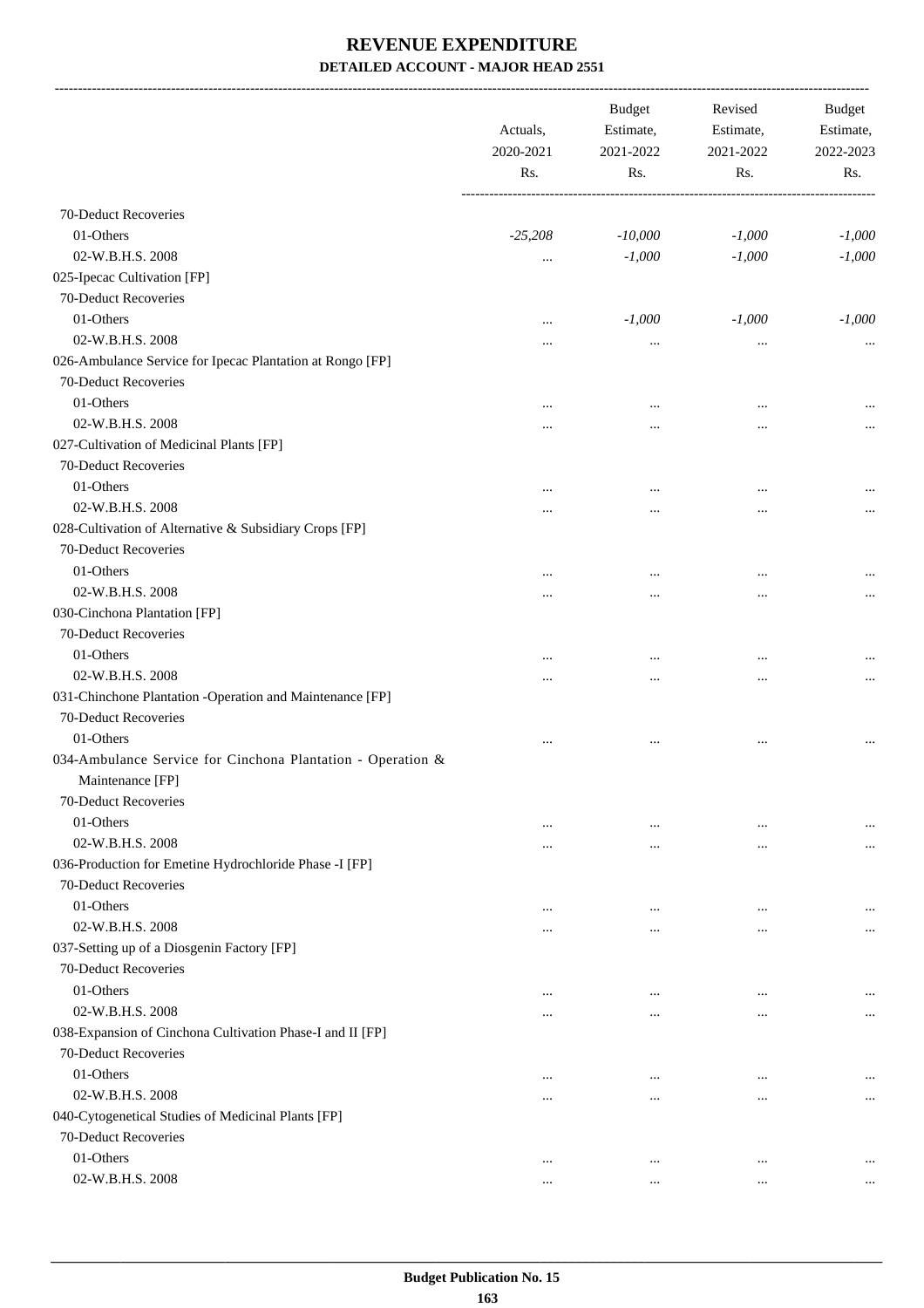|                                                                     | Actuals,<br>2020-2021<br>Rs. | <b>Budget</b><br>Estimate,<br>2021-2022<br>Rs. | Revised<br>Estimate,<br>2021-2022<br>Rs. | <b>Budget</b><br>Estimate,<br>2022-2023<br>Rs. |
|---------------------------------------------------------------------|------------------------------|------------------------------------------------|------------------------------------------|------------------------------------------------|
| 041-Project for Downstream Product [FP]                             |                              |                                                |                                          |                                                |
| 70-Deduct Recoveries                                                |                              |                                                |                                          |                                                |
| 01-Others                                                           |                              | $\cdots$                                       |                                          |                                                |
| 02-W.B.H.S. 2008                                                    |                              |                                                |                                          |                                                |
| 042-Project for Development of Plantation Road [FP]                 |                              |                                                |                                          |                                                |
| 70-Deduct Recoveries                                                |                              |                                                |                                          |                                                |
| 01-Others                                                           |                              | $-1,000$                                       | $-1,000$                                 | $-1,000$                                       |
| 02-W.B.H.S. 2008                                                    |                              |                                                |                                          |                                                |
| 043-Project for Utilisation of Raw Materials from Wild Plant        |                              |                                                |                                          |                                                |
| Resources [FP]                                                      |                              |                                                |                                          |                                                |
| 70-Deduct Recoveries                                                |                              |                                                |                                          |                                                |
| 01-Others                                                           |                              | $-1,000$                                       | $-1,000$                                 | $-1,000$                                       |
| 02-W.B.H.S. 2008                                                    |                              |                                                |                                          |                                                |
| <b>State Development Schemes</b>                                    |                              |                                                | $\cdots$                                 |                                                |
| 051-Project for Downstream Product [FP]                             |                              |                                                |                                          |                                                |
| 70-Deduct Recoveries                                                |                              |                                                |                                          |                                                |
| 01-Others                                                           |                              |                                                |                                          |                                                |
| 02-W.B.H.S. 2008                                                    |                              |                                                |                                          |                                                |
| 054-Project for Development of Plantation Road [FP]                 | .                            |                                                |                                          |                                                |
| 70-Deduct Recoveries                                                |                              |                                                |                                          |                                                |
| 01-Others                                                           |                              |                                                |                                          |                                                |
| 02-W.B.H.S. 2008                                                    |                              | $\cdots$                                       |                                          |                                                |
| 055-Project for Utilisation of Raw Materials from Wild Plant        | .                            |                                                |                                          | $\cdots$                                       |
| Resources [FP]                                                      |                              |                                                |                                          |                                                |
| 70-Deduct Recoveries                                                |                              |                                                |                                          |                                                |
| 01-Others                                                           |                              |                                                |                                          |                                                |
| 02-W.B.H.S. 2008                                                    | .                            |                                                |                                          | $\cdots$                                       |
| Total - 101 - Deduct - Recoveries                                   | $-25,208$                    | $-14,000$                                      | $-5,000$                                 | $-5,000$                                       |
| 911- Deduct Recoveries of Overpayments                              |                              |                                                |                                          |                                                |
| Administrative Expenditure                                          |                              |                                                |                                          |                                                |
| 024-Directorate of Chincona and other Medicinal Plants, West Bengal |                              |                                                |                                          |                                                |
| [FP]                                                                |                              |                                                |                                          |                                                |
| 70-Deduct Recoveries                                                |                              |                                                |                                          |                                                |
| 01-Others                                                           | $-3,615$                     | $\cdots$                                       | $\cdots$                                 |                                                |
| 025-Ipecac cultivation[FP] [FP]                                     |                              |                                                |                                          |                                                |
| 70-Deduct Recoveries                                                |                              |                                                |                                          |                                                |
| 01-Others                                                           |                              | $\cdots$                                       | $\cdots$                                 |                                                |
| <b>State Development Schemes</b>                                    |                              |                                                |                                          |                                                |
| 052-Construction of Model House for Plantation Labourers [FP]       |                              |                                                |                                          |                                                |
| 70-Deduct Recoveries                                                |                              |                                                |                                          |                                                |
| 01-Others                                                           |                              | $\ldots$                                       | $\ldots$                                 |                                                |
| Total - 911 - Deduct - Recoveries                                   | $-3,615$                     | $\cdots$                                       | $\cdots$                                 |                                                |
|                                                                     |                              |                                                |                                          |                                                |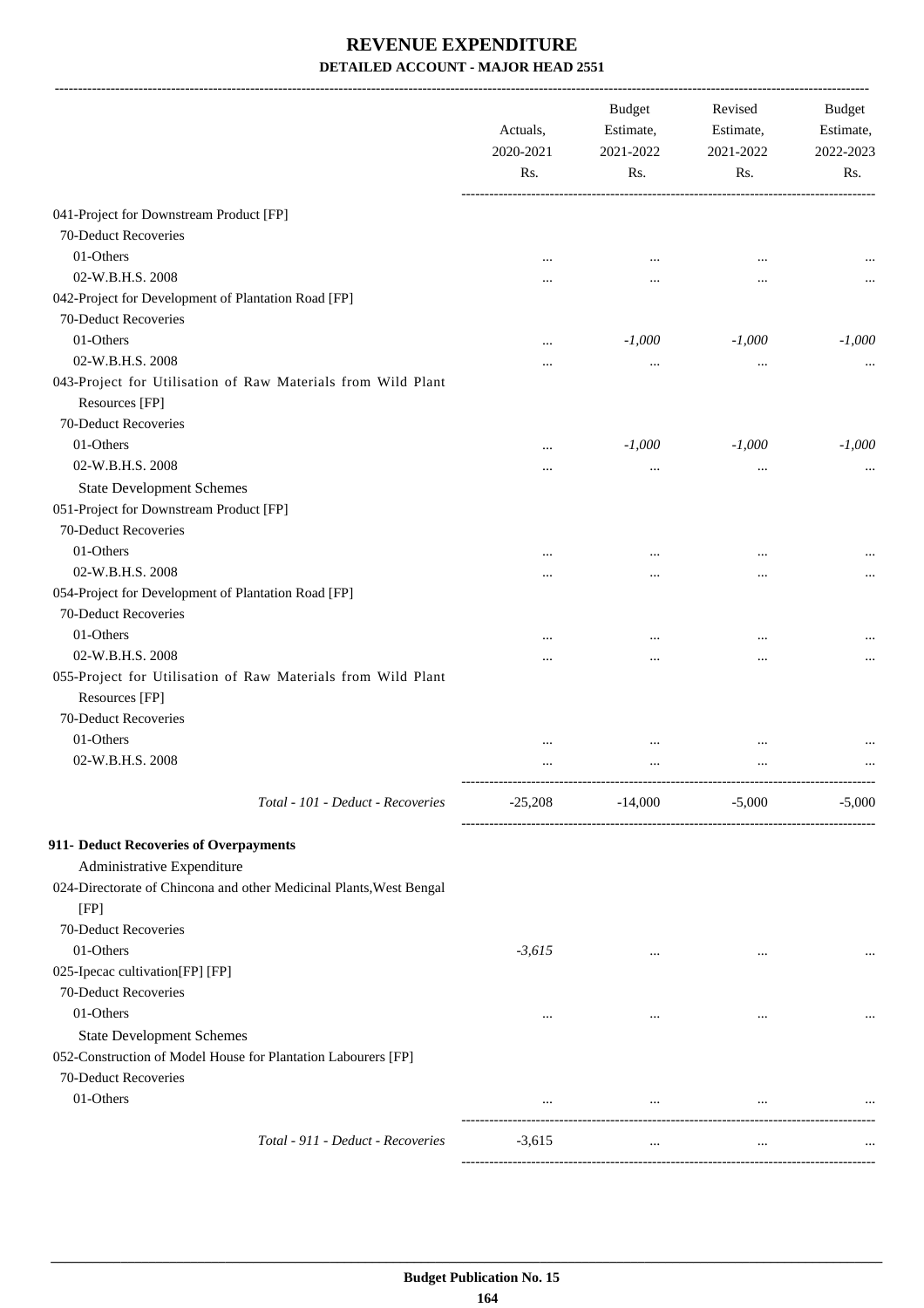--------------

|                                    |           | <b>Budget</b> | Revised   | <b>Budget</b> |
|------------------------------------|-----------|---------------|-----------|---------------|
|                                    | Actuals.  | Estimate,     | Estimate, | Estimate,     |
|                                    | 2020-2021 | 2021-2022     | 2021-2022 | 2022-2023     |
|                                    | Rs.       | Rs.           | Rs.       | Rs.           |
| Total - 2551 - Deduct - Recoveries | $-28,823$ | $-14,000$     | $-5,000$  | $-5,000$      |
|                                    |           |               |           |               |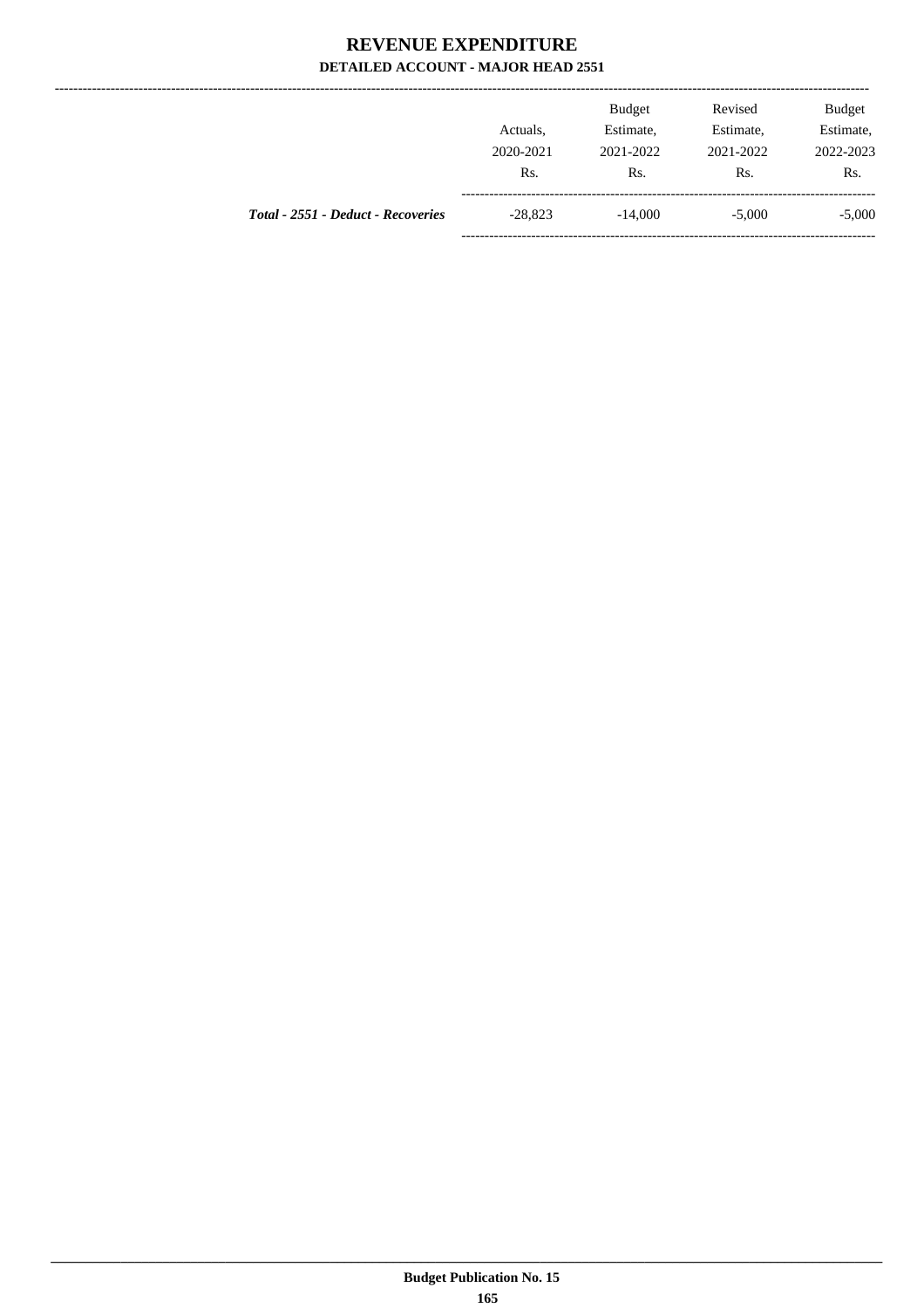## REVENUE EXPENDITURE

#### **DEMAND No. 22**

## **Food Processing Industries and Horticulture Department**

C - Economic Services - (f) Industry and Minerals

#### Head of Account: 2851 - Village and Small Industries

| <b>Voted Rs. Nil</b><br><b>Charged Rs. Nil</b>                                                    |                       |                                  |                                   | <b>Total Rs. Nil</b>                    |
|---------------------------------------------------------------------------------------------------|-----------------------|----------------------------------|-----------------------------------|-----------------------------------------|
|                                                                                                   |                       | Voted Rs.                        | <b>Charged Rs.</b>                | <b>Total Rs.</b>                        |
| <b>Gross Expenditure</b><br>Deduct - Recoveries                                                   |                       | $\cdots$                         | $\ddotsc$                         |                                         |
|                                                                                                   |                       | $\cdots$                         | $\ddotsc$                         |                                         |
| Net Expenditure                                                                                   |                       | $\cdots$                         |                                   |                                         |
| <b>REVENUE EXPENDITURE</b><br><b>ABSTRACT ACCOUNT</b>                                             |                       |                                  |                                   |                                         |
|                                                                                                   | Actuals,<br>2020-2021 | Budget<br>Estimate,<br>2021-2022 | Revised<br>Estimate,<br>2021-2022 | <b>Budget</b><br>Estimate,<br>2022-2023 |
|                                                                                                   | Rs.                   | Rs.                              | Rs.                               | Rs.                                     |
| 110- Composite Village and Small Industries and Co-operatives<br><b>State Development Schemes</b> | $\cdots$              | $\cdots$                         | $\cdots$                          |                                         |
| <b>Total - 110</b>                                                                                | $\cdots$              | $\cdots$                         | $\cdots$                          |                                         |
| 789- Special Component Plan for Scheduled Castes<br><b>State Development Schemes</b>              |                       | $\cdots$                         | $\cdots$                          |                                         |
| <b>Total - 789</b>                                                                                | $\ddotsc$             | $\ddotsc$                        |                                   |                                         |
| 796- Tribal Areas Sub-Plan<br><b>State Development Schemes</b>                                    | $\cdots$              | $\ddotsc$                        | $\cdots$                          |                                         |
| <b>Total - 796</b>                                                                                | $\cdots$              | $\cdots$                         | $\cdots$                          |                                         |
| <b>Grand Total - Gross</b>                                                                        |                       |                                  |                                   |                                         |
| Voted<br>Charged                                                                                  | $\ddotsc$<br>$\cdots$ | $\ddotsc$<br>$\cdots$            | $\cdots$                          |                                         |
| <b>State Development Schemes</b>                                                                  |                       |                                  |                                   |                                         |
| <b>Deduct Recoveries</b>                                                                          | $\cdots$              |                                  |                                   |                                         |
| <b>Grand Total - Net</b>                                                                          | $\cdots$              | $\cdots$                         |                                   |                                         |
| Voted                                                                                             | $\ddotsc$             |                                  |                                   |                                         |
| Charged                                                                                           |                       | $\ddotsc$                        |                                   |                                         |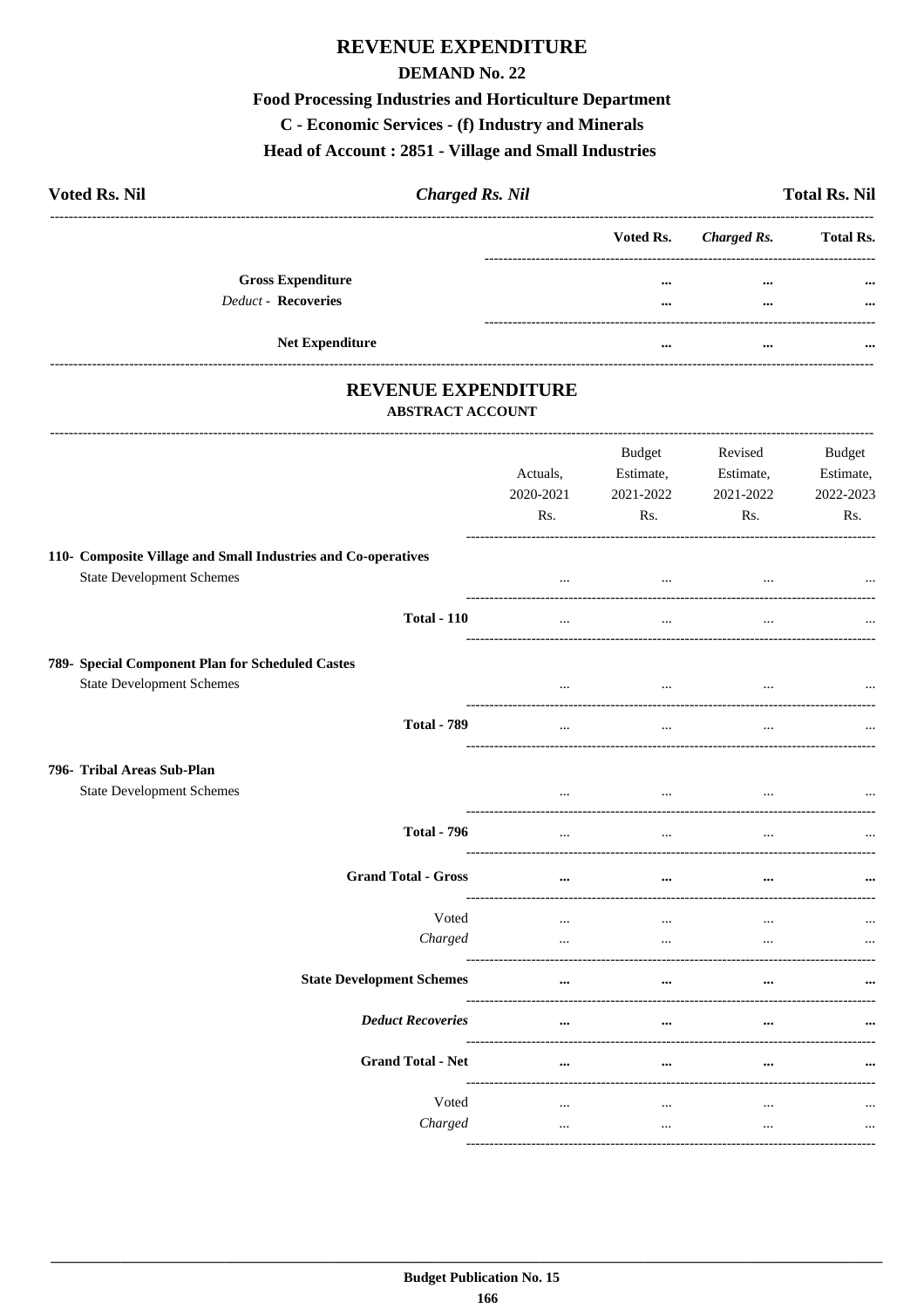|                                                                                                                                                                                             | Actuals,<br>2020-2021<br>Rs. | <b>Budget</b><br>Estimate,<br>2021-2022<br>Rs. | Revised<br>Estimate,<br>2021-2022<br>Rs. | Budget<br>Estimate,<br>2022-2023<br>Rs. |
|---------------------------------------------------------------------------------------------------------------------------------------------------------------------------------------------|------------------------------|------------------------------------------------|------------------------------------------|-----------------------------------------|
| DETAILED ACCOUNT NO. 2851-00-110 - COMPOSITE VILLAGE AND SMALL INDUSTRIES AND CO-OPERATIVES                                                                                                 |                              |                                                |                                          |                                         |
| 110- Composite Village and Small Industries and Co-operatives                                                                                                                               |                              |                                                |                                          |                                         |
| <b>State Development Schemes</b>                                                                                                                                                            |                              |                                                |                                          |                                         |
| 065- Grants to Paschim Banga Rajya Talsilpa Samabay Mahasangha<br>[FP]                                                                                                                      |                              |                                                |                                          |                                         |
| 31- Grants-in-aid-GENERAL                                                                                                                                                                   |                              |                                                |                                          |                                         |
| 02-Other Grants                                                                                                                                                                             |                              |                                                |                                          |                                         |
| Total - 2851-00-110                                                                                                                                                                         |                              |                                                |                                          |                                         |
| Voted                                                                                                                                                                                       |                              | $\cdots$                                       | $\ddotsc$                                |                                         |
| Charged                                                                                                                                                                                     |                              | $\cdots$                                       | $\cdots$                                 |                                         |
|                                                                                                                                                                                             |                              |                                                |                                          |                                         |
| DETAILED ACCOUNT NO. 2851-00-789 - SPECIAL COMPONENT PLAN FOR SCHEDULED CASTES                                                                                                              |                              |                                                |                                          |                                         |
| 789- Special Component Plan for Scheduled Castes<br><b>State Development Schemes</b><br>051- Grants to Paschim Banga Rajya Talsilpa Samabay Mahasangha<br>[FP]<br>31- Grants-in-aid-GENERAL |                              |                                                |                                          |                                         |
| 02-Other Grants                                                                                                                                                                             |                              |                                                |                                          |                                         |
| Total - 2851-00-789                                                                                                                                                                         |                              |                                                |                                          |                                         |
| Voted                                                                                                                                                                                       | $\cdots$                     | $\cdots$                                       | $\cdots$                                 |                                         |
| Charged                                                                                                                                                                                     |                              |                                                | $\cdots$                                 |                                         |
|                                                                                                                                                                                             |                              |                                                |                                          |                                         |
| DETAILED ACCOUNT NO. 2851-00-796 - TRIBAL AREAS SUB-PLAN                                                                                                                                    |                              |                                                |                                          |                                         |
|                                                                                                                                                                                             |                              |                                                |                                          |                                         |
| 796- Tribal Areas Sub-Plan                                                                                                                                                                  |                              |                                                |                                          |                                         |
| <b>State Development Schemes</b><br>043- Grants to Paschim BangaRajya Talsilpa Samabay Mahasangha<br>[FP]                                                                                   |                              |                                                |                                          |                                         |
| 31- Grants-in-aid-GENERAL                                                                                                                                                                   |                              |                                                |                                          |                                         |
| 02-Other Grants                                                                                                                                                                             | $\cdots$                     |                                                |                                          |                                         |

Voted ... ... ... ... *Charged* ... ... ... ...

-----------------------------------------------------------------------------------------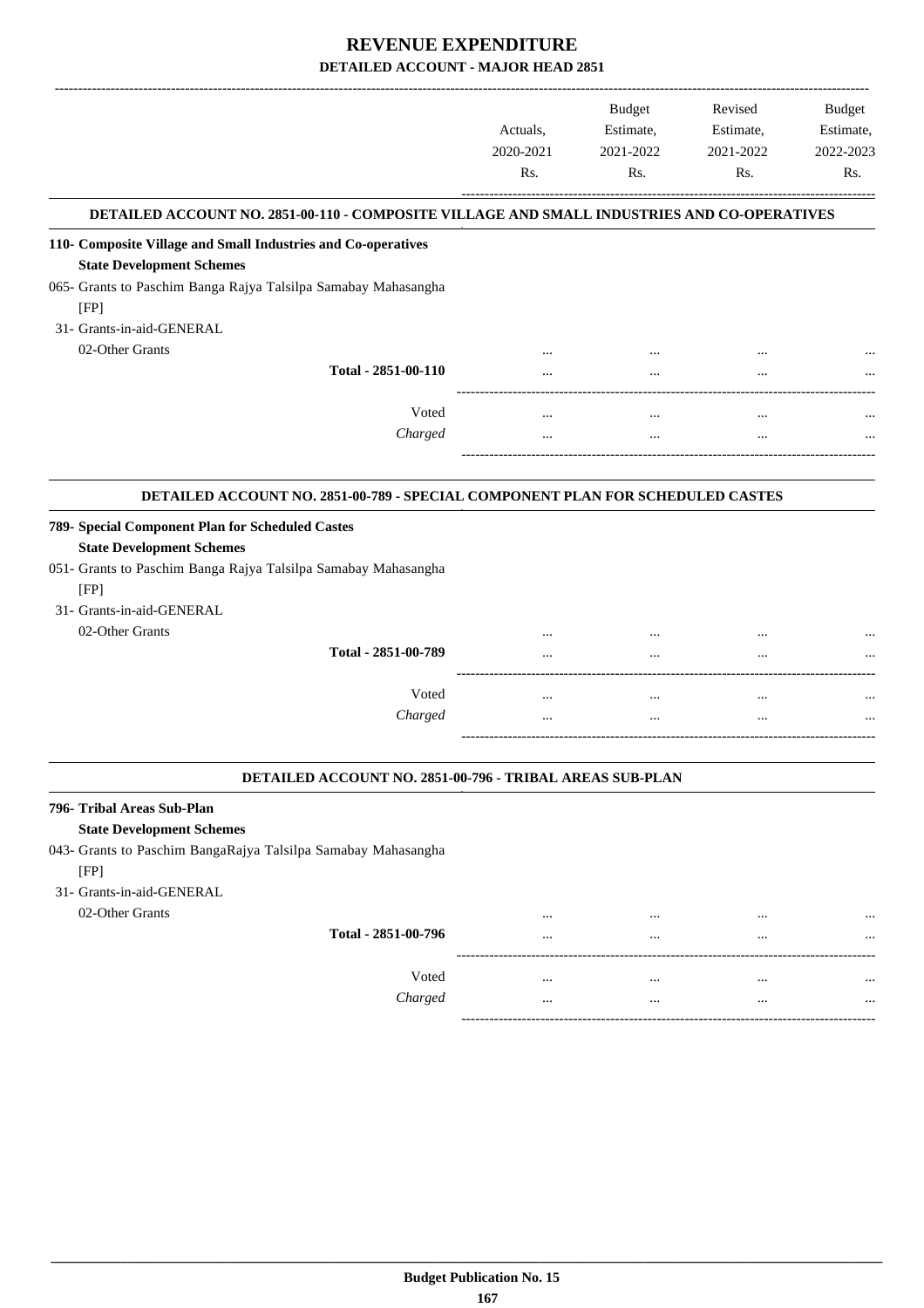## **REVENUE EXPENDITURE**

#### **DEMAND No. 22**

#### **Food Processing Industries and Horticulture Department**

**C - Economic Services - (f) Industry and Minerals**

**Head of Account : 2852 - Industries**

| Voted Rs. 10,50,00,000                           | <b>Charged Rs. Nil</b>           |                                     |                           |                                    | Total Rs. 10,50,00,000 |
|--------------------------------------------------|----------------------------------|-------------------------------------|---------------------------|------------------------------------|------------------------|
|                                                  |                                  |                                     | Voted Rs.                 | Charged Rs.                        | Total Rs.              |
| <b>Gross Expenditure</b>                         |                                  |                                     | 10,50,00,000              | $\cdots$                           | 10,50,00,000           |
| <b>Deduct - Recoveries</b>                       |                                  |                                     |                           | $\ddotsc$<br>--------------------- |                        |
| Net Expenditure                                  |                                  |                                     | 10,50,00,000              | $\cdots$                           | 10,50,00,000           |
|                                                  | <b>REVENUE EXPENDITURE</b>       |                                     |                           |                                    |                        |
|                                                  | <b>ABSTRACT ACCOUNT</b>          |                                     |                           |                                    |                        |
|                                                  |                                  |                                     | <b>Budget</b>             | Revised                            | Budget                 |
|                                                  |                                  | Actuals,                            | Estimate,                 | Estimate,                          | Estimate,              |
|                                                  |                                  | 2020-2021                           | 2021-2022                 | 2021-2022                          | 2022-2023              |
|                                                  |                                  | Rs.                                 | Rs.                       | Rs.                                | Rs.                    |
| <b>60 - FOODS AND BEVERAGES</b>                  |                                  |                                     |                           |                                    |                        |
| 102- Food and Beverages                          |                                  |                                     |                           |                                    |                        |
| <b>State Development Schemes</b>                 |                                  | 1,83,750                            | 8,00,00,000               | 2,66,67,000                        | 8,40,00,000            |
| Central Sector Scheme                            |                                  |                                     |                           |                                    |                        |
|                                                  | <b>Total - 102</b>               | 1,83,750                            | 8,00,00,000               | 2,66,67,000                        | 8,40,00,000            |
| 789- Special Component Plan for Scheduled Castes |                                  |                                     |                           |                                    |                        |
| <b>State Development Schemes</b>                 |                                  |                                     | 2,00,00,000               | 66,67,000                          | 2,10,00,000            |
|                                                  | <b>Total - 789</b>               | $\cdots$                            | 2,00,00,000               | 66,67,000                          | 2,10,00,000            |
|                                                  | <b>Grand Total - Gross</b>       | 1,83,750                            | $10,\!00,\!00,\!000$      | 3,33,34,000                        | 10,50,00,000           |
|                                                  | Voted                            | 1,83,750                            | 10,00,00,000              | 3,33,34,000                        | 10,50,00,000           |
|                                                  | Charged                          | ----------------------------------- |                           | ________________                   |                        |
|                                                  | <b>State Development Schemes</b> |                                     | $1,83,750$ $10,00,00,000$ | 3,33,34,000                        | 10,50,00,000           |
|                                                  | <b>Deduct Recoveries</b>         | $\cdots$                            | $\cdots$                  | $\cdots$                           |                        |
|                                                  | <b>Grand Total - Net</b>         | 1,83,750                            | 10,00,00,000              | 3,33,34,000                        | 10,50,00,000           |
|                                                  | Voted                            | 1,83,750                            | 10,00,00,000              | 3,33,34,000                        | 10,50,00,000           |
|                                                  | Charged                          | and the company of the com-         | $\ldots$                  | $\ldots$ .                         |                        |

----------------------------------------------------------------------------------------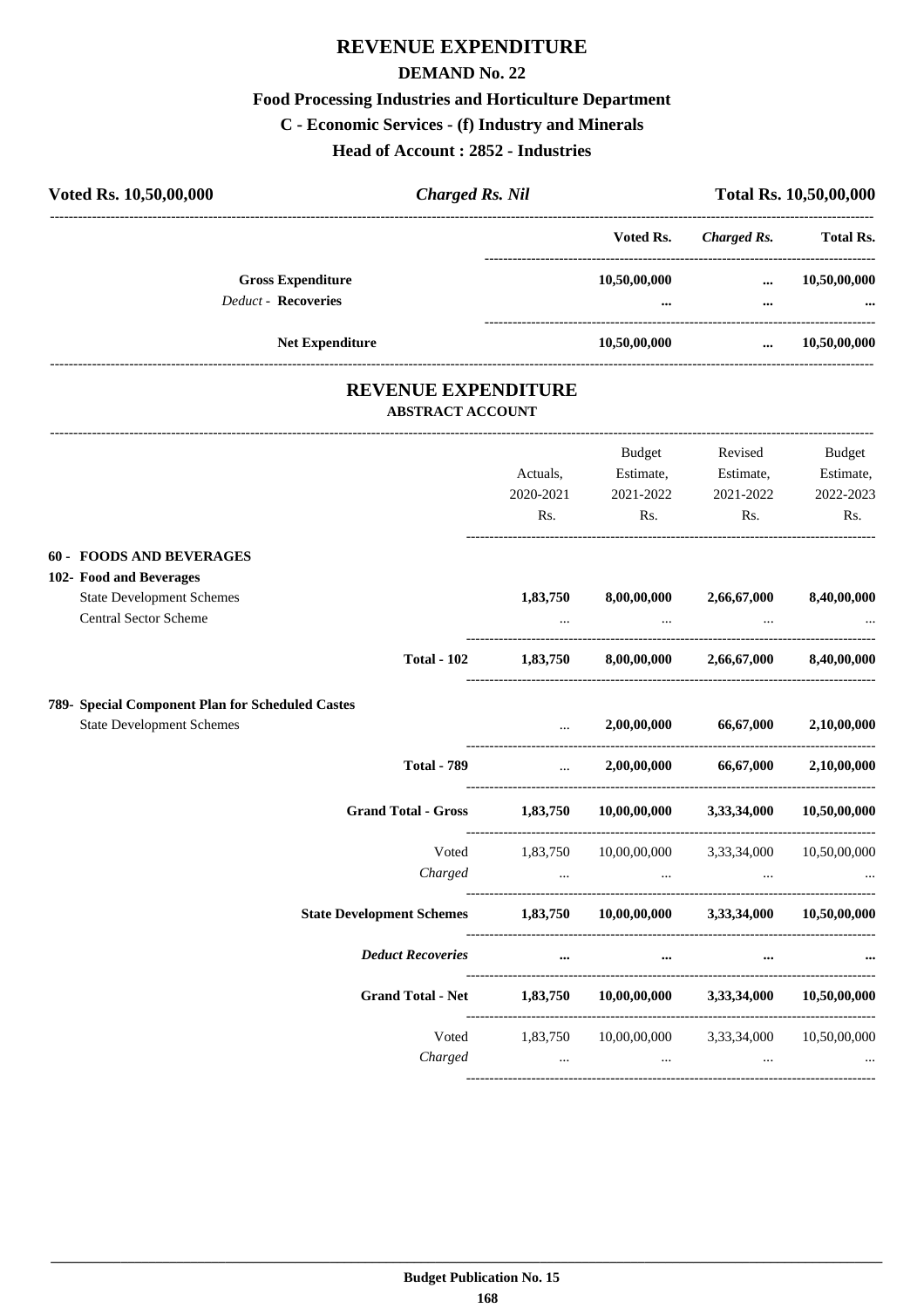|                                                                                                                         | Actuals,<br>2020-2021<br>Rs. | Budget<br>Estimate,<br>2021-2022<br>Rs. | Revised<br>Estimate,<br>2021-2022<br>Rs. | <b>Budget</b><br>Estimate,<br>2022-2023<br>Rs. |
|-------------------------------------------------------------------------------------------------------------------------|------------------------------|-----------------------------------------|------------------------------------------|------------------------------------------------|
| DETAILED ACCOUNT NO. 2852-60-102 - FOOD AND BEVERAGES                                                                   |                              |                                         |                                          |                                                |
| <b>60 - FOODS AND BEVERAGES</b>                                                                                         |                              |                                         |                                          |                                                |
| 102- Food and Beverages                                                                                                 |                              |                                         |                                          |                                                |
| <b>State Development Schemes</b>                                                                                        |                              |                                         |                                          |                                                |
| 001- Assistance for Promotion of Food Processing Industries [FP]                                                        |                              |                                         |                                          |                                                |
| 31- Grants-in-aid-GENERAL                                                                                               |                              |                                         |                                          |                                                |
| 02-Other Grants                                                                                                         | $\cdots$                     | 1,50,00,000                             | 50,00,000                                | 1,57,50,000                                    |
| 50- Other Charges                                                                                                       | 1,83,750                     | 6,50,00,000                             | 2,16,67,000                              | 6,82,50,000                                    |
| Total - 2852-60-102-001                                                                                                 | 1,83,750                     | 8,00,00,000                             | 2,66,67,000                              | 8,40,00,000                                    |
| 002- Infrastructure for Food Processing Industries [FP]                                                                 |                              |                                         |                                          |                                                |
| 50- Other Charges                                                                                                       |                              |                                         |                                          |                                                |
| 003- Education and Training of the Prospective Continuing of Food                                                       |                              |                                         |                                          |                                                |
| Processing Sector [FP]                                                                                                  |                              |                                         |                                          |                                                |
| 50- Other Charges                                                                                                       |                              |                                         |                                          |                                                |
|                                                                                                                         |                              |                                         |                                          |                                                |
| <b>Total - State Development Schemes</b>                                                                                | 1,83,750                     | 8,00,00,000                             | 2,66,67,000                              | 8,40,00,000                                    |
| Total - 2852-60-102                                                                                                     | 1,83,750                     | 8,00,00,000                             | 2,66,67,000                              | 8,40,00,000                                    |
| Voted                                                                                                                   |                              | 1,83,750 8,00,00,000                    | 2,66,67,000                              | 8,40,00,000                                    |
| Charged                                                                                                                 |                              | $\cdots$                                |                                          |                                                |
|                                                                                                                         |                              |                                         |                                          |                                                |
| DETAILED ACCOUNT NO. 2852-60-789 - SPECIAL COMPONENT PLAN FOR SCHEDULED CASTES                                          |                              |                                         |                                          |                                                |
| <b>60 - FOODS AND BEVERAGES</b><br>789- Special Component Plan for Scheduled Castes<br><b>State Development Schemes</b> |                              |                                         |                                          |                                                |
| 001- Assistance for formation of Food Processing Inbdustries [FP]<br>50- Other Charges                                  | $\cdots$                     | 2,00,00,000                             | 66,67,000                                | 2,10,00,000                                    |
| <b>Total - State Development Schemes</b>                                                                                | $\cdots$                     | 2,00,00,000                             | 66,67,000                                | 2,10,00,000                                    |
| Total - 2852-60-789                                                                                                     | $\ldots$                     | 2,00,00,000                             | 66,67,000                                | 2,10,00,000                                    |
| Voted                                                                                                                   | $\cdots$                     | 2,00,00,000                             | 66,67,000                                | 2,10,00,000                                    |
| Charged                                                                                                                 | $\cdots$                     | $\cdots$                                |                                          |                                                |
| DETAILED ACCOUNT NO. 2852 - DEDUCT RECOVERIES IN REDUCTION OF EXPENDITURE                                               |                              |                                         |                                          |                                                |

#### **08 - CONSUMER INDUSTRIES**

#### **600- Others**

State Development Schemes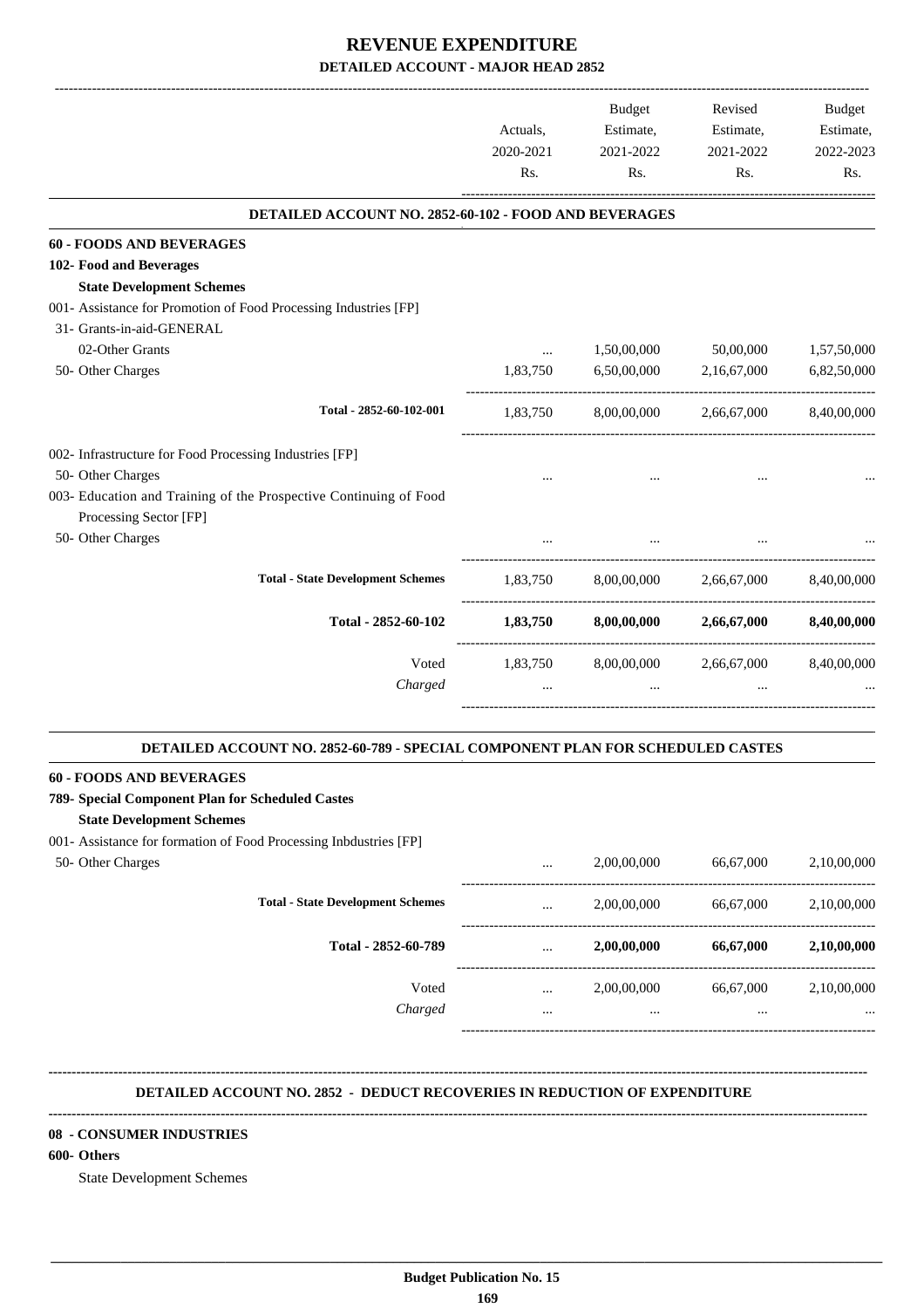|                                                                                  | Actuals,<br>2020-2021<br>Rs. | Budget<br>Estimate,<br>2021-2022<br>Rs. | Revised<br>Estimate,<br>2021-2022<br>Rs. | Budget<br>Estimate,<br>2022-2023<br>Rs. |
|----------------------------------------------------------------------------------|------------------------------|-----------------------------------------|------------------------------------------|-----------------------------------------|
| 010-Refund of Unutilized Fund of CSS Schemes (State Share)<br>(CSSREFUND) [FP]   |                              |                                         |                                          |                                         |
| 70-Deduct Recoveries                                                             |                              |                                         |                                          |                                         |
| 01-Others                                                                        | $\cdots$                     | $\cdots$                                | $\cdots$                                 |                                         |
| State Development Schemes (Central Assistance)                                   |                              |                                         |                                          |                                         |
| 009-Refund of Unutilized Fund of CSS Schemes (Central Share)<br>(CSSREFUND) [FP] |                              |                                         |                                          |                                         |
| 70-Deduct Recoveries                                                             |                              |                                         |                                          |                                         |
| 01-Others                                                                        | $\cdots$                     | $\cdots$                                | $\cdots$                                 |                                         |
| Total - 600 - Deduct - Recoveries                                                | $\cdots$                     | $\cdots$                                | $\cdots$                                 |                                         |
| Total - 2852 - Deduct - Recoveries                                               | $\cdots$                     | $\cdots$                                | $\cdots$                                 | $\cdots$                                |

-----------------------------------------------------------------------------------------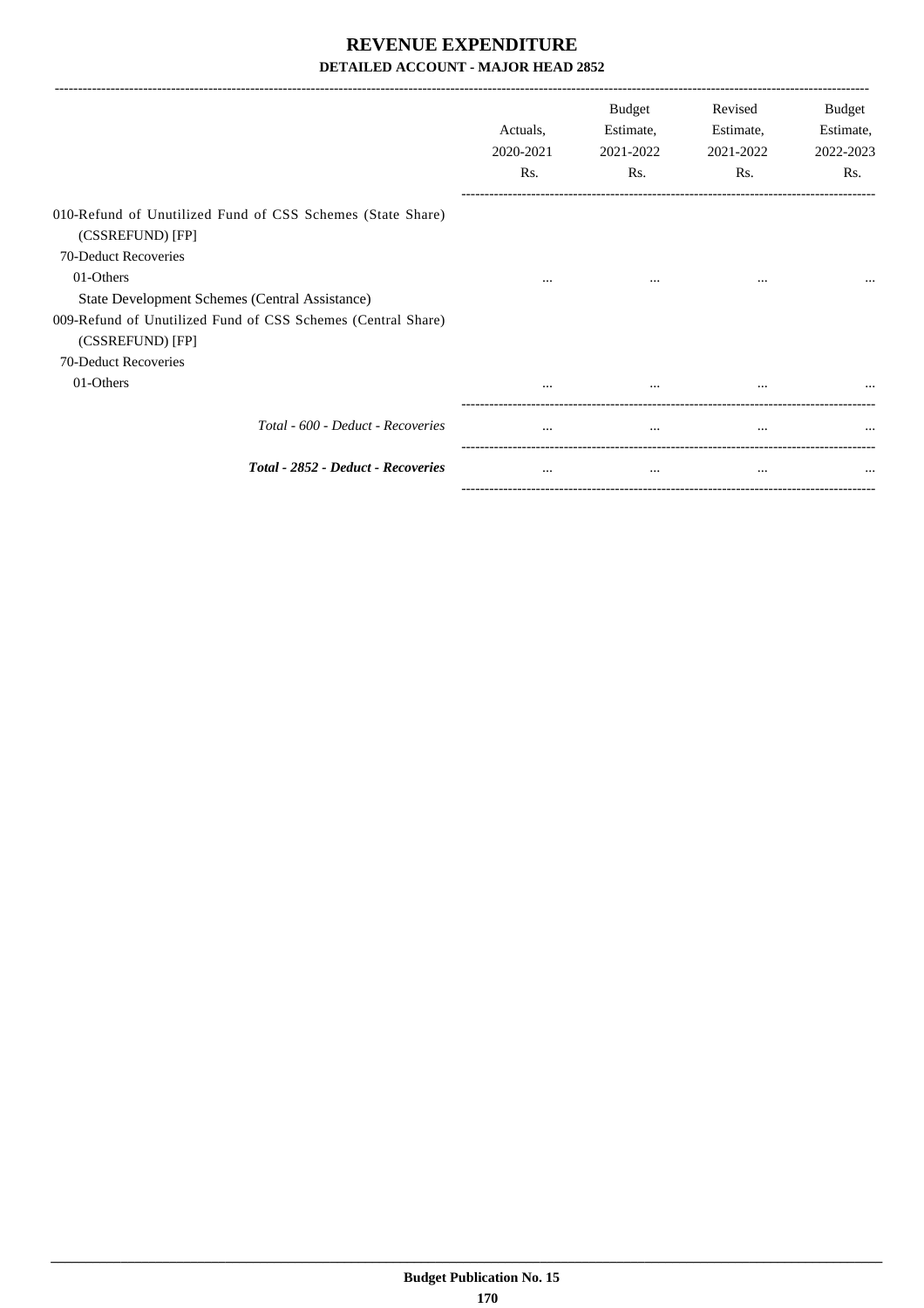### **REVENUE EXPENDITURE**

#### **DEMAND No. 22**

**Food Processing Industries and Horticulture Department C - Economic Services - (j) General Economic Services Head of Account : 3451 - Secretariat-Economic Services** 

| Voted Rs. 6,40,88,000      | <b>Charged Rs. Nil</b> |             | <b>Total Rs. 6,40,88,000</b> |                  |
|----------------------------|------------------------|-------------|------------------------------|------------------|
|                            |                        | Voted Rs.   | Charged Rs.                  | <b>Total Rs.</b> |
| <b>Gross Expenditure</b>   |                        | 6,40,88,000 | $\cdots$                     | 6,40,88,000      |
| <b>Deduct - Recoveries</b> |                        | $-3.000$    | $\cdots$                     | $-3,000$         |
|                            | <b>Net Expenditure</b> | 6,40,85,000 | $\cdots$                     | 6,40,85,000      |

#### **REVENUE EXPENDITURE ABSTRACT ACCOUNT**

---------------------------------------------------------------------------------------------------------------------------------------------------------------------------------

|                            |                                                                            |                  | Budget                      | Revised                                                     | <b>Budget</b>     |
|----------------------------|----------------------------------------------------------------------------|------------------|-----------------------------|-------------------------------------------------------------|-------------------|
|                            |                                                                            | Actuals,         | Estimate,                   | Estimate,                                                   | Estimate,         |
|                            |                                                                            | 2020-2021<br>Rs. | 2021-2022<br>$\mathbf{Rs.}$ | 2021-2022<br>$\mathbf{Rs.}$                                 | 2022-2023<br>Rs.  |
|                            |                                                                            |                  |                             |                                                             |                   |
| 090- Secretariate          |                                                                            |                  |                             |                                                             |                   |
| Administrative Expenditure |                                                                            |                  |                             | 5,81,16,404 5,70,50,000 6,25,06,000 6,40,88,000             |                   |
|                            |                                                                            |                  |                             | Total - 090 5,81,16,404 5,70,50,000 6,25,06,000 6,40,88,000 |                   |
|                            | Grand Total - Gross 5,81,16,404 5,70,50,000 6,25,06,000 6,40,88,000        |                  |                             |                                                             |                   |
|                            |                                                                            |                  |                             | Voted 5,81,16,404 5,70,50,000 6,25,06,000 6,40,88,000       |                   |
|                            |                                                                            |                  |                             | Charged                                                     |                   |
|                            | Administrative Expenditure 5,81,16,404 5,70,50,000 6,25,06,000 6,40,88,000 |                  |                             |                                                             |                   |
|                            | Deduct Recoveries -70,000 -3,000                                           |                  |                             |                                                             | $-3,000$ $-3,000$ |
|                            | Grand Total - Net 5,80,46,404 5,70,47,000 6,25,03,000 6,40,85,000          |                  |                             |                                                             |                   |
|                            |                                                                            |                  |                             | Voted 5,80,46,404 5,70,47,000 6,25,03,000 6,40,85,000       |                   |
|                            | Charged                                                                    |                  | $\cdots$                    | $\cdots$                                                    |                   |
|                            |                                                                            |                  |                             |                                                             |                   |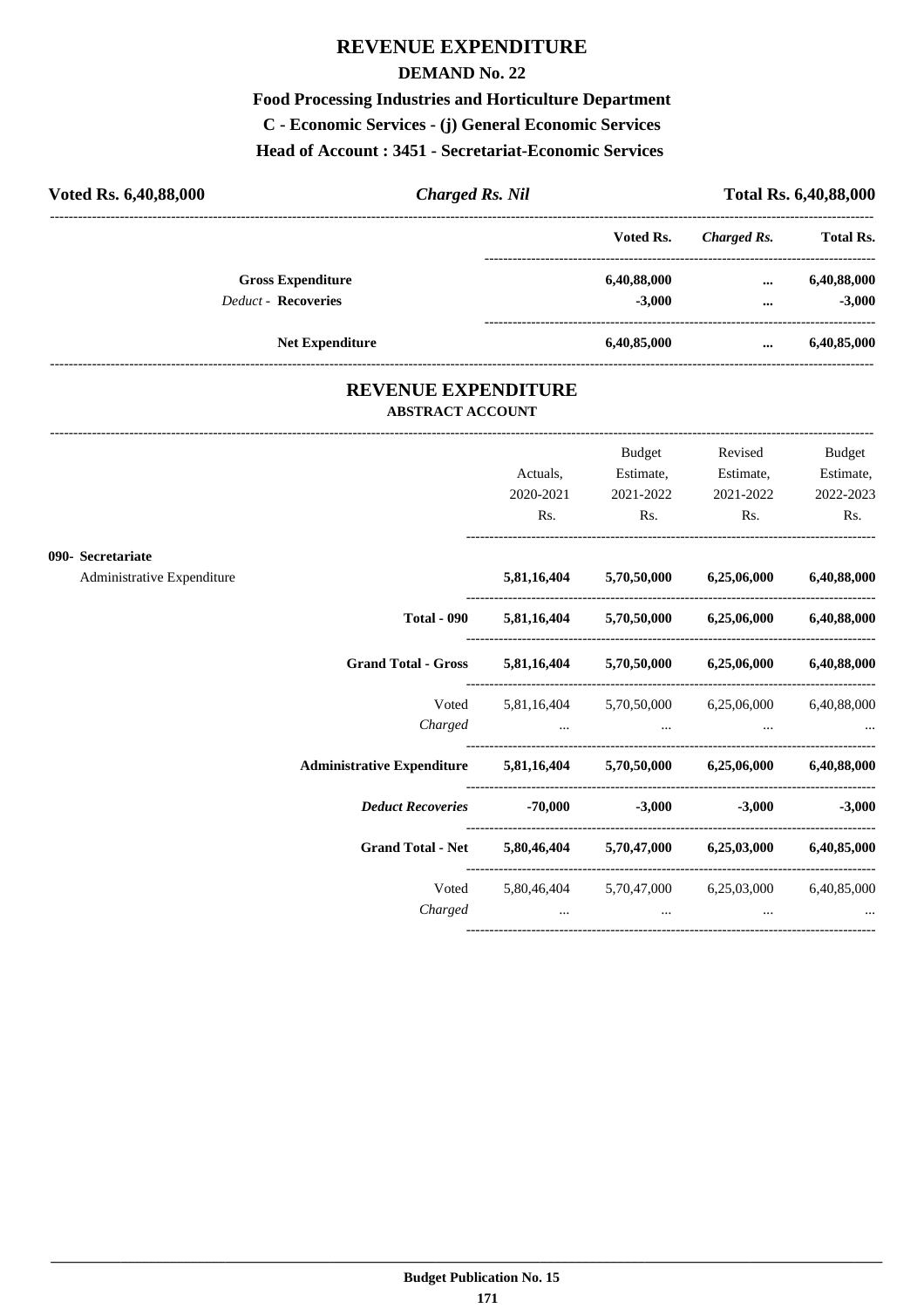|                                                     | Actuals,<br>2020-2021<br>Rs. | <b>Budget</b><br>Estimate,<br>2021-2022<br>Rs. | Revised<br>Estimate,<br>2021-2022<br>Rs. | <b>Budget</b><br>Estimate,<br>2022-2023<br>Rs. |
|-----------------------------------------------------|------------------------------|------------------------------------------------|------------------------------------------|------------------------------------------------|
| DETAILED ACCOUNT NO. 3451-00-090 - SECRETARIATE     |                              |                                                |                                          |                                                |
| 090- Secretariate                                   |                              |                                                |                                          |                                                |
| <b>Administrative Expenditure</b>                   |                              |                                                |                                          |                                                |
| 025- Department of Food Processing Industries. [FP] |                              |                                                |                                          |                                                |
| 01- Salaries                                        |                              |                                                |                                          |                                                |
| 01-Pay                                              | 2,44,85,818                  | 2,79,13,000                                    | 2,49,76,000                              | 2,57,25,000                                    |
| 14-Grade Pay                                        |                              | $\sim$ 100 $\mu$                               |                                          |                                                |
| 02-Dearness Allowance                               | 9,35,157                     | 8,38,000                                       | 24,00,000                                | 25,44,000                                      |
| 03-House Rent Allowance                             | 25,02,725                    | 26,52,000                                      | 23,73,000                                | 24,44,000                                      |
| 04-Ad hoc Bonus                                     | 79,800                       | 80,000                                         | 81,000                                   | 83,000                                         |
| 07-Other Allowances                                 | 67,000                       | 2,99,000                                       | 2,50,000                                 | 2,60,000                                       |
| 12-Medical Allowance                                | 11,500                       | 13,000                                         | 12,000                                   | 12,000                                         |
| Total - 3451-00-090-025-01                          | 2,80,82,000                  | 3,17,95,000                                    | 3,00,92,000                              | 3,10,68,000                                    |
| 02- Wages                                           | 8,17,526                     | 10,25,000                                      | 8,68,000                                 | 8,94,000                                       |
| 07- Medical Reimbursements                          | 3,90,847                     | 2,80,000                                       | 14,70,000                                | 14,77,000                                      |
| 11- Travel Expenses                                 | 1,43,367                     | 3,35,000                                       | 4,80,000                                 | 4,80,000                                       |
| 12- Medical Reimbursements under WBHS 2008          | 1,66,651                     | 2,42,000                                       | 2,42,000                                 | 2,47,000                                       |
| 13- Office Expenses                                 |                              |                                                |                                          |                                                |
| 01-Electricity                                      | $\cdots$                     | 1,55,000                                       | 1,55,000                                 | 1,58,000                                       |
| 02-Telephone                                        | 1,00,841                     | 1,45,000                                       | 1,45,000                                 | 1,48,000                                       |
| 03-Maintenance / P.O.L. for Office Vehicles         | 21,38,141                    | 23,82,000                                      | 21,81,000                                | 22,25,000                                      |
| 04-Other Office Expenses                            | 22, 27, 973                  | 21,20,000                                      | 21,20,000                                | 21,62,000                                      |
| Total - 3451-00-090-025-13                          | 44,66,955                    | 48,02,000                                      | 46,01,000                                | 46,93,000                                      |
| 14- Rents, Rates and Taxes                          | 2,14,38,126                  | 1,15,34,000                                    | 2,16,53,000                              | 2,20,86,000                                    |
| 27- Minor Works/ Maintenance                        | 10,45,366                    | 46,00,000                                      | 10,66,000                                | 10,98,000                                      |
| 28- Payment of Professional and Special Services    |                              |                                                |                                          |                                                |
| 02-Other charges                                    | $\ldots$                     | 67,000                                         | $\cdots$                                 | $\cdots$                                       |
| 77- Computerisation                                 | 5,28,897                     | 10,70,000                                      | 5,34,000                                 | 5,45,000                                       |
| 78- Outsourcing of Services                         | 10,36,669                    | 13,00,000                                      | 15,00,000                                | 15,00,000                                      |
| <b>Total - Administrative Expenditure</b>           | 5,81,16,404                  | 5,70,50,000                                    | 6,25,06,000                              | 6,40,88,000                                    |
| Total - 3451-00-090                                 | 5,81,16,404                  | 5,70,50,000                                    | 6,25,06,000                              | 6,40,88,000                                    |
| Voted                                               | 5,81,16,404                  | 5,70,50,000                                    | 6,25,06,000                              | 6,40,88,000                                    |
| Charged                                             | $\cdots$                     | $\cdots$                                       |                                          |                                                |

#### **-------------------------------------------------------------------------------------------------------------------------------------------------------------------------------- DETAILED ACCOUNT NO. 3451 - DEDUCT RECOVERIES IN REDUCTION OF EXPENDITURE**

 **\_\_\_\_\_\_\_\_\_\_\_\_\_\_\_\_\_\_\_\_\_\_\_\_\_\_\_\_\_\_\_\_\_\_\_\_\_\_\_\_\_\_\_\_\_\_\_\_\_\_\_\_\_\_\_\_\_\_\_\_\_\_\_\_\_\_\_\_\_\_\_\_\_\_\_\_\_\_\_\_\_\_\_\_\_\_\_\_\_\_\_\_\_\_\_\_\_\_\_\_\_\_\_\_\_\_\_\_\_\_\_\_\_\_\_\_\_\_\_**

#### **--------------------------------------------------------------------------------------------------------------------------------------------------------------------------------**

#### **090- Secretariate**

Administrative Expenditure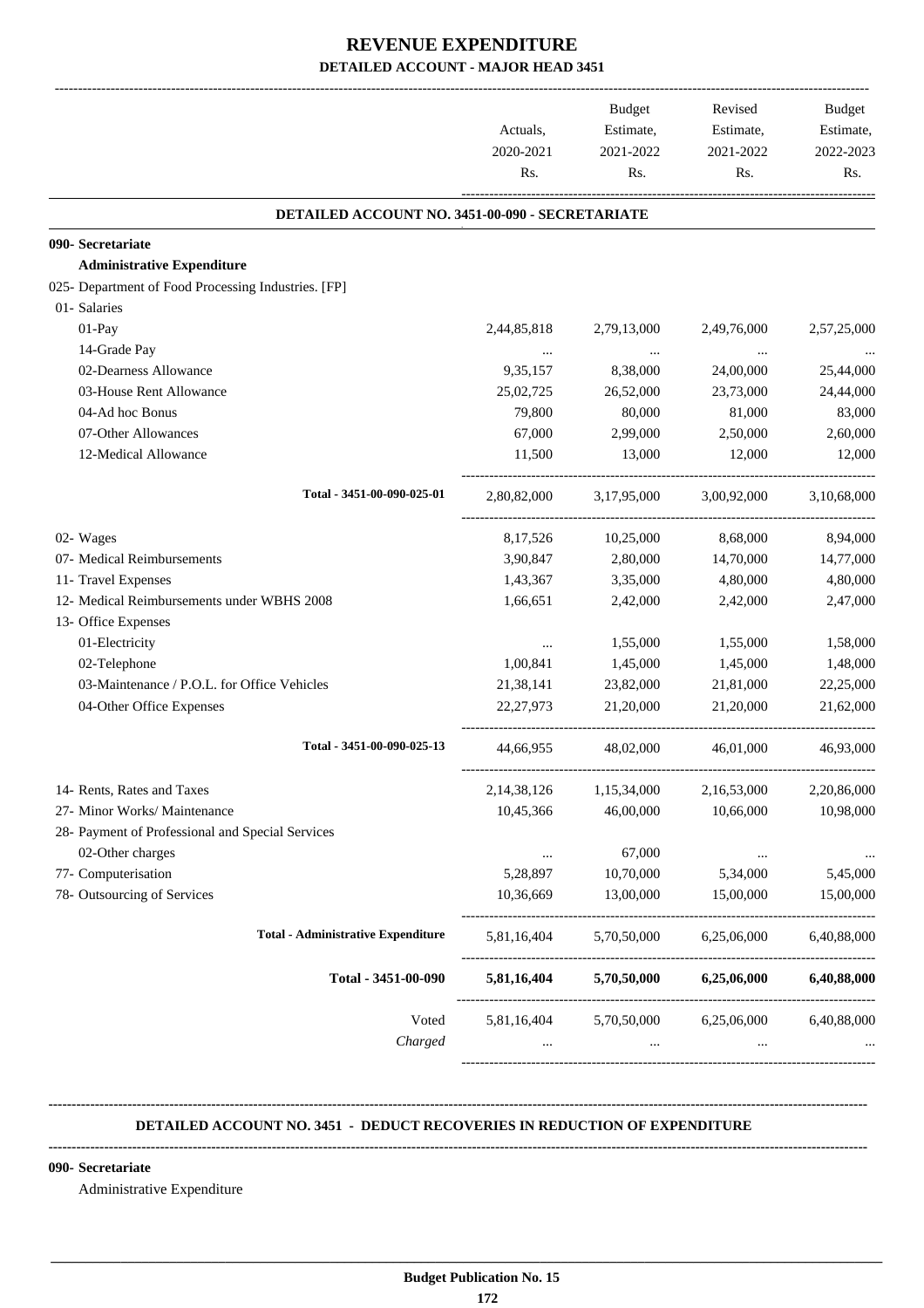|                                                        |           | <b>Budget</b> | Revised   | Budget    |
|--------------------------------------------------------|-----------|---------------|-----------|-----------|
|                                                        | Actuals.  | Estimate,     | Estimate, | Estimate, |
|                                                        | 2020-2021 | 2021-2022     | 2021-2022 | 2022-2023 |
|                                                        | Rs.       | Rs.           | Rs.       | Rs.       |
| 025-Department of Food Processing Industries. [FP]     |           |               |           |           |
| 70-Deduct Recoveries                                   |           |               |           |           |
| 01-Others                                              |           | $-1,000$      | $-1,000$  | $-1,000$  |
| 02-W.B.H.S. 2008                                       |           | $-1,000$      | $-1,000$  | $-1,000$  |
| Total - 090 - Deduct - Recoveries                      | $\cdots$  | $-2,000$      | $-2,000$  | $-2,000$  |
| 911- Deduct Recoveries of Overpayments                 |           |               |           |           |
| Administrative Expenditure                             |           |               |           |           |
| 025-Department of Food Processing Industries [FP] [FP] |           |               |           |           |
| 70-Deduct Recoveries                                   |           |               |           |           |
| 01-Others                                              | $-70,000$ | $-1,000$      | $-1,000$  | $-1,000$  |
| Total - 911 - Deduct - Recoveries                      | $-70,000$ | $-1,000$      | $-1,000$  | $-1,000$  |
| Total - 3451 - Deduct - Recoveries                     | $-70,000$ | $-3,000$      | $-3,000$  | $-3,000$  |
|                                                        |           |               |           |           |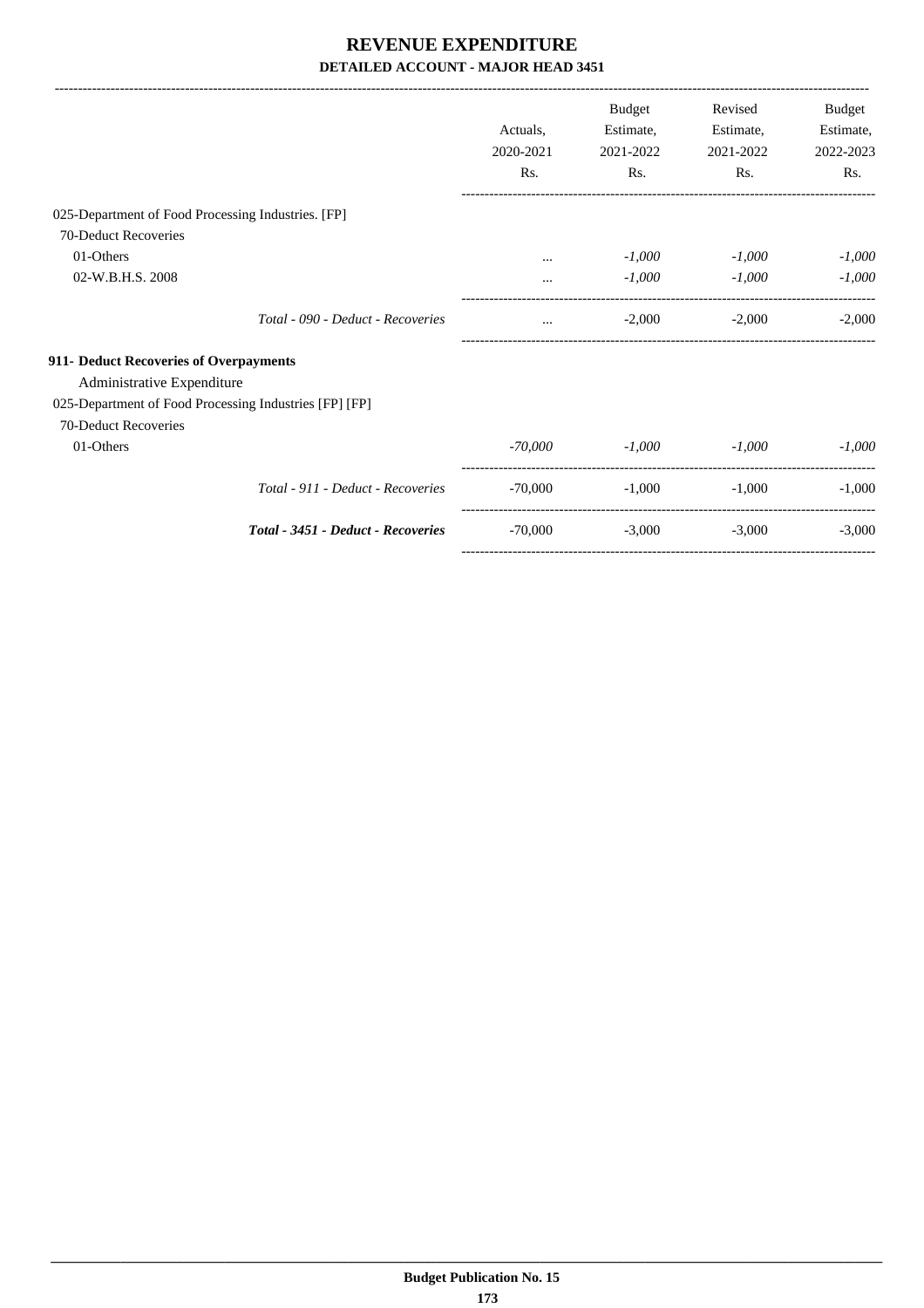# **CAPITAL EXPENDITURE**

#### **DEMAND No. 22**

#### **Food Processing Industries and Horticulture Department**

## **C. Capital Accounts of Economic Services - (a) Capital Account of Agriculture and Allied Activities**

## **Head of Account : 4401 - Capital Outlay on Crop Husbandry**

| Voted Rs. 21,00,00,000                         | <b>Charged Rs. Nil</b>                                |             |                                    |                          | Total Rs. 21,00,00,000 |
|------------------------------------------------|-------------------------------------------------------|-------------|------------------------------------|--------------------------|------------------------|
|                                                |                                                       |             | Voted Rs.                          | <b>Charged Rs.</b>       | <b>Total Rs.</b>       |
|                                                | <b>Gross Expenditure</b>                              |             | 21,00,00,000                       | $\cdots$                 | 21,00,00,000           |
| Deduct - Recoveries                            |                                                       |             | ---------------------------------- |                          |                        |
|                                                | Net Expenditure                                       |             | 21,00,00,000                       | $\cdots$                 | 21,00,00,000           |
|                                                | <b>CAPITAL EXPENDITURE</b><br><b>ABSTRACT ACCOUNT</b> |             |                                    |                          |                        |
|                                                |                                                       |             | Budget                             | Revised                  | <b>Budget</b>          |
|                                                |                                                       | Actuals,    | Estimate,                          | Estimate,                | Estimate,              |
|                                                |                                                       | 2020-2021   | 2021-2022                          | 2021-2022                | 2022-2023              |
|                                                |                                                       | Rs.         | Rs.                                | Rs.                      | Rs.                    |
| 001- Direction and Administration              |                                                       |             |                                    |                          |                        |
| Administrative Expenditure                     |                                                       |             |                                    |                          |                        |
|                                                | <b>Total - 001</b>                                    | $\cdots$    | $\cdots$                           |                          |                        |
| 104- Agricultural Farms                        |                                                       |             |                                    |                          |                        |
| <b>State Development Schemes</b>               |                                                       | 1,46,62,023 | 20,00,00,000                       | 6,66,66,000              | 21,00,00,000           |
| State Development Schemes (Central Assistance) |                                                       |             |                                    |                          |                        |
|                                                | <b>Total - 104</b>                                    | 1,46,62,023 | 20,00,00,000                       | 6,66,66,000              | 21,00,00,000           |
|                                                | <b>Grand Total - Gross</b>                            | 1,46,62,023 | 20,00,00,000                       | 6,66,66,000              | 21,00,00,000           |
|                                                | Voted                                                 | 1,46,62,023 | 20,00,00,000                       | 6,66,66,000              | 21,00,00,000           |
|                                                | Charged                                               | $\cdots$    | $\cdots$                           | $\cdots$                 |                        |
|                                                | <b>Administrative Expenditure</b>                     | $\cdots$    | $\cdots$                           | $\cdots$                 |                        |
|                                                | <b>State Development Schemes</b>                      | 1,46,62,023 |                                    | 20,00,00,000 6,66,66,000 | 21,00,00,000           |
|                                                | <b>Deduct Recoveries</b>                              | $\cdots$    | $\cdots$                           | $\cdots$                 |                        |
|                                                | <b>Grand Total - Net</b>                              | 1,46,62,023 | 20,00,00,000                       | 6,66,66,000              | 21,00,00,000           |
|                                                | Voted                                                 | 1,46,62,023 | 20,00,00,000                       | 6,66,66,000              | 21,00,00,000           |
|                                                | Charged                                               | $\cdots$    | $\cdots$                           | $\cdots$                 |                        |
|                                                |                                                       |             |                                    |                          |                        |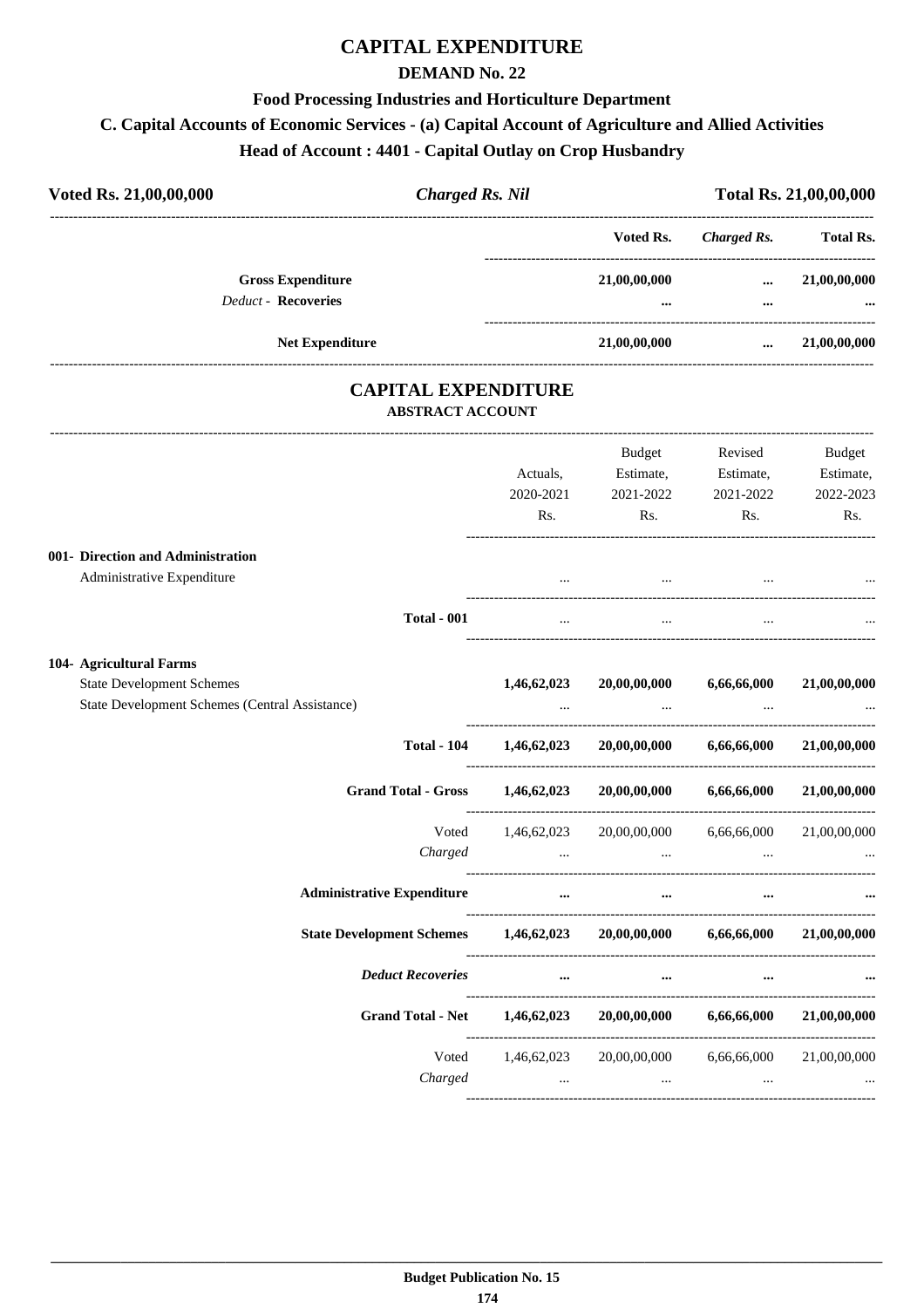#### **CAPITAL EXPENDITURE DETAILED ACCOUNT - MAJOR HEAD 4401**

|                                                                                  | Actuals,<br>2020-2021<br>Rs. | Budget<br>Estimate,<br>2021-2022<br>Rs. | Revised<br>Estimate,<br>2021-2022<br>Rs. | Budget<br>Estimate,<br>2022-2023<br>Rs. |
|----------------------------------------------------------------------------------|------------------------------|-----------------------------------------|------------------------------------------|-----------------------------------------|
| DETAILED ACCOUNT NO. 4401-00-001 - DIRECTION AND ADMINISTRATION                  |                              |                                         |                                          |                                         |
| 001- Direction and Administration                                                |                              |                                         |                                          |                                         |
| <b>Administrative Expenditure</b>                                                |                              |                                         |                                          |                                         |
| 001- Procurement of Machinery & Equipment etc. for Crop                          |                              |                                         |                                          |                                         |
| Husbandry [FP]                                                                   |                              |                                         |                                          |                                         |
| 52- Machinery and Equipment/Tools and Plants<br>Total - 4401-00-001              |                              |                                         |                                          |                                         |
|                                                                                  |                              | $\cdots$                                | $\cdots$                                 |                                         |
| Voted                                                                            |                              |                                         | $\cdots$                                 |                                         |
| Charged                                                                          |                              | $\ldots$                                | $\cdots$                                 |                                         |
|                                                                                  |                              |                                         |                                          |                                         |
| DETAILED ACCOUNT NO. 4401-00-104 - AGRICULTURAL FARMS                            |                              |                                         |                                          |                                         |
| 104- Agricultural Farms                                                          |                              |                                         |                                          |                                         |
| <b>State Development Schemes</b>                                                 |                              |                                         |                                          |                                         |
| 015- Construction of Model House for Plantation Labourers [FP]                   |                              |                                         |                                          |                                         |
| 53- Major Works / Land and Buildings                                             |                              | 67,85,470 7,00,00,000 2,33,33,000       |                                          | 7,35,00,000                             |
|                                                                                  |                              |                                         |                                          |                                         |
| Total - 4401-00-104-015                                                          | 67,85,470                    | 7,00,00,000                             |                                          | 2,33,33,000 7,35,00,000                 |
| 016- Infrastructural Development for Centre of Excellence for<br>Vegetables [FP] |                              |                                         |                                          |                                         |
| 53- Major Works / Land and Buildings                                             | 10,24,304                    | 10,00,00,000 3,33,33,000                |                                          | 10,00,00,000                            |
|                                                                                  |                              |                                         |                                          |                                         |
| Total - 4401-00-104-016                                                          | 10,24,304                    | 10,00,00,000                            | 3,33,33,000                              | 10,00,00,000                            |
| 018- Project for Development of Plantation Roads [FP]                            |                              |                                         |                                          |                                         |
| 53- Major Works / Land and Buildings                                             | 68,52,249                    | 3,00,00,000                             | 1,00,00,000                              | 3,65,00,000                             |
|                                                                                  |                              |                                         |                                          |                                         |
| Total - 4401-00-104-018                                                          | 68,52,249                    | 3,00,00,000                             | 1,00,00,000                              | 3,65,00,000                             |
|                                                                                  |                              |                                         |                                          |                                         |
| <b>Total - State Development Schemes</b>                                         |                              |                                         |                                          |                                         |
|                                                                                  | 1,46,62,023                  | 20,00,00,000                            | 6,66,66,000                              | 21,00,00,000                            |
| Total - 4401-00-104                                                              | 1,46,62,023                  | 20,00,00,000                            | 6,66,66,000                              | 21,00,00,000                            |
|                                                                                  |                              |                                         |                                          |                                         |
| Voted                                                                            | 1,46,62,023                  | 20,00,00,000                            | 6,66,66,000                              | 21,00,00,000                            |
| Charged                                                                          |                              |                                         |                                          |                                         |
|                                                                                  |                              |                                         |                                          |                                         |
|                                                                                  |                              |                                         |                                          |                                         |

**104- Agricultural Farms**

State Development Schemes

900-Deduct Recoveries and recoveries on Capital Account [FP]

 **\_\_\_\_\_\_\_\_\_\_\_\_\_\_\_\_\_\_\_\_\_\_\_\_\_\_\_\_\_\_\_\_\_\_\_\_\_\_\_\_\_\_\_\_\_\_\_\_\_\_\_\_\_\_\_\_\_\_\_\_\_\_\_\_\_\_\_\_\_\_\_\_\_\_\_\_\_\_\_\_\_\_\_\_\_\_\_\_\_\_\_\_\_\_\_\_\_\_\_\_\_\_\_\_\_\_\_\_\_\_\_\_\_\_\_\_\_\_\_**

**--------------------------------------------------------------------------------------------------------------------------------------------------------------------------------**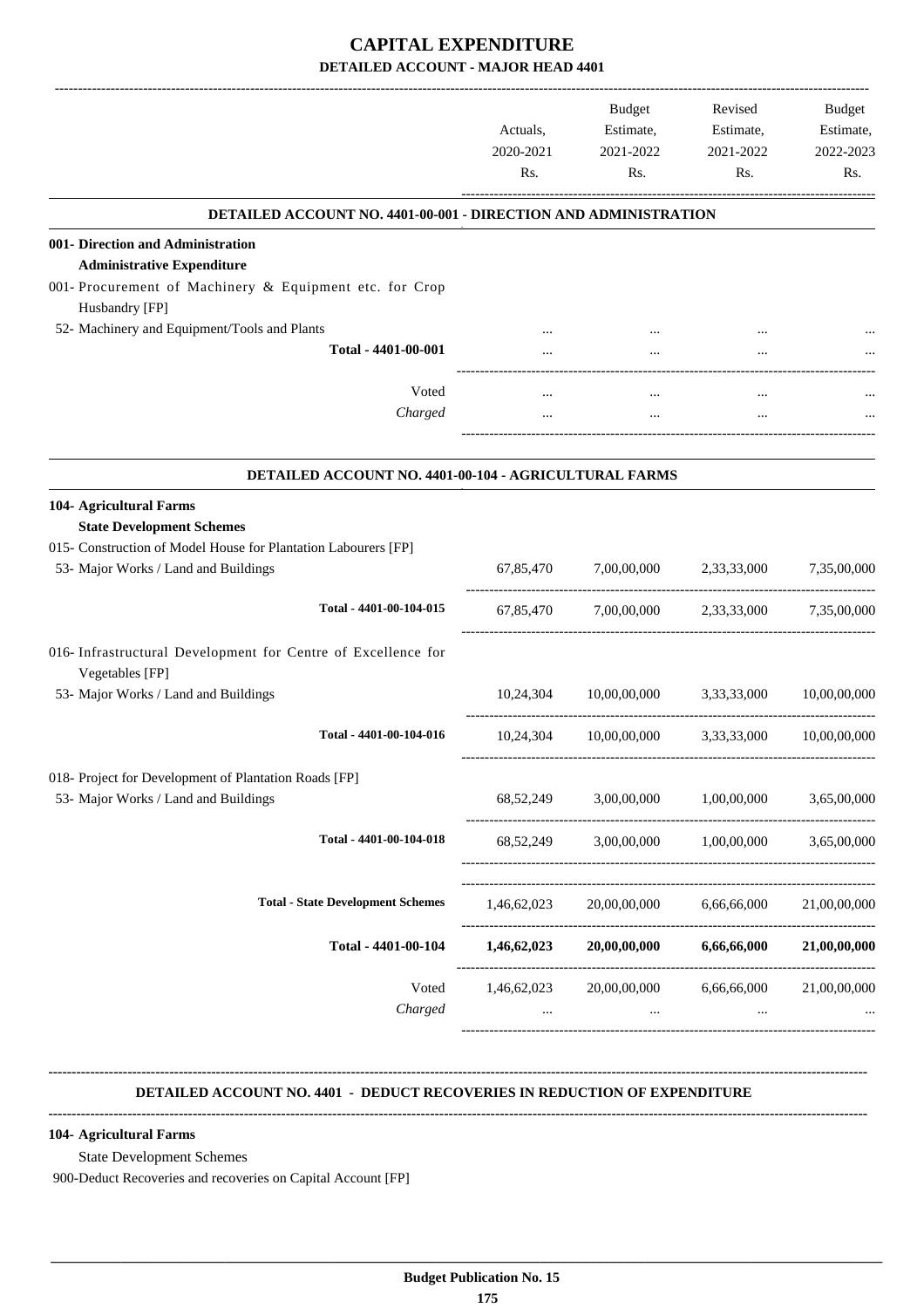## **CAPITAL EXPENDITURE DETAILED ACCOUNT - MAJOR HEAD 4401**

|                                                                                  | Actuals,<br>2020-2021<br>Rs. | <b>Budget</b><br>Estimate,<br>2021-2022<br>Rs. | Revised<br>Estimate,<br>2021-2022<br>Rs. | <b>Budget</b><br>Estimate,<br>2022-2023<br>Rs. |
|----------------------------------------------------------------------------------|------------------------------|------------------------------------------------|------------------------------------------|------------------------------------------------|
| 70-Deduct Recoveries                                                             |                              |                                                |                                          |                                                |
| 01-Others                                                                        | $\cdots$                     | $\cdots$                                       | $\ddotsc$                                |                                                |
| <b>State Development Schemes</b>                                                 |                              |                                                |                                          |                                                |
| 020-Refund of Unutilized Fund of CSS Schemes (State Share)<br>(CSSREFUND) [FP]   |                              |                                                |                                          |                                                |
| 70-Deduct Recoveries                                                             |                              |                                                |                                          |                                                |
| 01-Others                                                                        | $\ddotsc$                    |                                                | $\ddotsc$                                |                                                |
| State Development Schemes (Central Assistance)                                   |                              |                                                |                                          |                                                |
| 019-Refund of Unutilized Fund of CSS Schemes (Central Share)<br>(CSSREFUND) [FP] |                              |                                                |                                          |                                                |
| 70-Deduct Recoveries                                                             |                              |                                                |                                          |                                                |
| 01-Others                                                                        |                              |                                                | $\cdots$                                 |                                                |
| Total - 104 - Deduct - Recoveries                                                |                              |                                                |                                          |                                                |
| 119- Horticulture and Vegetable Crops                                            |                              |                                                |                                          |                                                |
| <b>State Development Schemes</b>                                                 |                              |                                                |                                          |                                                |
| 901-Deduct Recoveries on Capital Accounts [FP]                                   |                              |                                                |                                          |                                                |
| 70-Deduct Recoveries                                                             |                              |                                                |                                          |                                                |
| 01-Others                                                                        |                              |                                                |                                          |                                                |
| Total - 119 - Deduct - Recoveries                                                |                              | $\cdots$                                       | $\cdots$                                 |                                                |
| Total - 4401 - Deduct - Recoveries                                               | $\cdots$                     | $\cdots$                                       | $\cdots$                                 |                                                |
|                                                                                  |                              |                                                |                                          |                                                |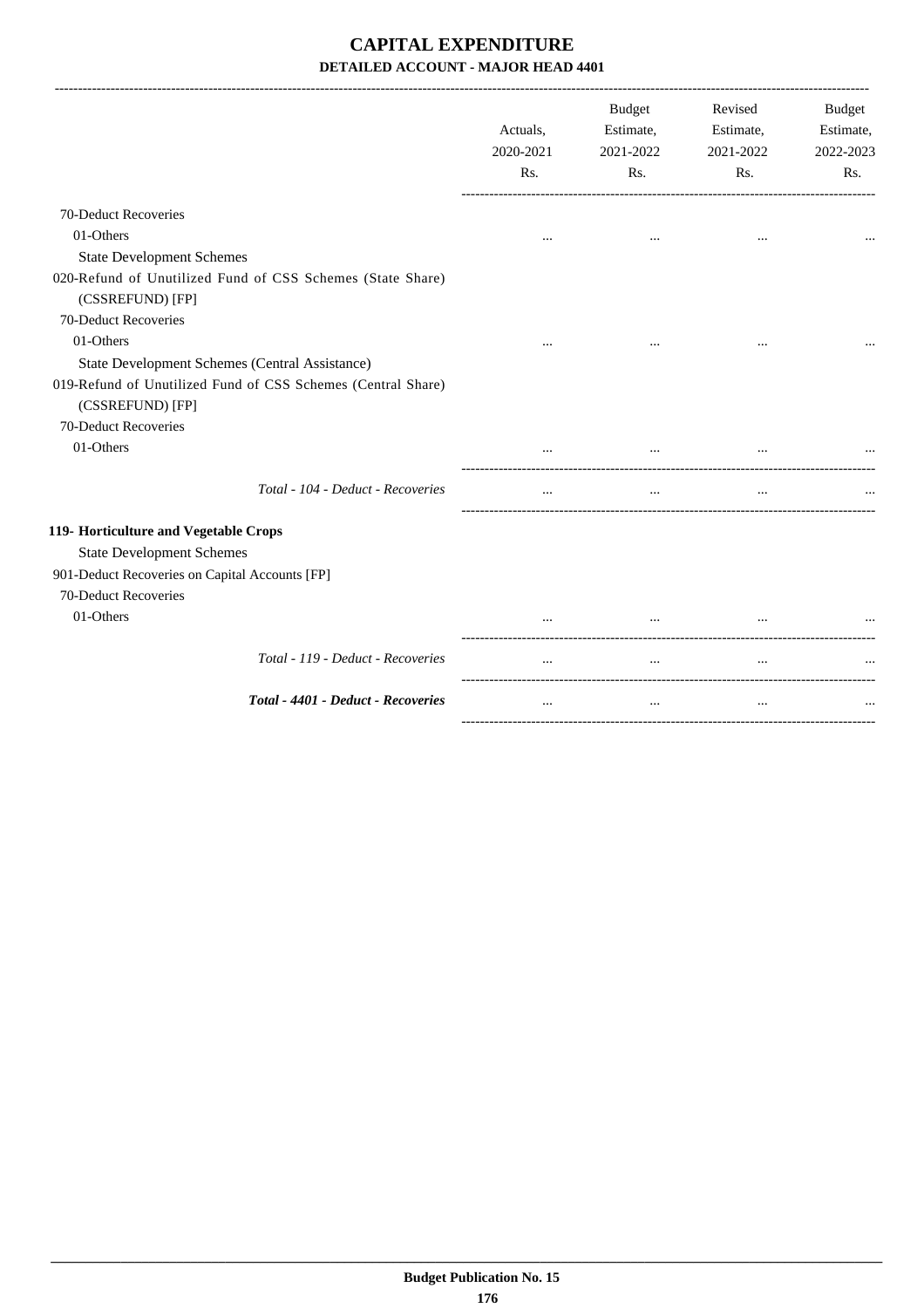## **CAPITAL EXPENDITURE**

#### **DEMAND No. 22**

#### **Food Processing Industries and Horticulture Department**

## C. Capital Accounts of Economic Services - (f) Capital Account of Industry and Minerals

#### Head of Account: 4860 - Capital Outlay on Consumer Industries

| Voted Rs. 10,50,00,000 |                            | <b>Charged Rs. Nil</b>                                |              | Total Rs. 10,50,00,000 |               |
|------------------------|----------------------------|-------------------------------------------------------|--------------|------------------------|---------------|
|                        |                            |                                                       | Voted Rs.    | Charged Rs.            | Total Rs.     |
|                        | <b>Gross Expenditure</b>   |                                                       | 10,50,00,000 | $\cdots$               | 10,50,00,000  |
|                        | <b>Deduct - Recoveries</b> |                                                       | $\cdots$     | $\cdots$               | $\cdots$      |
|                        | <b>Net Expenditure</b>     |                                                       | 10,50,00,000 | $\cdots$               | 10,50,00,000  |
|                        |                            | <b>CAPITAL EXPENDITURE</b><br><b>ABSTRACT ACCOUNT</b> |              |                        |               |
|                        |                            |                                                       | Budget       | Revised                | <b>Budget</b> |
|                        |                            | Actuals.                                              | Estimate,    | Estimate,              | Estimate,     |
|                        |                            | 2020-2021                                             | 2021-2022    | 2021-2022              | 2022-2023     |

#### 60 - OTHERS

#### 102- Foods A

| <b>OTHERS</b>                    |                                  |           |              |          |              |
|----------------------------------|----------------------------------|-----------|--------------|----------|--------------|
| <b>Foods And Beverages</b>       |                                  |           |              |          |              |
| <b>State Development Schemes</b> |                                  | $\cdots$  | 10,00,00,000 | $\cdots$ | 10,50,00,000 |
|                                  | <b>Total - 102</b>               | $\ddotsc$ | 10,00,00,000 | $\cdots$ | 10,50,00,000 |
|                                  | <b>Grand Total - Gross</b>       | $\ddotsc$ | 10,00,00,000 | $\cdots$ | 10,50,00,000 |
|                                  | Voted                            | $\ddotsc$ | 10,00,00,000 | $\cdots$ | 10,50,00,000 |
|                                  | Charged                          | $\cdots$  | $\cdots$     | $\cdots$ | $\cdots$     |
|                                  | <b>State Development Schemes</b> | $\cdots$  | 10,00,00,000 | $\cdots$ | 10,50,00,000 |
|                                  | <b>Deduct Recoveries</b>         | $\ddotsc$ | $\cdots$     | $\cdots$ | $\cdots$     |
|                                  | <b>Grand Total - Net</b>         | $\cdots$  | 10,00,00,000 | $\cdots$ | 10,50,00,000 |
|                                  | Voted                            |           | 10,00,00,000 | $\cdots$ | 10,50,00,000 |
|                                  | Charged                          | $\cdots$  | $\cdots$     | $\cdots$ | $\cdots$     |

Rs.

Rs.

Rs.

Rs.  $\overline{\phantom{a}}$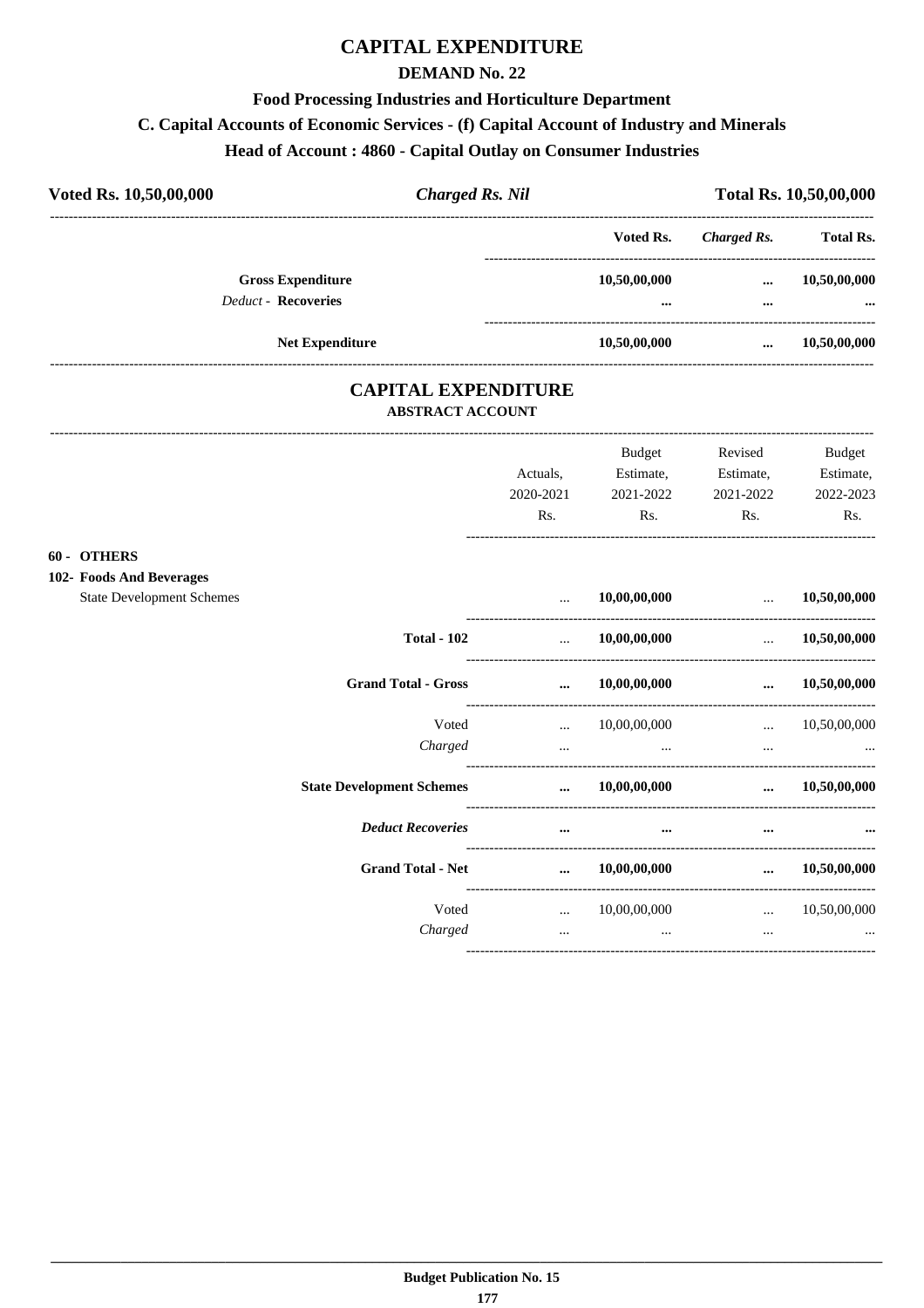## **CAPITAL EXPENDITURE DETAILED ACCOUNT - MAJOR HEAD 4860**

|                                                                   | Actuals,<br>2020-2021<br>Rs. | <b>Budget</b><br>Estimate,<br>2021-2022<br>Rs. | Revised<br>Estimate,<br>2021-2022<br>Rs. | <b>Budget</b><br>Estimate,<br>2022-2023<br>Rs. |
|-------------------------------------------------------------------|------------------------------|------------------------------------------------|------------------------------------------|------------------------------------------------|
| <b>DETAILED ACCOUNT NO. 4860-60-102 - FOODS AND BEVERAGES</b>     |                              |                                                |                                          |                                                |
| 60 - OTHERS                                                       |                              |                                                |                                          |                                                |
| 102- Foods And Beverages                                          |                              |                                                |                                          |                                                |
| <b>State Development Schemes</b>                                  |                              |                                                |                                          |                                                |
| 003- Setting up of Radiation Processing Plant for Food & Agro     |                              |                                                |                                          |                                                |
| Products at Chinsurah, Hooghly [FP]                               |                              |                                                |                                          |                                                |
| 53- Major Works / Land and Buildings                              |                              |                                                |                                          |                                                |
| 004- Equity Participation for Jangipur Bengal Mega Food Park Ltd. |                              |                                                |                                          |                                                |
| [FP]                                                              |                              |                                                |                                          |                                                |
| 54- Investment                                                    |                              |                                                |                                          |                                                |
| 005- Honey Processing Hub [FP]                                    |                              |                                                |                                          |                                                |
| 53- Major Works / Land and Buildings                              |                              |                                                |                                          |                                                |
| 006- Infrastructure development of Food Processing Industries &   |                              |                                                |                                          |                                                |
| Horticulture [FP]                                                 |                              |                                                |                                          |                                                |
| 53- Major Works / Land and Buildings                              |                              | 10,00,00,000                                   | $\ddotsc$<br>--------------------------- | 10,50,00,000                                   |
| Total - 4860-60-102-006                                           |                              | 10,00,00,000                                   | $\ddotsc$                                | 10,50,00,000                                   |
| <b>Total - State Development Schemes</b>                          | $\cdots$                     | 10,00,00,000                                   | $\ddotsc$                                | 10,50,00,000                                   |
|                                                                   |                              |                                                |                                          |                                                |
| <b>State Development Schemes</b>                                  |                              |                                                |                                          |                                                |
| 001- Infrastructure facilities for Food Processing Industries     |                              |                                                |                                          |                                                |
| Development Programme (RIDF) [FP]                                 |                              |                                                |                                          |                                                |
| 53- Major Works / Land and Buildings                              |                              |                                                |                                          |                                                |
| Total - 4860-60-102                                               | $\ddotsc$                    | 10,00,00,000                                   | $\cdots$                                 | 10,50,00,000                                   |
| Voted                                                             |                              | 10,00,00,000                                   | $\cdots$                                 | 10,50,00,000                                   |
| Charged                                                           | $\cdots$                     |                                                | $\ddotsc$                                |                                                |
|                                                                   |                              |                                                |                                          |                                                |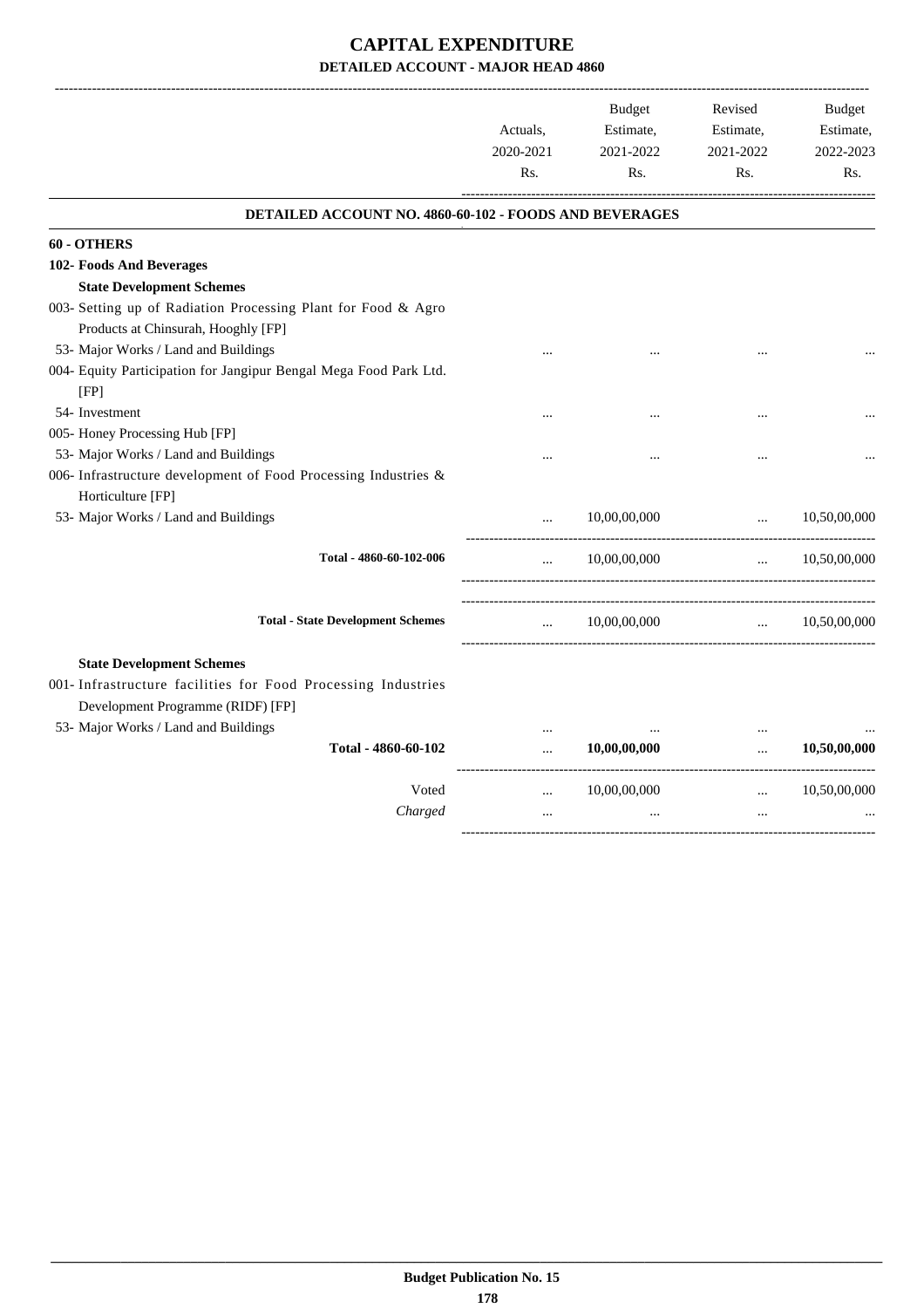## **LOAN AND ADVANCES-DISBURSEMENT**

#### **DEMAND No. 22**

#### **Food Processing Industries and Horticulture Department**

#### E. Public Debt -

#### Head of Account: 6003 - Internal Debt of the State Government

| <b>Voted Rs. Nil</b>                            | <b>Charged Rs. Nil</b> |                      |                      | <b>Total Rs. Nil</b> |
|-------------------------------------------------|------------------------|----------------------|----------------------|----------------------|
|                                                 |                        | Voted Rs.            | Charged Rs.          | <b>Total Rs.</b>     |
| <b>Gross Expenditure</b><br>Deduct - Recoveries |                        | $\cdots$<br>$\cdots$ | $\cdots$<br>$\cdots$ | $\cdots$<br>$\cdots$ |
| <b>Net Expenditure</b>                          |                        |                      | $\cdots$             | $\cdots$             |

### **LOAN AND ADVANCES-DISBURSEMENT ABSTRACT ACCOUNT**

|                                                                                            | Actuals,<br>2020-2021<br>Rs. | <b>Budget</b><br>Estimate,<br>2021-2022<br>Rs. | Revised<br>Estimate,<br>2021-2022<br>Rs. | Budget<br>Estimate,<br>2022-2023<br>Rs. |
|--------------------------------------------------------------------------------------------|------------------------------|------------------------------------------------|------------------------------------------|-----------------------------------------|
| 108- Loans from National Co-oprative Development Corporation<br>Administrative Expenditure | $\cdots$                     | $\cdots$                                       | $\cdots$                                 | $\ddotsc$                               |
| <b>Total - 108</b>                                                                         | $\cdots$                     | $\cdots$                                       | $\cdots$                                 | $\ddotsc$                               |
| <b>Grand Total - Gross</b>                                                                 | $\cdots$                     | $\cdots$                                       | $\cdots$                                 | $\cdots$                                |
| Voted<br>Charged                                                                           | $\cdots$<br>$\cdots$         | $\cdots$<br>$\cdots$                           | $\cdots$<br>                             | $\cdots$<br>$\cdots$                    |
| <b>Administrative Expenditure</b>                                                          |                              | $\cdots$                                       |                                          | $\cdots$                                |
| <b>Deduct Recoveries</b>                                                                   |                              | $\cdots$                                       |                                          |                                         |
| <b>Grand Total - Net</b>                                                                   |                              | $\cdots$                                       |                                          | $\cdots$                                |
| Voted<br>Charged                                                                           | <br>$\cdots$                 | $\cdots$<br>$\cdots$                           | $\cdots$<br>$\cdots$                     | $\cdots$<br>$\cdots$                    |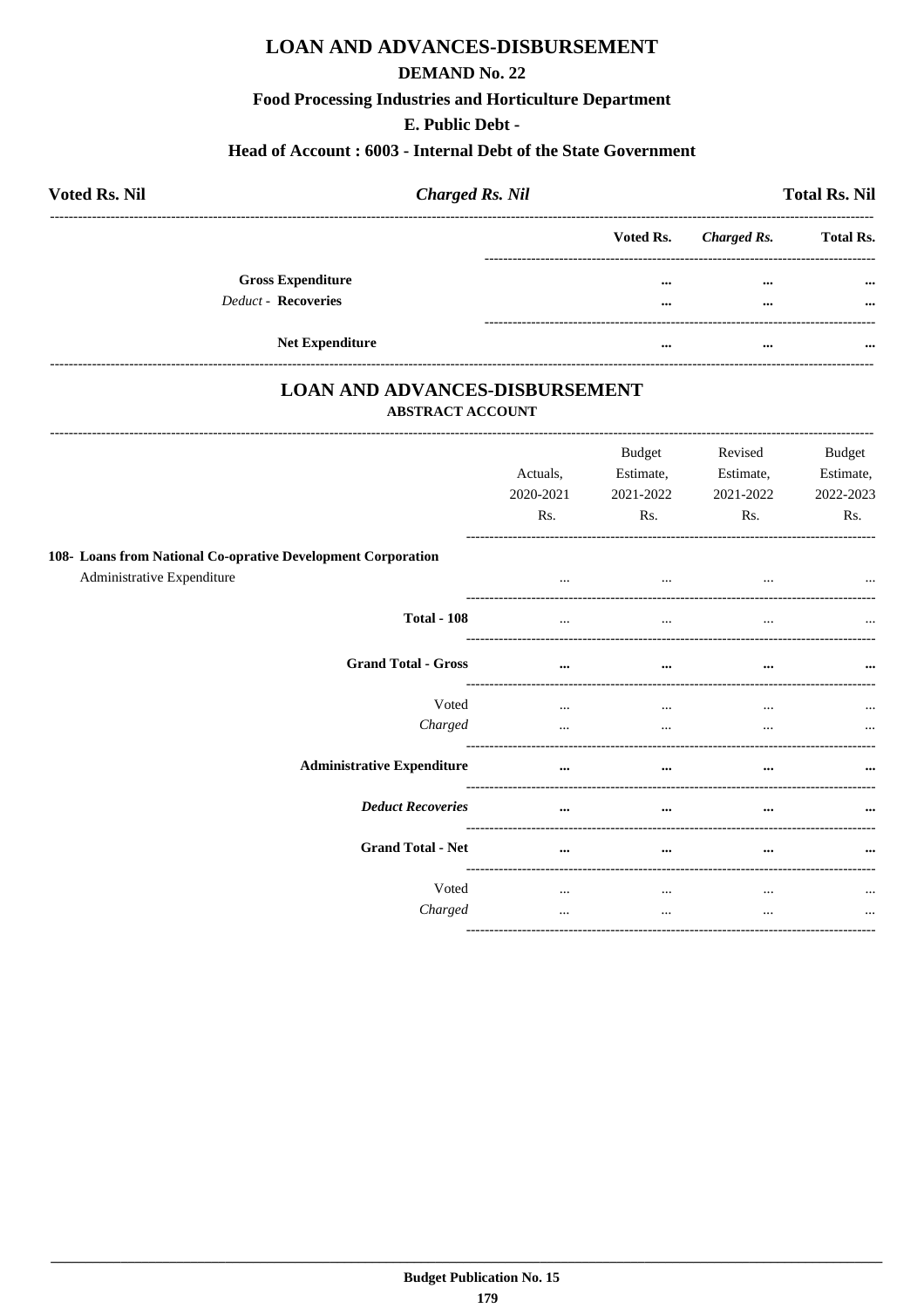## **LOAN AND ADVANCES-DISBURSEMENT**

**DETAILED ACCOUNT - MAJOR HEAD 6003**

|                                                                    |                                                                                            |                  | <b>Budget</b> | Revised   | <b>Budget</b> |
|--------------------------------------------------------------------|--------------------------------------------------------------------------------------------|------------------|---------------|-----------|---------------|
|                                                                    |                                                                                            | Actuals,         | Estimate,     | Estimate, | Estimate,     |
|                                                                    |                                                                                            | 2020-2021        | 2021-2022     | 2021-2022 | 2022-2023     |
|                                                                    |                                                                                            | R <sub>s</sub> . | Rs.           | Rs.       | Rs.           |
|                                                                    | DETAILED ACCOUNT NO. 6003-00-108 - LOANS FROM NATIONAL CO-OPRATIVE DEVELOPMENT CORPORATION |                  |               |           |               |
| 108- Loans from National Co-oprative Development Corporation       |                                                                                            |                  |               |           |               |
| <b>Administrative Expenditure</b>                                  |                                                                                            |                  |               |           |               |
| 005- Loans from National Co-oprative Development Corporation [FP]  |                                                                                            |                  |               |           |               |
| 56- Repayment of Loans                                             | Charged                                                                                    |                  |               |           |               |
|                                                                    | Total - 6003-00-108                                                                        | $\cdots$         | $\cdots$      | $\cdots$  |               |
|                                                                    | Voted                                                                                      |                  |               |           |               |
|                                                                    | Charged                                                                                    | $\ddotsc$        | $\cdots$      | $\cdots$  |               |
|                                                                    | <b>DETAILED ACCOUNT NO. 6003 - DEDUCT RECOVERIES IN REDUCTION OF EXPENDITURE</b>           |                  |               |           |               |
| 108- Loans from National Co-oprative Development Corporation       |                                                                                            |                  |               |           |               |
| Administrative Expenditure                                         |                                                                                            |                  |               |           |               |
| 002-Deduct-Receipts and Recoveries on Capital Account due to early |                                                                                            |                  |               |           |               |
| repayment of NCDC Loan [FP]                                        |                                                                                            |                  |               |           |               |
| 70-Deduct Recoveries                                               |                                                                                            |                  |               |           |               |
| 01-Others                                                          |                                                                                            |                  |               |           |               |
|                                                                    | Total - 108 - Deduct - Recoveries                                                          |                  |               |           |               |
|                                                                    | Total - 6003 - Deduct - Recoveries                                                         | $\cdots$         | $\cdots$      | $\cdots$  |               |
|                                                                    |                                                                                            |                  |               |           |               |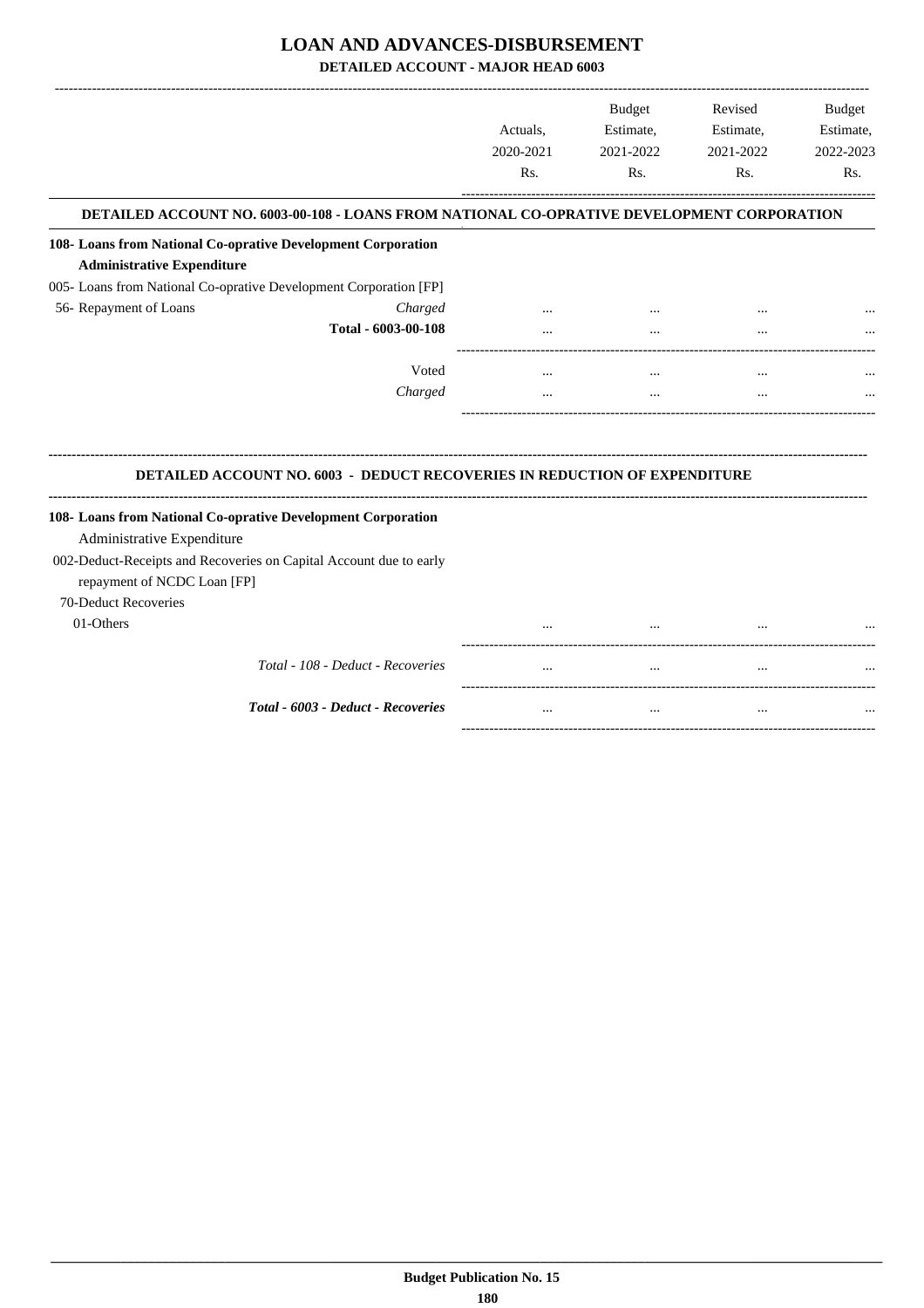## **REVENUE EXPENDITURE**

#### **DEMAND No. 23**

#### **Forests Department**

### A. General Services - (c) Interest payment and servicing of Debt

### **Head of Account : 2049 - Interest Payments**

| <b>Voted Rs. Nil</b>     | <b>Charged Rs. Nil</b> |           |             | <b>Total Rs. Nil</b> |
|--------------------------|------------------------|-----------|-------------|----------------------|
|                          |                        | Voted Rs. | Charged Rs. | <b>Total Rs.</b>     |
| <b>Gross Expenditure</b> |                        |           | $\cdots$    | $\cdots$             |
| Deduct - Recoveries      |                        | $\cdots$  | $\cdots$    | $\cdots$             |
|                          | <b>Net Expenditure</b> | $\cdots$  | $\cdots$    | $\cdots$             |

# REVENUE EXPENDITURE

#### **ABSTRACT ACCOUNT**

|                                                                                           | Actuals,<br>2020-2021<br>Rs. | <b>Budget</b><br>Estimate,<br>2021-2022<br>Rs. | Revised<br>Estimate,<br>2021-2022<br>Rs. | <b>Budget</b><br>Estimate,<br>2022-2023<br>Rs. |
|-------------------------------------------------------------------------------------------|------------------------------|------------------------------------------------|------------------------------------------|------------------------------------------------|
| 04 - INTEREST ON LOANS AND ADVANCES FROM CENTRAL<br><b>GOVERNMENT</b>                     |                              |                                                |                                          |                                                |
| 103- Interest On Loans For Centrally Sponsored Plan Schemes<br>Administrative Expenditure |                              |                                                |                                          |                                                |
| <b>Total - 103</b>                                                                        |                              | $\cdots$                                       |                                          |                                                |
| <b>Grand Total - Gross</b>                                                                | $\cdots$                     | $\cdots$                                       | $\cdots$                                 |                                                |
| Voted<br>Charged                                                                          | $\cdots$<br>$\cdots$         | $\cdots$<br>$\cdots$                           | $\cdots$<br>$\cdots$                     | $\cdots$                                       |
| <b>Administrative Expenditure</b>                                                         | $\cdots$                     | $\cdots$                                       | $\cdots$                                 | $\cdots$                                       |
| <b>Deduct Recoveries</b>                                                                  | $\cdots$                     | $\cdots$                                       |                                          |                                                |
| <b>Grand Total - Net</b>                                                                  | $\cdots$                     | $\cdots$                                       | $\cdots$                                 | $\cdots$                                       |
| Voted<br>Charged                                                                          | $\cdots$<br>$\cdots$         | $\cdots$<br>$\cdots$                           | $\cdots$<br>$\cdots$                     | $\cdots$<br>$\cdots$                           |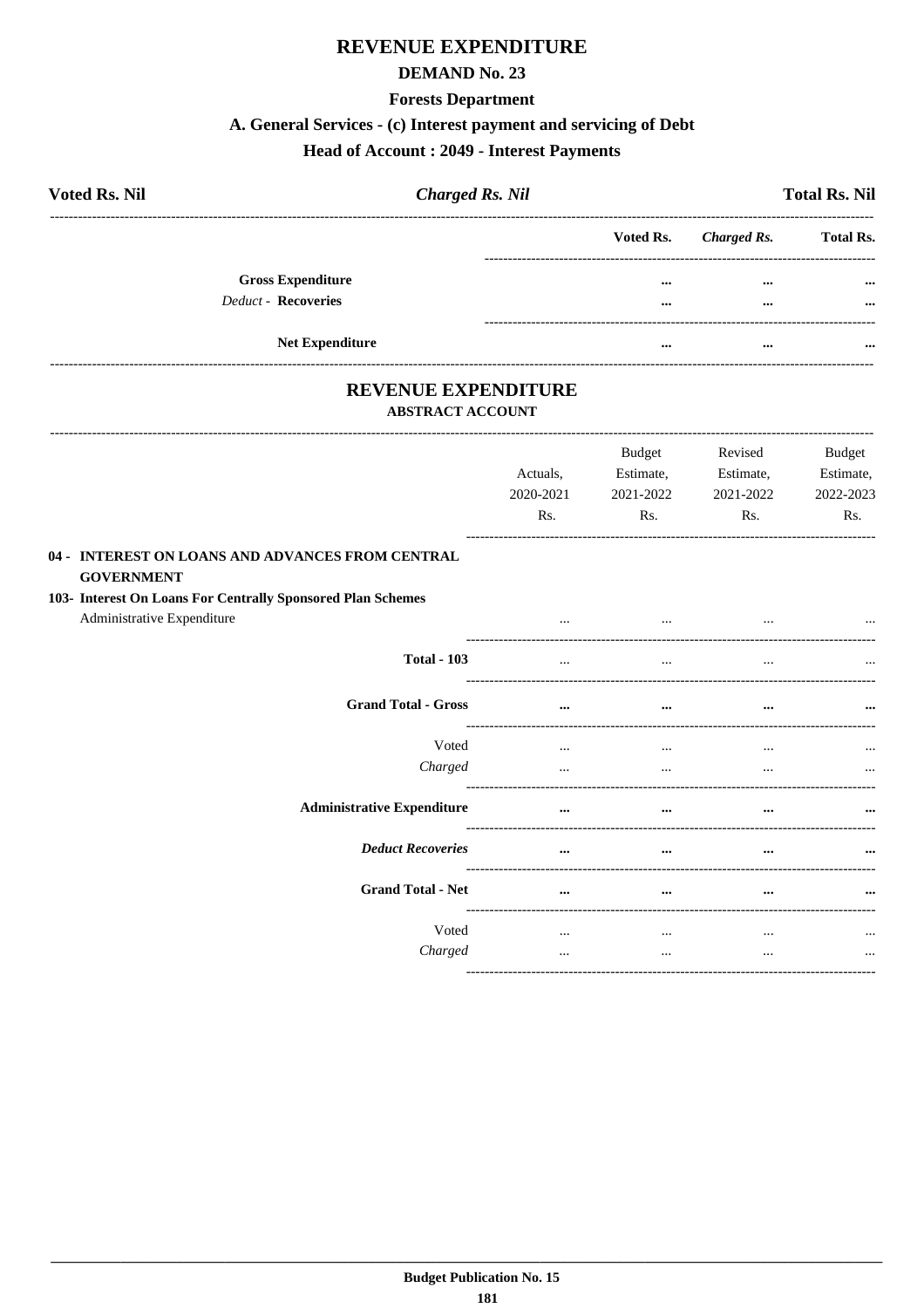|                                                                                                  |                     |           | Budget    | Revised   | Budget    |
|--------------------------------------------------------------------------------------------------|---------------------|-----------|-----------|-----------|-----------|
|                                                                                                  |                     | Actuals,  | Estimate, | Estimate, | Estimate, |
|                                                                                                  |                     | 2020-2021 | 2021-2022 | 2021-2022 | 2022-2023 |
|                                                                                                  |                     | Rs.       | Rs.       | Rs.       | Rs.       |
| <b>DETAILED ACCOUNT NO. 2049-04-103 - INTEREST ON LOANS FOR CENTRALLY SPONSORED PLAN SCHEMES</b> |                     |           |           |           |           |
| 04 - INTEREST ON LOANS AND ADVANCES FROM                                                         |                     |           |           |           |           |
| <b>CENTRAL GOVERNMENT</b>                                                                        |                     |           |           |           |           |
| 103- Interest On Loans For Centrally Sponsored Plan Schemes                                      |                     |           |           |           |           |
| <b>Administrative Expenditure</b>                                                                |                     |           |           |           |           |
| 035- Interest on Loans for Minor Irrigation, Soil Conservation and                               |                     |           |           |           |           |
| Area Development-Soil Consev. Schemes (i) Loans for Soil                                         |                     |           |           |           |           |
| Consev. works in the river catchment area of the                                                 |                     |           |           |           |           |
| Kangsabati, Teesta, Ganga etc. [FR]                                                              |                     |           |           |           |           |
| 45- Interest/Dividend                                                                            | Charged             |           |           | $\cdots$  |           |
|                                                                                                  | Total - 2049-04-103 | $\cdots$  | $\cdots$  | $\cdots$  |           |
|                                                                                                  |                     |           |           |           |           |
|                                                                                                  | Voted               |           | $\cdots$  | $\cdots$  |           |
|                                                                                                  | Charged             | $\cdots$  | $\cdots$  | $\cdots$  | $\cdots$  |

-----------------------------------------------------------------------------------------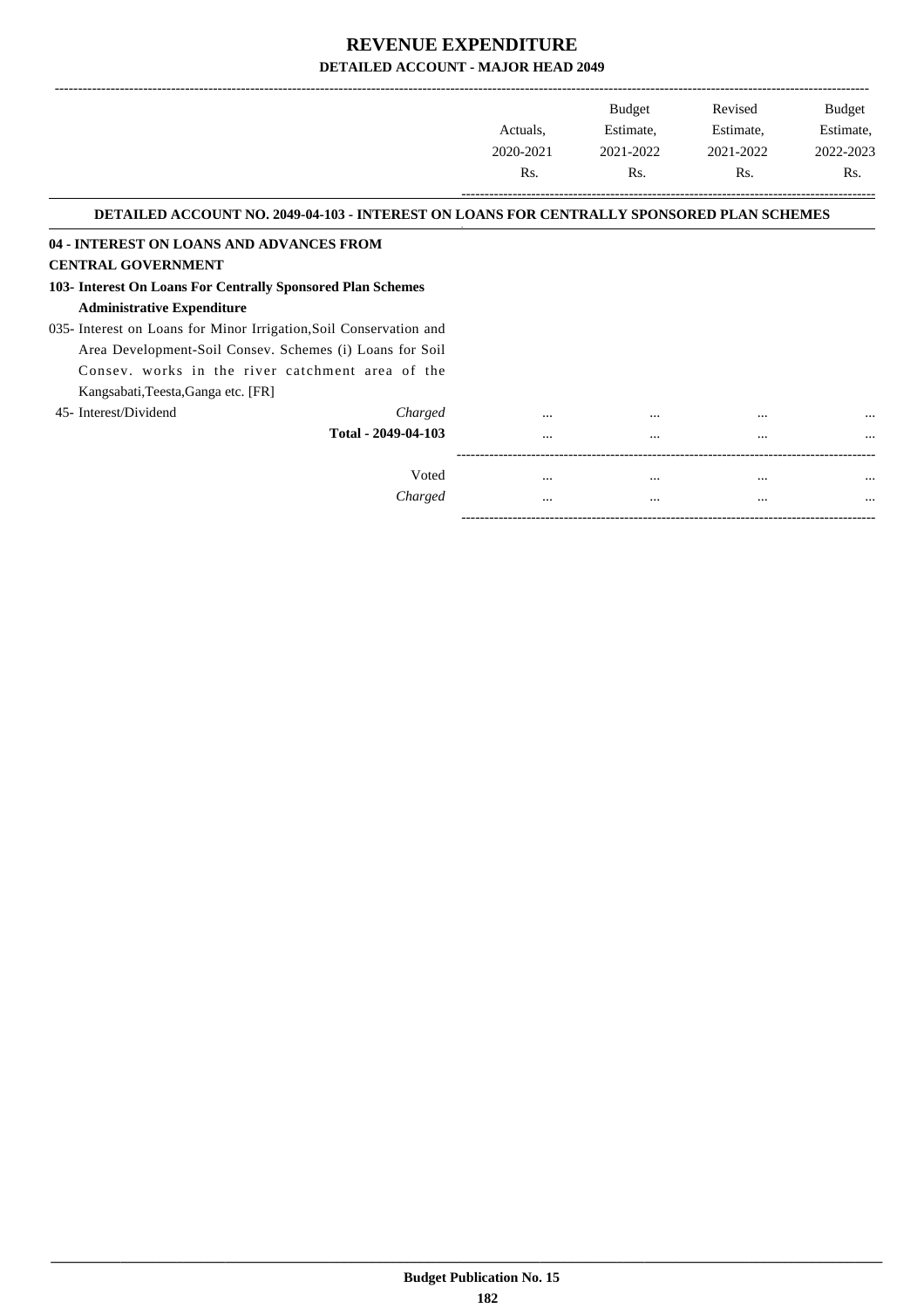## **REVENUE EXPENDITURE**

#### **DEMAND No. 23**

#### **Forests Department**

### **C - Economic Services - (a) Agriculture and Allied Activities**

### **Head of Account : 2401 - Crop Husbandry**

| <b>Voted Rs. Nil</b>     | <b>Charged Rs. Nil</b> |                       | <b>Total Rs. Nil</b> |
|--------------------------|------------------------|-----------------------|----------------------|
|                          |                        | Voted Rs. Charged Rs. | <b>Total Rs.</b>     |
| <b>Gross Expenditure</b> |                        | <br>$\cdots$          | $\cdots$             |
| Deduct - Recoveries      |                        | <br>$\cdots$          | $\cdots$             |
| <b>Net Expenditure</b>   |                        | <br>                  |                      |

### **REVENUE EXPENDITURE ABSTRACT ACCOUNT**

---------------------------------------------------------------------------------------------------------------------------------------------------------------------------------

|                                                       | Actuals,<br>2020-2021 | <b>Budget</b><br>Estimate,<br>2021-2022 | Revised<br>Estimate,<br>2021-2022 | <b>Budget</b><br>Estimate,<br>2022-2023 |
|-------------------------------------------------------|-----------------------|-----------------------------------------|-----------------------------------|-----------------------------------------|
|                                                       | Rs.                   | Rs.                                     | Rs.                               | Rs.                                     |
| 789- Special Component Plan for Scheduled Castes      |                       |                                         |                                   |                                         |
| <b>State Development Schemes</b>                      | 20,00,000             | 50,00,000                               | 2,40,00,000                       |                                         |
| State Development Schemes (Central Assistance)        | $\ddotsc$             | 75,00,000                               | 3,60,00,000                       |                                         |
| <b>Total - 789</b>                                    |                       | $20,00,000$ $1,25,00,000$               | 6,00,00,000                       |                                         |
| 796- Tribal Areas Sub-Plan                            |                       |                                         |                                   |                                         |
| <b>State Development Schemes</b>                      | $\cdots$              | 50,00,000                               |                                   |                                         |
| State Development Schemes (Central Assistance)        | $\cdots$              | 75,00,000                               | $\cdots$                          |                                         |
| <b>Total - 796</b>                                    | $\cdots$              | 1,25,00,000                             | $\cdots$                          |                                         |
| 800- Other Expenditure                                |                       |                                         |                                   |                                         |
| <b>State Development Schemes</b>                      | 22,50,000             | 1,00,00,000                             | 2,40,00,000                       |                                         |
| State Development Schemes (Central Assistance)        |                       | 1,50,00,000                             | 3,60,00,000                       | $\ddotsc$                               |
| <b>Total - 800</b>                                    |                       | $22,50,000$ $2,50,00,000$               | 6,00,00,000                       |                                         |
| <b>Grand Total - Gross</b>                            | 42,50,000             | 5,00,00,000                             | 12,00,00,000                      |                                         |
| Voted                                                 |                       | 42,50,000 5,00,00,000                   | 12,00,00,000                      |                                         |
| Charged                                               | $\sim$ $\sim$         |                                         |                                   |                                         |
| <b>State Development Schemes</b>                      | 42,50,000             | 2,00,00,000                             | 4,80,00,000                       |                                         |
| <b>State Development Schemes (Central Assistance)</b> | $\cdots$              |                                         | $3,00,00,000$ $7,20,00,000$       |                                         |
| <b>Deduct Recoveries</b>                              | $\cdots$              | $\cdots$                                | $\cdots$                          |                                         |
|                                                       |                       |                                         |                                   |                                         |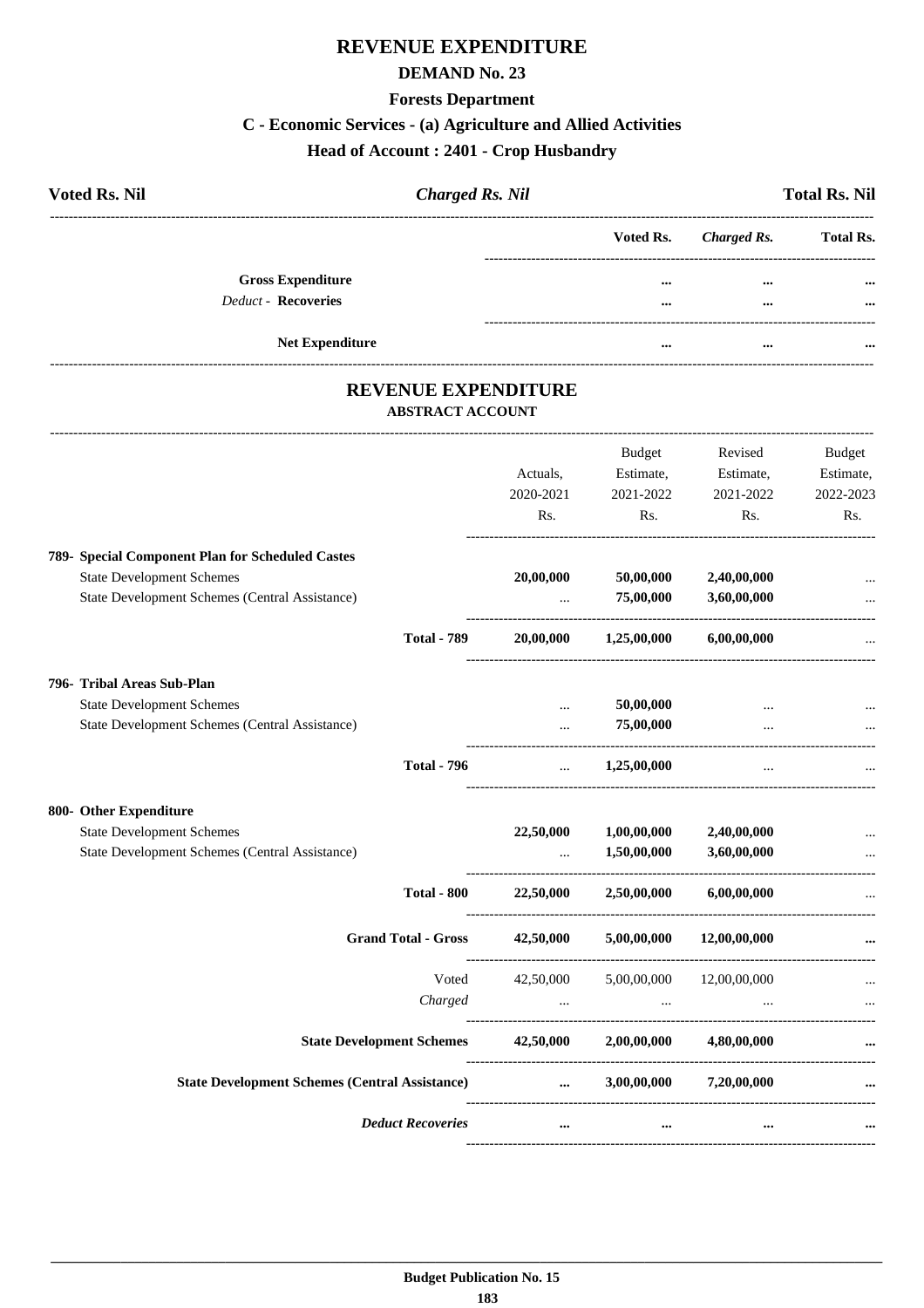|                          | Actuals.<br>2020-2021<br>Rs. | <b>Budget</b><br>Estimate,<br>2021-2022<br>Rs. | Revised<br>Estimate,<br>2021-2022<br>Rs. | <b>Budget</b><br>Estimate,<br>2022-2023<br>Rs. |
|--------------------------|------------------------------|------------------------------------------------|------------------------------------------|------------------------------------------------|
| <b>Grand Total - Net</b> | 42,50,000                    | 5,00,00,000                                    | 12,00,00,000                             | $\cdots$                                       |
| Voted<br>Charged         | 42,50,000<br>$\cdots$        | 5,00,00,000<br>                                | 12,00,00,000<br>                         | $\cdots$<br>$\cdots$                           |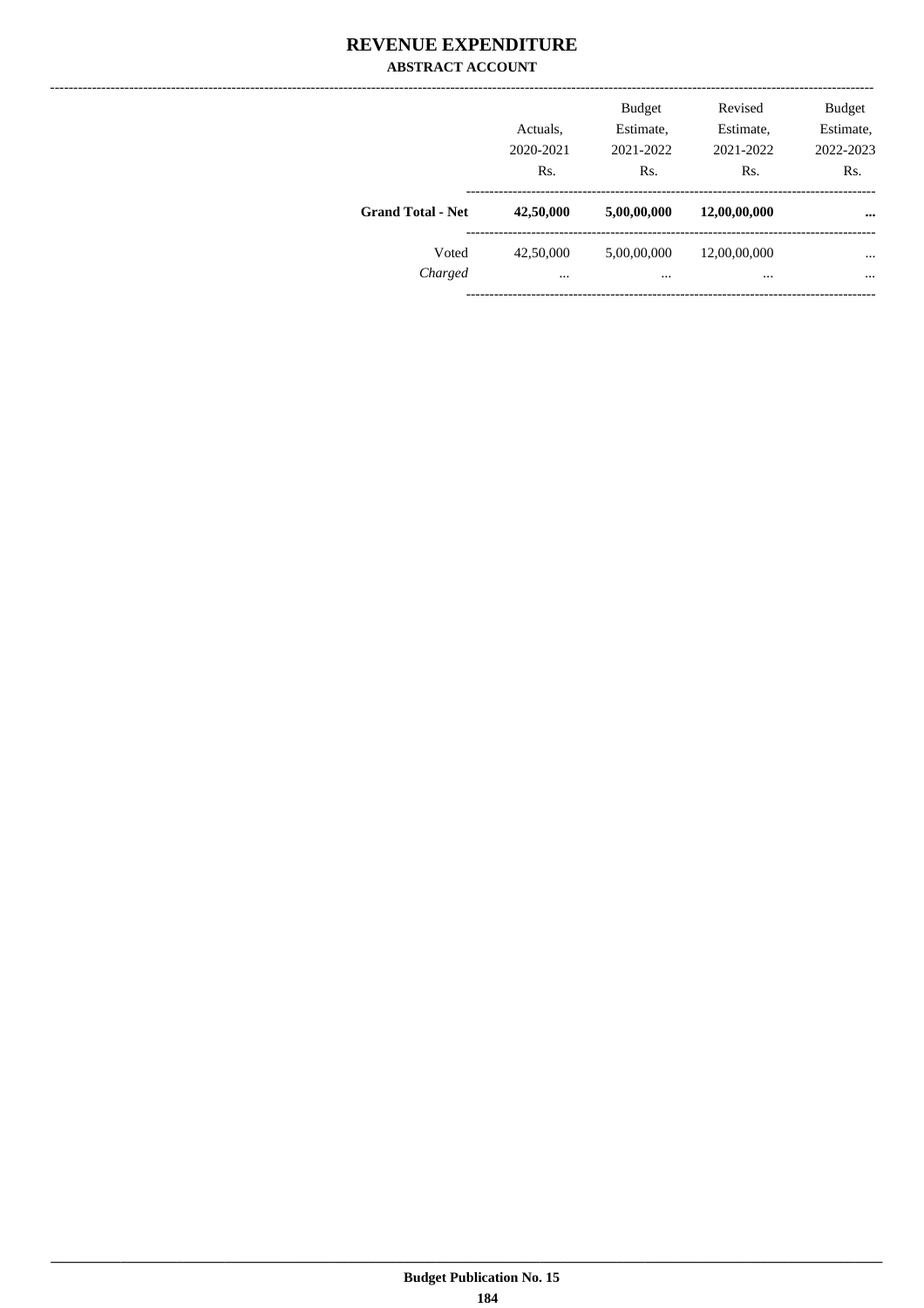|                                                                                |           | Budget      | Revised                                       | Budget    |
|--------------------------------------------------------------------------------|-----------|-------------|-----------------------------------------------|-----------|
|                                                                                | Actuals,  | Estimate,   | Estimate,                                     | Estimate, |
|                                                                                | 2020-2021 | 2021-2022   | 2021-2022                                     | 2022-2023 |
|                                                                                | Rs.       | Rs.         | Rs.                                           | Rs.       |
| DETAILED ACCOUNT NO. 2401-00-789 - SPECIAL COMPONENT PLAN FOR SCHEDULED CASTES |           |             |                                               |           |
| 789- Special Component Plan for Scheduled Castes                               |           |             |                                               |           |
| <b>State Development Schemes</b>                                               |           |             |                                               |           |
| 085- Rastriya Krishi Vikash Yojana (RKVY) (State Share) (RKVY)<br>[FR]         |           |             |                                               |           |
| 31- Grants-in-aid-GENERAL                                                      |           |             |                                               |           |
| 02-Other Grants                                                                | 20,00,000 | 50,00,000   | 2,40,00,000                                   |           |
| <b>Total - State Development Schemes</b>                                       | 20,00,000 | 50,00,000   | 2,40,00,000                                   |           |
| <b>State Development Schemes (Central Assistance)</b>                          |           |             |                                               |           |
| 084- Rastriya Krishi Vikash Yojana (RKVY) (Central Share) (RKVY)               |           |             |                                               |           |
| [FR]                                                                           |           |             |                                               |           |
| 31- Grants-in-aid-GENERAL                                                      |           |             |                                               |           |
| 02-Other Grants                                                                | $\cdots$  | 75,00,000   | 3,60,00,000                                   |           |
|                                                                                |           |             |                                               |           |
| <b>Total - State Development Schemes (Central Assistance)</b>                  | $\cdots$  | 75,00,000   | 3,60,00,000<br>------------------------------ |           |
| Total - 2401-00-789                                                            | 20,00,000 | 1,25,00,000 | 6,00,00,000                                   |           |
| Voted                                                                          | 20,00,000 | 1,25,00,000 | 6,00,00,000                                   |           |
| Charged                                                                        |           |             |                                               |           |
|                                                                                |           |             |                                               |           |
| DETAILED ACCOUNT NO. 2401-00-796 - TRIBAL AREAS SUB-PLAN                       |           |             |                                               |           |
| 796- Tribal Areas Sub-Plan                                                     |           |             |                                               |           |
| <b>State Development Schemes</b>                                               |           |             |                                               |           |
| 071- Rastriya Krishi Vikash Yojana (RKVY) (State Share) (RKVY)                 |           |             |                                               |           |
| [FR]                                                                           |           |             |                                               |           |
| 31- Grants-in-aid-GENERAL                                                      |           |             |                                               |           |
| 02-Other Grants                                                                | $\cdots$  | 50,00,000   | $\cdots$                                      |           |
| <b>Total - State Development Schemes</b>                                       | $\cdots$  | 50,00,000   | $\cdots$                                      |           |
| <b>State Development Schemes (Central Assistance)</b>                          |           |             |                                               |           |
| 070- Rastriya Krishi Vikash Yojana (RKVY) (Central Share) (RKVY)               |           |             |                                               |           |
| [FR]                                                                           |           |             |                                               |           |
| 31- Grants-in-aid-GENERAL                                                      |           |             |                                               |           |
| 02-Other Grants                                                                |           | 75,00,000   |                                               |           |
| <b>Total - State Development Schemes (Central Assistance)</b>                  | $\cdots$  | 75,00,000   | $\cdots$                                      |           |
|                                                                                |           |             |                                               |           |
| Total - 2401-00-796                                                            | $\cdots$  | 1,25,00,000 | $\cdots$                                      |           |
|                                                                                |           |             |                                               |           |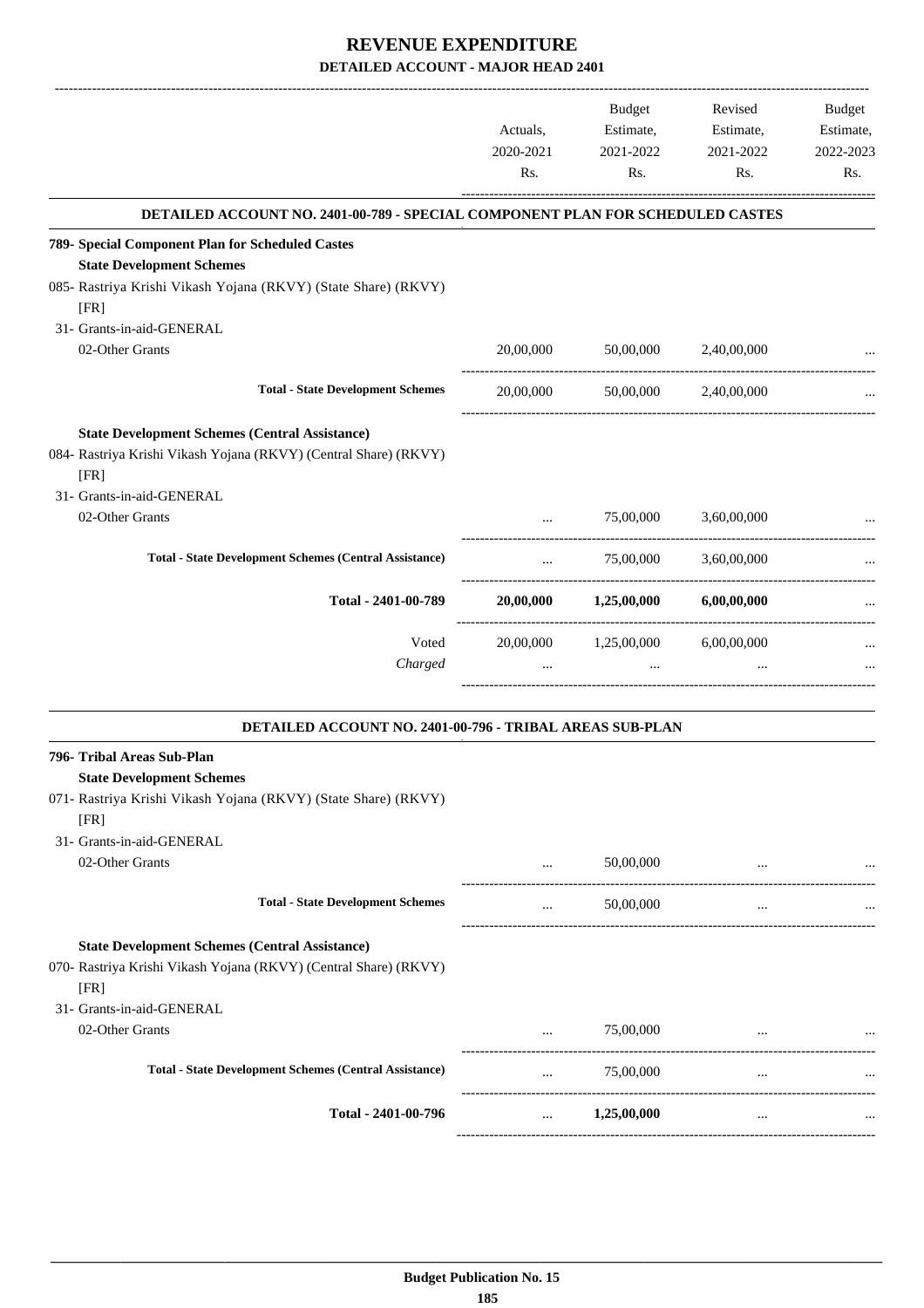|                                                                                                                                    | Actuals,<br>2020-2021<br>Rs. | Budget<br>Estimate,<br>2021-2022<br>Rs. | Revised<br>Estimate,<br>2021-2022<br>Rs. | <b>Budget</b><br>Estimate,<br>2022-2023<br>Rs. |
|------------------------------------------------------------------------------------------------------------------------------------|------------------------------|-----------------------------------------|------------------------------------------|------------------------------------------------|
| Voted                                                                                                                              | $\cdots$                     | 1,25,00,000                             |                                          |                                                |
| Charged                                                                                                                            | $\cdots$                     | $\cdots$                                | $\cdots$<br>_________________________    |                                                |
| DETAILED ACCOUNT NO. 2401-00-800 - OTHER EXPENDITURE                                                                               |                              |                                         |                                          |                                                |
| 800- Other Expenditure                                                                                                             |                              |                                         |                                          |                                                |
| <b>State Development Schemes</b>                                                                                                   |                              |                                         |                                          |                                                |
| 023- Rastriya Krishi Vikash Yojana (RKVY) (State Share) (RKVY)<br>[FR]                                                             |                              |                                         |                                          |                                                |
| 31- Grants-in-aid-GENERAL                                                                                                          |                              |                                         |                                          |                                                |
| 02-Other Grants                                                                                                                    | 22,50,000                    | 1,00,00,000                             | 2,40,00,000                              |                                                |
| <b>Total - State Development Schemes</b>                                                                                           |                              | 22,50,000 1,00,00,000 2,40,00,000       |                                          |                                                |
| <b>State Development Schemes (Central Assistance)</b><br>014- Rastriya Krishi Vikash Yojana (RKVY) (Central Share) (RKVY)          |                              |                                         |                                          |                                                |
| [FR]                                                                                                                               |                              |                                         |                                          |                                                |
| 31- Grants-in-aid-GENERAL                                                                                                          |                              |                                         |                                          |                                                |
| 02-Other Grants                                                                                                                    | $\cdots$                     | 1,50,00,000                             | 3,60,00,000<br>------------------------- |                                                |
| <b>Total - State Development Schemes (Central Assistance)</b>                                                                      | $\cdots$                     | 1,50,00,000                             | 3,60,00,000                              | ---------------------                          |
| Total - 2401-00-800                                                                                                                |                              | 22,50,000 2,50,00,000                   | 6,00,00,000                              |                                                |
| Voted                                                                                                                              | 22,50,000                    | 2,50,00,000                             | 6,00,00,000                              |                                                |
| Charged                                                                                                                            | $\cdots$                     | $\cdots$                                | $\cdots$                                 |                                                |
| <b>DETAILED ACCOUNT NO. 2401 - DEDUCT RECOVERIES IN REDUCTION OF EXPENDITURE</b>                                                   |                              |                                         |                                          |                                                |
| 800- Other Expenditure                                                                                                             |                              |                                         |                                          |                                                |
| <b>State Development Schemes</b>                                                                                                   |                              |                                         |                                          |                                                |
| 052-Refund of Unutilized Fund of CSS Schemes (State Share)<br>(CSSREFUND) [FR]                                                     |                              |                                         |                                          |                                                |
| 70-Deduct Recoveries                                                                                                               |                              |                                         |                                          |                                                |
| 01-Others                                                                                                                          | $\cdots$                     | $\cdots$                                | $\cdots$                                 |                                                |
| State Development Schemes (Central Assistance)<br>051-Refund of Unutilized Fund of CSS Schemes (Central Share)<br>(CSSREFUND) [FR] |                              |                                         |                                          |                                                |
| 70-Deduct Recoveries                                                                                                               |                              |                                         |                                          |                                                |
| 01-Others                                                                                                                          |                              | $\cdots$                                |                                          |                                                |
| Total - 800 - Deduct - Recoveries                                                                                                  | $\ldots$                     | $\cdots$                                | $\cdots$                                 |                                                |
| Total - 2401 - Deduct - Recoveries                                                                                                 | $\cdots$                     | $\cdots$                                | $\cdots$                                 |                                                |
|                                                                                                                                    |                              |                                         |                                          |                                                |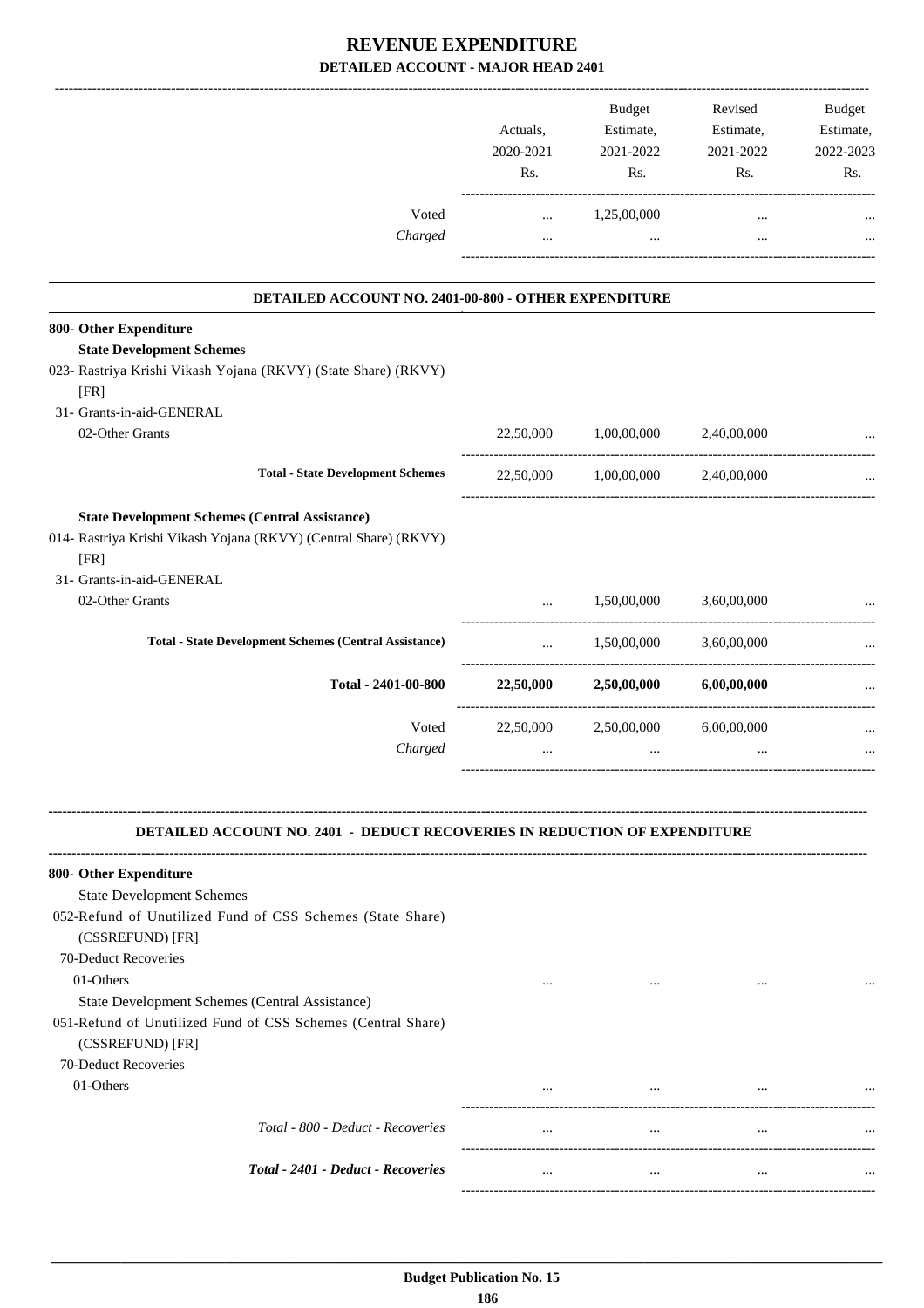## **REVENUE EXPENDITURE**

#### **DEMAND No. 23**

#### **Forests Department**

#### **C - Economic Services - (a) Agriculture and Allied Activities**

**Head of Account : 2402 - Soil and Water Conservation**

| Voted Rs. 10,73,75,000                           | <b>Charged Rs. Nil</b>                                |                                         |                                     | Total Rs. 10,73,75,000           |
|--------------------------------------------------|-------------------------------------------------------|-----------------------------------------|-------------------------------------|----------------------------------|
|                                                  |                                                       | Voted Rs.                               | <b>Charged Rs.</b>                  | <b>Total Rs.</b>                 |
| <b>Gross Expenditure</b><br>Deduct - Recoveries  |                                                       | 10,73,75,000<br>$-5,000$                | $\cdots$ . The contract of $\cdots$ | $\dots$ 10,73,75,000<br>$-5,000$ |
| Net Expenditure                                  |                                                       | 10,73,70,000                            |                                     | $\dots$ 10,73,70,000             |
|                                                  | <b>REVENUE EXPENDITURE</b><br><b>ABSTRACT ACCOUNT</b> |                                         |                                     |                                  |
|                                                  |                                                       | Budget                                  | Revised                             | <b>Budget</b>                    |
|                                                  | Actuals,                                              | Estimate,                               | Estimate,                           | Estimate,                        |
|                                                  | 2020-2021                                             | 2021-2022                               | 2021-2022                           | 2022-2023                        |
|                                                  | Rs.                                                   | Rs.                                     | Rs.                                 | Rs.                              |
| 101- Soil Survey and Testing                     |                                                       |                                         |                                     |                                  |
| Administrative Expenditure                       | 70,77,089                                             | 75,49,000 76,79,000                     |                                     | 79,72,000                        |
| <b>Total - 101</b>                               |                                                       | 70,77,089 75,49,000 76,79,000 79,72,000 |                                     |                                  |
| 102- Soil Conservation                           |                                                       |                                         |                                     |                                  |
| Administrative Expenditure                       | 7,84,95,917                                           | 9,90,66,000                             | 9,62,78,000                         | 9,94,03,000                      |
| <b>State Development Schemes</b>                 |                                                       | $\cdots$                                | $\cdots$                            |                                  |
| State Development Schemes (Central Assistance)   |                                                       | $\cdots$                                |                                     |                                  |
| <b>Total - 102</b>                               |                                                       | 7,84,95,917 9,90,66,000 9,62,78,000     |                                     | 9,94,03,000                      |
| 789- Special Component Plan for Scheduled Castes |                                                       |                                         |                                     |                                  |
| <b>State Development Schemes</b>                 |                                                       |                                         |                                     |                                  |
| <b>Total - 789</b>                               |                                                       |                                         |                                     |                                  |
| 796- Tribal Areas Sub-Plan                       |                                                       |                                         |                                     |                                  |
| <b>State Development Schemes</b>                 |                                                       | the contract of the contract of         |                                     |                                  |
| <b>Total - 796</b>                               | $\ddotsc$                                             | $\cdots$                                | $\ddotsc$                           |                                  |
| <b>Grand Total - Gross</b>                       | 8,55,73,006                                           | 10,66,15,000                            | 10,39,57,000                        | 10,73,75,000                     |
|                                                  |                                                       |                                         |                                     |                                  |
| Voted                                            | 8,55,73,006                                           | 10,66,15,000                            | 10,39,57,000                        | 10,73,75,000                     |
| Charged                                          | $\cdots$                                              | $\cdots$                                | $\cdots$                            |                                  |
| <b>Administrative Expenditure</b>                | 8,55,73,006                                           | 10,66,15,000                            | 10,39,57,000                        | 10,73,75,000                     |

----------------------------------------------------------------------------------------

----------------------------------------------------------------------------------------

**State Development Schemes ... ... ... ...**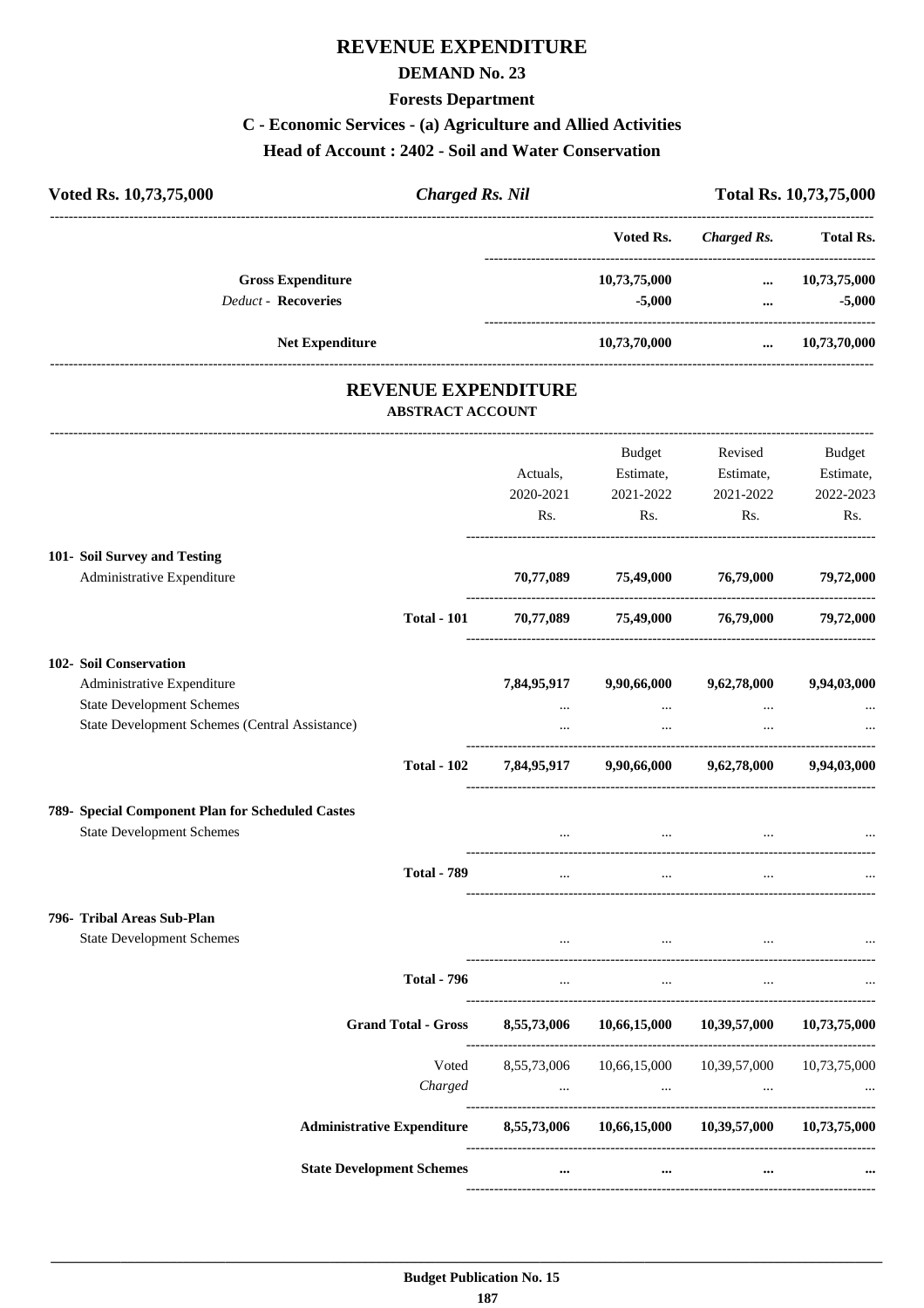|                          | Actuals.<br>2020-2021<br>Rs. | <b>Budget</b><br>Estimate.<br>2021-2022<br>Rs. | Revised<br>Estimate.<br>2021-2022<br>Rs. | <b>Budget</b><br>Estimate.<br>2022-2023<br>Rs. |
|--------------------------|------------------------------|------------------------------------------------|------------------------------------------|------------------------------------------------|
| <b>Deduct Recoveries</b> | $\ddotsc$                    | $-10,000$                                      | $-5,000$                                 | $-5,000$                                       |
| <b>Grand Total - Net</b> | 8,55,73,006                  | 10,66,05,000                                   | 10,39,52,000                             | 10,73,70,000                                   |
| Voted<br>Charged         | 8,55,73,006<br>              | 10,66,05,000<br>$\cdots$                       | 10,39,52,000<br>                         | 10,73,70,000<br>$\cdots$                       |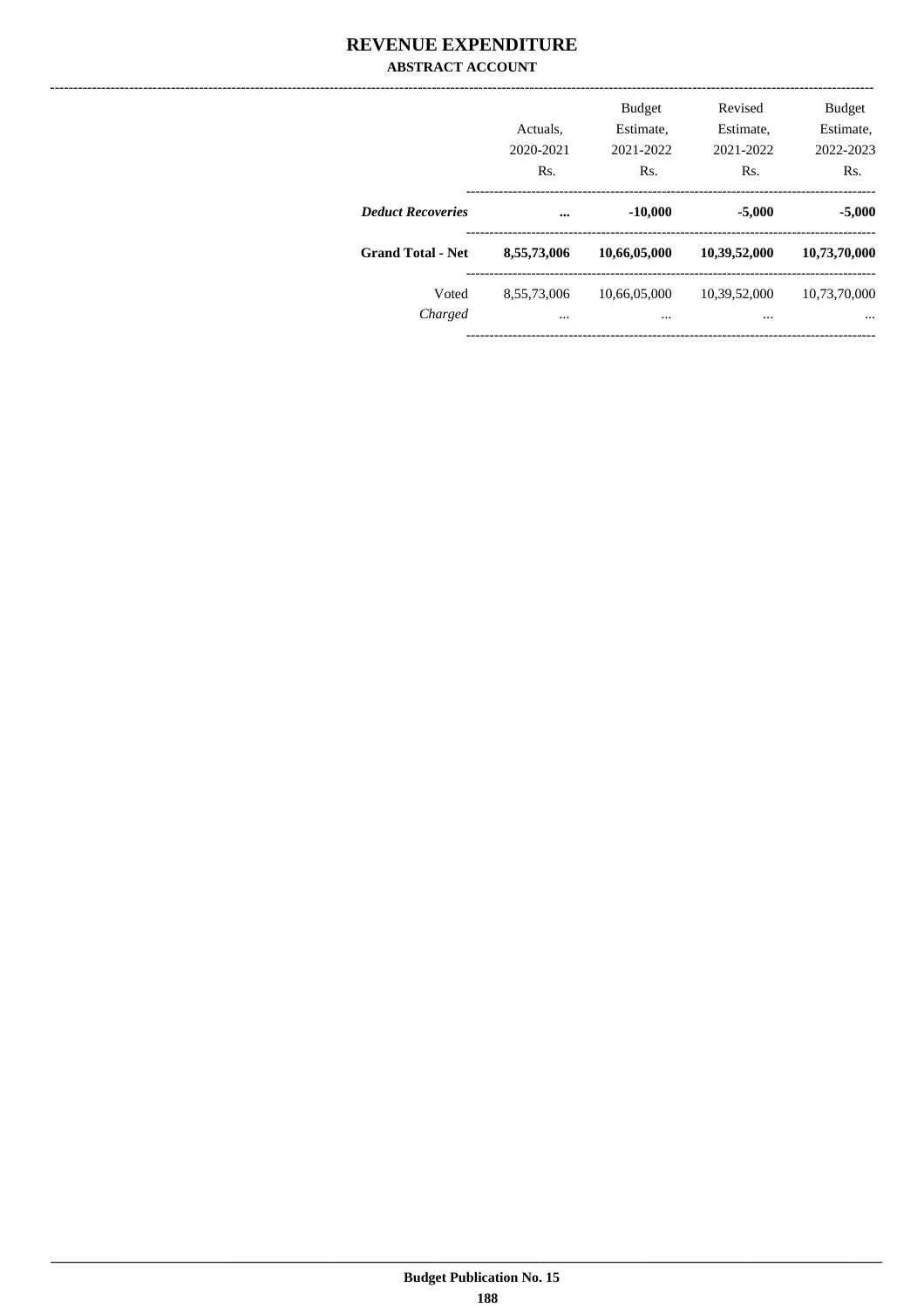|                                                                 |             | Budget    | Revised   | Budget    |
|-----------------------------------------------------------------|-------------|-----------|-----------|-----------|
|                                                                 | Actuals,    | Estimate, | Estimate, | Estimate, |
|                                                                 | 2020-2021   | 2021-2022 | 2021-2022 | 2022-2023 |
|                                                                 | Rs.         | Rs.       | Rs.       | Rs.       |
| DETAILED ACCOUNT NO. 2402-00-101 - SOIL SURVEY AND TESTING      |             |           |           |           |
| 101- Soil Survey and Testing                                    |             |           |           |           |
| <b>Administrative Expenditure</b>                               |             |           |           |           |
| 002- Setting up and Strengthening of Soil Conservation and Soil |             |           |           |           |
| Survey Organisation [FR]                                        |             |           |           |           |
| 01- Salaries                                                    |             |           |           |           |
| 01-Pay                                                          | 24,81,300   | 26,77,000 | 25,31,000 | 26,07,000 |
| 14-Grade Pay                                                    | $\cdots$    | $\cdots$  | $\cdots$  |           |
| 02-Dearness Allowance                                           | 11,688      | 80,000    | 1,01,000  | 1,56,000  |
| 03-House Rent Allowance                                         | 2,97,756    | 3,15,000  | 2,40,000  | 2,48,000  |
| 04-Ad hoc Bonus                                                 | 21,000      | 26,000    | 18,000    | 21,000    |
| 07-Other Allowances                                             | 3,710       | 5,000     | 4,000     | 4,000     |
| 11-Compensatory Allowance                                       |             | $\cdots$  | $\cdots$  |           |
| 12-Medical Allowance                                            |             | 1,000     | 1,000     | 1,000     |
| Total - 2402-00-101-002-01                                      | 28, 15, 454 | 31,04,000 | 28,95,000 | 30,37,000 |
| 02- Wages                                                       | 39,91,665   | 39,00,000 | 42,39,000 | 43,66,000 |
| 07- Medical Reimbursements                                      | $\cdots$    | $\cdots$  | $\ldots$  | $\ldots$  |
| 11- Travel Expenses                                             | 12,900      | 18,000    | 18,000    | 18,000    |
| 12- Medical Reimbursements under WBHS 2008                      | $\ddotsc$   | $\ddotsc$ | $\ddotsc$ |           |
| 13- Office Expenses                                             |             |           |           |           |
| 01-Electricity                                                  | $\cdots$    | $\ddotsc$ |           |           |
| 02-Telephone                                                    | $\cdots$    | $\cdots$  | $\ddotsc$ |           |
| 03-Maintenance / P.O.L. for Office Vehicles                     | 6,500       | 7,000     | 7,000     | 7,000     |
| 04-Other Office Expenses                                        | 60,674      | 1,30,000  | 1,30,000  | 1,33,000  |
|                                                                 |             |           |           |           |
| Total - 2402-00-101-002-13                                      | 67,174      | 1,37,000  | 1,37,000  | 1,40,000  |
| 19- Maintenance                                                 | 29,697      | 40,000    | 40,000    | 50,000    |
| 50- Other Charges                                               | 1,60,199    | 3,50,000  | 3,50,000  | 3,61,000  |
| <b>Total - Administrative Expenditure</b>                       | 70,77,089   | 75,49,000 | 76,79,000 | 79,72,000 |
| Total - 2402-00-101                                             | 70,77,089   | 75,49,000 | 76,79,000 | 79,72,000 |
| Voted                                                           | 70,77,089   | 75,49,000 | 76,79,000 | 79,72,000 |
| Charged                                                         |             | $\cdots$  |           |           |
|                                                                 |             |           |           |           |

#### **DETAILED ACCOUNT NO. 2402-00-102 - SOIL CONSERVATION .**

#### **102- Soil Conservation**

#### **Administrative Expenditure**

002- Protective Afforestation and Erosion Control on Landsides , Slips , Steam banks Etc. in Forest Areas [FR]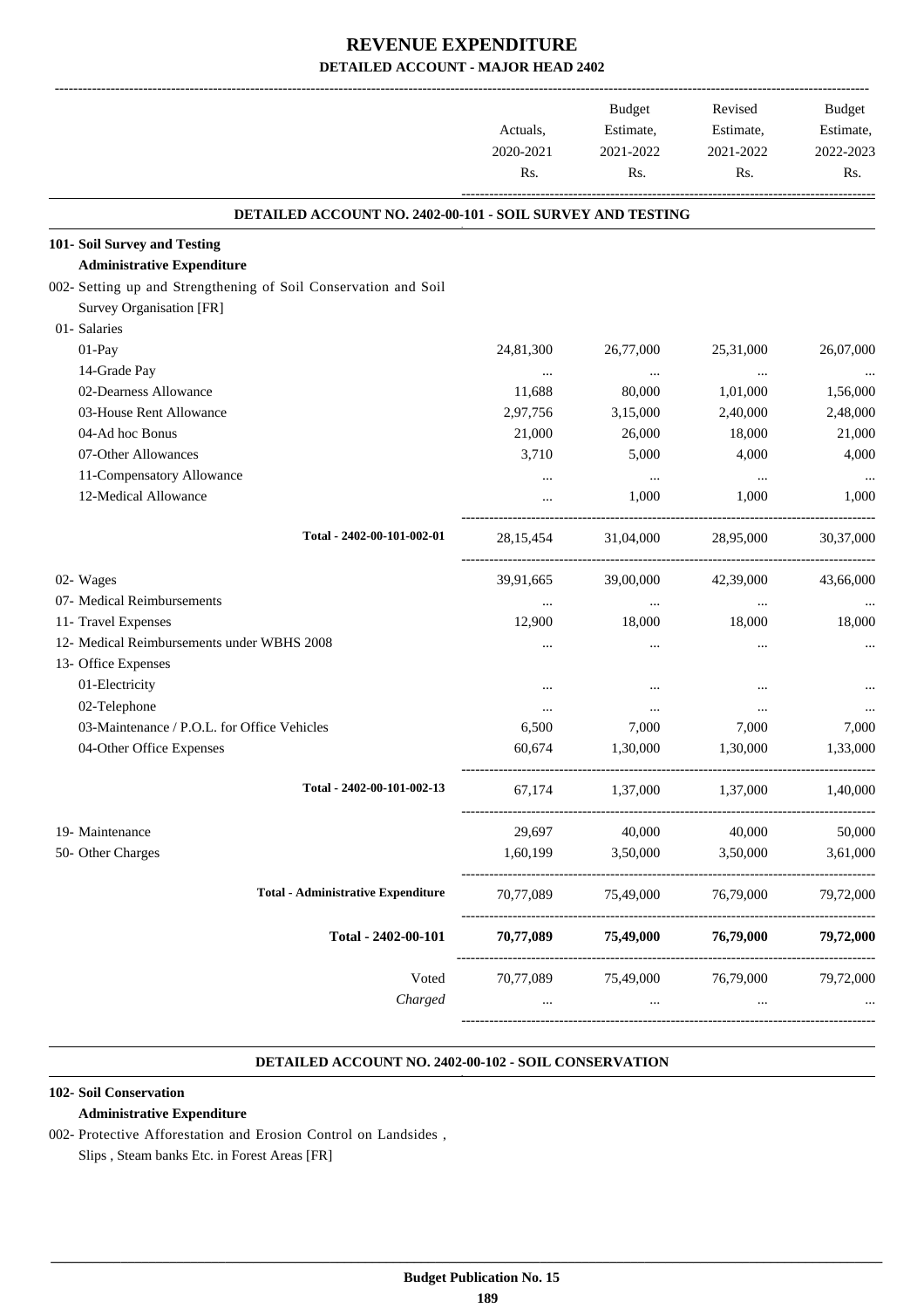|                                                                 | Actuals,<br>2020-2021<br>Rs. | Budget<br>Estimate,<br>2021-2022<br>Rs. | Revised<br>Estimate,<br>2021-2022<br>Rs.        | Budget<br>Estimate,<br>2022-2023<br>Rs. |
|-----------------------------------------------------------------|------------------------------|-----------------------------------------|-------------------------------------------------|-----------------------------------------|
|                                                                 |                              |                                         |                                                 |                                         |
| 01- Salaries                                                    |                              |                                         |                                                 |                                         |
| 01-Pay                                                          | 1,03,60,296                  | 1,21,48,000                             | 1,49,00,000                                     | 1,55,00,000                             |
| 14-Grade Pay                                                    |                              | $\sim 10^{11}$ and $\sim 10^{11}$       |                                                 |                                         |
| 02-Dearness Allowance                                           | 46,427                       | 3,64,000                                | 4,23,000                                        | 6,53,000                                |
| 03-House Rent Allowance                                         | 6,47,874                     | 7,20,000                                | 10,04,000                                       | 10,34,000                               |
| 04-Ad hoc Bonus                                                 | 84,000                       | 85,000                                  | 86,000                                          | 88,000                                  |
| 07-Other Allowances                                             | 89,380                       | 1,30,000                                | 2,00,000                                        | 2,05,000                                |
| 09-Ration Allowance                                             | 200                          | $\cdots$                                | $\ldots$                                        |                                         |
| 11-Compensatory Allowance                                       | 58,000                       | 1,00,000                                | 60,000                                          | 61,000                                  |
| 12-Medical Allowance                                            | 1,13,250                     | 1,16,000                                | 1,52,000                                        | 1,60,000                                |
| Total - 2402-00-102-002-01                                      |                              |                                         | $1,13,99,427$ $1,36,63,000$ $1,68,25,000$       | 1,77,01,000                             |
| 02- Wages                                                       | 2,62,91,751                  | 2,95,20,000                             | 3,85,00,000                                     | 3,95,00,000                             |
| 07- Medical Reimbursements                                      | 37,181                       | 34,000                                  | 34,000                                          | 35,000                                  |
| 11- Travel Expenses                                             | 5,822                        | 48,000                                  | 48,000                                          | 49,000                                  |
| 12- Medical Reimbursements under WBHS 2008                      | 24,756                       | 1,15,000                                | 1,15,000                                        | 1,17,000                                |
| 13- Office Expenses                                             |                              |                                         |                                                 |                                         |
| 01-Electricity                                                  | 1,09,767                     | 1,50,000                                | 1,50,000                                        | 1,53,000                                |
| 02-Telephone                                                    | 3,039                        | 13,000                                  | 13,000                                          | 13,000                                  |
| 03-Maintenance / P.O.L. for Office Vehicles                     | 23,261                       | 50,000                                  | 50,000                                          | 55,000                                  |
| 04-Other Office Expenses                                        | 63,858                       | 1,40,000                                | 1,40,000                                        | 1,43,000                                |
| Total - 2402-00-102-002-13                                      | 1,99,925                     |                                         | 3,53,000 3,53,000                               | 3,64,000                                |
| 14- Rents, Rates and Taxes                                      | 73,348                       | 1,43,000                                | 74,000                                          | 75,000                                  |
| 19- Maintenance                                                 | 20,65,929                    | 42,06,000                               | 31,07,000                                       | 31,70,000                               |
| 27- Minor Works/ Maintenance                                    | 3,04,014                     | 4,36,000                                | 3,10,000                                        | 3,19,000                                |
| 50- Other Charges                                               | 1,52,451                     | 3,45,000                                | 3,45,000                                        | 3,55,000                                |
| 87- Regeneration                                                | $\cdots$                     | $\cdots$                                | $\ddots$                                        |                                         |
| Total - 2402-00-102-002                                         |                              |                                         | 4,05,54,604 4,88,63,000 5,97,11,000 6,16,85,000 |                                         |
| 004- Soil Conservation Works in the Upper Catchment Area of the |                              |                                         |                                                 |                                         |
| Kangsabati River [FR]                                           |                              |                                         |                                                 |                                         |
| 01- Salaries                                                    |                              |                                         |                                                 |                                         |
| 01-Pay                                                          | 76,59,306                    | 88,93,000                               | 78,12,000                                       | 80,46,000                               |
| 14-Grade Pay                                                    | $\cdots$                     | $\ddots$                                | $\cdots$                                        | $\ldots$                                |
| 02-Dearness Allowance                                           | 34,878                       | 2,67,000                                | 3,12,000                                        | 4,83,000                                |
| 03-House Rent Allowance                                         | 5,22,847                     | 6,45,000                                | 7,42,000                                        | 7,64,000                                |
| 04-Ad hoc Bonus                                                 | 42,000                       | 53,000                                  | 32,000                                          | 40,000                                  |
| 07-Other Allowances                                             | 9,960                        | 36,000                                  | 20,000                                          | 20,000                                  |
| 12-Medical Allowance                                            | 75,508                       | 87,000                                  | 77,000                                          | 79,000                                  |
| Total - 2402-00-102-004-01                                      | 83,44,499                    | 99,81,000                               | 89,95,000                                       | 94,32,000                               |
| 02- Wages                                                       | 1,26,12,545                  | 1,34,50,000                             | 1,33,93,000                                     | 1,37,95,000                             |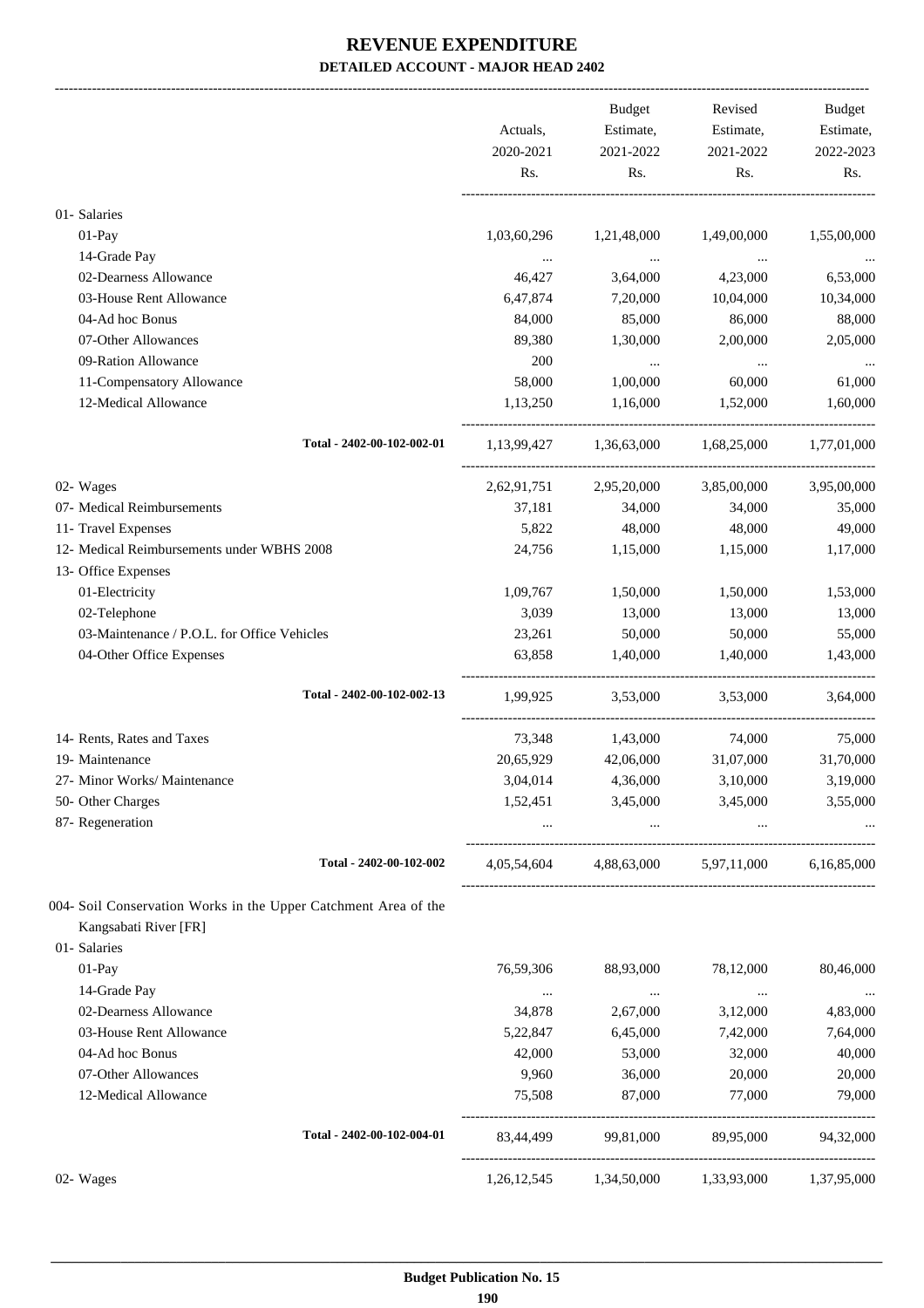-------------------------------------------------------------------------------------------------------------------------------------------------------------------------------

|                                                                                                 | Actuals,<br>2020-2021<br>Rs. | <b>Budget</b><br>Estimate,<br>2021-2022<br>Rs. | Revised<br>Estimate,<br>2021-2022<br>Rs. | <b>Budget</b><br>Estimate,<br>2022-2023<br>Rs. |
|-------------------------------------------------------------------------------------------------|------------------------------|------------------------------------------------|------------------------------------------|------------------------------------------------|
| 07- Medical Reimbursements                                                                      |                              |                                                |                                          |                                                |
| 11- Travel Expenses                                                                             | 17,468                       | 49,000                                         | 49,000                                   | 50,000                                         |
| 12- Medical Reimbursements under WBHS 2008                                                      |                              | $\cdots$                                       |                                          |                                                |
| 13- Office Expenses                                                                             |                              |                                                |                                          |                                                |
| 01-Electricity                                                                                  | 3,30,657                     | 3,45,000                                       | 3,45,000                                 | 3,52,000                                       |
| 02-Telephone                                                                                    | 5,000                        | 4,000                                          | 4,000                                    | 4,000                                          |
| 03-Maintenance / P.O.L. for Office Vehicles                                                     | 18,825                       | 50,000                                         | 19,000                                   | 19,000                                         |
| 04-Other Office Expenses                                                                        | 64,669                       | 1,40,000                                       | 1,40,000                                 | 1,43,000                                       |
| Total - 2402-00-102-004-13                                                                      | 4, 19, 151                   | 5,39,000                                       | 5,08,000                                 | 5,18,000                                       |
| 14- Rents, Rates and Taxes                                                                      | 30,812                       | 60,000                                         | 31,000                                   | 32,000                                         |
| 19- Maintenance                                                                                 | 4,69,294                     | 8,35,000                                       | 6,00,000                                 | 6,00,000                                       |
| 27- Minor Works/ Maintenance                                                                    | 1,44,809                     | 2,90,000                                       | 1,48,000                                 | 1,52,000                                       |
| 50- Other Charges                                                                               | 10,20,774                    | 18,72,000                                      | 17,00,000                                | 17,00,000                                      |
| Total - 2402-00-102-004                                                                         | 2,30,59,352                  |                                                | 2,70,76,000 2,54,24,000                  | 2,62,79,000                                    |
| 005- Soil Conservation in the Catchment of River Valley Project,<br>Teesta [FR]<br>01- Salaries |                              |                                                |                                          |                                                |
| 01-Pay                                                                                          | 22,59,300                    | 36,81,000                                      | 1,10,000                                 | 1,20,000                                       |
| 14-Grade Pay                                                                                    | $\cdots$                     | $\ldots$                                       | $\cdots$                                 |                                                |
| 02-Dearness Allowance                                                                           | $\cdots$                     | 1,10,000                                       | 15,000                                   | 15,000                                         |
| 03-House Rent Allowance                                                                         | 2,04,000                     | 3,50,000                                       | 15,000                                   | 15,000                                         |
| 04-Ad hoc Bonus                                                                                 | $\cdots$                     | 10,000                                         | $\cdots$                                 | $\cdots$                                       |
| 07-Other Allowances                                                                             | 23,160                       | 45,000                                         | 24,000                                   | 25,000                                         |
| 09-Ration Allowance                                                                             | 5,200                        | 8,000                                          | 5,000                                    | 5,000                                          |
| 11-Compensatory Allowance                                                                       | 1,06,000                     | 1,87,000                                       | 10,000                                   | 10,000                                         |
| 12-Medical Allowance                                                                            | 23,500                       | 35,000                                         | 5,000                                    | 5,000                                          |
| Total - 2402-00-102-005-01                                                                      | 26, 21, 160                  |                                                | 44,26,000 1,84,000                       | 1,95,000                                       |
| 02- Wages                                                                                       | 35,70,093                    | 20,00,000                                      | 11,00,000                                | 11,50,000                                      |
| 07- Medical Reimbursements                                                                      | 11,640                       | 20,000                                         | 50,000                                   | 50,000                                         |
| 12- Medical Reimbursements under WBHS 2008<br>13- Office Expenses                               | 2,451                        | 30,000                                         | 30,000                                   | 31,000                                         |
| 01-Electricity                                                                                  | 2,971                        | 10,000                                         | 10,000                                   | 10,000                                         |
| 02-Telephone                                                                                    | 4,191                        | 8,000                                          | 8,000                                    | 8,000                                          |
| 03-Maintenance / P.O.L. for Office Vehicles                                                     | 1,000                        | 8,000                                          | 8,000                                    | 5,000                                          |
| 04-Other Office Expenses                                                                        | 10,932                       | 22,000                                         | 22,000                                   | 22,000                                         |
| Total - 2402-00-102-005-13                                                                      | 19,094                       | 48,000                                         | 48,000                                   | 45,000                                         |
| 27- Minor Works/ Maintenance                                                                    | 3,39,631                     | 4,82,000                                       | 3,46,000                                 | 3,56,000                                       |
| 31- Grants-in-aid-GENERAL<br>02-Other Grants                                                    | 2,93,000                     | 6,00,000                                       | 6,00,000                                 | 5,00,000                                       |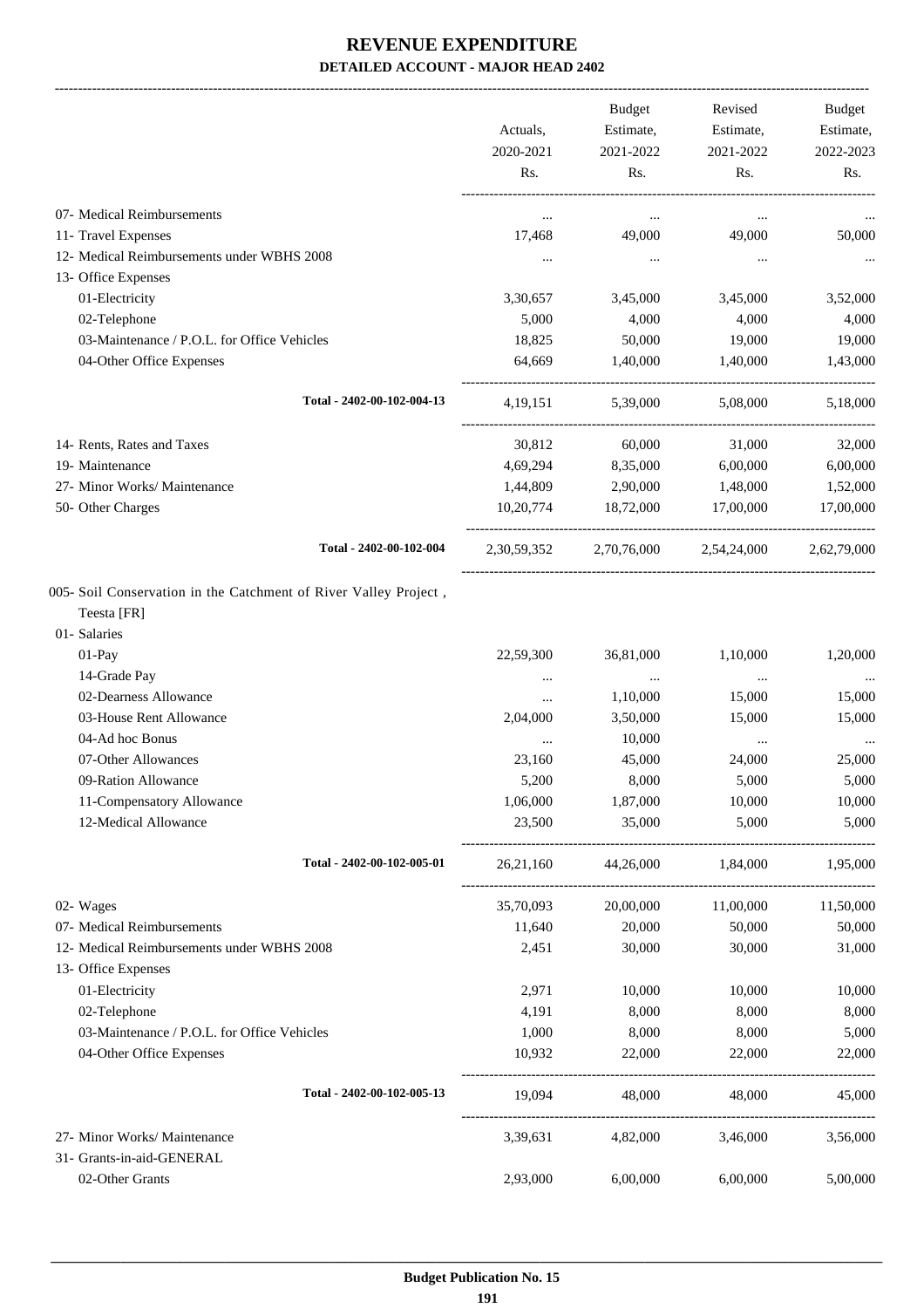|                                                                     |                  | <b>Budget</b>                     | Revised                     | Budget    |
|---------------------------------------------------------------------|------------------|-----------------------------------|-----------------------------|-----------|
|                                                                     | Actuals,         | Estimate,                         | Estimate,                   | Estimate, |
|                                                                     | 2020-2021<br>Rs. | 2021-2022<br>Rs.                  | 2021-2022                   | 2022-2023 |
|                                                                     |                  |                                   | Rs.                         | Rs.       |
| 50- Other Charges                                                   | 36,25,805        | 80,00,000                         | 50,00,000                   | 52,40,000 |
| Total - 2402-00-102-005                                             |                  | 1,04,82,874 1,56,06,000 73,58,000 |                             | 75,67,000 |
| 006- Integrated Soil and Water Conservation in the Himalayan Region |                  |                                   |                             |           |
| [FR]                                                                |                  |                                   |                             |           |
| 01- Salaries                                                        |                  |                                   |                             |           |
| 01-Pay                                                              | 12,99,300        | 18,50,000                         | 1,00,000                    | 1,00,000  |
| 14-Grade Pay                                                        | $\cdots$         | $\ldots$                          | $\ldots$                    | $\cdots$  |
| 02-Dearness Allowance                                               | $\cdots$         | 60,000                            | 5,000                       | 5,000     |
| 03-House Rent Allowance                                             | 1,37,148         | 2,16,000                          | 5,000                       | 5,000     |
| 04-Ad hoc Bonus                                                     | $\ldots$         | 5,000                             |                             |           |
| 07-Other Allowances                                                 | 10,400           | 18,000                            | $\cdots$                    |           |
| 09-Ration Allowance                                                 | 1,800            | 4,000                             | $\cdots$                    |           |
| 11-Compensatory Allowance                                           | 52,000           | 85,000                            | $\ldots$                    |           |
| 12-Medical Allowance                                                | 7,500            | 15,000                            | 5,000                       | 5,000     |
| Total - 2402-00-102-006-01                                          | 15,08,148        |                                   | 22,53,000 1,15,000 1,15,000 |           |
| 02- Wages                                                           | 5,52,301         | 10,20,000                         | 6,86,000                    | 7,04,000  |
| 07- Medical Reimbursements                                          | $\cdots$         | $\cdots$                          | $\cdots$                    |           |
| 11- Travel Expenses                                                 | 50,484           | 1,35,000                          | 1,35,000                    | 1,38,000  |
| 12- Medical Reimbursements under WBHS 2008                          | 16,157           | 46,000                            | 46,000                      | 47,000    |
| 13- Office Expenses                                                 |                  |                                   |                             |           |
| 01-Electricity                                                      | 36,316           | 56,000                            | 56,000                      | 57,000    |
| 02-Telephone                                                        | 15,599           | 20,000                            | 20,000                      | 20,000    |
| 03-Maintenance / P.O.L. for Office Vehicles                         | 7,127            | 16,000                            | 7,000                       | 7,000     |
|                                                                     |                  |                                   |                             |           |
| 04-Other Office Expenses                                            | 1,14,828         | 1,95,000                          | 1,95,000                    | 1,99,000  |
| Total - 2402-00-102-006-13                                          |                  | 1,73,870 2,87,000 2,78,000        |                             | 2,83,000  |
| 19- Maintenance                                                     | 17,40,081        | 30,00,000                         | 17,75,000                   | 18,28,000 |
| 27- Minor Works/ Maintenance                                        |                  | 1,79,922 3,80,000 3,50,000        |                             | 3,50,000  |
| 50- Other Charges                                                   |                  | 1,04,919 2,20,000 2,20,000        |                             | 2,27,000  |
| Total - 2402-00-102-006                                             | 43,25,882        | 73,41,000                         | 36,05,000                   | 36,92,000 |
| 008- Integrated Action Plan for Flood Control in Ganga Basin [FR]   |                  |                                   |                             |           |
| 19- Maintenance                                                     |                  | 73,205 1,80,000 1,80,000          |                             | 1,80,000  |
| Total - 2402-00-102-008                                             |                  | 73,205 1,80,000 1,80,000 1,80,000 |                             |           |
| 009- Pilot Project for Afforstation and Soil Conservation in River  |                  |                                   |                             |           |
| Catchments [FR]                                                     |                  |                                   |                             |           |
| 01- Salaries                                                        |                  |                                   |                             |           |
| 01-Pay                                                              | $\cdots$         | $\cdots$                          | $\cdots$                    |           |
| 14-Grade Pay                                                        | $\cdots$         | $\cdots$                          | $\cdots$                    |           |
|                                                                     |                  |                                   |                             |           |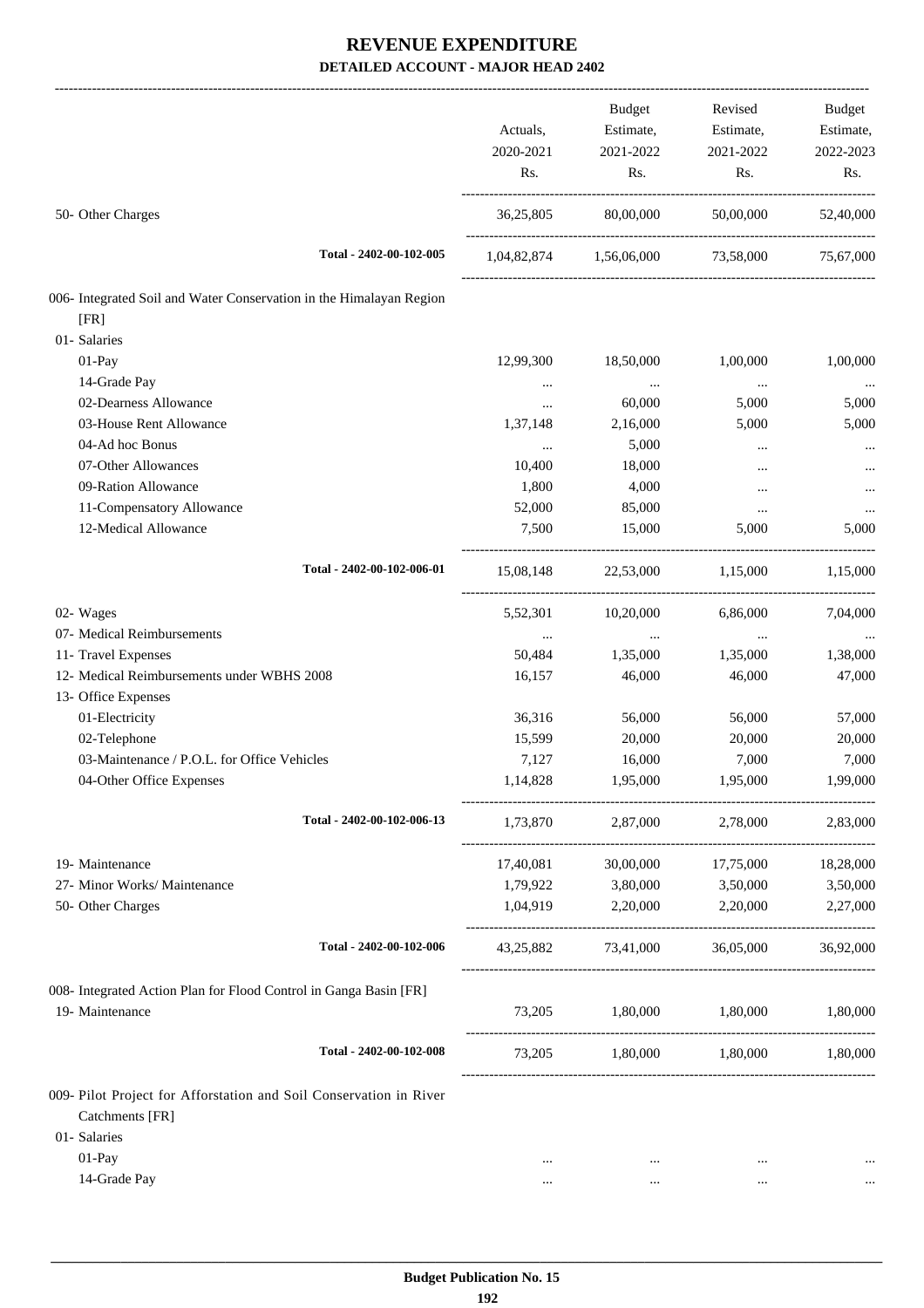|                                                                                                                                                                                          | Actuals,<br>2020-2021<br>Rs. | <b>Budget</b><br>Estimate,<br>2021-2022<br>Rs. | Revised<br>Estimate,<br>2021-2022<br>Rs.        | Budget<br>Estimate,<br>2022-2023<br>Rs. |
|------------------------------------------------------------------------------------------------------------------------------------------------------------------------------------------|------------------------------|------------------------------------------------|-------------------------------------------------|-----------------------------------------|
| 02-Dearness Allowance                                                                                                                                                                    |                              | $\cdots$                                       | $\cdots$                                        |                                         |
| 03-House Rent Allowance                                                                                                                                                                  |                              |                                                |                                                 |                                         |
| 04-Ad hoc Bonus                                                                                                                                                                          |                              |                                                | $\cdots$                                        |                                         |
| 07-Other Allowances                                                                                                                                                                      | $\cdots$                     | $\cdots$                                       | $\cdots$                                        |                                         |
| 12-Medical Allowance                                                                                                                                                                     |                              | $\cdots$                                       | $\cdots$                                        |                                         |
| 07- Medical Reimbursements                                                                                                                                                               |                              |                                                | $\cdots$                                        |                                         |
| 11- Travel Expenses                                                                                                                                                                      |                              |                                                | $\cdots$                                        |                                         |
| 12- Medical Reimbursements under WBHS 2008                                                                                                                                               | $\cdots$                     | $\cdots$                                       | $\cdots$                                        |                                         |
| <b>Total - Administrative Expenditure</b>                                                                                                                                                |                              |                                                | 7,84,95,917 9,90,66,000 9,62,78,000 9,94,03,000 |                                         |
| <b>State Development Schemes</b><br>001- Protective Afforstation and Erosion Control on Landslides, Slips,<br>Steam Banks in Forest Area [FR]<br>87- Regeneration<br>Total - 2402-00-102 |                              | 7,84,95,917 9,90,66,000 9,62,78,000            |                                                 | 9,94,03,000                             |
|                                                                                                                                                                                          |                              |                                                |                                                 |                                         |
| Voted<br>Charged                                                                                                                                                                         |                              |                                                | 7,84,95,917 9,90,66,000 9,62,78,000 9,94,03,000 |                                         |
| DETAILED ACCOUNT NO. 2402-00-789 - SPECIAL COMPONENT PLAN FOR SCHEDULED CASTES                                                                                                           |                              |                                                |                                                 |                                         |
| 789- Special Component Plan for Scheduled Castes                                                                                                                                         |                              |                                                |                                                 |                                         |
| <b>State Development Schemes</b>                                                                                                                                                         |                              |                                                |                                                 |                                         |
| 002- Protective afforestation & erosion control in land slides, Slips,<br>stream banks etc. in forest areas [FR]                                                                         |                              |                                                |                                                 |                                         |
| 87- Regeneration                                                                                                                                                                         | $\ddotsc$                    | $\cdots$                                       | $\ddotsc$                                       |                                         |

| $\sim$ |                     | <br> | . | . |
|--------|---------------------|------|---|---|
|        | Total - 2402-00-789 | <br> |   |   |
|        | Voted               | <br> |   |   |
|        |                     |      |   |   |
|        | Charged             | <br> |   |   |
|        |                     |      |   |   |

#### **DETAILED ACCOUNT NO. 2402-00-796 - TRIBAL AREAS SUB-PLAN .**

#### **796- Tribal Areas Sub-Plan State Development Schemes**

002- Protective afforestation and erosion control on landslides, slips, stream bank etc, in forest areas [FR]

87- Regeneration

| Total - 2402-00-796 | $\cdots$<br> | $\cdots$<br> | $\cdots$<br> | $\cdots$<br> |
|---------------------|--------------|--------------|--------------|--------------|
| Voted<br>Charged    |              |              |              |              |
|                     |              |              |              |              |

.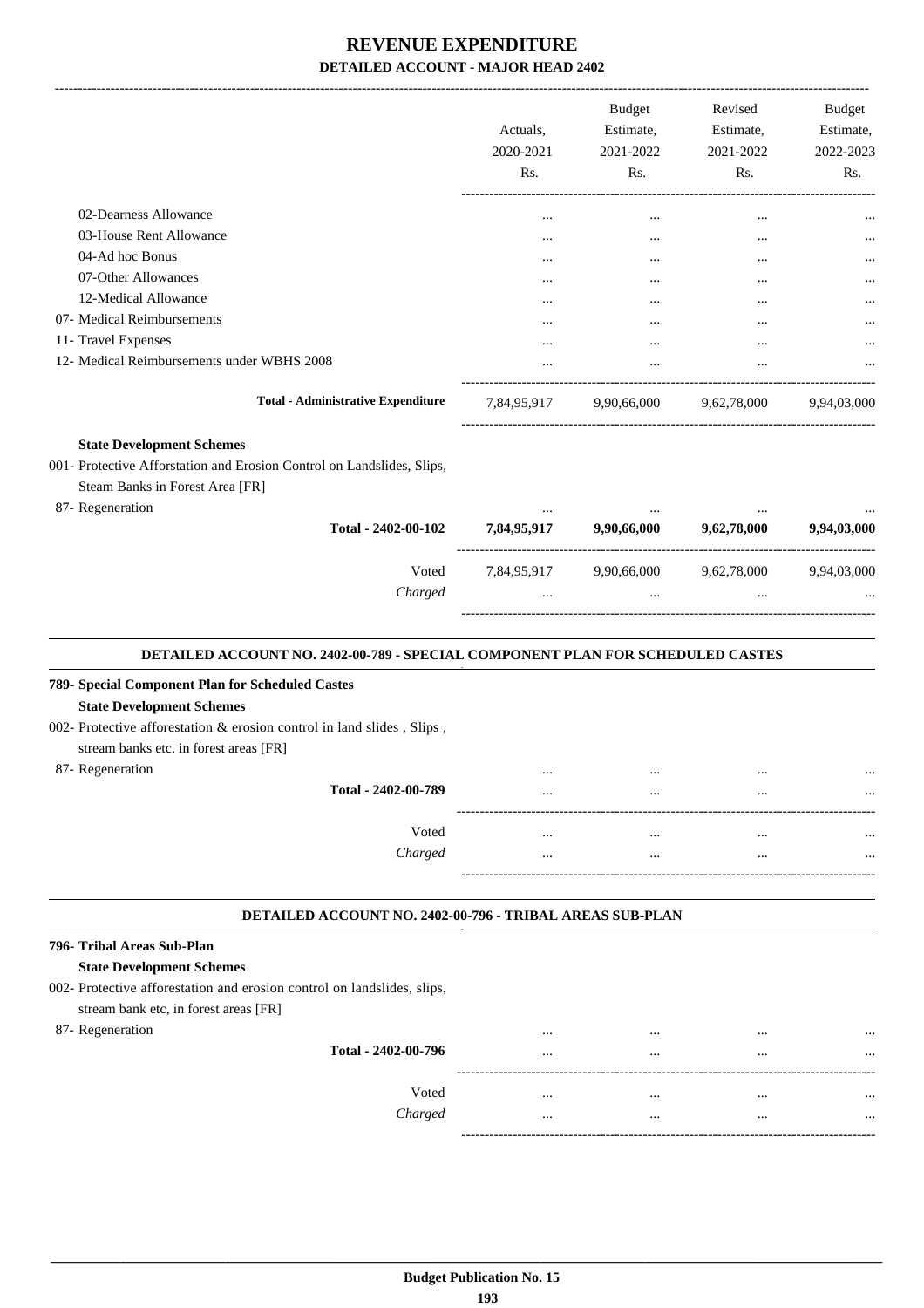|                                                                                            | Actuals,<br>2020-2021<br>Rs. | Budget<br>Estimate,<br>2021-2022<br>Rs. | Revised<br>Estimate,<br>2021-2022<br>Rs. | Budget<br>Estimate,<br>2022-2023<br>Rs. |
|--------------------------------------------------------------------------------------------|------------------------------|-----------------------------------------|------------------------------------------|-----------------------------------------|
| DETAILED ACCOUNT NO. 2402 - DEDUCT RECOVERIES IN REDUCTION OF EXPENDITURE                  |                              |                                         |                                          |                                         |
| 101- Soil Survey and Testing                                                               |                              |                                         |                                          |                                         |
| Administrative Expenditure                                                                 |                              |                                         |                                          |                                         |
| 002-Setting up and Strengthening of Soil Conservation and Soil<br>Survey Organisation [FR] |                              |                                         |                                          |                                         |
| 70-Deduct Recoveries                                                                       |                              |                                         |                                          |                                         |
| 01-Others                                                                                  | $\cdots$                     | $-1,000$                                | $-1,000$                                 | $-1,000$                                |
| 02-W.B.H.S. 2008                                                                           | $\cdots$                     | $-1,000$                                | $\ddots$                                 |                                         |
|                                                                                            |                              |                                         |                                          |                                         |
| Total - 101 - Deduct - Recoveries                                                          | $\cdots$                     | $-2,000$                                | $-1,000$                                 | $-1,000$                                |
| 102- Soil Conservation                                                                     |                              |                                         |                                          |                                         |
| Administrative Expenditure                                                                 |                              |                                         |                                          |                                         |
| 002-Protective Afforestation and Erosion Control on Landsides,                             |                              |                                         |                                          |                                         |
| Slips, Steam banks Etc. in Forest Areas [FR]                                               |                              |                                         |                                          |                                         |
| 70-Deduct Recoveries                                                                       |                              |                                         |                                          |                                         |
| 01-Others                                                                                  |                              | $-1,000$                                | $-1,000$                                 | $-1,000$                                |
| 02-W.B.H.S. 2008                                                                           |                              | $-1,000$                                | $\cdots$                                 |                                         |
| 004-Soil Conservation Works in the Upper Catchment Area of the                             |                              |                                         |                                          |                                         |
| Kangsabati River [FR]                                                                      |                              |                                         |                                          |                                         |
| 70-Deduct Recoveries                                                                       |                              |                                         |                                          |                                         |
| 01-Others                                                                                  |                              | $-1,000$                                | $-1,000$                                 | $-1,000$                                |
| 02-W.B.H.S. 2008                                                                           |                              | $-1,000$                                | $\cdots$                                 |                                         |
| 005-Soil Conservation in the Catchment of River Valley Project,                            |                              |                                         |                                          |                                         |
| Teesta [FR]                                                                                |                              |                                         |                                          |                                         |
| 70-Deduct Recoveries                                                                       |                              |                                         |                                          |                                         |
| 01-Others                                                                                  |                              | $-1,000$                                | $-1,000$                                 | $-1,000$                                |
| 02-W.B.H.S. 2008                                                                           |                              | $-1,000$                                | $\cdots$                                 | $\cdots$                                |
| 006-Integrated Soil and Water Conservation in the Himalayan Region<br>[FR]                 |                              |                                         |                                          |                                         |
| 70-Deduct Recoveries                                                                       |                              |                                         |                                          |                                         |
| 01-Others                                                                                  |                              | $-1,000$                                | $-1,000$                                 | $-1,000$                                |
| 02-W.B.H.S. 2008                                                                           |                              | $-1,000$                                | $\cdots$                                 |                                         |
| 009-Pilot Project for Afforstation and Soil Conservation in River<br>Catchments [FR]       |                              |                                         |                                          |                                         |
| 70-Deduct Recoveries                                                                       |                              |                                         |                                          |                                         |
| 01-Others                                                                                  |                              | $\cdots$                                |                                          |                                         |
| 02-W.B.H.S. 2008                                                                           |                              | $\cdots$                                | $\cdots$                                 |                                         |
| Total - 102 - Deduct - Recoveries                                                          | $\cdots$                     | $-8,000$                                | $-4,000$                                 | $-4,000$                                |

#### **911- Deduct Recoveries of Overpayments**

Administrative Expenditure

006-Integrated Soil and Water Conservation in the Himalayan Region

[FR]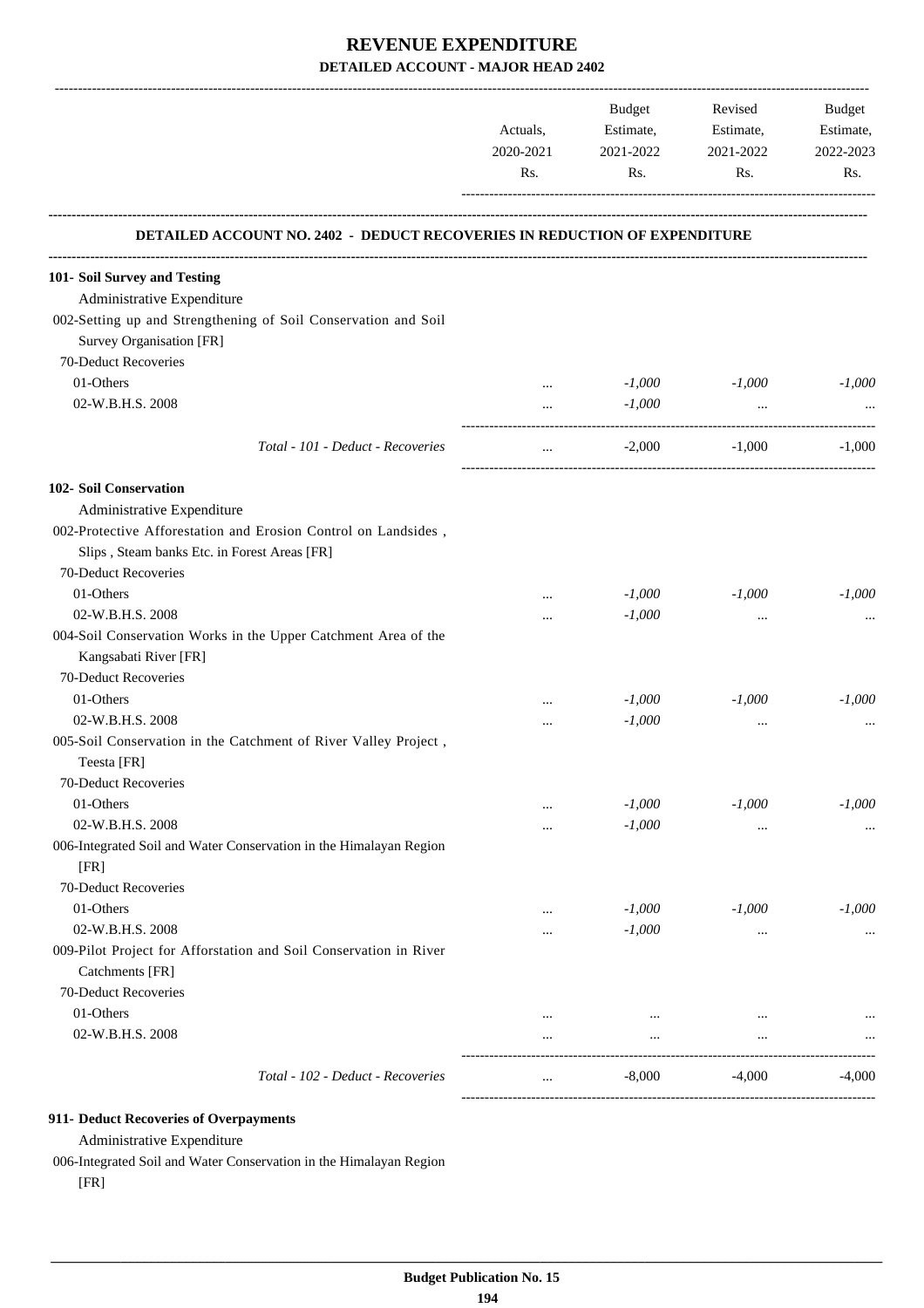|                      |                                    |                       | <b>Budget</b><br>Estimate, | Revised                | <b>Budget</b><br>Estimate, |
|----------------------|------------------------------------|-----------------------|----------------------------|------------------------|----------------------------|
|                      |                                    | Actuals.<br>2020-2021 | 2021-2022                  | Estimate,<br>2021-2022 | 2022-2023                  |
|                      |                                    | Rs.                   | Rs.                        | Rs.                    | Rs.                        |
| 70-Deduct Recoveries |                                    |                       |                            |                        |                            |
| 01-Others            |                                    | $\cdots$              |                            |                        |                            |
|                      | Total - 911 - Deduct - Recoveries  |                       |                            | $\cdots$               | $\cdots$                   |
|                      | Total - 2402 - Deduct - Recoveries | $\cdots$              | $-10,000$                  | $-5,000$               | $-5,000$                   |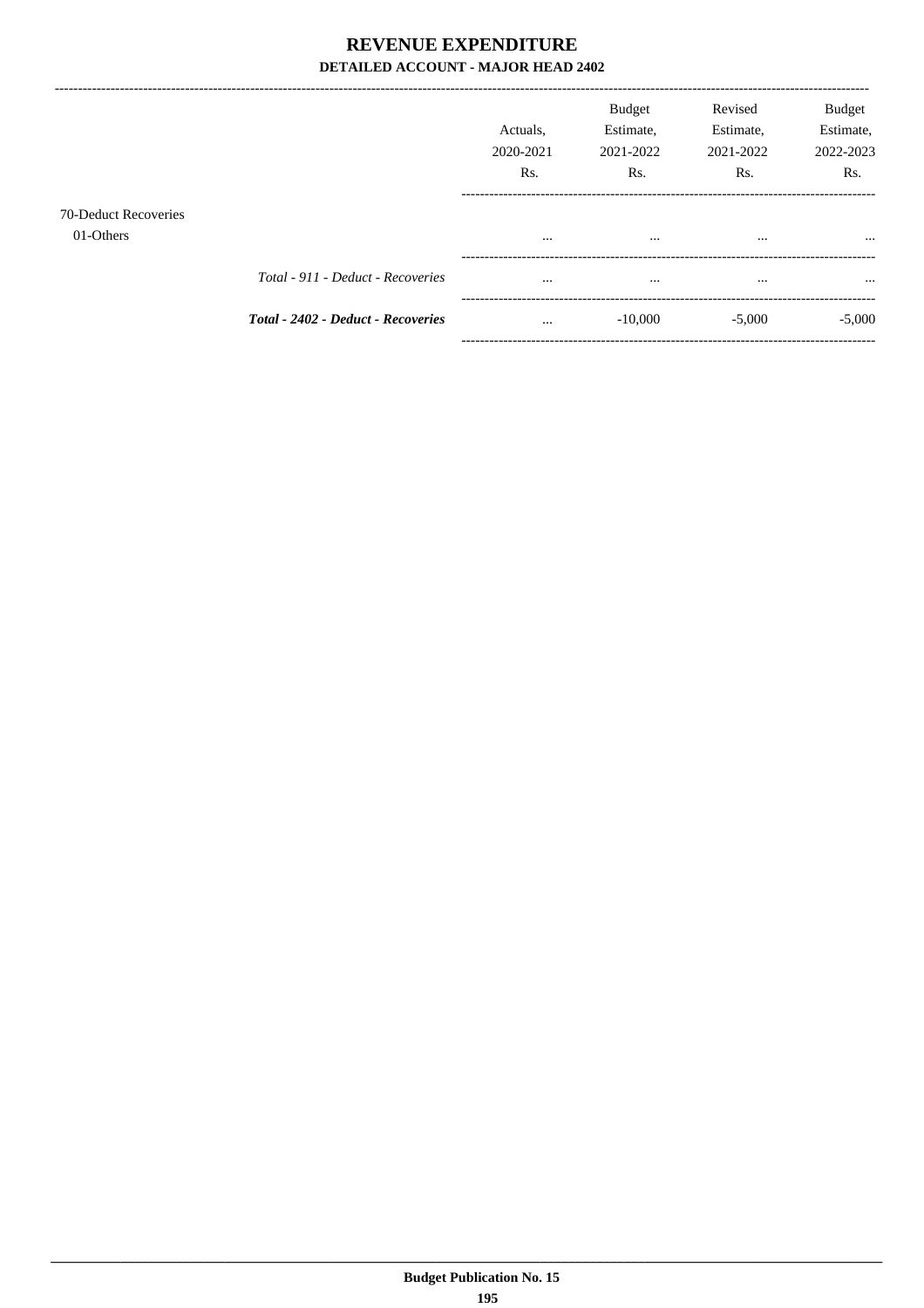## **REVENUE EXPENDITURE**

#### **DEMAND No. 23**

#### **Forests Department**

### **C - Economic Services - (a) Agriculture and Allied Activities**

#### **Head of Account : 2406 - Forestry and Wild Life**

| Voted Rs. 785,74,53,000                                                        | <b>Charged Rs. Nil</b>  |                            |                                                         |                         | Total Rs. 785,74,53,000          |
|--------------------------------------------------------------------------------|-------------------------|----------------------------|---------------------------------------------------------|-------------------------|----------------------------------|
|                                                                                |                         |                            | Voted Rs.                                               | Charged Rs.             | Total Rs.                        |
| <b>Gross Expenditure</b><br><b>Deduct - Recoveries</b>                         |                         |                            | 785,74,53,000<br>$-30,00,46,000$                        | $\cdots$<br>$\cdots$    | 785,74,53,000<br>$-30,00,46,000$ |
| <b>Net Expenditure</b>                                                         |                         |                            | 755,74,07,000                                           | $\cdots$                | 755,74,07,000                    |
|                                                                                | <b>ABSTRACT ACCOUNT</b> | <b>REVENUE EXPENDITURE</b> |                                                         |                         |                                  |
|                                                                                |                         |                            | Budget                                                  | Revised                 | Budget                           |
|                                                                                |                         | Actuals,                   | Estimate,                                               | Estimate,               | Estimate,                        |
|                                                                                |                         | 2020-2021                  | 2021-2022                                               | 2021-2022               | 2022-2023                        |
|                                                                                |                         | Rs.                        | Rs.                                                     | Rs.                     | Rs.                              |
| 01 - FORESTRY                                                                  |                         |                            |                                                         |                         |                                  |
| 001- Direction and Administration<br>Administrative Expenditure                |                         |                            | 271,39,98,178 295,04,17,000 301,59,75,000               |                         | 311, 37, 31, 000                 |
|                                                                                | <b>Total - 001</b>      |                            | 271,39,98,178 295,04,17,000 301,59,75,000 311,37,31,000 |                         |                                  |
| 003- Education and Training                                                    |                         |                            |                                                         |                         |                                  |
| Administrative Expenditure                                                     |                         | $\ddotsc$                  |                                                         | 2,97,26,000 1,75,86,000 | 1,75,77,000                      |
|                                                                                | <b>Total - 003</b>      | $\cdots$                   | 2,97,26,000                                             | 1,75,86,000             | 1,75,77,000                      |
| 005- Survey and Utilisation of Forest Resources                                |                         |                            |                                                         |                         |                                  |
| Administrative Expenditure                                                     |                         | 9,75,736                   | 15,17,000                                               | 15,17,000               | 15,63,000                        |
| <b>State Development Schemes</b>                                               |                         | 49,99,765                  | 2,00,00,000                                             | 66,67,000               | 2,10,00,000                      |
|                                                                                | <b>Total - 005</b>      | 59,75,501                  | 2,15,17,000                                             | 81,84,000               | 2,25,63,000                      |
| 070- Communication and Buildings                                               |                         |                            |                                                         |                         |                                  |
| Administrative Expenditure                                                     |                         | 3,24,18,000                | 4,33,41,000                                             | 4,42,12,000             | 4,56,03,000                      |
| <b>State Development Schemes</b>                                               |                         | 1,14,21,792                | 15,00,00,000                                            | 5,44,63,000             | 15,75,01,000                     |
|                                                                                | <b>Total - 070</b>      | 4,38,39,792                | 19,33,41,000                                            | 9,86,75,000             | 20,31,04,000                     |
| 101- Forest Conservation Development & Regeneration                            |                         |                            |                                                         |                         |                                  |
| Administrative Expenditure                                                     |                         | 13,57,82,333               | 11,81,53,000                                            | 12,84,66,000            | 13,19,41,000                     |
| <b>State Development Schemes</b>                                               |                         | 7,80,92,338                | 17,25,00,000                                            | 10,59,93,000            | 20,07,00,000                     |
| State Development Schemes (Central Assistance)<br><b>Central Sector Scheme</b> |                         | 5,84,73,800                | 1,25,00,000<br>$\cdots$                                 | $\cdots$<br>$\ldots$    | 6,96,00,000                      |
|                                                                                | <b>Total - 101</b>      | 27, 23, 48, 471            | 30,31,53,000                                            | 23,44,59,000            | 40,22,41,000                     |

----------------------------------------------------------------------------------------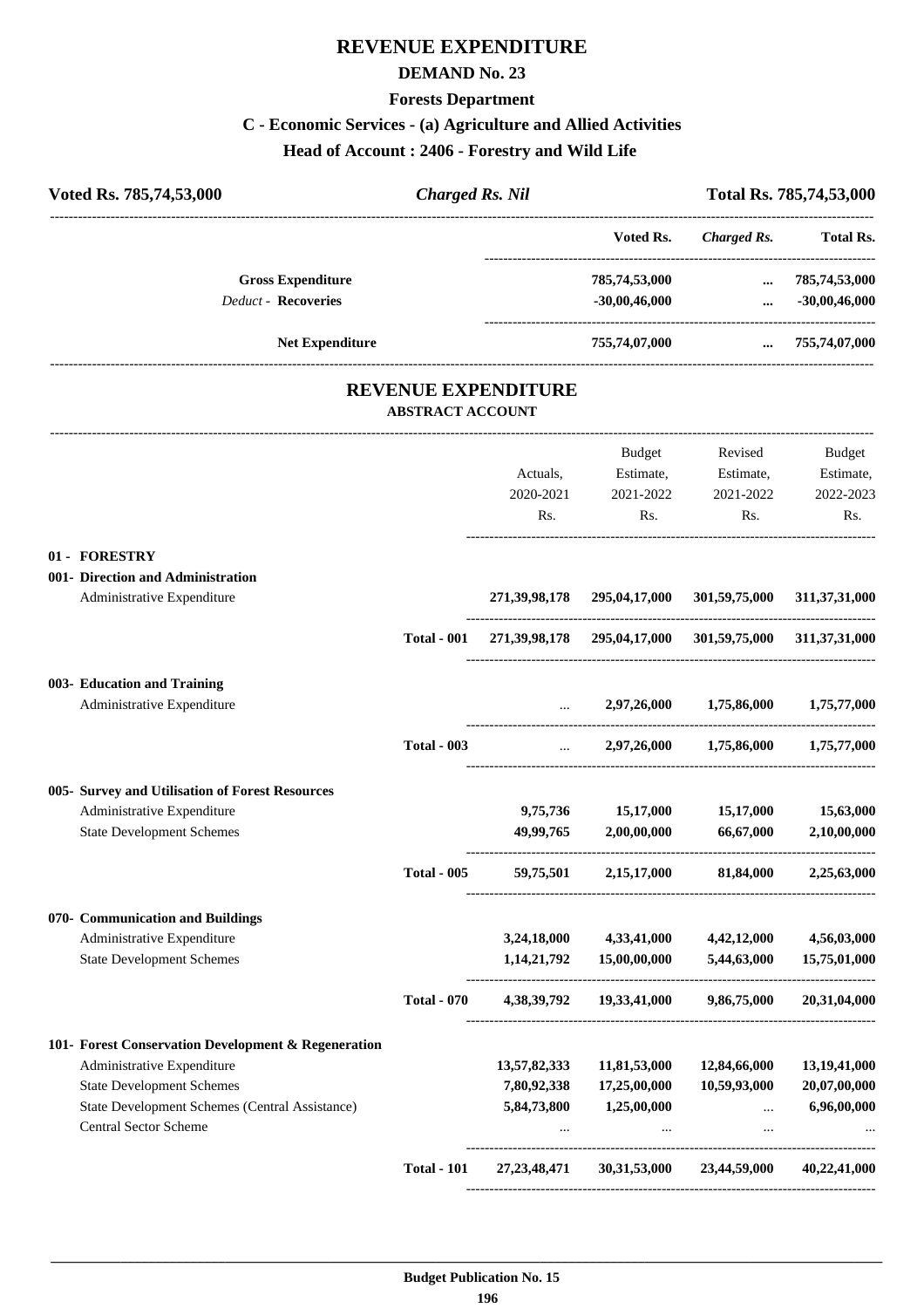|                                                                         |                    |              | Budget                      | Revised                   | Budget          |
|-------------------------------------------------------------------------|--------------------|--------------|-----------------------------|---------------------------|-----------------|
|                                                                         |                    | Actuals,     | Estimate,                   | Estimate,                 | Estimate,       |
|                                                                         |                    | 2020-2021    | 2021-2022                   | 2021-2022                 | 2022-2023       |
|                                                                         |                    | Rs.          | Rs.                         | Rs.                       | Rs.             |
| 102- Social and Farm Forestry                                           |                    |              |                             |                           |                 |
| Administrative Expenditure                                              |                    | 23,68,31,808 | 29,40,20,000                | 25,36,05,000              | 26,78,73,000    |
| <b>State Development Schemes</b>                                        |                    | 2,61,99,126  | 37,59,00,000                | 15,39,67,000              | 49,41,95,000    |
| State Development Schemes (Central Assistance)                          |                    | 12,75,69,621 | 36,79,00,000                | $\ddotsc$                 | 14,97,70,000    |
|                                                                         | <b>Total - 102</b> | 39,06,00,555 | 103,78,20,000               | 40,75,72,000              | 91,18,38,000    |
| <b>105- Forest Produce</b>                                              |                    |              |                             |                           |                 |
| Administrative Expenditure                                              |                    | 10,11,34,611 | 9,05,38,000                 | 8,29,19,000               | 8,47,41,000     |
| <b>State Development Schemes</b>                                        |                    | 19,90,598    | 1,00,00,000                 | 33,33,000                 | 1,05,00,000     |
| <b>Central Sector Scheme</b>                                            |                    |              |                             |                           |                 |
|                                                                         | <b>Total - 105</b> | 10,31,25,209 | 10,05,38,000                | 8,62,52,000               | 9,52,41,000     |
| 789- Special Component Plan for Scheduled Castes                        |                    |              |                             |                           |                 |
| Administrative Expenditure                                              |                    |              |                             |                           |                 |
| <b>State Development Schemes</b>                                        |                    | 3,69,48,002  | 8,75,00,000                 | 2,83,34,000               | 11,80,50,000    |
| State Development Schemes (Central Assistance)                          |                    | 5,87,50,000  | 23,78,00,000                | $\cdots$                  | 4,53,20,000     |
|                                                                         | <b>Total - 789</b> | 9,56,98,002  | 32,53,00,000                | 2,83,34,000               | 16,33,70,000    |
| 796- Tribal Areas Sub-Plan                                              |                    |              |                             |                           |                 |
| <b>State Development Schemes</b>                                        |                    | 2,82,92,408  | 3,75,00,000                 | 83,34,000                 | 2,86,50,000     |
| State Development Schemes (Central Assistance)                          |                    | 7,49,91,080  | 16,43,00,000                |                           | 1,23,60,000     |
|                                                                         | <b>Total - 796</b> | 10,32,83,488 | 20,18,00,000                | 83,34,000                 | 4,10,10,000     |
| 800- Other Expenditure                                                  |                    |              |                             |                           |                 |
| Administrative Expenditure<br><b>State Development Schemes</b>          |                    | 5,14,44,570  | 9,20,00,000                 | 3,23,34,000               | 9,66,00,000     |
|                                                                         |                    |              |                             |                           |                 |
|                                                                         | <b>Total - 800</b> | 5,14,44,570  | 9,20,00,000                 | 3,23,34,000               | 9,66,00,000     |
|                                                                         | Total - 01         |              | 378,03,13,766 525,56,12,000 | 393,77,05,000             | 506,72,75,000   |
| ENVIRONMENTAL FORESTRY AND WILD LIFE<br>$02 -$                          |                    |              |                             |                           |                 |
| 110- Wild Life Preservation                                             |                    |              |                             |                           |                 |
| Administrative Expenditure                                              |                    | 22,18,99,977 | 23,78,94,000                | 24, 22, 43, 000           | 25,15,39,000    |
| <b>State Development Schemes</b>                                        |                    | 11,59,25,270 | 19,90,50,000                | 7,38,55,000               | 31,41,74,000    |
| State Development Schemes (Central Assistance)<br>Central Sector Scheme |                    | 8,89,89,228  | 5,00,00,000                 | 2,42,17,000               | 16,56,00,000    |
|                                                                         | <b>Total - 110</b> | 42,68,14,475 |                             | 48,69,44,000 34,03,15,000 | 73, 13, 13, 000 |
| 111- Zoological Park                                                    |                    |              |                             |                           |                 |
| Administrative Expenditure                                              |                    | 29,74,75,342 | 54,03,82,000                | 66,09,83,000              | 67, 63, 46, 000 |
| <b>State Development Schemes</b>                                        |                    | 1,55,40,152  | 15,00,00,000                | 6,00,00,000               | 19,75,00,000    |
|                                                                         |                    |              |                             |                           |                 |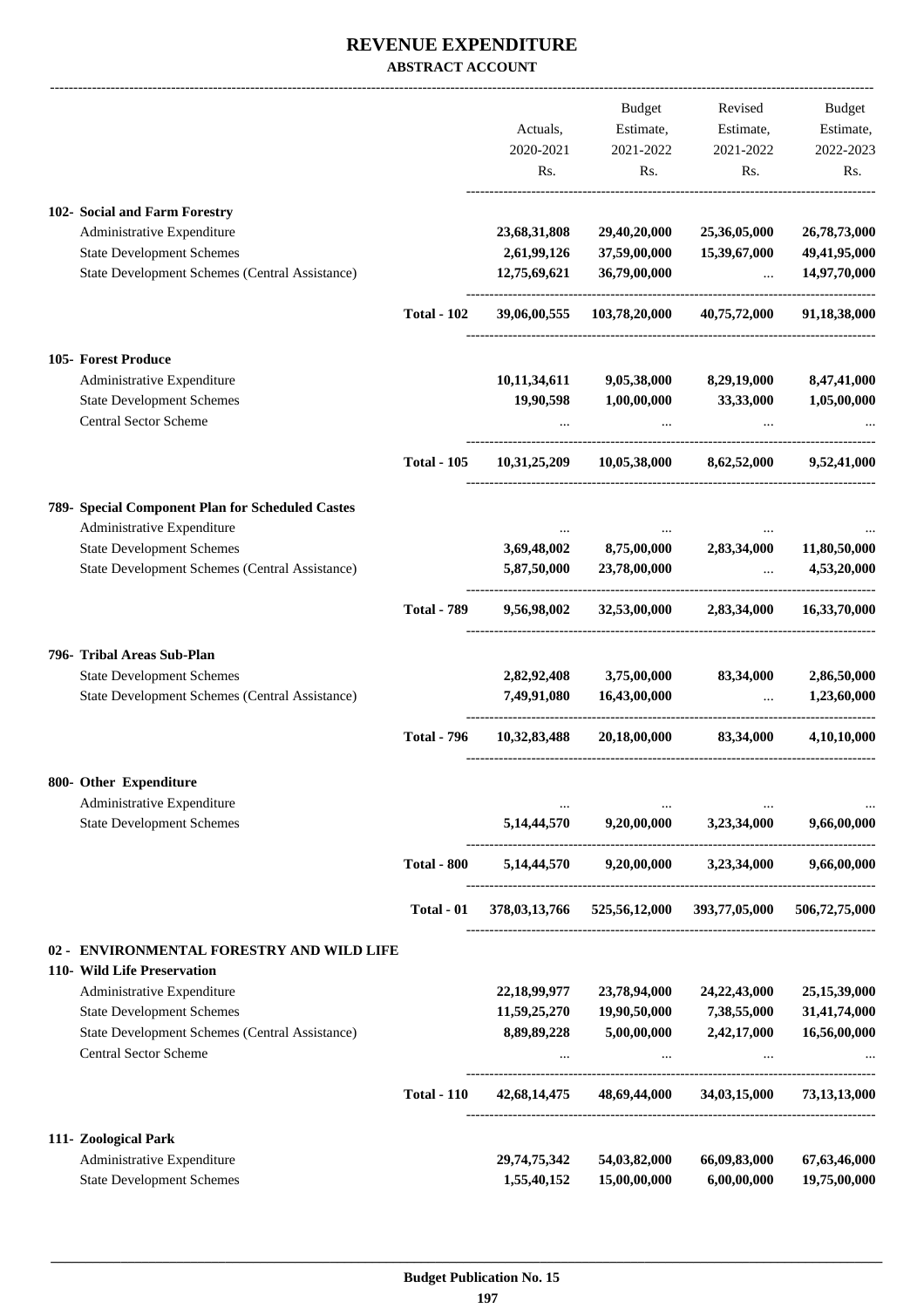|                                                  |                            |                 | <b>Budget</b>                                           | Revised       | Budget        |
|--------------------------------------------------|----------------------------|-----------------|---------------------------------------------------------|---------------|---------------|
|                                                  |                            | Actuals,        | Estimate,                                               | Estimate,     | Estimate,     |
|                                                  |                            | 2020-2021       | 2021-2022                                               | 2021-2022     | 2022-2023     |
|                                                  |                            |                 |                                                         |               |               |
|                                                  |                            | Rs.             | Rs.                                                     | Rs.           | Rs.           |
|                                                  | <b>Total - 111</b>         | 31, 30, 15, 494 | 69,03,82,000                                            | 72,09,83,000  | 87,38,46,000  |
|                                                  |                            |                 |                                                         |               |               |
| 112- Public Garden                               |                            |                 |                                                         |               |               |
| Administrative Expenditure                       |                            | 20,89,50,490    | 24,55,17,000                                            | 22,37,77,000  | 23,27,81,000  |
| <b>State Development Schemes</b>                 |                            | 2,66,73,741     | 11,85,00,000                                            | 4,11,66,000   | 16,44,25,000  |
|                                                  | <b>Total - 112</b>         | 23,56,24,231    | 36,40,17,000                                            | 26,49,43,000  | 39,72,06,000  |
| 789- Special Component Plan for Scheduled Castes |                            |                 |                                                         |               |               |
| <b>State Development Schemes</b>                 |                            | 1,48,82,075     | 2,00,00,000                                             | 7,40,000      | 2,64,00,000   |
| State Development Schemes (Central Assistance)   |                            | 2, 16, 74, 460  | 2,00,00,000                                             | 1,69,12,000   | 5,06,00,000   |
|                                                  | <b>Total - 789</b>         | 3,65,56,535     | 4,00,00,000                                             | 1,76,52,000   | 7,70,00,000   |
|                                                  |                            |                 |                                                         |               |               |
| 796- Tribal Areas Sub-Plan                       |                            |                 |                                                         |               |               |
| <b>State Development Schemes</b>                 |                            | 8,85,69,768     | 23,50,00,000                                            | 9,40,51,000   | 27,34,50,000  |
| State Development Schemes (Central Assistance)   |                            | 1,54,15,036     | 2,10,00,000                                             | 1,59,12,000   | 1,50,00,000   |
|                                                  | <b>Total - 796</b>         | 10,39,84,804    | 25,60,00,000                                            | 10,99,63,000  | 28,84,50,000  |
| 800- Other Expenditure                           |                            |                 |                                                         |               |               |
| Administrative Expenditure                       |                            | 11,12,98,966    | 13,66,33,000                                            | 11,33,00,000  | 11,63,63,000  |
| <b>Central Sector Scheme</b>                     |                            |                 |                                                         |               |               |
|                                                  | <b>Total - 800</b>         | 11,12,98,966    | 13.66.33.000                                            | 11,33,00,000  | 11,63,63,000  |
|                                                  | Total - 02                 |                 | 122,72,94,505 197,39,76,000 156,71,56,000               |               | 248,41,78,000 |
| 04 - AFORESTATION & ECOLOGY DEVELOPMENT          |                            |                 |                                                         |               |               |
| 001- Direction and Administration                |                            |                 |                                                         |               |               |
| Administrative Expenditure                       |                            | 64,00,000       | 60,00,000                                               | 60,00,000     | 60,00,000     |
|                                                  | <b>Total - 001</b>         | 64,00,000       | 60,00,000                                               | 60,00,000     | 60,00,000     |
| 103- State compensatory Afforestation            |                            |                 |                                                         |               |               |
| <b>State Development Schemes</b>                 |                            | 3,31,83,545     | 24,00,48,000                                            | 10,60,06,000  | 30,00,00,000  |
|                                                  | <b>Total - 103</b>         |                 | 3,31,83,545 24,00,48,000                                | 10,60,06,000  | 30,00,00,000  |
|                                                  | Total - 04                 | 3,95,83,545     | 24,60,48,000                                            | 11,20,06,000  | 30,60,00,000  |
|                                                  | <b>Grand Total - Gross</b> | 504,71,91,816   | 747,56,36,000                                           | 561,68,67,000 | 785,74,53,000 |
|                                                  | Voted                      |                 | 504,71,91,816 747,56,36,000 561,68,67,000 785,74,53,000 |               |               |
|                                                  | Charged                    |                 | $\cdots$                                                |               |               |
|                                                  |                            |                 |                                                         |               |               |
|                                                  |                            |                 |                                                         |               |               |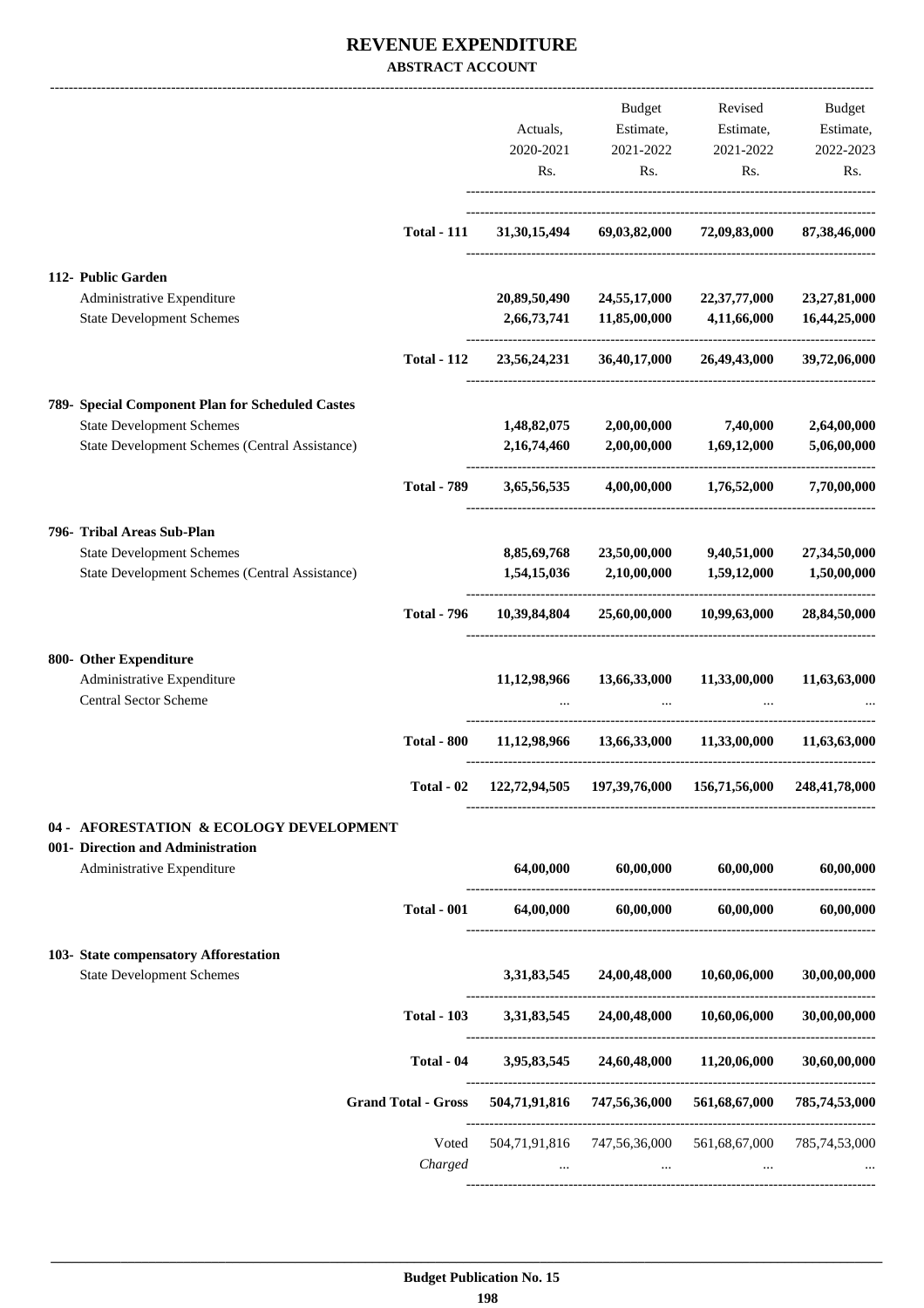|                                                       | Actuals,<br>2020-2021 | Budget<br>Estimate,<br>2021-2022 | Revised<br>Estimate,<br>2021-2022 | Budget<br>Estimate,<br>2022-2023 |
|-------------------------------------------------------|-----------------------|----------------------------------|-----------------------------------|----------------------------------|
|                                                       | Rs.                   | Rs.                              | Rs.                               | Rs.                              |
| <b>Administrative Expenditure</b>                     | 406,71,65,441         | 469,41,38,000                    | 479,05,83,000                     | 494,60,58,000                    |
| <b>State Development Schemes</b>                      | 53,41,63,150          | 190,79,98,000                    | 76,92,43,000                      | 240, 31, 45, 000                 |
| <b>State Development Schemes (Central Assistance)</b> | 44,58,63,225          | 87,35,00,000                     | 5,70,41,000                       | 50,82,50,000                     |
| <b>Deduct Recoveries</b>                              | $-3,40,79,472$        | -24,00,95,000                    | $-10,60,52,000$                   | $-30,00,46,000$                  |
| <b>Grand Total - Net</b>                              | 501, 31, 12, 344      | 723,55,41,000                    | 551,08,15,000                     | 755,74,07,000                    |
| Voted                                                 | 501, 31, 12, 344      | 723,55,41,000                    | 551,08,15,000                     | 755,74,07,000                    |
| Charged                                               | $\cdots$              | $\cdots$                         | $\cdots$                          | $\cdots$                         |
|                                                       |                       |                                  |                                   |                                  |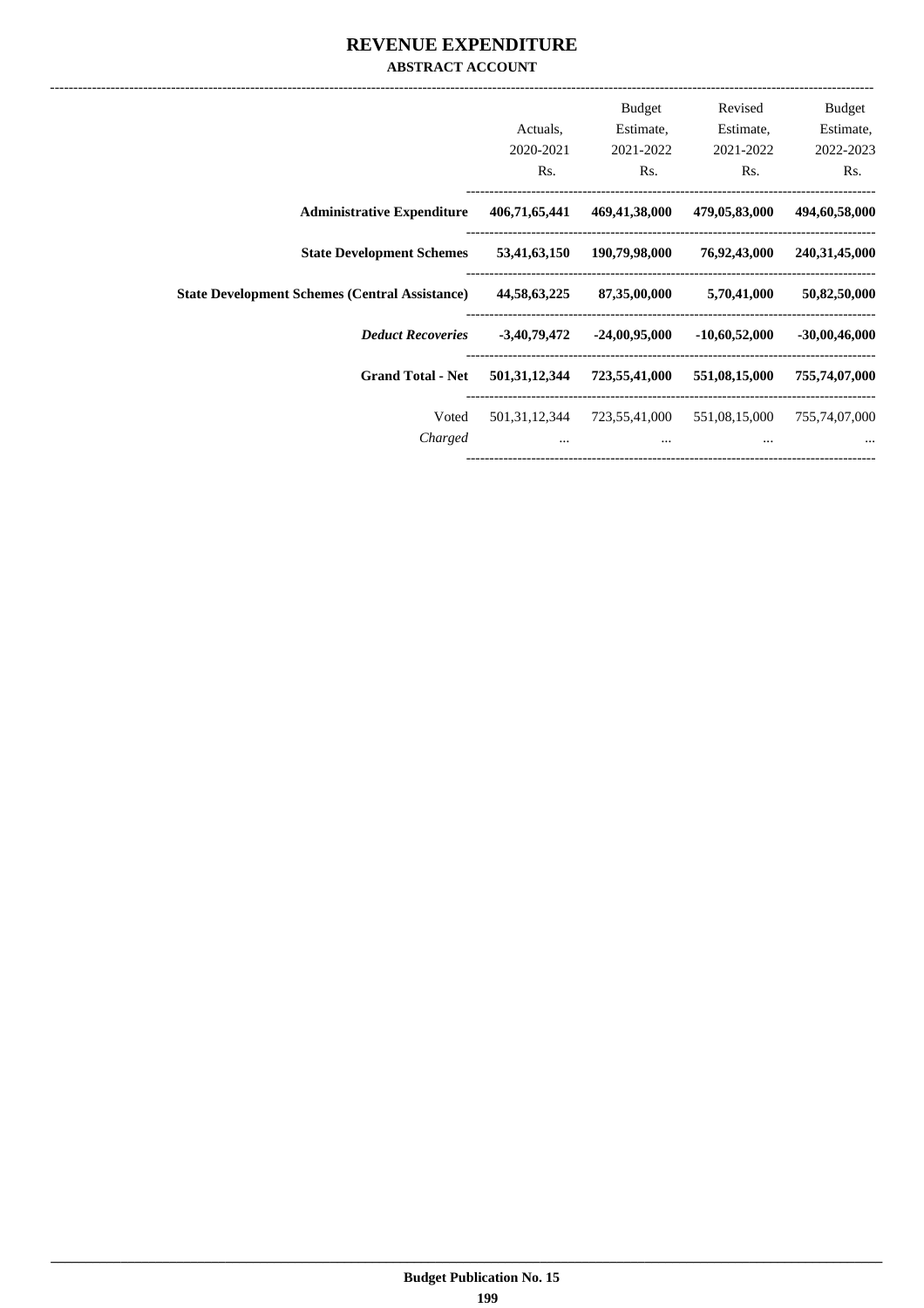-------------------------------------------------------------------------------------------------------------------------------------------------------------------------------

|                                                                        | Actuals,<br>2020-2021 | <b>Budget</b><br>Estimate,<br>2021-2022 | Revised<br>Estimate,<br>2021-2022                                                                   | <b>Budget</b><br>Estimate,<br>2022-2023 |
|------------------------------------------------------------------------|-----------------------|-----------------------------------------|-----------------------------------------------------------------------------------------------------|-----------------------------------------|
|                                                                        | Rs.                   | Rs.                                     | Rs.                                                                                                 | Rs.                                     |
| <b>DETAILED ACCOUNT NO. 2406-01-001 - DIRECTION AND ADMINISTRATION</b> |                       |                                         |                                                                                                     |                                         |
| 01 - FORESTRY                                                          |                       |                                         |                                                                                                     |                                         |
| 001- Direction and Administration                                      |                       |                                         |                                                                                                     |                                         |
| <b>Administrative Expenditure</b>                                      |                       |                                         |                                                                                                     |                                         |
| 001- General Direction [FR]                                            |                       |                                         |                                                                                                     |                                         |
| 01- Salaries                                                           |                       |                                         |                                                                                                     |                                         |
| 01-Pay                                                                 | 168,59,04,108         | 195,57,54,000                           | 180,96,22,000                                                                                       | 187, 12, 11, 000                        |
| 14-Grade Pay                                                           | 97,436                | $\cdots$                                | $\cdots$                                                                                            |                                         |
| 02-Dearness Allowance                                                  | 2,76,49,177           | 6, 10, 73, 000                          | 8,10,00,000                                                                                         | 8,50,00,000                             |
| 03-House Rent Allowance                                                | 11,75,86,213          | 12,75,97,000                            | 14,33,64,000                                                                                        | 14,82,65,000                            |
| 04-Ad hoc Bonus                                                        | 1,36,12,200           | 1,36,71,000                             | 1,30,00,000                                                                                         | 1,35,00,000                             |
| 07-Other Allowances                                                    | 1,52,73,014           | 1,71,48,000                             | 1,57,31,000                                                                                         | 1,62,03,000                             |
| 09-Ration Allowance                                                    | 17,96,891             | 20,60,000                               | 18,90,000                                                                                           | 19,20,000                               |
| 11-Compensatory Allowance                                              | 1,11,46,961           | 1,11,73,000                             | 1,14,81,000                                                                                         | 1,17,11,000                             |
| 12-Medical Allowance                                                   | 1,49,21,060           | 1,57,40,000                             | 1,58,19,000                                                                                         | 1,58,23,000                             |
| Total - 2406-01-001-001-01                                             | 188,79,87,060         | 220,42,16,000                           | 209, 19, 07, 000                                                                                    | 216, 36, 33, 000                        |
| 02- Wages                                                              | 62, 39, 53, 360       | 53, 20, 83, 000                         | 73,25,76,000                                                                                        | 75,24,53,000                            |
| 07- Medical Reimbursements                                             | 30,79,709             | 50,58,000                               | 50,58,000                                                                                           | 51,59,000                               |
| 11- Travel Expenses                                                    | 82, 39, 485           | 95,44,000                               | 65,44,000                                                                                           | 67,35,000                               |
| 12- Medical Reimbursements under WBHS 2008                             | 60, 34, 154           | 82,33,000                               | 82,33,000                                                                                           | 83,98,000                               |
| 13- Office Expenses                                                    |                       |                                         |                                                                                                     |                                         |
| 01-Electricity                                                         | 3,60,37,114           | 3,45,32,000                             | 3,45,32,000                                                                                         | 3,52,23,000                             |
| 02-Telephone                                                           | 28,84,506             | 30,59,000                               | 30,59,000                                                                                           | 31,20,000                               |
| 03-Maintenance / P.O.L. for Office Vehicles                            | 17,92,678             | 32,68,000                               | 25,29,000                                                                                           | 25,66,000                               |
| 04-Other Office Expenses                                               | 25,04,199             | 52,55,000                               | 40,55,000                                                                                           | 40,60,000                               |
| Total - 2406-01-001-001-13                                             | 4, 32, 18, 497        | 4,61,14,000                             | 4,41,75,000                                                                                         | 4,49,69,000                             |
| 14- Rents, Rates and Taxes                                             | 1,06,48,714           | 1,00,30,000                             | 65,55,000                                                                                           | 70,00,000                               |
| 19- Maintenance                                                        | 27, 24, 340           | 56,42,000                               | 37,79,000                                                                                           | 38,62,000                               |
| 28- Payment of Professional and Special Services                       |                       |                                         |                                                                                                     |                                         |
| 02-Other charges                                                       | 5,65,175              | 5,94,000                                | 1,65,000                                                                                            | 1,65,000                                |
| 50- Other Charges                                                      | 2,28,27,211           | 4,55,00,000                             | 3,55,00,000                                                                                         | 3,68,65,000                             |
| 78- Outsourcing of Services                                            | 6,55,66,431           | 5,85,00,000                             | 5,68,78,000                                                                                         | 5,88,84,000                             |
| Total - 2406-01-001-001                                                |                       | 267,48,44,136 292,55,14,000             | 299,13,70,000                                                                                       | 308, 81, 23, 000                        |
|                                                                        |                       |                                         |                                                                                                     |                                         |
| 002- Northern Circle [FR]                                              |                       |                                         |                                                                                                     |                                         |
| 13- Office Expenses                                                    |                       |                                         |                                                                                                     |                                         |
| 03-Maintenance / P.O.L. for Office Vehicles                            | 9,856                 |                                         | the contract of the contract of the contract of the contract of the contract of the contract of the |                                         |
| Total - 2406-01-001-002                                                | 9,856                 | $\cdots$                                | $\ldots$                                                                                            |                                         |
| 003- Central Circle [FR]                                               |                       |                                         |                                                                                                     |                                         |
| 02- Wages                                                              | 8,400                 |                                         |                                                                                                     |                                         |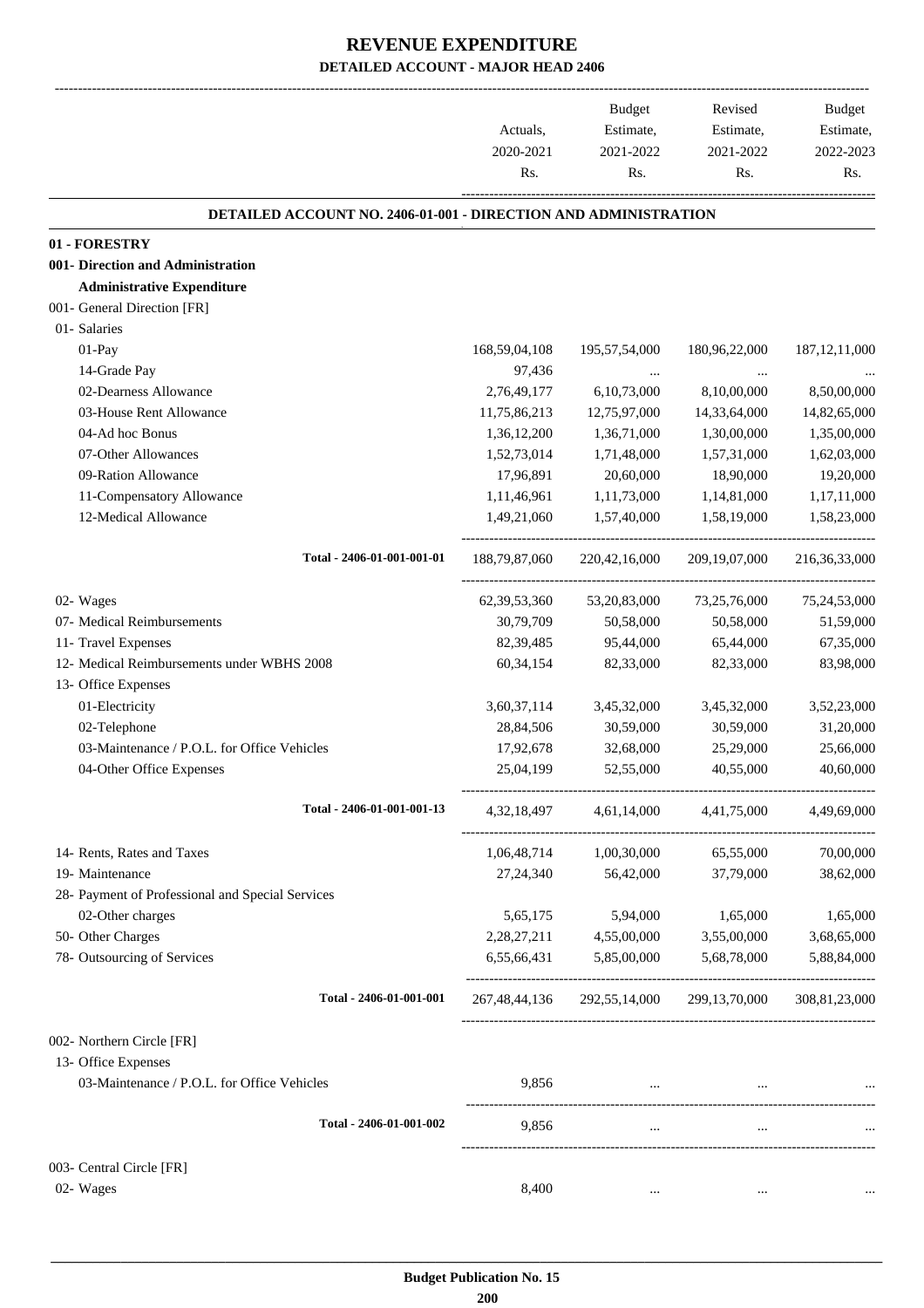|                                                  | Actuals,<br>2020-2021<br>Rs. | <b>Budget</b><br>Estimate,<br>2021-2022<br>Rs. | Revised<br>Estimate,<br>2021-2022<br>Rs. | <b>Budget</b><br>Estimate,<br>2022-2023<br>Rs. |
|--------------------------------------------------|------------------------------|------------------------------------------------|------------------------------------------|------------------------------------------------|
| Total - 2406-01-001-003                          | 8,400                        |                                                |                                          |                                                |
| 020- General Direction and Administration [FR]   |                              |                                                |                                          |                                                |
| 02- Wages                                        | 2,79,42,169                  | 60,00,000                                      | 70,00,000                                | 75,00,000                                      |
| 11- Travel Expenses                              | 59,072                       | 3,00,000                                       | 3,00,000                                 | 3,06,000                                       |
| 13- Office Expenses                              |                              |                                                |                                          |                                                |
| 01-Electricity                                   | 5,24,392                     | 5,75,000                                       | 1,75,000                                 | 1,87,000                                       |
| 02-Telephone                                     | 1,41,410                     | 2,89,000                                       | 2,89,000                                 | 2,95,000                                       |
| 03-Maintenance / P.O.L. for Office Vehicles      | 58,724                       | 1,67,000                                       | 60,000                                   | 61,000                                         |
| 04-Other Office Expenses                         | 1,31,012                     | 3,38,000                                       | 3,38,000                                 | 3,45,000                                       |
|                                                  |                              |                                                |                                          |                                                |
| Total - 2406-01-001-020-13                       | 8,55,538                     | 13,69,000                                      | 8,62,000                                 | 8,88,000                                       |
| 19- Maintenance                                  | 11,19,927                    | 25,07,000                                      | 20,42,000                                | 20,76,000                                      |
| 28- Payment of Professional and Special Services |                              |                                                |                                          |                                                |
| 02-Other charges                                 | 11,59,024                    | 6,51,000                                       | 3,25,000                                 | 3,40,000                                       |
| 50- Other Charges                                | 80,00,056                    | 1,40,76,000                                    | 1,40,76,000                              | 1,44,98,000                                    |
| Total - 2406-01-001-020                          | 3,91,35,786                  | 2,49,03,000                                    | 2,46,05,000                              | 2,56,08,000                                    |
| <b>Total - Administrative Expenditure</b>        | 271,39,98,178                | 295,04,17,000                                  | 301,59,75,000                            | 311, 37, 31, 000                               |
| Total - 2406-01-001                              | 271,39,98,178                | 295,04,17,000                                  | 301,59,75,000                            | 311,37,31,000                                  |
| Voted<br>Charged                                 | 271, 39, 98, 178             | 295,04,17,000                                  | 301,59,75,000                            | 311, 37, 31, 000                               |

#### **DETAILED ACCOUNT NO. 2406-01-003 - EDUCATION AND TRAINING .**

.

**01 - FORESTRY**

- **003- Education and Training**
	- **Administrative Expenditure**
- 001- General Administration and Direction : Cost of training in India
	- of Indian Forest Services Probationers [FR]
- 01- Salaries

| $01-Pay$                |                            | $\cdots$ | 1,60,00,000 | 1,20,00,000 | 1,20,00,000 |
|-------------------------|----------------------------|----------|-------------|-------------|-------------|
| 14-Grade Pay            |                            |          | $\cdots$    |             | $\cdots$    |
| 02-Dearness Allowance   |                            |          | $\cdots$    |             | $\cdots$    |
| 03-House Rent Allowance |                            |          | $\cdots$    |             | $\cdots$    |
| 04-Ad hoc Bonus         |                            |          | $\cdots$    |             | $\cdots$    |
| 07-Other Allowances     |                            |          | 12,000      | 10,000      | 10,000      |
| 12-Medical Allowance    |                            |          | 45,000      | 10,000      | 10,000      |
|                         | Total - 2406-01-003-001-01 |          |             |             |             |
|                         |                            | $\cdots$ | 1,60,57,000 | 1,20,20,000 | 1,20,20,000 |
|                         |                            |          |             |             |             |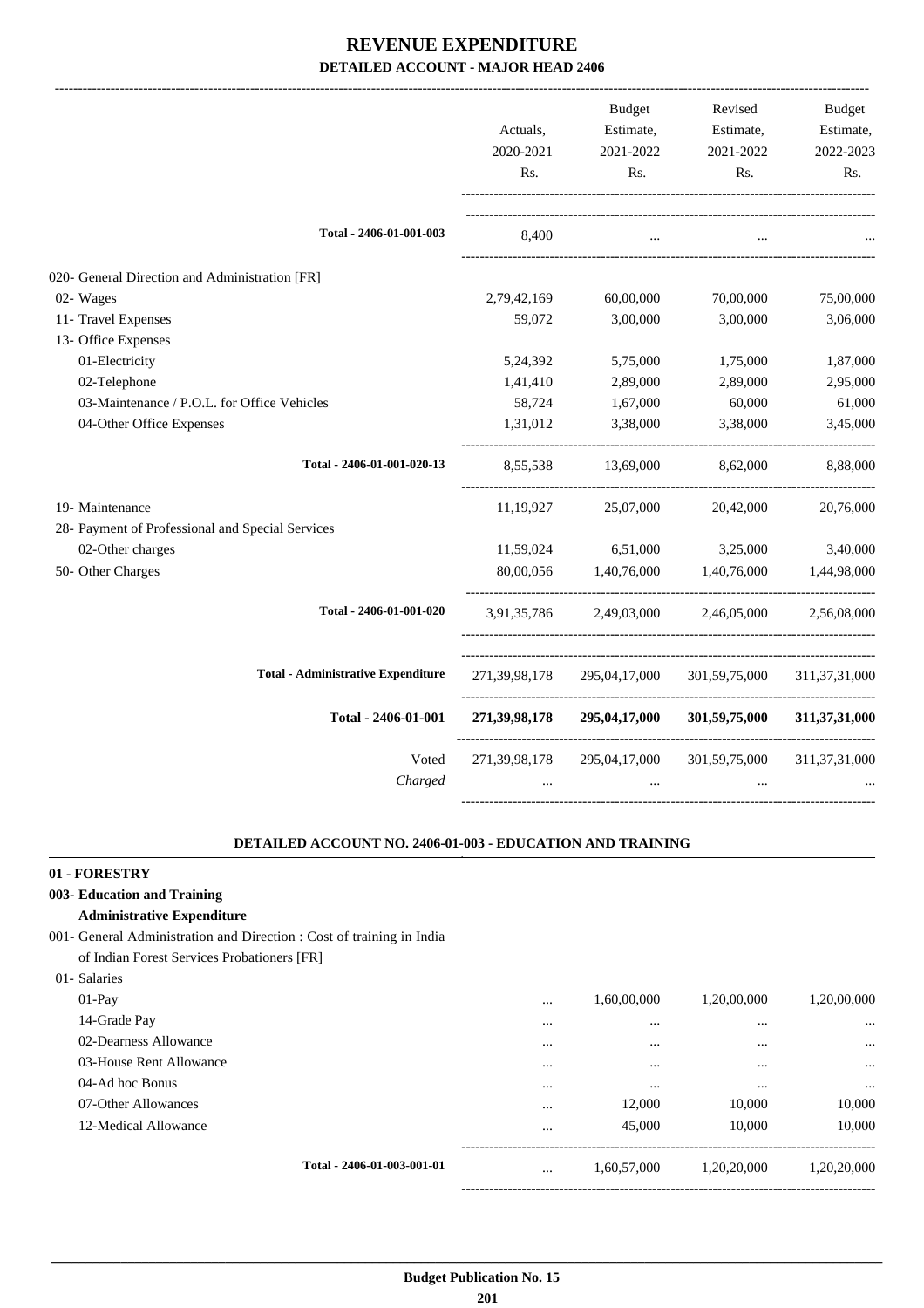|                                                                                        | Actuals,<br>2020-2021<br>Rs. | Budget<br>Estimate,<br>2021-2022<br>Rs. | Revised<br>Estimate,<br>2021-2022<br>Rs.  | Budget<br>Estimate,<br>2022-2023<br>Rs. |
|----------------------------------------------------------------------------------------|------------------------------|-----------------------------------------|-------------------------------------------|-----------------------------------------|
| 07- Medical Reimbursements<br>11- Travel Expenses                                      | $\cdots$<br>$\cdots$         | $\cdots$<br>50,70,000                   | $\cdots$<br>20,70,000                     | 21,71,000                               |
| Total - 2406-01-003-001                                                                | $\mathbf{1}$                 |                                         | 2,11,27,000 1,40,90,000 1,41,91,000       |                                         |
| 002- Cost of training of West Bengal Forest Services Probationers<br>[FR]              |                              |                                         |                                           |                                         |
| 01- Salaries<br>01-Pay<br>14-Grade Pay                                                 | $\ddotsc$<br>$\cdots$        | 69,55,000<br>$\ldots$                   | 29,50,000<br>$\ldots$                     | 30,90,000<br>$\cdots$                   |
| 02-Dearness Allowance<br>03-House Rent Allowance                                       | <br>$\ddotsc$                | 1,19,000<br>3,76,000                    | 90,000<br>50,000                          | 90,000<br>50,000                        |
| 04-Ad hoc Bonus<br>07-Other Allowances<br>12-Medical Allowance                         | $\cdots$<br><br>$\cdots$     | $\cdots$<br>$\cdots$<br>2,000           | $\ddotsc$<br>$\ddotsc$<br>15,000          | 15,000                                  |
| Total - 2406-01-003-002-01                                                             | $\cdots$                     | 74,52,000                               | 31,05,000                                 | 32,45,000                               |
| 11- Travel Expenses<br>12- Medical Reimbursements under WBHS 2008<br>50- Other Charges | <br>$\cdots$                 | $\cdots$<br>$\cdots$                    | $\cdots$<br>1,38,000 1,38,000<br>$\ddots$ | 1,41,000                                |
| Total - 2406-01-003-002                                                                | $\cdots$                     |                                         | 75,90,000 32,43,000                       | 33,86,000                               |
| 003- Cost of Training of Forest Range Officers [FR]<br>50- Other Charges               |                              |                                         | 10,09,000 2,53,000                        |                                         |
| Total - 2406-01-003-003                                                                |                              | 10,09,000                               | 2,53,000                                  |                                         |
| <b>Total - Administrative Expenditure</b>                                              | $\cdots$                     | 2,97,26,000                             | 1,75,86,000                               | 1,75,77,000                             |
| Total - 2406-01-003                                                                    | $\cdots$                     | 2,97,26,000                             | 1,75,86,000                               | 1,75,77,000                             |
| Voted<br>Charged                                                                       | $\cdots$<br>$\ddotsc$        | 2,97,26,000<br>                         | 1,75,86,000<br>                           | 1,75,77,000                             |

#### **DETAILED ACCOUNT NO. 2406-01-005 - SURVEY AND UTILISATION OF FOREST RESOURCES .**

.

#### **01 - FORESTRY**

#### **005- Survey and Utilisation of Forest Resources**

### **Administrative Expenditure**

## 002- Forest Resources [FR]

| 50- Other Charges |                         | 3.81,000 | 5.02.000 | 5.02.000 | 5,17,000 |
|-------------------|-------------------------|----------|----------|----------|----------|
|                   | Total - 2406-01-005-002 | 3.81.000 | 5.02.000 | 5.02.000 | 5,17,000 |

-----------------------------------------------------------------------------------------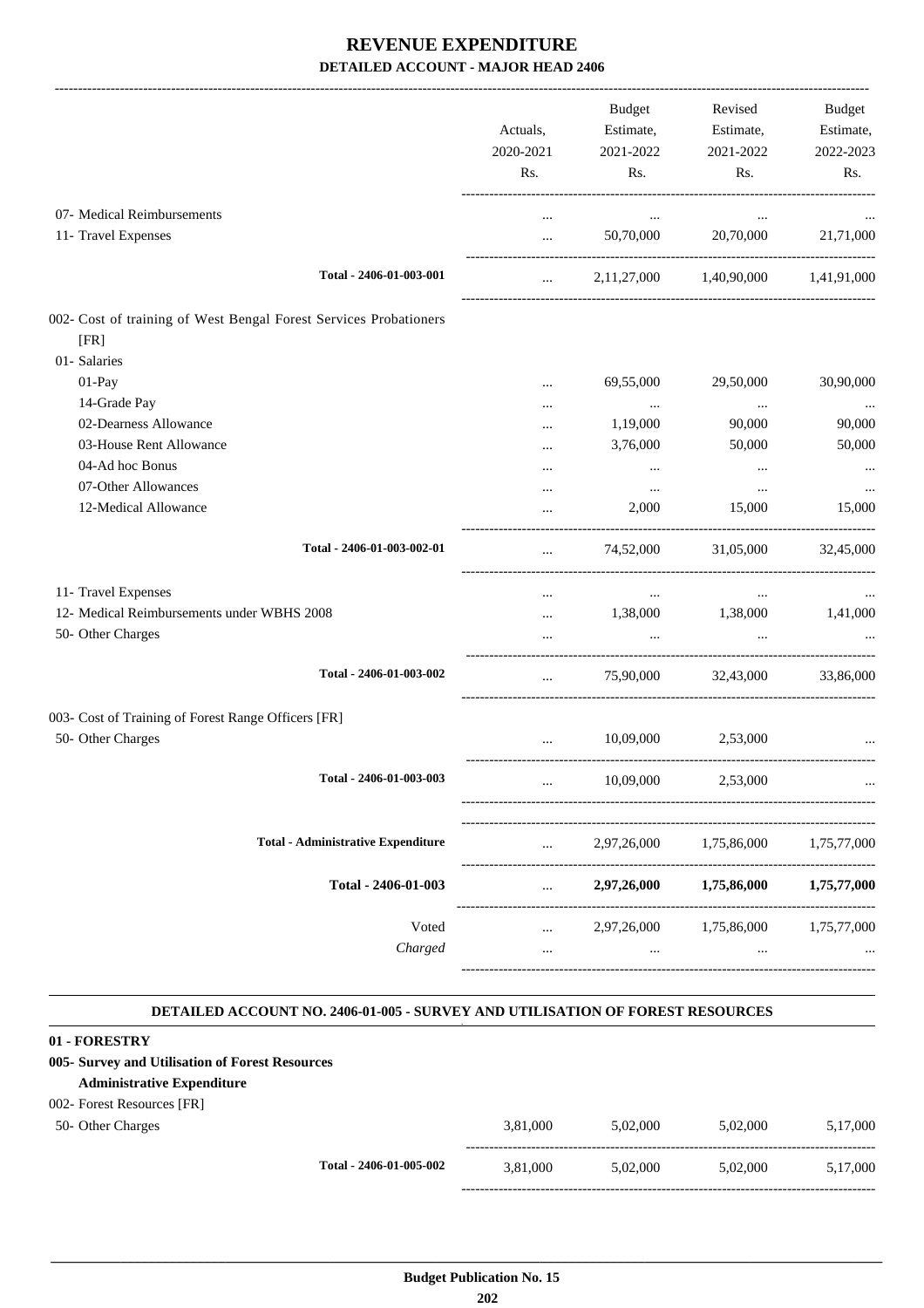|                                                            |                                           | Actuals,<br>2020-2021 | Budget<br>Estimate,                         | Revised<br>Estimate,  | Budget<br>Estimate, |
|------------------------------------------------------------|-------------------------------------------|-----------------------|---------------------------------------------|-----------------------|---------------------|
|                                                            |                                           | Rs.                   | 2021-2022<br>Rs.                            | 2021-2022<br>Rs.      | 2022-2023<br>Rs.    |
| 003- Forest Consolidation [FR]                             |                                           |                       |                                             |                       |                     |
| 50- Other Charges                                          |                                           |                       | 3,78,947 5,65,000 5,65,000                  |                       | 5,82,000            |
|                                                            | Total - 2406-01-005-003                   |                       | 3,78,947 5,65,000 5,65,000 5,82,000         |                       |                     |
| 004- Surveys [FR]                                          |                                           |                       |                                             |                       |                     |
| 50- Other Charges                                          |                                           |                       | 2,15,789 4,50,000 4,50,000                  |                       | 4,64,000            |
|                                                            | Total - 2406-01-005-004                   |                       | 2,15,789 4,50,000 4,50,000                  |                       | 4.64.000            |
|                                                            | <b>Total - Administrative Expenditure</b> | 9,75,736              |                                             | 15,17,000 15,17,000   | 15,63,000           |
| <b>State Development Schemes</b>                           |                                           |                       |                                             |                       |                     |
| 001- Forest Resources [FR]<br>27- Minor Works/ Maintenance |                                           | $\cdots$              | 1,78,00,000                                 | $\ddotsc$             | 1,86,90,000         |
| 50- Other Charges                                          |                                           | 49,99,765             | 22,00,000                                   | 66,67,000             | 23,10,000           |
|                                                            | <b>Total - State Development Schemes</b>  | 49,99,765             |                                             | 2,00,00,000 66,67,000 | 2,10,00,000         |
|                                                            | Total - 2406-01-005                       | 59,75,501             |                                             | 2,15,17,000 81,84,000 | 2,25,63,000         |
|                                                            | Voted                                     |                       | 59,75,501 2,15,17,000 81,84,000 2,25,63,000 |                       |                     |
|                                                            | Charged                                   |                       |                                             |                       |                     |

| 01 - FORESTRY                     |                         |             |             |             |             |
|-----------------------------------|-------------------------|-------------|-------------|-------------|-------------|
| 070- Communication and Buildings  |                         |             |             |             |             |
| <b>Administrative Expenditure</b> |                         |             |             |             |             |
| 002- Buildings [FR]               |                         |             |             |             |             |
| 02- Wages                         |                         | 55,67,658   | 39,42,000   | 1,45,00,000 | 1,50,00,000 |
| 19- Maintenance                   |                         | 40,03,292   | 69,33,000   | 40,83,000   | 42,05,000   |
| 27- Minor Works/ Maintenance      |                         | 1,34,13,879 | 1,80,90,000 | 1,36,82,000 | 1,40,92,000 |
| 50- Other Charges                 |                         | 25,89,963   | 52,12,000   | 52,12,000   | 53,68,000   |
|                                   | Total - 2406-01-070-002 | 2,55,74,792 | 3,41,77,000 | 3,74,77,000 | 3,86,65,000 |
| 003- Communications [FR]          |                         |             |             |             |             |
| 19- Maintenance                   |                         | 16, 17, 849 | 32,51,000   | 16,50,000   | 17,00,000   |
| 27- Minor Works/ Maintenance      |                         | 14,70,745   | 23,28,000   | 15,00,000   | 15,45,000   |
| 50- Other Charges                 |                         | 37,54,614   | 35,85,000   | 35,85,000   | 36,93,000   |
|                                   | Total - 2406-01-070-003 | 68, 43, 208 | 91,64,000   | 67,35,000   | 69,38,000   |
|                                   |                         |             |             |             |             |

**.**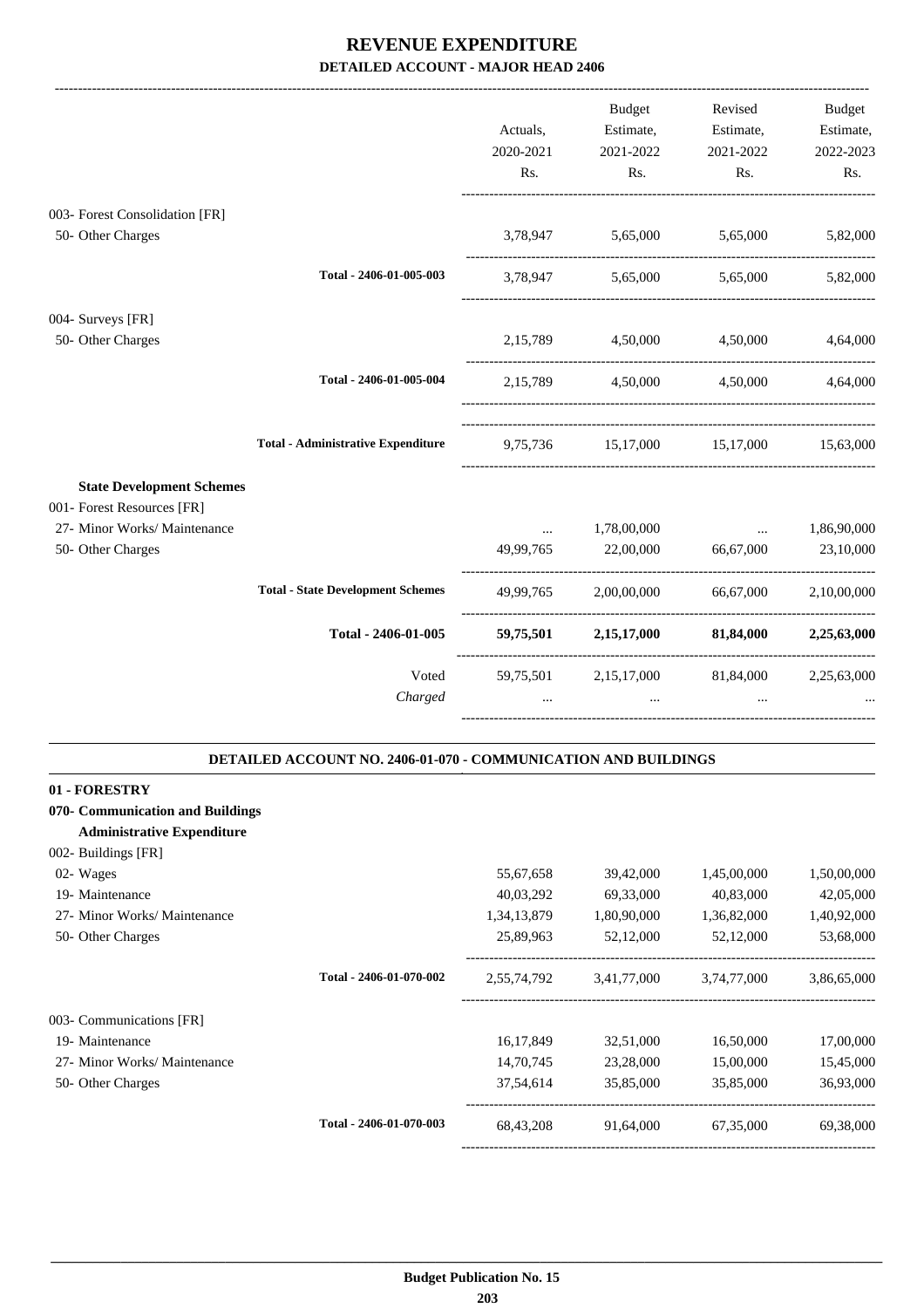|                                                           |                                                                                   | Actuals,<br>2020-2021<br>Rs. | Budget<br>Estimate,<br>2021-2022<br>Rs.                                                                | Revised<br>Estimate,<br>2021-2022<br>Rs.    | Budget<br>Estimate,<br>2022-2023<br>Rs. |
|-----------------------------------------------------------|-----------------------------------------------------------------------------------|------------------------------|--------------------------------------------------------------------------------------------------------|---------------------------------------------|-----------------------------------------|
|                                                           | <b>Total - Administrative Expenditure</b>                                         |                              | 3,24,18,000 4,33,41,000 4,42,12,000 4,56,03,000                                                        |                                             |                                         |
| <b>State Development Schemes</b>                          |                                                                                   |                              |                                                                                                        |                                             |                                         |
| 001- Development of Forest Communications [FR]            |                                                                                   |                              |                                                                                                        |                                             |                                         |
| 19- Maintenance                                           |                                                                                   | $\cdots$                     |                                                                                                        | 4,20,10,000 44,63,000 4,41,11,000           |                                         |
| 50- Other Charges                                         |                                                                                   | 44,51,162                    | 79,90,000                                                                                              | 1,66,67,000                                 | 83,90,000                               |
|                                                           | Total - 2406-01-070-001                                                           | 44,51,162                    | 5,00,00,000                                                                                            |                                             | 2,11,30,000 5,25,01,000                 |
| 004- Buildings [FR]                                       |                                                                                   |                              |                                                                                                        |                                             |                                         |
| 27- Minor Works/ Maintenance                              |                                                                                   | 69,70,630                    |                                                                                                        | $10,00,00,000$ $3,33,33,000$ $10,50,00,000$ |                                         |
|                                                           | Total - 2406-01-070-004                                                           |                              | 69,70,630 10,00,00,000 3,33,33,000 10,50,00,000                                                        |                                             |                                         |
|                                                           | <b>Total - State Development Schemes</b>                                          |                              | $1,14,21,792 \qquad \quad 15,00,00,000 \qquad \quad \  \  5,44,63,000 \qquad \quad \  \  15,75,01,000$ |                                             |                                         |
|                                                           | Total - 2406-01-070                                                               |                              | 4,38,39,792 19,33,41,000 9,86,75,000                                                                   |                                             | 20,31,04,000                            |
|                                                           | Voted                                                                             |                              | 4,38,39,792 19,33,41,000 9,86,75,000 20,31,04,000                                                      |                                             |                                         |
|                                                           | Charged                                                                           | $\ddotsc$                    | $\ddotsc$                                                                                              | $\cdots$                                    |                                         |
|                                                           | DETAILED ACCOUNT NO. 2406-01-101 - FOREST CONSERVATION DEVELOPMENT & REGENERATION |                              |                                                                                                        |                                             |                                         |
| 01 - FORESTRY                                             |                                                                                   |                              |                                                                                                        |                                             |                                         |
| 101- Forest Conservation Development & Regeneration       |                                                                                   |                              |                                                                                                        |                                             |                                         |
| <b>Administrative Expenditure</b>                         |                                                                                   |                              |                                                                                                        |                                             |                                         |
| 001- Wild Life Wing (i) Conservancy and Regeneration [FR] |                                                                                   |                              |                                                                                                        |                                             |                                         |
| 02- Wages                                                 |                                                                                   | 3,17,68,912                  | 1,66,99,000                                                                                            | 2,35,00,000                                 | 2,40,00,000                             |
| 13- Office Expenses                                       |                                                                                   |                              |                                                                                                        |                                             |                                         |
| 02-Telephone<br>19- Maintenance                           |                                                                                   | $\cdots$                     | $\cdots$                                                                                               | $\cdots$                                    |                                         |
| 27- Minor Works/ Maintenance                              |                                                                                   | 93,42,960<br>6,32,490        | 68,34,000<br>9,91,000                                                                                  | 65,30,000<br>6,45,000                       | 66,16,000<br>6,64,000                   |
|                                                           |                                                                                   | 39,66,051                    | 62,24,000                                                                                              |                                             |                                         |
| 50- Other Charges<br>87- Regeneration                     |                                                                                   | $\cdots$                     | $\cdots$                                                                                               | 50,24,000<br>$\cdots$                       | 51,11,000                               |
|                                                           |                                                                                   |                              |                                                                                                        |                                             |                                         |
|                                                           | Total - 2406-01-101-001                                                           | 4,57,10,413                  |                                                                                                        | 3,07,48,000 3,56,99,000                     | 3,63,91,000                             |
| 002- (ii) Working Plan [FR]                               |                                                                                   |                              |                                                                                                        |                                             |                                         |

 **\_\_\_\_\_\_\_\_\_\_\_\_\_\_\_\_\_\_\_\_\_\_\_\_\_\_\_\_\_\_\_\_\_\_\_\_\_\_\_\_\_\_\_\_\_\_\_\_\_\_\_\_\_\_\_\_\_\_\_\_\_\_\_\_\_\_\_\_\_\_\_\_\_\_\_\_\_\_\_\_\_\_\_\_\_\_\_\_\_\_\_\_\_\_\_\_\_\_\_\_\_\_\_\_\_\_\_\_\_\_\_\_\_\_\_\_\_\_\_**

003- Forest Protection [FR]

50- Other Charges 15,71,725 23,62,000 23,62,000 24,33,000

02- Wages 7,44,97,355 7,25,60,000 7,91,09,000 8,14,82,000 19- Maintenance 10,63,211 20,00,000 10,84,000 11,17,000

----------------------------------------------------------------------------------------

-----------------------------------------------------------------------------------------

**Total - 2406-01-101-002** 15,71,725 23,62,000 23,62,000 24,33,000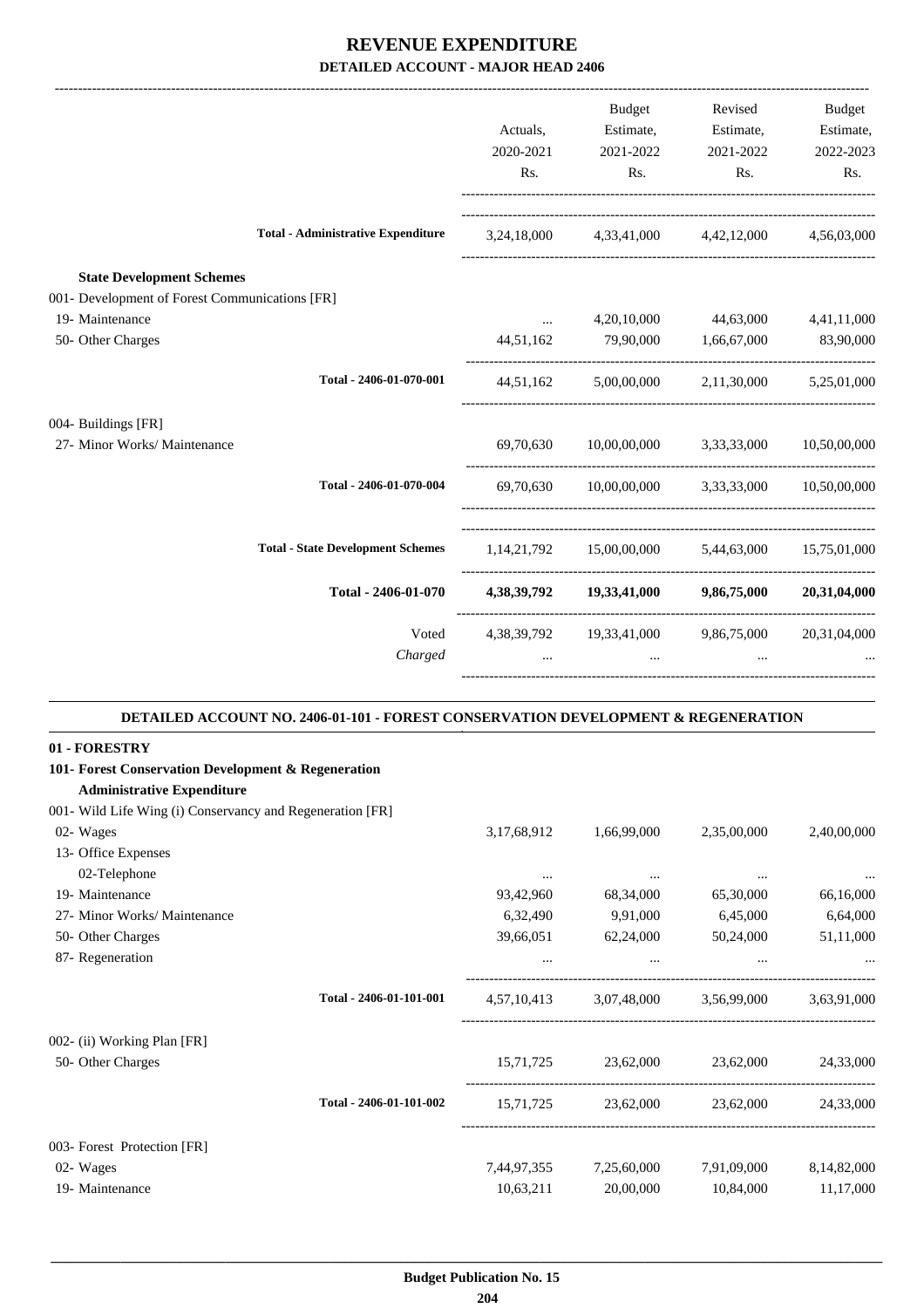-------------------------------------------------------------------------------------------------------------------------------------------------------------------------------

|                                                                         |                                           | Actuals,<br>2020-2021<br>Rs. | <b>Budget</b><br>Estimate,<br>2021-2022<br>Rs. | Revised<br>Estimate,<br>2021-2022<br>Rs.            | <b>Budget</b><br>Estimate,<br>2022-2023<br>Rs. |
|-------------------------------------------------------------------------|-------------------------------------------|------------------------------|------------------------------------------------|-----------------------------------------------------|------------------------------------------------|
| 27- Minor Works/ Maintenance                                            |                                           | 3,66,237                     | 5,94,000                                       | 3,74,000                                            | 3,85,000                                       |
| 41- Secret Service Expenditure                                          |                                           | 50,000                       | 1,02,000                                       | 51,000                                              | 52,000                                         |
| 50- Other Charges                                                       |                                           | 1,21,43,392                  | 92,87,000                                      | 92,87,000                                           | 95,66,000                                      |
|                                                                         | Total - 2406-01-101-003                   |                              | 8,81,20,195 8,45,43,000 8,99,05,000            |                                                     | 9,26,02,000                                    |
| 016- Management Information System [FR]                                 |                                           |                              |                                                |                                                     |                                                |
| 50- Other Charges                                                       |                                           |                              |                                                | 3,80,000 5,00,000 5,00,000 5,15,000                 |                                                |
|                                                                         | Total - 2406-01-101-016                   |                              |                                                | 3,80,000 5,00,000 5,00,000                          | 5,15,000                                       |
|                                                                         | <b>Total - Administrative Expenditure</b> |                              |                                                | 13,57,82,333 11,81,53,000 12,84,66,000 13,19,41,000 |                                                |
| <b>State Development Schemes</b>                                        |                                           |                              |                                                |                                                     |                                                |
| 010- Forest Protection [FR]                                             |                                           |                              |                                                |                                                     |                                                |
| 14- Rents, Rates and Taxes                                              |                                           | $\cdots$                     | 1,91,85,000                                    | 61,35,000                                           | 2,01,44,000                                    |
| 19- Maintenance                                                         |                                           | $\cdots$                     | 1,77,65,000                                    | 26,45,000                                           | 1,86,53,000                                    |
| 24- P.O.L.(Police, Ambulance etc.)                                      |                                           |                              | 3,27,60,000                                    | 4,36,80,000                                         | 3,43,98,000                                    |
| 27- Minor Works/ Maintenance                                            |                                           | $\ldots$                     | 1,11,40,000                                    | 5,33,000                                            | 1,16,97,000                                    |
| 50- Other Charges                                                       |                                           | 3,14,26,692                  | 2,91,50,000                                    | 3,66,67,000                                         | 3,06,08,000                                    |
|                                                                         | Total - 2406-01-101-010                   | 3, 14, 26, 692               | 11,00,00,000                                   | 8,96,60,000                                         | 11,55,00,000                                   |
| 012- Working Plan [FR]                                                  |                                           |                              |                                                |                                                     |                                                |
| 50- Other Charges                                                       |                                           | 21,39,500                    | 2,00,00,000                                    | 66,67,000                                           | 2,10,00,000                                    |
|                                                                         | Total - 2406-01-101-012                   | 21,39,500                    | 2,00,00,000                                    | 66,67,000                                           | 2,10,00,000                                    |
| 015- Management Information System [FR]                                 |                                           |                              |                                                |                                                     |                                                |
| 13- Office Expenses                                                     |                                           |                              |                                                |                                                     |                                                |
| 02-Telephone                                                            |                                           | 3,00,000                     | 1,00,00,000                                    | 33,33,000                                           | 1,05,00,000                                    |
| 50- Other Charges                                                       |                                           |                              | 5,00,000                                       | 33,33,000                                           | 5,25,000                                       |
| 77- Computerisation                                                     |                                           | $\cdots$                     | 95,00,000                                      | 30,00,000                                           | 99,75,000                                      |
|                                                                         | Total - 2406-01-101-015                   | 3,00,000                     | 2,00,00,000                                    |                                                     | 96,66,000 2,10,00,000                          |
|                                                                         | <b>Total - State Development Schemes</b>  |                              |                                                | 3,38,66,192 15,00,00,000 10,59,93,000               | 15,75,00,000                                   |
| <b>State Development Schemes</b>                                        |                                           |                              |                                                |                                                     |                                                |
| 004- Integrated Forest Protection Scheme (State Share) (OCASPS)<br>[FR] |                                           |                              |                                                |                                                     |                                                |
| 50- Other Charges                                                       |                                           |                              | 52,44,476 1,00,00,000                          |                                                     |                                                |
|                                                                         | Total - 2406-01-101-004                   |                              | 52,44,476 1,00,00,000                          | $\ddots$                                            |                                                |
|                                                                         |                                           |                              |                                                |                                                     |                                                |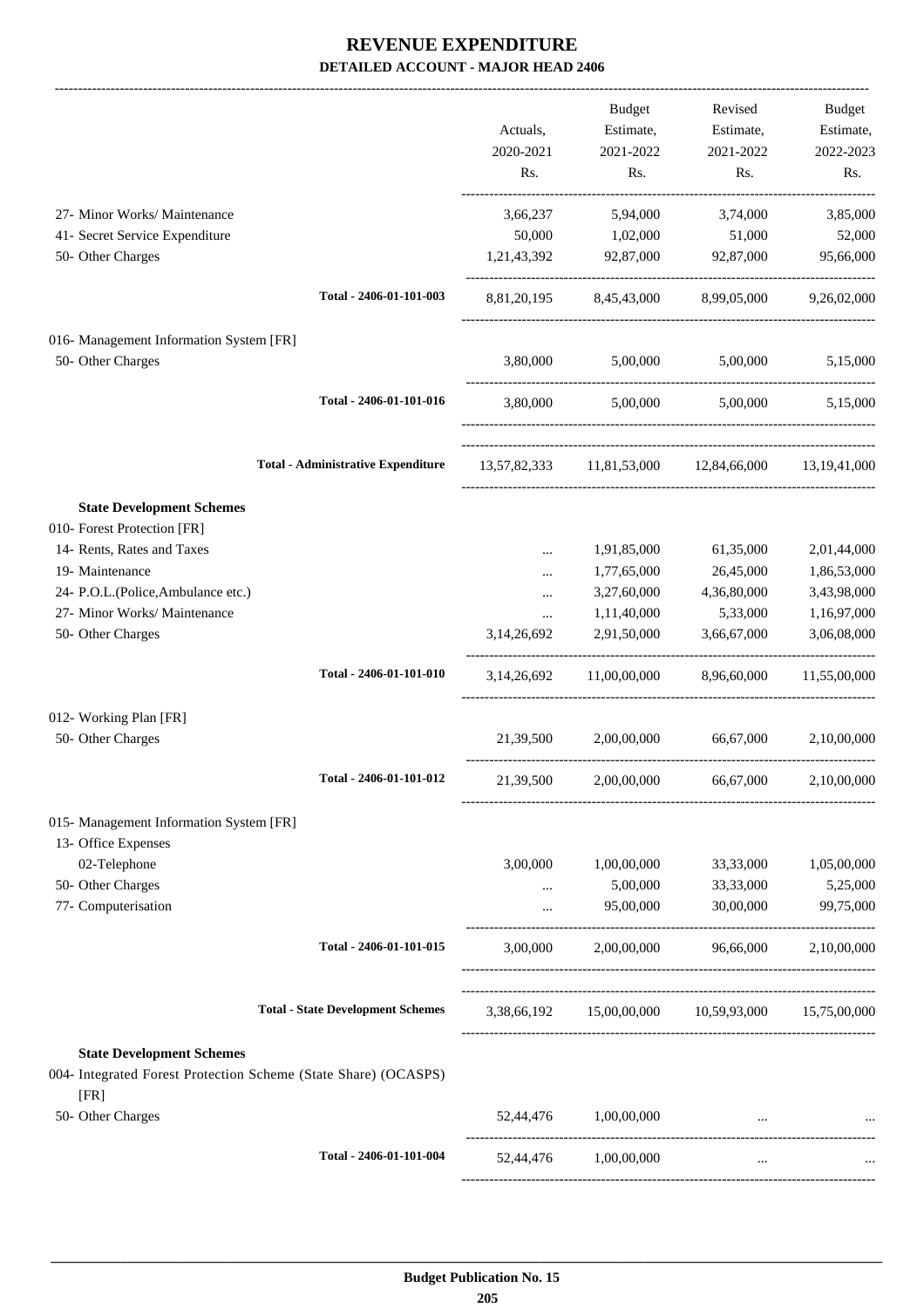|                                                                                                                                                                                   | Actuals,<br>2020-2021<br>Rs. | Budget<br>Estimate,<br>2021-2022<br>Rs. | Revised<br>Estimate,<br>2021-2022<br>Rs.       | <b>Budget</b><br>Estimate,<br>2022-2023<br>Rs. |
|-----------------------------------------------------------------------------------------------------------------------------------------------------------------------------------|------------------------------|-----------------------------------------|------------------------------------------------|------------------------------------------------|
| 020- National Mission for a Green India (State Share) (OCASPS)<br>[FR]                                                                                                            |                              |                                         |                                                |                                                |
| 31- Grants-in-aid-GENERAL                                                                                                                                                         |                              |                                         |                                                |                                                |
| 02-Other Grants                                                                                                                                                                   |                              | 3,89,81,670 1,25,00,000                 | <b><i>Property Services</i></b>                | 2,88,00,000                                    |
| Total - 2406-01-101-020                                                                                                                                                           |                              | 3,89,81,670 1,25,00,000                 |                                                | $\ldots$ 2,88,00,000                           |
| 022- Forest Fire Prevention and Management Scheme [State Share]<br>(OCASPS) [FR]                                                                                                  |                              |                                         |                                                |                                                |
| 50- Other Charges                                                                                                                                                                 |                              |                                         | $\ldots$ $1,44,00,000$                         |                                                |
| Total - 2406-01-101-022                                                                                                                                                           | $\cdots$                     | $\cdots$                                |                                                | $\ldots$ 1,44,00,000                           |
| <b>Total - State Development Schemes</b>                                                                                                                                          |                              | 4,42,26,146 2,25,00,000                 | $\mathbf{r}$ and $\mathbf{r}$ and $\mathbf{r}$ | 4,32,00,000                                    |
| <b>State Development Schemes (Central Assistance)</b><br>019- National Mission for a Green India (Central Share) (OCASPS)<br>[FR]<br>31- Grants-in-aid-GENERAL<br>02-Other Grants |                              | 5,84,73,800 1,25,00,000                 | $\cdots$ . The same of $\cdots$                | 5,76,00,000                                    |
| Total - 2406-01-101-019                                                                                                                                                           |                              | 5,84,73,800 1,25,00,000                 | $\cdots$                                       | 5,76,00,000                                    |
| 021- Forest Fire Prevention and Management Scheme [Central Share]<br>(OCASPS) [FR]                                                                                                |                              |                                         |                                                |                                                |
| 50- Other Charges                                                                                                                                                                 |                              | $\cdots$                                | $\ddotsc$                                      | 1,20,00,000                                    |
| Total - 2406-01-101-021                                                                                                                                                           | $\cdots$                     |                                         | $\cdots$                                       | 1,20,00,000                                    |
| <b>Total - State Development Schemes (Central Assistance)</b>                                                                                                                     | 5,84,73,800                  | 1,25,00,000                             | $\ddotsc$                                      | 6,96,00,000                                    |
| Total - 2406-01-101                                                                                                                                                               | 27, 23, 48, 471              | 30,31,53,000                            | 23,44,59,000                                   | 40,22,41,000                                   |
| Voted<br>Charged                                                                                                                                                                  | 27, 23, 48, 471<br>$\cdots$  | 30, 31, 53, 000<br>                     | 23,44,59,000<br>$\cdots$                       | 40,22,41,000                                   |
|                                                                                                                                                                                   |                              |                                         |                                                |                                                |

#### **DETAILED ACCOUNT NO. 2406-01-102 - SOCIAL AND FARM FORESTRY .**

.

| 01 - FORESTRY                                 |          |          |          |          |
|-----------------------------------------------|----------|----------|----------|----------|
| 102- Social and Farm Forestry                 |          |          |          |          |
| <b>Administrative Expenditure</b>             |          |          |          |          |
| 002- Plantation of quick growing species [FR] |          |          |          |          |
| 01- Salaries                                  |          |          |          |          |
| $01-Pav$                                      |          | $\cdots$ |          | $\cdots$ |
| 19- Maintenance                               | 2,66,957 | 3,90,000 | 2.72,000 | 2,80,000 |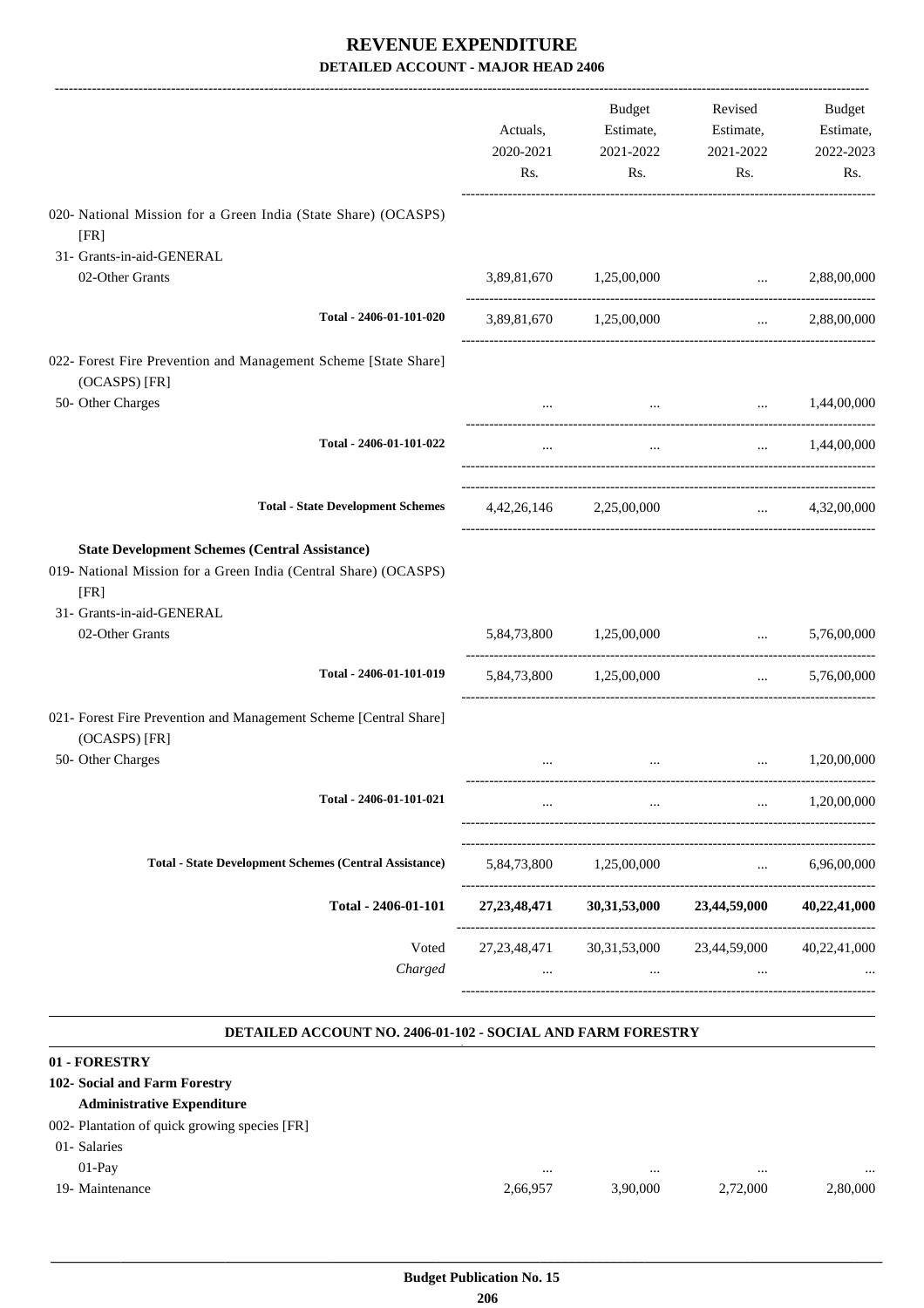|                                                                                                  | Actuals,<br>2020-2021<br>Rs. | Budget<br>Estimate,<br>2021-2022<br>Rs. | Revised<br>Estimate,<br>2021-2022<br>Rs. | Budget<br>Estimate,<br>2022-2023<br>Rs. |
|--------------------------------------------------------------------------------------------------|------------------------------|-----------------------------------------|------------------------------------------|-----------------------------------------|
| 50- Other Charges                                                                                | $\cdots$                     | $\cdots$                                | $\cdots$                                 |                                         |
| 87- Regeneration                                                                                 | $\cdots$                     | $\cdots$                                | $\cdots$                                 |                                         |
|                                                                                                  |                              |                                         |                                          |                                         |
| Total - 2406-01-102-002                                                                          |                              |                                         | 2,66,957 3,90,000 2,72,000 2,80,000      |                                         |
| 003- Farm Forestry-cum-Fuel wood Plantation [FR]                                                 |                              |                                         |                                          |                                         |
| 50- Other Charges                                                                                | 2,69,958                     | 5,00,000                                | 5,00,000                                 | 5,15,000                                |
|                                                                                                  |                              |                                         |                                          |                                         |
| Total - 2406-01-102-003                                                                          | 2,69,958                     |                                         | 5,00,000 5,00,000                        | 5,15,000                                |
| 004- Mixed Plantation on Wasteland, Panchayat land etc. Rural<br><b>Firewood Plantation [FR]</b> |                              |                                         |                                          |                                         |
| 19- Maintenance                                                                                  | 1,75,688                     | 2,52,000                                | 1,79,000                                 | 1,84,000                                |
| 50- Other Charges                                                                                | 66,000                       | 1,40,000                                | 1,40,000                                 | 1,44,000                                |
| Total - 2406-01-102-004                                                                          | 2,41,688                     |                                         | 3,92,000 3,19,000                        | 3,28,000                                |
| 005- West Bengal Forestry Project [FR]                                                           |                              |                                         |                                          |                                         |
| 01- Salaries                                                                                     |                              |                                         |                                          |                                         |
| 01-Pay                                                                                           | 1,84,61,400                  | 1,80,26,000                             | 1,88,31,000                              | 1,93,96,000                             |
| 14-Grade Pay                                                                                     | $\cdots$                     | $\cdots$                                | $\cdots$                                 |                                         |
| 02-Dearness Allowance<br>03-House Rent Allowance                                                 | 5,86,800                     | 6,22,000                                | 7,53,000                                 | 11,64,000                               |
| 04-Ad hoc Bonus                                                                                  | 14,96,343<br>63,000          | 16,69,000<br>67,000                     | 17,89,000<br>36,000                      | 18,43,000<br>40,000                     |
| 07-Other Allowances                                                                              | 31,324                       | 36,000                                  | 32,000                                   | 33,000                                  |
| 09-Ration Allowance                                                                              | 9,600                        | 15,000                                  | 10,000                                   | 10,000                                  |
| 12-Medical Allowance                                                                             | 23,000                       | 33,000                                  | 23,000                                   | 23,000                                  |
| Total - 2406-01-102-005-01                                                                       | 2,06,71,467                  | 2,04,68,000                             | 2, 14, 74, 000                           | 2,25,09,000                             |
| 07- Medical Reimbursements                                                                       | $\cdots$                     | $\cdots$                                | $\cdots$                                 |                                         |
| 11- Travel Expenses                                                                              | 11,94,699                    | 20,04,000                               | 12,04,000                                | 12,44,000                               |
| 12- Medical Reimbursements under WBHS 2008                                                       | 74,671                       | 5,14,000                                | 5,14,000                                 | 5,24,000                                |
| 13- Office Expenses                                                                              |                              |                                         |                                          |                                         |
| 01-Electricity                                                                                   | 5,80,521                     | 9,20,000                                | 6,90,000                                 | 7,60,000                                |
| 02-Telephone                                                                                     | 2,45,464                     | 2,20,000                                | 2,20,000                                 | 2,24,000                                |
| 03-Maintenance / P.O.L. for Office Vehicles                                                      | 2,56,217                     | 5,30,000                                | 5,30,000                                 | 5,30,000                                |
| 04-Other Office Expenses                                                                         | 1,65,000                     | 3,35,000                                | 3,35,000                                 | 3,42,000                                |
| Total - 2406-01-102-005-13                                                                       | 12,47,202                    |                                         | 20,05,000 17,75,000                      | 18,56,000                               |
| 19- Maintenance                                                                                  | 2, 25, 37, 731               | 2,30,00,000                             | 2,29,88,000                              | 2,36,78,000                             |
| 27- Minor Works/ Maintenance                                                                     | 20,53,915                    | 42,14,000                               | 20,95,000                                | 21,58,000                               |
| 28- Payment of Professional and Special Services                                                 |                              |                                         |                                          |                                         |
| 02-Other charges                                                                                 | 3,000                        | 9,000                                   | 3,000                                    | 3,000                                   |
| 50- Other Charges                                                                                | 32,96,965                    | 46,23,000                               | 35,23,000                                | 37,62,000                               |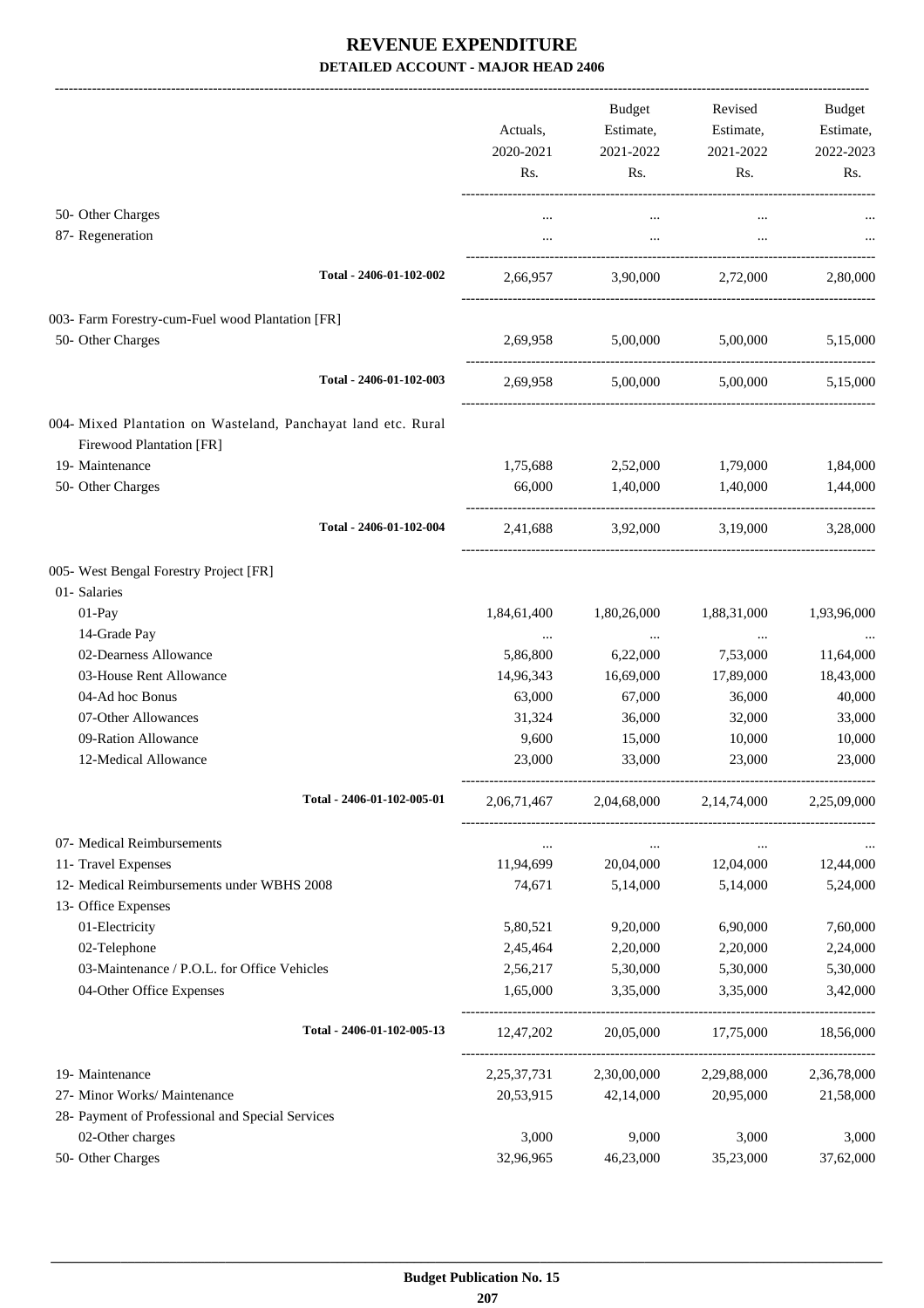|                                                                         | Actuals,<br>2020-2021<br>Rs. | Budget<br>Estimate,<br>2021-2022<br>Rs.   | Revised<br>Estimate,<br>2021-2022<br>Rs.                                                            | Budget<br>Estimate,<br>2022-2023<br>Rs. |
|-------------------------------------------------------------------------|------------------------------|-------------------------------------------|-----------------------------------------------------------------------------------------------------|-----------------------------------------|
| Total - 2406-01-102-005                                                 |                              |                                           | 5,10,79,650 5,68,37,000 5,35,76,000 5,57,34,000                                                     |                                         |
| 006- Area Oriented Fuelwood and Fodder Project [FR]                     |                              |                                           |                                                                                                     |                                         |
| 50- Other Charges                                                       | 2,95,469                     | 5,10,000                                  | 5,10,000                                                                                            | 5,25,000                                |
| Total - 2406-01-102-006                                                 |                              |                                           | 2,95,469 5,10,000 5,10,000                                                                          | 5,25,000                                |
| 007- Social Forestry Project. [FR]                                      |                              |                                           |                                                                                                     |                                         |
| 01-Salaries                                                             |                              |                                           |                                                                                                     |                                         |
| 01-Pay                                                                  | 13,98,09,178                 | 16,38,92,000                              | 14,26,05,000                                                                                        | 14,68,83,000                            |
| 14-Grade Pay                                                            | 938                          | $\ldots$                                  |                                                                                                     |                                         |
| 02-Dearness Allowance                                                   | 14,40,380                    | 49,17,000                                 | 57,04,000                                                                                           | 88,13,000                               |
| 03-House Rent Allowance                                                 | 1,27,48,047                  | 1,45,70,000                               | 1,35,47,000                                                                                         | 1,39,54,000                             |
| 04-Ad hoc Bonus                                                         | 11,50,800                    | 11,75,000                                 | 11,74,000                                                                                           | 11,97,000                               |
| 07-Other Allowances                                                     | 3,75,217                     | 7,91,000                                  | 6,25,000                                                                                            | 6,30,000                                |
| 09-Ration Allowance                                                     | 99,000                       | 1,08,000                                  | 1,01,000                                                                                            | 1,03,000                                |
| 12-Medical Allowance                                                    | 8,56,463                     | 9,25,000                                  | 8,74,000                                                                                            | 8,91,000                                |
| Total - 2406-01-102-007-01                                              |                              |                                           | 15,64,80,023 18,63,78,000 16,46,30,000                                                              | 17,24,71,000                            |
| 02- Wages                                                               | 2,39,994                     | 60,000                                    | 50,000                                                                                              | 50,000                                  |
| 07- Medical Reimbursements                                              | 27,121                       | 1,00,000                                  | 1,00,000                                                                                            | 1,02,000                                |
| 11- Travel Expenses                                                     | 4, 19, 525                   | 6,81,000                                  | 4,50,000                                                                                            | 4,75,000                                |
| 12- Medical Reimbursements under WBHS 2008                              | 1,51,621                     | 3,89,000                                  | 5,20,000                                                                                            | 5,25,000                                |
| 13- Office Expenses                                                     |                              |                                           |                                                                                                     |                                         |
| 01-Electricity                                                          |                              | 4,50,000                                  | 3,20,000                                                                                            | 3,20,000                                |
| 02-Telephone                                                            | 7,50,060                     | 6,11,000                                  | 4,50,000                                                                                            | 4,50,000                                |
| 03-Maintenance / P.O.L. for Office Vehicles<br>04-Other Office Expenses | 9,92,608<br>9,29,000         | 20,10,000<br>18,80,000                    | 18,10,000<br>16,50,000                                                                              | 18,50,000<br>17,00,000                  |
| Total - 2406-01-102-007-13                                              | 26,71,668                    |                                           | 49,51,000 42,30,000                                                                                 | 43,20,000                               |
| 14- Rents, Rates and Taxes                                              | 2,58,388                     | 3,73,000                                  | 2,61,000                                                                                            | 2,66,000                                |
| 19- Maintenance                                                         | 31,15,722                    | 24,50,000                                 | 31,78,000                                                                                           | 32,73,000                               |
| 50- Other Charges                                                       |                              | $2,13,14,024$ $4,00,09,000$ $2,50,09,000$ |                                                                                                     | 2,90,09,000                             |
| Total - 2406-01-102-007                                                 |                              |                                           | 18,46,78,086 23,53,91,000 19,84,28,000 21,04,91,000                                                 |                                         |
| 038- Economic Plantation [FR]                                           |                              |                                           |                                                                                                     |                                         |
| 13- Office Expenses                                                     |                              |                                           |                                                                                                     |                                         |
| 02-Telephone                                                            |                              |                                           | the contract of the contract of the contract of the contract of the contract of the contract of the |                                         |
| <b>Total - Administrative Expenditure</b>                               | 23,68,31,808                 |                                           | 29,40,20,000 25,36,05,000                                                                           | 26,78,73,000                            |
|                                                                         |                              |                                           |                                                                                                     |                                         |

**State Development Schemes**

022- Research and Seed Propagation [FR]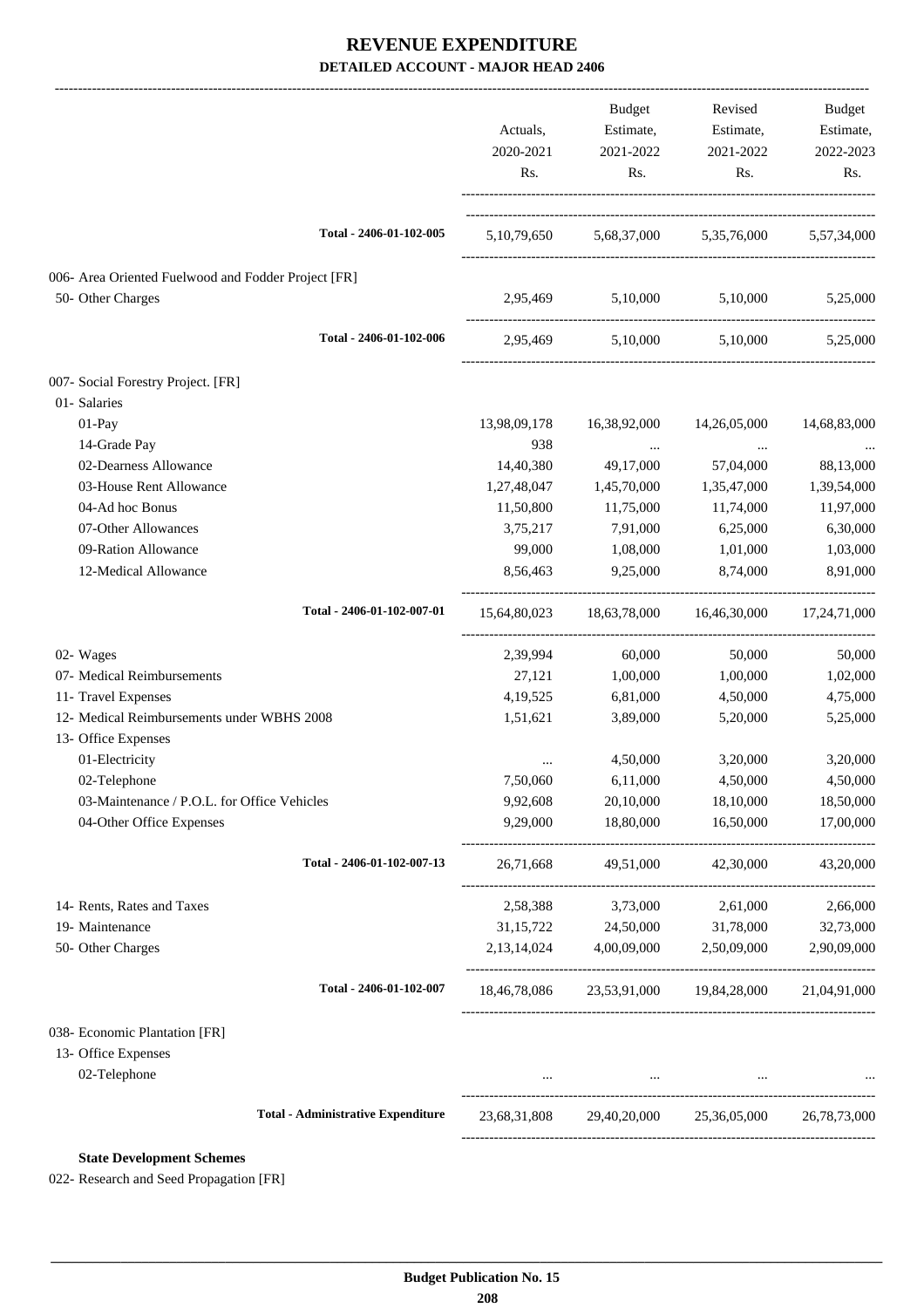|                                                                                                                                               |                                          | Actuals,<br>2020-2021<br>Rs.  | Budget<br>Estimate,<br>2021-2022<br>Rs. | Revised<br>Estimate,<br>2021-2022<br>Rs.                               | Budget<br>Estimate,<br>2022-2023<br>Rs. |
|-----------------------------------------------------------------------------------------------------------------------------------------------|------------------------------------------|-------------------------------|-----------------------------------------|------------------------------------------------------------------------|-----------------------------------------|
| 50- Other Charges<br>98- Training                                                                                                             |                                          | 32,60,622                     | 1,50,00,000<br>$\ddots$                 | 50,00,000<br>$\ddots$                                                  | 1,57,50,000                             |
|                                                                                                                                               | Total - 2406-01-102-022                  |                               | 32,60,622 1,50,00,000                   |                                                                        | 50,00,000 1,57,50,000                   |
| 025- Forestry Treatment [FR]<br>50- Other Charges                                                                                             |                                          | $\cdots$                      |                                         | 24,00,00,000 11,00,00,000                                              | 35,20,00,000                            |
|                                                                                                                                               | Total - 2406-01-102-025                  | $\cdots$                      |                                         | 24,00,00,000 11,00,00,000 35,20,00,000                                 |                                         |
| 026- Community Development [FR]<br>27- Minor Works/ Maintenance<br>50- Other Charges                                                          |                                          | $\cdots$<br>12,81,836         | 5,00,00,000<br>1,00,00,000              | and the company of the company<br>2,00,00,000                          | 5,25,00,000<br>1,05,00,000              |
|                                                                                                                                               | Total - 2406-01-102-026                  |                               |                                         | 12,81,836 6,00,00,000 2,00,00,000                                      | 6,30,00,000                             |
| 027- Other Allied Works Component [FR]<br>27- Minor Works/ Maintenance<br>50- Other Charges                                                   | Total - 2406-01-102-027                  | $\mathbf{m}$ and $\mathbf{m}$ | 42,69,399 1,05,00,000 1,19,67,000       | 2,54,00,000 20,00,000<br>42,69,399 3,59,00,000 1,39,67,000 3,76,95,000 | 2,66,70,000<br>1,10,25,000              |
| 028- Monitoring and Evaluation [FR]<br>50- Other Charges                                                                                      |                                          |                               | 24,17,950 1,50,00,000 50,00,000         |                                                                        | 1,57,50,000                             |
|                                                                                                                                               | Total - 2406-01-102-028                  |                               | 24,17,950 1,50,00,000                   |                                                                        | 50,00,000 1,57,50,000                   |
|                                                                                                                                               | <b>Total - State Development Schemes</b> |                               |                                         | 1,12,29,807 36,59,00,000 15,39,67,000                                  | 48,41,95,000                            |
| <b>State Development Schemes</b><br>030- Conservation of Natural Resources and Ecosystems (State<br>Share) (OCASPS) [FR]<br>50- Other Charges |                                          |                               | 1,49,69,319 1,00,00,000                 |                                                                        |                                         |
|                                                                                                                                               | Total - 2406-01-102-030                  |                               | 1,49,69,319 1,00,00,000                 | $\cdots$                                                               |                                         |
| 045- Conservation of Aquatic Ecosystems (State Share) (OCASPS)<br>[FR]                                                                        |                                          |                               |                                         |                                                                        |                                         |
| 50- Other Charges                                                                                                                             |                                          |                               |                                         | $\dots$ $1,00,00,000$                                                  |                                         |
|                                                                                                                                               | Total - 2406-01-102-045                  |                               | $\cdots$                                |                                                                        | $\ldots$ 1,00,00,000                    |
|                                                                                                                                               | <b>Total - State Development Schemes</b> |                               | 1,49,69,319 1,00,00,000                 |                                                                        | $\ldots$ 1,00,00,000                    |

**State Development Schemes (Central Assistance)**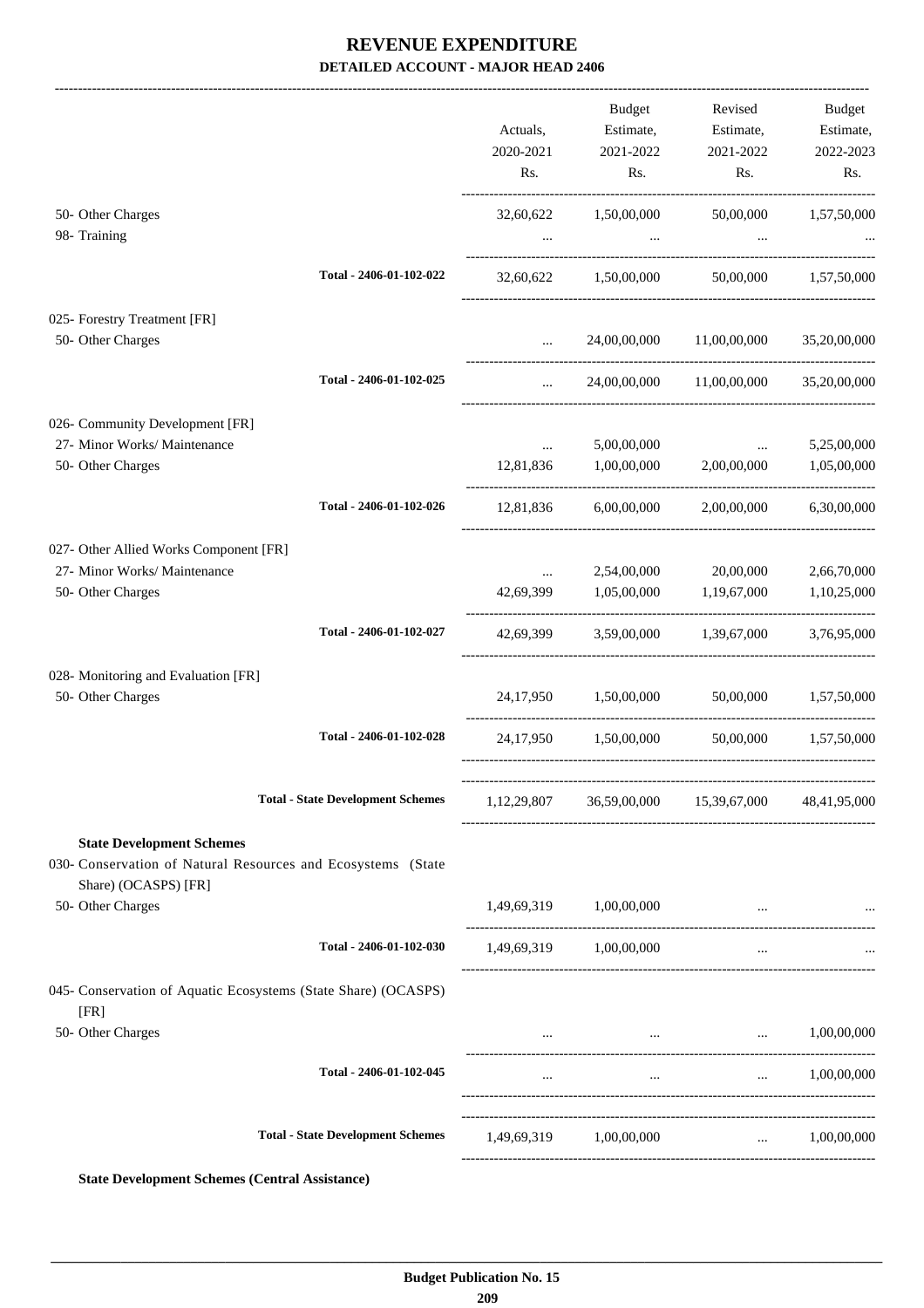|                                                                                        | Actuals,<br>2020-2021<br>Rs. | Budget<br>Estimate,<br>2021-2022<br>Rs. | Revised<br>Estimate,<br>2021-2022<br>Rs.                       | <b>Budget</b><br>Estimate,<br>2022-2023<br>Rs. |
|----------------------------------------------------------------------------------------|------------------------------|-----------------------------------------|----------------------------------------------------------------|------------------------------------------------|
| 029- Integrated Forestry and Bio-Diversaity Conservation(EAP)<br>$(EAP)$ [FR]          |                              |                                         |                                                                |                                                |
| 31- Grants-in-aid-GENERAL                                                              |                              |                                         |                                                                |                                                |
| 02-Other Grants                                                                        |                              | 11,97,00,000 35,29,00,000               | $\ldots$ 12,10,20,000<br>------------------------------------- |                                                |
| Total - 2406-01-102-029                                                                |                              | 11,97,00,000 35,29,00,000               |                                                                | $\ldots$ 12,10,20,000                          |
| 031- Conservation of Natural Resources and Ecosystems (Central<br>Share) (OCASPS) [FR] |                              |                                         |                                                                |                                                |
| 50- Other Charges                                                                      | 78,69,621                    | 1,50,00,000                             |                                                                | $\ldots$ 1,57,50,000                           |
| Total - 2406-01-102-031                                                                |                              | 78,69,621 1,50,00,000                   | $\cdots$                                                       | 1,57,50,000                                    |
| 044- Conservation of Aquatic Ecosystems (Central Share) (OCASPS)<br>[FR]               |                              |                                         |                                                                |                                                |
| 50- Other Charges                                                                      |                              | $\cdots$                                | $\cdots$                                                       | 1,30,00,000                                    |
| Total - 2406-01-102-044                                                                | $\cdots$                     | $\ddotsc$                               | $\cdots$                                                       | 1,30,00,000                                    |
| <b>Total - State Development Schemes (Central Assistance)</b>                          |                              | 12,75,69,621 36,79,00,000               |                                                                | $\ldots$ 14,97,70,000                          |
| Total - 2406-01-102                                                                    | 39,06,00,555                 |                                         | 103,78,20,000 40,75,72,000 91,18,38,000                        |                                                |
| Voted<br>Charged                                                                       | 39,06,00,555                 |                                         | 103,78,20,000 40,75,72,000 91,18,38,000                        |                                                |

#### **DETAILED ACCOUNT NO. 2406-01-105 - FOREST PRODUCE .**

#### **01 - FORESTRY**

#### **105- Forest Produce**

#### **Administrative Expenditure**

001- Timber and other produce removed from forest by Government

| agency [FR]                                     |             |             |             |             |
|-------------------------------------------------|-------------|-------------|-------------|-------------|
| 02- Wages                                       | 6,28,50,467 | 6,00,84,000 | 5,40,00,000 | 5,50,00,000 |
| 19- Maintenance                                 | 7,82,523    | 12,67,000   | 9.98.000    | 10,00,000   |
| 21- Materials and Supplies/Stores and Equipment |             |             |             |             |
| 04-Others                                       | 32.73.972   | 57,41,000   | 57,41,000   | 58,56,000   |
| 27- Minor Works/ Maintenance                    | 16,28,998   | 25,28,000   | 25,28,000   | 25,28,000   |
| 50- Other Charges                               | 62,00.651   | 1.03.52,000 | 1,03,52,000 | 1,06,63,000 |
| Total - 2406-01-105-001                         | 7,47,36,611 | 7,99,72,000 | 7,36,19,000 | 7,50,47,000 |
| 002- Minor Forest Produce [FR]                  |             |             |             |             |
| 50- Other Charges                               | 11,94,328   | 22,13,000   | 22.13.000   | 22,79,000   |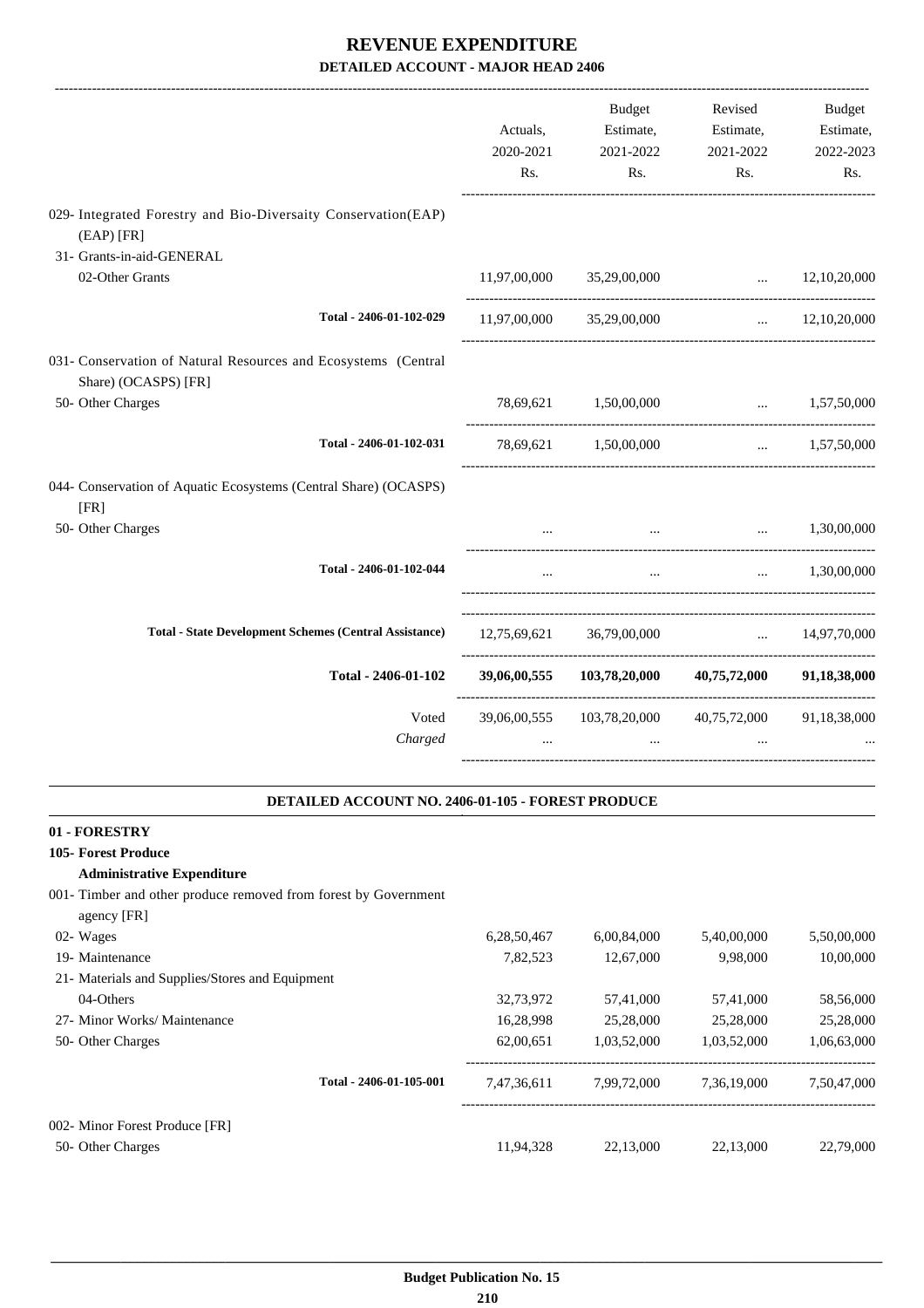|                                                                                                                                                                                       | Actuals,<br>2020-2021 | Budget<br>Estimate,<br>2021-2022 | Revised<br>Estimate,<br>2021-2022                | Budget<br>Estimate,<br>2022-2023 |
|---------------------------------------------------------------------------------------------------------------------------------------------------------------------------------------|-----------------------|----------------------------------|--------------------------------------------------|----------------------------------|
|                                                                                                                                                                                       | Rs.                   | Rs.                              | Rs.                                              | Rs.                              |
| Total - 2406-01-105-002                                                                                                                                                               |                       |                                  | 11,94,328 22,13,000 22,13,000 22,79,000          |                                  |
| 004- Silvo-Pisciculture [FR]                                                                                                                                                          |                       |                                  |                                                  |                                  |
| 01- Salaries                                                                                                                                                                          |                       |                                  |                                                  |                                  |
| $01-Pay$                                                                                                                                                                              | 1,79,84,448           | 12,28,000                        | 12,28,000                                        | 13,51,000                        |
| 14-Grade Pay                                                                                                                                                                          | $\cdots$              | $\ldots$                         | $\ddots$                                         | $\cdots$                         |
| 02-Dearness Allowance                                                                                                                                                                 | 5,74,817              | 37,000                           | 37,000                                           | 42,000                           |
| 03-House Rent Allowance                                                                                                                                                               | 21,74,308             | 1,17,000                         | 1,17,000                                         | 1,35,000                         |
| 04-Ad hoc Bonus                                                                                                                                                                       | $\cdots$              | 5,000                            | 5,000                                            | 6,000                            |
| 07-Other Allowances                                                                                                                                                                   | 92,040                | 11,000                           | 5,000                                            | 6,000                            |
| 09-Ration Allowance                                                                                                                                                                   | 1,600                 | 1,000                            | 2,000                                            | 2,000                            |
| 12-Medical Allowance                                                                                                                                                                  | 1,08,200              | $\cdots$                         |                                                  |                                  |
| Total - 2406-01-105-004-01                                                                                                                                                            |                       |                                  | 2,09,35,413 13,99,000 13,94,000 15,42,000        |                                  |
| 07- Medical Reimbursements                                                                                                                                                            | $\cdots$              | $\cdots$                         | $\cdots$                                         |                                  |
| 11- Travel Expenses                                                                                                                                                                   | 54,365                | 43,000                           | 43,000                                           | 44,000                           |
| 12- Medical Reimbursements under WBHS 2008                                                                                                                                            | $\ldots$              | $\sim$ $\sim$                    | $\ldots$                                         |                                  |
| 50- Other Charges                                                                                                                                                                     | 79,000                | 1,55,000                         | 1,55,000                                         | 1,60,000                         |
| Total - 2406-01-105-004                                                                                                                                                               |                       |                                  | 2,10,68,778 15,97,000 15,92,000 17,46,000        |                                  |
| 005- Timber operation and forest utilisation by mechanised logging,<br>extraction and marketing of Timber (departmental operation to<br>eliminate the exploitation by middlemen) [FR] |                       |                                  |                                                  |                                  |
| 19- Maintenance                                                                                                                                                                       | 2,89,666              | 4,25,000                         | 4,25,000                                         | 4,25,000                         |
| 21- Materials and Supplies/Stores and Equipment                                                                                                                                       |                       |                                  |                                                  |                                  |
| 04-Others                                                                                                                                                                             | 3,26,177              | 6,66,000                         | 6,66,000                                         | 6,79,000                         |
| 27- Minor Works/ Maintenance                                                                                                                                                          | 2,31,004              | 3,74,000                         | 2,36,000                                         | 2,43,000                         |
| 50- Other Charges                                                                                                                                                                     | 24,69,459             | 42,78,000                        | 32,78,000                                        | 34,06,000                        |
| Total - 2406-01-105-005                                                                                                                                                               |                       |                                  | 33,16,306 57,43,000 46,05,000 47,53,000          |                                  |
| 013- Minor forest produce (including Silvo-Pisciculture): Agro-                                                                                                                       |                       |                                  |                                                  |                                  |
| Silviculture [FR]                                                                                                                                                                     |                       |                                  |                                                  |                                  |
| 19- Maintenance                                                                                                                                                                       |                       | 2,05,546 3,33,000                | 2,10,000                                         | 2,16,000                         |
| 50- Other Charges                                                                                                                                                                     |                       | 6,13,042 6,80,000 6,80,000       |                                                  | 7,00,000                         |
| Total - 2406-01-105-013                                                                                                                                                               |                       |                                  | 8,18,588 10,13,000 8,90,000 9,16,000             |                                  |
| <b>Total - Administrative Expenditure</b>                                                                                                                                             |                       |                                  | 10,11,34,611 9,05,38,000 8,29,19,000 8,47,41,000 |                                  |
| <b>State Development Schemes</b>                                                                                                                                                      |                       |                                  |                                                  |                                  |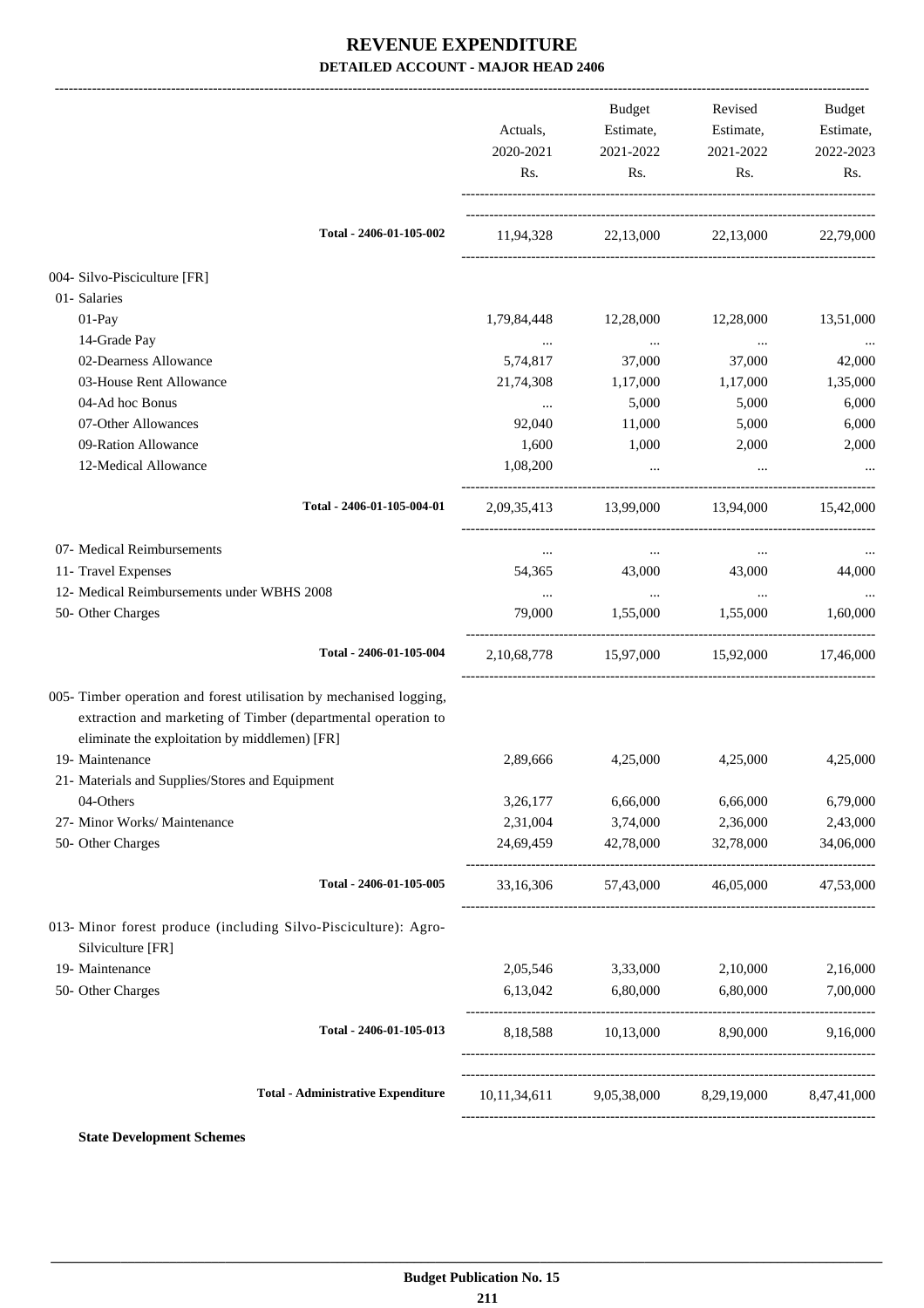|                                                                                                                                                                                        | Actuals,<br>2020-2021<br>Rs.   | Budget<br>Estimate,<br>2021-2022<br>Rs. | Revised<br>Estimate,<br>2021-2022<br>Rs.                      | Budget<br>Estimate,<br>2022-2023<br>Rs. |
|----------------------------------------------------------------------------------------------------------------------------------------------------------------------------------------|--------------------------------|-----------------------------------------|---------------------------------------------------------------|-----------------------------------------|
| 003- Timber Operation and Forest Utilisation by Mechanised<br>Logging, Extraction and Marketing (Departmental Operation of<br>Timber to eliminate the exploitation of Middle-men) [FR] |                                |                                         |                                                               |                                         |
| 50- Other Charges                                                                                                                                                                      | 19,90,598                      | 1,00,00,000                             | 33,33,000                                                     | 1,05,00,000                             |
| <b>Total - State Development Schemes</b>                                                                                                                                               |                                |                                         | 19,90,598 1,00,00,000 33,33,000 1,05,00,000                   |                                         |
| Total - 2406-01-105                                                                                                                                                                    |                                |                                         | $10,31,25,209$ $10,05,38,000$ $8,62,52,000$ $9,52,41,000$     |                                         |
| Voted<br>Charged                                                                                                                                                                       | <b><i>Committee States</i></b> | and the company of the company          | 10,31,25,209 10,05,38,000 8,62,52,000 9,52,41,000<br>$\cdots$ |                                         |
| DETAILED ACCOUNT NO. 2406-01-789 - SPECIAL COMPONENT PLAN FOR SCHEDULED CASTES                                                                                                         |                                |                                         |                                                               |                                         |
| 01 - FORESTRY<br>789- Special Component Plan for Scheduled Castes<br><b>State Development Schemes</b><br>002- Plantation of Quick Growing Species [FR]<br>87- Regeneration             |                                |                                         |                                                               |                                         |
| 007- Forestry Treatment [FR]                                                                                                                                                           |                                |                                         |                                                               |                                         |
| 50- Other Charges                                                                                                                                                                      |                                | 3,69,48,002 8,00,00,000 2,66,67,000     |                                                               | 10,40,00,000                            |
| Total - 2406-01-789-007                                                                                                                                                                | 3.69.48.002                    | 8,00,00,000                             | 2,66,67,000                                                   | 10,40,00,000                            |
| 011- Community Development [FR]<br>50- Other Charges                                                                                                                                   |                                | 50,00,000                               | 16,67,000                                                     | 52,50,000                               |
| Total - 2406-01-789-011                                                                                                                                                                |                                | 50,00,000                               | 16,67,000                                                     | 52,50,000                               |
| <b>Total - State Development Schemes</b>                                                                                                                                               |                                |                                         | 3,69,48,002 8,50,00,000 2,83,34,000 10,92,50,000              |                                         |
| <b>State Development Schemes</b><br>023- National Mission for a Green India (State Share) (OCASPS)<br>[FR]                                                                             |                                |                                         |                                                               |                                         |
| 31- Grants-in-aid-GENERAL<br>02-Other Grants                                                                                                                                           | $\cdots$                       | 25,00,000                               | and the company of the company of the                         | 88,00,000                               |
| <b>Total - State Development Schemes</b>                                                                                                                                               | $\cdots$                       | 25,00,000                               | <b>Sales Committee</b>                                        | 88,00,000                               |
| <b>State Development Schemes (Central Assistance)</b><br>012- Integrated Forestry& Bio-Diversity Conservation(EAP) (EAP)<br>[FR]<br>31- Grants-in-aid-GENERAL                          |                                |                                         |                                                               |                                         |
| 02-Other Grants                                                                                                                                                                        | 5,87,50,000                    | 23,53,00,000                            | $\cdots$                                                      | 2,77,20,000                             |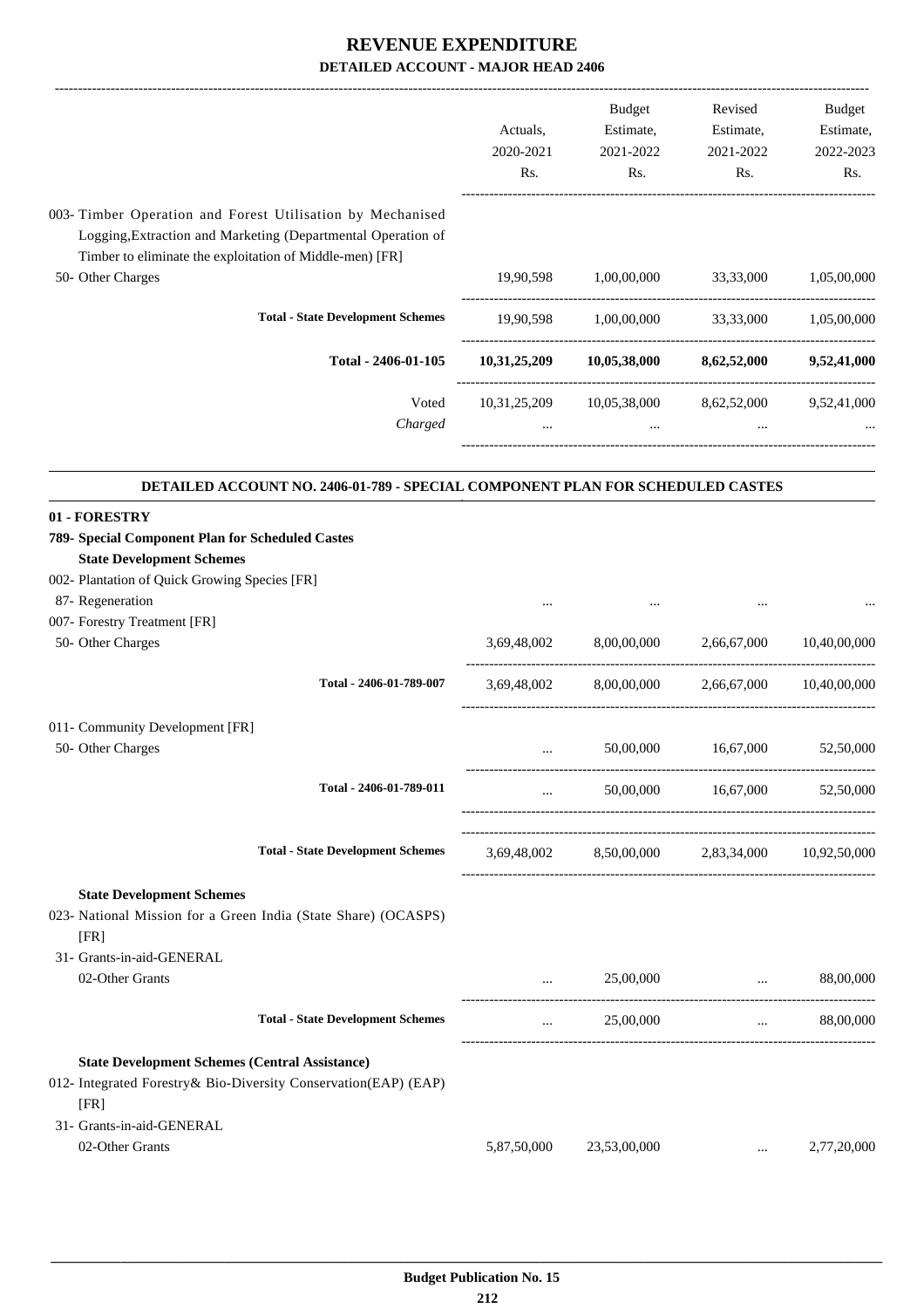|                                                                          |             | <b>Budget</b>                                     | Revised                               | Budget               |
|--------------------------------------------------------------------------|-------------|---------------------------------------------------|---------------------------------------|----------------------|
|                                                                          | Actuals.    | Estimate,                                         | Estimate,                             | Estimate,            |
|                                                                          | 2020-2021   | 2021-2022                                         | 2021-2022                             | 2022-2023            |
|                                                                          | Rs.         | Rs.                                               | Rs.                                   | Rs.                  |
| Total - 2406-01-789-012                                                  | 5,87,50,000 | 23,53,00,000                                      |                                       | $\ldots$ 2,77,20,000 |
| 022- National Mission for a Green India (Central Share) (OCASPS)<br>[FR] |             |                                                   |                                       |                      |
| 31- Grants-in-aid-GENERAL                                                |             |                                                   |                                       |                      |
| 02-Other Grants                                                          |             | 25,00,000                                         |                                       | 1,76,00,000          |
| Total - 2406-01-789-022                                                  | $\cdots$    | 25,00,000                                         |                                       | $\ldots$ 1,76,00,000 |
| <b>Total - State Development Schemes (Central Assistance)</b>            |             | 5,87,50,000 23,78,00,000                          | <b>Contract Contract Contract</b>     | 4,53,20,000          |
| Total - 2406-01-789                                                      | 9,56,98,002 |                                                   | 32,53,00,000 2,83,34,000 16,33,70,000 |                      |
| Voted                                                                    |             | 9,56,98,002 32,53,00,000 2,83,34,000 16,33,70,000 |                                       |                      |
| Charged                                                                  |             | $\cdots$                                          | $\cdots$                              |                      |
|                                                                          |             |                                                   |                                       |                      |

#### **DETAILED ACCOUNT NO. 2406-01-796 - TRIBAL AREAS SUB-PLAN**

.

| 01 - FORESTRY                                                                  |           |                                             |                    |             |
|--------------------------------------------------------------------------------|-----------|---------------------------------------------|--------------------|-------------|
| 796- Tribal Areas Sub-Plan                                                     |           |                                             |                    |             |
| <b>State Development Schemes</b>                                               |           |                                             |                    |             |
| 004- Social and Farm Forestry- Economic Plantations [FR]                       |           |                                             |                    |             |
| 87- Regeneration                                                               |           |                                             |                    |             |
| 019- Forest Produce- Timber Operation and Forest utilisation by                |           |                                             |                    |             |
| mechanised logging, extraction and marketing (Departmental                     |           |                                             |                    |             |
| operation of Timber to eliminate the exploitation of middlemen)                |           |                                             |                    |             |
| [FR]                                                                           |           |                                             |                    |             |
| 21- Materials and Supplies/Stores and Equipment                                |           |                                             |                    |             |
| 04-Others                                                                      | 7,47,318  | 50,00,000                                   | 16,67,000          | 52,50,000   |
| Total - 2406-01-796-019                                                        | 7,47,318  |                                             |                    |             |
| 022- Other Expenditure - Economisc Rehabilitation of Fringe<br>Population [FR] |           |                                             |                    |             |
| 27- Minor Works/ Maintenance                                                   | $\cdots$  | 1,95,00,000                                 |                    | 2,04,75,000 |
| 50- Other Charges                                                              | 36,83,507 |                                             | 5,00,000 66,67,000 | 5,25,000    |
| Total - 2406-01-796-022                                                        | 36,83,507 | 2,00,00,000                                 | 66.67.000          | 2,10,00,000 |
| <b>Total - State Development Schemes</b>                                       |           | 44,30,825 2,50,00,000 83,34,000 2,62,50,000 |                    |             |
|                                                                                |           |                                             |                    |             |

#### **State Development Schemes**

037- National Mission for a Green India (State Share) (OCASPS) [FR]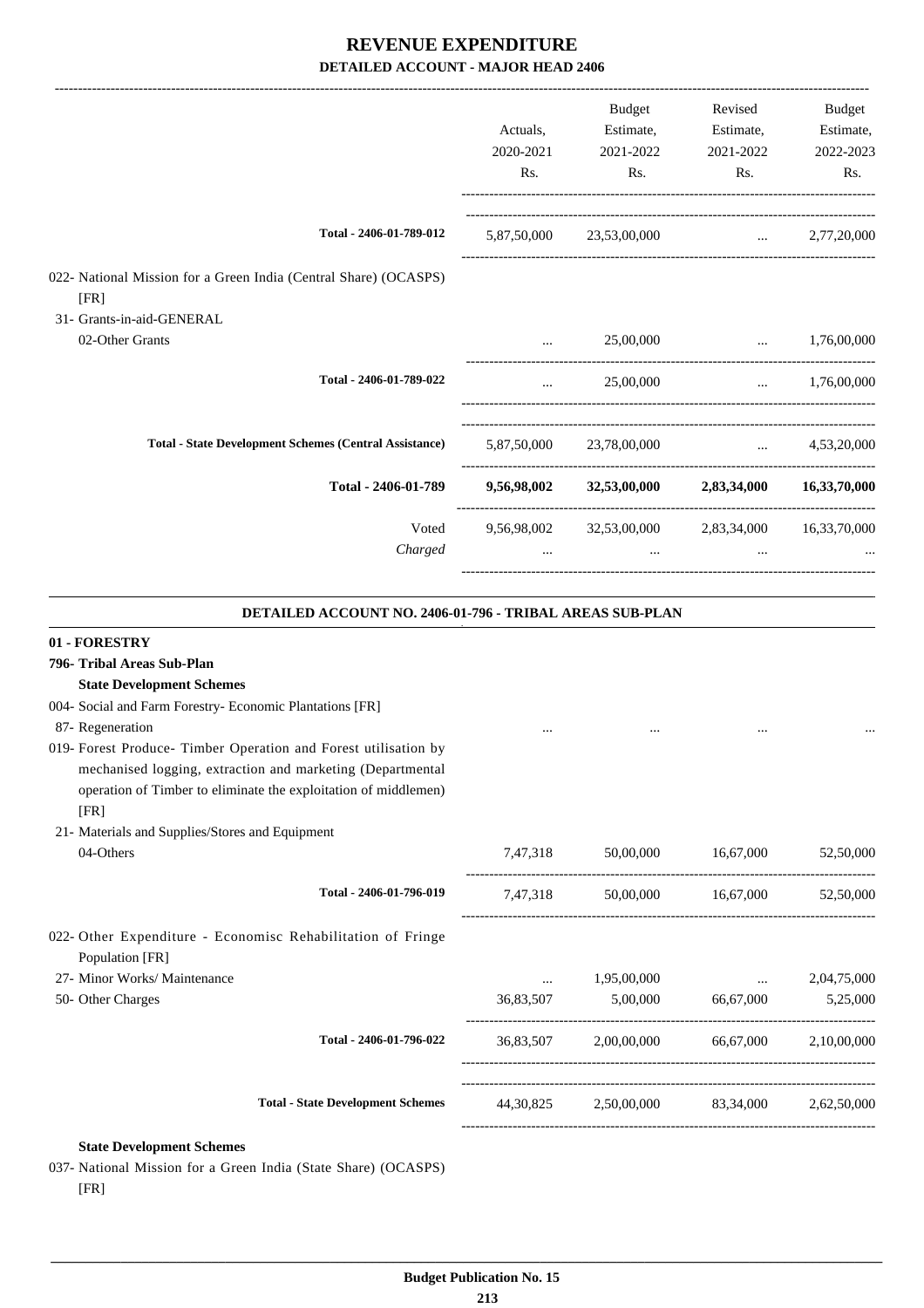-------------------------------------------------------------------------------------------------------------------------------------------------------------------------------

|                                                                                                                                                                | Actuals,<br>2020-2021<br>Rs. | <b>Budget</b><br>Estimate,<br>2021-2022<br>Rs.              | Revised<br>Estimate,<br>2021-2022<br>Rs.       | <b>Budget</b><br>Estimate,<br>2022-2023<br>Rs. |
|----------------------------------------------------------------------------------------------------------------------------------------------------------------|------------------------------|-------------------------------------------------------------|------------------------------------------------|------------------------------------------------|
| 31- Grants-in-aid-GENERAL                                                                                                                                      |                              |                                                             |                                                |                                                |
| 02-Other Grants                                                                                                                                                | 2,38,61,583                  | 1,25,00,000                                                 | $\ddotsc$                                      | 24,00,000                                      |
| <b>Total - State Development Schemes</b>                                                                                                                       |                              | 2,38,61,583 1,25,00,000                                     | $\cdots$                                       | 24,00,000                                      |
| <b>State Development Schemes (Central Assistance)</b><br>023- Integrated Forestry & Bio-Diversity Conservation(EAP) (EAP)<br>[FR]<br>31- Grants-in-aid-GENERAL |                              |                                                             |                                                |                                                |
| 02-Other Grants                                                                                                                                                | 3,92,00,000                  | 15,18,00,000                                                | $\mathbf{r}$                                   | 75,60,000                                      |
| Total - 2406-01-796-023                                                                                                                                        |                              | 3,92,00,000 15,18,00,000                                    | $\ddotsc$                                      | 75,60,000                                      |
| 036- National Mission for a Green India (Central Share) (OCASPS)<br>[FR]<br>31- Grants-in-aid-GENERAL                                                          |                              |                                                             |                                                |                                                |
| 02-Other Grants                                                                                                                                                |                              | 3,57,91,080 1,25,00,000                                     | $\mathbf{r}$                                   | 48,00,000                                      |
| Total - 2406-01-796-036                                                                                                                                        |                              | 3,57,91,080 1,25,00,000                                     | $\mathbf{r}$ and $\mathbf{r}$ and $\mathbf{r}$ | 48,00,000                                      |
| <b>Total - State Development Schemes (Central Assistance)</b>                                                                                                  |                              | 7,49,91,080 16,43,00,000                                    |                                                | $\ldots$ 1,23,60,000                           |
| Total - 2406-01-796                                                                                                                                            |                              | $10,32,83,488$ $20,18,00,000$ $83,34,000$                   |                                                | 4.10.10.000                                    |
| Voted<br>Charged                                                                                                                                               | $\cdots$                     | 10,32,83,488 20,18,00,000 83,34,000 4,10,10,000<br>$\cdots$ | $\cdots$                                       |                                                |
|                                                                                                                                                                |                              |                                                             |                                                |                                                |

#### **DETAILED ACCOUNT NO. 2406-01-800 - OTHER EXPENDITURE**

.

| 01 - FORESTRY                                    |          |          |          |           |
|--------------------------------------------------|----------|----------|----------|-----------|
| 800- Other Expenditure                           |          |          |          |           |
| <b>Administrative Expenditure</b>                |          |          |          |           |
| 009- Soil Conservation (South) Circle [FR]       |          |          |          |           |
| 02- Wages                                        | $\cdots$ | $\cdots$ | $\cdots$ | $\ddotsc$ |
| 13- Office Expenses                              |          |          |          |           |
| 01-Electricity                                   | $\cdots$ | $\cdots$ | $\cdots$ | $\ddotsc$ |
| 02-Telephone                                     | $\cdots$ | $\cdots$ | $\cdots$ | $\ddotsc$ |
| 03-Maintenance / P.O.L. for Office Vehicles      | $\cdots$ | $\cdots$ | $\cdots$ | $\ddotsc$ |
| 04-Other Office Expenses                         | $\cdots$ | $\cdots$ |          | $\ddotsc$ |
| 28- Payment of Professional and Special Services |          |          |          |           |
| 02-Other charges                                 | $\cdots$ | $\cdots$ | $\cdots$ | $\ddotsc$ |
| 50- Other Charges                                | $\cdots$ | $\cdots$ | $\cdots$ | $\ddotsc$ |
| 011- Wild Life Wing [FR]                         |          |          |          |           |
| 11- Travel Expenses                              | $\cdots$ | $\cdots$ | $\cdots$ | $\ddotsc$ |
| 19- Maintenance                                  | $\cdots$ | $\cdots$ |          | $\ddotsc$ |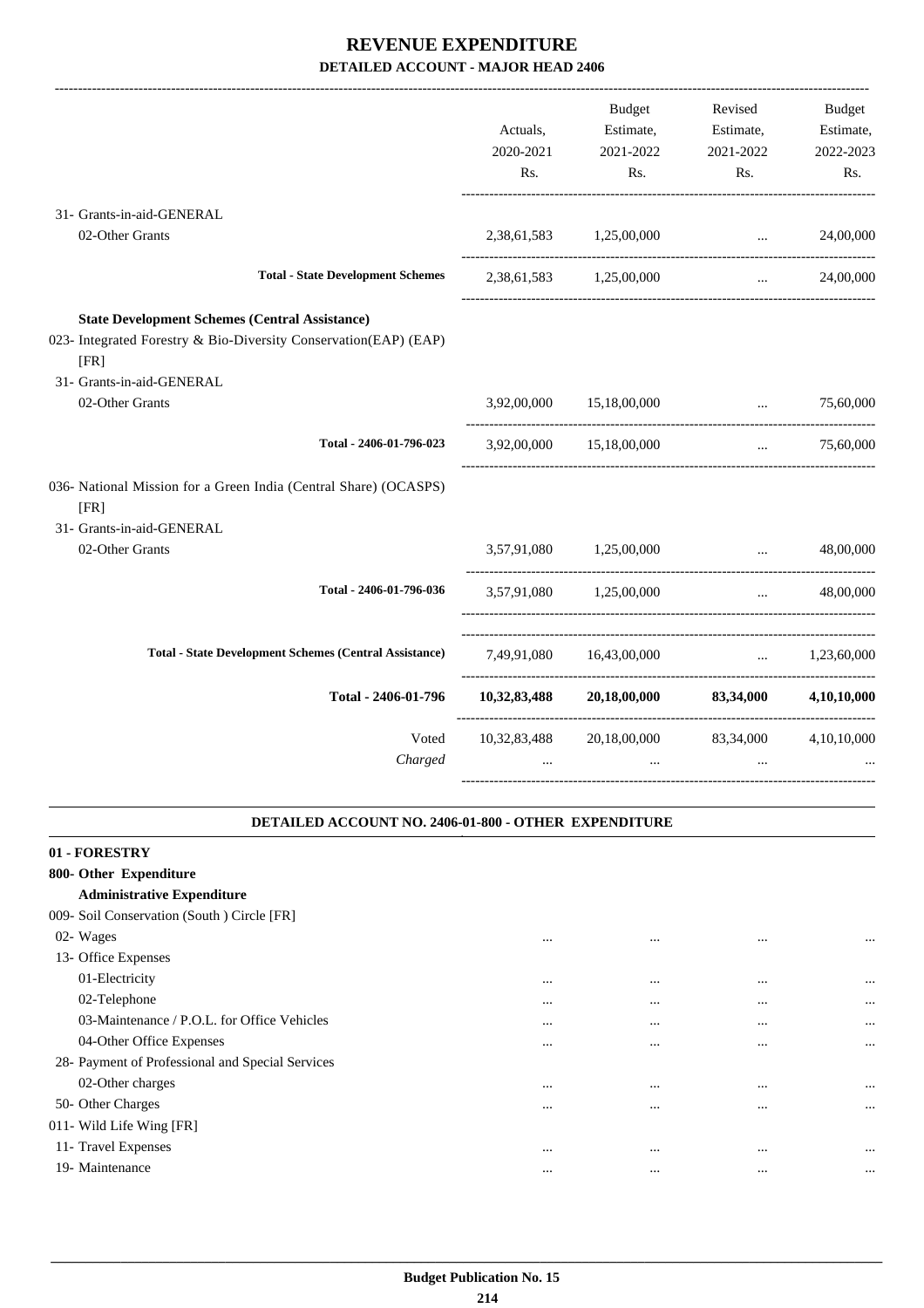|                                                        | Actuals,<br>2020-2021<br>Rs. | <b>Budget</b><br>Estimate,<br>2021-2022<br>Rs. | Revised<br>Estimate,<br>2021-2022<br>Rs. | <b>Budget</b><br>Estimate,<br>2022-2023<br>Rs. |
|--------------------------------------------------------|------------------------------|------------------------------------------------|------------------------------------------|------------------------------------------------|
| 28- Payment of Professional and Special Services       |                              |                                                |                                          |                                                |
| 02-Other charges                                       | $\ddotsc$                    |                                                |                                          |                                                |
| 50- Other Charges                                      | $\cdots$                     |                                                |                                          | $\cdots$                                       |
| 013- Monitoring and Evaluation [FR]                    |                              |                                                |                                          |                                                |
| 13- Office Expenses                                    |                              |                                                |                                          |                                                |
| 01-Electricity                                         | $\ddotsc$                    | $\ddotsc$                                      |                                          |                                                |
| 02-Telephone                                           |                              | $\ddotsc$                                      | $\ddotsc$                                | $\cdots$                                       |
| 03-Maintenance / P.O.L. for Office Vehicles            | $\cdots$                     |                                                |                                          | $\cdots$                                       |
| 04-Other Office Expenses                               | $\cdots$                     | $\cdots$                                       | $\cdots$                                 | $\cdots$                                       |
| 50- Other Charges                                      |                              |                                                | $\ddotsc$                                |                                                |
| 015- Working Plan and G.I.C. [FR]                      | $\ddotsc$                    |                                                |                                          | $\cdots$                                       |
| 13- Office Expenses                                    |                              |                                                |                                          |                                                |
| 01-Electricity                                         |                              |                                                |                                          |                                                |
| 02-Telephone                                           | $\cdots$                     | $\ddotsc$                                      |                                          | $\cdots$                                       |
| 03-Maintenance / P.O.L. for Office Vehicles            |                              |                                                | $\cdots$                                 | $\cdots$                                       |
| 04-Other Office Expenses                               | $\cdots$                     |                                                | $\cdots$                                 | $\cdots$                                       |
|                                                        |                              |                                                |                                          | $\cdots$                                       |
| 50- Other Charges                                      | $\ddotsc$                    |                                                | $\cdots$                                 | $\cdots$                                       |
| 017- Social Forestry (North) Circle. [FR]              |                              |                                                |                                          |                                                |
| 13- Office Expenses                                    |                              |                                                |                                          |                                                |
| 01-Electricity                                         | $\cdots$                     | $\ddotsc$                                      | $\cdots$                                 |                                                |
| 02-Telephone                                           | $\cdots$                     |                                                |                                          | $\cdots$                                       |
| 03-Maintenance / P.O.L. for Office Vehicles            | $\cdots$                     |                                                | $\cdots$                                 | $\cdots$                                       |
| 04-Other Office Expenses                               |                              |                                                | $\ddotsc$                                | $\cdots$                                       |
| 28- Payment of Professional and Special Services       |                              |                                                |                                          |                                                |
| 02-Other charges                                       | $\cdots$                     | $\cdots$                                       | $\cdots$                                 |                                                |
| 50- Other Charges                                      | $\cdots$                     | $\ddotsc$                                      | $\cdots$                                 |                                                |
| 020- Economic Rehabilitation of Fringe Population [FR] |                              |                                                |                                          |                                                |
| 50- Other Charges                                      | $\ddotsc$                    | $\ddotsc$                                      | $\cdots$                                 | $\ldots$                                       |
| 021- Intensification of Management [FR]                |                              |                                                |                                          |                                                |
| 50- Other Charges                                      | $\cdots$                     | $\cdots$                                       | $\ddotsc$                                |                                                |
| 022- Amenities to Forest Staff and Labourers [FR]      |                              |                                                |                                          |                                                |
| 50- Other Charges                                      | $\cdots$                     | $\cdots$                                       | $\ddotsc$                                |                                                |
| 025- Social Forestry Wing [FR]                         |                              |                                                |                                          |                                                |
| 50- Other Charges                                      |                              | $\ddotsc$                                      | $\ddotsc$                                | $\cdots$                                       |
| 026- Central Circle [FR]                               |                              |                                                |                                          |                                                |
| 11- Travel Expenses                                    |                              | $\cdots$                                       | $\cdots$                                 |                                                |
| 13- Office Expenses                                    |                              |                                                |                                          |                                                |
| 01-Electricity                                         | $\cdots$                     | $\cdots$                                       | $\cdots$                                 | $\cdots$                                       |
| 28- Payment of Professional and Special Services       |                              |                                                |                                          |                                                |
| 02-Other charges                                       | $\cdots$                     | $\cdots$                                       | $\cdots$                                 |                                                |
| 50- Other Charges                                      |                              | $\cdots$                                       | $\cdots$                                 | $\cdots$                                       |
| <b>State Development Schemes</b>                       |                              |                                                |                                          |                                                |
| 003- Amenities to forest staff and labourers [FR]      |                              |                                                |                                          |                                                |
| 50- Other Charges                                      | 8,04,381                     | 1,20,00,000                                    | 40,00,000                                | 1,26,00,000                                    |
| Total - 2406-01-800-003                                | 8,04,381                     | 1,20,00,000                                    | 40,00,000                                | 1,26,00,000                                    |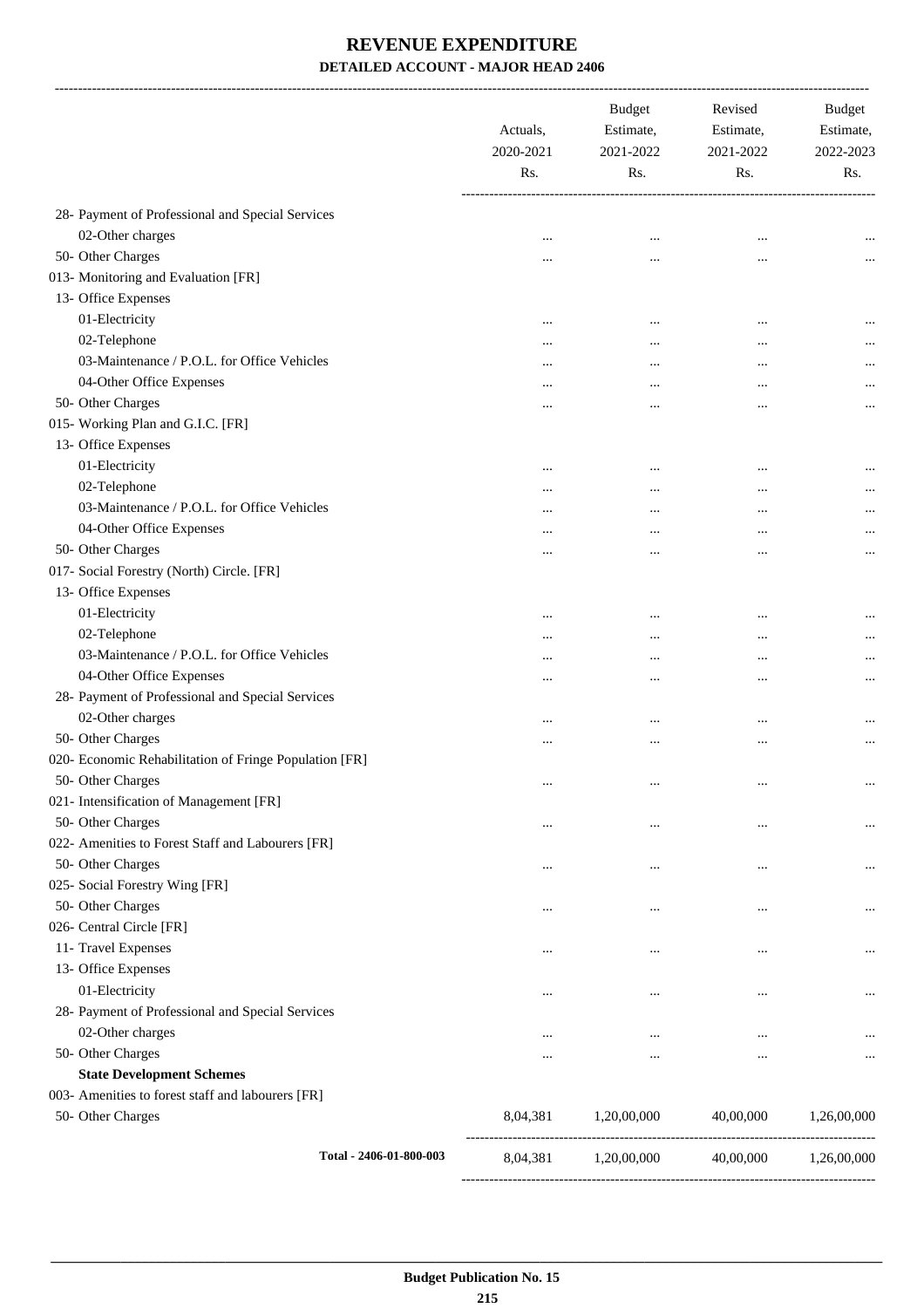|                                          |             | Budget                | Revised                                         | <b>Budget</b>         |
|------------------------------------------|-------------|-----------------------|-------------------------------------------------|-----------------------|
|                                          | Actuals,    | Estimate,             | Estimate,                                       | Estimate,             |
|                                          | 2020-2021   | 2021-2022             | 2021-2022                                       | 2022-2023             |
|                                          | Rs.         | Rs.                   | Rs.                                             | Rs.                   |
| 004- Publicity-Cum-Extension [FR]        |             |                       |                                                 |                       |
| 26- Advertising and Publicity Expenses   | 3,10,26,320 |                       | 2,00,00,000 66,67,000                           | 2,10,00,000           |
| 50- Other Charges                        | 1,46,99,867 |                       | 4,50,00,000 1,66,67,000                         | 4,72,50,000           |
| Total - 2406-01-800-004                  |             |                       | 4,57,26,187 6,50,00,000 2,33,34,000 6,82,50,000 |                       |
| 024- Intensification of management [FR]  |             |                       |                                                 |                       |
| 50- Other Charges                        |             |                       | 49,14,002 1,50,00,000 50,00,000 1,57,50,000     |                       |
| Total - 2406-01-800-024                  |             | 49,14,002 1,50,00,000 |                                                 | 50,00,000 1.57,50,000 |
| <b>Total - State Development Schemes</b> |             |                       | 5,14,44,570 9,20,00,000 3,23,34,000 9,66,00,000 |                       |
| Total - 2406-01-800                      |             |                       | 5,14,44,570 9,20,00,000 3,23,34,000 9,66,00,000 |                       |
| Voted                                    |             |                       | 5,14,44,570 9,20,00,000 3,23,34,000             | 9,66,00,000           |
| Charged                                  |             | $\cdots$              |                                                 |                       |
|                                          |             |                       |                                                 |                       |

#### **DETAILED ACCOUNT NO. 2406-02-110 - WILD LIFE PRESERVATION**

.

| 02 - ENVIRONMENTAL FORESTRY AND WILD LIFE                        |                |              |                                                     |              |
|------------------------------------------------------------------|----------------|--------------|-----------------------------------------------------|--------------|
| 110- Wild Life Preservation                                      |                |              |                                                     |              |
| <b>Administrative Expenditure</b>                                |                |              |                                                     |              |
| 001- Wild life Unit Protection and Improvement of Wild Life [FR] |                |              |                                                     |              |
| 01- Salaries                                                     |                |              |                                                     |              |
| $01-Pay$                                                         | 11,36,88,630   | 12,41,50,000 | 11,59,62,000                                        | 11,94,41,000 |
| 14-Grade Pay                                                     | $\cdots$       | $\cdots$     | $\cdots$                                            |              |
| 02-Dearness Allowance                                            | 6,85,508       | 37,25,000    | 46,38,000                                           | 71,66,000    |
| 03-House Rent Allowance                                          | 65,02,668      | 75,00,000    | 1,10,16,000                                         | 1,13,47,000  |
| 04-Ad hoc Bonus                                                  | 10,20,600      | 10,25,000    | 5,63,000                                            | 5,75,000     |
| 07-Other Allowances                                              | 15,58,514      | 16,30,000    | 16,05,000                                           | 16,53,000    |
| 09-Ration Allowance                                              | 1,58,200       | 1,80,000     | 1,61,000                                            | 1,64,000     |
| 11-Compensatory Allowance                                        | 16,88,500      | 17,38,000    | 17,39,000                                           | 17,74,000    |
| 12-Medical Allowance                                             | 10,38,145      | 10,52,000    | 10,59,000                                           | 10,80,000    |
| Total - 2406-02-110-001-01                                       |                |              | 12,63,40,765 14,10,00,000 13,67,43,000 14,32,00,000 |              |
| 02- Wages                                                        | 5, 29, 30, 548 | 4,56,58,000  | 5,62,07,000                                         | 5,78,93,000  |
| 07- Medical Reimbursements                                       | 10,716         | 31,000       | 31,000                                              | 32,000       |
| 11- Travel Expenses                                              | 4.79.398       | 3,83,000     | 3,83,000                                            | 3,91,000     |
| 12- Medical Reimbursements under WBHS 2008                       | 50,435         | 1,63,000     | 1,63,000                                            | 1,66,000     |
| 13- Office Expenses                                              |                |              |                                                     |              |
| 01-Electricity                                                   | 29,46,523      | 15,85,000    | 48,50,000                                           | 49,50,000    |
| 02-Telephone                                                     | 3,23,616       | 3,58,000     | 3,58,000                                            | 3,65,000     |
| 03-Maintenance / P.O.L. for Office Vehicles                      | 1,34,986       | 2,86,000     | 2,86,000                                            | 2,90,000     |
| 04-Other Office Expenses                                         | 2,92,851       | 5,00,000     | 5,00,000                                            | 5,10,000     |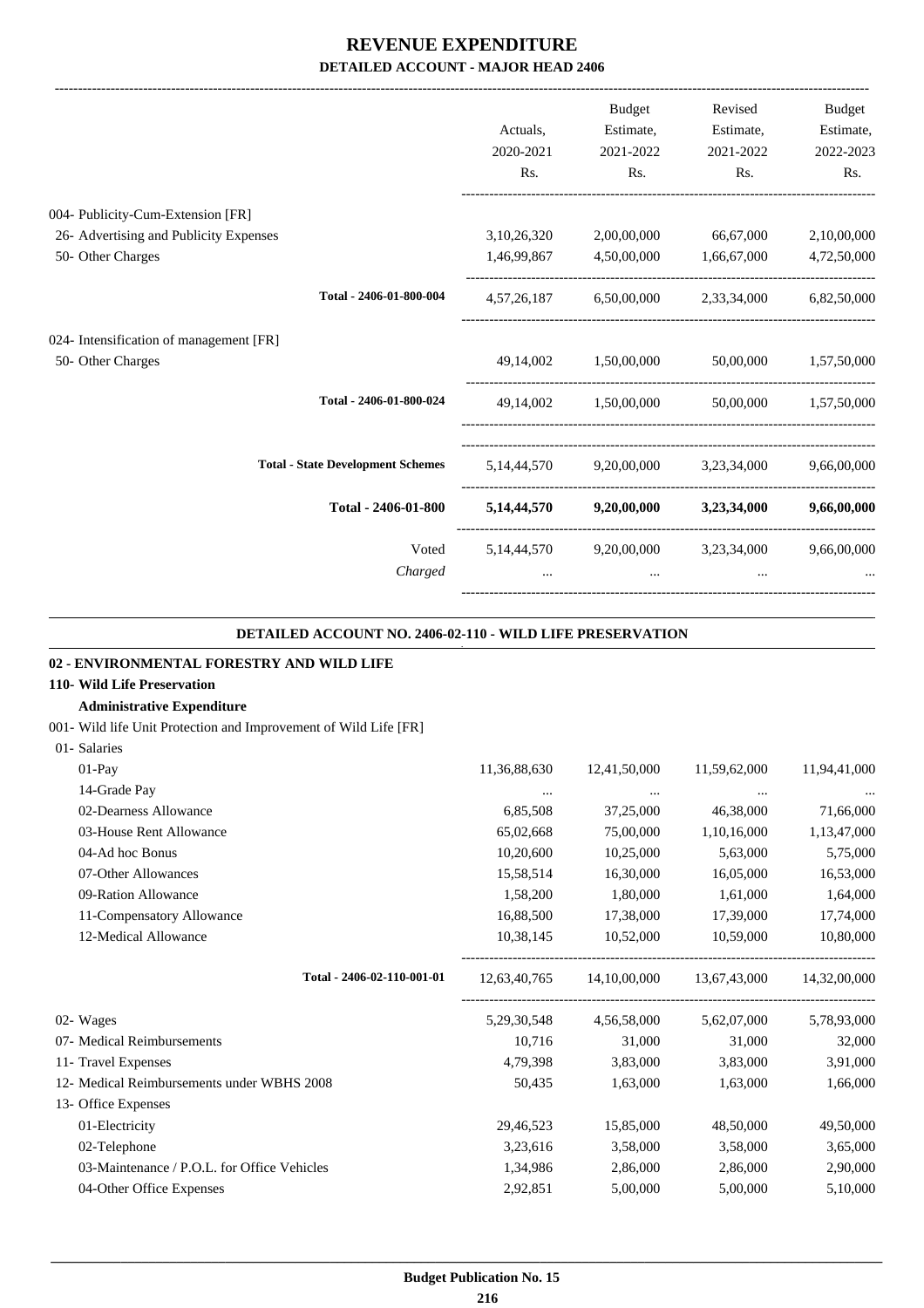|                                                                         | Actuals,<br>2020-2021<br>Rs. | Budget<br>Estimate,<br>2021-2022<br>Rs. | Revised<br>Estimate,<br>2021-2022<br>Rs. | Budget<br>Estimate,<br>2022-2023<br>Rs. |
|-------------------------------------------------------------------------|------------------------------|-----------------------------------------|------------------------------------------|-----------------------------------------|
| Total - 2406-02-110-001-13                                              |                              |                                         | 36,97,976 27,29,000 59,94,000 61,15,000  |                                         |
| 14- Rents, Rates and Taxes                                              | 34,757                       | 29,000                                  | 35,000                                   | 36,000                                  |
| 19- Maintenance                                                         |                              |                                         | 53,84,674 54,68,000 54,92,000            | 56,57,000                               |
| 27- Minor Works/ Maintenance                                            | 59,243                       | 83,000                                  | 83,000                                   | 85,000                                  |
| 50- Other Charges                                                       | 79,60,912                    | 1,11,03,000                             | 1,00,03,000                              | 1,00,36,000                             |
| Total - 2406-02-110-001                                                 |                              |                                         | 19,69,49,424 20,66,47,000 21,51,34,000   | 22,36,11,000                            |
| 002- Nature Conservation - Protection and Improvment of Wild Life       |                              |                                         |                                          |                                         |
| [FR]<br>50- Other Charges                                               | 6,48,376                     | 9,12,000 9,12,000                       |                                          | 9,39,000                                |
| Total - 2406-02-110-002                                                 |                              | 6,48,376 9,12,000 9,12,000              |                                          | 9,39,000                                |
| 003- Tiger Reserve in Sundarbans [FR]                                   |                              |                                         |                                          |                                         |
| 01- Salaries                                                            |                              |                                         |                                          |                                         |
| 01-Pay                                                                  | 1,86,52,283                  | 2,36,45,000                             | 1,90,25,000                              | 1,95,96,000                             |
| 14-Grade Pay                                                            |                              | $\ldots$                                |                                          |                                         |
| 02-Dearness Allowance                                                   | 5,56,990                     | 7,09,000                                | 10,40,000                                | 10,80,000                               |
| 03-House Rent Allowance                                                 | 21,29,403                    | 22,46,000                               | 21,50,000                                | 22,00,000                               |
| 04-Ad hoc Bonus                                                         | 1,00,800                     | 1,04,000                                | 90,000                                   | 1,05,000                                |
| 07-Other Allowances                                                     | 1,99,160                     | 2,32,000                                | 2,05,000                                 | 2,11,000                                |
| 09-Ration Allowance<br>12-Medical Allowance                             | 22,500<br>1,02,000           | 25,000<br>1,04,000                      | 23,000<br>1,04,000                       | 23,000<br>1,06,000                      |
| Total - 2406-02-110-003-01                                              | 2,17,63,136                  | 2,70,65,000                             | 2,26,37,000                              | 2,33,21,000                             |
| 07- Medical Reimbursements                                              | 36,947                       | 6,000                                   | 6,000                                    | 6,000                                   |
| 11- Travel Expenses                                                     | 46,180                       | 40,000                                  | 1,00,000                                 | 1,00,000                                |
| 12- Medical Reimbursements under WBHS 2008                              | 16,000                       | 27,000                                  | 27,000                                   | 28,000                                  |
| 13- Office Expenses                                                     |                              |                                         |                                          |                                         |
| 01-Electricity                                                          | 70,301                       | 1,42,000                                | 1,80,000                                 | 1,85,000                                |
| 02-Telephone                                                            | $\ldots$                     | $\cdots$                                | $\cdots$                                 | $\ldots$                                |
| 03-Maintenance / P.O.L. for Office Vehicles<br>04-Other Office Expenses | 17,000<br>28,000             | 10,000<br>48,000                        | 17,000<br>48,000                         | 17,000<br>49,000                        |
|                                                                         |                              |                                         |                                          |                                         |
| Total - 2406-02-110-003-13                                              | 1,15,301                     | 2,00,000                                | 2,45,000                                 | 2,51,000                                |
| 19- Maintenance                                                         | 7,45,000                     | 5,47,000                                | 7,60,000                                 | 7,83,000                                |
| 26- Advertising and Publicity Expenses                                  | 36,000                       | 57,000                                  | 50,000                                   | 55,000                                  |
| 50- Other Charges                                                       | 2,14,999                     | 2,88,000                                | 2,88,000                                 | 2,97,000                                |
| Total - 2406-02-110-003                                                 | 2, 29, 73, 563               |                                         | 2,82,30,000 2,41,13,000 2,48,41,000      |                                         |
|                                                                         |                              |                                         |                                          |                                         |

004- Tiger Reserve in Buxa [FR]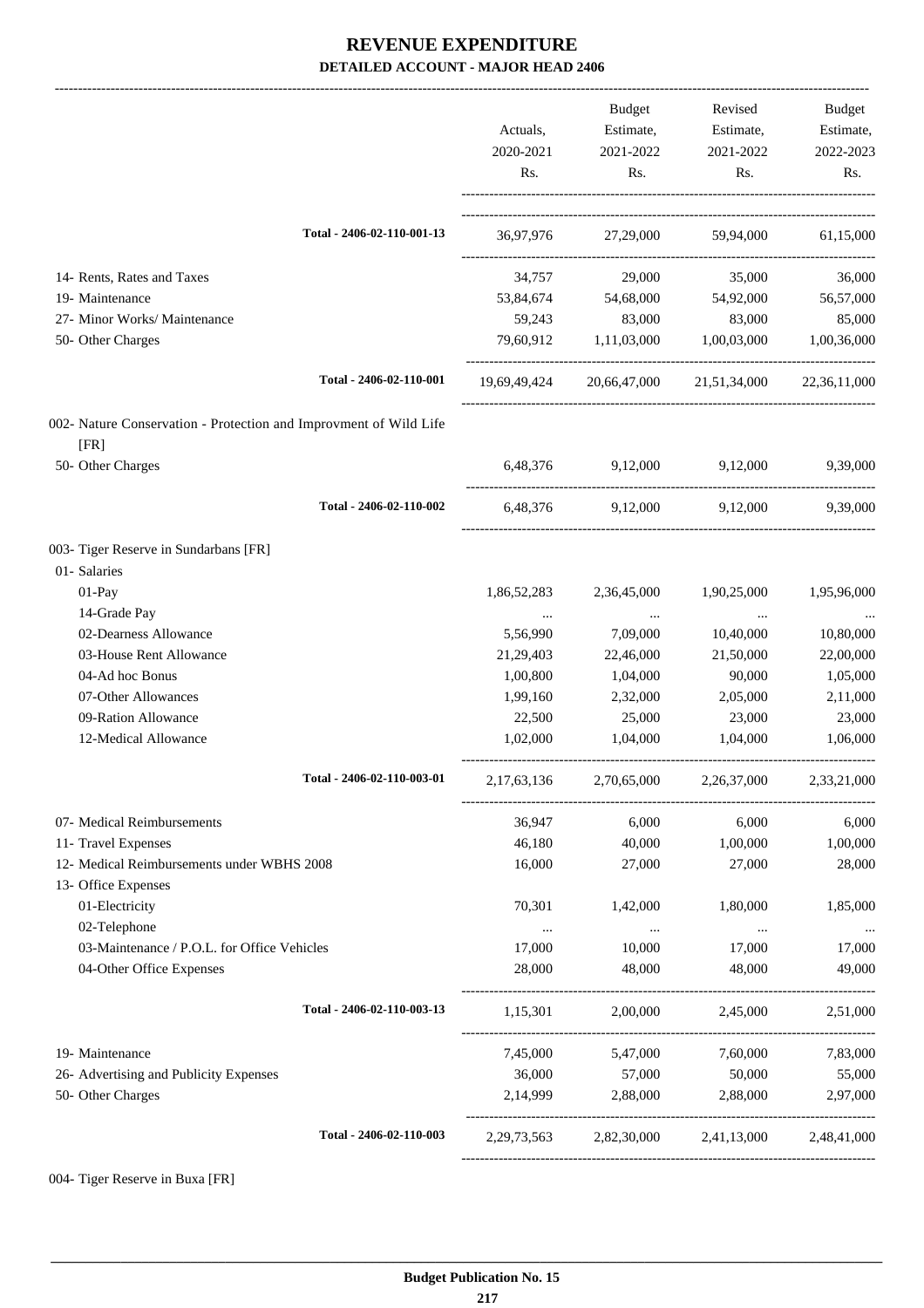-------------------------------------------------------------------------------------------------------------------------------------------------------------------------------

|                                                                                                                                 |                            | Actuals,<br>2020-2021<br>Rs. | <b>Budget</b><br>Estimate,<br>2021-2022<br>Rs. | Revised<br>Estimate,<br>2021-2022<br>Rs. | <b>Budget</b><br>Estimate,<br>2022-2023<br>Rs. |
|---------------------------------------------------------------------------------------------------------------------------------|----------------------------|------------------------------|------------------------------------------------|------------------------------------------|------------------------------------------------|
| 01- Salaries                                                                                                                    |                            |                              |                                                |                                          |                                                |
| $01-Pay$                                                                                                                        |                            |                              | $\cdots$                                       | $\ddotsc$                                |                                                |
| 14-Grade Pay                                                                                                                    |                            |                              | $\cdots$                                       | $\cdots$                                 | $\cdots$                                       |
| 02-Dearness Allowance                                                                                                           |                            | $\cdots$                     |                                                | $\ddotsc$                                |                                                |
| 03-House Rent Allowance                                                                                                         |                            |                              |                                                |                                          | $\cdots$                                       |
| 04-Ad hoc Bonus                                                                                                                 |                            | $\cdots$                     |                                                |                                          |                                                |
| 07-Other Allowances                                                                                                             |                            |                              |                                                |                                          |                                                |
| 09-Ration Allowance                                                                                                             |                            | $\cdots$                     |                                                |                                          |                                                |
| 12-Medical Allowance                                                                                                            |                            |                              |                                                |                                          |                                                |
| 02- Wages                                                                                                                       |                            |                              |                                                |                                          |                                                |
| 07- Medical Reimbursements                                                                                                      |                            |                              |                                                | $\ddotsc$                                | $\cdots$                                       |
| 11- Travel Expenses                                                                                                             |                            | $\cdots$                     | $\cdots$                                       | $\ddotsc$                                | $\cdots$                                       |
| 12- Medical Reimbursements under WBHS 2008                                                                                      |                            |                              |                                                | $\ddotsc$                                | $\cdots$                                       |
| 13- Office Expenses                                                                                                             |                            |                              |                                                |                                          |                                                |
| 01-Electricity                                                                                                                  |                            |                              |                                                |                                          | $\cdots$                                       |
| 02-Telephone                                                                                                                    |                            |                              |                                                |                                          |                                                |
| 03-Maintenance / P.O.L. for Office Vehicles                                                                                     |                            |                              |                                                | $\cdots$                                 | $\cdots$                                       |
| 04-Other Office Expenses                                                                                                        |                            | 5,820                        | 10,000                                         | 10,000                                   | 10,000                                         |
|                                                                                                                                 | Total - 2406-02-110-004-13 | 5,820                        | 10,000                                         | 10,000                                   | 10,000                                         |
| 19- Maintenance                                                                                                                 |                            | 5,40,256                     | 5,41,000                                       | 5,51,000                                 | 5,68,000                                       |
| 21- Materials and Supplies/Stores and Equipment                                                                                 |                            |                              |                                                |                                          |                                                |
| 04-Others                                                                                                                       |                            | 26,000                       | 53,000                                         | 53,000                                   | 54,000                                         |
| 26- Advertising and Publicity Expenses                                                                                          |                            | 8,000                        | 19,000                                         | 8,000                                    | 8,000                                          |
| 27- Minor Works/ Maintenance                                                                                                    |                            | 43,160                       | 90,000                                         | 70,000                                   | 75,000                                         |
| 50- Other Charges                                                                                                               |                            | 2,28,000                     | 4,44,000                                       | 4,44,000                                 | 4,57,000                                       |
|                                                                                                                                 | Total - 2406-02-110-004    |                              | 8,51,236 11,57,000 11,36,000 11,72,000         |                                          |                                                |
| 005- Development of National Parks and Sanctuaries [FR]                                                                         |                            |                              |                                                |                                          |                                                |
| 50- Other Charges                                                                                                               |                            | 51,960                       | 94,000 94,000                                  |                                          | 97,000                                         |
|                                                                                                                                 | Total - 2406-02-110-005    | 51,960                       | 94,000                                         | 94,000                                   | 97,000                                         |
| 006- Control of Poaching and Illegal Trade in Wild Life with Special<br>Reference to Inter-State international Implication [FR] |                            |                              |                                                |                                          |                                                |
| 50- Other Charges                                                                                                               |                            |                              | 75,646 1,47,000 1,47,000 1,51,000              |                                          |                                                |
|                                                                                                                                 | Total - 2406-02-110-006    |                              | 75,646 1,47,000 1,47,000 1,51,000              |                                          |                                                |
| 008- Nero-Valley National Park [FR]                                                                                             |                            |                              |                                                |                                          |                                                |
| 50- Other Charges                                                                                                               |                            |                              | 64,920 1,30,000 1,30,000 1,34,000              |                                          |                                                |
|                                                                                                                                 | Total - 2406-02-110-008    |                              | 64,920   1,30,000   1,30,000   1,34,000        |                                          |                                                |
|                                                                                                                                 |                            |                              |                                                |                                          |                                                |

009- Mahananda Wild Life Sanctuary [FR]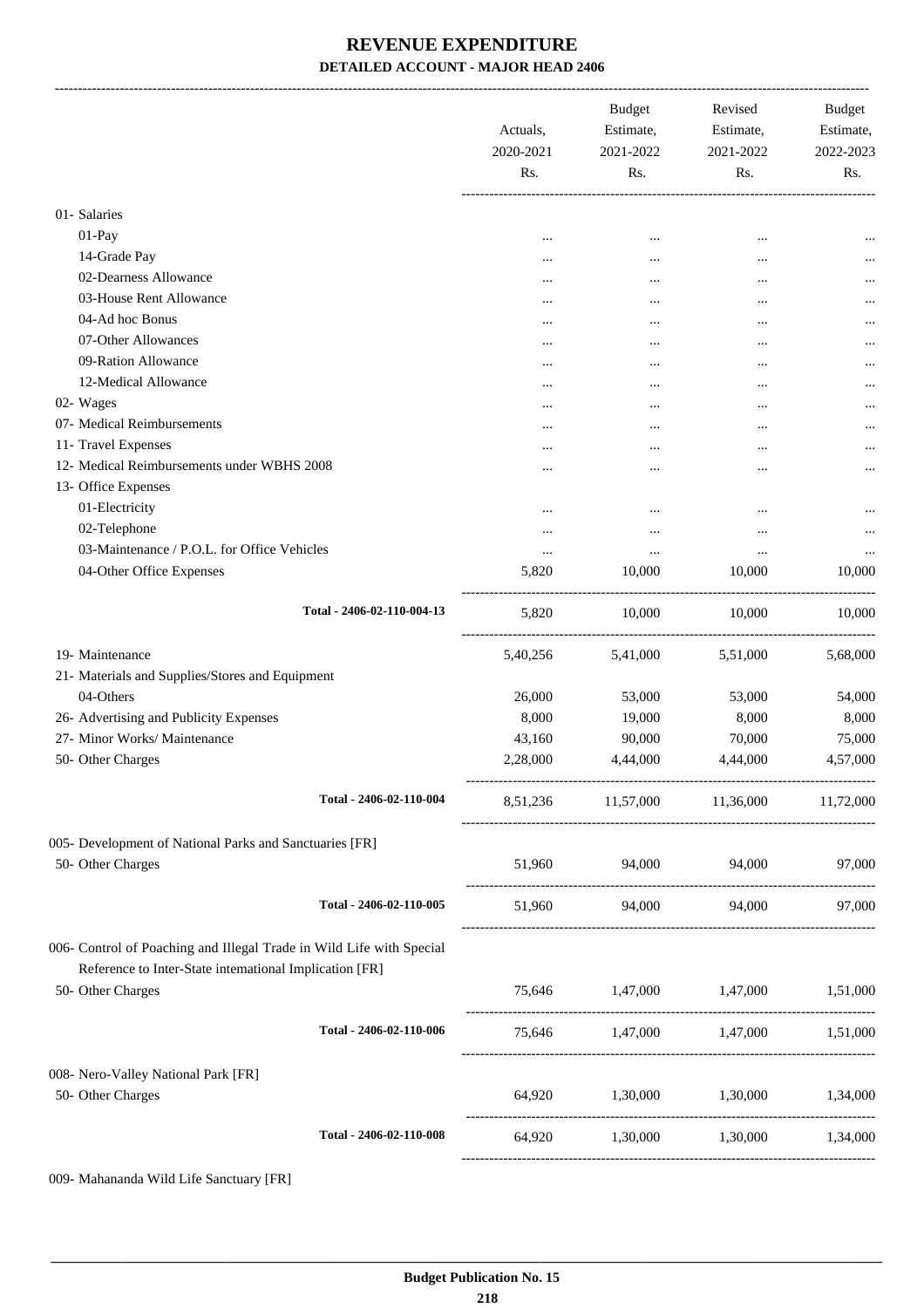|                                                                                                                                     |                  | Actuals,<br>2020-2021<br>Rs. | <b>Budget</b><br>Estimate,<br>2021-2022<br>Rs. | Estimate,<br>2021-2022<br>$\mathsf{Rs.}$            | Revised Budget<br>Estimate,<br>2022-2023<br>Rs. |
|-------------------------------------------------------------------------------------------------------------------------------------|------------------|------------------------------|------------------------------------------------|-----------------------------------------------------|-------------------------------------------------|
| 50- Other Charges                                                                                                                   |                  |                              |                                                | $69,000$ $1,37,000$ $1,37,000$ $1,41,000$           |                                                 |
| Total - 2406-02-110-009                                                                                                             |                  |                              |                                                | 69,000 1,37,000 1,37,000 1,41,000                   |                                                 |
| 010- Senchal Wild Life Sanctuary [FR]                                                                                               |                  |                              |                                                |                                                     |                                                 |
| 50- Other Charges                                                                                                                   |                  | 70,000                       |                                                | 1,39,000 1,39,000 1,43,000                          |                                                 |
| Total - 2406-02-110-010                                                                                                             |                  |                              |                                                | 70,000 1,39,000 1,39,000 1,43,000                   |                                                 |
| 011- Garumara Wild Life Sanctuary [FR]                                                                                              |                  |                              |                                                |                                                     |                                                 |
| 50- Other Charges                                                                                                                   |                  |                              |                                                | 65,852 1,31,000 1,31,000 1,35,000                   |                                                 |
| Total - 2406-02-110-011                                                                                                             |                  |                              |                                                | 65,852 1,31,000 1,31,000 1,35,000                   |                                                 |
| 038- Creation of Singhalila Park in Darjeeling Hills [FR]                                                                           |                  |                              |                                                |                                                     |                                                 |
| 01- Salaries                                                                                                                        |                  |                              |                                                |                                                     |                                                 |
| 01-Pay                                                                                                                              |                  | $\cdots$                     | $\cdots$                                       | $\cdots$                                            |                                                 |
| 14-Grade Pay                                                                                                                        |                  |                              | $\cdots$                                       | $\cdots$                                            |                                                 |
| 02-Dearness Allowance                                                                                                               |                  |                              | $\cdots$                                       | $\ddotsc$                                           |                                                 |
| 03-House Rent Allowance                                                                                                             | Voted<br>Charged | $\cdots$<br>$\cdots$         | $\cdots$<br>$\cdots$                           | $\cdots$<br>$\ddotsc$                               |                                                 |
| 04-Ad hoc Bonus                                                                                                                     |                  |                              | $\cdots$                                       | $\ddotsc$                                           |                                                 |
| 07-Other Allowances                                                                                                                 |                  |                              | $\cdots$                                       | $\cdots$                                            |                                                 |
| 09-Ration Allowance                                                                                                                 |                  |                              | $\cdots$                                       | $\ddotsc$                                           |                                                 |
| 12-Medical Allowance                                                                                                                |                  | $\cdots$                     |                                                | $\cdots$                                            |                                                 |
| 07- Medical Reimbursements                                                                                                          |                  | $\cdots$                     |                                                | $\ddotsc$                                           |                                                 |
| 13- Office Expenses                                                                                                                 |                  |                              |                                                |                                                     |                                                 |
| 01-Electricity                                                                                                                      |                  |                              |                                                |                                                     |                                                 |
| 02-Telephone                                                                                                                        |                  | $\cdots$                     | $\cdots$                                       | $\cdots$                                            |                                                 |
| 50- Other Charges                                                                                                                   |                  | 80,000                       | 1,70,000 1,70,000                              |                                                     | 1,75,000                                        |
| Total - 2406-02-110-038                                                                                                             |                  |                              |                                                | 80,000 1,70,000 1,70,000 1,75,000                   |                                                 |
| <b>Total - Administrative Expenditure</b>                                                                                           |                  |                              |                                                | 22,18,99,977 23,78,94,000 24,22,43,000 25,15,39,000 |                                                 |
| <b>State Development Schemes</b>                                                                                                    |                  |                              |                                                |                                                     |                                                 |
| 007- Control of Poaching and Illegal Trade in Wild Life with Special<br>Reference to Inter-state and International Implication [FR] |                  |                              |                                                |                                                     |                                                 |
| 13- Office Expenses                                                                                                                 |                  |                              |                                                |                                                     |                                                 |
| 03-Maintenance / P.O.L. for Office Vehicles                                                                                         |                  | $\cdots$                     | 2,00,00,000                                    | 85,25,000                                           | 2,10,00,000                                     |
| 27- Minor Works/ Maintenance                                                                                                        |                  | $\cdots$                     | 70,00,000                                      | 9,33,000                                            | 73,50,000                                       |
| 50- Other Charges                                                                                                                   |                  | 1,12,53,851                  | 3,30,00,000                                    | 1,33,33,000                                         | 3,46,50,000                                     |
| Total - 2406-02-110-007                                                                                                             |                  | 1,12,53,851                  |                                                | 6,00,00,000 2,27,91,000                             | 6,30,00,000                                     |
| 017- Natural History Museum [FR]                                                                                                    |                  |                              |                                                |                                                     |                                                 |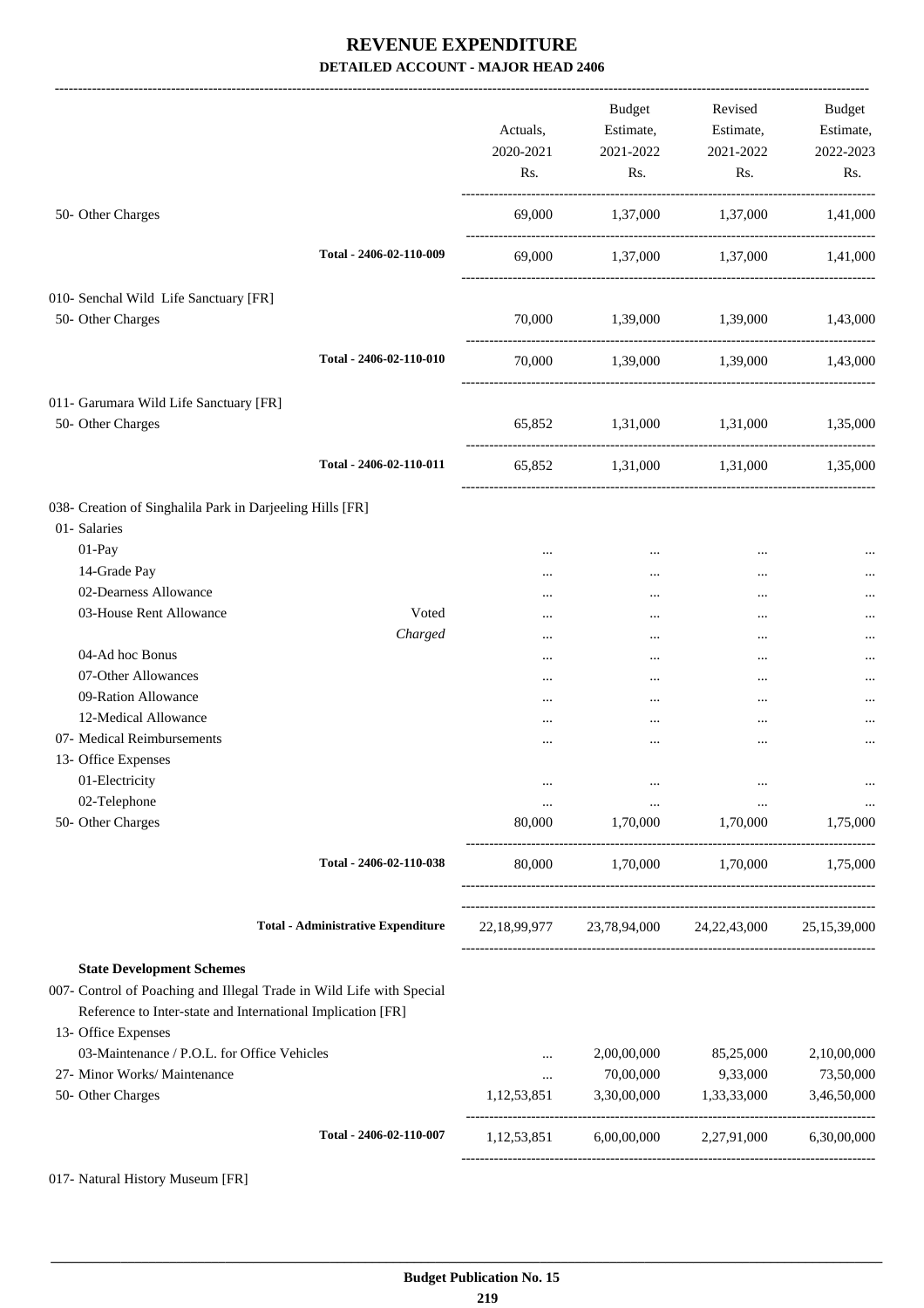|                                                                                  |             | Budget                                                | Revised                                         | Budget                                       |
|----------------------------------------------------------------------------------|-------------|-------------------------------------------------------|-------------------------------------------------|----------------------------------------------|
|                                                                                  | Actuals,    | Estimate,                                             | Estimate,                                       | Estimate,                                    |
|                                                                                  | 2020-2021   | 2021-2022                                             | 2021-2022                                       | 2022-2023                                    |
|                                                                                  | Rs.         | Rs.                                                   | Rs.                                             | Rs.                                          |
| 50- Other Charges                                                                | $\cdots$    |                                                       | 40,00,000 13,33,000                             | 42,00,000                                    |
| Total - 2406-02-110-017                                                          | $\cdots$    |                                                       | 40,00,000 13,33,000                             | 42,00,000                                    |
|                                                                                  |             |                                                       |                                                 |                                              |
| 027- Nature Conservation-Proctection and Improvement of Wild Life<br>[FR]        |             |                                                       |                                                 |                                              |
| 19- Maintenance                                                                  | $\cdots$    | 4,00,50,000                                           | 75,12,000                                       | 5,00,00,000                                  |
| 27- Minor Works/ Maintenance                                                     | $\cdots$    | 1,57,00,000                                           | $\ddots$                                        | 3,05,74,000                                  |
| 50- Other Charges                                                                | 4,37,61,199 | 5,93,00,000                                           | 4,00,00,000                                     | 8,00,00,000                                  |
| Total - 2406-02-110-027                                                          |             | 4,37,61,199 11,50,50,000 4,75,12,000 16,05,74,000     |                                                 |                                              |
| 030- Tiger Reserve in Sundarbans [FR]                                            |             |                                                       |                                                 |                                              |
| 12- Medical Reimbursements under WBHS 2008                                       |             |                                                       |                                                 |                                              |
| <b>Total - State Development Schemes</b>                                         |             | 5,50,15,050 17,90,50,000 7,16,36,000 22,77,74,000     |                                                 |                                              |
| <b>State Development Schemes</b>                                                 |             |                                                       |                                                 |                                              |
| 020- Project Tiger (State Share) (OCASPS) [FR]                                   |             |                                                       |                                                 |                                              |
| 50- Other Charges                                                                |             | 2,81,80,429 1,00,00,000 22,19,000                     |                                                 | 2,16,00,000                                  |
| Total - 2406-02-110-020                                                          |             | 2,81,80,429 1,00,00,000 22,19,000 2,16,00,000         |                                                 |                                              |
| 022- Integrated Development of Wild Life Habitats (State Share)<br>(OCASPS) [FR] |             |                                                       |                                                 |                                              |
| 50- Other Charges                                                                |             | 3,27,29,791 1,00,00,000                               | and the company of the company of               | 5,76,00,000                                  |
| Total - 2406-02-110-022                                                          |             | 3,27,29,791 1,00,00,000                               |                                                 | 5,76,00,000                                  |
| 048- PROJECT TIGER [State Share] (OCASPS) [FR]                                   |             |                                                       |                                                 |                                              |
| 50- Other Charges                                                                |             |                                                       | the contract of the contract of the<br>$\cdots$ |                                              |
| 050- PROJECT ELEPHANT [State Share] (OCASPS) [FR]                                |             |                                                       |                                                 |                                              |
| 50- Other Charges                                                                |             | $\cdots$                                              | $\cdots$                                        | 72,00,000                                    |
| Total - 2406-02-110-050                                                          | $\cdots$    | $\cdots$                                              |                                                 | 72,00,000<br><b>Second Contract Contract</b> |
| <b>Total - State Development Schemes</b>                                         |             | $6,09,10,220$ $2,00,00,000$ $22,19,000$ $8,64,00,000$ |                                                 |                                              |
|                                                                                  |             |                                                       |                                                 |                                              |
| <b>State Development Schemes (Central Assistance)</b>                            |             |                                                       |                                                 |                                              |
| 021- Project Tiger (Central Share) (OCASPS) [FR]                                 |             |                                                       |                                                 |                                              |
| 50- Other Charges                                                                |             | $3,62,42,293$ $2,50,00,000$ $30,00,000$ $6,48,00,000$ |                                                 |                                              |
| Total - 2406-02-110-021                                                          | 3,62,42,293 | 2,50,00,000                                           | 30,00,000                                       | 6,48,00,000                                  |
| 023- Integrated Development of Wild Life Habitats (Central Share)                |             |                                                       |                                                 |                                              |

(OCASPS) [FR]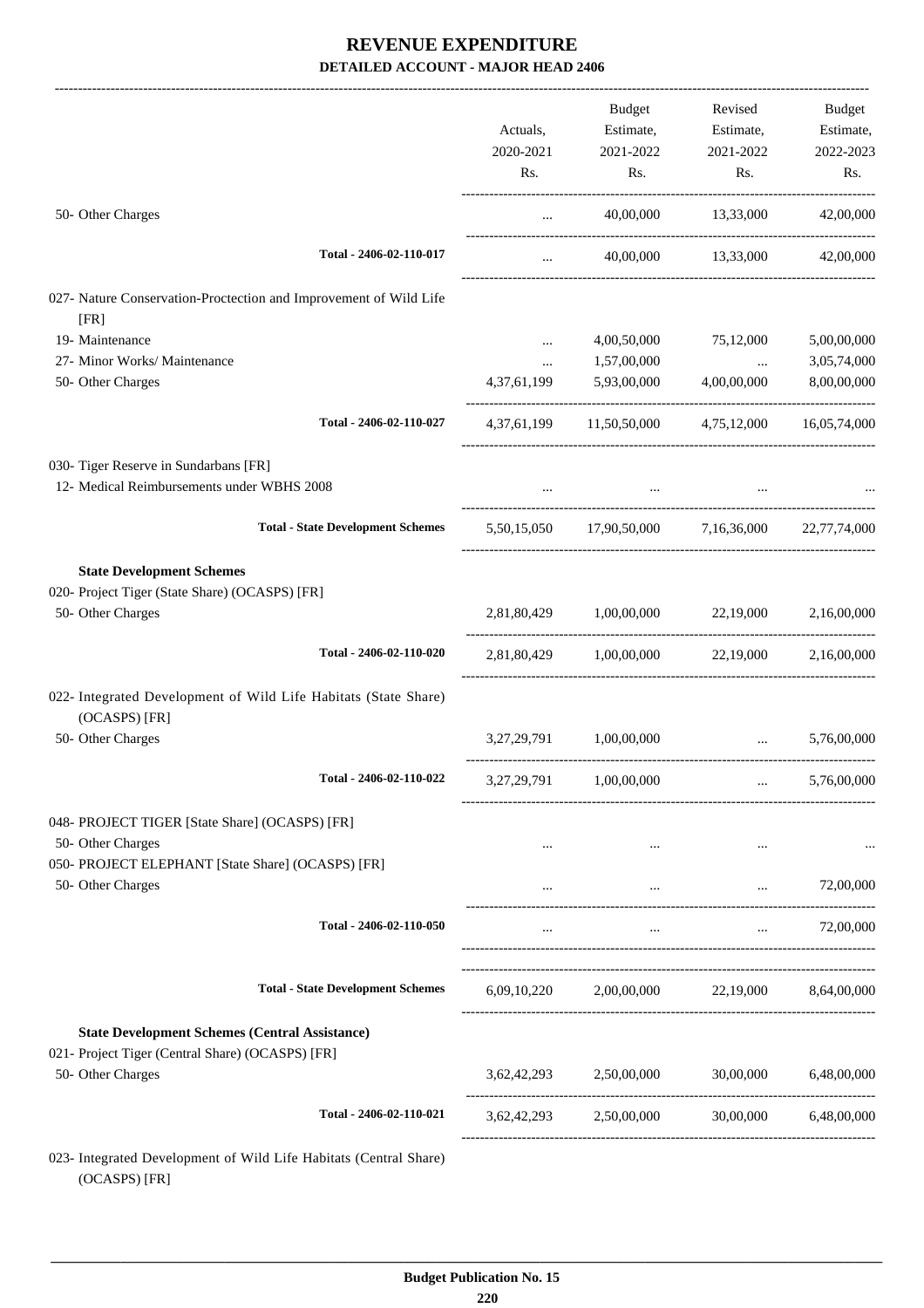-------------------------------------------------------------------------------------------------------------------------------------------------------------------------------

|                                                               |           | <b>Budget</b> | Revised                                             | <b>Budget</b>        |
|---------------------------------------------------------------|-----------|---------------|-----------------------------------------------------|----------------------|
|                                                               | Actuals,  | Estimate,     | Estimate,                                           | Estimate,            |
|                                                               | 2020-2021 | 2021-2022     | 2021-2022                                           | 2022-2023            |
|                                                               | Rs.       | Rs.           | Rs.                                                 | Rs.                  |
| 50- Other Charges                                             |           |               | 5,27,46,935 2,50,00,000 2,12,17,000 8,64,00,000     |                      |
| Total - 2406-02-110-023                                       |           |               | 5,27,46,935 2,50,00,000 2,12,17,000 8,64,00,000     |                      |
| 047- PROJECT TIGER [Central Share] (OCASPS) [FR]              |           |               |                                                     |                      |
| 50- Other Charges                                             | $\cdots$  | $\cdots$      |                                                     |                      |
| 049- PROJECT ELEPHANT [Central Share] (OCASPS) [FR]           |           |               |                                                     |                      |
| 50- Other Charges                                             | $\cdots$  |               | and the state of the state of the                   | $\ldots$ 1,44,00,000 |
| Total - 2406-02-110-049                                       | $\cdots$  |               | and the state of the state of the                   | $\ldots$ 1,44,00,000 |
| <b>Total - State Development Schemes (Central Assistance)</b> |           |               | 8,89,89,228 5,00,00,000 2,42,17,000 16,56,00,000    |                      |
| Total - 2406-02-110                                           |           |               | 42,68,14,475 48,69,44,000 34,03,15,000              | 73,13,13,000         |
| Voted                                                         |           |               | 42,68,14,475 48,69,44,000 34,03,15,000 73,13,13,000 |                      |
| Charged                                                       | $\cdots$  | $\cdots$      | $\cdots$                                            |                      |
|                                                               |           |               |                                                     |                      |

#### **DETAILED ACCOUNT NO. 2406-02-111 - ZOOLOGICAL PARK**

.

| 02 - ENVIRONMENTAL FORESTRY AND WILD LIFE                     |                            |             |              |                                                     |              |
|---------------------------------------------------------------|----------------------------|-------------|--------------|-----------------------------------------------------|--------------|
| 111- Zoological Park                                          |                            |             |              |                                                     |              |
| <b>Administrative Expenditure</b>                             |                            |             |              |                                                     |              |
| 001- Alipore Zoological Garden [FR]                           |                            |             |              |                                                     |              |
| 01- Salaries                                                  |                            |             |              |                                                     |              |
| $01-Pav$                                                      |                            | 29,70,920   | 57,20,000    | 30,30,000                                           | 31,21,000    |
| 14-Grade Pay                                                  |                            | $\cdots$    | $\cdots$     | $\cdots$                                            | $\cdots$     |
| 02-Dearness Allowance                                         |                            | 3,42,720    | 1,72,000     | 5,60,000                                            | 6,20,000     |
| 03-House Rent Allowance                                       |                            | $\cdots$    | 69,000       | $\cdots$                                            | 10,000       |
| 04-Ad hoc Bonus                                               |                            | $\cdots$    | $\cdots$     | $\cdots$                                            |              |
| 07-Other Allowances                                           |                            | $\cdots$    | $\cdots$     | $\cdots$                                            | $\cdots$     |
| 12-Medical Allowance                                          |                            | $\cdots$    | 1,000        | 1,000                                               | 1,000        |
|                                                               | Total - 2406-02-111-001-01 | 33,13,640   |              | 59,62,000 35,91,000 37,52,000                       |              |
| 31- Grants-in-aid-GENERAL                                     |                            |             |              |                                                     |              |
| 02-Other Grants                                               |                            |             |              | 3,04,57,000 4,15,00,000 4,15,00,000                 | 4,15,00,000  |
| 36- Grants-in-aid-Salaries                                    |                            |             |              | 13,03,09,000 21,11,82,000 27,20,00,000              | 27,90,00,000 |
|                                                               | Total - 2406-02-111-001    |             |              | 16,40,79,640 25,86,44,000 31,70,91,000 32,42,52,000 |              |
| 002- Padmaja Naidu Himalayen Zoological Park, Darjeeling [FR] |                            |             |              |                                                     |              |
| 11- Travel Expenses                                           |                            | $\cdots$    | $\cdots$     |                                                     |              |
| 31- Grants-in-aid-GENERAL                                     |                            |             |              |                                                     |              |
| 02-Other Grants                                               |                            | 7,30,000    | 7,60,000     | 7,60,000                                            | 7,80,000     |
| 36- Grants-in-aid-Salaries                                    |                            | 9,95,92,000 | 22,90,76,000 | 29,45,00,000                                        | 29,85,00,000 |
|                                                               |                            |             |              |                                                     |              |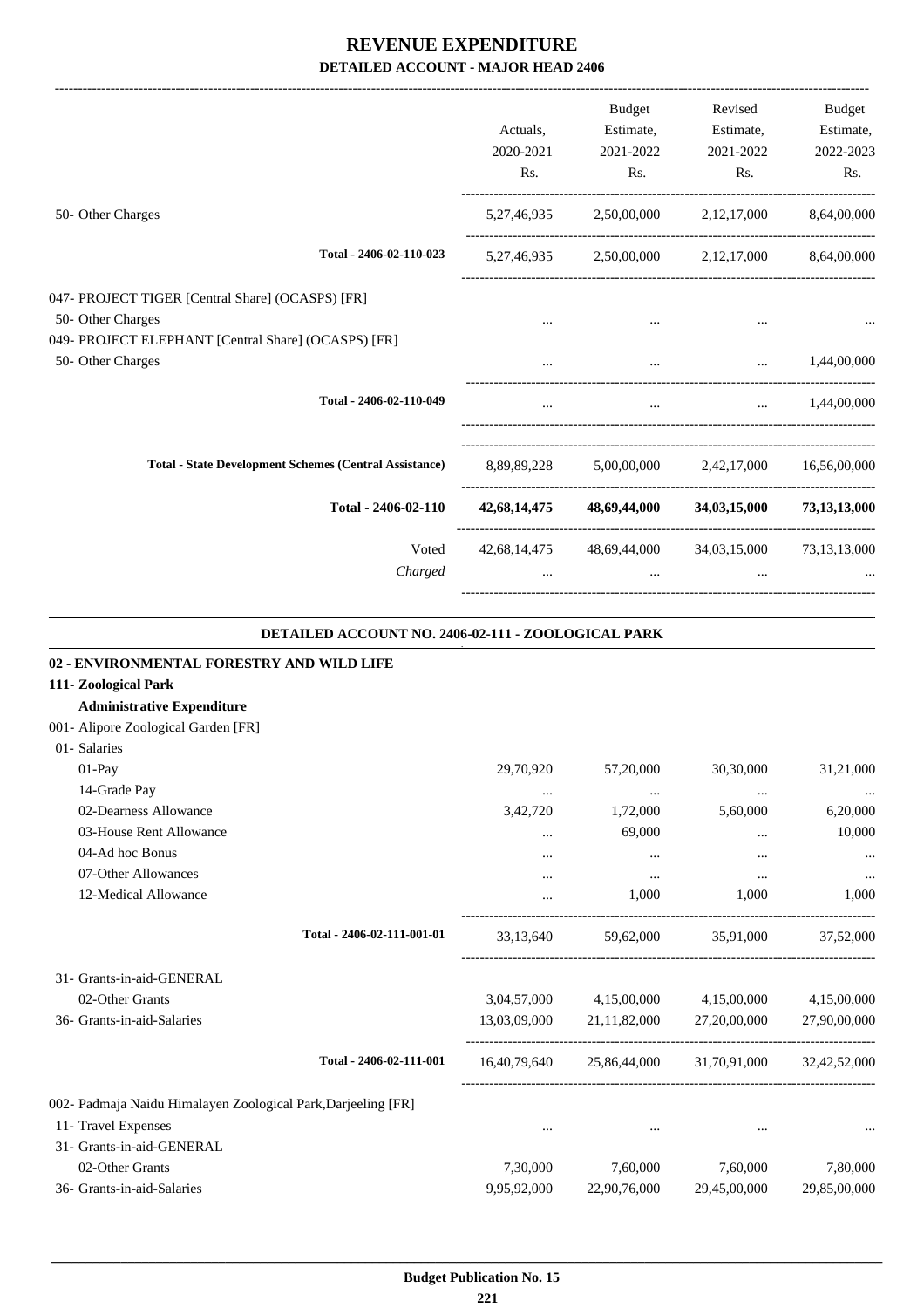|                                                                  | Actuals,<br>2020-2021<br>Rs. | Budget<br>Estimate,<br>2021-2022<br>Rs. | Revised<br>Estimate,<br>2021-2022<br>Rs. | Budget<br>Estimate,<br>2022-2023<br>Rs. |
|------------------------------------------------------------------|------------------------------|-----------------------------------------|------------------------------------------|-----------------------------------------|
| 50- Other Charges                                                | $\cdots$                     | $\cdots$                                | $\ldots$                                 |                                         |
| Total - 2406-02-111-002                                          |                              |                                         | 10,03,22,000 22,98,36,000 29,52,60,000   | 29,92,80,000                            |
| 003- North Bengal Wild Animal Park (Bengal Safari) Siliguri [FR] |                              |                                         |                                          |                                         |
| 01- Salaries                                                     |                              |                                         |                                          |                                         |
| 01-Pay                                                           | 58,87,255                    | 1,19,42,000                             | 72,00,000                                | 75,00,000                               |
| 14-Grade Pay                                                     | $\cdots$                     | $\cdots$                                | $\cdots$                                 | $\cdots$                                |
| 02-Dearness Allowance                                            | 3,79,835                     | 3,58,000                                | 4,05,000                                 | 4,15,000                                |
| 03-House Rent Allowance                                          | 1,64,808                     | 2,34,000                                | 2,34,000                                 | 2,57,000                                |
| 04-Ad hoc Bonus                                                  | 4,200                        | 6,000                                   | 5,000                                    | 6,000                                   |
| 07-Other Allowances                                              | 1,99,604                     | 2,09,000                                | 2,60,000                                 | 2,80,000                                |
| 12-Medical Allowance                                             | 11,000                       | 11,000                                  | 11,000                                   | 11,000                                  |
| Total - 2406-02-111-003-01                                       |                              | 66,46,702 1,27,60,000 81,15,000         |                                          | 84,69,000                               |
| 04- Pension/Gratuities                                           | $\cdots$                     | $\cdots$                                | $\cdots$                                 |                                         |
| 07- Medical Reimbursements                                       |                              |                                         | $\cdots$                                 |                                         |
| 11- Travel Expenses                                              | $\cdots$                     | $\cdots$                                | $\cdots$                                 |                                         |
| 12- Medical Reimbursements under WBHS 2008                       |                              |                                         | $\cdots$                                 |                                         |
| 31- Grants-in-aid-GENERAL                                        |                              |                                         |                                          |                                         |
| 02-Other Grants                                                  | 2,30,20,000                  | 3,40,33,000                             | 3,40,33,000                              | 3,75,00,000                             |
| 36- Grants-in-aid-Salaries                                       | 14,68,000                    | 23,50,000                               | 30,25,000                                | 30,30,000                               |
| Total - 2406-02-111-003                                          | 3, 11, 34, 702               | 4,91,43,000                             | 4,51,73,000                              | 4,89,99,000                             |
| 004- Sundarban Wild Animal Park - Jharkhali [FR]<br>01- Salaries |                              |                                         |                                          |                                         |
| 01-Pay                                                           |                              |                                         |                                          |                                         |
| 14-Grade Pay                                                     | $\cdots$                     | $\cdots$<br>$\cdots$                    | $\cdots$<br>                             |                                         |
| 02-Dearness Allowance                                            | $\cdots$<br>                 | $\cdots$                                | $\cdots$                                 |                                         |
| 03-House Rent Allowance                                          | $\cdots$                     | $\cdots$                                | $\ddotsc$                                |                                         |
| 04-Ad hoc Bonus                                                  | $\cdots$                     | $\cdots$                                |                                          |                                         |
| 07-Other Allowances                                              | $\cdots$                     |                                         |                                          |                                         |
| 12-Medical Allowance                                             |                              |                                         | $\cdots$                                 |                                         |
| 04- Pension/Gratuities                                           | $\cdots$                     |                                         | $\cdots$                                 |                                         |
| 07- Medical Reimbursements                                       | $\cdots$                     |                                         | $\cdots$                                 |                                         |
| 11- Travel Expenses                                              |                              | $\cdots$                                | $\cdots$                                 |                                         |
| 12- Medical Reimbursements under WBHS 2008                       | $\cdots$                     | $\cdots$                                | $\cdots$                                 |                                         |
| 31- Grants-in-aid-GENERAL                                        |                              |                                         |                                          |                                         |
| 02-Other Grants                                                  | 5,41,000                     | 5,59,000                                | 5,59,000                                 | 6,15,000                                |
| 36- Grants-in-aid-Salaries                                       | 13,98,000                    | 22,00,000                               | 29,00,000                                | 32,00,000                               |
| Total - 2406-02-111-004                                          | 19,39,000                    | 27,59,000                               | 34,59,000                                | 38,15,000                               |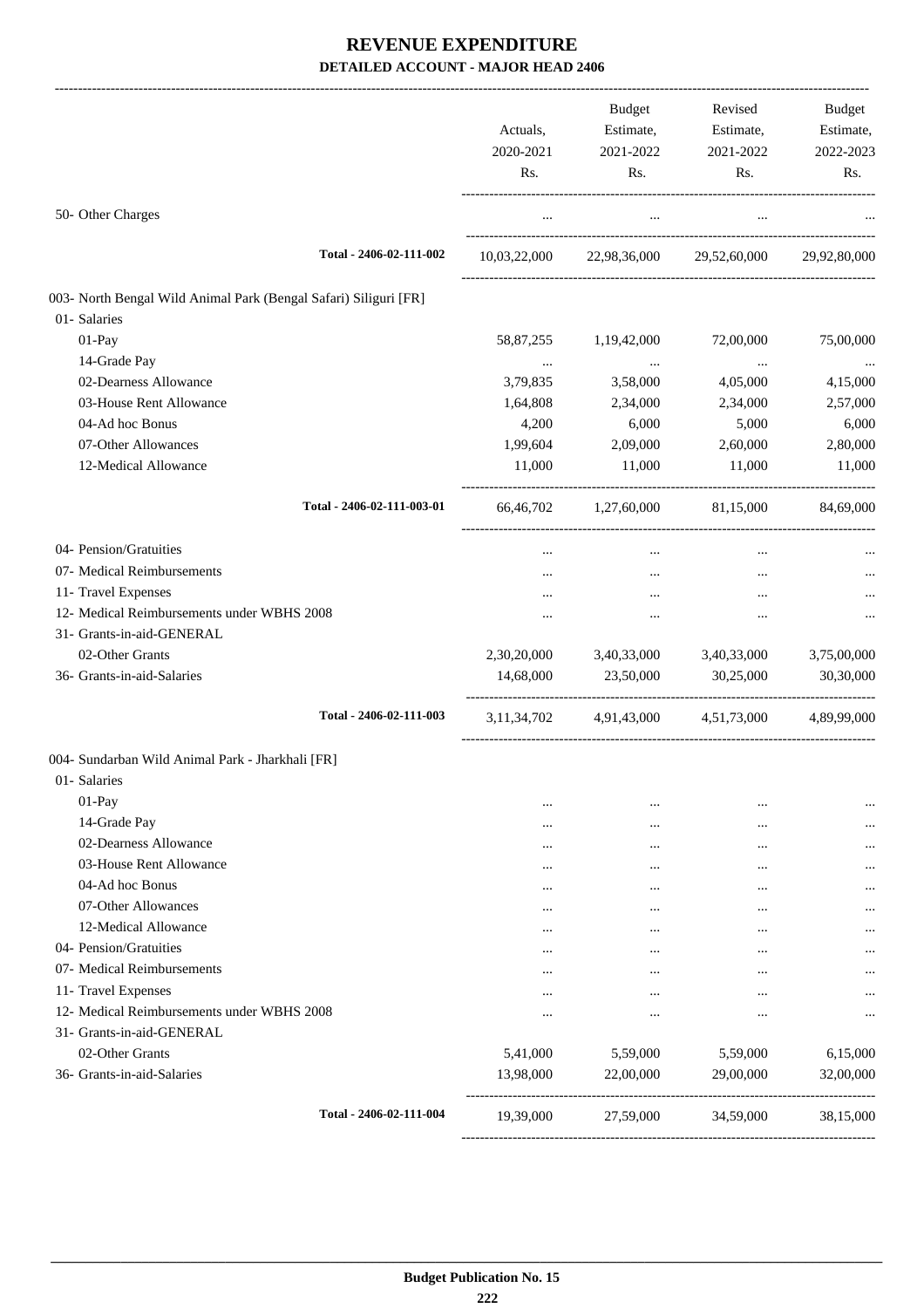|                                                                                                             | Actuals,<br>2020-2021<br>Rs. | <b>Budget</b><br>Estimate,<br>2021-2022<br>Rs. | Revised<br>Estimate,<br>2021-2022<br>Rs.                        | Budget<br>Estimate,<br>2022-2023<br>Rs. |
|-------------------------------------------------------------------------------------------------------------|------------------------------|------------------------------------------------|-----------------------------------------------------------------|-----------------------------------------|
| <b>Total - Administrative Expenditure</b>                                                                   |                              |                                                | 29,74,75,342 54,03,82,000 66,09,83,000 67,63,46,000             |                                         |
| <b>State Development Schemes</b><br>005- Improvement of Zoological Garden [FR]<br>31- Grants-in-aid-GENERAL |                              |                                                |                                                                 |                                         |
| 02-Other Grants                                                                                             |                              |                                                | 82,27,568 7,50,00,000 3,00,00,000 9,87,50,000                   |                                         |
| Total - 2406-02-111-005                                                                                     |                              | 82,27,568 7,50,00,000                          |                                                                 | 3,00,00,000 9,87,50,000                 |
| 006- Extension of Zoological Garden [FR]                                                                    |                              |                                                |                                                                 |                                         |
| 31- Grants-in-aid-GENERAL                                                                                   |                              |                                                |                                                                 |                                         |
| 02-Other Grants                                                                                             |                              | 73,12,584 7,50,00,000                          | 3.00.00.000                                                     | 9,87,50,000                             |
| Total - 2406-02-111-006                                                                                     |                              |                                                | 73,12,584 7,50,00,000 3,00,00,000 9,87,50,000                   |                                         |
| <b>Total - State Development Schemes</b>                                                                    |                              |                                                | 1,55,40,152 15,00,00,000 6,00,00,000 19,75,00,000               |                                         |
| Total - 2406-02-111                                                                                         |                              |                                                | 31,30,15,494 69,03,82,000 72,09,83,000 87,38,46,000             |                                         |
| Voted<br>Charged                                                                                            | $\cdots$                     | $\ddots$                                       | 31,30,15,494 69,03,82,000 72,09,83,000 87,38,46,000<br>$\ddots$ |                                         |
| DETAILED ACCOUNT NO. 2406-02-112 - PUBLIC GARDEN                                                            |                              |                                                |                                                                 |                                         |
| 02 - ENVIRONMENTAL FORESTRY AND WILD LIFE                                                                   |                              |                                                |                                                                 |                                         |
| 112- Public Garden                                                                                          |                              |                                                |                                                                 |                                         |
| <b>Administrative Expenditure</b>                                                                           |                              |                                                |                                                                 |                                         |
| 001- Parks and Gardens Wing [FR]<br>01- Salaries                                                            |                              |                                                |                                                                 |                                         |
| 01-Pay                                                                                                      | 11,96,90,549                 | 14,20,30,000                                   | 12,20,84,000                                                    | 12,57,47,000                            |
| 14-Grade Pay                                                                                                | $\cdots$                     |                                                | $\ldots$                                                        |                                         |
| 02-Dearness Allowance                                                                                       | 10,89,285                    | 42,61,000                                      | 48,83,000                                                       | 75,45,000                               |
| 03-House Rent Allowance                                                                                     | 1,17,59,156                  | 1,34,93,000                                    | 1,35,00,000                                                     | 1,36,46,000                             |
| 04-Ad hoc Bonus                                                                                             | 12,34,800                    | 12,44,000                                      | 12,59,000                                                       | 12,84,000                               |
| 07-Other Allowances                                                                                         | 91,680                       | 1,78,000                                       | 4,10,000                                                        | 4,40,000                                |
| 09-Ration Allowance                                                                                         | 16,200                       | 21,000                                         | 17,000                                                          | 17,000                                  |
| 12-Medical Allowance                                                                                        | 10,25,500                    | 12,25,000                                      | 10,46,000                                                       | 10,67,000                               |
| Total - 2406-02-112-001-01                                                                                  | 13,49,07,170                 | 16,24,52,000                                   | 14,31,99,000                                                    | 14,97,46,000                            |
| 02- Wages                                                                                                   | 4,97,76,770                  | 5,23,60,000                                    | 5,28,58,000                                                     | 5,44,44,000                             |
| 07- Medical Reimbursements                                                                                  | 45,461                       | 72,000                                         | 72,000                                                          | 73,000                                  |
| 11- Travel Expenses                                                                                         | 2,44,966                     | 3,98,000                                       | 1,20,000                                                        | 3,00,000                                |
| 12- Medical Reimbursements under WBHS 2008                                                                  | 3,65,169                     | 6,81,000                                       | 6,81,000                                                        | 6,95,000                                |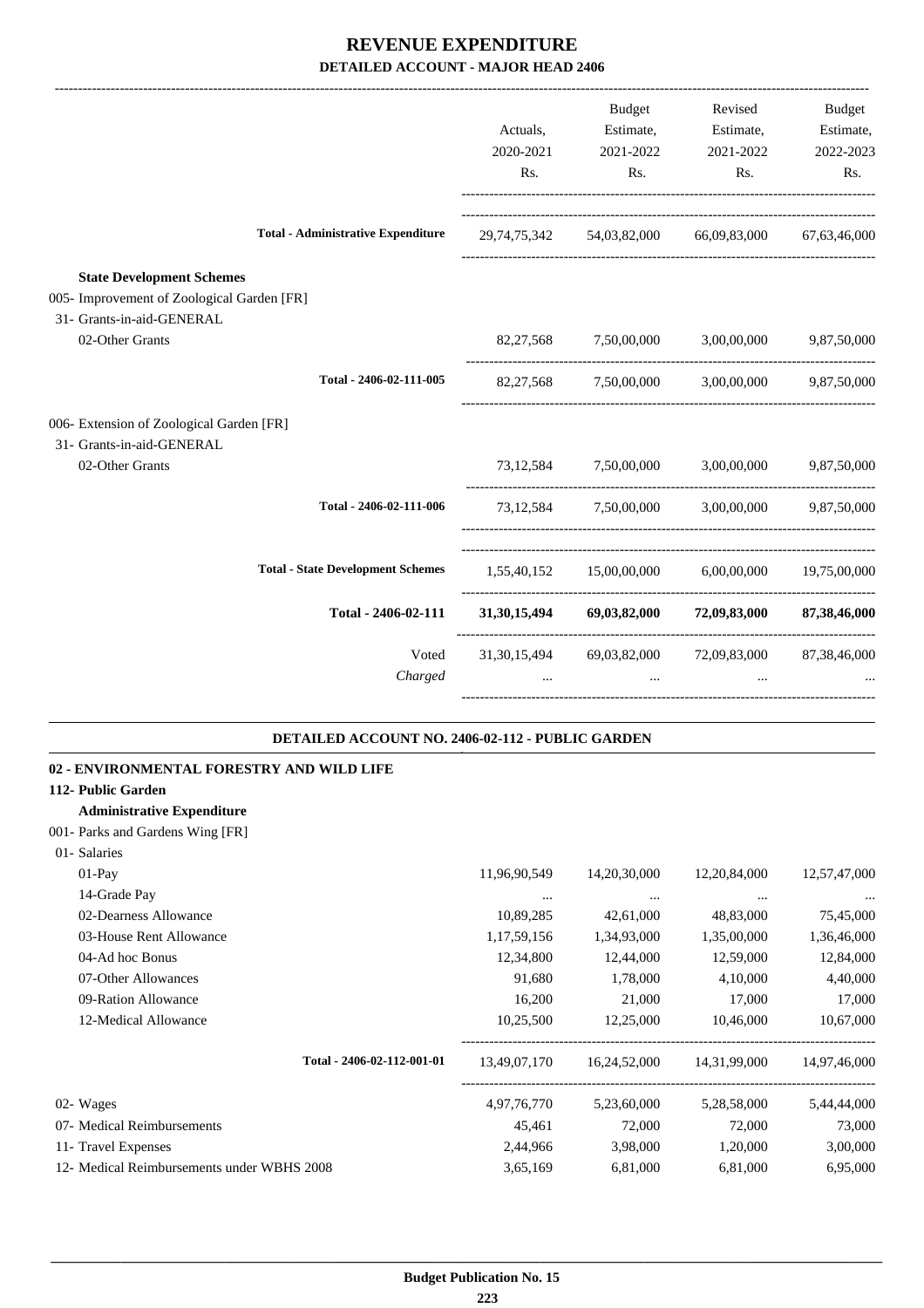|                                                  |             | Budget    | Revised                                | Budget          |
|--------------------------------------------------|-------------|-----------|----------------------------------------|-----------------|
|                                                  | Actuals,    | Estimate, | Estimate,                              | Estimate,       |
|                                                  | 2020-2021   | 2021-2022 | 2021-2022                              | 2022-2023       |
|                                                  | Rs.         | Rs.       | Rs.                                    | Rs.             |
| 13- Office Expenses                              |             |           |                                        |                 |
| 01-Electricity                                   | 31,71,892   | 39,26,000 | 32,00,000                              | 32,00,000       |
| 02-Telephone                                     | 1,55,376    | 2,16,000  | 2,16,000                               | 2,20,000        |
| 03-Maintenance / P.O.L. for Office Vehicles      | 3,28,683    | 2,72,000  | 2,50,000                               | 2,60,000        |
| 04-Other Office Expenses                         | 2,70,041    | 6,50,000  | 6,50,000                               | 6,63,000        |
| Total - 2406-02-112-001-13                       | 39,25,992   | 50,64,000 | 43,16,000                              | 43,43,000       |
| 14- Rents, Rates and Taxes                       | 2,40,877    | 4,93,000  | 3,70,000                               | 3,70,000        |
| 27- Minor Works/ Maintenance                     | 30,23,032   | 32,43,000 | 30,83,000                              | 31,75,000       |
| 28- Payment of Professional and Special Services |             |           |                                        |                 |
| 02-Other charges                                 | 8,36,725    | 5,56,000  | 1,50,000                               | 1,50,000        |
| 50- Other Charges                                | 78,82,052   | 82,00,000 | 82,00,000                              | 84,46,000       |
| Total - 2406-02-112-001                          |             |           | 20,12,48,214 23,35,19,000 21,30,49,000 | 22, 17, 42, 000 |
| 002- LLoyd Botanic Garden, Darjeeling [FR]       |             |           |                                        |                 |
| 01- Salaries                                     |             |           |                                        |                 |
| 01-Pay                                           | 9,64,800    | 14,99,000 | 9,84,000                               | 10,14,000       |
| 14-Grade Pay                                     | $\cdots$    | $\cdots$  | $\cdots$                               |                 |
| 02-Dearness Allowance                            | 3,330       | 45,000    | 39,000                                 | 61,000          |
| 03-House Rent Allowance                          | 79,152      | 1,14,000  | 93,000                                 | 96,000          |
| 04-Ad hoc Bonus                                  | 8,400       | 9,000     | 9,000                                  | 9,000           |
| 07-Other Allowances                              | 10,640      | 24,000    | 24,000                                 | 24,000          |
| 09-Ration Allowance                              | $\cdots$    | $\cdots$  | $\cdots$                               |                 |
| 11-Compensatory Allowance                        | 64,000      | 70,000    | 66,000                                 | 67,000          |
| 12-Medical Allowance                             | 6,000       | 8,000     | 6,000                                  | 6,000           |
| Total - 2406-02-112-002-01                       | 11,36,322   | 17,69,000 | 12,21,000                              | 12,77,000       |
| 02- Wages                                        | 38, 13, 637 | 45,20,000 | 40,50,000                              | 41,72,000       |
| 07- Medical Reimbursements                       | $\cdots$    | $\ldots$  | $\cdots$                               |                 |
| 11- Travel Expenses                              | 56,000      | 1,08,000  | 1,08,000                               | 1,10,000        |
| 12- Medical Reimbursements under WBHS 2008       | 79,314      | 1,86,000  | 1,86,000                               | 1,90,000        |
| 13- Office Expenses                              |             |           |                                        |                 |
| 01-Electricity                                   | 18,543      | 25,000    | 25,000                                 | 26,000          |
| 02-Telephone                                     | 13,278      | 30,000    | 15,000                                 | 15,000          |
| 03-Maintenance / P.O.L. for Office Vehicles      | 25,744      | 66,000    | 50,000                                 | 50,000          |
| 04-Other Office Expenses                         | 30,999      | 65,000    | 65,000                                 | 66,000          |
| Total - 2406-02-112-002-13                       | 88,564      | 1,86,000  | 1,55,000                               | 1,57,000        |
| 14- Rents, Rates and Taxes                       | 27,624      | 29,000    | 28,000                                 | 29,000          |
| 27- Minor Works/ Maintenance                     | 2,02,000    | 4,00,000  | 4,00,000                               | 4,00,000        |
| 50- Other Charges                                | 10,25,630   | 18,47,000 | 18,47,000                              | 19,02,000       |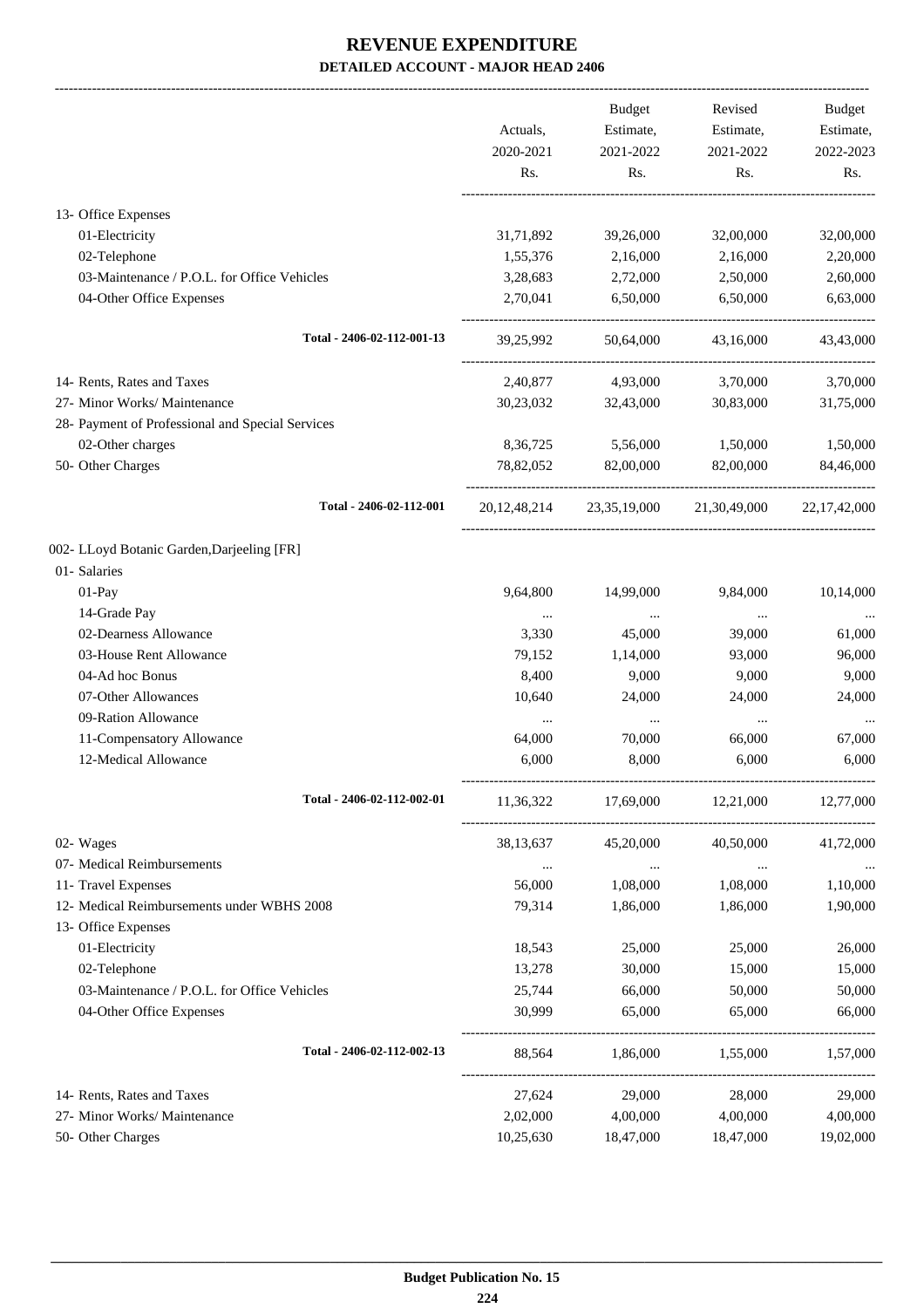|                                                         |                                           | Actuals,<br>2020-2021<br>Rs. | Budget<br>Estimate,<br>2021-2022<br>Rs. | Revised<br>Estimate,<br>2021-2022<br>Rs.                        | Budget<br>Estimate,<br>2022-2023<br>Rs. |
|---------------------------------------------------------|-------------------------------------------|------------------------------|-----------------------------------------|-----------------------------------------------------------------|-----------------------------------------|
|                                                         |                                           |                              |                                         |                                                                 |                                         |
|                                                         | Total - 2406-02-112-002                   |                              |                                         | 64,29,091 90,45,000 79,95,000 82,37,000                         |                                         |
| 003- Creation and improvement of Parks and gardens [FR] |                                           |                              |                                         |                                                                 |                                         |
| 27- Minor Works/ Maintenance                            |                                           |                              |                                         | 4,31,385 11,70,000 10,00,000 10,00,000                          |                                         |
| 50- Other Charges                                       |                                           |                              | 1,66,678 3,34,000 3,34,000              |                                                                 | 3,44,000                                |
|                                                         | Total - 2406-02-112-003                   |                              |                                         | 5,98,063 15,04,000 13,34,000 13,44,000                          |                                         |
| 010- Urban Forestry [FR]                                |                                           |                              |                                         |                                                                 |                                         |
| 50- Other Charges                                       |                                           |                              |                                         | 4,80,914 10,52,000 10,52,000 10,84,000                          |                                         |
|                                                         | Total - 2406-02-112-010                   |                              |                                         | 4,80,914 10,52,000 10,52,000 10,84,000                          |                                         |
| 011- Greening of Rural areas [FR]                       |                                           |                              |                                         |                                                                 |                                         |
| 26- Advertising and Publicity Expenses                  |                                           | 75,000                       | 1,50,000 1,00,000                       |                                                                 | 1,20,000                                |
| 50- Other Charges                                       |                                           | 1,19,208                     | 2,47,000                                | 2,47,000                                                        | 2,54,000                                |
|                                                         | Total - 2406-02-112-011                   |                              |                                         | 1,94,208 3,97,000 3,47,000 3,74,000                             |                                         |
|                                                         | <b>Total - Administrative Expenditure</b> |                              |                                         | 20,89,50,490 24,55,17,000 22,37,77,000 23,27,81,000             |                                         |
| <b>State Development Schemes</b>                        |                                           |                              |                                         |                                                                 |                                         |
| 004- Lloyd Botanic Garden, Darjeeling [FR]              |                                           |                              |                                         |                                                                 |                                         |
| 50- Other Charges                                       |                                           |                              |                                         | $12,50,000$ $1,00,00,000$ $33,33,000$ $3,05,00,000$             |                                         |
|                                                         | Total - 2406-02-112-004                   |                              |                                         | 12,50,000  1,00,00,000  33,33,000  3,05,00,000                  |                                         |
| 005- Decentralised Peoples Nurseries [FR]               |                                           |                              |                                         |                                                                 |                                         |
| 87- Regeneration                                        |                                           | $\cdots$                     | $\ldots$                                | $\cdots$                                                        |                                         |
| 007- Creation and improvement of parks and gardens [FR] |                                           |                              |                                         |                                                                 |                                         |
| 50- Other Charges                                       |                                           |                              |                                         | 2,54,23,741 10,85,00,000 3,78,33,000 13,39,25,000               |                                         |
|                                                         | Total - 2406-02-112-007                   |                              |                                         | 2,54,23,741 10,85,00,000 3,78,33,000 13,39,25,000               |                                         |
|                                                         |                                           |                              |                                         |                                                                 |                                         |
|                                                         | <b>Total - State Development Schemes</b>  |                              |                                         | 2,66,73,741 11,85,00,000 4,11,66,000 16,44,25,000               |                                         |
|                                                         | Total - 2406-02-112                       |                              |                                         | 23,56,24,231 36,40,17,000 26,49,43,000 39,72,06,000             |                                         |
|                                                         | Voted<br>Charged                          | $\cdots$                     | $\cdots$                                | 23,56,24,231 36,40,17,000 26,49,43,000 39,72,06,000<br>$\cdots$ |                                         |
|                                                         |                                           |                              |                                         |                                                                 |                                         |

#### **DETAILED ACCOUNT NO. 2406-02-789 - SPECIAL COMPONENT PLAN FOR SCHEDULED CASTES .**

 **\_\_\_\_\_\_\_\_\_\_\_\_\_\_\_\_\_\_\_\_\_\_\_\_\_\_\_\_\_\_\_\_\_\_\_\_\_\_\_\_\_\_\_\_\_\_\_\_\_\_\_\_\_\_\_\_\_\_\_\_\_\_\_\_\_\_\_\_\_\_\_\_\_\_\_\_\_\_\_\_\_\_\_\_\_\_\_\_\_\_\_\_\_\_\_\_\_\_\_\_\_\_\_\_\_\_\_\_\_\_\_\_\_\_\_\_\_\_\_**

**02 - ENVIRONMENTAL FORESTRY AND WILD LIFE**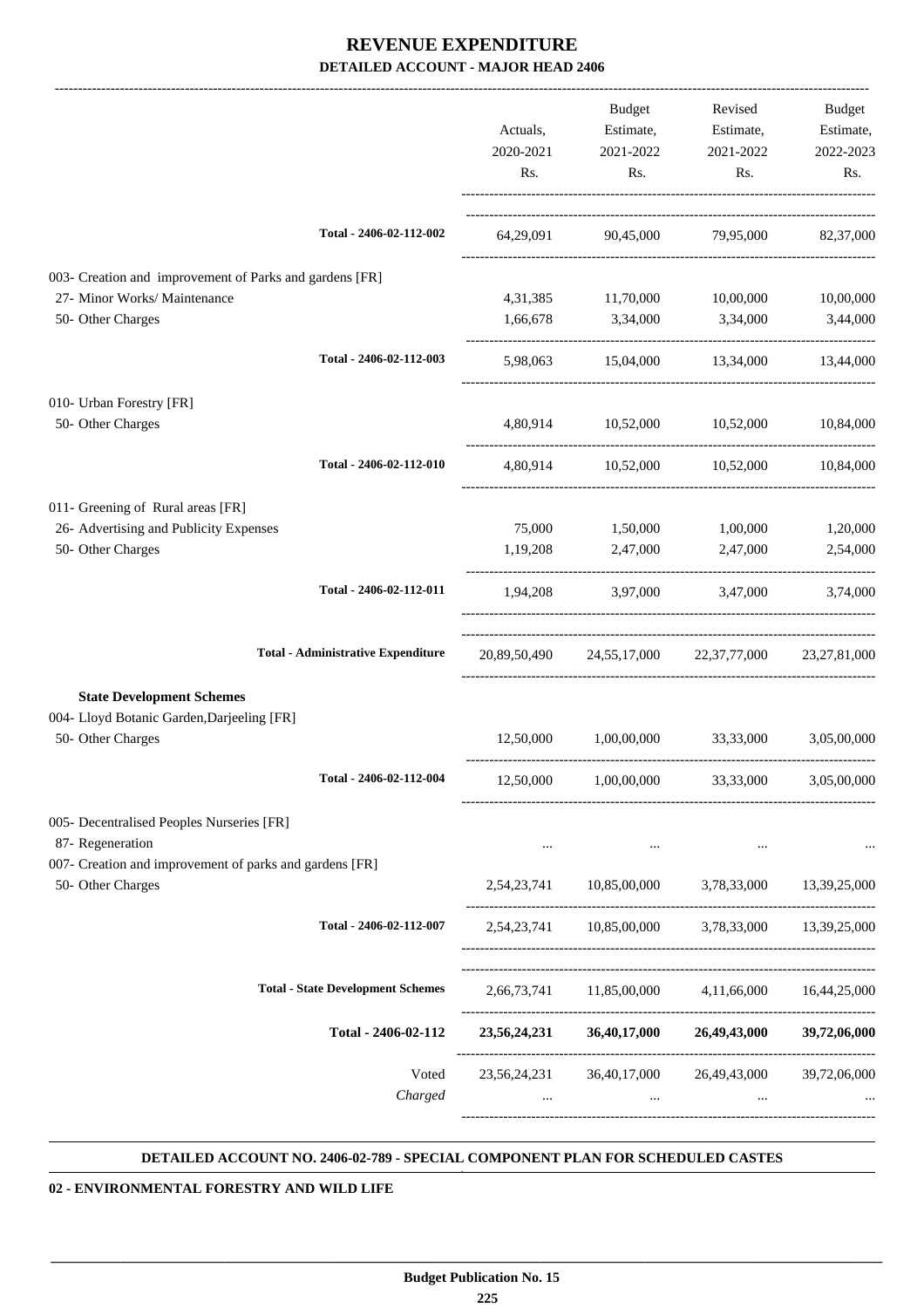|                                                                                                                                               | Actuals,<br>2020-2021<br>Rs. | Budget<br>Estimate,<br>2021-2022<br>Rs. | Revised<br>Estimate,<br>2021-2022<br>Rs.        | Budget<br>Estimate,<br>2022-2023<br>Rs. |
|-----------------------------------------------------------------------------------------------------------------------------------------------|------------------------------|-----------------------------------------|-------------------------------------------------|-----------------------------------------|
| 789- Special Component Plan for Scheduled Castes                                                                                              |                              |                                         |                                                 |                                         |
| <b>State Development Schemes</b>                                                                                                              |                              |                                         |                                                 |                                         |
| 001- Decentralised People Nurseries [FR]                                                                                                      |                              |                                         |                                                 |                                         |
| 87- Regeneration                                                                                                                              |                              |                                         |                                                 |                                         |
| <b>State Development Schemes</b>                                                                                                              |                              |                                         |                                                 |                                         |
| 003- Project Tiger (State Share) (OCASPS) [FR]<br>50- Other Charges                                                                           |                              | 36,53,044 1,00,00,000                   | 7,40,000                                        | 66,00,000                               |
|                                                                                                                                               |                              |                                         |                                                 |                                         |
| Total - 2406-02-789-003                                                                                                                       |                              | 36,53,044 1,00,00,000                   | 7,40,000                                        | 66,00,000                               |
| 005- Integrated Development of Wild Life Habitat (State Share)<br>(OCASPS) [FR]                                                               |                              |                                         |                                                 |                                         |
| 50- Other Charges                                                                                                                             |                              | 1,12,29,031 1,00,00,000                 |                                                 | $\ldots$ 1,76,00,000                    |
| Total - 2406-02-789-005                                                                                                                       |                              | 1,12,29,031 1,00,00,000                 |                                                 | $\ldots$ 1,76,00,000                    |
| 007- PROJECT TIGER [State Share] (OCASPS) [FR]<br>50- Other Charges<br>009- PROJECT ELEPHANT [State Share] (OCASPS) [FR]<br>50- Other Charges |                              | $\cdots$                                | $\cdots$                                        | 22,00,000                               |
| Total - 2406-02-789-009                                                                                                                       | $\cdots$                     | $\ldots$                                | and the state                                   | 22,00,000                               |
| <b>Total - State Development Schemes</b>                                                                                                      | 1,48,82,075                  |                                         | 2,00,00,000 7,40,000 2,64,00,000                |                                         |
| <b>State Development Schemes (Central Assistance)</b><br>002- Project Tiger (Central Share) (OCASPS) [FR]<br>50- Other Charges                | 46,68,000                    | 1,00,00,000                             | 10,00,000                                       | 1,98,00,000                             |
| Total - 2406-02-789-002                                                                                                                       |                              |                                         | 46,68,000  1,00,00,000  10,00,000  1,98,00,000  |                                         |
| 004- Integrated Development of Wild Life Habitat (Central Share)<br>(OCASPS) [FR]                                                             |                              |                                         |                                                 |                                         |
| 50- Other Charges                                                                                                                             |                              |                                         | 1,70,06,460 1,00,00,000 1,59,12,000 2,64,00,000 |                                         |
| Total - 2406-02-789-004                                                                                                                       |                              |                                         | 1,70,06,460 1,00,00,000 1,59,12,000 2,64,00,000 |                                         |
| 006- PROJECT TIGER [Central Share] (OCASPS) [FR]<br>50- Other Charges                                                                         |                              |                                         |                                                 |                                         |
| 008- PROJECT ELEPHANT [Central Share] (OCASPS) [FR]<br>50- Other Charges                                                                      |                              |                                         | <b>Section</b> (1997)                           | 44,00,000                               |
| Total - 2406-02-789-008                                                                                                                       | $\cdots$                     | $\cdots$                                | $\cdots$                                        | 44,00,000                               |
|                                                                                                                                               |                              |                                         |                                                 |                                         |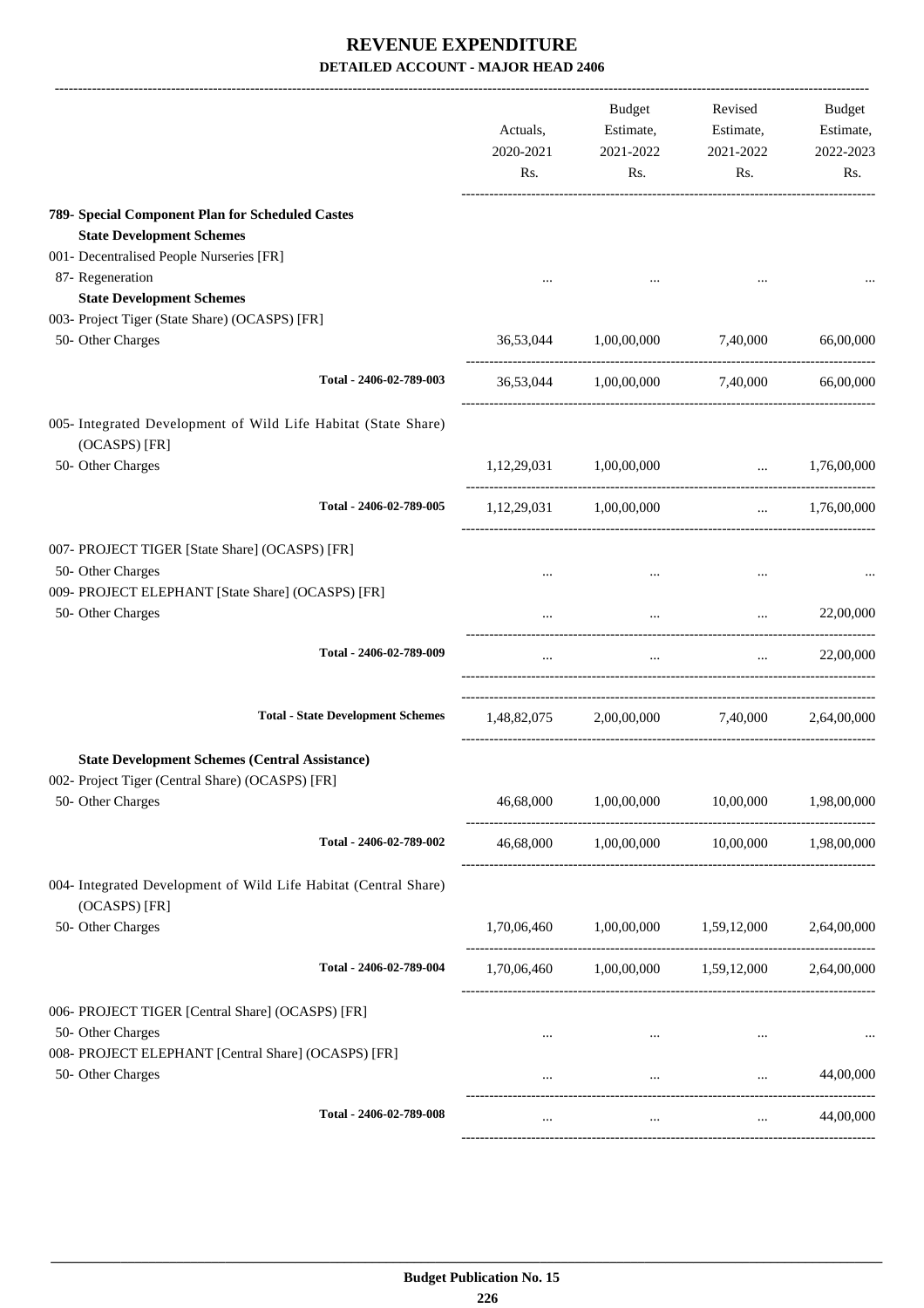-------------------------------------------------------------------------------------------------------------------------------------------------------------------------------

|                                                                 | Actuals,<br>2020-2021 | <b>Budget</b><br>Estimate,<br>2021-2022 | Revised<br>Estimate,<br>2021-2022 | <b>Budget</b><br>Estimate,<br>2022-2023 |
|-----------------------------------------------------------------|-----------------------|-----------------------------------------|-----------------------------------|-----------------------------------------|
|                                                                 | Rs.                   | Rs.                                     | Rs.                               | Rs.                                     |
| <b>Total - State Development Schemes (Central Assistance)</b>   | 2, 16, 74, 460        | 2,00,00,000                             | 1,69,12,000                       | 5,06,00,000                             |
| Total - 2406-02-789                                             | 3,65,56,535           | 4,00,00,000                             | 1,76,52,000                       | 7,70,00,000                             |
| Voted                                                           | 3,65,56,535           | 4,00,00,000                             | 1,76,52,000                       | 7,70,00,000                             |
| Charged                                                         | $\cdots$              | $\cdots$                                | $\cdots$                          |                                         |
| <b>DETAILED ACCOUNT NO. 2406-02-796 - TRIBAL AREAS SUB-PLAN</b> |                       |                                         |                                   |                                         |
| 02 - ENVIRONMENTAL FORESTRY AND WILD LIFE                       |                       |                                         |                                   |                                         |
| 796- Tribal Areas Sub-Plan                                      |                       |                                         |                                   |                                         |
| <b>State Development Schemes</b>                                |                       |                                         |                                   |                                         |
| 004- Development of Medicinal & NTFP Plants [FR]                |                       |                                         |                                   |                                         |
| 50- Other Charges                                               |                       | 1,50,00,000                             | 50,00,000                         | 1,57,50,000                             |

|             |             |                                                                              | 1,57,50,000                                                                                                                                                                                                                                                      |
|-------------|-------------|------------------------------------------------------------------------------|------------------------------------------------------------------------------------------------------------------------------------------------------------------------------------------------------------------------------------------------------------------|
|             |             |                                                                              | 1,57,50,000                                                                                                                                                                                                                                                      |
|             |             |                                                                              |                                                                                                                                                                                                                                                                  |
|             |             |                                                                              | 1,05,00,000                                                                                                                                                                                                                                                      |
|             |             |                                                                              |                                                                                                                                                                                                                                                                  |
|             |             |                                                                              |                                                                                                                                                                                                                                                                  |
|             |             |                                                                              |                                                                                                                                                                                                                                                                  |
|             |             |                                                                              |                                                                                                                                                                                                                                                                  |
|             |             |                                                                              | 2,66,67,000 8,40,00,000                                                                                                                                                                                                                                          |
|             |             |                                                                              |                                                                                                                                                                                                                                                                  |
|             |             |                                                                              |                                                                                                                                                                                                                                                                  |
| $\cdots$    | 1,78,00,000 | 90,51,000                                                                    | 2,86,90,000                                                                                                                                                                                                                                                      |
| $\cdots$    | 1,74,00,000 | 73,33,000                                                                    | 2,82,70,000                                                                                                                                                                                                                                                      |
| $\cdots$    | 5,42,00,000 | 26,67,000                                                                    | 6,69,10,000                                                                                                                                                                                                                                                      |
| 5,47,96,450 | 3,06,00,000 | 4,00,00,000                                                                  | 3,21,30,000                                                                                                                                                                                                                                                      |
|             |             |                                                                              |                                                                                                                                                                                                                                                                  |
|             |             |                                                                              | 26,62,50,000                                                                                                                                                                                                                                                     |
|             |             |                                                                              |                                                                                                                                                                                                                                                                  |
|             |             |                                                                              |                                                                                                                                                                                                                                                                  |
| 10.92.299   |             |                                                                              | 18,00,000                                                                                                                                                                                                                                                        |
| 10,92,299   | 60,00,000   | $\cdots$                                                                     | 18,00,000                                                                                                                                                                                                                                                        |
|             |             | 1,50,00,000<br>$\cdots$<br>14,97,887 1,00,00,000<br>2,00,00,000<br>60,00,000 | 50,00,000<br>1,50,00,000<br>50.00.000<br>33,33,000<br>14,97,887 1,00,00,000 33,33,000 1,05,00,000<br>2,00,00,000 8,00,00,000 2,66,67,000 8,40,00,000<br>8,00,00,000<br>5,47,96,450 12,00,00,000 5,90,51,000 15,60,00,000<br>7,62,94,337 22,50,00,000 9,40,51,000 |

-----------------------------------------------------------------------------------------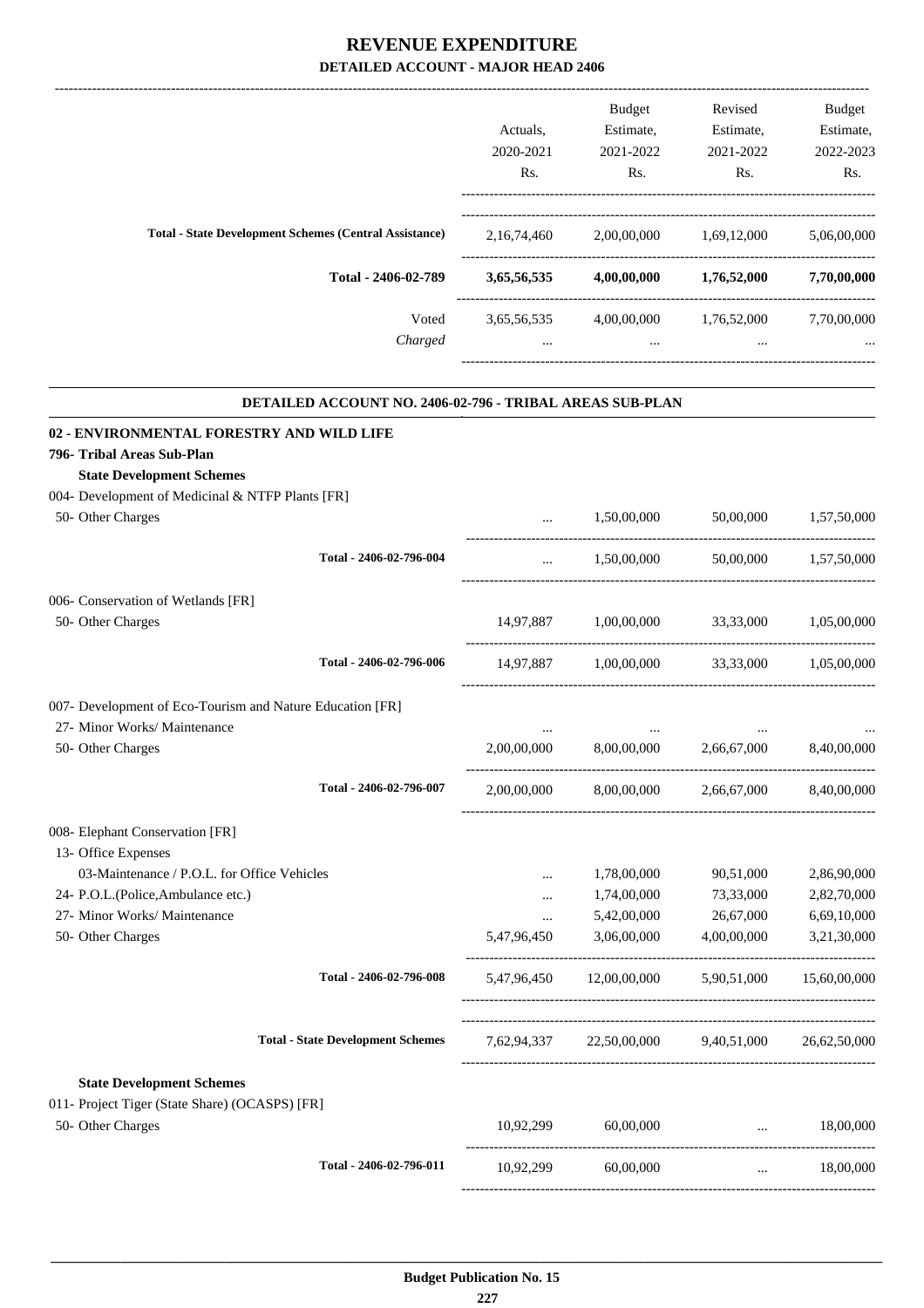|                                                                                                                                | Actuals,<br>2020-2021<br>Rs. | Budget<br>Estimate,<br>2021-2022<br>Rs. | Revised<br>Estimate,<br>2021-2022<br>Rs.       | Budget<br>Estimate,<br>2022-2023<br>Rs.                         |
|--------------------------------------------------------------------------------------------------------------------------------|------------------------------|-----------------------------------------|------------------------------------------------|-----------------------------------------------------------------|
| 013- Integrated Development of Wild Life Habitat (State Share)                                                                 |                              |                                         |                                                |                                                                 |
| (OCASPS) [FR]<br>50- Other Charges                                                                                             |                              | 1,11,83,132 40,00,000                   | $\ddotsc$                                      | 48,00,000                                                       |
| Total - 2406-02-796-013                                                                                                        | 1,11,83,132                  | 40,00,000                               |                                                | 48,00,000<br>$\mathbf{r}$ , and $\mathbf{r}$ , and $\mathbf{r}$ |
| 015- PROJECT TIGER [State Share] (OCASPS) [FR]<br>50- Other Charges                                                            | $\cdots$                     | $\cdots$                                | $\cdots$                                       |                                                                 |
| 017- PROJECT ELEPHANT [State Share] (OCASPS) [FR]<br>50- Other Charges                                                         |                              | $\cdots$                                | $\ldots$                                       | 6,00,000                                                        |
| Total - 2406-02-796-017                                                                                                        | $\cdots$                     | $\ddots$                                | $\cdots$                                       | 6,00,000                                                        |
| <b>Total - State Development Schemes</b>                                                                                       |                              | 1,22,75,431 1,00,00,000                 | and the state                                  | 72,00,000                                                       |
| <b>State Development Schemes (Central Assistance)</b><br>010- Project Tiger (Central Share) (OCASPS) [FR]<br>50- Other Charges |                              | 14,10,828 1,00,00,000                   | $\mathbf{r}$ and $\mathbf{r}$ and $\mathbf{r}$ | 54,00,000                                                       |
| Total - 2406-02-796-010                                                                                                        |                              | 14,10,828 1,00,00,000                   |                                                | 54,00,000<br>$\mathbf{m}$ and $\mathbf{m}$                      |
| 012- Integrated Development of Wild Life Habitat (Central Share)<br>(OCASPS) [FR]                                              |                              |                                         |                                                |                                                                 |
| 50- Other Charges                                                                                                              |                              | 1,40,04,208 1,10,00,000 1,59,12,000     |                                                | 72,00,000                                                       |
| Total - 2406-02-796-012                                                                                                        |                              |                                         | 1,40,04,208 1,10,00,000 1,59,12,000            | 72,00,000                                                       |
| 014- PROJECT TIGER [Central Share] (OCASPS) [FR]<br>50- Other Charges                                                          | $\cdots$                     |                                         |                                                |                                                                 |
| 016- PROJECT ELEPHANT [Central Share] (OCASPS) [FR]<br>50- Other Charges                                                       |                              | $\cdots$                                | $\cdots$                                       | 24,00,000                                                       |
| Total - 2406-02-796-016                                                                                                        |                              | $\cdots$                                |                                                | 24,00,000                                                       |
| <b>Total - State Development Schemes (Central Assistance)</b>                                                                  | 1,54,15,036                  |                                         | 2,10,00,000 1,59,12,000                        | 1,50,00,000                                                     |
| Total - 2406-02-796                                                                                                            | 10,39,84,804                 | 25,60,00,000                            | 10,99,63,000                                   | 28,84,50,000                                                    |
| Voted<br>Charged                                                                                                               |                              |                                         | 10,39,84,804 25,60,00,000 10,99,63,000         | 28,84,50,000                                                    |

#### **DETAILED ACCOUNT NO. 2406-02-800 - OTHER EXPENDITURE .**

**02 - ENVIRONMENTAL FORESTRY AND WILD LIFE 800- Other Expenditure**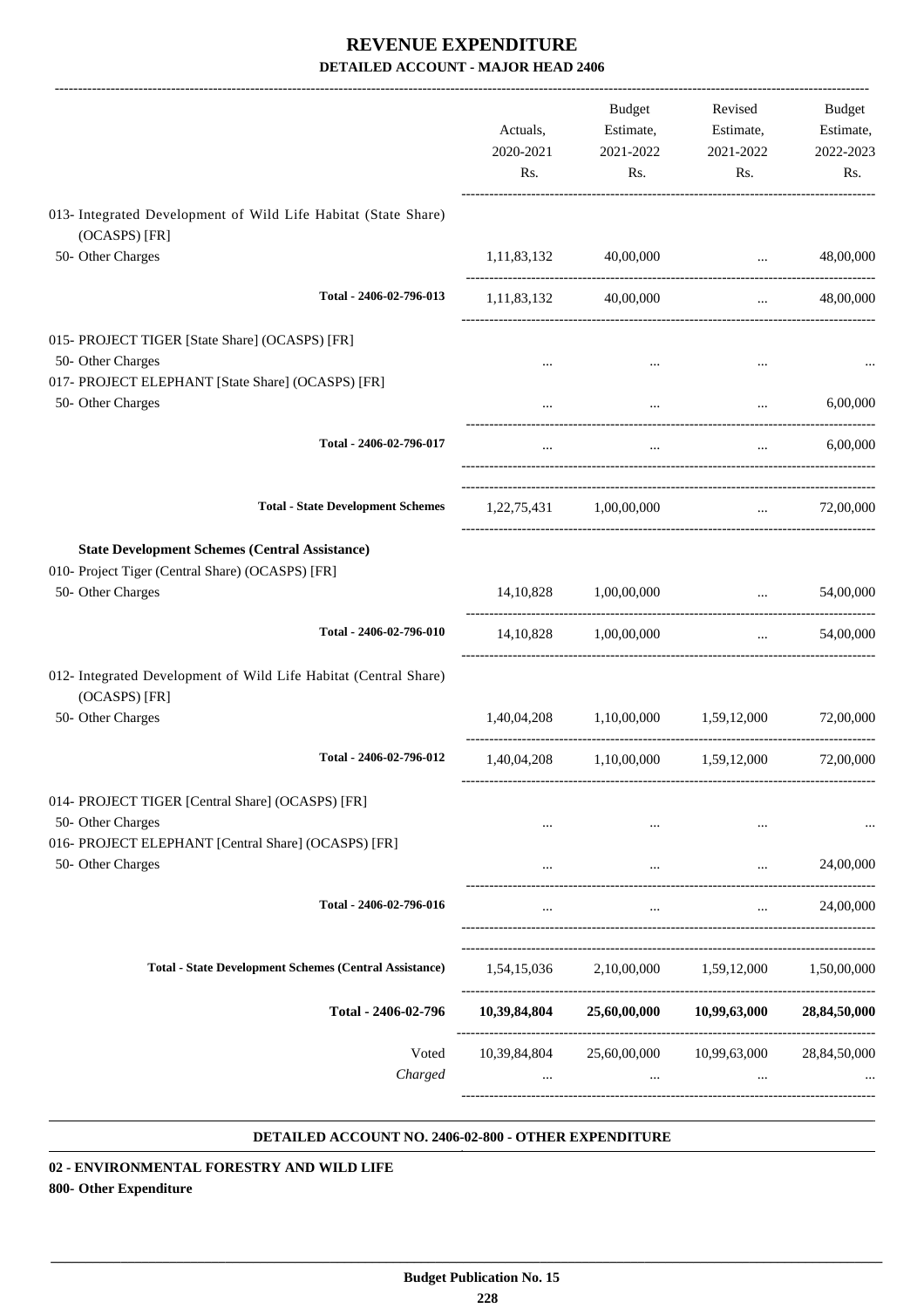|                                                 |           | <b>Budget</b>                   | Revised                                                     | <b>Budget</b> |
|-------------------------------------------------|-----------|---------------------------------|-------------------------------------------------------------|---------------|
|                                                 | Actuals,  | Estimate,                       | Estimate,                                                   | Estimate,     |
|                                                 | 2020-2021 | 2021-2022                       | 2021-2022                                                   | 2022-2023     |
|                                                 | Rs.       | Rs.                             | Rs.                                                         | Rs.           |
| <b>Administrative Expenditure</b>               |           |                                 |                                                             |               |
| 002- Rewards for Control of Wild Animals [FR]   |           |                                 |                                                             |               |
| 50- Other Charges                               |           | 49,98,966 1,10,00,000 70,00,000 |                                                             | 90,00,000     |
| Total - 2406-02-800-002                         |           | 49,98,966 1,10,00,000           | 70,00,000                                                   | 90,00,000     |
| 003- Compensation for Wildlife Depredation [FR] |           |                                 |                                                             |               |
| 31- Grants-in-aid-GENERAL                       |           |                                 |                                                             |               |
| 02-Other Grants                                 |           |                                 | 10,63,00,000 12,56,33,000 10,63,00,000                      | 10,73,63,000  |
| Total - 2406-02-800-003                         |           |                                 | 10,63,00,000 12,56,33,000 10,63,00,000 10,73,63,000         |               |
|                                                 |           |                                 |                                                             |               |
| <b>Total - Administrative Expenditure</b>       |           |                                 | 11,12,98,966 13,66,33,000 11,33,00,000                      | 11,63,63,000  |
| Total - 2406-02-800                             |           |                                 | $11,12,98,966$ $13,66,33,000$ $11,33,00,000$ $11,63,63,000$ |               |
| Voted                                           |           |                                 | 11,12,98,966 13,66,33,000 11,33,00,000 11,63,63,000         |               |
| Charged                                         |           |                                 |                                                             |               |
|                                                 |           |                                 |                                                             |               |

#### **DETAILED ACCOUNT NO. 2406-04-001 - DIRECTION AND ADMINISTRATION .**

#### **04 - AFORESTATION & ECOLOGY DEVELOPMENT**

### **001- Direction and Administration**

#### **Administrative Expenditure**

#### 001- West Bengal Eco Tourism Board [FR]

31- Grants-in-aid-GENERAL

| )2-Other Grants |  |
|-----------------|--|
|-----------------|--|

| 02-Other Grants |                                           | 64,00,000 | 60,00,000 | 60,00,000 | 60,00,000 |
|-----------------|-------------------------------------------|-----------|-----------|-----------|-----------|
|                 | <b>Total - Administrative Expenditure</b> | 64,00,000 | 60,00,000 | 60,00,000 | 60,00,000 |
|                 | Total - 2406-04-001                       | 64,00,000 | 60,00,000 | 60,00,000 | 60,00,000 |
|                 | Voted                                     | 64,00,000 | 60,00,000 | 60,00,000 | 60,00,000 |
|                 | Charged                                   |           |           | $\cdots$  | $\cdots$  |
|                 |                                           |           |           |           |           |

.

#### **DETAILED ACCOUNT NO. 2406-04-103 - STATE COMPENSATORY AFFORESTATION**

| 04 - AFORESTATION & ECOLOGY DEVELOPMENT   |                |             |           |             |
|-------------------------------------------|----------------|-------------|-----------|-------------|
| 103- State compensatory Afforestation     |                |             |           |             |
| <b>State Development Schemes</b>          |                |             |           |             |
| 001- Compensatory Afforestation [FR]      |                |             |           |             |
| 19- Maintenance                           | 1, 14, 15, 227 | 1,05,00,000 | 35,00,000 | 9,00,00,000 |
| 27- Minor Works/ Maintenance              | 22,19,597      | $\cdots$    |           | 1,00,00,000 |
| 35- Grants for creation of Capital Assets |                |             | 4.55,000  | 1,00,00,000 |
| 50- Other Charges                         | 31,97,768      | $\cdots$    | $\cdots$  | 1,00,00,000 |
|                                           |                |             |           |             |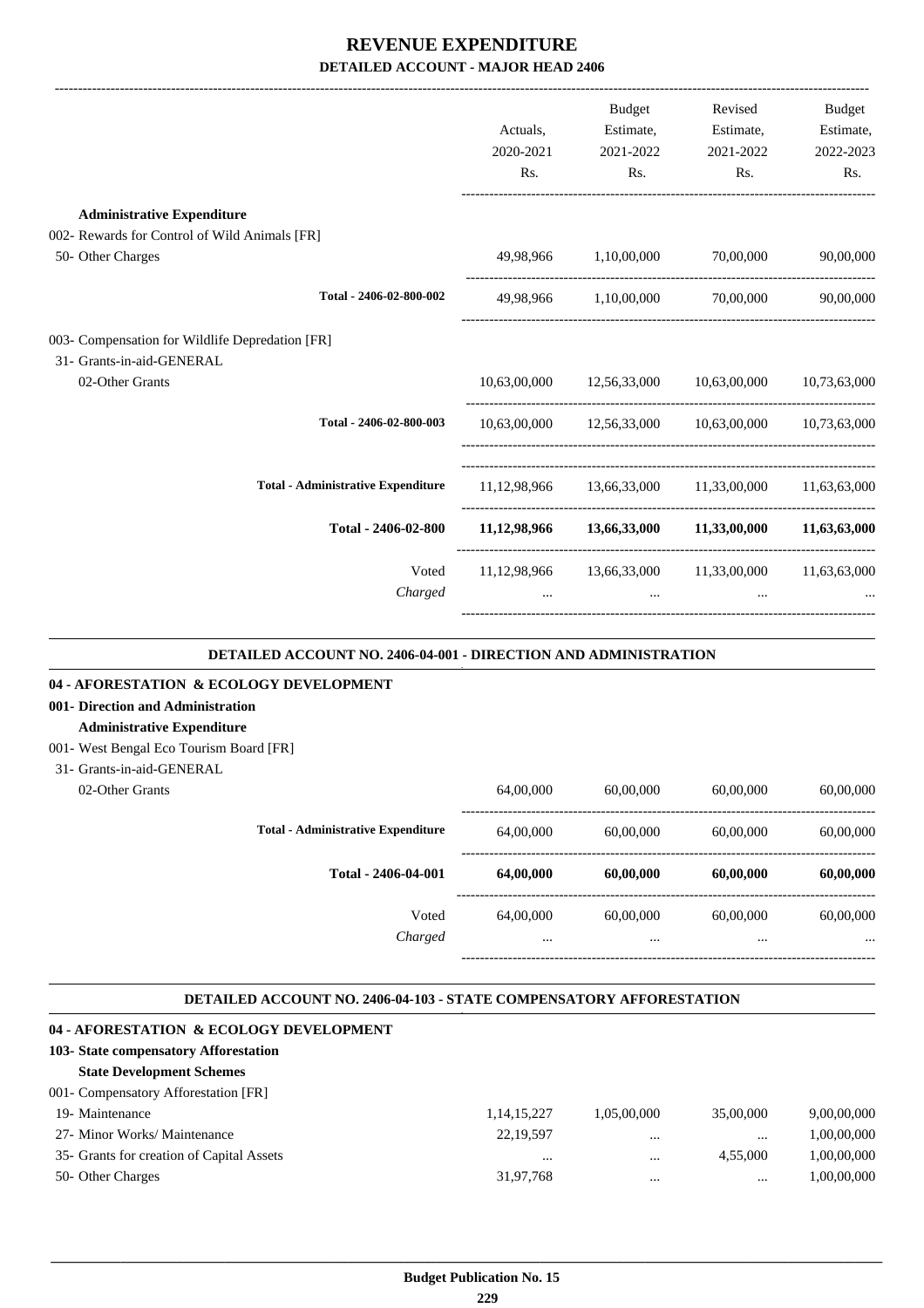|                                                                                                                         |                         | Actuals,<br>2020-2021<br>Rs. | Budget<br>Estimate,<br>2021-2022<br>Rs.        | Revised<br>Estimate,<br>2021-2022<br>Rs. | Budget<br>Estimate,<br>2022-2023<br>Rs. |
|-------------------------------------------------------------------------------------------------------------------------|-------------------------|------------------------------|------------------------------------------------|------------------------------------------|-----------------------------------------|
|                                                                                                                         | Total - 2406-04-103-001 |                              | 1,68,32,592 1,05,00,000 39,55,000 12,00,00,000 |                                          |                                         |
| 002- Catchment Area Treatment Plan [FR]<br>27- Minor Works/ Maintenance<br>50- Other Charges<br>90- Miscellaneous works |                         | $\cdots$<br>$\cdots$         | 15,00,000<br>10,00,000<br>$\ddots$             | 5,00,000<br>3,33,000<br>$\ddots$         | 30,00,000<br>20,00,000                  |
|                                                                                                                         | Total - 2406-04-103-002 | $\cdots$                     | 25,00,000                                      | 8,33,000                                 | 50,00,000                               |
| 003- Integrated Wildlife Management Plan [FR]<br>50- Other Charges                                                      |                         |                              | 6,46,558 17,97,000 6,00,000                    |                                          | 50,00,000                               |
|                                                                                                                         | Total - 2406-04-103-003 |                              | 6,46,558 17,97,000 6,00,000                    |                                          | 50,00,000                               |
| 004- Net Present Value of Forest Land [FR]<br>02- Wages                                                                 |                         | $\ldots$                     | $\cdots$                                       | $\cdots$                                 |                                         |
| 19- Maintenance                                                                                                         |                         |                              | 1,23,716 5,34,30,000                           | 3,28,77,000                              | 5,00,00,000                             |
| 26- Advertising and Publicity Expenses                                                                                  |                         | $\cdots$                     | $\cdots$                                       | $\cdots$                                 |                                         |
| 27- Minor Works/ Maintenance                                                                                            |                         | 2,12,296                     | $\cdots$                                       | $\cdots$                                 |                                         |
| 31- Grants-in-aid-GENERAL                                                                                               |                         |                              |                                                |                                          |                                         |
| 02-Other Grants                                                                                                         |                         |                              | $\cdots$                                       | 93,11,000                                | 2,00,00,000                             |
| 50- Other Charges                                                                                                       |                         | 1,15,38,997                  | 15,71,21,000                                   | 5,27,97,000                              | 8,00,00,000                             |
| 78- Outsourcing of Services                                                                                             |                         | $\cdots$                     | $\cdots$                                       | $\cdots$                                 |                                         |
| 98- Training                                                                                                            |                         | $\cdots$                     | $\cdots$                                       | $\cdots$                                 |                                         |
|                                                                                                                         | Total - 2406-04-103-004 | 1,18,75,009                  | 21,05,51,000 9,49,85,000                       |                                          | 15,00,00,000                            |
| 005- Interest [FR]                                                                                                      |                         |                              |                                                |                                          |                                         |
| 01- Salaries                                                                                                            |                         |                              |                                                |                                          |                                         |
| 01-Pay                                                                                                                  |                         | $\ddotsc$                    | $\cdots$                                       |                                          |                                         |
| 14-Grade Pay                                                                                                            |                         | $\cdots$                     |                                                |                                          |                                         |
| 02-Dearness Allowance                                                                                                   |                         |                              |                                                |                                          |                                         |
| 03-House Rent Allowance                                                                                                 |                         |                              |                                                | $\cdots$                                 |                                         |
| 04-Ad hoc Bonus                                                                                                         |                         |                              |                                                | $\cdots$                                 |                                         |
| 07-Other Allowances<br>12-Medical Allowance                                                                             |                         | $\cdots$                     |                                                |                                          |                                         |
| 11- Travel Expenses                                                                                                     |                         |                              |                                                | $\cdots$                                 |                                         |
| 12- Medical Reimbursements under WBHS 2008                                                                              |                         |                              |                                                |                                          |                                         |
| 14- Rents, Rates and Taxes                                                                                              |                         |                              | $\ddotsc$                                      | $\ddotsc$                                | $\cdots$                                |
| 19- Maintenance                                                                                                         |                         | $\cdots$<br>                 | $\ddotsc$<br>$\cdots$                          | $\cdots$<br>12,20,000                    | <br>30,00,000                           |
| 50- Other Charges                                                                                                       |                         | 28,50,805                    | 1,00,00,000                                    | 21,00,000                                | 70,00,000                               |
| 77- Computerisation                                                                                                     |                         | $\cdots$                     | 10,00,000                                      | 3,33,000                                 | 50,00,000                               |
| 78- Outsourcing of Services                                                                                             |                         |                              | $\cdots$                                       | $\cdots$                                 |                                         |
|                                                                                                                         | Total - 2406-04-103-005 | 28,50,805                    | 1,10,00,000                                    | 36,53,000                                | 1,50,00,000                             |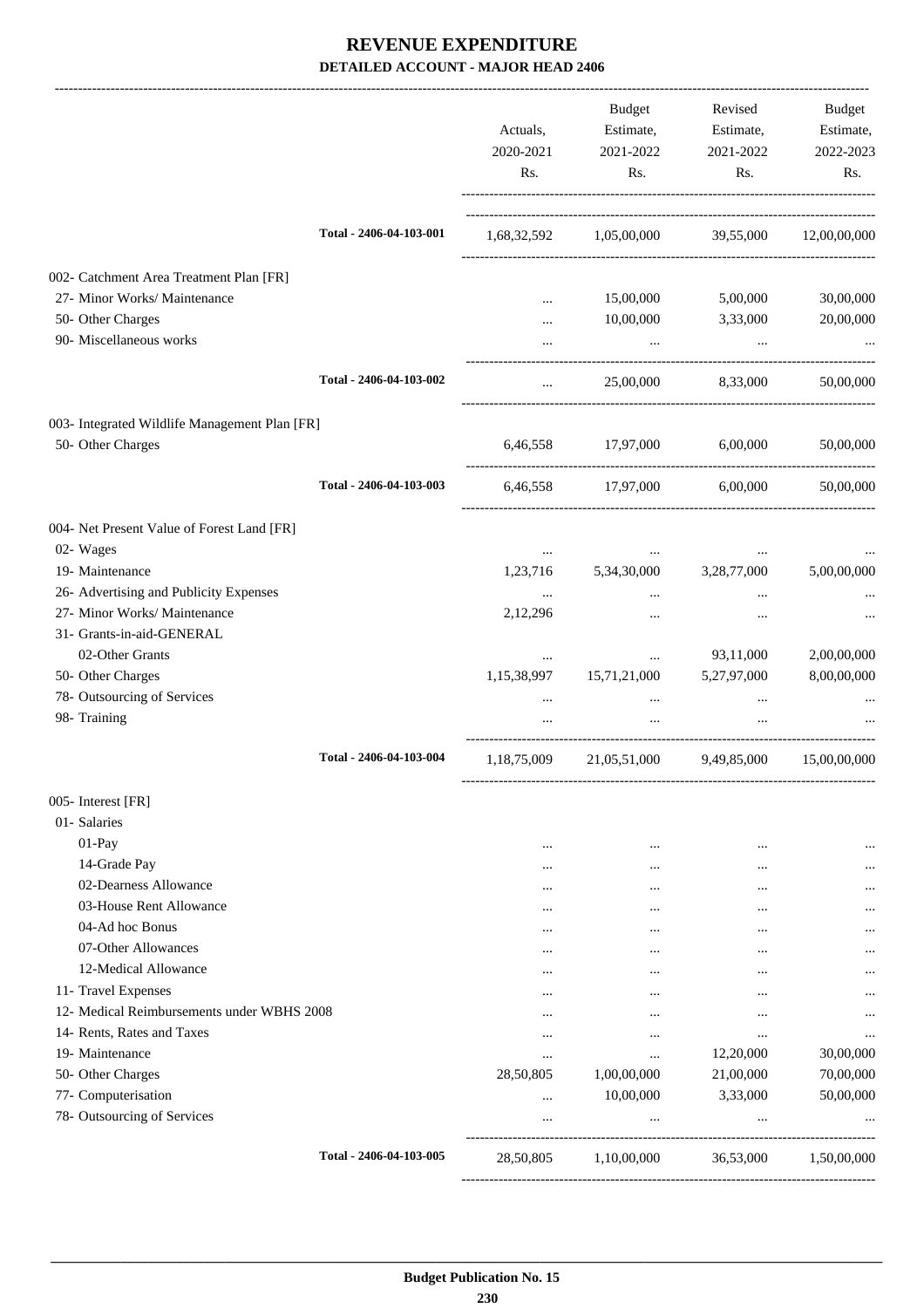|                                                  | Actuals,<br>2020-2021<br>Rs. | <b>Budget</b><br>Estimate,<br>2021-2022<br>Rs. | Revised<br>Estimate,<br>2021-2022<br>Rs. | Budget<br>Estimate,<br>2022-2023<br>Rs. |
|--------------------------------------------------|------------------------------|------------------------------------------------|------------------------------------------|-----------------------------------------|
|                                                  |                              |                                                |                                          |                                         |
| 006- Others [FR]                                 |                              |                                                |                                          |                                         |
| 01- Salaries                                     |                              |                                                |                                          |                                         |
| 01-Pay                                           | $\cdots$                     | $\cdots$                                       | $\ddotsc$                                |                                         |
| 14-Grade Pay                                     |                              |                                                |                                          |                                         |
| 02-Dearness Allowance                            |                              |                                                |                                          |                                         |
| 03-House Rent Allowance                          | $\cdots$                     |                                                |                                          |                                         |
| 04-Ad hoc Bonus                                  |                              |                                                | $\ddotsc$                                | $\cdots$                                |
| 07-Other Allowances                              |                              | $\cdots$                                       | $\ddotsc$                                |                                         |
| 02- Wages                                        |                              |                                                |                                          | $\cdots$                                |
| 11- Travel Expenses                              | $\cdots$                     |                                                |                                          |                                         |
| 12- Medical Reimbursements under WBHS 2008       |                              |                                                |                                          | $\cdots$                                |
| 13- Office Expenses                              |                              |                                                |                                          |                                         |
| 01-Electricity                                   |                              | $\cdots$                                       | $\cdots$                                 |                                         |
| 03-Maintenance / P.O.L. for Office Vehicles      | 2,37,348                     | 25,00,000                                      | 15,00,000                                | 25,00,000                               |
| 04-Other Office Expenses                         | $\cdots$                     | $\cdots$                                       | $\ddots$                                 |                                         |
| Total - 2406-04-103-006-13                       | 2,37,348                     | 25,00,000                                      | 15,00,000                                | 25,00,000                               |
| 16- Publications                                 |                              | $\cdots$                                       | $\cdots$                                 |                                         |
| 19- Maintenance                                  |                              | $\cdots$                                       | $\ddotsc$                                |                                         |
| 20- Other Administrative Expenses                |                              |                                                |                                          |                                         |
| 26- Advertising and Publicity Expenses           | $\cdots$                     | $\cdots$                                       | $\ddotsc$                                |                                         |
| 27- Minor Works/ Maintenance                     |                              |                                                |                                          | $\cdots$                                |
| 28- Payment of Professional and Special Services |                              |                                                |                                          |                                         |
| 02-Other charges                                 | 3,47,778                     | 2,00,000                                       | 67,000                                   | 10,00,000                               |
| 50- Other Charges                                | 3,93,455                     | 10,00,000                                      | 4,13,000                                 | 15,00,000                               |
| 77- Computerisation                              | $\cdots$                     | $\cdots$                                       | $\cdots$                                 |                                         |
| 78- Outsourcing of Services                      |                              |                                                |                                          |                                         |
| 90- Miscellaneous works                          |                              |                                                |                                          |                                         |
| Total - 2406-04-103-006                          | 9,78,581                     | 37,00,000                                      | 19,80,000                                | 50,00,000                               |
| <b>Total - State Development Schemes</b>         | 3,31,83,545                  | 24,00,48,000                                   | 10,60,06,000                             | 30,00,00,000                            |
| Total - 2406-04-103                              | 3,31,83,545                  | 24,00,48,000                                   | 10,60,06,000                             | 30,00,00,000                            |
| Voted<br>Charged                                 | 3,31,83,545<br>$\cdots$      | 24,00,48,000<br>$\cdots$                       | 10,60,06,000<br>$\cdots$                 | 30,00,00,000                            |

#### **DETAILED ACCOUNT NO. 2406 - DEDUCT RECOVERIES IN REDUCTION OF EXPENDITURE --------------------------------------------------------------------------------------------------------------------------------------------------------------------------------**

**--------------------------------------------------------------------------------------------------------------------------------------------------------------------------------**

 **\_\_\_\_\_\_\_\_\_\_\_\_\_\_\_\_\_\_\_\_\_\_\_\_\_\_\_\_\_\_\_\_\_\_\_\_\_\_\_\_\_\_\_\_\_\_\_\_\_\_\_\_\_\_\_\_\_\_\_\_\_\_\_\_\_\_\_\_\_\_\_\_\_\_\_\_\_\_\_\_\_\_\_\_\_\_\_\_\_\_\_\_\_\_\_\_\_\_\_\_\_\_\_\_\_\_\_\_\_\_\_\_\_\_\_\_\_\_\_**

#### **01 - FORESTRY**

**001- Direction and Administration**

Administrative Expenditure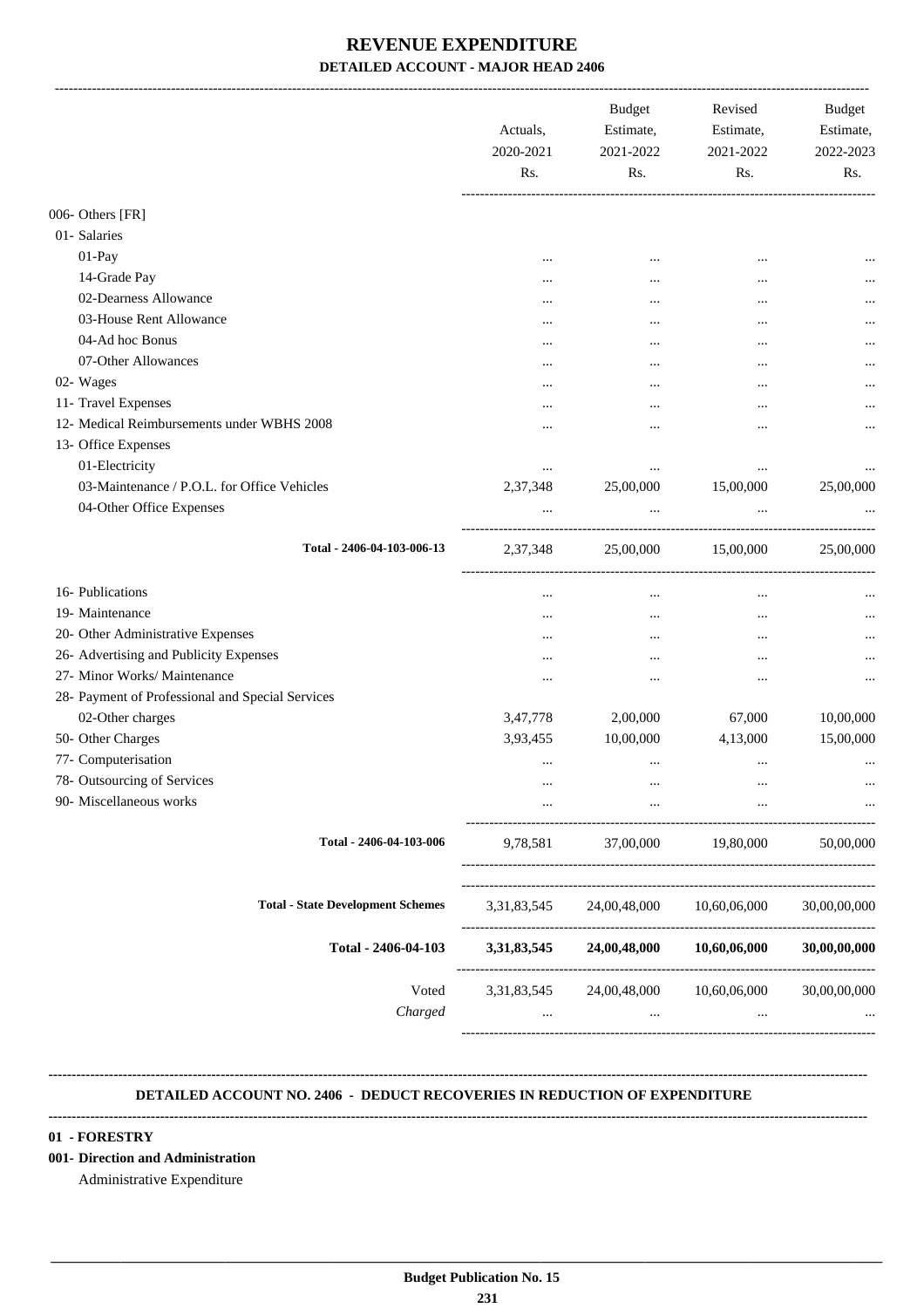|                                                                                   |                                                                      | Actuals,<br>2020-2021<br>Rs. | Budget<br>Estimate,<br>2021-2022<br>Rs.                                                                                                                                                                                                       | Revised<br>Estimate,<br>2021-2022<br>Rs. | Budget<br>Estimate,<br>2022-2023<br>Rs. |
|-----------------------------------------------------------------------------------|----------------------------------------------------------------------|------------------------------|-----------------------------------------------------------------------------------------------------------------------------------------------------------------------------------------------------------------------------------------------|------------------------------------------|-----------------------------------------|
| 001-General Direction [FR]                                                        |                                                                      |                              |                                                                                                                                                                                                                                               |                                          |                                         |
| 70-Deduct Recoveries                                                              |                                                                      |                              |                                                                                                                                                                                                                                               |                                          |                                         |
| 01-Others                                                                         |                                                                      | $-1,26,881$                  | $-1,000$                                                                                                                                                                                                                                      | $-10,000$                                | $-10,000$                               |
| 02-W.B.H.S. 2008                                                                  |                                                                      | $\cdots$                     | $-1,000$                                                                                                                                                                                                                                      | $\cdots$                                 |                                         |
| 020-General Direction and Administration [FR]                                     |                                                                      |                              |                                                                                                                                                                                                                                               |                                          |                                         |
| 70-Deduct Recoveries                                                              |                                                                      |                              |                                                                                                                                                                                                                                               |                                          |                                         |
| 01-Others                                                                         |                                                                      | $-500$                       | $-1,000$                                                                                                                                                                                                                                      | $-1,000$                                 | $-1,000$                                |
|                                                                                   | Total - 001 - Deduct - Recoveries                                    | $-1,27,381$                  | $-3,000$                                                                                                                                                                                                                                      | $-11,000$                                | $-11,000$                               |
| 003- Education and Training                                                       |                                                                      |                              |                                                                                                                                                                                                                                               |                                          |                                         |
| Administrative Expenditure                                                        |                                                                      |                              |                                                                                                                                                                                                                                               |                                          |                                         |
| of Indian Forest Services Probationers [FR]                                       | 001-General Administration and Direction : Cost of training in India |                              |                                                                                                                                                                                                                                               |                                          |                                         |
| 70-Deduct Recoveries                                                              |                                                                      |                              |                                                                                                                                                                                                                                               |                                          |                                         |
| 01-Others                                                                         |                                                                      | $\cdots$                     | $-1,000$                                                                                                                                                                                                                                      | $-1,000$                                 | $-1,000$                                |
| 02-W.B.H.S. 2008                                                                  |                                                                      | $\cdots$                     | $-1,000$                                                                                                                                                                                                                                      | $\cdots$                                 |                                         |
| [FR]                                                                              | 002-Cost of training of West Bengal Forest Services Probationers     |                              |                                                                                                                                                                                                                                               |                                          |                                         |
| 70-Deduct Recoveries                                                              |                                                                      |                              |                                                                                                                                                                                                                                               |                                          |                                         |
| 01-Others                                                                         |                                                                      | $\cdots$                     | $-1,000$                                                                                                                                                                                                                                      | $-1,000$                                 | $-1,000$                                |
| 02-W.B.H.S. 2008                                                                  |                                                                      | $\cdots$                     | $-1,000$                                                                                                                                                                                                                                      | $\ddots$                                 |                                         |
|                                                                                   | Total - 003 - Deduct - Recoveries                                    | $\cdots$                     | $-4,000$                                                                                                                                                                                                                                      | $-2,000$                                 | $-2,000$                                |
| 005- Survey and Utilisation of Forest Resources                                   |                                                                      |                              |                                                                                                                                                                                                                                               |                                          |                                         |
| Administrative Expenditure                                                        |                                                                      |                              |                                                                                                                                                                                                                                               |                                          |                                         |
| 004-Surveys [FR]                                                                  |                                                                      |                              |                                                                                                                                                                                                                                               |                                          |                                         |
| 70-Deduct Recoveries                                                              |                                                                      |                              |                                                                                                                                                                                                                                               |                                          |                                         |
| 01-Others                                                                         |                                                                      |                              | $-1,000$<br>$\mathbf{r}$ , and the contract of the contract of the contract of the contract of the contract of the contract of the contract of the contract of the contract of the contract of the contract of the contract of the contract o | $-1,000$                                 | $-1,000$                                |
|                                                                                   | Total - 005 - Deduct - Recoveries                                    | $\cdots$                     | $-1,000$                                                                                                                                                                                                                                      | $-1,000$                                 | $-1.000$                                |
| 101- Forest Conservation Development & Regeneration<br>Administrative Expenditure |                                                                      |                              |                                                                                                                                                                                                                                               |                                          |                                         |
| 001-Wild Life Wing (i) Conservancy and Regeneration [FR]                          |                                                                      |                              |                                                                                                                                                                                                                                               |                                          |                                         |
| 70-Deduct Recoveries                                                              |                                                                      |                              |                                                                                                                                                                                                                                               |                                          |                                         |
| 01-Others                                                                         |                                                                      | -500                         | $\cdots$                                                                                                                                                                                                                                      | $-1,000$                                 | $-1,000$                                |
| 003-Forest Protection [FR]                                                        |                                                                      |                              |                                                                                                                                                                                                                                               |                                          |                                         |
| 70-Deduct Recoveries                                                              |                                                                      |                              |                                                                                                                                                                                                                                               |                                          |                                         |
| 01-Others                                                                         |                                                                      | $\cdots$                     | $-1,000$                                                                                                                                                                                                                                      | $-1,000$                                 | $-1,000$                                |
| 016-Management Information System [FR]                                            |                                                                      |                              |                                                                                                                                                                                                                                               |                                          |                                         |
| 70-Deduct Recoveries                                                              |                                                                      |                              |                                                                                                                                                                                                                                               |                                          |                                         |
| 01-Others                                                                         |                                                                      | $\cdots$                     | $-1,000$                                                                                                                                                                                                                                      | $-1,000$                                 | $-1,000$                                |
|                                                                                   | Total - 101 - Deduct - Recoveries                                    | $-500$                       | $-2,000$                                                                                                                                                                                                                                      | $-3,000$                                 | $-3,000$                                |
|                                                                                   |                                                                      |                              |                                                                                                                                                                                                                                               |                                          |                                         |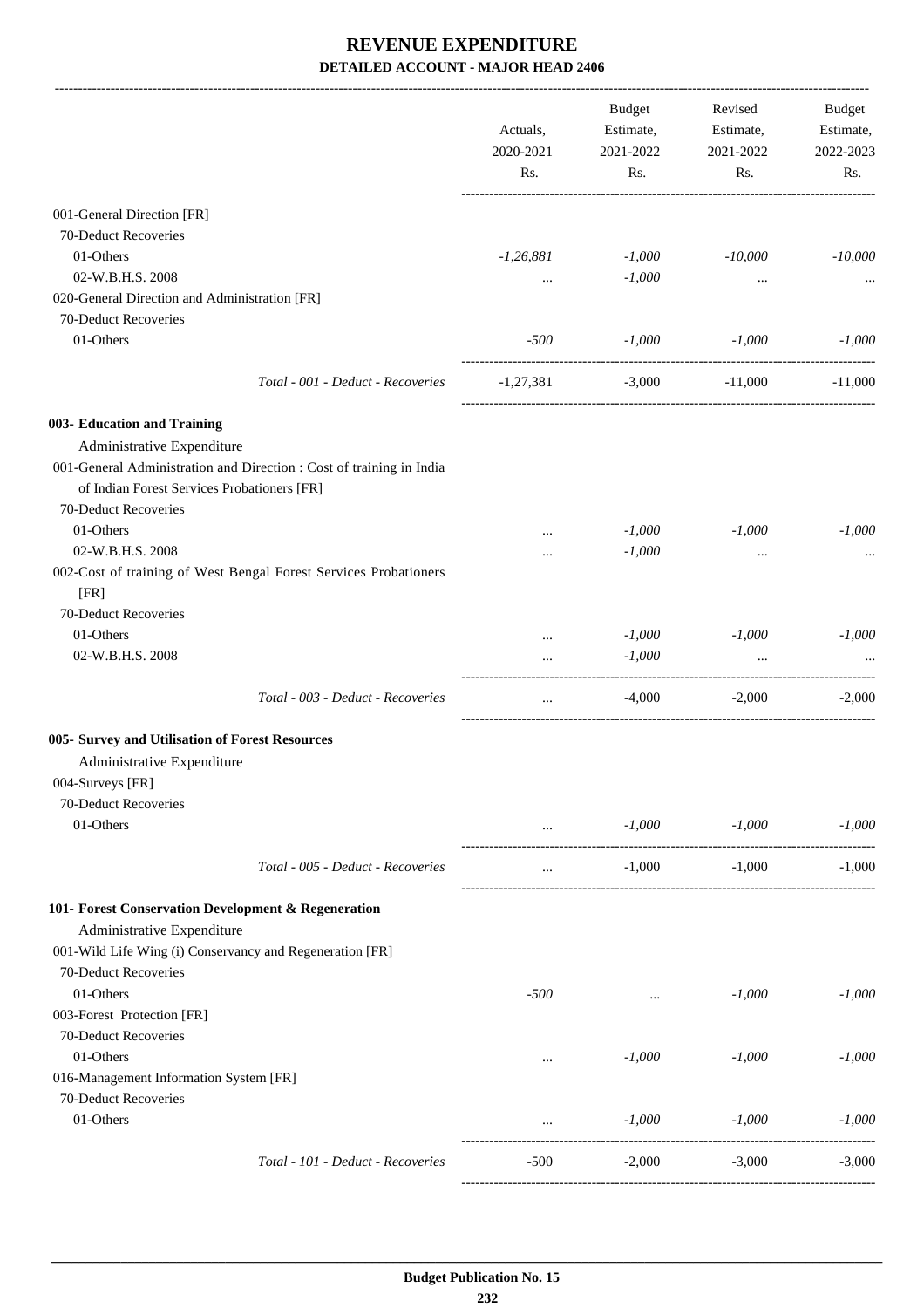|                                                                      | Actuals,<br>2020-2021<br>Rs. | <b>Budget</b><br>Estimate,<br>2021-2022<br>Rs. | Revised<br>Estimate,<br>2021-2022<br>Rs. | Budget<br>Estimate,<br>2022-2023<br>Rs. |
|----------------------------------------------------------------------|------------------------------|------------------------------------------------|------------------------------------------|-----------------------------------------|
| 102- Social and Farm Forestry                                        |                              |                                                |                                          |                                         |
| Administrative Expenditure                                           |                              |                                                |                                          |                                         |
| 005-West Bengal Forestry Project [FR]                                |                              |                                                |                                          |                                         |
| 70-Deduct Recoveries                                                 |                              |                                                |                                          |                                         |
| 01-Others                                                            |                              | $-1,000$                                       | $-1,000$                                 | $-1,000$                                |
| 02-W.B.H.S. 2008                                                     |                              | $-1,000$                                       |                                          |                                         |
| 006-Area Oriented Fuelwood and Fodder Project [FR]                   |                              |                                                | $\cdots$                                 |                                         |
| 70-Deduct Recoveries                                                 |                              |                                                |                                          |                                         |
| 01-Others                                                            |                              | $-1,000$                                       | $-1,000$                                 | $-1,000$                                |
| 007-Social Forestry Project. [FR]                                    |                              |                                                |                                          |                                         |
| 70-Deduct Recoveries                                                 |                              |                                                |                                          |                                         |
| 01-Others                                                            | $-500$                       | $-1,000$                                       | $-1,000$                                 | $-1,000$                                |
| 02-W.B.H.S. 2008                                                     |                              | $-1,000$                                       |                                          |                                         |
| <b>State Development Schemes</b>                                     | $\cdots$                     |                                                | $\cdots$                                 |                                         |
| 028-Monitoring and Evaluation [FR]                                   |                              |                                                |                                          |                                         |
| 70-Deduct Recoveries                                                 |                              |                                                |                                          |                                         |
| 01-Others                                                            |                              |                                                |                                          |                                         |
|                                                                      |                              | $\cdots$                                       |                                          |                                         |
| Total - 102 - Deduct - Recoveries                                    | $-500$                       | $-5,000$                                       | $-3,000$                                 | $-3,000$                                |
| 105- Forest Produce                                                  |                              |                                                |                                          |                                         |
| Administrative Expenditure                                           |                              |                                                |                                          |                                         |
| 001-Timber and other produce removed from forest by Government       |                              |                                                |                                          |                                         |
| agency [FR]                                                          |                              |                                                |                                          |                                         |
| 70-Deduct Recoveries                                                 |                              |                                                |                                          |                                         |
| 01-Others                                                            | $\cdots$                     | $-1,000$                                       | $-1,000$                                 | $-1,000$                                |
| 004-Silvo-Pisciculture [FR]                                          |                              |                                                |                                          |                                         |
| 70-Deduct Recoveries                                                 |                              |                                                |                                          |                                         |
| 01-Others                                                            | $\cdots$                     | $-1,000$                                       | $-1,000$                                 | $-1,000$                                |
| 02-W.B.H.S. 2008                                                     | $\cdots$                     | $-1,000$                                       | $\cdots$                                 |                                         |
|                                                                      |                              |                                                |                                          |                                         |
| Total - 105 - Deduct - Recoveries                                    | $\cdots$                     | $-3,000$                                       | $-2,000$                                 | $-2,000$                                |
| 109- Extention and Training                                          |                              |                                                |                                          |                                         |
| Administrative Expenditure                                           |                              |                                                |                                          |                                         |
| 001-General Administration and Direction: Cost of training in India  |                              |                                                |                                          |                                         |
| of Indian Forest Service probationers [FR]                           |                              |                                                |                                          |                                         |
| 70-Deduct Recoveries                                                 |                              |                                                |                                          |                                         |
| 01-Others                                                            | $\cdots$                     | $-1,000$                                       | $-1,000$                                 | $-1,000$                                |
| 02-W.B.H.S. 2008                                                     |                              | $-1,000$                                       | $\cdots$                                 |                                         |
| 002-Cost of training of West Bengal Forest Service probationers [FR] |                              |                                                |                                          |                                         |
| 70-Deduct Recoveries                                                 |                              |                                                |                                          |                                         |
| 01-Others                                                            | $\cdots$                     | $-1,000$                                       | $-1,000$                                 | $-1,000$                                |
| 02-W.B.H.S. 2008                                                     | $\cdots$                     | $-1,000$                                       | $\cdots$                                 |                                         |
|                                                                      |                              |                                                |                                          |                                         |
| Total - 109 - Deduct - Recoveries                                    | $\cdots$                     | $-4,000$                                       | $-2,000$                                 | $-2,000$                                |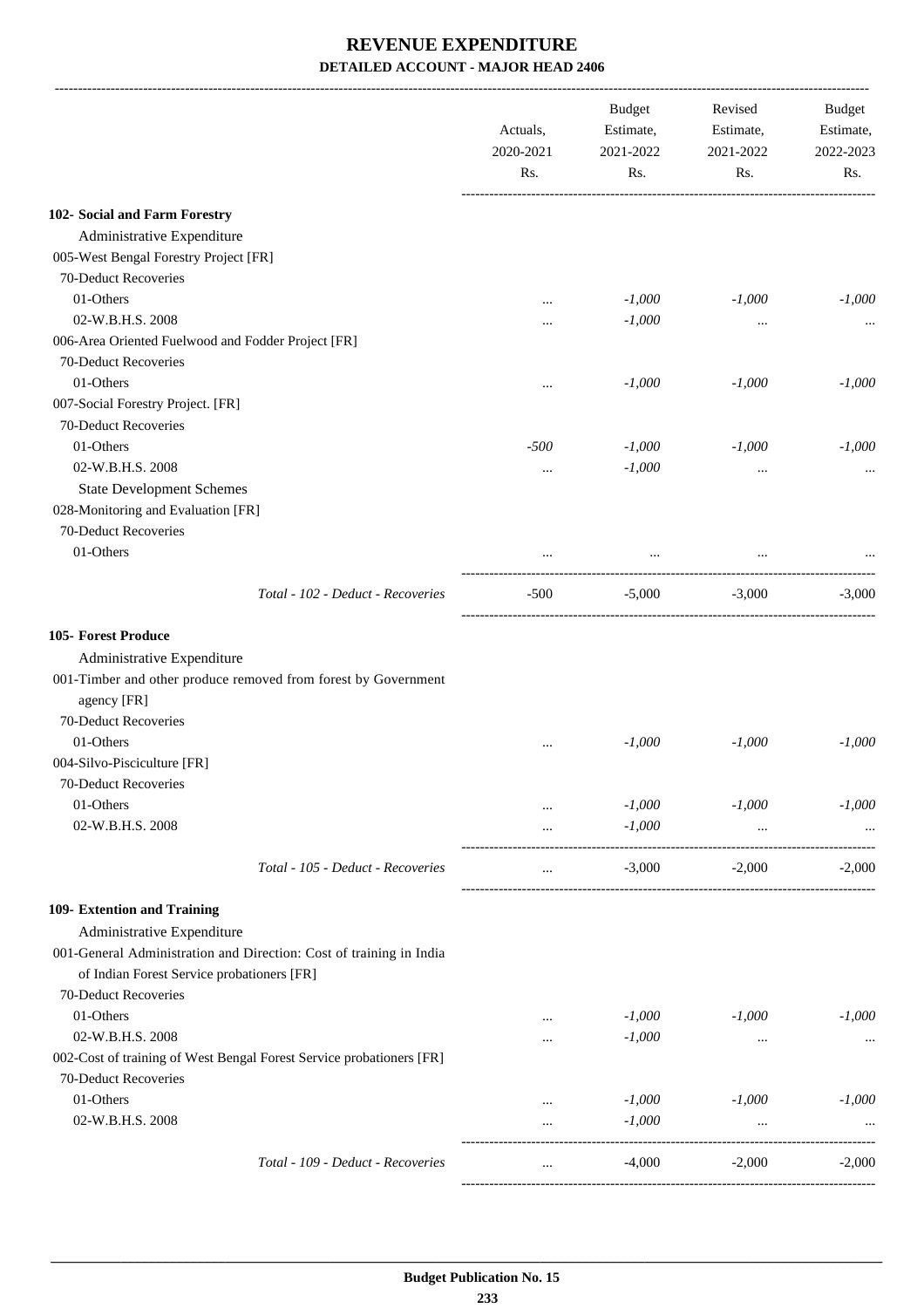|                                                                                | Actuals,<br>2020-2021<br>Rs. | Budget<br>Estimate,<br>2021-2022<br>Rs. | Revised<br>Estimate,<br>2021-2022<br>Rs. | Budget<br>Estimate,<br>2022-2023<br>Rs. |
|--------------------------------------------------------------------------------|------------------------------|-----------------------------------------|------------------------------------------|-----------------------------------------|
| 796- Tribal Areas Sub-Plan                                                     |                              |                                         |                                          |                                         |
| <b>State Development Schemes</b>                                               |                              |                                         |                                          |                                         |
| 004-Social and Farm Forestry- Economic Plantations [FR]                        |                              |                                         |                                          |                                         |
| 70-Deduct Recoveries                                                           |                              |                                         |                                          |                                         |
| 01-Others                                                                      |                              | $\cdots$                                |                                          |                                         |
|                                                                                |                              |                                         |                                          |                                         |
| Total - 796 - Deduct - Recoveries                                              | $\cdots$                     | $\cdots$                                | $\cdots$                                 |                                         |
| 800- Other Expenditure                                                         |                              |                                         |                                          |                                         |
| Administrative Expenditure                                                     |                              |                                         |                                          |                                         |
| 009-Soil Conservation (South ) Circle [FR]                                     |                              |                                         |                                          |                                         |
| 70-Deduct Recoveries                                                           |                              |                                         |                                          |                                         |
| 01-Others                                                                      |                              |                                         |                                          |                                         |
| 013-Monitoring and Evaluation [FR]                                             |                              |                                         |                                          |                                         |
| 70-Deduct Recoveries                                                           |                              |                                         |                                          |                                         |
| 01-Others                                                                      | $\cdots$                     | $\cdots$                                |                                          |                                         |
| 021-Intensification of Management [FR]                                         |                              |                                         |                                          |                                         |
| 70-Deduct Recoveries                                                           |                              |                                         |                                          |                                         |
| 01-Others                                                                      |                              |                                         |                                          |                                         |
| 026-Central Circle [FR]                                                        |                              |                                         |                                          |                                         |
| 70-Deduct Recoveries                                                           |                              |                                         |                                          |                                         |
| 01-Others                                                                      |                              |                                         |                                          |                                         |
| <b>State Development Schemes</b>                                               |                              |                                         |                                          |                                         |
| 030-Refund of Unutilized Fund of CSS Schemes (State Share)<br>(CSSREFUND) [FR] |                              |                                         |                                          |                                         |
| 70-Deduct Recoveries                                                           |                              |                                         |                                          |                                         |
| 01-Others                                                                      | $\ddotsc$                    | $\ddotsc$                               | $\cdots$                                 |                                         |
| State Development Schemes (Central Assistance)                                 |                              |                                         |                                          |                                         |
| 029-Refund of Unutilized Fund of CSS Schemes (Central Share)                   |                              |                                         |                                          |                                         |
| (CSSREFUND) [FR]                                                               |                              |                                         |                                          |                                         |
| 70-Deduct Recoveries                                                           |                              |                                         |                                          |                                         |
| 01-Others                                                                      | $\cdots$                     | $\cdots$                                |                                          |                                         |
| Total - 800 - Deduct - Recoveries                                              | $\cdots$                     | $\ldots$                                | $\cdots$                                 |                                         |
| 911- Deduct Recoveries of Overpayments                                         |                              |                                         |                                          |                                         |
| Administrative Expenditure                                                     |                              |                                         |                                          |                                         |
| 003-Central Circle [FR]                                                        |                              |                                         |                                          |                                         |
| 70-Deduct Recoveries                                                           |                              |                                         |                                          |                                         |
| 01-Others                                                                      | -37,684                      |                                         | $-1,000$                                 | $-1,000$                                |
| 004-Central Circle [FR]                                                        |                              | $\ldots$                                |                                          |                                         |
| 70-Deduct Recoveries                                                           |                              |                                         |                                          |                                         |
| 01-Others                                                                      |                              |                                         |                                          |                                         |
| 005-West Bengal Forest Project [FR]                                            | $\cdots$                     | $\cdots$                                | $\cdots$                                 |                                         |
| 70-Deduct Recoveries                                                           |                              |                                         |                                          |                                         |
| 01-Others                                                                      | $\cdots$                     | $\cdots$                                | $\ldots$                                 | $\cdots$                                |
| 007-Social Forestry Project [FR]                                               |                              |                                         |                                          |                                         |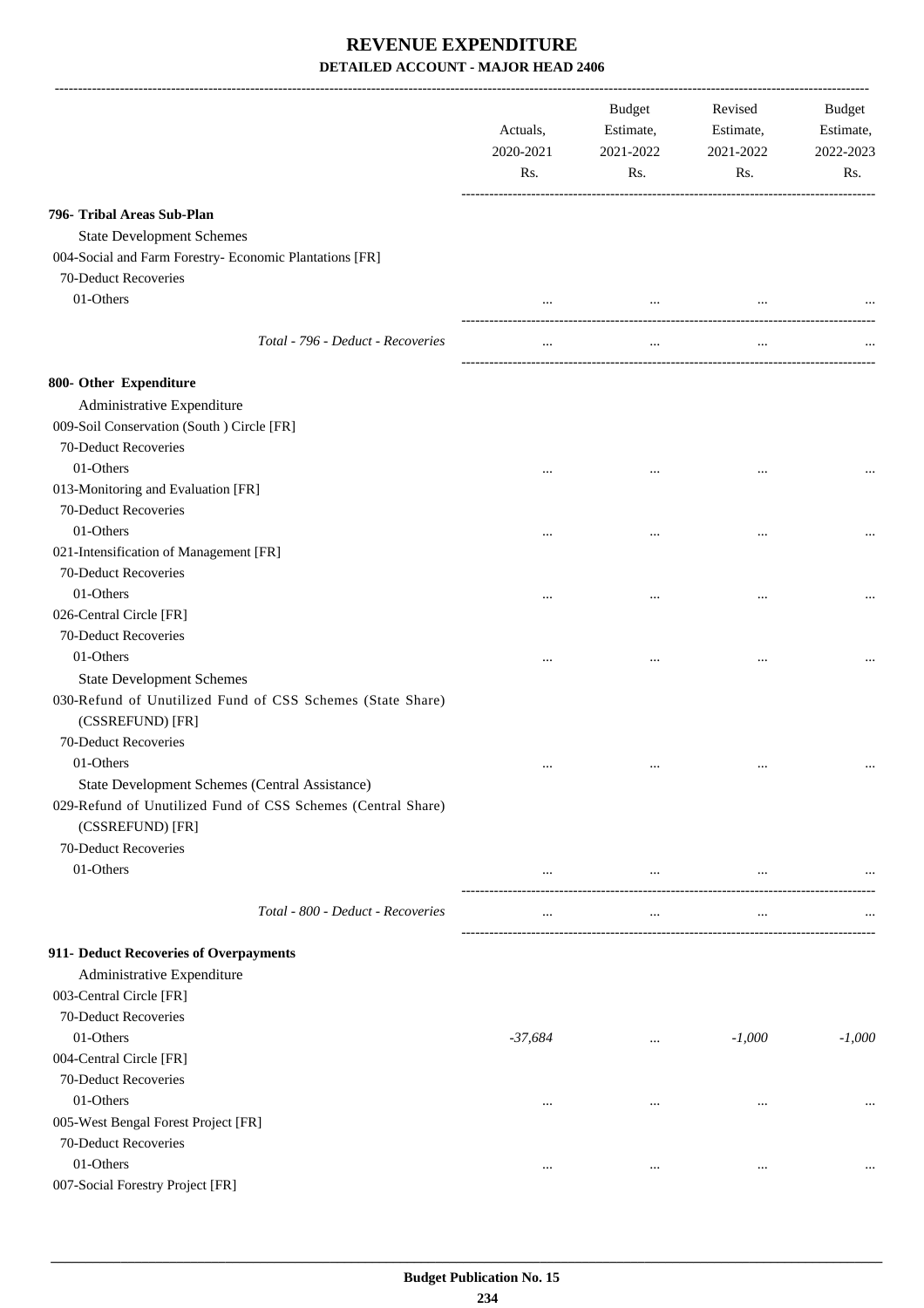-------------------------------------------------------------------------------------------------------------------------------------------------------------------------------

|                                                                 | Actuals,<br>2020-2021<br>Rs. | <b>Budget</b><br>Estimate,<br>2021-2022<br>Rs. | Revised<br>Estimate,<br>2021-2022<br>Rs. | <b>Budget</b><br>Estimate,<br>2022-2023<br>Rs. |
|-----------------------------------------------------------------|------------------------------|------------------------------------------------|------------------------------------------|------------------------------------------------|
| 70-Deduct Recoveries                                            |                              |                                                |                                          |                                                |
| 01-Others                                                       |                              |                                                |                                          |                                                |
| 008-Hill Circle (FR) [FR]                                       | $\ddotsc$                    |                                                | $\cdots$                                 | $\cdots$                                       |
| 70-Deduct Recoveries                                            |                              |                                                |                                          |                                                |
| 01-Others                                                       |                              |                                                |                                          |                                                |
| 012-Biosphere Reserve Wing [FR]                                 |                              | $\cdots$                                       |                                          |                                                |
| 70-Deduct Recoveries                                            |                              |                                                |                                          |                                                |
| 01-Others                                                       |                              |                                                |                                          |                                                |
| 013-Monitoring Circle(FR) [FR]                                  |                              | $\cdots$                                       | $\cdots$                                 | $\cdots$                                       |
| 70-Deduct Recoveries                                            |                              |                                                |                                          |                                                |
| 01-Others                                                       |                              |                                                |                                          |                                                |
| 017-Social Forestry(North) Circle [FR]                          |                              |                                                | $\ddotsc$                                | $\cdots$                                       |
| 70-Deduct Recoveries                                            |                              |                                                |                                          |                                                |
| 01-Others                                                       |                              |                                                |                                          |                                                |
| 019-Social Forestry(South) Circle [FR]                          | $\cdots$                     |                                                | $\cdots$                                 | $\ddotsc$                                      |
| 70-Deduct Recoveries                                            |                              |                                                |                                          |                                                |
| 01-Others                                                       |                              |                                                |                                          |                                                |
| 020-Working Plan [FR]                                           | $\cdots$                     | $\cdots$                                       |                                          | $\ddotsc$                                      |
| 70-Deduct Recoveries                                            |                              |                                                |                                          |                                                |
| 01-Others                                                       |                              |                                                |                                          |                                                |
| 02-W.B.H.S. 2008                                                | $\cdots$                     | $\cdots$                                       | $\ddotsc$                                | $\cdots$                                       |
| 021-General Direction [FR]                                      |                              | $\cdots$                                       |                                          | $\cdots$                                       |
| 70-Deduct Recoveries                                            |                              |                                                |                                          |                                                |
| 01-Others                                                       | $-1,50,888$                  |                                                | $-10,000$                                | $-10,000$                                      |
|                                                                 |                              |                                                |                                          |                                                |
| <b>State Development Schemes</b>                                |                              |                                                |                                          |                                                |
| 001-Buildings [FR]<br>70-Deduct Recoveries                      |                              |                                                |                                          |                                                |
|                                                                 |                              |                                                |                                          |                                                |
| 01-Others                                                       | $-5, 14, 563$                | $\ddotsc$                                      | $\ddotsc$                                |                                                |
| 02-W.B.H.S. 2008                                                | $\cdots$                     | $\cdots$                                       | $\cdots$                                 | $\ldots$                                       |
| 002-Refund of unutilised funds under various Schemes [FR]       |                              |                                                |                                          |                                                |
| 70-Deduct Recoveries                                            |                              |                                                |                                          |                                                |
| 01-Others                                                       | $-64,411$                    | $\ldots$                                       | $\ldots$                                 |                                                |
| Total - 911 - Deduct - Recoveries                               | $-7,67,546$                  | and the state of the                           | $-11,000$                                | $-11,000$                                      |
| 02- ENVIRONMENTAL FORESTRY AND WILD LIFE                        |                              |                                                |                                          |                                                |
| 110- Wild Life Preservation                                     |                              |                                                |                                          |                                                |
| Administrative Expenditure                                      |                              |                                                |                                          |                                                |
| 001-Wild life Unit Protection and Improvement of Wild Life [FR] |                              |                                                |                                          |                                                |
| 70-Deduct Recoveries                                            |                              |                                                |                                          |                                                |
| 01-Others                                                       |                              | $-1,000$                                       | $-1,000$                                 | $-1,000$                                       |
| 02-W.B.H.S. 2008                                                |                              | $-1,000$                                       | $\ldots$                                 | $\cdots$                                       |
| 003-Tiger Reserve in Sundarbans [FR]                            |                              |                                                |                                          |                                                |
| 70-Deduct Recoveries                                            |                              |                                                |                                          |                                                |
| 01-Others                                                       |                              | $-10,000$                                      | $-1,000$                                 | $-1,000$                                       |
| 02-W.B.H.S. 2008                                                | $\cdots$                     | $-1,000$                                       | $\ldots$                                 | $\cdots$                                       |
| 004-Tiger Reserve in Buxa [FR]                                  |                              |                                                |                                          |                                                |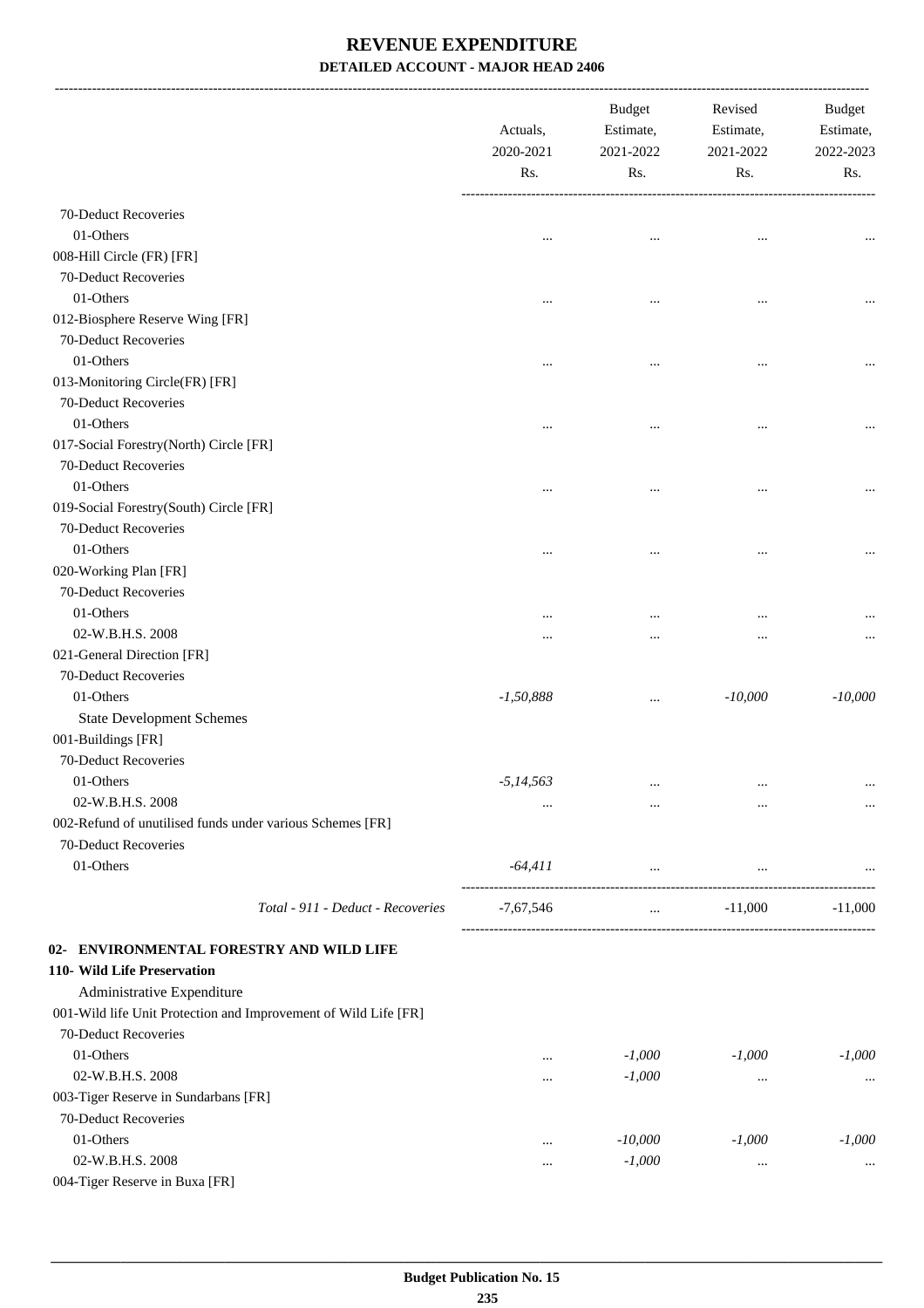|                                                                                 | Actuals,<br>2020-2021<br>Rs. | <b>Budget</b><br>Estimate,<br>2021-2022<br>Rs. | Revised<br>Estimate,<br>2021-2022<br>Rs. | <b>Budget</b><br>Estimate,<br>2022-2023<br>Rs. |
|---------------------------------------------------------------------------------|------------------------------|------------------------------------------------|------------------------------------------|------------------------------------------------|
|                                                                                 |                              |                                                |                                          |                                                |
| 70-Deduct Recoveries                                                            |                              |                                                |                                          |                                                |
| 01-Others                                                                       | $\cdots$                     | $-1,000$                                       | $-1,000$                                 | $-1,000$                                       |
| 02-W.B.H.S. 2008                                                                |                              | $-1,000$                                       | $\ldots$                                 |                                                |
| 038-Creation of Singhalila Park in Darjeeling Hills [FR]                        |                              |                                                |                                          |                                                |
| 70-Deduct Recoveries                                                            |                              |                                                |                                          |                                                |
| 01-Others                                                                       |                              | $-1,000$                                       | $-1,000$                                 | $-1,000$                                       |
| 02-W.B.H.S. 2008                                                                |                              | $\ldots$                                       | $\ldots$                                 | $\ddotsc$                                      |
| <b>State Development Schemes</b>                                                |                              |                                                |                                          |                                                |
| 027-Nature Conservation-Proctection and Improvement of Wild Life                |                              |                                                |                                          |                                                |
| [FR]                                                                            |                              |                                                |                                          |                                                |
| 70-Deduct Recoveries                                                            |                              |                                                |                                          |                                                |
| 01-Others                                                                       |                              |                                                |                                          |                                                |
| <b>State Development Schemes</b>                                                |                              |                                                |                                          |                                                |
| 022-Integrated Development of Wild Life Habitats (State Share)<br>(OCASPS) [FR] |                              |                                                |                                          |                                                |
| 70-Deduct Recoveries                                                            |                              |                                                |                                          |                                                |
| 01-Others                                                                       |                              |                                                |                                          |                                                |
| Total - 110 - Deduct - Recoveries                                               | $\cdots$                     | $-16,000$                                      | -4,000                                   | $-4,000$                                       |
| 111- Zoological Park                                                            |                              |                                                |                                          |                                                |
| Administrative Expenditure                                                      |                              |                                                |                                          |                                                |
| 001-Alipore Zoological Garden [FR]                                              |                              |                                                |                                          |                                                |
| 70-Deduct Recoveries                                                            |                              |                                                |                                          |                                                |
| 01-Others                                                                       |                              | $-1,000$                                       | $-1,000$                                 | $-1,000$                                       |
| 02-W.B.H.S. 2008                                                                | $\cdots$                     | $\cdots$                                       | $\ddotsc$                                |                                                |
| 002-Padmaja Naidu Himalayen Zoological Park, Darjeeling [FR]                    |                              |                                                |                                          |                                                |
| 70-Deduct Recoveries                                                            |                              |                                                |                                          |                                                |
| 01-Others                                                                       | $\cdots$                     | $-1,000$                                       | $-1,000$                                 | $-1,000$                                       |
| 02-W.B.H.S. 2008                                                                | $\cdots$                     | $\ldots$                                       |                                          |                                                |
| Total - 111 - Deduct - Recoveries                                               | $\cdots$                     | $-2,000$                                       | $-2,000$                                 | $-2,000$                                       |
| 112- Public Garden                                                              |                              |                                                |                                          |                                                |
| Administrative Expenditure                                                      |                              |                                                |                                          |                                                |
| 001-Parks and Gardens Wing [FR]                                                 |                              |                                                |                                          |                                                |
| 70-Deduct Recoveries                                                            |                              |                                                |                                          |                                                |
| 01-Others                                                                       | $\cdots$                     | $-1,000$                                       | $-1,000$                                 | $-1,000$                                       |
| 02-W.B.H.S. 2008                                                                |                              | $-1,000$                                       | $\ldots$                                 |                                                |
| 002-LLoyd Botanic Garden, Darjeeling [FR]                                       |                              |                                                |                                          |                                                |
| 70-Deduct Recoveries                                                            |                              |                                                |                                          |                                                |
| 01-Others                                                                       |                              | $-1,000$                                       | $-1,000$                                 | $-1,000$                                       |
| 02-W.B.H.S. 2008                                                                | $\cdots$                     | $-1,000$                                       | $\ldots$                                 |                                                |
|                                                                                 |                              |                                                |                                          |                                                |
| Total - 112 - Deduct - Recoveries                                               |                              | $-4,000$                                       | $-2,000$                                 | $-2,000$                                       |

#### **800- Other Expenditure**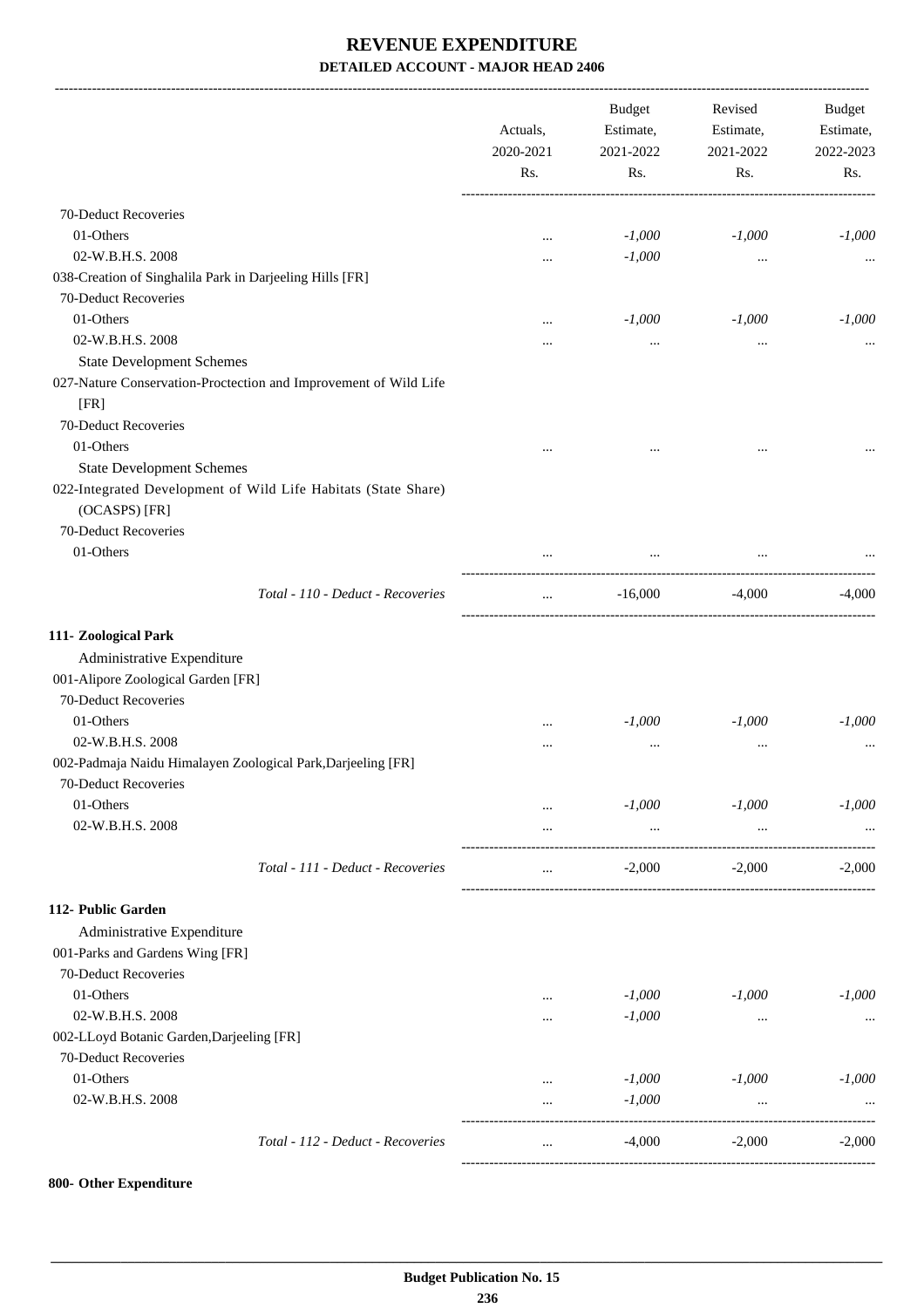|                                                                                      | Actuals,<br>2020-2021<br>Rs. | Budget<br>Estimate,<br>2021-2022<br>Rs. | Revised<br>Estimate,<br>2021-2022<br>Rs.                       | Budget<br>Estimate,<br>2022-2023<br>Rs. |
|--------------------------------------------------------------------------------------|------------------------------|-----------------------------------------|----------------------------------------------------------------|-----------------------------------------|
| Administrative Expenditure                                                           |                              |                                         |                                                                |                                         |
| 003-Compensation for Wildlife Depredation [FR]                                       |                              |                                         |                                                                |                                         |
| 70-Deduct Recoveries                                                                 |                              |                                         |                                                                |                                         |
| 01-Others                                                                            | $\cdots$                     | $-1,000$                                | $-1,000$                                                       | $-1,000$                                |
| Total - 800 - Deduct - Recoveries                                                    | $\cdots$                     | $-1,000$                                | $-1,000$                                                       | $-1,000$                                |
| 911- Deduct Recoveries of Overpayments                                               |                              |                                         |                                                                |                                         |
| Administrative Expenditure                                                           |                              |                                         |                                                                |                                         |
| 002-Rewards for Control of Wild Animals [FR]                                         |                              |                                         |                                                                |                                         |
| 70-Deduct Recoveries                                                                 |                              |                                         |                                                                |                                         |
| 01-Others                                                                            | $\cdots$                     | $-1,000$                                | $-1,000$                                                       | $-1,000$                                |
| 003-Parks and Gardens Wing [FR]                                                      |                              |                                         |                                                                |                                         |
| 70-Deduct Recoveries                                                                 |                              |                                         |                                                                |                                         |
| 01-Others                                                                            |                              | $-1,000$                                | $-1,000$                                                       | $-1,000$                                |
| 02-W.B.H.S. 2008                                                                     |                              | $\cdots$                                | $\ddotsc$                                                      |                                         |
| <b>State Development Schemes</b>                                                     |                              |                                         |                                                                |                                         |
| 001-Nature Conservation- Protection and Improvement of Wild Life<br>[FR]             |                              |                                         |                                                                |                                         |
| 70-Deduct Recoveries                                                                 |                              |                                         |                                                                |                                         |
| 01-Others                                                                            |                              |                                         |                                                                |                                         |
| 02-W.B.H.S. 2008                                                                     | $\cdots$                     | $\cdots$                                | $\cdots$                                                       |                                         |
| Total - 911 - Deduct - Recoveries                                                    | $\cdots$                     | $-2,000$                                | $-2,000$                                                       | $-2,000$                                |
| 04- AFORESTATION & ECOLOGY DEVELOPMENT                                               |                              |                                         |                                                                |                                         |
| 903- Deduct Amount met from National Compensatory<br><b>Afforestation Fund(NCAF)</b> |                              |                                         |                                                                |                                         |
| <b>State Development Schemes</b>                                                     |                              |                                         |                                                                |                                         |
| 001-National Compensatory Afforestation Fund [FR]                                    |                              |                                         |                                                                |                                         |
| 70-Deduct Recoveries                                                                 |                              |                                         |                                                                |                                         |
| 01-Others                                                                            |                              | $\cdots$                                |                                                                |                                         |
| Total - 903 - Deduct - Recoveries                                                    | $\cdots$                     | $\cdots$                                | $\cdots$                                                       |                                         |
| 904- Deduct Amount met from State Compensatory Afforestation<br>Fund(SCAF)           |                              |                                         |                                                                |                                         |
| <b>State Development Schemes</b>                                                     |                              |                                         |                                                                |                                         |
| 001-State Compensatory Afforestation Fund [FR]                                       |                              |                                         |                                                                |                                         |
| 70-Deduct Recoveries                                                                 |                              |                                         |                                                                |                                         |
| 01-Others                                                                            |                              | $-3,31,83,545$ $-24,00,48,000$          | -10,60,06,000                                                  | $-30,00,00,000$                         |
| Total - 904 - Deduct - Recoveries                                                    |                              | $-3,31,83,545$ $-24,00,48,000$          | $-10,60,06,000$                                                | $-30,00,00,000$                         |
| Total - 2406 - Deduct - Recoveries                                                   |                              |                                         | $-3,40,79,472$ $-24,00,95,000$ $-10,60,52,000$ $-30,00,46,000$ |                                         |
|                                                                                      |                              |                                         |                                                                |                                         |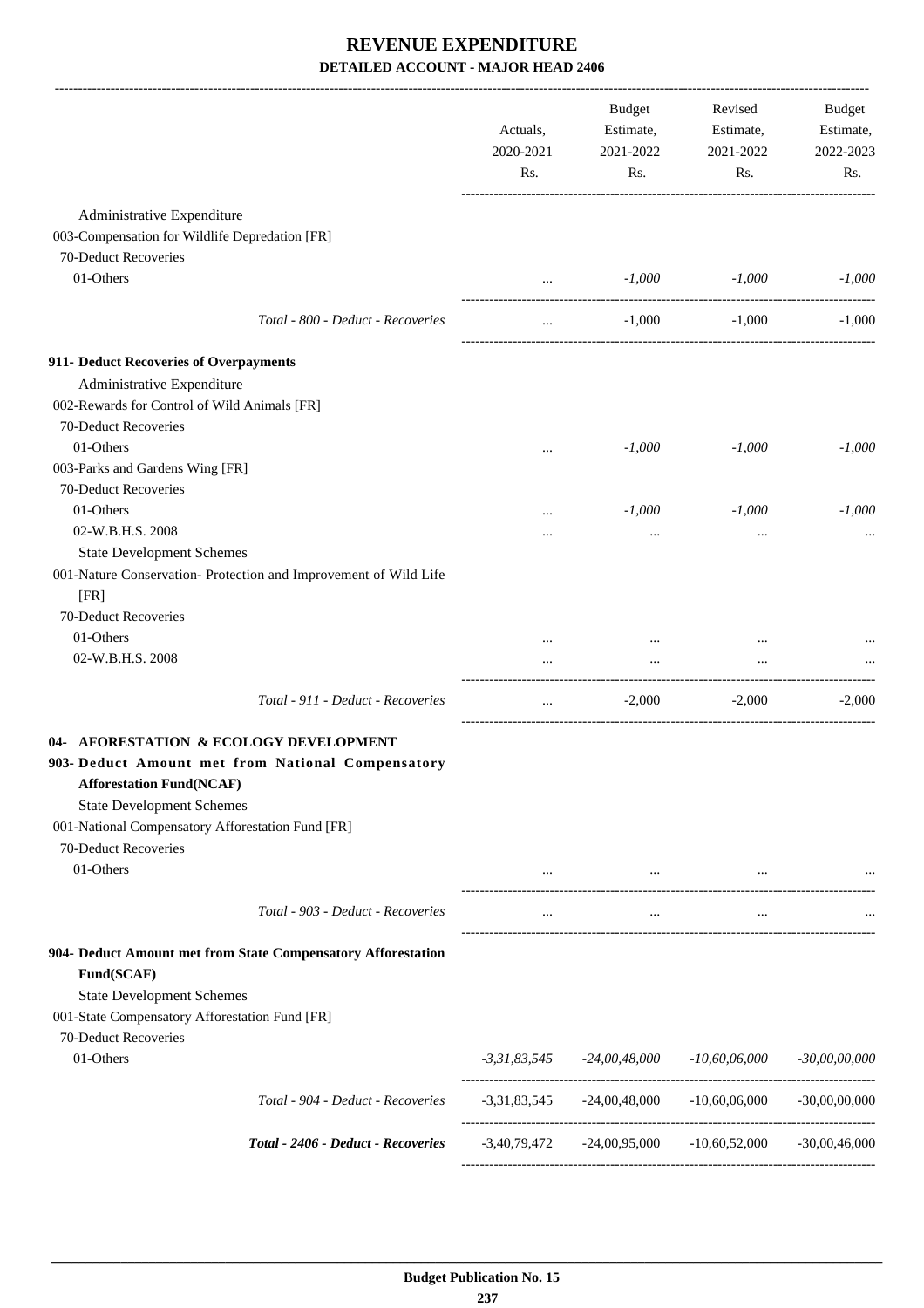## **REVENUE EXPENDITURE**

#### **DEMAND No. 23**

#### **Forests Department**

# **C - Economic Services - (a) Agriculture and Allied Activities**

#### **Head of Account : 2415 - Agricultural Research and Education**

| Voted Rs. 2,95,89,000      | <b>Charged Rs. Nil</b> |             | <b>Total Rs. 2,95,89,000</b> |                  |  |
|----------------------------|------------------------|-------------|------------------------------|------------------|--|
|                            |                        | Voted Rs.   | Charged Rs.                  | <b>Total Rs.</b> |  |
| <b>Gross Expenditure</b>   |                        | 2,95,89,000 | $\cdots$                     | 2,95,89,000      |  |
| <b>Deduct - Recoveries</b> |                        | $\cdots$    | $\cdots$                     | $\cdots$         |  |
|                            | <b>Net Expenditure</b> | 2,95,89,000 | $\cdots$                     | 2,95,89,000      |  |

#### **REVENUE EXPENDITURE ABSTRACT ACCOUNT**

---------------------------------------------------------------------------------------------------------------------------------------------------------------------------------

|                                  |                                                                         |                       | Budget                                                                                                                                                                                                                        | Revised                | <b>Budget</b>          |
|----------------------------------|-------------------------------------------------------------------------|-----------------------|-------------------------------------------------------------------------------------------------------------------------------------------------------------------------------------------------------------------------------|------------------------|------------------------|
|                                  |                                                                         | Actuals,<br>2020-2021 | Estimate,<br>2021-2022                                                                                                                                                                                                        | Estimate,<br>2021-2022 | Estimate,<br>2022-2023 |
|                                  |                                                                         | Rs.                   | Rs.                                                                                                                                                                                                                           | Rs.                    | Rs.                    |
| 06 - FORESTRY                    |                                                                         |                       |                                                                                                                                                                                                                               |                        |                        |
| 004- Research                    |                                                                         |                       |                                                                                                                                                                                                                               |                        |                        |
| Administrative Expenditure       |                                                                         |                       | 25,14,756 35,59,000 31,50,000 33,39,000                                                                                                                                                                                       |                        |                        |
| <b>State Development Schemes</b> |                                                                         |                       | $30,99,260$ $2,50,00,000$ $3,63,33,000$ $2,62,50,000$                                                                                                                                                                         |                        |                        |
|                                  | <b>Total - 004</b>                                                      |                       | 56,14,016 2,85,59,000 3,94,83,000 2,95,89,000                                                                                                                                                                                 |                        |                        |
|                                  | <b>Grand Total - Gross</b>                                              |                       | 56,14,016 2,85,59,000 3,94,83,000 2,95,89,000                                                                                                                                                                                 |                        |                        |
|                                  |                                                                         |                       | Voted 56,14,016 2,85,59,000 3,94,83,000 2,95,89,000                                                                                                                                                                           |                        |                        |
|                                  |                                                                         |                       |                                                                                                                                                                                                                               |                        |                        |
|                                  | Administrative Expenditure 25,14,756 35,59,000 31,50,000 33,39,000      |                       |                                                                                                                                                                                                                               |                        |                        |
|                                  | State Development Schemes 30,99,260 2,50,00,000 3,63,33,000 2,62,50,000 |                       |                                                                                                                                                                                                                               |                        |                        |
|                                  | <b>Deduct Recoveries</b>                                                | $\cdots$              | $\cdots$                                                                                                                                                                                                                      |                        |                        |
|                                  | Grand Total - Net 56,14,016 2,85,59,000 3,94,83,000 2,95,89,000         |                       |                                                                                                                                                                                                                               |                        |                        |
|                                  |                                                                         |                       | Voted 56,14,016 2,85,59,000 3,94,83,000 2,95,89,000                                                                                                                                                                           |                        |                        |
|                                  | Charged                                                                 |                       | the control of the control of the control of the control of the control of the control of the control of the control of the control of the control of the control of the control of the control of the control of the control |                        |                        |
|                                  |                                                                         |                       |                                                                                                                                                                                                                               |                        |                        |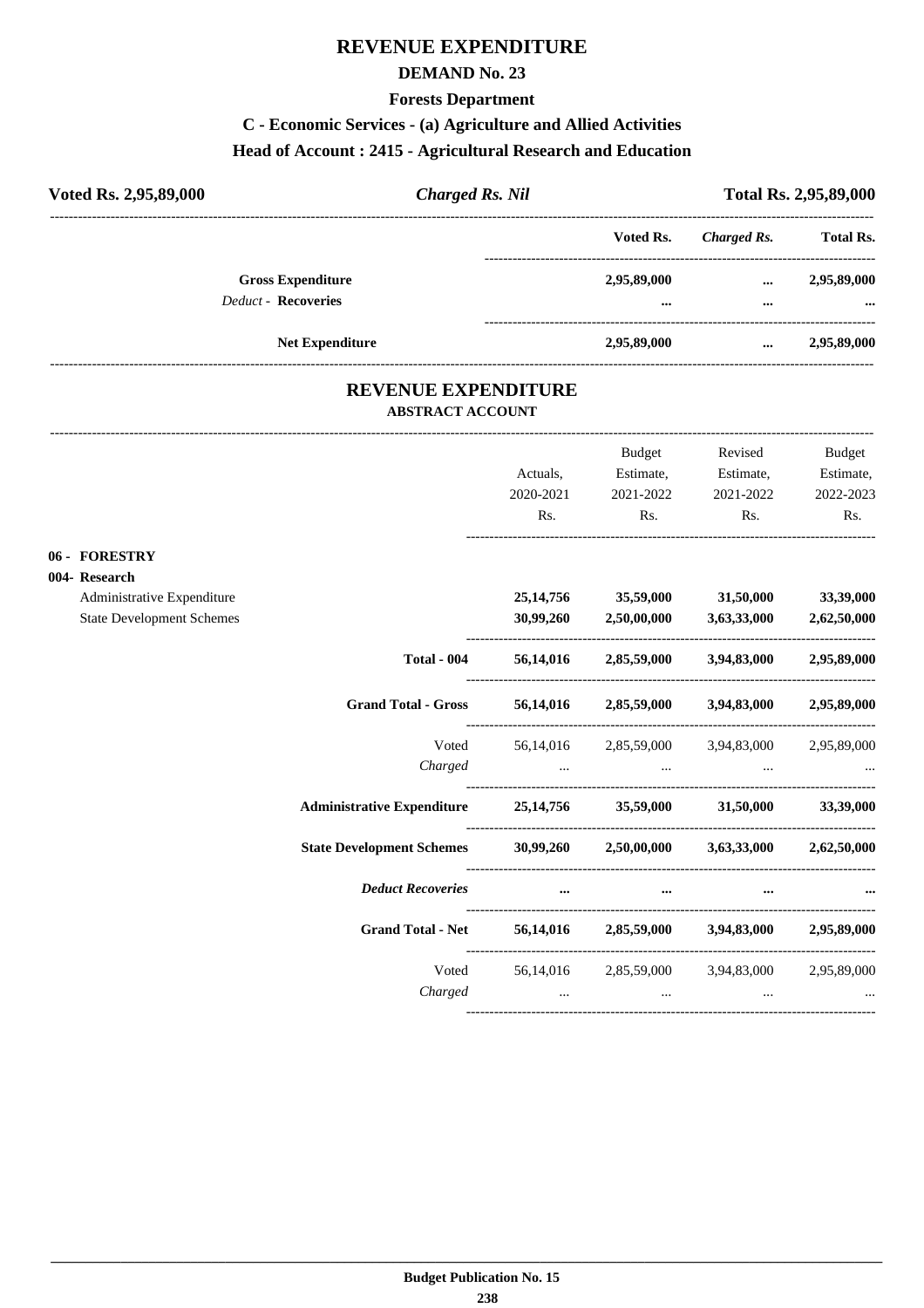|                                               |                                             | Actuals,<br>2020-2021<br>Rs. | Budget<br>Estimate,<br>2021-2022<br>Rs. | Revised<br>Estimate,<br>2021-2022<br>Rs.      | <b>Budget</b><br>Estimate,<br>2022-2023<br>Rs. |
|-----------------------------------------------|---------------------------------------------|------------------------------|-----------------------------------------|-----------------------------------------------|------------------------------------------------|
|                                               | DETAILED ACCOUNT NO. 2415-06-004 - RESEARCH |                              |                                         |                                               |                                                |
| 06 - FORESTRY                                 |                                             |                              |                                         |                                               |                                                |
| 004- Research                                 |                                             |                              |                                         |                                               |                                                |
| <b>Administrative Expenditure</b>             |                                             |                              |                                         |                                               |                                                |
| 003- General Direction Training of Staff [FR] |                                             |                              |                                         |                                               |                                                |
| 11- Travel Expenses                           |                                             |                              |                                         |                                               |                                                |
| 50- Other Charges                             |                                             | 4,25,000                     | 6,50,000                                | 6,50,000                                      | 6,50,000                                       |
|                                               | Total - 2415-06-004-003                     |                              | 4.25.000 6.50.000 6.50.000              |                                               | 6,50,000                                       |
| 004- Forestry Research [FR]                   |                                             |                              |                                         |                                               |                                                |
| 02- Wages                                     |                                             | 6,89,872                     | 5,99,000                                | 4,90,000                                      | 5,10,000                                       |
| 50- Other Charges                             |                                             | 13,99,884                    | 23,10,000                               | 20,10,000                                     | 21,79,000                                      |
|                                               |                                             |                              |                                         |                                               |                                                |
|                                               | Total - 2415-06-004-004                     | 20,89,756                    |                                         | 29,09,000 25,00,000                           | 26,89,000                                      |
|                                               | <b>Total - Administrative Expenditure</b>   |                              |                                         | 25,14,756 35,59,000 31,50,000 33,39,000       |                                                |
| <b>State Development Schemes</b>              |                                             |                              |                                         |                                               |                                                |
| 001- Forest Research [FR]                     |                                             |                              |                                         |                                               |                                                |
| 50- Other Charges                             |                                             |                              | 23,99,260 1,50,00,000 50,00,000         |                                               | 1,57,50,000                                    |
|                                               |                                             |                              |                                         |                                               |                                                |
|                                               | Total - 2415-06-004-001                     |                              | 23.99.260 1.50.00.000                   |                                               | 50,00,000 1,57,50,000                          |
| 002- Training of Staff [FR]                   |                                             |                              |                                         |                                               |                                                |
| 50- Other Charges                             |                                             | 7,00,000                     | 95,00,000                               | 33,33,000                                     | 99,75,000                                      |
| 98- Training                                  |                                             | $\cdots$                     | 5,00,000                                | 2,80,00,000                                   | 5,25,000                                       |
|                                               |                                             |                              |                                         |                                               |                                                |
|                                               | Total - 2415-06-004-002                     | 7,00,000                     | 1,00,00,000                             | 3,13,33,000                                   | 1,05,00,000                                    |
|                                               |                                             |                              |                                         |                                               |                                                |
|                                               | <b>Total - State Development Schemes</b>    | 30,99,260                    | 2,50,00,000                             | 3,63,33,000                                   | 2,62,50,000                                    |
|                                               | Total - 2415-06-004                         | 56,14,016                    |                                         | 2,85,59,000 3,94,83,000                       | 2,95,89,000                                    |
|                                               | Voted                                       |                              |                                         | 56,14,016 2,85,59,000 3,94,83,000 2,95,89,000 |                                                |
|                                               | Charged                                     | $\cdots$                     | $\cdots$                                | $\cdots$                                      |                                                |
|                                               |                                             |                              |                                         |                                               |                                                |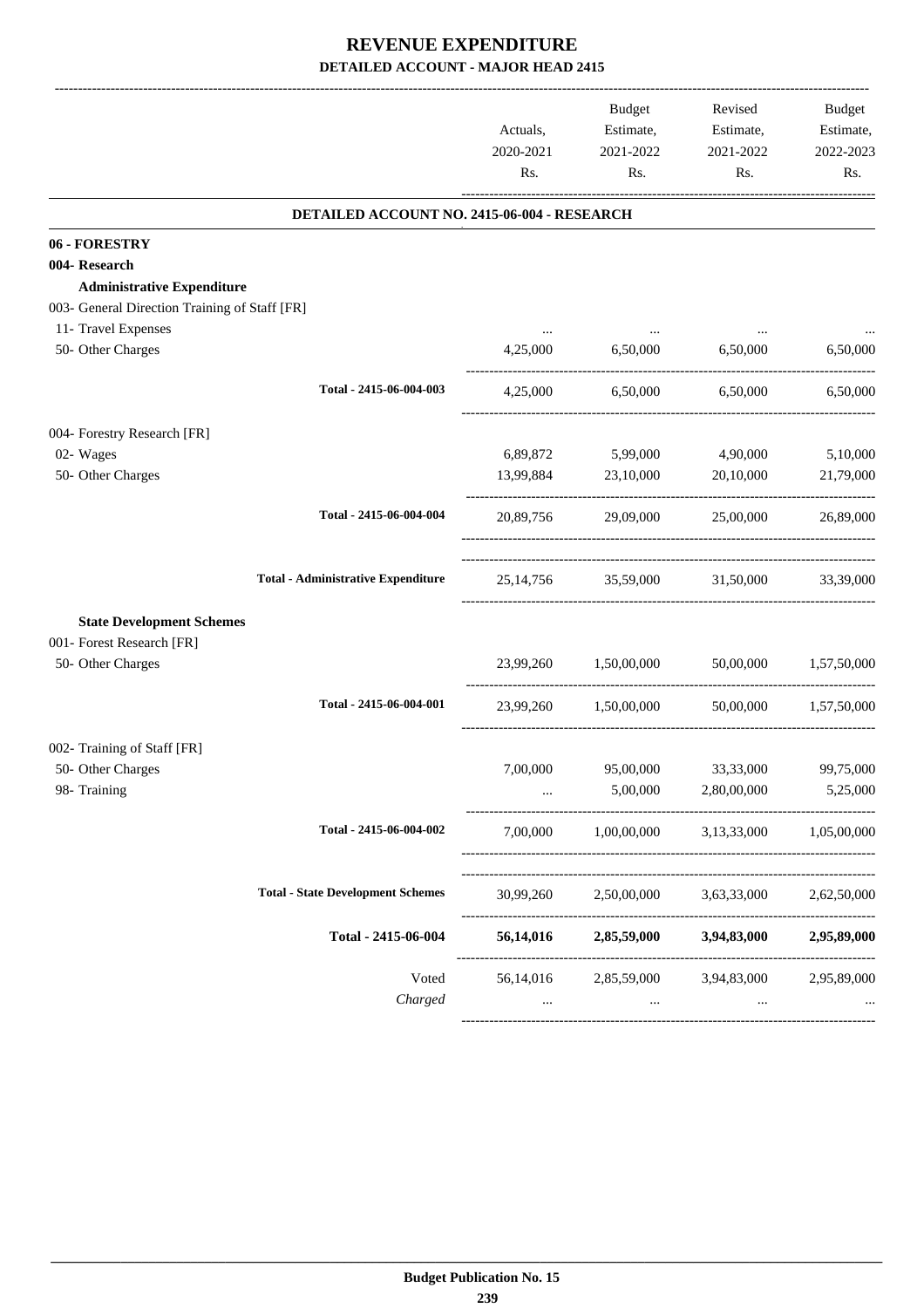# **REVENUE EXPENDITURE**

#### **DEMAND No. 23**

## **Forests Department**

## **C - Economic Services - (c) Special Areas Programmes**

**Head of Account : 2551 - Hill Areas**

| Voted Rs. 1,29,43,000 | <b>Charged Rs. Nil</b>     |                      | Total Rs. 1,29,43,000 |             |                  |
|-----------------------|----------------------------|----------------------|-----------------------|-------------|------------------|
|                       |                            |                      | Voted Rs.             | Charged Rs. | <b>Total Rs.</b> |
|                       | <b>Gross Expenditure</b>   |                      | 1,29,43,000           | $\cdots$    | 1,29,43,000      |
|                       | <b>Deduct - Recoveries</b> |                      |                       | $\cdots$    | $\ddotsc$        |
|                       | <b>Net Expenditure</b>     |                      | 1,29,43,000           | $\cdots$    | 1,29,43,000      |
|                       |                            | DEVENIUE EVOENDUCUDE |                       |             |                  |

#### **REVENUE EXPENDITURE ABSTRACT ACCOUNT**

---------------------------------------------------------------------------------------------------------------------------------------------------------------------------------

|                                                                  | Actuals,<br>2020-2021<br>Rs. | <b>Budget</b><br>Estimate,<br>2021-2022<br>Rs.                                                                  | Revised<br>Estimate,<br>2021-2022<br>Rs. | <b>Budget</b><br>Estimate,<br>2022-2023<br>Rs. |
|------------------------------------------------------------------|------------------------------|-----------------------------------------------------------------------------------------------------------------|------------------------------------------|------------------------------------------------|
| 60 - OTHER HILL AREAS                                            |                              |                                                                                                                 |                                          |                                                |
| 101- Development of Hill Areas                                   |                              |                                                                                                                 |                                          |                                                |
| Administrative Expenditure<br><b>State Development Schemes</b>   | 4,97,870                     | 11,41,638 13,54,000 13,53,000 13,93,000<br>90,00,000                                                            | 30,01,000                                | 94,50,000                                      |
| <b>Total - 101</b>                                               |                              | 16,39,508 1,03,54,000 43,54,000                                                                                 |                                          | 1,08,43,000                                    |
| 191- Assistance to the Darjeeling Gorkha Autonomous Hill Council |                              |                                                                                                                 |                                          |                                                |
| <b>State Development Schemes</b>                                 | 20,00,000                    | 20,00,000 6,66,000                                                                                              |                                          | 21,00,000                                      |
| <b>Total - 191</b>                                               |                              | $20,00,000$ $20,00,000$ $6,66,000$ $21,00,000$                                                                  |                                          |                                                |
| <b>Grand Total - Gross</b>                                       |                              | 36,39,508 1,23,54,000 50,20,000 1,29,43,000                                                                     |                                          |                                                |
| Voted                                                            |                              | 36,39,508 1,23,54,000 50,20,000 1,29,43,000                                                                     |                                          |                                                |
| Charged                                                          |                              | المساوي المساوي المساوي المساوي المساوي المساوي المساوي المساوي المساوي المساوي المساوي المساوي المساوي المساوي |                                          |                                                |
| <b>Administrative Expenditure</b>                                |                              | 11,41,638 13,54,000 13,53,000 13,93,000                                                                         |                                          |                                                |
| <b>State Development Schemes</b>                                 |                              | 24,97,870 1,10,00,000 36,67,000 1,15,50,000                                                                     |                                          |                                                |
| <b>Deduct Recoveries</b>                                         |                              |                                                                                                                 |                                          |                                                |
| Grand Total - Net 36,39,508 1,23,54,000 50,20,000 1,29,43,000    |                              |                                                                                                                 |                                          |                                                |
| Voted                                                            |                              | 36,39,508 1,23,54,000 50,20,000 1,29,43,000                                                                     |                                          |                                                |
| Charged                                                          | $\sim$ 100 $\sim$            | $\cdots$                                                                                                        | $\ddots$                                 |                                                |
|                                                                  |                              |                                                                                                                 |                                          |                                                |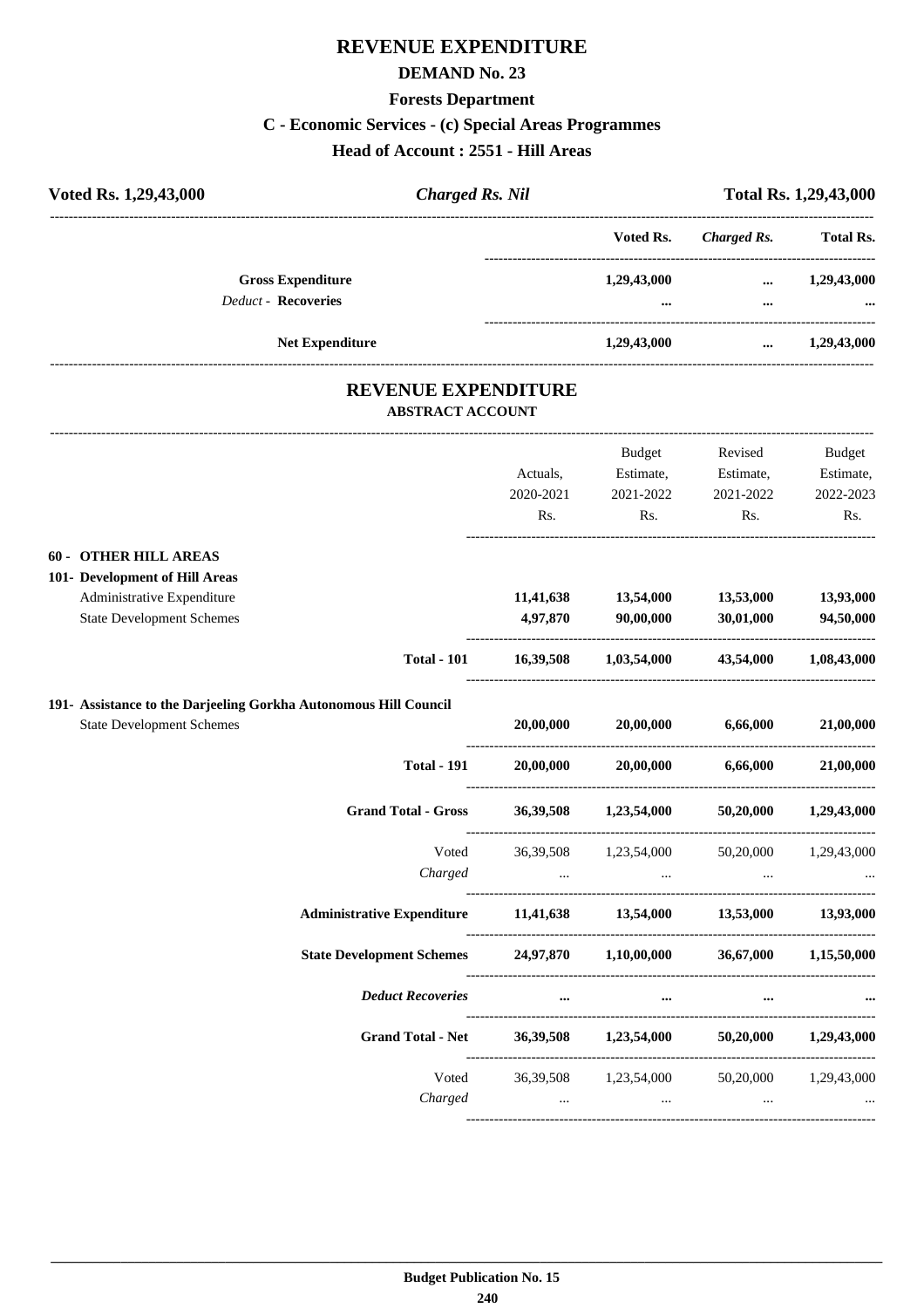|                                                                                             |                         | Actuals,<br>2020-2021<br>Rs. | <b>Budget</b><br>Estimate,<br>2021-2022<br>Rs. | Revised<br>Estimate,<br>2021-2022<br>Rs. | Budget<br>Estimate,<br>2022-2023<br>Rs. |
|---------------------------------------------------------------------------------------------|-------------------------|------------------------------|------------------------------------------------|------------------------------------------|-----------------------------------------|
| DETAILED ACCOUNT NO. 2551-60-101 - DEVELOPMENT OF HILL AREAS                                |                         |                              |                                                |                                          |                                         |
| <b>60 - OTHER HILL AREAS</b>                                                                |                         |                              |                                                |                                          |                                         |
| 101- Development of Hill Areas                                                              |                         |                              |                                                |                                          |                                         |
| <b>Administrative Expenditure</b><br>020- Economic Rehabilitation of Fringe Population [FR] |                         |                              |                                                |                                          |                                         |
| 50- Other Charges                                                                           |                         | 22,000                       | 43,000                                         | 43,000                                   | 44,000                                  |
|                                                                                             | Total - 2551-60-101-020 | 22,000                       | 43,000                                         | 43,000                                   | 44,000                                  |
| 021- Soil and water conservation protective afforstation and erosion                        |                         |                              |                                                |                                          |                                         |
| control in landslides, slips stream bank etc. in forest areas [FR]<br>50- Other Charges     |                         | 46,868                       | 92,000                                         | 92,000                                   | 95,000                                  |
|                                                                                             | Total - 2551-60-101-021 | 46,868                       | 92,000                                         | 92,000                                   | 95,000                                  |
| 022- West Bengal Forestry Project [FR]                                                      |                         |                              |                                                |                                          |                                         |
| 19- Maintenance                                                                             |                         |                              | 9,41,974 9,62,000                              | 9,61,000                                 | 9,90,000                                |
|                                                                                             | Total - 2551-60-101-022 |                              | 9,41,974 9,62,000 9,61,000                     |                                          | 9,90,000                                |
| 023- Protection and Improvement of Wild Life [FR]                                           |                         |                              |                                                |                                          |                                         |
| 50- Other Charges                                                                           |                         |                              | 87,996 1,74,000 1,74,000                       |                                          | 1,79,000                                |
|                                                                                             | Total - 2551-60-101-023 |                              |                                                | 87,996 1,74,000 1,74,000                 | 1.79.000                                |
| 044- Forestry Treatment [FR]                                                                |                         |                              |                                                |                                          |                                         |
| 50- Other Charges                                                                           |                         | 5,000                        | 9,000                                          | 9,000                                    | 9,000                                   |
|                                                                                             | Total - 2551-60-101-044 | 5,000                        | 9,000                                          | 9,000                                    | 9,000                                   |
| 066- Nature Conservation - Protection and improvement of wild life<br>[FR]                  |                         |                              |                                                |                                          |                                         |
| 50- Other Charges                                                                           |                         | 18,800                       | 37,000                                         | 37,000                                   | 38,000                                  |
|                                                                                             | Total - 2551-60-101-066 | 18,800                       | 37,000                                         | 37,000                                   | 38,000                                  |
| 068- Other Allied Works Component [FR]                                                      |                         |                              |                                                |                                          |                                         |
| 50- Other Charges                                                                           |                         | 19,000                       | 37,000                                         | 37,000                                   | 38,000                                  |
|                                                                                             | Total - 2551-60-101-068 | 19,000                       | 37,000                                         | 37,000                                   | 38,000                                  |
| <b>Total - Administrative Expenditure</b>                                                   |                         | 11,41,638                    | --------------------------------------         | 13,54,000 13,53,000                      | 13,93,000                               |
|                                                                                             |                         |                              |                                                |                                          |                                         |

**State Development Schemes**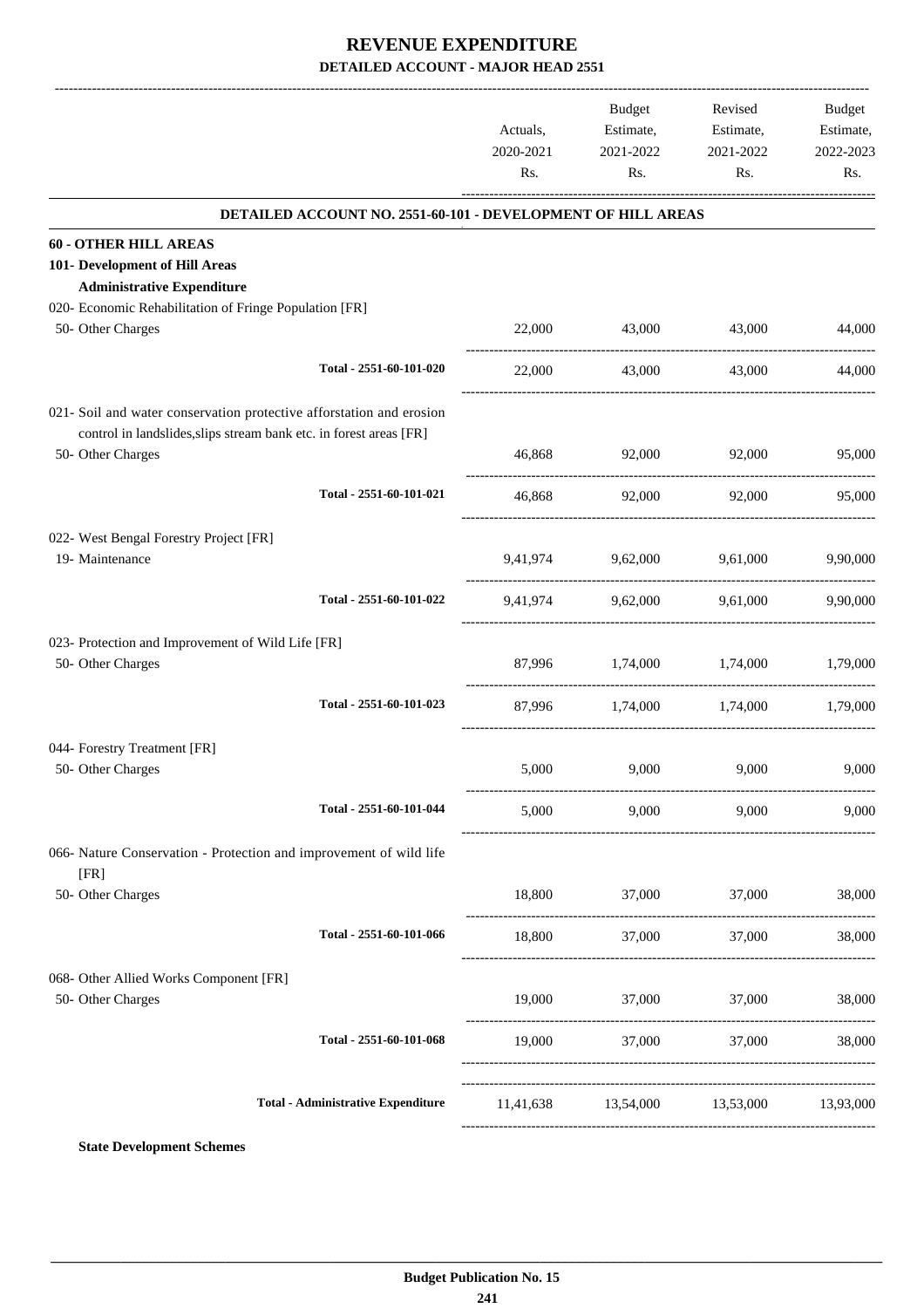|                                                                                                                                                | Actuals,<br>2020-2021<br>Rs. | Budget<br>Estimate,<br>2021-2022<br>Rs.                 | Revised<br>Estimate,<br>2021-2022<br>Rs. | <b>Budget</b><br>Estimate,<br>2022-2023<br>Rs. |
|------------------------------------------------------------------------------------------------------------------------------------------------|------------------------------|---------------------------------------------------------|------------------------------------------|------------------------------------------------|
| 028- Soil and Water Conservation Protective Afforestation and<br>Erosion Control in Landslides, Slips, Stream Bank etc in Forest<br>Areas [FR] |                              |                                                         |                                          |                                                |
| 50- Other Charges                                                                                                                              | 4,97,870                     |                                                         | 50,00,000 16,67,000                      | 52,50,000                                      |
| Total - 2551-60-101-028                                                                                                                        | 4,97,870                     |                                                         | 50,00,000 16,67,000                      | 52,50,000                                      |
| 039- Nature Conservations - Protection and Improvement of Wild<br>Life [FR]                                                                    |                              |                                                         |                                          |                                                |
| 50- Other Charges                                                                                                                              | $\sim$ $\sim$                |                                                         | 20,00,000 6.67,000                       | 21,00,000                                      |
| Total - 2551-60-101-039                                                                                                                        |                              |                                                         | 20,00,000 6,67,000                       | 21,00,000                                      |
| 045- Other Allied works component [FR]                                                                                                         |                              |                                                         |                                          |                                                |
| 50- Other Charges                                                                                                                              | $\cdots$                     | 20,00,000                                               | 6,67,000                                 | 21,00,000                                      |
| Total - 2551-60-101-045                                                                                                                        | $\cdots$                     |                                                         | 20,00,000 6.67,000 21,00,000             |                                                |
| <b>Total - State Development Schemes</b>                                                                                                       | 4,97,870                     | 90,00,000                                               |                                          | 30,01,000 94,50,000                            |
| Total - 2551-60-101                                                                                                                            | 16,39,508                    | 1,03,54,000                                             | 43,54,000                                | 1,08,43,000                                    |
| Voted<br>Charged                                                                                                                               |                              | 16,39,508 1,03,54,000 43,54,000 1,08,43,000<br>$\cdots$ | $\cdots$                                 |                                                |

#### **DETAILED ACCOUNT NO. 2551-60-191 - ASSISTANCE TO THE DARJEELING GORKHA AUTONOMOUS HILL COUNCIL .**

| <b>60 - OTHER HILL AREAS</b>                             |                                          |           |           |          |           |
|----------------------------------------------------------|------------------------------------------|-----------|-----------|----------|-----------|
| 191- Assistance to the Darjeeling Gorkha Autonomous Hill |                                          |           |           |          |           |
| Council                                                  |                                          |           |           |          |           |
| <b>State Development Schemes</b>                         |                                          |           |           |          |           |
| 038- Improvement of Parks and Gardens [FR]               |                                          |           |           |          |           |
| 31- Grants-in-aid-GENERAL                                |                                          |           |           |          |           |
| 02-Other Grants                                          |                                          | 10,00,000 | 10,00,000 | 3,33,000 | 10,50,000 |
|                                                          | Total - 2551-60-191-038                  | 10,00,000 | 10,00,000 | 3,33,000 | 10,50,000 |
| 039- Decentralisation Of Peoples Nurseries [FR]          |                                          |           |           |          |           |
| 31- Grants-in-aid-GENERAL                                |                                          |           |           |          |           |
| 02-Other Grants                                          |                                          | 10,00,000 | 10,00,000 | 3,33,000 | 10,50,000 |
|                                                          | Total - 2551-60-191-039                  | 10,00,000 | 10,00,000 | 3,33,000 | 10,50,000 |
|                                                          |                                          |           |           |          |           |
|                                                          | <b>Total - State Development Schemes</b> | 20,00,000 | 20,00,000 | 6,66,000 | 21,00,000 |
|                                                          |                                          |           |           |          |           |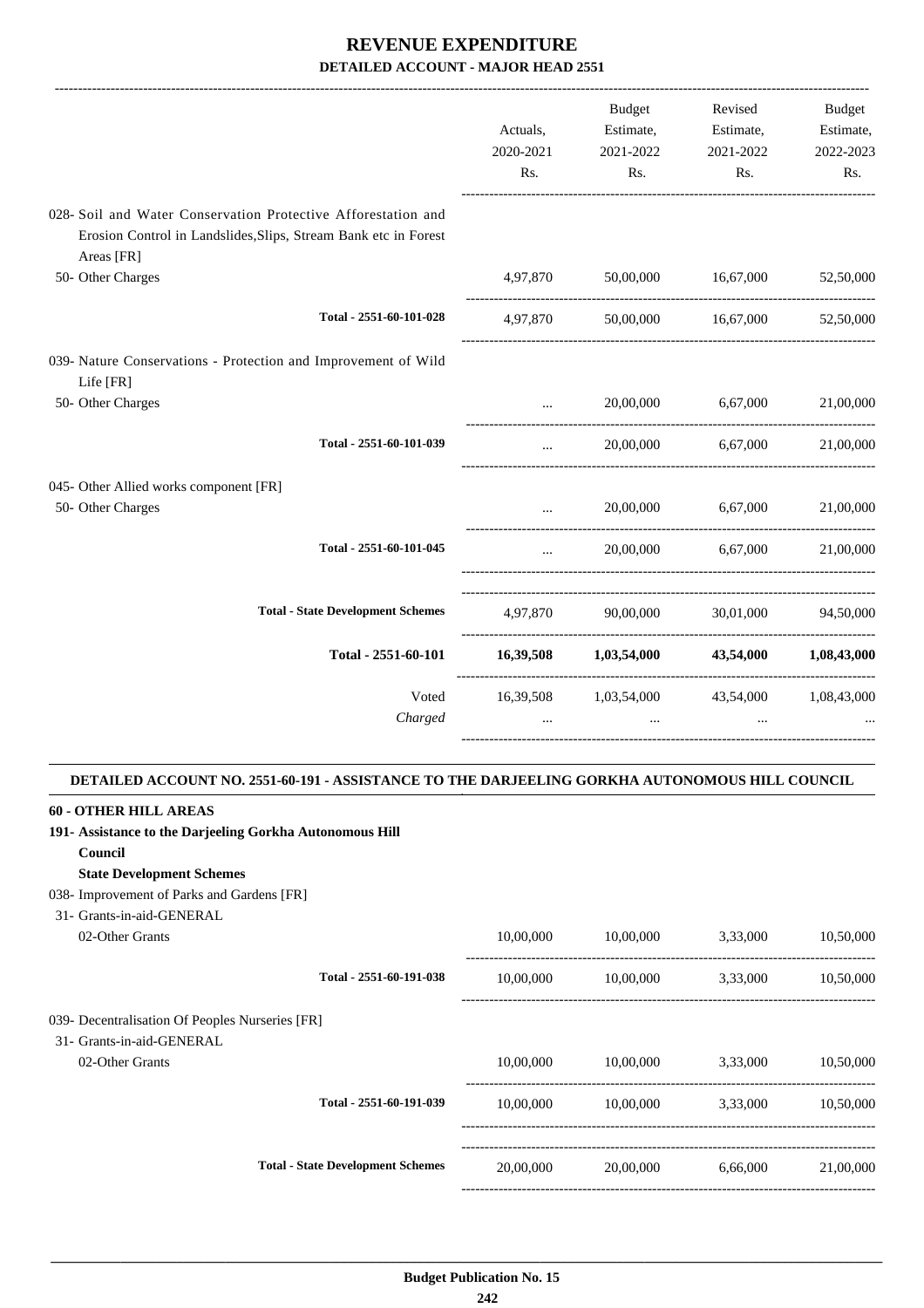|                     | Actuals.<br>2020-2021<br>Rs. | <b>Budget</b><br>Estimate,<br>2021-2022<br>Rs. | Revised<br>Estimate,<br>2021-2022<br>Rs. | <b>Budget</b><br>Estimate,<br>2022-2023<br>Rs. |
|---------------------|------------------------------|------------------------------------------------|------------------------------------------|------------------------------------------------|
| Total - 2551-60-191 | 20,00,000                    | 20,00,000                                      | 6,66,000                                 | 21,00,000                                      |
| Voted<br>Charged    | 20,00,000<br>$\cdots$        | 20,00,000<br>$\cdots$                          | 6,66,000<br>$\cdots$                     | 21,00,000<br>$\cdots$                          |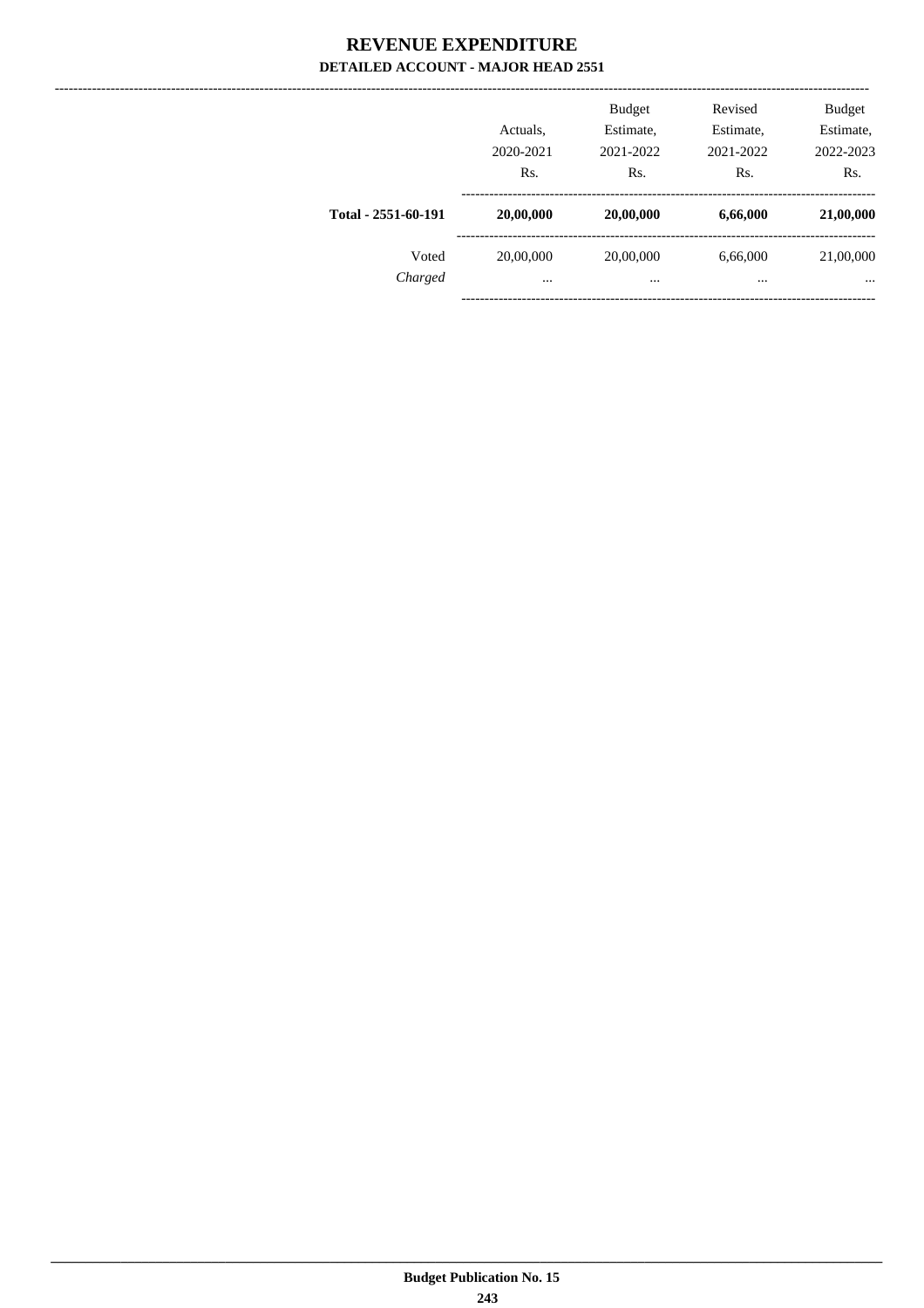## **REVENUE EXPENDITURE**

#### **DEMAND No. 23**

**Forests Department**

**C - Economic Services - (j) General Economic Services**

#### **Head of Account : 3451 - Secretariat-Economic Services**

| Voted Rs. 5, 19, 27, 000   | <b>Charged Rs. Nil</b> |             | Total Rs. 5,19,27,000 |                  |  |
|----------------------------|------------------------|-------------|-----------------------|------------------|--|
|                            |                        | Voted Rs.   | Charged Rs.           | <b>Total Rs.</b> |  |
| <b>Gross Expenditure</b>   |                        | 5,19,27,000 | $\cdots$              | 5,19,27,000      |  |
| <b>Deduct - Recoveries</b> |                        | $-2.000$    | $\cdots$              | $-2.000$         |  |
| <b>Net Expenditure</b>     |                        | 5,19,25,000 | $\cdots$              | 5,19,25,000      |  |

#### **REVENUE EXPENDITURE ABSTRACT ACCOUNT**

---------------------------------------------------------------------------------------------------------------------------------------------------------------------------------

|                            |                                                                            | Actuals,<br>2020-2021 | <b>Budget</b><br>Estimate,<br>2021-2022 | Revised<br>Estimate,<br>2021-2022                                                                                    | <b>Budget</b><br>Estimate,<br>2022-2023 |
|----------------------------|----------------------------------------------------------------------------|-----------------------|-----------------------------------------|----------------------------------------------------------------------------------------------------------------------|-----------------------------------------|
|                            |                                                                            | Rs.                   | Rs.                                     | $\mathbf{Rs.}$                                                                                                       | Rs.                                     |
| 090- Secretariate          |                                                                            |                       |                                         |                                                                                                                      |                                         |
| Administrative Expenditure |                                                                            |                       |                                         | 4,58,56,306 5,26,04,000 5,05,93,000 5,19,27,000                                                                      |                                         |
|                            |                                                                            |                       |                                         | Total - 090 4,58,56,306 5,26,04,000 5,05,93,000 5,19,27,000                                                          |                                         |
|                            | Grand Total - Gross 4,58,56,306 5,26,04,000 5,05,93,000 5,19,27,000        |                       |                                         |                                                                                                                      |                                         |
|                            | Voted                                                                      |                       |                                         | 4,58,56,306 5,26,04,000 5,05,93,000 5,19,27,000                                                                      |                                         |
|                            | Charged                                                                    |                       |                                         | المستخدم المستخدم المستخدم المستخدم المستخدم المستخدم المستخدم المستخدم المستخدم المستخدم المستخدم المستخدم المستخدم |                                         |
|                            | Administrative Expenditure 4,58,56,306 5,26,04,000 5,05,93,000 5,19,27,000 |                       |                                         |                                                                                                                      |                                         |
|                            | Deduct Recoveries  3,000                                                   |                       |                                         |                                                                                                                      | $-2,000$ $-2,000$                       |
|                            | Grand Total - Net 4,58,56,306 5,26,01,000 5,05,91,000 5,19,25,000          |                       |                                         |                                                                                                                      |                                         |
|                            |                                                                            |                       |                                         | Voted 4,58,56,306 5,26,01,000 5,05,91,000 5,19,25,000                                                                |                                         |
|                            | Charged                                                                    |                       | $\cdots$                                | $\cdots$                                                                                                             |                                         |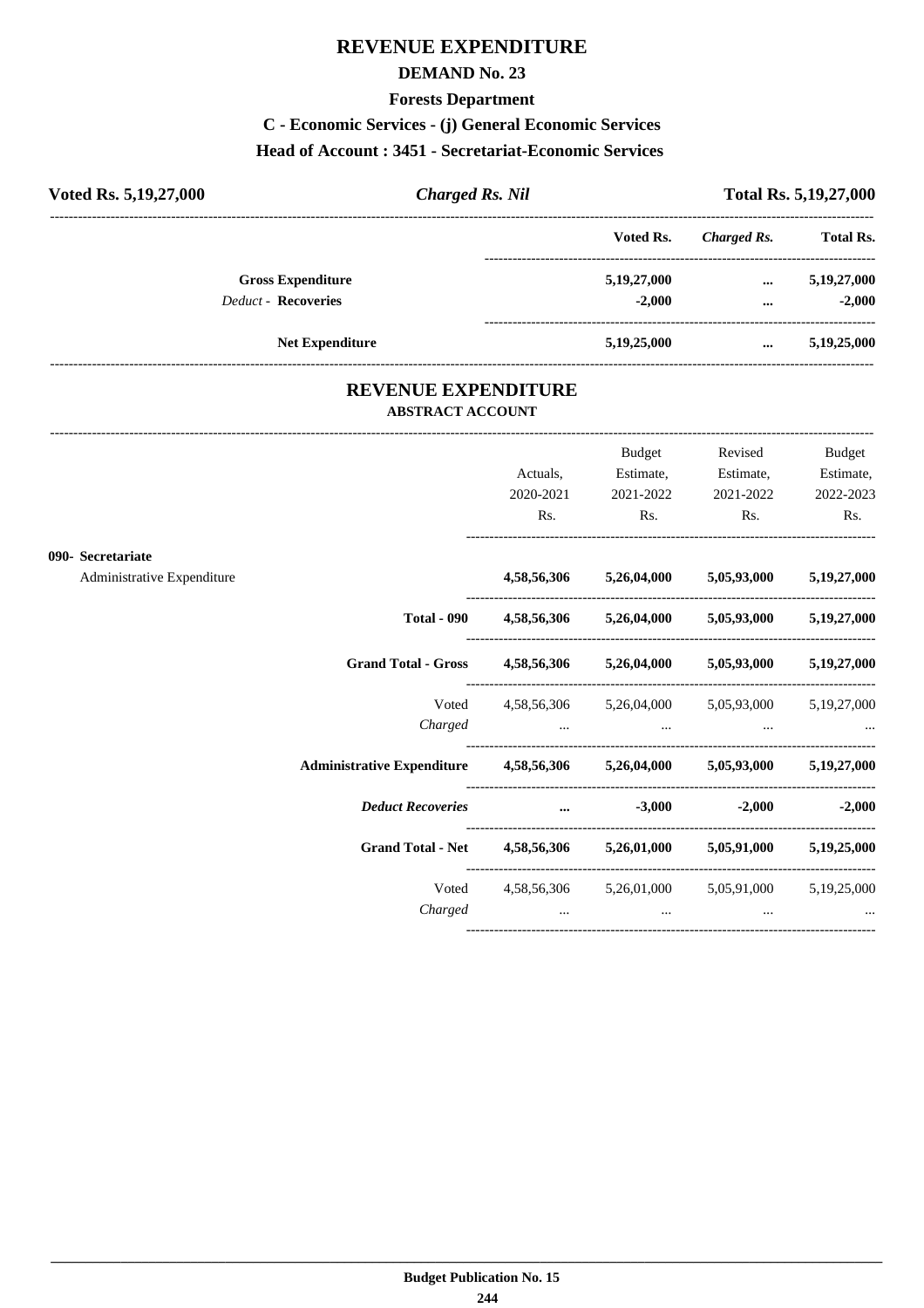|                                                  | Actuals,    | <b>Budget</b><br>Estimate, | Revised<br>Estimate,                | Budget<br>Estimate, |
|--------------------------------------------------|-------------|----------------------------|-------------------------------------|---------------------|
|                                                  | 2020-2021   | 2021-2022                  | 2021-2022                           | 2022-2023           |
|                                                  | Rs.         | Rs.                        | Rs.                                 | Rs.                 |
| DETAILED ACCOUNT NO. 3451-00-090 - SECRETARIATE  |             |                            |                                     |                     |
| 090- Secretariate                                |             |                            |                                     |                     |
| <b>Administrative Expenditure</b>                |             |                            |                                     |                     |
| 006- Department of forests [FR]                  |             |                            |                                     |                     |
| 01- Salaries                                     |             |                            |                                     |                     |
| 01-Pay                                           | 3,50,98,390 | 3,94,69,000                | 3,58,00,000                         | 3,68,74,000         |
| 14-Grade Pay                                     |             | $\cdots$                   | $\ldots$                            |                     |
| 02-Dearness Allowance                            | 8,18,532    | 11,84,000                  | 18,50,000                           | 18,80,000           |
| 03-House Rent Allowance                          | 28, 13, 412 | 30,50,000                  | 38,50,000                           | 39,03,000           |
| 04-Ad hoc Bonus                                  | 92,400      | 93,000                     | 1,04,000                            | 1,10,000            |
| 05-Interim Relief                                | $\cdots$    | $\ldots$                   | $\cdots$                            |                     |
| 07-Other Allowances                              | 4,71,443    | 7,50,000                   | 4,86,000                            | 5,01,000            |
| 12-Medical Allowance                             | 14,900      | 26,000                     | 15,000                              | 15,000              |
| Total - 3451-00-090-006-01                       | 3,93,09,077 | 4,45,72,000                | 4.21.05.000                         | 4,32,83,000         |
| 02- Wages                                        | 19,51,398   | 19,25,000                  | 22,00,000                           | 22,50,000           |
| 07- Medical Reimbursements                       | 65,794      | 1,10,000                   | 1,10,000                            | 1,12,000            |
| 11- Travel Expenses                              | 98,738      | 3,45,000                   | 3,45,000                            | 3,52,000            |
| 12- Medical Reimbursements under WBHS 2008       | 52,098      | 6,35,000                   | 6,35,000                            | 6,48,000            |
| 13- Office Expenses                              |             |                            |                                     |                     |
| 01-Electricity                                   |             |                            |                                     |                     |
| 02-Telephone                                     | 1,66,072    | 1,91,000                   | 1,91,000                            | 1,95,000            |
| 03-Maintenance / P.O.L. for Office Vehicles      | 26,44,634   | 25,25,000                  | 26,98,000                           | 27,52,000           |
| 04-Other Office Expenses                         | 8,83,886    | 13,00,000                  | 13,00,000                           | 13,26,000           |
| Total - 3451-00-090-006-13                       | 36,94,592   | 40,16,000                  | 41,89,000                           | 42,73,000           |
| 28- Payment of Professional and Special Services |             |                            |                                     |                     |
| 02-Other charges                                 | 8,960       | 1,000                      | 9,000                               | 9,000               |
| 77- Computerisation                              | 6,75,649    | 10,00,000                  | 10,00,000                           | 10,00,000           |
| <b>Total - Administrative Expenditure</b>        | 4,58,56,306 | 5,26,04,000                | 5,05,93,000                         | 5,19,27,000         |
| Total - 3451-00-090                              | 4,58,56,306 | 5,26,04,000                | 5,05,93,000                         | 5,19,27,000         |
| Voted                                            |             |                            | 4,58,56,306 5,26,04,000 5,05,93,000 | 5, 19, 27, 000      |
| Charged                                          |             | $\cdots$                   |                                     |                     |

#### **DETAILED ACCOUNT NO. 3451 - DEDUCT RECOVERIES IN REDUCTION OF EXPENDITURE**

**--------------------------------------------------------------------------------------------------------------------------------------------------------------------------------**

**--------------------------------------------------------------------------------------------------------------------------------------------------------------------------------**

#### **090- Secretariate**

Administrative Expenditure

#### 006-Department of forests [FR]

70-Deduct Recoveries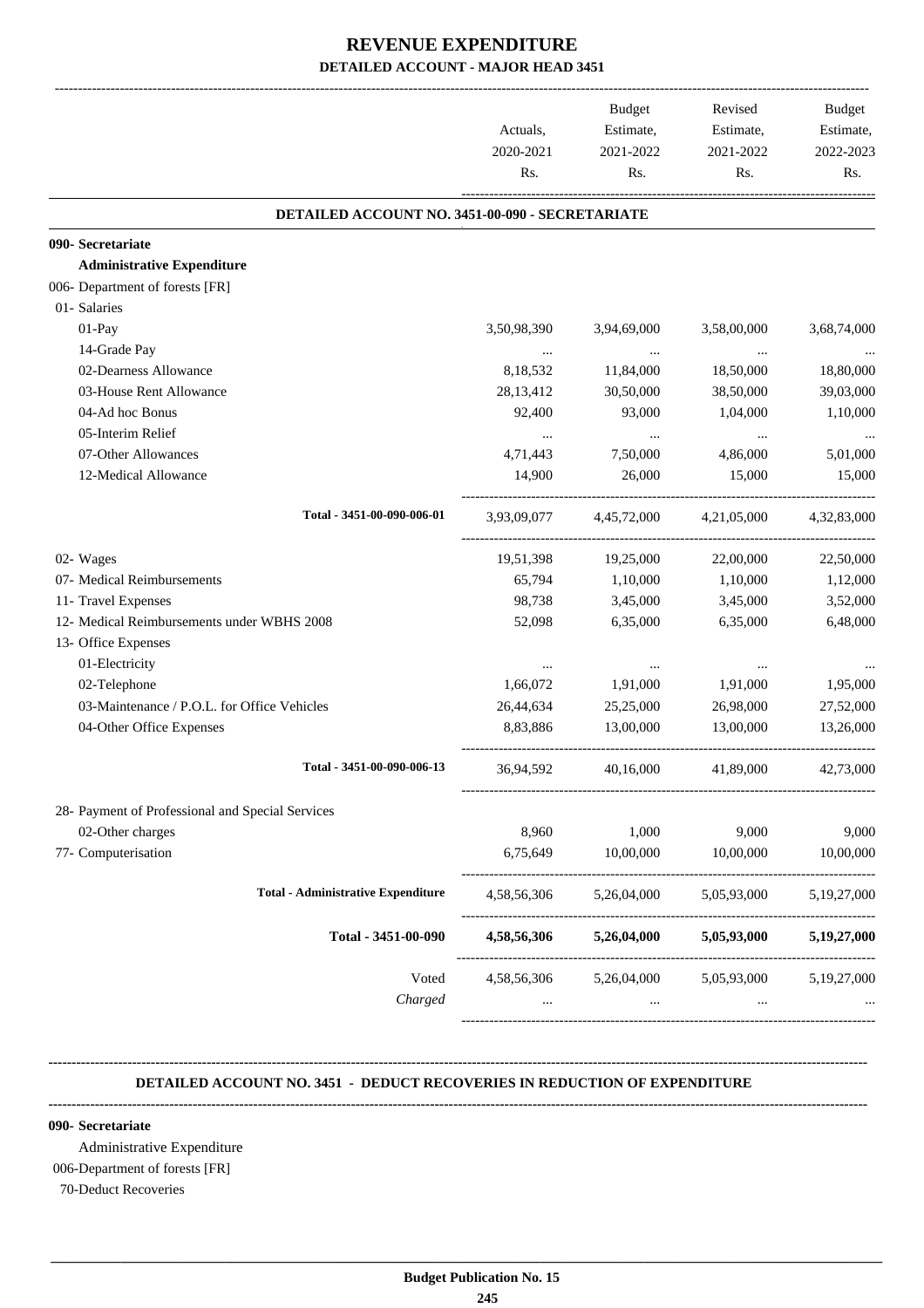|                                        |                                    |           | <b>Budget</b> | Revised   | Budget    |
|----------------------------------------|------------------------------------|-----------|---------------|-----------|-----------|
|                                        |                                    | Actuals,  | Estimate,     | Estimate, | Estimate, |
|                                        |                                    | 2020-2021 | 2021-2022     | 2021-2022 | 2022-2023 |
|                                        |                                    | Rs.       | Rs.           | Rs.       | Rs.       |
| 01-Others                              |                                    | $\cdots$  | $-1,000$      | $-1,000$  | $-1,000$  |
| 02-W.B.H.S. 2008                       |                                    |           | $-1,000$      | $\cdots$  | $\cdots$  |
|                                        | Total - 090 - Deduct - Recoveries  | $\cdots$  | $-2,000$      | $-1,000$  | $-1,000$  |
| 911- Deduct Recoveries of Overpayments |                                    |           |               |           |           |
| Administrative Expenditure             |                                    |           |               |           |           |
| 006-Department of Forests [FR]         |                                    |           |               |           |           |
| 70-Deduct Recoveries                   |                                    |           |               |           |           |
| 01-Others                              |                                    | $\cdots$  | $-1,000$      | $-1,000$  | $-1,000$  |
|                                        | Total - 911 - Deduct - Recoveries  |           | $-1.000$      | $-1,000$  | $-1,000$  |
|                                        | Total - 3451 - Deduct - Recoveries | $\cdots$  | $-3,000$      | $-2,000$  | $-2,000$  |
|                                        |                                    |           |               |           |           |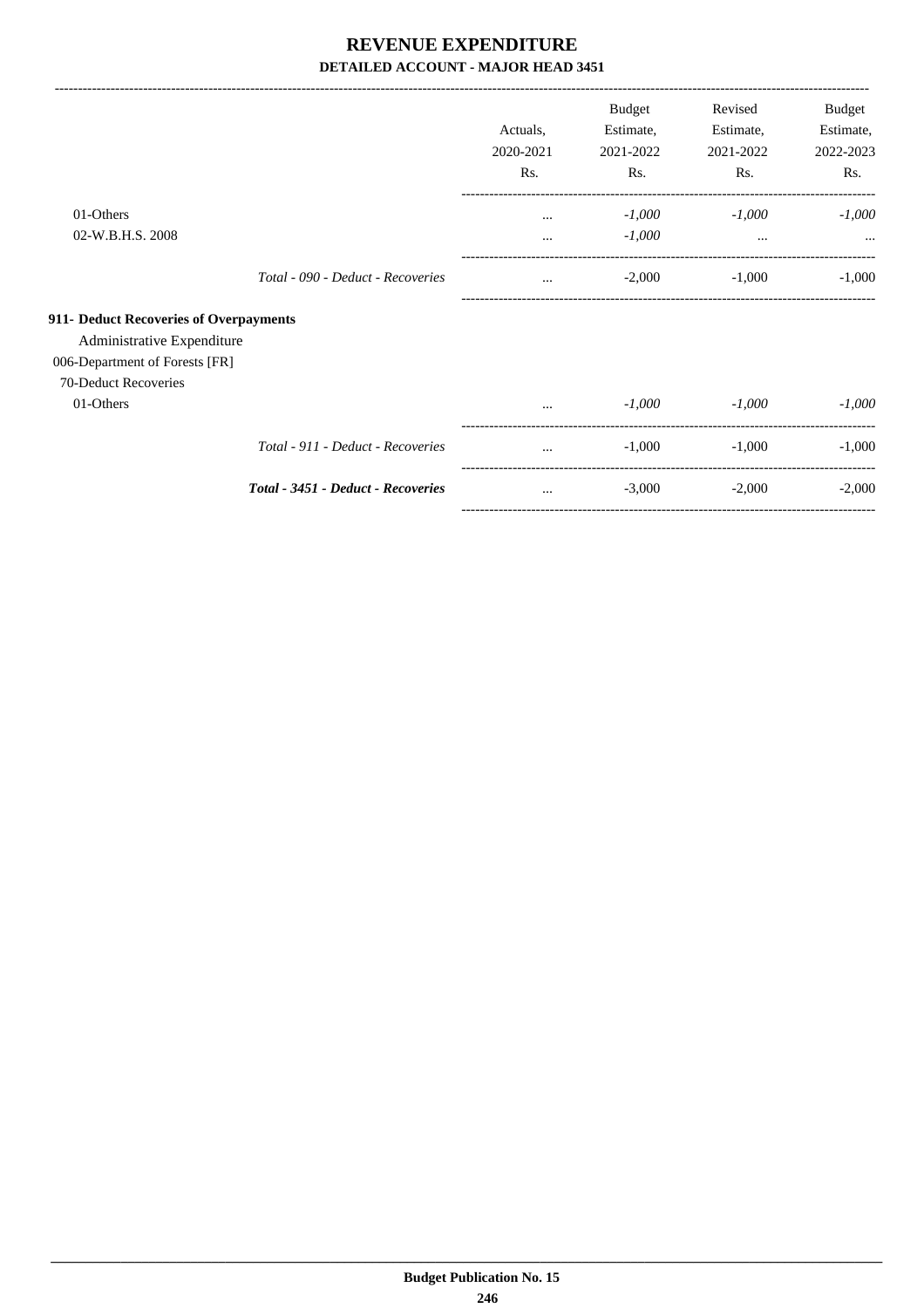## **CAPITAL EXPENDITURE**

#### **DEMAND No. 23**

**Forests Department**

# **C. Capital Accounts of Economic Services - (a) Capital Account of Agriculture and Allied Activities Head of Account : 4402 - Capital Outlay on Soil and Water Conservation**

| Voted Rs. 25,00,000        | <b>Charged Rs. Nil</b>   |                       | <b>Total Rs. 25,00,000</b> |                       |  |
|----------------------------|--------------------------|-----------------------|----------------------------|-----------------------|--|
|                            |                          | Voted Rs.             | Charged Rs.                | <b>Total Rs.</b>      |  |
| <b>Deduct - Recoveries</b> | <b>Gross Expenditure</b> | 25,00,000<br>$\cdots$ | $\cdots$<br>$\cdots$       | 25,00,000<br>$\cdots$ |  |
|                            | <b>Net Expenditure</b>   | 25,00,000             | $\cdots$                   | 25,00,000             |  |

#### **CAPITAL EXPENDITURE ABSTRACT ACCOUNT**

---------------------------------------------------------------------------------------------------------------------------------------------------------------------------------

|                                   |           | Budget    | Revised                                                                                             | <b>Budget</b> |
|-----------------------------------|-----------|-----------|-----------------------------------------------------------------------------------------------------|---------------|
|                                   | Actuals,  | Estimate, | Estimate,                                                                                           | Estimate,     |
|                                   | 2020-2021 | 2021-2022 | 2021-2022                                                                                           | 2022-2023     |
|                                   | Rs.       | Rs.       | Rs.                                                                                                 | Rs.           |
| 101- Soil Survey and Testing      |           |           |                                                                                                     |               |
| Administrative Expenditure        |           |           | $42,69,000$ $25,00,000$                                                                             | 25,00,000     |
| <b>Total - 101</b>                |           |           | $42,69,000$ $25,00,000$ $25,00,000$                                                                 |               |
| <b>Grand Total - Gross</b>        |           |           | $\ldots$ 42,69,000 25,00,000 25,00,000                                                              |               |
| Voted                             |           |           | $42,69,000$ $25,00,000$                                                                             | 25,00,000     |
| Charged                           | $\cdots$  |           | the contract of the contract of the contract of the contract of the contract of the contract of the |               |
| <b>Administrative Expenditure</b> |           |           | $\ldots$ 42,69,000 25,00,000 25,00,000                                                              |               |
| <b>Deduct Recoveries</b>          | $\cdots$  | $\cdots$  | $\cdots$                                                                                            |               |
| <b>Grand Total - Net</b>          |           |           | $\ldots$ 42,69,000 25,00,000 25,00,000                                                              |               |
| Voted                             |           |           | $42,69,000$ $25,00,000$ $25,00,000$                                                                 |               |
| Charged                           | $\cdots$  | $\cdots$  | $\cdots$                                                                                            |               |
|                                   |           |           |                                                                                                     |               |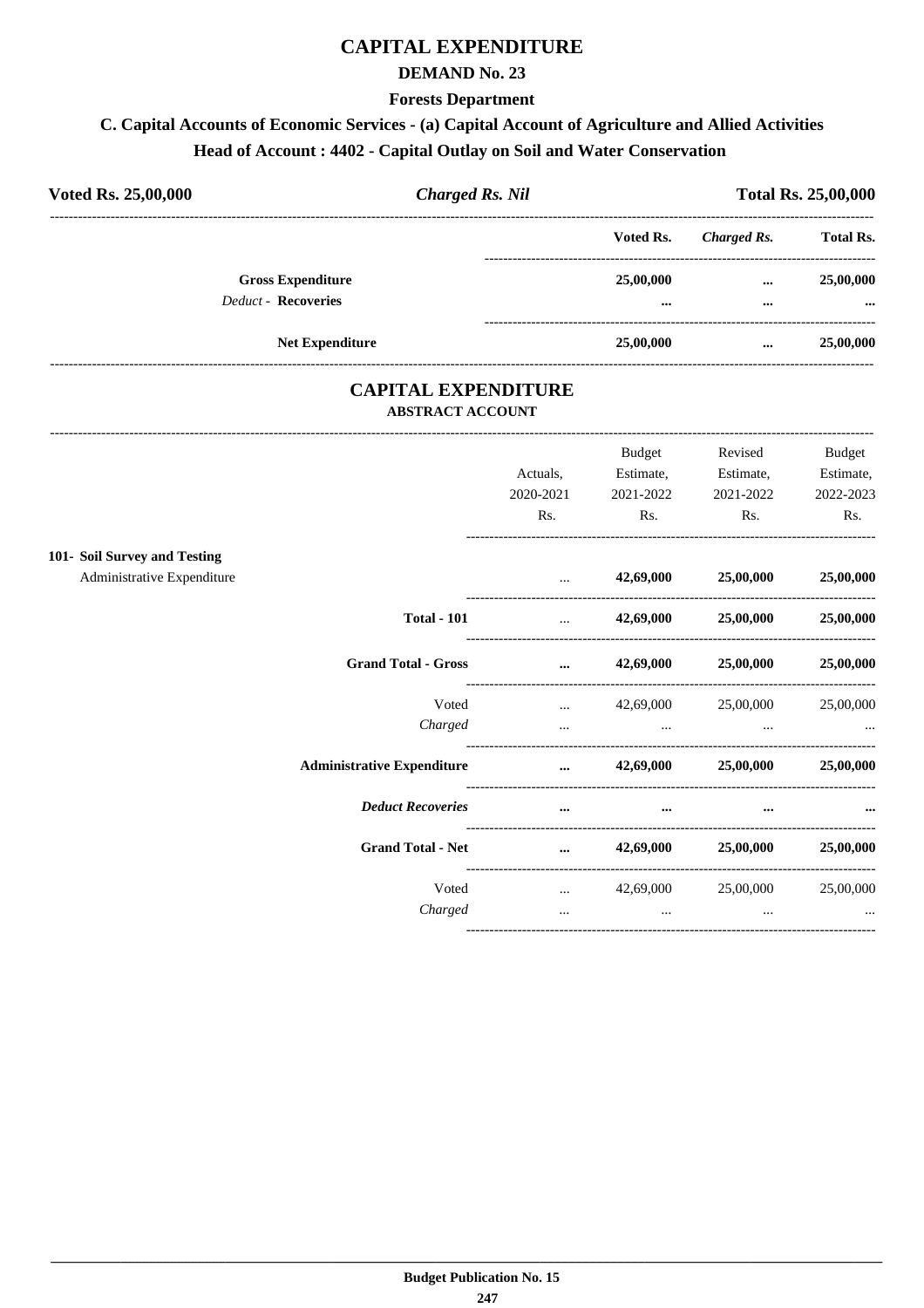## **CAPITAL EXPENDITURE DETAILED ACCOUNT - MAJOR HEAD 4402**

|                                                                                                                                         | Actuals,<br>2020-2021<br>Rs. | <b>Budget</b><br>Estimate,<br>2021-2022<br>Rs. | Revised<br>Estimate,<br>2021-2022<br>Rs. | Budget<br>Estimate,<br>2022-2023<br>Rs. |
|-----------------------------------------------------------------------------------------------------------------------------------------|------------------------------|------------------------------------------------|------------------------------------------|-----------------------------------------|
| <b>DETAILED ACCOUNT NO. 4402-00-101 - SOIL SURVEY AND TESTING</b>                                                                       |                              |                                                |                                          |                                         |
| 101- Soil Survey and Testing<br><b>Administrative Expenditure</b><br>001- Procurement of Machinery and Equipment/Tools and Plants, etc. |                              |                                                |                                          |                                         |
| for Forestry and Wild Life [FR]<br>52- Machinery and Equipment/Tools and Plants                                                         | $\cdots$                     | 42,69,000                                      | 25,00,000                                | 25,00,000                               |
| <b>Total - Administrative Expenditure</b>                                                                                               | $\cdots$                     | 42,69,000                                      | 25,00,000                                | 25,00,000                               |
| Total - 4402-00-101                                                                                                                     |                              | 42,69,000                                      | 25,00,000                                | 25,00,000                               |
| Voted<br>Charged                                                                                                                        | $\cdots$<br>$\cdots$         | 42,69,000<br>$\cdots$                          | 25,00,000<br>$\cdots$                    | 25,00,000                               |
|                                                                                                                                         |                              |                                                |                                          |                                         |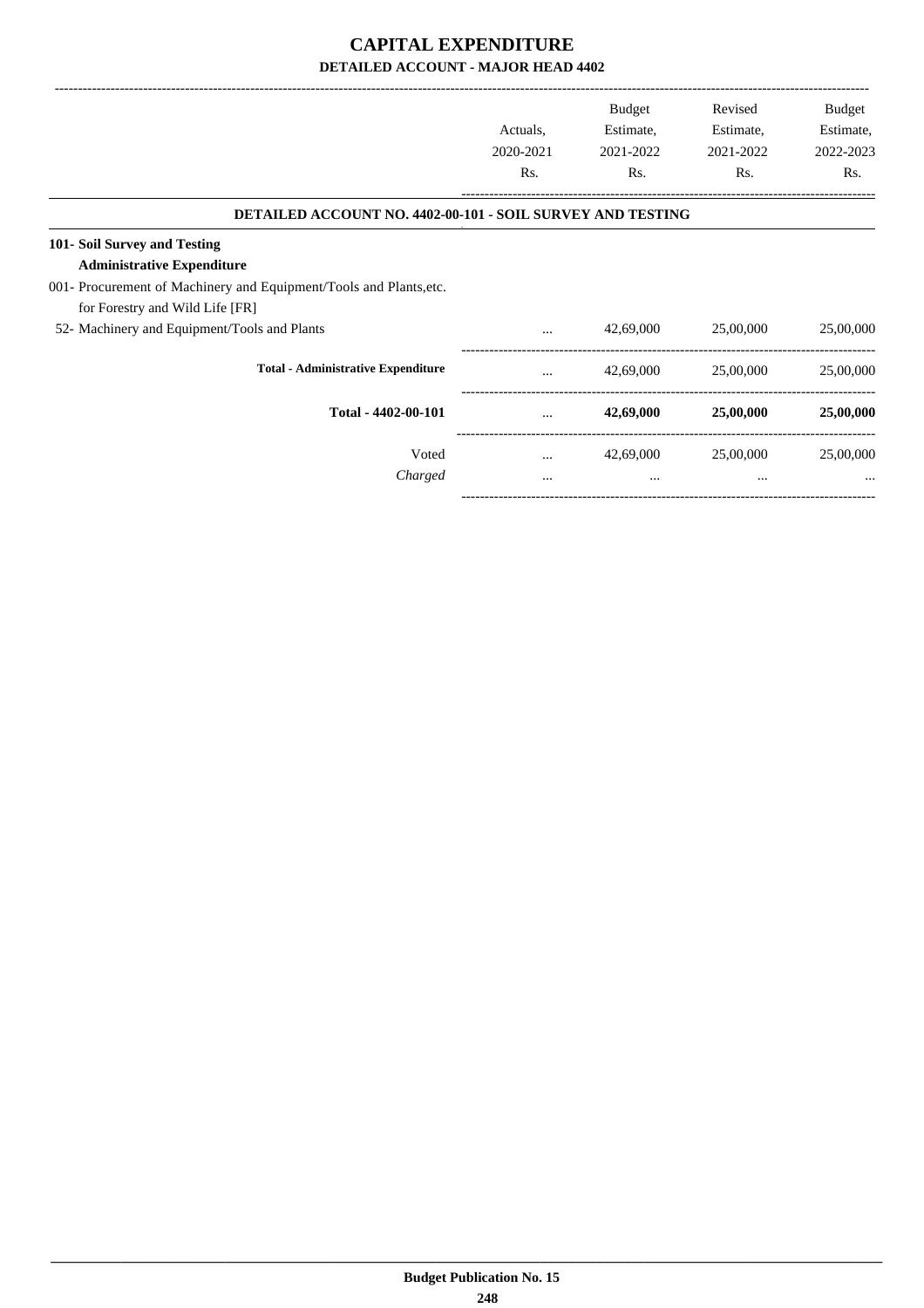## **CAPITAL EXPENDITURE**

#### **DEMAND No. 23**

**Forests Department**

# **C. Capital Accounts of Economic Services - (a) Capital Account of Agriculture and Allied Activities Head of Account : 4406 - Capital Outlay on Forestry and Wild Life**

| Voted Rs. 111,59,52,000                                  | <b>Charged Rs. Nil</b>                                |                 | Total Rs. 111,59,52,000                           |                                                               |                       |
|----------------------------------------------------------|-------------------------------------------------------|-----------------|---------------------------------------------------|---------------------------------------------------------------|-----------------------|
|                                                          |                                                       |                 | Voted Rs.                                         |                                                               | Charged Rs. Total Rs. |
| <b>Gross Expenditure</b>                                 |                                                       |                 | 111,59,52,000                                     |                                                               | $\dots$ 111,59,52,000 |
| <b>Deduct - Recoveries</b>                               |                                                       |                 | $\cdots$                                          | $\cdots$                                                      |                       |
| <b>Net Expenditure</b>                                   |                                                       |                 | 111,59,52,000                                     |                                                               | $\dots$ 111,59,52,000 |
|                                                          | <b>CAPITAL EXPENDITURE</b><br><b>ABSTRACT ACCOUNT</b> |                 |                                                   |                                                               |                       |
|                                                          |                                                       |                 | Budget                                            | Revised                                                       | Budget                |
|                                                          |                                                       | Actuals,        |                                                   | Estimate, Estimate,                                           | Estimate,             |
|                                                          |                                                       | 2020-2021       | 2021-2022                                         | 2021-2022                                                     | 2022-2023             |
|                                                          |                                                       | Rs.             | Rs.                                               | Rs.                                                           | Rs.                   |
| 01 - FORESTRY                                            |                                                       |                 |                                                   |                                                               |                       |
| 070- Communication And Buildings                         |                                                       |                 |                                                   |                                                               |                       |
| <b>State Development Schemes</b>                         |                                                       |                 | $1,74,06,013$ $13,00,00,000$ $5,02,37,000$        |                                                               | 9,65,00,000           |
|                                                          | <b>Total - 070</b>                                    |                 | 1,74,06,013 13,00,00,000                          | 5,02,37,000                                                   | 9,65,00,000           |
| 101- Forest Conservation, Development and Regeneration   |                                                       |                 |                                                   |                                                               |                       |
| Administrative Expenditure                               |                                                       | $\cdots$        | 1,10,00,000                                       | 50,00,000                                                     | 50,00,000             |
| <b>State Development Schemes</b>                         |                                                       | 45, 15, 29, 588 | 88,40,02,000                                      | 50,87,92,000                                                  | 72,82,02,000          |
|                                                          | <b>Total - 101</b>                                    |                 | 45,15,29,588 89,50,02,000 51,37,92,000            |                                                               | 73,32,02,000          |
| 103- State Compensatory Afforestation                    |                                                       |                 |                                                   |                                                               |                       |
| <b>State Development Schemes</b>                         |                                                       |                 | $\ldots$ 7,59,50,000 7,18,03,000                  |                                                               | 5,00,00,000           |
|                                                          | <b>Total - 103</b>                                    |                 |                                                   | 7,59,50,000 7,18,03,000 5,00,00,000                           |                       |
| 190- Investments in Public Sector and Other Undertakings |                                                       |                 |                                                   |                                                               |                       |
| <b>State Development Schemes</b>                         |                                                       | 7,50,00,000     |                                                   | <b>Contract Contract Contract</b><br>$\overline{\phantom{a}}$ |                       |
|                                                          | <b>Total - 190</b>                                    | 7,50,00,000     |                                                   | <b>Contract Contract Contract Contract</b>                    |                       |
| 789- Special Component Plan for Scheduled Castes         |                                                       |                 |                                                   |                                                               |                       |
| <b>State Development Schemes</b>                         |                                                       |                 | 6,07,52,714 14,50,00,000 9,84,21,000 15,22,50,000 |                                                               |                       |
|                                                          | <b>Total - 789</b>                                    |                 | 6,07,52,714 14,50,00,000 9,84,21,000 15,22,50,000 |                                                               |                       |
| 796- Tribal Areas Sub-Plan                               |                                                       |                 |                                                   |                                                               |                       |
| <b>State Development Schemes</b>                         |                                                       | 3,91,69,508     | 8,00,00,000                                       | 2,66,67,000                                                   | 8,40,00,000           |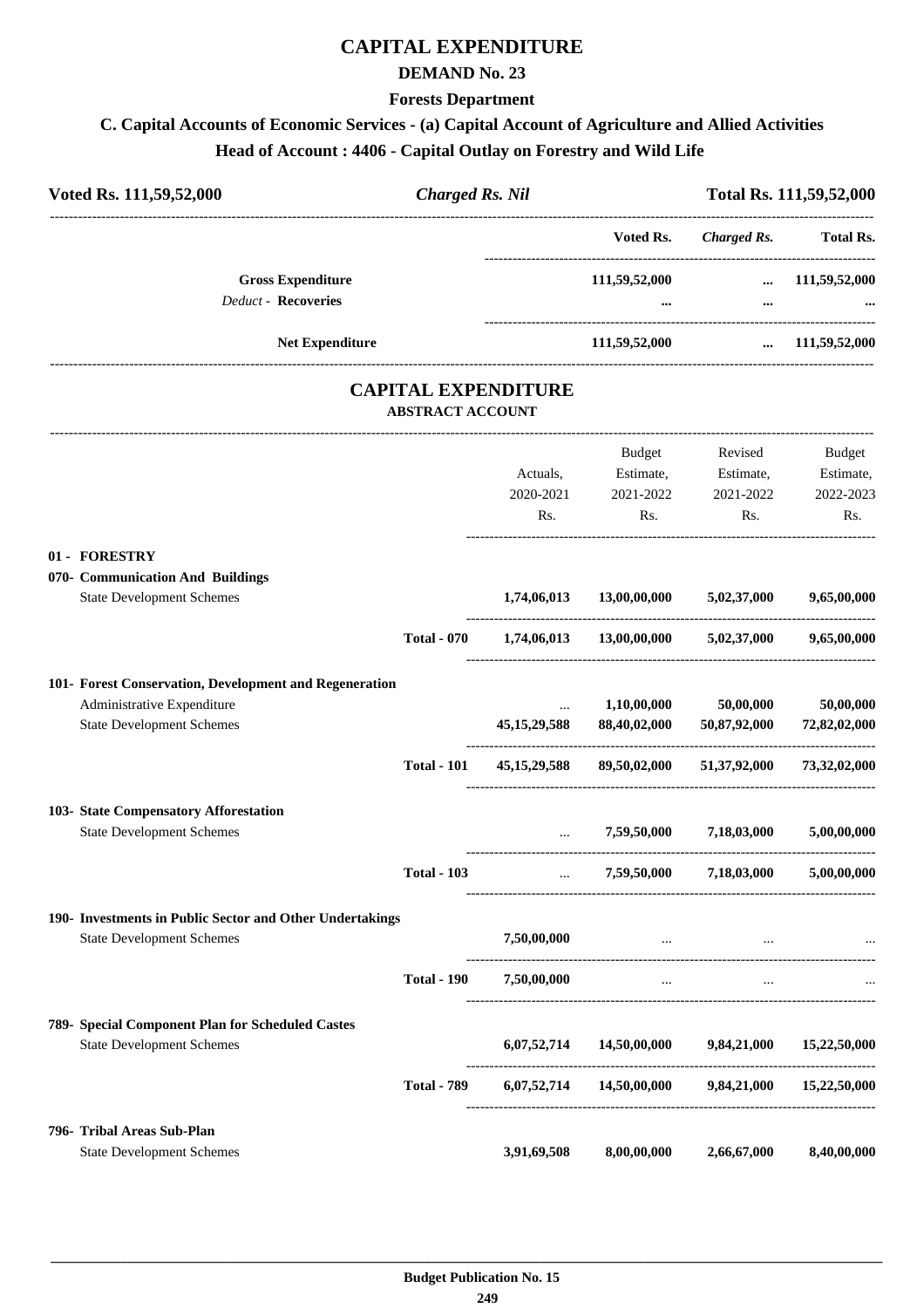### **CAPITAL EXPENDITURE ABSTRACT ACCOUNT**

|                                                            |                                                                                                                     | Actuals,<br>2020-2021<br>Rs. | Budget<br>Estimate,<br>2021-2022<br>Rs.                                                                                                                                              | Revised<br>Estimate,<br>2021-2022 | <b>Budget</b><br>Estimate,<br>2022-2023<br>$\mathbf{Rs.}$<br>Rs. |
|------------------------------------------------------------|---------------------------------------------------------------------------------------------------------------------|------------------------------|--------------------------------------------------------------------------------------------------------------------------------------------------------------------------------------|-----------------------------------|------------------------------------------------------------------|
|                                                            |                                                                                                                     |                              | Total - 796 $3,91,69,508$ $8,00,00,000$ $2,66,67,000$ $8,40,00,000$                                                                                                                  |                                   |                                                                  |
| 800- Other Expenditure<br><b>State Development Schemes</b> |                                                                                                                     |                              | and the contract of the contract of the contract of the contract of the contract of the contract of the contract of                                                                  |                                   |                                                                  |
|                                                            | <b>Total - 800</b>                                                                                                  | $\cdots$                     | $\cdots$                                                                                                                                                                             | $\cdots$                          |                                                                  |
|                                                            | <b>Grand Total - Gross</b>                                                                                          |                              | 64, 38, 57, 823 132, 59, 52, 000 76, 09, 20, 000 111, 59, 52, 000                                                                                                                    |                                   |                                                                  |
|                                                            |                                                                                                                     |                              | Voted 64,38,57,823 132,59,52,000 76,09,20,000 111,59,52,000<br>Charged                                                                                                               |                                   |                                                                  |
|                                                            | Administrative Expenditure $\qquad \qquad \dots \qquad 1,10,00,000 \qquad \qquad 50,00,000 \qquad \qquad 50,00,000$ |                              |                                                                                                                                                                                      |                                   |                                                                  |
|                                                            | State Development Schemes 64,38,57,823 131,49,52,000 75,59,20,000 111,09,52,000                                     |                              |                                                                                                                                                                                      |                                   |                                                                  |
|                                                            | <b>Deduct Recoveries</b>                                                                                            | $\cdots$                     |                                                                                                                                                                                      | $\cdots$<br>$\cdots$              |                                                                  |
|                                                            | <b>Grand Total - Net</b>                                                                                            |                              | 64, 38, 57, 823 132, 59, 52, 000 76, 09, 20, 000 111, 59, 52, 000                                                                                                                    |                                   |                                                                  |
|                                                            | Voted<br>Charged                                                                                                    |                              | 64, 38, 57, 823 132, 59, 52, 000 76, 09, 20, 000 111, 59, 52, 000<br>the contract of the contract of the contract of the contract of the contract of the contract of the contract of |                                   |                                                                  |
|                                                            |                                                                                                                     |                              |                                                                                                                                                                                      |                                   |                                                                  |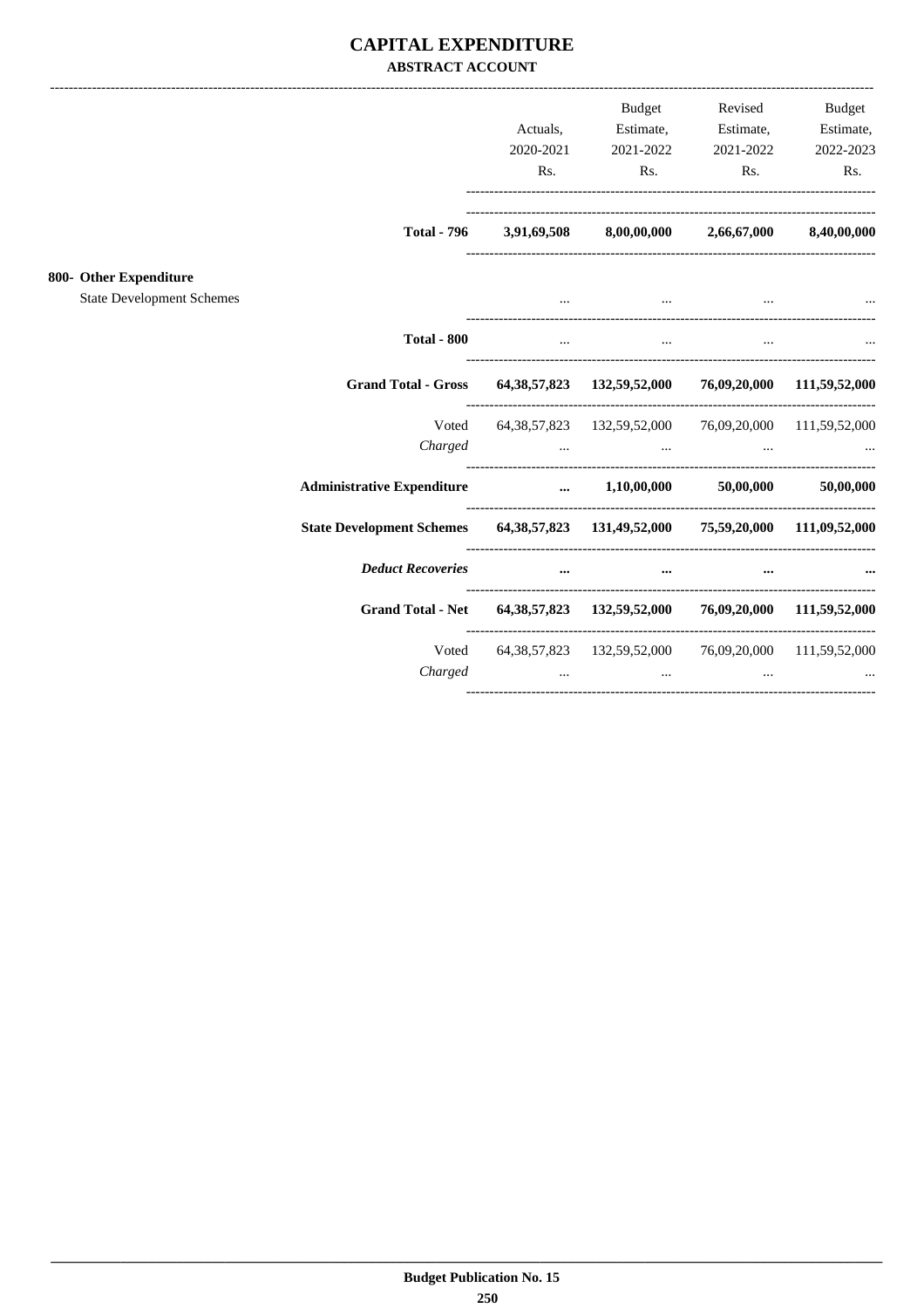|                                                                                      |                        | Budget                               | Revised                                             | Budget                   |
|--------------------------------------------------------------------------------------|------------------------|--------------------------------------|-----------------------------------------------------|--------------------------|
|                                                                                      | Actuals,               | Estimate,                            | Estimate,                                           | Estimate,                |
|                                                                                      | 2020-2021              | 2021-2022                            | 2021-2022                                           | 2022-2023                |
|                                                                                      | Rs.                    | Rs.                                  | Rs.                                                 | Rs.                      |
| DETAILED ACCOUNT NO. 4406-01-070 - COMMUNICATION AND BUILDINGS                       |                        |                                      |                                                     |                          |
| 01 - FORESTRY                                                                        |                        |                                      |                                                     |                          |
| 070- Communication And Buildings                                                     |                        |                                      |                                                     |                          |
| <b>State Development Schemes</b>                                                     |                        |                                      |                                                     |                          |
| 001- Construction of Buidings [FR]                                                   |                        |                                      |                                                     |                          |
| 53- Major Works / Land and Buildings                                                 |                        | 1,74,06,013 13,00,00,000 5,02,37,000 |                                                     | 9,65,00,000              |
| Total - 4406-01-070-001                                                              |                        |                                      | $1,74,06,013$ $13,00,00,000$ $5,02,37,000$          | 9,65,00,000              |
| 002- Procurement of Vehicles for Forest Department [FR]                              |                        |                                      |                                                     |                          |
| 51- Motor Vehicles                                                                   | $\cdots$               | $\sim$ $\sim$ $\sim$                 |                                                     |                          |
| <b>Total - State Development Schemes</b>                                             |                        |                                      | $1,74,06,013$ $13,00,00,000$ $5,02,37,000$          | 9,65,00,000              |
| Total - 4406-01-070                                                                  |                        | $1,74,06,013$ $13,00,00,000$         | 5,02,37,000                                         | 9,65,00,000              |
| Voted                                                                                |                        |                                      | 1,74,06,013 13,00,00,000 5,02,37,000 9,65,00,000    |                          |
| Charged                                                                              |                        | $\ddots$                             | $\cdots$                                            |                          |
|                                                                                      |                        |                                      |                                                     |                          |
|                                                                                      |                        |                                      |                                                     |                          |
| DETAILED ACCOUNT NO. 4406-01-101 - FOREST CONSERVATION, DEVELOPMENT AND REGENERATION |                        |                                      |                                                     |                          |
| 01 - FORESTRY                                                                        |                        |                                      |                                                     |                          |
| 101- Forest Conservation, Development and Regeneration                               |                        |                                      |                                                     |                          |
| <b>Administrative Expenditure</b>                                                    |                        |                                      |                                                     |                          |
| 002- Wild Life Wing- Conservancy and Regeneration [FR]                               |                        |                                      |                                                     |                          |
| 87- Regeneration                                                                     | $\cdots$               | 1,10,00,000                          | 50,00,000                                           | 50,00,000                |
| <b>Total - Administrative Expenditure</b>                                            | $\cdots$               | 1,10,00,000                          | 50,00,000                                           | 50,00,000                |
|                                                                                      |                        |                                      |                                                     |                          |
| <b>State Development Schemes</b>                                                     |                        |                                      |                                                     |                          |
| 001- Forest Conservation and Regeneration [FR]                                       |                        |                                      |                                                     |                          |
| 87- Regeneration                                                                     | 42, 11, 76, 451        | 80,00,00,000                         | 40,00,00,000                                        | 64,00,00,000             |
| Total - 4406-01-101-001                                                              |                        |                                      | 42,11,76,451 80,00,00,000 40,00,00,000 64,00,00,000 |                          |
| 003- Integrated Wildlife Managemenmt Plan [FR]                                       |                        |                                      |                                                     |                          |
| 87- Regeneration                                                                     | 2,75,72,543            | $\ldots$ 90,94,000                   |                                                     |                          |
| Total - 4406-01-101-003                                                              | 2,75,72,543            |                                      | $\ldots$ 90,94,000                                  |                          |
|                                                                                      |                        |                                      |                                                     |                          |
| 004- Net Present Value of Forest Land [FR]                                           |                        |                                      |                                                     |                          |
| 51- Motor Vehicles                                                                   | $\cdots$               | $\ldots$                             | 7,86,44,000                                         |                          |
| 52- Machinery and Equipment/Tools and Plants<br>53- Major Works / Land and Buildings | 16,62,788<br>11,17,806 | 70,17,000<br>4,41,56,000             | 23,40,000<br>77,70,000                              | 73,68,000<br>4,63,64,000 |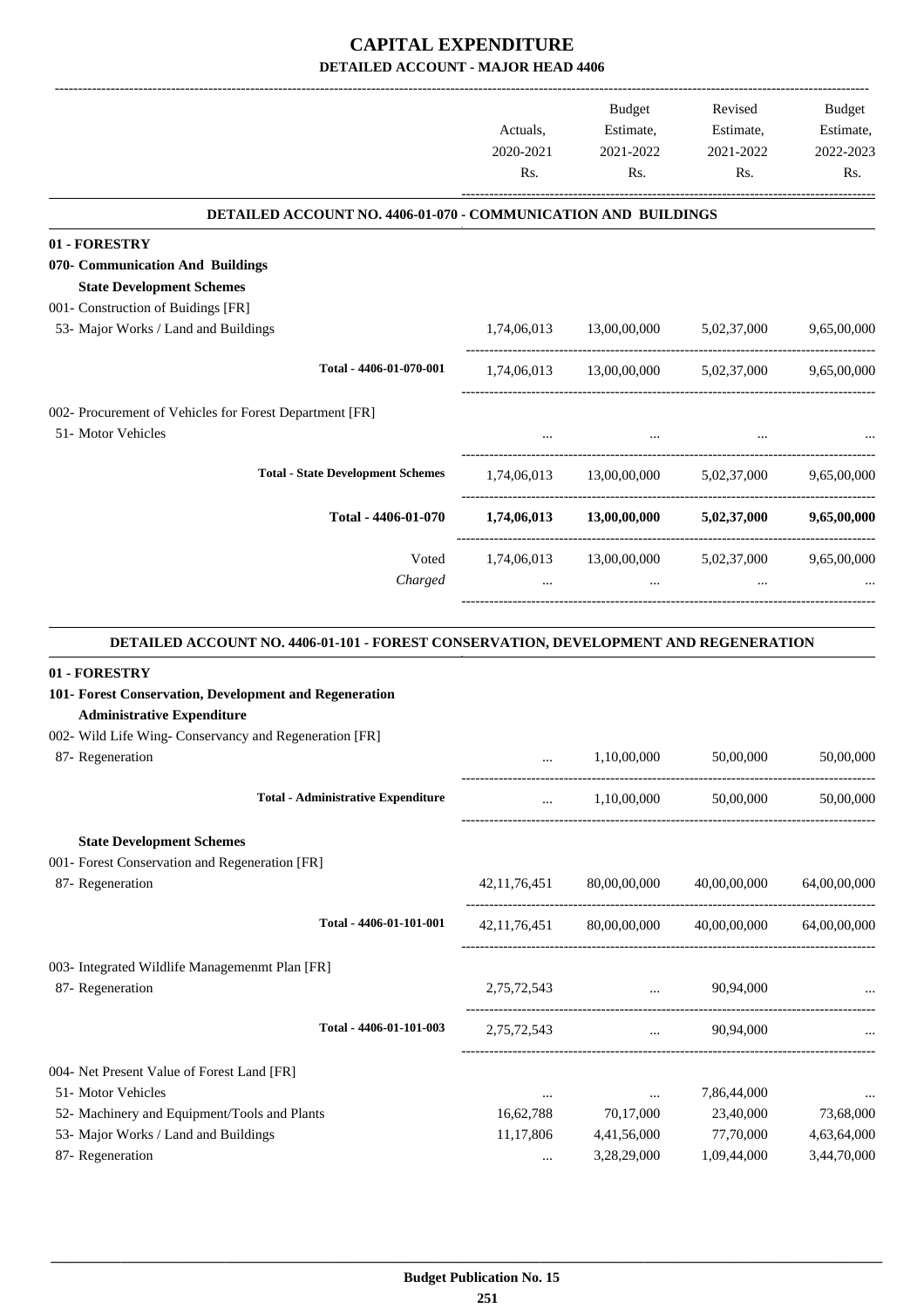|                                          | Actuals.                    | <b>Budget</b><br>Estimate, | Revised<br>Estimate,     | Budget<br>Estimate,      |
|------------------------------------------|-----------------------------|----------------------------|--------------------------|--------------------------|
|                                          | 2020-2021<br>Rs.            | 2021-2022<br>Rs.           | 2021-2022<br>Rs.         | 2022-2023<br>Rs.         |
| Total - 4406-01-101-004                  | 27,80,594                   | 8,40,02,000                | 9,96,98,000              | 8,82,02,000              |
| <b>Total - State Development Schemes</b> | 45, 15, 29, 588             | 88,40,02,000               | 50,87,92,000             | 72,82,02,000             |
| Total - 4406-01-101                      | 45, 15, 29, 588             | 89,50,02,000               | 51,37,92,000             | 73,32,02,000             |
| Voted<br>Charged                         | 45, 15, 29, 588<br>$\cdots$ | 89,50,02,000<br>$\cdots$   | 51,37,92,000<br>$\cdots$ | 73,32,02,000<br>$\cdots$ |
|                                          |                             |                            |                          |                          |

#### **DETAILED ACCOUNT NO. 4406-01-103 - STATE COMPENSATORY AFFORESTATION .**

#### **01 - FORESTRY**

- **103- State Compensatory Afforestation**
- **State Development Schemes**
- 003- Integrated Wildlife Management Plan [FR]
- 87- Regeneration

| Charged                                  | $\cdots$ |             | $\cdots$    | $\cdots$    |
|------------------------------------------|----------|-------------|-------------|-------------|
| Voted                                    | $\cdots$ | 7,59,50,000 | 7,18,03,000 | 5,00,00,000 |
| Total - 4406-01-103                      | $\cdots$ | 7,59,50,000 | 7,18,03,000 | 5,00,00,000 |
| <b>Total - State Development Schemes</b> | $\cdots$ | 7,59,50,000 | 7,18,03,000 | 5,00,00,000 |
|                                          | $\cdots$ | 7,59,50,000 | 7,18,03,000 | 5,00,00,000 |

.

.

#### **DETAILED ACCOUNT NO. 4406-01-190 - INVESTMENTS IN PUBLIC SECTOR AND OTHER UNDERTAKINGS .**

#### **01 - FORESTRY**

| 190- Investments in Public Sector and Other Undertakings      |             |          |          |          |
|---------------------------------------------------------------|-------------|----------|----------|----------|
| <b>State Development Schemes</b>                              |             |          |          |          |
| 004- West Bengal Forest Development Corporation Ltd. (WBFDCL) |             |          |          |          |
| [FR]                                                          |             |          |          |          |
| 55-Loans and Advances                                         | 7,50,00,000 | $\cdots$ |          |          |
| <b>Total - State Development Schemes</b>                      | 7,50,00,000 | $\cdots$ |          |          |
| Total - 4406-01-190                                           | 7,50,00,000 | $\cdots$ |          |          |
| Voted                                                         | 7,50,00,000 | $\cdots$ | $\cdots$ | $\cdots$ |
| Charged                                                       | $\cdots$    | $\cdots$ | $\cdots$ | $\cdots$ |
|                                                               |             |          |          |          |

#### **DETAILED ACCOUNT NO. 4406-01-789 - SPECIAL COMPONENT PLAN FOR SCHEDULED CASTES .**

#### **01 - FORESTRY**

**789- Special Component Plan for Scheduled Castes**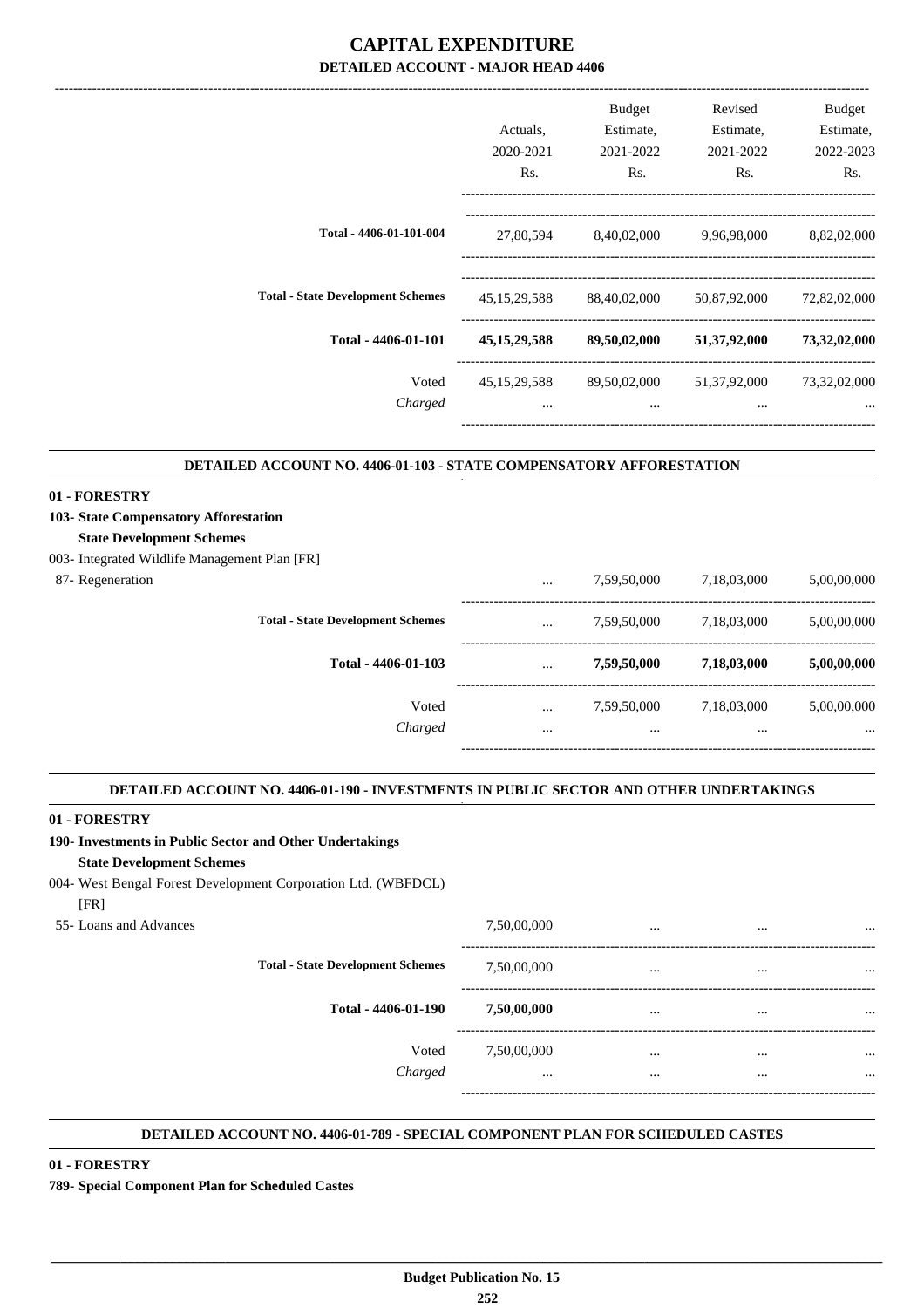|                                                                                                                                   | Actuals,<br>2020-2021<br>Rs.                       | Budget<br>Estimate,<br>2021-2022<br>Rs.           | Revised<br>Estimate,<br>2021-2022<br>Rs. | <b>Budget</b><br>Estimate,<br>2022-2023<br>Rs. |
|-----------------------------------------------------------------------------------------------------------------------------------|----------------------------------------------------|---------------------------------------------------|------------------------------------------|------------------------------------------------|
| <b>State Development Schemes</b>                                                                                                  |                                                    |                                                   |                                          |                                                |
| 002- Forest Conservation and Regeneration [FR]<br>87- Regeneration                                                                | 2,61,93,937 8,00,00,000 7,67,54,000<br>8,40,00,000 |                                                   |                                          |                                                |
| Total - 4406-01-789-002                                                                                                           |                                                    | 2,61,93,937 8,00,00,000 7,67,54,000 8,40,00,000   |                                          |                                                |
| 003- Decentralised People Nurseries [FR]<br>87- Regeneration                                                                      |                                                    | 3,45,58,777 6,50,00,000 2,16,67,000               |                                          | 6,82,50,000                                    |
| Total - 4406-01-789-003                                                                                                           |                                                    | 3,45,58,777 6,50,00,000 2,16,67,000 6,82,50,000   |                                          |                                                |
| <b>Total - State Development Schemes</b>                                                                                          |                                                    | 6,07,52,714 14,50,00,000 9,84,21,000 15,22,50,000 |                                          |                                                |
| <b>State Development Schemes</b><br>001- Infrastructural facilities for Forestry Programmes under RIDF<br>(RIDF) [FR]             |                                                    |                                                   |                                          |                                                |
| 53- Major Works / Land and Buildings                                                                                              |                                                    |                                                   |                                          |                                                |
| Total - 4406-01-789                                                                                                               |                                                    | $6,07,52,714$ $14,50,00,000$ $9,84,21,000$        |                                          | 15,22,50,000                                   |
| Voted<br>Charged                                                                                                                  |                                                    | 6,07,52,714 14,50,00,000 9,84,21,000 15,22,50,000 |                                          |                                                |
| DETAILED ACCOUNT NO. 4406-01-796 - TRIBAL AREAS SUB-PLAN                                                                          |                                                    |                                                   |                                          |                                                |
| 01 - FORESTRY<br>796- Tribal Areas Sub-Plan<br><b>State Development Schemes</b><br>002- Forest Conservation and Regeneration [FR] |                                                    |                                                   |                                          |                                                |
| 87- Regeneration                                                                                                                  |                                                    | 3,91,69,508 8,00,00,000 2,66,67,000 8,40,00,000   |                                          |                                                |
| <b>Total - State Development Schemes</b>                                                                                          | 3,91,69,508                                        | 8,00,00,000                                       | 2,66,67,000                              | 8,40,00,000                                    |
| <b>State Development Schemes</b><br>001- Infrastructural facilities for Forestry Programmes under RIDF<br>(RIDF) [FR]             |                                                    |                                                   |                                          |                                                |
| 53- Major Works / Land and Buildings<br>Total - 4406-01-796                                                                       |                                                    | 3,91,69,508 8,00,00,000 2,66,67,000               |                                          | 8,40,00,000                                    |
| Voted<br>Charged                                                                                                                  | $\cdots$                                           | 3,91,69,508 8,00,00,000 2,66,67,000<br>$\cdots$   |                                          | 8,40,00,000                                    |

#### **DETAILED ACCOUNT NO. 4406-01-800 - OTHER EXPENDITURE .**

#### **01 - FORESTRY 800- Other Expenditure**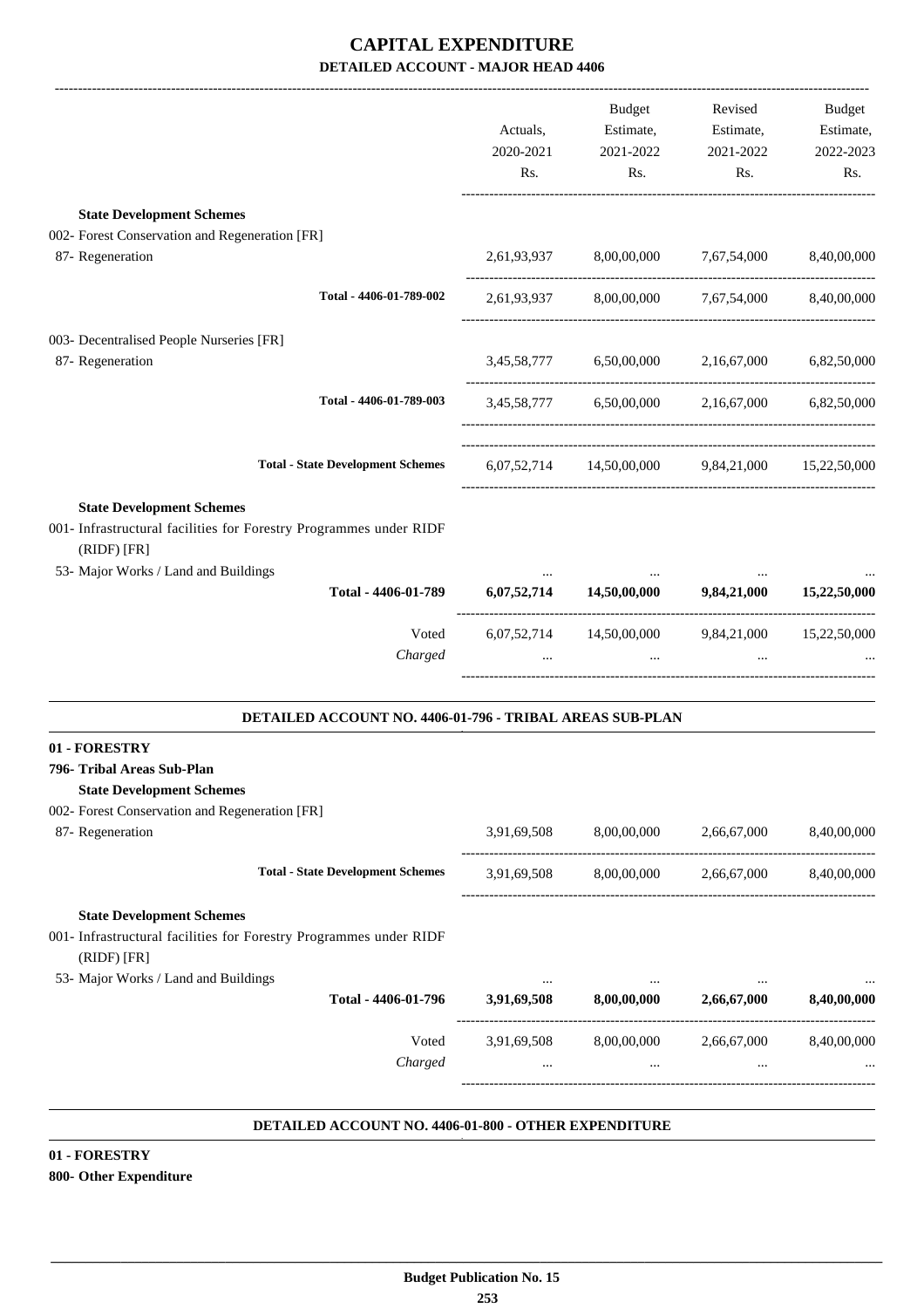|                                                                                                     | Actuals,<br>2020-2021<br>Rs. | <b>Budget</b><br>Estimate,<br>2021-2022<br>Rs. | Revised<br>Estimate,<br>2021-2022<br>Rs. | <b>Budget</b><br>Estimate,<br>2022-2023<br>Rs. |
|-----------------------------------------------------------------------------------------------------|------------------------------|------------------------------------------------|------------------------------------------|------------------------------------------------|
| <b>State Development Schemes</b>                                                                    |                              |                                                |                                          |                                                |
| 001- Infrastructural facilities for Forestry Programmes under RIDF<br>(RIDF) [FR]                   |                              |                                                |                                          |                                                |
| 53- Major Works / Land and Buildings                                                                | $\cdots$                     | $\cdots$                                       | $\cdots$                                 |                                                |
| Total - 4406-01-800                                                                                 |                              |                                                |                                          |                                                |
| Voted                                                                                               | $\cdots$                     | $\cdots$                                       | $\cdots$                                 |                                                |
| Charged                                                                                             |                              | $\cdots$                                       | $\cdots$                                 |                                                |
| <b>DETAILED ACCOUNT NO. 4406 - DEDUCT RECOVERIES IN REDUCTION OF EXPENDITURE</b>                    |                              |                                                |                                          |                                                |
| 01 - FORESTRY                                                                                       |                              |                                                |                                          |                                                |
| 911- Deduct Recoveries of Overpayments                                                              |                              |                                                |                                          |                                                |
| <b>State Development Schemes</b><br>001-Infrastructural facilities for ForestryProgramme under RIDF |                              |                                                |                                          |                                                |
| (RIDF) [FR]                                                                                         |                              |                                                |                                          |                                                |
| 70-Deduct Recoveries                                                                                |                              |                                                |                                          |                                                |
| 01-Others                                                                                           |                              |                                                |                                          |                                                |
| 02-W.B.H.S. 2008                                                                                    |                              |                                                |                                          |                                                |
| Total - 911 - Deduct - Recoveries                                                                   |                              |                                                |                                          |                                                |
| Total - 4406 - Deduct - Recoveries                                                                  | $\cdots$                     | $\cdots$                                       | $\cdots$                                 |                                                |

-----------------------------------------------------------------------------------------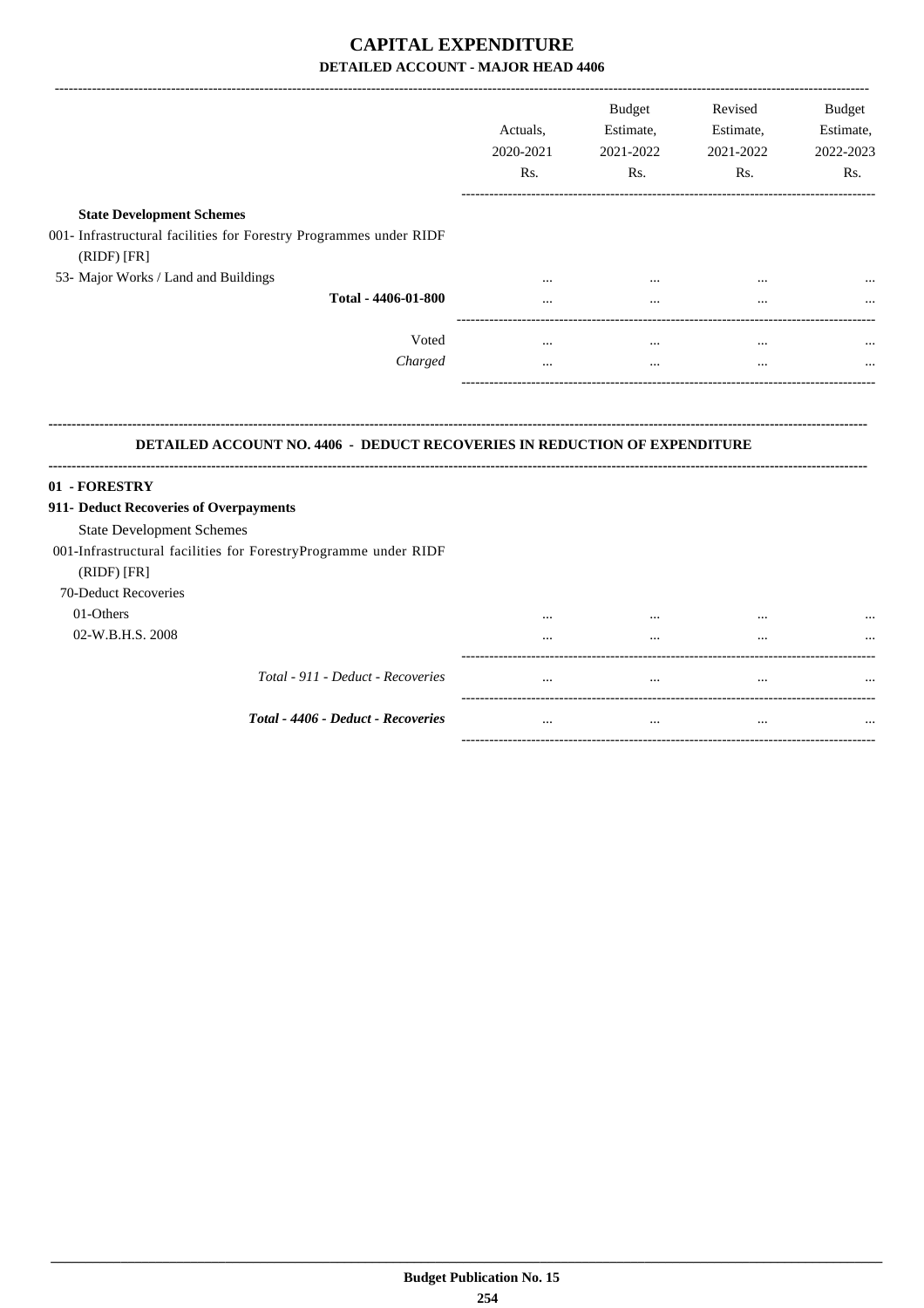## **CAPITAL EXPENDITURE**

### **DEMAND No. 23**

**Forests Department** 

# C. Capital Accounts of Economic Services - (a) Capital Account of Agriculture and Allied Activities Head of Account: 4415 - Capital Outlay on Agricultural Research and Education

| <b>Voted Rs. Nil</b>       | <b>Charged Rs. Nil</b> |                                     | <b>Total Rs. Nil</b> |
|----------------------------|------------------------|-------------------------------------|----------------------|
|                            | Voted Rs.              | Charged Rs.                         | <b>Total Rs.</b>     |
| <b>Gross Expenditure</b>   |                        | $\cdots$<br>$\cdots$                | $\cdots$             |
| <b>Deduct - Recoveries</b> |                        | $\bullet\bullet\bullet$<br>$\cdots$ | $\cdots$             |
| <b>Net Expenditure</b>     |                        | <br>$\cdots$                        | $\cdots$             |

### **CAPITAL EXPENDITURE ABSTRACT ACCOUNT**

|                                                                     | Actuals,<br>2020-2021<br>Rs. | <b>Budget</b><br>Estimate,<br>2021-2022<br>Rs. | Revised<br>Estimate,<br>2021-2022<br>Rs. | Budget<br>Estimate,<br>2022-2023<br>Rs. |
|---------------------------------------------------------------------|------------------------------|------------------------------------------------|------------------------------------------|-----------------------------------------|
| 06 - FORESTRY<br>277- Education<br><b>State Development Schemes</b> | $\cdots$                     | $\cdots$                                       | $\cdots$                                 | $\ddotsc$                               |
| <b>Total - 277</b>                                                  | $\cdots$                     | $\cdots$                                       | $\cdots$                                 |                                         |
| <b>Grand Total - Gross</b>                                          |                              | $\cdots$                                       |                                          |                                         |
| Voted<br>Charged                                                    | $\cdots$<br>$\cdots$         | $\cdots$<br>$\cdots$                           | <br>$\cdots$                             | $\ddotsc$<br>$\cdots$                   |
| <b>State Development Schemes</b>                                    | $\cdots$                     | $\cdots$                                       | $\cdots$                                 | $\cdots$                                |
| <b>Deduct Recoveries</b>                                            |                              |                                                |                                          |                                         |
| <b>Grand Total - Net</b>                                            | $\cdots$                     | $\cdots$                                       | $\cdots$                                 |                                         |
| Voted<br>Charged                                                    | $\cdots$<br>$\cdots$         | $\cdots$<br>$\cdots$                           | $\cdots$<br>$\cdots$                     | $\ddotsc$<br>$\cdots$                   |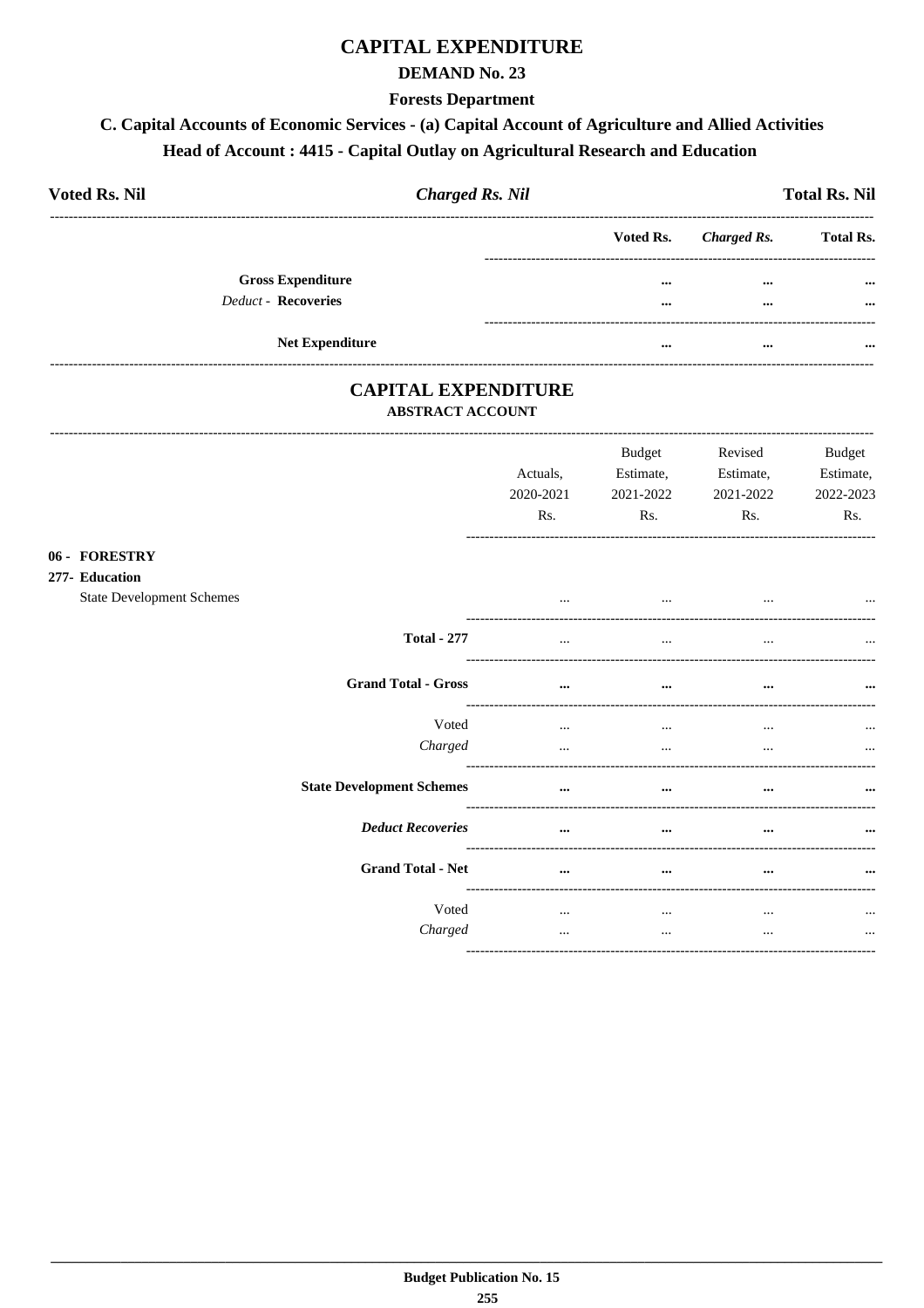|                                      |                                                     | Actuals.<br>2020-2021<br>Rs. | <b>Budget</b><br>Estimate,<br>2021-2022<br>Rs. | Revised<br>Estimate,<br>2021-2022<br>Rs. | <b>Budget</b><br>Estimate,<br>2022-2023<br>Rs. |
|--------------------------------------|-----------------------------------------------------|------------------------------|------------------------------------------------|------------------------------------------|------------------------------------------------|
|                                      |                                                     |                              |                                                |                                          |                                                |
|                                      | <b>DETAILED ACCOUNT NO. 4415-06-277 - EDUCATION</b> |                              |                                                |                                          |                                                |
| 06 - FORESTRY                        |                                                     |                              |                                                |                                          |                                                |
| 277- Education                       |                                                     |                              |                                                |                                          |                                                |
| <b>State Development Schemes</b>     |                                                     |                              |                                                |                                          |                                                |
| 001- Training Institutes [FR]        |                                                     |                              |                                                |                                          |                                                |
| 53- Major Works / Land and Buildings |                                                     |                              | $\cdots$                                       |                                          |                                                |
|                                      | Total - 4415-06-277                                 | $\cdots$                     | $\cdots$                                       | $\cdots$                                 | $\cdots$                                       |
|                                      |                                                     |                              |                                                |                                          |                                                |
|                                      | Voted                                               |                              | $\cdots$                                       |                                          |                                                |
|                                      | Charged                                             | $\cdots$                     | $\cdots$                                       | $\cdots$                                 | $\cdots$                                       |

-----------------------------------------------------------------------------------------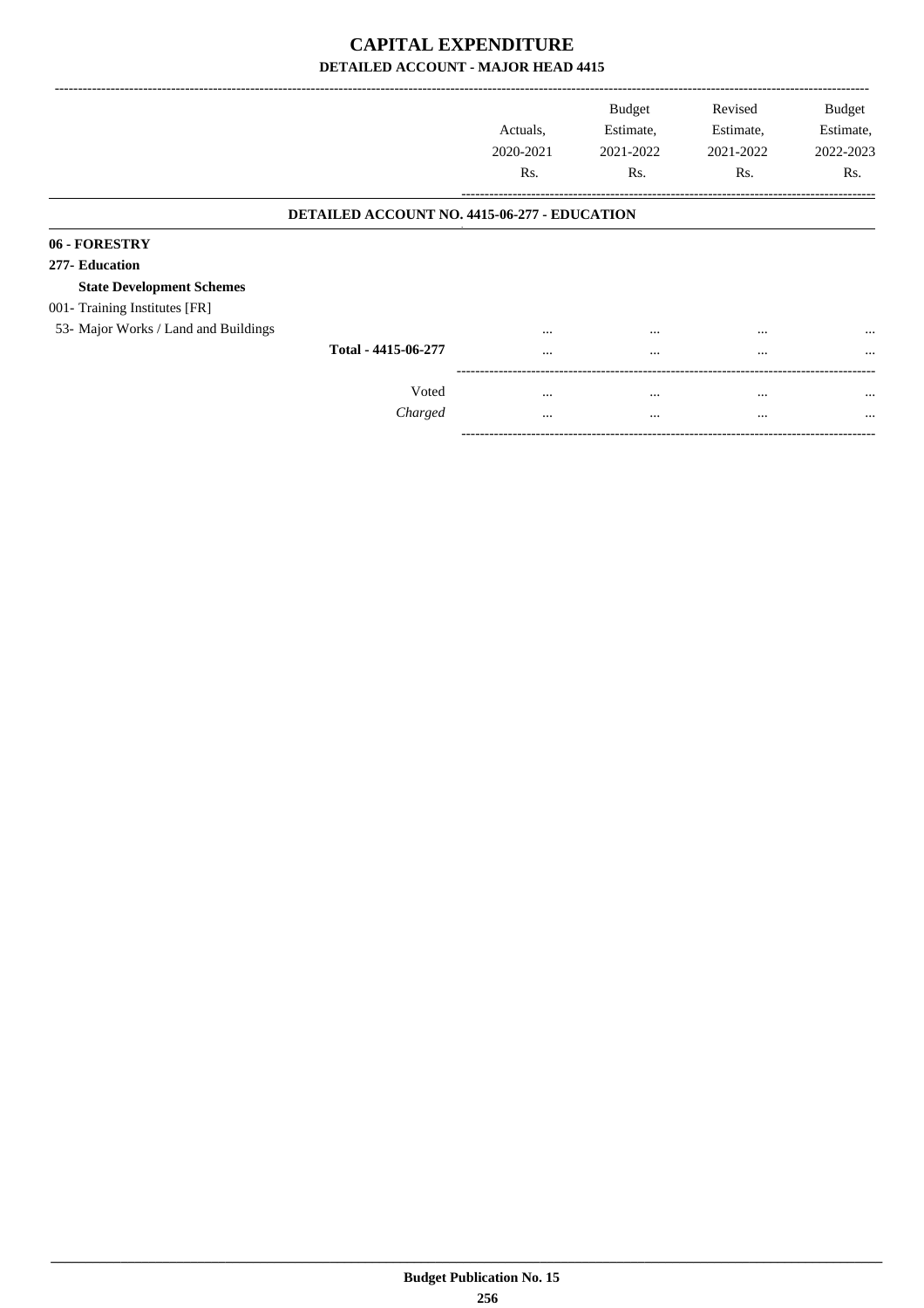# **CAPITAL EXPENDITURE**

#### **DEMAND No. 23**

**Forests Department**

# **C. Capital Accounts of Economic Services - (d) Capital Account of Irrigation and Flood Control Head of Account : 4702 - Capital Outlay on Minor Irrigation**

| Voted Rs. 50,70,00,000                           | <b>Charged Rs. Nil</b>   |                                |                                      |                                                                                                                       | Total Rs. 50,70,00,000 |
|--------------------------------------------------|--------------------------|--------------------------------|--------------------------------------|-----------------------------------------------------------------------------------------------------------------------|------------------------|
|                                                  |                          |                                | Voted Rs.                            | Charged Rs. Total Rs.                                                                                                 |                        |
| <b>Gross Expenditure</b>                         |                          |                                | 50,70,00,000                         | $\cdots$                                                                                                              | 50,70,00,000           |
| <b>Deduct - Recoveries</b>                       |                          |                                |                                      | $\cdots$                                                                                                              |                        |
| Net Expenditure                                  |                          |                                | 50,70,00,000                         | and the contract of the contract of                                                                                   | 50,70,00,000           |
|                                                  | <b>ABSTRACT ACCOUNT</b>  | <b>CAPITAL EXPENDITURE</b>     |                                      |                                                                                                                       |                        |
|                                                  |                          |                                | Budget                               | Revised                                                                                                               | Budget                 |
|                                                  |                          | Actuals,                       | Estimate,                            | Estimate,                                                                                                             | Estimate,              |
|                                                  |                          | 2020-2021                      | 2021-2022                            | 2021-2022                                                                                                             | 2022-2023              |
|                                                  |                          | Rs.                            | Rs.                                  | Rs.                                                                                                                   | Rs.                    |
| 101- Surface Water                               |                          |                                |                                      |                                                                                                                       |                        |
| <b>State Development Schemes</b>                 |                          |                                | 4,38,35,318 12,00,00,000 1,15,05,000 |                                                                                                                       | 36,00,00,000           |
|                                                  | <b>Total - 101</b>       |                                | 4,38,35,318 12,00,00,000 1,15,05,000 |                                                                                                                       | 36,00,00,000           |
| 789- Special Component Plan for Scheduled Castes |                          |                                |                                      |                                                                                                                       |                        |
| <b>State Development Schemes</b>                 |                          | ------------------------------ |                                      | $5,00,00,000$ $1,33,33,000$                                                                                           | 11,70,00,000           |
|                                                  | <b>Total - 789</b>       | <b>Sales Control</b>           |                                      | 5,00,00,000 1,33,33,000 11,70,00,000                                                                                  |                        |
| 796- Tribal Areas Sub-Plan                       |                          |                                |                                      |                                                                                                                       |                        |
| <b>State Development Schemes</b>                 |                          |                                | $1,30,39,574$ $3,00,00,000$          | <u>and the community of the community of the community of the community of the community of the community of the </u> | 3,00,00,000            |
|                                                  | <b>Total - 796</b>       | $1,30,39,574$ $3,00,00,000$    |                                      | $\cdots$                                                                                                              | 3,00,00,000            |
| <b>Grand Total - Gross</b>                       |                          | 5,68,74,892                    | 20,00,00,000                         | 2,48,38,000                                                                                                           | 50,70,00,000           |
|                                                  | Voted                    | 5,68,74,892                    | 20,00,00,000                         | 2,48,38,000                                                                                                           | 50,70,00,000           |
|                                                  | Charged                  | $\cdots$                       | $\cdots$                             | $\cdots$                                                                                                              |                        |
| <b>State Development Schemes</b>                 |                          | 5,68,74,892                    | 20,00,00,000                         | 2,48,38,000                                                                                                           | 50,70,00,000           |
| <b>Deduct Recoveries</b>                         |                          | $\cdots$                       | $\cdots$                             | $\cdots$                                                                                                              |                        |
|                                                  | <b>Grand Total - Net</b> | 5,68,74,892                    | 20,00,00,000                         | 2,48,38,000                                                                                                           | 50,70,00,000           |
|                                                  | Voted                    | 5,68,74,892                    |                                      | 20,00,00,000 2,48,38,000                                                                                              | 50,70,00,000           |
|                                                  | Charged                  | $\cdots$                       | $\cdots$                             | $\cdots$                                                                                                              |                        |
|                                                  |                          |                                |                                      |                                                                                                                       |                        |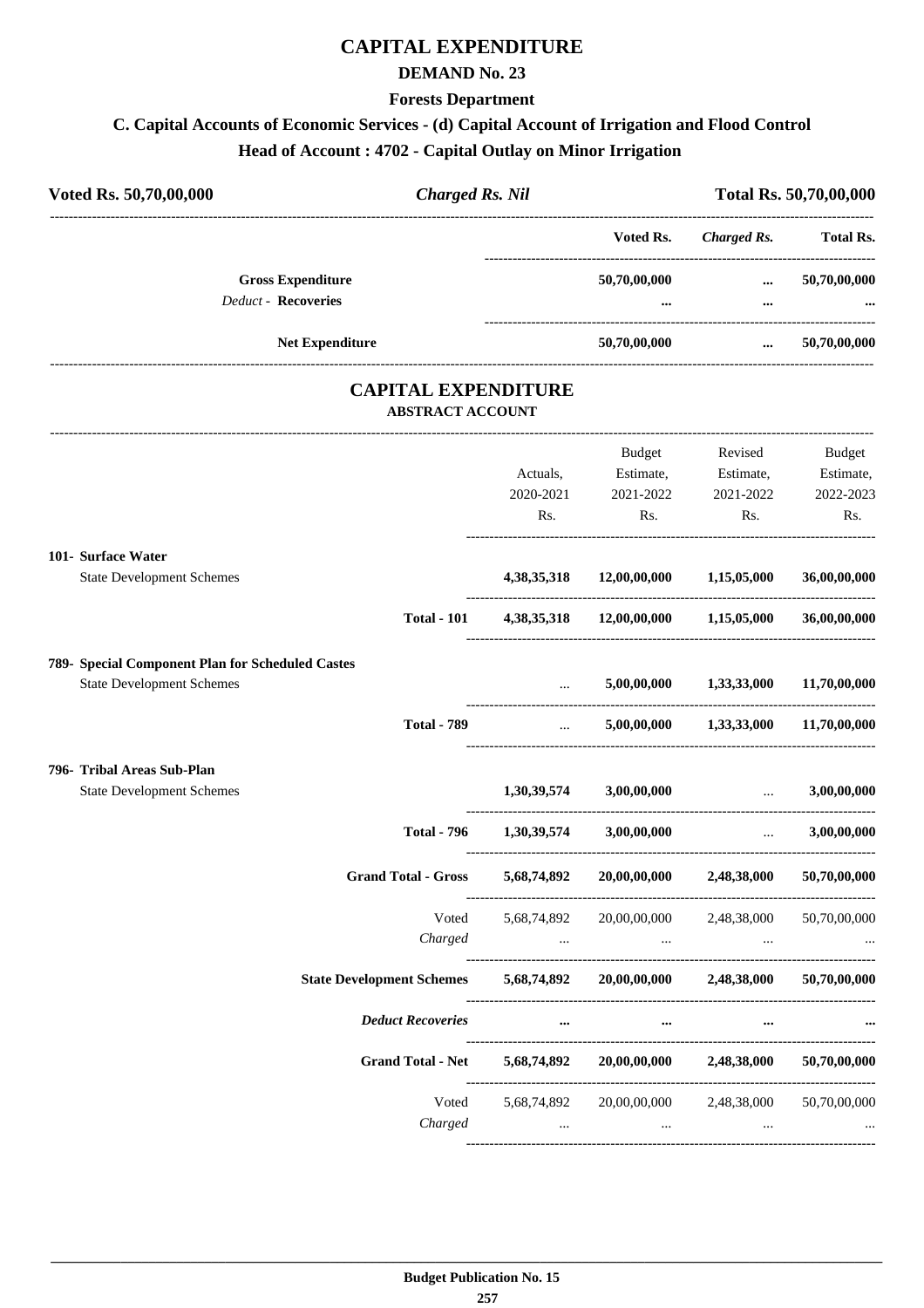|                                                                                  | Actuals,<br>2020-2021<br>Rs. | Budget<br>Estimate,<br>2021-2022<br>Rs. | Revised<br>Estimate,<br>2021-2022<br>Rs.          | <b>Budget</b><br>Estimate,<br>2022-2023<br>Rs. |
|----------------------------------------------------------------------------------|------------------------------|-----------------------------------------|---------------------------------------------------|------------------------------------------------|
| DETAILED ACCOUNT NO. 4702-00-101 - SURFACE WATER                                 |                              |                                         |                                                   |                                                |
| 101- Surface Water                                                               |                              |                                         |                                                   |                                                |
| <b>State Development Schemes</b>                                                 |                              |                                         |                                                   |                                                |
| 040- Schemes under Jalatirtha (JLT) [FR]                                         |                              |                                         |                                                   |                                                |
| 53- Major Works / Land and Buildings                                             | 4,38,35,318                  | 12,00,00,000                            | 1,15,05,000                                       | 36,00,00,000                                   |
| <b>Total - State Development Schemes</b>                                         | 4, 38, 35, 318               | 12,00,00,000                            | 1,15,05,000                                       | 36,00,00,000                                   |
| Total - 4702-00-101                                                              | 4, 38, 35, 318               | 12,00,00,000                            | 1,15,05,000                                       | 36,00,00,000                                   |
| Voted                                                                            | 4, 38, 35, 318               | -----------------------<br>12,00,00,000 | 1,15,05,000                                       | 36,00,00,000                                   |
| Charged                                                                          | $\cdots$                     | $\cdots$                                |                                                   |                                                |
| DETAILED ACCOUNT NO. 4702-00-789 - SPECIAL COMPONENT PLAN FOR SCHEDULED CASTES   |                              |                                         |                                                   |                                                |
|                                                                                  |                              |                                         |                                                   |                                                |
| 789- Special Component Plan for Scheduled Castes                                 |                              |                                         |                                                   |                                                |
| <b>State Development Schemes</b>                                                 |                              |                                         |                                                   |                                                |
| 034- Schemes under Jalatirtha (JLT) [FR]                                         |                              | 5,00,00,000                             |                                                   | 11,70,00,000                                   |
| 53- Major Works / Land and Buildings                                             |                              |                                         | 1,33,33,000                                       |                                                |
| <b>Total - State Development Schemes</b>                                         | $\cdots$                     | 5,00,00,000                             | 1,33,33,000                                       | 11,70,00,000                                   |
| Total - 4702-00-789                                                              | $\ldots$                     | 5,00,00,000                             | 1,33,33,000                                       | 11,70,00,000                                   |
| Voted                                                                            | $\cdots$                     | 5,00,00,000                             | 1,33,33,000                                       | 11,70,00,000                                   |
| Charged                                                                          | $\cdots$                     |                                         |                                                   |                                                |
|                                                                                  |                              |                                         |                                                   |                                                |
| DETAILED ACCOUNT NO. 4702-00-796 - TRIBAL AREAS SUB-PLAN                         |                              |                                         |                                                   |                                                |
| 796- Tribal Areas Sub-Plan                                                       |                              |                                         |                                                   |                                                |
| <b>State Development Schemes</b>                                                 |                              |                                         |                                                   |                                                |
| 047- Schemes under Jalatirtha (JLT) [FR]<br>53- Major Works / Land and Buildings |                              |                                         |                                                   |                                                |
|                                                                                  | 1,30,39,574                  | 3,00,00,000                             | $\cdots$                                          | 3,00,00,000                                    |
| <b>Total - State Development Schemes</b>                                         | 1,30,39,574                  | 3,00,00,000                             | $\ddotsc$<br>------------------------------------ | 3,00,00,000                                    |
| Total - 4702-00-796                                                              | 1,30,39,574                  | 3,00,00,000                             | $\cdots$ . The same is a set of $\mathbb{R}^n$    | 3,00,00,000                                    |
| Voted                                                                            | 1,30,39,574                  | 3,00,00,000                             | $\cdots$                                          | 3,00,00,000                                    |
| Charged                                                                          | $\cdots$                     | $\cdots$                                | $\cdots$                                          |                                                |
|                                                                                  |                              |                                         |                                                   |                                                |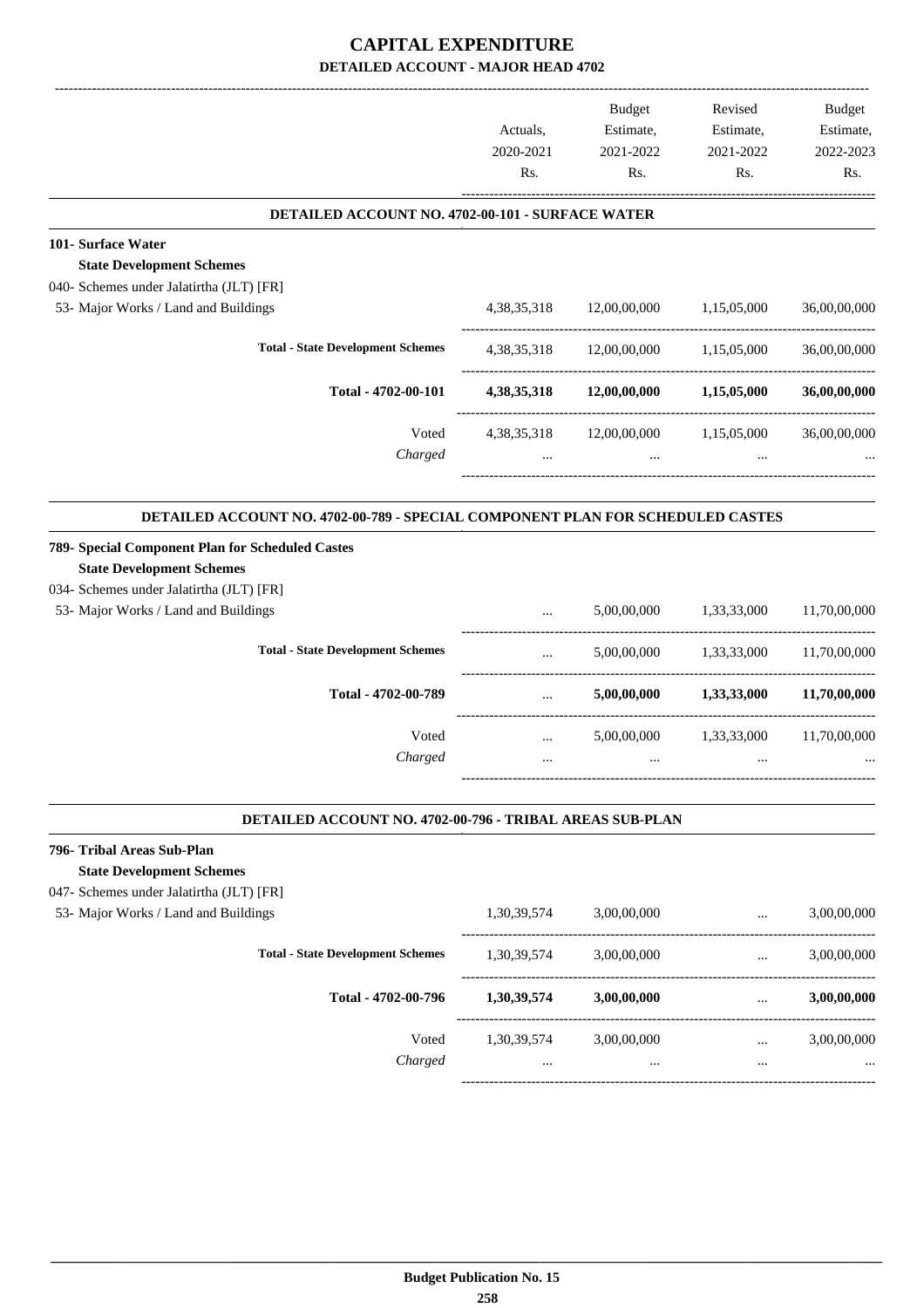# **LOAN EXPENDITURE**

#### **DEMAND No. 23**

#### **Forests Department**

F. Loans and Advances -

#### Head of Account: 6406 - Loans for Forestry and Wild Life

| <b>Voted Rs. Nil</b>       | <b>Charged Rs. Nil</b> |  |  | <b>Total Rs. Nil</b>  |                  |  |
|----------------------------|------------------------|--|--|-----------------------|------------------|--|
|                            |                        |  |  | Voted Rs. Charged Rs. | <b>Total Rs.</b> |  |
| <b>Gross Expenditure</b>   |                        |  |  | $\cdots$              | $\cdots$         |  |
| <b>Deduct - Recoveries</b> |                        |  |  | $\cdots$              | $\cdots$         |  |
|                            |                        |  |  |                       |                  |  |
|                            | <b>Net Expenditure</b> |  |  | $\cdots$              |                  |  |

# **LOAN EXPENDITURE**

-----------------------------

#### **ABSTRACT ACCOUNT**

|                                                     |                  | <b>Budget</b>                              | Revised          | <b>Budget</b>    |
|-----------------------------------------------------|------------------|--------------------------------------------|------------------|------------------|
|                                                     | Actuals,         | Estimate,                                  | Estimate,        | Estimate,        |
|                                                     | 2020-2021<br>Rs. | 2021-2022<br>Rs.                           | 2021-2022<br>Rs. | 2022-2023<br>Rs. |
|                                                     |                  |                                            |                  |                  |
| 190- Loans for Public Sector and Other Undertakings |                  |                                            |                  |                  |
| <b>State Development Schemes</b>                    |                  | and the state of the state of the state of | 4,91,91,000      | $\ddotsc$        |
| <b>Total - 190</b>                                  | $\mathbf{1}$     | <b>Section</b> 1999                        | 4,91,91,000      |                  |
| <b>Grand Total - Gross</b>                          | $\ddotsc$        | $\cdots$                                   | 4,91,91,000      | $\cdots$         |
| Voted                                               |                  | $4,91,91,000$                              |                  | $\cdots$         |
| Charged                                             | $\cdots$         | $\cdots$                                   |                  | $\cdots$         |
| <b>State Development Schemes</b>                    | $\cdots$         | $\cdots$                                   | 4,91,91,000      |                  |
| <b>Deduct Recoveries</b>                            | $\cdots$         | $\cdots$                                   |                  | $\cdots$         |
| <b>Grand Total - Net</b>                            | $\cdots$         | $\cdots$                                   | 4,91,91,000      | $\cdots$         |
| Voted                                               |                  | $\ldots$ $4,91,91,000$                     |                  | $\ddotsc$        |
| Charged                                             | $\cdots$         | $\cdots$                                   | $\cdots$         | $\ddotsc$        |
|                                                     |                  |                                            |                  |                  |